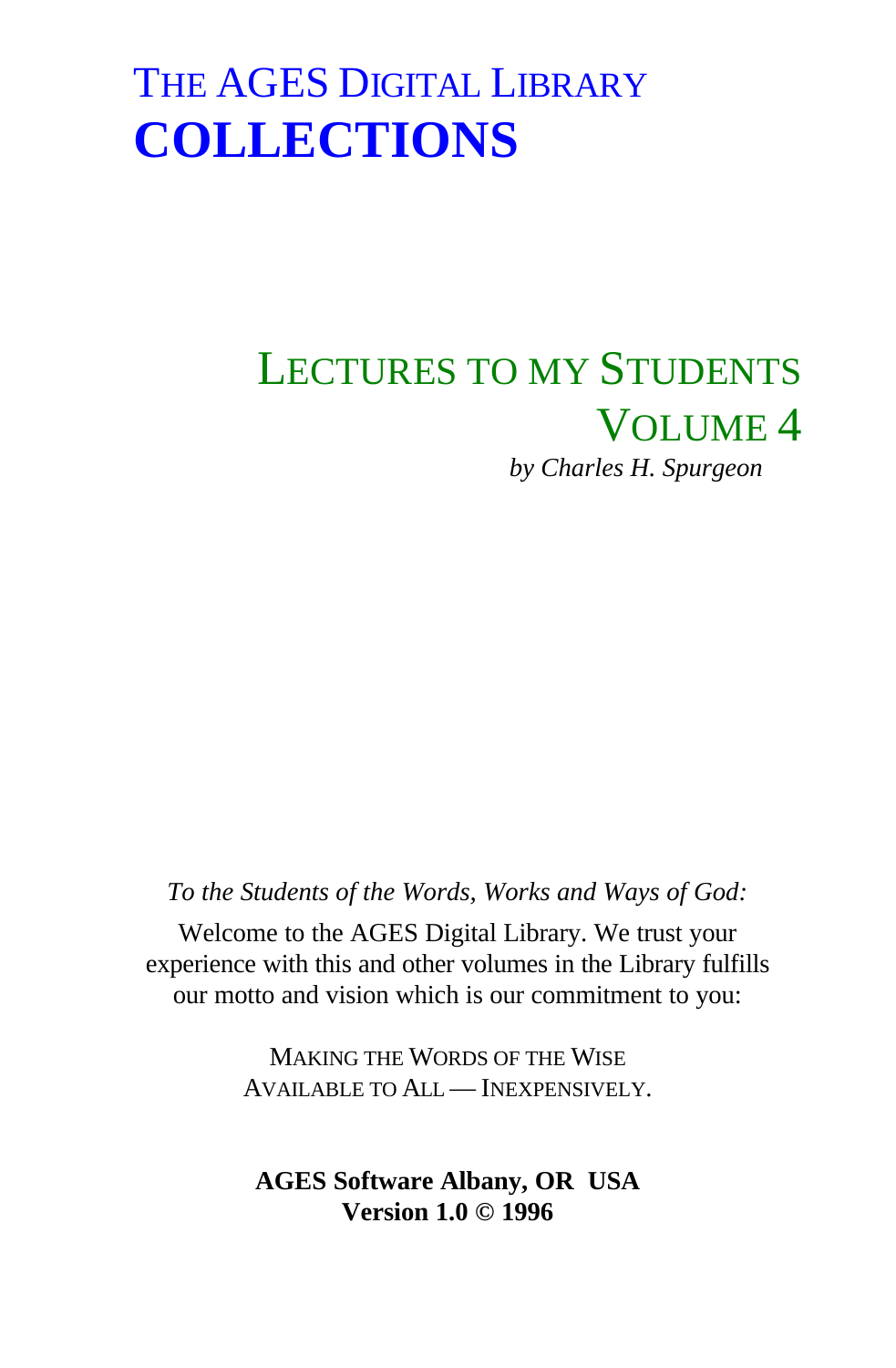# COMMENTING & **COMMENTARIES**

### TWO LECTURES

#### **ADDRESSED TO THE STUDENTS OF THE PASTORS' COLLEGE, METROPOLITAN TABERNACLE,**

**TOGETHER WITH**

# A CATALOGUE

**OF**

### BIBLICAL COMMENTARIES AND EXPOSITIONS

**BY C. H. SPURGEON,**

**PRESIDENT**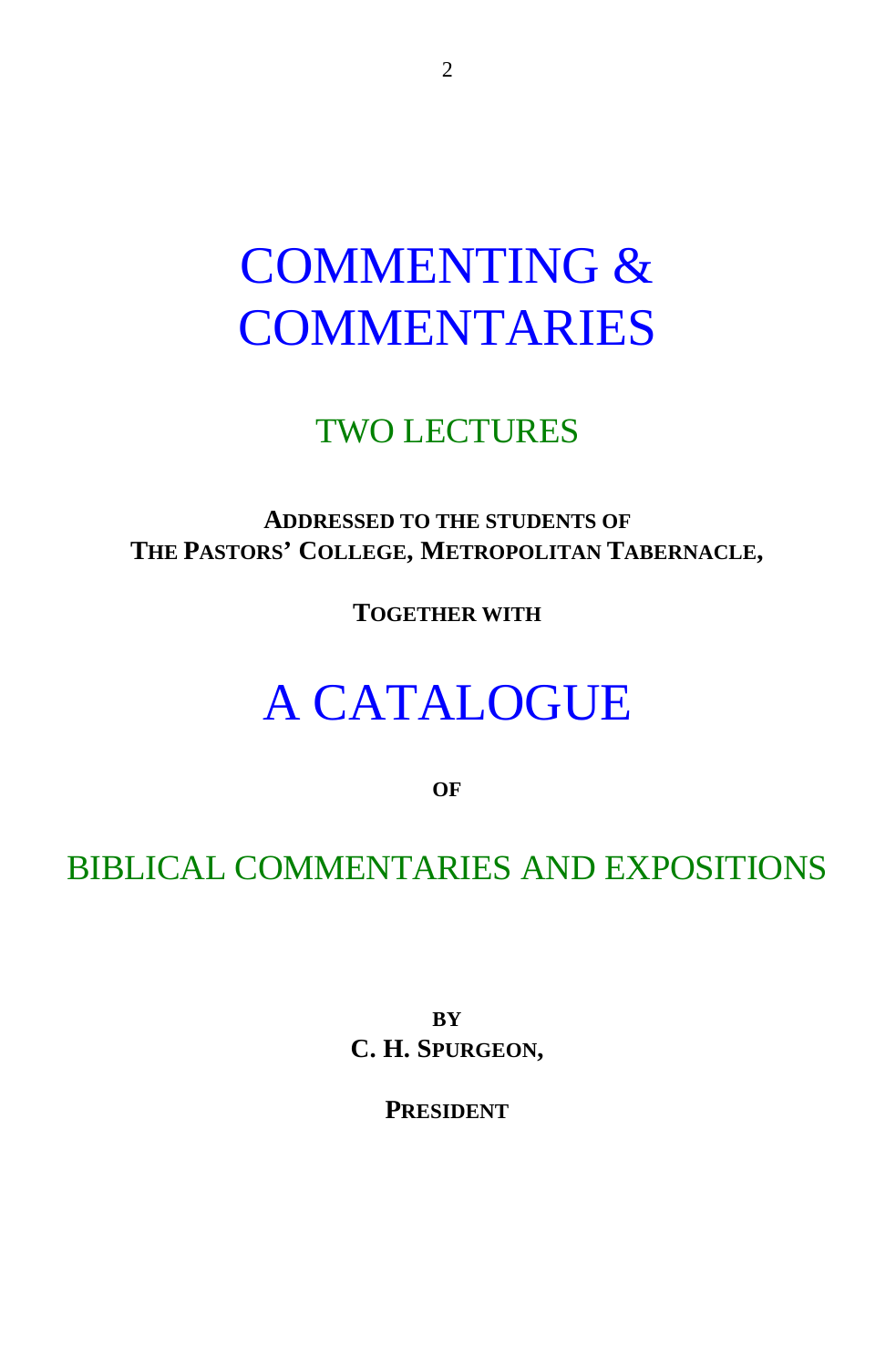## COMMENTING

# AND

# **COMMENTARIES**

TWO LECTURES

**ADDRESSED TO THE STUDENTS OF THE PASTORS' COLLEGE, METROPOLITAN TABERNACLE,**

> **BY C. H. SPURGEON,**

> > **PRESIDENT**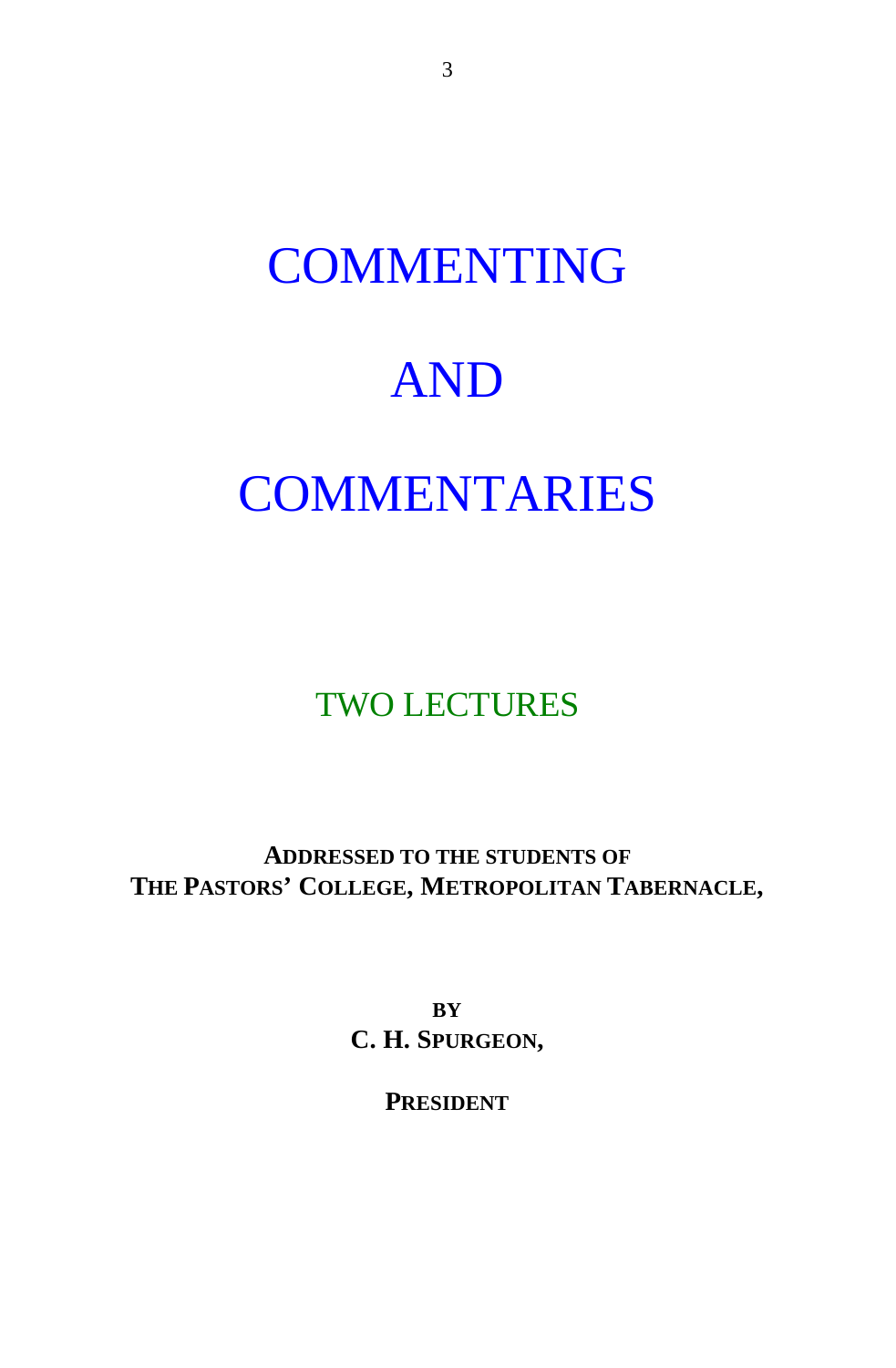## PREFACE

WHEN I issued the first volume of "Lectures to my Students" it was my intention to prepare another series as soon as time permitted, and I meant to include two addresses upon Commenting in the proposed selection. It struck me, however, that a better thing was possible. The two lectures might introduce the topic of exposition, and then a catalogue of Commentaries might help the student to carry the advice into practice. The making of that catalogue would, of course, be no small labor; but, once accomplished, it might be of service to many, and effect more in the direction aimed at than the most earnest exhortations. I therefore resolved to attempt the work, and here is the result.

It would be easy to point out the deficiencies of the modern pulpit, and hold up one's own ideal of what preaching ought to be, but this has been so often attempted by others with such slender results that we decline the task. A judicious critic would probably complain that many sermons are deficient ill solid instruction, Biblical exposition, and Scriptural argument: they are flashy, rather than fleshy; clever, rather than solid; entertaining, rather than impressive. He would point to rhetorical discourses in which doctrine is barely discernible, and brilliant harangues from which no food for the soul could ever be extracted. Having done this, he would probably propose that homilies should flow out of texts, and should consist of a clear explanation, and an earnest enforcement of the truths which the texts distinctly teach. Expository preaching he would advocate as the great need of the day, its best protection against rising errors, and its surest means of spiritual edification. To such observations most of us would offer no opposition; we should confess them to be full of wisdom, and worthy of being pondered. We should not unite in any indiscriminate censuring of hortatory addresses, or topical sermons, nor should we agree with the demand that every discourse should be limited to the range of its text, nor even that it should have a text at all; but we should heartily subscribe to the declaration, that more expository preaching is greatly needed, and that all preachers would be the better if they were more able expounders of the inspired Word.

To render such a result more probable, every inducement to search the Holy Scriptures should be placed in the way of our ministers, and to the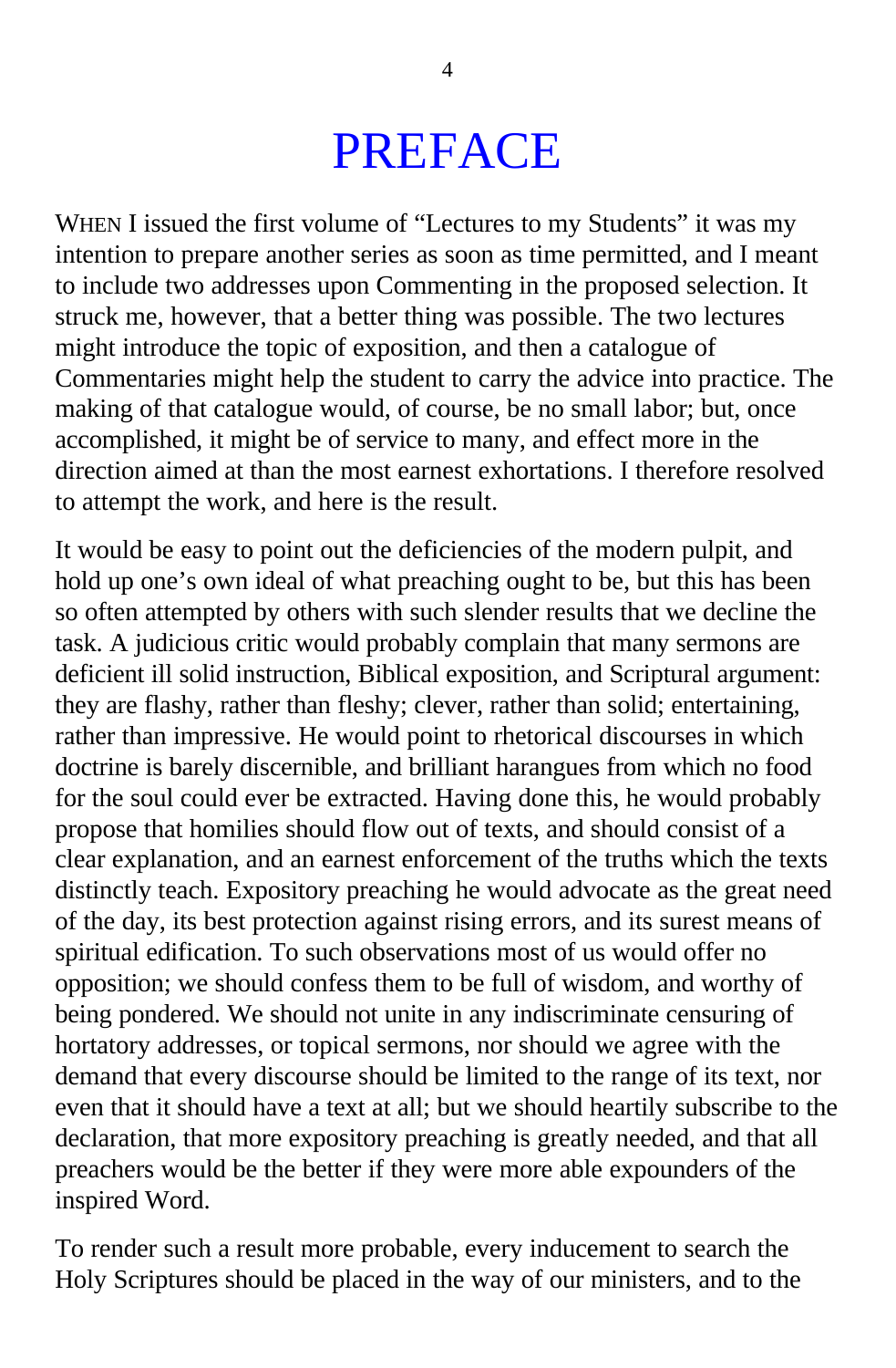younger brethren some guidance should be proffered as to the works most likely to aid them in their studies. Many are persuaded that they should expound the Word, but being unversed in the original tongues they can only fall back upon the help of their English Concordances, and are left floundering about, when a sound comment would direct their thoughts. True, the Holy Spirit will instruct the seeker, but he works by means. The Ethiopian eunuch might have received divine illumination, and doubtless did receive it, but still, when asked whether he understood the Scripture which he read, he replied, "How can I unless some man shall guide me?" The guiding man is needed still. Divines who have studied the Scriptures have left us great stores of holy thought which we do well to use. Their expositions can never be a substitute for our own meditations, but as water poured down a dry pump often sets it to work to bring up water of its own, so suggestive reading sets the mind in motion on its own account. Here, however, is the difficulty. Students do not find it easy to choose which works to buy, and their slender stores are often wasted on books of a comparatively worthless kind. If I can save a poor man from spending his money for that which is not bread, or, by directing a brother to a good book, may enable him to dig deeper into the mines of truth, I shall be well repaid. For this purpose I have toiled, and read much, and passed under review some three or four thousand volumes. From these I have compiled my catalogue, rejecting man, yet making a very varied selection. Though I have carefully used such judgment as I possess, I have doubtless made many errors; I shall certainly find very few who will agree with all my criticisms, and some persons may be angry at my remarks. I have, however, done my best, and, with as much impartiality as I can command, I have nothing extenuated nor set down aught in malice. He who finds fault will do well to execute the work in better style; only let him remember that he will have my heifer to plough with and therefore ought in all reason to excel me.

I have used a degree of pleasantry in my remarks on the Commentaries, for a catalogue is a dry affair, and, as much for my own sake as for that of my readers, I have indulged the mirthful vein here and there. For this I hope I shall escape censure, even if I do not win commendation.

*The preface to the Catalogue* will be found prior to the Catalogue, which the reader is requested to peruse before attempting to use the list.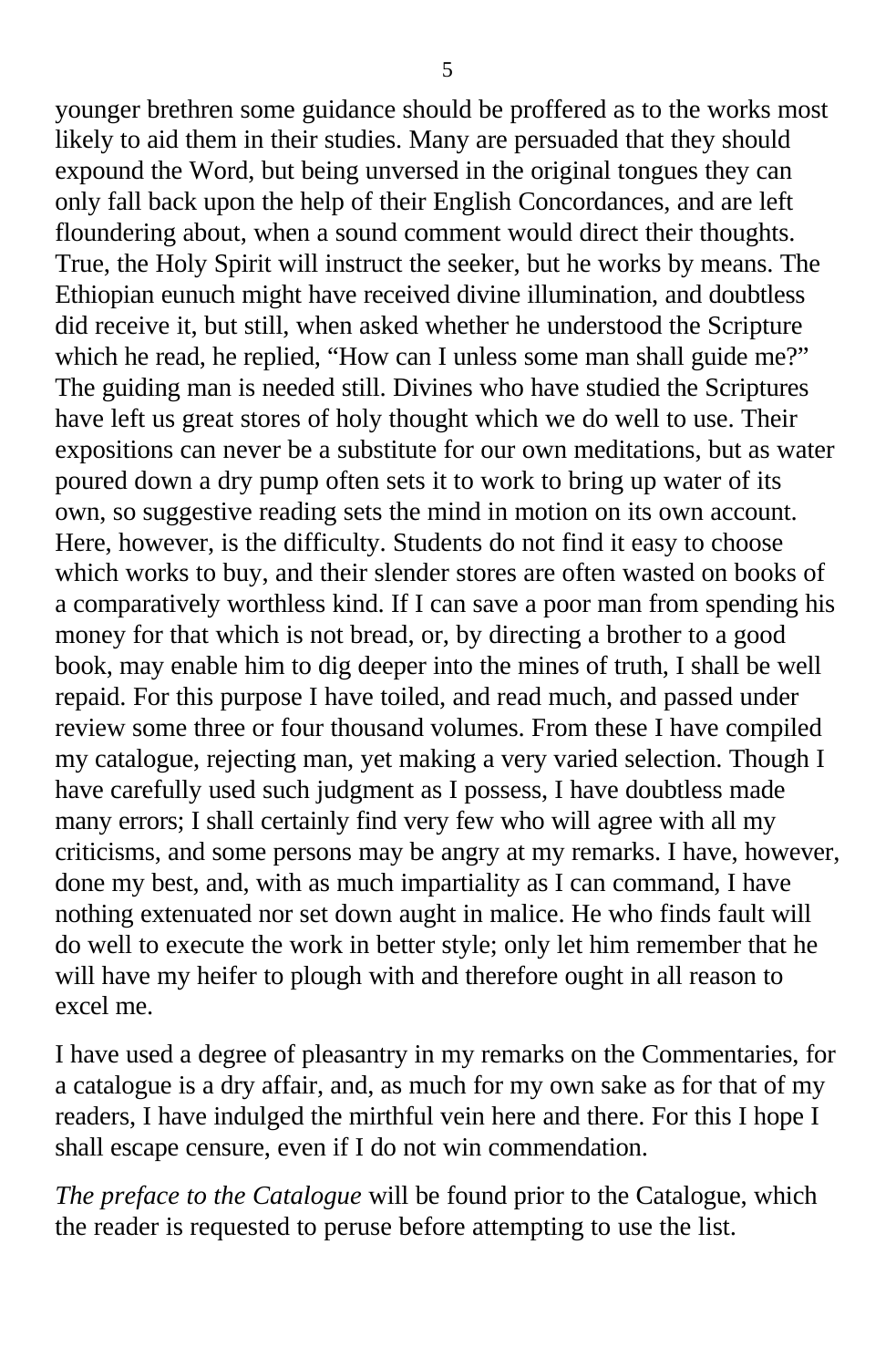To God I commend this labor, which has been undertaken and carried out with no motive but that of honoring his name, and edifying his Church by stimulating the study of his Word. May he, for his Son's sake, grant my heart's desire.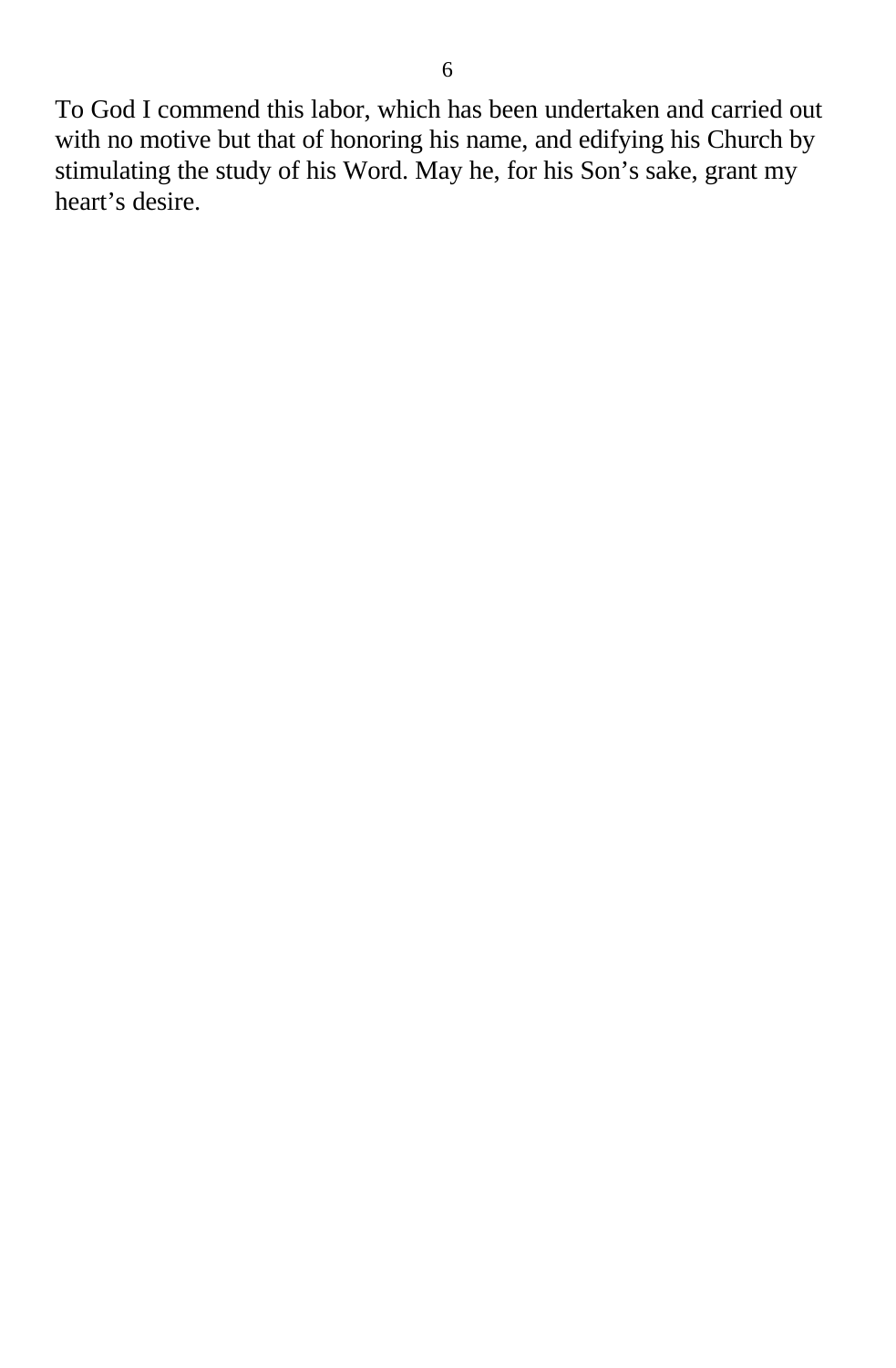### THE PASTORS' COLLEGE

The preparation of the present work was suggested by the author's connection with the Pastors' College, and the Library of that Institution has in a high degree assisted in its execution, therefore the reader must permit the College to be noticed in these pages in the same manner as in the former volume of this series. To make it known, and to win for it willing friends is confessedly one object, of these publications, which may indeed be viewed as merely the giving forth to a wider area the instruction carried on within the College walls.

The Institution is intended to aid useful preachers in obtaining a better education. It takes no man to make him a minister, but requires that its pupils should, as a rule, have exercised their gifts for at least two years and have won souls to Jesus. These we receive, however poor or backward they may be, and our endeavors are all turned towards the one aim that they should be instructed in the things of God, furnished for their work, and practiced in the gift of utterance. Much prayer is made by the Church that this end may be accomplished, nor has the prayer been in vain, for some 330 men are now declaring the gospel of Jesus who were trained in this manner. Besides the students for the regular ministry, several hundreds of street preachers, city missionaries, teachers, and workers of all kinds have passed through our evening classes, and a band of 250 such men are now with us, pursuing their callings by day and studying in the evening. We ask for much prayer from all our brethren, that the supply of the Spirit may sanctify the teaching, and anoint every worker for the service of the Lord.

As it would be quite unwarrantable for us to interfere with the arrangements of other bodies of Christians, who have their own methods of training their ministers, and as it is obvious that we could not find spheres for men in denominations with which we have no ecclesiastical connection, we confine our college to Baptists; and in order not to be harassed with endless controversies, we invite those only who hold those views of divine truth which are popularly known as Calvinistic, — not that we care for names and phrases, but as we wish to be understood, we use a term which conveys our meaning as nearly as any descriptive word can do. Believing the grand doctrines of grace to be the natural accompaniments of the fundamental evangelical truth of redemption by the blood of Jesus, we hold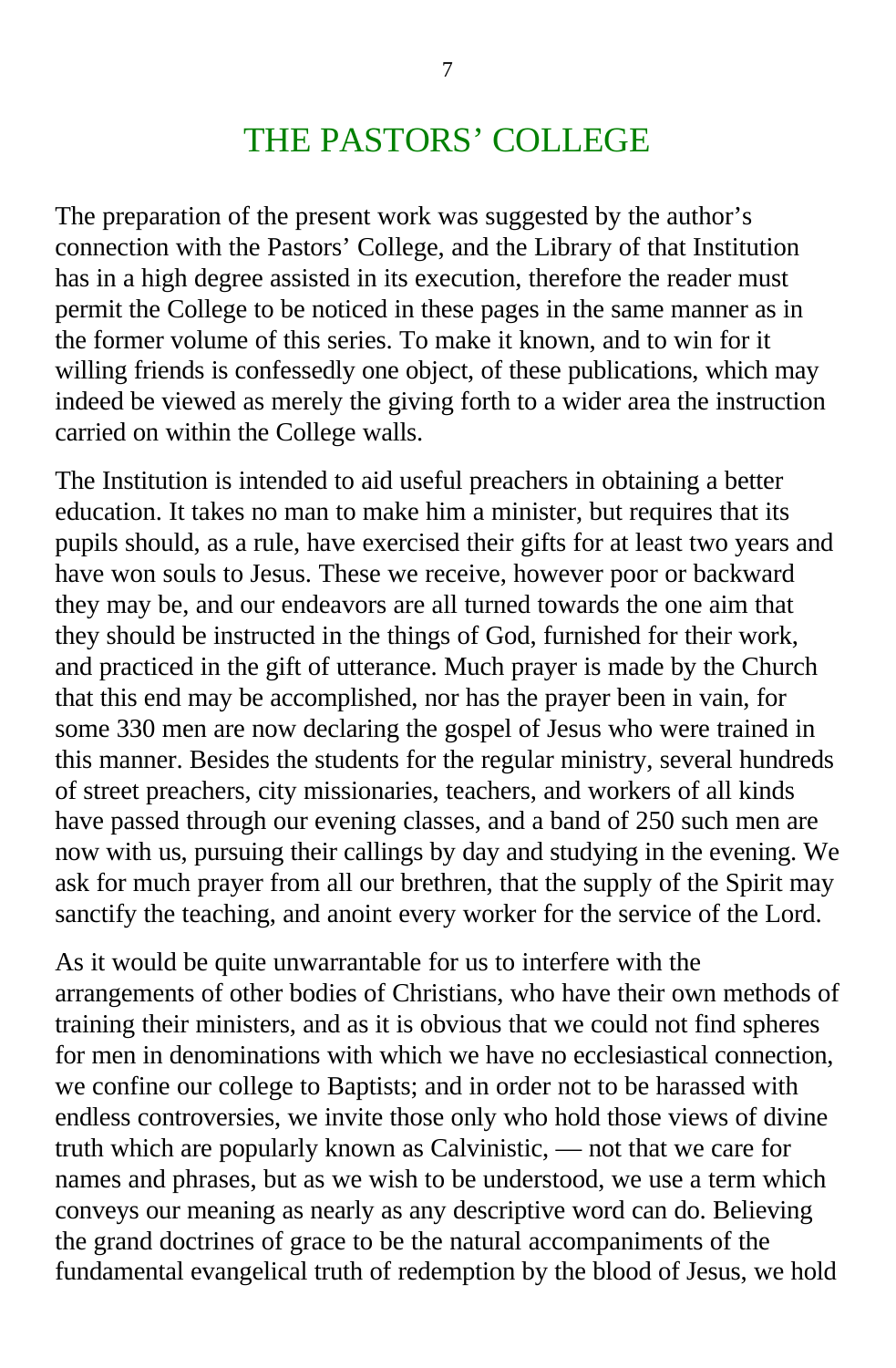and teach them not only in our ministry to the masses, but in the more select instruction of the class room. Latitudinarianism with its infidelity, and unsectarianism with its intolerance, are neither of them friends of ours: we delight in the man who believes, and therefore speaks. Our Lord has given us no permission to be liberal with what is none of ours. We are to give an account of every truth with which we are put in trust.

Our means for conducting this work are with the most High God, possessor of heaven and earth. We have no list of subscribers or roll of endowments. Our trust is in Him whom we desire to serve. He has supported the work for many years, by moving his stewards to send us help, and we are sure that he will continue to do so as long as he desires us to pursue this labor of love. We need, at least, 100 pounds every week of the year. Since our service is gratuitous in every sense, we the more freely appeal to those who agree with us in believing that to aid an earnest young minister to equip himself for his life work is a worthy effort. No money yields so large a return, no work is so important, just now none is so absolutely needful.

Nightingale Lane, Clapham, Surrey.

#### **C. H. SPURGEON**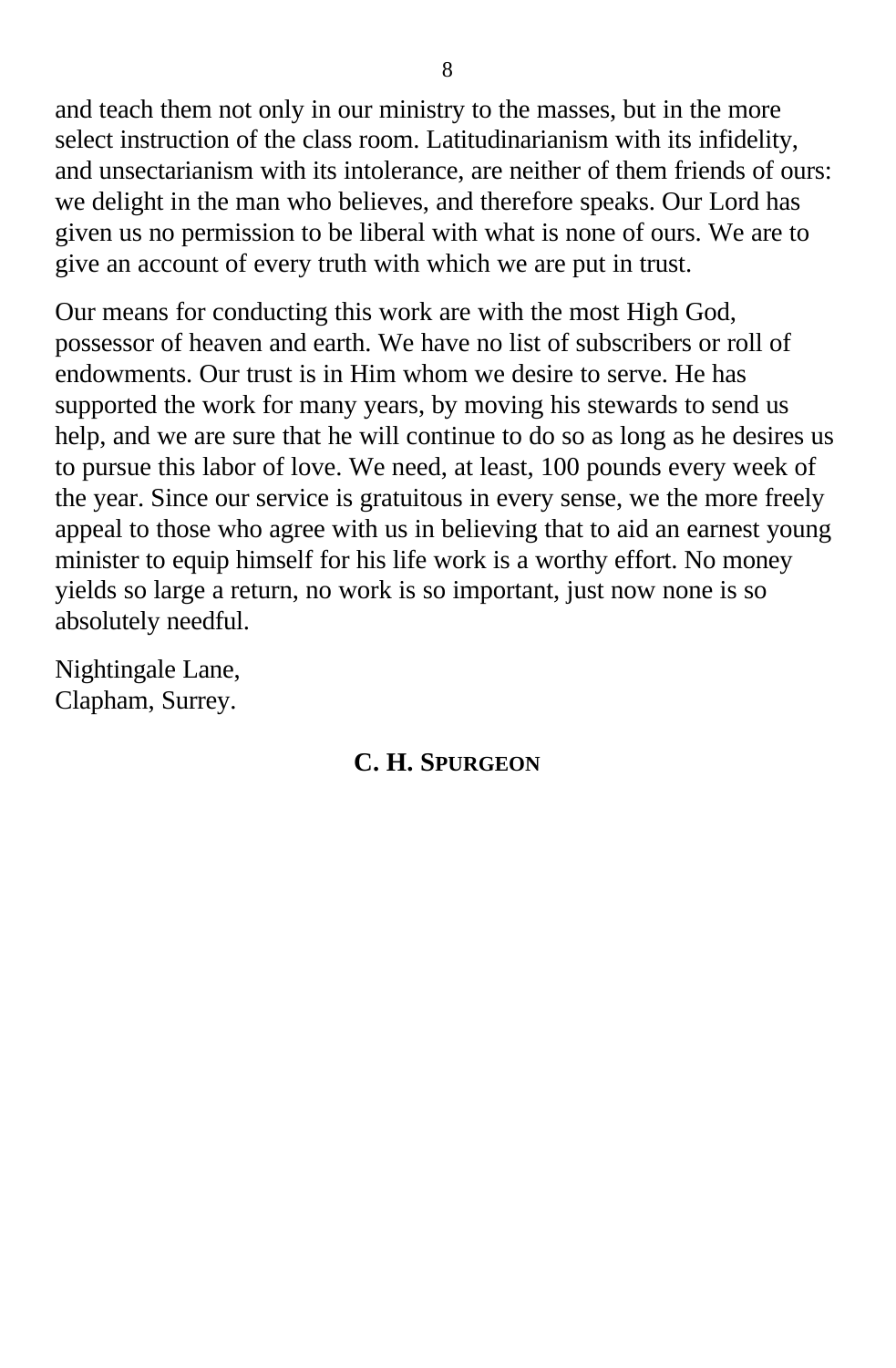# **CONTENTS**

**LECTURE 1 —** A Chat about Commentaries **LECTURE 2** — On Commenting Remarks upon the Catalogue of Commentaries Catalogue of Commentaries on the Whole Bible Catalogue of Commentaries on the Old Testament Catalogue of Commentaries on the separate Books of the Old Testament Catalogue of Commentaries on the New Testament Catalogue of Commentaries on the separate Books of the New Testament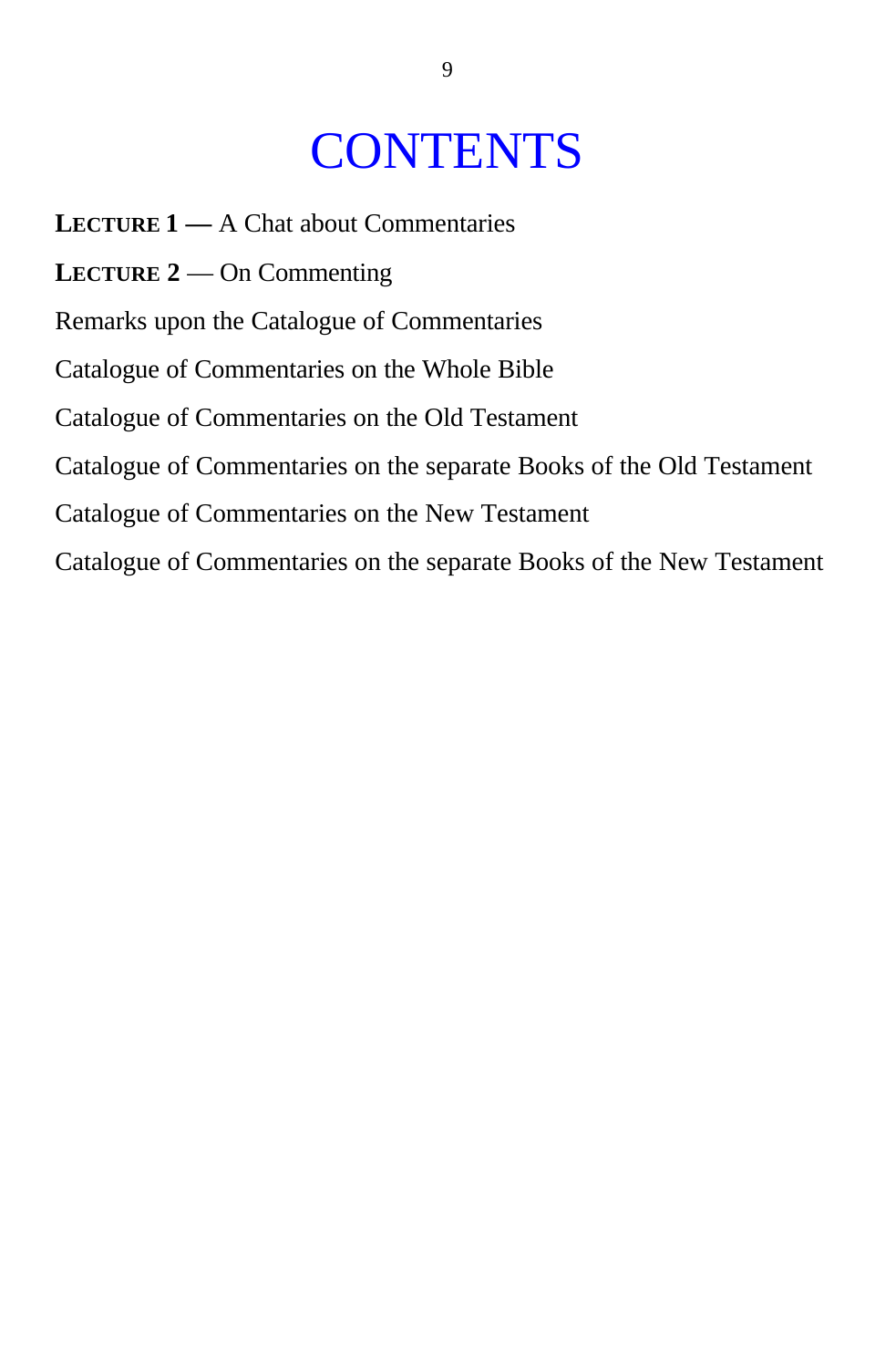## LECTURE 1

### A CHAT ABOUT COMMENTARIES

IN order to be able to expound the Scriptures, and as an aid to your pulpit studies, you will need to be familiar with the commentators: a glorious army, let me tell you, whose acquaintance will be your delight and profit. Of course, you are not such wiseacres as to think or say that you can expound Scripture without assistance from the works of divines and learned men who have labored before you in the field of exposition. If you are of that opinion, pray remain so, for you are not worth the trouble of conversion, and like a little coterie who think with you, would resent the attempt as an insult to your infallibility. It seems odd, that certain men who talk so much of what the Holy Spirit reveals to themselves, should think so little of what he has revealed to others. My chat this afternoon is not for these great originals, but for you who are content to learn of holy men, taught of God, and mighty in the Scriptures. It has been the fashion of late years to speak against the use of commentaries. If there were any fear that the expositions of Matthew Henry, Gill, Scott, and others, would be exalted into Christian Targums, we would join the chorus of objectors, but the existence or approach of such a danger we do not suspect. The temptations of our times lie rather in empty pretensions to novelty of sentiment, than in a slavish following of accepted guides. A respectable acquaintance with the opinions of the giants of the past, might have saved many an erratic thinker from wild interpretations and outrageous inferences. Usually, we have found the despisers of commentaries to be men who have no sort of acquaintance with them; in their case, it is the opposite of familiarity which has bred contempt. It is true there are a number of expositions of the whole Bible which are hardly worth shelf room; they aim at too much and fail altogether; the authors have spread a little learning over a vast surface, and have badly attempted for the entire Scriptures what they might have accomplished for one book with tolerable success; but who will deny the preeminent value of such expositions as those of Calvin, Ness, Henry, Trapp, Poole, and Bengel, which are as deep as they are broad? and yet further, who can pretend to biblical learning who has not made himself familiar with the great writers who spent a life in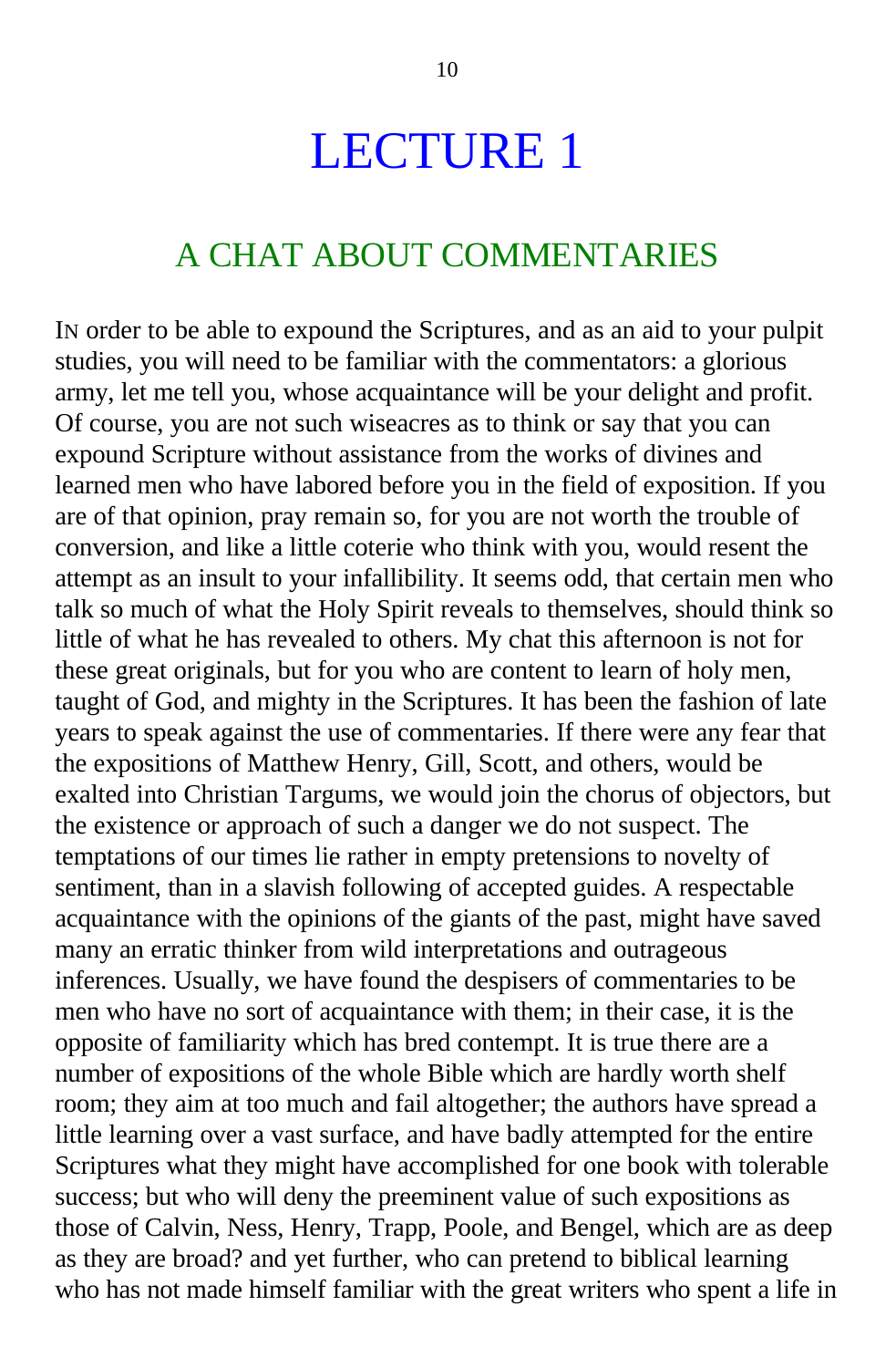explaining some one sacred book? Caryl on Job will not exhaust the patience of a student who loves every letter of the Word; even Collinges, with his nine hundred and nine pages upon one chapter of the Song, will not be too full for the preacher's use; nor will Manton's long meter edition of the hundred and nineteenth Psalm be too profuse. No stranger could imagine the vast amount of real learning to be found in old commentaries like the following: — Durham on Solomon's Song, Wilcocks on Psalms and Proverbs, Jermin on Ecclesiastes and Proverbs, Greenhill on Ezekiel, Burroughs on Hosea, Ainsworth on the Pentateuch, King on Jonah, Hutcheson on John, Peter Martyr on Romans, etc., and in Willett, Sibbes, Bayne, Elton, Byfield, Daille, Adams, Taylor, Barlow, Goodwin, and others on the various epistles. Without attempting to give in detail the names of all, I intend in a familiar talk to mention the more notable, who wrote upon the whole Bible, or on either Testament, and I especially direct your attention to the titles, which in Puritan writers generally give in brief the run of the work.

First among the mighty for general usefulness we are bound to mention the man whose name is a household word, MATTHEW HENRY. <sup>[f1](#page-369-0)</sup> He is most pious and pithy, sound and sensible, suggestive and sober, terse and trustworthy. You will find him to be glittering with metaphors, rich in analogies, overflowing with illustrations, superabundant in reflections. He delights in apposition and alliteration; he is usually plain, quaint, and full of pith; he sees right through a text directly; apparently he is not critical, but he quietly gives the result of an accurate critical knowledge of the original fully up to the best critics of his time. He is not versed in the manners and customs of the East, for the Holy Land was not so accessible as in our day; but he is deeply spiritual, heavenly, and profitable; finding good matter in every text, and from all deducing most practical and judicious lessons. His is a kind of commentary to be placed where I saw it, in the old meeting house at Chester — chained in the vestry for anybody and everybody to read. It is the poor man's commentary, the old Christian's companion, suitable to everybody, instructive to all. His own account of how he was led to write his exposition, affords us an example of delighting in the law of the Lord. "If any desire to know how so mean and obscure a person as I am, who in learning, judgment, felicity of expression, and all advantages for such a service, am less than the least of all my Master's servants, came to venture upon so great a work, I can give no other account of it but this. It has long been my practice, what little time I had to spare in my study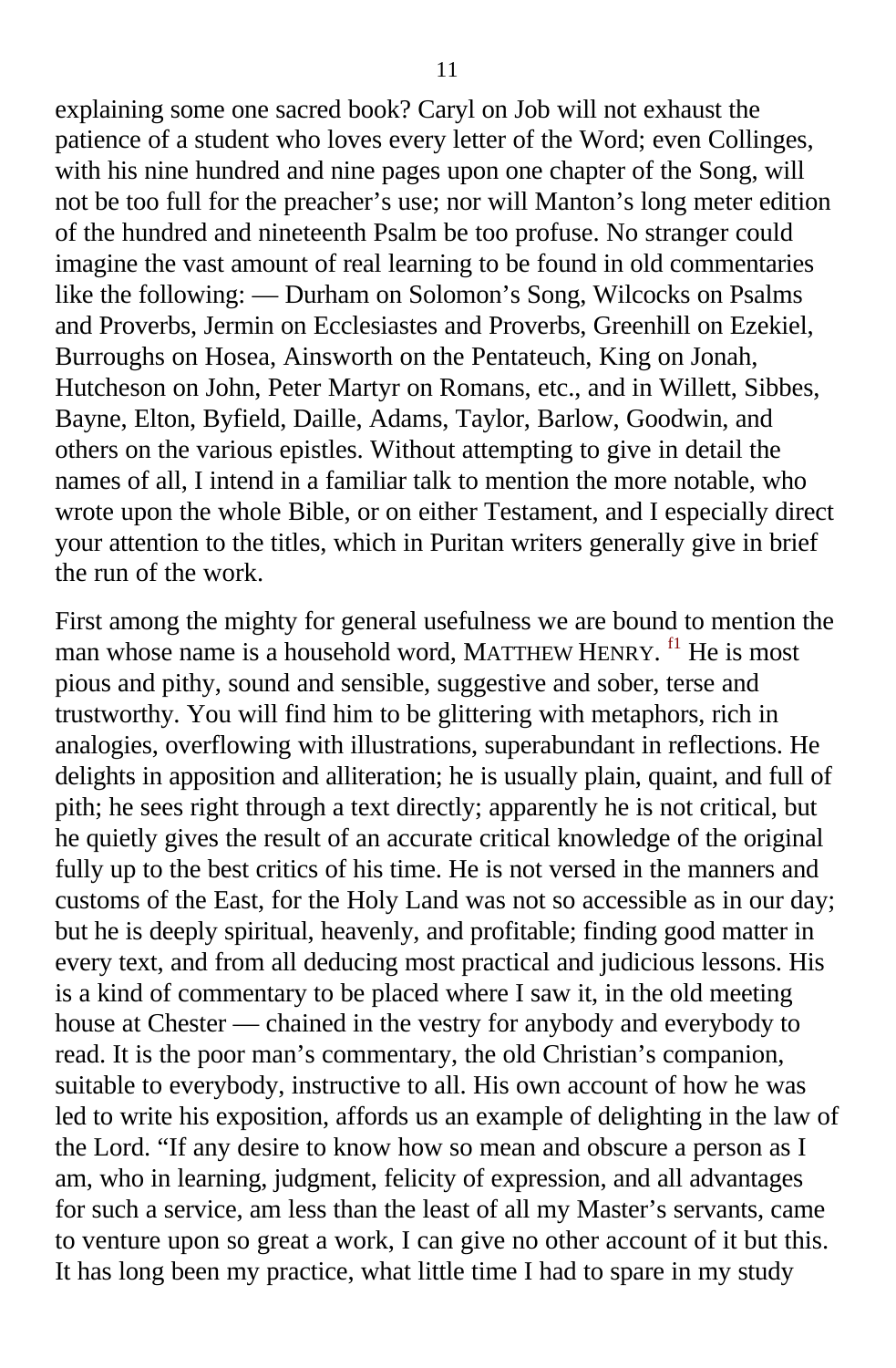from my constant preparations for the pulpit, to spend it in drawing up expositions upon some parts of the New Testament, not so much for my own use, as purely for my own entertainment, because I know not how to employ my thoughts and time more to my satisfaction. Trahit sua quemque voluptas; every man that studies hath some beloved study, which is his delight above any other; and this is mine. It is that learning which it was my happiness from a child to be trained up in by my ever honored father, whose memory must always be very dear and precious to me. He often minded me, that a good textuary is a good divine; and that I should read other books with this in my eye, that I might be the better able to understand and apply the Scripture." You are aware, perhaps, that the latter part of the New Testament was completed by other hands, the good man having gone the way of all flesh. The writers were Messrs, Evans, Brown, Mayo, Bays, Rosewell, Harriss, Atkinson, Smith, Tong, Wright, Merrell, Hill, Reynolds, and Billingsley — all Dissenting ministers. They have executed their work exceedingly well, have worked in much of the matter which Henry had collected, and have done their best to follow his methods, but their combined production is far inferior to Matthew Henry himself, and any reader will soon detect the difference. Every minister ought to read Matthew Henry entirely and carefully through once at least. I should recommend you to get through it in the next twelve months after you leave college. Begin at the beginning, and resolve that you will traverse the goodly land from Dan to Beersheba. You will acquire a vast store of sermons if you read with your notebook close at hand; and as for thoughts, they will swarm around you like twittering swallows around an old gable towards the close of autumn. If you publicly expound the chapter you have just been reading, your people will wonder at the novelty of your remarks and the depth of your thoughts, and then you may tell them what a treasure Henry is. Mr. Jay's sermons bear indubitable evidence of his having studied Matthew Henry almost daily. Many of the quaint things in Jay's sermons are either directly traceable to Matthew Henry or to his familiarity with that writer. I have thought that the style of Jay was founded upon Matthew Henry: Matthew Henry is Jay writing, Jay is Matthew Henry preaching. What more could I say in commendation either of the preacher or the author?

It would not be possible for me too earnestly to press upon you the importance of reading the expositions of that prince among men, JOHN CALVIN!  $^{f2}$  $^{f2}$  $^{f2}$  I am afraid that scant purses may debar you from their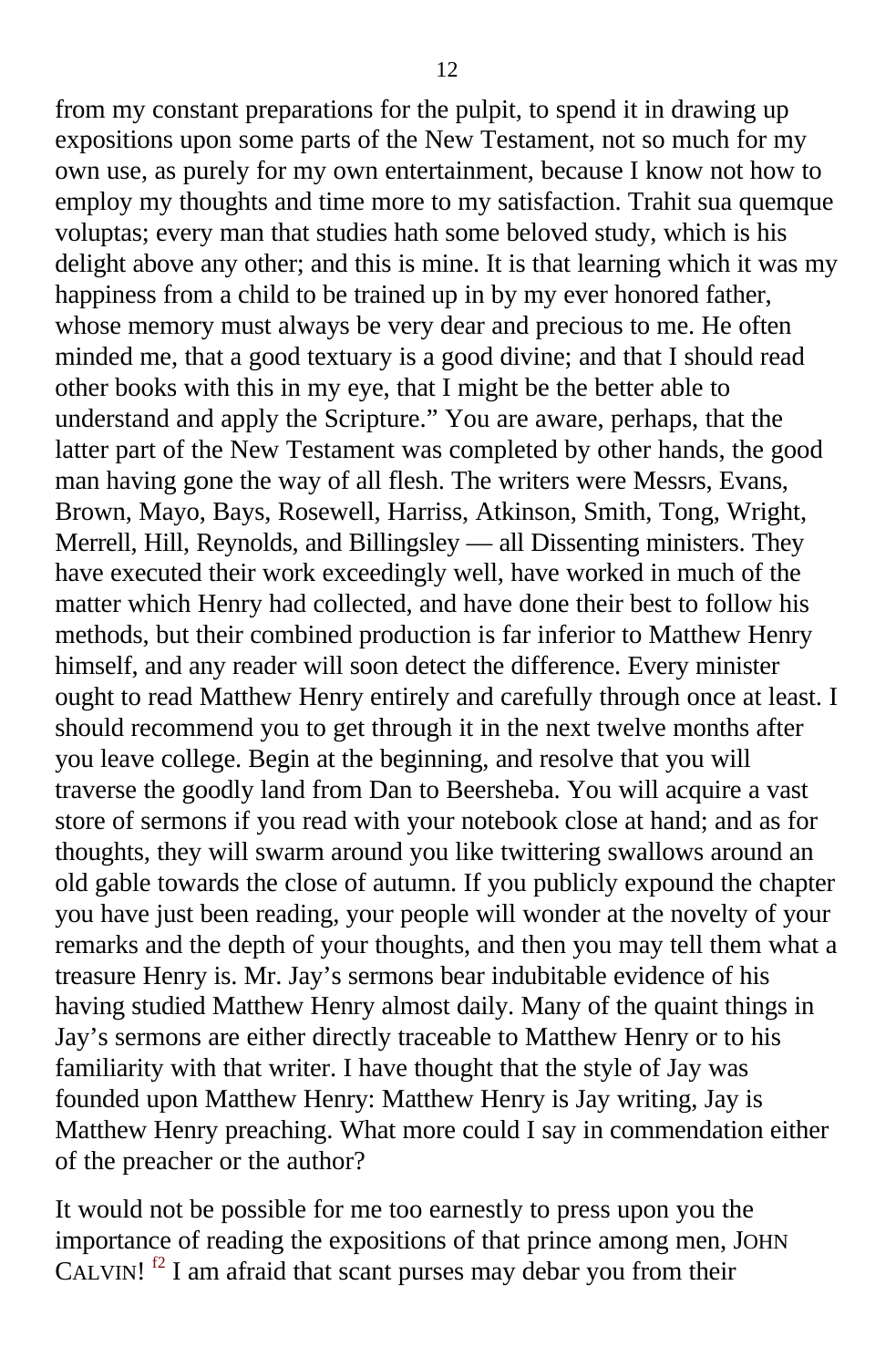purchase, but if it be possible procure them, and meanwhile, since they are in the College library, use them diligently. I have often felt inclined to cry out with Father Simon, a Roman Catholic, "Calvin possessed a sublime genius", and with Scaliger, "Oh! how well has Calvin reached the meaning of the prophets — no one better." You will find forty two or more goodly volumes worth their weight in gold. Of all commentators I believe John Calvin to be the most candid. In his expositions he is not always what moderns would call Calvinistic; that is to say, where Scripture maintains the doctrine of predestination and grace he flinches in no degree, but inasmuch as some Scriptures bear the impress of human free action and responsibility, he does not shun to expound their meaning in all fairness and integrity. He was no trimmer and pruner of texts. He gave their meaning as far as he knew it. His honest intention was to translate the Hebrew and the Greek originals as accurately as he possibly could, and then to give the meaning which would naturally be conveyed by such Greek and Hebrew words: he labored, in fact, to declare, not his own mind upon the Spirit's words, but the mind of the Spirit as couched in those words. Dr. King very truly says of him, "No writer ever dealt more fairly and honestly by the Word of God. He is scrupulously careful to let it speak for itself, and to guard against every tendency of his own mind to put upon it a questionable meaning for the sake of establishing some doctrine which he feels to be important, or some theory which he is anxious to uphold. This is one of his prime excellences. He will not maintain any doctrine, however orthodox and essential, by a text of Scripture which to him appears of doubtful application, or of inadequate force. For instance, firmly as he believed the doctrine of the Trinity, he refuses to derive an argument in its favor from the plural form of the name of God in the first chapter of Genesis. It were easy to multiply examples of this kind, which, whether we agree in his conclusion or not, cannot fail to produce the conviction that he is at least an honest commentator, and will not make any passage of Scripture speak more or less than, according to his view, its divine Author intended it to speak."

The edition of John Calvin's works which was issued by the Calvin Translation Society, is greatly enriched by the remarks of the editors, consisting not merely of notes on the Latin of Calvin, and the French translation, or on the text of the original Scriptures, but also of weighty opinions of eminent critics, illustrative manners and customs, and observations of travelers. By the way, gentlemen, what a pity it is that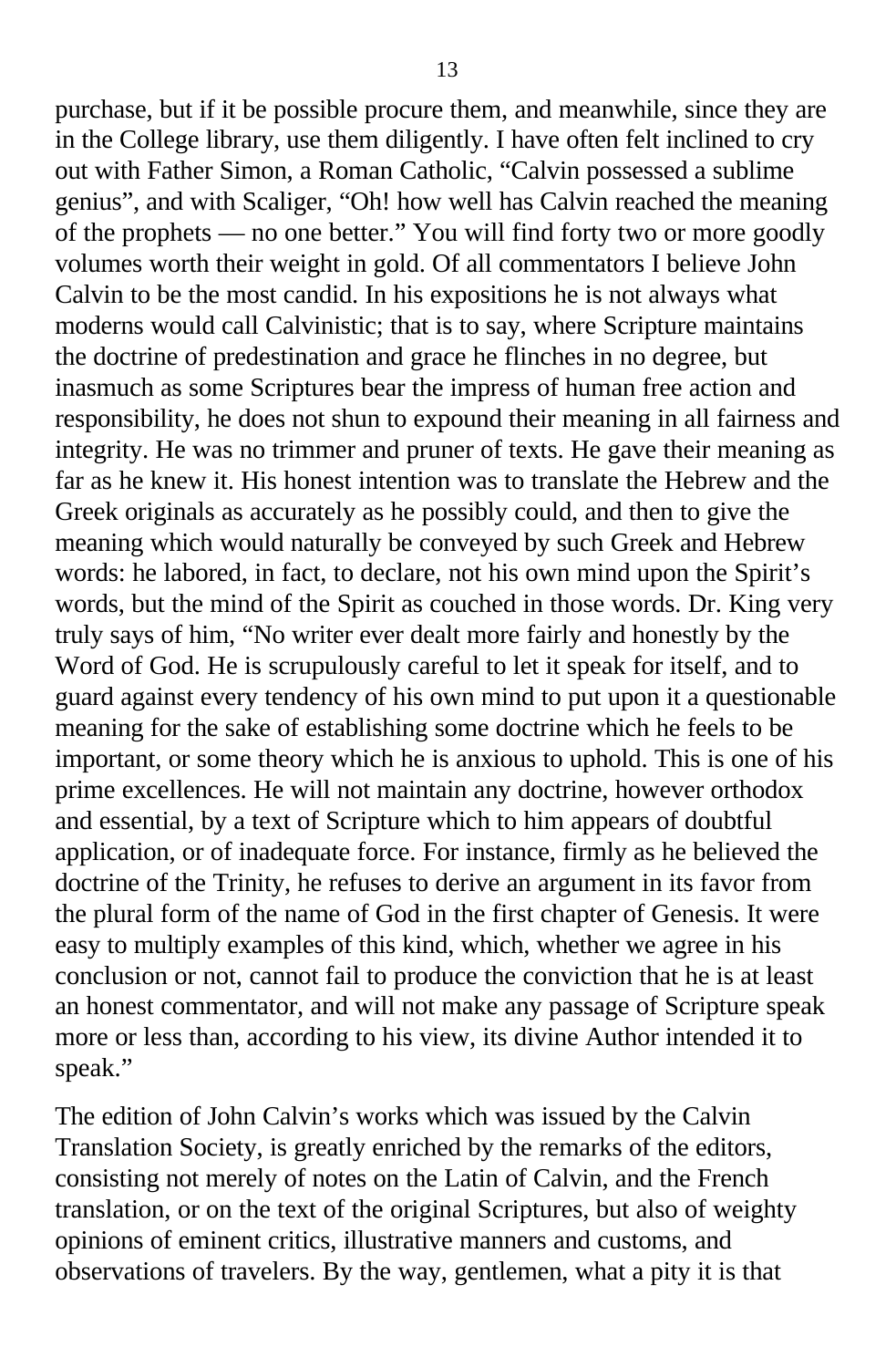people do not, as a rule, read the notes in the old Puritan books! If you purchase old copies of such writers as Brooks, you will find that the notes in the margin are almost as rich as the books themselves. They are dust of gold, of the same metal as the ingots in the center of the page. But to return to Calvin. If you needed any confirmatory evidence as to the value of his writings, I might summon a cloud of witnesses, but it will suffice to quote one or two. Here is the opinion of one who is looked upon as his great enemy, namely, Arminius: "Next to the perusal of the Scriptures, which I earnestly inculcate, I exhort my pupils to peruse CALVIN'S commentaries, which I extol in loftier terms than *Helmich*<sup>13</sup> himself; for I affirm that *he excels beyond comparison in the interpretation of Scripture, and that his commentaries ought to be more highly valued than all that is handed down to us by the Library of the Fathers*; so that I acknowledge him to have possessed above most others, or rather above all other men, what may be called an eminent gift of prophecy."

Quaint Robert Robinson said of him, "There is no abridging this sententious commentator, and the more I read him, the more does he become a favorite expositor with me." Holy Baxter wrote, "I know no man since the apostles' days, whom I value and honor more than Calvin, and whose judgment in all things, one with another, I more esteem and come nearer to"

If you are well enough versed in Latin, you will find in POOLE'S SYNOPSIS, <sup>[f4](#page-369-0)</sup> a marvelous collection of all the wisdom and folly of the critics. It is a large cyclopaedia worthy of the days when theologians could be cyclopean, and had not shrunk from folios to octavos. Query — a query for which I will not demand an answer — has one of you ever beaten the dust from the venerable copy of Poole which loads our library shelves? Yet as Poole spent no less than ten years in compiling it, it should be worthy of your frequent notice — ten years, let me add, spent in Amsterdam in exile for the truth's sake from his native land.

His work was based upon an earlier compilation entitled Critici Sacri, containing the concentrated light of a constellation of learned men who have never been excelled in any age or country.

MATTHEW POOLE also wrote ANNOTATIONS <sup>[f5](#page-369-0)</sup> upon the Word of God, in English, which are mentioned by Matthew Henry as having passed through many impressions in his day, and he not only highly praises them, but declares that he has in his own work all along been brief upon that which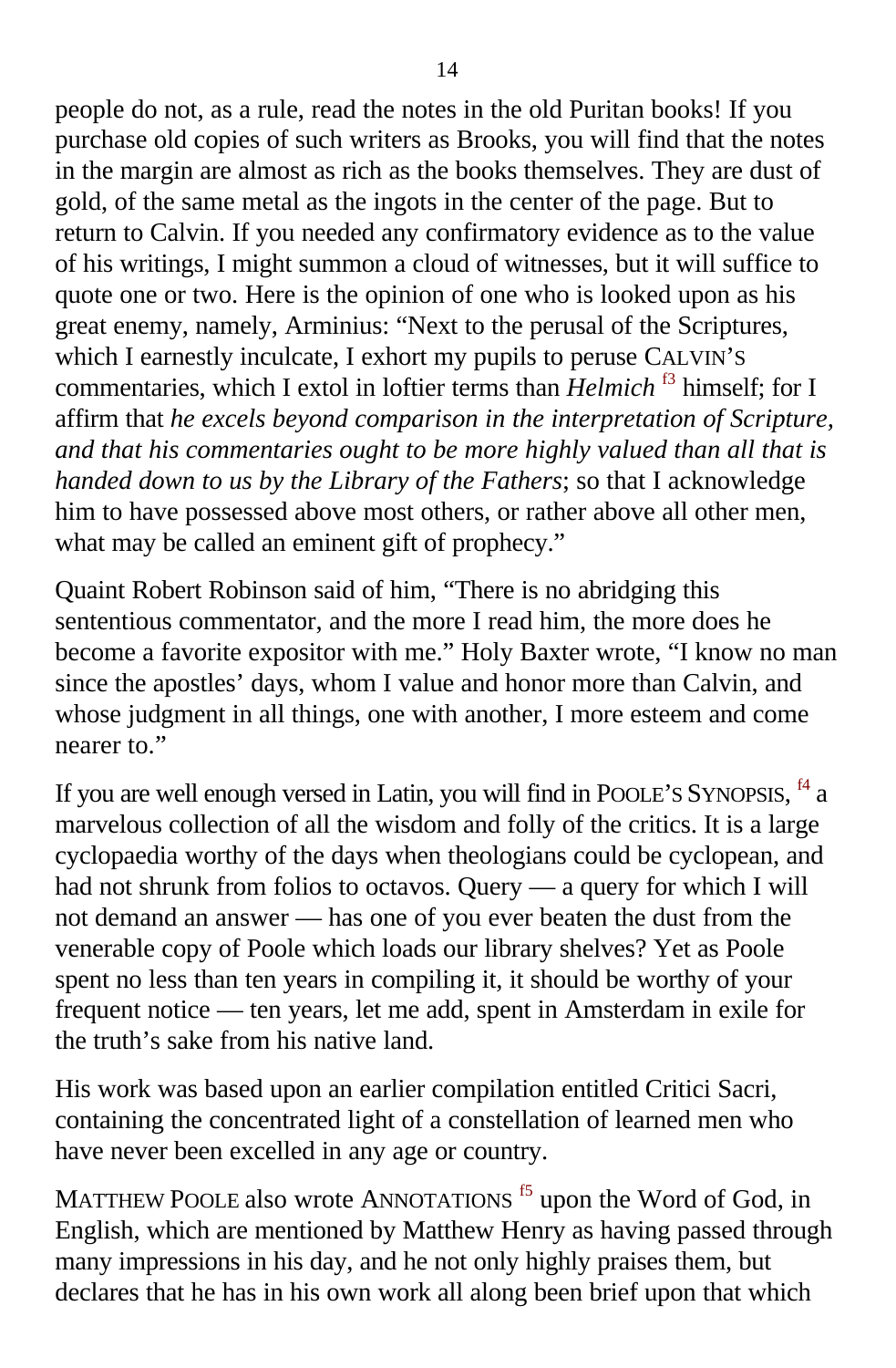Mr. Poole has more largely discussed, and has industriously declined what is to be found there. The three volumes, tolerably cheap, and easily to be got at, are necessaries for your libraries. On the whole, if I must have only one commentary, and had read Matthew Henry as I have, I do not know but what I should choose Poole. He is a very prudent and judicious commentator; and one of the few who could honestly say, "We have not willingly balked any obvious difficulty, and have designed a just satisfaction to all our readers; and if any knot remains yet untied, we have told our readers what hath been most probably said for their satisfaction in the untying of it." Poole is not so pithy and witty by far as Matthew Henry, but he is perhaps more accurate, less a commentator, and more an expositor. You meet with no ostentation of learning in Matthew Poole, and that for the simple reason that he was so profoundly learned as to be able to give results without a display of his intellectual crockery. A pedant who is for ever quoting Ambrose and Jerome, Piscator and OEcolampadius, in order to show what a copious reader he has been, is usually a dealer in small wares, and quotes only what others have quoted before him, but he who can give you the result and outcome of very extensive reading without sounding a trumpet before him is the really learned man. Mind you do not confound the Annotations with the Synopsis; the English work is not a translation of the Latin one, but an entirely distinct performance. Strange to say, like the other great Matthew he did not live to complete his work beyond Isaiah 58; other hands united to finish the design.

Would it be possible to eulogise too much the incomparably sententious and suggestive folios of JOHN TRAPP? [f6](#page-369-0) Since Mr. Dickinson has rendered them accessible,  $f<sup>7</sup>$  I trust most of you have bought them. Trapp will be most valuable to men of discernment, to thoughtful men, to men who only want a start in a line of thought, and are then able to run alone. Trapp excels in witty stories on the one hand, and learned allusions on the other. You will not *thoroughly* enjoy him unless you can turn to the original, and yet a mere dunce at classics will prize him. His writings remind me of himself: he was a pastor, hence his holy practical remarks; he was the head of a public school, and everywhere we see his profound scholarship; he was for some time amid the guns and drums of a parliamentary garrison, and he gossips and tells queer anecdotes like a man used to a soldier's life; yet withal, he comments as if he had been nothing else but a commentator all his days. Some of his remarks are far fetched, and like the far fetched rarities of Solomon's Tarshish, there is much gold and silver, but there are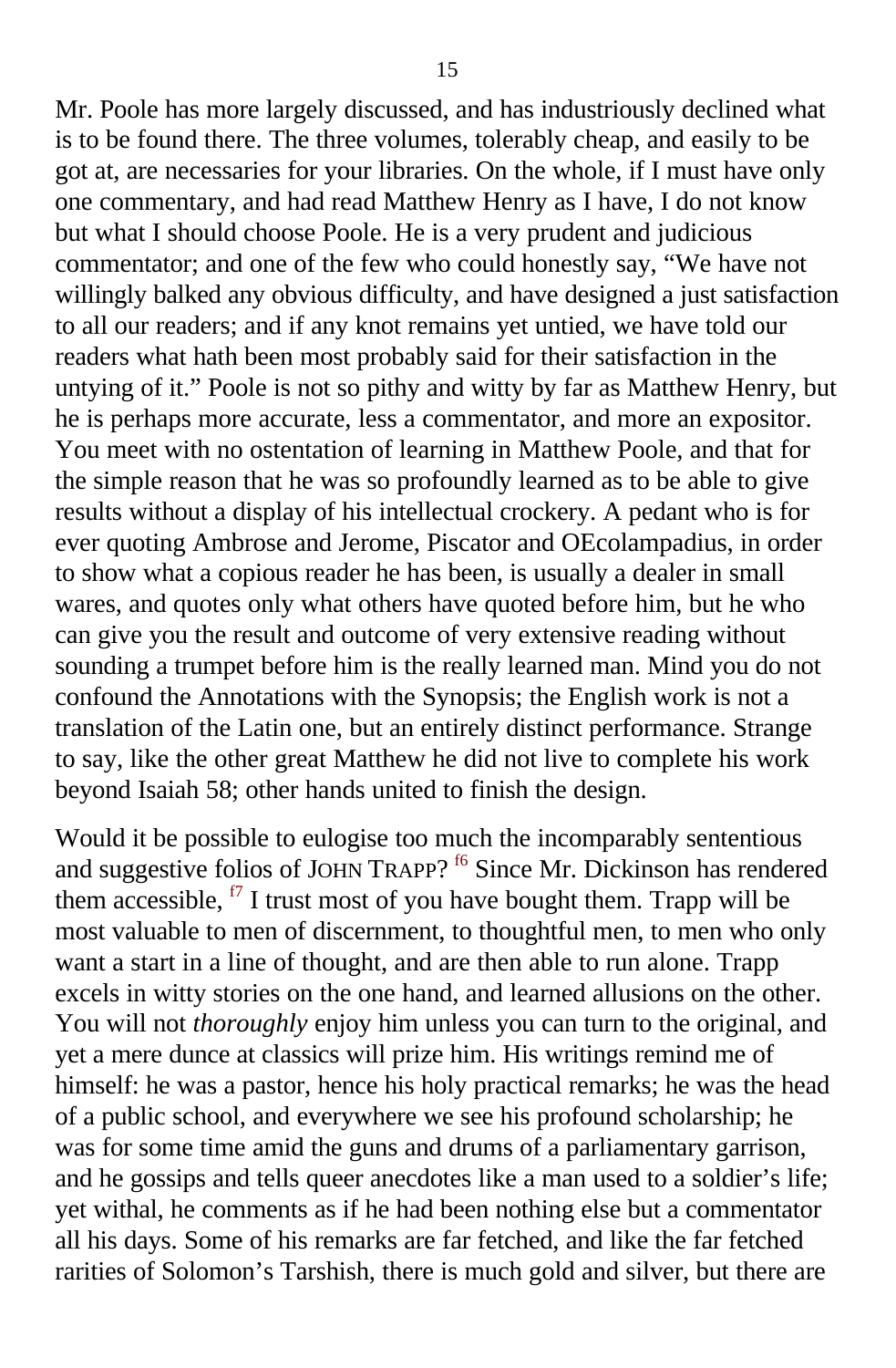also apes and peacocks. His criticisms would some of them be the cause of amusement in these days of greater scholarship; but for all that, he who shall excel Trapp had need rise very early in the morning. Trapp is my especial companion and treasure; I can read him when I am too weary for anything else. Trapp is salt, pepper, mustard, vinegar, and all the other condiments. Put him on the table when you study, and when you have your

dish ready, use him by way of spicing the whole thing. Yes, gentlemen, read Trapp certainly, and if you catch the infection of his consecrated humor, so much the better for your hearers.

A very distinguished place is due to DR. GILL. <sup>[f8](#page-370-0)</sup> Beyond all controversy, Gill was one of the most able Hebraists of his day, and in other matters no mean proficient. When an opponent in controversy had ventured to call him "a botcher in divinity", the good doctor, being compelled to become a fool in glorying, gave such a list of his attainments as must have covered his accuser with confusion. His great work on the Holy Scriptures is greatly prized at the present day by the best authorities, which is conclusive evidence of its value, since the set of the current of theological thought is quite contrary to that of Dr. Gill. No one in these days is likely to be censured for his Arminianism, but most modern divines affect to sneer at anything a little too highly Calvinistic: however, amid the decadence of his own rigid system, and the disrepute of even more moderate Calvinism, Gill's laurels as an expositor are still green. His ultraism is discarded, but his learning is respected: the world and the church take leave to question his dogmatism, but they both bow before his erudition. Probably no man since Gill's days has at all equaled him in the matter of Rabbinical learning. Say what you will about that lore, it has its value: of course, a man has to rake among perfect dunghills and dust heaps, but there are a few jewels which the world could not afford to miss. Gill was a master cinder sifter among the Targums, the Talmuds, the Mishna, and the Gemara. Richly did he deserve the degree of which he said, "I never bought it, nor thought it, nor sought it."

He was always at work; it is difficult to say when he slept, for he wrote 10,000 folio pages of theology. The portrait of him which belongs to this church, and hangs in my private vestry, and from which all the published portraits have been engraved, represents him after an interview with an Arminian gentleman, turning up his nose in a most expressive manner, as if he could not endure even the smell of freewill. In some such a vein he wrote his commentary. He hunts Arminianism throughout the whole of it.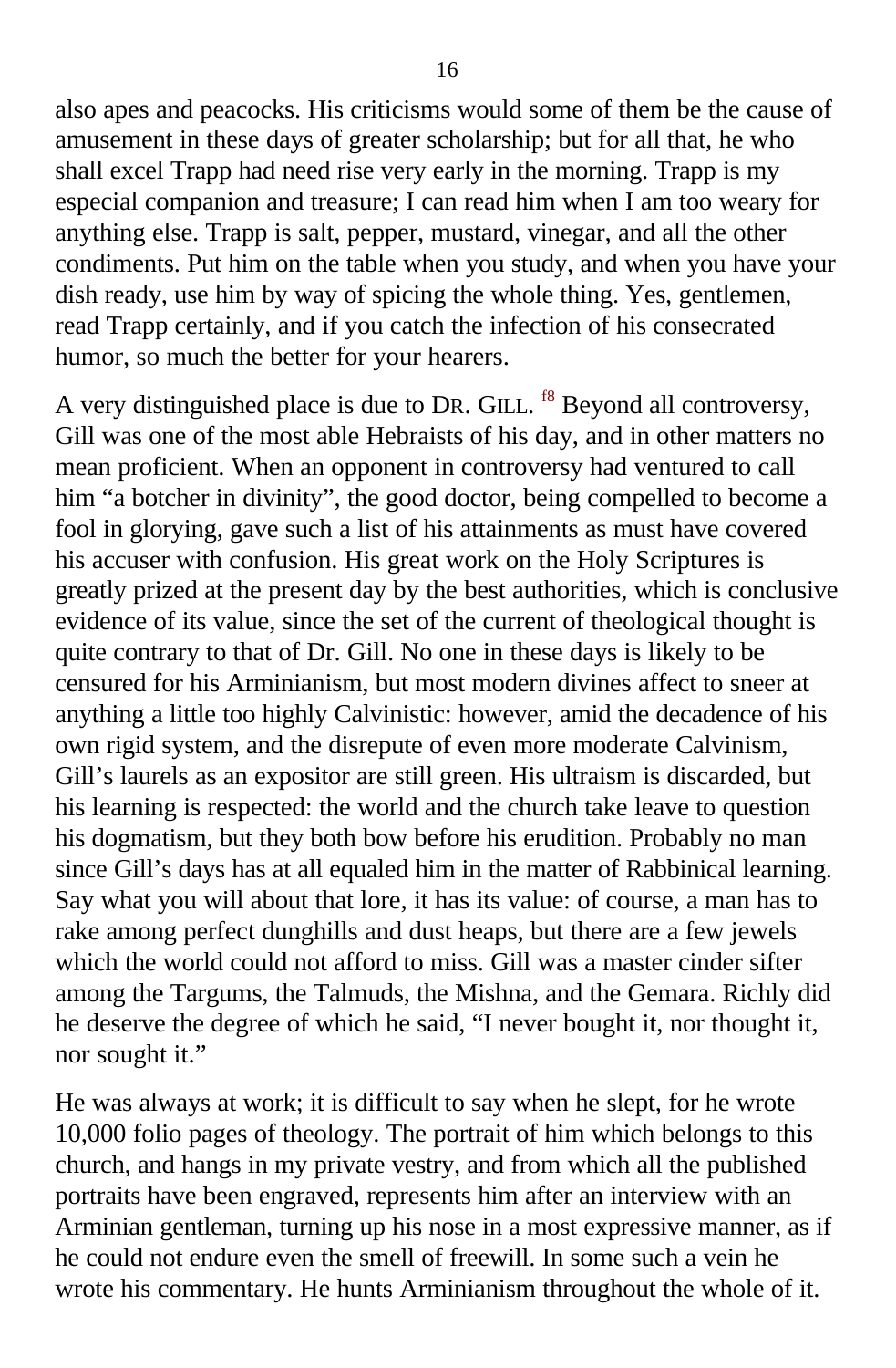He is far from being so interesting and readable as Matthew Henry. He delivered his comments to his people from Sabbath to Sabbath, hence their peculiar mannerism. His frequent method of animad-version is, "This text does not mean this", nobody ever thought it did; "It does not mean that", only two or three heretics ever imagined it did; and again it does not mean a third thing, or a fourth, or a fifth, or a sixth absurdity; but at last he thinks it does mean so-and-so, and tells you so in a methodical, sermon like manner. This is an easy method, gentlemen, of filling up the time, if you are ever short of heads for a sermon. Show your people firstly, secondly, and thirdly, what the text does not mean, and then afterwards you can go back and show them what it does mean. It may be thought, however, that one such a teacher is enough, and that what was tolerated from a learned doctor would be scouted in a student fresh from college. For good, sound, massive, sober sense in commenting, who can excel Gill? Very seldom does he allow himself to be run away with by imagination, except now and then when he tries to open up a parable, and finds a meaning in every circumstance and minute detail; or when he falls upon a text which is not congenial with his creed, and hacks and hews terribly to bring the word of God into a more systematic shape. Gill is the Coryphaeus of hyper-Calvinism, but if his followers never went beyond their master, they would not go very far astray.

I have placed next to Gill in my library ADAM CLARKE, <sup>[f9](#page-370-0)</sup> but as I have no desire to have my rest broken by wars among the authors, I have placed Doddridge between them. If the spirits of the two worthies could descend to the earth in the same mood in which they departed, no one house would be able to hold them. Adam Clarke is the great annotator of our Wesleyan friends; and they have no reason to be ashamed of him, for he takes rank among the chief of expositors. His mind was evidently fascinated by the singularities of learning, and hence his commentary is rather too much of an old curiosity shop, but it is filled with valuable rarities, such as none but a great man could have collected. Like Gill, he is one sided, only in the opposite direction to our friend the Baptist. The use of the two authors may help to preserve the balance of your judgments. If you consider Clarke wanting in unction, *do not read him for savor but for criticism*, and then you will not be disappointed.

The author thought that lengthy reflections were rather for the preacher than the commentator, and hence it was not a part of his plan to write such observations as those which endear Matthew Henry to the million. If you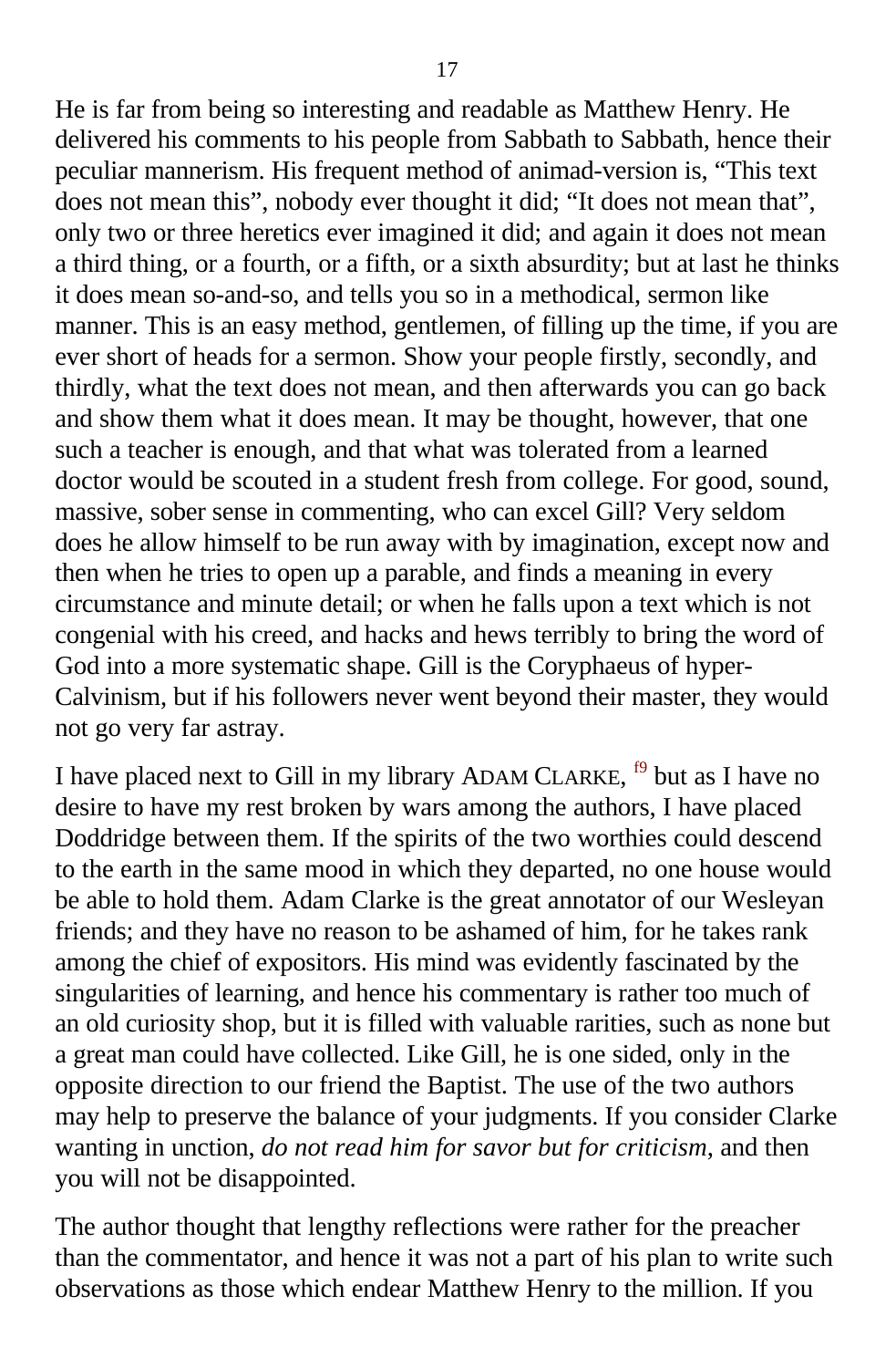have a copy of Adam Clarke, and exercise discretion in reading it, you will derive immense advantage from it, for frequently by a sort of side light he brings out the meaning of the text in an astonishingly novel manner. I do not wonder that Adam Clarke still stands, notwithstanding his peculiarities, a prince among commentators. I do not find him so helpful as Gill, but still from his side of the question, with which I have personally no sympathy, he is an important writer, and deserves to be studied by every reader of the Scriptures. He very judiciously says of Dr. Gill, "He was a very learned and good man, but has often lost sight of his better judgment in spiritualizing the text"; this is the very verdict which we pass upon himself, only altering the last sentence a word or two; "He has often lost sight of his better judgment in following learned singularities"; the monkey, instead of the serpent, tempting Eve, is a notable instance.

As I am paying no sort of attention to chronological order, I shall now wander back to old MASTER MAYER, <sup>[f10](#page-370-0)</sup> a rare and valuable author. I have been in London a long time now, but I have only of late been able to complete my set. The first volume especially is rare in the extreme. The six volumes, folio, are a most judicious and able digest of feather commentators, enriched with the author's own notes, forming altogether one of the fullest and best of learned English commentaries; not meant for popular use, but invaluable to the student. He is a link between the modern school, at the head of which I put Poole and Henry, and the older school who mostly wrote in Latin, and were tinctured with the conceits of those schoolmen who gathered like flies around the corpse of Aristotle. He appears to have written before Diodati and Trapp, but lacked opportunity to publish. I fear he will be forgotten, as there is but little prospect of the republication of so diffuse, and perhaps heavy, an author. He is a very Alp of learning, but cold and lacking in spirituality, hence his lack of popularity.

In 1653, ARTHUR JACKSON, <sup>[f11](#page-371-0)</sup> Preacher of God's Word in Wood Street, London, issued four volumes upon the Old Testament, which appear to have been the result of his pulpit expositions to his people. Valuable his works would be if there were no better, but they are not comparable to others already and afterwards mentioned. You can do without him, but he is a reputable author. Far more useful is NESS'S HISTORY AND MYSTERY of the Old and New Testament, [f12](#page-371-0) a grand repository of quaint remarks upon the historical books of Scripture. You will find it contained in four thin folio volumes, and you will have a treasure if you procure it.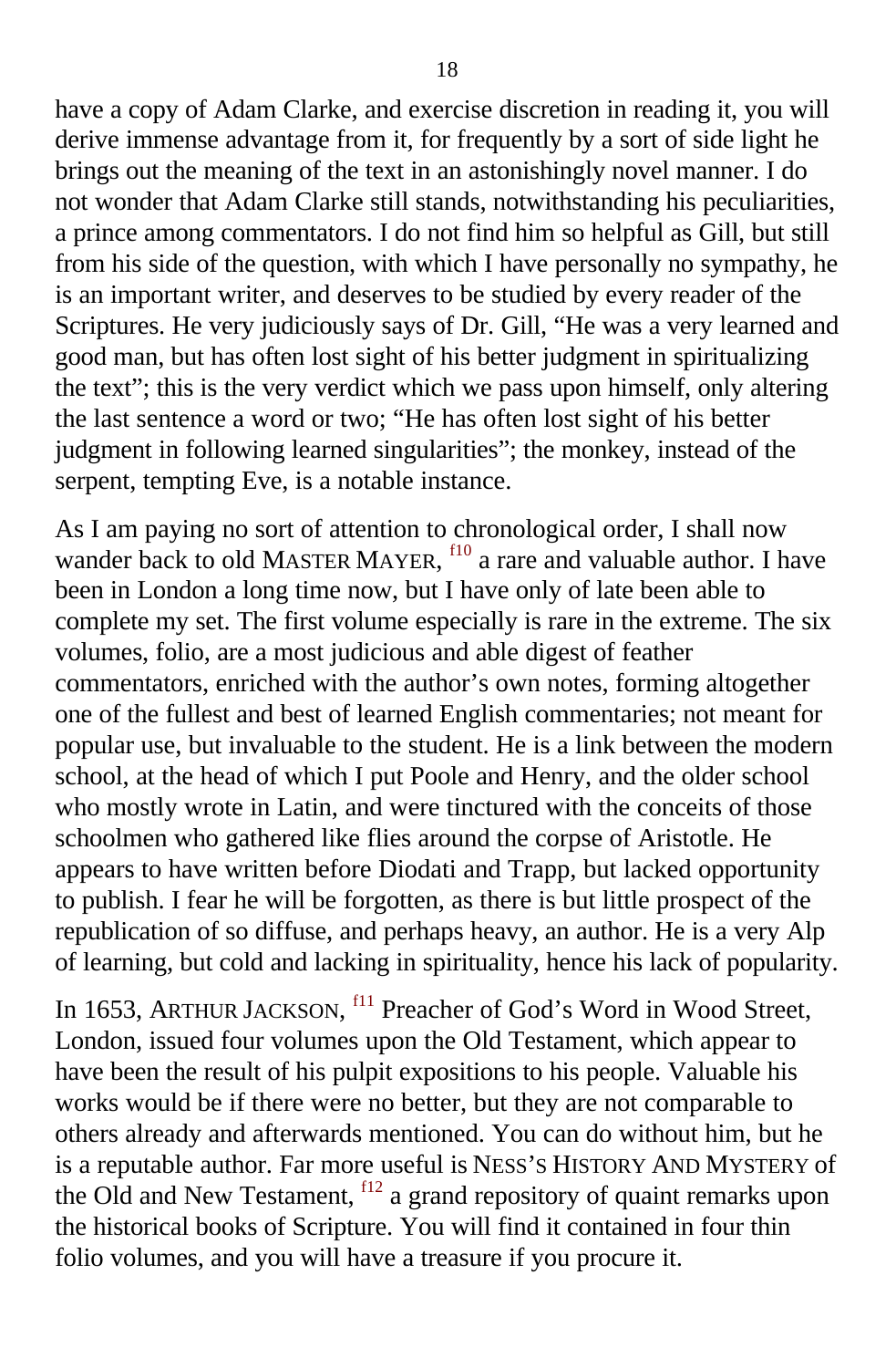Need I commend BISHOP HALL'S CONTEMPLATIONS<sup>113</sup> to your affectionate attention? What wit! What sound sense! What concealed learning! His style is as pithy and witty as that of Thomas Fuller, and it has a sacred unction about it to which Fuller has no pretension.

HAAK'S ANNOTATIONS<sup>[f14](#page-371-0)</sup> come to us as the offspring of the famous Synod of Dolt, and the WESTMINSTER ANNOTATIONS  $<sup>15</sup>$  as the production of a</sup> still more venerable assembly; but if, with my hat off, bowing profoundly to those august conclaves of master minds, I may venture to say so, I would observe that they furnish another instance that committees seldom equal the labors of individuals. The notes are too short and fragmentary to be of any great value. The volumes are a heavy investment.

Among entire commentators of modern date, a high place is usually awarded to THOMAS SCOTT, <sup>[f16](#page-372-0)</sup> and I shall not dispute his right to it. He is the expositor of evangelical Episcopalians, even as Adam Clarke is the prophet of the Wesleyans, but to me he has seldom given a thought, and I have almost discontinued consulting him. The very first money I ever received for pulpit services in London was invested in Thomas Scott, and I neither regretted the investment nor became exhilarated thereby. His work has always been popular, is very judicious, thoroughly sound and gracious: but for suggestiveness and pith is not comparable to Matthew Henry. I know I am talking heresy, but I cannot help saying that for a minister's use, Scott is mere milk and water — good and trustworthy, but not solid enough in matter for full grown men. In the family, Scott will hold his place, but in the study you want condensed thought, and this you must look for elsewhere.

To all young men of light purses let me recommend THE TRACT SOCIETY'S COMMENTARY,  $^{17}$  in six volumes, which contains the marrow of Henry and Scott, with notes from a hundred other authors. It is well executed, and for poor men a great Godsend. I believe the Society has some special arrangement for poor students, that they may have these volumes at the cheapest rate.

Gentlemen, if you want something full of marrow and fatness, cheering to your own hearts by way of comment, and likely to help you in giving to your hearers rich expositions, buy DR. HAWKER'S POOR MAN'S COMMENTARY. <sup>[f18](#page-372-0)</sup> Dr. Hawker was the very least of commentators in the matter of criticism; he had no critical capacity, and no ability whatever as an interpreter of the letter; but he sees Jesus, and that is a sacred gift which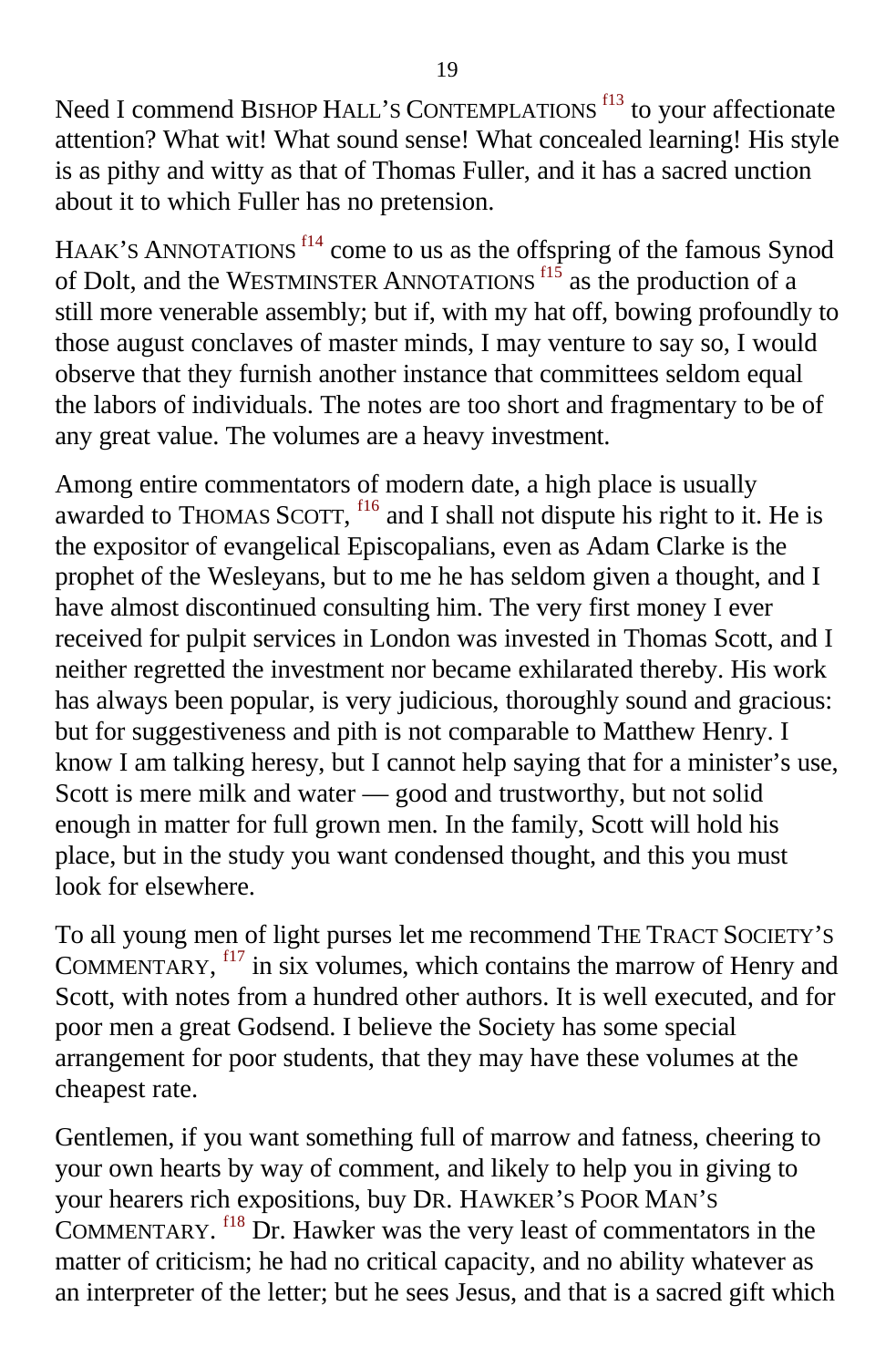is most precious whether the owner be a critic or no. It is to be confessed that he occasionally sees Jesus where Jesus is not legitimately to be seen. He allows his reason to be mastered by his affections, which, vice as it is, is not the worst fault in the world. There is always such a savor of the Lord Jesus Christ in Dr. Hawker that you cannot read him without profit. He has the peculiar idea that Christ is in every Psalm, and this often leads him totally astray, because he attributes expressions to the Savior which really shock the holy mind to imagine our Lord's using. However, not as a substantial dish, but as a condiment, place the Plymouth vicar's work on the table. His writing is all sugar, and you will know how to use it, not devouring it in lumps, but using it to flavor other things.

"ALBERT BARNES", say you, "what, do you think of Albert Barnes?" Albert Barnes is a learned and able divine, but his productions are unequal in value, the gospels are of comparatively little worth, but his other comments are extremely useful for Sunday School teachers and persons with a narrow range of reading, endowed with enough good sense to discriminate between good and evil. If a controversial eye had been turned upon Barnes's Notes years ago, and his inaccuracies shown up by some unsparing hand, he would never have had the popularity which at one time set rival publishers advertising him in every direction. His Old Testament volumes are to be greatly commended as learned and laborious, and the epistles are useful as a valuable collection of the various opinions of learned men. Placed by the side of the great masters, Barnes is a lesser light, but taking his work for what it is and professes to be, no minister can afford to be without it, and this is no small praise for works which were only intended for Sunday School teachers.  $f19$ 

Upon the NEW TESTAMENT DODDRIDGE'S EXPOSITOR  $^{f20}$  $^{f20}$  $^{f20}$  is worthy of a far more extensive reading than is nowadays accorded to it. It is all in the form of a paraphrase, with the text in italics; a mode of treatment far from satisfactory as a rule, but exceedingly well carried out in this instance. The notes are very good, and reveal the thorough scholar. Our authorized version is placed in the margin, and a new translation in the paraphrase. The four evangelists are thrown into a harmony, a plan which has its advantages but is not without its evils. The practical improvements at the end of each chapter generally consist of pressing exhortations and devout meditations, suggested by the matter under discussion. It is sadly indicative of the Socinianism of the age in which this good man lived, that he feels called upon to apologize for the evangelical strain in which he has written.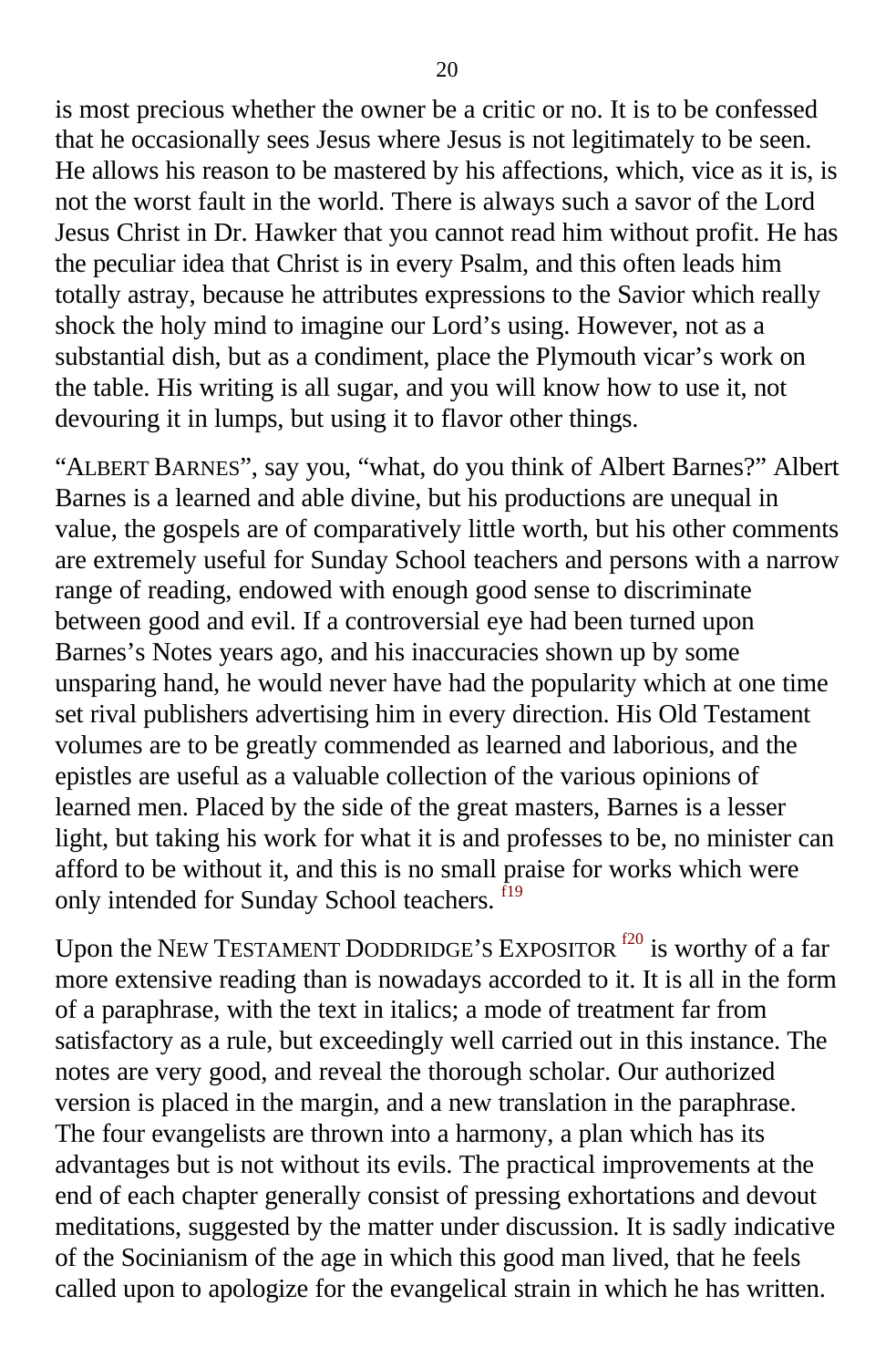He appears to have barely finished this work in shorthand at the time of his death, and the later books were transcribed under the care of Job Orton. No Life Insurance Society should accept the proposals of a commentator on the whole of either Testament, for it seems to be the rule that such students of the Word should be taken up to their reward before their task is quite completed.

Then, of course, gentlemen, you will economize rigidly until you have accumulated funds to purchase KITTO'S PICTORIAL BIBLE. You mean to take that goodly freight on board before you launch upon the sea of married life. As you cannot visit the Holy Land, it is well for you that there is a work like the Pictorial Bible, in which the notes of the most observant travelers are arranged under the texts which they illustrate. For the geography, zoology, botany, and manners and customs of Palestine, this will be your counselor and guide. Add to this noble comment, which is sold at a surprisingly low price, the eight volumes of KITTO'S DAILY READINGS. They are not exactly a commentary, but what marvelous expositions you have there! You have reading more interesting than any novel that was ever written, and as instructive as the heaviest theology. The matter is quite attractive and fascinating, and yet so weighty, that the man who shall study those eight volumes thoroughly, will not fail to read his Bible intelligently and with growing interest.

THE GNOMON OF THE NEW TESTAMENT, BY JOHN ALBERT BENGEL,  $^{f22}$  $^{f22}$  $^{f22}$  is the scholar's delight. He selected the title as modest and appropriate, intending it in the sense of a pointer or indicator, like the sundial; his aim being to point out or indicate the full force and meaning of the words and sentences of the New Testament. He endeavors to let the text itself cast its shadow on his page, believing with Luther that "the science of theology is nothing else but grammar exercised on the words of the Holy Spirit". The editor of the translation published by Messrs. Clarke, says in his preface, "It is quite superfluous to write in praise of the Gnomon of Bengel. Ever since the year in which it was first published, A.D. 1742, up to the present time, it has been growing in estimation, and has been more and more widely circulated among the scholars of all countries. Though modern criticism has furnished many valuable additions to our materials for New Testament exegesis, yet, in some respects, Bengel stands out still '*facile princeps*' among all who have labored, or who as yet labor in that important field. He is unrivalled in felicitous brevity, combined with what seldom accompanies that excellence, namely, perspicuity. Terse, weighty,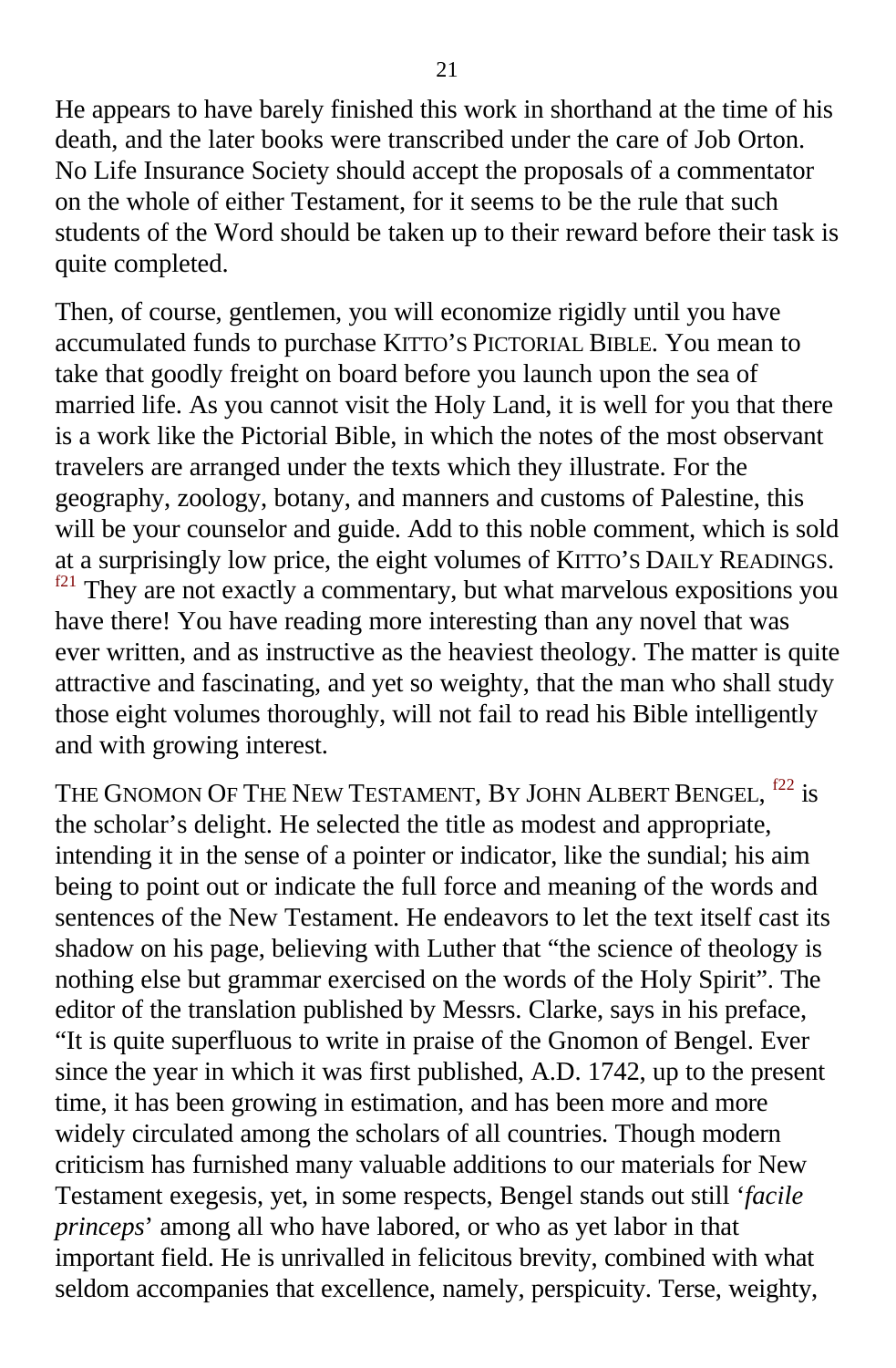and suggestive, he often, as a modern writer observes, `condenses more matter into a line, than can be extracted from pages of other writers."" ..... "In the passages which form the subject of controversy between Calvinists and Arminians, Bengel takes the view adopted by the latter, and in this respect I do not concur with him. But whilst he thus gives an undue prominence, as it would seem to me, to the responsibility and freedom of man in these passages, yet, in the general tenor of his work, there breathe such a holy reverence for God's sovereignty, and such spiritual unction, that the most extreme Calvinist would, for the most part, be unable to discover to what section of opinions he attached himself, and as to the controverted passages would feel inclined to say, '*Quum talis sis, utinam noster esses.*"

Men with a dislike for thinking had better not purchase the five precious volumes, for they will be of little use to them; but men who love brain work will find fine exercise in spelling out the deep meaning of Bengel's excessively terse sentences. His principles of interpretation stated in his "Essay on the Right Way of Handling Divine Subjects", are such as will make the lover of God's word feel safe in his hands: `Put nothing into the Scriptures, but draw everything from them, and suffer nothing to remain hidden, that is really in them." "Though each inspired writer has his own manner and style, one and the same Spirit breathes through all, one grand idea pervades all." "Every divine communication carries (like the diamond) its own light with it, thus showing whence it comes; no touchstone is required to discriminate it." "The true commentator will fasten his primary attention on the letter (literal meaning), but never forget that the Spirit must equally accompany him; at the same time we must never devise a more spiritual meaning for Scripture passages than the Holy Spirit intended." "The *historical* matters of Scripture, both narrative and prophecy, constitute as it were the bones of its system, whereas the spiritual matters are as its muscles, blood vessels, and nerves. As the bones are necessary to the human system, so Scripture must have its historical matters. The expositor who nullifies the *historical* ground work of Scripture for the sake of finding only spiritual truths everywhere, brings death on all correct interpretations. Those expositions are the safest which keep closest to the text."

His idea of the true mode of dying touched me much when I first saw it. He declared that he would make no spiritual parade of his last hours, but if possible continue at his usual works, and depart this life as a person in the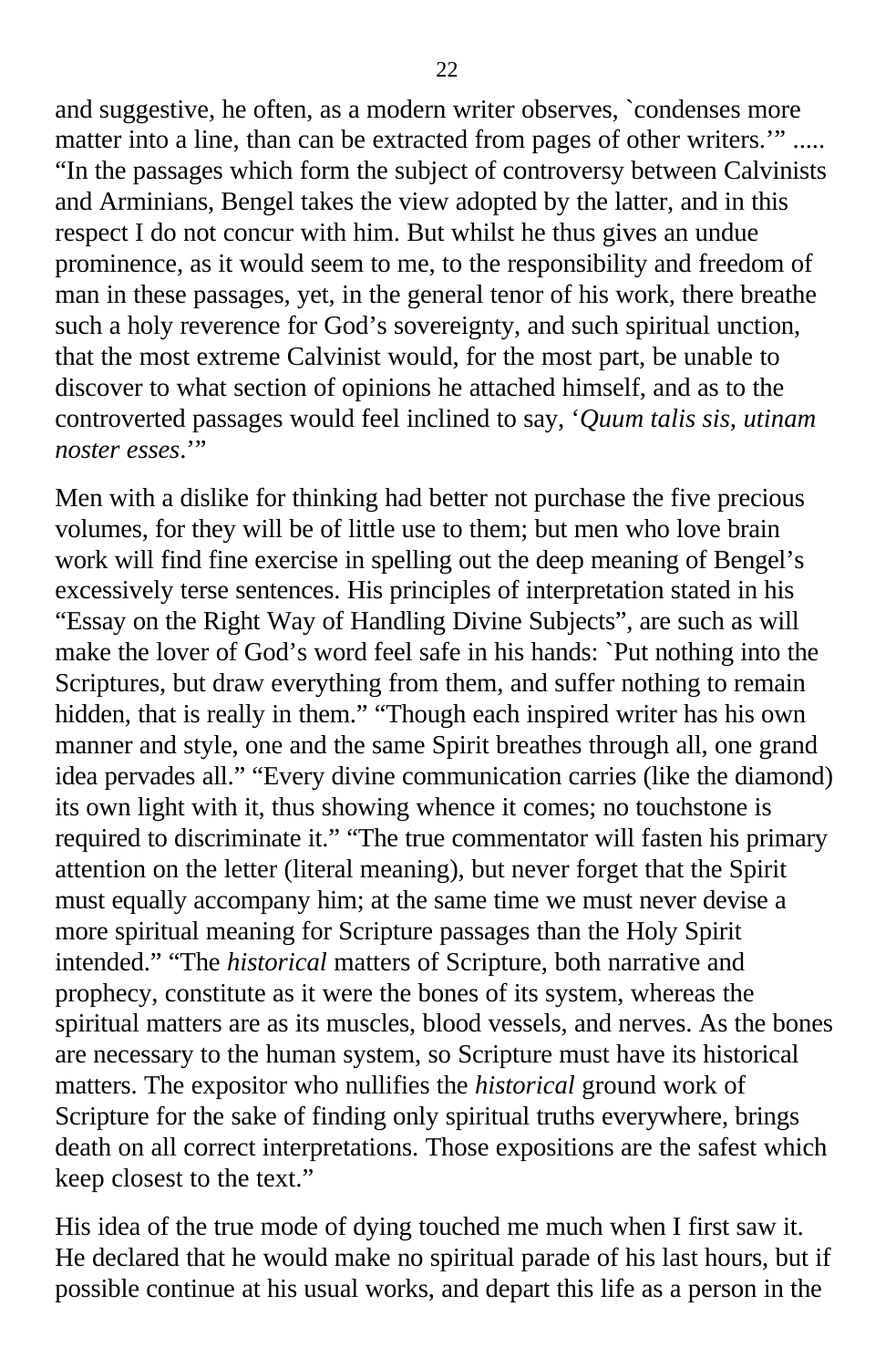midst of business leaves the room to attend to a knock at the door. Accordingly he was occupied with the correction of his proof sheets as at other times, and the last messenger summoned him to his rest while his hands were full. This reveals a calm, well balanced mind, and unveils many of those singular characteristics which enabled him to become the laborious recensor of the various M.S.S., and the pioneer of true Biblical criticism.

THE CRITICAL ENGLISH TESTAMENT. <sup>[f23](#page-373-0)</sup> A Critical New Testament, so compiled as to enable a reader, unacquainted with Greek, to ascertain the exact English force and meaning of the language of the New Testament, and to appreciate the latest results of modern criticism." Such is the professed aim of this commentary, and the compilers have very fairly carried out their intentions. The whole of Bengel's Gnomon is bodily transferred into the work, and as one hundred and twenty years have elapsed since the first issue of that book, it may be supposed that much has since been added to the wealth of Scripture exposition; the substance of this has been incorporated in brackets, so as to bring it down to the present advanced state of knowledge. We strongly advise the purchase of this book, as it is multum in parvo, and will well repay an attentive perusal. Tischendorf and Alford have contributed largely, with other German and English critics, to make this one of the most lucid and concise Commentaries On The Text And Teachings Of The New Testament.

ALFORD'S GREEK TESTAMENT, <sup>[f24](#page-373-0)</sup> "for the use of Theological Students and Ministers", is an invaluable aid to the critical study of the text of the New Testament. You will find in it the ripened results of a matured scholarship, the harvesting of a judgment, generally highly impartial, always worthy of respect, which has gleaned from the most important fields of Biblical research, both modern and ancient, at home and abroad. You will not look here for any spirituality of thought or tenderness of feeling; you will find the learned Dean does not forget to do full justice to his own views, and is quite able to express himself vigorously against his opponents; but for what it professes to be, it is an exceedingly able and successful work. The later issues are by far the most desirable, as the author has considerably revised the work in the fourth edition.

What I have said of his Greek Testament applies equally to ALFORD'S NEW TESTAMENT FOR ENGLISH READERS, <sup>[f25](#page-373-0)</sup> which is also a standard work.

I must confess also a very tender side towards BLOOMFIELD'S GREEK TESTAMENT,  $^{126}$  and I am singular enough to prefer it in some respects to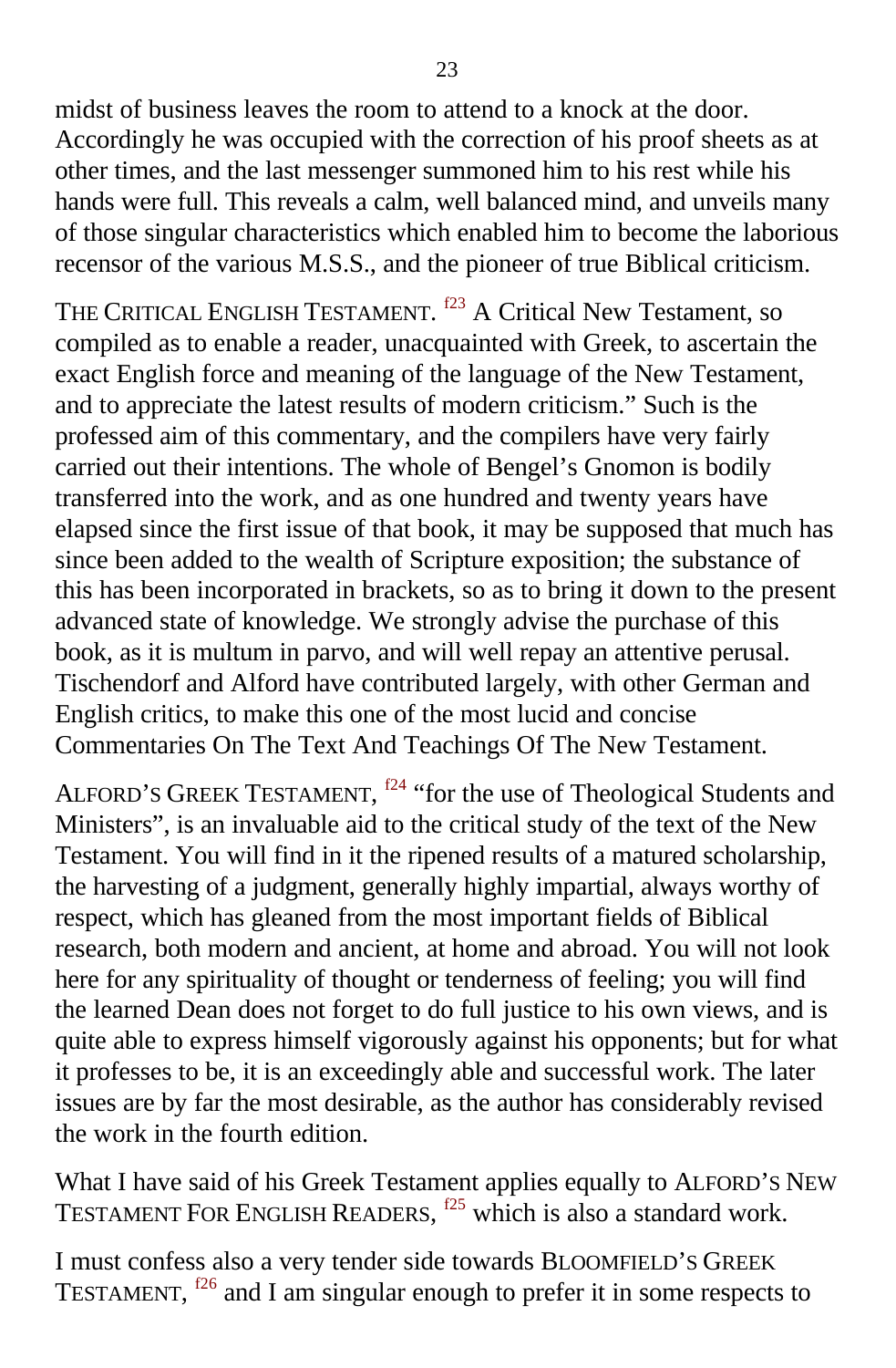Alford; at least, I have got more out of it on some passages, and I think it does not deserve to be regarded as superseded.

The Commentary by PATRICK, LOWTH, ARNALD, WHITBY, AND LOWMAN,  $f<sup>27</sup>$  is said by Darling to be of standard authority, but you may do without it with less loss than in the case of several others I have mentioned. The authors were men of great learning, their association in one commentary is remarkable, and their joint production has a place in all complete libraries.

Dr. Wordsworth's Holy Bible, With Notes And Introductions,  $^{128}$ is a valuable addition to our stores, but it is rendered much more bulky and expensive than it needed to be by the printing of the text at large. It gives many precious hints, and much of the choicest thought of mediaeval writers, besides suggesting catch words and showing connections between various passages. although it is occasionally marred by the characteristic weaknesses of the Bishop, and has here and there foolishnesses at which one cannot but smile, it is a great work, such as only an eminent scholar could have produced.

I am not so enamoured of the German writers as certain of my brethren appear to be, for they are generally cold and hard, and unspiritual. As Dr. Graham says, "there are about twenty or thirty names in the literary world who have gained a conspicuous place in theological circles; and in German commentaries these are perpetually introduced. In some of them the bulk of the work is made up of these authoritative names, and quotations from their works. This gives their writings the appearance of prodigious learning and research. Every page is bristling with hard words and strange languages, and the eye of the common reader is terrified at the very appearance, as the peaceful citizen is at the pointed cannon of a fortress." I do, however, greatly prize the series lately produced under the presidency of DR. LANGE. <sup>[f29](#page-373-0)</sup> These volumes are not all of equal value, but, as a whole, they are a grand addition to our stores. The American translators have added considerably to the German work, and in some cases these additions are more valuable than the original matter. For homiletical purposes these volumes are so many hills of gold, but, alas, there is dross also, for Baptismal Regeneration and other grave errors occur.

THE SPEAKER'S COMMENTARY  $^{50}$  is issued (August, 1875) as far as the Lamentations. It is costly, too costly for your pockets, and I am therefore somewhat the less sorry to add that it is not what I hoped it would be. Of course it is a great work, and contains much which tends to illustrate the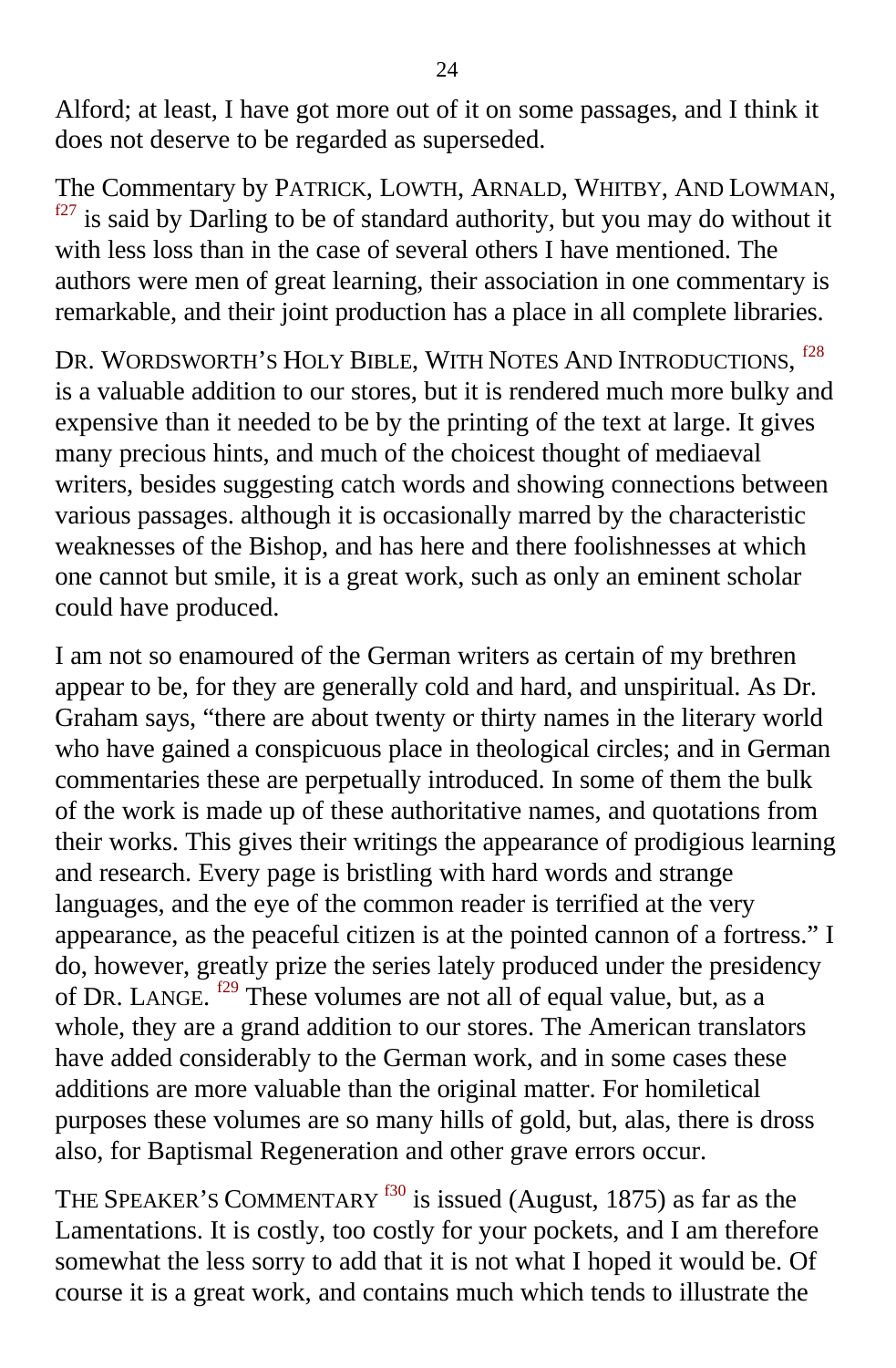text; but if you had it you would not turn to it for spiritual food, or for fruitful suggestion, or if you did so, you would be disappointed. The object of the work is to help the general reader to know what the Scriptures really say and mean, and to remove some of the difficulties. It keeps to its design and in a measure accomplishes it.

I must also add to the list A COMMENTARY, CRITICAL, EXPERIMENTAL, AND PRACTICAL, ON THE OLD AND NEW TESTAMENTS. <sup>531</sup> Of this I have a very high opinion. It is the joint work of Dr. Jamieson, A. R. Fausset, and Dr. David Brown. It is to some extent a compilation and condensation of other men's thoughts, but it is sufficiently original to claim a place in every minister's library: indeed it contains so great a variety of information that if a man had no other exposition he would find himself at no great loss if he possessed this and used it diligently.

Several other works I omit, not because they are worthless, or unknown to me, but because for scant purses the best will be best. I must not omit upon the New Testament the goodly volume of BURKITT. <sup>[f32](#page-374-0)</sup> If you can get him cheap, buy him. He is the celebrated "Rector" whom Keach "rectified" in the matter of infant baptism. Burkitt is somewhat pithy, and for a modern rather rich and racy, but he is far from deep, and is frequently common place. I liked him well enough till I had read abler works and grown older. Some books grow upon us as we read and reread them, but Burkitt does not. Yet so far from depreciating the good man, I should be sorry to have missed his acquaintance, and would bespeak for him your attentive perusal.

The best commentators, after all, are those who have written upon only one book. Few men can comment eminently well upon the whole Bible, there are sure to be some weak points in colossal works; prolixity in so vast an undertaking is natural, and dullness follows at its heels — but a life devoted to one of the inspired volumes of our priceless Bible must surely yield a noble result. If I find myself able to do so, at some future time I will introduce you to a selection of the great one book writers. For the present this much must suffice.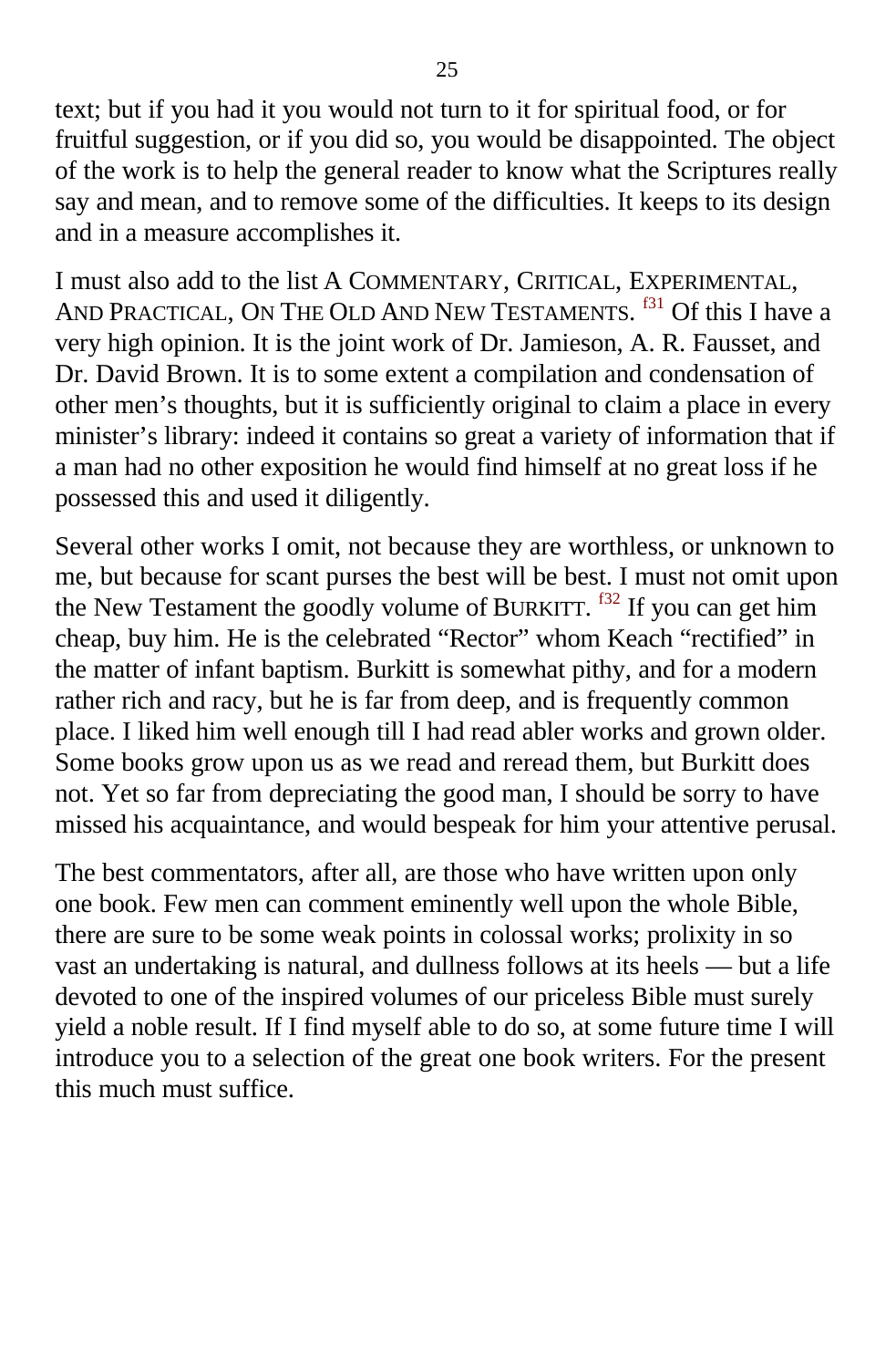# LECTURE 2

#### ON COMMENTING

HAVING introduced you to the commentators, I must now press upon you one of the most practical uses of them, namely, your own public commenting upon the Scriptures read during divine, service. Preaching in the olden time consisted very much more of exposition than it does now. I suppose that the sermons of the primitive Christians were for the most part expositions of lengthy passages of the Old Testament; and when copies of the gospels, and the epistles of Paul had become accessible to the churches, the chief work of the preacher would be to press home the apostolical teachings by delivering an address, the back bone of which would be a complete passage of Scripture: there would probably be but faint traces of divisions, heads and points, such as we employ in modern discoursing, but the teacher would follow the run of the passage which was open before him, commenting as he read. I suppose this to have been the case, because some of the early Christian modes of worship were founded very much upon that of the synagogue. I say some of the modes, since I suppose that as the Lord Jesus left his disciples free from rubrics and liturgies, each church worshipped according to the working of the free Spirit among them; one with the open meeting of the Corinthians, and another with a presiding minister, and a third with a mixture of the two methods. In the synagogue, it was the rule of the Rabbis that never less than twenty two verses of the law should be read at one time, and the preaching consisted of notes upon a passage of that length. Such a rule would be a mere superstition if we were slavishly bound by it, but I could almost wish that the custom were reestablished, for the present plan of preaching from short texts, together with the great neglect of commenting publicly upon the word is very unsatisfactory. We cannot expect to deliver much of the teaching of Holy Scripture by picking out verse by verse, and holding these up at random. The process resembles that of showing a house by exhibiting separate bricks. It would be an astounding absurdity if our friends used our private letters in this fashion, and interpreted them by short sentences disconnected and taken away from the context. Such expositors would make us out to say in every letter all we ever thought of, and a great many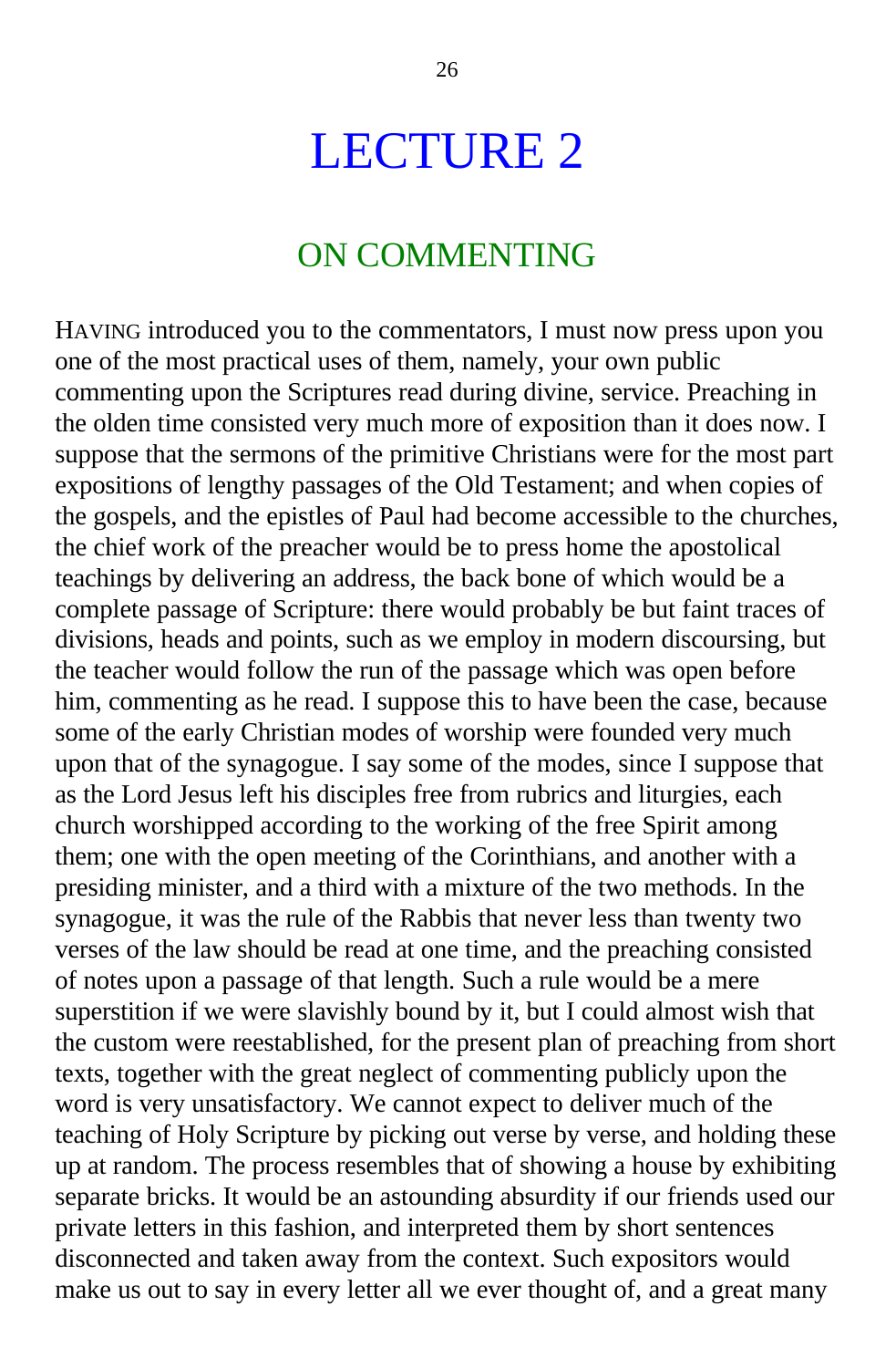things besides far enough from our minds; while the real intent of our epistles would probably escape attention. Nowadays since expository preaching is not so common as it ought to be, there is the more necessity for our commenting during the time of our reading the Scriptures. Since topical preaching, hortatory preaching, experimental preaching, and so on — all exceedingly useful in their way — have almost pushed proper expository preaching out of place, there is the more need that we should, when we read passages of Holy Writ, habitually give running comments upon them.

I support my opinion with this reason, that *the public reading of the abstruser parts of Scripture is of exceedingly little use to the majority of the people listening*. I can recollect hearing in my younger days long passages out of Daniel, which might have been exceedingly instructive to me if I had obtained the remotest conception of what they meant. Take again, parts of the prophecy of Ezekiel, and ask yourselves what profit can arise from their perusal by the illiterate, "unless some man shall guide them"? What more edification can come from a chapter in English which is not understood than from the same passage in Hebrew or Greek? The same argument which enforces translation demands exposition. If but a few explanatory words are thrown in by a judicious reader, it is wonderful how luminous obscure portions may be made. Two or three sentences will often reveal the drift of a whole chapter; the key of a great difficulty may be presented to the hearer in half a score words, and thus the public reading may be made abundantly profitable. I once saw a school of blind children among the charming ruins of York Abbey, and could not help pitying their incapacity to enjoy so much beauty: how willingly would I have opened their eyes! Are ignorant people wandering among the glories of Scripture much less to be pitied? Who will refuse them the light?

Abundant evidence has come before me that *brief comments upon Scripture in our ordinary services are most acceptable and instructive to our people*. I have often heard from working men, and their wives, and from merchants and their families, that my own expositions have been most helpful to them. They testify that when they read the Bible at home in the family, the exposition makes it doubly precious to them; and the chapter which they had unprofitably read in course at family prayers, when they pursue it the next time, recollecting what their minister has said upon it, becomes a real delight to them. The mass of our hearers, in London at least, do not, to any appreciable extent, read commentaries or any other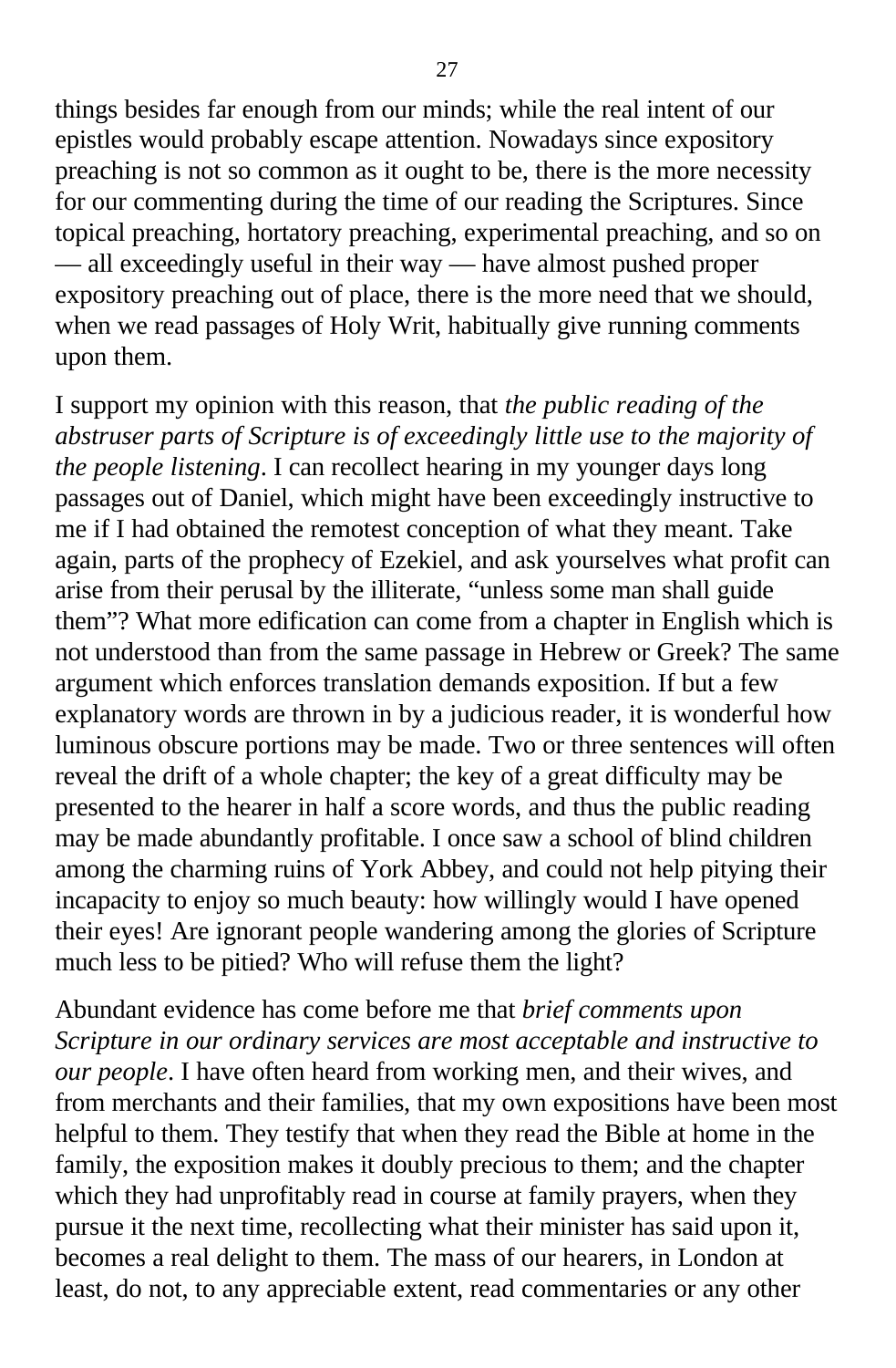books which throw a light upon the Scriptures. They have neither the money nor the time to do so, and if they are to be instructed in the Word of God in things which they cannot find out by mere experience, and are not likely to have explained to them by their associates, they must get that instruction from us, or nowhere else; nor do I see how we are to give them such spiritual assistance except through the regular practice of exposition.

Besides, if you are in the habit of commenting, *it will give you an opportunity of saying many things which are not of sufficient importance to become the theme of a whole sermon*, and therefore would probably remain unnoticed, to the great loss of the Lord's people and others. It is astounding what a range of truth, doctrinal, practical, and experimental, Holy Scripture brings before us; and equally worthy of admiration is the forcible manner in which that truth is advanced. Hints given in the way in which the word of God offers them are always wise and opportune; as, for instance, the rebukes which the word administers might have seemed too severe had they been made by the pastor, unsustained by the word and unsuggested by it, but arising out of the chapter they cannot be resented. You can both censure sins and encourage virtues by dilating upon the histories which you read in the inspired records, whereas you might never have touched upon them had not the chapter read brought the matter before you. If you want to make full proof of your ministry, and to leave no single point of revelation untouched, your easiest mode will be to comment upon Scripture habitually. Without this much of the word will be utterly unknown to many of your people. It is a very sad fact that they do not read so much as they should at home; the ungodly, in England, scarcely read the Bible at all; and if only that part which we preach upon be expounded to them, how little of the Bible can they ever know! If you will mark your Bibles with lines under the texts from which you have spoken, as I have always done with an old copy which I keep in my study, you will discover that in twelve or fourteen years very little of the book has been gone through; a very large proportion of it remains unmarked, like a field unploughed. Try, then, by exposition to give your people a fair view of the entire compass of revelation; take them as it were to the top of Nebo, and show them the whole land from Dan to Beersheba, and prove to them that everywhere it floweth with milk and honey.

Earnestly do I advocate commenting. It is unfashionable in England, though somewhat more usual beyond the Tweed. The practice was hardly followed up anywhere in England a few years ago, and it is very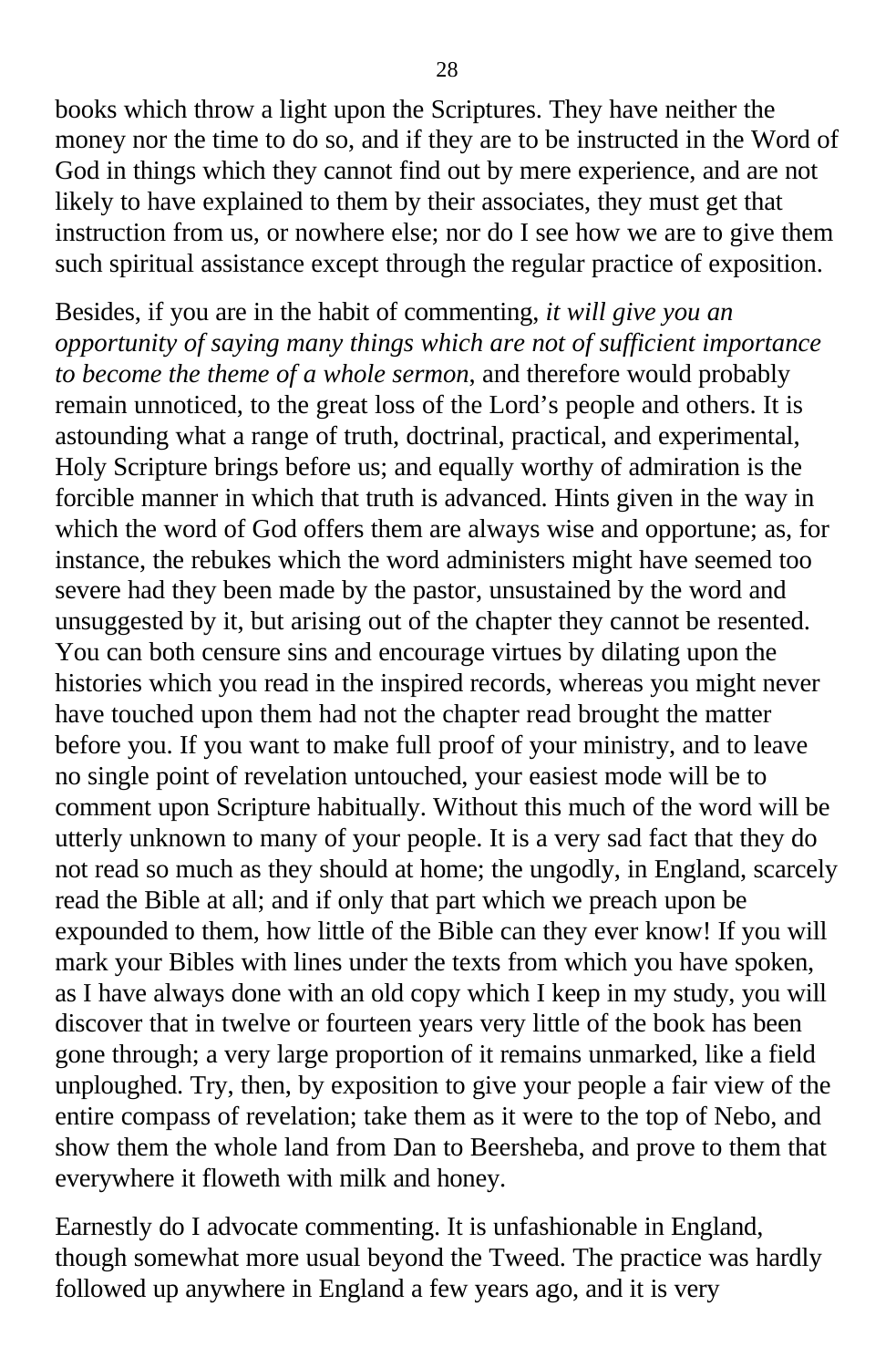uncommon still. It may be pressed upon you for one other reason, namely, that *in order to execute it well, the commenting minister will at first have to study twice as much as the mere preacher*, because he will be called upon to prepare both his sermons and his expositions. As a rule, I spend much more time over the exposition than over the discourse. Once start a sermon with a great idea, and from that moment the discourse forms itself without much labor to the preacher, for truth naturally consolidates and crystallizes itself around the main subject like sweet crystals around a string hung up in syrup; but as for the exposition, you must keep to the text, you must face the difficult points, and must search into the mind of the Spirit rather than your own. You will soon reveal your ignorance as an expositor if you do not study; therefore diligent reading will be forced upon you. Anything which compels the preacher to search the grand old Book is of immense service to him. If any are jealous lest the labor should injure their constitutions, let them remember that mental work up to a certain point is most refreshing, and where the Bible is the theme toil is delight. It is only when mental labor passes beyond the bounds of common sense that the mind becomes enfeebled by it, and this is not usually reached except by injudicious persons, or men engaged on topics which are unrefreshing and disagreeable; but our subject is a recreative one, and to young men like ourselves the vigorous use of our faculties is a most healthy exercise. Classics and mathematics may exhaust us, but not the volume of our Father's grace, the charter of our joys, the treasure of our wealth.

A man to comment well should be able to *read the Bible in the original*. Every minister should aim at a tolerable proficiency both in the Hebrew and the Greek. These two languages will give hint a library at a small expense, an inexhaustible thesaurus, a mine of spiritual wealth. Really, the effort of acquiring a language is not so prodigious that brethren of moderate abilities should so frequently shrink from the attempt. A minister ought to attain enough of these tongues to be at least able to make out a passage by the aid of a lexicon, so as to be sure that he is not misrepresenting the Spirit of God in his discoursings, but is, as nearly as he can judge, giving forth what the Lord intended to reveal by the language employed. Such knowledge would prevent his founding doctrines upon expressions in our version when nothing at all analogous is to be found in the inspired original. This has been done by preachers time out of mind, and they have shouted over an inference drawn from a shall, or an *if* gathered out of the translation, with as much assurance of infallibility and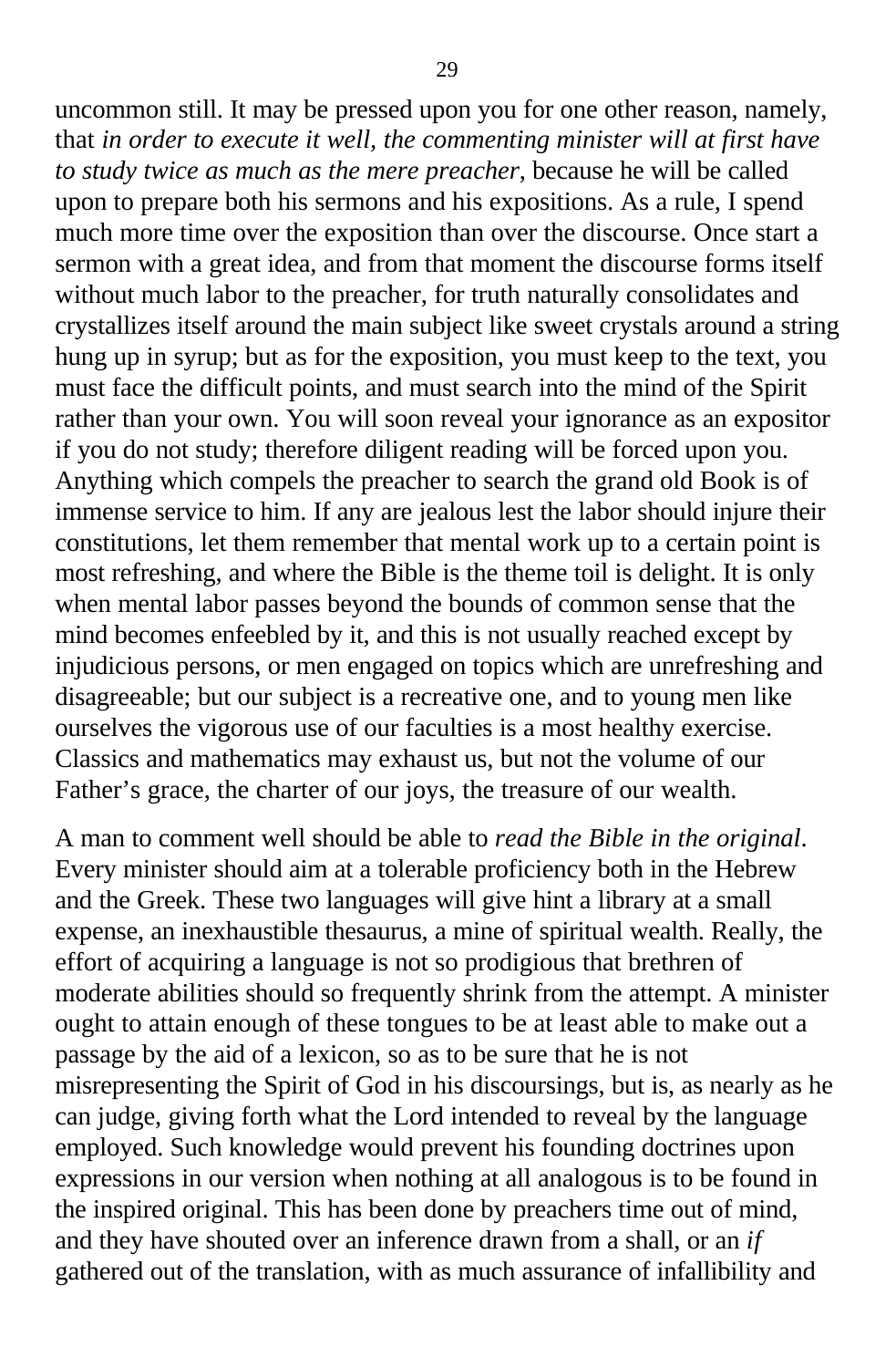sense of importance as if the same language had occurred in the words which the Holy Ghost used. At such times, we have been reminded of the story told by the late beloved Henry Craik, in his book on the Hebrew language. At one time, the Latin Vulgate was so constantly spoken of as the very word of God, that a Roman Catholic theologian thus commented upon Genesis 1:10: — "The gathering together of the waters called he seas." The Latin term for seas is Maria. On this ground, the writer asks, "What is the gathering together of waters but the accumulation of all the graces into one place, that is, into the Virgin Mary (Maria)? But there is this distinction, that Maria (the seas) has the (i) short, because that which the seas contain is only of a transitory nature, while the gifts and graces of the blessed Virgin (Maria) shall endure for ever." Such superlative nonsense may be indulged in if we forget that translations cannot be verbally inspired, and that to the original is the last appeal.

Fail not to be expert in the use of your Concordance. Every day I live I thank God more and more for that poor half crazy Alexander Cruden. Of course you have read his life, which is prefixed to the concordance; it exhibits him as a man of diseased mind, once or twice the inmate of a lunatic asylum, but yet for all that successfully devoting his energies to producing a work of absolutely priceless value, which never has been improved upon, and probably never will be; a volume which must ever yield the greatest possible assistance to a Christian minister, being as necessary to him as a plane to the carpenter, or a plough to the husbandman. Be sure you buy a genuine unabridged Cruden, and none of the modern substitutes; good as they may be at the price, they are a delusion and a snare to ministers, and should never be tolerated in the manse library. To consider cheapness in purchasing a concordance is folly. You need only one: have none but the best. At the head of each notable word, Cruden gives you its meaning, and very often all its particular shades of meaning, so that he even helps you in sermonizing. When you have read his headings, by following out the concordance, you will observe connections in which the word occurs, which most advantageously and correctly fix its meaning. Thus will the word of God be its own key. A good textuary is a good theologian; be then well skilled in using Cruden.

I make but small account of most *reference Bibles*; they would be very useful if they were good for anything; but it is extremely easy to bring out a reference Bible which has verbal and apparent references, and nothing more. You will often turn to a reference, and will have to say, "Well, it is a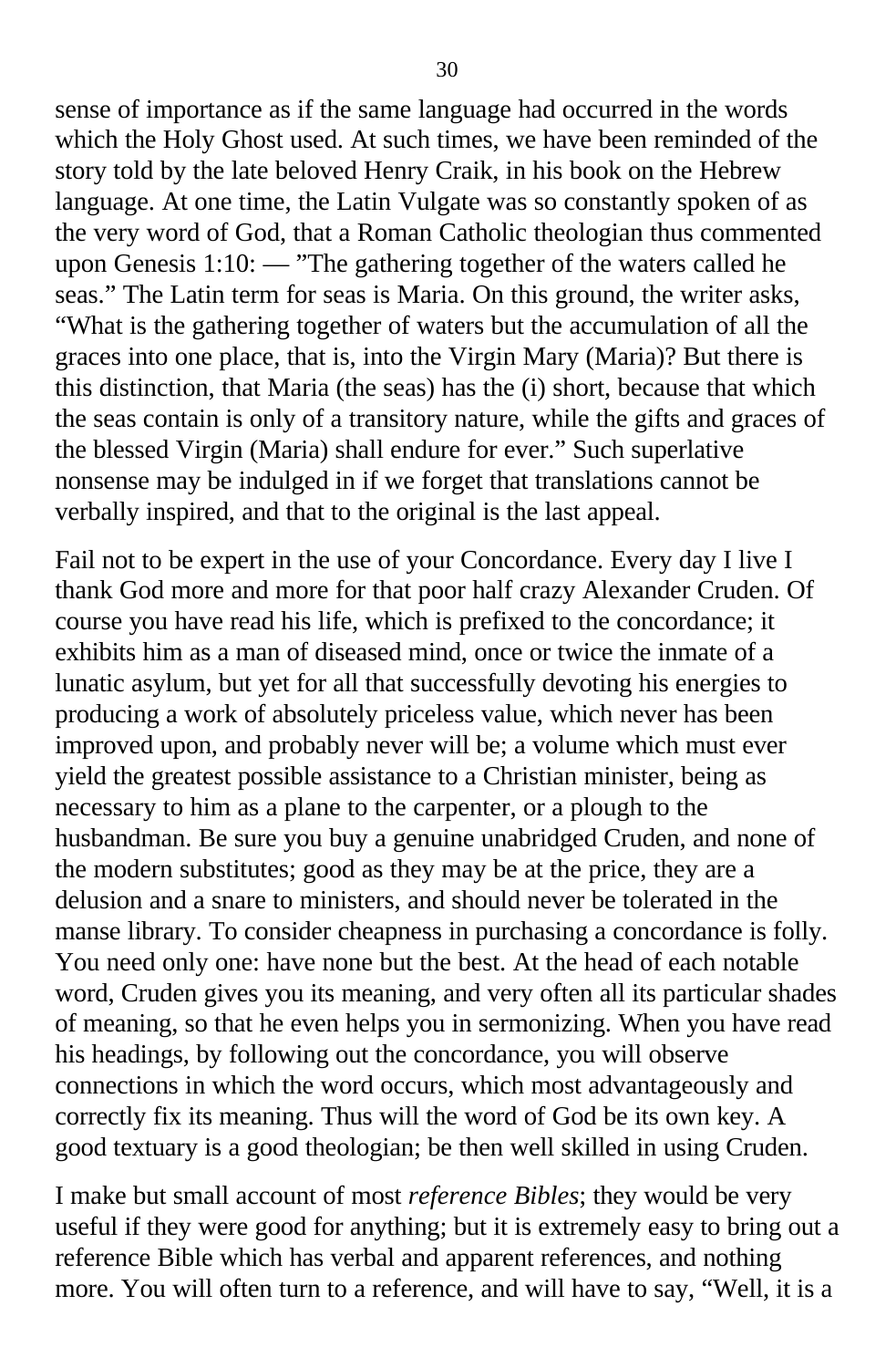reference, certainly, in a way, for it contains the same word, but there is no reference in the sense that the one text will explain the other." The useful reference cuts the diamond with a diamond, comparing spiritual things with spiritual; it is a thought reference, and not a word reference. If you meet with a really valuable reference Bible, it will be to you what I once heard a countryman call "a reverence Bible", for it will lead you to prize more and more the sacred volume. The best reference Bible is a thoroughly good concordance. Get the best, keep it always on the table, use it hourly, and you will have found your best companion.

Need I after my previous lectures commend to you the judicious reading of commentaries! These are called "dead men's brains" by certain knowing people, who claim to give us nothing in their sermons but what they pretend the Lord reveals direct to themselves. Yet these men are by no means original, and often their supposed inspiration is but borrowed wit. They get a peep at Gill on the sly. The remarks which they give forth as the Spirit's mind are very inferior in all respects to what they affect to despise, namely, the mind of good and learned men. A batch of poems was sent me some time ago for The Sword and the Trowel, which were written by a person claiming to be under the immediate influence of the Holy Spirit. He informed me that he was passive, and that what was enclosed was written under the direct physical and mental influence of the Spirit upon his mind and hand. My bookshelves can show many poems as much superior to these pretended inspirations as angels are to blue bottles; the miserable doggerel bore on its face the evidence of imposture. So when I listen to the senseless twaddle of certain wise gentlemen who are always boasting that they alone are ministers of the Spirit, I am ashamed of their pretensions and of them. No, my dear friends, you may take it, as a rule that the Spirit of God does not usually do for us what we can do for ourselves, and that if religious knowledge is printed in a book, and we can read it, there is no necessity for the Holy Ghost to make a fresh revelation of it to us in order to screen our laziness. Read, then, the admirable commentaries which I have already introduced to you. Yet be sure you use your own minds too, or the expounding will lack interest. Here I call to mind two wells in the courtyard of the Doge's palace at Venice, upon which I looked with much interest. One is filled artificially by water brought in barges from a distance, and few care for its insipid contents; the other is a refreshing natural well, cool and delicious, and the people contend for every drop of it. Freshness, naturalness, life, will always attract, whereas mere borrowed learning is flat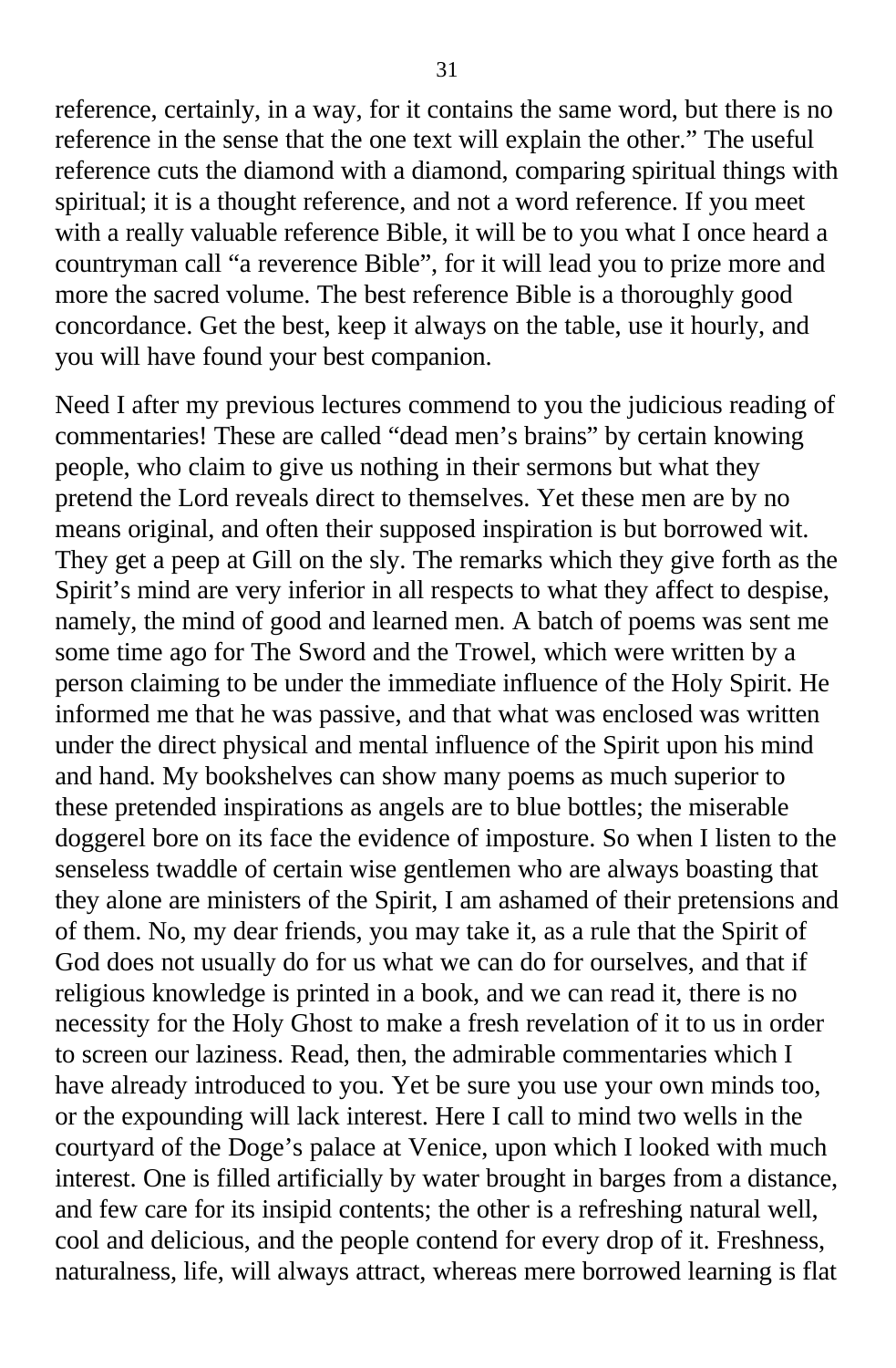and insipid. Mr. Cecil says his plan was, when he laid a hold of a Scripture, to pray over it, and get his own thoughts on it, and then, after he had so done, to take up the ablest divines who wrote upon the subject, and see what their thoughts were. If you do not think and think much, you will become slaves and mere copyists. The exercise of your own mind is most healthful to you, and by perseverance, with divine help, you may expect to get at the meaning of every understandable passage. So to rely upon your own abilities as to be unwilling to learn from others is clearly folly; so to study others as not to judge for yourself is imbecility.

*What should be the manner of your public commenting*? One rule should be always to *point out very carefully wherever a word bears a special sense*; for rest assured in Holy Scripture the same word does not always mean the same thing. The Bible is a Book meant for human beings, and therefore it is written in human language; and in human language the same word may signify two or three things. For instance, "a pear fell from the tree"; "a man fell into drunken habits". There the meaning of the second word, "fell", is evidently different from the first, since it is not literal, but metaphorical. Again, "the cabman mounted the box"; "the child was pleased with his Christmas box"; "his lordship is staying at his shooting box". In each case there is the same word, but who does not see that there is a great difference of meaning? So it is in the word of God. You must explain the difference between a word used in a peculiar sense, and the ordinary meaning of the word, and thus you will prevent your people falling into mistakes. If people will say that the same word in Scripture always means the same thing, as I have heard some assert publicly, they will make nonsense of the word of God, and fall into error through their own irrational maxims. To set up canons of interpretation for the Book of God which would be absurd if applied to other writings is egregious folly: it has a show of accuracy, but inevitably leads to confusion.

The obvious literal meaning of a Scripture is not always the true one, and ignorant persons are apt enough to fall into the most singular misconceptions — a judicious remark from the pulpit will be of signal service. Many persons have accustomed themselves to misunderstand certain texts; they have heard wrong interpretations in their youth, and will never know better unless the correct meaning be indicated to them.

We must make sure in our public expositions that obscure and involved sentences are explained. To overleap difficulties, and only expound what is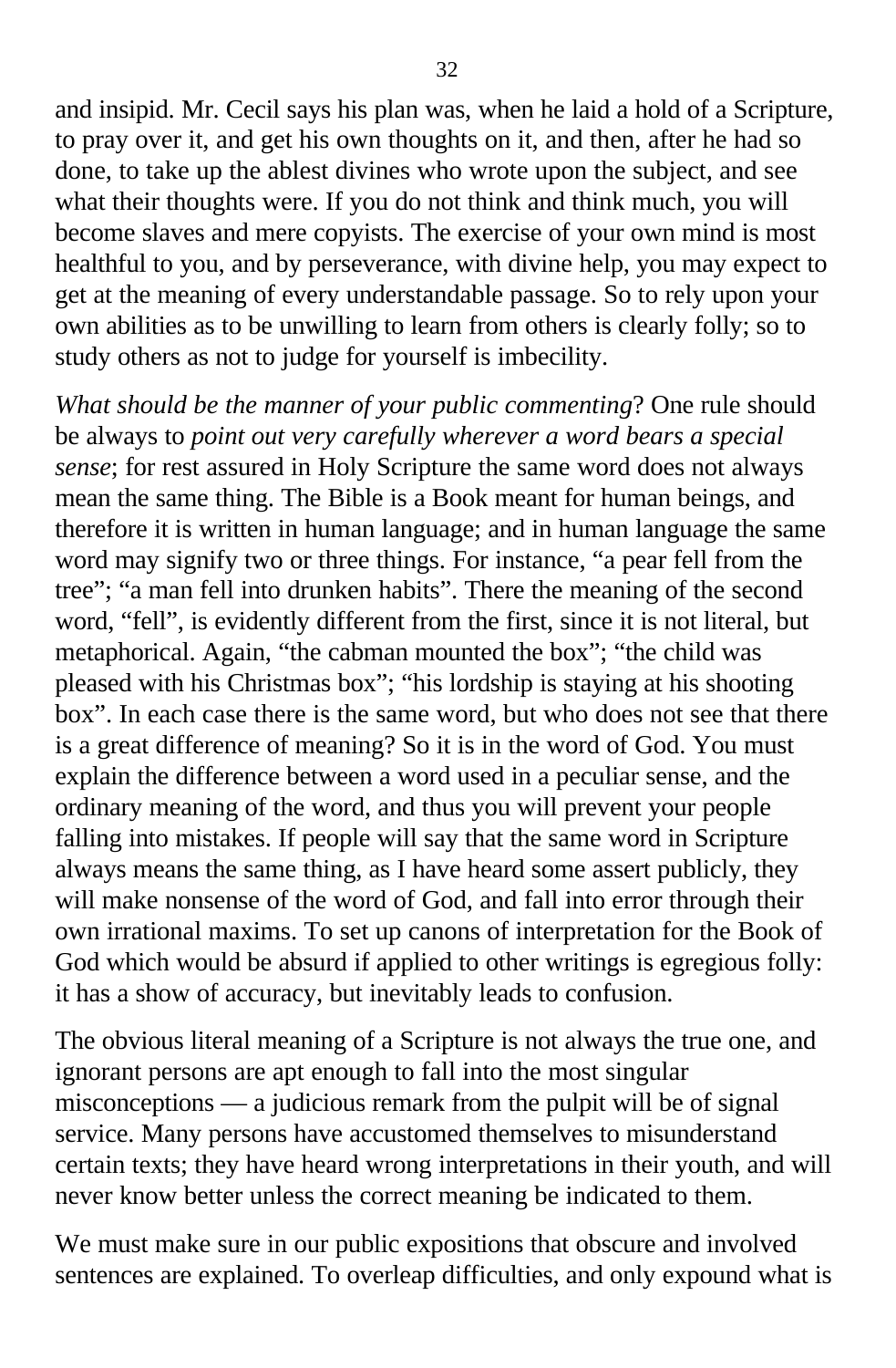already clear, is to make commenting ridiculous. When we speak of obscure sentences, we mean such as are mostly to be found in the prophets, and are rendered dark through the translation, or the Orientalism of their structure, or through their intrinsic weight of meaning. Involved sentences most abound in the writings of Paul, whose luxuriant mind was not to be restrained to any one line of argument. He begins a sentence, and does not finish it perhaps until eight verses further on, and all the interstices between the commencement and the end of the sentence are packed full of compressed truth, which it is not always easy to separate from the general argument. Hints consisting of but two or three words will let your hearers know where the reasoning breaks off, and where it is taken up again. In many poetical parts of the Old Testament the speakers change; as in Solomen's Song, which is mostly a dialogue. Here perfect nonsense is often made by reading the passage as if it were all spoke, by the same person. In Isaiah the strain often varies most suddenly, and while one verse is addressed to the Jews, the next may be spoken to the Messiah or to the Gentiles. Is it not always well to notify this to the congregation? If the chapters and verses had been divided with a little common sense, this might be of less importance, but as our version is so clumsily chopped into fragments, the preacher must insert the proper paragraphs and divisions as he reads aloud. In fine, your business is to make the word plain. In Lombardy I observed great heaps of huge stones in the fields, which had been gathered out from the soil by diligent hands to make room for the crops; your duty is to "gather out the stones", and leave the fruitful field of Scripture for your people to till. There are Orientalisms, metaphors, peculiar expressions, idioms, and other verbal memorabilia which arise from the Bible having been written in the East; all these you will do well to explain. To this end be diligent students of Oriental life. Let the geography of Palestine, its natural history, its fauna and its flora, be as familiar to you as those of your own native village. Then as you read you will interpret the word, and your flock will be fed thereby.  $F^{33}$ 

The chief part of your commenting, however, should consist in applying the truth to the hearts of your hearers, for he who merely comprehends the meaning of the letter without understanding how it bears upon the hearts and consciences of men, is like a man who causes the bellows of an organ to be blown, and then fails to place his fingers on the keys; it is of little service to supply men with information unless we urge upon them the practical inferences therefrom. Look, my brethren, straight down into the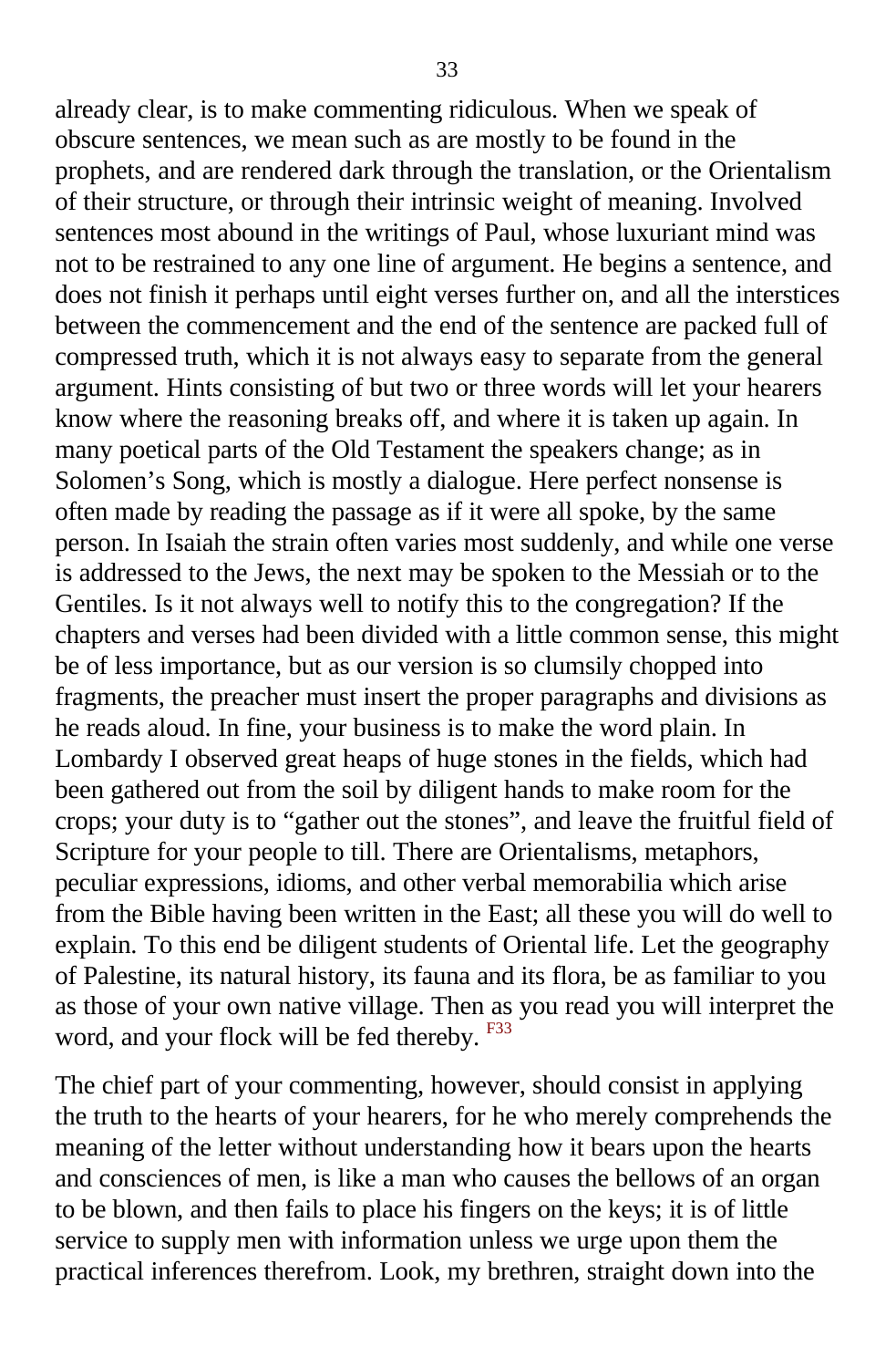secret chambers of the human soul, and let fall the divine teaching through the window, and thus light will be carried to the heart and conscience. Make remarks suitable to the occasion, and applicable to the cases of those present. Show how a truth which was first heard in the days of David is still forcible and pertinent in these modern times, and you will thus endear the Scriptures to the minds of your people, who prize your remarks much more than you imagine. Clean the grand old pictures of the divine masters; hang them up in new frames; fix them on the walls of your people's memories, and their well instructed hearts shall bless you.

Is a caution needed amongst intelligent men? Yes, it must be given. Be sure to avoid prosiness. Avoid it everywhere, but especially in this. Do not be long in your notes. If you are supremely gifted do not be long; people do not appreciate too much of a good thing; and if your comments are only second rate, why, then be shorter still, for men soon weary of inferior talking. Very little time in the service can be afforded for reading the lessons; do not rob the prayer and the sermon for the sake of commenting. This robbing Peter to pay Paul is senseless. Do not repeat commonplace things which must have occurred even to a Sunday School child. Do not remind your hearers of what they could not possibly have forgotten. Give them something weighty if not new, so that an intelligent listener may feel when the service is over that he has learned at least a little.

*Again, avoid all pedantry*. As a general rule, it may be observed that those gentlemen who know the least Greek are the most sure to air their rags of learning in the pulpit; they miss no chance of saying, "The Greek is so and so." It makes a man an inch and a half taller by a foolometer, if he everlastingly lets fall bits of Greek and Hebrew, and even tells the people the tense of the verb and the case of the noun, as I have known some do. Those who have no learning usually make a point of displaying the pegs on which learning ought to hang. Brethren, the whole process of interpretation is to be carried on in your study; you are not to show your congregation the process, but to give them the result; like a good cook who would never think of bringing up dishes, and pans, and rolling pin, and spice box into the dining hall, but without ostentation sends up the feast.

*Never strain passages when you are expounding*. Be thoroughly honest with the word: even if the Scriptures were the writing of mere men, conscience would demand fairness of you; but when it is the Lord's own word, be careful not to pervert it even in the smallest degree. Let it be said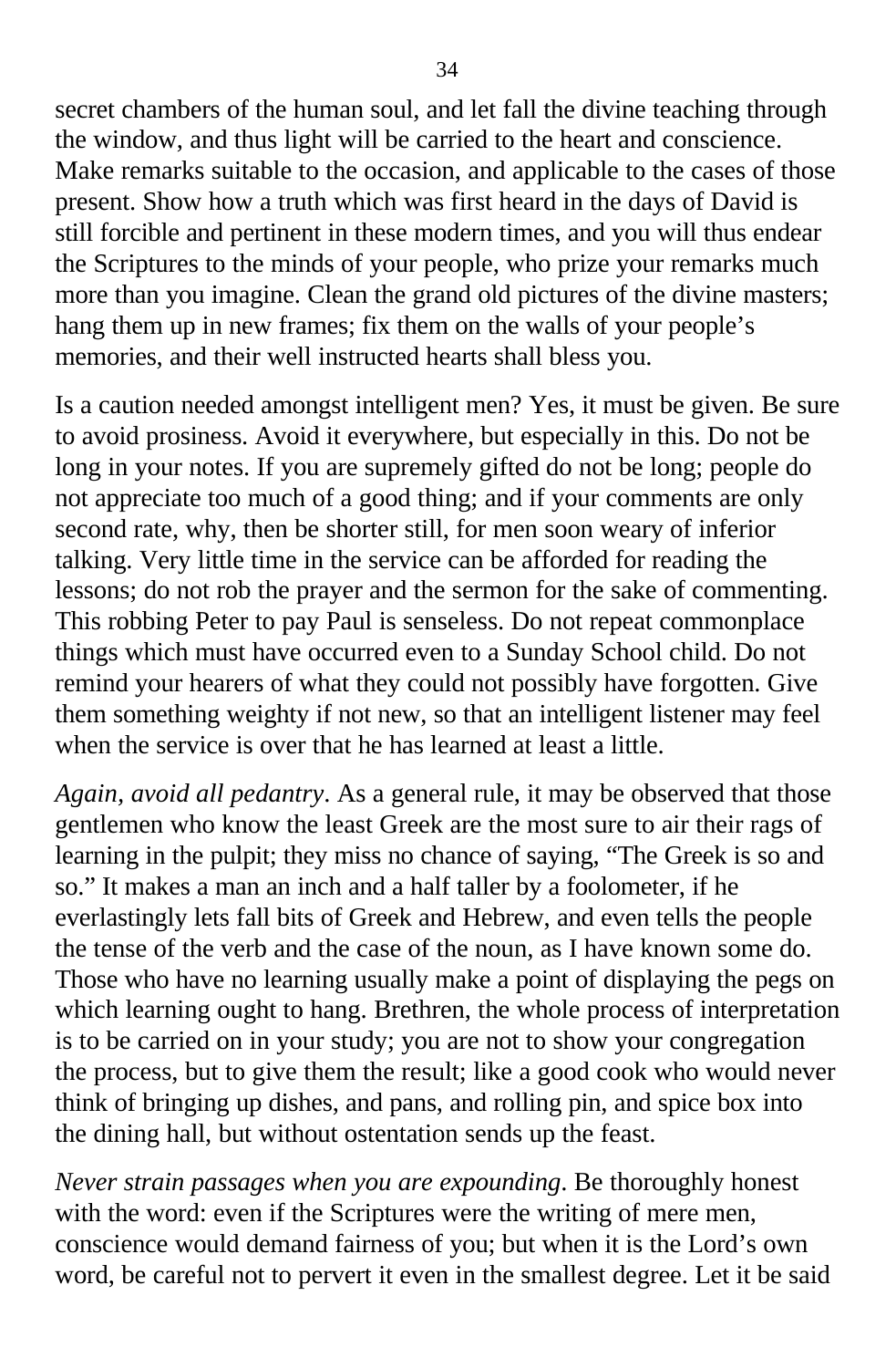of you, as I have heard a venerable hearer of Mr. Simeon say of him, "Sir, he was very Calvinistic when the text was so, and people thought him an Arminian when the text was that way, for he always stuck to its plain sense." A very sound neighbor of ours once said, by way of depreciating the grand old reformer, "John Calvin was not half a Calvinist", and the remark was correct as to his expositions, for in them, as we have seen, he always gave his Lord's mind and not his own. In the church of St. Zeno, in Verona, I saw ancient frescoes which had been plastered over, and then covered with other designs; I fear many do this with Scripture, daubing the text with their own glosses, and laying on their own conceits. There are enough of these plasterers abroad, let us leave the evil trade to them and follow all honest calling. Remember Cowper's lines —

> *"A critic on the sacred text should be Candid and learn'd, dispassionate and free; Free from the wayward bias bigots feel, From fancy's influence and intemperate zeal; For of all arts sagacious dupes invent, To cheat themselves and gain the world's assent, The worst is — Scripture warped from its intent."*

*Use your judgment more than your fancy*. Flowers are well enough, but hungry souls prefer bread. To allegorize with Origen may make men stare at you, but your work is to fill men's mouths with truth, not to open them with wonder.

*Do not be carried away with new meanings*. Plymouth Brethren delight to fish up some hitherto undiscovered tadpole of interpretation, and cry it round the town as a rare dainty; let us be content with more ordinary and more wholesome fishery. No one text is to be exalted above the plain analogy of faith; and no solitary expression is to shape our theology for us. Other men and wiser men have expounded before us, and anything undiscovered by them it were well to put to test and trial before we boast too loudly of the treasure trove.

*Do not needlessly amend our authorized version*. It is faulty in many places, but still it is a grand work taking it for all in all, and it is unwise to be making every old lady distrust the only Bible she can get at, or what is more likely, mistrust you for falling out with her cherished treasure. Correct where correction must be for truth's sake, but never for the vainglorious display of your critical ability. When reading short psalms, or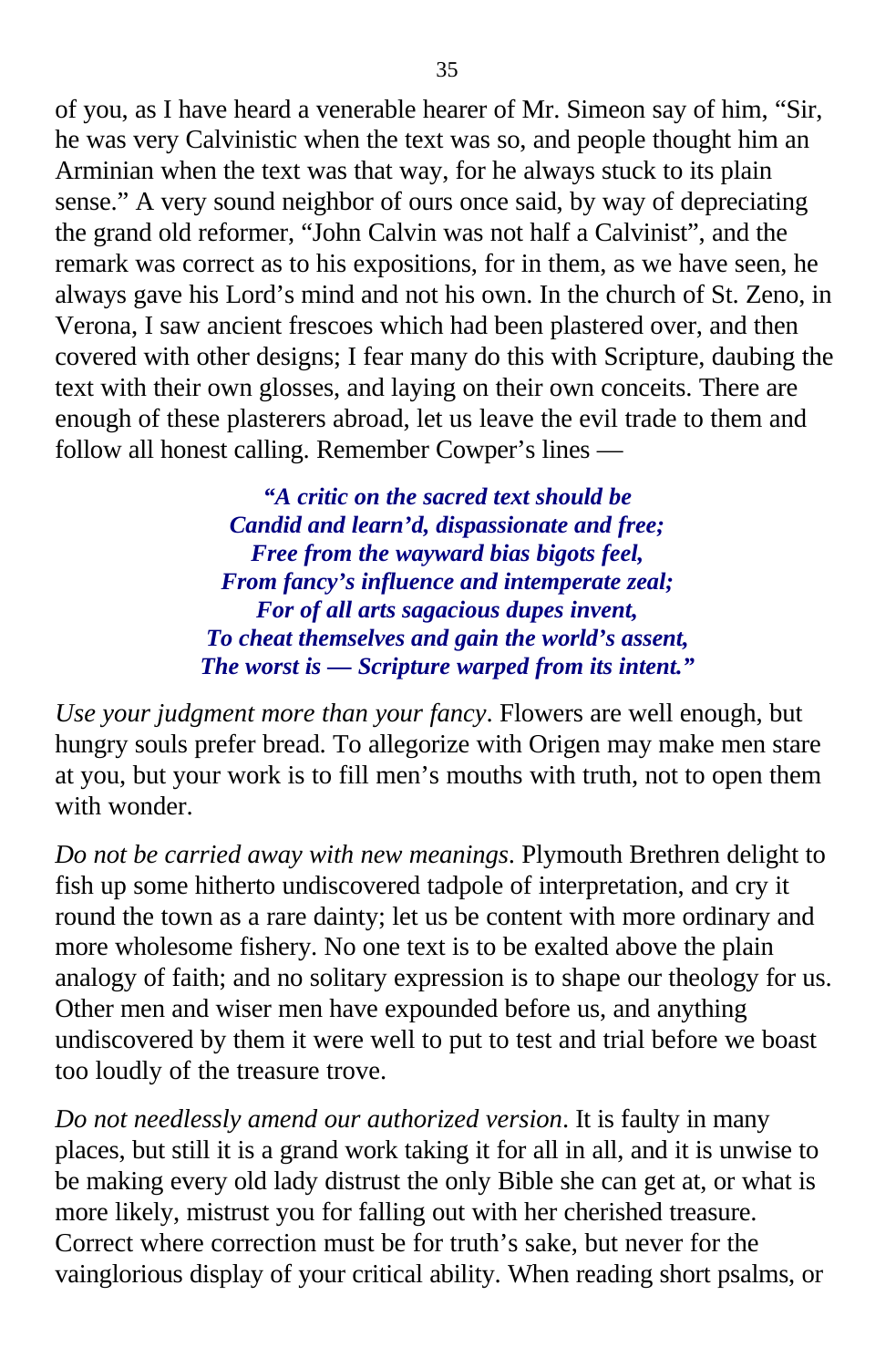connected passages of the other books, *do not split up the authors utterances by interjecting your notes*. Read the paragraph through, and then go over it again with your explanations; breaking it up as you may think fit at the second reading. No one would dream of dividing a stanza of a poet with an explanatory remark; it would be treason to common sense to do so: sound judgment will forbid your thus marring the word of God. Better far never to comment than to cut and carve the utterances of inspiration, and obscure their meaning by impertinently thrusting in untimely remarks of your own. Upon many passages comments would be gross folly: never think of painting the lily or gilding refined gold; leave the sublime sentences alone in their glory. I speak as unto wise men; prove your wisdom in this thing also.

If I were bound to deliver a sermon upon the subject in hand, I could not desire a better text than Nehemiah 8:8: "So they read in the book in the law of God distinctly, and gave the sense, and caused them to understand the reading." Here is a hint for the reader as to his reading. Let it always be distinct. Aim to be good readers, and be the more anxious about it because few men are so, and all preachers ought to be so. It is as good as a sermon to hear our best men read the Scriptures; they bring out the meaning by their correct emphasis and tone. Never fall into the idea that the mere utterance of the words before you is all that is required of you in reading; good reading is: a high, but rare attainment. Even if you do not comment, yet read the chapter previously, and become familiar with it; it is inexcusable for a man to betray the fact that he is out of his latitude in the reading, traversing untrodden ground, floundering and picking his way across country, like a huntsman who has lost his bearings. Never open the Bible in the pulpit to read the chapter for the first time, but go to the familiar page after many rehearsals. You will be doubly useful if in addition to this you "gave the sense." You will then, by God's blessing, be the pastor of an intelligent, Bible loving people. You will hear in your meeting house that delightful rustle of Bible leaves which is so dear to the lover of the Word; your people will open their Bibles, looking for a feast. The Word will become increasingly precious to yourself, your knowledge will enlarge, and your aptness to teach will become every day more apparent. Try it, my brethren, for even if you should see cause to discontinue it, at least no harm will come of the attempt.

In all that I have said I have given you another reason for seeking the aid of the Holy Spirit. If you do not understand a book by a departed writer you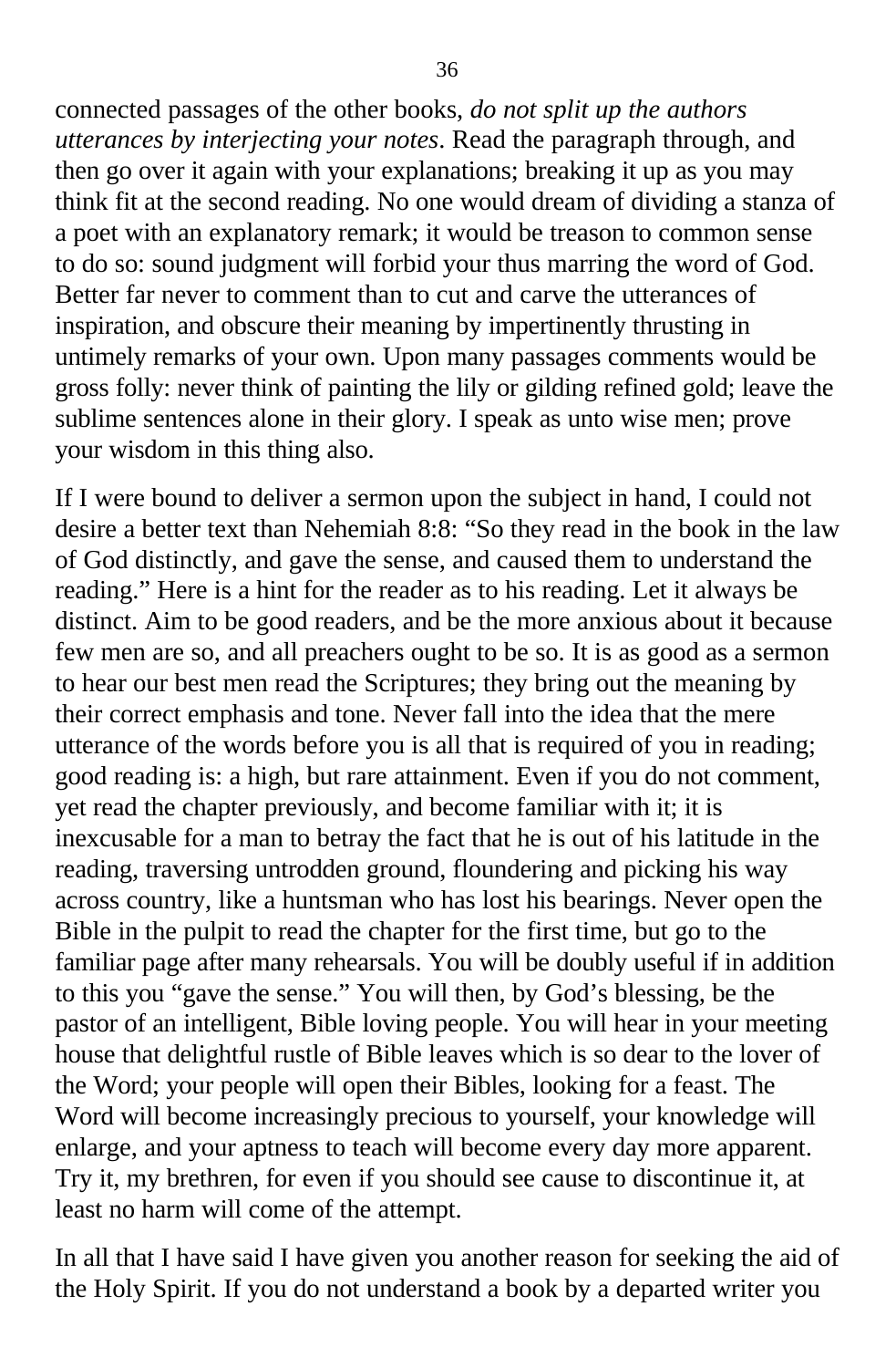are unable to ask him his meaning, but the Spirit, who inspired Holy Scripture, lives forever, and he delights to open up the Word to those who seek his instruction. He is always accessible: "He dwelleth with you and shall be in you." Go to him for yourselves and cry, "Open thou mine eyes that I may behold wondrous things out of thy law"; and, this being granted you, entreat him to send forth his light and power with the Word when you expound it, that your hearers also may be led into all truth. Commentaries, expositions, interpretations, are all mere scaffolding; the Holy Ghost himself must edify you and help you to build up the church of the living God.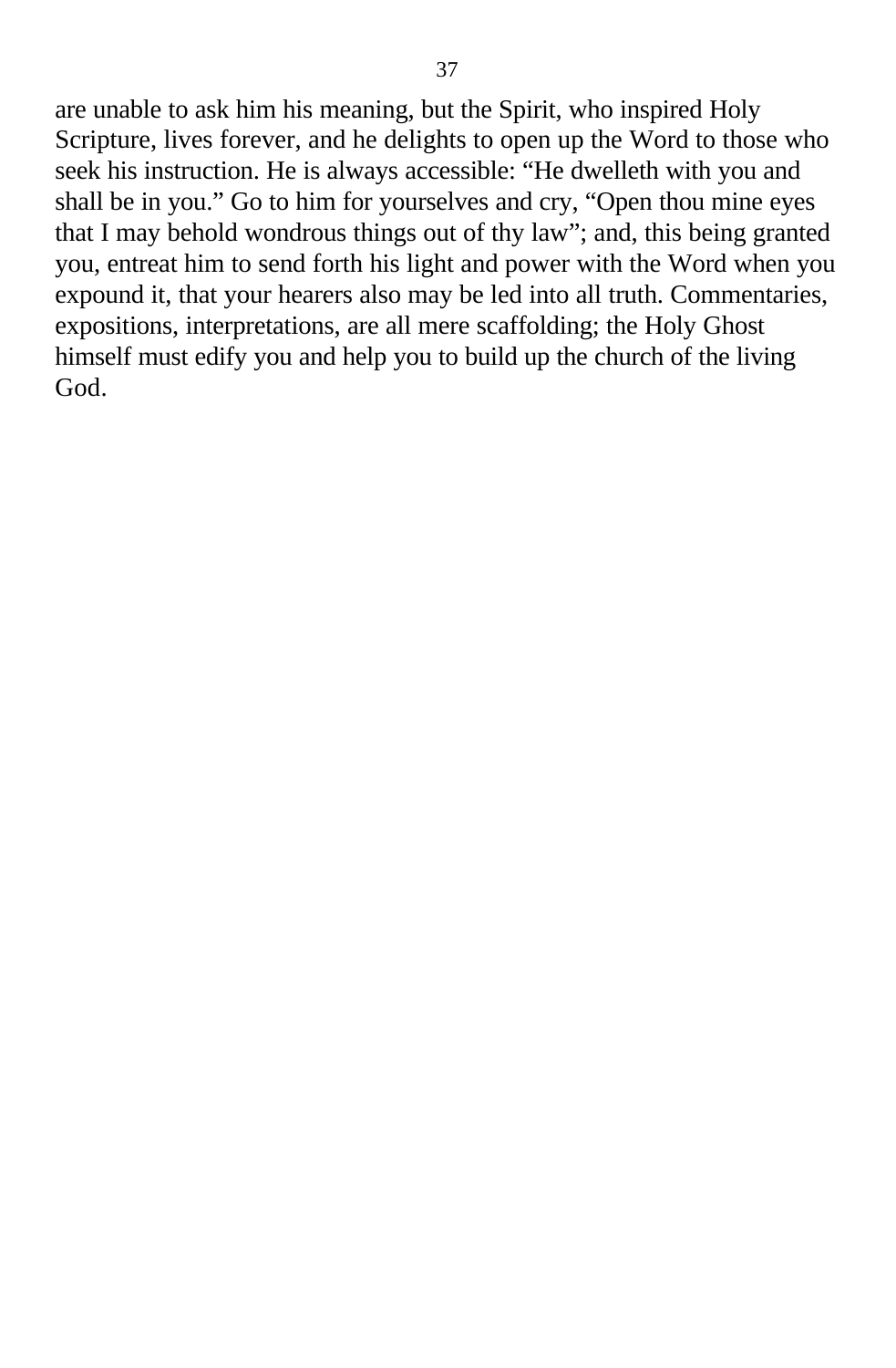# REMARKS CATALOGUE OF COMMENTARIES.

THIS Catalogue is compiled for the use of ministers of average attainments, and the brief reviews are written from that standpoint. Other useful lists have been published, specially those by Darling, Orme, and Hartwell Home, but these are not easily procurable, and are not quite what is needed; and therefore as the furnishing of the Pastors' College Library necessitated a Catalogue, and afforded an opportunity for purchasing books, the present work has been produced. Few can conceive the amount of toil which this compilation has involved, both to myself and my industrious amanuensis, Mr. J. L. Keys. In almost every case the books have been actually examined by myself, and my opinion, whatever it may be worth, is an original one. A complete list of all comments has not been attempted. Numbers of volumes have been left out because they were not easily procurable, or were judged to be worthless, although some of both these classes have been admitted as specimens, or as warnings.

The *titles* have been abbreviated to gain space, but it is believed that in every case they are full enough for recognition. The *pt. ices,* which relate to second-hand books, have been placed as proximate valuations, and have either been taken from actual invoices, and catalogues, or have been kindly filled in by the aid of various booksellers, to whom we tender our thanks for the kindly interest they have taken in this work. Prices vary according to the condition of the book, the binding, the ever-changing demand, and the bookseller's mode of trade. The abbreviation S stands for second-hand. That mark is not inserted where the date is remote, and where the price can only refer to second-hand copies, since there are no others.

The reader will please observe that the books most heartily recommended are printed in the largest type with the remarks in italics. Good, but more ordinary, works are in medium type, and the least desirable are in the smallest letter. Thus we hope the eye will be caught at once by volumes best worthy of attention.

Latin authors are not inserted, because few can procure them, and fewer still can read them with ease. We are not, however, ignorant of their value. Hosts of family Bibles, discourses, and paraphrases are omitted, because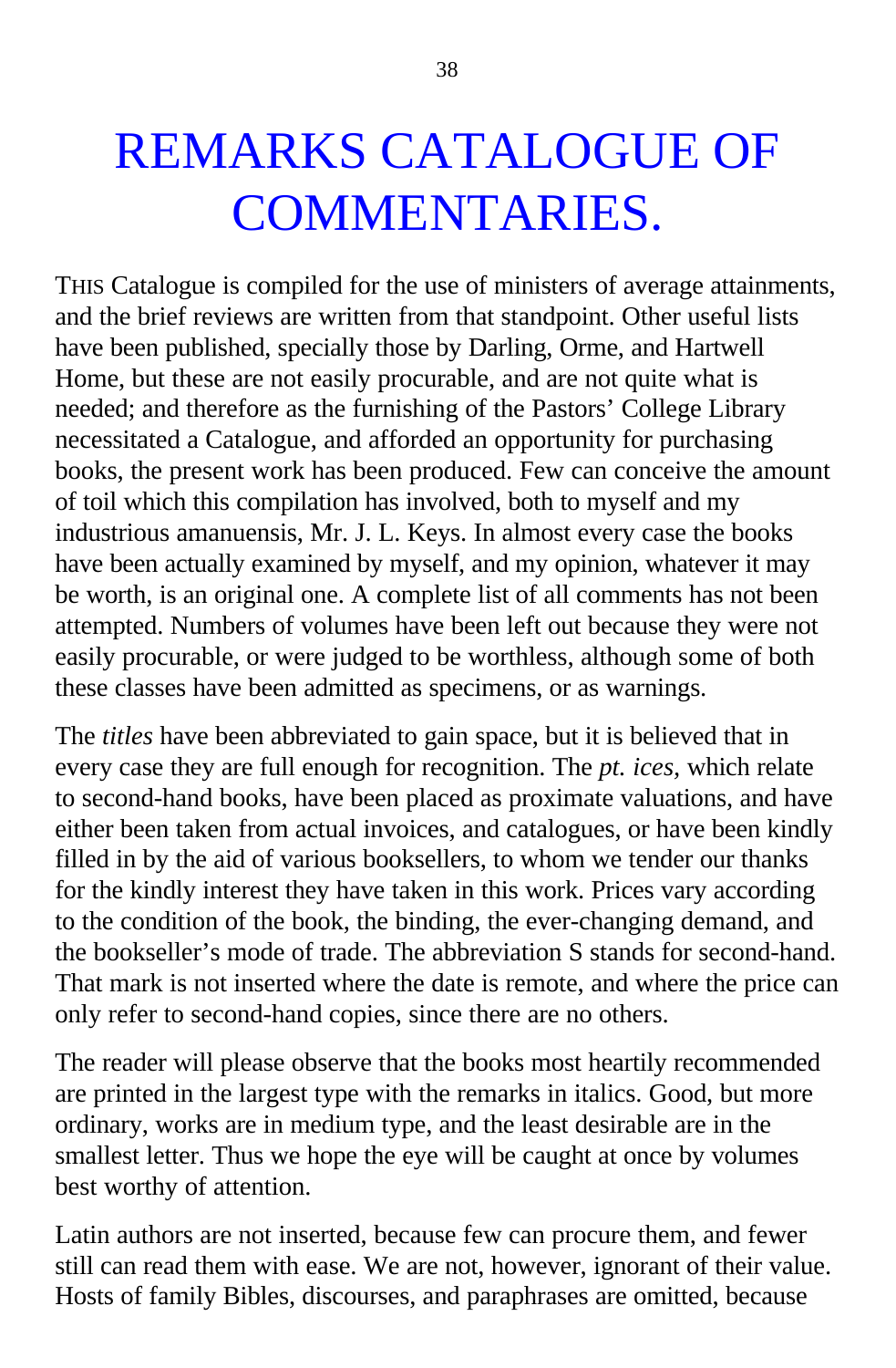they would have wasted our limited space, and we could only have admitted them by raising the price of our book, which we resolved not to do, lest it should be out of the reach of men of slender incomes. The first volume of this series  $<sup>55</sup>$  has had so excellent a circulation that we are able</sup> to issue this second one, although we know from the nature of the work that its sale will, in all probability, never cover the cost of production. We *give* the labor to our brethren freely, only wishing that we could with it confer upon our poorer friends the means of purchasing the choicest of the comments here mentioned.

It is to be specially noted, that *in no case do we endorse all that any author has written in his commentary.* We could not read the works through, it would have needed a Methuselah to do that; nor have we thought it needful to omit a book because it contains a measure of error, provided it is useful in its own way; for this catalogue is for thoughtful, discerning men, and not for children. We have not, however, knowingly mentioned works whose main drift is skeptical, or Socinian, except with a purpose; and where we have admitted comments by writers of doubtful doctrine, because of their superior scholarship and the correctness of their criticisms. we have given hints which will be enough for the wise. It is sometimes very useful to know what our opponents have to say.

The writers on the Prophetical Books have completely mastered us, and after almost completing a full list we could not in our conscience believe that a tithe of them would yield anything to the student but bewilderment, and therefore we reduced the number to small dimensions. We reverence the teaching of the prophets, trod the Apocalypse, but for many of the professed expounders of those inspired books we entertain another feeling.

May God bless this laborious endeavor to aid his ministers in searching the Scriptures. If Biblical studies shall be in any measure promoted, we shall be more than repaid.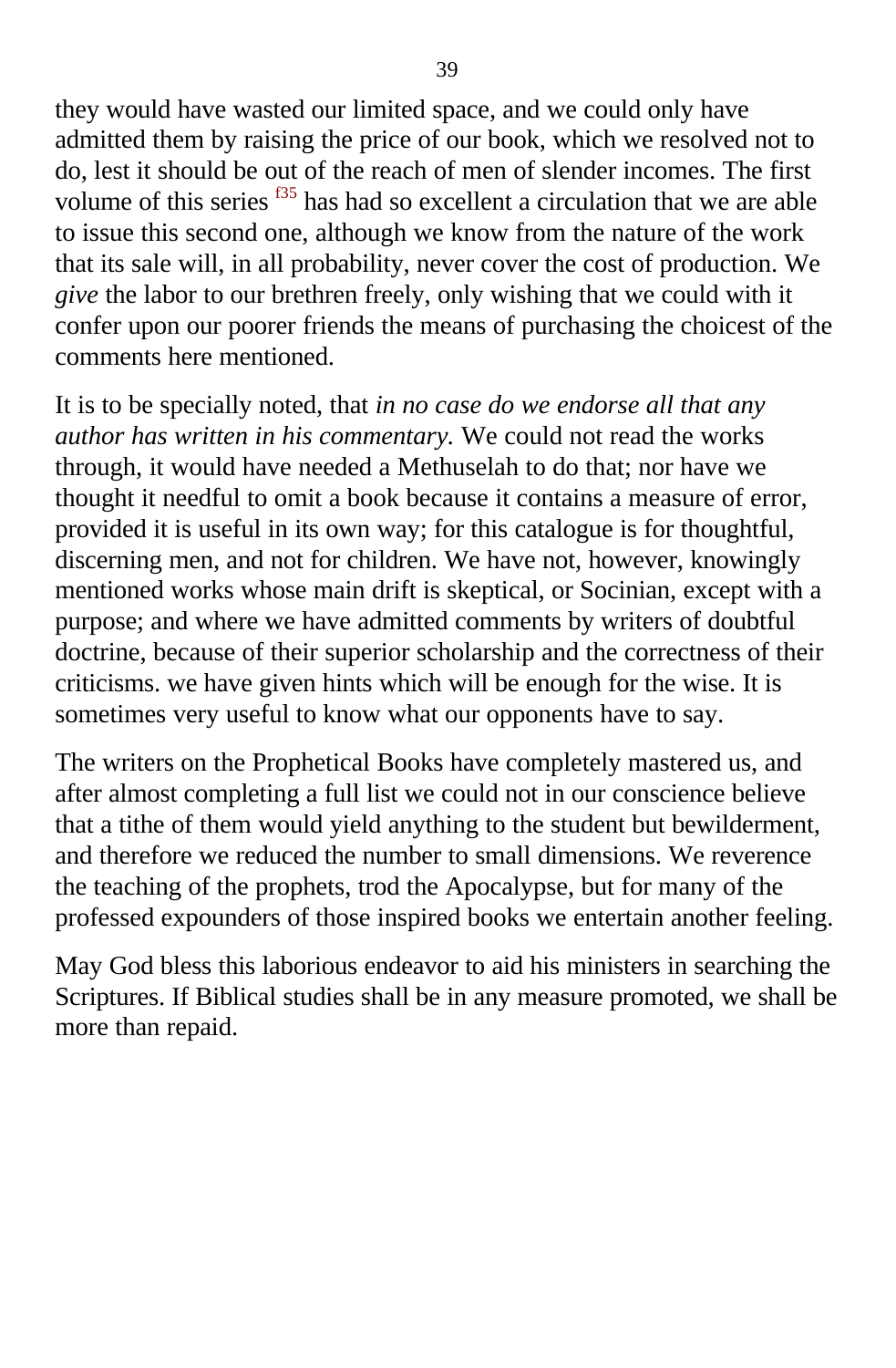## **CATALOGUE**

#### **OF**

## COMMENTARIES ON THE WHOLE BIBLE.

1 ALLEN (JOHN). — A Spiritual Exposition of the Old and New Testaments; or, The Christian's Gospel Treasure. Three vols. 8vo. 1816. 4/6.

Spiritual reflections after the High Calvinistic School. Some preachers cannot see Christ where he is, but Allen finds him where he is not. There is in these reflections much godly savor, but very little exposition.

2 ASSEMBLY OF DIVINES, Westminster. — Annotations. Two vols. Folio. Zonal., 1657. 10/- to 16/-

Contain valuable remarks, but are somewhat out of date. The work is probably less esteemed than it should be.

3 BARTH (*Dr. C. G., of Calw, Wurtemberg*). — Practical Commentary on the Books of Holy Scripture, arranged in Chronological Order; being a *Bible Manual* for the use of Students of the Word of God. Translated from the German. Imp. 8vo., 12/-. L*ond.,* Nisbet & Co. S. *7/-*

*Helpful in showing the historical position of the books, and in assisting to illustrate them by the circumstances under which they were written. We have referred to it with benefit.*

4 BENSON (JOSEPH, 1748 — 1821. A*n eminent Methodist Preacher).* Notes, Critical, Explanatory, and Practical. Six vols. Imp. 8vo. 10/6 each. *Lond.,* Wesleyan Conference Office. S. *37/6.*

Adopted by the Wesleyan Conference as a standard work, and characterized by that body as marked by "solid learning, soundness of theological opinion, and an edifying attention to experimental and practical religion." Necessary to Methodist Students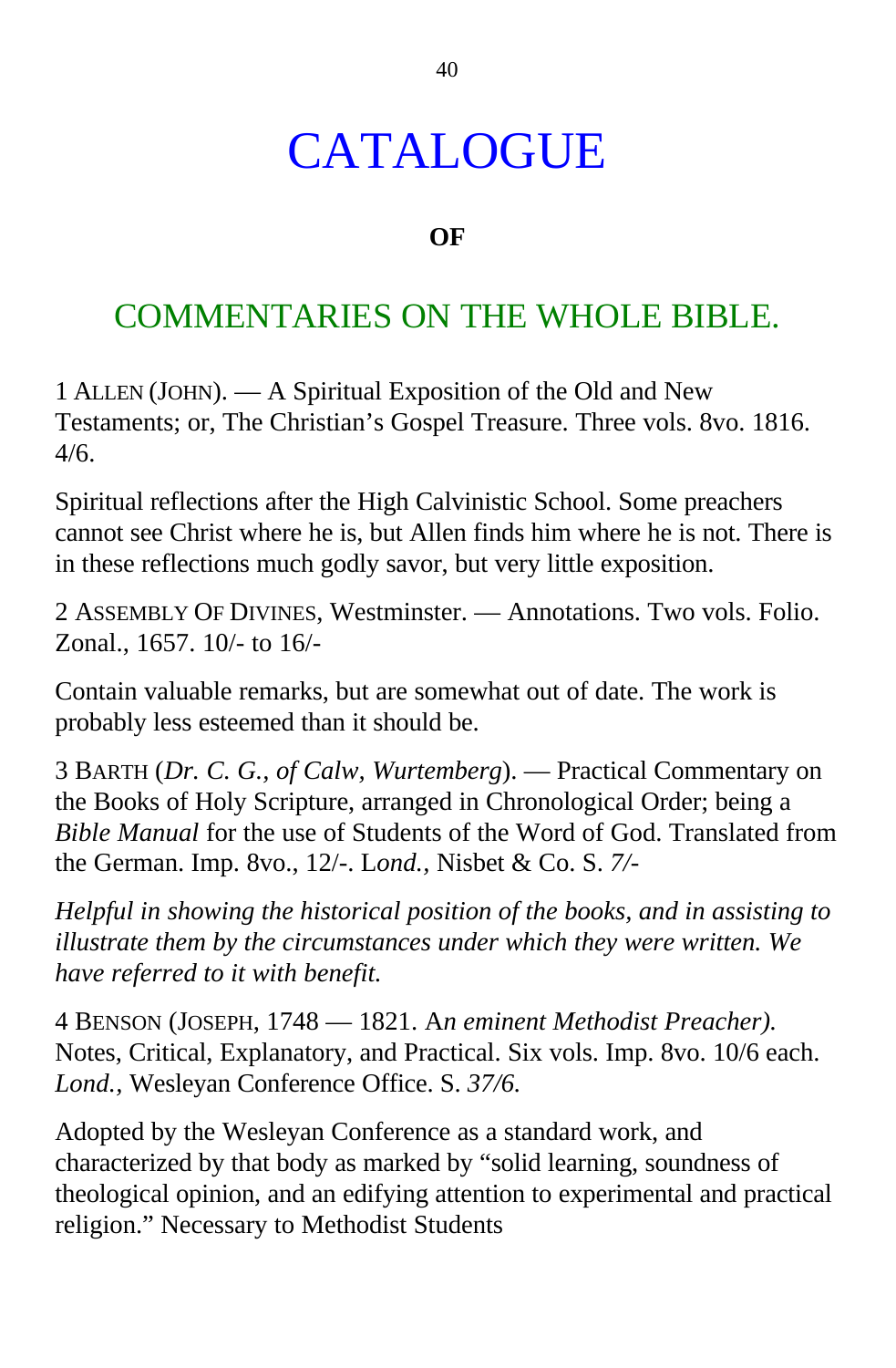5 BIBLICAL MUSEUM. (JAMES COMPER GRAY). Old Testament portion to be issued in 8 vols., at *4/6* each. New Testament already out, 5 vols., 4/6 each. *Land.,* Elliot Stock

*We can only speak of the New Testament; it is surpassingly useful, sententious and sensible. Buy the work at once.*

6 BONAR (HORATIUS, D.D.) — Light and Truth: or, Bible Thoughts and Themes. Vol. I., Old Testament. Vol. II., Gospels. Vol. III., Acts and Larger Epistles. Vol. IV., Lesser Epistles. Vol. V., Revelation of St. John. Crown 8vo. 5s. each, *Lond.,* Nisbet.

*One volume is rather short space in which to bring out the* "light *and truth" of the Old Testament. If Dr. Bonar required four volumes for the New, we wish he had felt the same need for the Old. The passages selected are popularly expounder, but the thought is not deep. The volumes will be more prized by the ordinary reader than by the minister.*

7 BOOTHROYD (BENJAMIN, D.D., 1768-836. — A *learned Independent Minister and eminent Hebrew scholar.) — Family* Bible. Improved Version. Notes, and reflections on each chapter; introduction on the authenticity and inspiration of the sacred books, and a complete view of the Mosaic laws, etc. Three vols. Royal 4to, 1824, 16/-, or one vol., thick 8vo., 1853, 7/-

Good, but may be dispensed with, now that the East has been more fully explored.

8 BROWN' (John, 1722-1787). — Self-Interpreting Bible. 6/- to 15/-

Useful in its day, and still popular. Notes on New Testament an undisguised plagiarism from Guyse. Not a Student's book.

9 BURDER (SAMUEL, A.M.) The Scripture Expositor; a New Commentary, Critical and Practical. Four vols., 4to. 1811. 2o/-

Well selected notes. Those upon Eastern manners, geography, etc., are collected very judiciously.

10 CALVIN (JOHN, 1519-1564). In the works of Calvin, published by the Calvin Translation Society, are the Commentaries, in 45 volumes. Messrs. T. & T. Clark, of Edinburgh, now issue sets of 45 vols., at £7 17s. 6d.; or six vols. for One Guinea, excepting Psalms, vol. 5, and Habakkuk.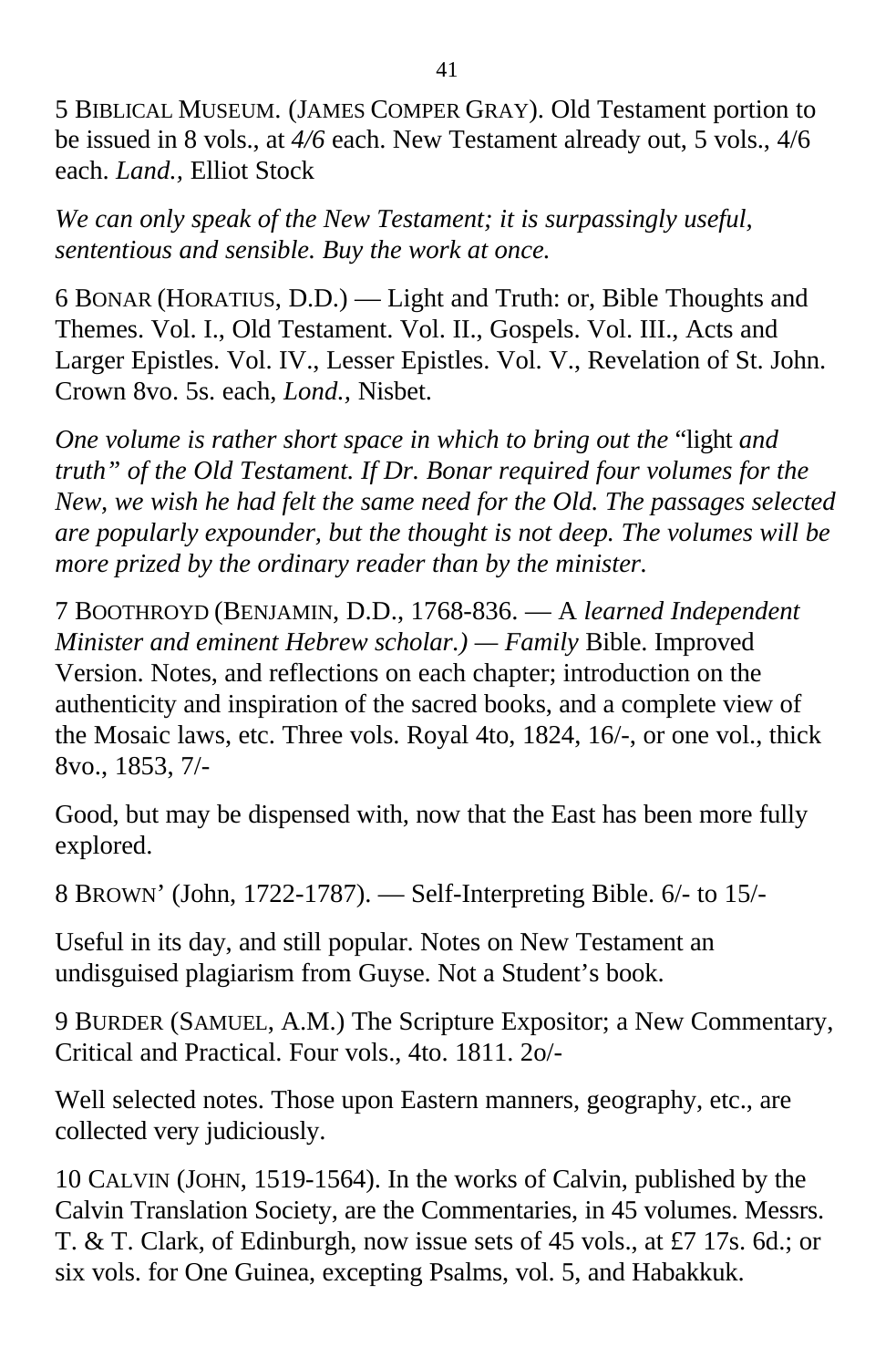Separate volumes, 6s. each. Old copies of Calvin's comments are to be met with at second-hand book stores. We have entered most of them in their proper places, but cannot afford space for separate mention of the volumes of the C. T. Society.

*Of priceless value.* (See pages 4 and 5 of this work).

11 CHALMERS (THOMAS, D.D., LL.D., 1780-1847). Daily Scripture Readings (3 vols.) and Sabbath Scripture Readings (2 vols.) being vols. I. to V. of the "Posthumous Works" of Dr. Chalmers, edited by Rev. W. Hanna, D.D. *Land.,* Hamilton, Adams & Co.; *Edinb.,* Edmonston & Douglas, in whose catalogue they are priced as follows: D. S. Readings, 3 vols., crown 8vo., £I 11S. 6d.; cheap edition, 2 vols, 10s. S.S. Readings, 2 vols., £I IS.; cheap edition, 2 vols., 10S.

*Those acquainted with the writings of Chalmers will know what to expect from his pen when guided by fervent devotion.*

12 CLARKE (ADAM, LL.D., 1760-1832). — A New Edition, with the Author's final corrections. Six vols., Imp. 8vo. *Land.,* 1844. W. Tegg's edition, new, £3 3s. S. 38/-Also printed on large paper, 6 vols., 4to.

*Despite some few oddities, this is one of the most learned aye English expositions.* (See page 9.)

13 CLARKE (SAMUEL. Died 1701). — The Old and New Testament, with Annotations and Parallel Scriptures. Folio. *Lond.,* 1690. 7/-

Notes very brief, but judicious. Author one of the ejected ministers, an exceedingly learned man. This work was highly commended by Owen, Baxter, Howe, and others, but is now superseded.

14 CLASS AND THE DESK, The. — By J. COMPER GRAY, of Halifax; and C. STOKES CAREY, of London. Four vols. Crown 8vo, 12S. *Lond.,* J. Sangster& Co.

## *Condensed thought. Suited for Teachers and Local Preachers.*

15 COBBIN, (INGRAM). — Evangelical Synopsis. The Holy Bible, with Notes Explanatory and Practical, selected from the writings of the most esteemed divines and Biblical critics. Three vols. Imp. 4to. *Lond.,* George Berger. S. 24/- or less.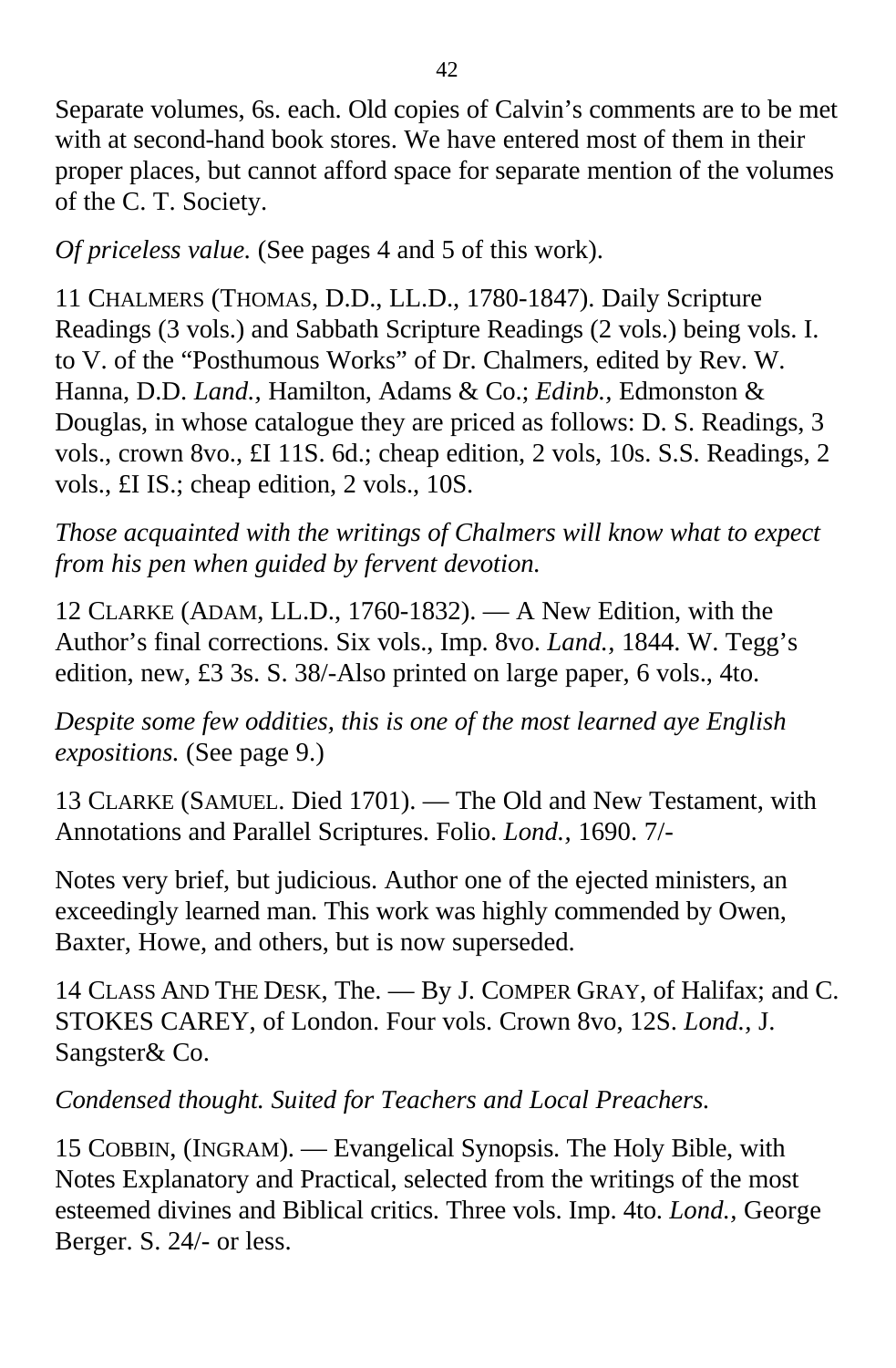An admirable collection of notes. Men with small means will find it a miniature library. We have heard brethren who have had no commentary but Cobbin's speak of the work with much enthusiasm.

16 COBBIN (INGRAM). A condensed Commentary on the Bible. Second edition. Imp. 8vo. *Lond.,* x839. l2/-

An excellent makeshift for a poor man.

17 COKE (THOMAS, LLD. *Wesleyan Methodist Minister. Died* 1814.) A Commentary on the Old and New Testament. 6 vols. 4to. *Land.,* I8O3. I7/6.

A Wesleyan comment. Too big: ought to have been put in half the space. Moreover, it is next door to a fraud, for it is "in the main a reprint of the work of Dr. Dodd," without that author's name. Ah, Dr. Coke, this is a burning shame!

18 COMMENTARY, WHOLLY BIBLICAL, The: An Exposition in the very words of Scripture. 3 vols., 4to., £2 I6S. od. Zonal., S. Bagster and Sons. S. 26/-

It is very handy to have explanatory passages thus presented to the eye. In general the work is excellently done; but ministers with scanty purses can make a Biblical exposition for themselves.

19 COMPREHENSIVE BIBLE, The. (Edited by W. Greenfield, M.R.A.S.). The Old and New Testaments, with the various readings and marginal notes, parallel passages systematically arranged, numerous philological and explanatory notes, etc., etc. Medium 4to., pica type, £1 15s. in cloth; crown 4to.,

small pica type, f1 Is., cloth. Zonal., S. Bagster & Sons.

Generally used as a Pulpit Bible. Said to contain 4,ooo notes and 500,000 parallel passages, being all those of Blayney, Scott, Clarke, and others. The tables, notes, introductions, etc., are of standard value.

:,o DIODATI (JOHN, 1576 — 1649). Annotations plainly expounding

the most difficult places. Third edition. Folio. L*ond.* 165I.

[Quarto editions exist, but the folio is best. 4/6.]

*Bickersteth* says: "The spiritual and evangelical remarks are of much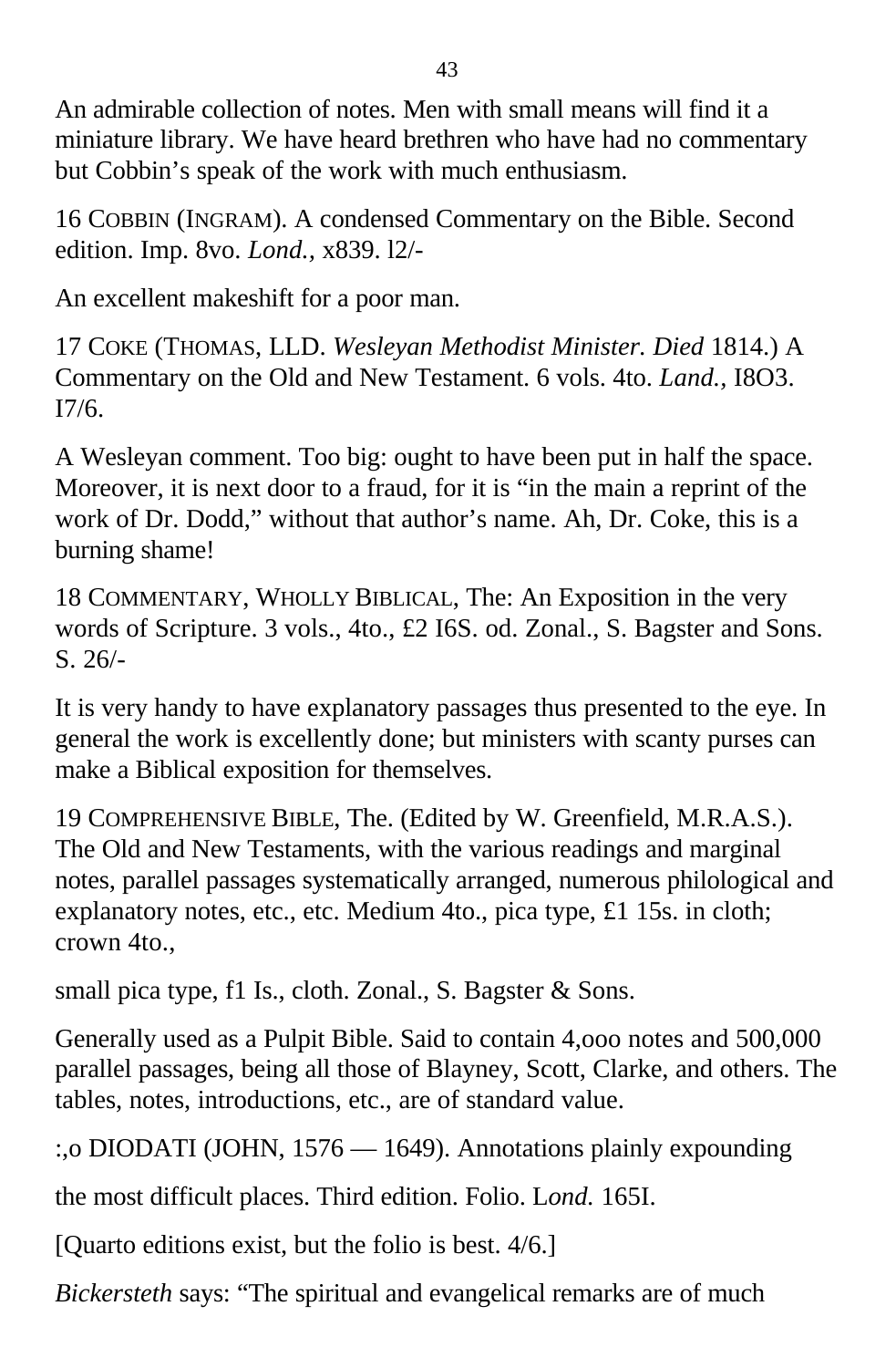value." Diodati's notes are short and worth consulting.

21 DODD (WILLIAM, D.D.) A Commentary on the Books of the Old and New

Testament; in which are inserted the notes and collections of John Locke,

Esq.; Daniel Waterland, D.D.; the Earl of Clarendon, and other learned

persons; with practical improvements, etc. 3 vols. Folio. *Zonal.,* I77o. 18/-

An almost forgotten production of the unhappy Dodd. It is founded on the

manuscript collections of Cudworth, Waterland, Clarendon, and others. Not very

likely to quicken piety, or inspire spiritual thought; yet, as Adam Clarke thought

very highly of it, and Dr. Coke appropriated it, it must have some value.

D'OYLY AND MANT. Notes, taken principally from the Church of England writers. Published by the S.P.C.K. Prepared by the Rev. Geo. D'Oyly, D.D., and the Rev. R. Mant, D.D. 3 vols. Royal 8vo., with the text, S. 1 5/-; or in i vol., without the text, 6/- I845, etc.

Of moderate value. More fitted for the family than the study. A compilation most appreciated among Episcopalians.

DUTCH ANNOTATIONS upon the whole Bible, as ordered by the Synod of Dort, 1618, and published in English, by *Theodore Haak, Esq. 2* vols. Folio. *Lond.,* x657. 12/-

Similar to the Westminster Assembly's Annotations. (See page 12).

24 FAUSSET (A.R., A.M. — See JAMIESON, and page 20.)

25 FOURFOLD UNION COMMENTARY, The. Containing, I. Parallel Texts, in full. II. Commentary of Matthew Henry, etc. III. Scott's Commentary condensed. IV. Commentary by Jamieson, Fausset, and Brown. To which is added the Biblical Cyclopaedia, by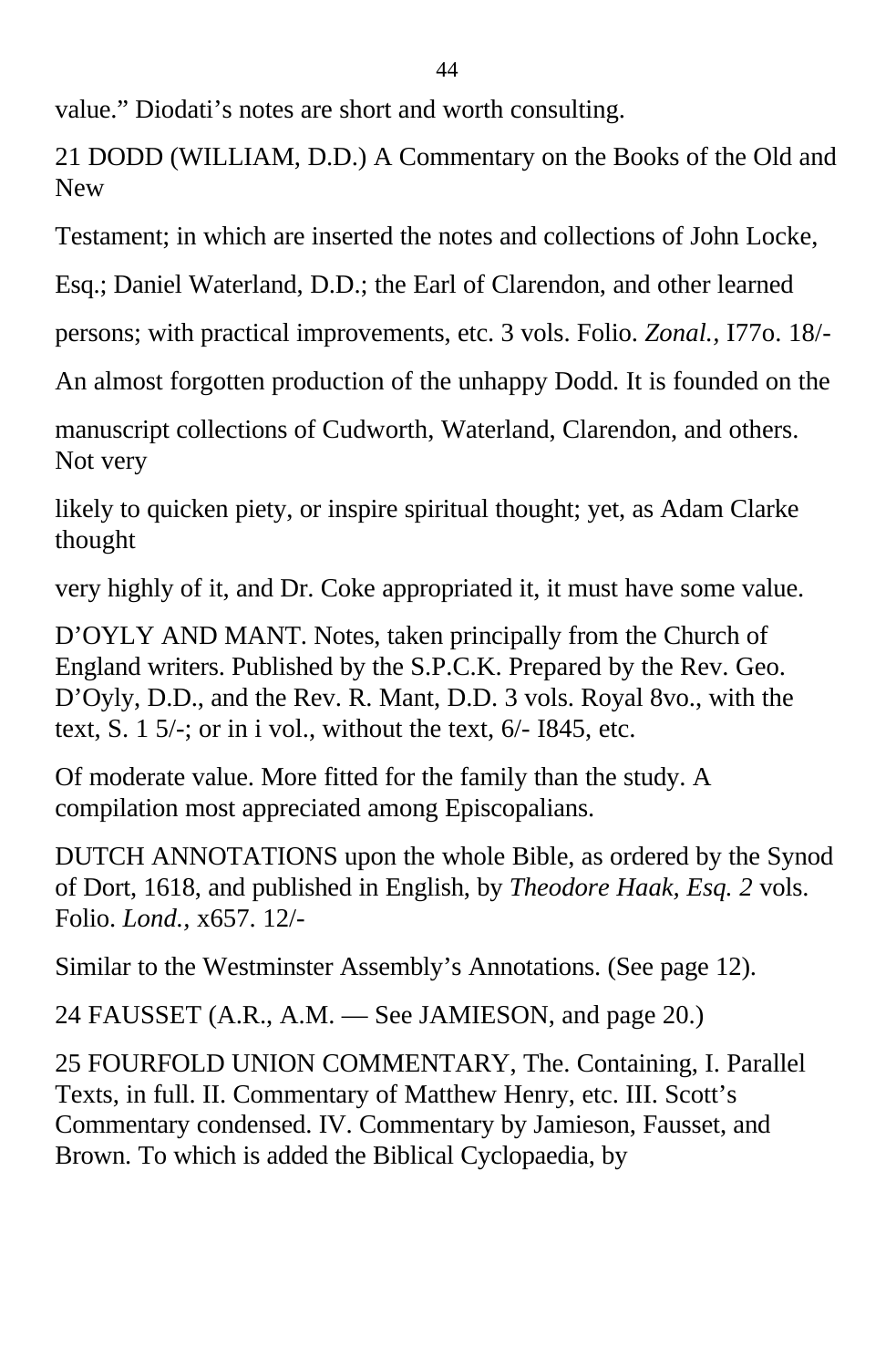Dr. John Eadie, a Biblical Atlas, &e. Two handsome volumes. Royal 4to. £3 3s. net. *Lond.,* Wesley. 1872.

*2t Christian man wishin6 for the cream of expository writers could not make a better purchase. Ministers, as a rule, should not buy condensations, but get the works themselves.*

26 FRASER (DONALD, D.D.) Synoptical Lectures on the Books of Holy Scripture. First Series — Genesis to Canticles. Second Series — Isaiah to Acts. Post 8vo. 6/- each. *Lond.,* Nisbet and Co.

*Dr. Fraser has observed, like many others of us, the mischief which results from cuttin6 the Bible into fragments, and usin6 it piecemeal. In these volumes he discourses of the Bible at large, indicates the scope of each book, and furnishes a brief digest of its contents. He has compressed rigorously. The design was in itself mast laudable, and it has been well carried out.*

27 GILl', (Joust, D.D. *1697 — 1771).* An Exposition of the Old and New Testament. 9 Vols. Folio. *Land., 1763.* S. f5. 9Vols., 4to., 1810. S.£415s. 6Vols.,Royal 8vo., x852. £3 3s.

*Invaluable in its own line of things.* (For full title and extended remarks see pages 8 and 9-)

28 HAAK (THeoDORE). See under *"Dutch Annotations."*

29 HALL (JOSEPH, D.D. *Bishop of Norwich. 1*574 — I656). Contemplations. Several editions; the one published by T. Nelson, *Edinb.,* 1844, has a memoir of the good Bishop by the late Dr. James Hamilton. S.  $4/-$ 

*The work can be readily procured; but if its price were raised in proportion to its real value, it would become one of the most costly books extant.* (See page 1 1.)

3° HALL (JOSEPH) A Plain and Familiar Explication, by way of

Paraphrase, of all the *Hard Texts* of the whole Divine Scrip-

tures. Small Folio, x633. S. 5/' Also forming Vols. III and IV.

of the 8vo. edition of Hall's works in 12 vols. *Oxford,* x837.

Not so pithy as the Contemplations; nor, indeed, could it be expected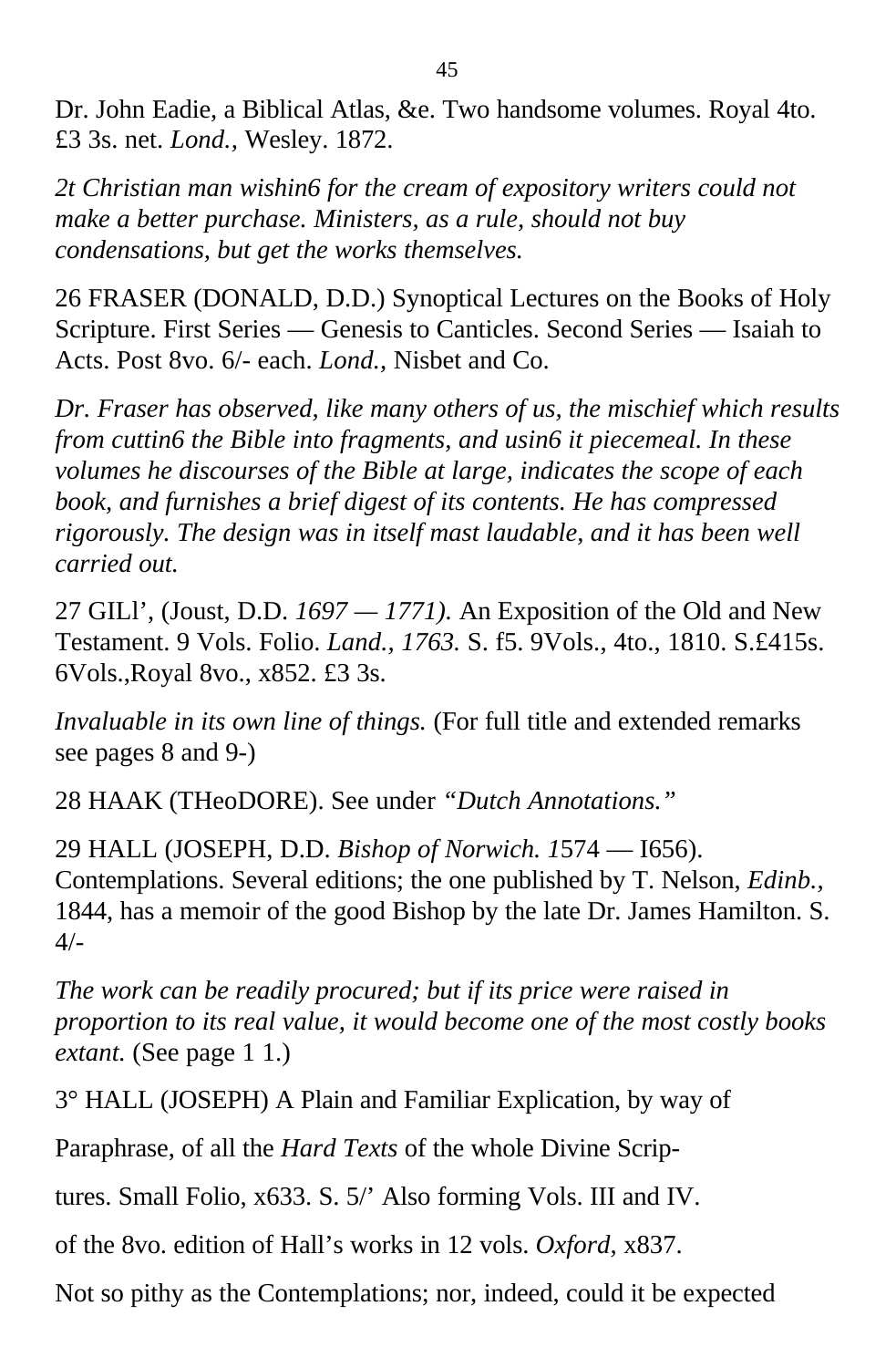'to be so. It is not necessary to the Student, but might be useful.

31 HAWEIS (THOMAS. 1734 — 1820). The Evangelical Expositor. 2 vols.

Folio. 1765-6, 12/-

Partakes of the author's character; for of him it has been said, that *':he was* .rather useful than eminent." The work is mainly an abridgment of Henry.

32 HAWKER (ROBERT, D.D. 1753 — 1827). The Poor Man's Commentary. 9 vols. 8vo., and 3 vols. 4to. 1843. S. 3o/-

Full of devotion and sweetness. *(See page* 13.)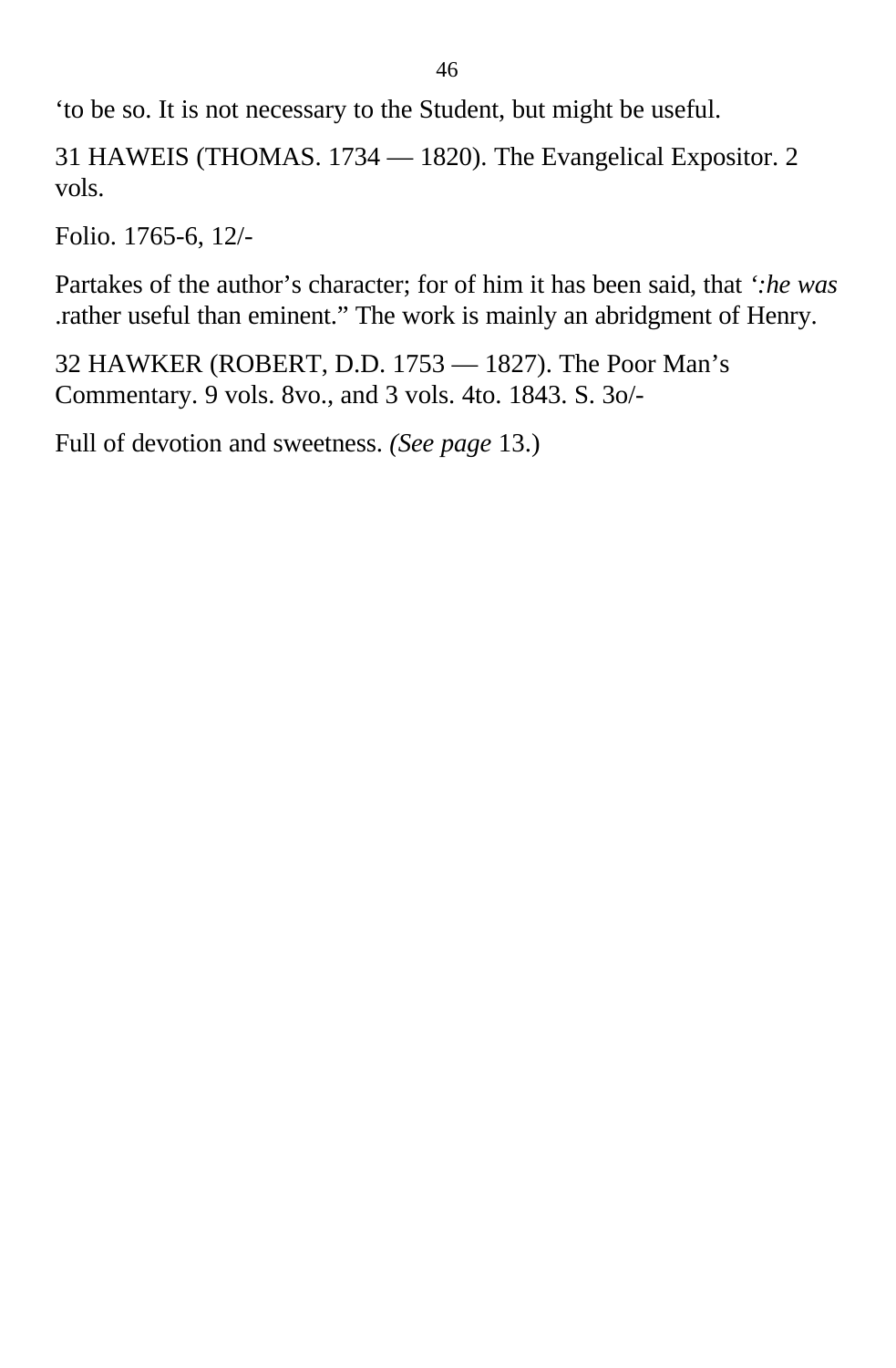33 HENRY [MATTHEW. I662 — I714). Exposition. The following are recent editions. The prices refer to new copies. Blackie's, 3 vols., Royal 4to., £3 10s.; Cassell's, 3 vols., demy 4to., f2 I2S. 6d.; Griffin's, 3 vols., Super-royal 8vo., f2 10s.; Nisbet's, 9 vols., Imp. 8vo., f3 3s. S. from 20/ to 30/- according to condition.

*(For title and remarks see pages 3, 4, 5.)*

34 HOLDEN (GEORGE, M.A.) Christian Expositor. 2 vols., 8vo. I837. 4/-:Notes highly spoken of; we consider them the most ordinary of platitudes.

35 JAMIESON (REV. DR., *Glasgow).* FAUSSET (REv. *A.R. York),* and BROWN (REV. DR. *D., Aberdeen).* THE LIBRARY COMMENTARY, Critical, Experimental, and Practical. 6 vols. Medium 8vo., f3 12s.; or I4/ each vol. Collins & Co., E*dinb.*

*,4 really standard work. We consult it continually, and with growing interest. Mr. Fausset's portion strikes us as being of the highest order.* (See page 20.)

The following are different forms or abridgments of the same work, each of which we can highly recommend : —

36 JAMIESON. The Complete Commentary. 2 vols., Royal

4to., with maps, £2 10s. Much the same as the Fourfold

Commentary. E*dinb.,* W. Collins. (See No. 25.)

The Student's Commentary. 4 vols., foolscap 8vo.

*37 "3[6* per vol. W. Collins.

38 ,, The Portable Commentary. 2 vols., post 8vo. *7/6*

each. W. Collins, Sons, & Co.

39 KITTO (JOHN, D.D., F.S.A., 18o4 — 185o). The Pictorial

Bible. 4 vols., Imp. 8vo., f1 lOS. I855. *Land.* and

*Edinb.,* Chambers. S. *20/-*

*A work of art as well as learning.* (See page 15)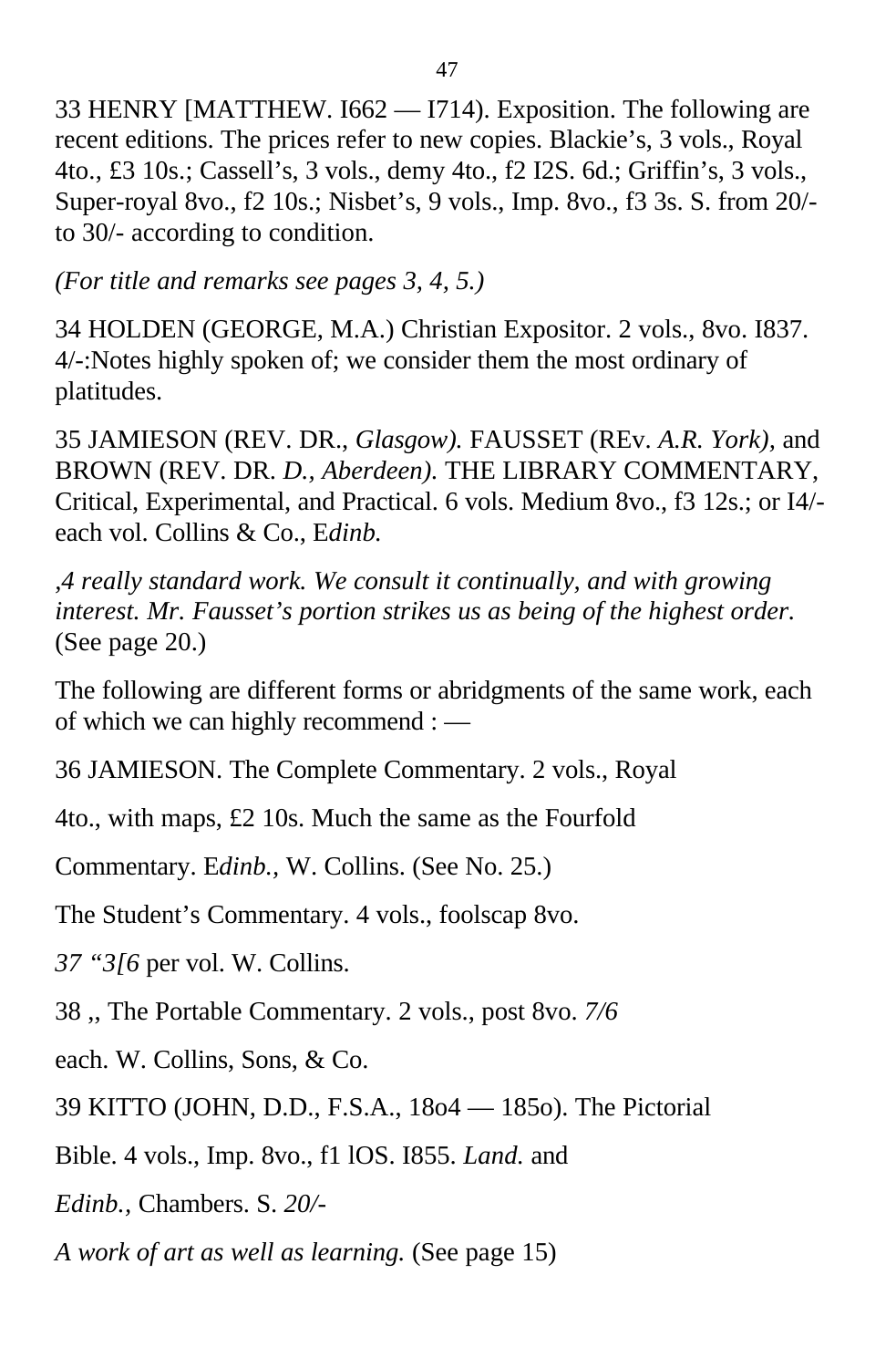4o KITTO. The Illustrated Commentary of the Old and New Testaments. A reproduction of the Notes, etc., of the Pictorial Bible. 5 vols., 8vo. 184o. S. 10/6

*The omission of the text renders the work cheaper.*

KITTO'S Daily Bible Illustrations: being Original Readings: for a Year, on subjects relating to Sacred History, Biography, Geography, Antiquities, and Theology. New edition, edited and revised by f. Z. *Porter, D.D.* 8 vols., f2 8s. E*dinb.,* Oliphant & Co. S. *20/-*

*May always be obtained, both new and second-hand.* (See page 15.)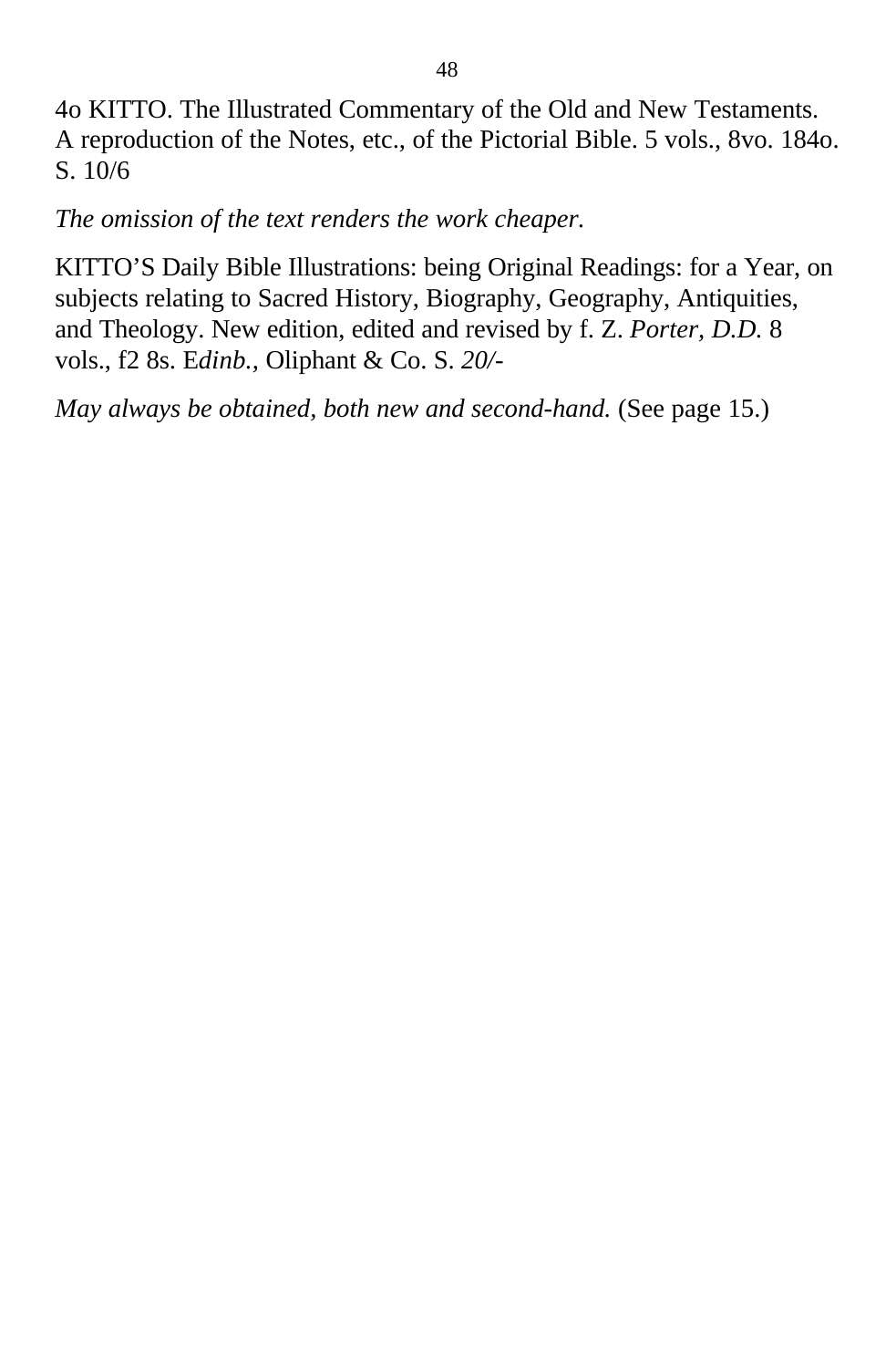42 LANGE (J.P., D.D.) Translations of the Commentaries of *aPr. Lange,* and his Collaborateurs. Edited by .Dr.

*Schaff.* T. & T. Clark.

There are now ready eight volumes on the OLD TESTAMENT, viz., Genesis, I vol.; Joshua, Judges, and Ruth, I vol.; Kings, I vol.; Job, x vol.; Psalms, I vol.; Proverbs, Ecclesiastes, and the Song of Solomon, 1 vol; Jeremiah and Lamentations, 1 vol.; Minor Prophets, I vol. The other Books of the Old Testament are in active preparation.

NEW TESTAMENT, complete in IO vols.

*The volumes greatly differ in excellence, yet none could be spared. We have nothing equal to them as a series.* (See page I9.)

43; LEES (FREI). R., Ph.D.) and BURNS (DAwson, M.A.). The Temperance Bible Commentary. Demy 8vo., 6/- *Lond.,* \$. W. Partridge & Co. 1872.

Readers will probably estimate the value of this work according to their views upon Total Abstinence. This question appears to be one which renders both advocates and opponents too warm either to give or accept a cool, impartial verdict; we shall not therefore offer one.

44. LEIGH (Sin EDWARD. 1602-3 — 167I). Annotations from Job to Canticles. Folio. L*ond.,* I657. 3/6.

Annotations upon all the New Testament. Philological and

Theological. Folio. *Zonal.,* x65o. 3/6. Frequently associated

with *Richardson* on the Old Testament. (See No. 7x.)

Good, brief notes. Antique, but still prized.

Critica Sacra. In two parts: I. Observations on all the primitive Hebrew words of the Old Testament. II. Philological and Theological Observations on all the Greek words of the New Testament. Folio. *Lond.,* i662. 3/6.

*Horne* says this is "a very valuable help to the understanding of the original languages." Parkhurst valued it.

45 MANT. (See D'Oyly).

46 MAYER (JoHn, D.D.) Commentary. 6 vols. folio, and x vol.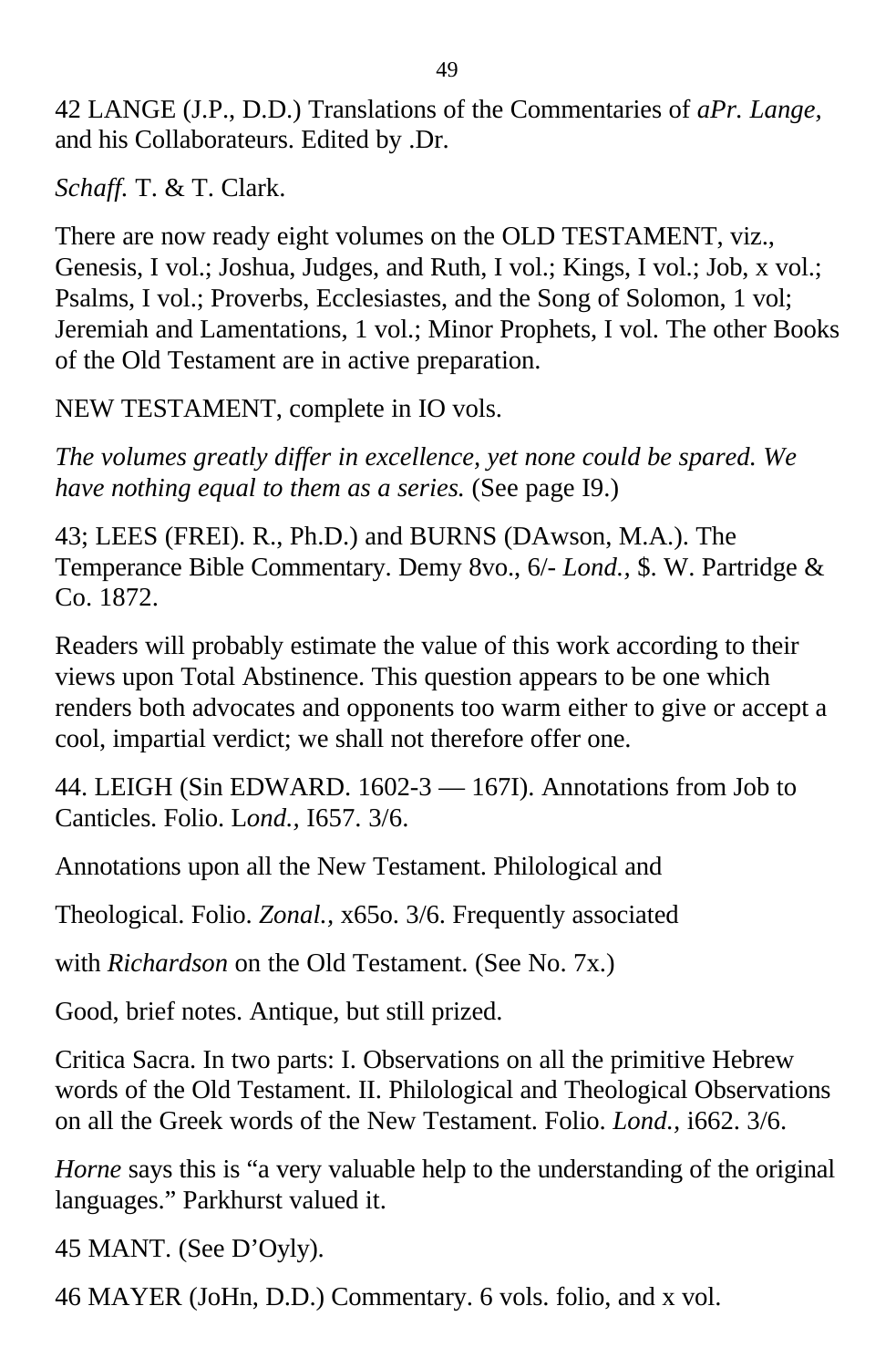4to. *].and.,* x653. [The seventh volume, containing the

Catholic Epistles and Revelation, was published in 4to. only]

f6 6s. (For full title and remarks see pages 1o and i 1.)

Laborious writing and heavy reading.

47 MILLINGTON (THOMAS S.) The Testimony of the Heathen to the Truths of Holy Writ. Compiled almost exclusively from Greek and Latin Authors of the Classical Ages of Antiquity. 4to. Zonal., Seeley, Jackson, & Halliday. x863. S. 81-

It was a capital idea to lay the heathen under contribution. The author is at home in the Classics, and has performed his work well.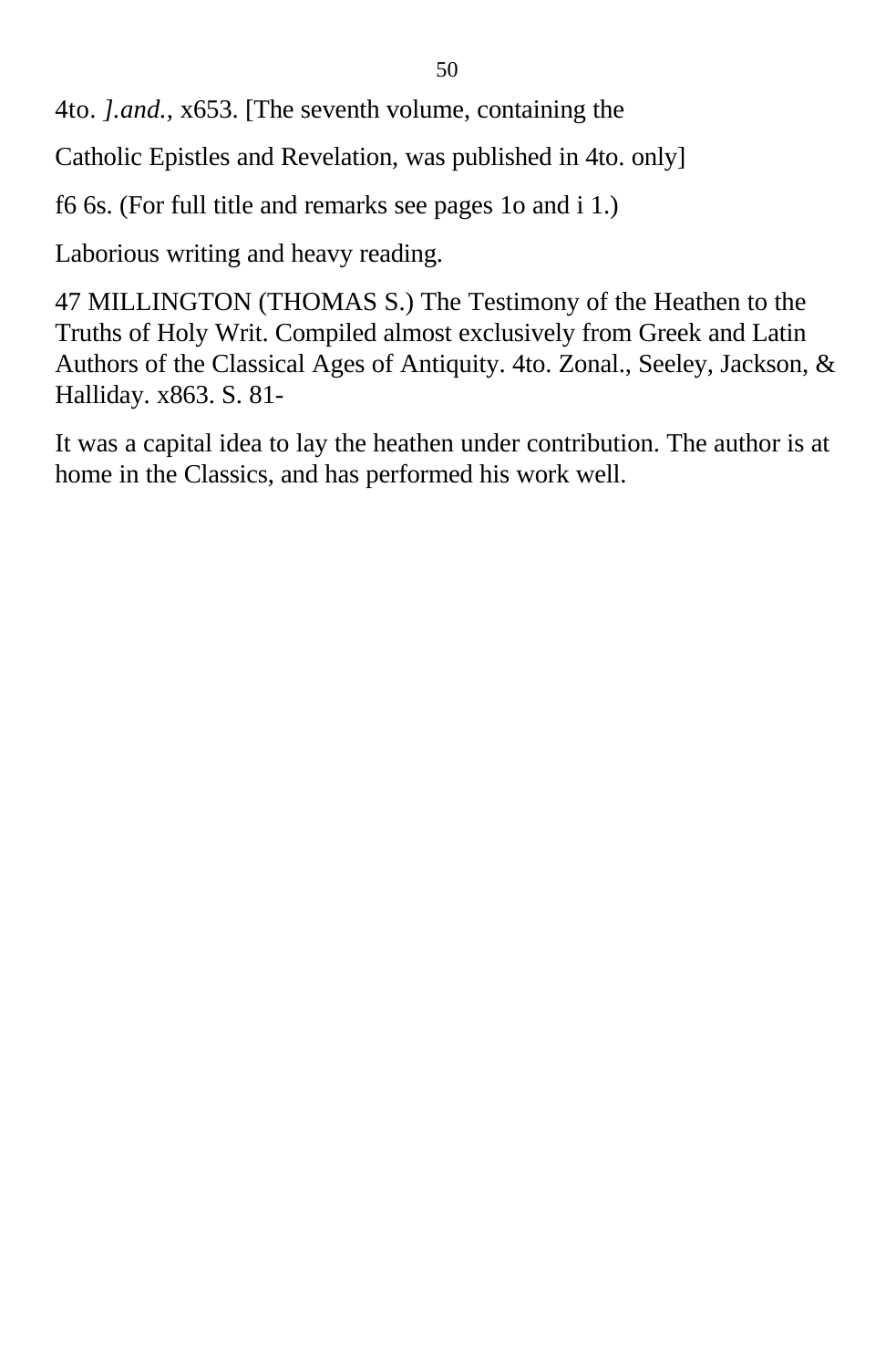48 NESS (CHRISTOPHER. I62I — I705). History and Mystery.

- 4 vols., Folio. L*ond.,* x69o -96. S. £4 to f5.
- *Quaint, pithy, suggestive. Full of remarks such as are to be*
- *found in Thomas Fuller and Bishop Hall.* (See page 11.)
- 49 NEW BIBLE COMMENTARY, The. [Sometimes spoken of
- as *"The Speaker's Commentary."]* In progress. *Lond.,*
- Murray. 1871, etc. (For full title see page 19.)
- The proverb concerning too many cooks applies also to Commentators.
- The work is good, but it might have been better.
- 50 PATRICK & LOWTH. A Critical Commentary. Cor-
- rected by the *Rev. F. R. Pitman.* 6 vols., Royal 4to
- I822. [There are other editions, but some of them do not
- contain the whole of the Commentary; the above is one
- of the best. Good edition in smaller type, 4 vols., Imp.
- 8vo., £3 3s. *Land., W.* Tegg.] S. *24/- (Seepage* I8.)
- 51 POOLE (MATTHEW. *I624 1679).* Annotations. Our copy
- is dated 1853. *Land.,* Nisbet & Co. S. 2 I/- Old folios, 14/-
- *See title and remarks on pages 6 and 7.*
- 52 PURVER (ANTHONY. X702 I777). A New and Literal Translation, with Notes. 2 vols., Folio. L*ond.,* x764. 10/-
- A Quaker Translation. Often ungrammatical and unintelligible. Not without its good points, but much more curious than useful.
- 53 RELIGIOUS TRACT SOCIETY'S COMMENTARY. From
- *Henry* and *Scott,* with numerous observations from other
- writers. With the text and maps, 6 vols., Super-royal 8vo.,
- f2 6s. *Without the text,* 6vols., 12mo.,f 1 4s. S. 9/-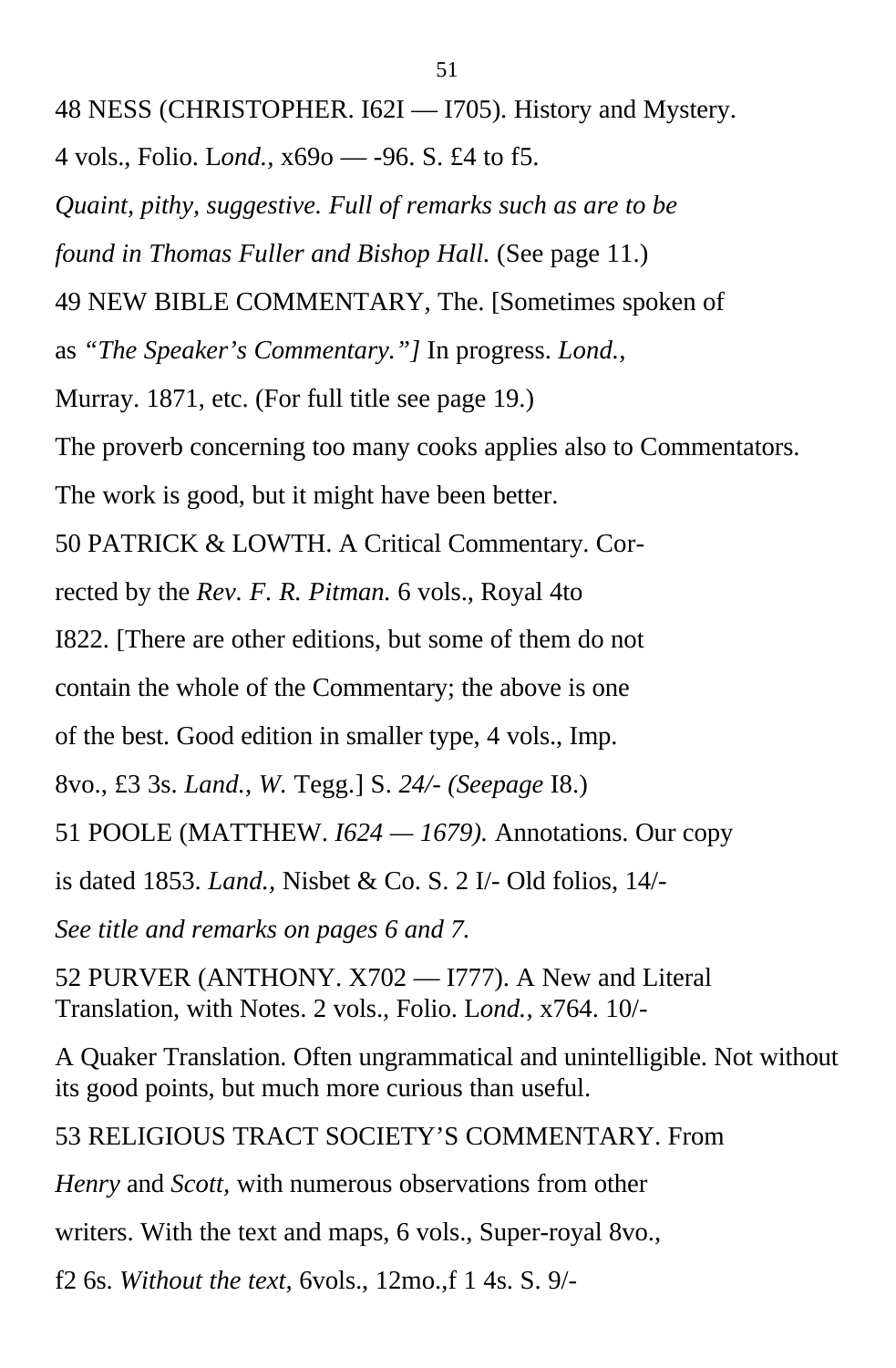The Society kindly allows Students to purchase this work at a reduced

rate. The abridgements are carefully executed.

54 SCOTT (THOMAS. 1747 — 1821). The Holy Bible. A New Edition. 6 vols., 4to. £2 10. *Zonal.,* Nisbet & Co. S. 2o/- (For title and remarks see page 12.)

*F. Mr. Neale says of Scott's practical observations,* "They *arc such as some men would not take the trouble of even thinking', many would not be at the pains of speaking, and one should have imagined, were not the fact as it is such as no man would have condescended to write down." This judgment is far too severe, and reveals the High Churchman : it raises Scott in our esteem.*

SIMEON (CHARLES, M.A. 1759 — 1836). Horae Homileticae; or, Discourses digested into one continued series, and forming a Comment upon every book of the Old and Near Testament; 21 vols. 8vo. Seventh edition. *Lond.,* H. G. Bohn. x845. S.f2 1os. [Being the entire works of Charles Simeon, with Copious Indexes, prepared by T. Hartwell Horne.]

Not Commentaries, but we could not exclude them. They have been called "a valley of dry bones": be a prophet and they will live.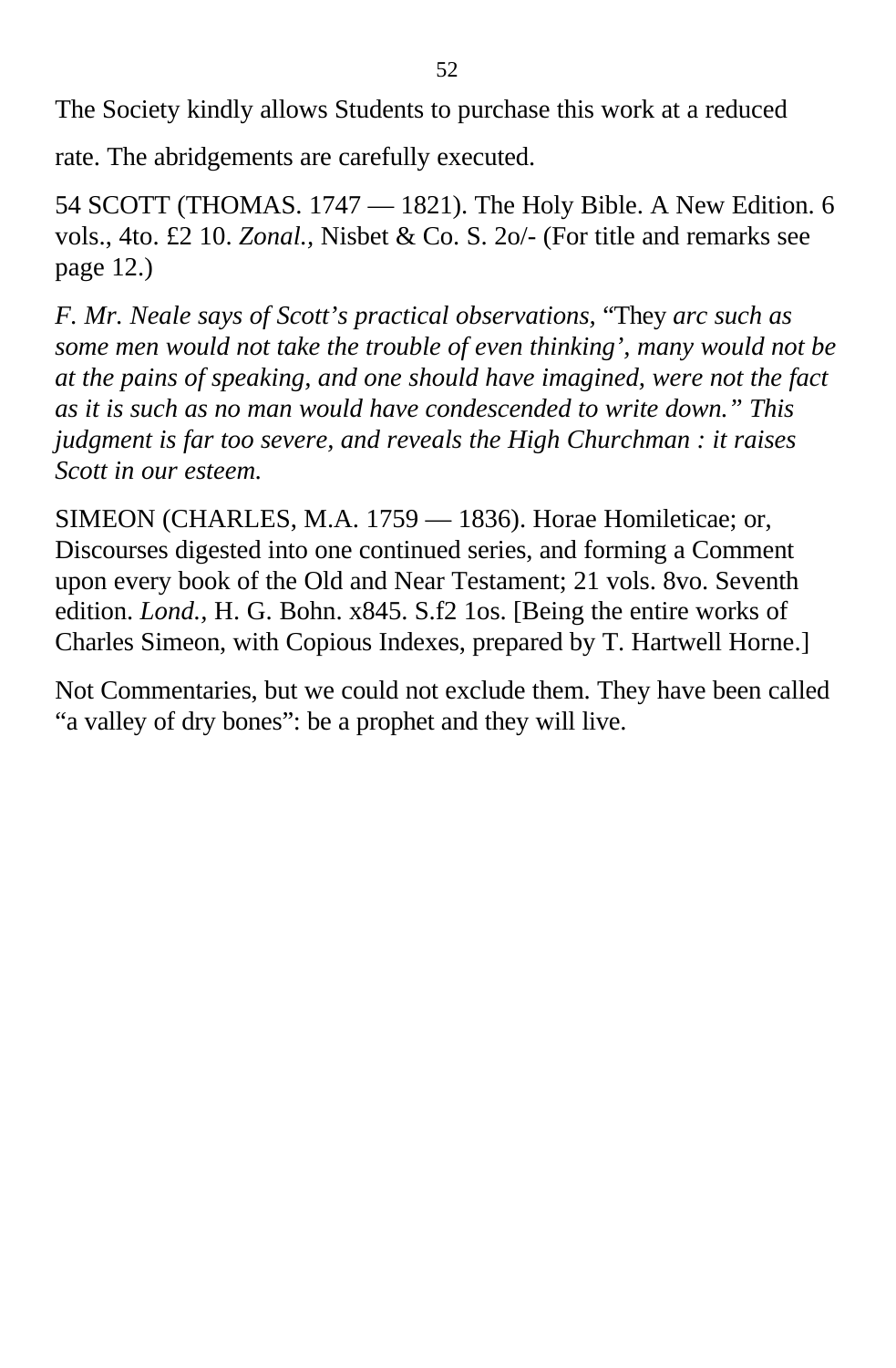56 SPEAKER'S COMMENTARY,The. (See New *Bible Commentary).*

57 SUTCLIFFE (JOSEPH, M.A. *Wesleyan 21giniseer).* A Com-

mentary; containing Copious Notes. Imp. 8vo., 12/6. Lond.,

66, Paternoster Row, E.C. S. 7/-

To comprise the whole Bible in one volume necessitated notes few

and brief. *Sutcliffe,* though an Arminian, is in general so good that we wish we had more of him; his style is vivacious and forcible.

58 TEMPERANCE BIBLE COMMENTARY, (The). (See L*ees R.)*

59 TRAPP (JOHN. *1611 — 1669).* Commentary. 5 vols., Folio. I654, etc. There are also 4to. editions of parts of the Commentary. Reprinted by Mr. R. D. Dickinson, Farringdon Street, E.C., in 5 vols., Super-royal 8vo., price f2 18s. 6d. (published at f3 15s.); or, 12/6 each vol. nett. *Oh, rare John Trapp!* (See pages 7 and 8.)

60 WALL (WILLIAM, D.D. X646 — I72o). Critical Notes on the Old and New Testament. 3 vols., 8vo. *Lond.,* x73o-34. S. 3/6.

Dr. Wall was the great champion of infant baptism against the learned Gale. His notes are good, but out of date..

WELLS (EDWARD, D.D., *Died 1*724). Help for the more easy and clear understanding of the Holy Scriptures. 6 vols., 4to. *Oxford,* x724, etc. 18/-

Seldom to be met with complete, but this need not be regretted, for though somewhat useful, it is not of primary importance.

WESLEY (JOHN, A.M. 17o3 — 1791). Notes on Old and New Testament. 4 vols., 4to. *Land.,* x764. S. 2o/- [Editions of the New Test., with W*esley's Wales,* are published at the Wesleyan Conference Office. 18mo., 2/-; 8vo., 4/-]

The Notes on the New Testament are esteemed, but Dr. Clark says that those on the Old are meagre and unsatisfactory. He is quite right.

63 WILSON (THOMAS, D.D. X663 — I755. *Bishop of Sodor and Man). The*

Holy Bible, with Notes and various renderings. By the Rev. C. Crutwell.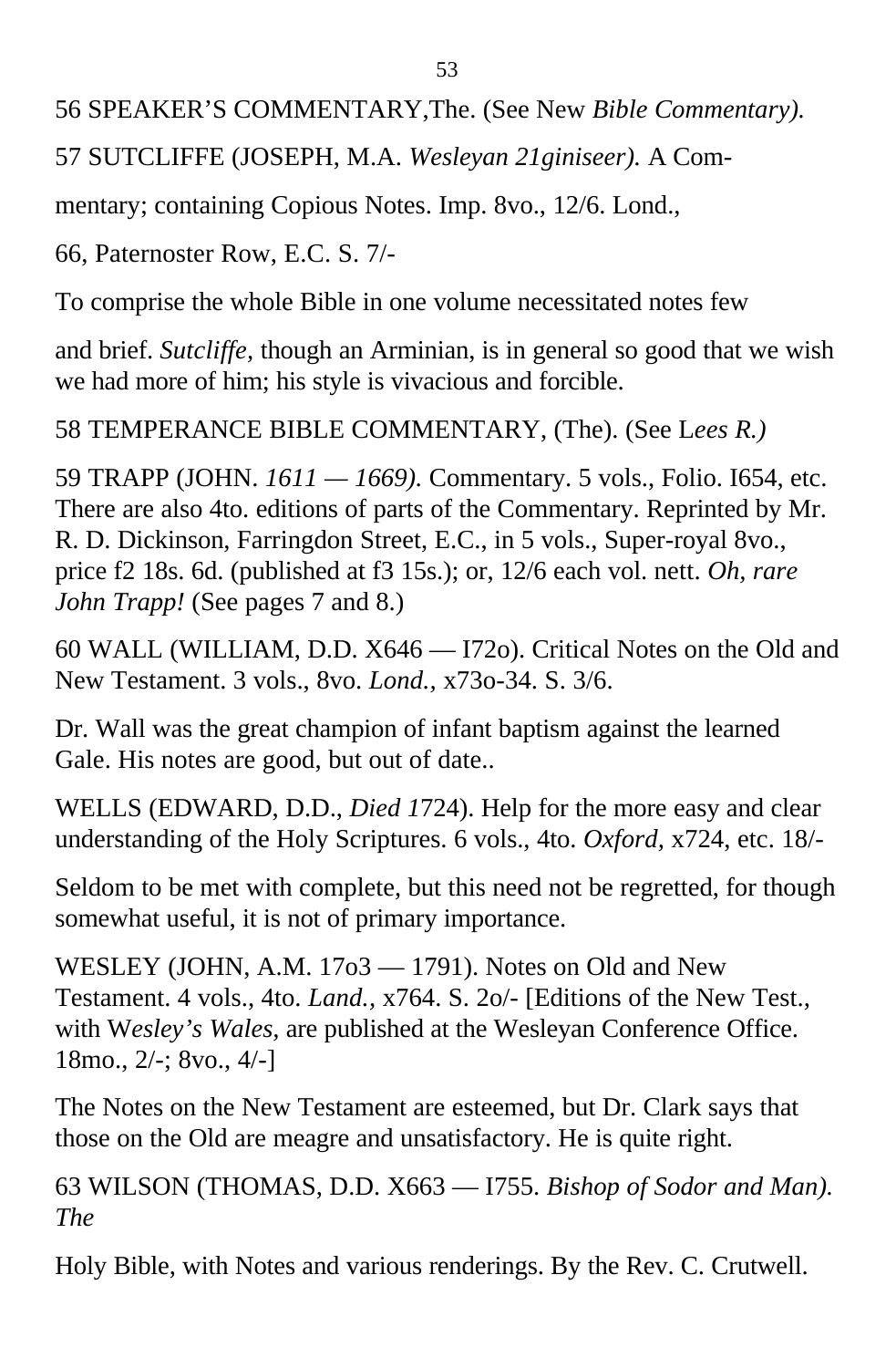3 vols., 4to. *Zonal.,* x785.

The good Bishop's notes are brief hints, only intended for the explanation or practical improvement of certain passages; their value to Biblical Students is inconsiderable. Crutwell's various readings are numerous. We gave no less than ~f3 3s- for the copy by which we have been able to form this estimate; but for our own use we should be sorry to give half-a-guinea for it.

54 WORDSWORTH (CHRISTOPHER, D.D. *Bishop of Lincoln).* See page 18.

45 YOUNG (ROBERT, LL.D.) Commentary on the Bible, as Literally and

Idiomatically Translated. Crown 8vo. L*ond.,* Fullorton & Co. S. 36-Too small to be of any use. You cannot put the sea into a tea cup.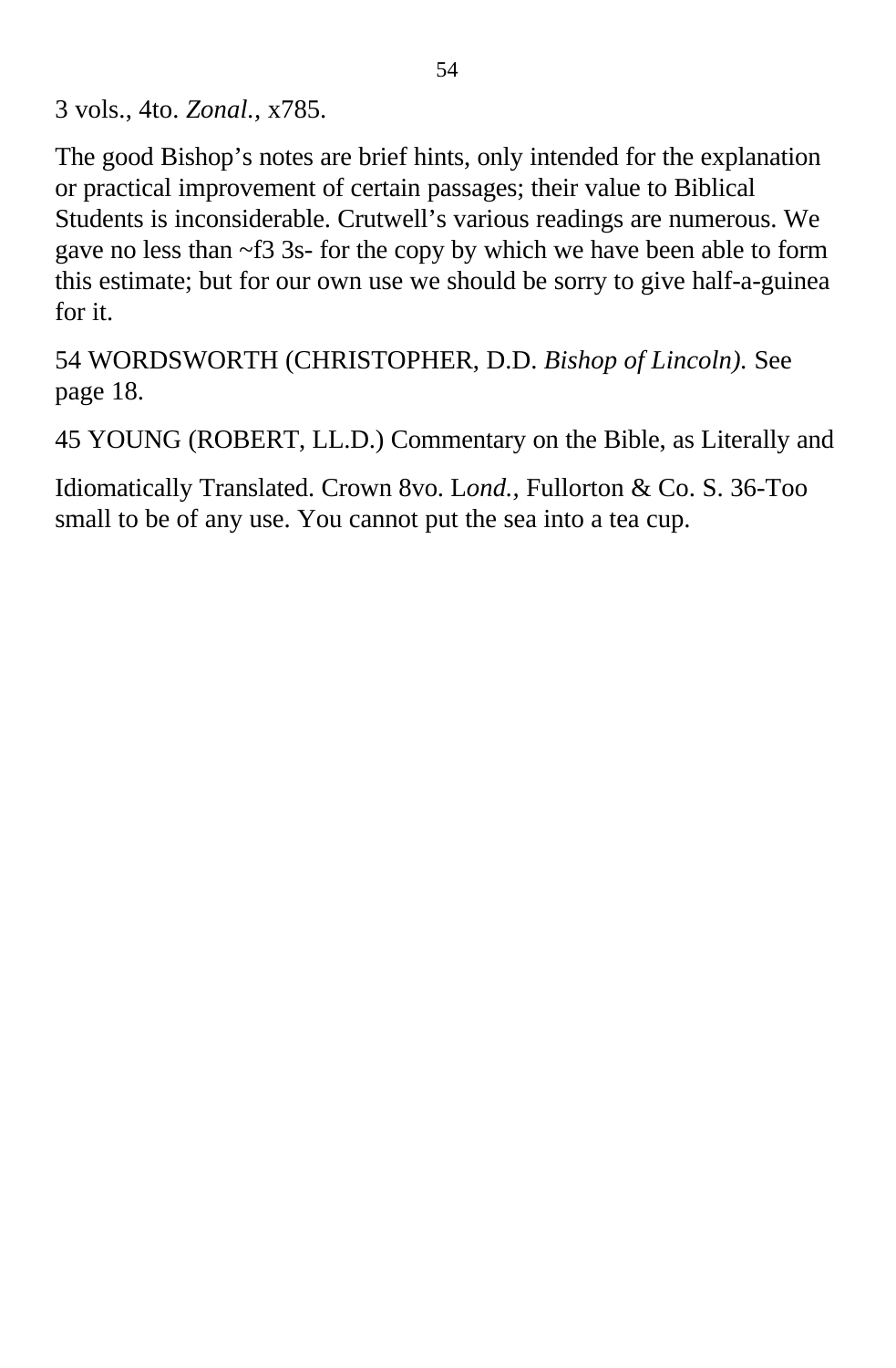### OLD TESTAMENT OR CONSIDERABLE PORTIONS

THEREOF.

65 AINSWORTH (HENRY, *Died* I622). Annotations upon the Five Bookes of Moses, the Booke of Psalmes, and the Song of Songs: wherein the Hebrew words and sentences are compared with the Greeke and Chaldee versions. Folio. L*ond., 1627* and 1639. *7/-*

"Ainsworth *was a celebrated scholar and an excellent divine. His uncommon skill in Hebrew learning, and his excellent Commentaries on the Scriptures are held in high reputation to this day." — Brook's* Lives of the Puritans.

*61* HENGSTENBERG (E. W. D.D.), Christology of the Old Testament: a Commentary on the Messianic Predictions. 4 vols., *f2 2s. Edinb.,* T. & T. Clark. x858. S. 20/-

This great work deals with a most vital theme in a masterly manner; it has always been held in high esteem. We confess, however, that we can only read it as a task, for the dry scholastic style repels us, and it seems to us that in answering a number of sceptical doctors, whose opinions are ridiculous, the author has made much ado about nothing.

68 HORSLEY (SAMUEL, LL.D., F.R.S., and F.A.S. *Bishop of St.*

*,4saSh.* 1733 — i8o6). Biblical Criticism on the first fourteen

Historical Books of the Old Testament ; also on the first nine

;Prophetical Books. Second edition. 2 vols., 8vo. *Lond.,*

1844. S. *7/6.*

These criticisms will be of more interest to the scholar than of value

to the minister, *Horsley* was far too ready to invent new readings; yet he was a master in his own line. He writes very dogmatically and with a violent bias toward a theory of interpretation which, with all its excellencies, cannot be everywhere maintained. Numbers of other writers have followed in his track, but none with equal footsteps.

69 JACKSON (ARTHUR, M.A. 1593 — 1666). A Help for the Understanding of the Holy Scriptures (Genesis to Isaiah).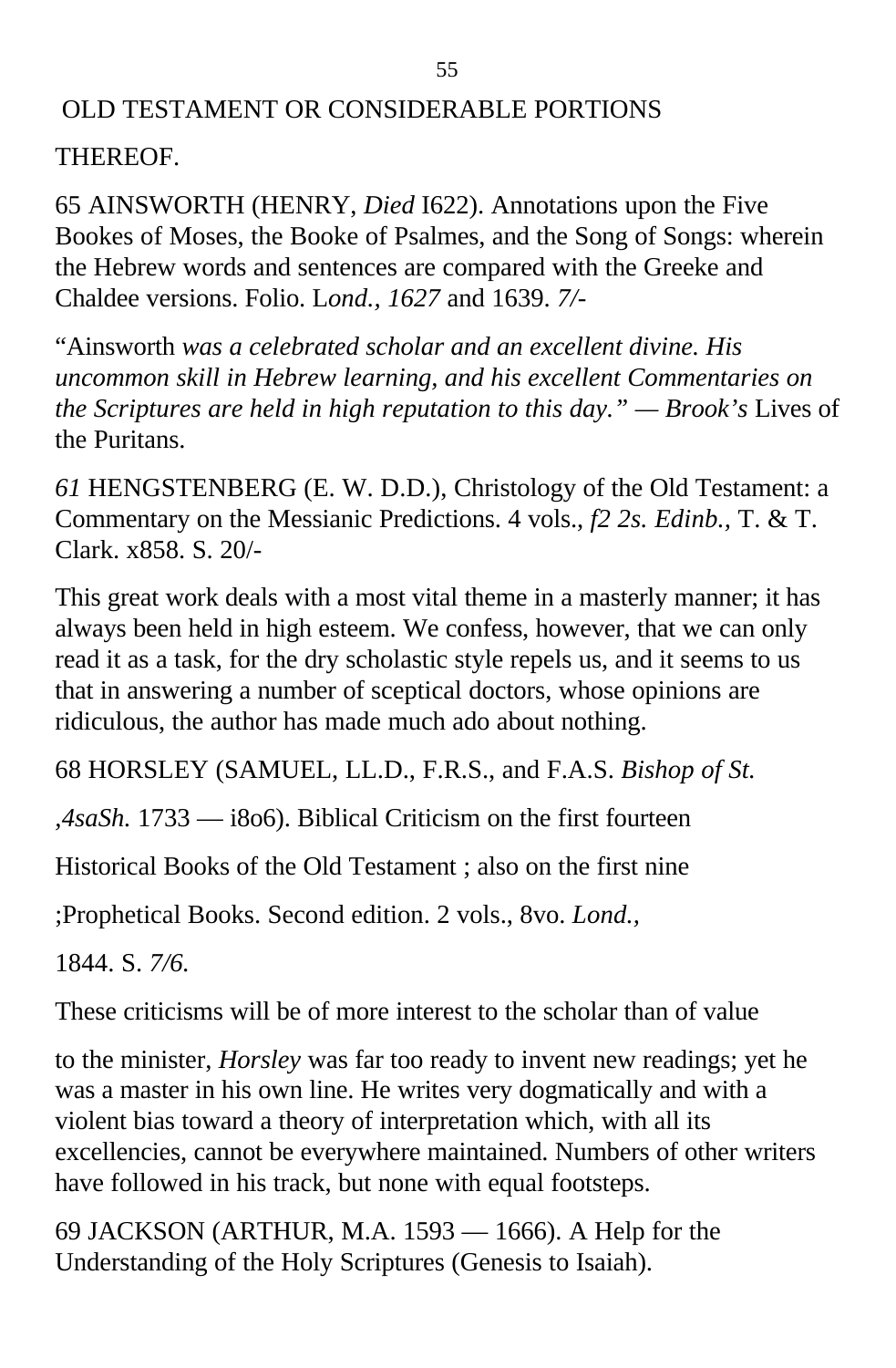4 vols. 4to. x643, etc. 1o/to 2o/-

Rather tame, but will well repay quiet reading. His works are now somewhat rare. (See page 11.)

7o ORTON (JOB, D.D. 1717 — 1783). Exposition of the Old Testament, with Devotional and Practical Reflections, Published from the Author's Manuscripts, by Robert Gentleman. 6 vols. 8vo. *Shrewsbury,* x788. Reprinted, 1822. 8. 6/-

A sort of paraphrase, after the manner of *Doddridge's Family Exposi-*.for; which it was intended to accompany. Not a very able production.

7t RICHARDSON (John, *Bishop of Ardagh. Died* x654). Choice

Observations and Explanations upon the Old Testament, con-

taining in them many remarkable matters, additional to the

large Annotations made by some of the Assembly of Divines.

Folio, x655. S. 2/6.

Of secondary importance, and very short; yet good. Frequently

bound up with Le*igh* (No. 44).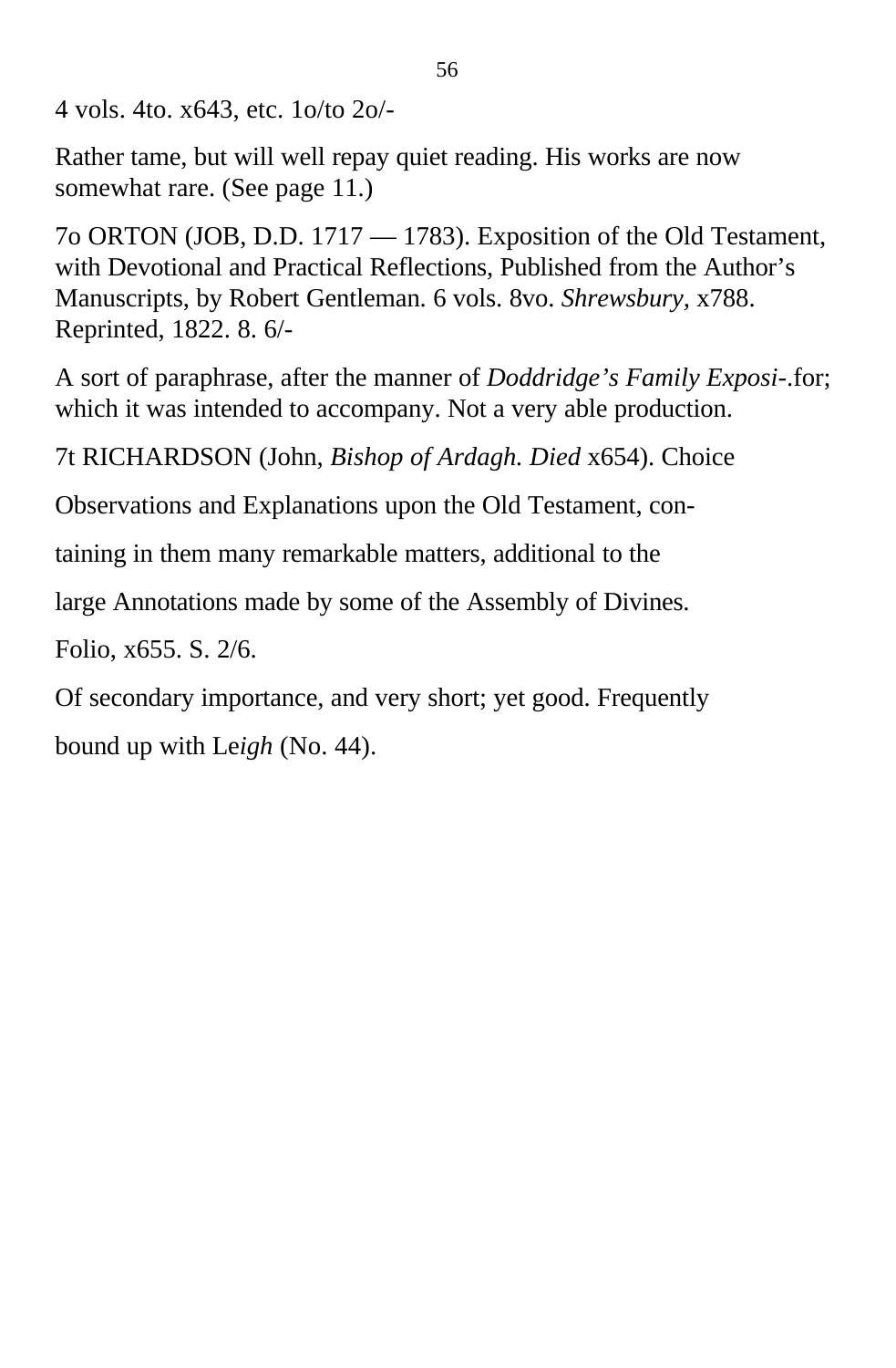PENTATEUCH AND OTHER HISTORICAL BOOKS OF THE OLD TESTAMENT.

72 AINSWORTH (HENRY), Annotations on the Pentateuch

(See also No. 66). 4to. I616. 2/6.

*Thoroughly learned. Though old, not out of date.*

73 ALEXANDER (WILLIAM. The Pentateuch, with Notes. S. 1/6.

A book of no importance.

74 BABINGTON (GERVASE, *Bishop of Worcester.* Died I610). In *Babington's*

*Works, folio, 1622. there are "Certaine plain, brief, and comfortable notes"* 

upon the five books of Moses. Whole works 2o/.

,Our copy is in the old Black Letter. It contains little to repay the student for toil-

ing through the old-fashioned expressions.

75 BARRETT (R. A. F., M.A.). A Synopsis of Criticisms upon those passages of the Old Testament in which modem commentators have differed from the Authorized Version. 2 vols. in 2 parts each, and vol. III. part x, large 8vo., x847. [Only extends from Genesis to Esther.] S. 1o/6.

The object of this work is to lay before the reader the principal alterations which modem critics have proposed in the Authorized Version, together with the reasons for or against such emendations. Many of the notes are in Latin. Of small use to the average minister.

76 BATE (JuLiUS, M.A. I711 — 1771). New Literal Translation of the

Pentateuch and Historical Books to end of 2 Kings. With Notes. 4to.

*Lond., 1773. 4/'*

Paper spoiled. We greatly grudge the four shillings which we gave for it.

BIBLE TEACHINGS; or, Remarks on Genesis, Exodus, and Leviticus. With Recommendatory Preface by Rev. W. B. Mackenzie. 8vo. Lo*nd.,* x855. S. 2/6.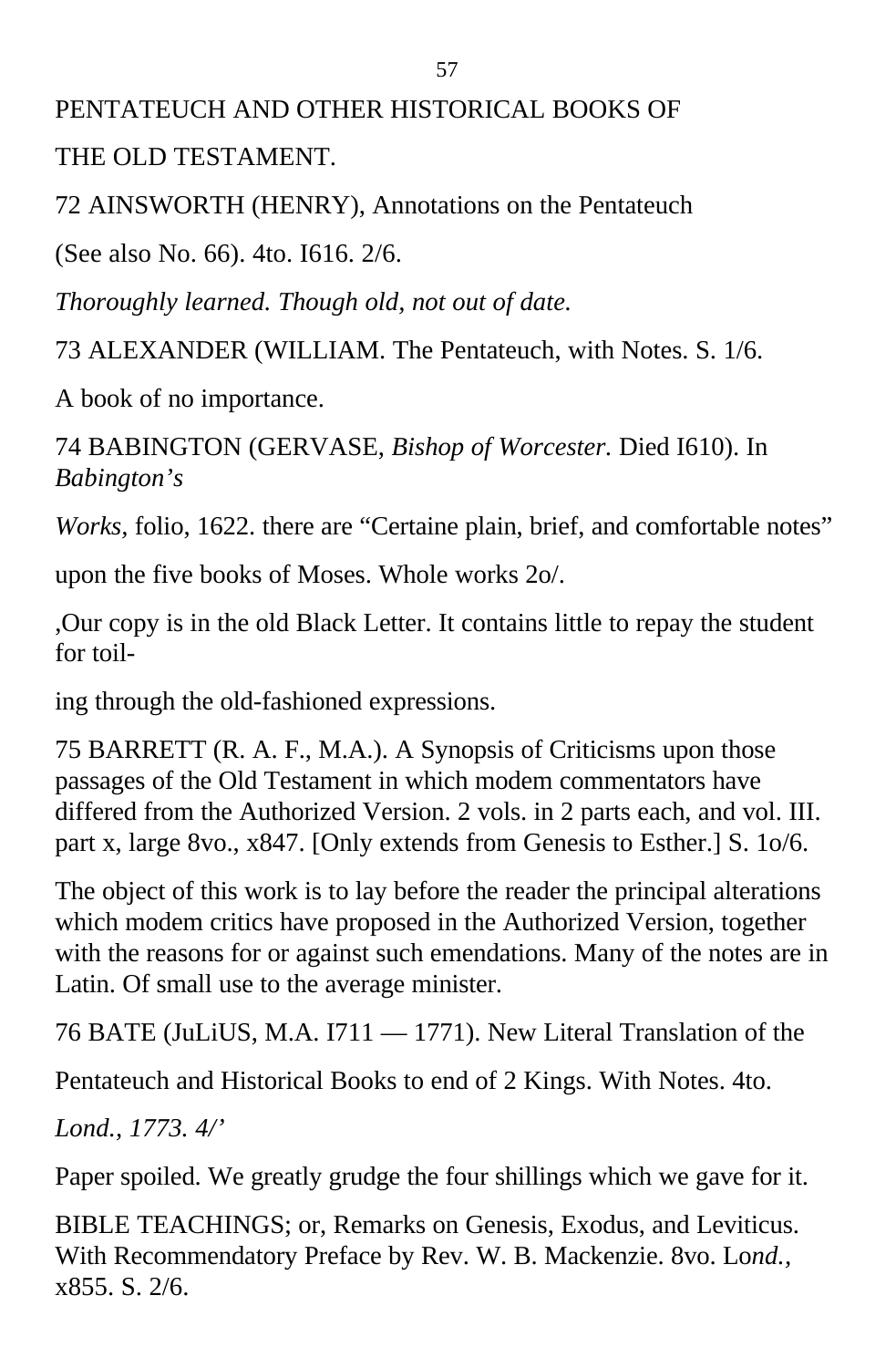This book was written by the T*hree Misses Bird,* of *Taplow.* The Remarks are very plain and practical, and a spirit of earnest piety and fervent prayer pervades them throughout.

78 BLUNT (HENRY, A.M. *Died* x843). Family Exposition of

Pentateuch. x844. S vols., 12mo. 6/- each. Hatchards.

S. 3 vols. 5/-

See remarks under each separate volume.

79 BRIGHTWELL (T.) Notes selected from the exegetical parts of *Rosenmuller's Scholia,* and of *a9athe's Notes* to his Latin version; also from *Schrank, Michaelis, Le Clerc, Ainsworth, Poole,* and other authors. 8vo. Lond., 1840. S. x/6.

This writer worked very industriously at the almost impossible task of condensing the twenty-eight volumes of *Rasenmuller's Notes.* Besides the remarks from authors mentioned in the text, there are observations from the manuscripts of *Joseph Kinghorn,* of Norwich. It is not a didactic or spiritual work, but almost entirely explanatory and illustrative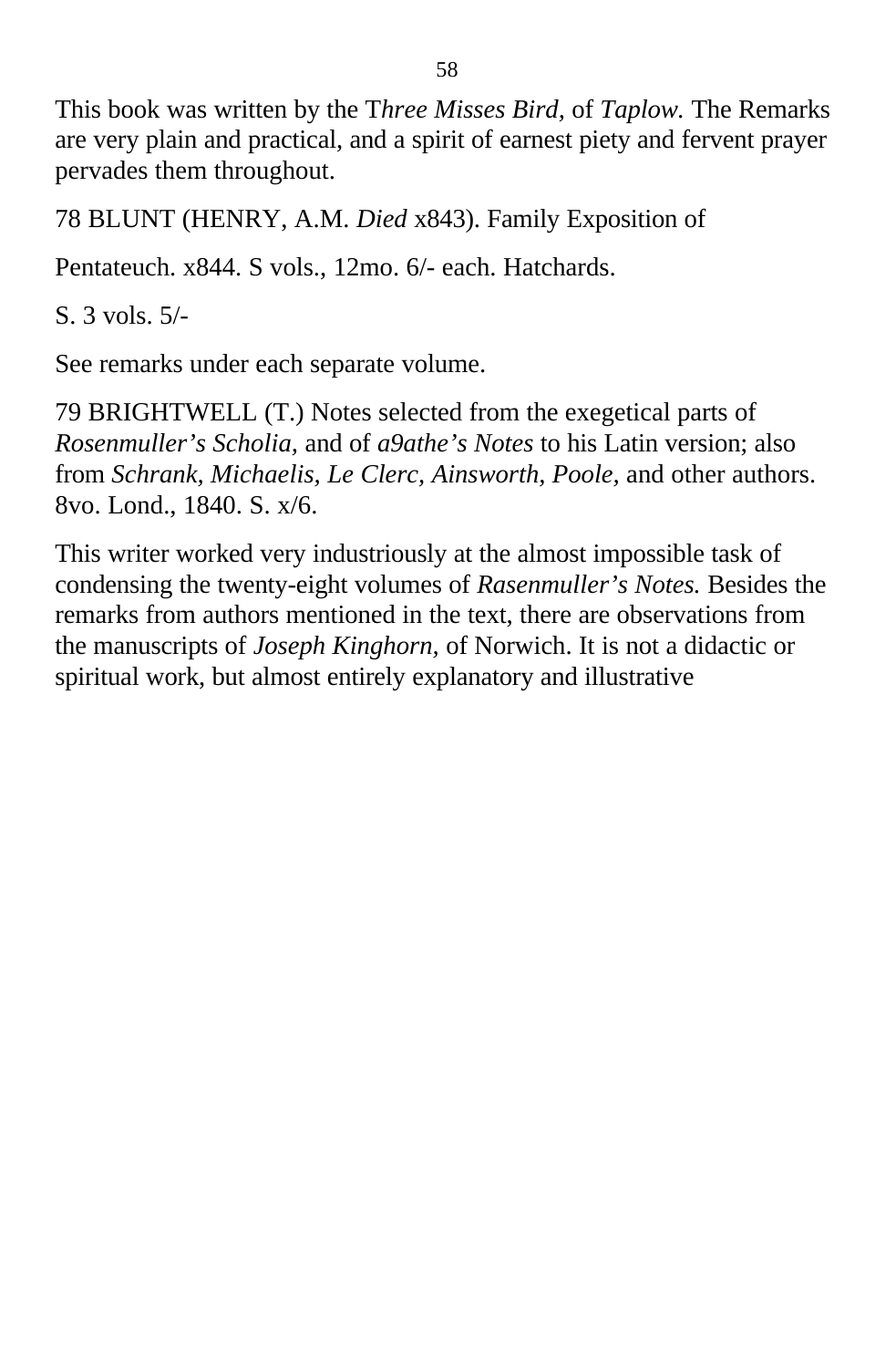80 CHRIST IN TIlE LAW; or the Gospel foreshadowed in the Pentateuch.

Compiled by a Priest of the Church of England. CHRIST IN THE

PROPHETS. — Joshua to Kings. 2 vols., Foolscap 8vo. 3/6 each. *Lond.*

Masters, x872 and x873.

Of the High Church order, and praised by the *Saturday Review.* What worse

need be said ? Yet will we add that the savor of Christ in these books saves them

from unqualified condemnation.

81 DELGADO (IsAAc. *Jewish Teacher).* New Translation. 4to. *Lond.,* x789. 2/

The author modestly says, that his work is *highly useful.* This is another instance

of paternal partiality, and of "great cry and little wool."

S:' ETHERIDGE (.[. W., M.A.). The Targums of Onkelos and Jonathan Ben,

Uzziel on the Pentateuch, with the Fragments of the Jerusalem Targum

Leviticus, Numbers, and Deuteronomy. 8vo. Lond., Longmans, 1865

*S. 7/6.*

Comparatively few of our readers will set much store by the Targums of *Onkely,*

and *Jonathan Ben Uzziel;* but those who desire to read them will find here a good

literal version.

GEDDES (ALEXANDER, LL.D. — ,4 *Roman Catholic divine. — 1737 — 18o2.) —* Translation from corrected texts with various Readings and Notes. ['Genesis to Ruth only published.] 3 vols, 4to., 1792 — I8oo, 12/-

The author was a Hebraist of considerable repute, but treated the inspired word fa,, too flippantly. His style of criticism is essentially sceptical.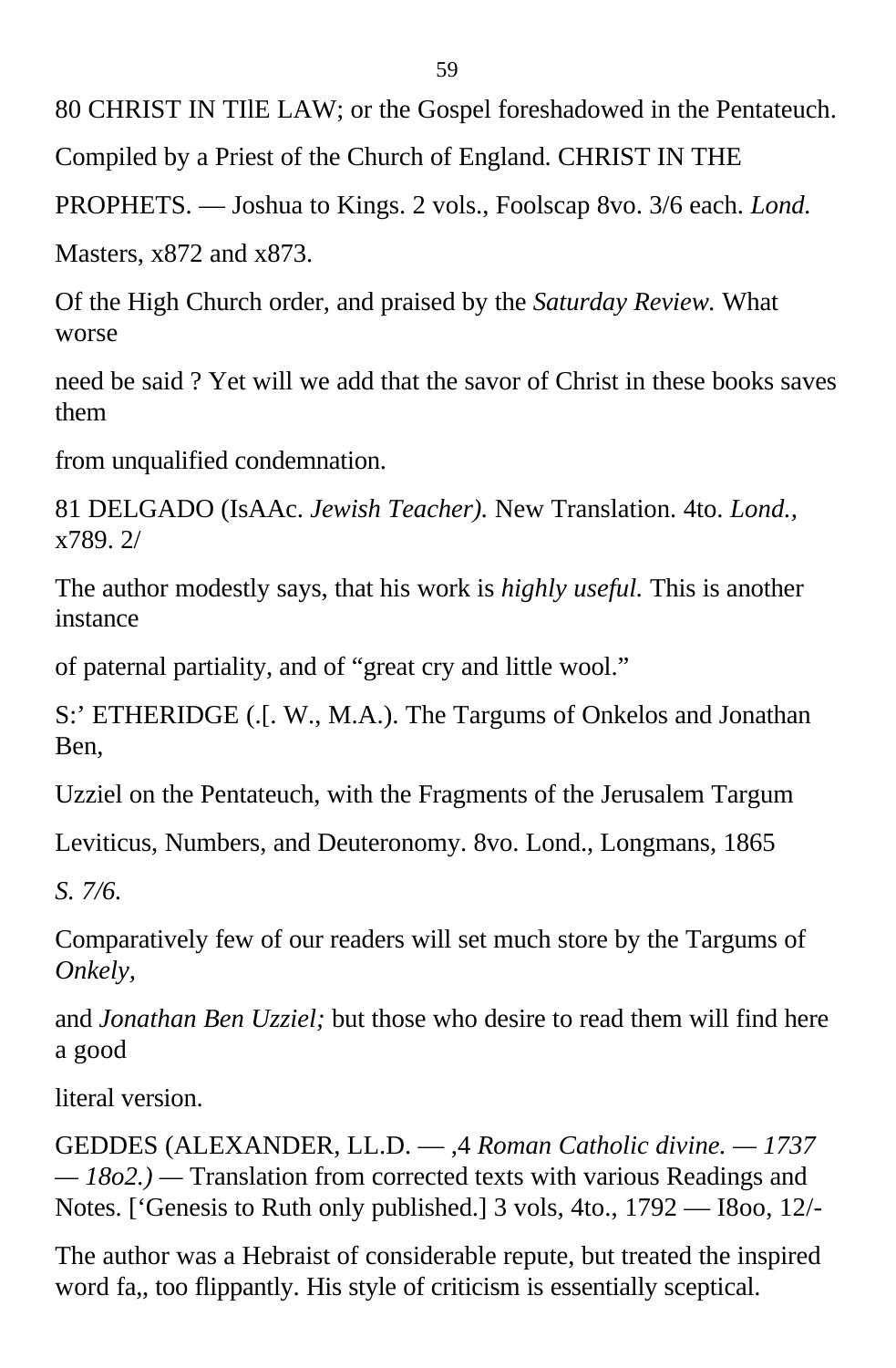84 GERLACH (OTTo VON. 18o1 — 1849). Pentateuch. Translated

by the Rev. Henry Downing. Demy 8vo., 1o/6. *Edinb.,*

T. & T. Clark.

Very different from other German authors. Plain, clear, and instructive. Not choked up with metaphysical bewilderments and long lists of sceptical authors whose names defile the pages which bear them.

85 HAVERNICK (Dr. H. A. Ch.) Historico-Critical Introduction to the Penta-

teuch. Translated by A. Thomson, A.M. *Edinb.,* Clark. x85o. S. IO/6. Almost entirely occupied with a discussion upon the genuineness of the Pentateuch. A check to the rationalistic and infidel spirit. Those who have never taken the poison do not need the antidote.

86 HENGSTENBERG (E.W., *D.D.)* Genuineness of the Pentateuch.

Translated by ]. E. Ryland. 2 vols., 8vo. E*dinb.,* I847. S. 8/-

This great author contends ably for the Pentateuch, but the perusal of his book reminds us of the king who

"Fought all his battles o'er again,

And thrice he routed all his foes, and thrice he slew the slain."

*87 ,,* Egypt and the Books of Moses; or, the Books of Moses

Illustrated by the Monuments of Egypt. 8vo. *7/6. Edinb.,*

*x845.* T. & T. Clark.

Dr. Hengstenberg, as Professor at Berlin, had access to the rich

collection of Egyptian antiquities in the Museum, and he has made noble use of his advantages.

88 HOWARD (The Hon. E. J., D.D.. *Dean of Lichfield.)* 1. Genesis according

to the LXX. Translated into English, with Notes on the Passages in

which it differs from our Authorized Version. Cr. 8vo. 8/6. 2. Exodus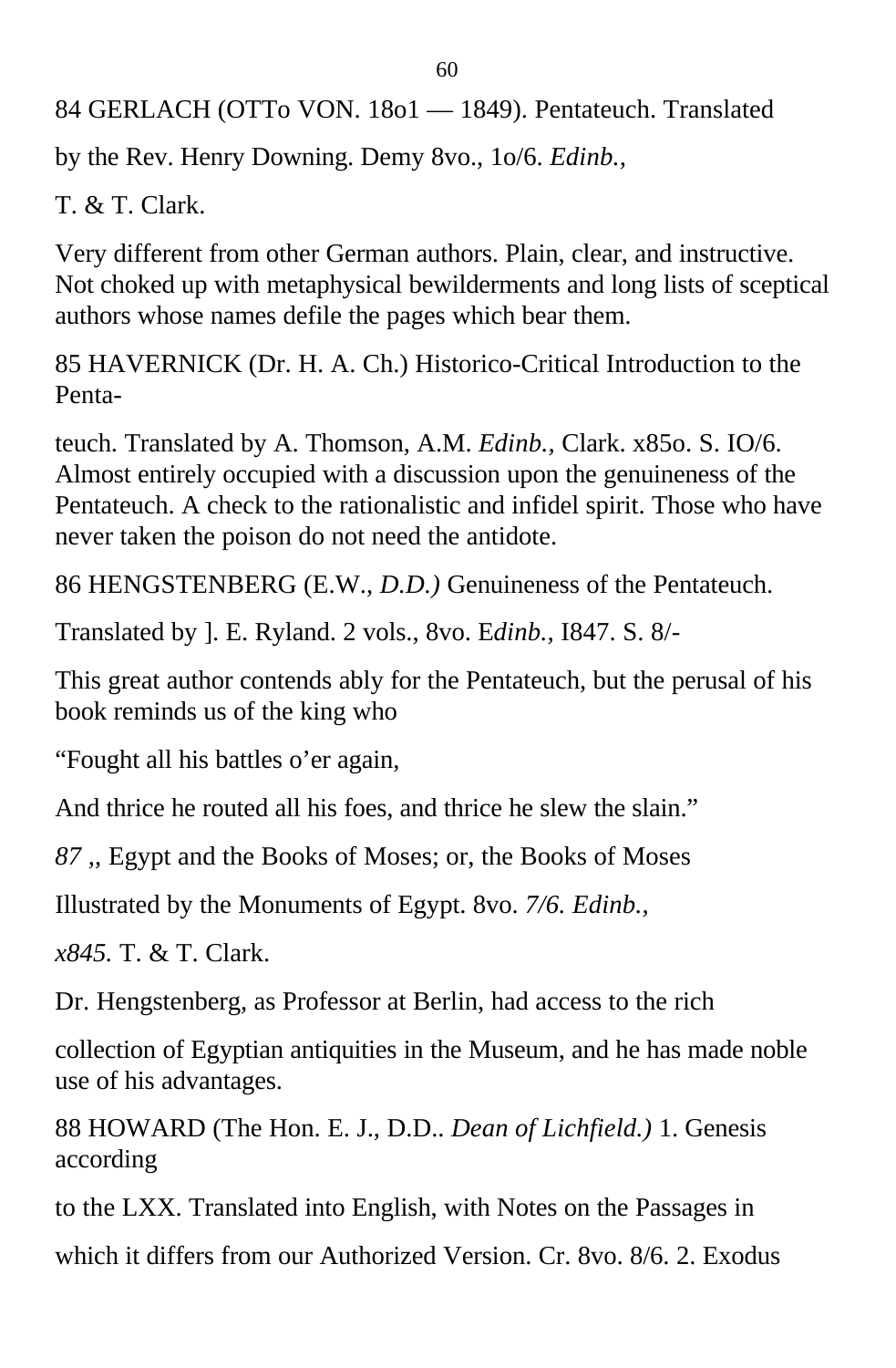and Leviticus, 1o/6. 3- Numbers and Deuteronomy, 1o/6. *Camb.;*

Macmillan, x857, etc. S. 316 each.

Of no particular use to preachers; but the *Guardian* says, "It is an excellent

introduction to the comparative study of God's word, in those three languages with

which an ordinary English student is mainly concerned."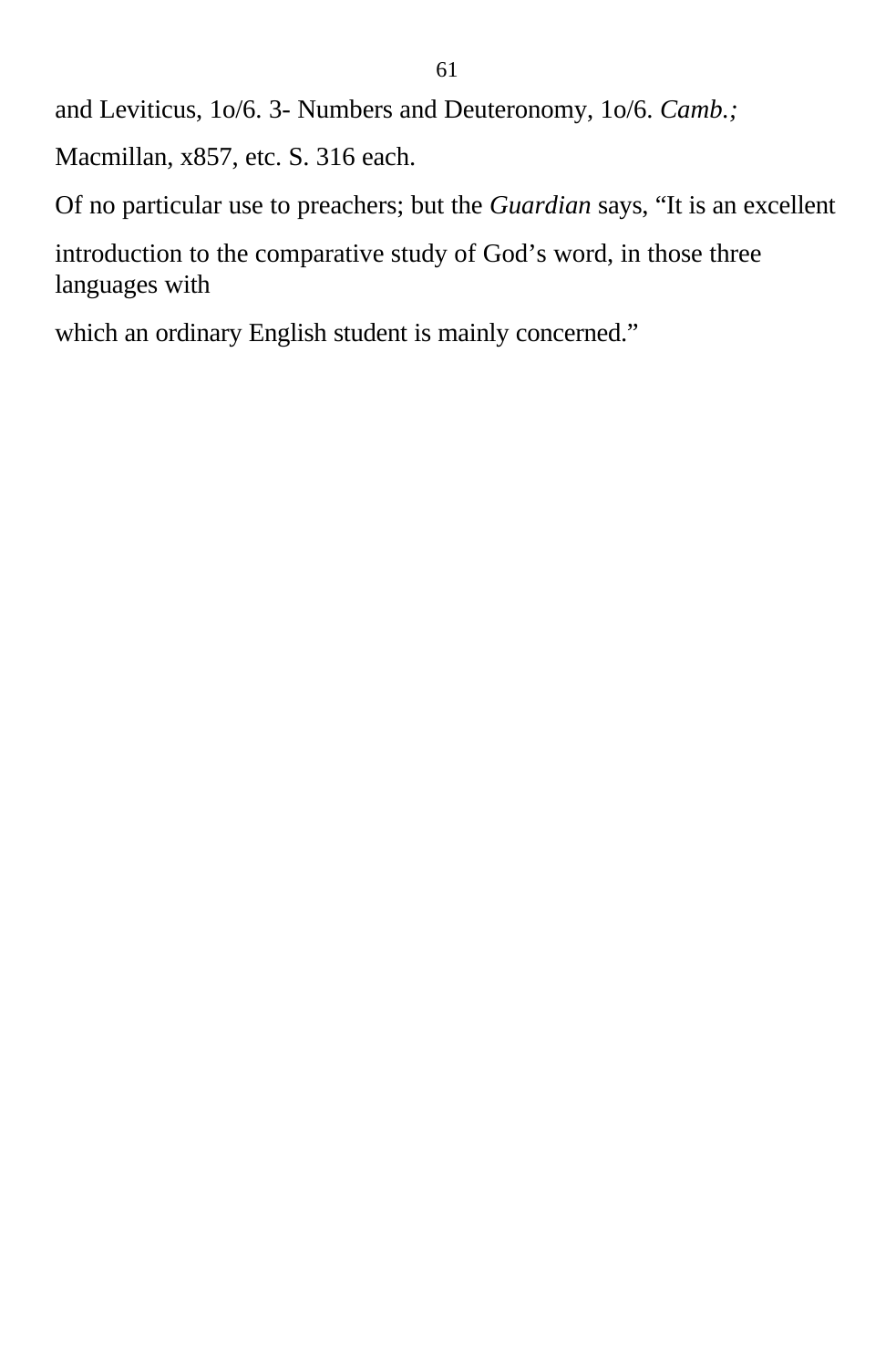89 JAMIESON (J., LL.D.) The Pentateuch, with Notes, etc. [Anon.] Folio, Lond., I748. S. 6/-

Published anonymously. Mainly a compilation, in which more industry was shown in the collection than discretion in the selection.

KALISCH (M.M., Ph.D.) Historical and Critical Commentary on the Old Testament; with a New Translation. 8vo. Vol. I.

Genesis, 18/-; or, *adapted for the general reader, 1*2/- Vol. II.

Exodus, 15/-, 12/- Vol. III. Leviticus, part 1, 15/-, 8/'-

Vol. IV. Leviticus, part 2, 15/-, 8/. *Lond.,* Longmans. x858. Contains a large amount of historical illustration, shedding new light upon the letter of the Word. The author has used the fresh information which has come to us from the Euphrates and the Nile. At the same time he sows scepticisms broadcast, and we cannot recommend him.

91 KEIL (CARL FRIEDRICH, D.D., Ph.D.) Pentateuch. 3 vols., 8vo. 31/6- E*dinb.,* T. & T. Clark. x864.

A work for the learned. It has received the highest commendations from competent scholars. But it is somewhat dull and formal

9:: KELLY (WILLIAM). Introductory Lectures. Cr. 8vo., 4/6. *Lond., W. H.* Broom.

By a leading writer of the exclusive Plymouth school. Not to our mind.

93 KIDDER (RICHARD, D.D., *Bp. of Bath and Wells. — Died* 17o3). Five Books

of Moses. 2 vols., 8vo. L*ond.,* x694. 4/.

Of no importance: a chip in the porridge: mild as a modem bishop.

94 KINGSLEY (CHARLES, M.A., *Cotton of Westminster. Diea*

x875). The Gospel of the Pentateuch. Ix8 sermons]. Foolscap

8vo. 3/6. L*ond.,* Macmillan.

A small volume of *Kingsley's* usual sort. Not over-freighted with what is usually known as the Gospel; but plain and practical, with common-sense remarks for common people.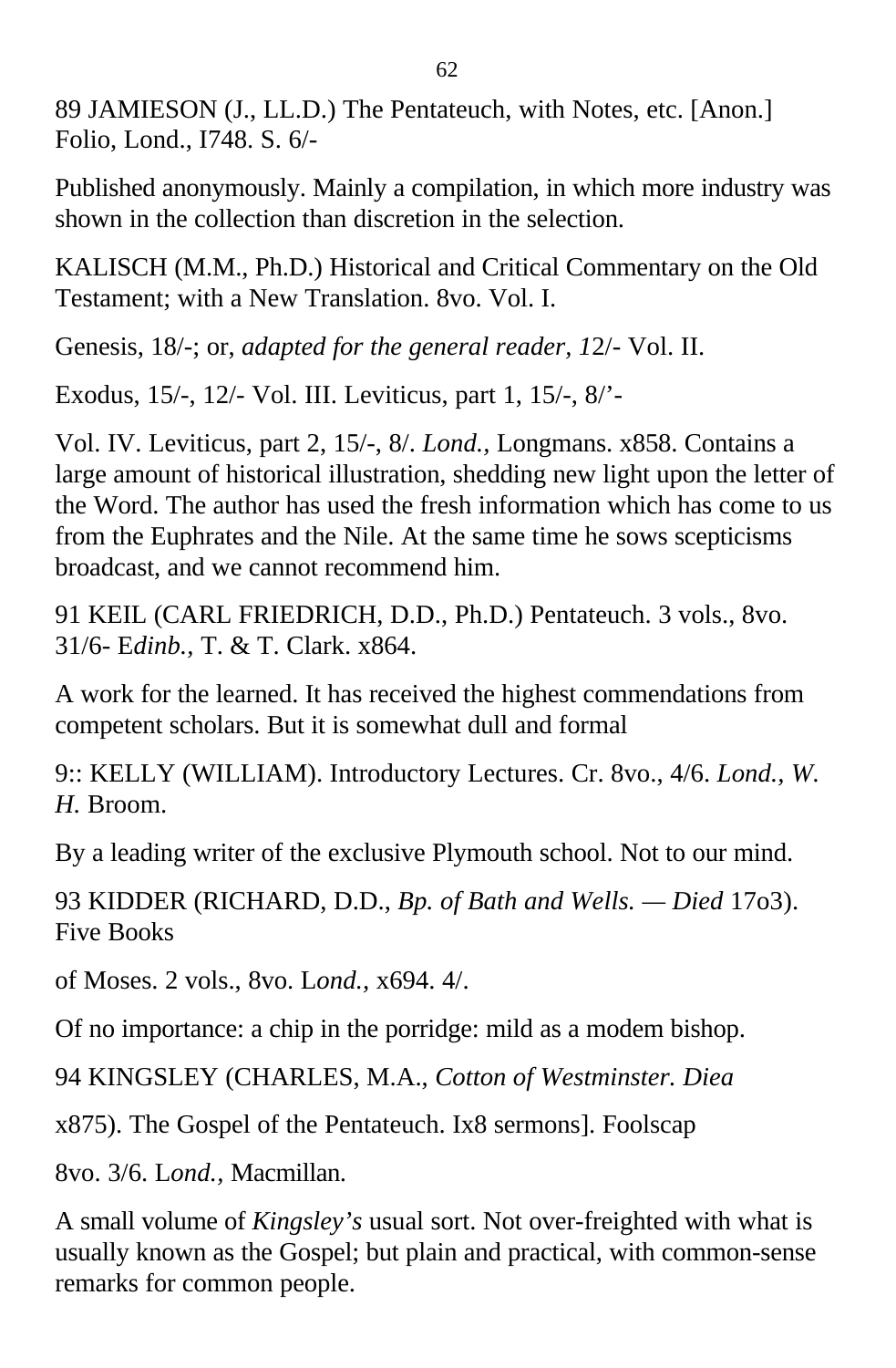95 LAW (HENRY, M.A., *Dean of Gloucester).* "Christ is All." The Gospel of the Old Testament. Several editions; a recent one is published by the Religious Tract Society, in 4 vols., Cr. 8vo. 2/- each.

*Deservedly popular. Simple, instructive, full of Christ.* Law *abounds in gospel.*

96 MACDONALD (DONALD, M.A.) Introduction, and an enquiry

into the genuineness, authority and design of the Mosaic

writings. 2 vols., demy 8vo. 21/- E*dinb.,* Clark. 1861.

"A full review of the evidence, external and internal, for the genuine-

ness, authenticity, and Divine character of the Pentateuch. Its special

attention is devoted to the connection between the Pentateuch and the

great scheme of revelation, of which it forms the *basis." — Guardian.*

MORISON (JAMES, 1762 — 1809). Introductory Key to the first four Books of Moses; being an attempt to show that the great design of the things recorded therein was the sufferings of Christ and the following glory. 8vo -Perth, 1810. S. 31-

Plain, forcible, and instructive remarks, realizing the title — an Introductory Key.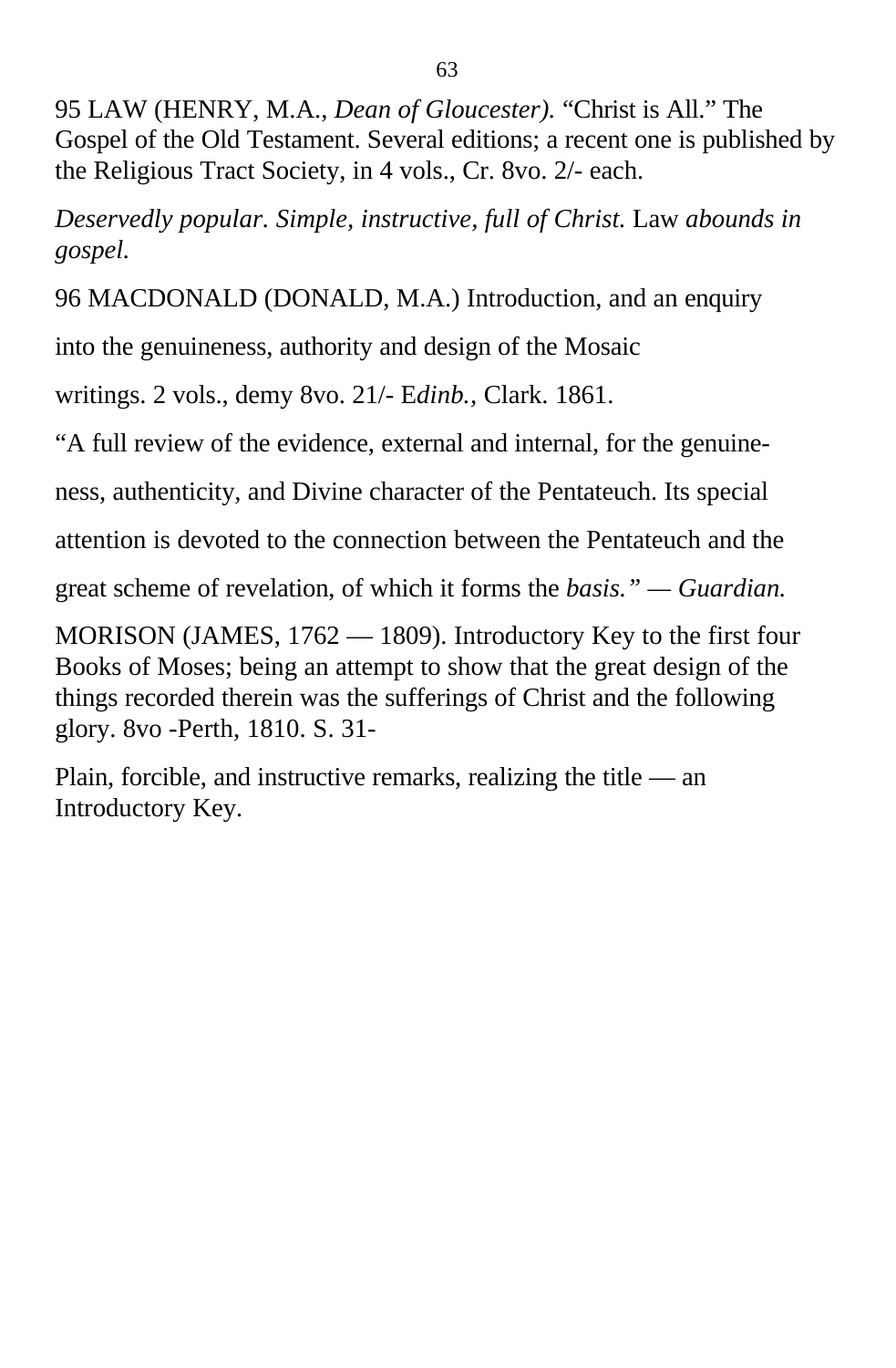\$,8 PARKER (SAMUEL, *son of Bp. Samuel Parker).* Bibliotheca Biblica; a

Commentary gathered out of the writings of fathers and ecclesiastical

historians, etc. [Anonymous.] 5 vols., 4to. *Oxf, 1*720, etc. [Genesis

to Deuteronomy only completed.] 35/"

*Darling* says, that this is *"a* commentary of profound learning and research;" but

it: seems to us to be mainly filled with that archaic learning which is now out of date.

99 PIERCE (SAMUEL EYLES). Discourses on the several Revelations of the

Lord Jesus, from the Fall, to Moses, etc. 8vo. *Lond.,* 1815. S. 3/'

*Dr. Hawker* says, that "these Discourses carry with them testimonies of being written under Divine teaching." Sweet, but not very expository.

100 PYLE (THOMAS, M.A. 1674 — 1756). Paraphrase, with Notes. 4 vols., 8vo.

*1717 — 28.* S. 3/' [Genesis to Esther only.]

A pile of paper, valuable to housemaids for lighting fires.

ROBERTSON (JAMES, A.M.) Clavis Pentateuchi. Analysis of the Hebrew words in the Pentateuch, with Notes. Reprinted, edited by *Kinghorn,* at Norwich, I824. 8vo. S. 9/-

Almost entirely in Latin, and therefore useful only to those who can readily read that language. The work was in good repute in its day.

SAURIN (JAMES. *1677~I730).* Dissertations on the most memorable events of the Bible. [Vol. I., The Books of Moses, was all ever published in English. Folio. Zonal., 1723]. S. 5/'

More eloquent than accurate. Florid rather than solid.

SHEPHEARD (H., M.A.) Traditions of Eden; or, Proofs of the Historical Truth of the Pentateuch, from existing facts, and from the Customs and Monuments of all Nations. Demy 8vo. 10/- Lond., Nisbet & Co.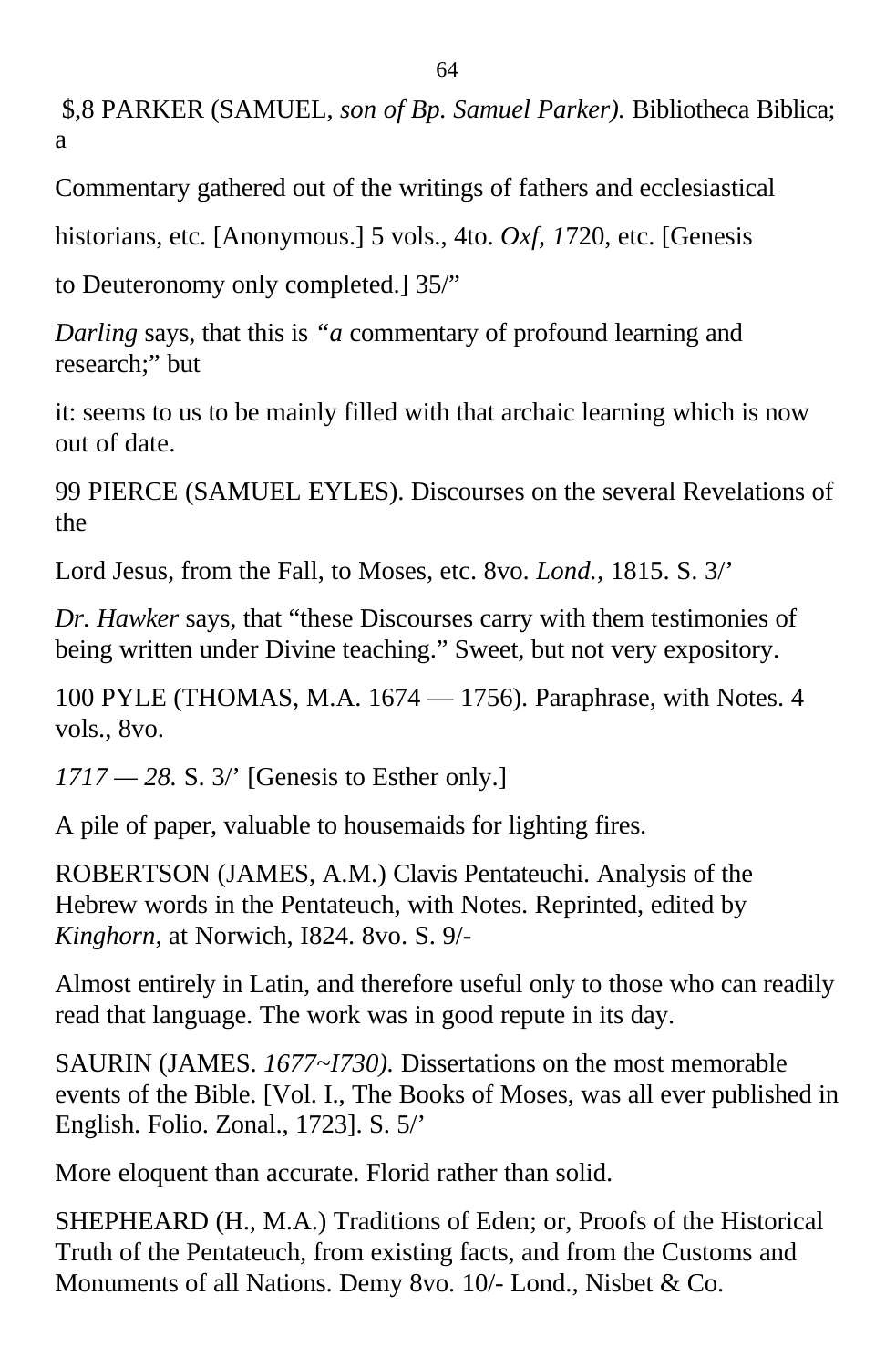A very interesting and curious work. Good lectures might be gathered · from it for week-night instruction. Not a Commentary.

104 STANLEY (ARTHUR PENRHYN, D.D., *Dean of Westminster).* Lectures on the History of the Jewish Church. Part I. Abraham to Samuel. Part II, Samuel to the Captivity. 2 vols., 8vo 32/- *Lond.,* x87o. S. 18/-

A fascinating book, which no one can read without being the better able to realize the scenes of Scripture history. The author's broad views are known and deplored: that he has equal breadth of learning we: cheerfully admit.

so5 THISTLEWAITE (W., M.A.) Expository Sermons. 4 vols., 12mo. Lond.,

1837-8. S. 2/6.

Sermons as good as these are plentiful as blackberries. Why were they printed ?

TOWNSEND (GEORGE, D.D., *Canon of Durham).* The Pentateuch and the Book of Job, arranged in Chronological Order, with Prayers and Notes. 2 vols., 8vo. /.and., 1849. 1o/-

A singular combination of family prayers, essays and notes, by an able but singular writer.

1o7 WRIGHT (ABRAHAM). A Practical Commentary, wherein the

Text of every Chapter is Practically expounded, in a way not

usually trod by Commentators. Folio. x662. 10/6 to *20/-*

An extremely rare book. The style and matter are after the manner of *Christopher 2Vess. Wright* does not comment upon every verse, but .after indicating the run of the chapter gives little sermons upon the ,more salient points. He is very quaint and pithy.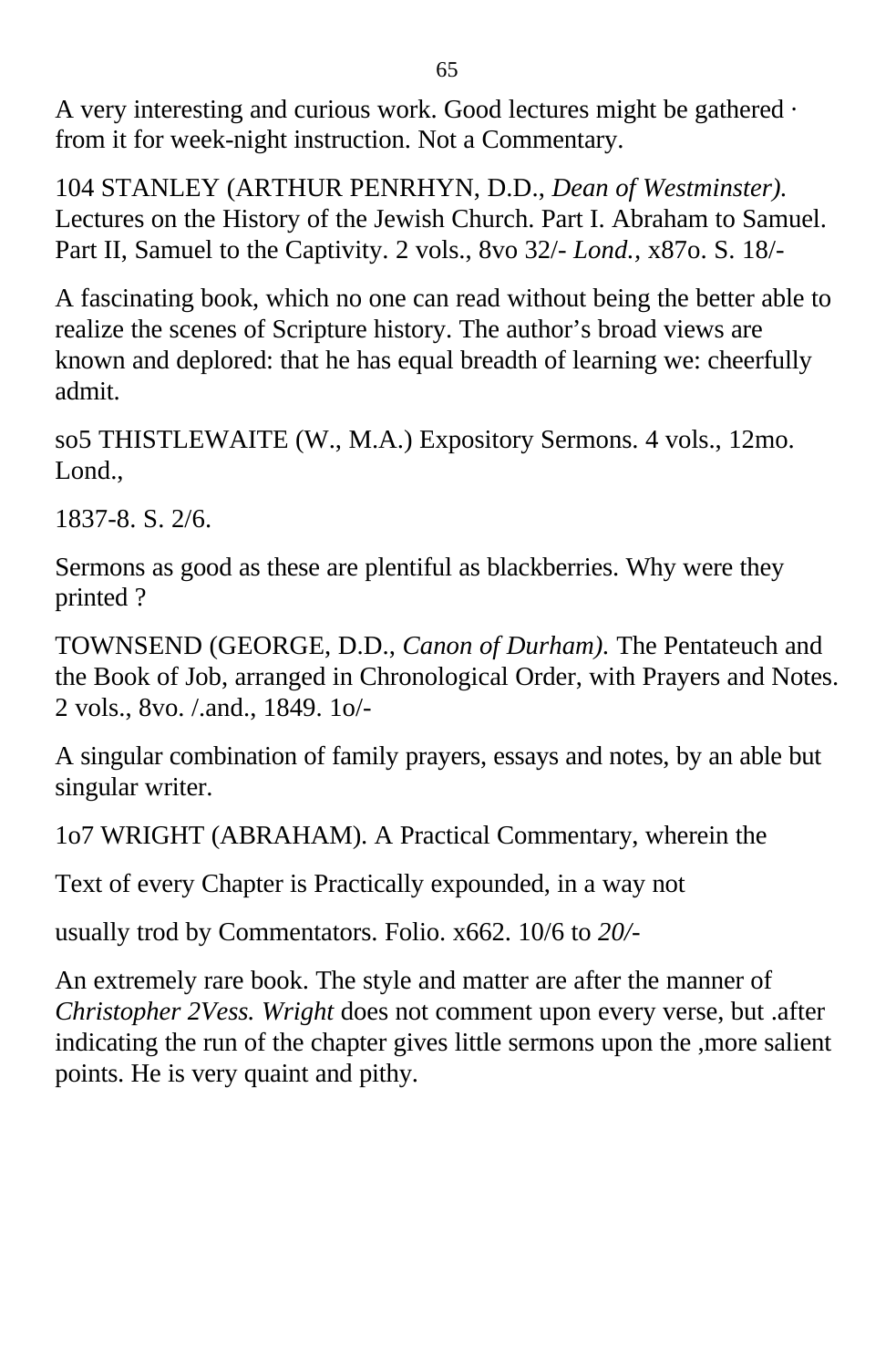108 ALFORD (HENRY, *Dean of Canterbury.* I8IO-..I87I). The Book of Genesis and part of the Book of Exodus [Ch. I. — XXV.]: a revised version, with Commentary. Demy 8vo. x2/- *Lond.,* W. Isbister & Co. x872.

*The works of this eminent scholar are too well known and appreciated to need even a word from us.*

109 BLUNT (HEnRy, M.A.) Genesis [Vol. I. of a Family Exposi-

tion of the Pentateuch. 12mo. *Lond.,* Hatchards. 1841]. S. x/6. Simple Expositions for family reading. Good, but not brilliant.

110 BURROUGHS (W. K., M.A.) Lectures on Genesis. 8vo. Dub., 1848. Useful to grocers and buttermen. Worth nothing to students.

111 BUSH (GEORGE. *Prof. of Heb. and Orient. Lit., New York).*

Notes on Genesis. 2 vols., small 8vo. *New York,* 1852.

Reprinted in *London* in 1 vol., 8vo. S. 5/-

*Bush* has in the most barefaced manner taken copious verbatim extracts from *Andrew Fuller,* without acknowledgment, and he has also plagiarized *Lawson* on *Joseph* by wholesale, without even mentioning his name. For such a scholar to be guilty of wholesale plunder is inexcusable. It is one of the worst cases of robbery we have ever met with, and deserves a far stronger denunciation than our gentle pen and slender space will permit.

112 CALVIN (JOHn). Genesis, translated by Tho. Tymme.

*Black letter.* 4to. *Lond.,* I578. 9/-

*Participates in the general excellencies of Calvin's works.*

113 CANDLISH (ROBERT S., D.D.) Lectures. New edition.

2 vols., 8vo. *10/6. Edinb.,* Adam Black. x842.

*We venture to characterize this as* THE work *upon Genesis, so far as lectures can make up an exposition; we have greatly profited*

*by its perusal. It should be in every Biblical library.*

ix4 CLOSE (FRANCIS, D.D., A.M., *Dean of Carlisle).* Historical Discourses.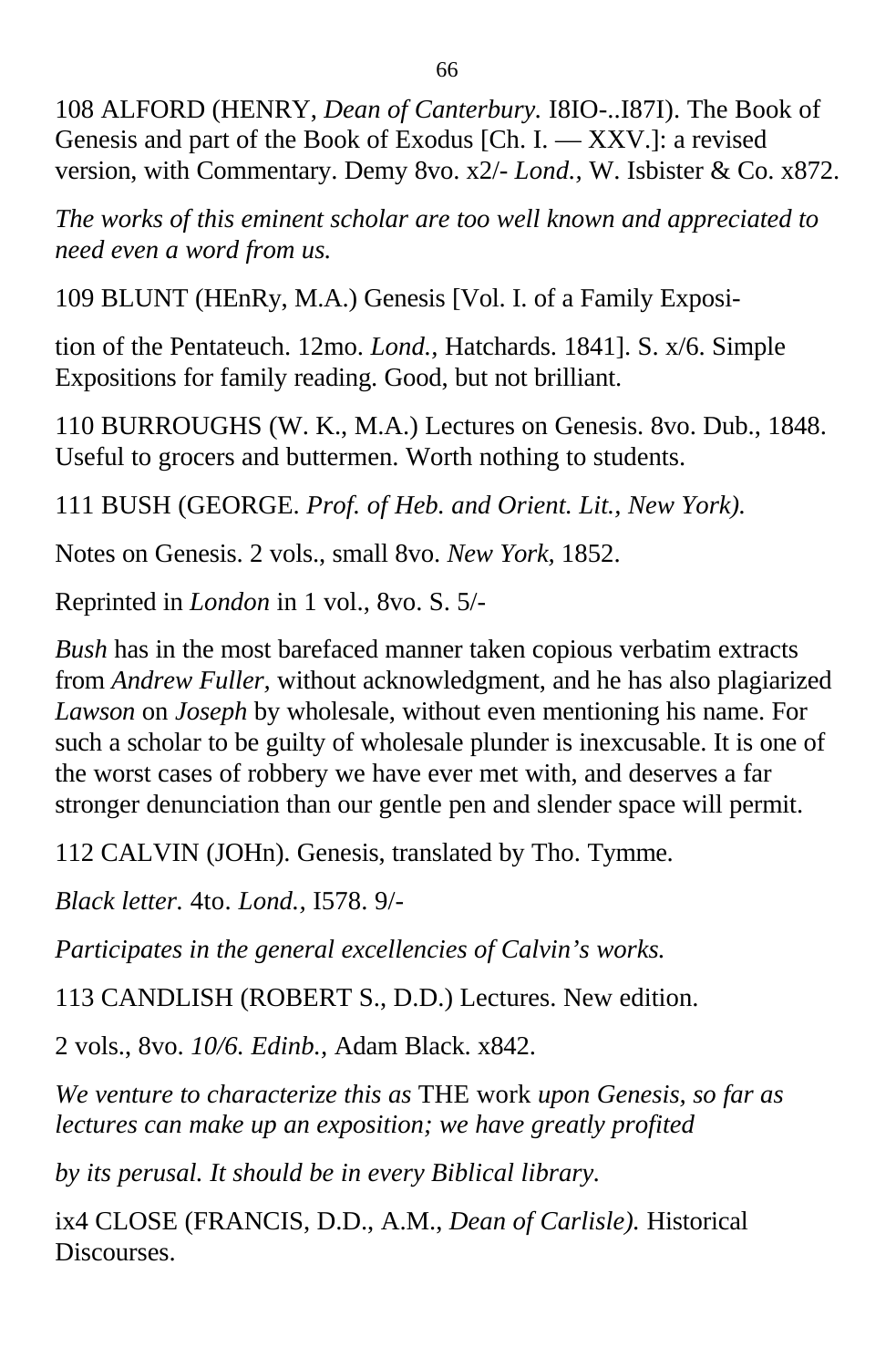I2mo. *Lond.,* I828. S. 2/6.

—

A course of smoothly-flowing, respectable, quiet, evangelical sermons. Nobody could be so wicked as to call them sensational.

IX5 COGHLAN (C. L.) Genesis and St. Matthew. 2 vols., 8v9. 1832. 3/6.

Consists entirely of parallel and illustrative passages of Scripture printed in full; it is superseded by the *Commentary Wholly Biblical.*

x x6 CUMMING (JOHn, D.D., F.R.S.E.) Scripture Readings on

Genesis. Small 8vo. *Lond.,* J. F. Shaw. x853. S. 2/-

Dr. *Cummings* works are not very original, but his style is flowing, his teachings are always evangelical, and he puts other men's thoughts into pleasing language.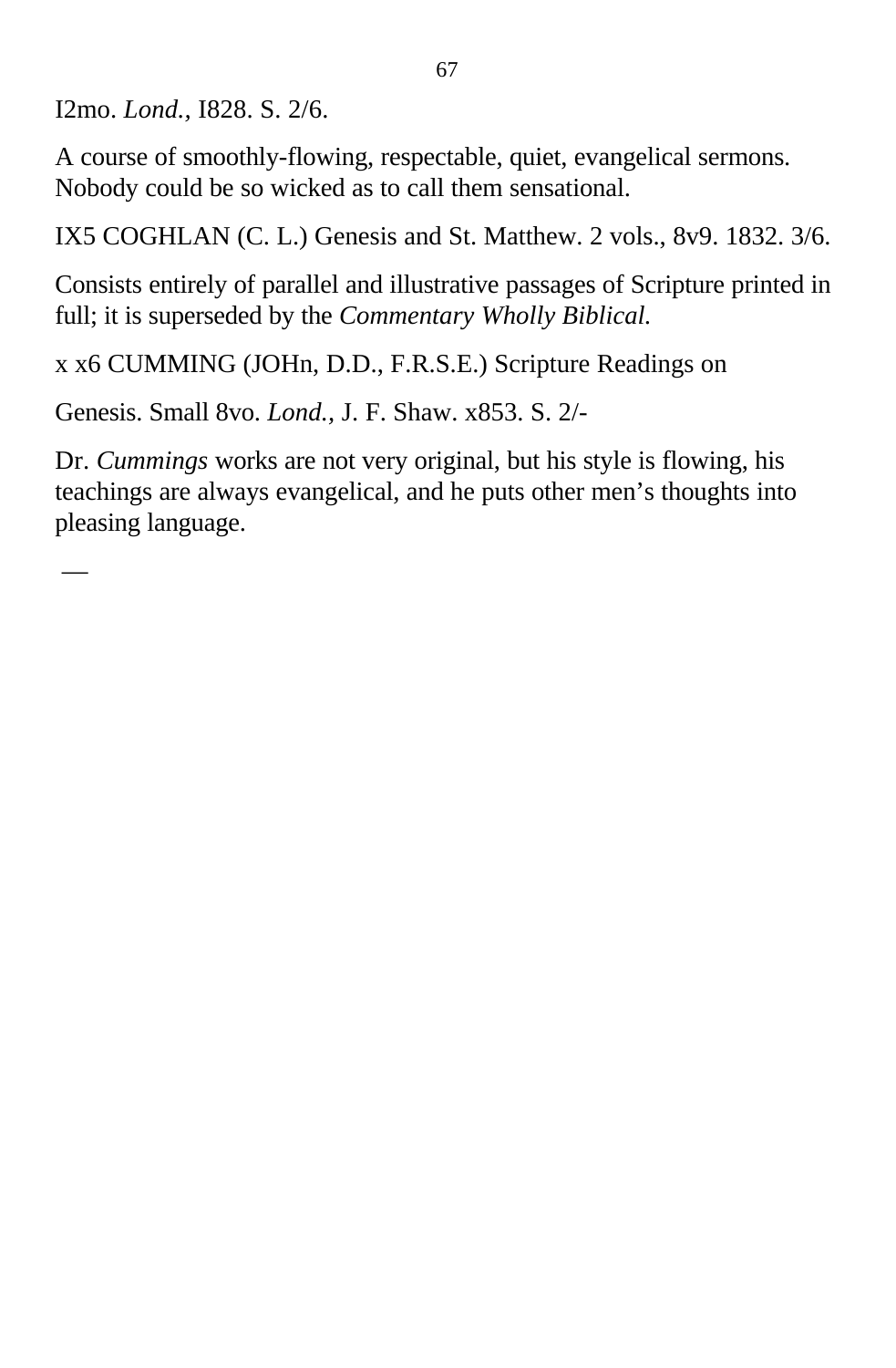117 DAWSON (ABRAHAM). New Translation of Genesis [I. — XVII.], with

Notes. 4to. *Land.,* x763. 2/6.

Tainted with infidelity. A writer of the Geddes school.

118 DIMOCK (HENRy). Notes. 4to. *Gloucester, 1*804. 2[-. to 4/-

Chiefly taken up with the various readings of Hebrew MSS. The young student will not value it. The same author has written on Exodus and the Prophets.

119 FRANKS (JAMES, A.M.) Sacred Literature; or, Remarks on Genesis. 8va.

*Halifax,* x8c/2. S. 2/- to 4/'

This writer collected notes from various authors. As the sources from which he drew his extracts are within reach, we can select for ourselves.

12o FULLER (ANDREW, 1754 — 1815). Expository Discourses

on Genesis. One small vol., 1/6. (Also in *Fuller's*

*Works.)*

*Weighty, judicious, and full of Gospel truth. One of the very best series of discourses extant upon Genesis, as Bush also thought.*

121 GIBBENS (NICHOLAS). Questions and Disputations concerning Holy Scripture. Genesis. 4to. 16o2. 3/-

In his own fashion this antique writer tries to answer curious questions which are suggested by Genesis. His day is over.

GREENFIELD (WILLIAM, M.R.A.S. *Editor of the Comprehensive Bible).* Genesis in English and Hebrew, with an Inter-linear Translation, Notes, and Grammatical Introduction. 8va. *Lond.,* 1862. S. 3/-

This work will not only enable the Student to get at the literal meaning of the text, but may be used as an introduction to the Hebrew language. The plan is most admirable, and we earnestly commend it to the attention of those uninstructed in the sacred tongue.

GROVES (HENRY CHARLES, M.A.) Commentary on Genesis,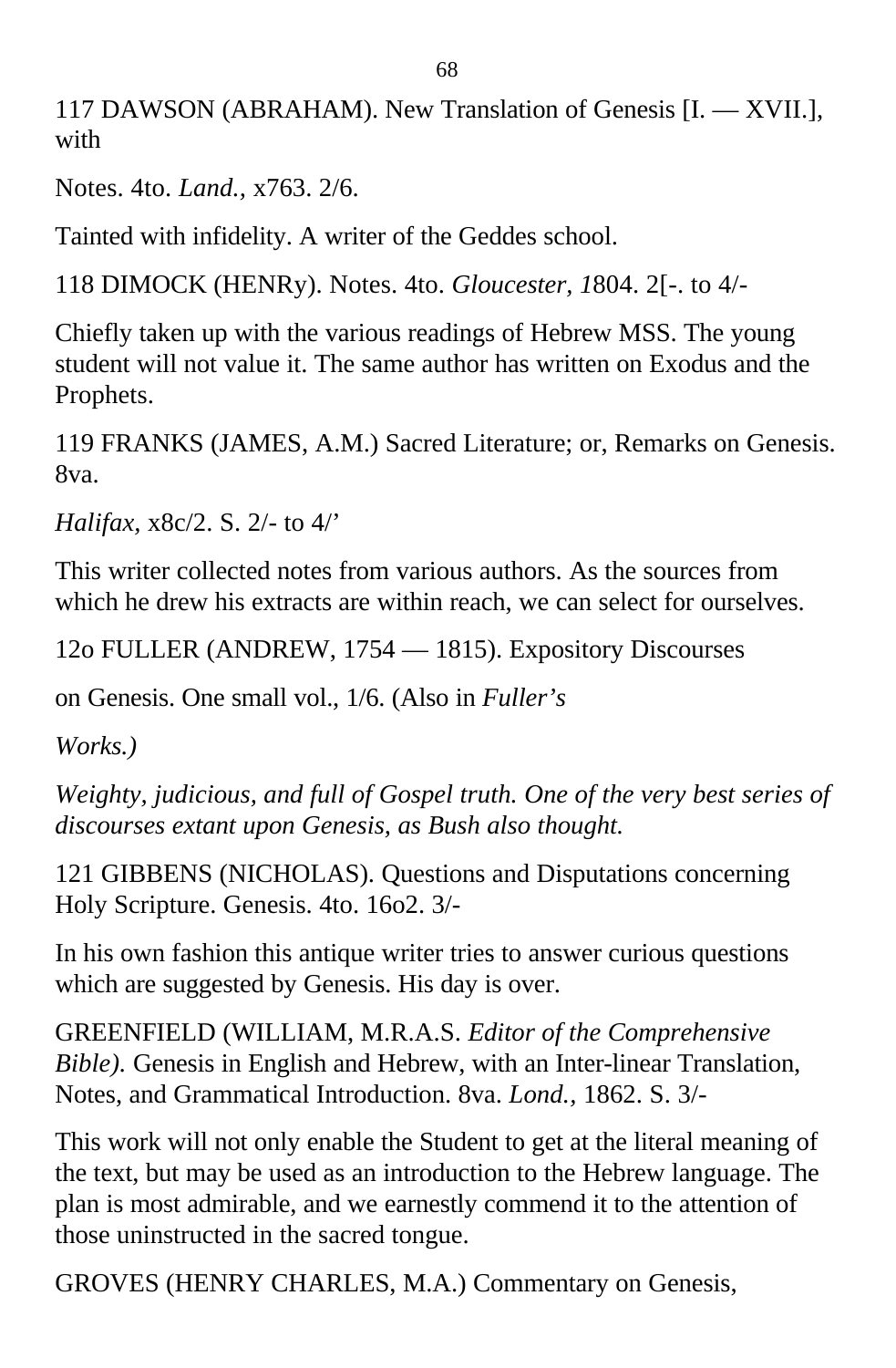for readers of the English version. Small 8va. *Land.* and C*amb.,* Macmillan & Co. 1861. S. 2/- to 6/-

Physical science, the discoveries of travelers, and the results of criticism, so far as they bear upon Genesis, are here brought within the reach of the general reader.

I24 HARWOOD (T.) Annotations. 8va. *Land.,* 1789. 1/6.

The author professed to offer his work with great diffidence, and he had just cause to do so: he had better have burned his manuscript.

l25 HAWKER (JoHn, M.A.) Bible Thoughts in Quiet Hours.

Genesis. Small Cr. 8va. 3/- Lo*nd.,* Yapp. x873.

Deeply spiritual reflections, not without learning and critical power. The preacher will find here many hints for sermons.

1:26 HEAD (F. A.) The World and its Creator. Cr. 8va. *Land.,* x847. 2/.

One of the *many good* books which from lack of vigor are only "born to die."

*:27* HUGHES (GEORGE, B.D., *Puritan,* 1603 — 1667). Analytical Exposition of Genesis, and of XXIII. chapters of Exodus. Folio. 1672. 10/6 to 15/-

*The deductions which Hughes draws from the text are of the nature of homiletical hints, and for this reason he will be a treasure to the minister. He belongs to the noble army of Puritans.*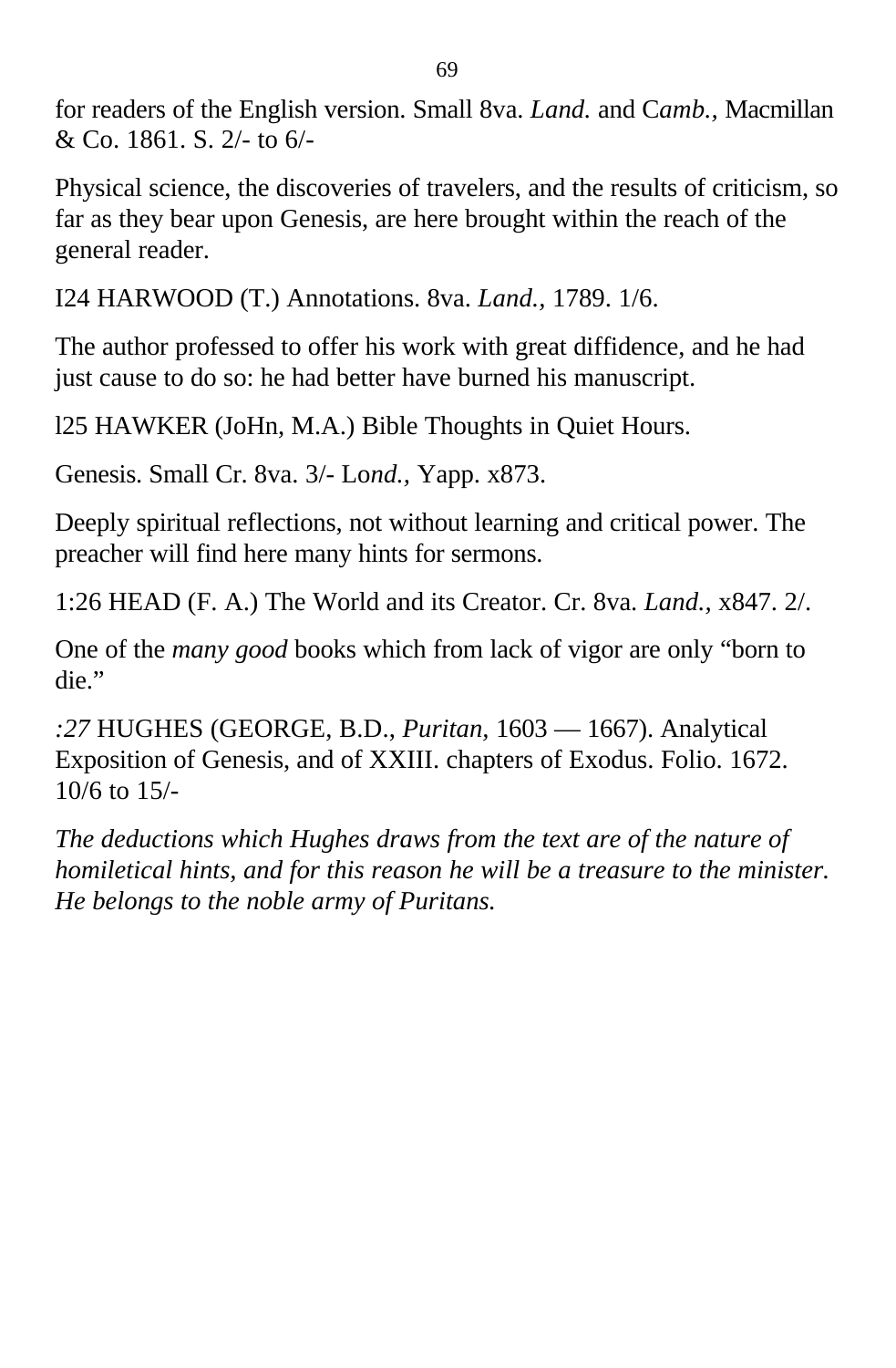128 JACOBUS (MELANCTHON W., *Professor of Biblical Literature, Alleghany, U.S.).* Notes. 2 vols. sm. 8vo. *New York,* I866. S. 8/-

*A very valuable work, in which Colenso is boldly met and answered. It contains much Gospel teaching, and aids the preacher greatly. Not easily to be obtained. It ought to be reprinted.*

129 JERVIS-WHITE-JERVIS (JOHN) Genesis: a New Translation collated with the Samaritan, Septuagint, and Syriac, with Notes, 8vo. 12/- *Lond.,* Bagsters 1852. S. 5/-

Brings out very vividly the oriental character of Genesis, and although we cannot reconcile ourselves to A*bh-rauhaum, Is'hauk, and Y'aakobh,* and find it hard to believe in *Saurauh* and *Haughaur,* we have been glad of the light which the East and its languages have here afforded.

130 JUKES (ANDREW). Types of Genesis. 8vo. 7/6. *Land.,* Long-

roans, x858. S. 3/6.

In many places far too forced, and therefore to be read with caution; but: in its own spiritualizing way very masterly. Jukes dives deep.

131 LANGE'S COMMENTARY edited by Dr. Schaff. Vol. 1. Commentary on Genesis. Imp. 8vo., 2I/-; or to subscribers, x 5/- *Edinb.,* T. & T. Clark. 1868.

*The best of the series, and in all respects beyond price.*

132: M[ACKINTOSH] (C. H.). Notes on Genesis. By C. H. M. 12mo. Second Edition. *2/6.* Zend., G. Morrish. I858.

*Precious and edifying' reflections marred by peculiarities.*

133 MACGREGOR (Sin C., BART., M.A.) Notes for Students in

Divinity. Part 1. [Chap. i.-xi.] 8vo. Lond., Parker. 1853. S. 3/'

Contains a great deal of learning, of small use to the preacher. Many curious and knotty points which arise in the first eleven chapters of Genesis are discussed with considerable ability.

134 MURPHY (JAMES G., *LL.D.,Professor of Hebrew, Belfast).* Commentary on Genesis, with a New Translation. 8vo. *1o/6. Edinb.,* T. & T. Clark. 1863. S. *5/6.*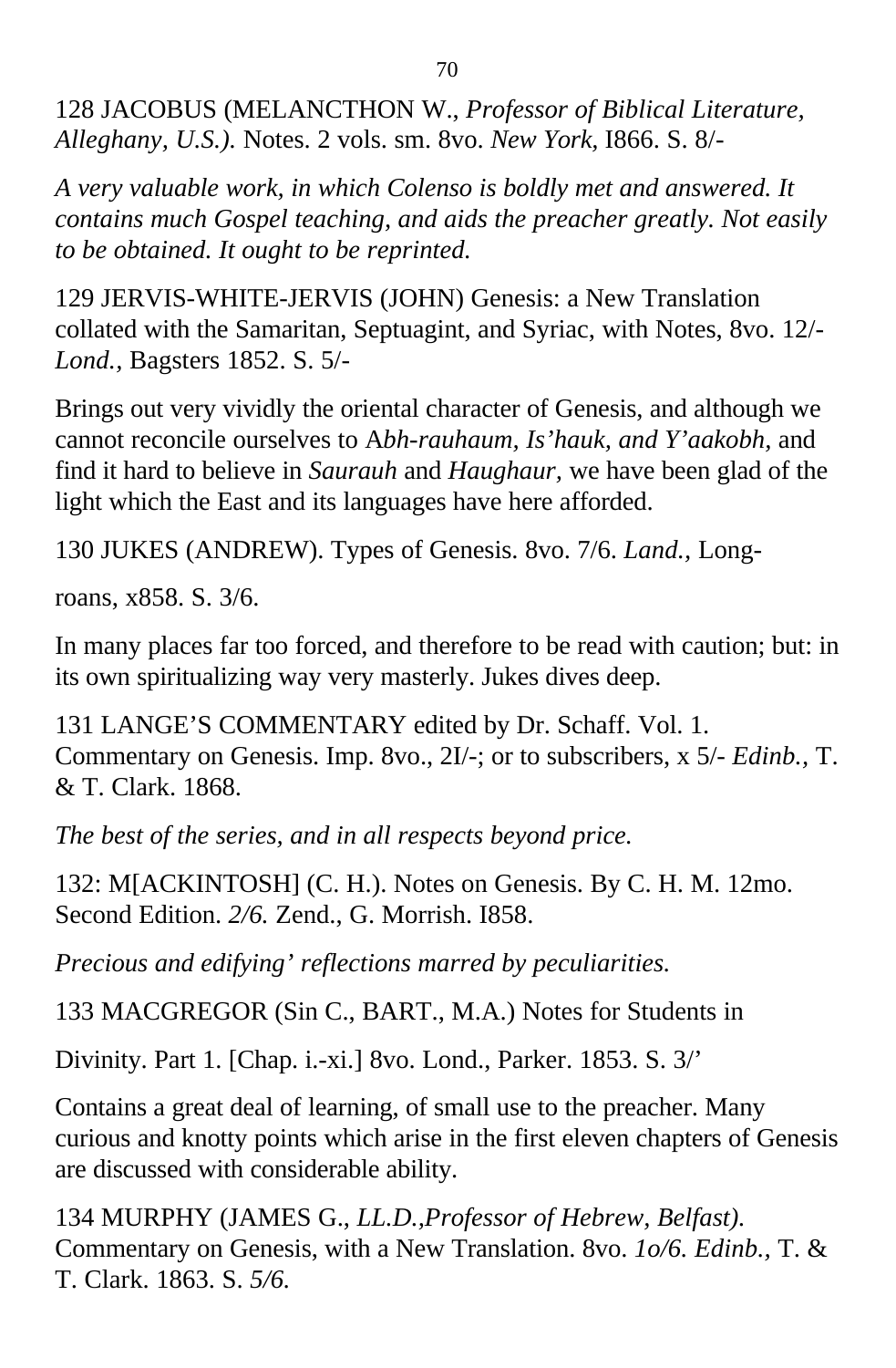"A *work of massive scholarship, abounding in rich and noble thought, and remarkably fresh and suggestive." — Evangelical Mag.*

OSBURN (WILLIAM). Israel in Egypt; or, the Books of Genesis and Exodus illustrated by existing Monuments. Small 8vo. 5/-*Land.,* Seeleys. x856. S. 2/-

Not a Commentary; but a volume full of interest, which should be studied by all who would understand this portion of history.

PAUL (WILLIAM, A.M.) Analysis and Critical Interpretation of the Hebrew Text, preceded by a Hebrew Grammar. 8vo. *Edinb. and Land.* W. Blackwood & Sons. I852. S. 8/-

Designed to promote the study of Hebrew. Not a comment, but rather a grammatical exercise. Useful to students of the sacred tongue.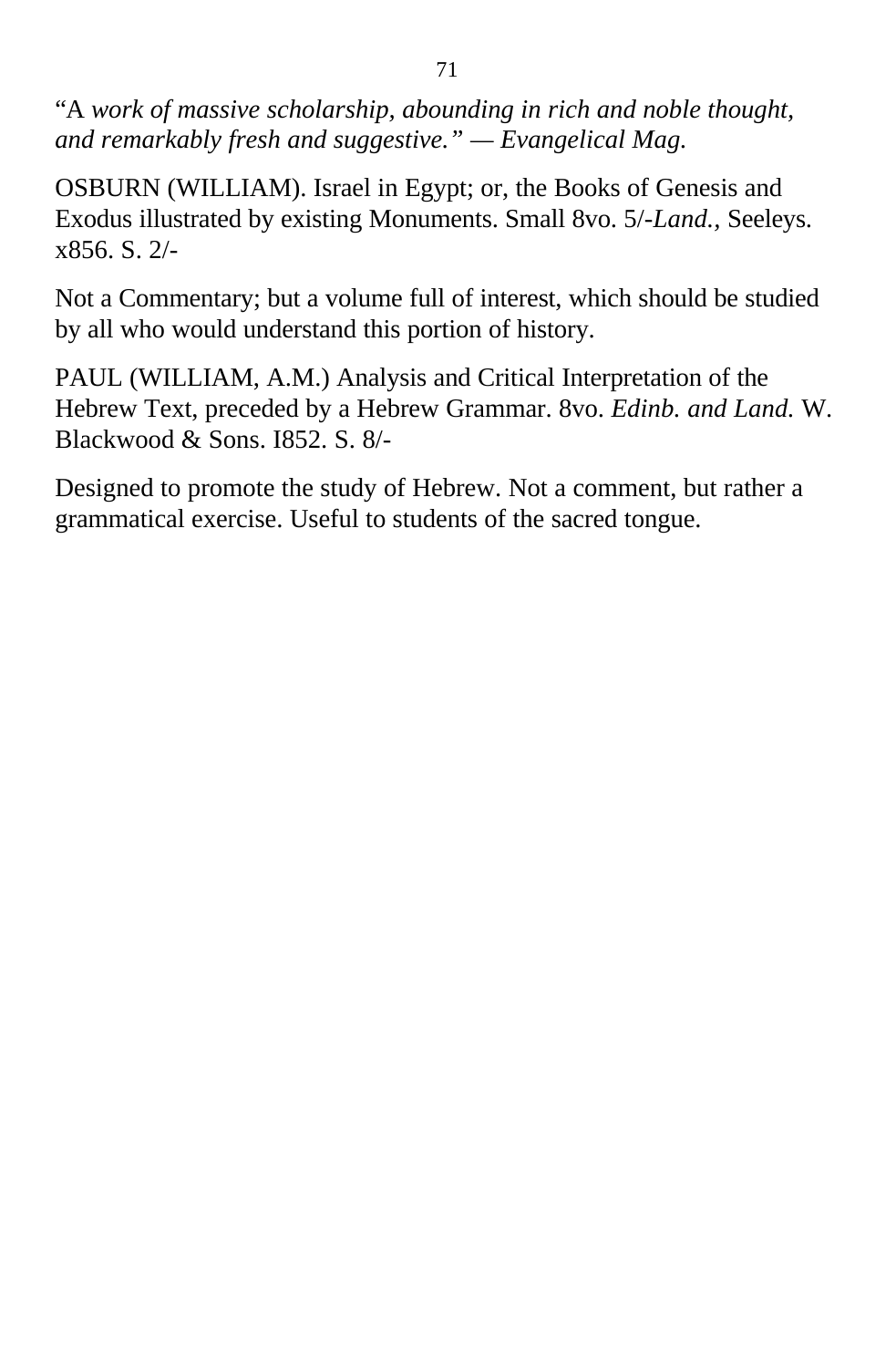52 GENESIS — EARLY CHAPTERS, AND PATRIARCHS.

137 PRESTON (THEODORE, M.A.) Phraseological Notes on the Hebrew Text.

8vo. Zonal., I853. S. 4/'

Intended to explain and illustrate the most remarkable peculiarities and anomalies of matter, style, and phrase in the Book of Genesis. It may interest Hebraists, but can little aid the preacher.

I38 SIBTHORPE (RICHARD WALDO, B.D.) Genesis, with Brief Observations.

Imp. 8vo. /,and., I835. S. 2/6.

Mere platitudes. Paper spoiled.

I39 TURNER (SAMUEL H., D.D., P*rof. Columbia Call., New York):*

A companion to Genesis. 8vo. *New York,* I85r. S. *4/6.*

In H*orne's Introduction* we read : — "Though not designed to be a Commentary, this valuable work furnishes the Biblical student with abundant aid for the exact and literal interpretation of the Book of Genesis."

14o WARNER (RICHARD). Exposition. I2mo. Lond., Longmans. 184o. S. 2/-

Common-place remarks; intended to be used at family worship. Likely to send the servants to sleep.

WHATELEY (WILLIAM). Prototypes; or, the Primarie Precedent Presidents out of the Booke of Genesis. Shewing the Good and Bad Things they Did and Had. Practically adapted to our Information and Reformation. Folio. *Lond.,* x64o. 5/6. A queer old book. The oddity of the title is borne out by the

singularity of the matter. It does not expound each verse; but certain

incidents are dwelt upon.

142 WILLET (ANDREW. 1562 — 1621). Hexapla. A sixfold

Exposition of Genesis. Folio. 16o5. 5/- to 8/-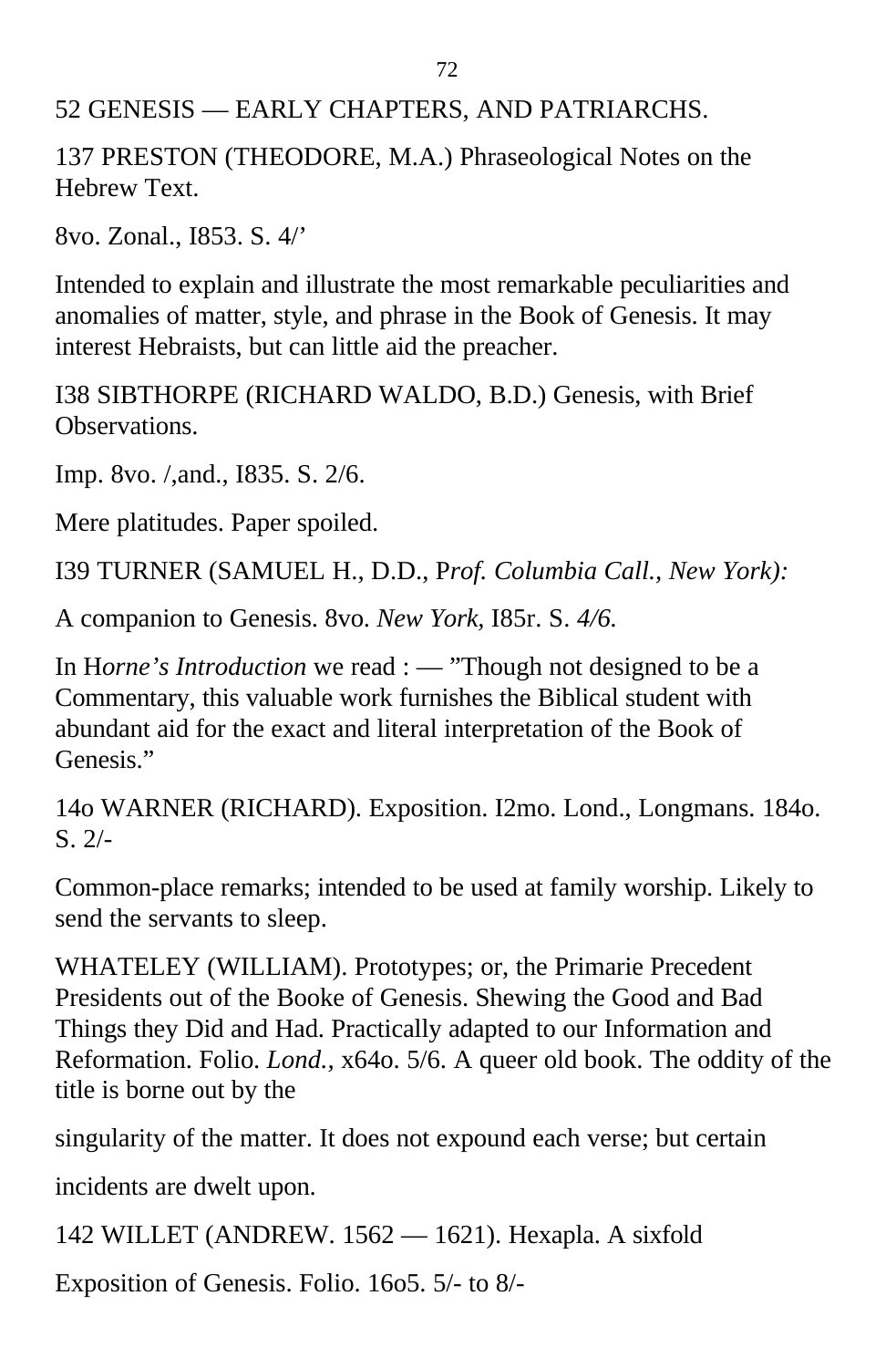This work is called by its author a *Hexapla,* because he treats his subject under six heads, giving "a sixfold use of every chapter, showing, x. The method, or argument, 2. The divers readings. :3- The explanation of difficult questions and doubtful places. 4. The places of doctrine. 5. Places of confutation. 6. Moral observations." *Willet* is tedious reading; his method hampers him. In all his Commentaries he lumbers along in his sixwheeled wagon.

143 WRIGHT (C. H.H.) Book of Genesis in Hebrew, with various Readings, Notes, etc. 8vo. 5/- Lo*nd.,* Williams & Norgate. S. 3/6.

Intended to assist the student who has mastered the elements of Hebrew Grammar to acquire a better knowledge of that language. Rather a classbook than a Commentary.

GENESIS — EARLY CHAPTERS, AND PATRIARCHS.

144 BONAR (HORATIUS, D.D.) Earth's Morning; or, Thoughts

on Genesis. I2mo. 5/- *Zonal.,* Nisbet & Co. 1875. *An exposition of the first six chapters only. The author endeavors* "to *investigate the meaning of each verse and word; that, having done so, the exact revelation of God in these may be brought' out, and the spiritual truth evolved." He has in a great measure attained his object. What more could be said in his praise ?*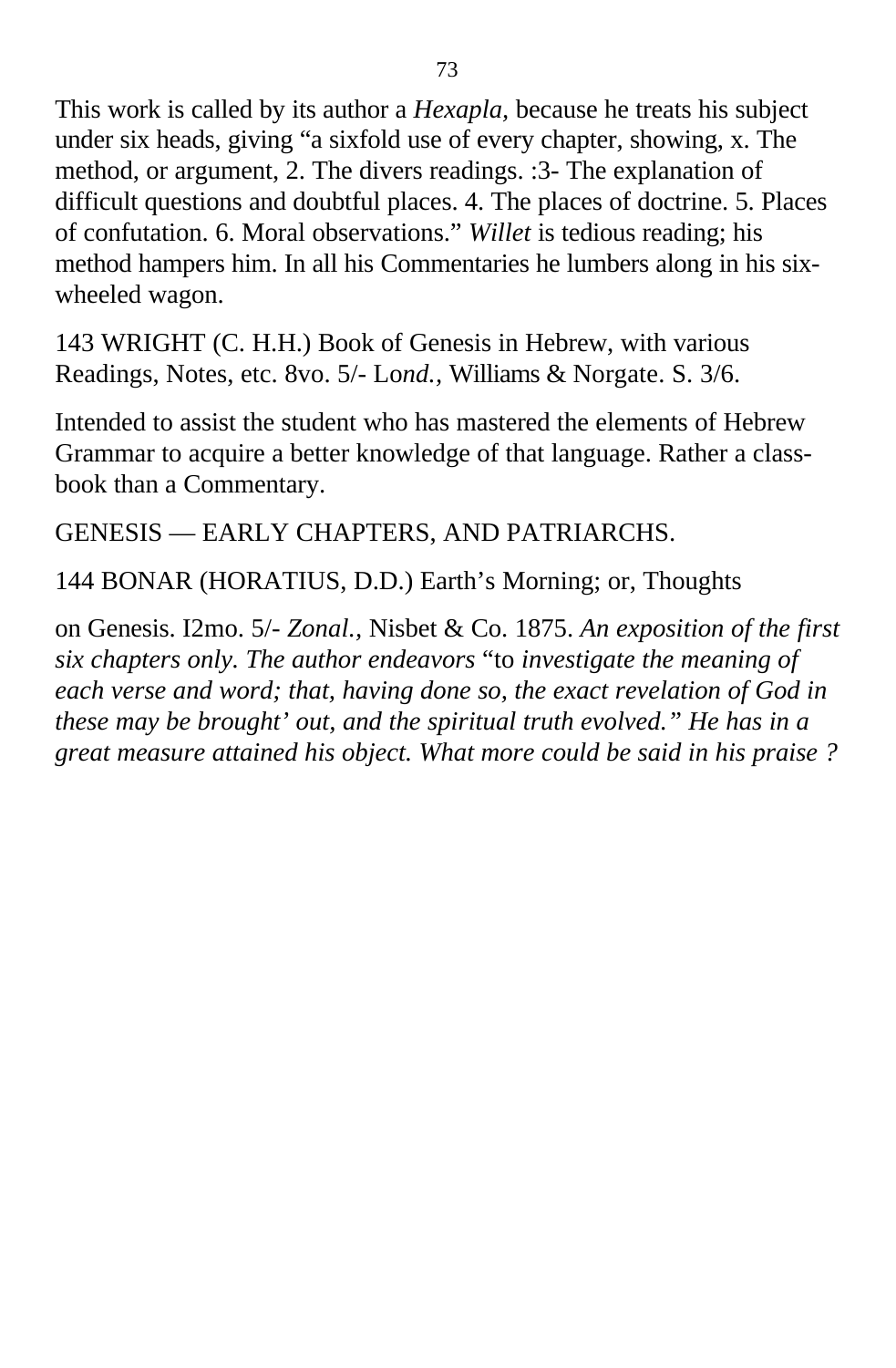145 BUNYAN (JOHN). Ten first chapters of Genesis, and part of the eleventh. [In *Bunyan's Works.]* Complete works, S. 30/-

Allegorical and spiritual. *Bunyan's* characteristics are very prominently manifest.

146 EDERSHEIM (ALFRED, D.D.) World before the Flood, and History of the Patriarchs. Small sq. 8vo. 2/6. Land., Religious Tract Society. x875.

The author has mainly aimed at giving instruction to the Sunday School Teacher, and the Bible Class Student. He may be read with profit by students of a higher grade. The work is not a Commentary, but is full of instruction.

147 HENRY (PHILIP, M.A. 1631 — 1696). Exposition of the first eleven chapters of Genesis. 18mo. Zonal., x\$39. S. x/-

Interesting as the exposition of *Matthew Henry's* father, taken down from his lips at family prayer by Matthew, his son. This probably suggested the famous Commentary.

148 HURDIS (.TAMES). Select Critical Remarks upon the English version of the

first ten chapters of Genesis. 8vo. *Zonal., x* 793. 2/-

"Judicious observations"; but it is so easy to *be judicious.* Unimportant.

149 LUTHER (MARTIN). On the first five chapters of Genesis, translated by Dr. Henry Cole. 8vo. *Edinb.,* x858. S. *5/6.*

*Cole* made a choice selection. Luther left four volumes upon Genesis in Latin. How these Reformers worked 1

15o MACDONALD (D.) Creation and the Fall. The first three

chapters of Genesis. 8vo. *Edinb.,* T. & T. Clark. x z/-"We do not hesitate to designate this volume as the most complete examination of the literature and the exegesis of the Creation and the Fall which has appeared in *England." — Journal of Sacred Literature.*

151 NEEDLER (BENJAMIN). Expository Notes, with Observations, towards the opening of the five first chapters of Genesis. Small 8vo. *Land.,* x655. 3/-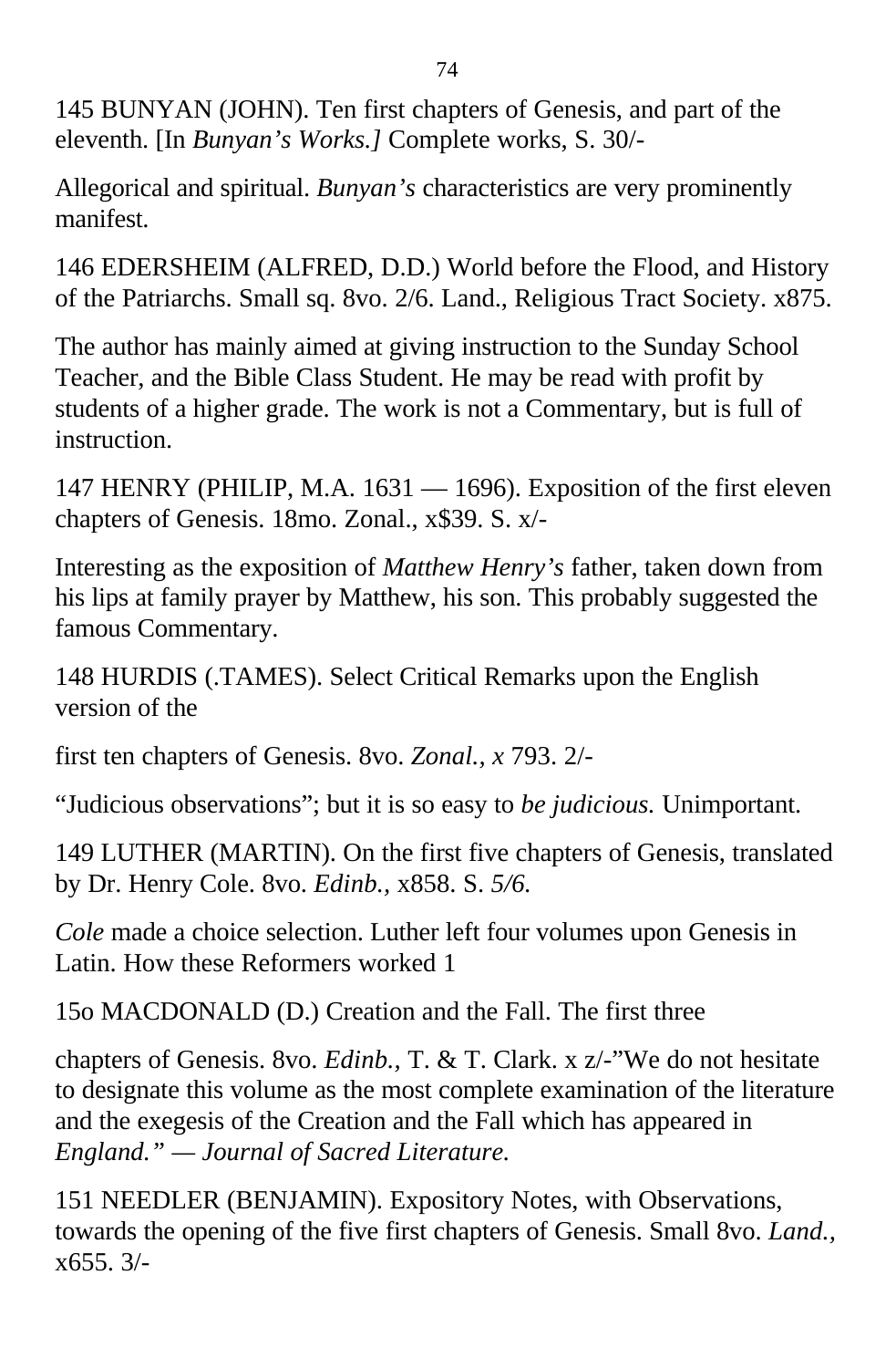*Needler was* one of the eminent divines who took part in the famous Morning Exercises. The little work is a curiosity, but nothing more.

152 ROSSE (ALEXANDER). Exposition of the fourteen first chapters of Genesis.

8vo. *Lond.,* 1626. 4/6.

A very scarce catechism by that Scotch divine who is mentioned in H*udibras in* the lines —

"There was an ancient sound philosopher

That had read Alexander Ross over."

WHITE (John, M.A. *,4 Puritan Divine, called" The Patriarch of Dorchester." Died* I648.) The Three First Chapters of Genesis. Folio.  $x656. 7<sup>'</sup>$  to 10/6.

A folio upon three chapters! There were giants in those days. *Manton* says, "To speak of the worth of the author is needless, his praise being already in all the churches," and he adds that he had been greatly refreshed by the perusal of this book.

154 WILLIAMS (IsAAc, B.D.) Beginning of Genesis, with Notes. Sm. 8vo. *7/6. Lond.,* Rivingtons. 1861.

*A very remarkable work by a high churchman, opening up in a masterly manner the mystical teachings of the early chapters of Genesis. To be read* cum grano salis.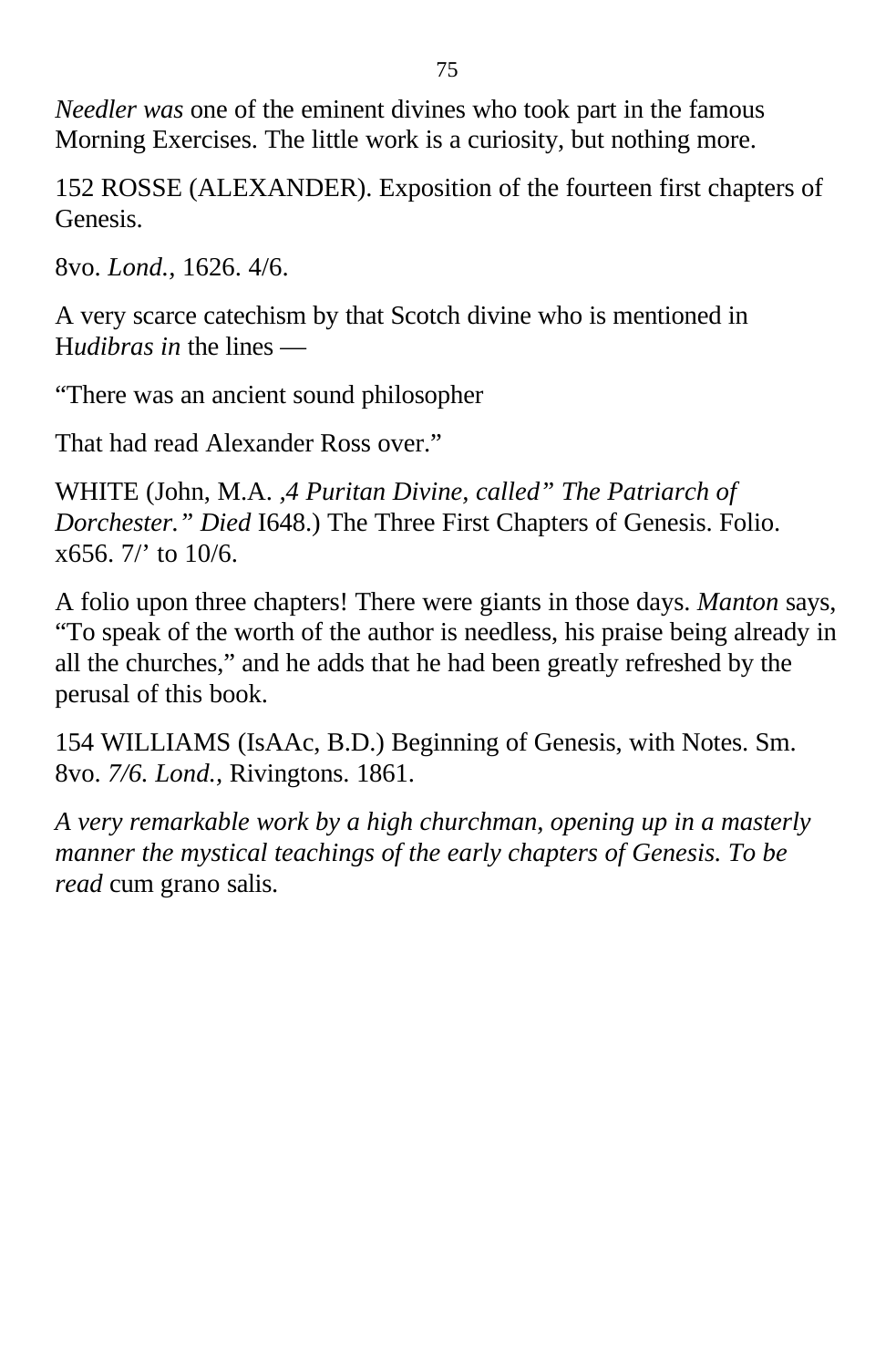['The following works are placed in chronological order.]

155 BONNET (L.) The Exile from Eden; Meditations on the Third Chapter of Genesis, translated from the French, by Rev. W. Hare. Small 8vo. *Land.,* 1839. S. *5/'*

After the French manner. In nine meditations the salient points in the allimportant story of the Fall are touched upon. One of the best separate treatises upon the subject.

156 OLMSTEAD (J., *American.)* Noah and his Times. 2/. *Edinb.,* Collins.

One of the dreariest works ever written. We have often wondered why it was reprinted, or even printed at all It is as dry as Noah in the ark.

*157* BLUNT (HENRY, A.M.) Twelve Lectures on the History of Abraham. 12mo. 5/6. Eight Lectures on the History of Jacob. 4/6. L*ond.,* Hatchards. 1842. S. 1/6 each.

Like the rest of this author's lectures. Good, plain addresses.

158 SHUTE (JOSIAS, B.D. "Above *three-and-thirty years Rector*

*of St. Mary, Woo1noth.")* Sarah and Hagar; or, Genesis xvi.

opened in Twenty Sermons. Folio. x649. 5/-

In shape, the editor tells us, "this book is somewhat slender, like the encouragements of learning." He informs us that the author was "one of the five famous brother-preachers, somewhat like the five fingers on the right hand of fellowship;" and that *Chrysostom* did so much lie in his bosom that he became like him in his flowing style and golden eloquence. He writes like a learned man, and treats the Scriptures as if "each book were a course, each chapter a Benjamin's mess, and ever3' verse a morsel of the food of angels."

x59 BOUCHIER (BARTON, M.A.) History of Isaac. 12mo. *Lond.,*

Houlston. S. 2/-

A charming book, in *Bouchier's* gracious style.

i6o ROLLINSON (Francis, B.D.) Twelve Prophetical Legacies; or, Twelve

Sermons upon Jacob's Last Will, recorded in the 45th chapt, of Genesis.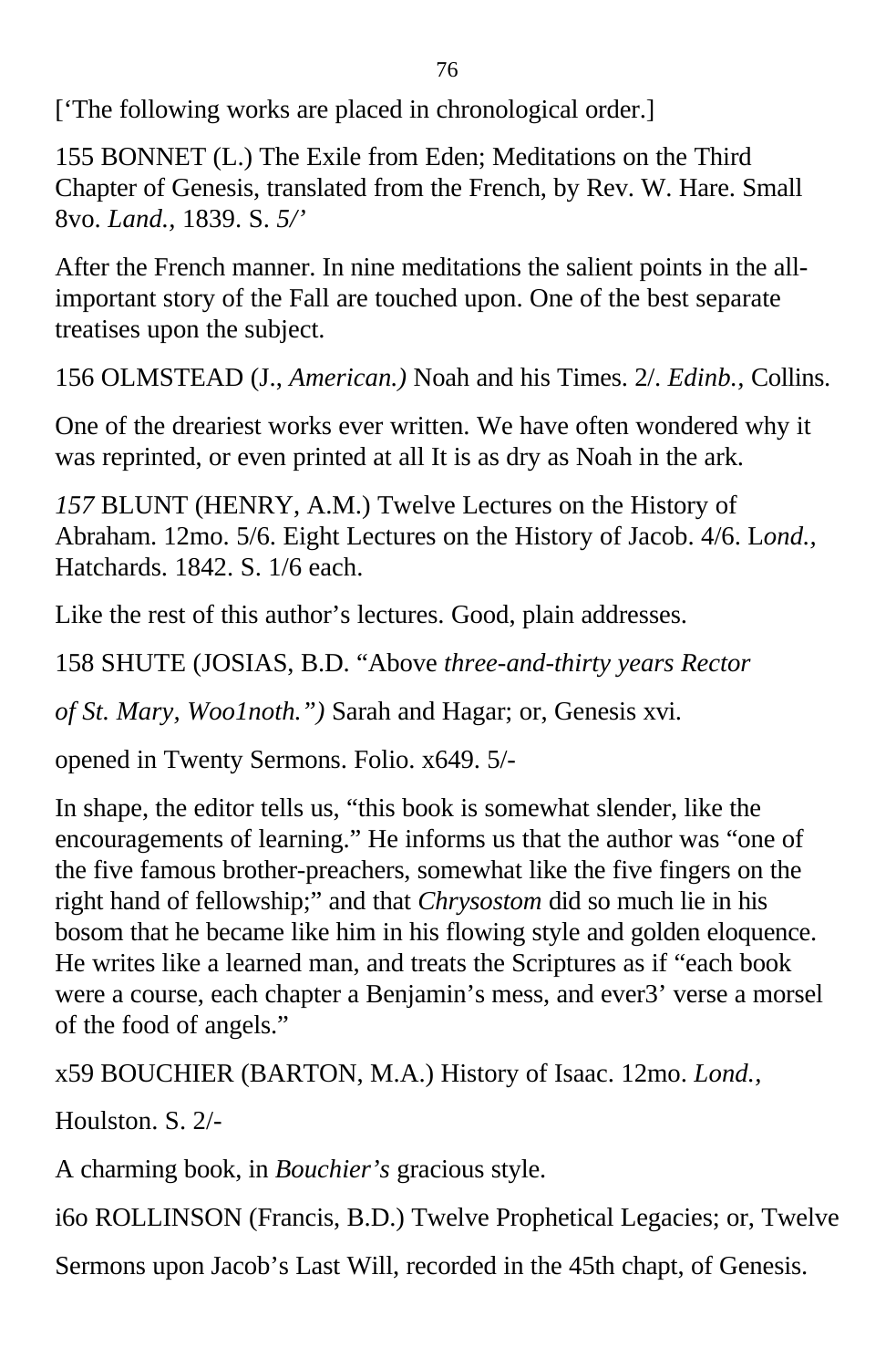4to., *[.and.,* 1612. Scarce. Hardly to be priced. Say 5/'

Old-fashioned learning, and singular remarks; its rarity is no great calamity.

I61 CUMMIN. G (JOHN, D.D.,F.R.S.E.) The Last of the Patriarchs;

or, Lessons from Life of Joseph. Sm. 8vo. i856. S. 2/-Fitted for popular reading: ministers need more thought.

162 GIBSON (T.) Lectures on Joseph. 8vo. Lond., 1848. 1/-

Very respectable sermons, bringing out the gospel of Joseph's history.

x65 LAWSON (GEORGE, D.D., 1749 — -1820). Lectures on

Joseph. 2 vols., I2mo. E*dinb., 1807 &* 1812. 4/-

*,Dr. Lawson had a fertile mind, and a heart alive both to the*

*human and divine side of truth. ]are writes with pleasing simplicity of style. One of the highest compliments to this book is*

*found in the fact that a distinguished American scholar issued much of it as his own.*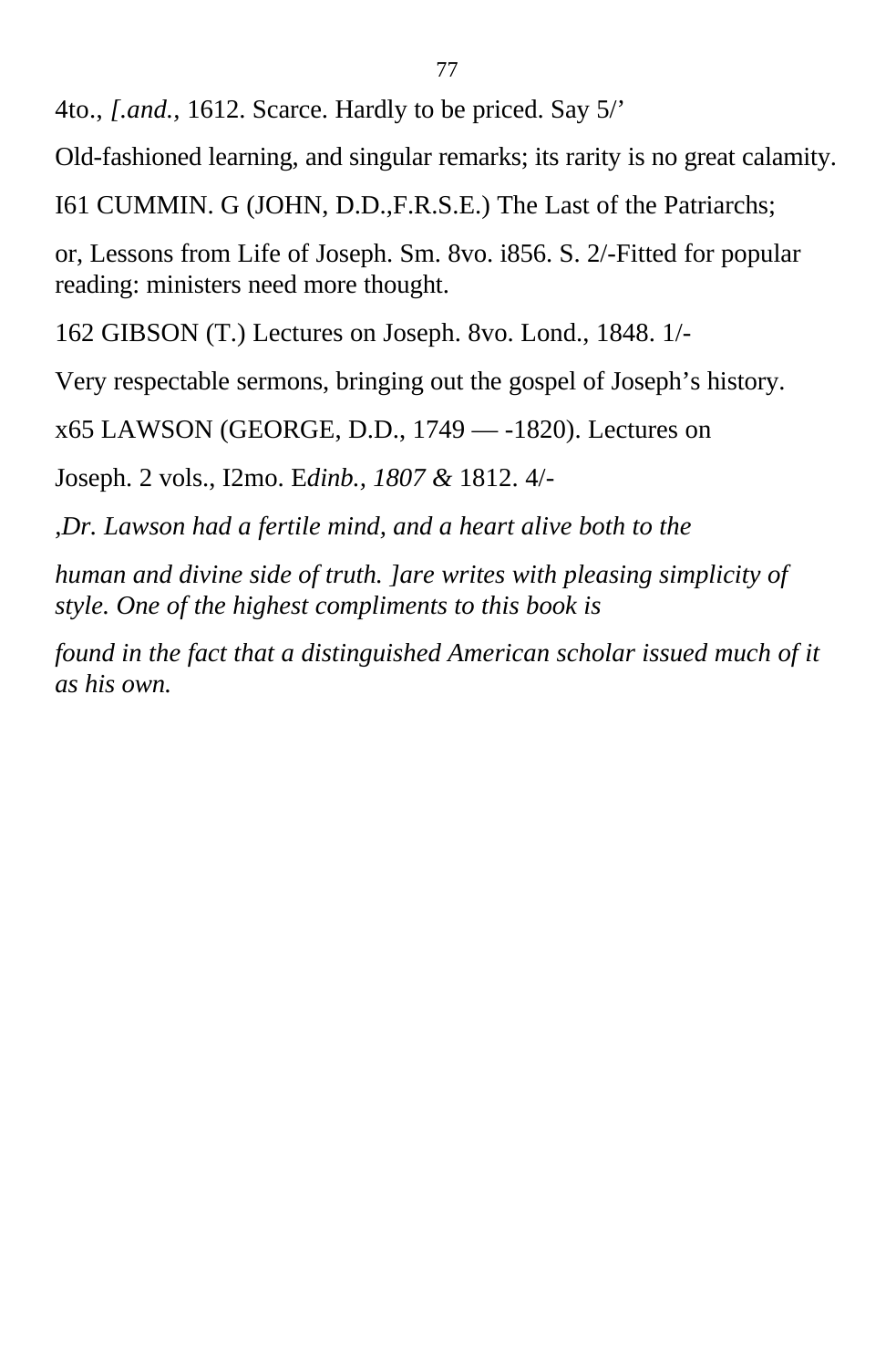t64 SMITH (THORNLEY). History of Joseph viewed in connection with the Antiquities of Egypt, and the times in which he lived. Cr. 8vo. 4/- *Edinb.,* W. Oliphant. 1875. *"Written under the full light of the most recent archecological discoveries, modern scholarship, and theological science, it is* THE *book on the subject. Now we have it, we cannot dispense with it." — Homilist.*

165 WARDLAW (RALPH, D.D.) Life of Joseph and the Last Years

of Jacob. 12mo. x845. S. *2/3.*

Wardlaw, though rather wordy, is always instructive.

EXODUS.

x66 BIRKS (T. R., M.A.) The Exodus of Israel; its Difficulties

explained and its Truth confirmed. 8vo. x863. S. 3/6.

A reply to *Dr. Colenso's* famous assault upon the Pentateuch. The great abilities of the author are known to all.

BLUNT (HENRY, M.A.) Exodus and Leviticus. Vol. 2 of A Family Exposition of the Pentateuch. I2mo. 6/- *Lond.,* Hatchards. x842. S. x/-

Profitable for household and private reading: not very striking.

x68 BUSH (GEORGE). Notes on Exodus. 2 vols., sm. 8vo. *New*

*York,* x856, etc. S. 5/6.

Of considerable value. We do not know that it is a plagiarism.

169 COTTAGE READINGS on the Book of Exodus. [Anon.]

Sm. cr. 8vo. 5/' *Zonal.,* Nisbet & Co. S. 2/-

Not at all a student's book; yet many preachers might learn from it how to put things plainly. There is a similar volume on Genesis.

x7o CUMMING (Joliet, D.D.) Sabbath Morning Readings on

Exodus. Sm. 8vo. *Lond.,* J. F. Shaw. x853. S. 2/-

Dr. Cumming's style is a model, but his matter seldom verges upon originality. He always gives you the gospel when he is not prophesying.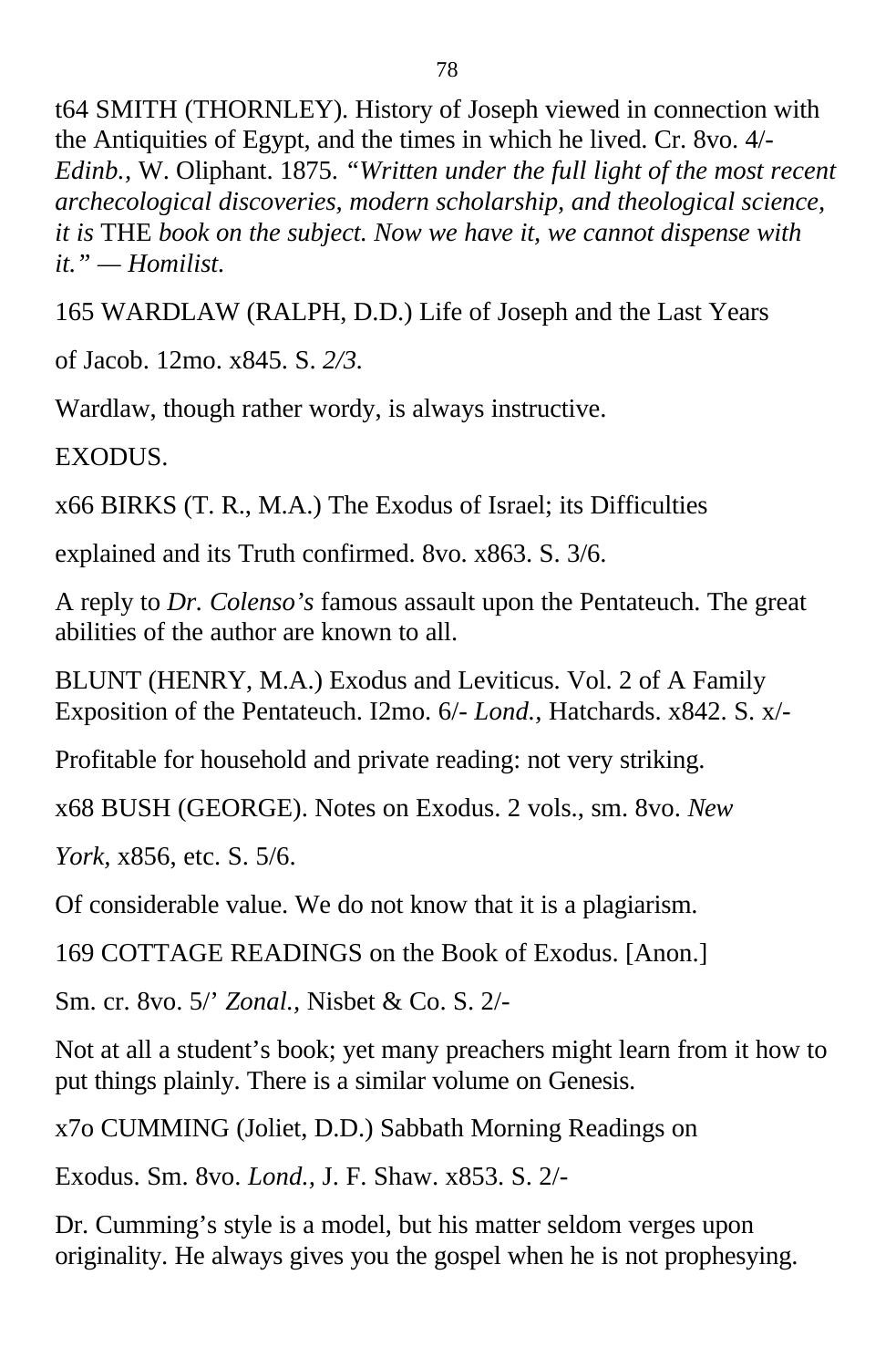171 EXELL (JosEPH S.) Homiletic Commentary on Exodus.

[Being Part x of THE PREACHER'S COMMENTARY, publishing

by Dickinson in monthly parts, x875. 1/- each.]

It excels, so far as we have seen.

172 HUGHES (GEORGE). See No. 127.

JACKSON (THOMAS, D.D., *Dean of Peterborough. — 1579 — 164o).* Paraphrase on the eleven first chapters of Exodus, with Annotations, etc. *Works,* 8vo., IX., 384. Folio, III., I9I. 3 vols. folio 35/'; I2 vols. 8vo. 50/-

*George Herbert* set great store by *Dr. Jackson's* writings, for he said, — " I bless God for the confirmation *Dr. Jackson* has given me in the Christian religion, against the Atheist, Jew, and Socinian, and in the Protestant against Rome." ]it would hardly repay a student to purchase three folio volumes to obtain the small portion allotted to his Paraphrase. So far as commenting is concerned it is not important.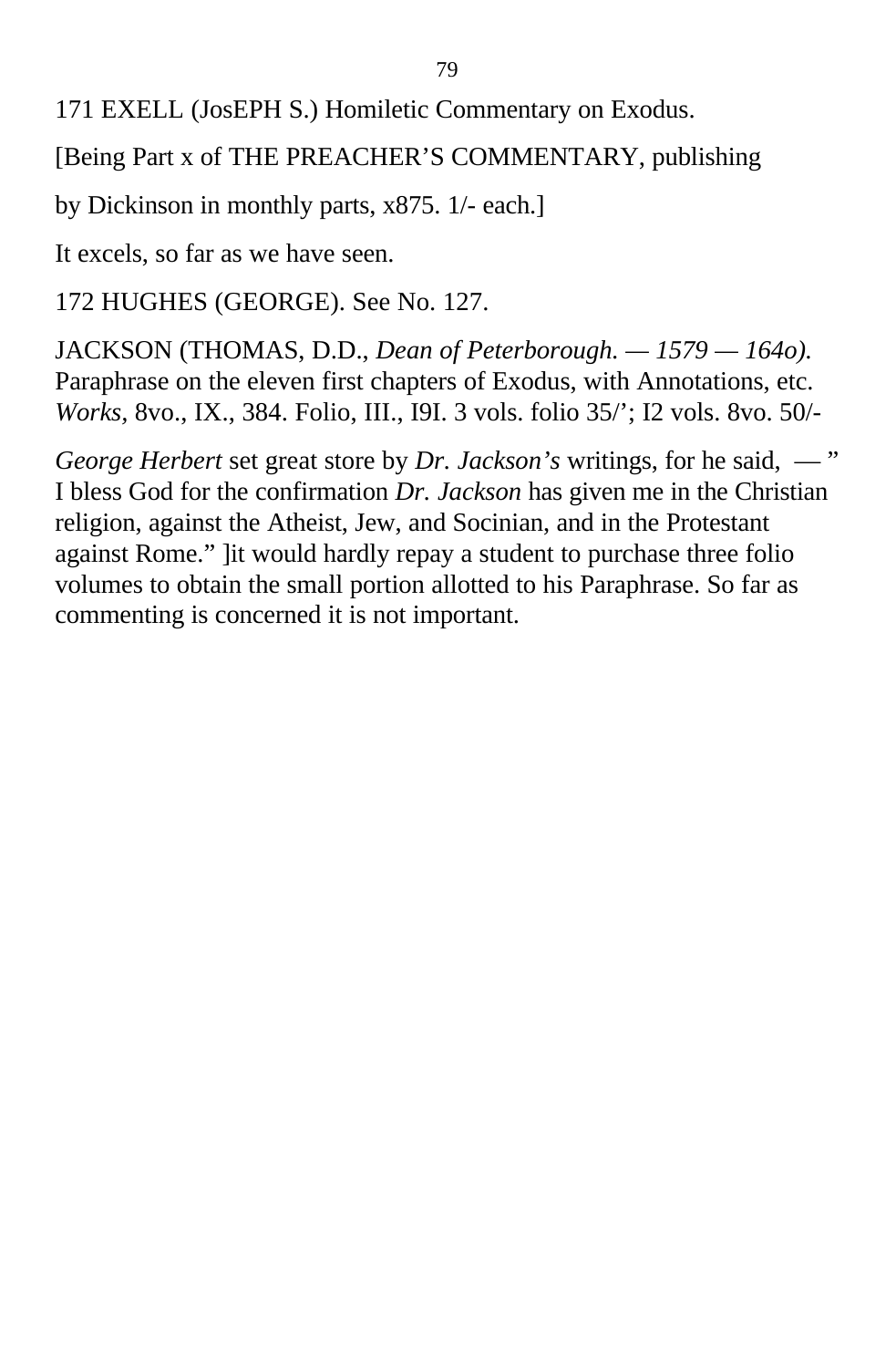x74 M[ACKTOSH] C.H.) Notes. By C. H.M. I2mo. 2/6.

*Lond.,* G. Morrish. I858.

*Not free from Plymouth errors, yet remarkably suggestive.*

175 MILLINGTON (THOMAS S.) Signs and Wonders in the Land of Ham. A Description of the Ten Plagues of Egypt. Post 8vo. *7/6. Lond.,* Murray. x873.

*It has been an intellectual treat to read this interesting work. On the same subject there is an old work by James Bryant,* 1794; *but Millington is enough.*

176 MURPHY (JAMES G., LL.D.) Commentary on Exodus.

New Translation. 8vo. E*dinb.,* Clark. *1866. 9/-*

*The result of laborious study by a scholar of ripe learning.*

177 WILLET (ANDREW). Hexapla; or, Sixfold Commentarie upon

Exodus. Folio. L*ond.,* i6o8. 6/-to 10/-

See No. x42. Full, exhaustive, and exhausting.

LIVES OF MOSES.

178 HAMILTON (JAMES, D.D.,F.L.S. 1814 — I867). Moses,

the Man of God. Sm. cr. 8vo. 5/- *Lond.,* Nisbet.

*Beautiful as a poem, like everything' which fell front Dr. Hamilton's pen. It would be impossible to study it without profit.*

x79 OOSTERZEE (J. J. VAN, D.D.) The Life of Moses. *Edinb.,* T. & T. Clark. [In preparation].

x8o SMITH (THORNLEY). History of Moses; viewed in connection with Egyptian Antiquities, and the times in

which he lived. Cr. 8vo. *3/6. Lond.,* Hamilton. 1862. *Of the same class as Kitto's Daily Readings: well executed.*

181 SPONG (JAMEs). Moses. — The Hero of the Desert. Cr. 8vo. 3/6. *Lond.,*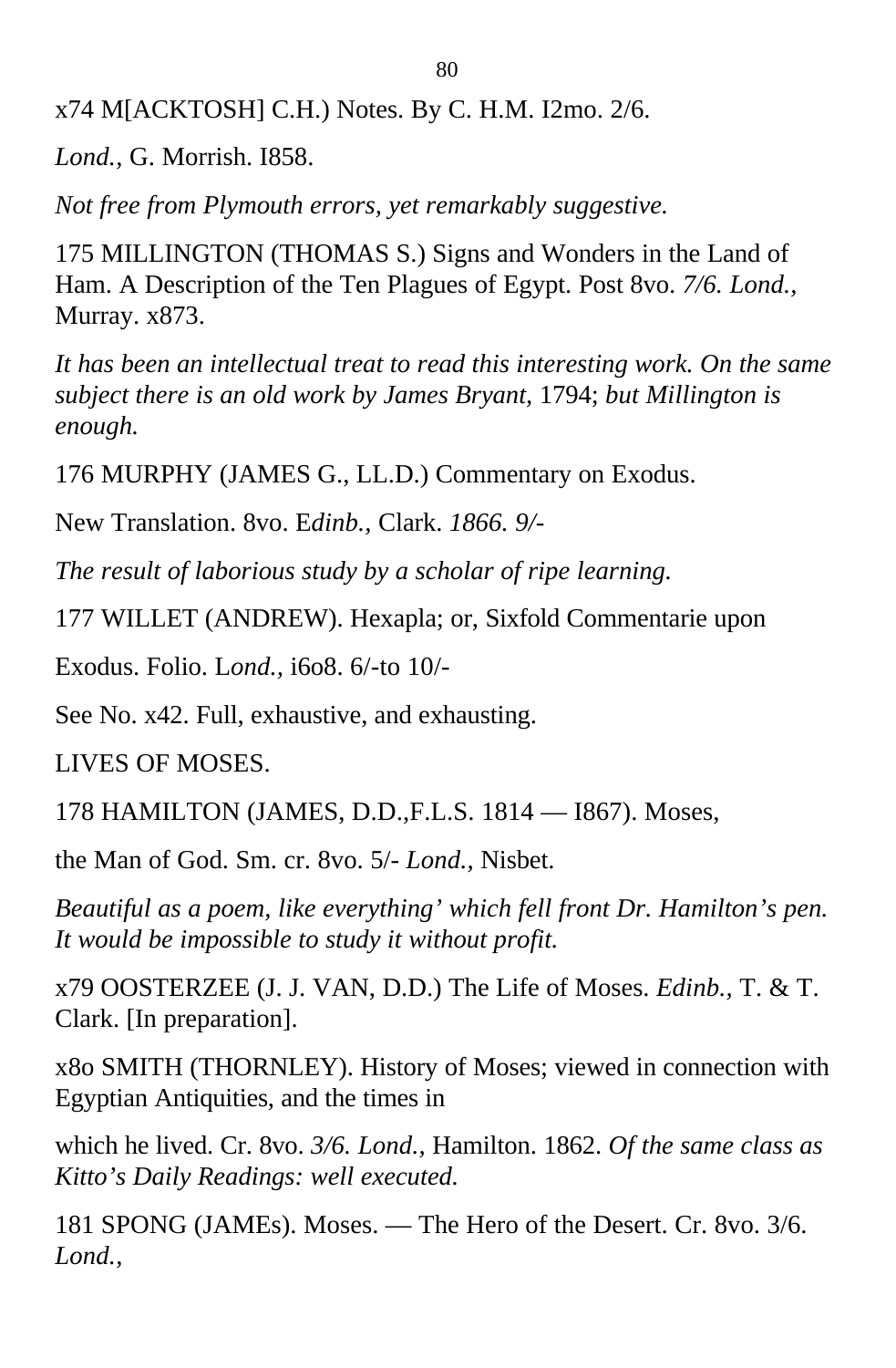Partridge & Co.

A book for the public. Not for students

JOURNEYINGS OF THE CHILDREN 0P ISRAEL.

182 BUDDICOM (R. P., M.A., F.A.S.) The Christian Exodus,

in a Series of Discourses. 2 vols., 8vo. Lo*nd.,* 1826. S. 3/-Able discourses, using the Exodus spiritually and wisely.

183 CARDALL (WILLIAM, M.A.) Israel's Journeys, illustrative of the Divine

Pilgrimage. 8vo. Lo*nd.,* Hatchards. 1848. S. 2/6.

Twenty evangelical lectures manifesting respectable ability.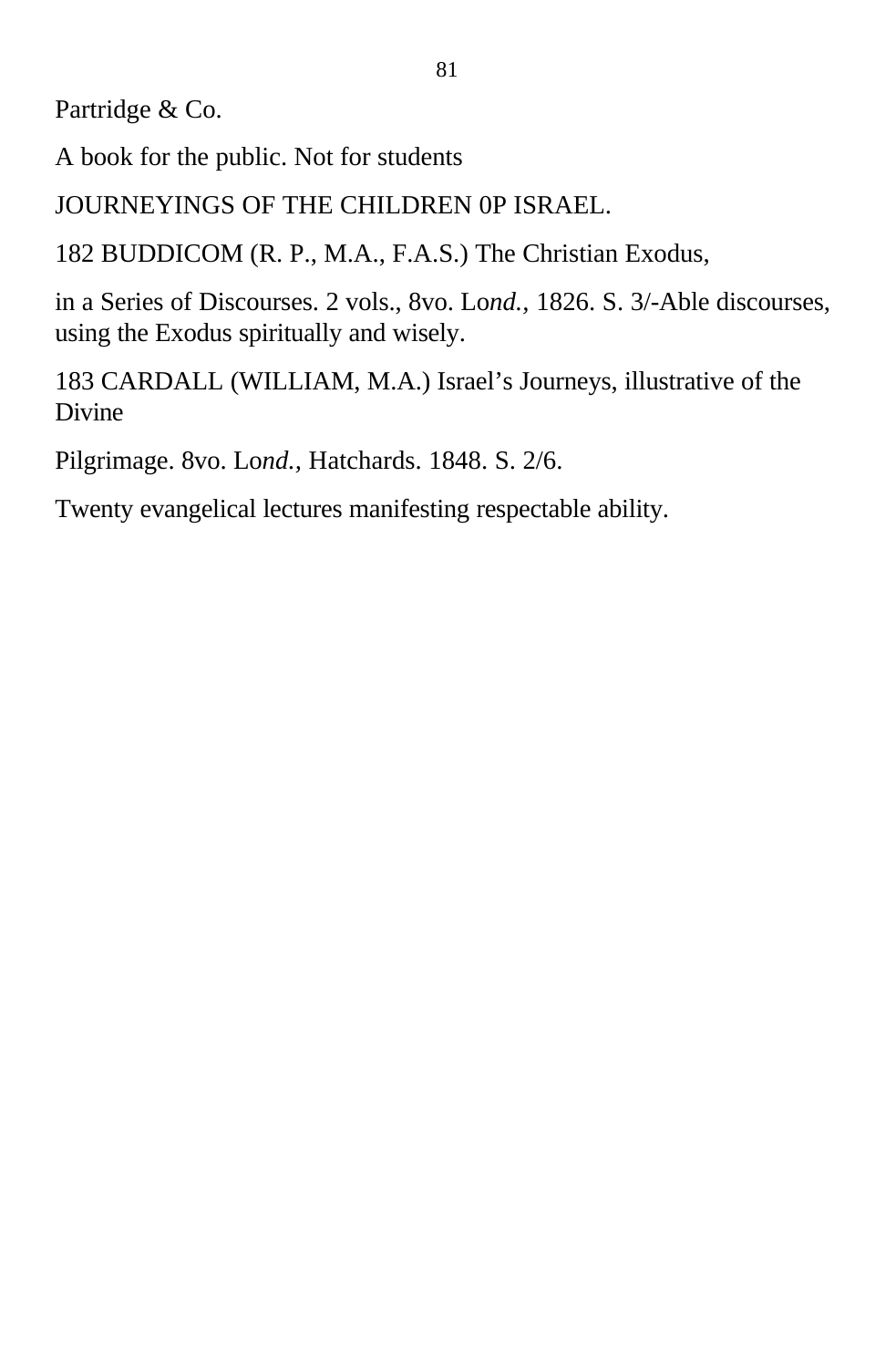,84 FORSTER (CHARLES, B.D.) "Israel in the Wilderness"; or,

Gleanings from the Scenes of the Wanderings. 8vo. *Lond.,* Richard Bentley. 1865. S. 2/-

if the author's renderings of the desert inscriptions are indeed correct, this is a wonderful book. That, however, is a question for the learned, and they have pronounced against him.

,85 JOURNEYINGS OF THE CHILDREN OF ISRAEL, and their Settle.

ment in the Promised Land. (ANON.) 18mo. I/6. *].and.,* Religious

Tract Society. I832.

Useful to the young, but the engravings are of almost Pre-Adamite antiquity, and nearly as ugly as the profoundest master of the ridiculous could have made them.

x86 KRUMMACHER (GOTTFRIED DANIEL. 1774 — 1837). Israel's Wanderings. 2 vols., Sm. 8vo. L*ond.,* Nisbet. x837. S. 7/6.

Written by the uncle of the author of *Elijah the Tishbite.* A good,

thought-breeding work.

187 OSBURN (W.) See under Genesis, No. x35.

188 SEATON (W.) Church in the Wilderness. 2 vols 12mo.

S. 2/- 2ndedition, *Lond.,* x82I. Enlarged. 2vols.,8vo. S.4/'

*Of the thoroughly evangelical school, fraught with much experimental truth and sound doctrine soberly discussed.*

189 WAGNER (GEORGE). The Wanderings of the Children

of Israel. Cr. 8vo. *6/- Lond.,* Nisbet & Co. *1862.*

*A book which we have read with great pleasure and profit, and very heartily recommend.*

THE DECALOGUE.

[This list does not include comments contained in Bodies of Divinity, etc., but those forming separate volumes. In many theological works there are lengthy portions set apart for the Commandments.]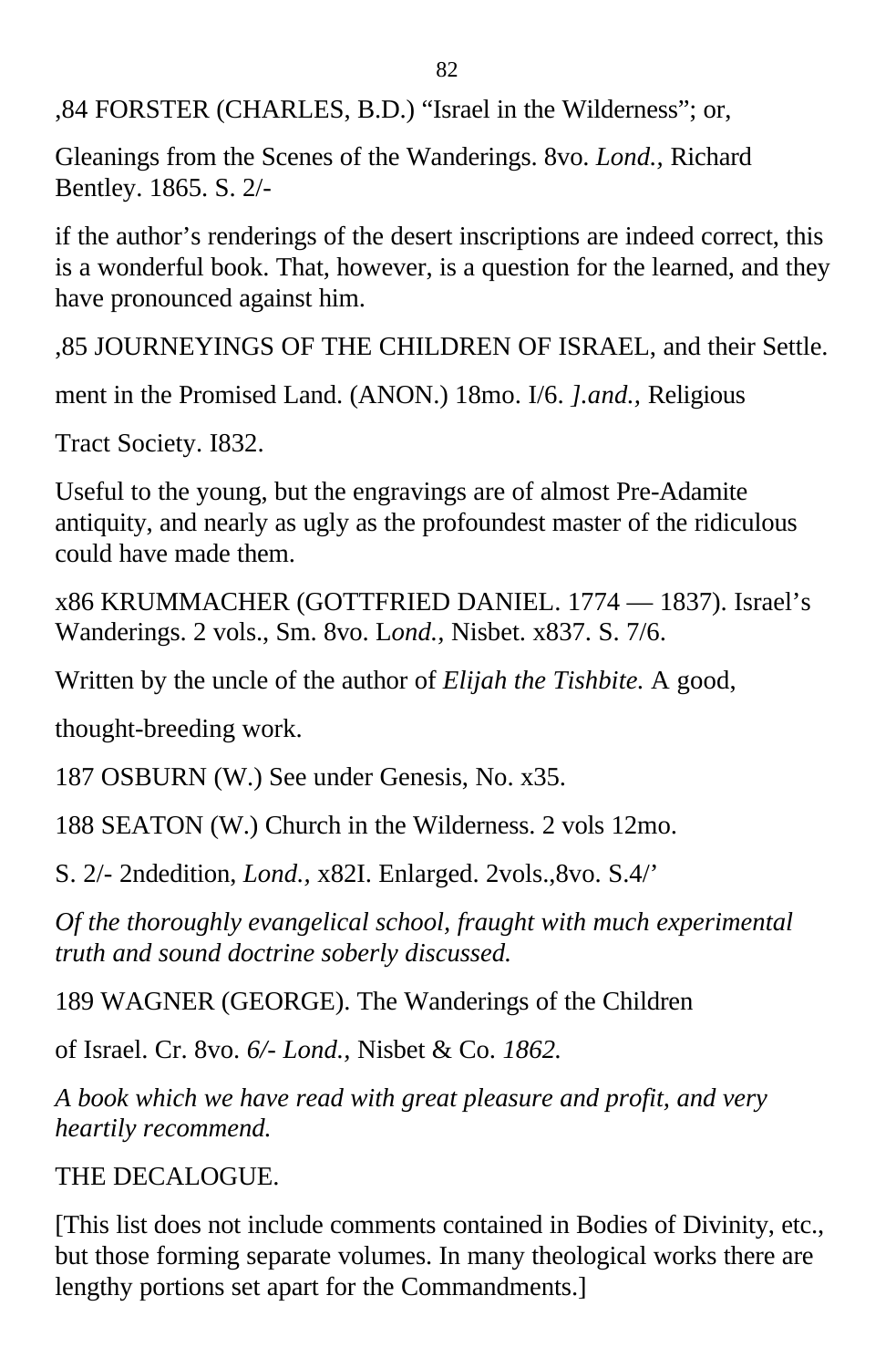190 ANDREWES (LANCELOT, B*p. of Worcester.* 1555 — i62.6). The Patterne of Catechisticall Doctrine at large; or a Learned and Pious Exposition of the X Commandments. Folio. I675. *7/6* to 10/-

*This is a book indeed; it is a fay to read it, for it flashes with thought and illustration, and sparkles with ingenious remarks. Profound learning did not lead the Bishop into the depths of dul-hess, as it has done many another divine; he manifests the happy quaintness of Latimer side by side with great scholarship. He was highly esteemed by his contemporaries; but we can hardly believe that his death*

"Left the dim face of our dull hemisphere

All one great eye all drown'd in one great tear."

*Yet so we are informed at the foot of his effigies.*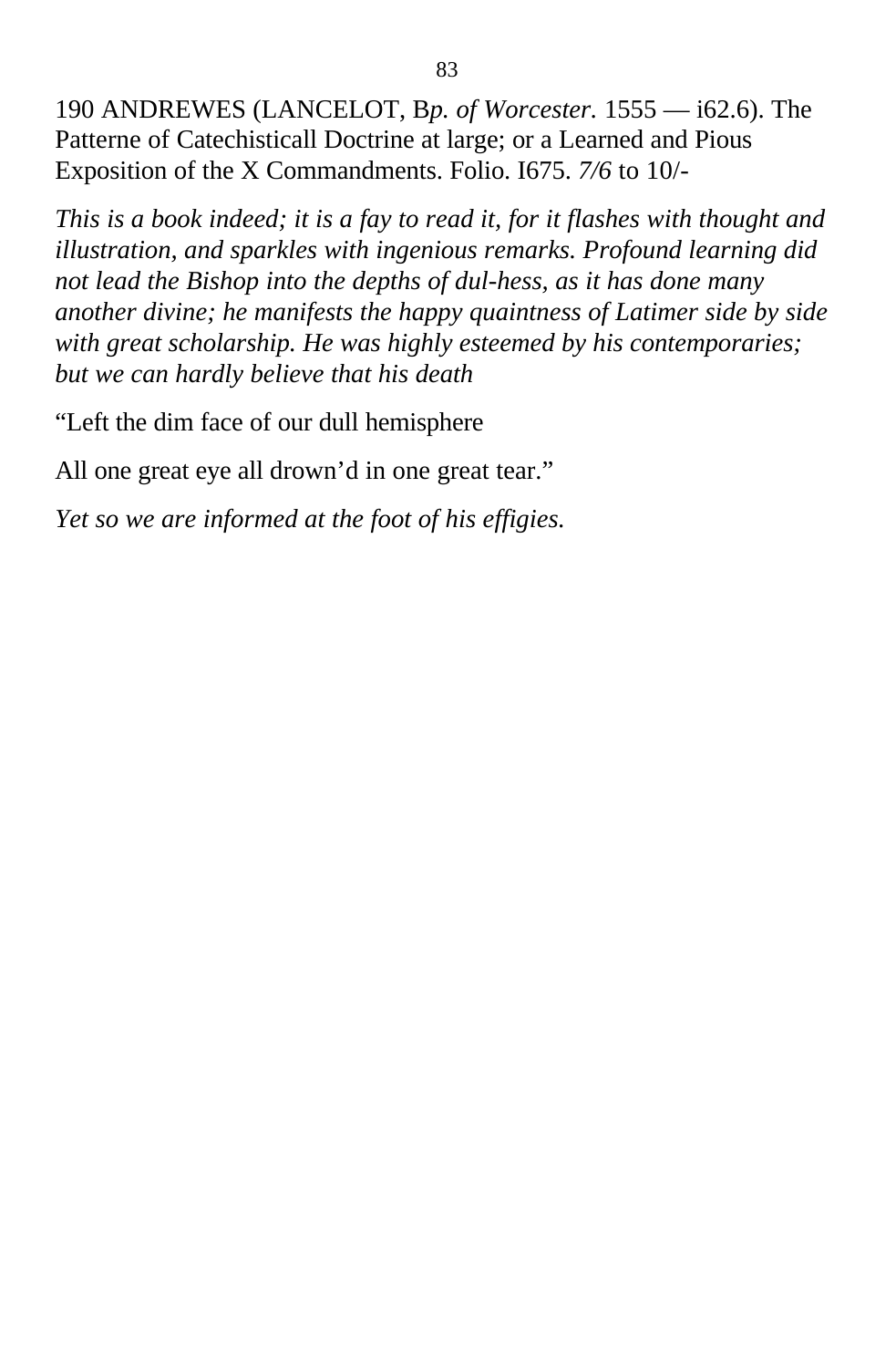191 BARKER (PETER). A Learned and Familiar Exposition. 4to.

 $1624.5$ 

Old-fashioned, remarkably quaint, and even coarse in places. Barker's work abounds in Scriptural illustrations, but it is almost forgotten,

192 DALE (R. W., M.A., of Birmingham.) The Ten Commandments. Cr. 8vo. 3/6. Zonal., Hodder and Stoughton. x873.

Written in a clear, bold, and trenchant style. We could not subscribe to all the author's views, but we admire his practical remarks, and their outspoken manner.

193 DOD (JOHN) & CLEAVER (RoBERT). Familiar Exposition.

Eighteenth edition. 4to. *Zonal.,* x632. S. 2/6.

This work was published by *John Dod* and *Robert Cleaver,* with an intimation that the name of the author was purposely suppressed. Our edition, dated 1632, is the eighteenth, so that the work enjoyed a rare popularity in its own time. it has been frequently reprinted since. The book has been long held in high esteem.

194 DOWNAME, OR DOWNHAM (GEORGE, D.D., *Bishop of Derry. Died*

I634). Abstract of the Duties Commanded and Sinnes Forbidden in the

Law of God. 8vo. L*ond.,* 1635. x/6.

A sort of catalogue of sins, arranged in a tabular form under the Ten Commandments. These are the heads and divisions of a larger treatise, which does not appear to have been published. These mighty men could afford to leave in the oblivion of manuscript works which would cost modern weaklings half a life-time to write.

195 DURHAM (JAMES. I622 — 1658.) Exposition, with a resolution of several momentous questions, and cases of

conscience. 4to. *Lond.,* I675. 8vo., I735, 2/6 to 4/-

*Whatever Durham has written is very precious. He has the pen of a ready writer, and indites flood molter.*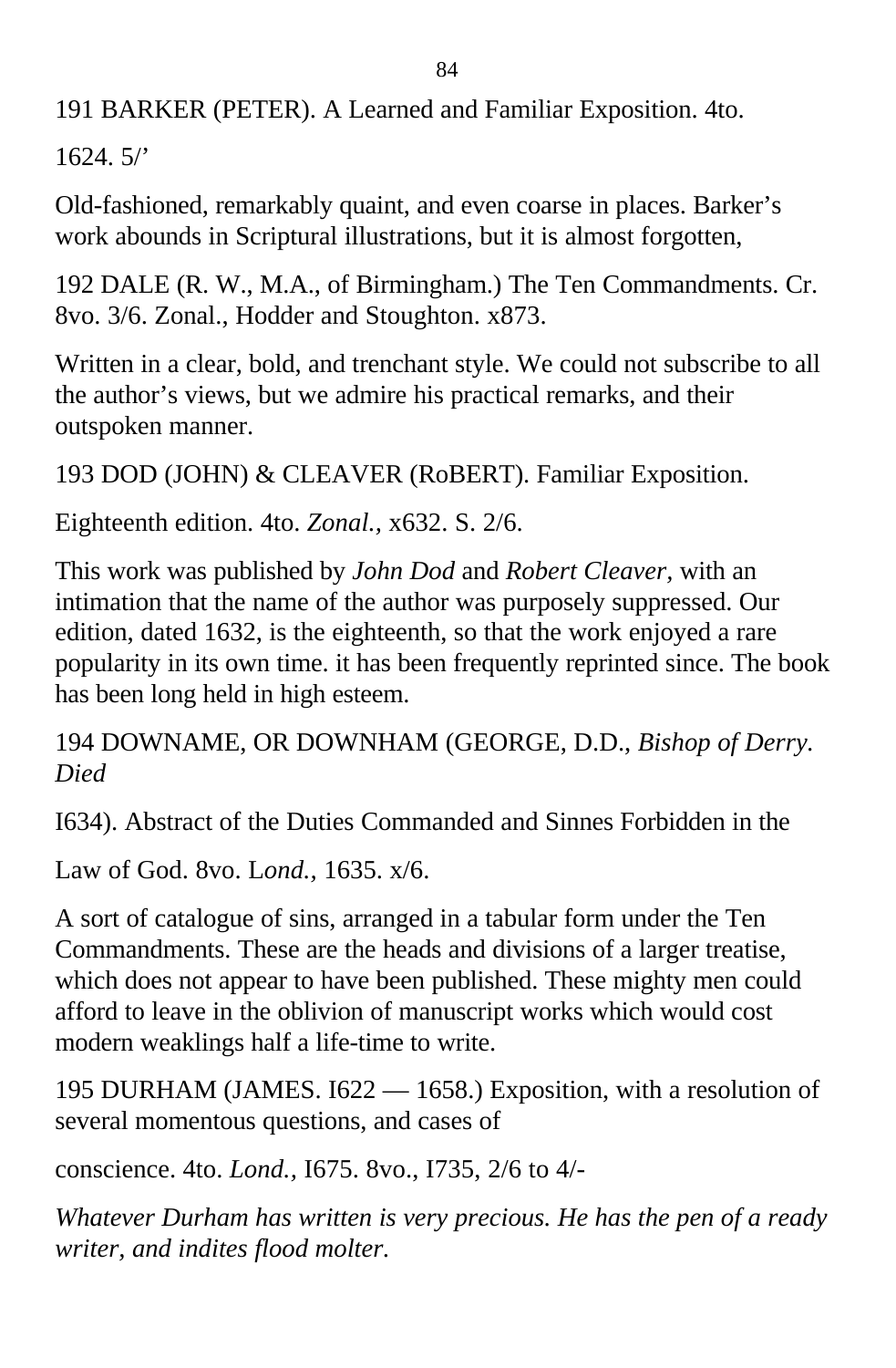196 ELTON (EDWARD), B.D.) God's Holy Minde, Touching Matters Morall;

which himself uttered in Ten Commandments. 4to. *Lond.,* 1648. 3/6. This work discusses the Decalogue in question and answer, in a somewhat dull manner; but touches many cases of conscience, and deals wisely with them. Belief in witchcraft comes out very strongly in some passages.

I97 FISHER (EDWARD, A.M. *Born about 16oo.)* A plain, pithy,

and spiritual Exposition of the Ten Commandments. *[Marrow*

*of Modern Divinity.* Numerous editions.] 12mo. 2/-

This exposition is part of the work which occasioned the famous *2liratrow Controversy.* One fails to see anything calculated to stir up such a strife. *Fisher* might have said that the lines had fallen to him in troubled waters.

HOOPER (JOHN. *Bishop and Martyr.* 1495 — 1554). A Declaration of the Ten Holy Commandments of Almighty

God. I548, x55o, etc. [Reprinted in H*ooper's Works.]* After the manner of the English Reformers. The style is harsh to the modern ear, and the matter too much occupied with the controversies raging in the author's times to be very interesting now.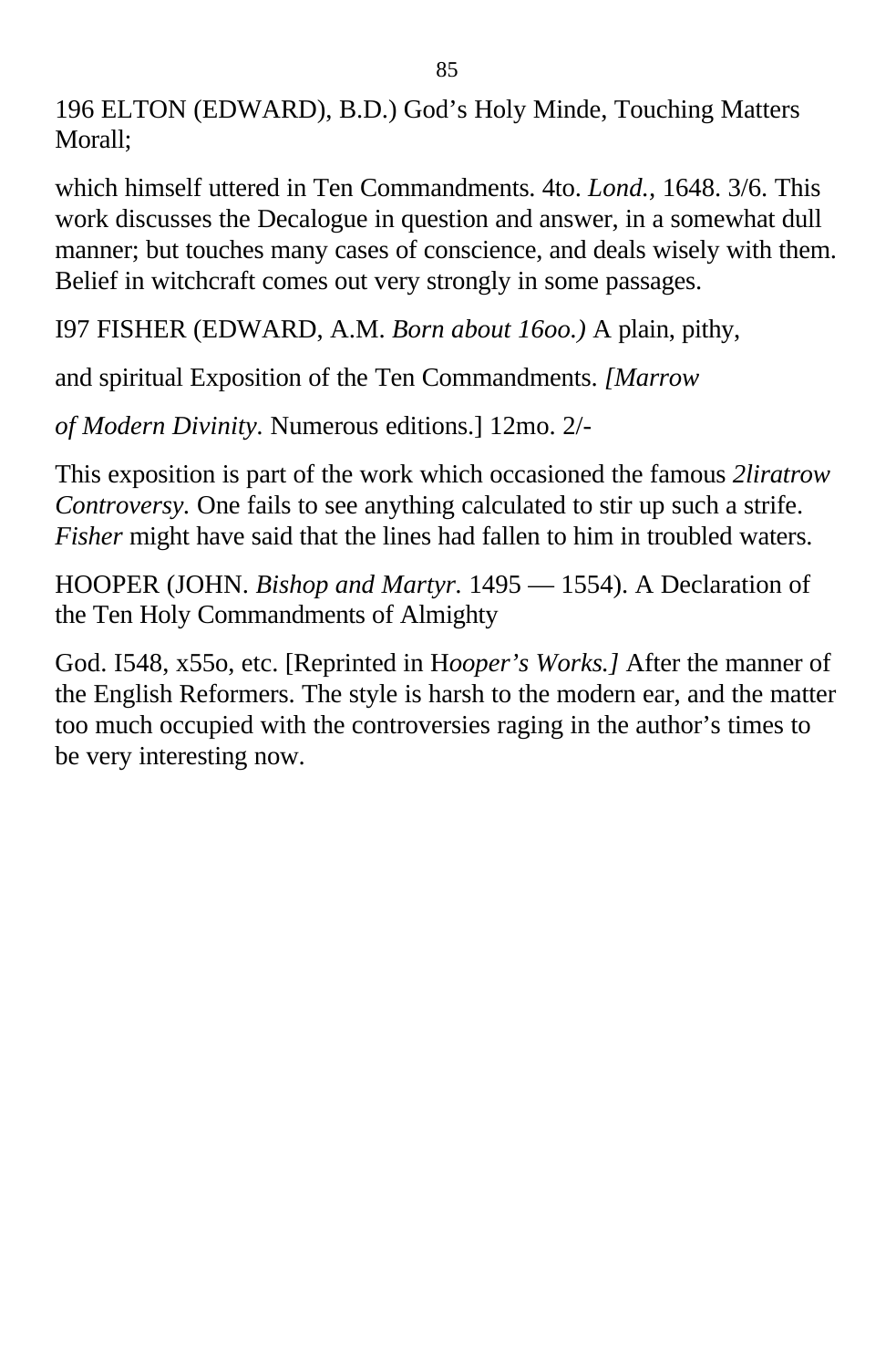199 HOPKINS (EZEKIEL, D.D. Bp. *of London-Derry,* x633 — x69o). An Exposition of the Ten Commandments. 4to. i692. [Reprinted in Ho*pkins' Works.]*

*Hopkins* in this exposition searches the heart thoroughly, and makes very practical application of the Commandments to the situations and circumstances of daily life. His homely eloquence will always make his works valuable.

200 KNEWSTUB (JOHN). Lectures on Exodus XX. 4to. 1584. 7/6.

More valuable for its antiquity than for anything else.

McCAUL (JOSEPH B., *Chaplain to the Bp. of Rochester).* The Ten Commandments; the Christian's Rule of Daily Life. 8vo. *Lond.,* Saunders, Otley & Co. 186z. S. 3/'

The author says, "There is nothing deep in the following pages except their subject ": a modest estimate.

202 NEWTON (RICHARD, D.D.) The King's Highway. Post

8vo. *2/6. Lond.,* Nelson. Also x6mo. *x/6.* Nisbet. *Though intended for children, ministers will find it useful, for it teems with illustration, and brings up little points of conduct worth touching upon. Dr. Newton is the prince of preachers to children.*

203 TUDOR (RICHARD), B.A.) Decalogue viewed as the Christian's Law. Cr. 8vo. 1o/6. L*ond.,* Macmillan. z86o. S. 6/-

The author attempts to give the Christian sense of the Decalogue in its application to present needs and questions. With much moderation he discusses many of the disputed points of the day, such as the legislative enforcement of the Sabbath, marriage with a deceased wife's sister, etc. He usually takes the view which is natural to a clergyman; but he says some capital things.

204 WEEMSE (John. *Died about 1636).* The Morall Laws. [In Vol. I. of Weemse's *Works; 2* vols., 4to. L*ond.,* 1632, etc.] 3/-Solid, sober, weighty. *Orme* says of W*eemse:* "He was well acquainted with the original Scriptures, with Jewish manners and antiquities, and with the best mode of interpreting the Bible. The style is quaint, but always intelligible." (See No. 225.)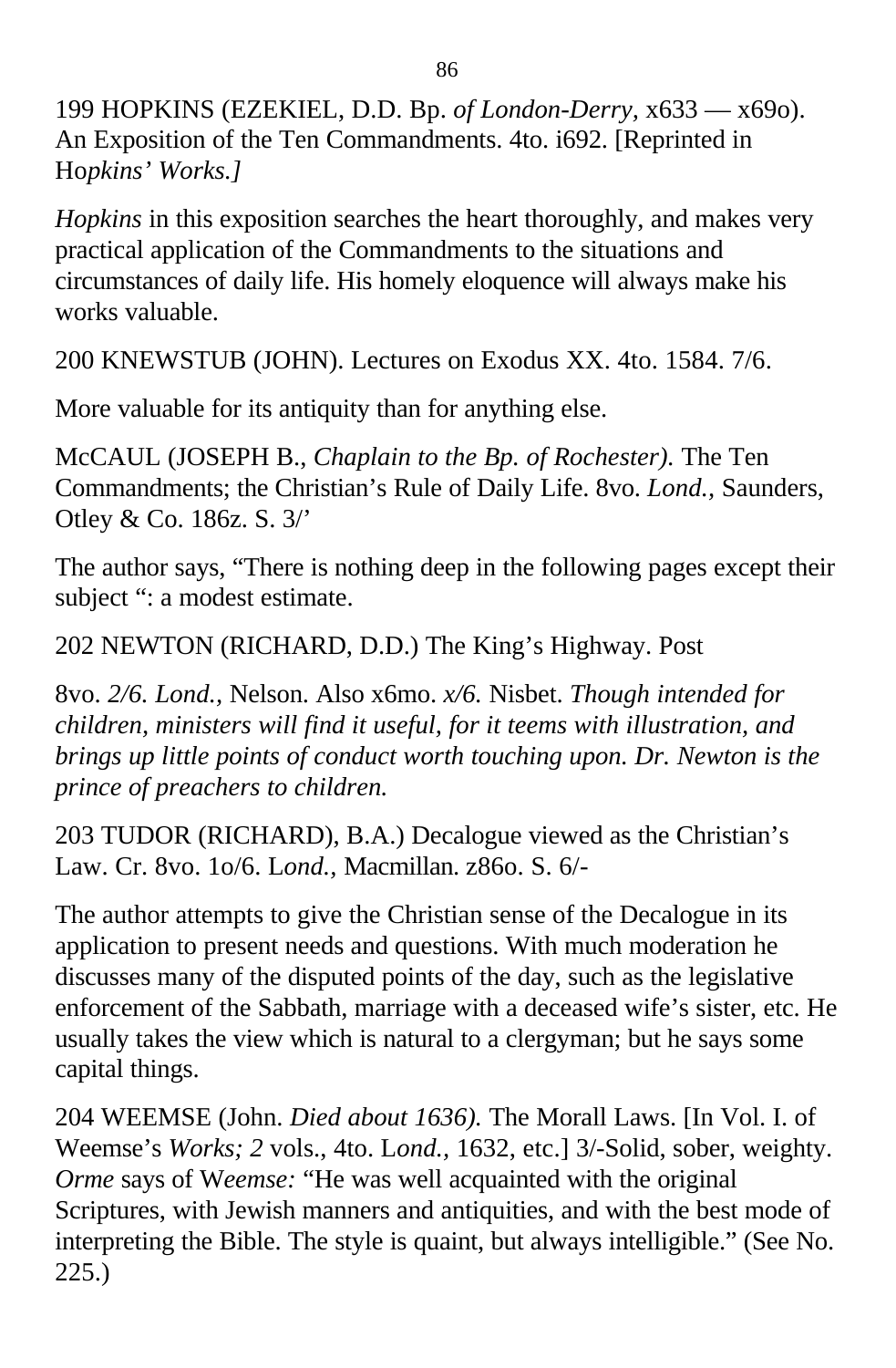2o5 WHATELEY (WILLIAM *Puritan.* 1583 — 1639). A Pithie,

Short, and Methodicall Opening of the Ten Commandments.

12mo. *Lond.,* 1622. (Not often in the market.)

Exceedingly scarce, but as rich as it is rare.

THE TABERNACLE.

[Of works on this subject it is not possible to give more than

a selection.]

206 BROWN (W.) The Tabernacle and its Services in relation to

Christ and the Church. 8vo. 3/6..Edinb., Oliphant& Co. x874. An instructive interpretation of the types of the Tabernacle.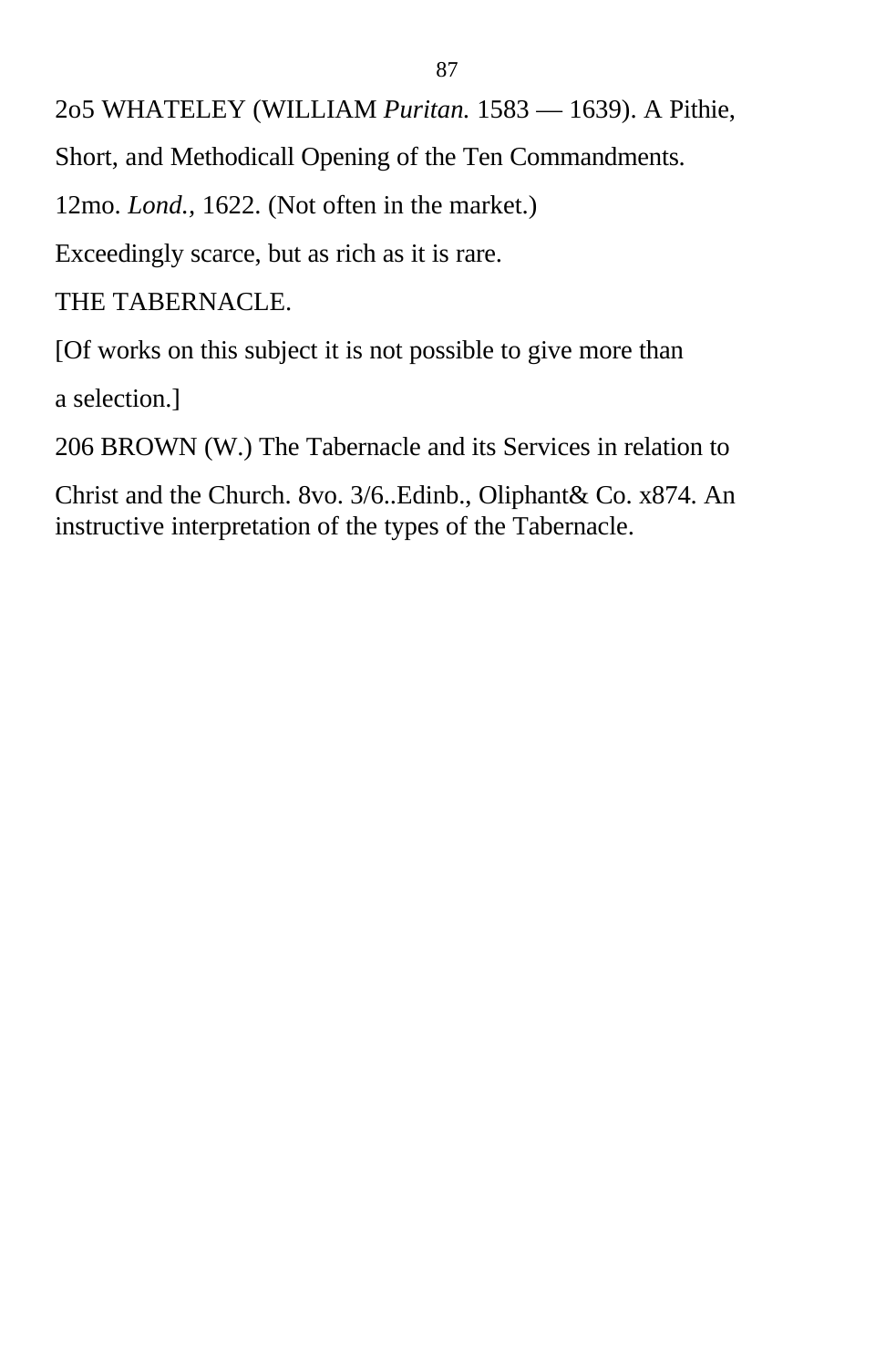207 GARRATT (S.) Scripture Symbolism. Sm. 8vo. x848. S. 1/6.

Most unexceptionable in doctrine and style. It deals mainly with the sacred vessels.

208 KITTO (JOHN, D.D.) Tabernacle and its Furniture. 4to. x849.

Artistic illustrations with a little letter-press. S*oltau* well supplies the place of this rare work.

209 MUDGE (WILLIAM). The Tabernacle in the Wilderness. 12mo.

*Lond.,* Simpkin & Marshall. 1861. S. *2/6.*

The writer, a thoroughly evangelical second-advent clergyman, makes some very admirable remarks in these Lectures, which were delivered in his parish church. Our copy is in the third edition. We are not surprised to find the work thus popular.

210 SOLTAU (H. W.) The Holy Vessels and Furniture of the Tabernacle of Israel. [With Ten Chromo-Lithographic Illustrations.] Imp. oblong 8vo. 16/- *Lond.,* Yapp & Hawkins, and S. W. Partridge & Co.

A series of sumptuous pictures, executed in the best style of art, impressing the mind far more vividly than any letter-press could do.

2I1 SOLTAU (H. W.) The Tabernacle, the Priestly Garments,

and the Priesthood. 8vo. 4/6. *Lond.,* Morgan & Scott.

*Richly suggestive. Exceedingly well worked out in details; but not so wiredrawn as to prevent thought an the reader's part.*

WHITE (FRANK H.) Christ in the Tabernacle, with some Remarks on the Offerings. Illustrated by Twelve Chromo-

Lithographs. Cr. 8vo., 5/- *Lond., S. W.* Partridge. :873. Written for the private Christian. Full of instruction and devotion.

LEVITICUS.

213 BONAR (ANDREW A.) Leviticus. With Notes. 8vo. *8/6. Lond.,* Nisbet & Co. 1861.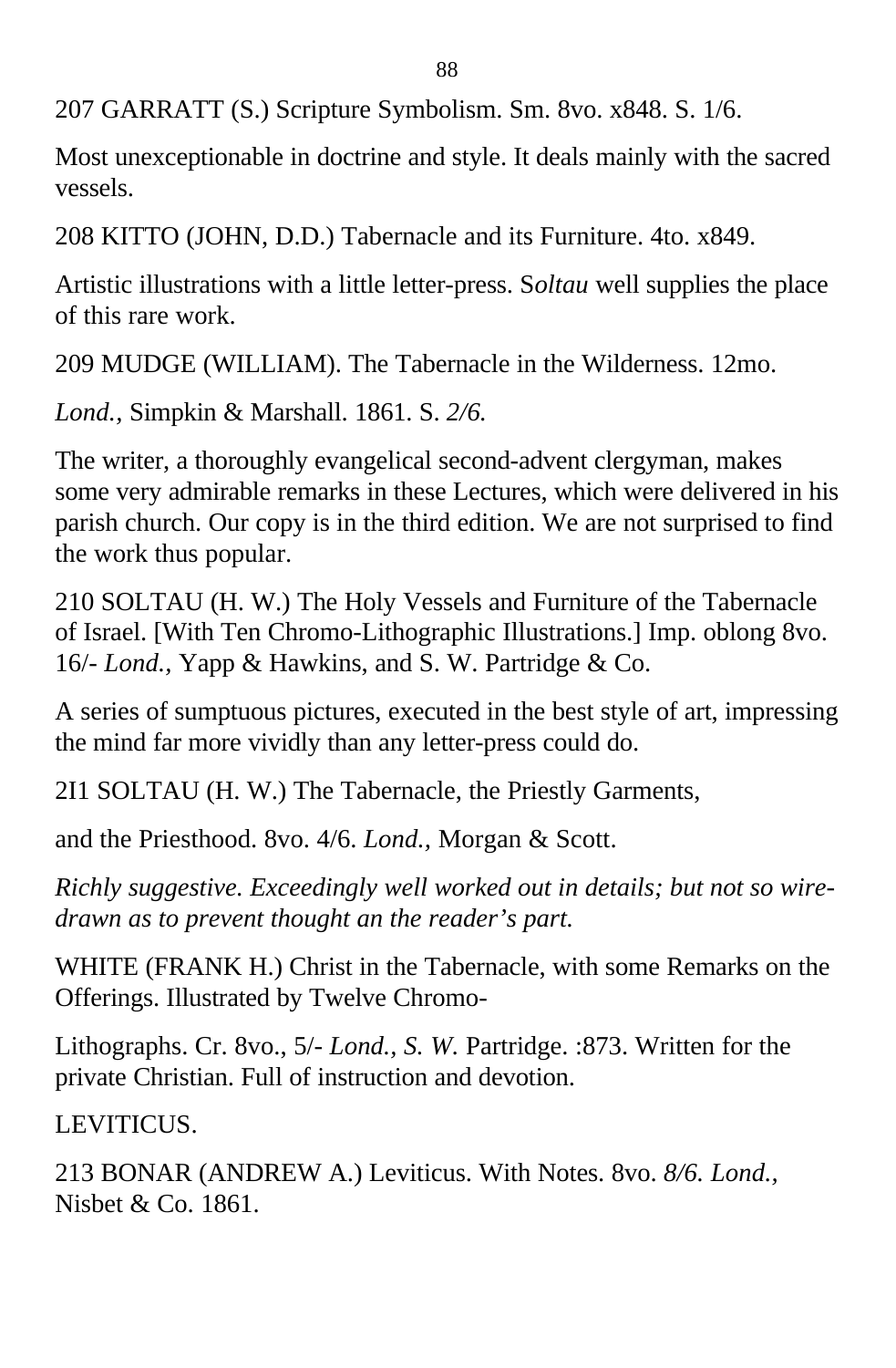*Very precious, Mr. Andrew Bonar has a keen eye for a typical analogy, but he always keeps the rein upon his imagination, and is therefore safe to follow. He is a master in Israel.*

214 BUSH (GEORGE). Notes on Leviticus. Sm. 8vo. *New*

*York,* 1857. 3/-

*The author read extensively to produce this volume. In his later years he became a Swedenborgian, but there is no trace of that leaning in this or his other comments. He inserts the notes of the Pictorial Bible, but handsomely acknowledges them.*

215 CUMMING (JoHn, D.D.) Sabbath Morning Readings on Leviticus. Sm. 8vo. *Lond.,* J. F. Shaw. 1854. 2/-

For popular reading. The author wrote too much to be profound.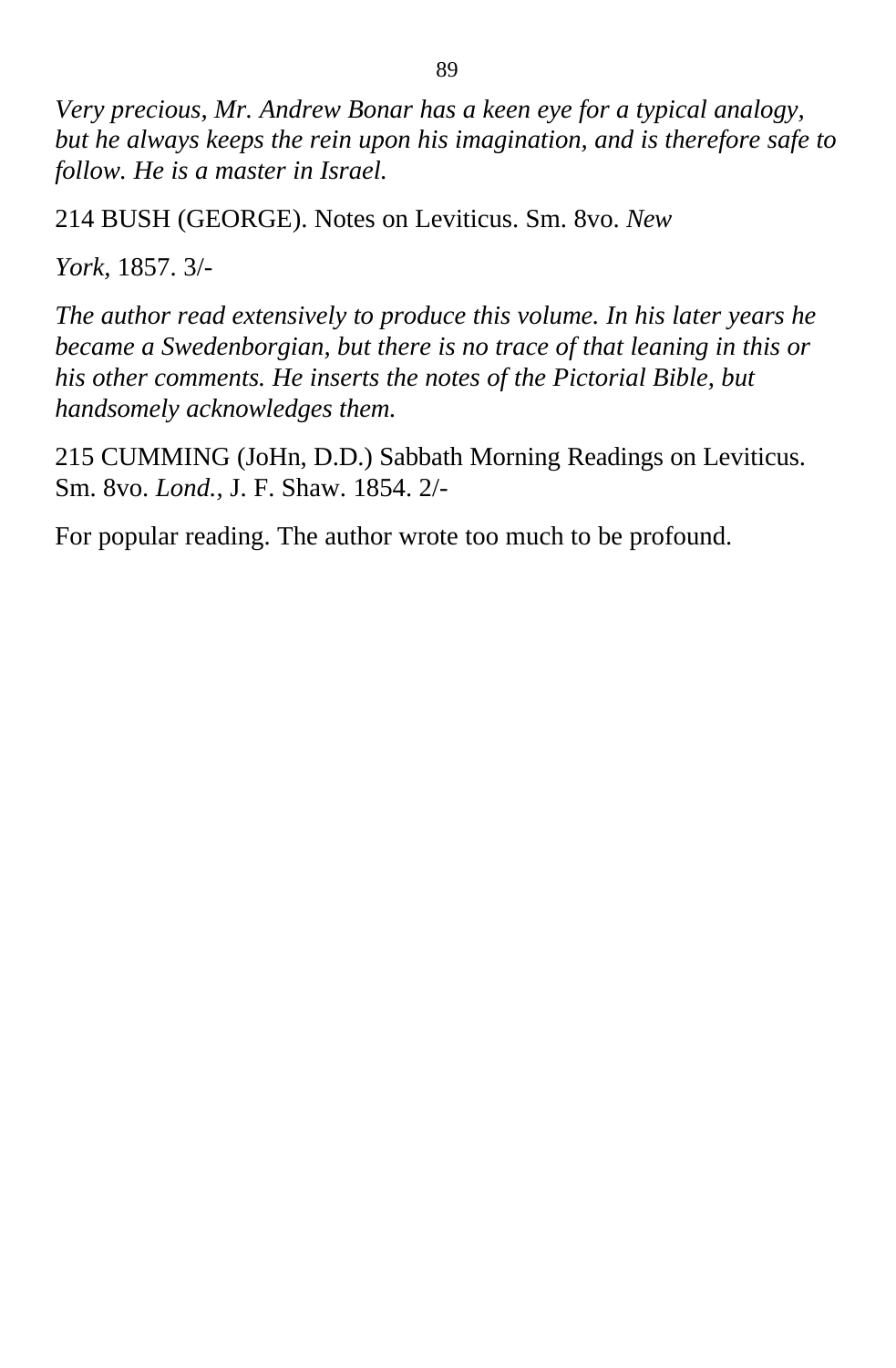216 CUMMING (JOHN, D.D.) The Great Sacrifice; or, the Gospel

according to Leviticus. 2/-

A companion to the volume last mentioned.

217 JAMES (HORATIO, M.A.) Sermons on the Levitical Types. Sm. 8vo. Zonal., I847. 1/6.

Very attenuated. These sermons, like the lean kine, have eaten up the fat kine of the: types and are never the fatter.

218 JUKES (ANDREW). The Law of the Offerings [Leviticus,

chap. I-vii]. Cr. 8vo. 3/- *Lond.,* Nisbet & Co. 1854.

*,4 very condensed, instructive, refreshing' book. It will open up new trains of thought to those unversed in the teaching of the types.*

219 M[ACKINTOSH] (C. H.) Notes on Leviticus. By C. H. M.

12mo. 2/6. *].and.,* G. Morrish. x86o.

We do not endorse the Plymouthism which pervades these notes, but they are frequently suggestive. Should be read cautiously.

220 MATHER (SAMUEL. 1626 — 1671). The Figures or Types of

the Old Testament. Second edition. 4to. 7/6. *Lond.,* 17o5. Though this is a work upon all the types, it contains so much instructive matter upon the Levitical sacrifices that we cannot forbear mentioning it here. It is one of the old standard books of our fathers.

*22i* KEACH (BENJAMIN, *Baptist Pastor.* 164o — 1704). Tropologia.

Folio and Roy. 8vo. 8/- to i8/-

This is a vast cyclopaedia of types and metaphors of all sorts, and was once very popular. It is a capital book, though too often the figures not only run on all-fours but on as many legs as a centipede. It is not strictly upon Leviticus, but we felt bound to insert it in this place.

222 MICHAELIS (SIR JOHN DAVID. 1717 — 179I). The Laws of Moses.

Translated by Alexander Smith, D.D. 4 vols., 8vo. at)/- *Zonal.,* I814.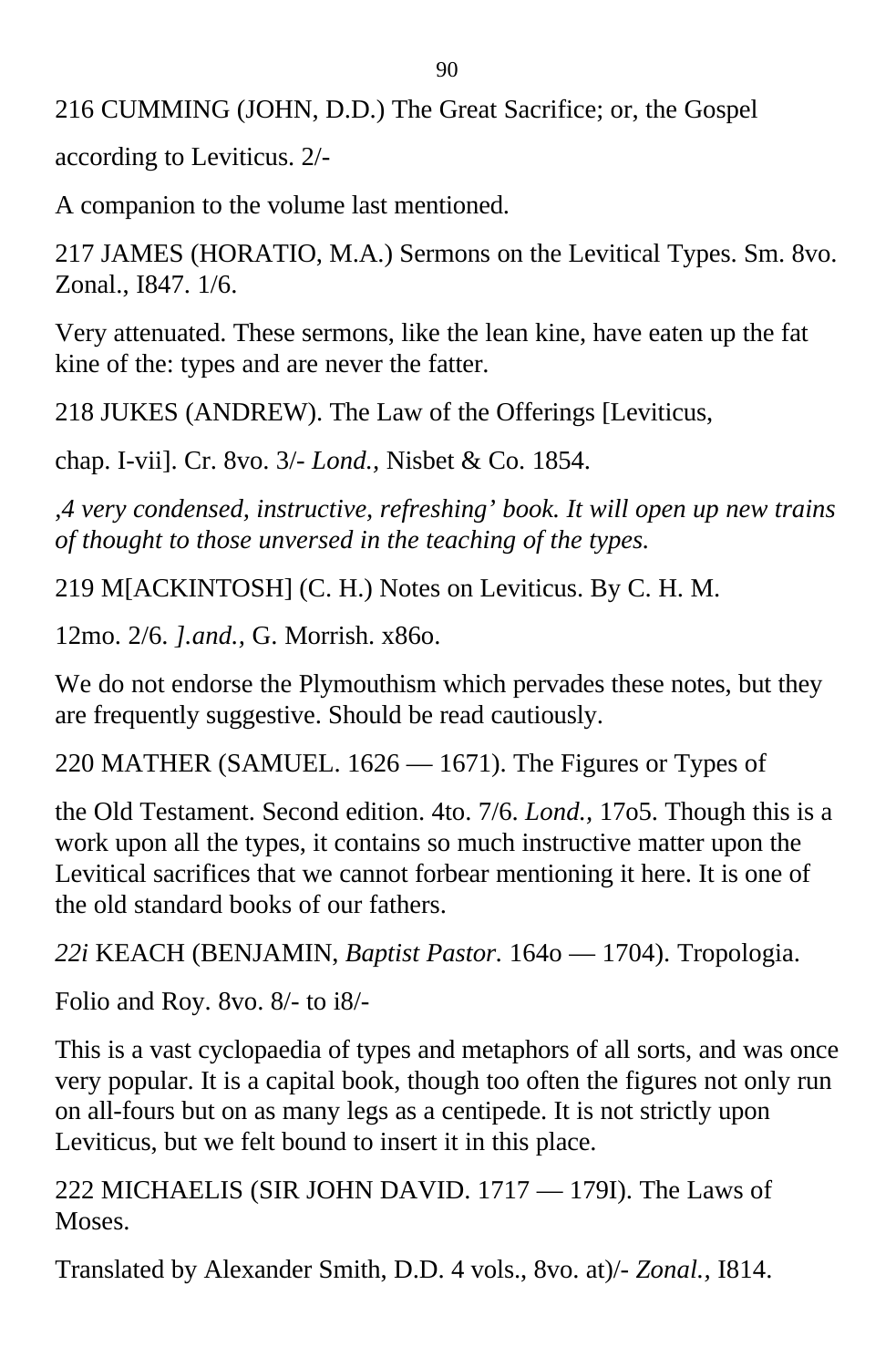However much of learning there may be here, we are not prepared to recommend a work which treats so sacred a subject with levity and coarseness.

e23 NEWTON (BENJAMIN WILLS). Thoughts on Parts of Leviticus.

12mo. L*ond.,* Houlston. x857. S. 2/-

'This touches only the first six chapters; but it treats of the offerings in a manner deeply spiritual and helpful. This writer has some peculiarities of style and thought; but in matter and spirit he is far removed from the Darby school.

224 SEISS (JosEPH A., D.D.) The Gospel in Leviticus. 8vo.

*6/- Edinb.,* Thomas C. Jack. i86o.

Twenty-one very admirable lectures, founded upon *Bush* and B*onar,* but containing much original matter. The work deserves attention.

225 WEEMSE {JOHN). Exposition of the Laws of Moses, Moral, Ceremonial,

Judicial, etc. 2 vols., 4to. Lond., 1632. 2/6 or 3/'

This contains many useful and curious things, together with fancies and rabbinical trifles. W*eemse* may generally be bought very cheap, and we should think his work is very little read or cared for. (See *Orme's* opinion, No. 2o4.)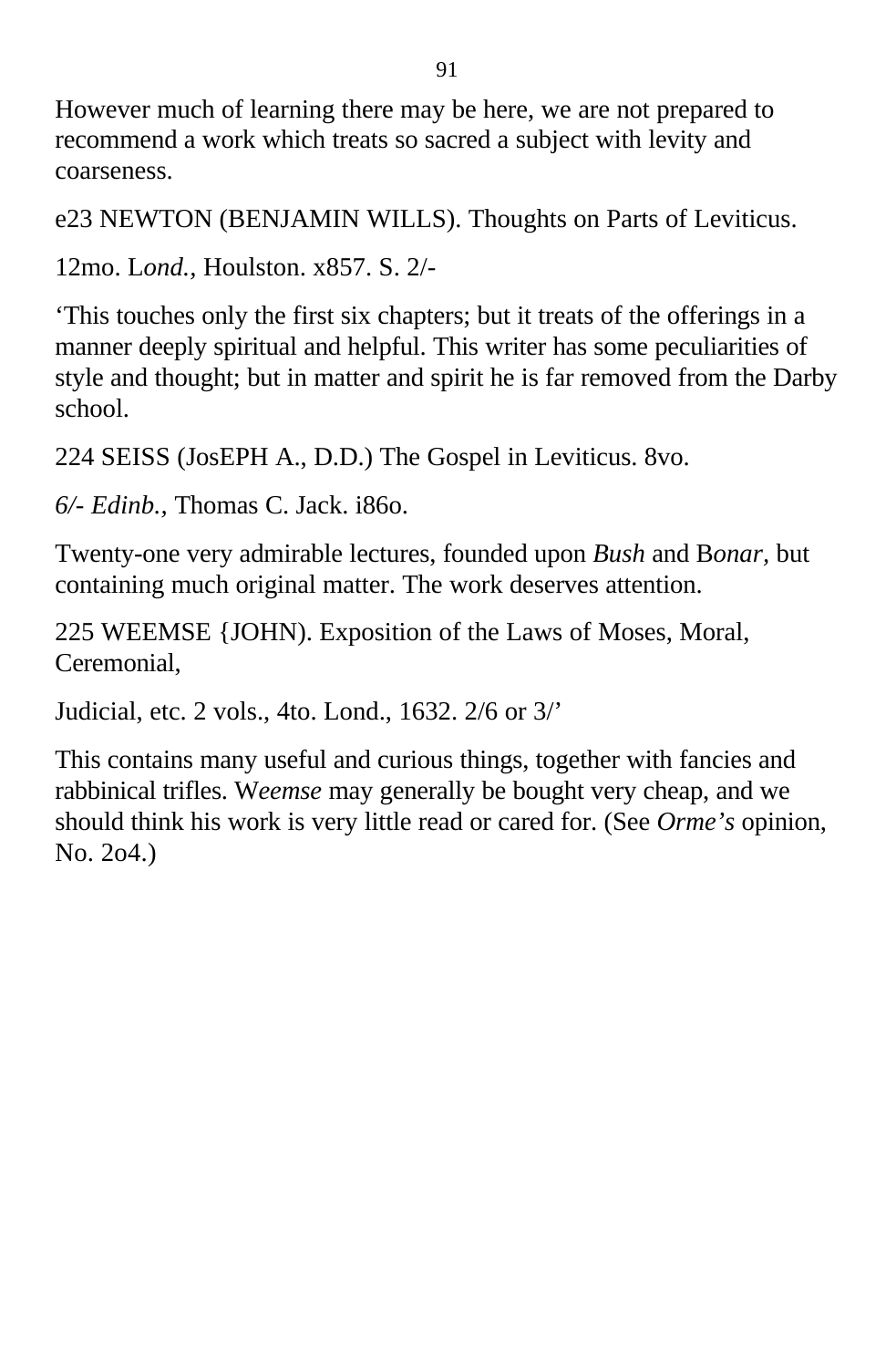226 WILLET (ANDREW). Hexapla; Leviticus. Folio. 1631. 5/6.

Plodding along with his six-fold load, *Willet* gives us a comparison of ten versions, "handles well nigh two thousand theological questions," and quotes "above forty authors, old and new." He sums up all preceding commentaries, both Protestant and Romish.

NUMBERS.

[Seaton, Wagner, and other writers whom we have placed under Exodus are equally upon Numbers, and should be referred to.]

227 ATTERSOLL (WILLIAM). A Commentarie upon Numbers.

Folio. *fond.,* 1618. 1o/- to 14/-

A stupendous work, well fitted to make a headstone for the author's grave. It is so huge that it might have been the work of a lifetime, and yet the same writer has also given us Philemon. Think of 1271 folio pages on Numbers!

128 BLUNT (HENRY, M.A.) Numbers and Deuteronomy. [Vol. 3

of Pentateuch.] 12mo., 6/- *fond.,* Hatchards. x843. S. I/6 Intended for families, but not without value to the preacher.

229 BUSH (GEORGE). Notes on Numbers. Thick small 8vo.

*New York,* 1858. 4/-

*Although Bush is indebted to many authors, he is by no means a mere collector; his remarks repay you afar consultation, and we hope that in this case they are his own.*

230 CUMMING (JOHN, D.D.) Readings on Numbers. 8vo. fond.,

J. F. Shaw. x855. S. 1/9.

Good, as usual.

23x M[ACKINTOSH] (C. H.) Notes on Numbers. By C. H. M.

*fond.,* G. Morrish. 1862. 2/-

Like the other notes of C. H. M., they need filtering. Good as they are, their *Darbyism* gives them an unpleasant and unhealthy savor.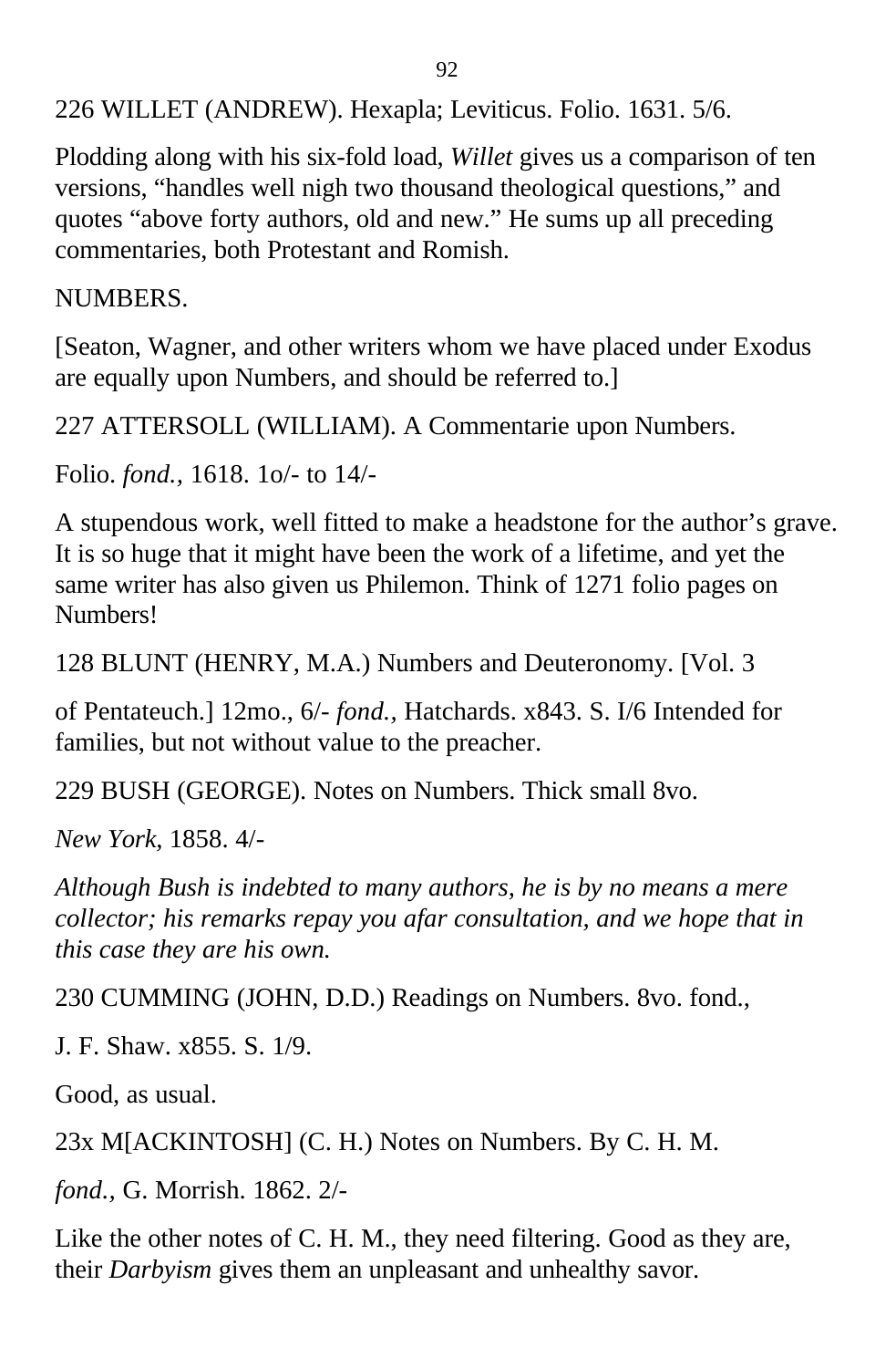DEUTERONOMY.

[As so few expositions have been written upon Deuteronomy alone, the reader will do well to use the Commentaries upon the Pentateuch and the whole Old Testament.]

232 CALVIN (JOHN). Sermons upon Deuteronomie. Translated out of French by A. Golding. Folio. 1583. 15/-

*This is not the same as that which is contained in the* "Calvin *Translation Society's Commentaries." Everything that Calvin wrote by way of exposition is priceless; even those who differ from him in theology admit this.*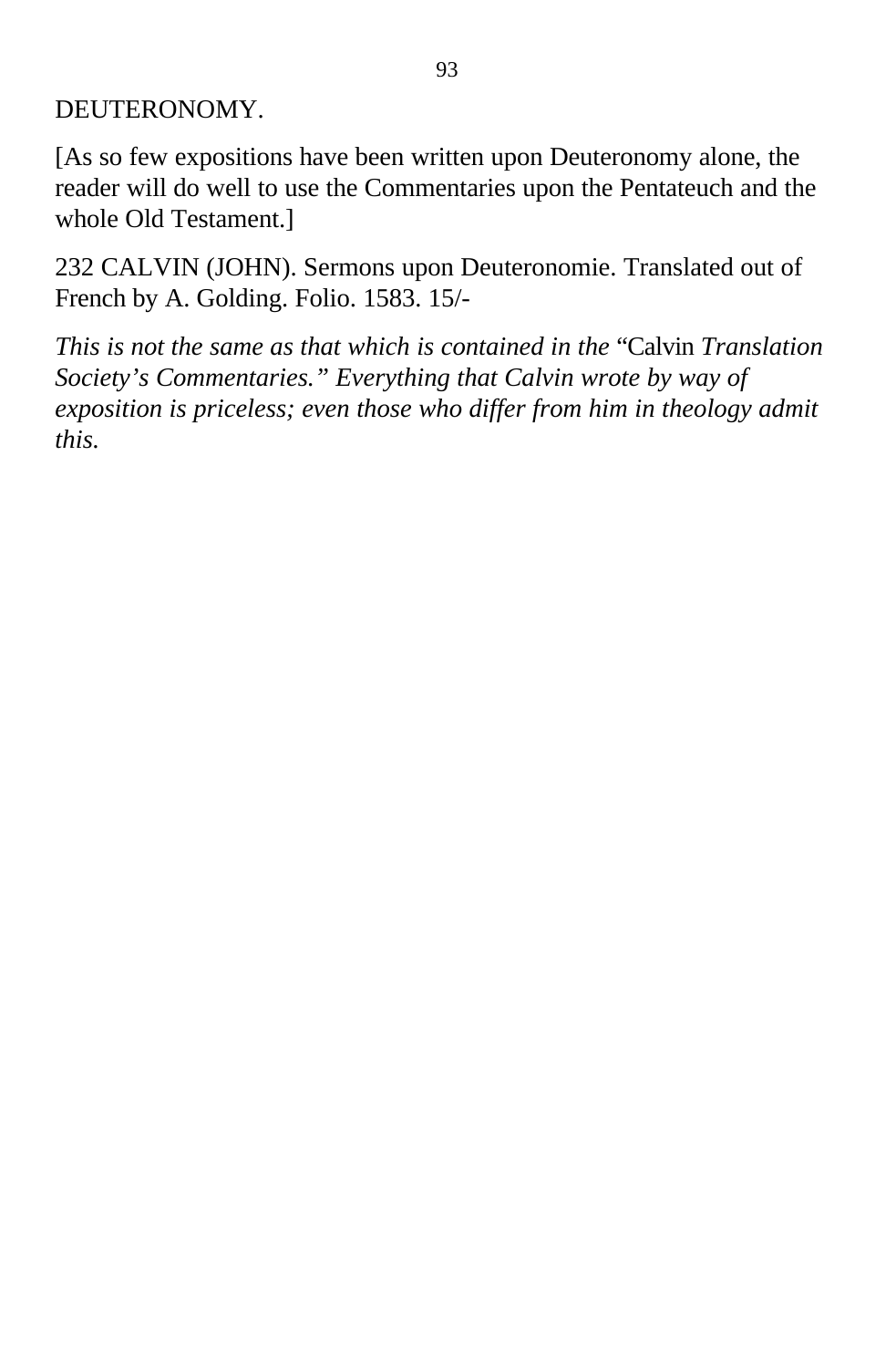?.33 CUMMING (JoHN, D.D.) Readings in Deuteronomy. Sin.

8vo. L*ond.,* J. F. Shaw. 1856. S. 2/3.

Pretty, popular, profitable.

JOSHUA.

234 BLACKWOOD (STEVENSON A.) Heavenly Places. Addresses.

Sm. cr. 8vo. 2/- and 2/6. *load.,* Nisbet & Co. x873.

*Mr. Blackwood* has illustrated passages from the first five chapters only. He has a beautifully quiet way of saying very sweet things. This little book will be useful if it shows the young preacher how to expound Scripture with unction and power.

235 BUSH (GEORGE). Notes. Sin. 8vo. New *York.* 1852. 3/-

*Bush is a careful illustrator of the Word, and apt at giving the practical lesson. His works are well compiled.*

236 CALVIN (JOHN). Commentarie upon Joshue. Translated

by W. F. 4to. *Lond.,I57*8. 9/-

*We have said enough upon Calvin in general. His expositions are more equal in excellence than those of other men; other men rise and fall, but he is almost uniformly good.*

237 CHRIST IN THE PROPHETS. — Joshua, Judges, Samuel, Kings. [Anon.]

Foolscap 8vo. 3/6. L*ond.,* Masters. 1873.

See Christ in the Law, No. 80. Needs well sifting. There is much rubbish.

2.'.;8 CUMMING (JOHN, D.D.) Readings on Joshua and Judges.

Sm. 8vo. L*ond.,* J. F. Shaw. i857. 2/-

*Dr. Cumming* keeps up to his average of value.

GROSER (W. H.) Joshua and his Successors: an Introduction to Joshua, Judges, Ruth, and Samuel I., with Notes. Parts I. and II 8vo. 2/- each. *Lond.,* S.S. Union. x874.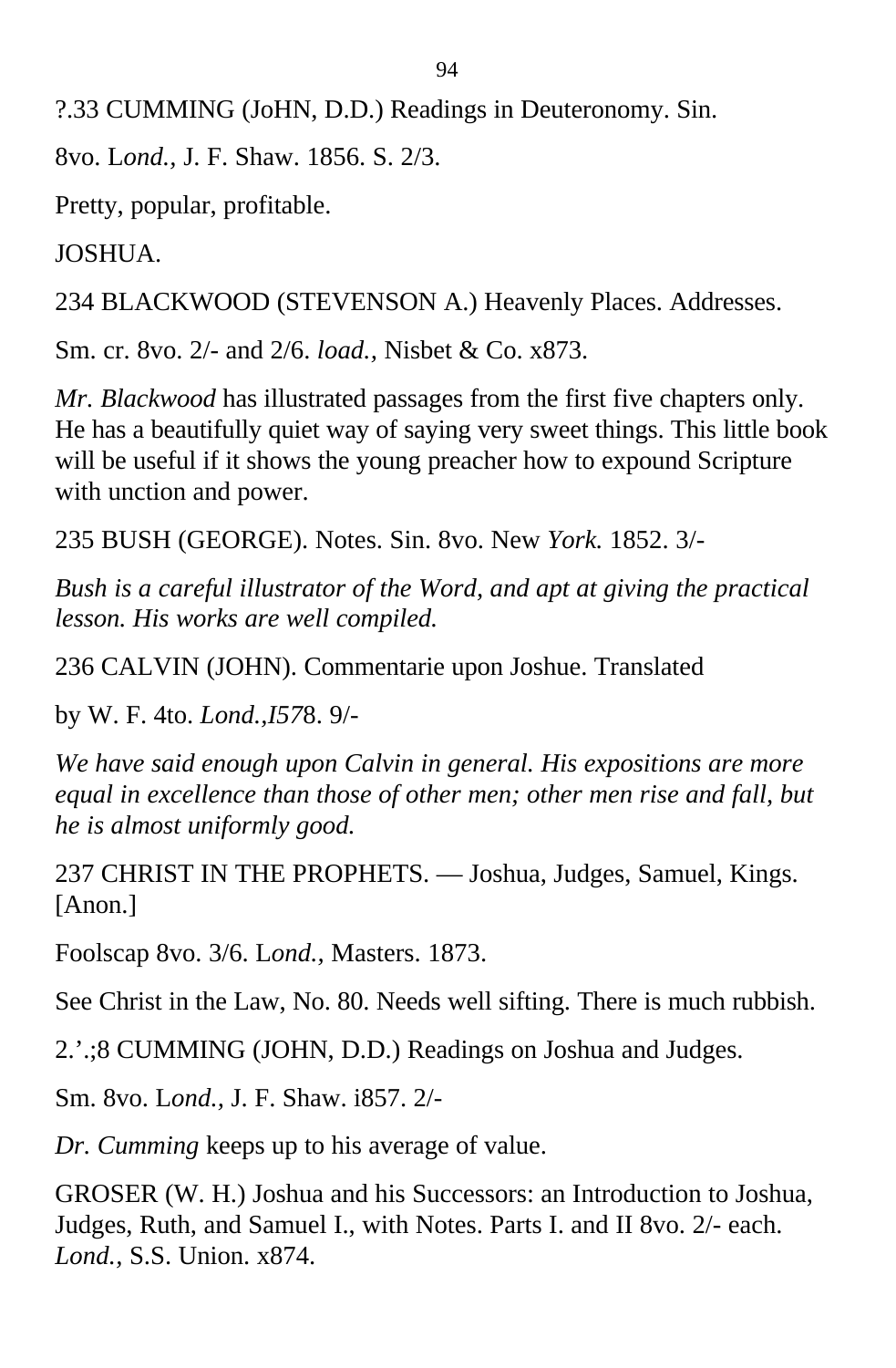A very useful condensed book for teachers.

240 KEIL (KARL FRIEDRICH, D.D., Ph.D.) Joshua, Judges, and Ruth. i vol. 8vo. 10/6. E*dinb.,* T. & T. Clark. 1865. S. 5/-"Let our biblical students not only master the facts and logic, but catch the spirit of these commentaries, and we can have no fear for the issue of that conflict with Rationalism and Popery united, by which Protestantism in this country seems to be *threatened." — Wesleyan Methodist Magazine.*

24i KELLY (WILLIAM). Lectures Introductory to the Study of the earlier

Historical Books [Joshua to II Samuel]. 8vo. 3/6. *Lond.,* Broom. I874. After the manner of Plymouth commenting in general; quite sufficiently taken up with spiritualizing and nice points: but yet, read with half a ton of salt, a book likely to arouse thought, and suggest topics.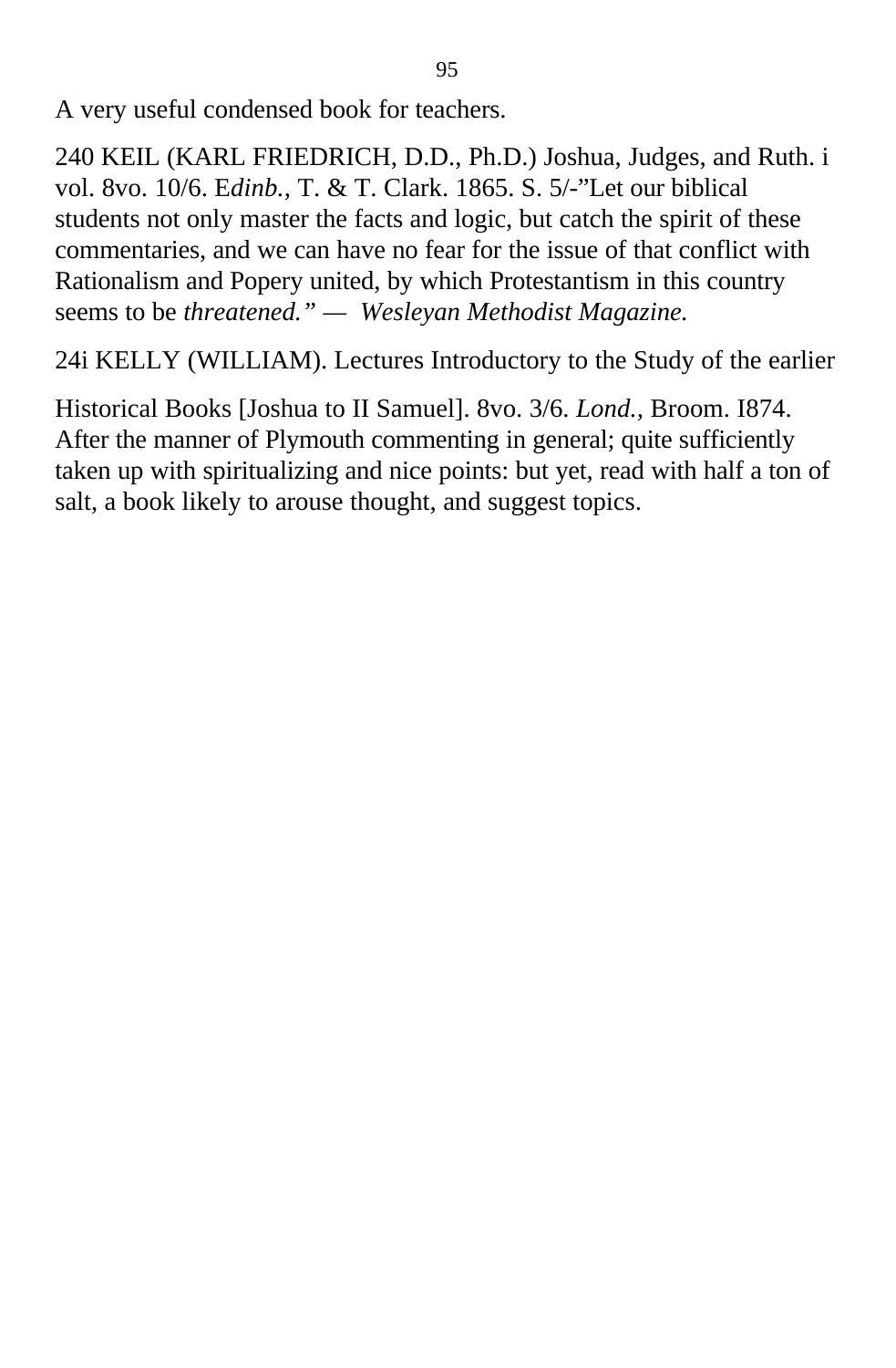242 LANGE'S COMMENTARY. — Joshua (by F. R. Fay); Judges, Ruth (by P. Cassel, D.D.) Edited by Dr. Schaff.

One vol. Imp. 8co. 21/- *Edinb.,* T. & T. Clark. x872.

*This is a standard work. No minister's library is furnished 'without the whole set. Joshua however is inferior to Judges.*

243 MARCHANT (F. G.) Commentary on Joshua. [Part III. of

*Preacher's Commentary. I*/.] L*ond.,* Dickinson. x875.

While writing this we have only one number before us, but it promises well, and we feel sure its quality will be sustained, for we know the author's industrious habits.

244 THE GOSPEL IN THE BOOK OF JOSHUA. [Anon.] Cr. 8co. I/6.

*Lond.,* Partridge & Co. x867.

Pious remarks, such as anyone would make.

245 SEATON (W.) The Church in Canaan; or, heirs in possession

receiving the promises. Vol. I. 12mo. *Lond., 1*823. 2/-

A sequel to No. x88.

246 SMITH (THORNLEY). The History of Joshua, viewed in

connection with the Topography of Canaan, and the

Customs of the Times in which he lived. Cr. 8co. 4/6.

*Edinb.,* W. Oliphant & Co. I87O.

*Although not a commentary, it will answer the same purpose;*

*for almost every event is fully illustrated. ,4 capital work.*

JUDGES.

[See also under *Joshua.]*

241 BUSH (GEORGE). Notes on Judges. Sm. 8co. New

*York,* 1852. S. 3/6.

*Like other works of this author — of considerable value.*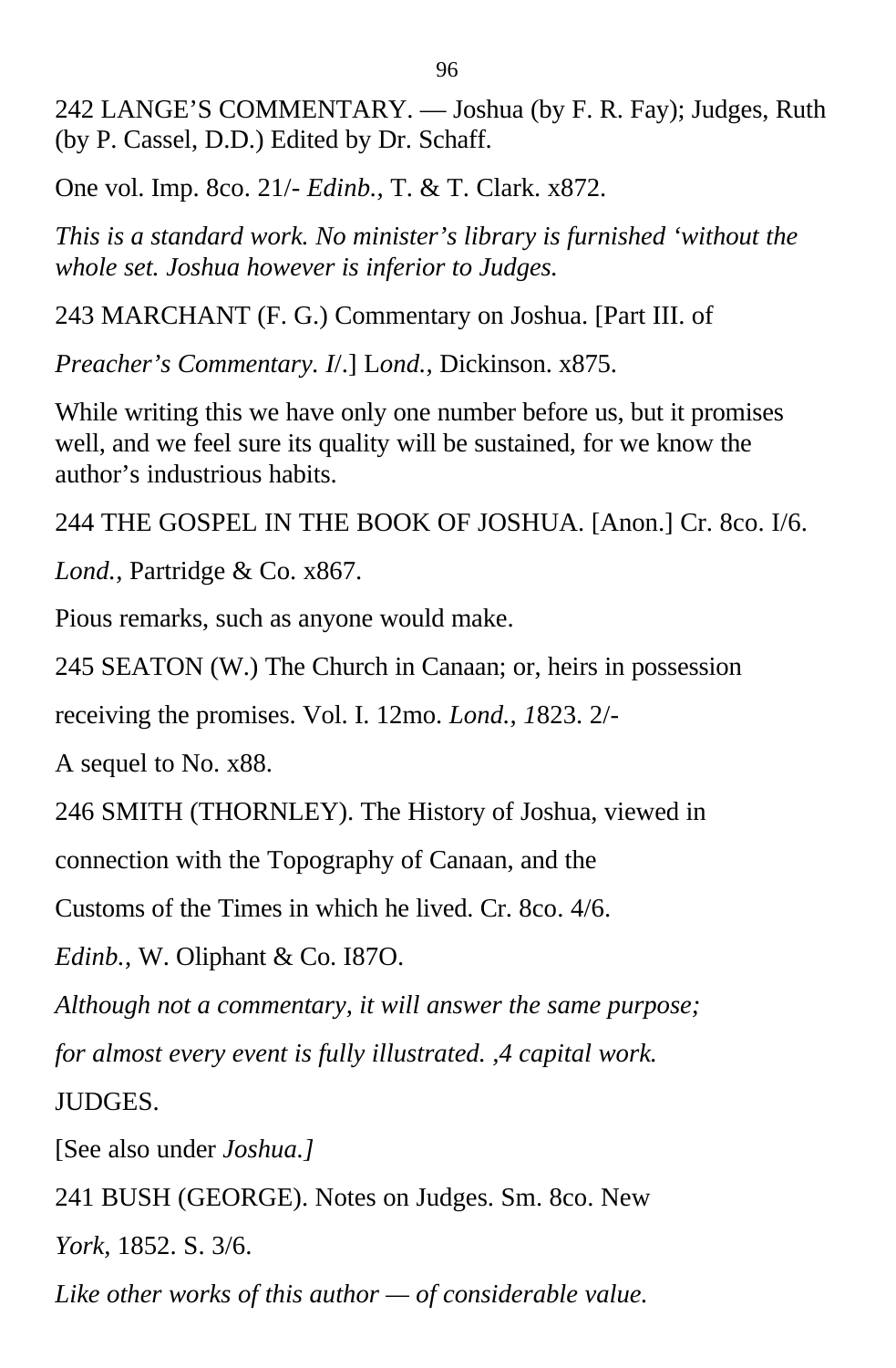248 DODS (MArcus, M.A., D.D.) Israel's Iron Age: Sketches from the Period

of the Judges. Crown 8co. 5/' Lo*nd.,* Hodder & Stoughton. x874. Dr. Doris considers that to find in Samson and other judges types of our Lord Jesus is mere fancy, and he interprets upon "a rational principle" which renders his book dry and unspiritual; at the same time his sketches are not without value.

249 HENGSTENBERG (E. W.) Time of the Judges. (See No. 86.)

250 KITTO (JoHn, D.D.) "The Judges," in *Daily Bible Illustrations.* (See No. 4I.)

*Exceedingly meritorious. Refer to it frequently.*

251 MARTYR (PETER 1500 — 1562). Most Fruitful and Learned Commentarie

upon the Book of Judges. *Black Letter.* Folio. 1560. Rare. IS/-This would seem to be a profound work. *Rogers* says of -Peter *Martyr: — "* Few private men can understand his works, and few ministers who understand them can obtain them; nor if they can will they find in them much that will benefit their simple hearers." This has not been our experience with.Peter *Marty?\$* works; on the contrary, we have read them with interest.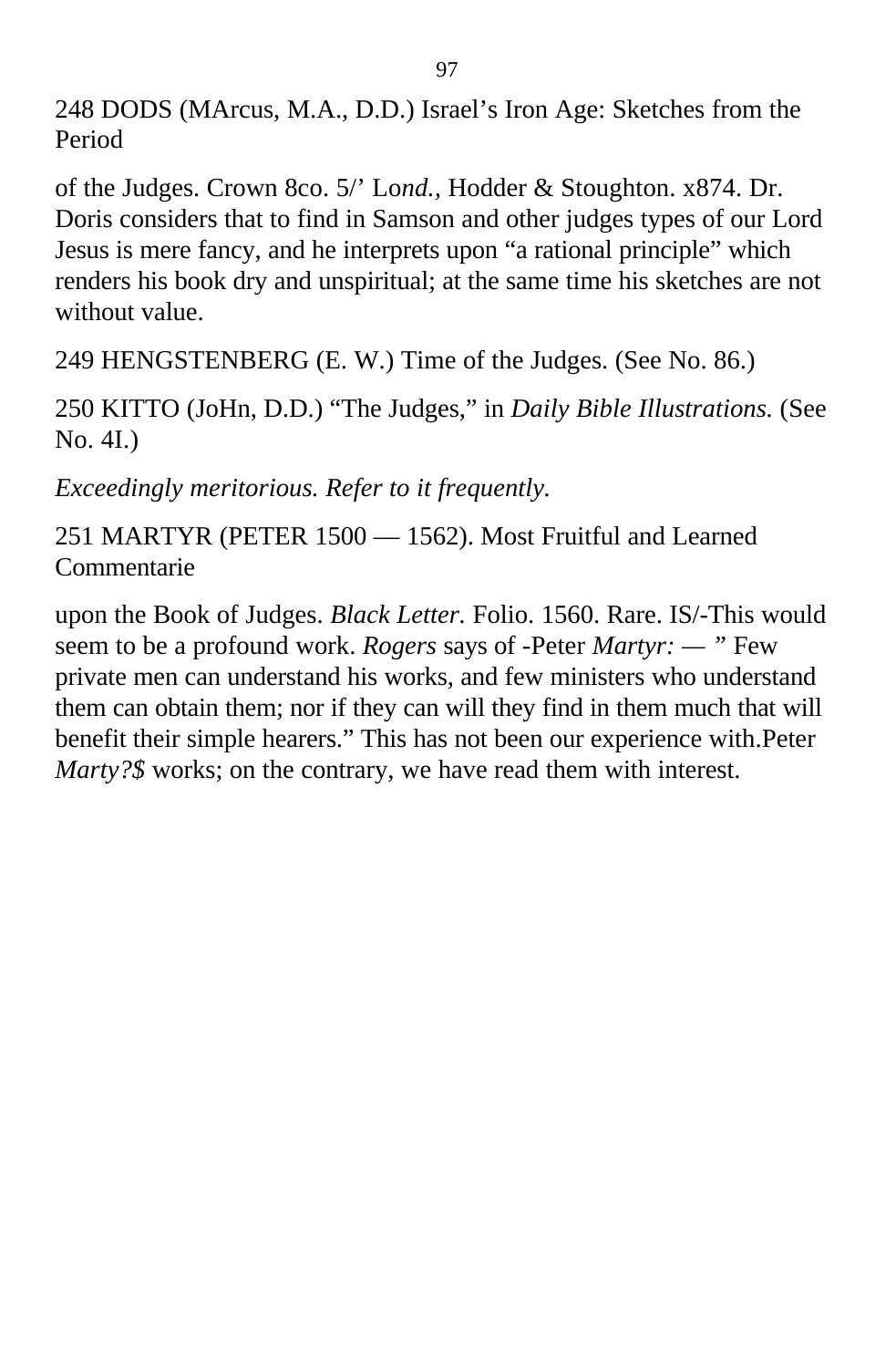z52 NOBLE (SAMUEL). Sermons on the singular histories recorded in the first

eleven chapters. 8vo. 3/6. *Lond.,* J. S. Hodson. 1856. S. 1/6. Swedenborgian mysticism. Exposition in a trance.

253 ROGERS (RICHARD. *Puritan.)* The whole Book of

Judges. [103 Sermons.] Folio. *Lond.,* 1615. 12/-to x5/-

*This for the Puritan period is* THE *work upon Judges. It is thoroughly plain and eminently practical.*

254 WISEMAN (LUKE H., M.A. *Died* 1875). 'Men of Faith; or, Sketches from the Book of Judges. , Cr. 8vo. 3/6. *Land.,* Hodder & Stoughton. x874.

*Mr. Wiseman in this work tells* "of *Gideon and Barak, of Samson and of Jephthah* ", *and he does it in a powerful style. He was one of the best preachers in the Wesleyan body. ,4 man of fullness, and judiciousness; in fact, a wise man.*

255 BRUCE (John, D.D.) The Life of Gideon. Fcap. 8vo. 5/'

*Edinb.,* Edmonston & Douglas. x87o.

The author deserves attention, both for matter and style. Note *Hugh Miller's* high opinion of his "Biography of Samson :" (No. 259). Gideon is a better work, but both are over-estimated.

256 ELWIN (FOUNTAIN). Sermons on the character of Gideon. 12mo. *Lond.,*

Hatchards. 1844. S. e/-

Seven sermons, containing nothing remarkable.

*257* HOWARD (LADY). Gideon the Mighty Man of Valour. [Anon]. /-,and., Hatchards. 1841. S. 1/6.

Of small use to the preacher.

58 *ROGERS* (GEORGE ALBERT, M.A.) The Valour of Faith; or, the Gospel in the Life of Gideon. 12mo. *2/6. Lond.,* Wertheim, Macintosh & Hunt. 1859.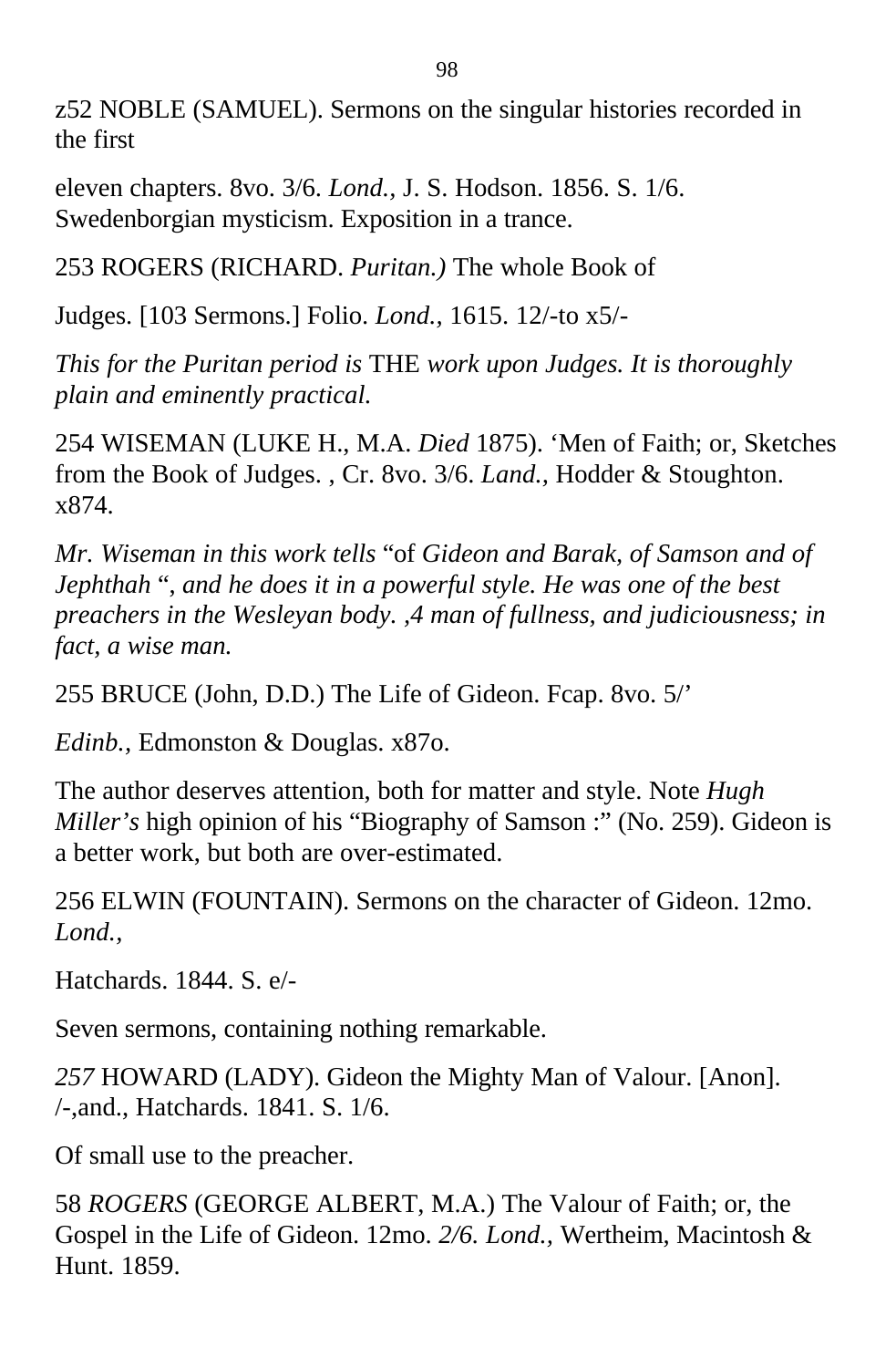*A thoroughly lively little book. Each of the eight chapters is full of thought.*

259 BRUCE (JOHN, D.D.) The Biography of Samson. 18mo. 2/-

*Edinb.,* Edmonston & Douglas. x87o.

*Hugh Miller* said: "There is a poetic richness in the style, which at one time reminds us of *Chalmers,* and at another of *Jeremy Taylor,* but which in reality is *Dr. Bruce's* own, that does not seem poor or bald beside even the blank verse of the great master of English song." We think this eulogy is greatly overdone.

26o QUARLES (FRANCIS 1592 — 1644). The Historie of Samson.

4to. *Lond., 1*631. 5/-

This queer, quaint, odd volume of rhymes is far from despicable. *Kitto.* frequently quotes *Quarles* upon Samson, and says of him that he was a poet of no mean order. We are glad to have his testimony to confirm our own opinion. Rennea tastes will be offended, but those who wish for quaint thought will be gratified. The book is very rare.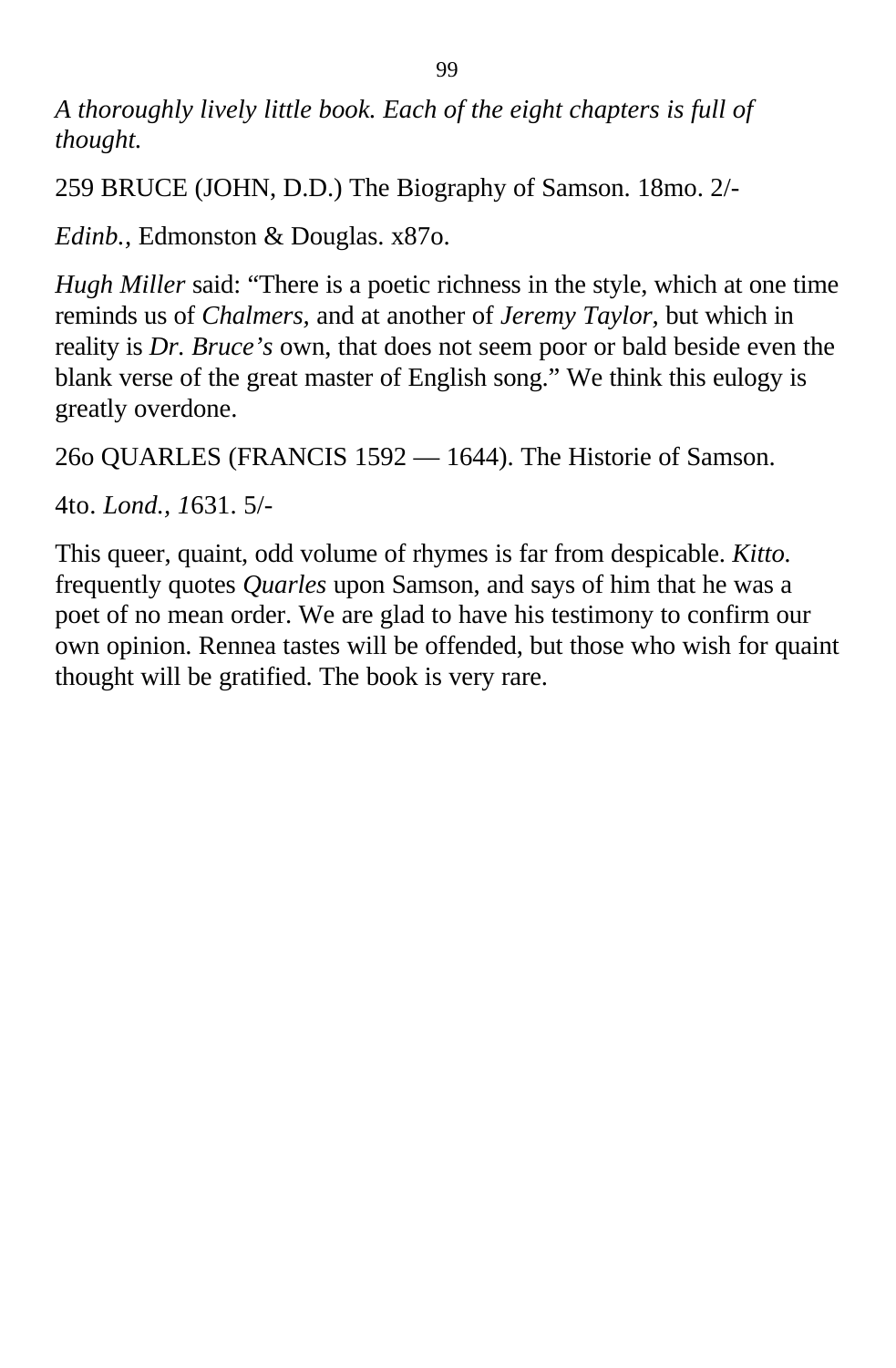RUTH.

[See also under *Joshua.]*

261 BERNARD (RICHARD. *Puritan. Died* 1641). Ruth's Recompense. 4to. 1628. *3/6.*

*Mr. Grosart* is enthusiastic in his praise of this work, and says "that it abounds with apophthegms and compressed thoughts." We defer to so high an authority, but we are not much fascinated by the book.

262 FULLER (THOMAS, D.D. 1608 — 1661). A Comment on

Ruth, with two Sermons. 8vo. 165o.

Not one of *Fuller's* best; but still quaint and pithy, and lit up with flashes of his irrepressible wit. The above works of *Bernard* and *Fuller* have been reprinted in N*ichol's Series of Commentaries,* in one volume. Cr. 4to. 7/6. L*ond.,* Nisbet & Co. 1865.

Mr. Tegg, Pancras Lane, London, has also published a reprint of *Fuller's* Comment on Ruth, and Notes upon Jonah. Cr. 8vo. 4/6.

263 BRADEN (WILLIAM). The Beautiful Gleaner. Cr. 8vo. 2/6.

*Lond.,* James Clark & Co. I874.

Mr. Braden is an able preacher. His sermons upon Ruth are popular and practical, though not very remarkable.

264 LAVATER (LEwis. *A Swiss Protestant Divine.* i527 — i586.) Ruth ex-

pounded, in 28 Sermons. Translated from the Latin by E. Pagett. 8vo.

*Lond.,* 1586.

Lavater was a Reformer of high repute, son-in-law of B*ullinger.* He wrote a

curious work on spectres, and made a catalogue of comets, thus shewing himself to

be both philosopher and divine. His book is seldom met with.

265 LAWSON (GEORGE, D.D.) Lectures on the Book of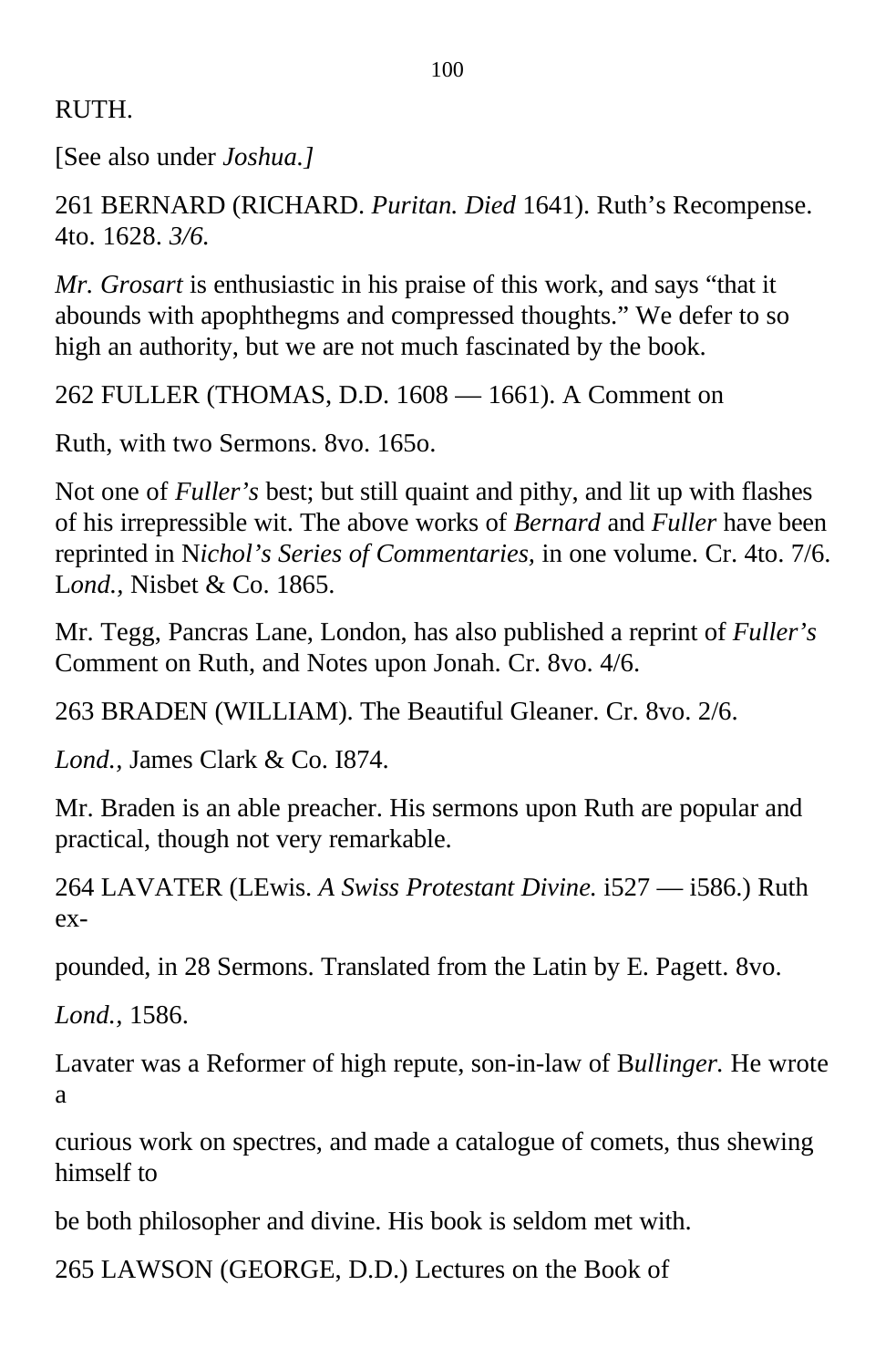Ruth. 12mo. E*dinb.,* I8O5. 3/-

*By a man of great genius. Simple, fresh, and gracious. Nothing critical or profound may be looked far, but wise and sound teaching may be gleaned in these pages.'*

z66 MACARTNEY (H. B.) Observations on Ruth. 12mo. *Zonal.,* 1845. 9d. A nice *little* book, little in all ways.

267 MACGOWAN (JOHn. I726 — 178o.) Discourses on Ruth, and

other important subjects. 8vo. *Lond.,* 1781. 2/6. *Macgowan,* the author of the Dialogue of Devils, is well known for originality and force. In this case his sermons are full of Gospel truth, but the texts are too much accommodated and spiritualized. The discourses are good reading.

268 OXENDEN (A. *Bp. of Montreal).* Story of Ruth. 18mo. I/- Hatchards.

A very tiny affair, of no great moment to the expositor.

269 PHILPOT (B., A.M.) Six Lectures. Square Fcap. *2/6. Lond.,* Nisbet & Co. A very small book, containing good, simple lectures — not an exposition.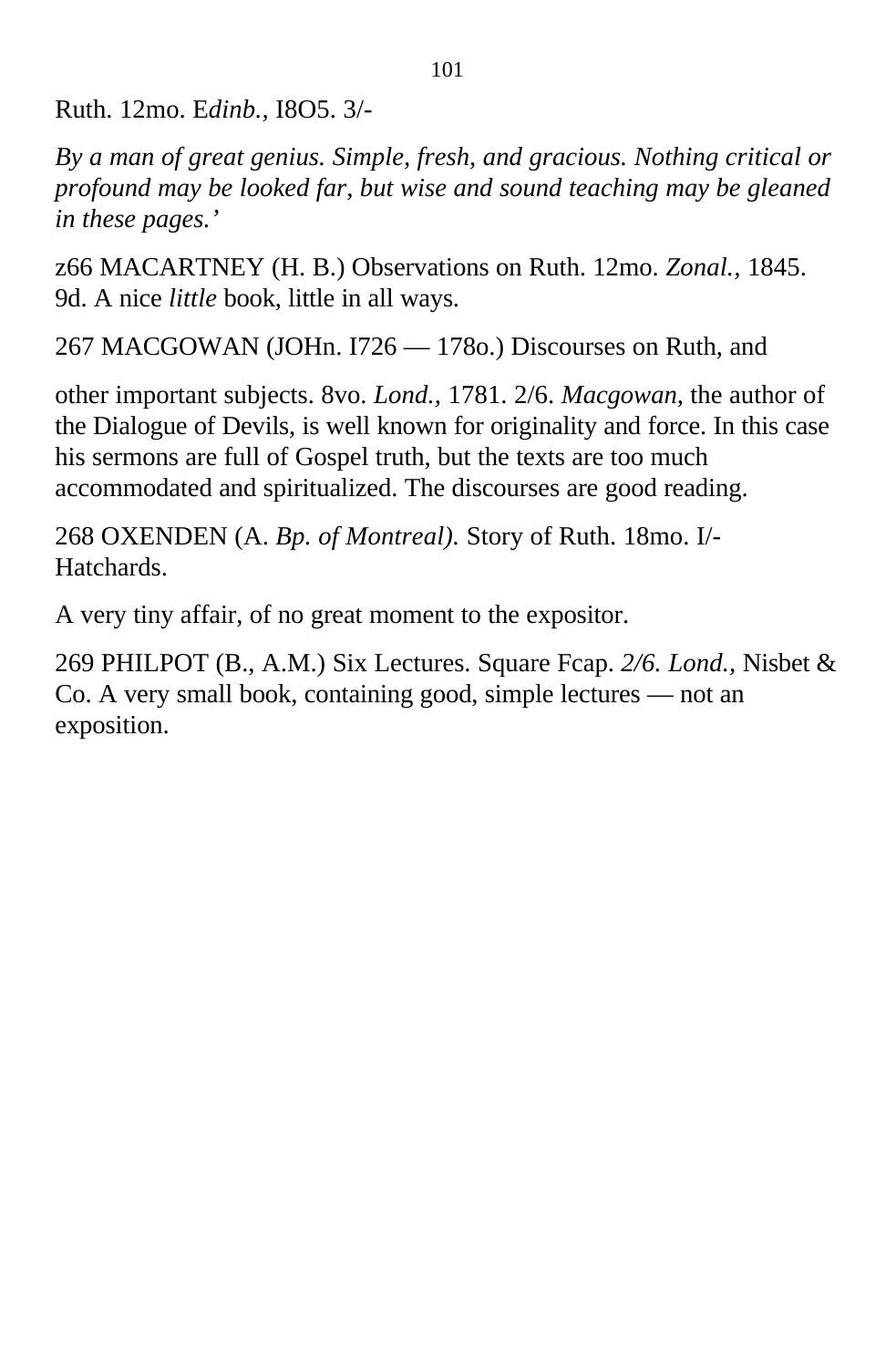27o PRICE (AUBREY C., B.A.) Six Lectures on the Book of Ruth. 12mo. 2/6. L*ond.,* Hatchards. x869.

Sermons of remarkable power, both of doctrine and diction. Not so expository as practical. *Mr. Price* is an earnest and large-hearted clergyman of the thoroughly evangelical school.

27x TOPSELL (EDWARD). The Reward of Religion. Lectures

upon Ruth. 8vo. *Lond.,* 1613. *7/6* to 10/-

*.4 very choice old work. Attersol in his rhyming preface says*

*of it —*

"Go little Booke, display thy golden title,

(And yet not little though thou little bee); Little for price and yet in price not little, Thine was the Paine, the gaine is ours I see: (Although our gaine thou deem'st no paine to thee). If then, 0 reader, little paine thou take,

Thou greatest gaine with smallest paine shall make."

272 TYNG (STEPHEN, D.D., of New *York).* The Rich Kinsman; or, the **History** 

of Ruth. Small 8vo. Lond., I856. S. I/6.

Written for young people, and suitable for their reading, though none too lively.

273 WRIGHT (C. H. H., M.A.) Ruth, in Hebrew; with gramma-

tical and critical Commentary. 8vo. 7/6. *Lond.,* Williams &

Norgate. x 864.

For Hebraists only. The author has selected the book of Ruth as a study for beginners in the Hebrew tongue, because of the simplicity of the language.

I. & II. SAMUEL.

[Expositions upon these books being few, the student should consult ,Porks on Scripture characters, and also comments on the Old Testament as a whole.-I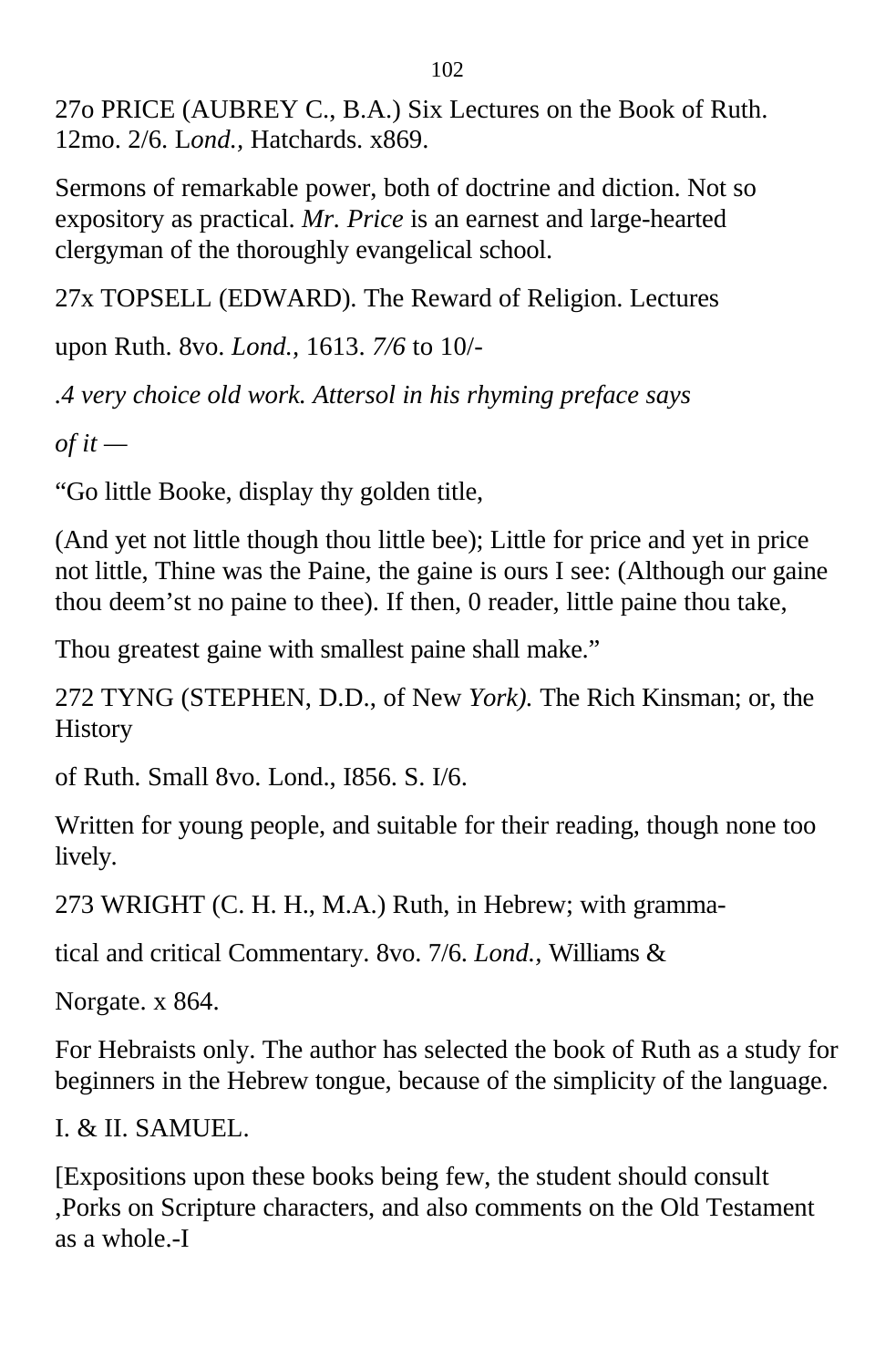274 KEIL (C. F., D.D.) and DELITZSCH (F., D.D.) The Books of Samuel. Translated from the German by the Rev. James

Martin, B.A. 8vo. 10/6. E*dinb.,* T. & T. Clark. x872. Like most of *Clark's* series, *Keil's* works are valuable helps towards ,obtaining the meaning of the text 3 but for spiritual reflections and fruitful hints we must look elsewhere.

275 LINDSAY (HENRY, M.A.) Lectures on the Historical Books [I and 2 Samuel only]. 2 vols. 12mo. *Lond.,* 1828. 2]6.

Practical sermons on a few of the more prominent events.

*276* WILLET (ANDREW). An Harmonie upon the First Booke of Samuel, and an Harmonie upon the Seconde Booke of Samuel. Folio. 1614. 10/6 to 12/- [There is also a 4to. edition upon I Samuel. 16o7.]

*7'he work continues the Hexapla to which we have referred in Nos. 142 and 177. It is unusually brief for the age of its compo-stition, and full of variety. Under every verse, and often clause of*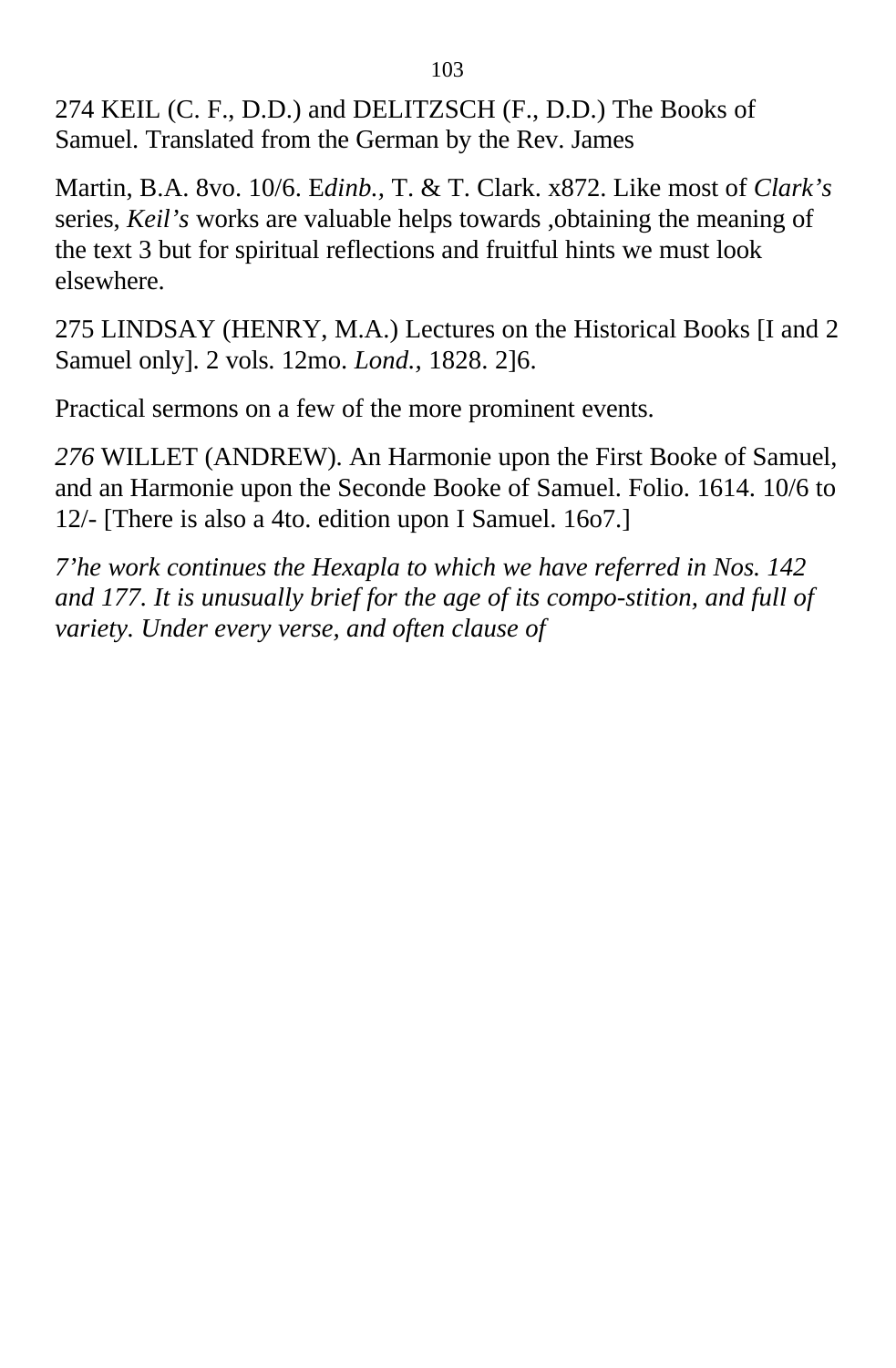*a verse, the learned author proposes a question, and proceeds to answer it. These are such as the following: — "What a daughter of Belial is ?"* "Whether *any may be said to sin with the will of God?"* "What *doors of the house of Jehovah Samuel opened!"* "What *is to be thought of £1i's state before God f"*

277 GUILD (WILLIAM, D.D. 1586 — 1657). The Throne of David.

An Exposition of the 2nd Samuel, wherein is set clown the

Pattern of a Pious and Prudent Prince. *Oxf., 1659. 11/-*

The MSS. of this rare book was sent *to Dr. John Owen* by the widow of the author, with a letter of her own, informing him that her dying husband desired it to be so forwarded. *Dr. Owen* says, that he found the treatise "written with perspicuity and clearness, handling a subject of great and delightful variety, with a choice mixture of spiritual, moral, and political observations, tempered by a good and sound judgment unto common capacities." We do not presume to criticize where *Owen* commends, but we should not have originated such a commendation.

SAMUEL, SAUL, DAVID.

278 KITTO. *Daily Bible Illustrations,* "Samuel, Saul, and

David." (See No. 41.)

*Should always be consulted.*

a79 PLUMPTRE (HELEN). The History of Samuel. x8mo.

I/6. *Land.,* Nisbet and Co. 1842.

*A children's book, and childlike men will be thankful for the many very useful hints which it throws out. We have got more out of it than we have found in huge and learned tomes.*

280 STEEL (RoBERt). Samuel the Prophet. 8vo. 4/6. L*ond.,*

Nelson & Sons. 1861. S. 2/-

*The author has done his work well, and has shown an evident*

*.desire to excite others to a greater knowledge of the subject than he could impart. Hence he gives a list of the writers upon Samuel,*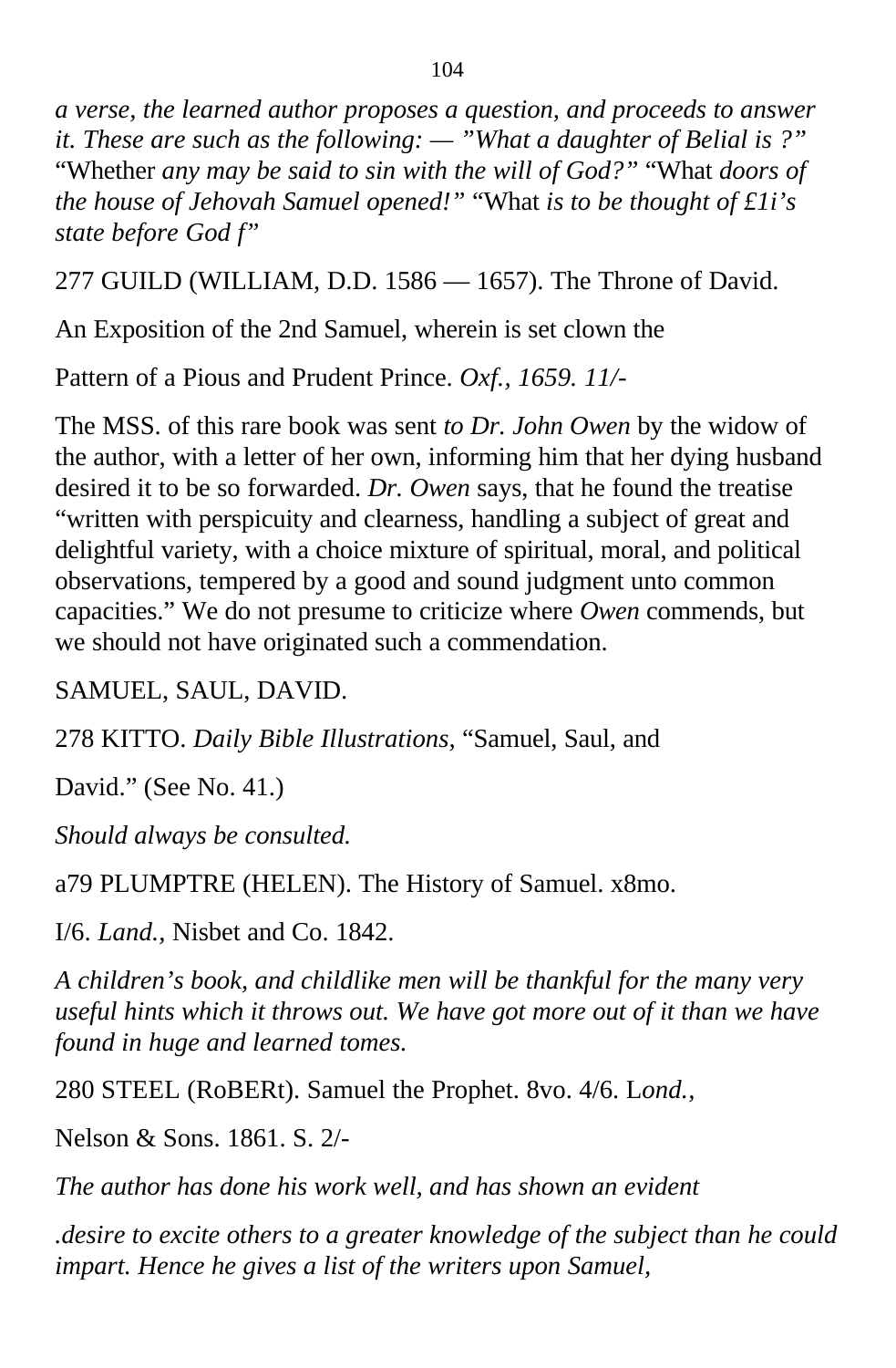*and such accounts of them as were within his reach. Young readers will find this book a great help to them.*

281 MILLER (J. A.) Saul, The First King of Israel. Fcap.

8vo. *1/6. Lond.,* Snow & Co. x866.

*Eminently thoughtful, useful, practical sermons. We do not see how Saul's life-failure could be more profitably set forth.*

282 BLAIKIE (WILLIAM G., A.M.) David, King of Israel :: the Divine Plan and Lessons of his Life. 8vo. 5/- *Lond.,* Nisbet & Co. 1861.

*Dr. Blaikie is a good writer. This Life of David has supplied a great lack.*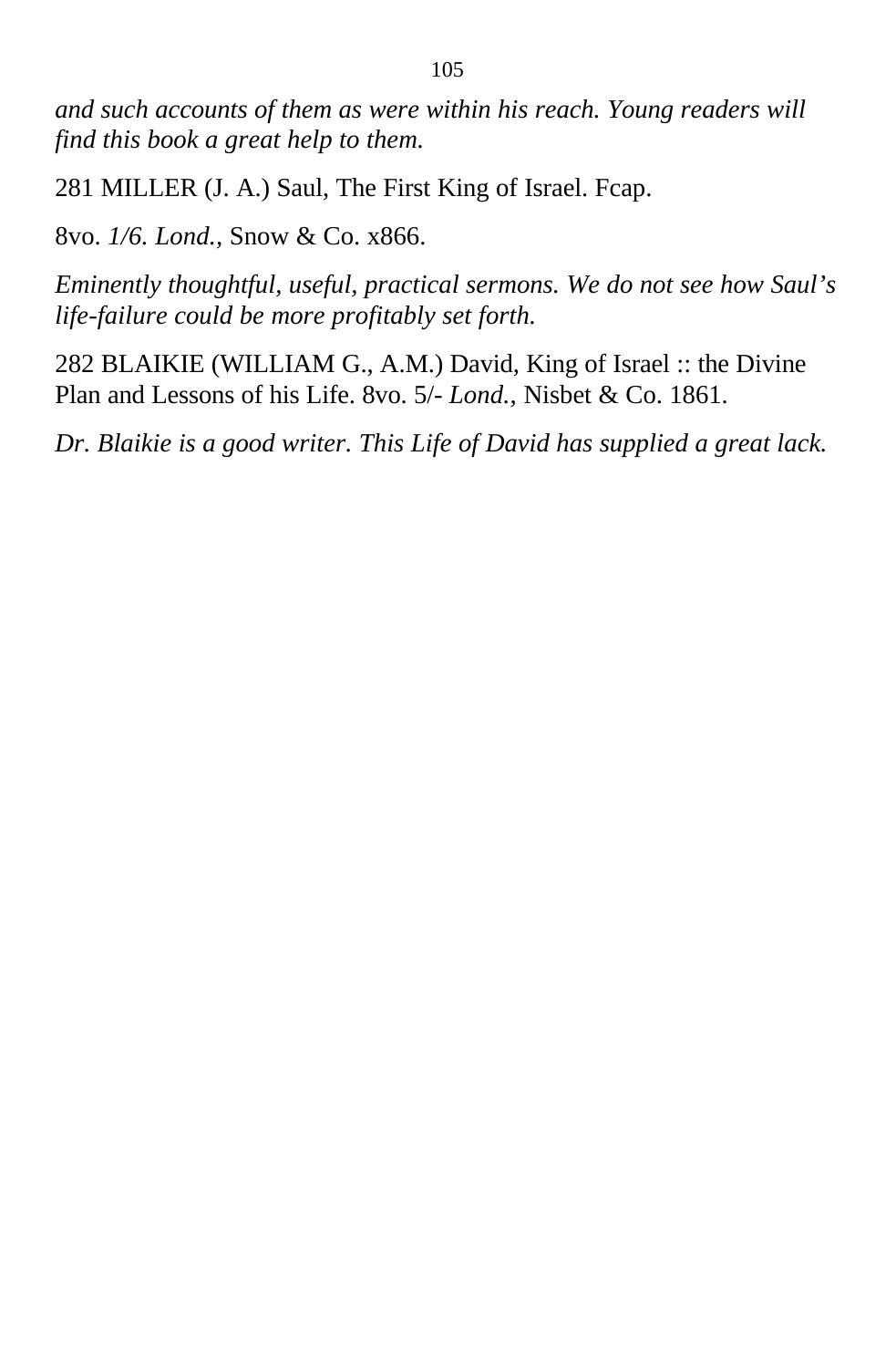106

CHANDLER (SAMUEL, D.D., F.R.S.,and F.A.S. 1693 — 1766).

A Critical History of the Life of David. 2 vols., 8va. L*ond.,*

x766. S. 5/- I vol., 8va. J.H. & J. Parker. 1853. S. 5/-]'his is a masterpiece as a critical history, and the best of *Chandler's*

productions. Many of the Psalms are explained with commendable learning, but the spiritual element is absent.

284 DELANY (PATRICK, D.D., *Dean of Down* I686 — x768). An **Historical** 

Account of the Life and Reign of David. [Anon.] 2 vols., 8va. Lond.,

1745. 4/'

*Delany* was a friend of *Swift,* no great recommendation for a commentator. He

defends David in a way which David would have sternly repudiated. *Chandler* is far

preferable to *Delany,* but both are devoid of the evangelical spirit.

285 KINGSLEY (CHARLES, M.A.) David. Four Sermons. Fcap.

8va. 2/6. *Lond.,* Macmillan & Co.

In his usual free and easy manner *Kingsley* speaks of David's strength and his weakness, his anger and his deserts. The character of this writer is supposed to be well understood, but we question if many have formed a true estimate of him. For commenting purposes these sermons are of small value; they are plain, practical discourses.

286 KRUMMACHER (F. W., D.D.) David, the King of Israel. Cr.

8va., 7/6. E*dinb.,* T. & T. Clark.

Anything by *Krummacher* is worthy of patient reading.

287 LAWSON (GEORGE, D.D. I749 — 1820.) Discourses on

the History of David. 12mo. *Berwick,* 1833. S. 3/6.

*].[ere the life of David is piously turned to practical use. Delany and Chandler are but bones, and Lawson the marrow.*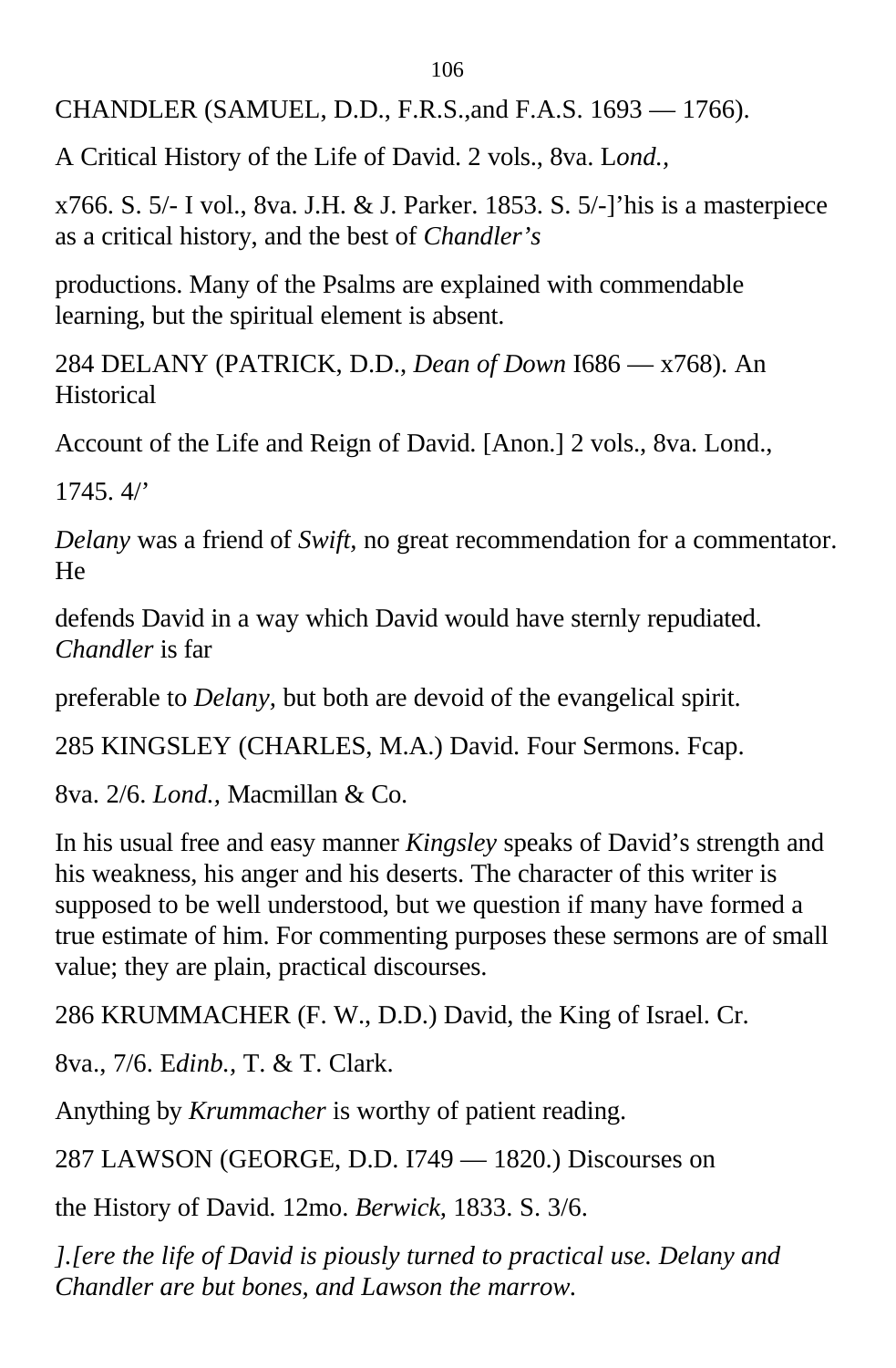288 MARBECK (.JoHn). The whole History of King David. 4to. I579.

This is in English metre, and was written by the famous organist of the Royal Chapel in Windsor, in the reign of Henry VIII. He narrowly escaped martyrdom. His work entitled "Booke of Common Praier noted," is the groundwork of the plain-song used in our Cathedrals from the Reformation to the present day. *Marbeck's* History of David is very rare. We cannot therefore set a price.

289 [ROGERS (Mrs.)] The Shepherd King. By the Authoress of

"The Folded Lamb." 12mo. 3/6. *Zond.,* Nisbet. 1856. S.1/6.

This authoress writes well for the young, and her book will be useful to those who teach them.

290 SMITH (GEORGe., LL.D. and F.A.S.) The Life and Reign of David. Cr. 8va., 7/6. L*ond.,* Longmans. 1867. S. 3/6.

David's life is here concisely written, with such of the Psalms interwoven as can be referred to special periods. It cannot be read without ministering instruction.

291 TAYLOR (WILLIAM M., D.D. *Of the Broadway Tabernacle, New York).* David: his Life, and its Lessons. Cr. 8vo. *8/6. Lond.,Sampson* Low, Marston & Co. I875.

*,4 grand work which should be in every library.*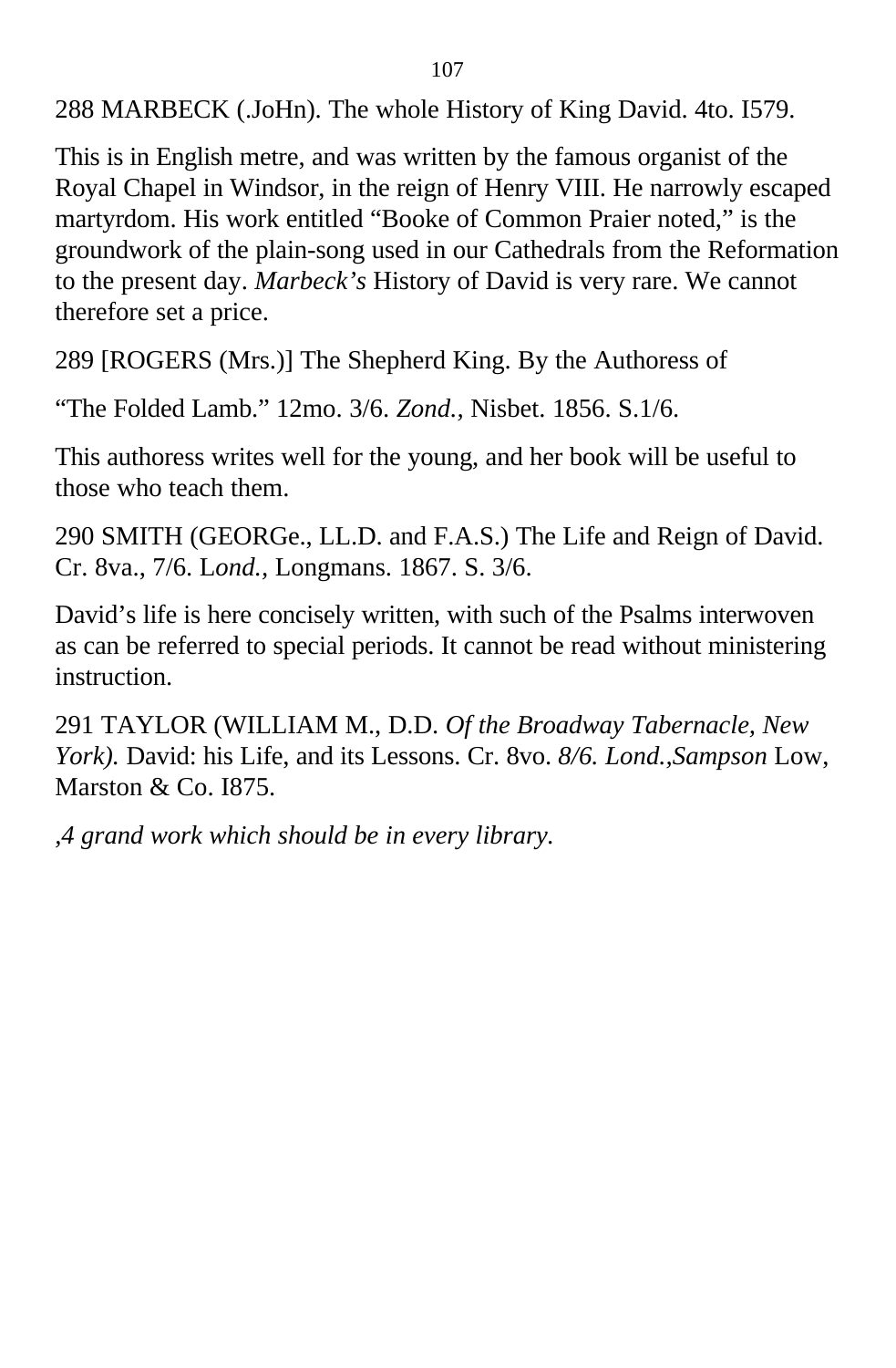292 THOMPSON (HENRY, M.A.) Davidica. Twelve Sermons on the Life and

Character of David. 8vo. *Lond.,* 1827. I/6.

Discourses of the kind which are usually published by subscription; rather pretentious, but with nothing in them. The process of subscribing to print sermons is one suggested by kindness, but seldom directed by reason.

293 VINCE (CHARLES, *Baptist Minister, of Birmingham. Died* I875). Lights and Shadows in the Life of King David. Cr. 8vo. 5/- *Lond.,* Elliot Stock. I871.

*Sermons of the highest order upon a few incidents in David's life. They are models of chaste, subdued, but powerful preaching.*

I. and II. KINGS.

294 GENESTE (MAXIMILIAN, M.A.) The Parallel Histories of Judah

and Israel. 2 vols., Roy. 8vo. f1 11s. 6d. *Lond.,* S. Bagster

& Sons. I843. S. 6/- to 8/-

The explanatory notes are mostly from other authors. The work has a very noble appearance, and may be useful as showing the run of Biblical history; but B*arth's Bible Manual* (No. 3) would answer every purpose.

295 JUKES (ANDREW). The Mystery of the Kingdom, traced through

the Books of Kings. Part I. x/6. *Land.,* Longmans. z858.

This author is more mystical than we could wish, but never writes 'without being instructive.

:296 KEIL (K. F.)and BERTHEAU (E.) Commentary on the

Books of Kings. By K. F. Keil. Translated by James

Murphy, LL.D. Supplemented by a Commentary on the

Books of Chronicles. By Ernst Bertheau, Professor in Goettin-

gen. Translated by James Martin, B.A. 2 vols. 1o/6 each.

*Edinb.,* T. & T. Clark. 1857. S. 10/-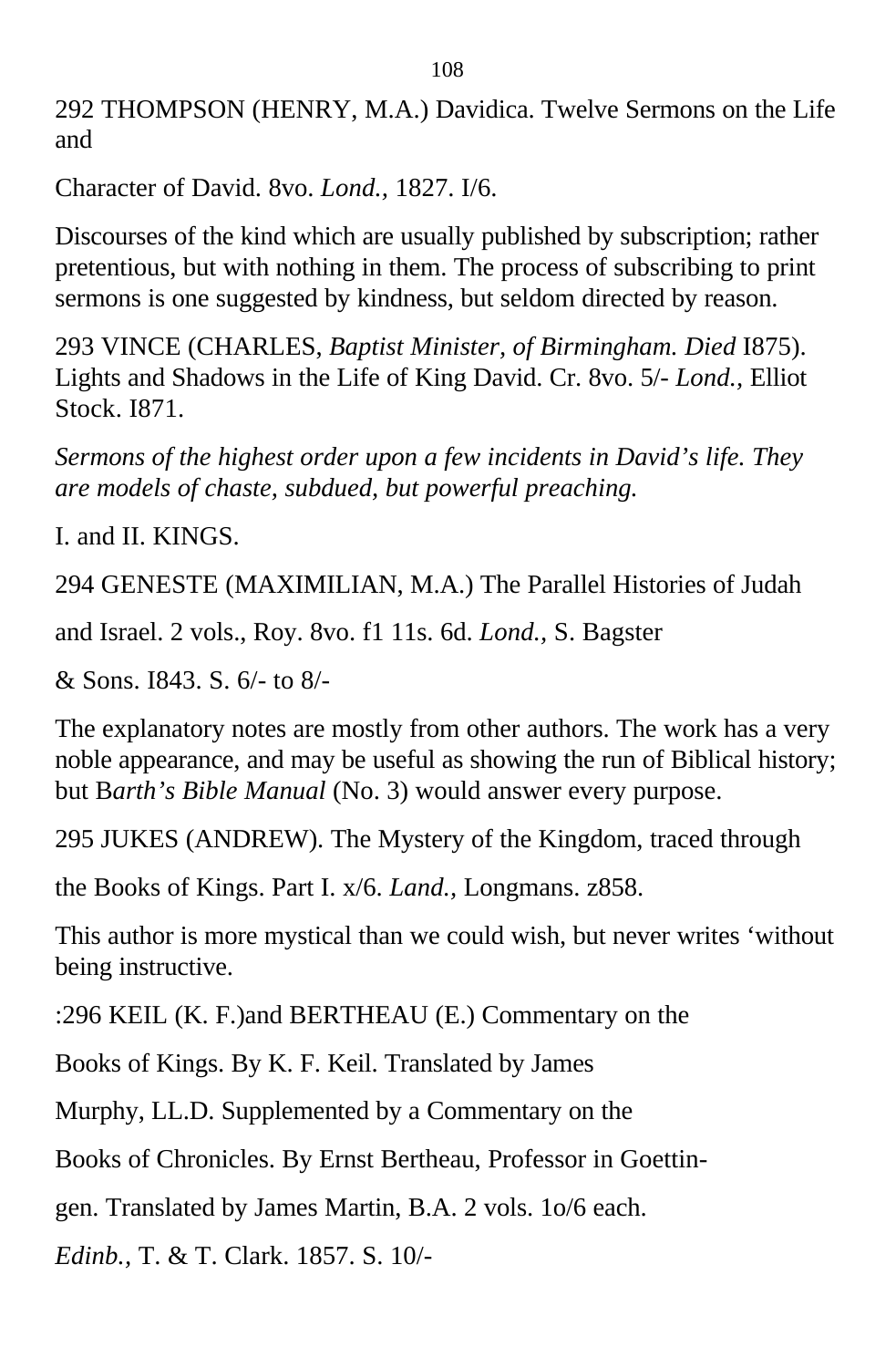Distinguished by careful investigation of the meaning of the text. This is a most important help to the expositor. The student will not, however, find much in the way of reflections and doctrines. 297 KEIL and DELITZSCH. The Books of the Kings. By C. F. Keil. Translated by James Martin, B.A. 1 vol. 10/6. E*dinb.,* T. & T. Clark. 1865.

This appears to be another form of the work mentioned above. At least there can be no necessity for purchasing both. This is the better. 298 KITTO. *Daily Bible Illustrations,* "Solomon and the Kings." *(See No.* 41.) *Full of deeply interesting matter.* 299 LANGE'S COMMENTARIES. Edited by Dr. Schaff. Kings. By Dr. Bahr. x Vol., Imp. 8vo. 2 1/-, or to subscribers 15/- *Edinb.,* T. & T. Clark. 1872.

*It must have cost great effort to make the homiletical part o£ this volume as good as it is. It is a treasury to the preacher, and is all the more precious because we have next to nothing upon the books of the Kings.* (See No. 42).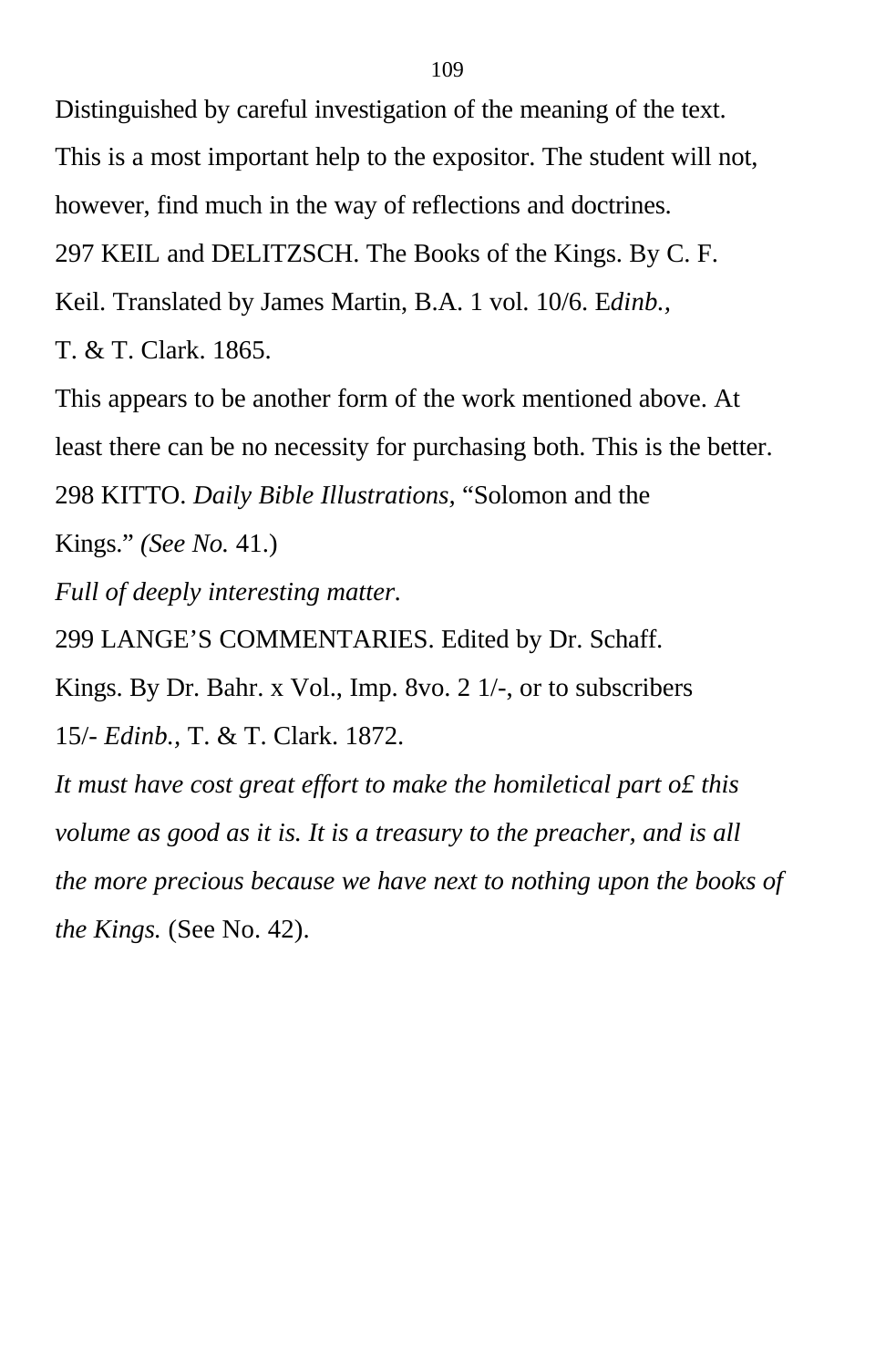SOLOMON'S TEMPLE.

300 BUNYAN (JOHN). Solomon's Temple Spiritualized. *Lond.,*

x688. [In Bunyan's Works, Offor's edition, III., 46o.]

A marvellous display of allegorizing genius: full of Gospel truth. *Bunyan* hammers away at each type, but no one may call it tinkering.

301 EDERSHEIM (A., D.D.) The Temple: its Ministry and

Services. Imp. 16mo. 5/- *Relig. Tract. Soc.* I874.

*This will supply the student with all that he needs upon the subject in hand.*

LEE (SaMuEL, M.A. 1625 — 1691.) Orbis miraculum; or, the Temple of Solomon pourtrayed by Scripture light. [Anon. ] Folio. 1659. 12/- tO 14/-

Of course, as will be inferred from its date, this work is of the antique order, but it is profoundly learned, and goes into architectural and ritualistic details, explaining them spiritually with much sweetness and suggestiveness.

ELIJAH, ELISHA, etc.

303 ANDERSON (JAMES, S. M., M.A.) Discourses on Elijah, etc. 8vo. L*ond.,*

I835- 2/-

Ordinary sermons by a "Chaplain in Ordinary to the Queen." Rhetorical and grandiose, but not expository.

3o4 BAYNE (PETER). The Days of Jezebel. An Historical Drama.

12mo. 6/- *Lond.,* Strachan & Co. I872.

A fine poetic drama, worthy of quotation by preachers; but hardly in the line of works contemplated by this Catalogue.

305 EDERSHEIM (ALFRED, D.D.) Elisha the Prophet, a Type of

Christ. Cr. 8vo. 3/6. Lo*nd.,* W. Hunt &Co. x873.

This author is always interesting, shewing close acquaintance with Jewish customs, and knowing how to utilize his information.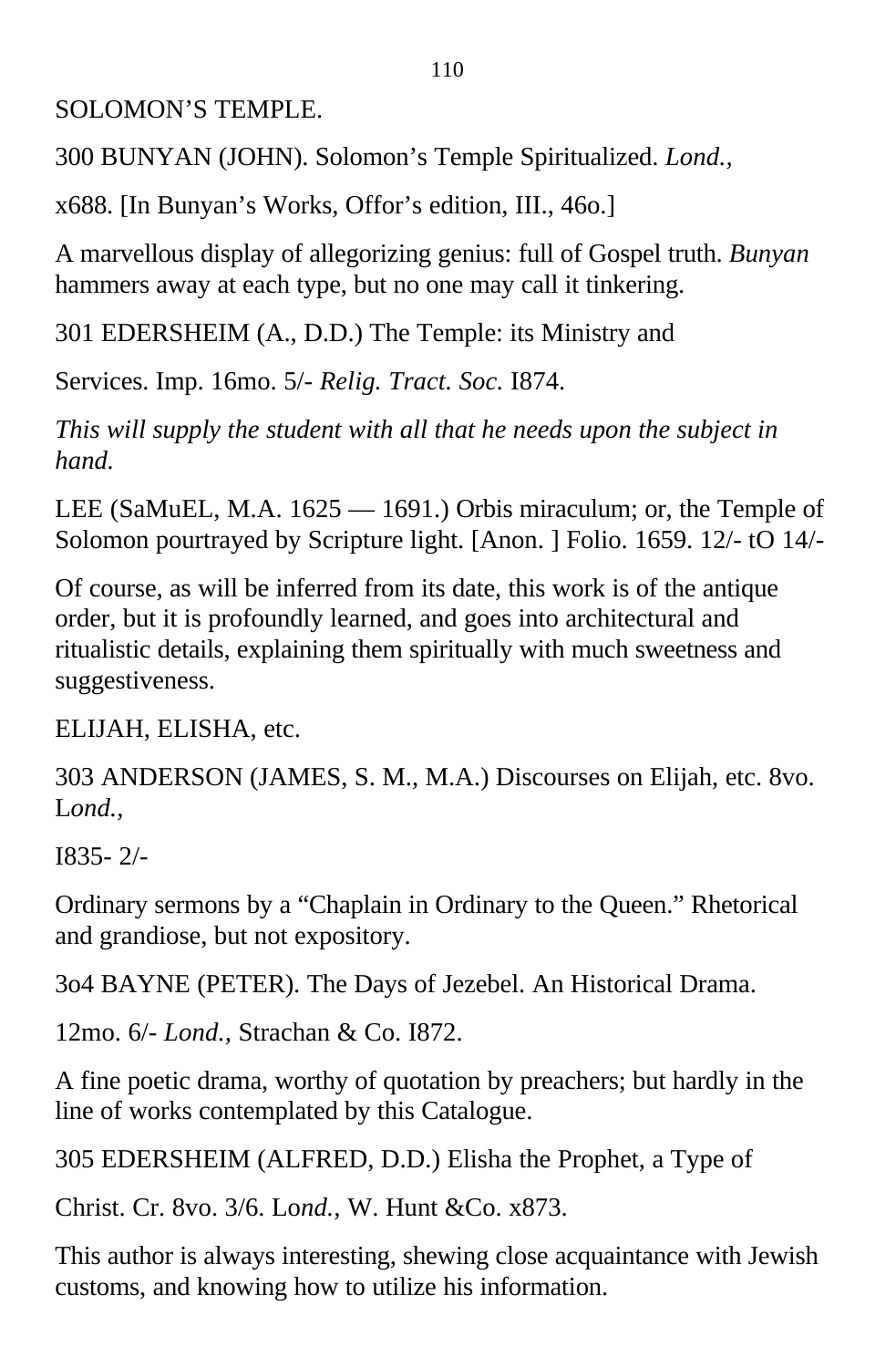3o6 HOWAT (H. T.) Elijah, the Desert Prophet. Cr. 8vo. 5/- E*dinb.,*

Johnstone & Hunter. x868.

Very picturesque and poetical. A work to be read for enjoyment.

307 KRUMMACHER (F. W., D.D.) Elijah the Tishbite. Translated from the German. [Numerous editions; one has lately been issued by the Religious Tract Society. Cr. 8vo. 3/-] S. 1/6.

*Too well known and approved to need any commendation from us.*

308 MACDUFF (J. R., D.D.) The Prophet of Fire. Post 8vo.

*6/6. Lond.,* James Nisbet& Co. 1863.

*Dr. Macduff writes popularly, yet he is by no means weak or shallow, He is to the young minister all the more useful, because he has worked out the problem of making sound thought intelligible to the multitude.*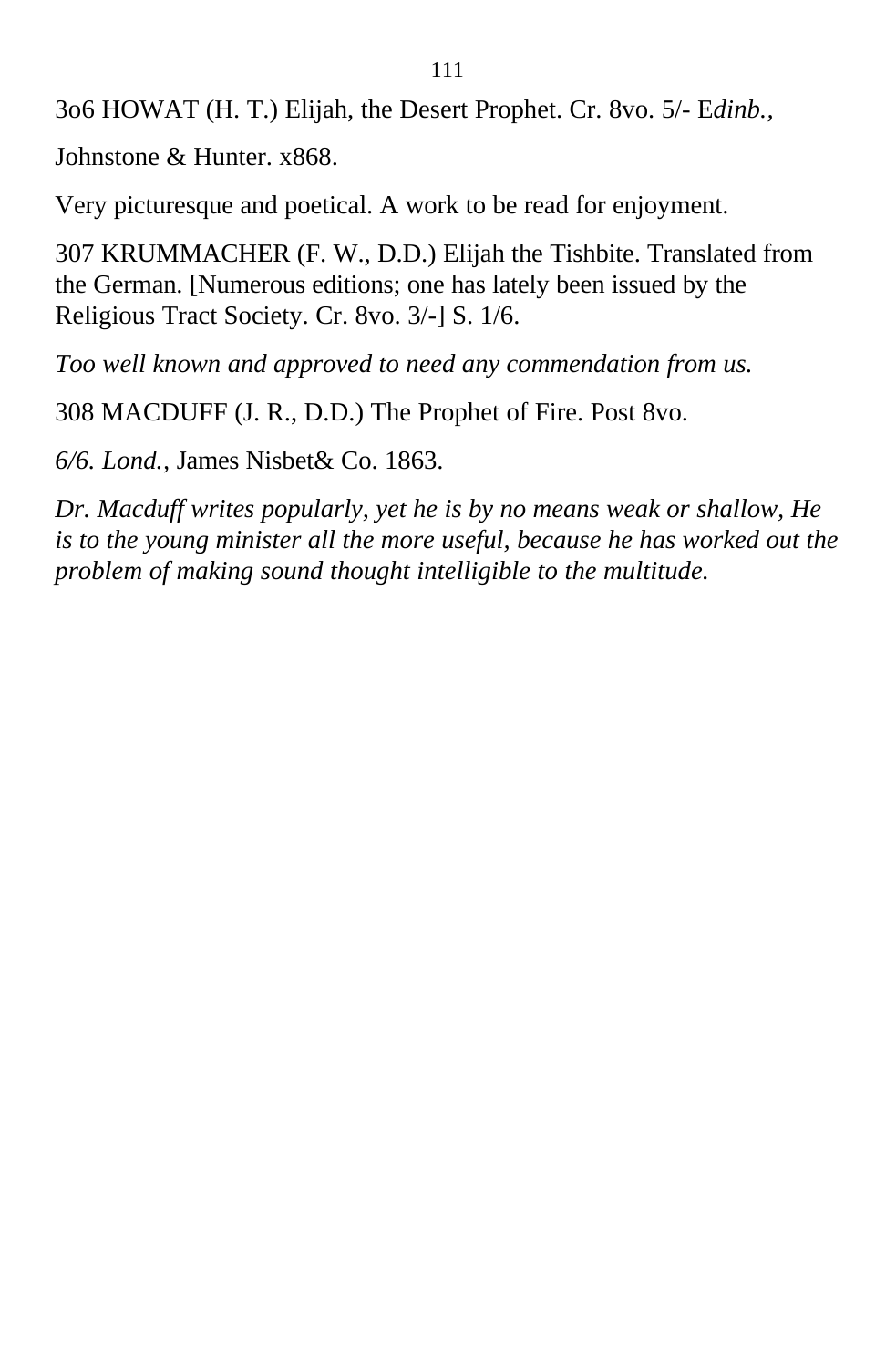309 M[ACINTOSH] (C. H. } Reflections on the Life and Times of Elijah. By

*C. H. M. 1/- Lond.,* G. Morrish.

Strongly Plymouthistic. A small affair.

3io BLUNT (HENRY, M.A.) Lectures upon the History of Elisha.

12mo. 5/6. L*ond.,* Hatchards. 1839. S. 2/'-

We like *Blunt* better upon Elisha than upon any other portion of Scripture. He says that, had he known of Krummacher's having written upon the subject, he should not have attempted it himself. A wise observation. What shall he do that cometh after a King, or after a *Krummacher ?*

311 DOTHIE (W. P., M.A.) The History of the Prophet Elisha.

Cr. 8vo. *2/6. Lond.,* Hodder & Stoughton. 1872.

Sketchy. Not very deep, but interesting.

312 GLYN (GEORGE L., Bart.) Life of Elisha, in eleven plain dis-

courses. 8vo. L*ond.,* Wertheim & Macintosh. 1857. S. x/-Evangelical and simple. Ministers do not need it.

3x3 KRUMMACHER (F. W., D.D.) Elisha. Translated

from the German. *Lond.,* Nisbet & Co. I838. S. I/6.

*Of this we may say as we did of the same author's E1ijah, — it needs no commending from us.*

314 BULLOCK (CHARLES). The Syrian Leper. Fcap. 8vo. 2/6.

*Lond.,* Wertheim & Macintosh. 1862. S. 1/3.

Telling in style, and earnestly evangelical. These chapters are good specimens of popular expounding.

315 MACDUFF (J. R., D.D.) The Healing Waters; or, The Story of Naaman. An Old Testament Chapter on Provi-

dence and Grace. Cr. 8vo. 3/6. *Lond.,* Nisbet. 1873.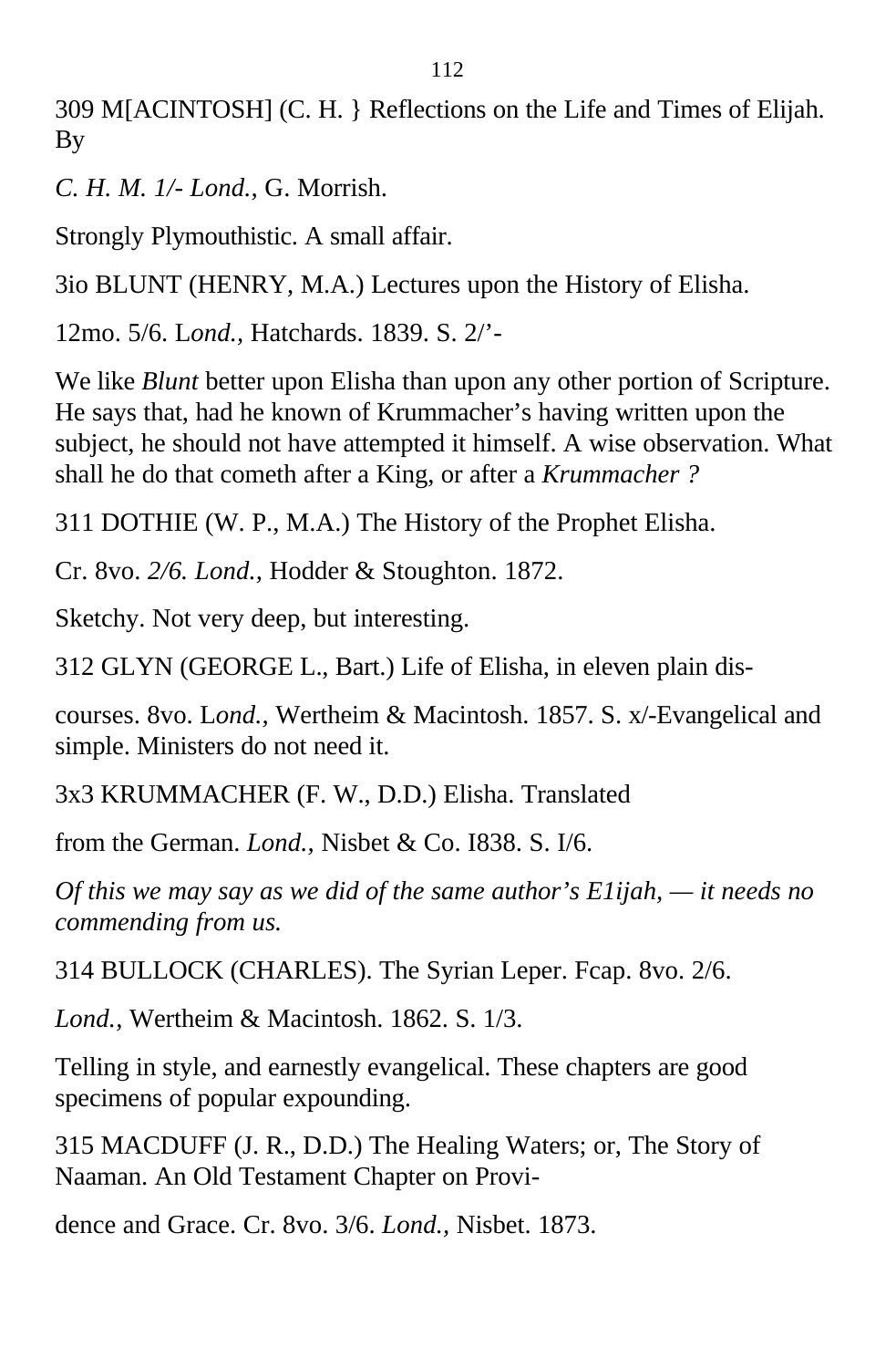*In Dr. Macduff's best manner: the story of 2Vaaman is admirably handled, and made to teach the gospel with much freshness.*

316 ROGERS (DANIEL, B.D. *Puritan.* I573 — 1652). Naaman the Syrian, his disease and cure; discovering lively to the reader the spiritual leprosie of sinne and selfe-love; together with the remedies, viz., selfedenial and faith. Folio. *Lond.,* I642. *7/-* to 10/-

*,4 huge volume of 898folio pages, almost large enough to have loaded one of Naaman's mules. /t is a work which exhausts the subject and turns it to earnest evangelical uses.*

317 WOODWARD (HENRY, A.M.) The Shunamite. 8vo. 10/6. L*ond.* and *Cam&,* Macmillan & Co. 1863. S. 3/-

We scarcely remember a more flagrant case of high-sounding verbiage. Here is the author's way of describing a hen which has hatched ducklings. — " That much tried bird, whose hard allotment it has been to hatch and rear a brood of aliens, and who seems as if melancholy had marked her for her own, when her charge, with unanimous consent, hurry to some tempting pool of water, and violate her feelings and shock her instincts, by casting themselves upon that hostile element."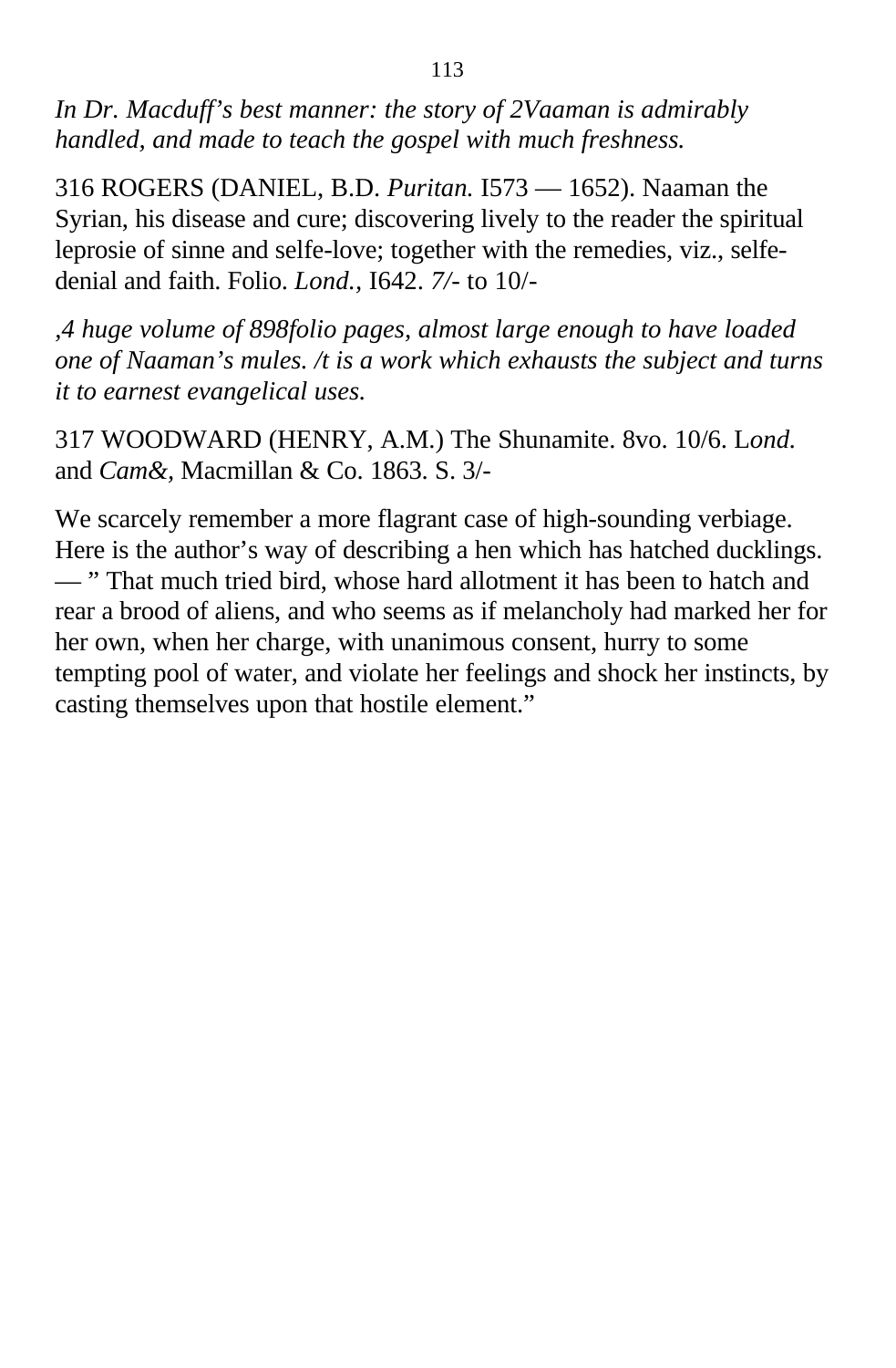I. and II. CHRONICLES.

318 BERTHEAU (E.) See *Keil* and *Bertheau,* No. 296.

KEIL (K. F.) The Book of the Chronicles. Translated from the German. By Andrew Harper, B.D. 8vo. 10/6. *Edinb.,* T. & T. Clark. 1872.

Without indicating either the spiritual lesson or the moral of the history, *Keil* simply explains the facts, and in so doing aids the reader to realize them. We confess we should like something more.

EZRA NEHEMIAH, and ESTHER.

KEIL (K. F.) Commentary on Ezra, Nehemiah, and Esther. Translated by Sophia Taylor. 8vo. 10/6. *Edinb., T. &. T.* Clark. 17. T.L. x873.

Just the kind of book in which *Kei1's* method of commenting appears to the best advantage. He gives much needful information, and thus supplements more didactic works. We cannot read *Keil* with pleasure, for we want spiritual meat, but yet it is most desirable for us to know what the text really means.

321 PILKINGTON (JAMES, B.D. *Bishop of Durham.* 1520 — 1575).

A Godlie Exposition upon certeine chapters of Nehemiah.

x585. Reprinted in the *Parker Society's* edition of Pilkington's

Works. 8vo. *Cam&,* x 842.

Very old fashioned and singular, somewhat in the style of Latimer and perhaps a little coarser. *Pilkington's* downright onslaughts upon the vices and follies of his times are fine instances of personal, faithful preaching; they are, however, so minutely descriptive of the manners which then prevailed that they are the less useful now. The style is cramped, and even grotesque in places, yet *Pilkington* is a grand old author. He has only written upon five chapters.

322 RANDALL (J. MONTAGUE, A.K.C.) Nehemiah, the Tirshatha: his Life and Lessons. Post 8vo. 3/6. *land.,* Nisbet. 1874. The substance of thirteen Sunday evening addresses to a village congregation, "dictated by the author, who is nearly blind, on the following Monday." These familiar and almost chatty discourses are full of gospel teaching, and while they give a fair idea of Nehemiah and his times, they are also enlivened by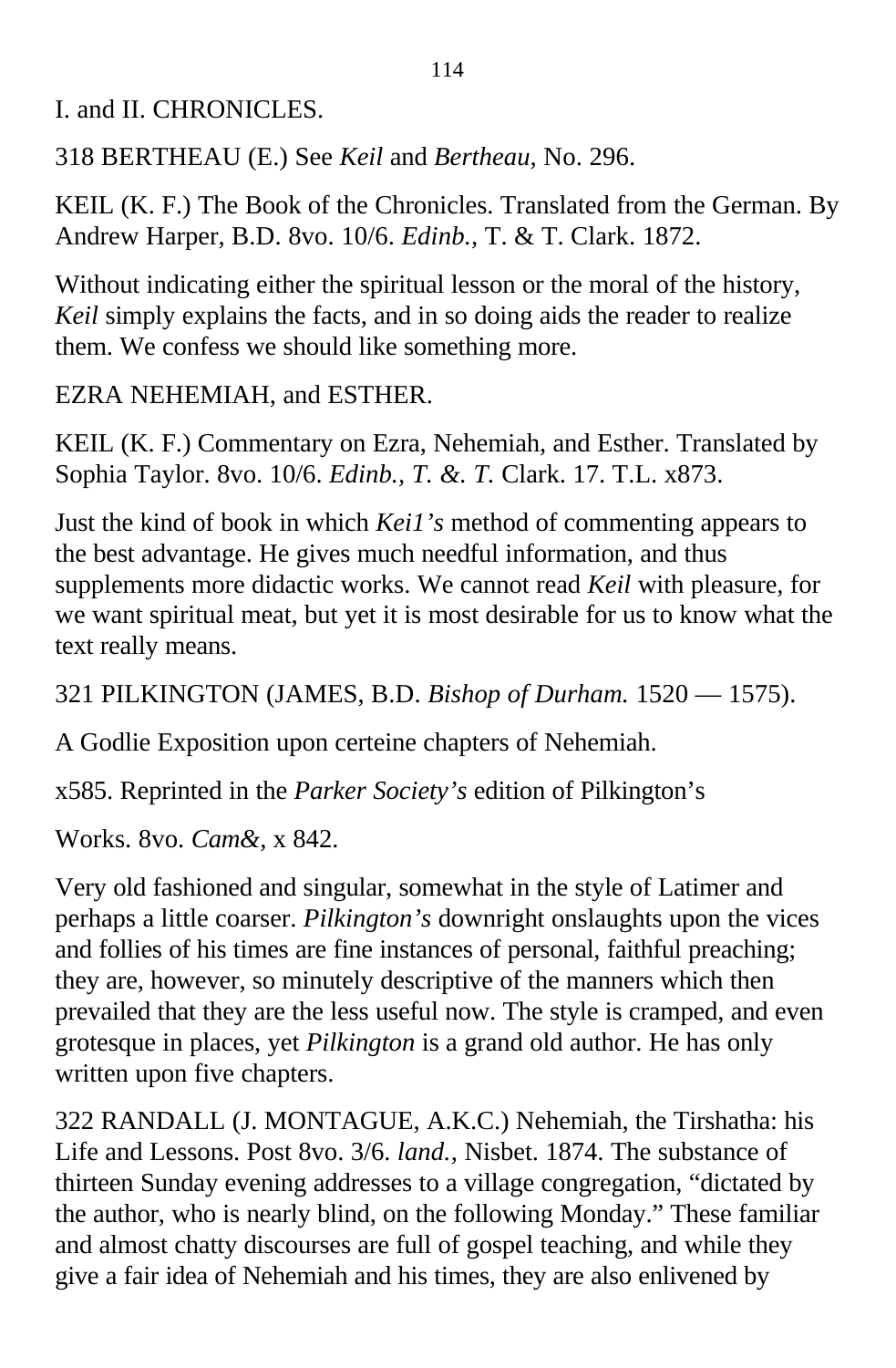anecdote, and made exceedingly interesting. Students will not learn much from these sermons, but they may see how rustic preaching should be done.

SCENES FROM THE LIFE OF NEHEMIAH; or, Chapters for Christian Workers. [Anon.] Fcap. 8vo. *1[. Zonal.,* 66, Paternoster Row, E.C.

The heads of these chapters would serve exceedingly well for the keynotes of a series of sermons.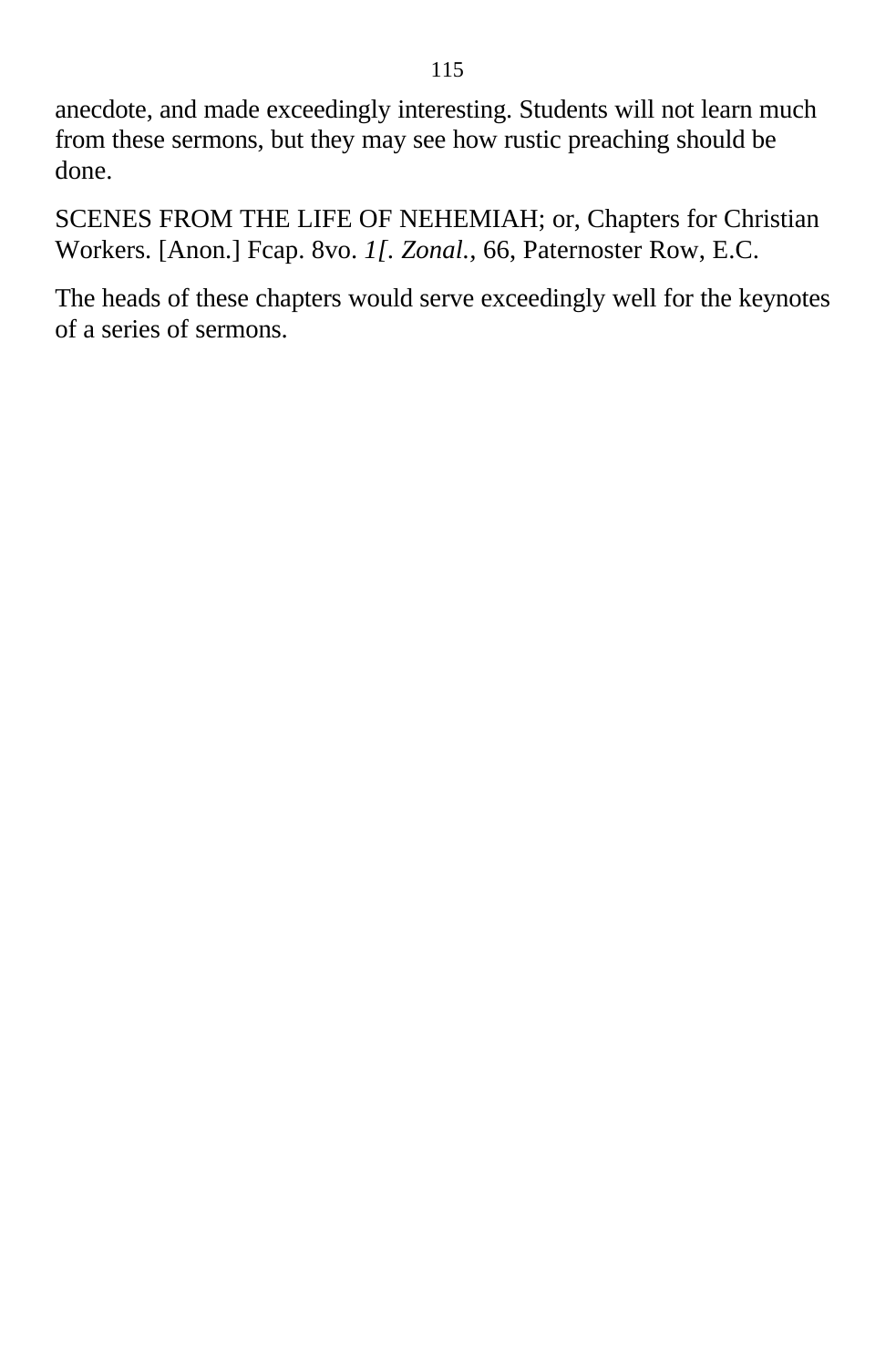324 STOWELL (HUGH, M.A.) A Model for Men of Business; or,

Lectures on the Character of Nehemiah. 8vo. L*ond.,*

Hatchards. i855. S. 3/-

The author does not attempt a full exposition, but aims at furnishing a plain, practical handbook for men of business and others whose time is limited. He gives fourteen good, sensible lectures on the Book.

325 WOODWARD (HENRY, M.A.) Thoughts on the Character and History of

Nehemiah. I2mo. *Lond.,* I849.

Words, and only words.

ESTHER.

326 COOPER (THoMAs). The Churches Deliverance; containing **Meditations** 

and short Notes upon the Booke of Hester. 4to. *Lond.,* 16o9. 5/' to 7/' We have not been able to meet with this work.

327 DAVIDSON(ALEXANDER D.,D.D.) Lectures on Esther. Cr. 8vo 5/6. E*dinb.,* T. & T. Clark. 1859.

Helpful lectures. The Book of Esther is here used for instruction in doctrine and practice. The work is not so much for the study as for the family.

328 HUGHES (JOHN). Esther and her People. Ten Sermons. i8mo. 1842. S. 1/3.

Good evangelical discourses, but nothing very special.

329' LAWSON (GEORGE, D.D.) Discourses on Esther. I2mo.

*Edinb.,I8O4.* S. 3/6.

*Intended for the general reader. The discourses are as spiritual and unaffected as their excellent author. Dr. John Brown, in commending all the Lawson books, says that* "he *has rendered subjects, apparently barren, full of instruction."*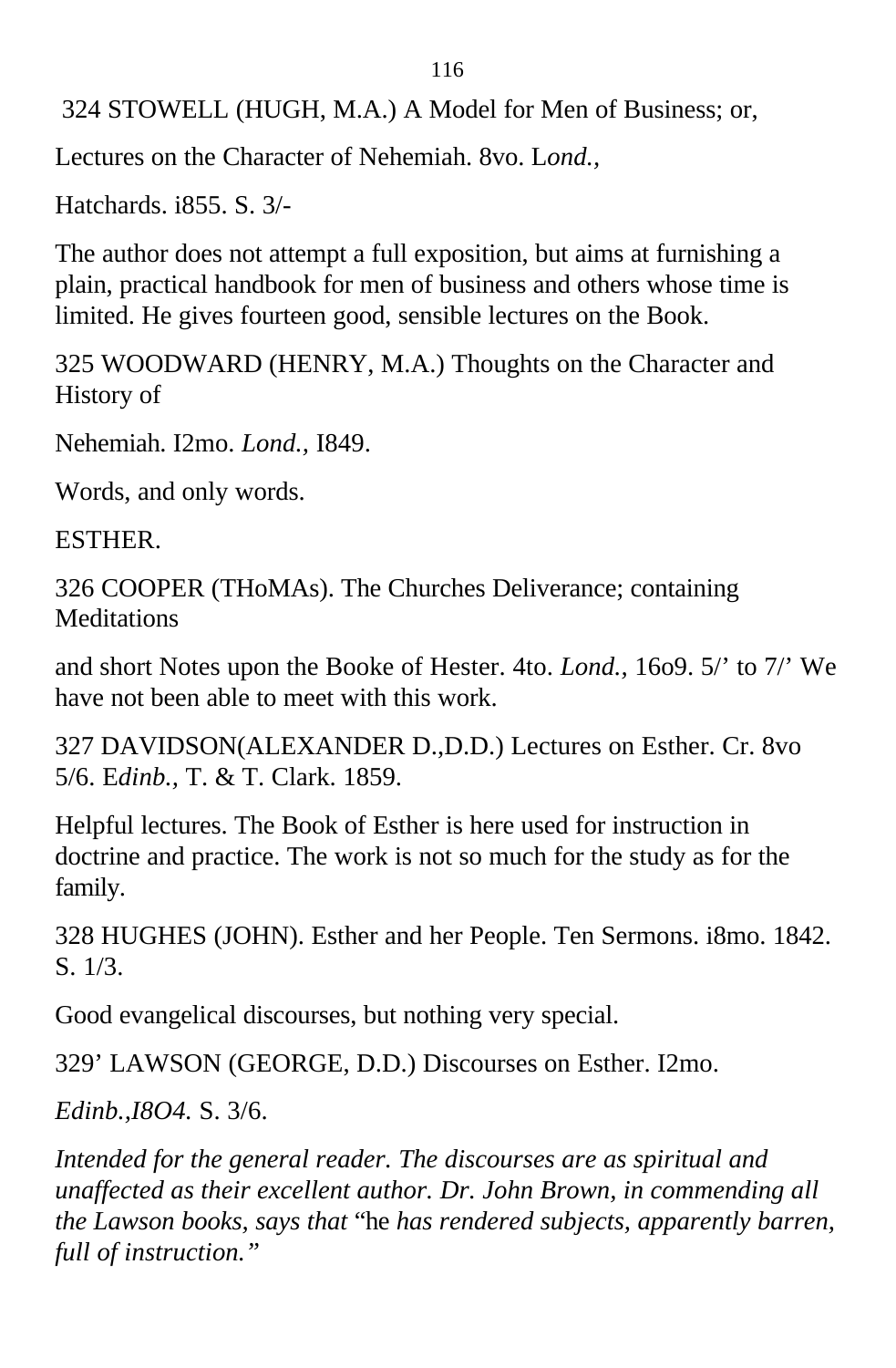117

330 McCRIE (THOMAS). Lectures on Esther. I2mo. 1838.

S. 1/6.

*Dr. Davidson says of Dr. McCrie:* "There *is an ancient fable .of a king who was gifted with the power of turning everything he touched into gold; and this eminent divine and historian possessed remarkably the gift of rendering every subject he handled so precious, as at least to discourage any one from attempting to follow in his ,.track. £n his Lectures upon the book of Esther, he has certainly left little for any to say w/w may come after hint."*

33I MORGAN (R. C.) The Book of Esther typical of the Kingdom. Sm. 8vo.

1855. S. I/6.

An allegorical interpretation, which commences with these words: "The true scene of this beautiful book opens in heaven." Is heaven under the dominion of Ahasuerus ? Who then is Vashti ?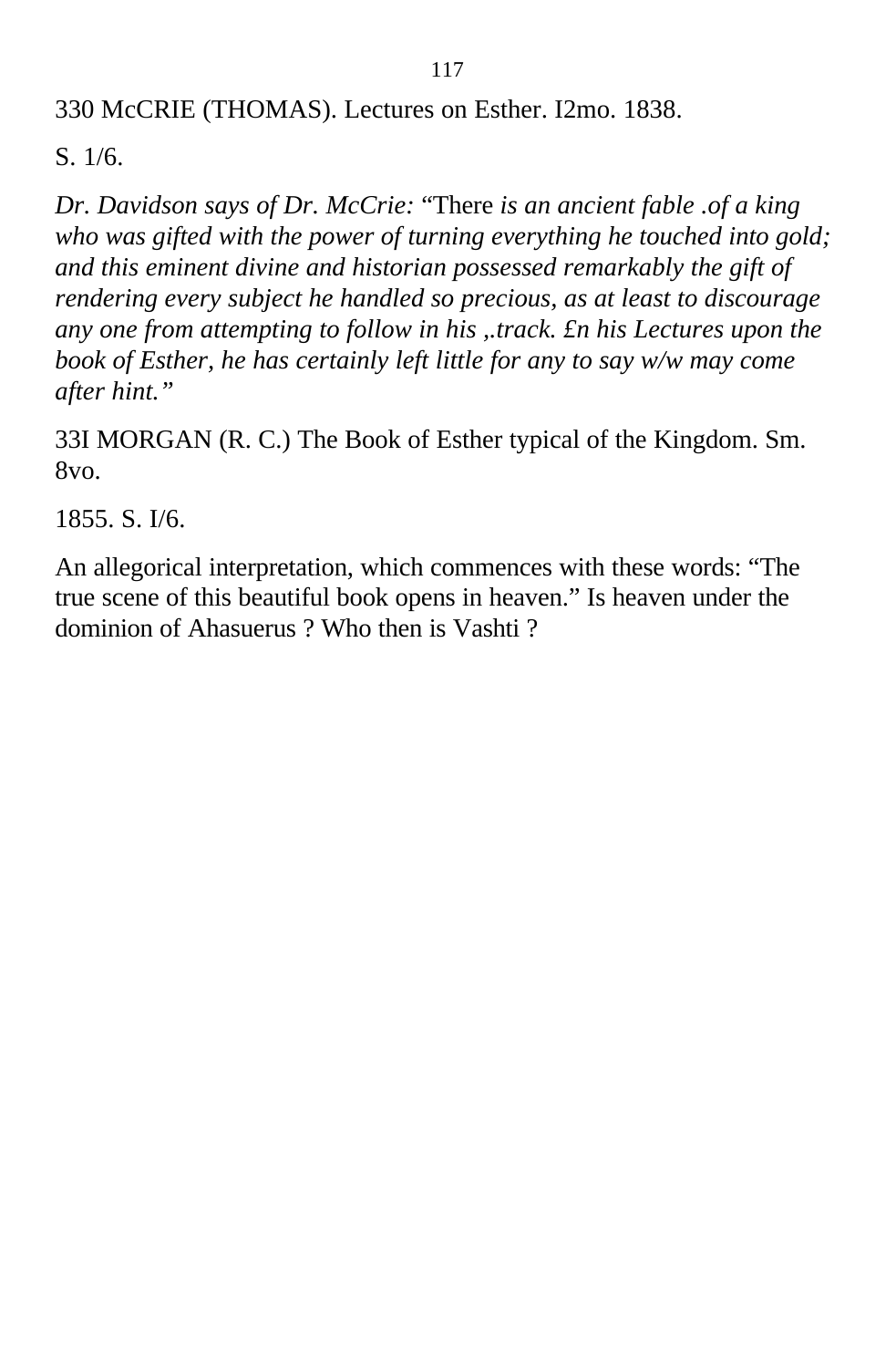THE POETICAL BOOKS.

332 DURELL (D., D.D.) Critical Remarks on the Books of Job, Prov., Psalms, Eccles., and Canticles. 4to. *Oxf.,* 1772. 4/- to 6/-

A critic who is for ever mending the text, who contends for the modern origin of

## J

ob, thinks the Canticles to be a love song, and considers the imprecatory Psalms to e ebullitions of passion, is not one whom our readers need consult.

333 HOLDEN (LAWRENCE). Paraphrase on the Books of Job, Psalms, Proverbs,

and Ecclesiastes, with Notes. 4 vols., 8vo. x763. 5/-

An atrocious instance of bombastic verbosity. Job ii. 2 is thus expanded : — *"Heaven* and earth's great Lord and guardian, the instant Satan appeared observed, and thus demanded of him: ' from what quarter proceedest thou ? or in what district, and to what purpose hast thou lately employed thy perverted, and subtle, wicked abilities and arts ?' To whom the destroyer answers: ' my last station, or rather, unsettled, wandering motion, has been upon earth; various districts whereof I have made short visits to, being sometimes with the inhabitants of one region or climate, sometimes with those of another.'" Paraphrases generally mean the text padded out with superfluous words, and this is an emphatic instance.

334 KITTO. *Daily Bible Illustrations, "Job* and the Poetical

Books." (See No. 41.)

*Worthy of attentive reading.*

335 LEIGH (EDWARD). See under *Whole Bible,* No. 44.

336 WILCOCKS (ThoMAs, A.M. *Puritan.* 1549 — 1908). The

Works of that Reverend and Learned Divine, Mr. Thomas

Wilcocks, Minister of God's Word: containing an Exposition

upon the whole booke of David's Psalmes, Solomon's Proverbs,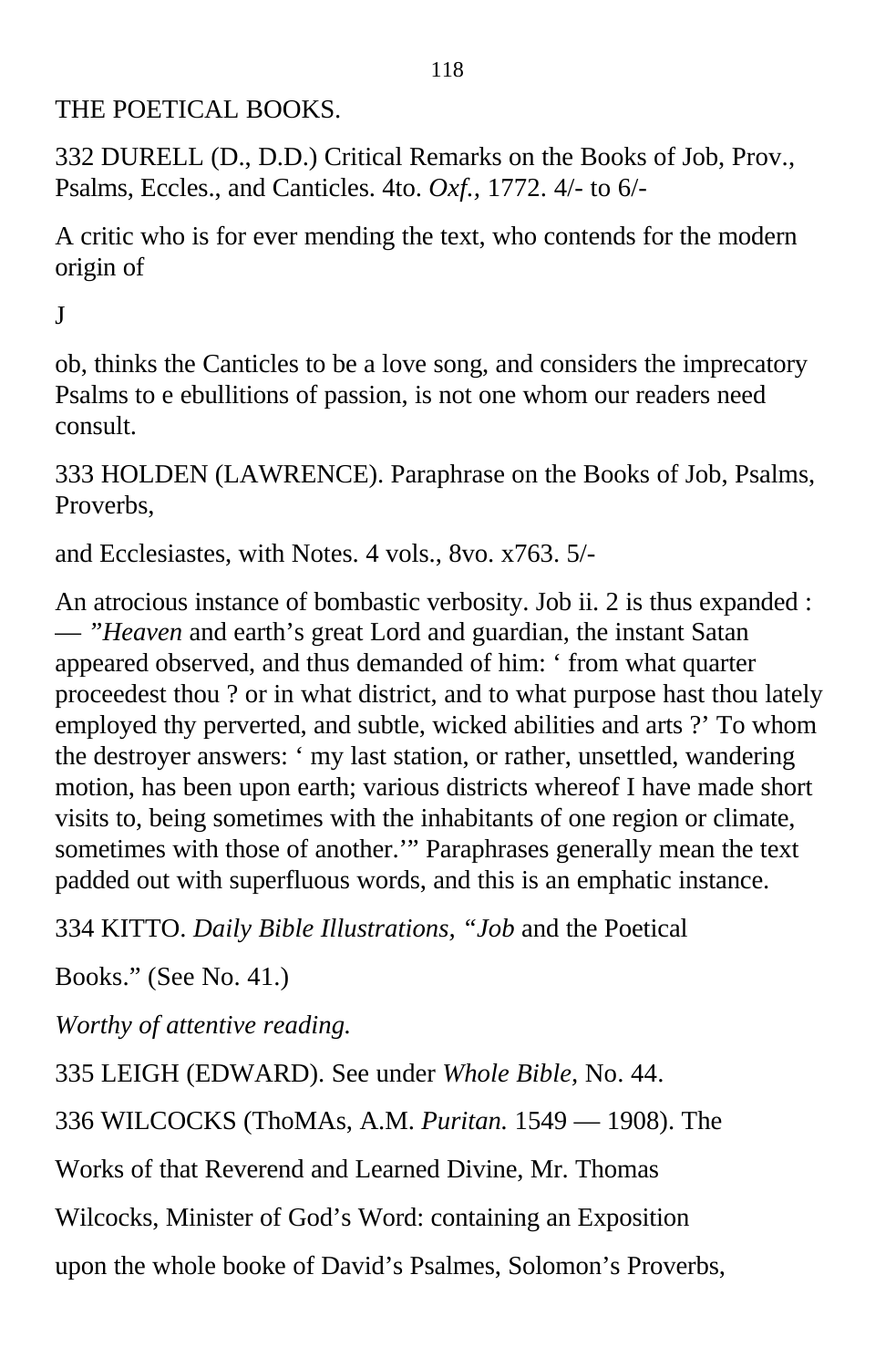the Canticles, and part of the eighth chapter of St. Paul's Epistle

to the Romans. Folio. *Lond.,* 1589, i62o and I624. 9/-

to 12/-

Very old. The notes are brief, but furnish many hints for sermons.

JOB.

337 ABBOT (GEORGE. *Died* x648). The whole Book of Job Paraphrased, or

made Easie for any to Understand. 4to. *Land.,* 164o. 3/6.

This is not by Archbishop Abbot, neither is the work of any value. This Abbot was a Member of Parliament, and his paraphrase is better than we could have expected from an M.P.; but still it is a heavy performance.

338 AMERICAN BIBLE UNION. The Book of Job. A Trans-

lation from the Original Hebrew; on, the Basis of the Common

and Earlier English Versions. By Thomas J. Conant, D.D.,

Professor of Sacred Literature in Rochester Theological Seminary.

4to. New York, x867. *Lond.,* Trubner. S. 3/6.

An excellent translation. The design did not allow of more than slender notes, but those notes are good.

339 BARNES (ALBERT. I798 — 1870). Notes on Job. *Rout ledge's* edition, edited by Dr. Cumming. 2 vols., 8vo. 5/' *Blackie's* edition. 2 vols., post 8vo. *7/-*

*Exceedingly good. One of the best of this author's generally valuable productions. The student should purchase this work at once. as it is absolutely necessary to his library.*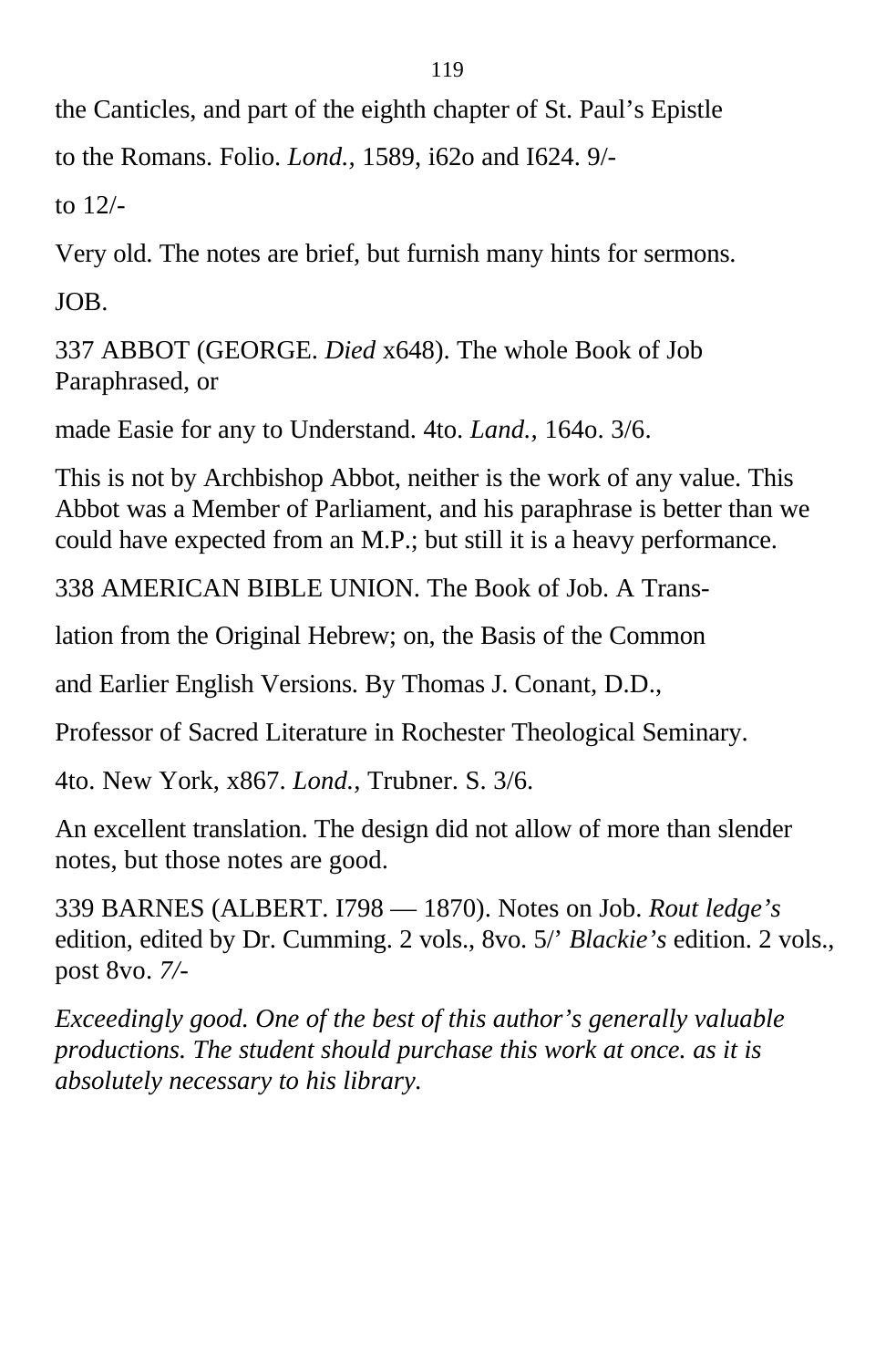34o BELLAMY (D.) Paraphrase, with observations. 4to. Lon*d.,* 1748. 4/- A collection of notes from other authors. Original works are far better.

341 BEZA (THEODORE. 1519 — 1605.) Job expounded. 8va.

x59o. *7/'*

Beza was the great friend and assistant of Calvin. As a commentator he lacked the profound insight and comprehensive grasp of Calvin, but as a critical scholar he is said to have been his equal if not his superior. 'This work on Job is rare.

342 BLACKMORE (SIR R.) Paraphrase on the Book of Job, the Songs of Moses, Deborah, and David, four select Psalms, some Chapters of Isaiah, and the 3rd Chapter of Habakkuk. Folio. 1700. 3['

Grandiose poetry. *Pope* speaks of the power of *Blackmore's* numbers "to soothe the soul in slumbers." The worthy knight is not the worst of the poetical expositors, but he is bad enough. Miserable paraphrasers are ye all, ye brethren of jingling rhyme and doubtful measure.

343 CALVIN (JOHN). Sermons on the Booke of Job. Translated out of French. By A.Golding. Folio. *Land.,* 1584.

*Not the same as the Commentary, but equally rich.*

;:;44 CAREY (CATERET PRIAULX, M.A.) Book of Job translated, explained by Notes, and illustrated by extracts from works on Antiquities, Science, etc. Roy. 8vo. 1858. *5/' to 7/6.*

Purely critical and exegetical. The author has grappled manfully with all difficulties, and has stored up a mass of precious materials with which to illuminate a book dark from its antiquity.

345 CARYL (JOSEPH. 1*602 — 1673).* Exposition, with Prac-

tical Observations. 12 vols., 4to. 1648 — 1666. 55/-

Also in 2 vols., folio, x676. 5o/-

*Caryl must have inherited the patience of Job to have completed his stupendous task. It would be a mistake to suppose that he is at all prolix or redundant; he is only full. In the course of his expounding he has illustrated a very large portion of the whole Bible with great clearness*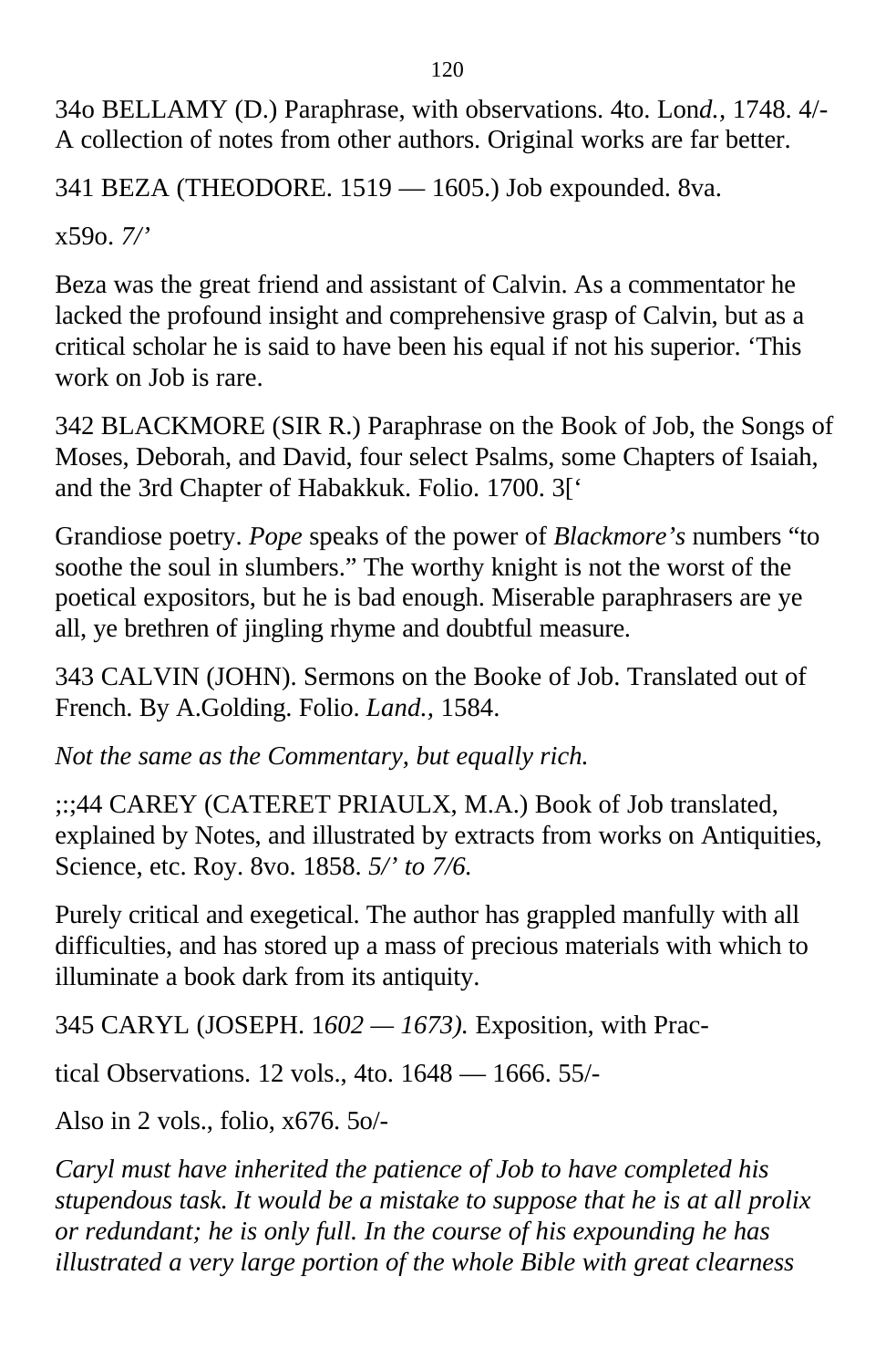*and power. He is deeply devotional and spiritual. He gives us much, but none too much. ]aris work can scarcely be superseded or surpassed.*

3.46 ,, An Abridgment of Caryl's Exposition.

8vo. *Edinb.,* 1836. *1/6.*

*We do not believe in abridgments of a book which is goad throughout. Think of twelve large volumes condensed into one small one ! An ox in a gallipot is nothing to it.*

341 CHAPPELOW (LEONARD, B.D.) A Commentary, in which is inserted the Hebrew Text and English Translation. 2 vols., 4to. 6/- C*amb., 1*752

*Chappelow* is great upon Arabic etymologies, but he is dreadfully verbose, and. really says nothing of any consequence. Chappelow and several other authors follow Schultens in the belief that the Hebrew can only be read by the light of the Arabic; they even imagine that the Book of Job was originally composed in Arabic by Job himself and then translated by someone else into the Hebrew tongue. This opened a fine field for parading their learning.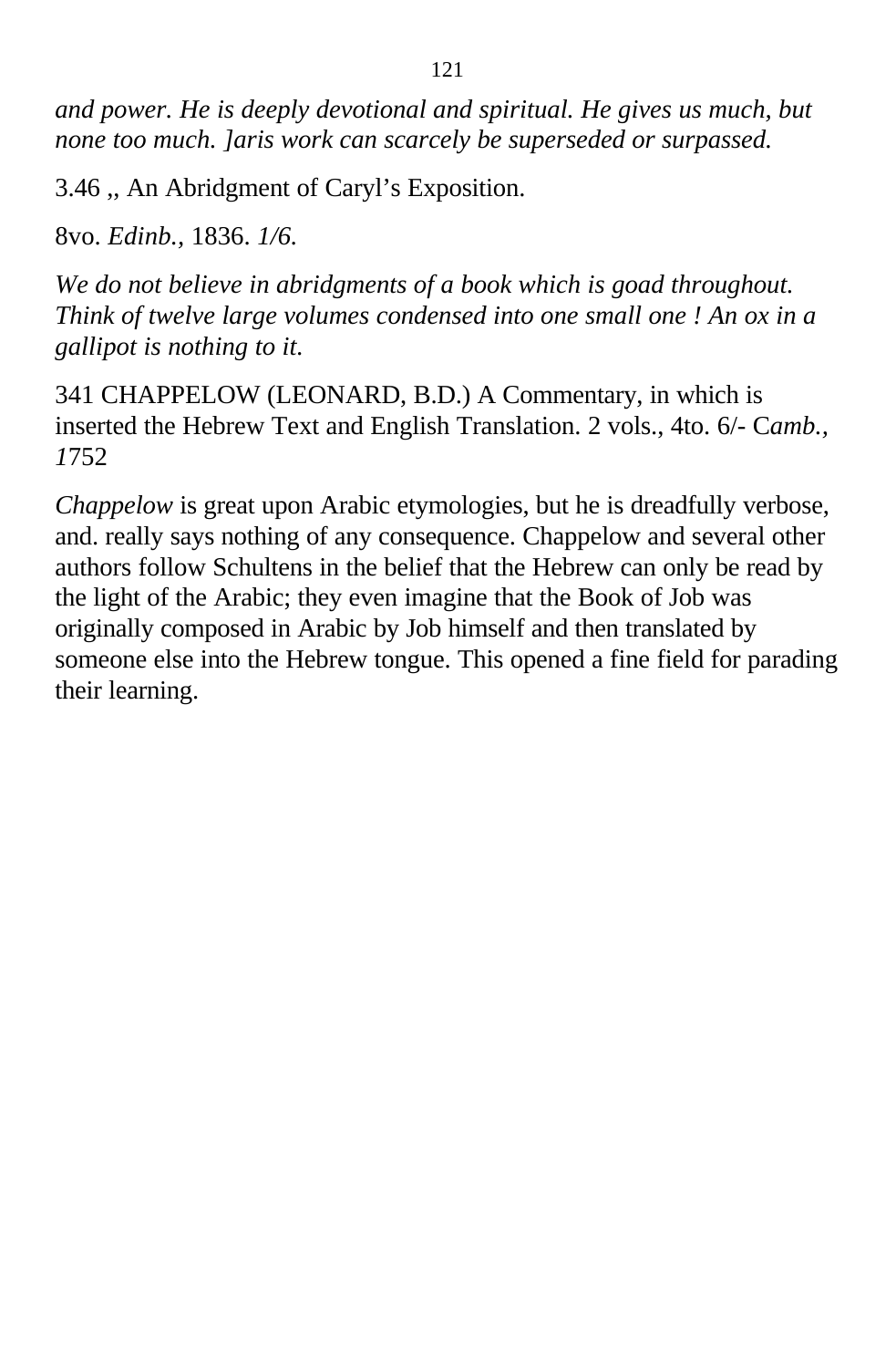348 COLEMAN (J. NOBLE). The Book of Job; from the Hebrew. With Notes. 4to. 7/6. *Lond.,* Nisbet & Co. 1869. S. 4/-

'We do not value this so much as the same author's "Psalms," but it is, serviceable in its own way.

349 CONANT (T. J.) See *American Bible Union.* (No. 338.)

35° *DAVIDSON* (A. B., M.A. H*ebrew Tutor, New Coll., Edinb.)*

A Commentary Grammatical and Exegetical; with a Transla-

tion. Vol. I. 8vo. 7/6. *Lond.,* Williams & Norgate. 1862.

Strict grammatical treatment of Scripture is always commendable, and in this case the results are highly valued by advanced scholars.

35x DELITZSCH (FRANZ). Biblical Commentary on Job. 2 vols.,

8vo. 21/- E*dinb.,* T. & T. Clark. x866. S. 12/-

"' Unquestionably the most valuable work on this inexhaustibly interesting Scripture that has reached us from *Germany." — Nonconformist.*

352 DURHAM (JAMES. I622 — I658). Exposition of Job,

12mo. I659. Also *Glasgow,* I759. Say 4/-

*This is a small book, and we have been unable to procure it. Orme only mentions it upon the authority of Wafts Bibliotheca. It is certain to be good, for Durham is always admirable.*

353 EVANS (ALFRED) BOWEN). Lectures on the Book of Job. 8vo.

*Land.,* Bosworth & Harrison. 1856. S. 2/-

Discourses from fourteen single verses from different parts of the patient patriarch's history. They are quite out of the usual run of Church of England preaching, and are full of thought and originality. They would have been all the better for a little gospel, for even if his text does not look that way, we do expect a Christian minister to have something to say about his Master.

354 FENTON (THOMAS, M.A.) Annotations on Job and the Psalms,.

collected from several Commentators, and methodized and im-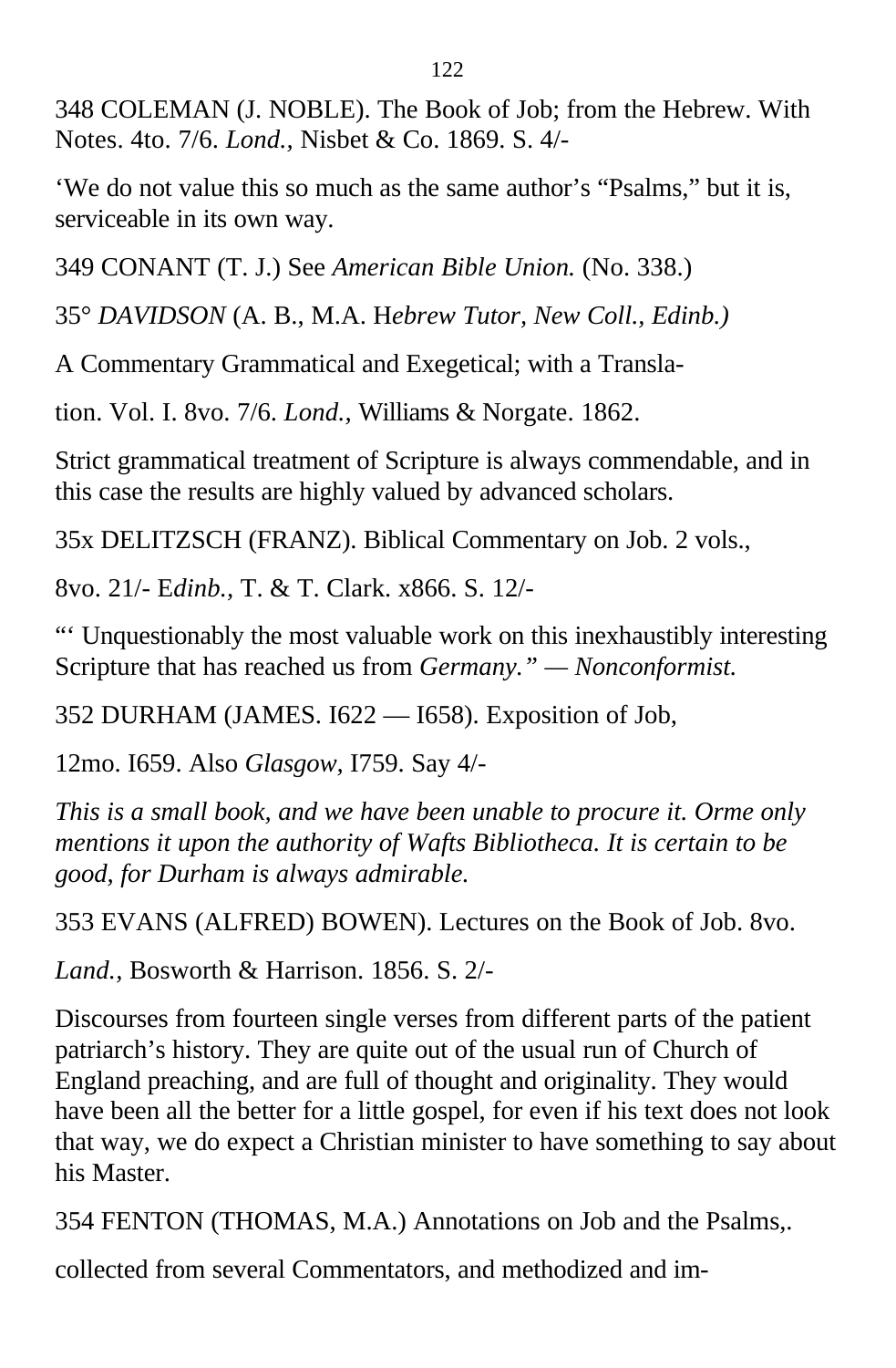proved. 8vo. L*ond.,* 1732. 3/-

All that will be found here is taken from others, but well selected.

355 FRY (JOHN). New Translation and Exposition, with. Notes. 8vo. *Lond.,* 1827. 4/6.

*Written in a devout, enquiring' spirit, with due respect to learned writers, but not with a slavish following' of their fancies. Fry's work is somewhat of the same character as Good's (No. 358). We greatly esteem this exposition for its own sake, and also for the evangelical tone which pervades it.*

356 GARDEN (CHARLES, D.D.) An Improved Metrical Version, with preliminary dissertation and notes. 8vo. *Oxf,* 1796. 3['

This author has not attempted a Commentary, but he has consulted a vast array of authors, and from them gathered a large number of notes. His work is of very moderate value.

357 GARNETT (JoHn. *Bishop of Clogher).* A Dissertation on the Book of lob,

etc. 4to. *Lond., 1*749- 2/6.

Rubbish. This Bishop ascribes the authorship of Job to Ezekiel I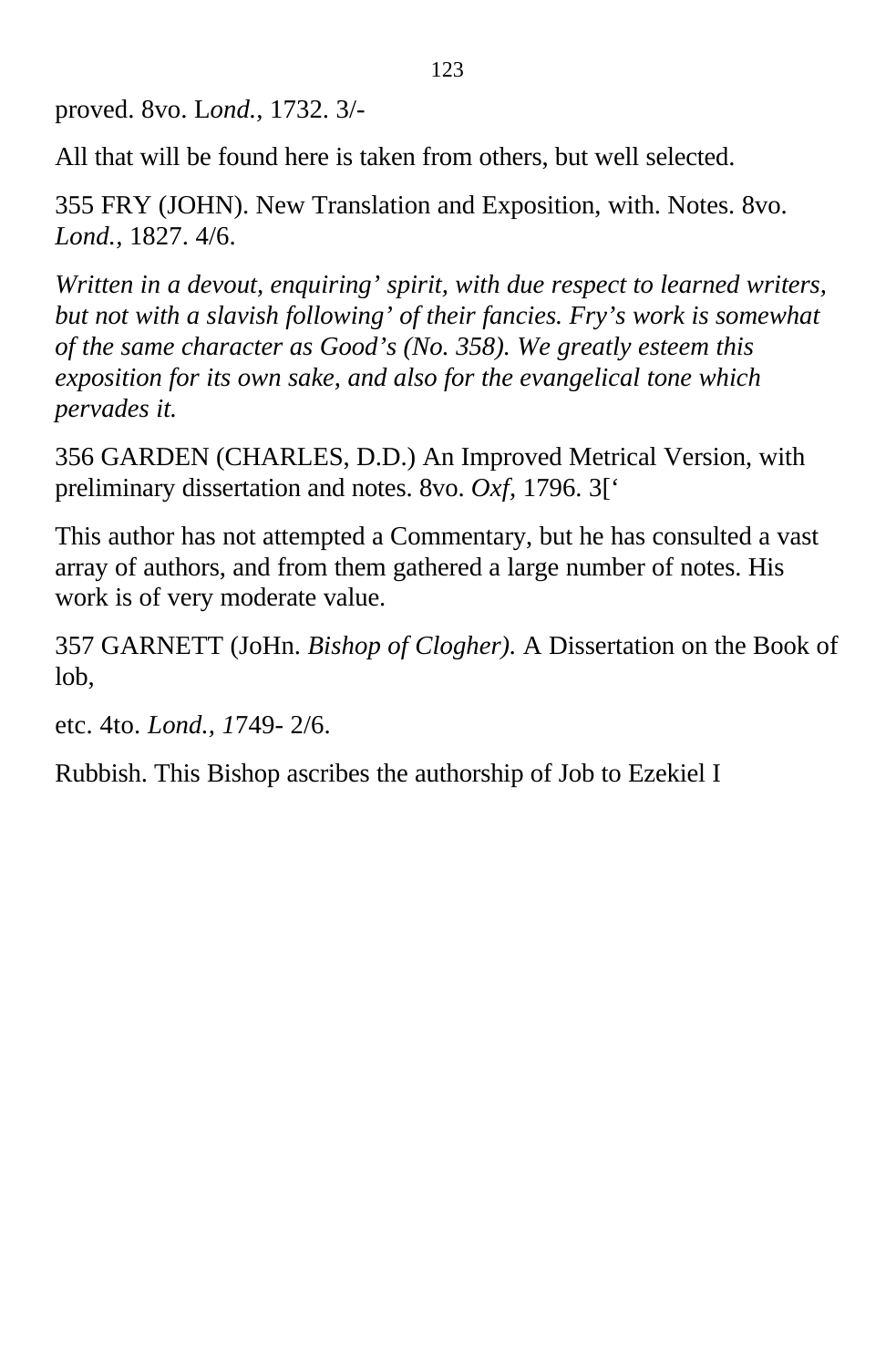358 GOOD (JOHN MASON, M.D., F.R.S. 1764 — 1827). The Book

of Job literally translated. With Notes, etc. 8vo. Lo*nd., 18 1 2. 5/-*A very valuable contribution to sacred literature. *Dr. Good's* learning was, however, more extensive than accurate, and it would be dangerous to accept his translations without examination.

359 GREGORY THE GREAT. On the Book of Job. [The

MAGNA MORALIA.] Translated, with Notes and Indices.

*Library of the Fathers.* 4 vols. ,f2 15s., or to subscribers

*ff2s. Lond.,* James Parker & Co.

The Fathers are of course beyond criticism, and contain priceless gems here and there; but they spiritualize at such a rate, and also utter : so many crudities and platitudes, that if they were modern writers they would not be so greatly valued as they are. Antiquity lends enchantment.

36o HEATH (THOMAS). Essay toward a New English Version of the Book of

Job. With a Commentary. 4to. *Zonal.,* 1756. 2/6.

All that is good in this book is marred by its utterly untenable conjectures. It ,treats Job with slender reverence. Do not lumber your shelves with it.

361 HODGES (WALTER, D.D.) Elihu: an Enquiry into the Scope and Design of the Book of Job. 4to. *Land.,* 175o. 12mo., third edition, 1756. 2/-Based upon the absurd supposition that Elihu was the Son of God himself, and Job a type of the Savior. Poor Job's book has been the subject of trials as numerous as those of its hero, and *Hodges* has given the finishing stroke. The course of dreaming can no further go. *Hodge* the village Methodist could never have raved at the rate *c f Dr. Hodge,* Provost of Oriel College, Oxford.

362 HENGSTENBERG (E. W.) See under *Ecclesiastes.*

363 HULBERT (CHARLES AUGUSTUS, M.A., *Perpetual Curate of Harthwaite, Yorks.)* The Gospel Revealed to Job. Thirty Lectures, with Notes. 8vo. *Lond.,* Longmans. 1853. S. 3/6.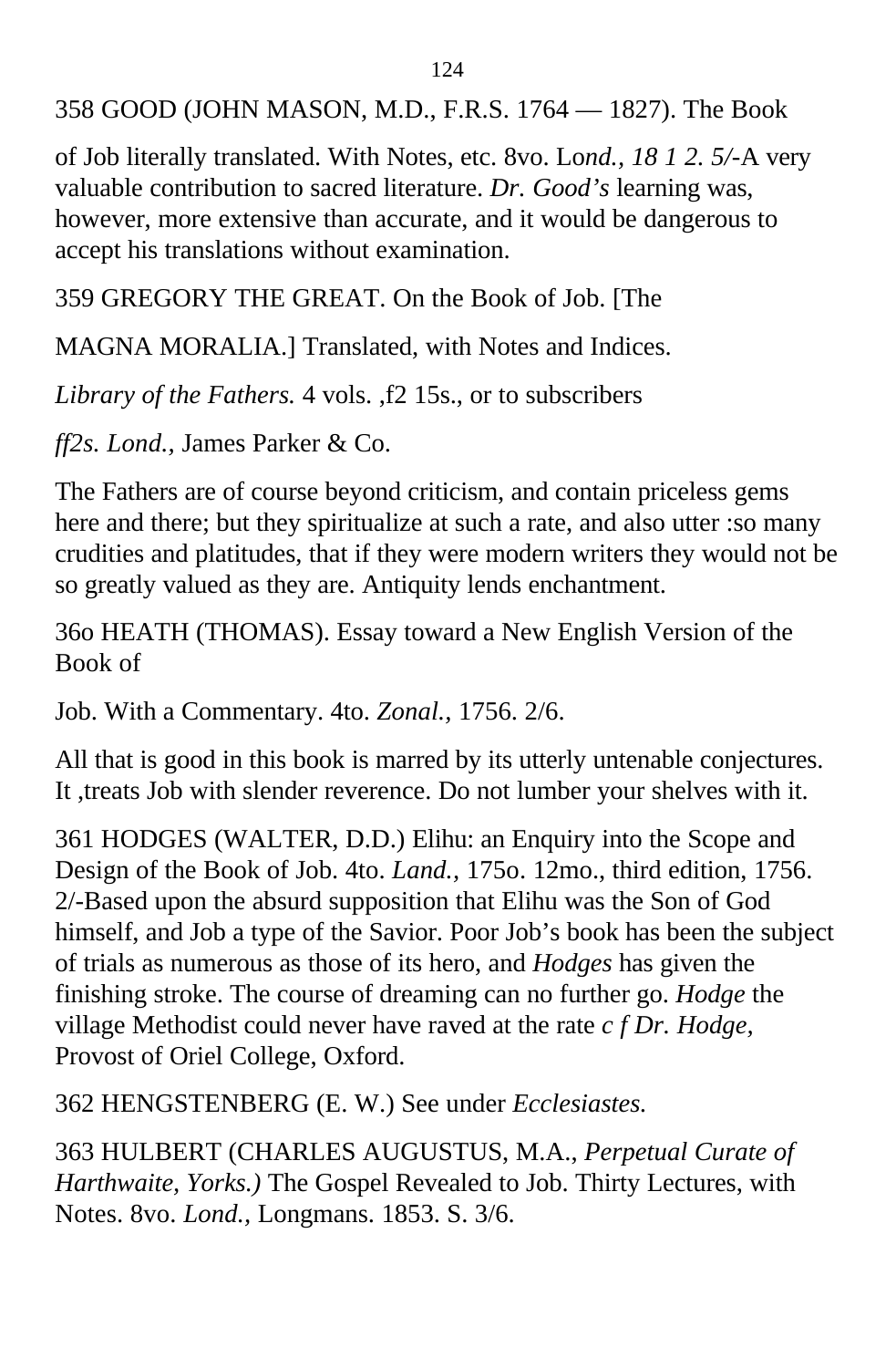*An unusually good book; exceeding1y comprehensive and helpful in many ways. The author aimed at usefulness and has succeeded wonderfully. We wonder that his work has not been better known.*

364 HUTCHESON (GEORGE). An Exposition upon Job, being the sum of 316 Lectures. Folio. 12/- to 14/-*Lond.,* 1669.

*Whenever the student sees a Commentary by Hutcheson let him · buy it, for we know of no author who is more thoroughly helpful to thee minister of the Word. He distils the text, and gives his readers the quintessence, ready for use.*

365 HUTCHINSON (R. E., M.D., M.R.C.S.E., *Surgeon. Major Bengal Army).*

Thoughts on the Book of Job. *Zonal.,* S. Bagster & Sons. [In the press. 1875.]

365 KITTO (JOHN', D.D.) "Job and the Poetical Books." In

*Daily Bible Illustrations.* (See No. 41.)

*Exceeding1y instructive. Mast charming reading.*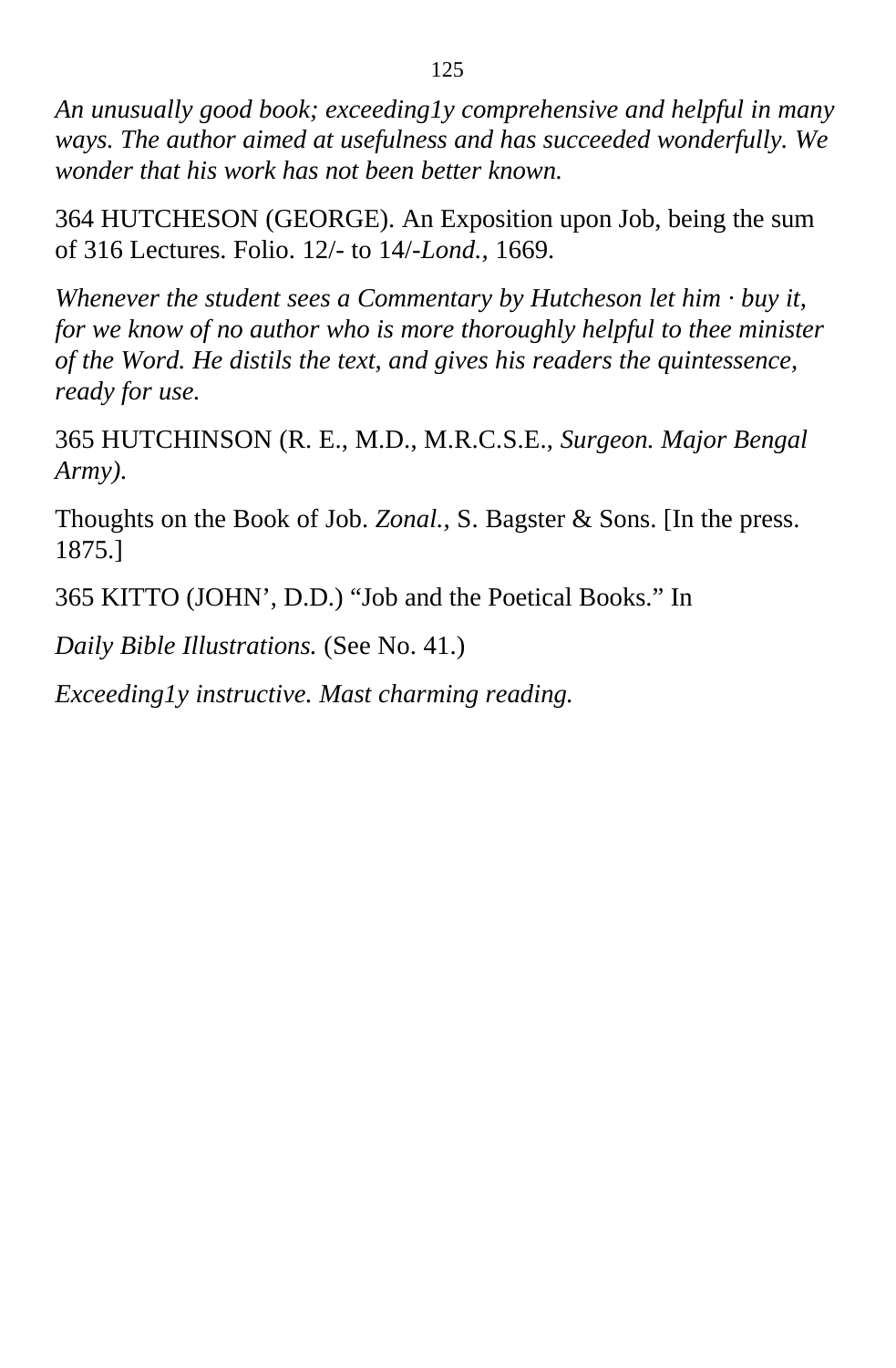367 LANGE'S COMMENTARY. The Book of Job. A Commentary by Otto Zockler, D.D., Professor of Theology at Greifswald. Translated from the German, with -Additions by Prof. L. J. Evans, D.D., Lane Theological Seminary, Cincinnati, Ohio. Imp. 8vo. *21/-,* or to subscribers 15/- *Edinb.,* T. & T. Clark. I874.

*Contains a large collection of available material, and, if within a minister's means, should be a foundation book in his library. We are very far from endorsing all Zockler's remarks, but the volume is an important one.*

368 LEE (SAMUFL, D.D. 1713 — 1853). The Book of Job translated; with Introduction and Commentary. 8vo. *Lond.,* x837. 7/6. *Barnes* says, "This work is not what might have been expected from the learning and reputation of *Prof Lee.* It abounds with Arabic learning, which is scattered with ostentatious profuseness through the volume, but which often contributes little to the elucidation of the text. It is designed for the critical scholar rather than the general reader."

369 NOYES (G R., D.D.) A New Translation, with Notes. 12mo.

*Boston, U.S.* [N.D.] S. 3/-

We have been informed that *Dr. Noyes* belongs to the Unitarian body, but we fail to see any trace of Arian or Socinian views in this volume. We do not agree with all that he says, but he strikes us as being an honest, able, and accurate translator and commentator, worthy to stand in the foremost rank.

37o PETERS (CHARLES, A.M. *Died* I777). A Critical Dissertation on the Book

of Job. Wherein the Account given in that book by the author of *The*

*Divine Legation Of Moses Demonstrated, & °c., is particularly considered;* 

and a Future State shewn to have been the Popular Belief of the Ancient

Hebrews. 4to. *Lond.,* I75I. 2/6.

Of a controversial character; mainly written against W*arburton* and/.e *Clerc,* and .as those authors are now almost forgotten, answers to them have lost their interest. *Peters* was an eminently learned man, and well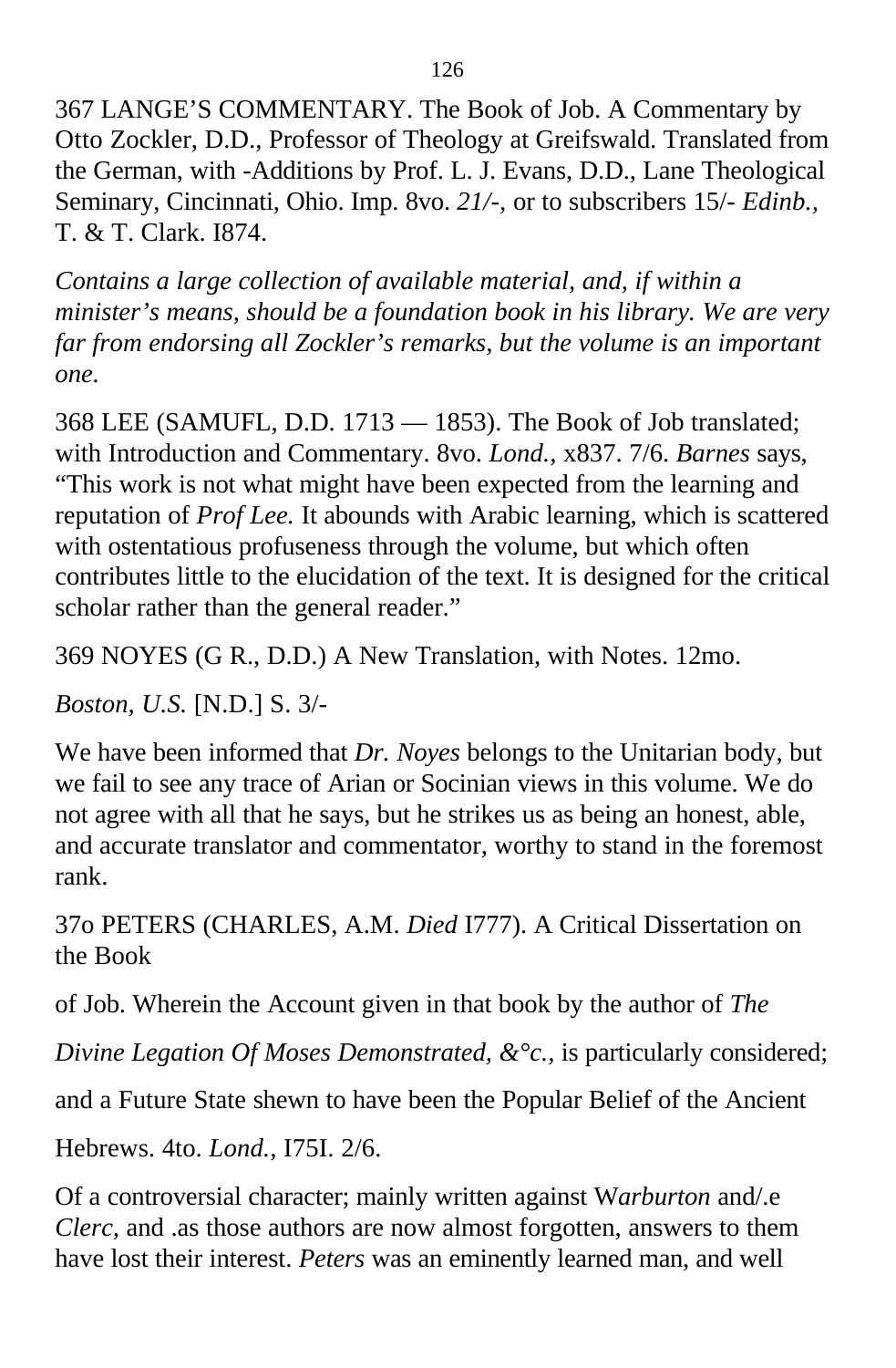versed in argument; but his work is ,of very small use for homiletical purposes.

371 QUARLES (FRANCIS). Job Militant, with Meditations, Divine

and Moral. 4to. x624. 5/-

A Poem in *Quarles'* usual inflated, but withal instructive, manner.

372 ROBINSON (T., D.D.) A Homiletic Commentary on Job.

[In progress, x875. Being Part IV. of the Preacher's Com-

mentary, 1/-] L*ond.,* Dickinson.

This we hope will be of use to preachers, but we have hardly enough before us to judge of it.

373 SCOTT (ThoMAs). The Book of Job in English Verse, with Remarks. 4to. *Lond.,* 177I. Reprinted, 8vo., I733. S. 2/3.

Here we have Job in rhyme-

"There lived an Arab of distinguish'd fame,

In Idumean Uz; and Job his name.

Of spotless manners, with a soul sincere,

Evil his hate, and God alone his fear."

This will hardly do. To translate Job in metre needed a *Pope* or a *Dryden,* and *Thomas Scott* was neither: he has, however, done his best, the best could have done

no more. This is not *Thomas Scott* the great Expositor, but a Dissenting Minister at

Ipswich.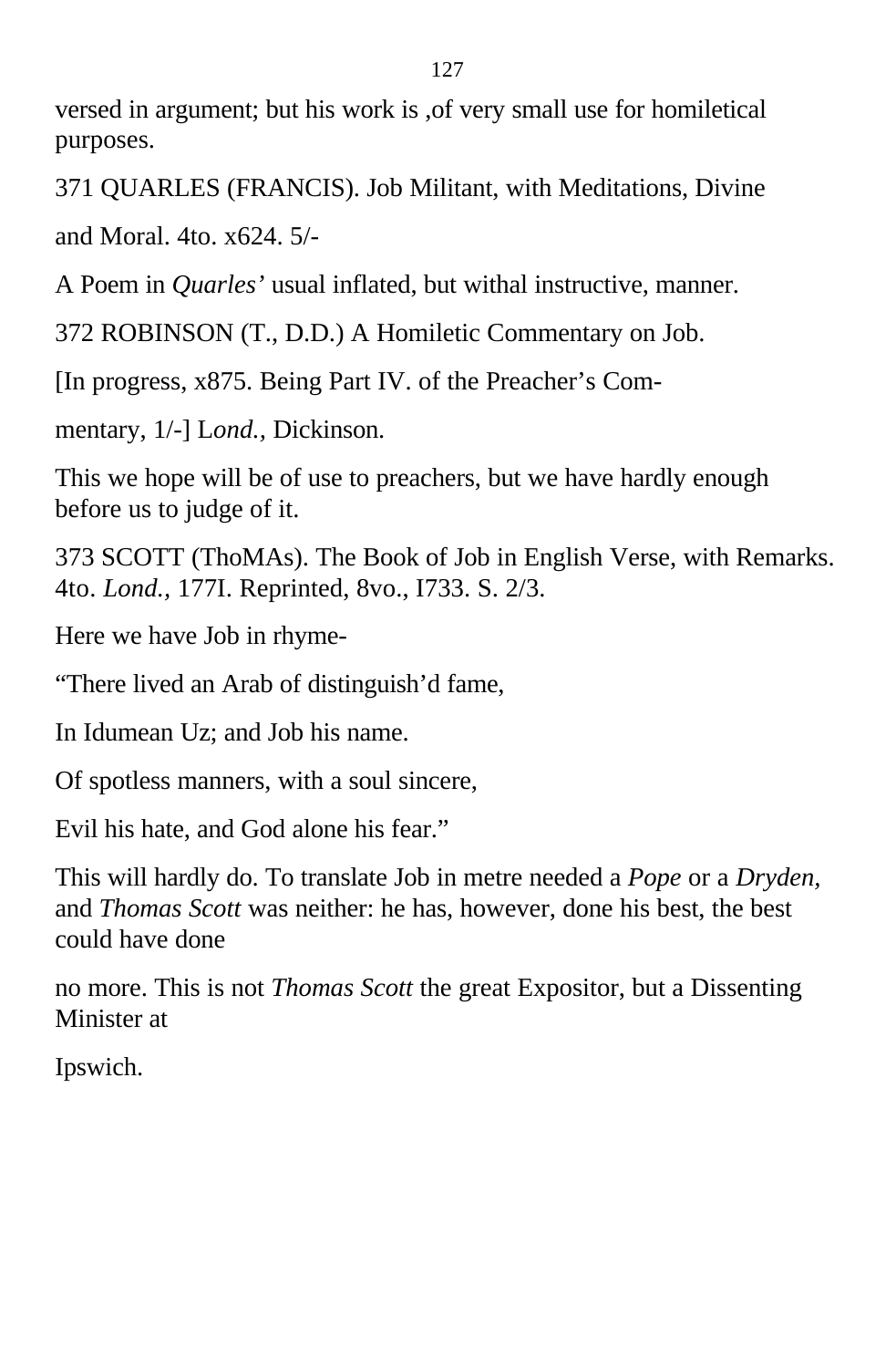374 SENAULT (J. F.) A Paraphrase. 4to. Lo*nd.,* [648. 3/6.

*Senault* was a famous preacher of the Oratory in Paris, who, from the character of his works, would seem to have been almost a Protestant. His writings were highly esteemed in their day, and translated into English.

375 SMITH (ELIZABETH). The Book of Job translated from the

Hebrew, with Annotations. 8vo. Lo*nd.,* 181o. 1/6.

*"A* good English version of Job, produced chiefly by the aid of *Parkhurst's Lexicon." — Orme.*

376 STATHER (LIEUT.-COL., W. C.) The Book of Job, in English Verse;

with Notes. 12mo. Land., E. Marlborough & Co. z859. S. x/-

We do not like Job in rhyme. We know of no rhyming version of any part of Scripture, except the Psalms, which can be called a success. Certainly this is not one. The author's *notes* deserve consideration.

*377* STOCK (JosEPH, D.D. *Bishop of Killalia).* The Book of Job, **Metrically** 

arranged, and newly translated, with Notes. 4to. z8o5. 4/'

The work of six weeks ! Well may *Magee* say that it is full of "precipitances, mistakes, and mutilations." This was a bishop and a Doctor of Divinity ! It takes a great man to perpetrate a very great folly. A metrical translation of Job with Notes in six weeks ! In that time *slacks* bloom to perfection. Perhaps that fact operated on our author. Let this blundering haste serve as a warning to young divines.

378 UMBREIT (FRIEDRICH, *W. K. Prof. of Theol. in Heidelberg.*

1795 — 186o). A New Version of the Book of Job; with

Notes. Translated by the Rev. John Hamilton Gray, M.A.

2 vols., 12mo. 8/- E*dinb.,* T. & T. Clark.

Useful philologically; but *Barnes* would supply far more in that direction, and spiritual exposition besides.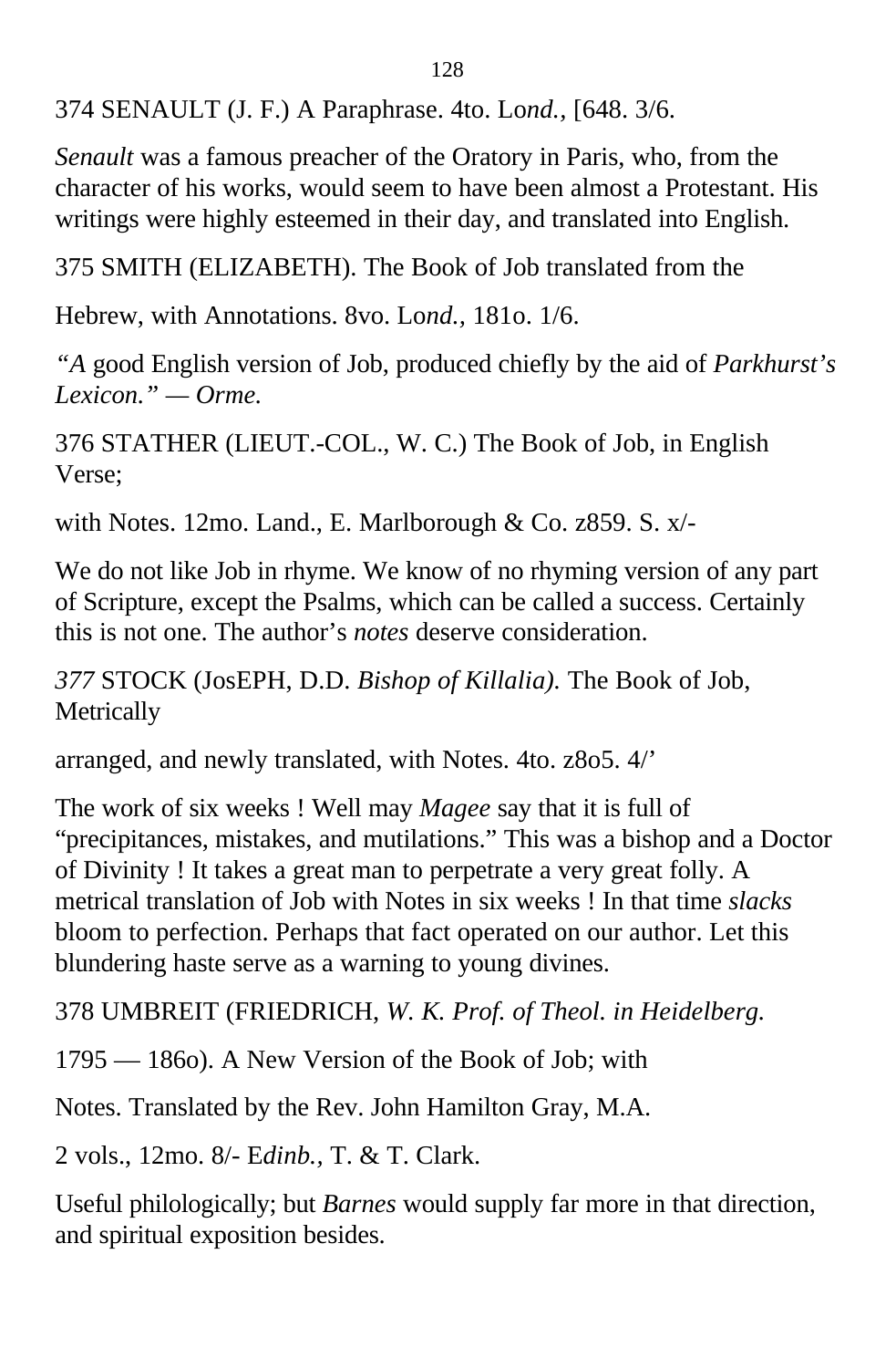379 VAN HAGEN (MRS. HENRY). Evenings in the Land of Uz; a Comment on Job. Second Edition. 12mo. x843. 1/6.

*Isaac Taylor* commends this volume as one which "disclaiming all purpose of critical exposition, aims only under the guidance of Christian feeling and experience to follow and to unfold the spiritual intention of this rich portion of Holy Scripture." Such an introduction must have helped to sell the work and carry it speedily to the second edition.

380 WAGNER (GEORGE). Sermons on the Book of Job. Cr. 8vo.

*Lond.,* Nisbet & Co. I863. S. 3/-

*Wagner's* sermons are simple and plain, devout and instructive. We have here nothing very fresh, but everything is sound and good.

381 WEMYSS (THomAs). Job and his Times. New Version, with Notes. 8vo. Lo*nd., 1*839. 2/6.

*Barnes* says : — " This is designed to be a popular work. It is not so much of the nature of a Commentary as a collection of fragments and brief essays on various topics referred to in the Book of Job. It is chiefly valuable for its illustration of the religion of the time of Job, the arts and sciences, the manners and customs, etc." It lacks lucid arrangement, and furnishes comparatively little illustration of the difficulties of the text.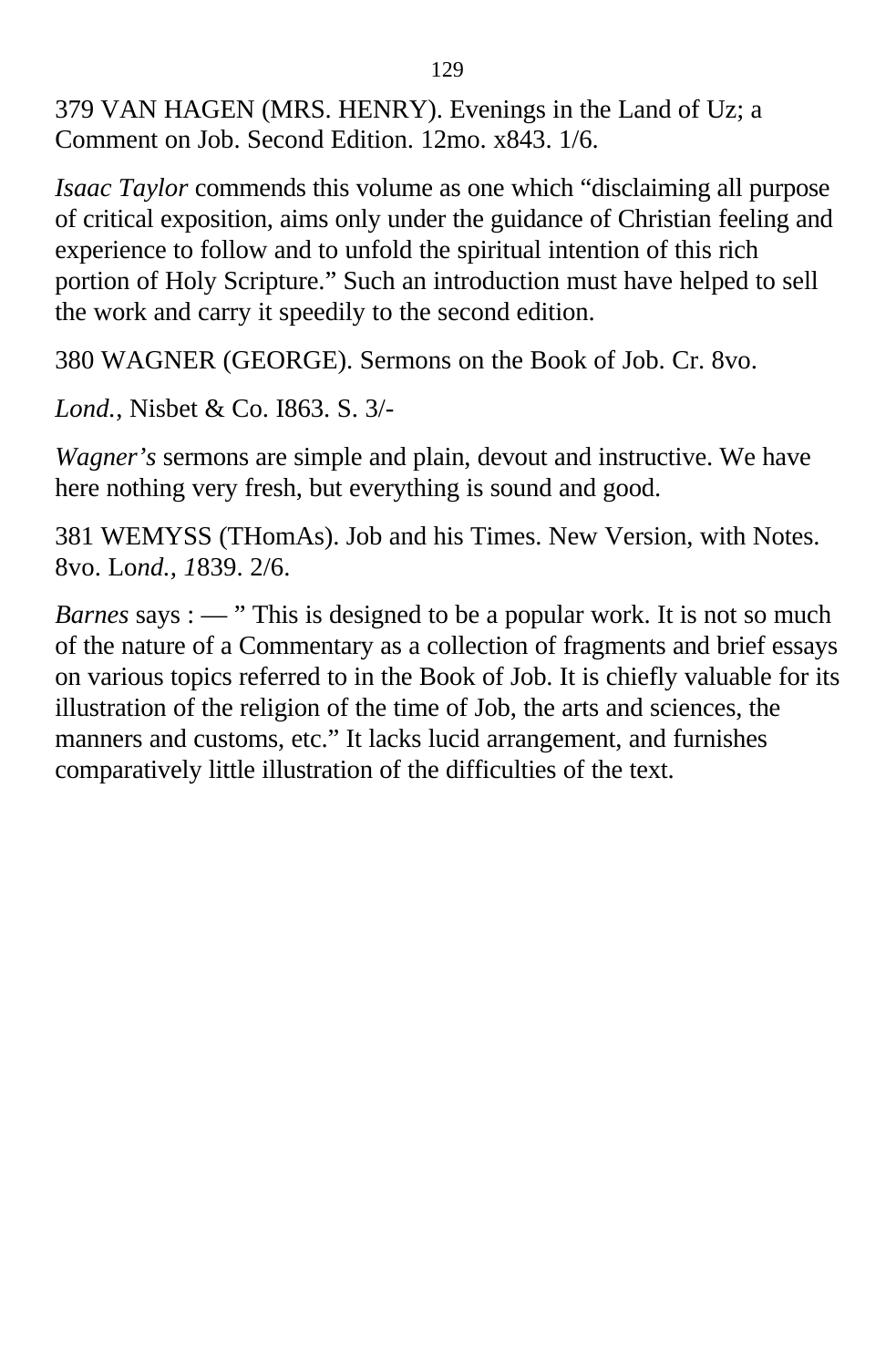## PSALMS.

ABBOT (GEORGE). Brief Notes. Being a pithie and clear opening of the Scope and Meaning of the Text, to the capacitie of the Weakest. 4to. Lo*nd.,* I65i. 5/-

An experimental exposition by a Member of Parliament under the Commonwealth. Though not of the first order, many of his remarks are good. Abbot was nephew to the Archbishop of the same name.

383 ALEXANDER (JOSEPH ADDISON, D.D., *Professor of Theology, Princeton, U.S.)* The Psalms Translated and

Explained. 8vo. *8/6. Edinb.,Andrew Elliot.* x864. *S. 5/6.*

*Occupies a first place among expositions. It is a clear and judicious explanation of the text, and cannot be dispensed with.*

384. ALEXANDER (WILLIAM HENRY). The Book of Praises. The Psalms, with Notes. Sm. 8vo. *Zonal.,* Jackson, Walford & Hodder. I867. S. 2/6.

']['he Notes are mostly from other authors, and are selected with discretion. They do not appear to have been designed by their collector for use beyond his own family circle, and they were published after his death by his friends. We question the wis-dora of the publication.

38.5 AUGUSTINE. Expositions. Translated, with Notes. 6 vols.,

8vo. *Oxf,* 1847. [In *The Library of the Fathers,* published

by Messrs. J. Parker & Co., *Oxf.* and *Land.] f3* 15s., or to

subscribers f2 i6s. 6d.

.As a Father he is beyond ordinary criticism, or we would venture to say' that he is too frequently mystical, and confounds plain texts. No theological library is complete without this work, for there are grand thoughts in it like huge nuggets of Australian gold.

386 BAKER (RICHARD, D.D.) The Psalms Evangelized. 8vo. 1811. 2/6.

Very pious; but if the work should ever disappear from literature its absence will not leave a very great gap. *Bishop Horne and Dr. Hawker* between them more than cover the space.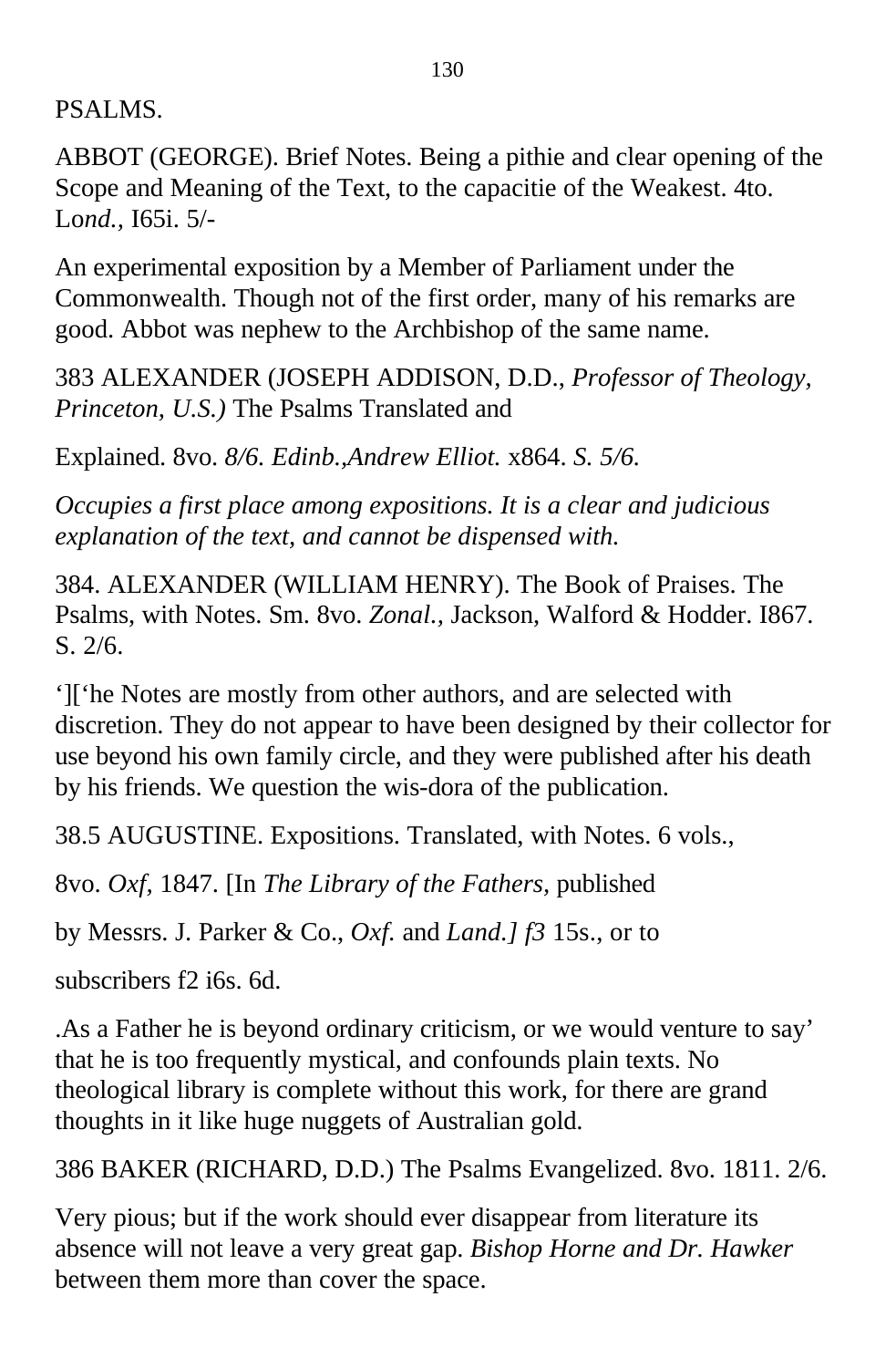387 BARNES (ALBERT). Notes. 3 vols., post 8vo. x3/6.

*Lond., Edinb.,* and *Glasgow,* Blackie & Sons. 1868.

*Thoroughly good. Using these notes constantly, we are more and .more struck with their value. For the general run of preachers this is probably the best commentary extant.*

388 BELLARMINE (ROBERt. *Cardinal.* 1542~1621:.) A Com-

mentary. Translated from the Latin, by the Ven. John O'Sul-

livan, D.D. Sm. 4to. *Lond.,* James Duffy. x866. S. 4/-

Popish, but marvellously good for a Cardinal. He is frequently as evangelical as a Reformer. He follows the Vulgate text in this comment.

389 BELLET (J. G.) Short Meditations on the Psalms, chiefly in their Prophetic

character. 2/- *Lond.,* W. H. Broom. I87I.

Mere fragments, in a style which we do not admire, which seems to be peculiar to ,certain *brethren.* Only the initiated can understand what such writers mean.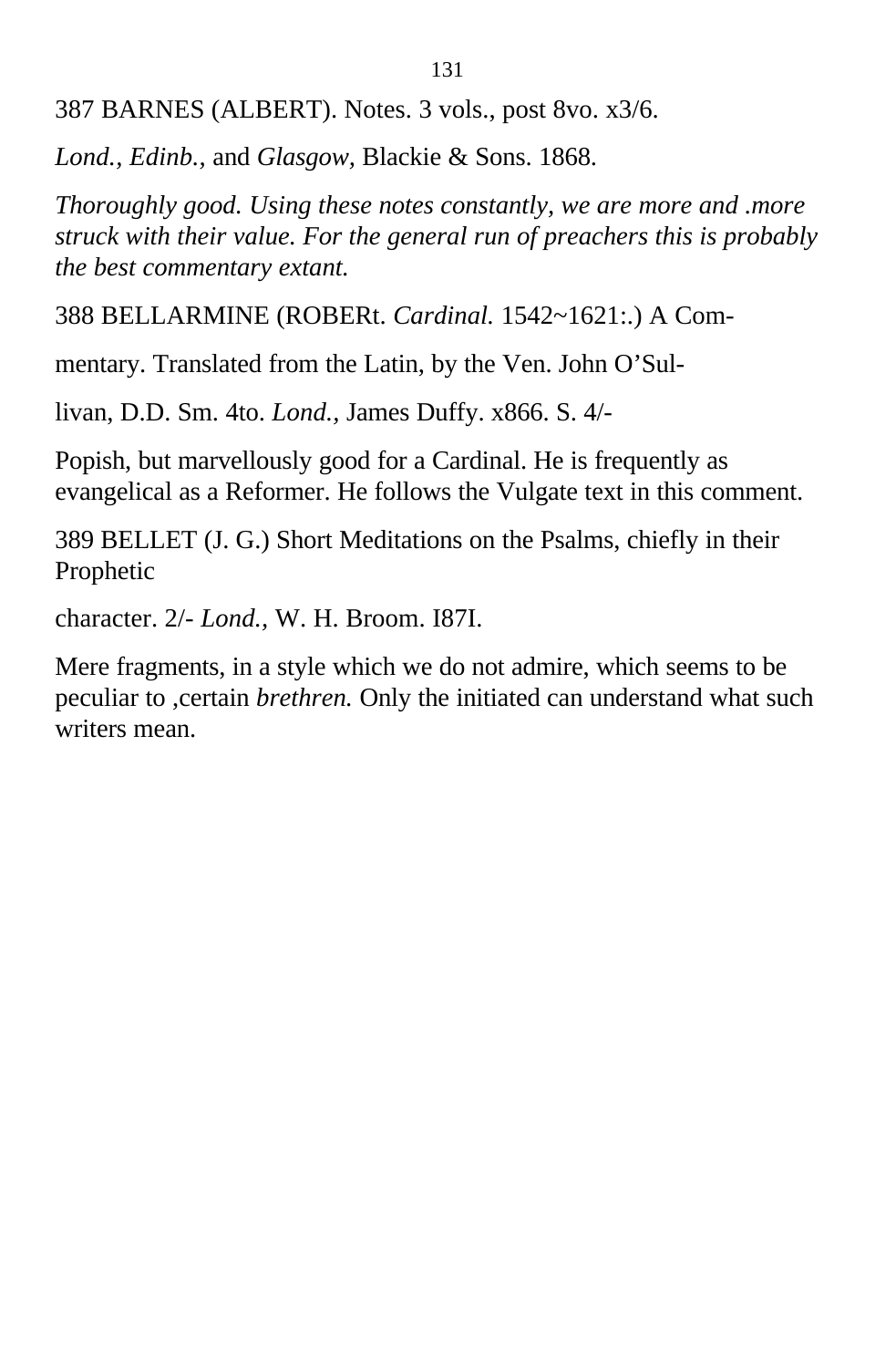39o BINNIE (WILLIAM, D.D.) The Psalms: Their History,

Teachings, and Use. 8vo. *7/6. Lond.,* T. Nelson. *187o.*

*A highly valuable work. It is not an exposition, but can readily be used as such, for it possesses a good index to the passages treated of Dr. Binnie reviews with great skill and intense devotion the various sacred poems contained in the Book of*

*Psalms, and gives the general run and character of each one. ]]is*

*work is unlike any other, and supplies a great desideratum*

391 BONAR (ANDREW A.) Christ and his Church in the Book of Psalms. Demy8vo. 10/6. *Lond.,Nisbet.* 1859

*Of the highest order of merit. The author does not strain /he text, but gives its real meaning. His remarks are always weighty, spiritual, and suggestive; we only wish there were more of them He has cultivated brevity.*

BOUCHIER (BARTON, A.M.) Manna in the Heart; or, Daily Comments on the Psalms, for the Use of Families. 2 vols., Sm. 8vo. L*ond.,* J. F. Shaw. x856. S. 5/-

Among the best books ever written for family reading. Evangelical, devotional, and expository. Preachers will find good thought here.

393 BURTON (John). The Book of Psalms in English Verse. Cr. 8vo. 6/-

*Lond.,* John Shaw & Co. 1871.

The Psalms rhymed in a New Testament spirit: they are better in prose.

394 BUSH (G.) A Commentary on the Book of Psalms. With a

new literal version. 8vo. *New York,* I838.

Does not appear to have been reprinted in England.

395 BYTHNER (VICTOR. *Died 167o).* The Lyre of David; or, an Analysis of the Psalms, Critical and Practical; to which is added a Hebrew and Chaldee Grammar. To which are added by the Translator a Praxis of the first eight Psalms. Translated by the Rev. Thomas Dee, A.B. 8vo. x836. S. *7/6.*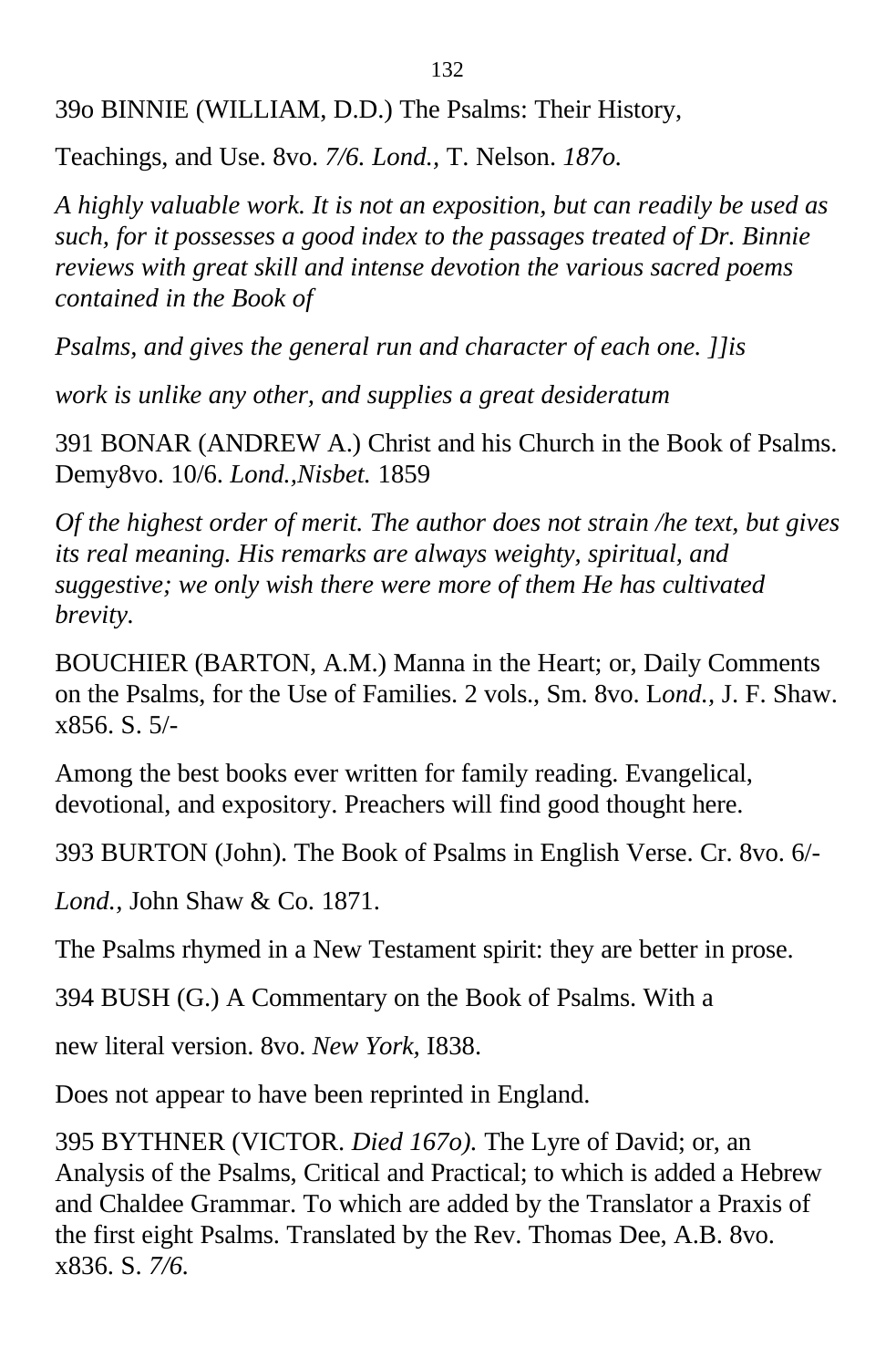*We agree with the statement found in the Preface of this work: "Nearly two centuries have passed away, since Bythner, uncertain of its reception, first committed his Lyra to public light; during :which time, instead of sinking, it has advanced in estimation,' being admitted by all the learned to be the very best work on the Psalms in Hebrew. The number of Hebrew radical words is 1867; of these, 1184 occur in the Psalms; it follows then, that a thorough know/edge of the Psalms very nearly amounts to a thorough knowledge of the language, and that Bythner's Lyra, in being the best work on the Psalms, must be the best work on Hebrew in general." Our readers will scarcely need us to add that Bythner's work is only useful to those who study the Hebrew.*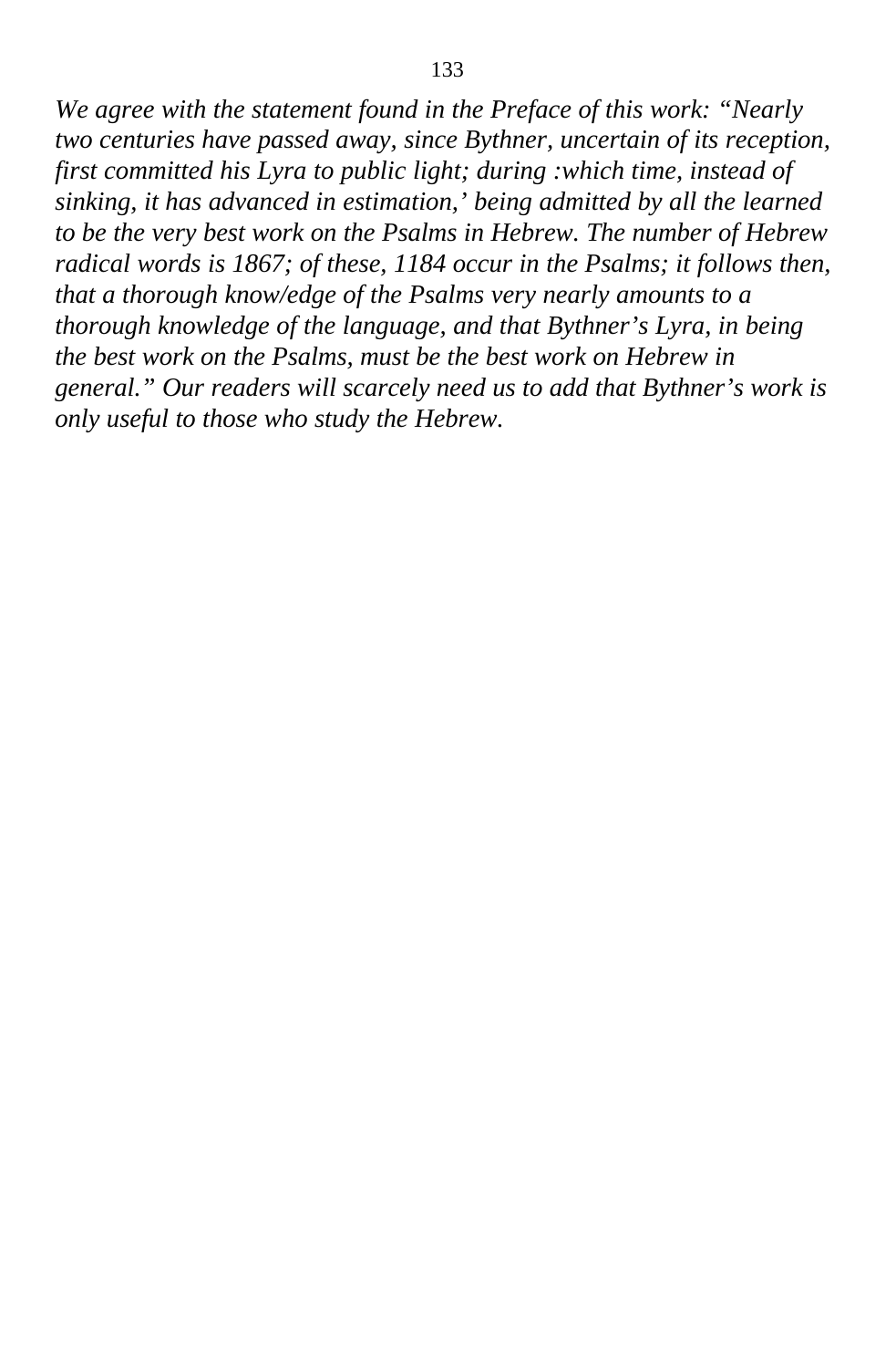396 CALVIN (JOHN). The Psalms of David and others, with Commentaries. Translated by Arthur Golding. 2 vols., 4to. *Lond., 1571.*

391,, A Commentary on the Psalms. Translated. S vols., 8vo. *Oaf,* I840. S. *7/-*

*Calvin is a tree whose "leaf also shall not wither"; whatever he has written lives on, and is never out of date, because he expounded the word without bias or partiality.*

398 CARTER (CHARLES. M*issionary to Ceylon).* The Psalms, newly translated from the Hebrew. 12mo. 2/6. *Lond.,J.* Snow. x869.

The emendations are carefully made by the translator, who has been for :many years engaged upon the Singalese version. A helpful book.

399 CAYLEY (C.B., B.A.) The Psalms in Metre. [With Notes].

12mo. 6/- *Lond.,* Longmans. 1860.

We do not think much of the metrical rendering, which often jars on the ear. There are a few good notes at the end.

40o CHAMPNEY (H. N., ESQ.) A Textual Commentary on the Psalms.

Sq. 16mo. 3/' *Lond.,* S. Bagster & Sons. 1852. S. 1/-

Merely a collection of parallel texts. Make one for yourself.

401 CHANDLER (SAMUEL, D.D.) See No. 283.

CLAY (WILLIAM KEATINGE, B.D.) Expository Notes on the Prayer Book Version of the Psalms. Sm. 8vo. *Land.,* John W. Parker. 1839. S. 2/6.

Commendable in its way, but not important. Most of its matter is to be found elsewhere.

COLEMAN (John NOBLE, M.A.) Psalterium Messianicum Davidis Regis et Prophetae. A Revision of the Authorized Version, with Notes, original and selected; vindicating the prophetic manifestations of Messiah in the Psalms, etc. Imp. 8VO. 12/- Lond., Nisbet & Co. 1865. S. 5/-

Useful for its quotations from the Fathers and ancient writers. The large type swells out a small quantity of material to a needless size, and so puts purchasers to an unnecessary expense.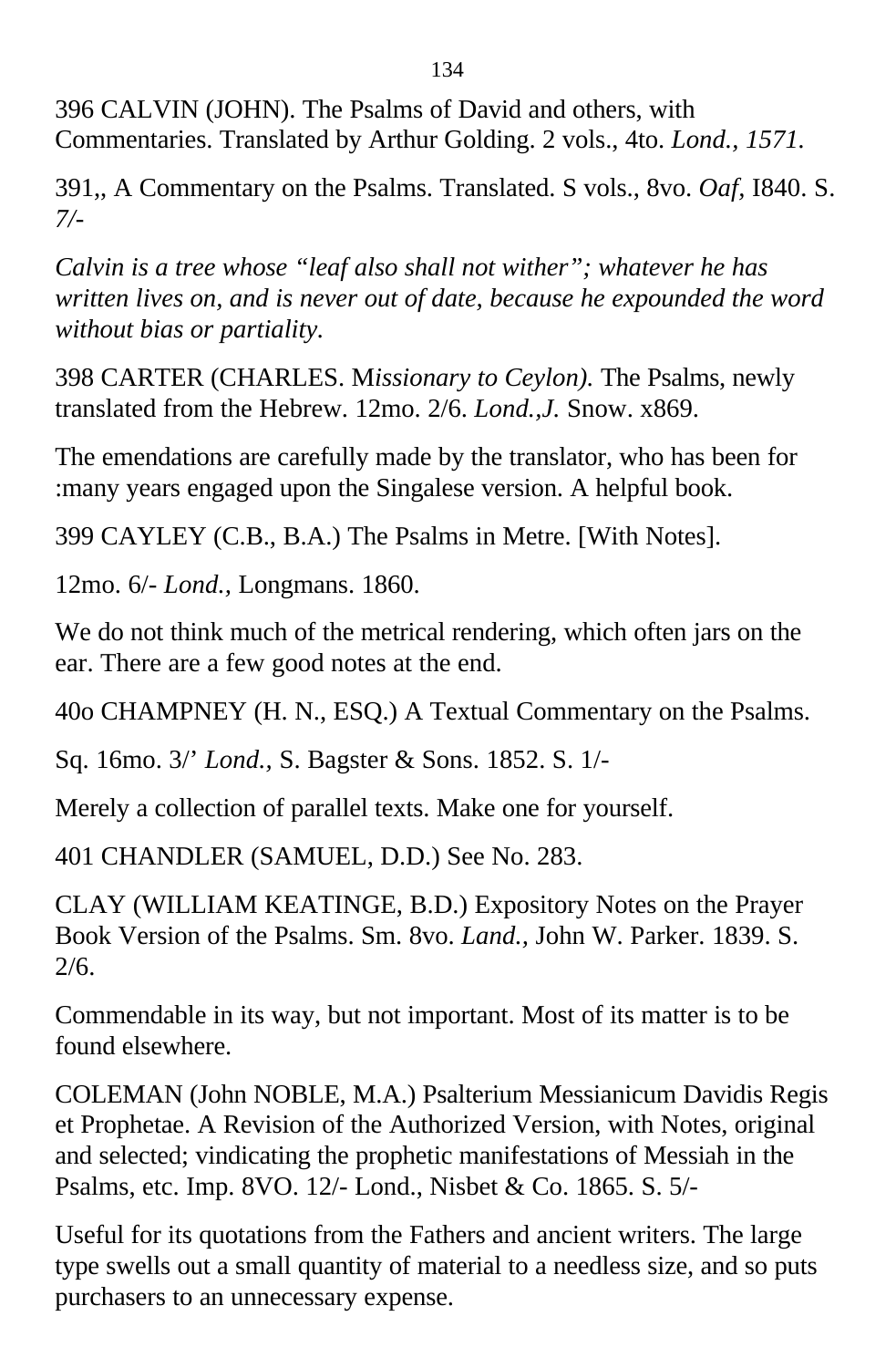4o4 CONANT (ThoMAs J.) The Psalms. The Common Version,

revised for the American Bible Union. 4to. 1871. *Lond.,*

Trubner & Co. S. 4/-

A trustworthy translation with a few notes.

405 CONGLETON (LoaD). The Psalms. A New Version, with Notes. Thick

12mo. *Zend.,* James E. Hawkins. 1875.

The translation is mainly that of *Rogers* (No. 464), and the Notes refer the Psalms to historic and prophetic subjects. We see no use whatever in this production.

4o6 COWLES (HENRY, D.D.) The Psalms; with Notes. 8vo.

*New York,* 1872. Worth about 5/-

*Always repays for consulting, though it does not contain much*

*that is new, original, or profound. It might be reprinted in England, with the probability of a large sale.*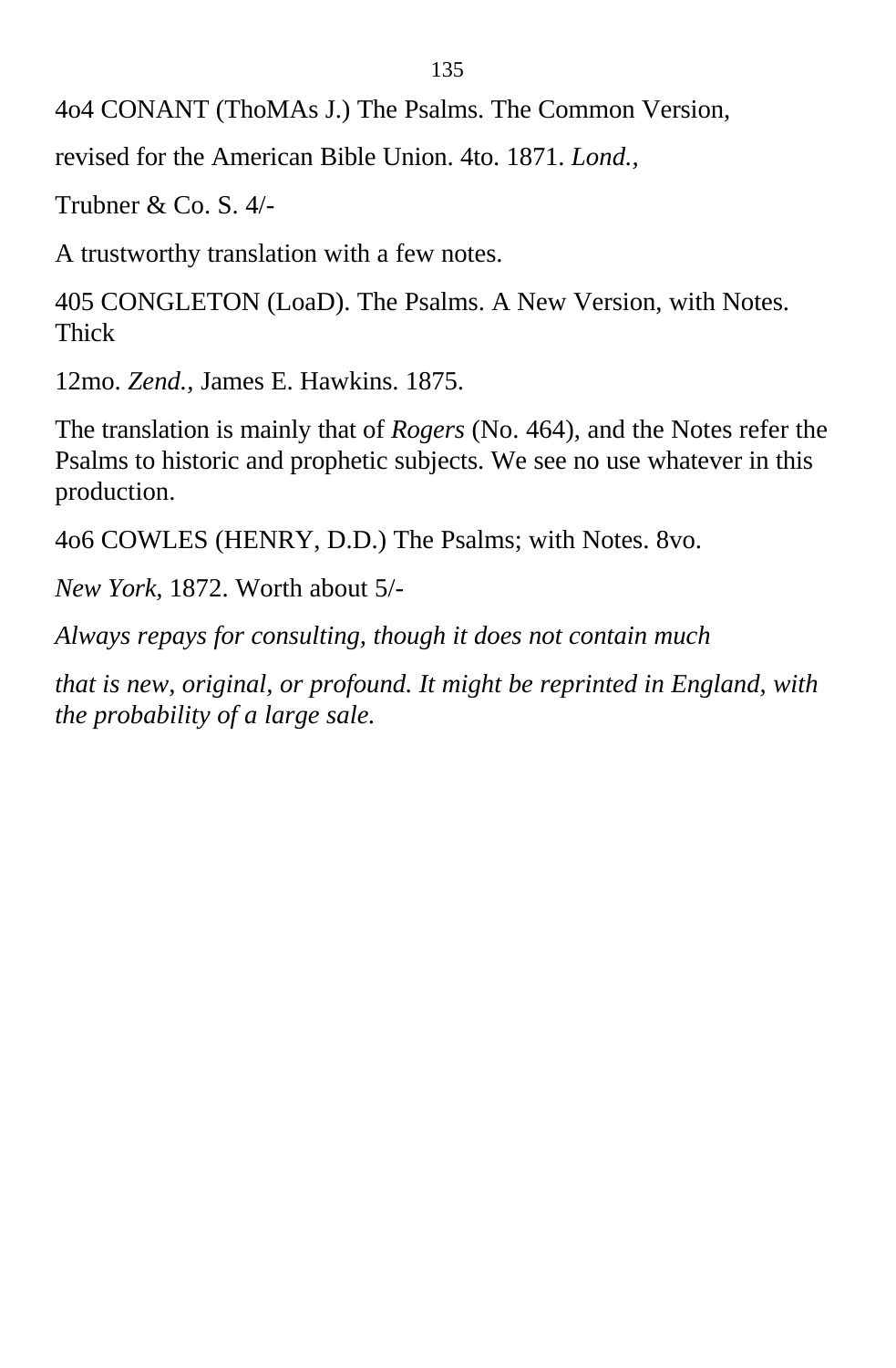CRESSWELL (DANIEL, D.D., F.R.S.) Psalms of David, according to the Book of Common Prayer; with Notes. Sm. 8vo. *Land.,* Rivingtons. x843. S. 2/-

The explanatory notes are neither prolix nor commonplace, but show much clear insight. They are deservedly held in esteem.

4o8 CRITICAL TRANSLATION (A) of the Psalms, in Metre.

Cr. 8vo. 5/6. *Lond.,* S. Bagster & Sons.

The author has labored hard to arrive at the correct meaning of the Hebrew, *and to versify it.* The work is very carefully done, but few preachers can afford to spend their money on a book of this kind.

4o9 DALLAS (A. R. C., M.A.) The Book of Psalms arranged in Daily **Portions** 

for Devotional Reading. Cr. 8vo. 3/6. L*ond.,* Nisbet & Co. 186o. S. 1/6. A new arrangement: the old one is good enough for us.

410 DARBY (J. N.) Practical Reflections. Cr. 8vo. Lond, R. A. Allen. 187o.

Too mystical for ordinary minds. If the author would write in plain English his readers would probably discover that there is nothing very valuable in his remarks.

DE BURGH (WILLIAM, A.M.) Commentary; Critical, Devotional, and Prophetical. 2 vols., 8vo. 28/- *Dublin,* Hodges, Smith&Co. 186o. S. x2/6.

A second-advent interpreter; and one of the best of his class. Highly esteemed by those who are enthusiastic upon prophetical subjects.

412 DELITZSCH (FRANZ). Commentary on the Psalms. 3 vols.

10/6 each. E*dinb,* T. & T. Clark. 1871. S. 5/- each.

Thoroughly learned, but wants unction. Not adapted for common readers, but scholars will prize it greatly.

*The Princeton Review* says of it: "We commend this commentary as a valuable aid to preachers and exegetes in elucidating the Psalms."

413 DICKSON (DAVID. *Professor of Divinity in the University of Edinb, 1*583 — x662). A brief explanation of the Psalms.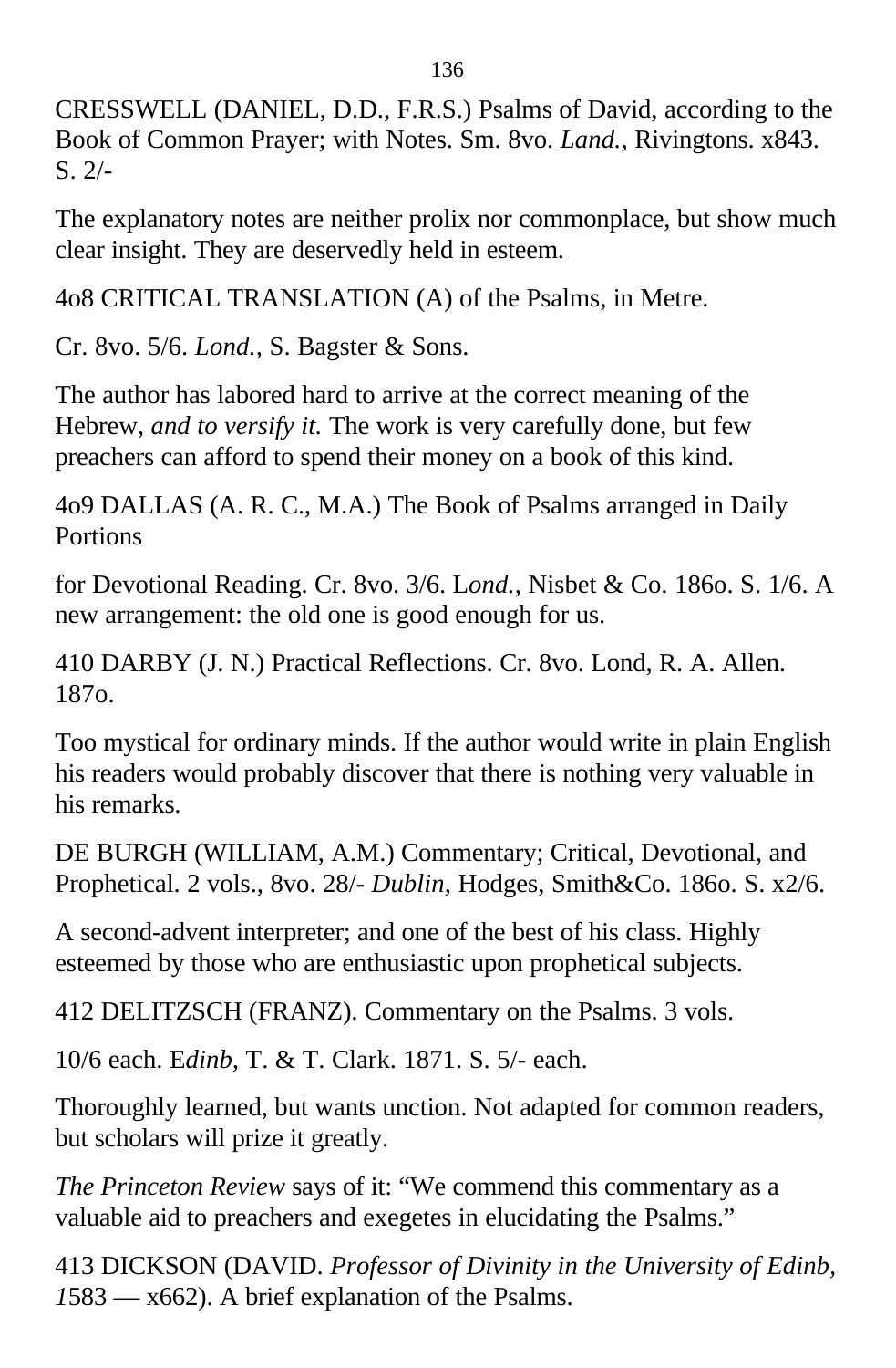3 vols., 8vo. *Lond.,* x655. Reprinted in 2 vols., I2mo. *Glasg.,* 1834. 3/- to *6/-*

*A rich volume, dropping fatness. Invaluable to the preacher. Having read and re-read it, we can speak of its holy savor and suggestiveness. We commend it with much fervor.*

414 DIMOCK (H.) Notes, Critical and Explanatory, on the Book of Psalms, etc.

4to. I791. 3/-

The notes mainly concern the various readings, and exhibit considerable learning; but we do not think much of a homiletical kind can be got out of them.

415 DUNWELL (F. H., B.A.) Parochial Lectures on the Psalms,

from the Fathers of the Primitive Church. 8vo. L*ond.,*

J. H. Parker. x855. 3/6.

This author spiritualizes far too much. His metaphors are overdone.

416 EDWARDS (Joseph, M.A.) Devotional Exposition. 8vo. L*ond.,* 1850. 1/6. A paraphrase of no great value. Even Masters of Arts may fail.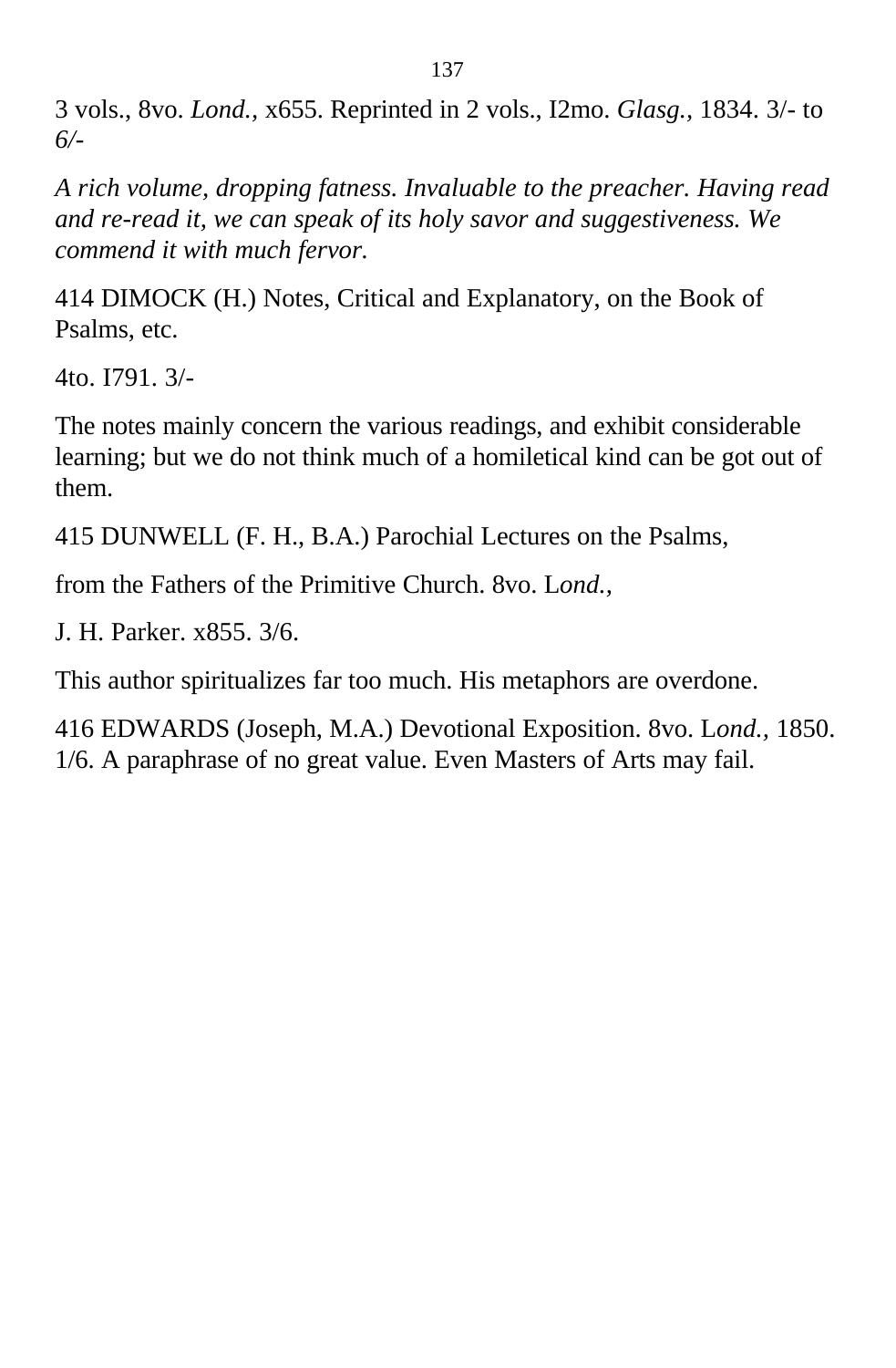417 EDWARDS (T.) New Translation, with Notes, etc. 8vo. L*ond.,* 1755. The writer was an able man, but his book is of small worth.

418 EWART (J.,A.M.) Lectures on the Psalms. 3 vols., 8vo. Lo*nd.,* :826.  $5/$ 

The author was a Presbyterian Minister of the time of the Pretender, and we suspect that he was a high and dry Moderate. His comments were given at the public reading of the Scriptures, and although destitute of spirituality and Gospel clearness, they are not without a measure of originality.

419 EXTON (RICHARD BRUDENeLL). Sixty Lectures on the Psalms. as appointed

to be read in the Services of the Church of England. 8vo. *Lond.,* 1847. 3/' Very poor and prosy. We pity the hearer who sat out these sixty lectures.

42O FENTON (THOMAS, M.A.) Annotations on Job and Psalms,

from several Commentators. 8vo. *Zonal.,* 1732. 3/-

The Annotations are choice, but will be found in easily accessible works.

42I FENWICK (GEORGE, B.D.) Thoughts on the Hebrew Titles of the Psalms, etc. 8vo. L*ond.,* 1749. 6/-

The Psalter in its original form . . . with Arguments

422 ,,

and Notes. [Anon.] 8vo. *Lond.,* x789. 3/-

These two works are praiseworthy in design, but they are too fanciful.

423 FORBES (GRANVILLE) The Voice of God in the Psalms. Cr. 8vo. 6/6. *Lond.,* Macmillan. S. 3/6.

Sermons by a Northamptonshire Rector of the Broad School. They do not strike us as being anything very wonderful; certainly "The Voice of God" is not remarkably audible in them.

424 "FOUR FRIENDS." The Psalms of David Chronologically arranged, with Notes. By Four Friends. Cr. 8vo. 8/6. *Lond.,* Macmillan. 1867.

Here the Psalms are thrust out of their usual order, and treated after the manner eft he Broad School of thought. We do not attach any great value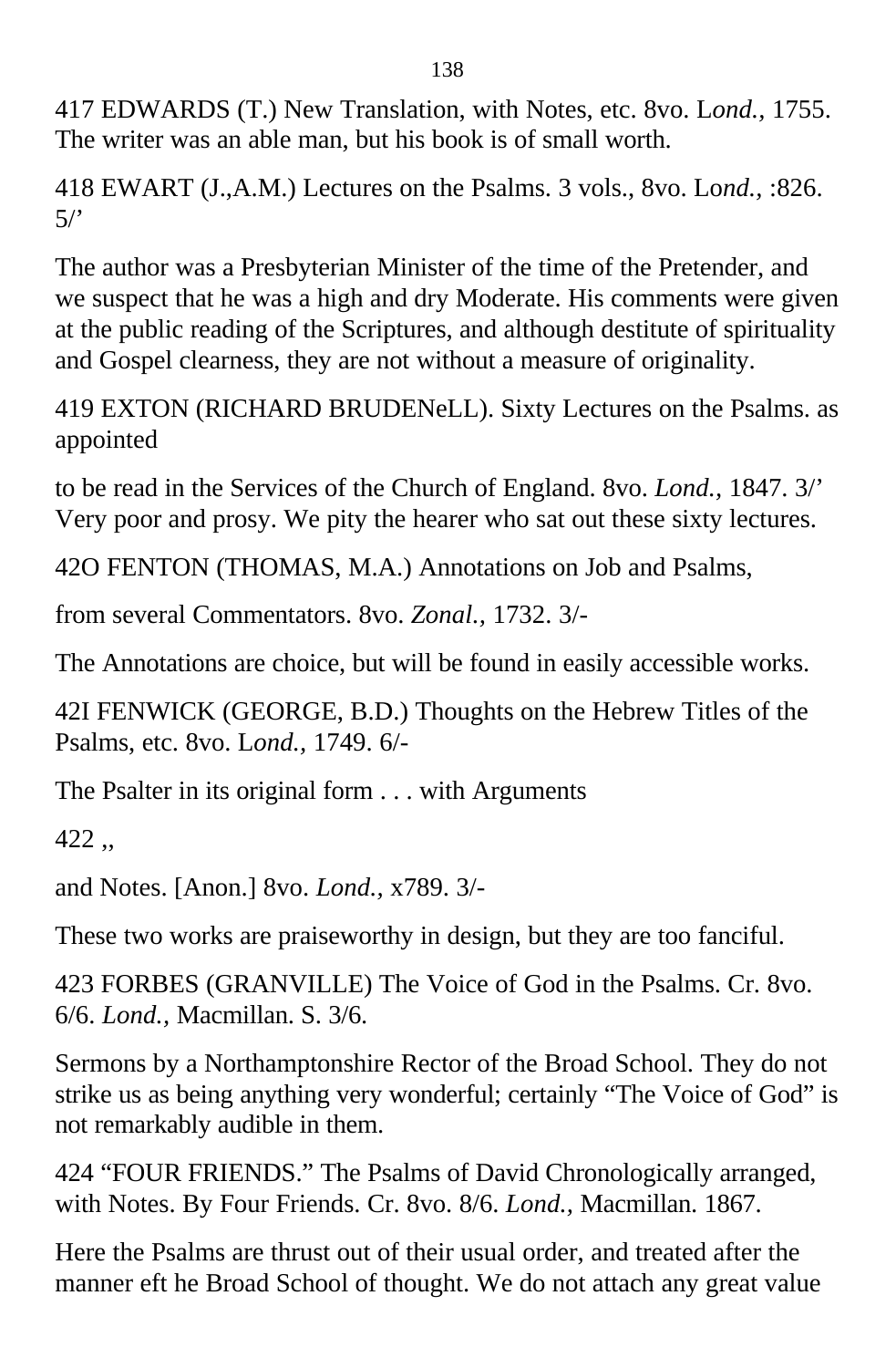to this production. With some persons perversity passes for profundity, and if a man differs from everybody else they are persuaded that he must be an original genius: the "four friends" will stand high in the esteem of such critics. We neither believe in their chronology, their theology, nor their philology.

425 FRENCH (WILLIAM, D.D.) and SKINNER (GEORGE, M.A.)

Translation, with Notes. 8vo. L*ond.,* Parker. I842. 2/6.

A version held in high esteem. Notes very short.

426 FRY (JOHN, B.A.) A Translation and Exposition of the Psalms,

on the principles adopted in the posthumous work of Bishop

Horsley; viz., that those sacred oracles have for the most part

an immediate reference to Christ and to his first and second

advents. 8vo. *Lond.,* Hamilton, Adams & Co. I842. 5/-

Fry follows *Bishop Horsley* and looks much to the second advent. The work is not fair either as a translation, or as an exposition. It is useful in its own direction, as showing how a peculiar theory has been supported by an able man; but it must not be implicitly relied upon.

427 FYSH (FREDERIC, M.A.) A Lyrical, Literal Version [with Notes]. 2 vols., 12mo. *Lond.,* Seeleys. 1851. -/6.

A valuable literal version. Notes scant, but scholarly.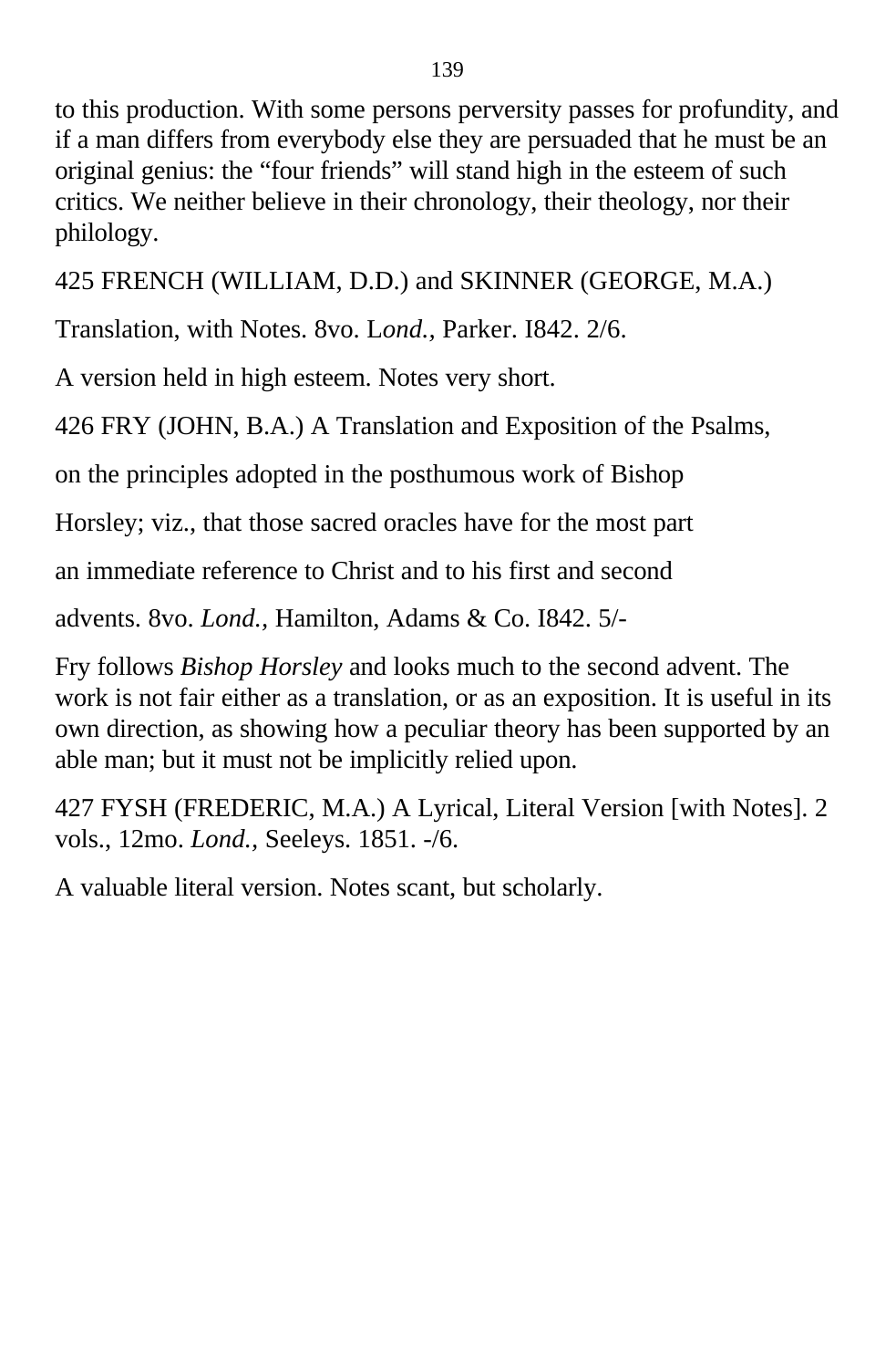428 GEDDES (ALEXANDER, LL.D. *A Raman Catholic divine.* I737 — I8O2).

New Translation, with Various Readings and Notes. geo. *Land.,* 18o7. 3/' This is said to be "a careful rendering, aiming at the primary meaning of the psalmists." *Dr. Henderson* speaks of *Geddes* as flagrantly disfiguring his Biblical labors with profanity. He was a singular mixture of Romanist and free-thinker.

429 GOOD (JOHN MASON, M.D., F.R.S.) Historical Outline of the Book of Psalms. Edited by the Rev. John Mason Neale, B.A. *Land.,* W. H. Dalton. 1842. S/-

*This is not a commentary, but may be regarded as an introduction to the work next mentioned, by the same author. Historical light is frequently the very best which can be cast upon a passage, and Dr. Good has known how to apply it. He may sometimes be thought fanciful, but he is never really speculative, and he almost always says somethin6 worth notin6.*

430 GOOD (J. M.) The Book of Psalms; a New Translation, with Notes. Edited by the Rev. E. Henderson, D.D. 8va. *Land.,* Seeleys. 1854. 4/-

*Dr. Good was a medical gentleman with a large practice, and yet he managed to produce this learned volume.* "I *save every quarter of an hour for* it," *said he, "for my heart is in it." He was a man of 6rear attainments and genuine piety. The progress made in Hebrew philology and exegesis since his day has been great; but his work has not been altogether superseded. It is of a high class, from a literary pint of view, but must not be blindly followed.*

431 GREEN (WILLIAM, M.A.) A Translation, with Notes. 8vo. ,762. 3/- A translation with meagre notes.

432 HAMMOND (HENRY, D.D. 16o5 — 166o). Paraphrase and Annotations. Folio. 1659. *7/6.* 2vols. 8vo. Oxf., 1850. S. 6/-Much esteemed, and deservedly so. *Hammond's* weighty tome is somewhat dry, and many of his remarks are rather those of a linguist than of a divine, but he touches on many matters which others omit, and is, upon the whole, an expositor of singular merit.

433 HAPSTONE (DALMAN, M.A.) The Psalms in appropriate Metres; a strictly literal Translation, with Notes. 8va. 7/6. *Edinb.,* Oliphant. 1867.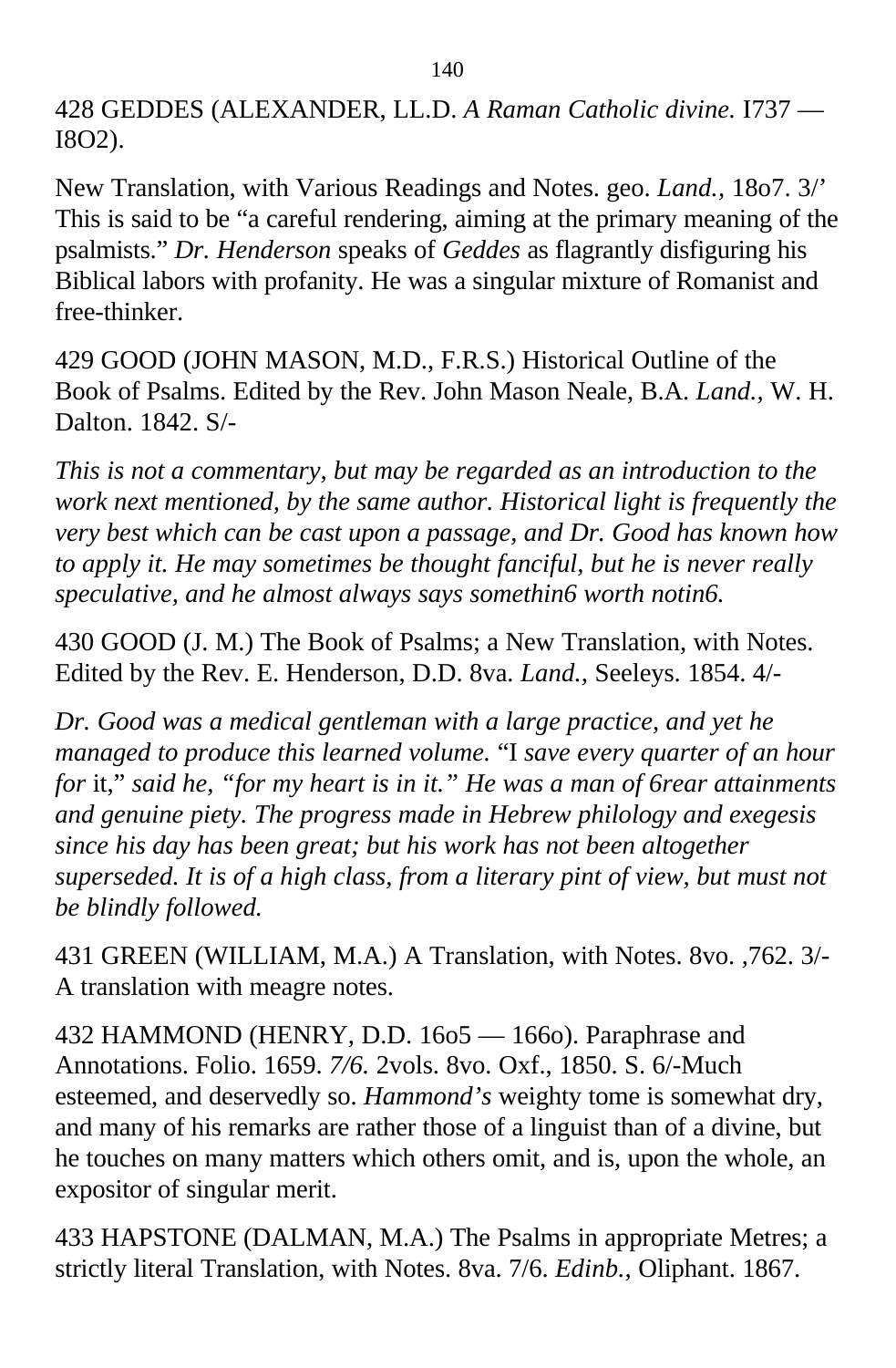We prefer our own version, and do not think many of *Mr. Hapstone's* stanzas successful as attempts at poetry.

434 HENGSTENBERG (E. W., D.D.) Commentary. 3 vols., 8va.

f1 13s. *Edinb.,* T. & T. Clark. 1845-8. S. 15/-

A masterly work; but about as dry as Gideon's unwetted fleece.

435 HILLER (O. PRESCOTT. *Minister of the New Jerusalem Church, Cross Street,*

*London.)* Notes on the Psalms [I. — LXXVII.] Explanatory of their

Spiritual Sense. 8va. *Lond.,* James Spiers. 1869. S. 4/-

Swedenborgian, and frequently absurd. The author *confounds* rather than expounds.

436 HORNE (GEORGE, D.D. *Bishop of Norwich. 1730 —* 1792). Commentary. [Numerous editions: among others a *Glasgow* edition, 3 vols., I2mo., with Introductory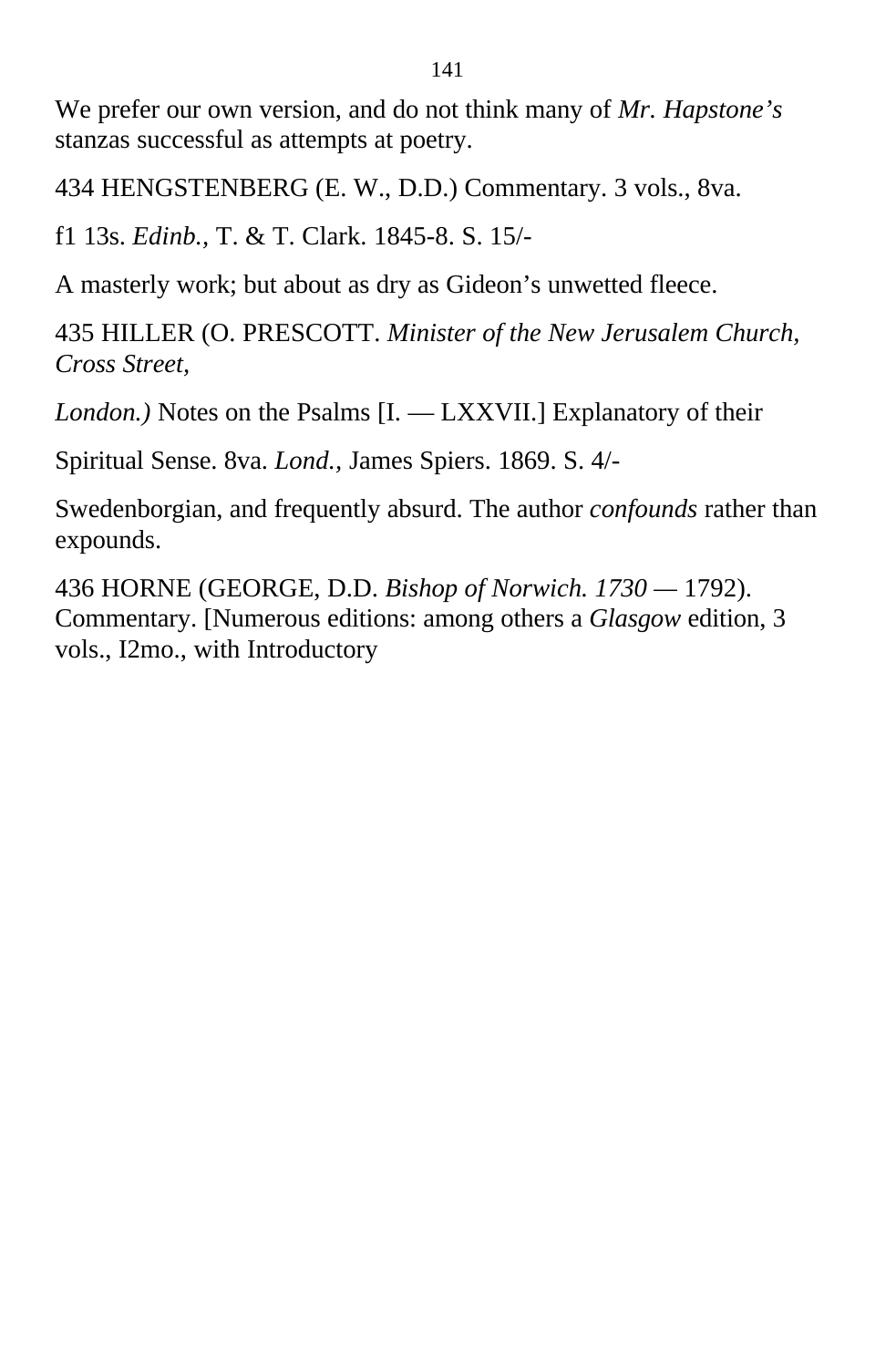Essay by Edward Irving, M.A., which is one of Irving's best efforts. Tegg's edition, 1 vol., 8vo. 6/-] S. 3/-*It has been said that this author had no qualification for a corn, me, rotor except piety. This is not true, for he had natural poetry in his soul; and even if it were true, his work would 6o far to show how abundantly piety compensates for other deficiencies He is among the best of our Eng1ish writers on this part of Scripture, and certainly one of the most popular.*

437 HORSLEY (SAMUEL *Bishop of Norwich).* The Book of Psalms.

With Notes Explanatory and Critical. 8vo. *Lond.,* 1833. 4/-

Vigorous writing, with a propensity to indulge in new readings, and a persistent twist in one direction. The notes show the hand of a master, and have exerted much influence in directing thoughtful minds to the subject of the Second Advent, as foreshadowed in the Old Testament, but they must be used with extreme caution.

438 JEBB (JOHN). Literal Translation; with Dissertations on the

word *Selah,* and on the Authorship, Order, Titles, and Poetry

of the Psalms. 2 vols., 8vo. *Lond.,* Longmans. x846. 4/-

*Jebb* takes for his motto in translating, that saying *of/looker:* "I 'hold it for an infallible rule in expositions of sacred Scripture, that where a literal construction will stand, the farthest from the letter is commonly the worst." His notes are scant, but his dissertations in the second volume are most admirable.

439 JENNINGS (A. C., B.A.) and LOWE (W. H., M.A.) The Psalms, with Introductions and Critical Notes. Books III.

and IV. [Psalms LXXIII. to CVI.] Cr. 8vo. 6/- *Land.,*

Macmillan & Co. I874.

Learned, but more occupied with mere verbal criticisms than with any useful suggestions which could be turned to account by a preacher.

440 JONES (JOSEPH, M.A.) The Psalms; with Reflections. 12mo. *Lond., 1*846.

I/- to  $2/-$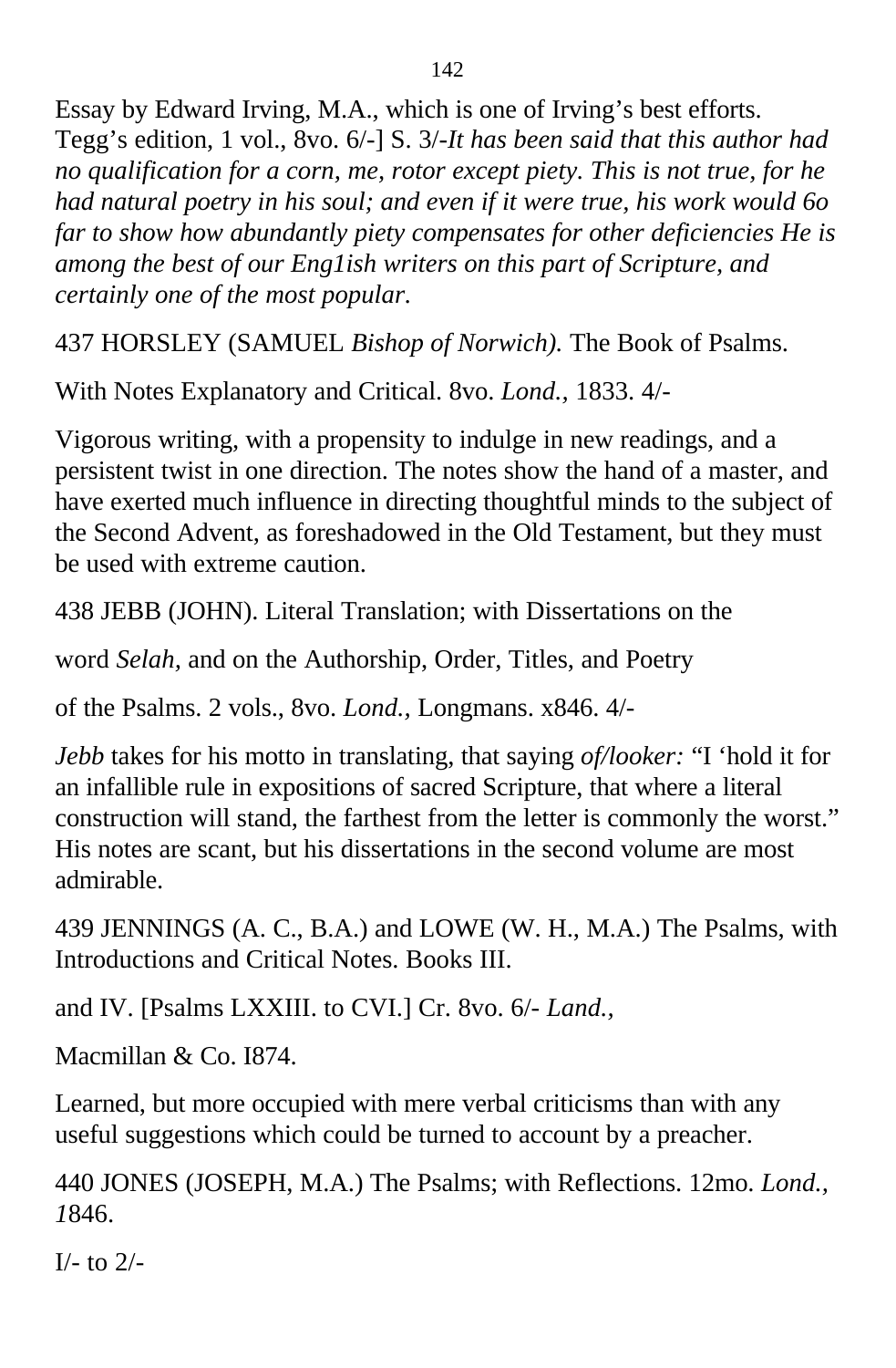Pious, but poor.

441 KAY (WILLIAM, D.D.) The Psalms translated from the

Hebrew. With Notes, chiefly Exegetical. 8vo. *I2/6.*

*Lond.,* Rivingtons. 1871.

*A refreshing book; the notes being' out of the ordinary run, and casting much light on many passages. To thoroughly appreciate this author one should be a Hebrew scholar.*

442 KEBLE (JOHN, M.A. *Author of "The Christian Year." 1*792 —

x869). The Psalter, in English Verse. Fcap. 8vo. 6/- *Load.,*

Parker & Co. x869.

A poet's version of a grand series of poems.

443 LANGE'S COMMENTARY. Edited by Dr. P. Schaff. Imp. 8vo. 21/- Subscribers 15/- E*dinb.,* T. & T. Clark. 1872.

Comparatively feeble. Not up to the usual standard of this admirable series. Still, it is among the best of modern commentaries.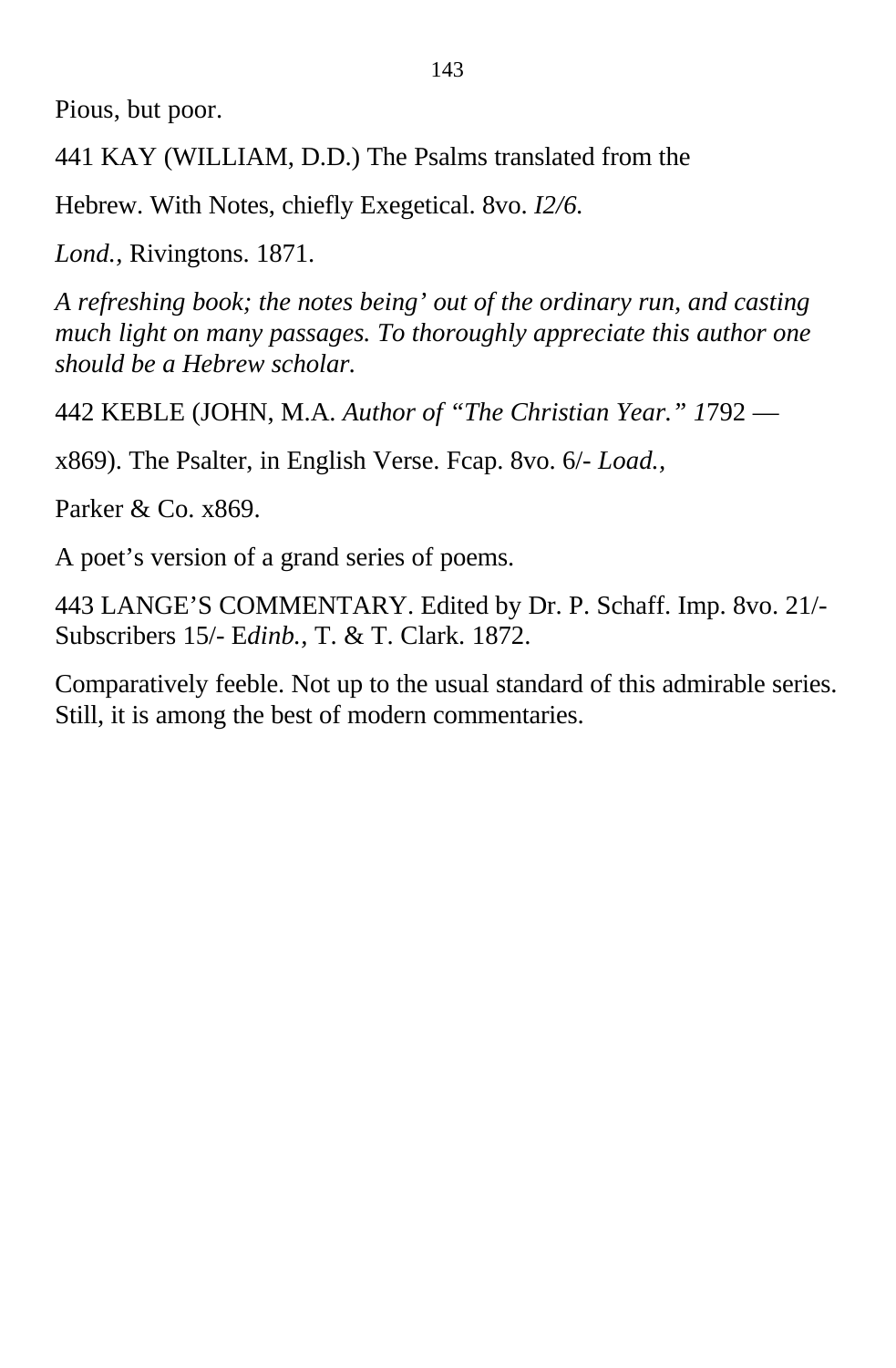444 LINTON (HENRY, M.A.) The Psalms of David and Solomon explained.

Fcap., 8vo. 3/- Lond., Bagsters. 1871.

A small affair in all ways.

4.45 LUTHER (MARTIN). A Manual of the Book of Psalms; or the

subject-contents of all the Psalms. Translated by Rev. Henry

Cole. 8vo. *Lond., 1*823. [Also a volume of" :The *Christian's*

*Family Library."* 12mo. L*ond.,* Seeleys.] 2/-

Fragmentary, a mere table of contents, but truly Lutheran.

4.46 MANT (RICHARD, D.D. *Bishop of Down. I776 — 1849).* The Book of Psalms in an English Metrical Version, with Notes. 8vo. *Oxf,* 1824. 3/-

*A bold version, with important notes. In this instance we can-less that there may be real poetry in a metrical version, and through the flame does not in each composition burn with equal brilliance, yet in some verses it is the true poetic fire. Mant is no mean writer.*

4-47 MARSH (EDWARD GARRARD, M.A.) The Book of Psalms translated into

English verse, with Notes. 8vo. L*ond.,* 1832. 2/6.

Contains nothing of any consequence to an expositor, though the verse is considerably above the average of such productions.

448 MERRICK (JAMES, M.A. I72O0 — 1769). The Psalms Paraphrased in

English verse. 12mo. *Reading,* 1766. 1/6.

,, Annotations on the Psalms. 4to. *Reading,* 1778. 3/' These two works are scarce. They are rather more suited for the admirers of poetry than for ministers of the Word. It is said that some of the notes are by *Archbishop Secker,* and that *Lowth* also aided in the exposition; but the combined result is of no great value to the preacher.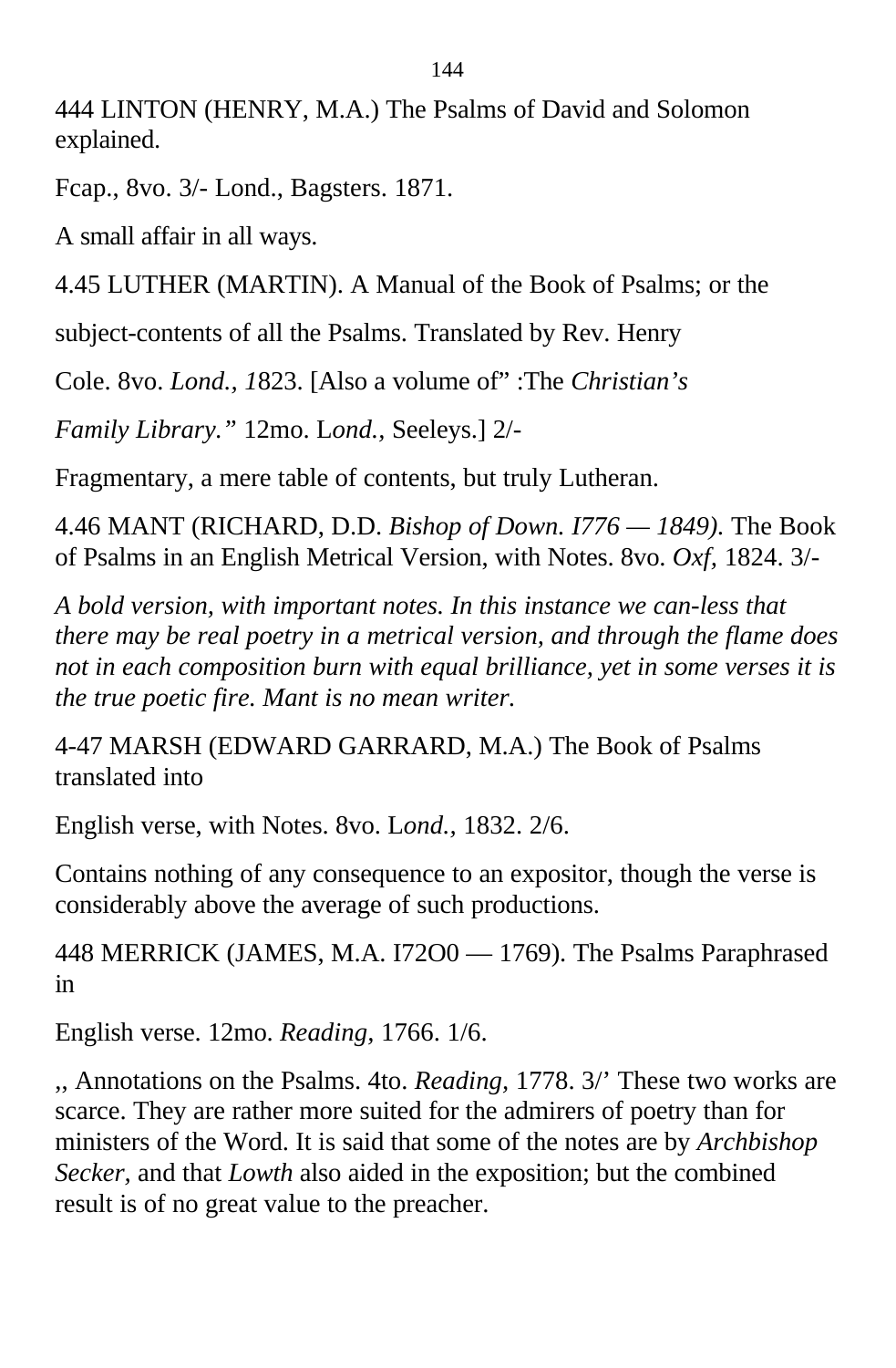449 MORISON (JOHN, D.D.) Exposition of the Book of Psalms, explanatory, critical, and devotional. 2 vols, 8vo. 1829. 3 vols., 8vo. 1832. 8/-to 10/-

*The first volume is the best. 7here is nothing very original, but it is an instructive exposition, and ought to be better known.*

450 MUDGE (ZACHARY. *Prebendary of Exeter. Died* 176o). An Essay towards

a New English Version. 4to. *Lond.,* x744- 3/'

Elegant in taste rather than sound in scholarship. *Mudge* was highly esteemed by *Dr. Johnson,* and he was no doubt a very worthy man; but his exposition can be dispensed with.

451 MURPHY (JAMES G., LL.D.) A Critical and Exegetical

Comment. 8vo. I5/- *Edinb.,* T. & T. Clark. 1875. *T/ds may be called a volume of compressed thought. The author has aimed at neither being too long nor too short, late has succeeded in producing a very useful and usable work, with many points of unusual value. Dr. Murphy is well known as an accomplished Hebraist and a lucid expositor. We have already noticed his works on Genesis ( 1*34) *and Exodus* (176).

452 NEALE (JOHN MASON, D.D.) and (LITTLEDALE, R. F.,

LL.D.) A Commentary, from Primitive and Mediaeval Writers.

4 vols., post 8vo. 10/6 each. Lo*nd.,* Masters & Co. 1860-74.

Unique, and to very high churchmen most precious. We admire the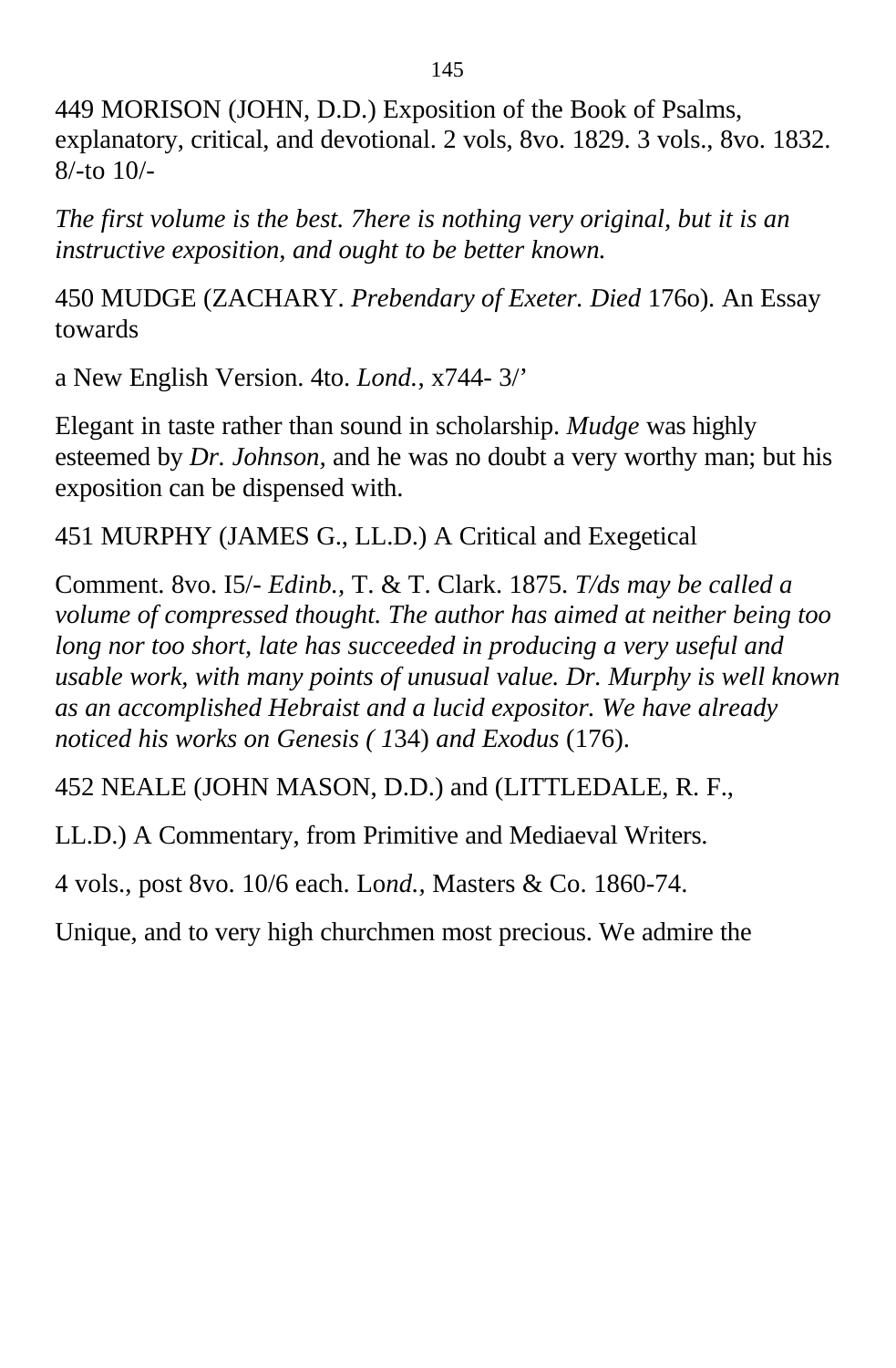learning and research; but the conceits, the twistings, and allegorical interpretations surpass conception. As a collection of mediaeval mysticisms it is unrivalled.

453 NICHOLSON (WILLIAM. *Bishop of Gloucester. Died* 1671).

David's Harp Strung and Tuned; or, An Easie Analysis of the

Whole Book of Psalms. Folio. *Lond.,* i662. 21/-

"Wholly practical and explanatory. In his explications the author steers between the two extremes of literal and spiritual interpretation. *Dr. Adam Clark* has inserted *Bishop Nicholson's* Analysis in his commentary on the Psalms, omitting his *prayers." — Horne.* This book fetches a high price when complete, and we cannot advise a poor man to lay out so much money upon it, good as it is.

454 NOYES (G. R., D.D.) A New Translation, with Notes. 12mo. *Boston, U. S.,* 1831 and 1846. 2/6 to 4/-

*Dr. Noyes* was the Hebrew Professor in Harvard University. His Introduction is full of information; the new translation is useful, and the notes are brief and pertinent.

455 OXENDEN (ASHTON, D.D. *Bishop of Montreal).* A Simple Exposition.

2 vols., cr. 8vo. 3/6 each. L*ond.,* Hatchards.

For reading at family prayers. Alas, poor families! Ye have need of patience.

456 PEROWNE (J. J. STEWART, B.D., *Canon Res. of Llan-*

*daft).* The Book of Psalms; a New Translation, with

Introductions and Notes. 8vo. Vol. I. 18/- Vol. II. *16/-*

[Abridged edition for Schools and Private Students. Cr.

8vo. 10*/6.] Lond.,* George Bell & Sons. I864-68.

*,4 masterpiece of extraordinary learning and critical skill, although not altogether what we would desire. The* "Saturday *Review" said : — " Mr. Perowne is probably as capable as any one in England of doing all that Hebrew scholarship? can do towards a better knowledge of the Psalms.*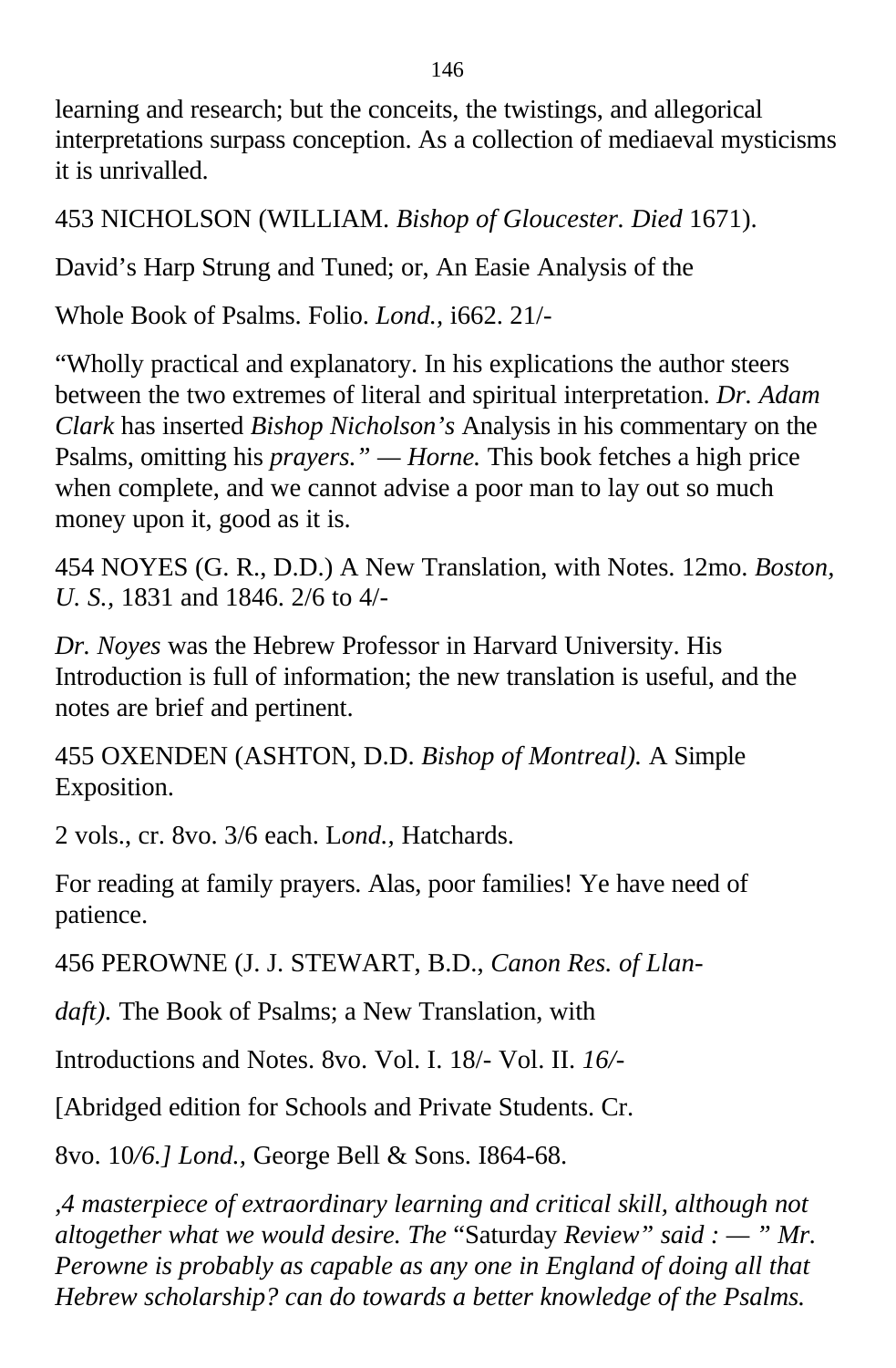*The learning which he has brought together gives a value of its own to his book, and makes it an important contribution to a department of Biblical scholarship lit which we are at present rather poorly furnished .*

457 PIERCE (SAMUEL. EYLES). The Book of Psalms. 2 vols.. 8vo.

1817. *Very scarce. 24/-*

This author is held in high esteem for the "sound and savory" character of his works. On the Psalms he writes to comfort and edification. The work is regarded as superexcellent by our extra-calvinistic friends, but we do not think it quite worth the fancy price which is now asked.

458 PHILLIPS (GEORGE., B.D.) The Psalms in Hebrew; with

Commentary. 2 vols., 8vo. 21/- L*ond.,* J. w. Parker, and

Williams & Norgate. I846. S. 7/-

:['his Commentary will be valued by Hebrew scho1ars; but it is be-

yond the general attainments of those for whom this Index is compiled.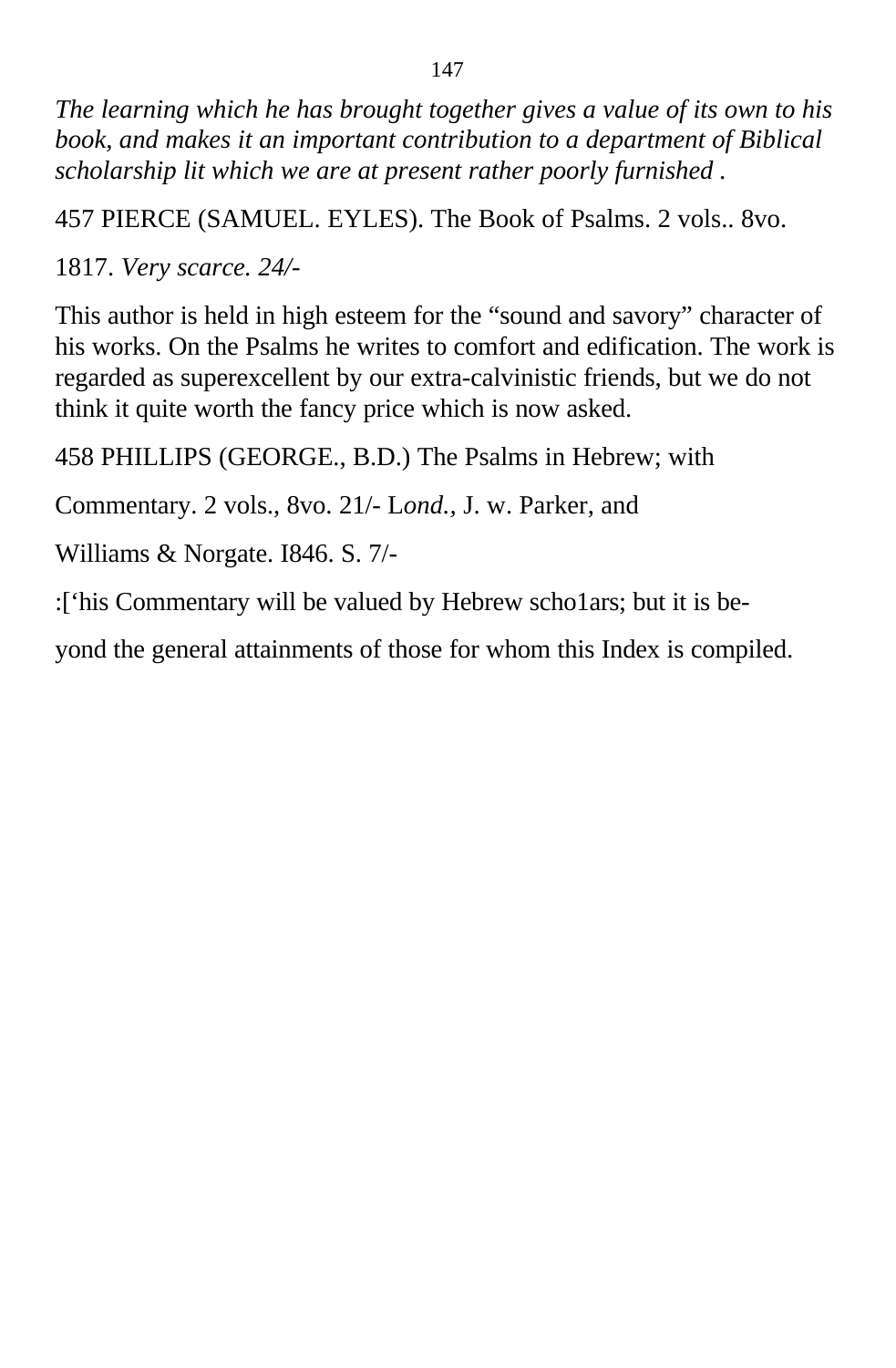459 PLAIN COMMENTARY (A) on the Book of Psalms

(P. B. Version), chiefly grounded on the Fathers. 2 vols.,

Fcap. 8vo. 10/6. *Oxf. & Land.* Parker. 1859. S. 4/6.

*Of the High Church school, and rather strained in places, but abounding in sweet spiritual thoughts. We have read it with pleasure and profit, though with some caution.*

460 PLUMER (WILLIAM S., DD., LL.D.) Studies in the Book of

Psalms. Imp. 8vo. 28/- E*dinb.,* A. & C. Black. *i867.* S. 18/-

A huge volume, compiled from such works as were accessible to the author in the United States. Full of instructive comment, but not very original, or remarkably learned.

PRACTICAL ILLUSTRATION (A) of the Book of Psalms; by the Author of the Family Commentary on the New Testament. [? Mrs. Thomson.] 2 vols. 8vo. *York,* 1826. 2/- to 3/-

For families. Consisting of remarks which would occur to any motherly person.

462 PRIDHAM (ARTHUR). Notes and Reflections on the Book of

Psalms. Cr. 8vo. 8/6. L*ond.,* James Nisbet & Co. 1869. S. 4/-Spiritual reflections of an excellent kind, but not very striking.

463 REMARKS upon the Psalms as Prophetic of the Messiah. 8vo. *Lond.,* I843. 5/-Mere outlines: of no consequence.

,I.64 ROGERS (J., M.A.) The Book of Psalms in Hebrew, metrically arranged;

with Selections from the various Readings of Kennicott and De Rossi, and

from the Ancient Versions. 2 vols., 12mo. *Oxf.,* I833. 2/6 to 4/.

l"or the Hebrew scholar only.

465 ROSENMULLER (ERNEST F.C. 1768 — 1835). Annotations

on the Messianic Psalms. Translated. i2mo. 7/6. E*dinb.,*

T. & T. Clark. I84I.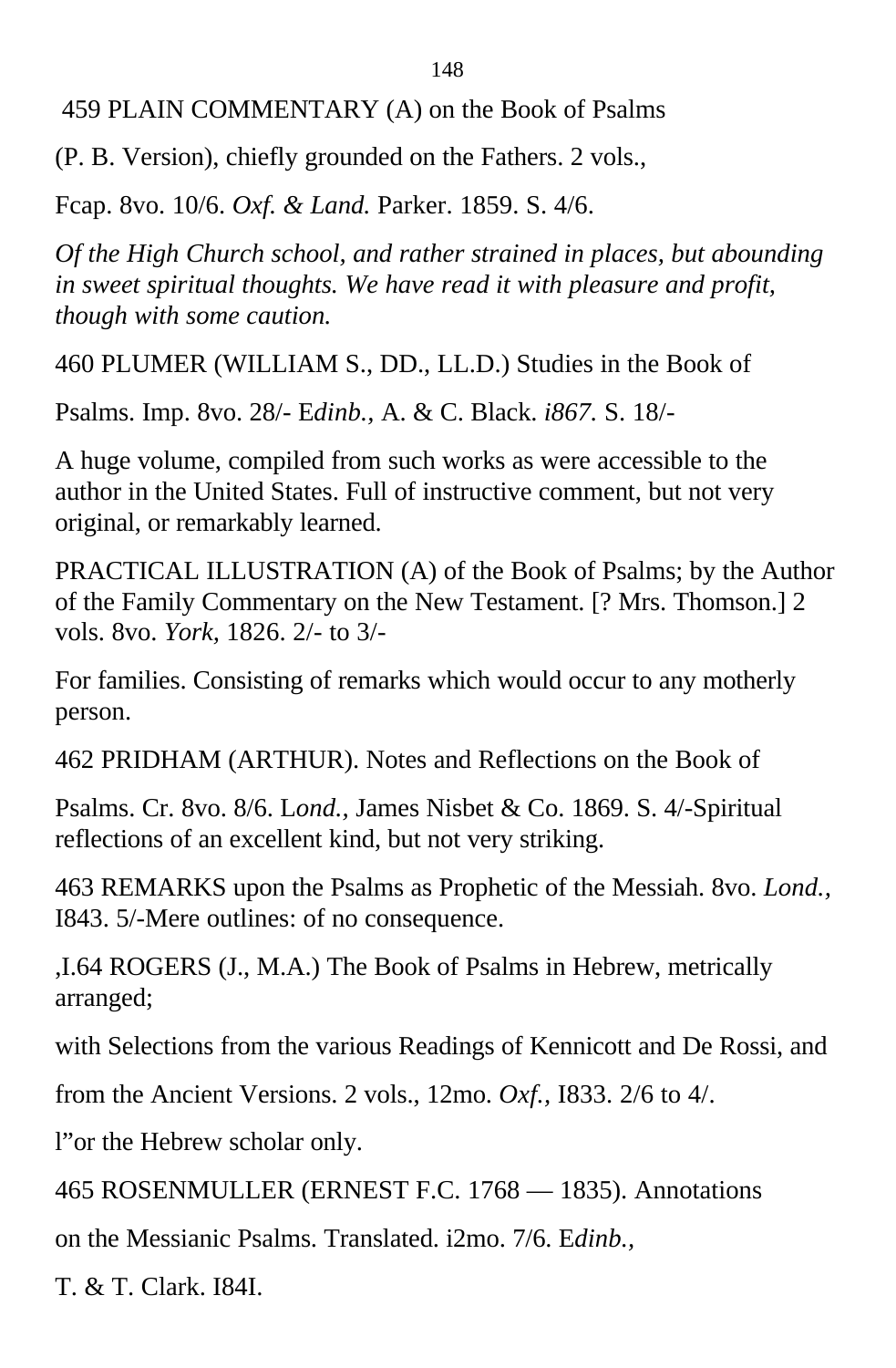It may be altogether our own fault, but we cannot make any use of this volume No doubt these scholastic notes have a value; but commentaries upon inspired Scripture written in the same style as one might write upon Ovid or Horace are not to our taste. *Gesenius* praises this work for its criticisms. We wish there had been a little religion in it, but perhaps if there had been it would have been the religion of neology.

466 RYLAND (R. H., M.A.) The Psalms restored to Messiah. Sm. 8vo. 6/. *Lond.,* Nisbet. i853. S. *2/6.*

Written with an admirable design. Good, but not very able. The subject still demands the pen of a master.

467 SHERIFFE (Mrs.) Practical Reflections. 2 vols., 12mo. *Zonal.,* 182o. 2/-We hope they benefited the printer; they will not help the reader much.

468 SPURGEON (CHARLES HArmON). The Treasury of David:

containing an Original Exposition of the Book of Psalms; a

Collection of Illustrative Extracts from the whole range of

literature; a Series of Homiletical Hints upon almost every

verse; and Lists of Writers upon each Psalm. [In progress.]

Vol. I. containing Psalms I. — XXVI. ; Vol. II. Pss. XXVII. —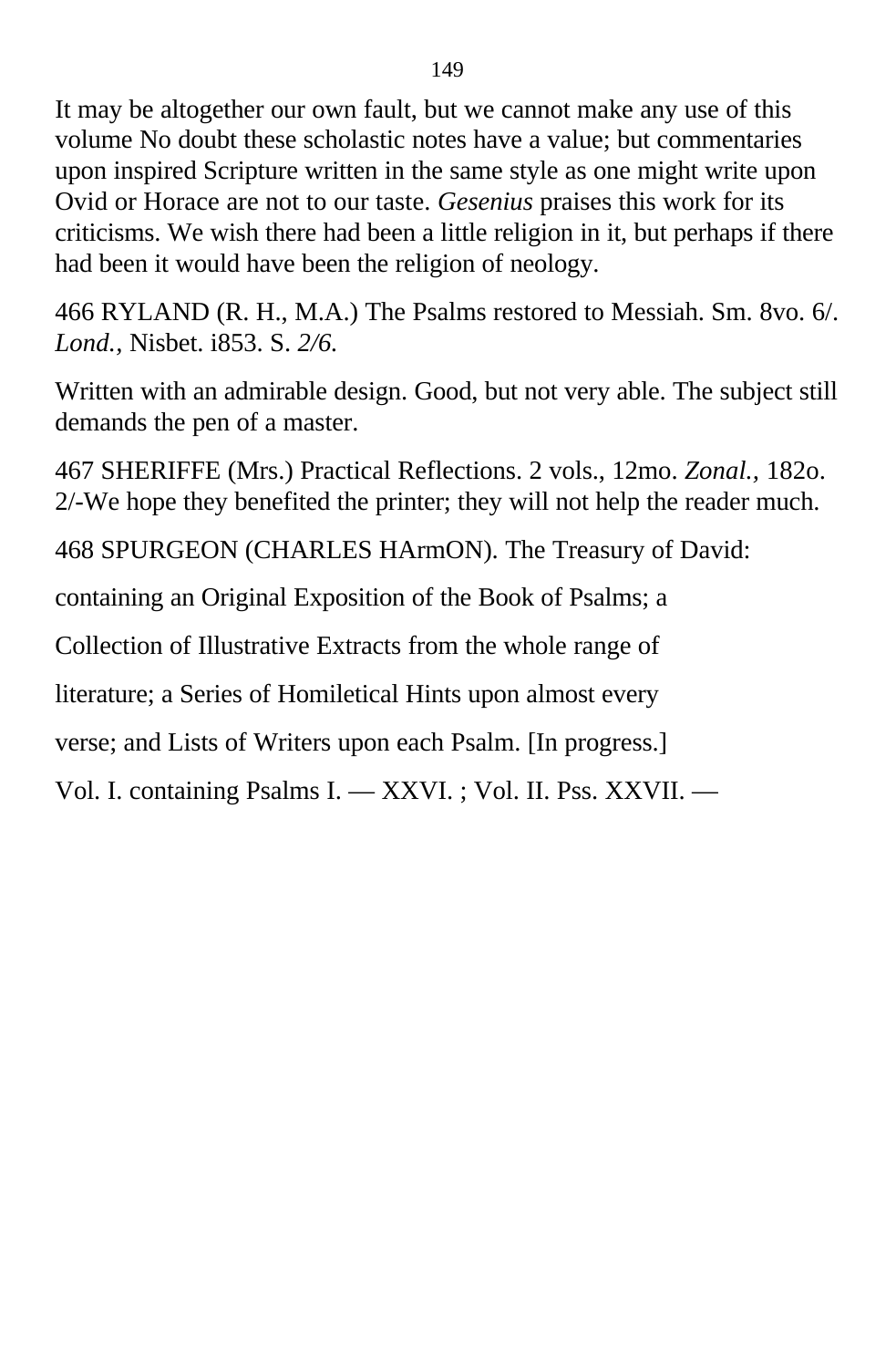I.II.; Vol. III. Pss. LIII. — LXXVIII.; Vol. IV. Pss.

LXXIX. — CIII. 8/-each. *Zonal.,* Passmore & Alabaster.

187o, etc. P & A edition available from Pilgrim Publications,

To be completed in six volumes, if God permit. Reviewers have handled this book with remarkable kindness, and the. public have endorsed their judgment by largely purchasing the volumes already issued. It would not become us to say more.

469 STREET (STEPHEN, M.A.) A New Literal Version; with a Preface and

Notes. 2vols.,8vo. Lo*nd.,* x79o. 3/.

One hardly desires a rigidly literal translation of a poetic book, for the beauty and spirit are lost. The notes are purely critical and are superseded by later works

470 THOLUCK (AUGUSTUS F., D.D., Ph.D.) A Translation and

Commentary. Translated from the German by J. Isidor Morn-

bert. 8vo. *Lond.,* Nisbet & Co. x856. S. 5/6.

*Tholuck* is one of the most spiritual of German interpreters. Though we cannot say that this is equal to some others of his works, yet he is a great writer, and always deserves attention.

THRUPP (JosEPH FRANCIS, M.A.) An Introduction to the Study and Use of the Psalms. 2 vols., 8vo. 21,/- *Lond.* and *Cam&,* Macmillan & Co. I86o. S. 12/-

Though not the best, it is still a learned and helpful work of its class.

TUCKER (WILLIAM HILL, M.A.) The Psalms [P. B. Version], with Notes, showing their Prophetic and Christian Character. Post 8vo. 6/- *Lond.,* 184o. S. *2/6*

The writer refers all the Psalms to Christ, and writes many weighty things, but we cannot place him in the front rank among expositors.

473 WAKE (W. R.) A Literal Version of the Psalms into Modern Language, according to the Liturgy translation. 2 vols., Cr 8vo. *Bath.,* I793. 3/'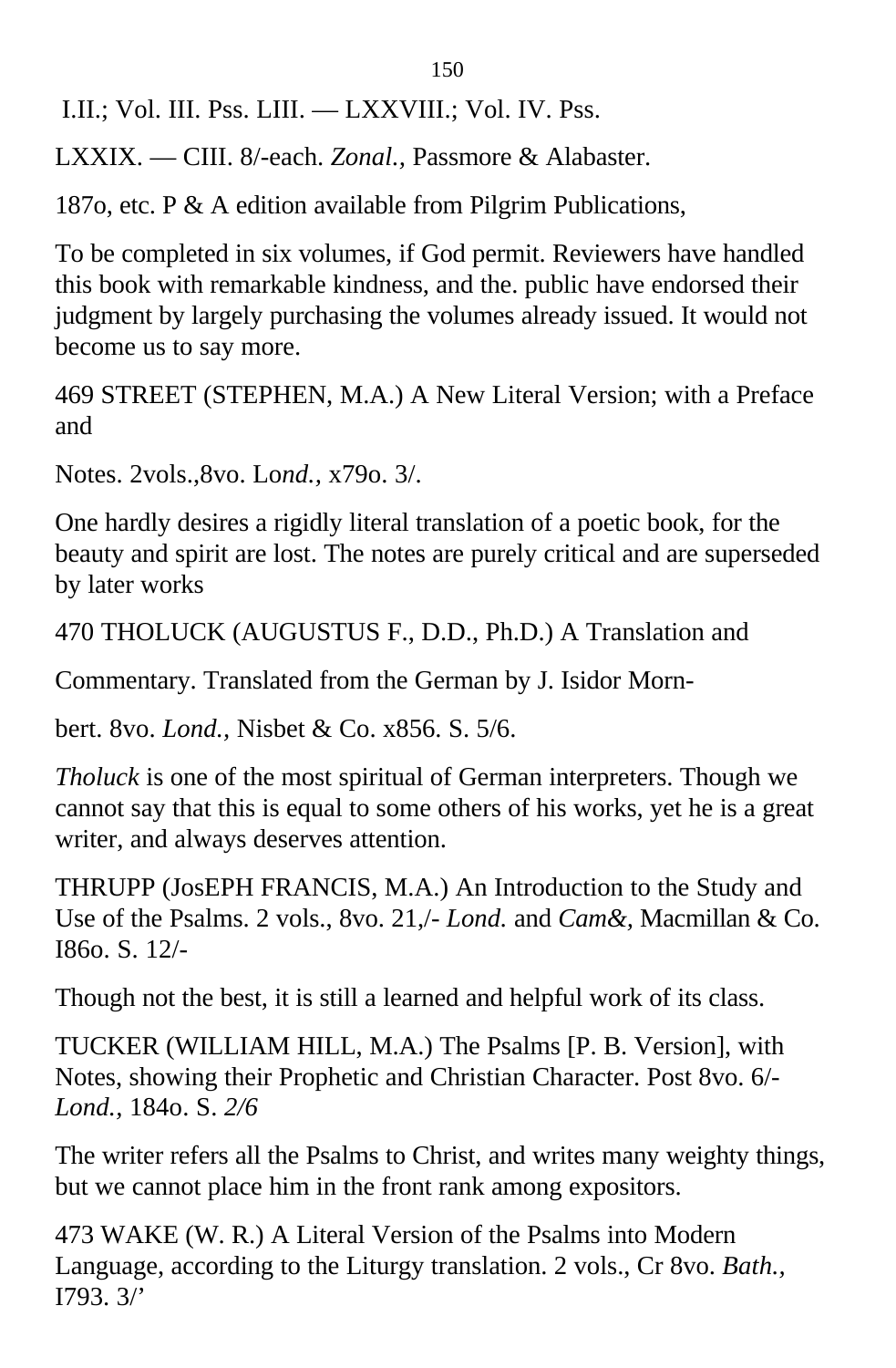Think of a translation of a translation. The author was Wake, but not awake, or he would never have wasted so much good paper.

474 WALFORD (WILLIAM. *Late Classical and Hebrew Tutor at*

*Homerton).* A New Translation, with Notes, Explanatory and

Critical. 8vo. *Lond., 1*837. 2/3 to 3/-

Contains some useful notes, good, but not specially remarkable.

475 WEISS (BENJ. *Missionary to the yews, Algiers).* A New Translation, Ex-

position, and Chronological Arrangement of the Book of Psalms, with

Critical Notes. 8vo. E*dinb.,* W. Oliphant & Co. 1852. S. 2/6

The Psalms are arranged in a new order, and are very hard to find. The author is dogmatic to the last degree. Our estimate of his work is not so high as his own.

47'5 WILCOCKS (THOMAS, A.M. *-Puritan. 1*549 — 1608). A very

godly and learned exposition upon the whole Book of Psalms. *Works.* Folio.] *See No.* 336.

:Short spiritual remarks, followed by many doctrinal interences, calculated to suggest topics to preachers.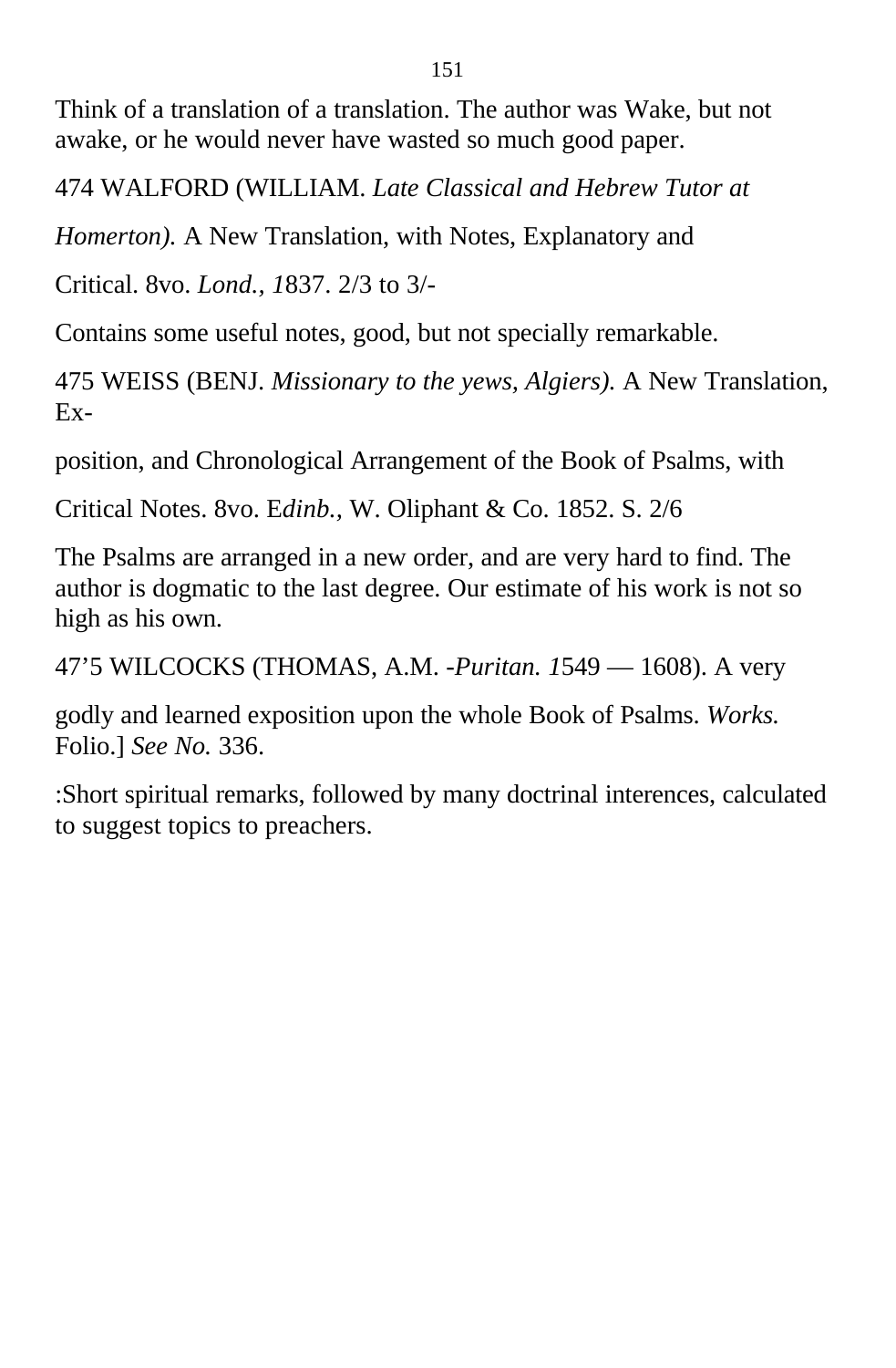477 WILSON (W., D.D.) The Psalms; with an Exposition, Typical and Prophetical, of the Christian Dispensation. 2 vols. 8vo. 16/- *Lond.,* Nisbet. I86O. S. 5/-

*We have consulted Wilson with advantage and often quoted from him in the" Treasury of David," He is a clear, gospel Expositor, and has written much that is weighty and precious.*

478 WOODFORD (SAMUEL). A Paraphrase. 4to. L*ond.,* I667. 3/'

Poor rhymes; though the preface says of the author —

"At length the skillful way you found,

With a true ear judg'd the melodious sound,

And with a nimble hand run descant on the Hebrew ground."

It would seem from this that the poem scrambles on all-fours, and we think it does

479 WRIGHT (ABRAHAM). A Practical Commentary, wherein the

Text of every Psalme is Practically expounded, according to

the Doctrine of the Catholick Church, in a way not usually trod

by Commentators; and wholly applyed to the Life and Salva-

tion of Christians. Very thin folio, 1661.

*Wright* selects the more remarkable verses, and comments upon them in a deeply spiritual, quaint, and suggestive manner. His work is extremely rare.

480 ZILLWOOD (J. O.) The Psalms, arranged in Parallelisms, with Notes, chiefly

from Bishops Horne and Horsley. 2 vols., 8vo. *Lond., 1*855. 3/'

The student had better get H*orne* and *Horsley* for himself, and he will have no need of this.

## CONSIDERABLE PORTIONS OF THE PSALMS.

481 BAKER (SIR RICHARD. 1568 — 1645). Meditations and Disquisitions on the First, and Seven Penitential Psalms, viz., the 6, 32, 38, 51,1o2, *13o, &* 143. 4to. L*ond.,* I64O. 5/-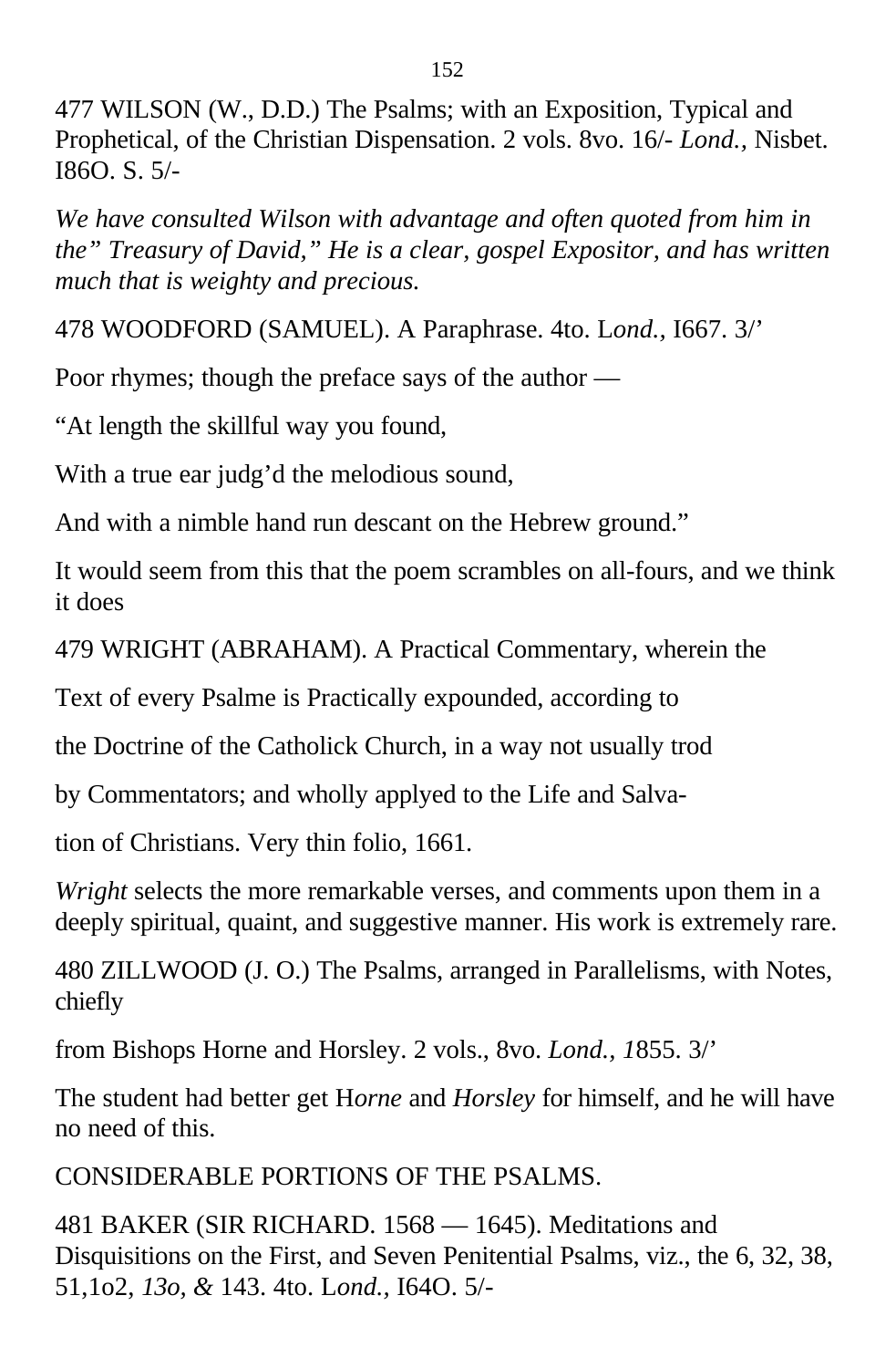Meditations and Disquisitions on the Seven Consolitarie Psalms, viz., the 23, *27,* 30, 34, 84, lO3, and II6. 4to. Zonal., I64o. 5/-

*0 rare Sir Richard Baker / Knight of the flowing pen. His* "Meditations *and Disquisitions" are altogether marrow and f at-ness. We have often tried to quote from him and have found ourselves so embarrassed with riches that we have been inclined to copy the whole book. Why it has not been reprinted, and made to pass through fifty editions, we cannot tell. Poor man, he became a surety and smarted, dying in poverty in the Fleet. Were there any Christians alive in those days?*

482 BARKER. (FREDERICK, M.A.) Thirty-six Psalms; with Commentary and

Prayer, for use in families. Cr. 8vo. Jackson, 1854. 1/6.

What platitudes people will write for *:he use of families*. Families will best use these commentaries and prayers by lining their cake tins with them.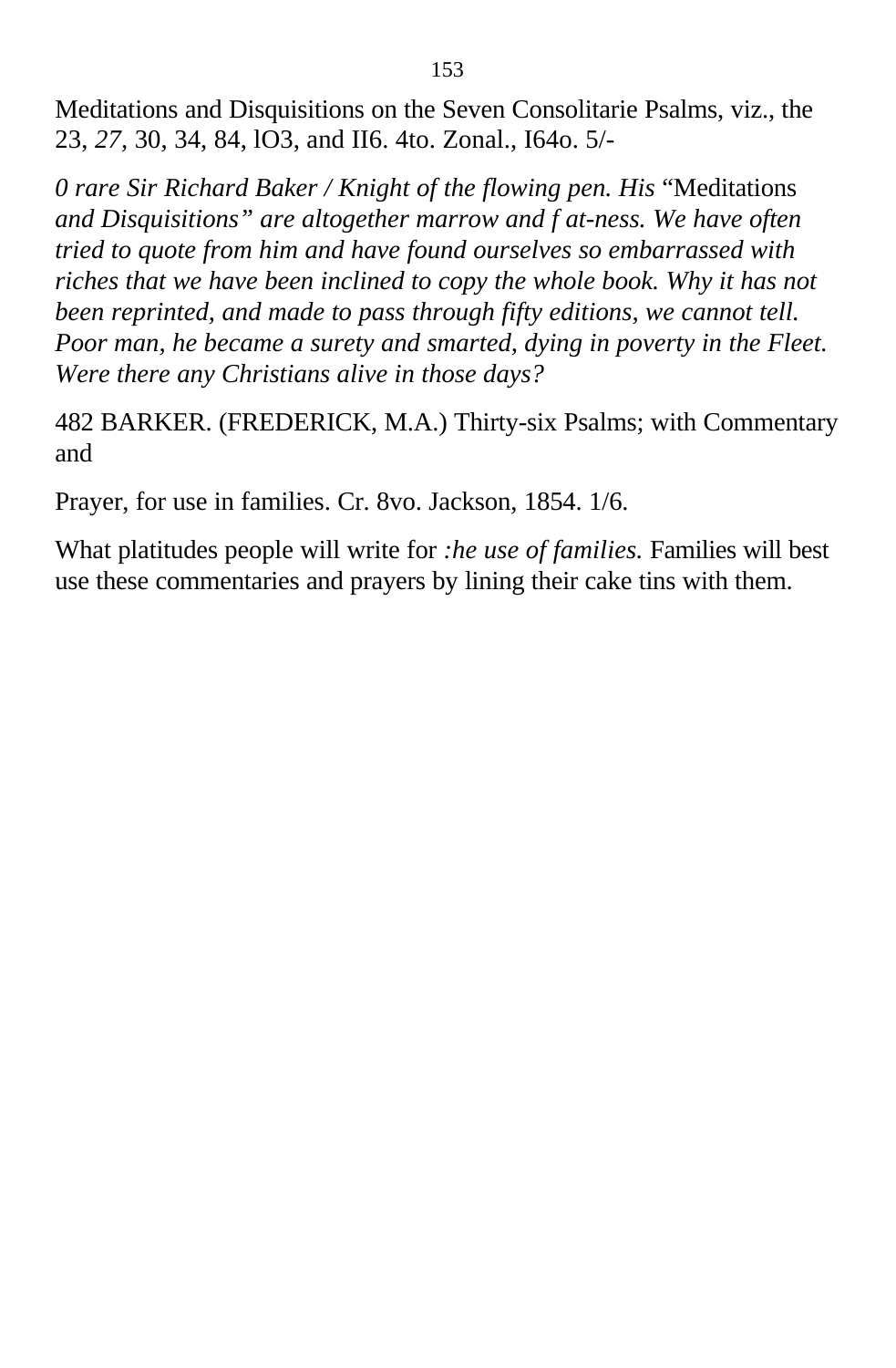483 BERTRAM (R.. A.) The Imprecatory Psalms. Six Lectures.

12mo. *Lond.,* Elliot Stock. 1867. S. 1/6.

Contains some very sensible remarks upon a subject which no doubt bewilders certain of the weaker sort.

484 BOWMAN (HETTY). Studies in the Psalms. 12mo. Zone/., The Book Society, and John Snow & Co. 1869.

Outlines of teaching upon a few Psalms. The authoress begs that these "Studies " .may not in any sense be considered as a commentary: we do not so consider them.

485 BOYS (JOHN, D.D. *Dean of Canterbury.* 1571 — 1625).

*Workes.* Folio, 1629. An Exposition of the Proper Psalms used in our English Liturgy. (See under New *Testament.) 12/-*

*One of the richest of writers. From his golden pen flows condensed wisdom. Many of his sentences are worthy to be quoted as gems of the Christian classics.*

486 COPE (SIR ANTHONY. *Chamberlain to Queen Catherine Parr).* **Meditations** 

on Twenty Select Psalms. Reprinted from the edition of 1547. Small

square 8vo. *Lond.,* John Ollivier. 1848. 2/6.

More curious than valuable. The style is scholastic and pointless.

DIDHAM (R. CUNNINGHAM, M.A.) I. — XXXVI. — New Translation: made by means of Arabic Lexicons, Syriac New Testament Words, the Ancient Versions, Bishop Lowth's Parallelisms, and Parallel Places, whereby the Scriptural Messianic Canon that our Lord Christ is the Key to the Psalm is upheld, etc. 8vo. I5/- *Lond.,* Williams & Norgate. 187o. S. 1/9. Principally consists of denunciations of other writers. As the price has descended from 15/- to 119 for new copies, the verdict of the public is pretty definite.

488 LUTHER (MARTIN). A Commentary on Psalms I. — XI.; and

on Psalm LI., in Vol. 3; on Psalms XII. — XXII. and on

Psalm II. in Vol. 4, of *Select Works of Luther.* Translated by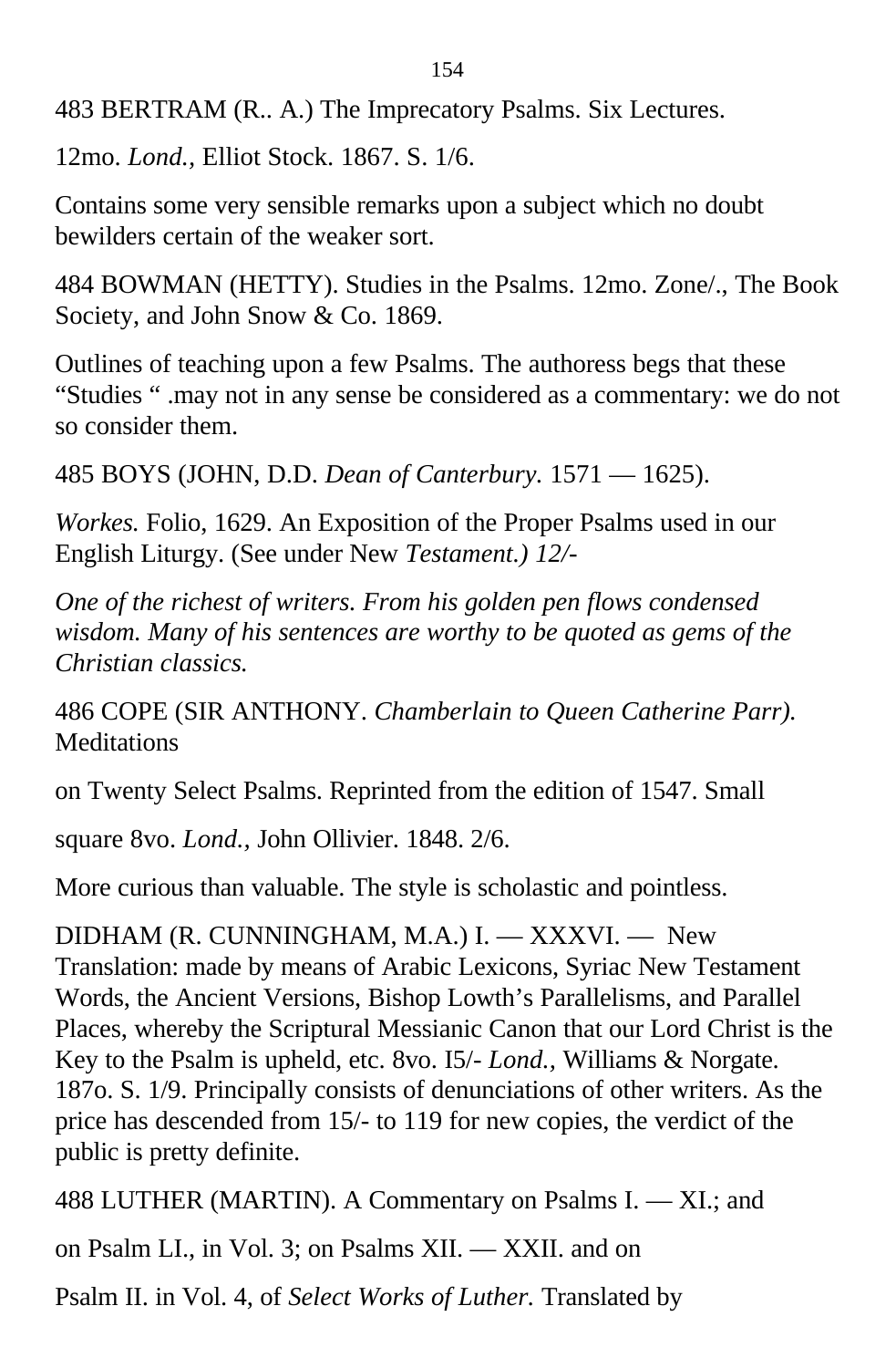Rev. H. Cole. [4 vols. 8vo. *Lond., 1*824. 18/-]

A Commentary on the Psalms, commonly called the Psalms

of Degrees [CXX. — CXXXIV]. 8vo. *Lewes,* 1823. Also a

*black letter* 4to., x577, and other editions of this work.

*2;uther* needs no trumpeter.

489 PITMAN (J. R., M.A.) A Course of Sermons on some of the Chief Subjects

in the Book of Psalms; abridged from eminent divines of the Established

Church. 8vo. *Lond.,* Longmans. 1846. 3/-

We have seldom obtained much from these sermons. A far better selection might have been made; at the same time, some of the discourses are admirable.

490 ROLLOCK (ROBERT. 1555 — 1598). An Exposition upon

some select Psalms. 12mo. 1600.

*Rollock's* works are rare. He wrote in Latin, and his language is made more dull than need be by the translator. All his writings are masterly.

491 STRIGELLIUS (VICTORINUS. 1524 — 1569). Part of the

Harmony of King David's Harp. Translated by R.. Robinson.

[In four parts.] 4to. 1582 to x596.

This volume the expositor is not at all likely to see, and there is, there· fore, the less need for us to speak of it. *Strigellius* was the friend of *Luther* and *Melancthon,* and a man of sound sense and vast learning.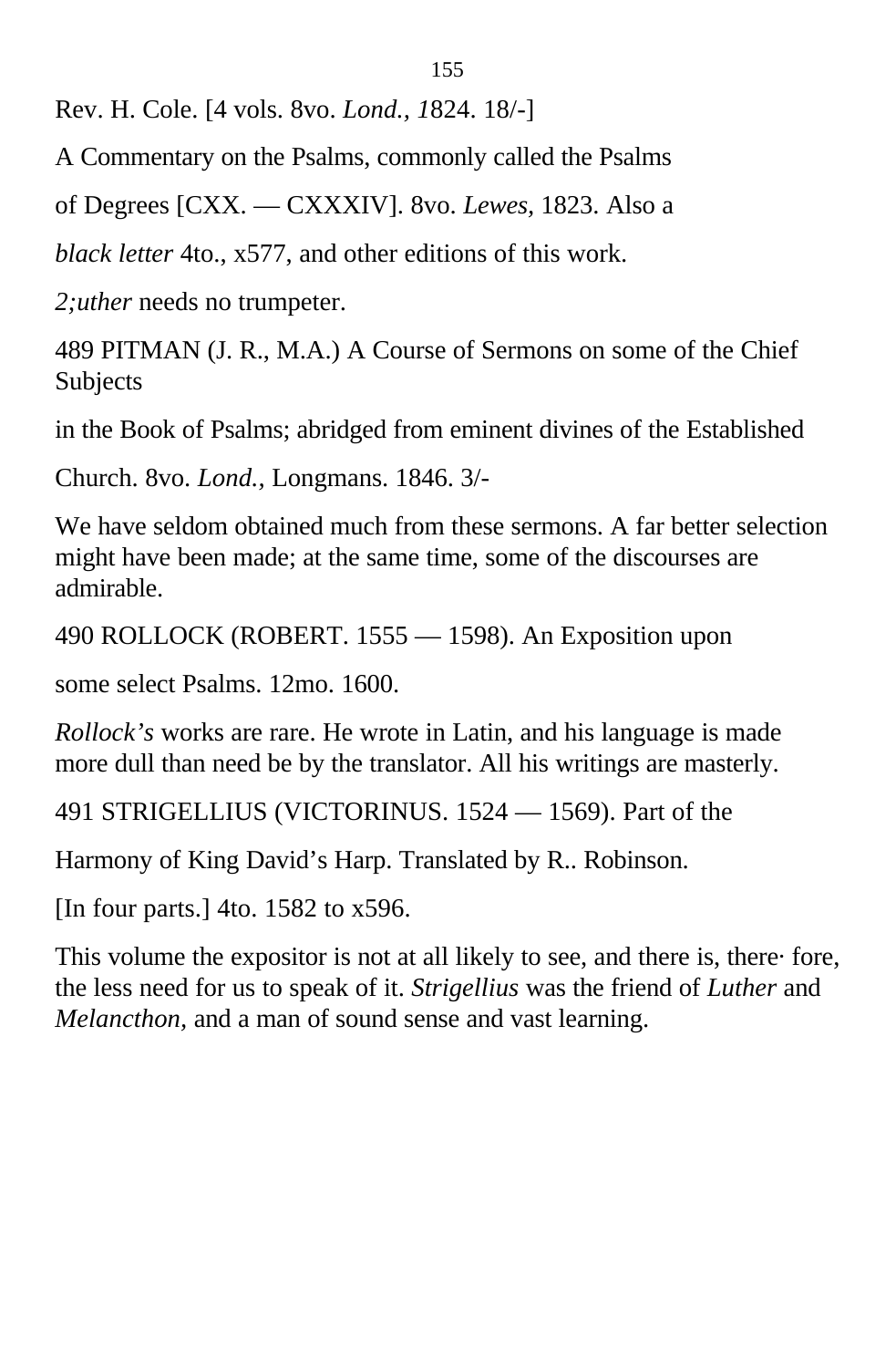492 WILLIAMS (ISAAC, B.D.) The Psalms interpreted of Christ. [Vol. I., Psalms I. — XXVI.] Thick 12mo. *Lond.,* Rivingtons. 1864. S. 3/-

*This writer is of the High Church school, but he is very spiritual and deep, and we seldom turn to him without profit.*

THE PENITENTIAL PSALMS.

[The Penitential Psalms are seven in number. Psalms 6, 32, 38, 51,

102, 130, and 143. For 102 some substitute 25..]

493 BAKER (SIR R.) *See No.* 481.

,[94 DONNE (JOHN. 1573 — 1631). Sermons on the Penitential Psalms. In Vols. II. and III. of his *Works.* [-6 vols., 8vo., f2. 1839.]

*A right royal writer, whose every line is a pearl.*

4.95 FISHER (JOHN. 1459 — 1535). Fruytful saynges of Dauid. *Black Letter.*

4to., x5o9; 8vo., I555. Reprinted in 12mo., 1714. 5/'

Dry and tedious: in the stiff antique style.

4.96 HAYWARD (Sin JOHN, LL.D. *Died 1*627). David's Tears.

[On VI., XXXII., and CXXX. only.] 4to., x623; 12mo.,

x649. 3/- to 5/-

After the Puritanic method: full of point and pith.

497 OXENDEN (CHART.RS). Sermons on the Seven Penitential Psalms, preached during Lent. 12mo. 1838. 1/6.

To listen to these sermons must have afforded a suitable Lenten penance to those who went to church to hear them. There their use began and. ended.

498 SYMSON (ARCHIBALD). A Sacred Septenarie; or, a Godly and Fruitfull Exposition on the Seven Psalmes of Repentance. 4to. 1638. 5/- to *7/'*

*A marrowy author, full of instruction.*

SEPARATE PSALMS.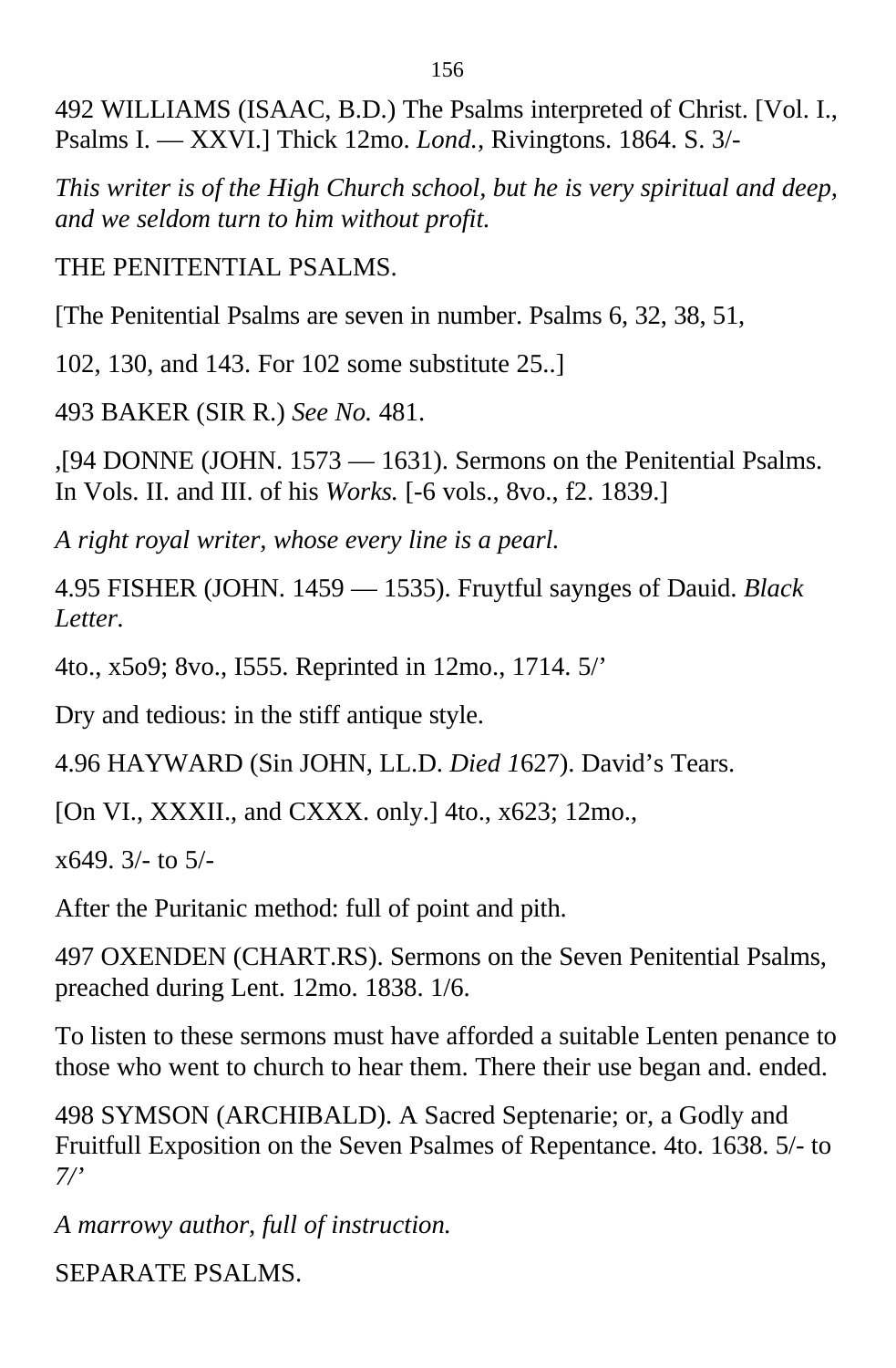[The following works are arranged according to the order of the Psalms, to assist reference. We have not attempted to include all writers in this list].

4!}9 Psalm I. — SMITH (SAMUEL. 1583 — 1665). David's Blessed Man.

Ninth edition, 18mo. x635. 1/6 to 3/- Reprinted in Nichol's

Commentaries, with *Pierson* (No. 527 ); and *Gouge* (No. 560).

Very popular in its day, and worthily so.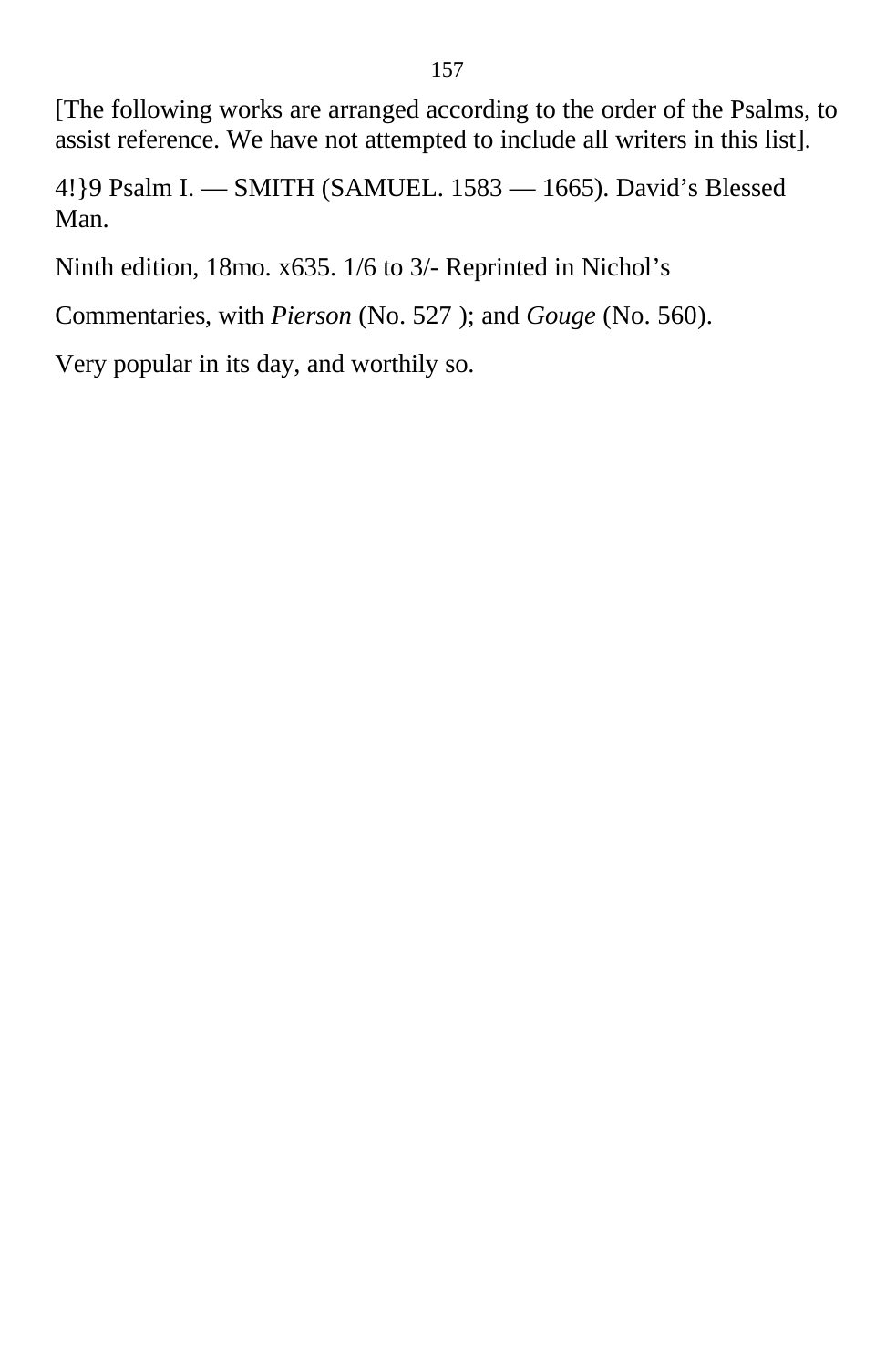5o0 I. — STONHAM (MATTHEW). A Treatise on the First Psaime.

4to. i6io.

Somewhat dry, scholastic and out of date; but still an interesting and instructive piece of old divinity.

II., XLV., CX. — HARPUR (GEORGE, B.A.) Christ in the Psalms. A Series of Discourses. Cr. 8vo. 6/- Lond.,Wertheim & Co. i862. S. 2/-

Discourses of' a high order as to ability, but the historico-prophetic interpretations here given do not commend themselves to us.

502 II. — PITCAIRN (DAVID). Zion's King. Cr. 8vo. 7/6. *Lond.,*

J. H. Jackson. 1851. S. 2/6.

This author does not err on the side of conciseness. His book is a meritorious effort, but we have found it somewhat heavy reading.

5o3 IV., XLII., LI., LXIII. — HORTON (THOMAS, D.D.

Died 1673). Choice and Practical Expositions. Folio.

x675. *5/-to7/-*

*./1 marvellous homiletical exposition, Horton's discourses are very full of divisions, but then he always has plenty of solid matter to divide. Ministers will find teeming suggestions here.*

504 XV. — CARTWRIGHT (CHRISTOPHER). Commentary. 4to.

1658. 7/6.

A learned and weighty work; not readily met with.

505 XV. — DOWNAME (GEORGE, D.D.) Lectures. 4to. 16o4. 6/6. Lectures by one of the race of giant divines.

506 XV. — TURNBULL (RICHARD). Four Sermons on Psalm XV.

4to. x6o6. Forming last part of volume on James and Jude.

9/- to 14/-

By a popular and edifying preacher of the olden times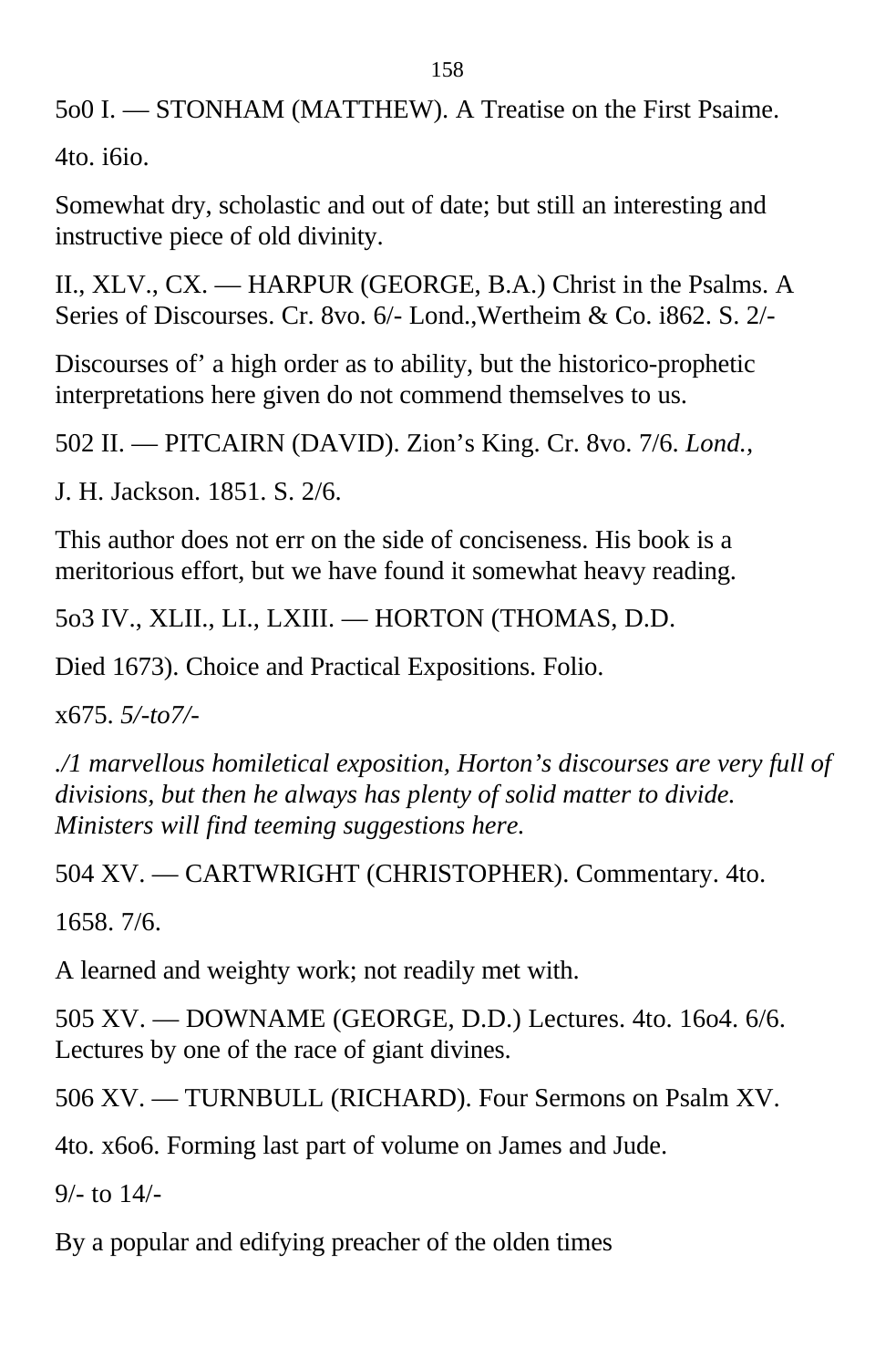5o7 XVI. — DALE (THoMAs, M.A. *Canon of St. Paul's.)* The Golden Psalm.

12mo. 1847. S. 2/- to 3/'

Good, simple discourses; the headings might suggest a course of sermons.

5o8 XVI. — FRAME (JAMES). Christ in Gethsemane. Cr. 8vo.

1858. S. 2/-

A sterling, well-intentioned and well-executed comment. The text has to be a little twisted to suit the theory of the interpreter, but we do not suppose that M*r. Frame* is conscious of it. He is one of the best of modern discoursers upon the Psalms.

509 XVIII. — BROWN (JOHN, D.D.) The Sufferings and

Glories of the Messiah. 8vo. E*dinb.,* x853.

*Like all Dr. Brown's productions, this is a work of the highest order. Clear, full, and, in the best manner, exegetical.*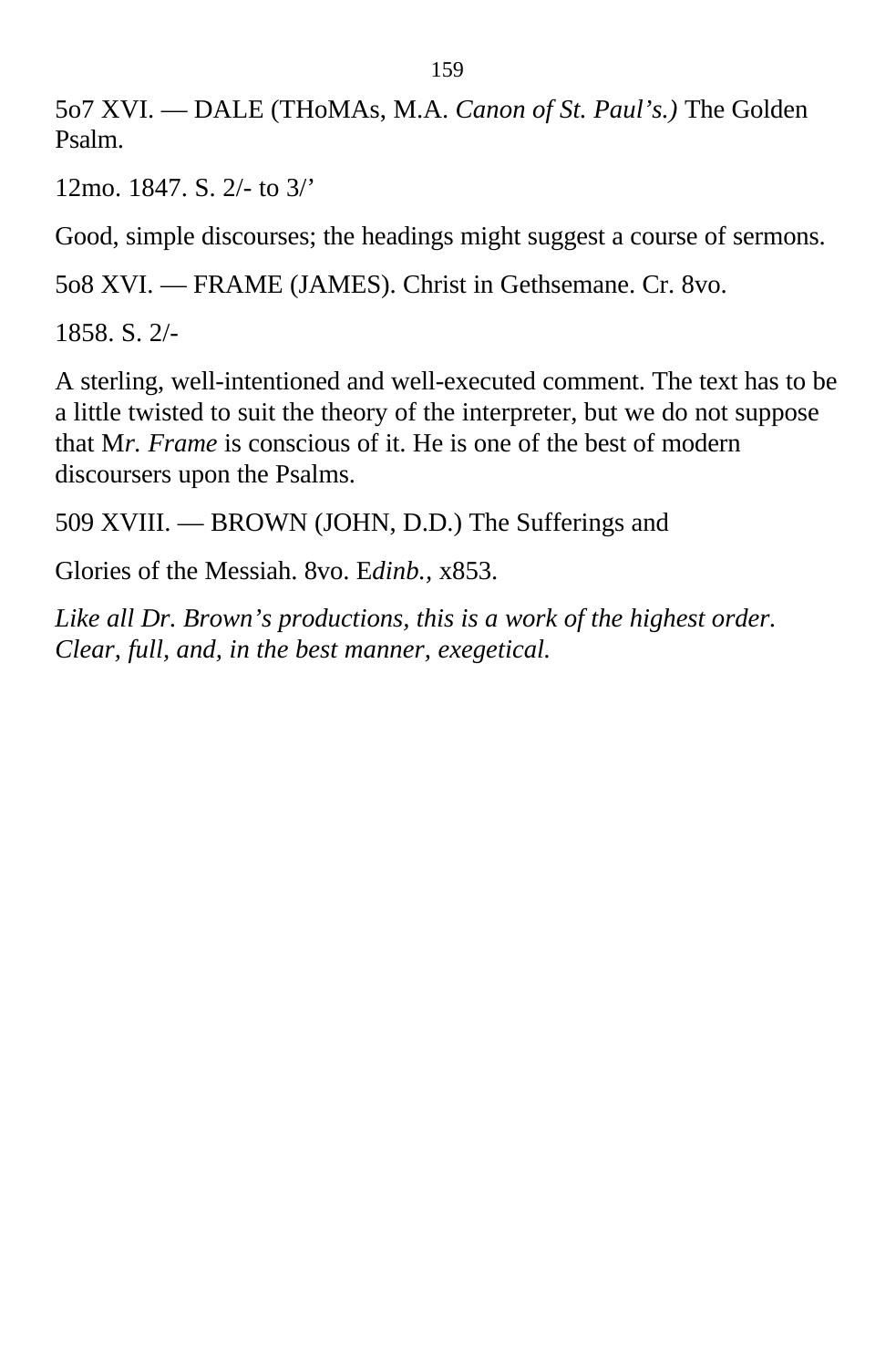510 XlX. — REEVE (J. W.) Lectures on the Nineteenth

Psalm. Cr. 8vo. 5/- I863. S. *2/3.*

*By one of the ablest preachers among the Evangelical Episcopalians. Scriptural, thoughtful, and original.*

XIX. — RICHARDSON (J. WILBERFORCE). Illustrations of the Nineteenth Psalm. Cr. 8vo. 3/6. *Lond.,* John Snow & Co. 1870. S. 2//-

Sound in doctrine, but verbose and common-place.

512 XX., verses  $x - 6$ .  $-$  BOWND (Nicholas, D.D.) Medicines for

the Plague [Twenty-one Sermons]. 4to. 16o4. 5/6.

Racy, quaint, extremely rare.

513 XXII. — FRAME (JAMES). The Song of the Cross. Cr. 8vo. 5/- *Zonal.,* S. W. Partridge & Co. 1872. S. 2/6.

This is valuable, as *Mr. Frame's* books generally are.

514 XXII. — STEVENSON (JOHN, D.D., *aston. Canon of Canterbury).* Christ on the Cross: an Exposition of the Twenty-second Psalm. Post 8vo. 5/- L*ond.,* Bagsters. S. x/6.

The best of *Dr. Stevenson'S* books. Exceedingly precious in its unveiling of the Redeemer's sorrows. We have derived personal spiritual benefit from the perusal of this gracious exposition, and are unable to judge it critically.

XXIII. — STEVENSON (JOHN, D.D., *lion. Canon of Canterbury).* The Lord our Shepherd: An Exposition of the Twenty-third Psalm. Post 8vo. 3/6. *Lond.,* Bagsters.

Too wire-drawn, but it is golden wire.

516 XXIII. — BAKER (SIR R.) *See No.* 48L

517 XXIII. — DALE (THOMAS, M.A.) The Good Shepherd and the

Chosen Flock. 12mo. I847. S. 2/6.

Somewhat ordinary evangelical discourses.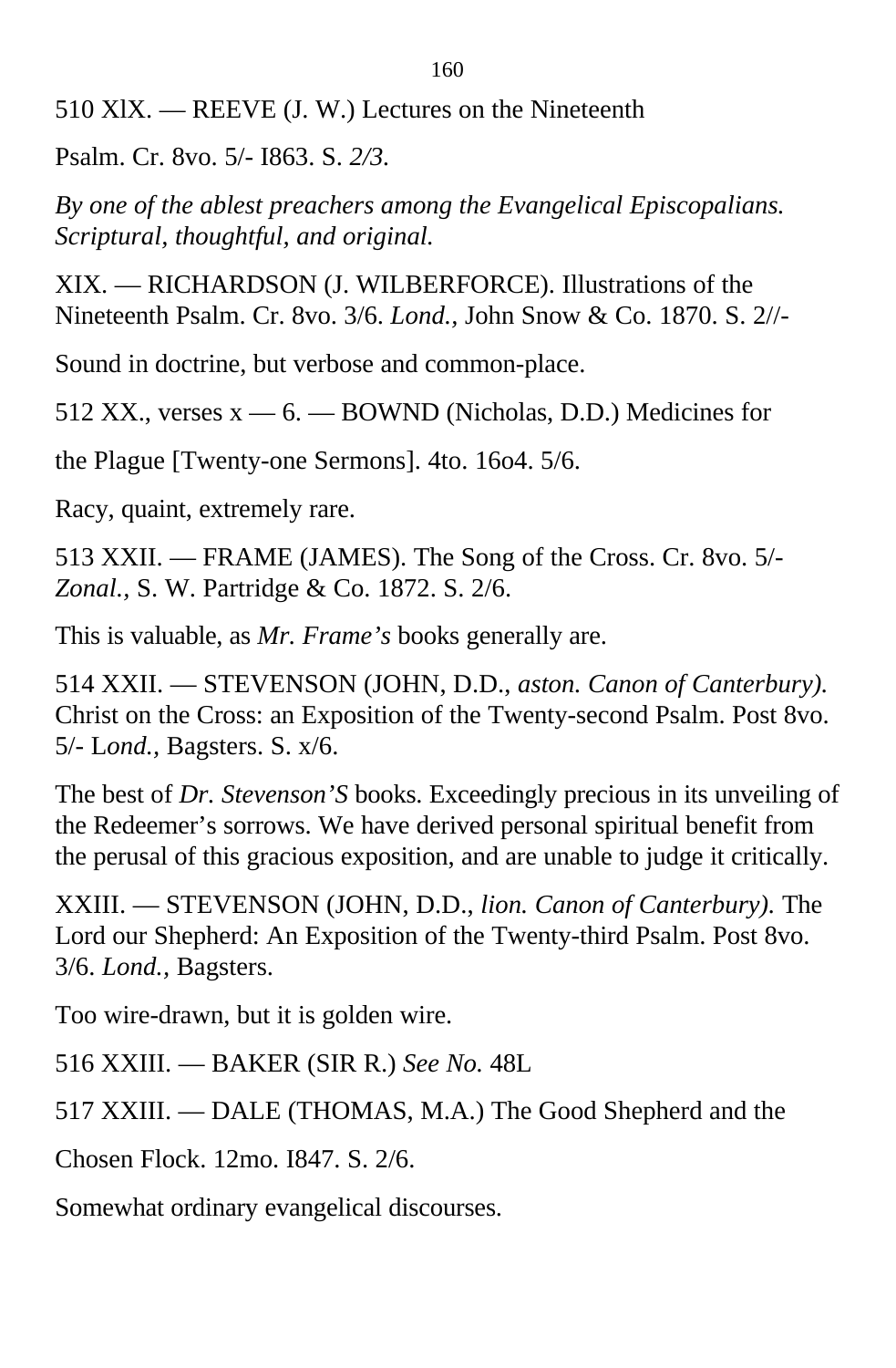518 XXlII., LXII., LXXIII. — LXXVII. — HOOPER (JOHN, *Bishop and Martyr).* Certain Comfortable Expositions. [In Parker Society's edition of Hooper's Works.]

The cramped style and antiquated matter repel the reader.

519 XXIII. — MILLER (ANDREW). Meditations on Twenty-third and Eighty-fourth Psalms. 12mo. Lo*nd.,* G. Morrish.

Discursive, but devout; more useful to the heart than the head.

XXIII. — PATON (JAMEs, B.A.) The Children's Psalm: Twelve Meditations and Twelve Spiritual Songs. 12mo. *Lond.* Passmore & Alabaster. 187o. S. 1/6.

Worthy of much commendation. It is unfortunate that the title leads the reader to expect a book for children, whereas the author intended to edify *the children of God* of an older growth.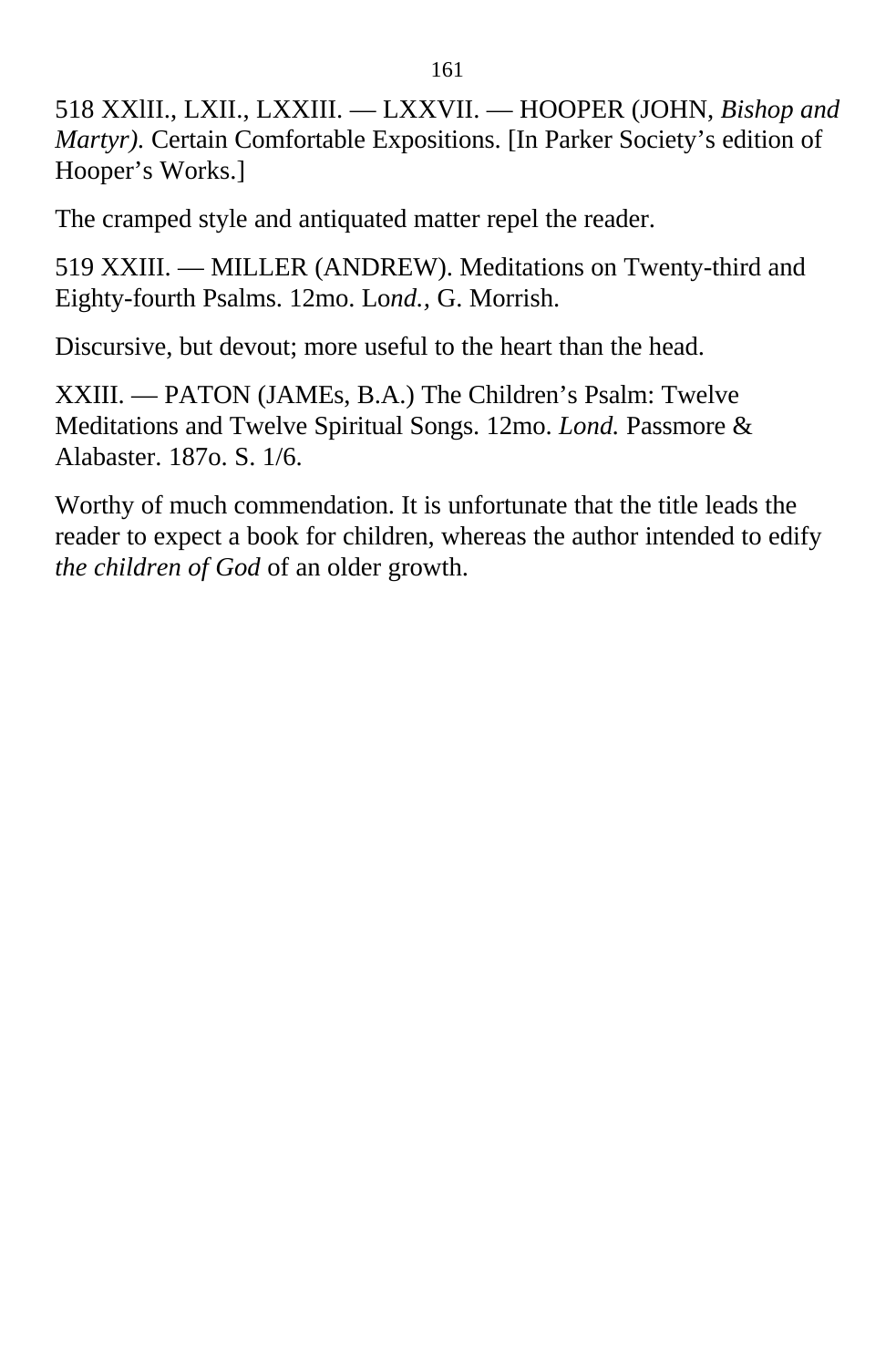521 XXIII. — SEDGWICK (OBADIAH, B.D.) The Shepherd of Israel. 4to. x658. 7/6. to 10/6.

*Seal, rick* was one of the most eminent preachers of the time of the Commonwealth. His commenting is solid and lively.

522 XXIII. — SMITH (SAMUEL). The Chiefe Shepheard; or An Exposition on ye XXIII Psalme. 18mo. 1625.

All the writings of *Samuel Smith* are good, but not so full of memorable sentences and pithy sayings as certain others of their date.

5:'3 XXIII. — STOUGHTON (JOHN, D.D.) The Song of Christ's

Flock. 12mo. 5/- *Lond., 1*86o. S. 3/-

Devout practical meditations, but we don't see how a flock can sing.

524 XXIII. — THORNTON (J., o*f Billericay).* The Shepherd of Israel. 12mo. I826.

We need no longer wonder how spiders make such long threads with such little material, for here is an equally amazing instance of spinning. Plentiful quotations of Scripture, and venerable anecdotes are here used as substitutes for thought, not as aids to it.

525 XXV. — HALKET (LADY ANNE. I622 — 1699.) Meditations. 8vo. E*dinb., 1*778. 1/6.

This lady was eminent for medicine as well as theology; she left twenty-one volumes: this and another book of meditations appear to be all that have been reprinted.

526 XXV. — MOSSOM (ROBERT, *Bishop of Londonderry. Died* x679). The Preacher's Tripartite, contains Divine Meditations upon Psalm XXV. Folio. 1657. 3/6 to 5/-

*Thoroughly devotional, eminently consolatory, and deeply experimental, Mossom is a fruitful writer.*

527 XXVII., LXXXIV., LXXXV., LXXXVII. — PIERSON (THOMAS, M.A. 1570~x633). Excellent Encouragements against Afflictions. 4to. x647. 5/-[Repfinted in Nichol's Commentaries, with *Smith,* No. 499; and *Gouge,* No. 56o].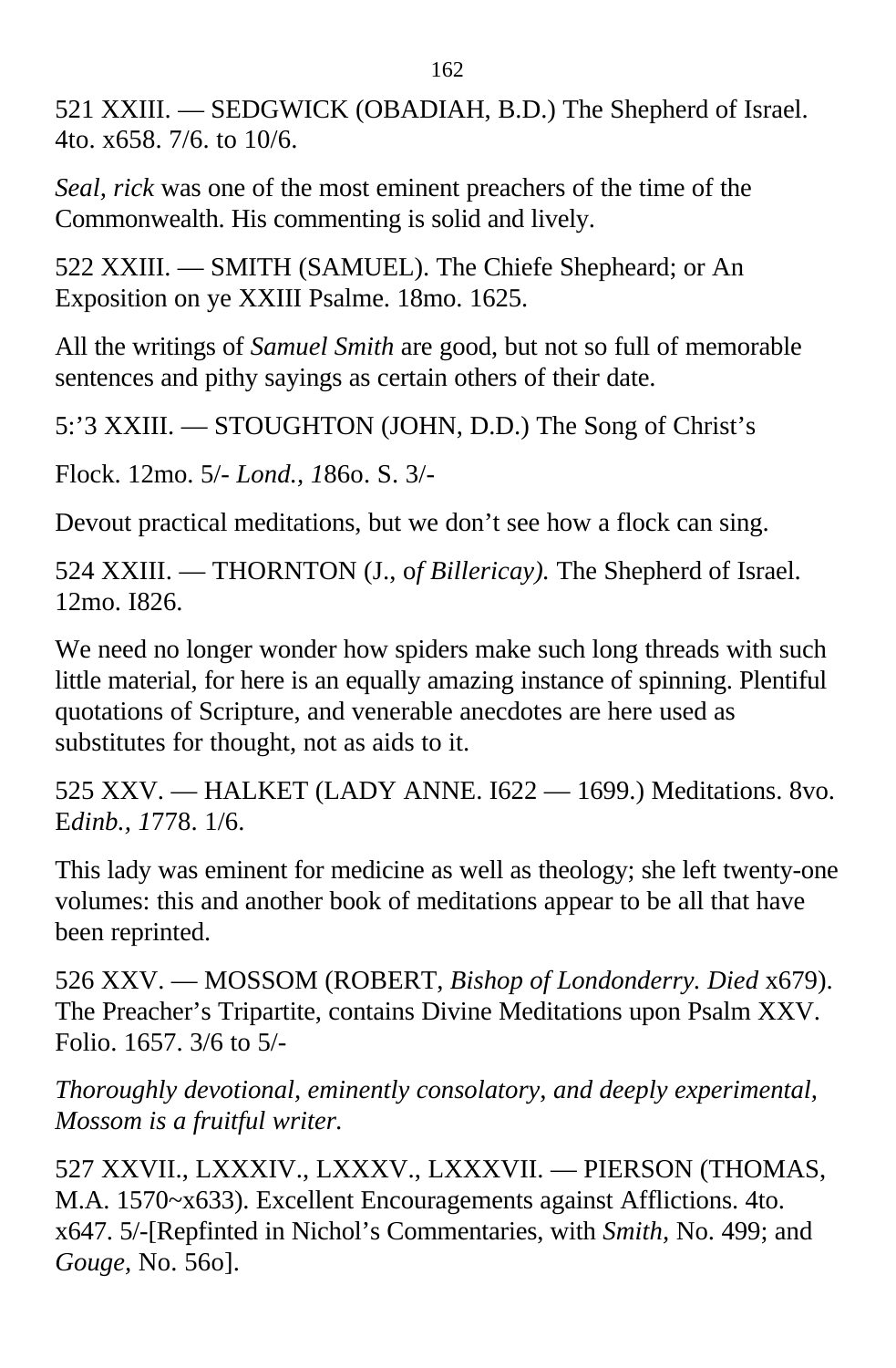*Pierson* was not the richest or most overflowing of the old divines, but yet one who stood in the front rank.

528 XXXII. — BINGHAM (CHARLES H., B.A.) Lectures. Post 8vo. 1836. 2/-Tame sermons. Faultlessly feeble. Good, but no good.

529 XXXII. — LEIGHTON (ROBERT, *Archbishop of Glasgow.* 1611 — 1684).

*In some editions of Leighton' s collected works will be found choice meditations on this Psalm, and also on Psalms IV. and CXXX. Everything that fell from his pen is worth its weight in diamonds.*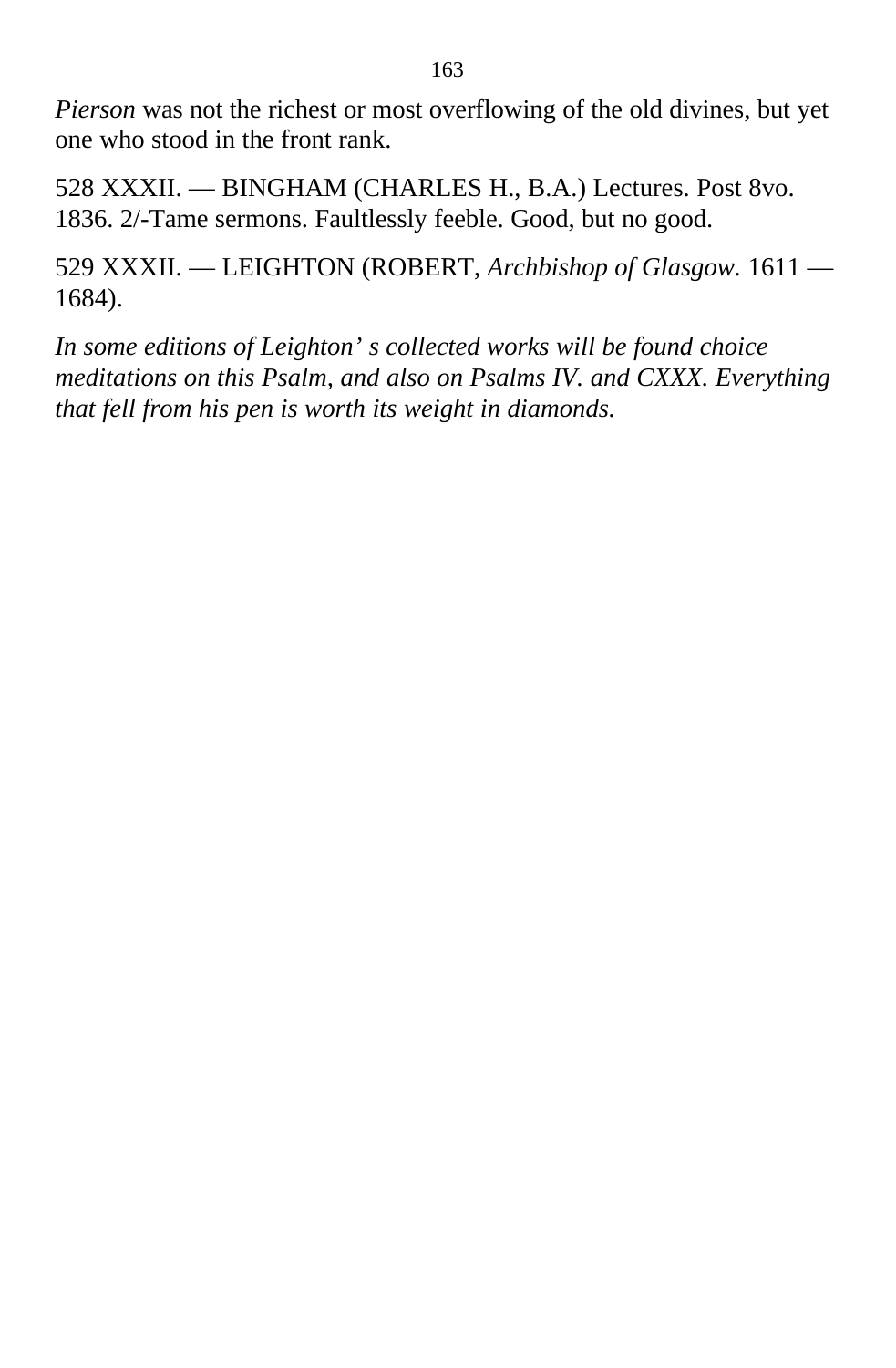530 XXXII. — TAYLOR (THOMAS, D.D.) David's Learning, or Way to True Happiness. 41o. x6x7. 7/- Also in his *Works.* Folio. 1660.

On account of *Taylor's* great knowledge of the Scriptures, he was commonly called "the illuminated Doctor." *Fuller* calls him "a grave divine, a painful preacher, and a profitable writer." He is one of the richest in matter of all the Puritans.

531 XXXII. — REEVE (J. W., M.A.) Lectures. Cr. 8vo. 3/6.

*Zonal.,* Nisbet. x859. S. 2/-

Orthodox, spiritual, and suggestive lectures, by an evangelical clergyman.

532 XXXII. — WlLLARD (SAMUEL). The Truly Blessed Man. 8vo. *Boston,* N.E. 3 I/6. *Rare.*

One of the first books printed in the United. States. An old-fashioned exposition. The price is caused by its rarity rather than its value.

533 XL. — FRAME (JAMES). Christ and his Work. Cr. 8vo. 6/-*Lond.,* Snow & Co. 1869. S. 2/6.

Well done. Though differing from the author at times, we are grateful for such real help.

534 XLII. — MACDUFF (J. R., D.D.) The Hart and the Water-

brooks. Sm. cr. 8vo. *Land.,* Nisbet. x86o. S. 2/-

See remarks on other books by this copious writer. *(Nos.* 308, 315, etc.)

535 XLII., XLIII. — MARCH (H.) Sabbaths at Home. 8vo. 1823. 1/6.

Profitable reading, rendered all the more pleasing by the introduction of very choice poetry. Not important to the expositor.

536 XLII. — SIBBES (RICHARD, D.D.) The Soul's Conflict

and Victory over itself by Faith. I2mo. I635, etc.

1/6 to 3/- *Works, Vol. I.,* Nichol's edition.

*Mainly upon verses 5 and 11. Sibbes never wastes the student's time; he scatters pearls and diamonds with both hands.*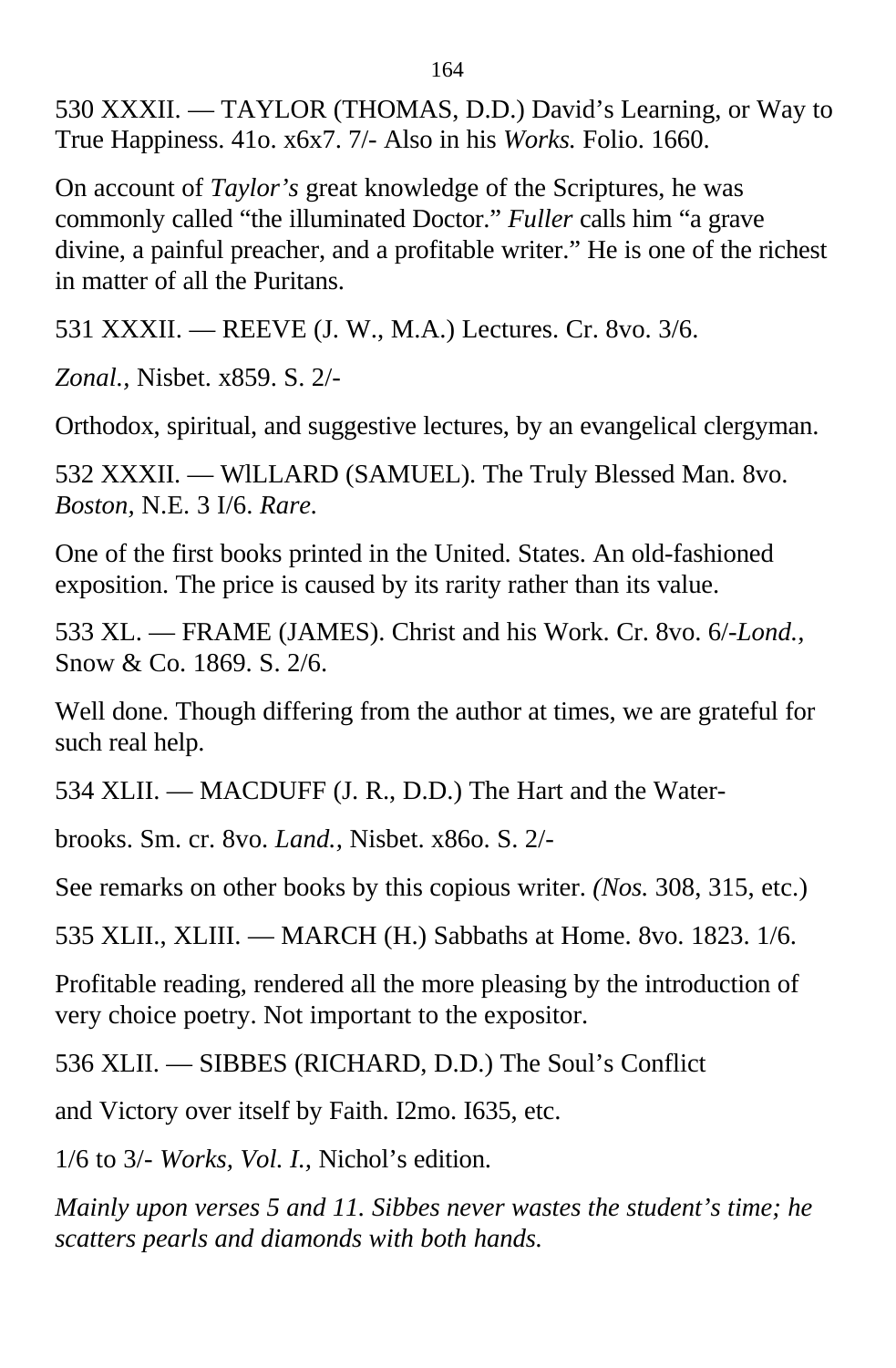537 XLV. — BENNETT (THOMAS). Sermons on the Forty-fifth Psalm. Sin. 8vo. E*dinb., 1781.*

Twenty-four sermons after the manner of *Ralph Erskine,* in which Jesus is all in all. What more need be said in their praise ?

XLV. — PENNEFATHER (WILLIAM, M.A.) The Bridegroom King. A Meditation on the Forty-fifth Psalm. 18mo. 1/6. *Lond.,* J. F. Shaw & Co.

Rather a meditation than an exposition. A fitting book for a sick bed. The little chapters might lie, like wafers made with honey, upon the praiseful tongue of the suffering believer. The beloved writer has now gone to see the King in his beauty, of whom he had those glimpses. here which enabled him to pen this tiny volume.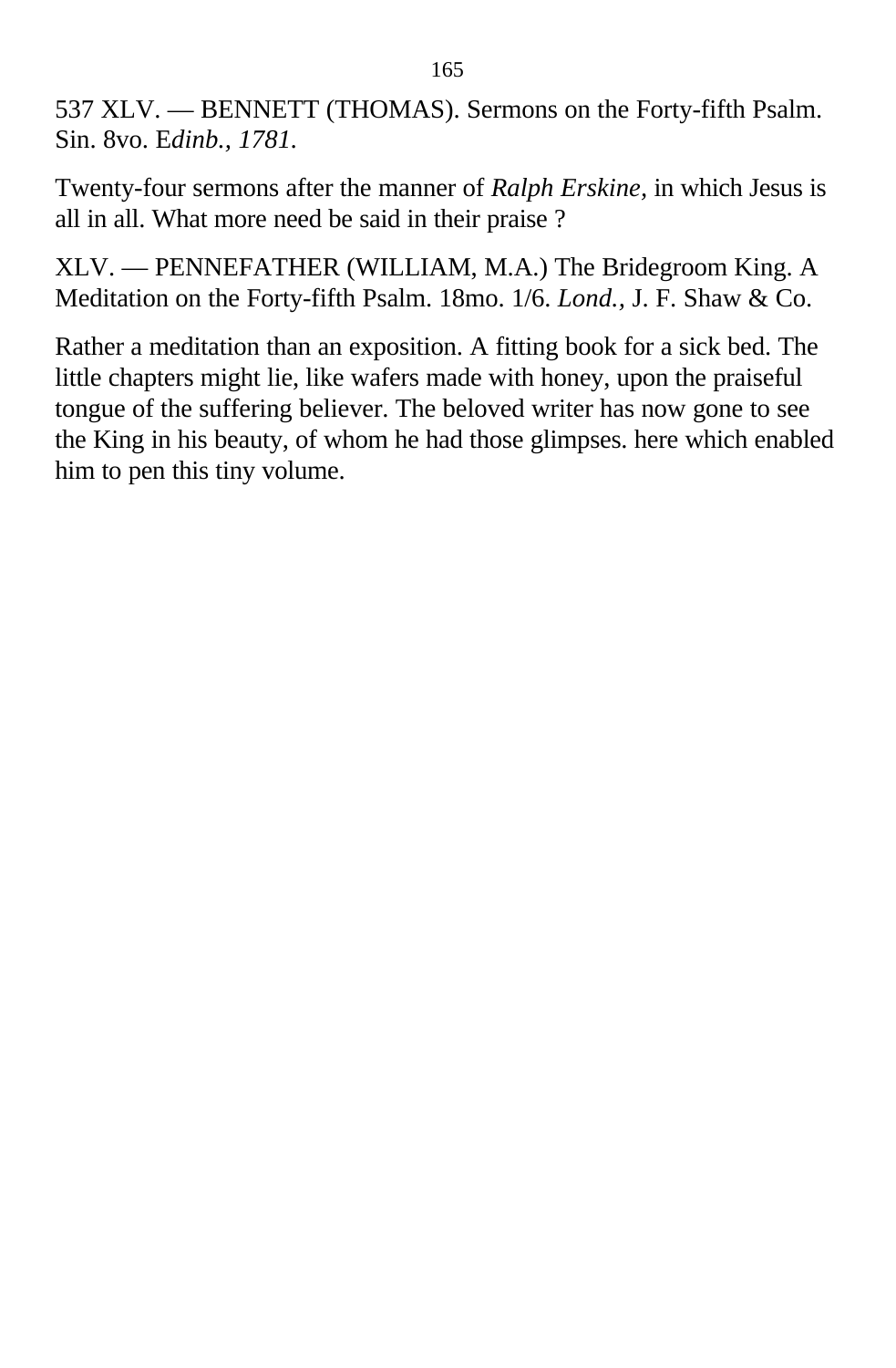539 XLV. — TROUGHTON (W.) The Mystery of the Marriage Song. 12mo. I656.

An old work with nothing new or striking in it. Remarkably tame and meagre for a work of that exuberant period. Let it alone.

54o XLV. — PITCAIRN (DAVID). The Anointed Savior. 12mo.

1846.

Contains an exposition of part of Psalm XLV., as applied to Messiah's first and second advents. Good, yet it reads rather wearily to us.

541 LI. — ALEXANDER (ThoMAs, M.A.) The Penitent's Prayer.

Cr. 8vo. 3/6. *Land.,* Nisbet. 1861. S. *1/9.*

Our friend the late *Dr. Alexander* of Chelsea handled this Psalm well.

542 LI. — DE COETLOGON (CHARLES EDWARD, A.M. *Died* 1820). The

Portraiture of the Christian Penitent. 2 vols., 12mo. *x775. S. 2/6* to 4/' Very proper. We see nothing in the book but platitudes decorously expressed.

543 LI. — BIDDULPH (ThoMAs T., A.M., *1763 — 1838).* Lectures on Psalm LI. 8vo., x83o; I2mo., 1835. S. 1/6 to 2/6.

Lectures far above the average of such lucubrations, making up a very fair exposition.

544 LI. — BULL(JOHN, M.A.) Sermons on the Fifty-first Psalm. 8vo. 1824. x/6.

Another specimen of sermons published by subscription. The poor curate was no doubt the better for the profits, and nobody was any the worse. Clipston church was not set on fire by the flaming eloquence of the preacher, nor was the country disturbed by any fanatical excitement produced by his excessive zeal.

545 LI. — HIERON (SAMUEL. 1572 — 1617). David's Penitentiall Psalme opened. 4to. I6t7. 5/6.

*Hieron* was a conforming Puritan. His works were once exceedingly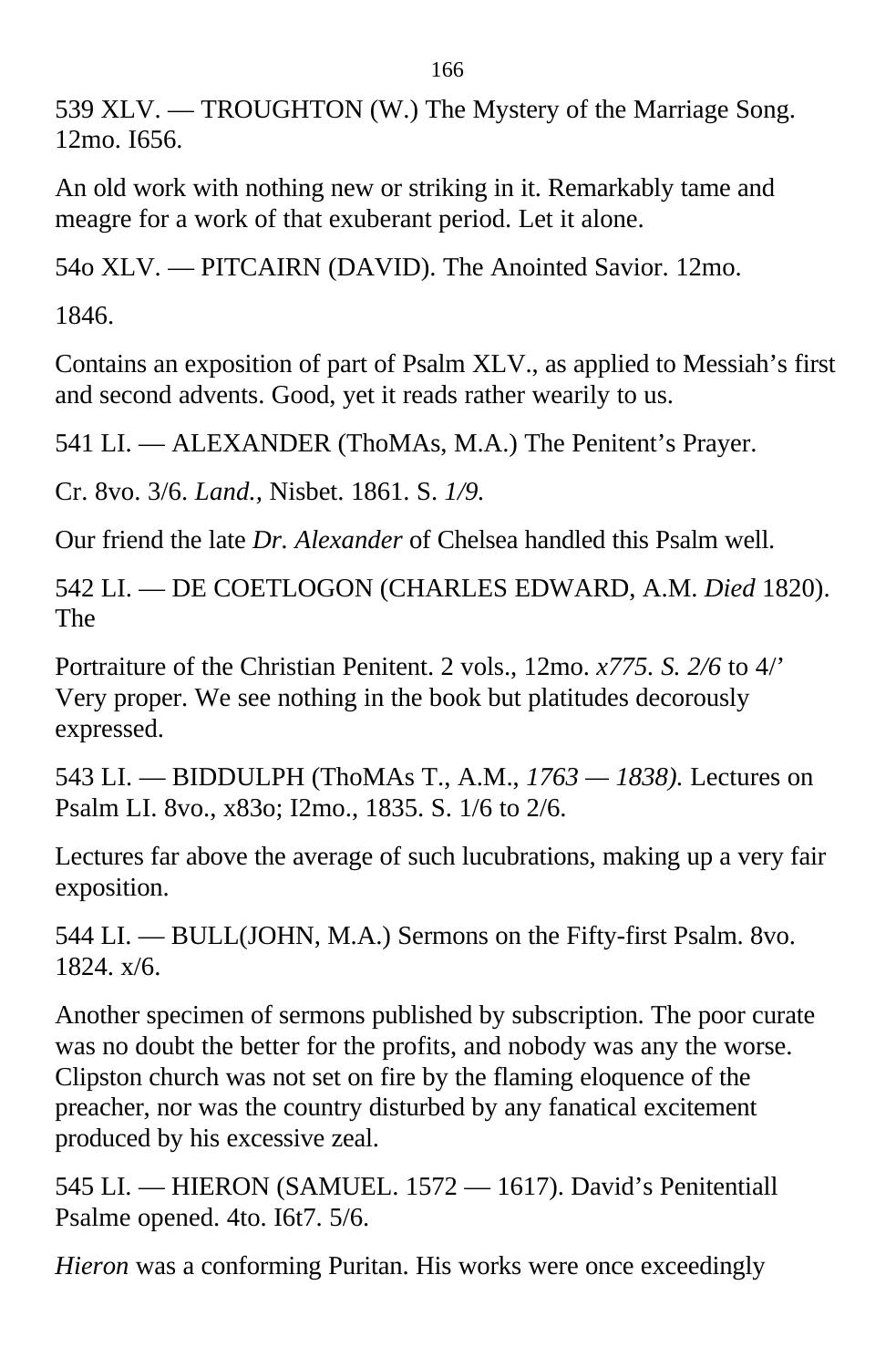popular and they are still esteemed.

546 LI. — HILDERSHAM(ARTHUR. *Puritan. 1*563 — 1631).. One Hundred and Fifty-two Lectures upon Psalm LI. Folio. 1635 and I642. 6/ to 10/-

*Hildersham was one of the most tried of the Nonconforming ministers, and at the same time one of the most able. lie is copious and discursive, we had almost said long-winded. Both Willet and Preston speak of him in the highest terms.*

547 LI. — MORGAN (JAMES, D.D.) The Penitent. 12mo.

*Belfast,* M'Comb; L*ond.,* Hamilton. I855.

*The excellent doctor first wrote this exposition for his own spiritual benefit, then preached it for the edification of his flock, and lastly published it for the good of us all. This is a worthy pedigree /or a book, and the book itself is worthy of the pedigree.*

548 LI. — PAGE (SAMUEL, DD. *Died* 163o). David's Broken Heart. 4to. x637 and x646. 5/-

*Every page is like a bank note for value. Here are homiletical materials in abundance.*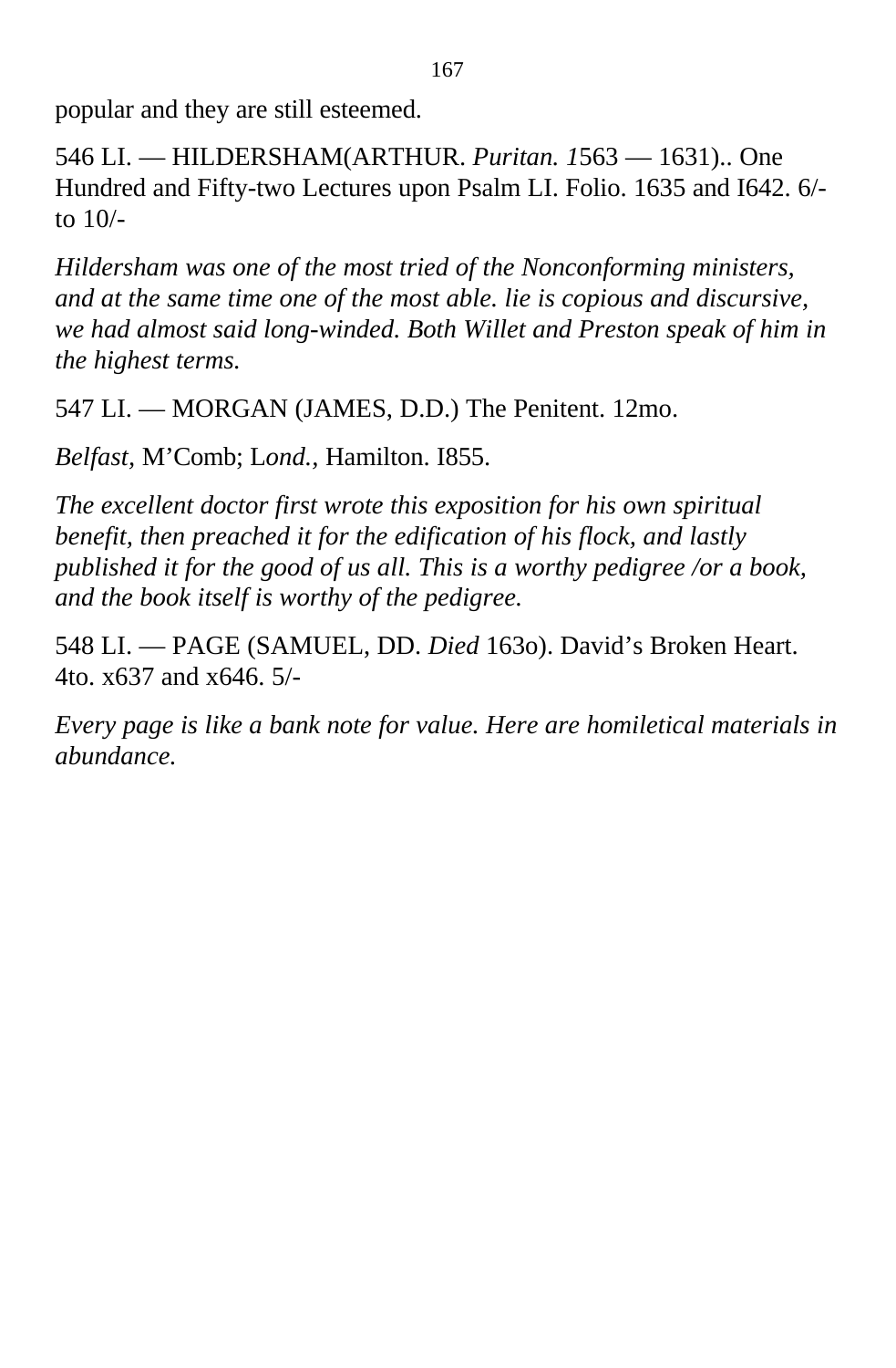549 LI. — SMITH (SAMUEL). David's Repentance. 18mo. 16th Edition. 1655. (See Nos. 499 *and* 522).

It will be seen from the numerous editions that this work was well received in its author's lifetime. He tells us that he spent the spare hours of a long sickness in publishing this short exposition, and thus the world is all the healthier for his illness.

550 LXVIII., CX. — DIXON (RICHARD, A.M., F.R.S.) A New Interpretation of the Sixty-eighth Psalm: with an Exposition of the Hundred and Tenth Psalm. 4to. *Oxf., 1811 2/-*

This author, in a most interesting manner, traces out the analogy between this Psalm and the Song of Deborah. Those who like choice pieces of writing upon the literature of Scripture will be gratified by the perusal of this exposition.

551 LXXIII. — PARRY (EDWARD. *Bishop aye Killaloe).* David Restored; or an Antidote against the Prosperity of the Wicked and the Afflictions of the Just. 8vo. x66o. *4/6* to 8/-

Not super-excellent, nor free from blemishes, but containing much of sterling value.

LXXXII. — HALL (THOMAS, B.D.  $1610 - 1665$ ). The Beauty of Magistracy. An Exposition of Psalm LXXXII. 4to. x66o. [In Vol. IV. of Swinnock's Works, Nichol's edition. ]

This exposition has always nestled in the bosom of *Swinnock's* works. We agree with *Dr. Jenkyn's* criticism — " The style is terse and clear, though grave and theological, and the matter is solid and judicious."

553 LXXXIV. — HEMINGE (NICHOLAS. 1513 — 16oo). The Faith of the

Church Militant. 8vo. 158I.

A Danish divine of high repute in his own day. Some of his works were turned into English; but the translations, like the originals, are now left in undeserved oblivion.

554 XC. — -SMITH (SAMUEL). Moses, his Prayer. 18mo. x656. See our notes on Nos. 499, 522, and 549.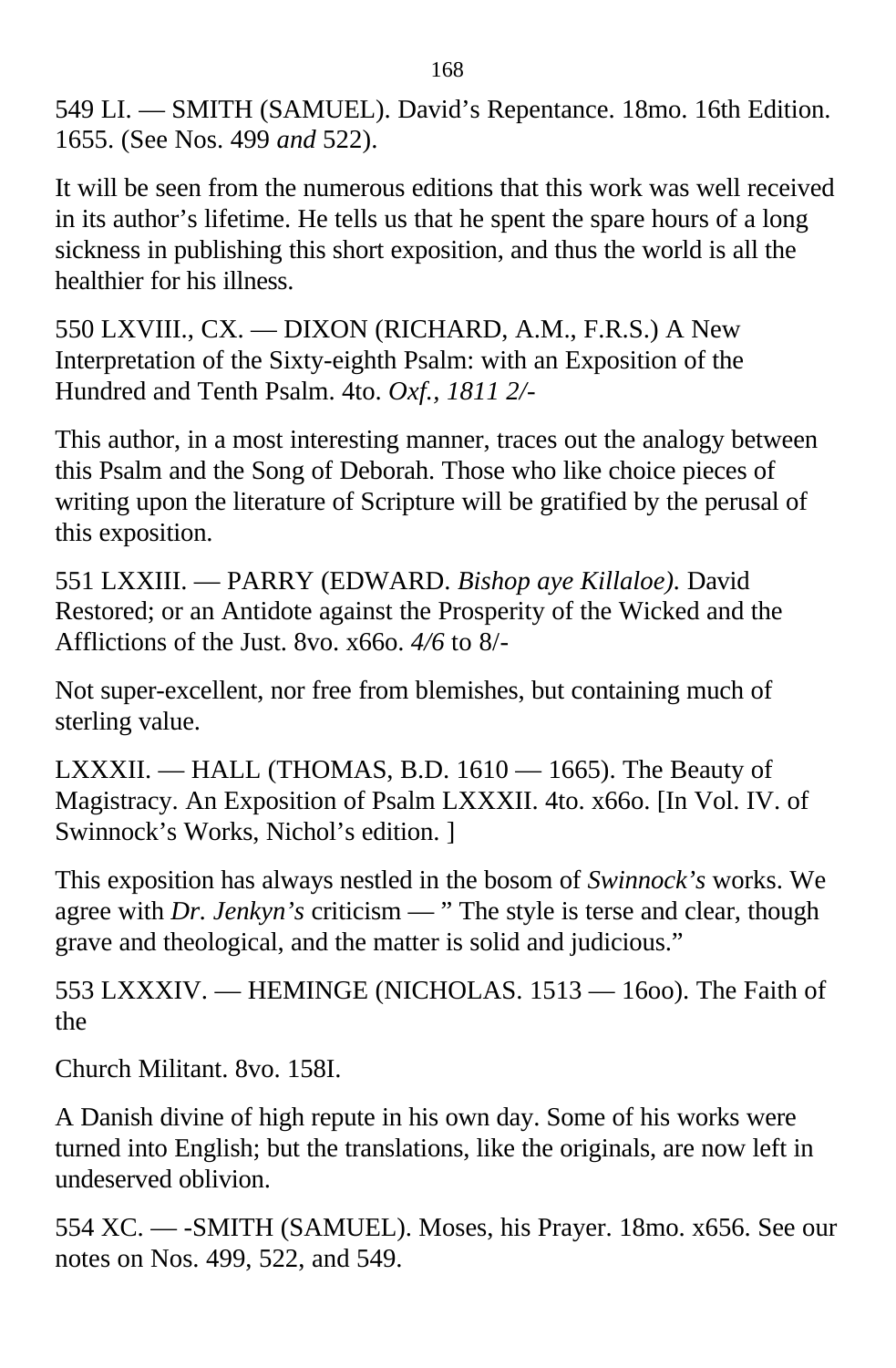- 555 XCIX., CI., CII. EDERSHEIM (ALFRED, D.D.) The Golden Diary of Heart Converse with Jesus. 1873. Contains Exposi-
- tions of Psalms XCIX., CI., CII.
- Sweet and spiritual; worth purchasing.
- 556 CIII STEVENSON (JOHN, D.D. Hon. *Canon of Canterbury).*
- Gratitude. An Exposition of the Hundred and Third Psalm.
- Post 8vo. 3/6. L*ond.,* S. Bagster & Sons.
- Somewhat diffuse, but at the same time too good to be criticized.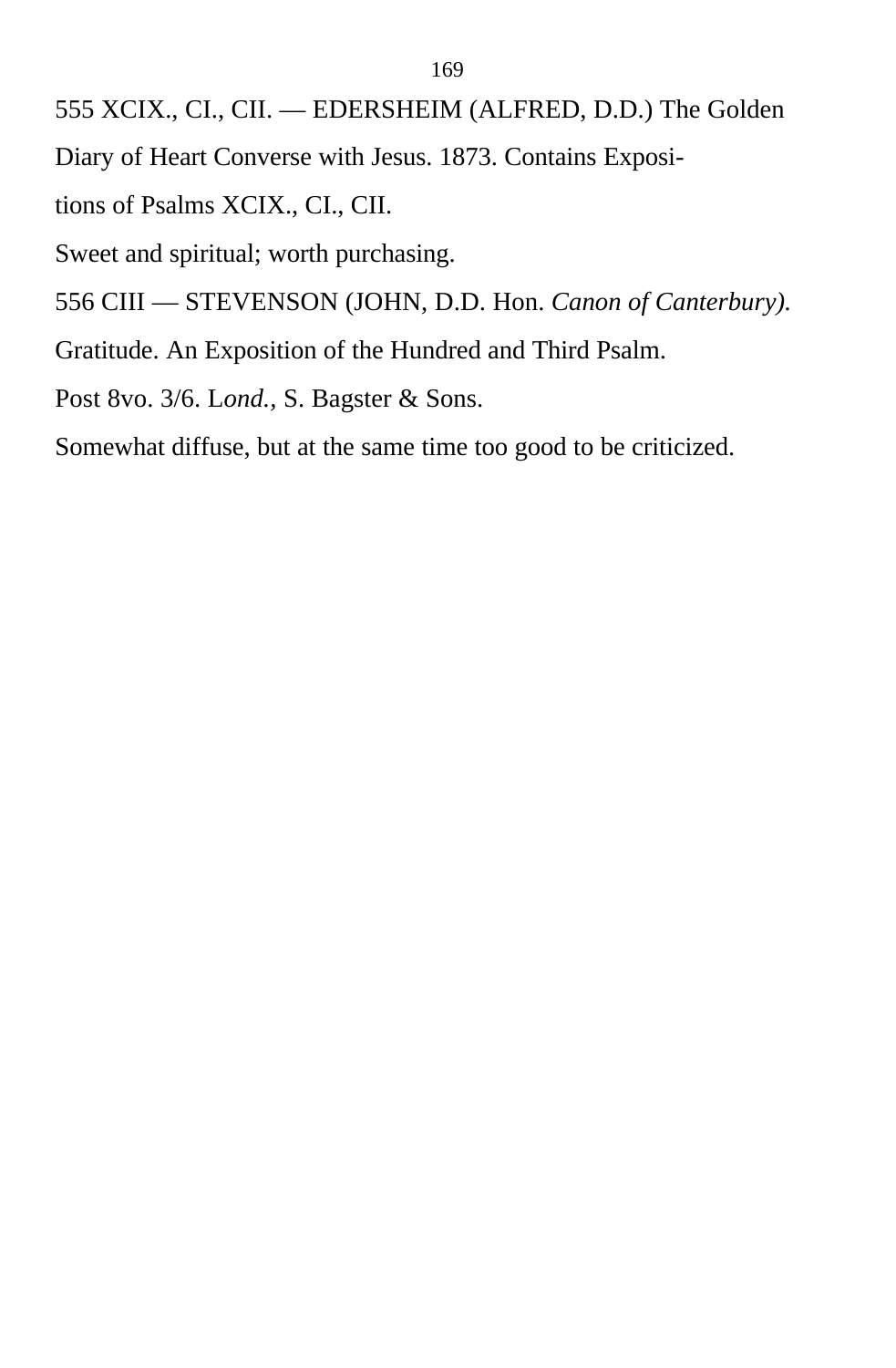Special Treatise of God's Providence and Comfort against all

kinds of Crosses and Calamities, to be drawn from the same;

with an Exposition of the One Hundred and Seventh Psalme.

From the Latin. *Black Letter.* 8yD. 1602. 15/- *Scarce.*

This author has written in Latin upon many subjects, but his works are now little known He was a learned Lutheran.

558 CVII. — ROMAINE (WILLIAM, M.A. 1714 — 1795). A Practical

Comment on Psalm CVII. 8yD. Fifth edition, x767. x/6

to 4/- Also in *Works, IV.*

*Romaine's* doctrine and style of writing are well known. He could not be accused of overlaying the truth with much learning. The thought is gracious, sound, and practical, but the style is just a little dull.

559 CX. — REYNOLDS (EDWARD, D.D. *Bishop of Norwich.* I599 — I676). Explication of the One Hundred and Tenth Psalm. 4to., 1632 and 1635; 12mo., x837. 2/-to 3/6. Also in *Works.*

*Surpassingly clear and elaborate. Reynolds was a man of vast learning and thoroughly evangelical spirit.*

560 CXVI. — GOUGE (WILLIAM, D.D. *Puritan.* 1575 — 1653). The Saints' Sacrifice. 4to. 1632. *Scarce. 3/6.* Reprinted in Nichol's Commentaries, with *Smith,* No. 499; and *Pierson,* No. 527.

*Gouge's* method of cutting up his exposition into sections and discussing everything in propositions, is very tedious to the reader, but we judge it to be advantageous to the preacher. At any rate *Gouge* has often given us a hint. He was a man of great learning.

561 CXIX. — BRIDGES (CHARLES, M.A.) Exposition.

Twenty-second edition. Cr. 8vo. Lond., I857.

*Worth its weight in gold. A/belt that the work is neither learned nor very original we prize it for its surpassing grace and unction.*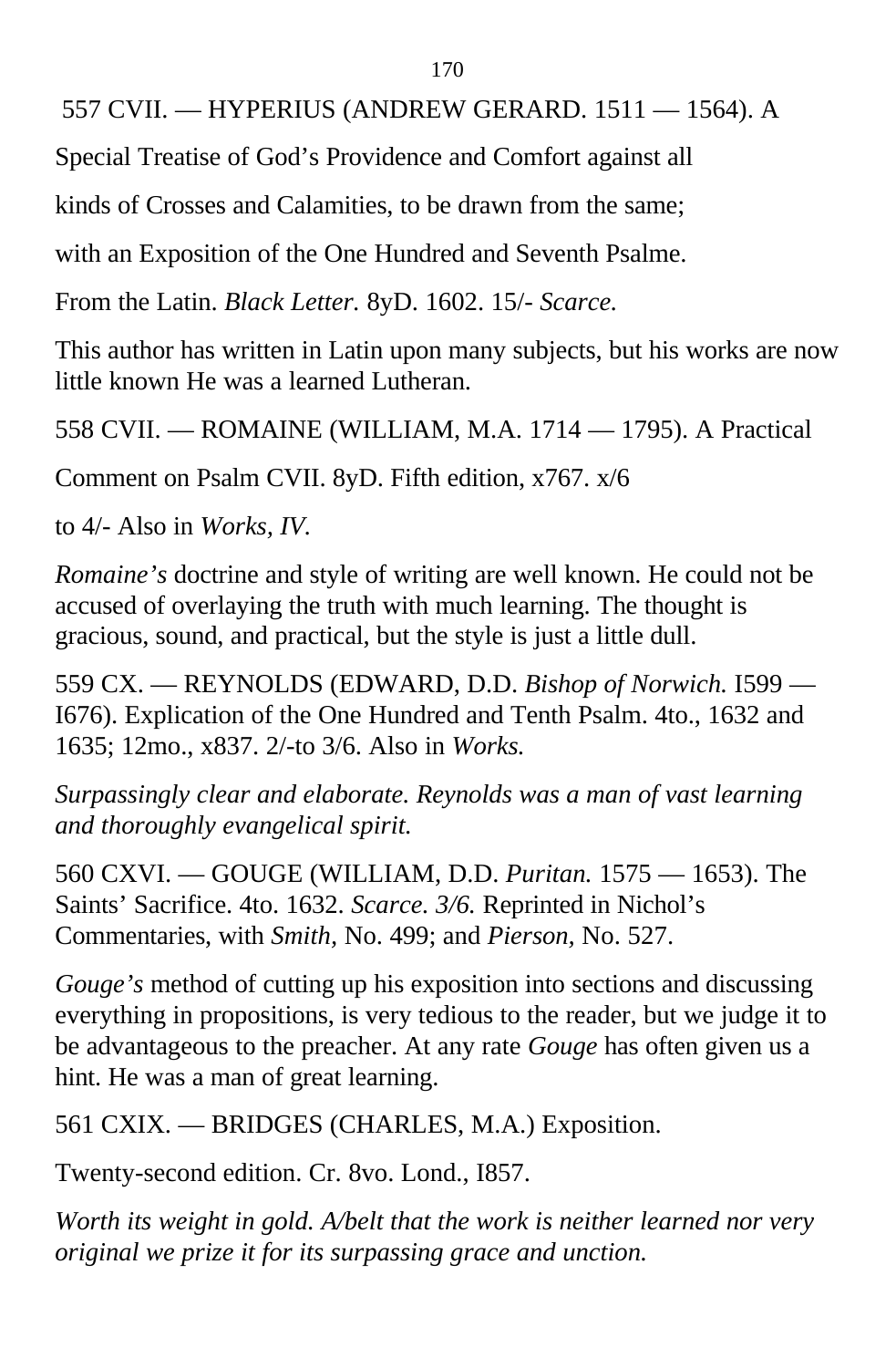CXIX. — COWPER (WILLIAM. *Bp. of Galloway. 1*566 — 1619). A Holy Alphabet for Sion's Scholars. A Commentary upon CXIX Psalm. Folio. Lo*nd.,1613; and in Works.* Folio. 1629.

*Dr. M'Crie* gives a high character to all *Cowper's* works, and says that a vein of practical piety runs through them, while the style is remarkable for ease and fluency. This remark applies emphatically to the, "Holy Alphabet." We have found it very delightful reading.

563 CXIX. — GREENHAM (RICHARD. *Puritan.* 1531 — 1591). An

Exposition of the 119 Psalme. *Works.* Folio. Lo*nd., 1612.*

We regret that this comment is not published separately, and is only to be procured by purchasing the rest of *Greenham's* works. The style, however, is antique and cramped, and *Manton* and *Bridges* are quite enough.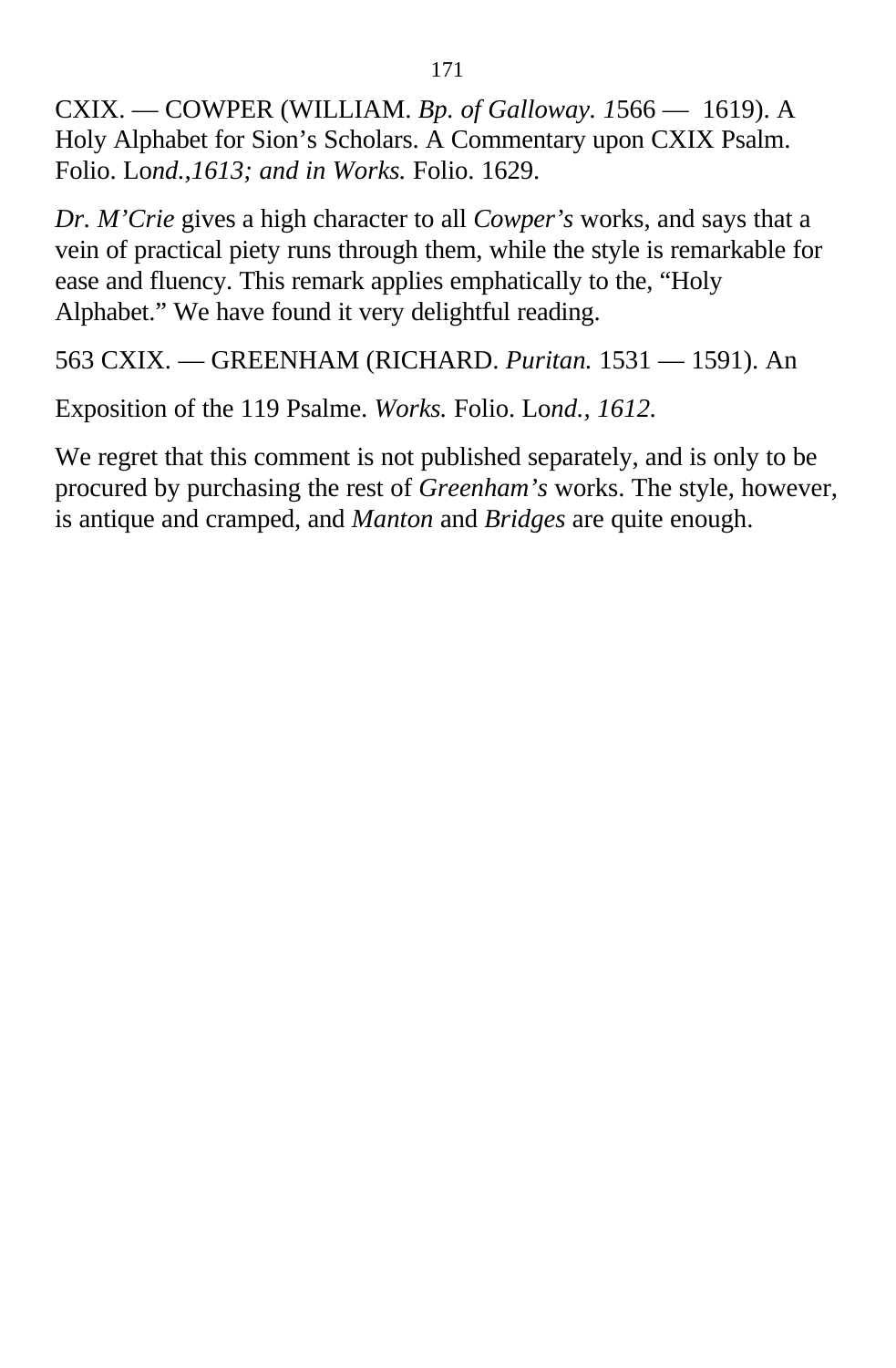564 CXIX. — MANTON (THOMAS, D.D. 162o — 1677). One hundred and ninety Sermons on the One Hundred and Nineteenth Psalm. Folio, *Lond.,* 1725; 3 vols., 8vo., *Lond.,* I842; 3 vols (with Life), 1845. *7/-*

*Fully up to Manton's highest mark, and he is well known to have been one of the chief of the Puritan brotherhood. The work is long, but that results only from the abundance of matter.*

CXIX. — SANDERSON (R. B., ESQ., B.A.) Lord's Day Literature: or, Illustrations of the Book of Psalms from the Hundred and Nineteenth Psalm consecutively. 12mo. Lond., 1842.

We cannot call this an exposition, its title far more accurately describes it. The author takes occasion from the text to plead for those points of doctrine and practice into which he had been led by the Spirit of God. He was an eminently conscientious man, a bold believer, and a Baptist.

566 CXX. — CXXXIV. — ARMFIELD (H. T., M.A. *Vice-Principal,*

*]'heal. Call., Vicar of the Close, and Minor Canon of Sarum).*

The Gradual Psalms: a Treatise on the Fifteen Songs of

Degrees, with Commentary, based on Ancient Hebrew, Chaldee,

and Christian Authorities. 8vo. *Lond.,* J. T. Hayes. x874.

A wonderfully interesting book from a literary point of view; perhaps more singular than profitable; but in many respects a publication which we should have been sorry to have missed. The homiletical student win not be able to make much use of it.

*567* CXX. — CXXXIV. — COX(SAMUEL). The Pilgrim Psalms ;

an Exposition of the Songs of Degrees. 8vo. L*ond.,*

Daldy, Isbister & Co. 1874.

*This will be greatly valued by intelligent readers. A noble series of sermons would be pretty sure to grow out of its attentive perusal. Mr. S. Cox is a great expositor.*

568 CXX. — CXXXIV. — LUTHER (MARTIN). *See 2Va.* 488.

569 CXX. — CXXXIV. — M'MICHAEL(N.,D.D.) The Pilgrim Psalms. Cr. 8vo. E*dinb.,* Oliphant. x86o. S. 3/-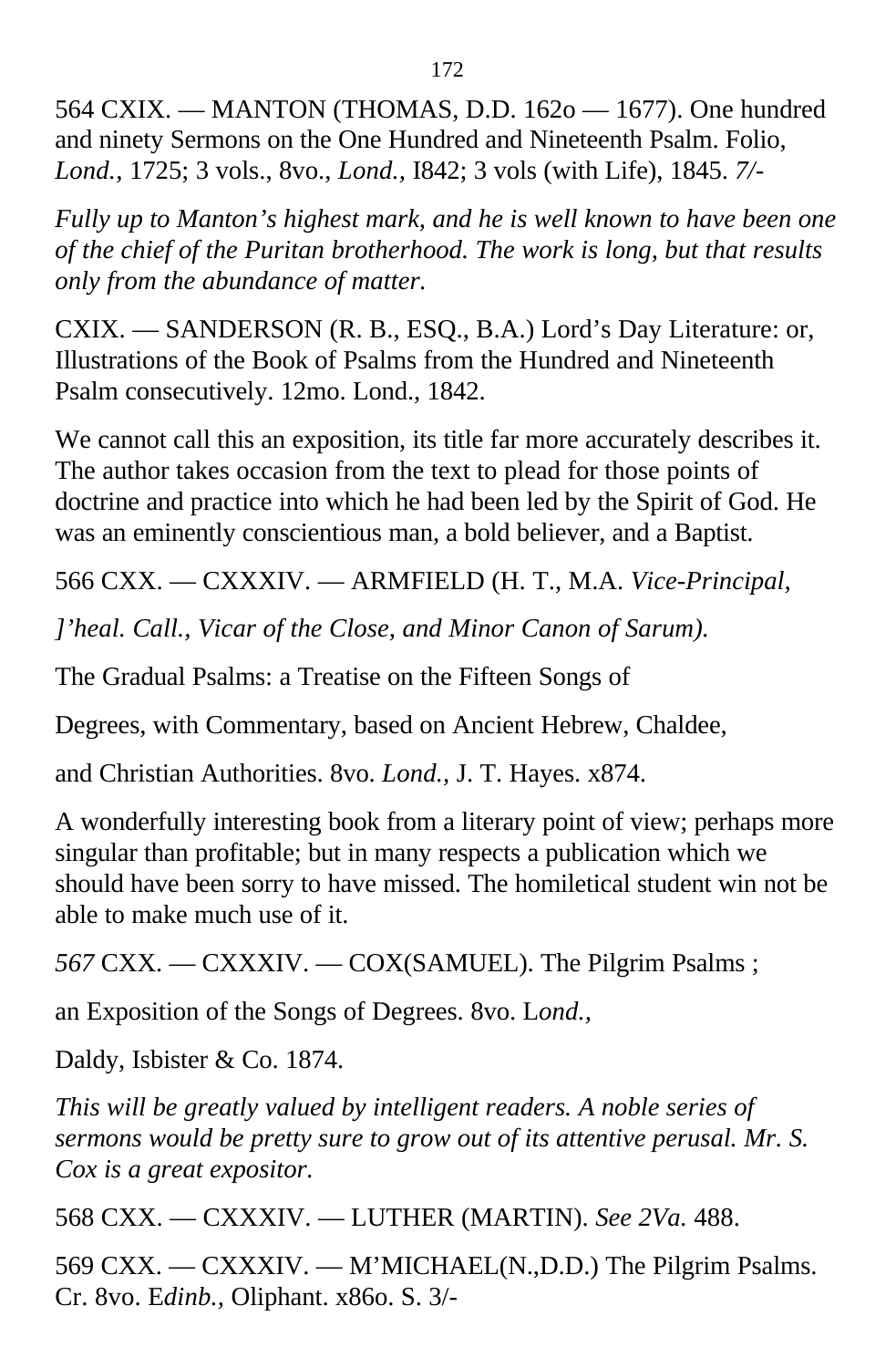*,4 capital work, full of sound doctrine perfumed with devotion.*

570 CXX. — CXXXIV. — NISBET (ROBERT, D.D.) The Songs of

the Temple Pilgrims. *Lond.,* Nisbet. x863.

*Dr. Nisbet* regards the "Songs of Degrees as affording so complete an exhibition of the phases of religious sentiment, as to make these short poems a transcript of the feelings of the whole Church; a miniature Bible for the use of all." He has expounded in this spirit, with well-chosen language, and produced a very valuable and instructive book.

571 CXXII. — WILLET (ANDREW). In W*illet's* Harmonie and Exposition of the

Books of Samuel there is "a brief exposition of the x22 Psalm."

*Willet* ought to have known better than to twist a psalm to the honor and glory of James I. As a learned man he says good things, and as a courtier foolish things.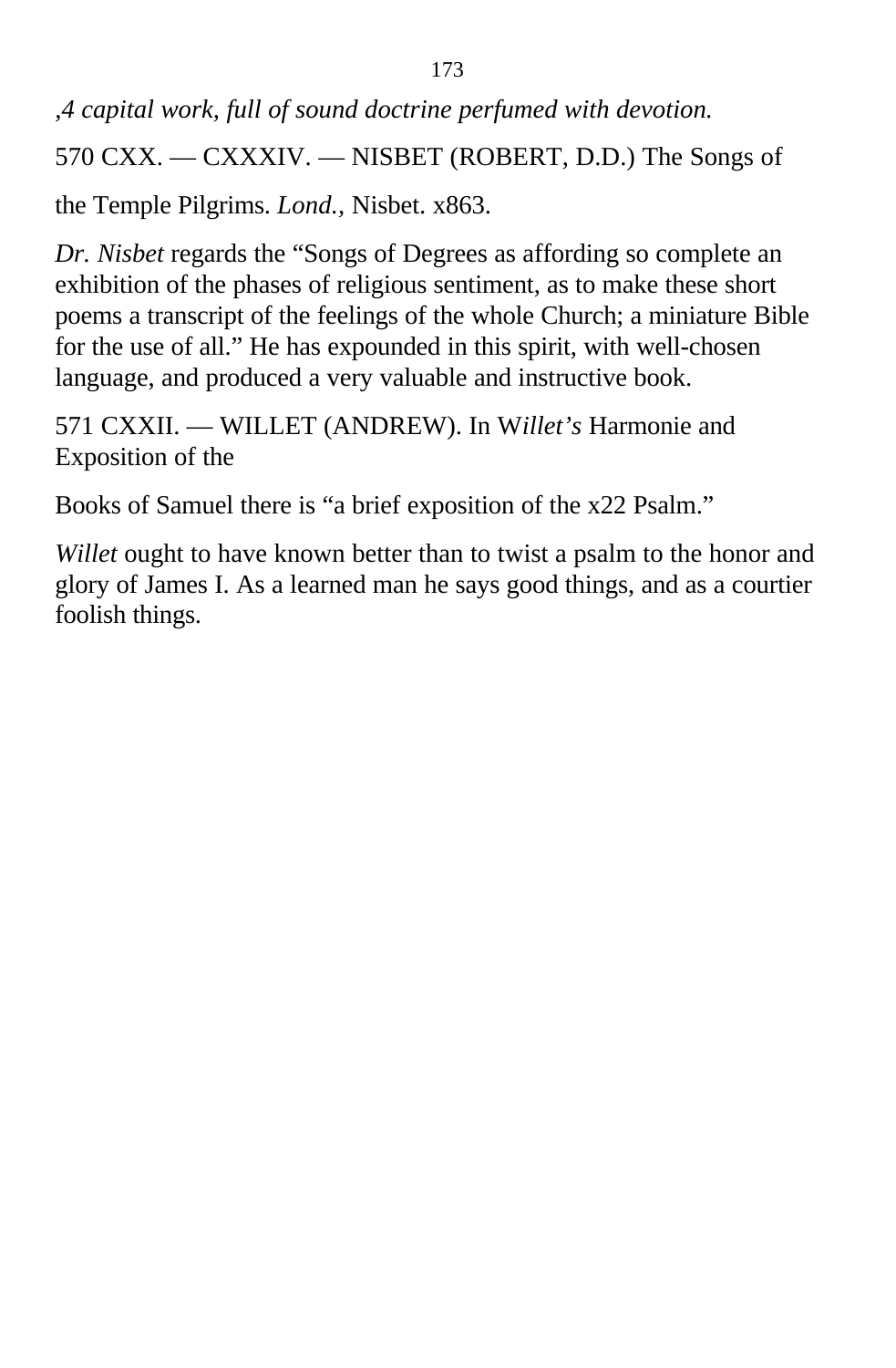CXXX. — HUTCHESON (GEORGE). Forty-five Sermons

Psalm CXXX. 8vo. E*dinb., 1*691. *Scarce. 5/-*

*We have already advised the purchase of anythin6 and every. thin6 by Hutcheson. Be sure not to confound this with Hutchinson.*

573 CXXX. — LEIGHTON (ROBERT). *See No.* 529.

574 CXXX. — OWEN (JohN, D.D.) A Practical Exposition on the One Hundred and Thirtieth Psalm. *Lond.* 4to.

1669 and x68o. R. Tract Society's edition. 18mo. 2/-*One of the best known and most esteemed of John Owen's works. 1t is unnecessary to say that he is the prince of divines. To master his works is to be a profound theologian. Owen is said to be prolix, but it would be truer to say that he is condensed. His style is heavy because he gives notes of what he might have said, and passes on without fully developing the great thoughts of his capacious mind. He requires hard study, and none of us ought to grudge it.*

515 CXXX. — SIBBES (RICHARD, D.D.) The Saints' Comforts.

18mo. x638. *Works,* Vol. VI. Nichol's Edition. 3/6 per vol.

Notes on five verses only. Published without the author's sanction, it is incomplete, but very full as far as it goes, and considering its brevity.

576 CXXX. — WINSLOW (OCTAVIUS, D.D.) Soul-Depths and Soul-

Heights; an Exposition of Psalm *CXXX.* Cr. 8vo. *Lond.,*

J. F. Shaw. x874.

Not very deep nor very high, but pleasant spiritual reading.

BOOKS OF SOLOMON.

57'7 KEIL and DELITZSCH'S Commentaries. Salomonic Writings. 3 vols. [In preparation], 10/6 each. *Edinb.,* T. & T. Clark.

578 LANGE'S Commentaries. Proverbs, Ecclesiastes, and Song of Solomon. By Dr. Otto Z/3ckler. Imp. 8vo. *2I/-,* or to subscribers 15/- E*dinb.,* T. & T. Clark. 187o. *We cannot say that we admire Zockler's interpretation of the San6 of Solomon. The volume contains much that we*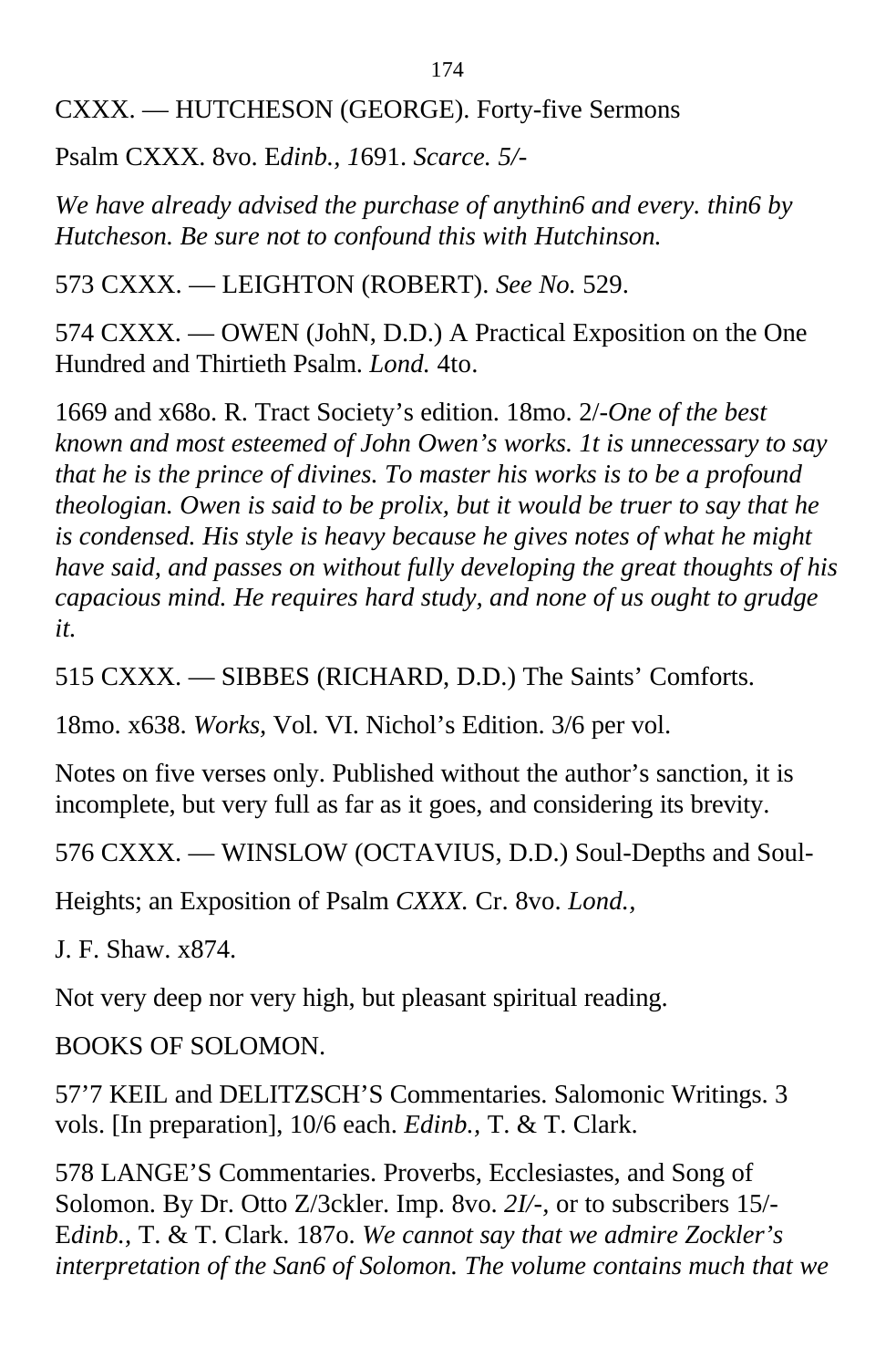*do not like, but its value is considerable. It is a pity that the value of the volumes in this series varies so much.*

579 NOYES (G. R., D.D.) A Translation of Proverbs, Ecclesiastes, and Canticles, with Notes, etc. 12mo. Bo*ston, US.* x846.

Of *Noyes* upon Ecclesiastes, *Dr. Hamilton* says : — " This interpretation is clear and straightforward, but the American Professor gives to the. book an air of theological tenuity and mere worldly wisdom which carries neither our conviction nor our sympathy." No*yes* is a good literary expositor, but his theological views render him a very poverty-stricken commentator from a spiritual point of view.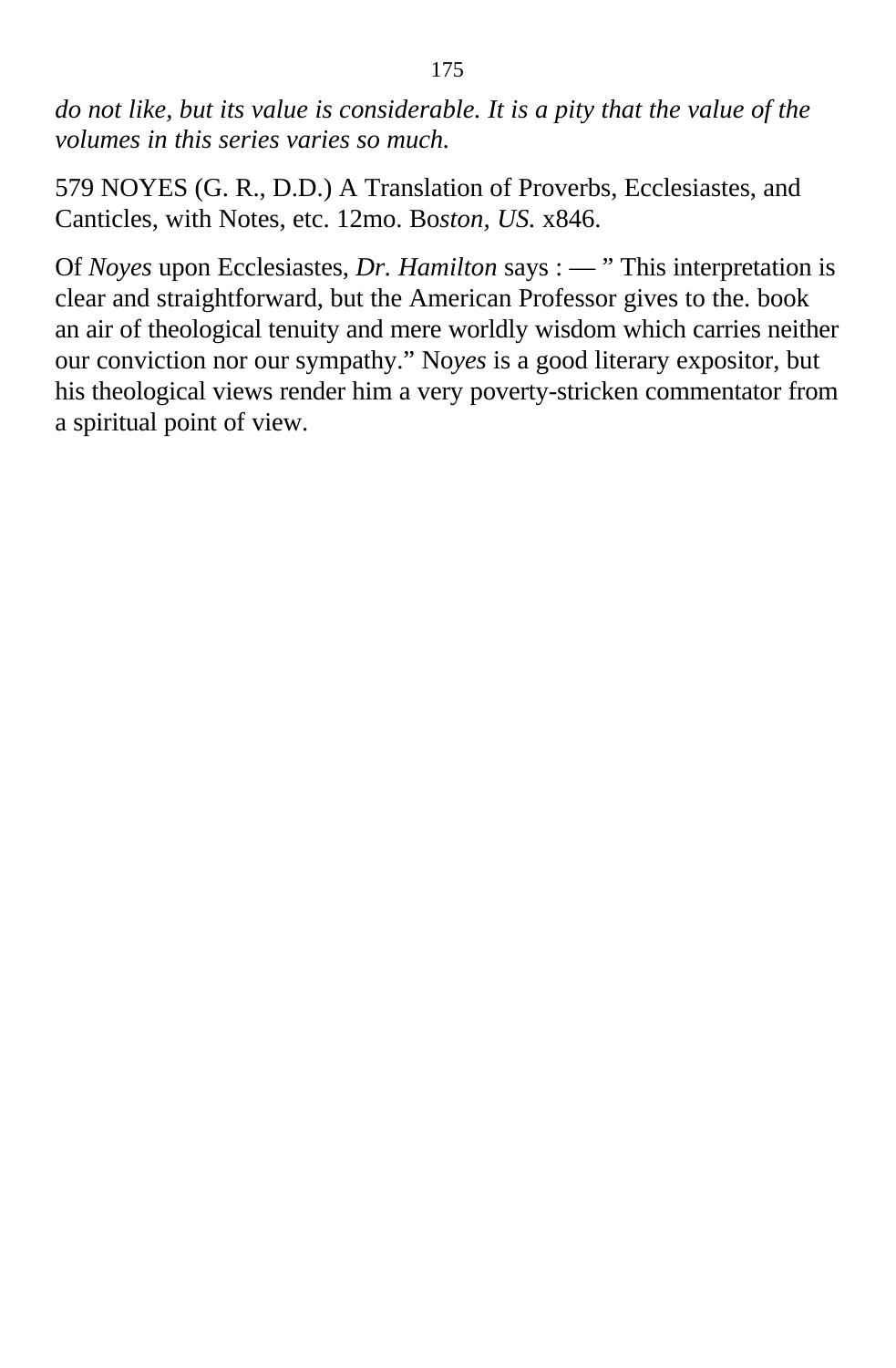PROVERBS.

580 ALLEN (ROBERT. *Puritan).* Concordances of the Proverbs and **Ecclesiastes** 

4to. 1612. 2/6.

An ordinary concordance will answer the purpose far better; but the wonderfully wise, half-crazy *Cruden* had not compiled his invaluable work in *Allen's* days.

58x ARNOT *(WILLIAM,* D.D. *Died* 1875). Laws from Heaven for Life on Earth. 2 vols., cr. 8vo. S. 7/6. 1858. Also I vol., cr. 8vo. *7/6. Edinb.,* Nelson. 1869. S. 5/-

*We wish Dr. A mot had gone steadily through the whole book, ffor his mind was of an order peculiarly adapted for such a task. Those passages which he dilates upon are set in a clear and beautiful light. For a happy blending' of illustrative faculty, practical sound sense, and spirituality, Dr. A mot was almost unrivalled.*

582 BRIDGES (CHARLES, M.A.) An Exposition. 2 vols.,

I2mo. Lond., Seeleys. I850. S. 6/.

*The best work on the Proverbs. The Scriptural method of exposition so well carried out by Bridges renders all his writings very suggestive to ministers. While explaining' the passage in hand, he sets other portions of the word in new lights.*

583 BROOKS (J. W., M.A.) A New Arrangement of the Proverbs of Solomon.

12mo. *Lond.,* Seeleys. x86o. 1/-

We do not see the use of the arrangement; but those who want the Proverbs classified have the work done for them here.

584 CASE (R. J.) A Commentary. 12mo. *Lond.,* 1822. S. 6d.

The Proverbs themselves are plainer than this author's exposition of them.

585 DAY (WILLIAM. *Formerly Missionary to the South Seas).* A Poetical Commentary. 8vo. 14/- *Lond.,* Simpkin, Marshall & Co. I862, S.  $3$ /'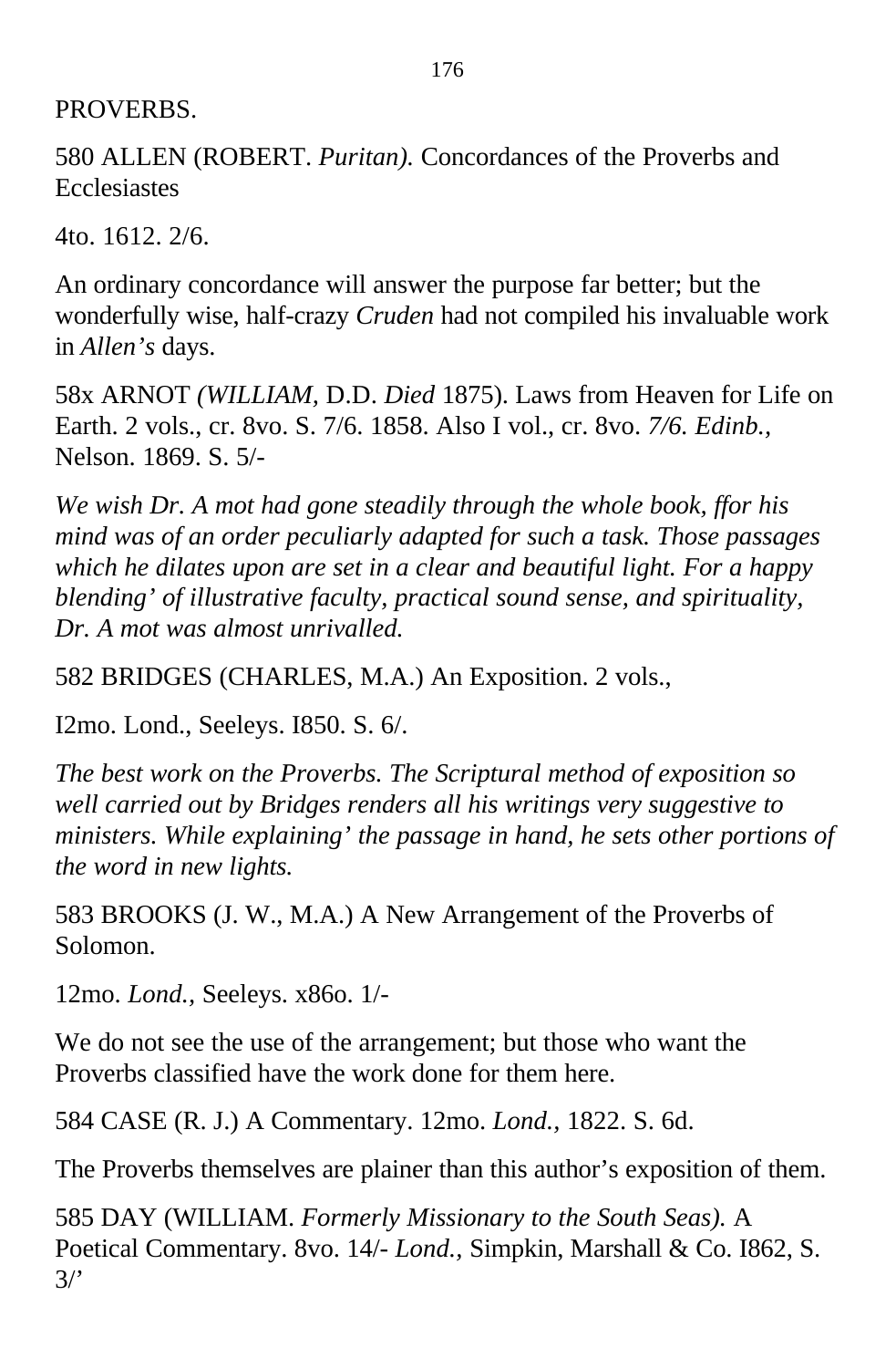The author says, he has "a taste for building rhymes," and he has here gratified it. That is all we can say for his book.

586 DELITZSCH (FRANZ, D.D.) Biblical Commentary. Translated from the German, by M. G. Easton, D.D. Vol. I. [In progress.] *Edinb.,* T. & T. Clark. 1875.

587 DOD (JOHN. *Puritan. Died* x645). A Plaine and Familial

Exposition of Proverbs, Chapters IX. to XVII. 4to. L*ond.,*

x6o8-9. [The comment on Chapters XIIL and XIV. appears

to have been the work of *Robert Cleaver.* In our copy, con-

taining Chapters XXVIII. — XXX., the names of both *Dod* and

*Cleaver are* given, and the last chapter was "penned by a Godly

and learned man, now with God."]

Both *Dod* and *Cleaver* were popular as preachers, and their joint works were widely circulated. This book can rarely be met with entire.

588 FRENCH (W., D.D.) and (SKINNER, G., M.A.) A New

Translation, with Explanatory Notes. 8vo. *Lond.,1831.* S.1/3. These translators endeavor to produce faithful renderings of the text, giving to each word the same sense in all places. They are calm, dispassionate, judicious, and able.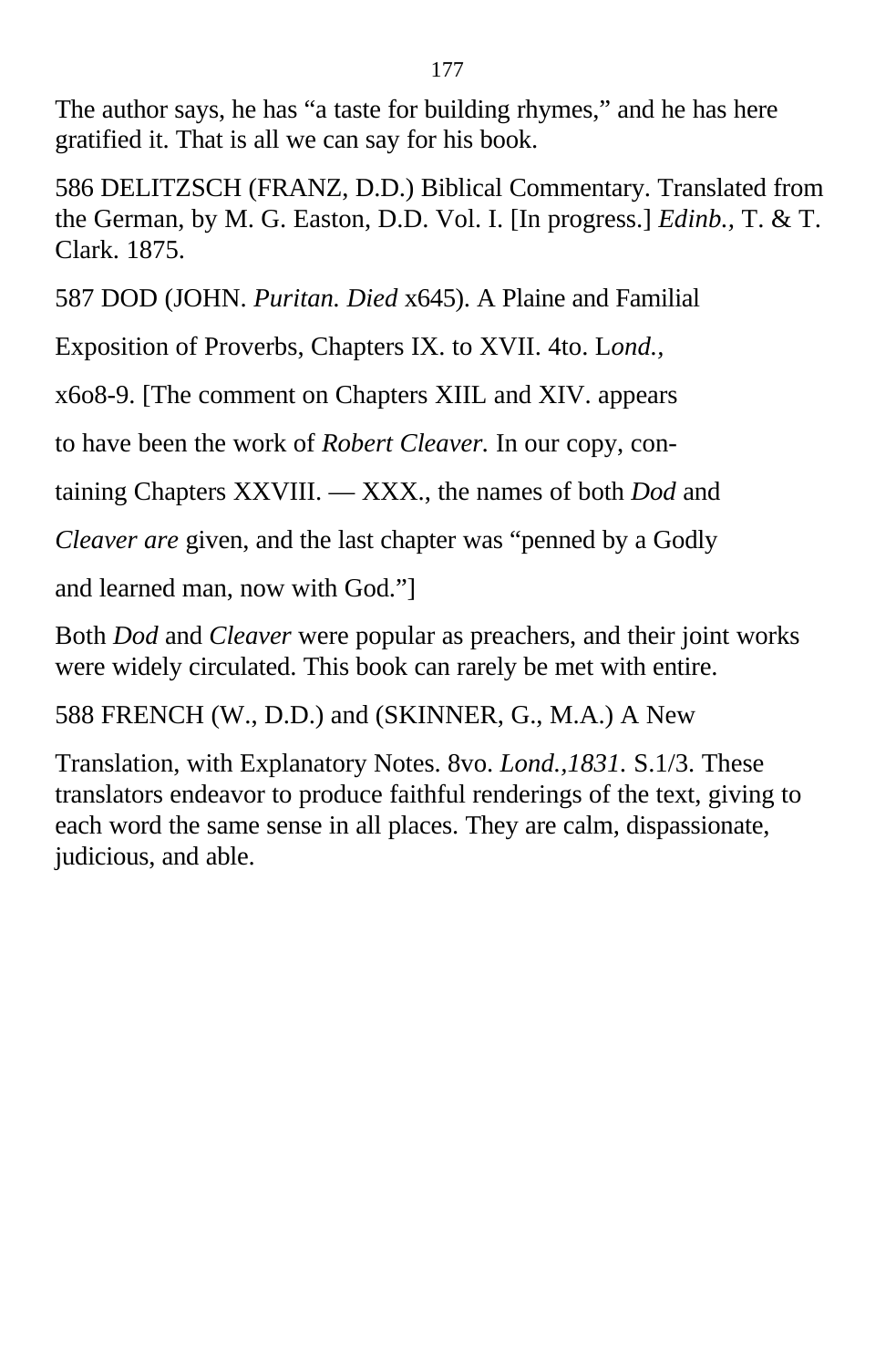589 HODGSON (BERNARD, LL.D.) The Proverbs of Solomon, with Notes. 4to.

*Oxf,* I788. 2/6.

*Darling says:* — " A good translation; the notes are chiefly philological." We set no store by this mass of letter-press, and we question whether any one else does.

59o HOLDEN (GEORGE, M.A.) An attempt towards an improved Translation,

with Notes, etc. 8vo. L*iverpool, 1819*. 4/6.

Horne says of this work: — "It is one of the most valuable helps to the critical understanding of this book." It is certainly one of the best of *Holden's* productions. We may be wrong, but we could not conscientiously subscribe to *Horne's* opinion.

591 JACOX (FRANCIS). Scripture Proverbs, illustrated, annotated,

and applied. Thick cr. 8vo. 10/6. L*ond.,* Hodder & Stoughton.

x874. S. 6/-

This work illustrates many of the proverbs scattered throughout the Scriptures, and some of those collected by Solomon. *Mr. Jacox* seems to have read everything good and bad, and hence he pours forth a medley of fact and fiction more entertaining than edifying. He reminds us of the elder Disraeli and his "Curiosities of Literature."

592 JERMIN (MICHAEL, D.D. *Died* x659). Paraphrastical Medi-

tations upon the Book of Proverbs. Folio. I638. 9/6. Very antique, and full of Latin quotations. *Jermin* does not err in excessive spirituality, but the reverse. Those who can put up with his style will be repaid by his quaint learning.

593 LANGE. *(See No.* 578.)

594 LAWSON (GEORGE, D.D. 1749 — 1820). Exposition of the Book of Proverbs. 2 vols., 12mo. *Edinb.* 1821. 6/- to 7/-

A thoroughly sound and useful commentary. *Lawson* wrote popularly and vigorously.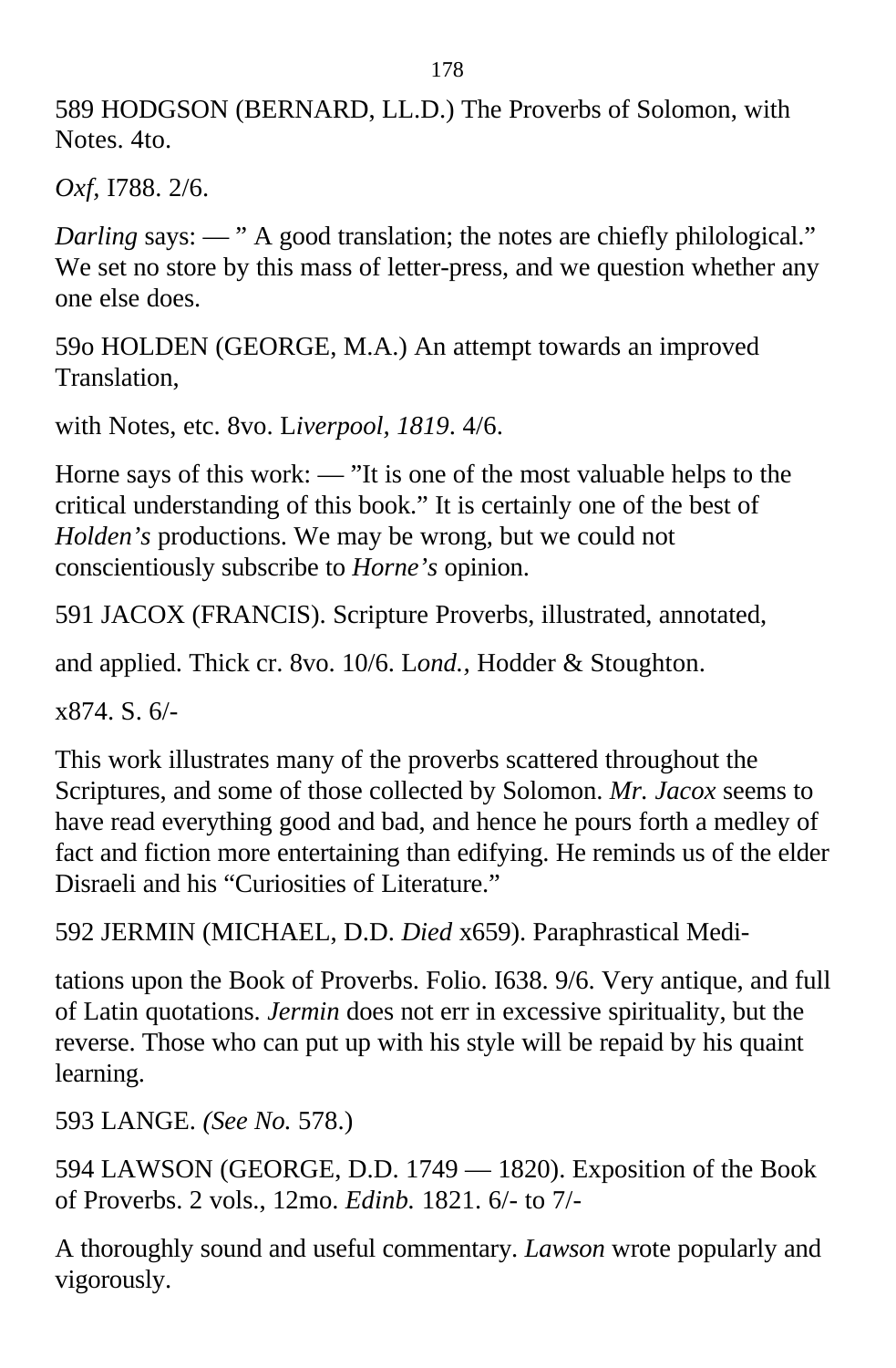MILLER (JOHN. *Princeton, N.J.*) A Commentary, with a New Translation, and with some of the Original Expositions Re-examined. Demy 8vo. 7[' Dickinson & Higham. 1875.

This author's interpretations are new, and in our judgment very far removed from accuracy. Certainly the old interpretations are better in many ways. His theory that the' Proverbs are spiritual and not secular will not hold water. He needs reading with very great discrimination: if read at all "Too great innovation" is the author's own suspicion of his work, and we quite agree with him, only we go beyond mere *suspicion.*

596 MUFFET (PETER). A Commentary on the whole Book of

Proverbs. 8vo. x596. [Reprinted, with Cotton's Commen-

taries on Ecclesiastes and Song of Solomon, in one of the

volumes of Nichol's series. Cr. 4to. 7/6. *Zonal.,* Nisbet. 1868.]

Homely, but not very striking. *Mr. Nichol's* choice of commentators for reprinting was not a wise one.

597 NEWMAN (WILLIAM., D.D. *Formerly President of Stepney Theol. Institution).*

An improved version. 18mo. *Lond.,* 1839. x/-

Merely the corrected text. A very small affair.

598 NICHOLLS (BENJAMIN ELLIOTT, M.A.) The Book of Proverbs,

explained and illustrated from Holy Scripture. 12mo. *Lond.,*

Rivingtons. 1858. I/3.

Contains very sensible suggestions for the interpretation of proverbs, anti gives instances of explanations by geography, natural history, etc. It is a somewhat helpful work.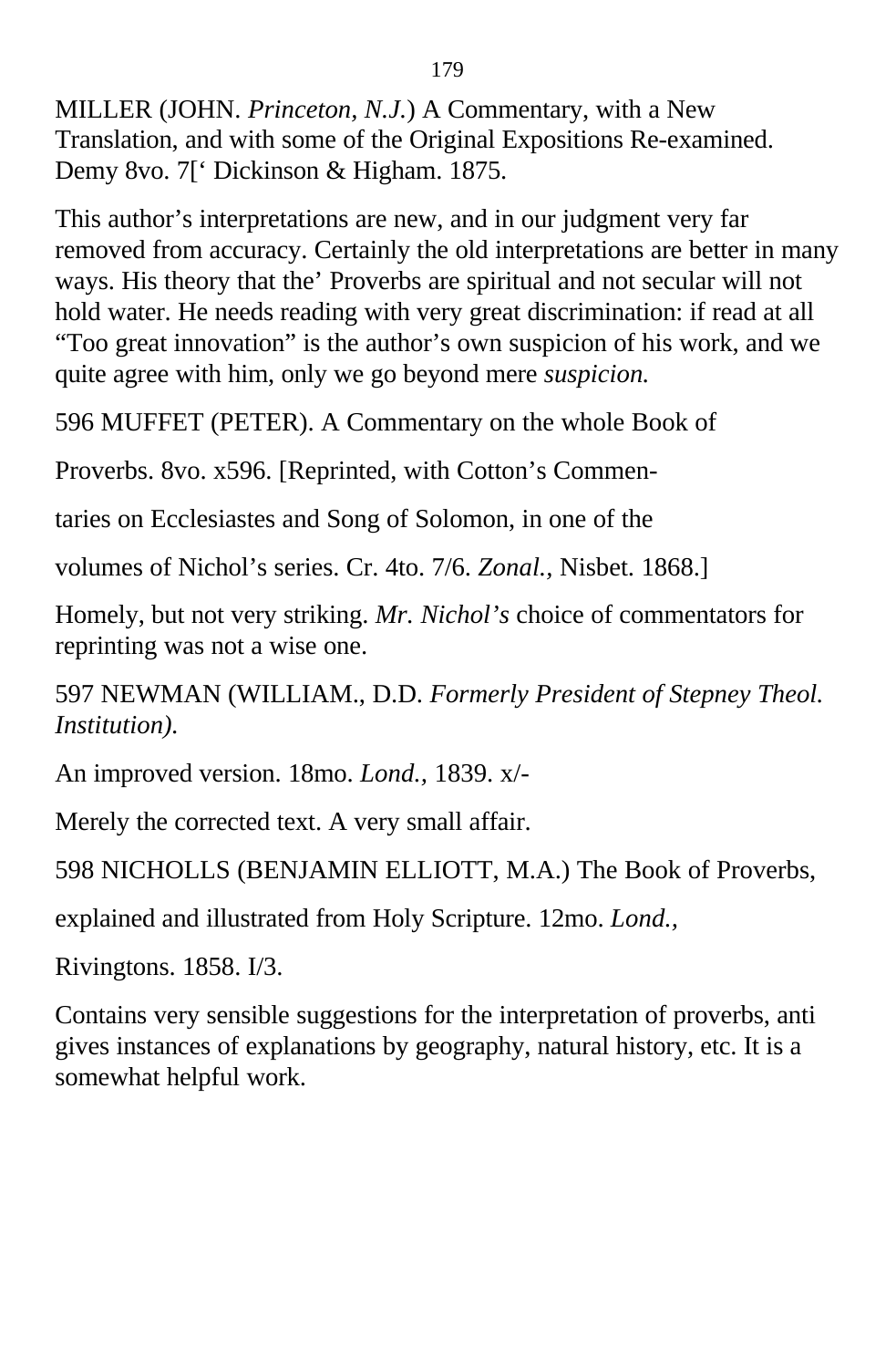599 NOYES. *(See No. 579.)*

600 STUART (MosEs). A Commentary on the Book of Proverbs

8vo. *New York,* 1852. 4/-to 5/-

We have not met with any English reprint of this useful volume. *Dr. Stuart* purposely adapted his work to beginners in Hebrew study. He has set himself to prepare a commentary of explanation only, believing that a hortatory and practical comment every minister ought to be able to make for himself *Stuart's* introductory matter is highly instructive, though no reader should blindly accept it all.

601 TAYLOR (FRANCIS, B.D.) Observations upon the three

first chapters of Proverbs. 4to. *Lond.,* 1645.

An Exposition [as above] upon The 4, 5, 6, *7, 8, 9* Chapters, etc. 41o. 1657. 18/- to 25/-

*Two volumes (in one) of rich, old-fashioned Puritan divinity.*

602 THOMAS (DaviD, D.D.) The Practical Philosopher. Thick8vo.

12/6 nett (published at I7/6). *Lond.,* Dickinson. 1873.

*Dr. Thomas* of the "Homilist" is a well-known writer, and a man capable of great things. This work does not equal his "Genius of the Gospel." It contains a large amount of practical comment, written in a rather grandiose style. We can hardly fancy men of business reading this book from day to day as the author proposes.

603 WARDLAW (RALPH, D.D.) Lectures. 3 vols., cr. 8vo.

3/6 each. *Edinb.,* Fullarton. I86L S. *6/6.*

*Wardlaw is diffuse, and his views upon* "wisdom" *are peculiar; but he always repays the reader, and neither Bridges nor A mot have rendered him obsolete, for he works a different vein, and expounds in a manner peculiar to himself.*

604 WILCOCKS (THoMAs, *Puritan.* 1549 — 1608). A Short yet

Sound Commentarie. [ *Works. See No.* 336]..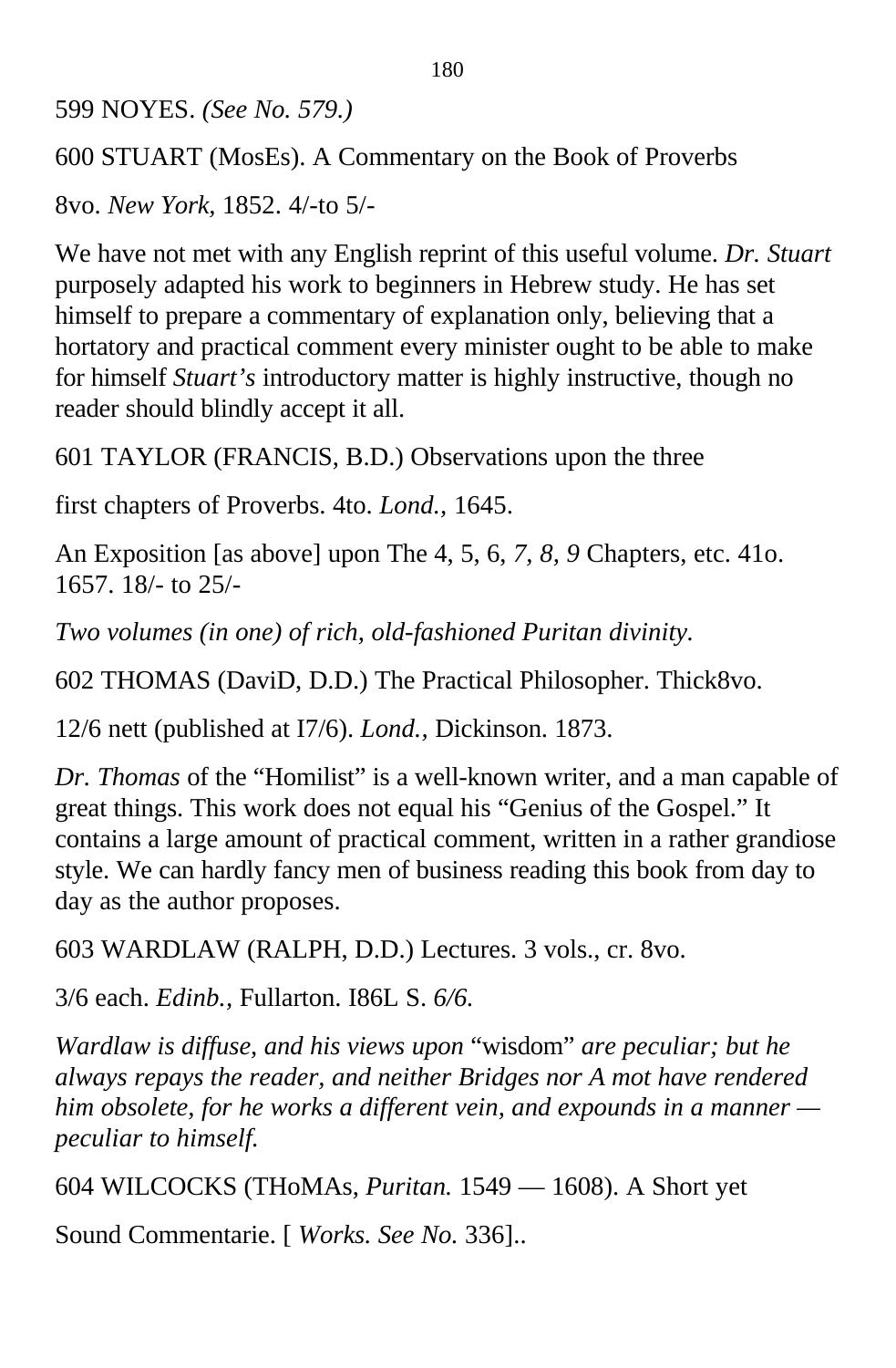*Wilcocks* briefly sums up the teaching of the verses, and so aids in suggesting topics; in other respects he is rather wearying.

ECCLESIASTES.

605 ANNOTATIONS on the Book of Ecclesiastes. [12mo.] *].and.* Printed by

*J. Streater.* 1669.

By no means remarkable, except for extreme rarity.

6o6 BEZA (THEODORE.). Ecclesiastes. Solomon's Sermon to the

People, with an Exposition. Small 8vo. *Cam&,* [i594]. 7/6. Sure to be weighty and instructive. It is exceedingly rare.

607 BRIDGES (CHARLES, M.A.) Exposition of Ecclesiastes.

Sq. 8vo. 6/- *Lond.,* Seeley & Co. I86O. S. 3/-

*After the manner of other works by this devout author, who is always worth consulting, though he gives us nothing very new.*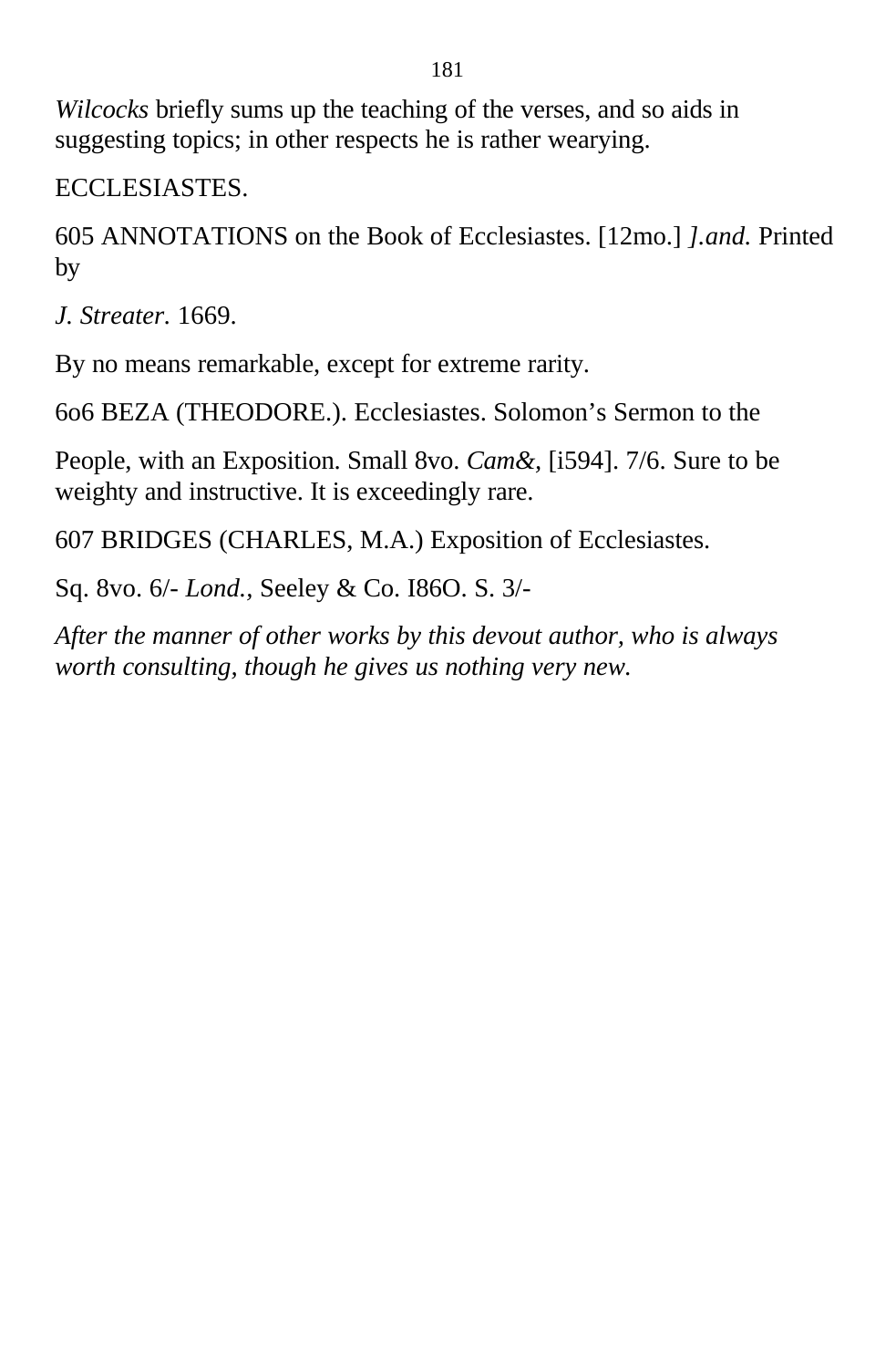608 BROUGHTON (HUGH. 1549 — 1612). A Comment upon Ecclesiastes,

framed for the Instruction of Prince Henry. 4to. I6O5.

*Broughton* was a far-famed and rather pretentious Hebraist whom *Dr. Gill* quoted as an authority. His work is nearly obsolete, but its loss is not a severe one.

609 BUCHANAN (ROBERT, D.D.) Ecclesiastes; its Meaning and its Lessons, explained and illustrated. Sq. 8vo. *7/6. Loud., Glasg., & Edinb.,* Blackie & Sons. I859. S. *3/6. Dr. Buchanan has endeavored in every instance to give the true meaning of the text. His explanations were composed for the pulpit and delivered there. The work is most important, but strikes us as lacking in liveliness of style.*

610 CHOHELETH, or "The Royal Preacher, a Poem." First published in the year x768. 4to. 3/- Reprinted, 8vo., x83o. 1/6.

This is the work of which *Mr. Wesley* wrote : — "Monday, Feb. 8, 1768. I met with a surprising poem, intituled Choheleth, or the Preacher: it is a paraphrase in tolerable verse on the Book of Ecclesiastes. I really think the author of it (a Turkey merchant) understands both the difficult expressions and the connection of the whole, better than any other, either ancient or modern, writer whom I have seen." We defer to *Mr. Wesley's* opinion, but it would not have occurred to us to commend so warmly.

611 COLEMAN (JOHN NOBLE, M.A.) Ecclesiastes. A New Trans-

lation, with Notes. Imp. 8vo. 5/- *Lond.,* Nisbet. 1867. S. *2/6.* A scholarly translation with important observations.

612 COTTON (JOHN. 1585 — 1652). A briefe exposition, with

practical observations. Small 8vo. *Loud.,* 1654. [Reprinted

in Nichol's series of Commentaries. See *Muffet, No.* 596.]

By a great linguist and sound divine. Ecclesiastes is not a book to be expounded verse by verse; but *Cotton* does it as well as anyone.

613 COX (SAMUEL). The Quest of the Chief Good: Expository

Lectures. Sq. 8vo. 7/6. L*ond.,* Isbister. 1868. S. 3/6. We should find it hard to subscribe to *Mr. Cox's* views of Ecclesiastes, for, to begin with, we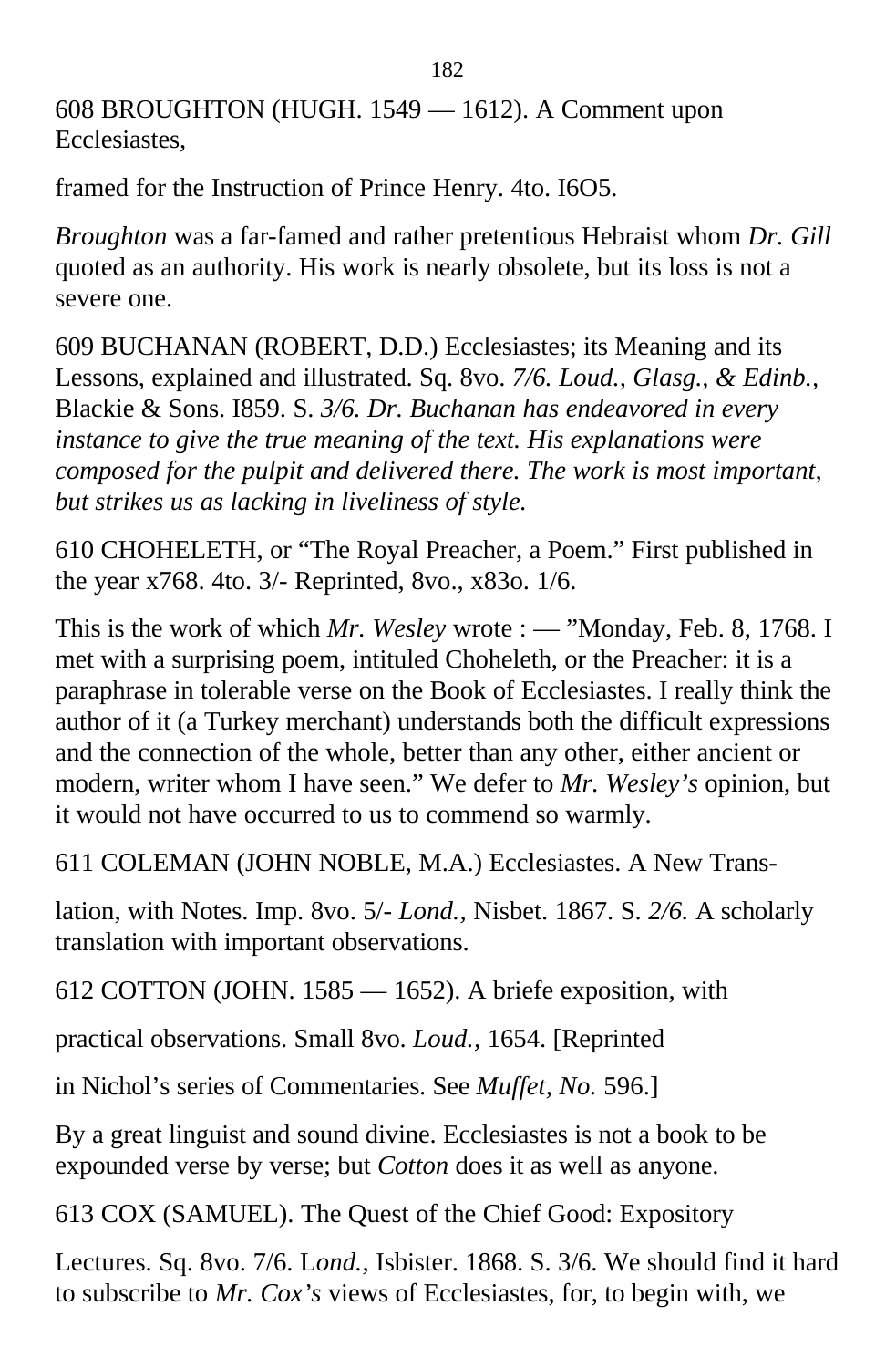cannot admit that its author was not Solomon, but some unnamed Rabbi: nevertheless, "The Quest of the Chief Good" is full of valuable matter, and abundantly repays perusal.

614. DALE (THOMAS PELHAM, M.A.) Ecclesiastes. With a running **Commentary** 

and Paraphrase. 8vo. 7/6. L*ond.,* Rivingtons. I873.

This author makes all that he can out of the errors of the Septuagint, which he seems to value almost as much as the correct text itself. The new translation is a sort of stilted paraphrase, which in a remarkable manner darkens the meaning of the wise man's words. *Mr. Dale* says he is a man of one book, and we are glad to hear it: for we should be sorry for another book to suffer at his hands.

6I5 DESVOEUX (A. V.) A Philosophical and Critical Essay on Ecclesiastes.

4to. L*ond., 1*760. *2/6.*

A curious and elaborate production. Neither in criticism, nor in theology, is the author always sound, and his notes are a very ill-arranged mass of singular learning.

616 GINSBURG (CHRISTIAN D.) Coheleth, or Ecclesiastes; trans-

lated, with a Commentary. 8vo. L*ond.,Longmans. 1*857. S. l2/-The author does not believe that Solomon wrote the book, and his view of its design is not the usual, nor, as we think, the right one. His outline of the literature of the book is very complete.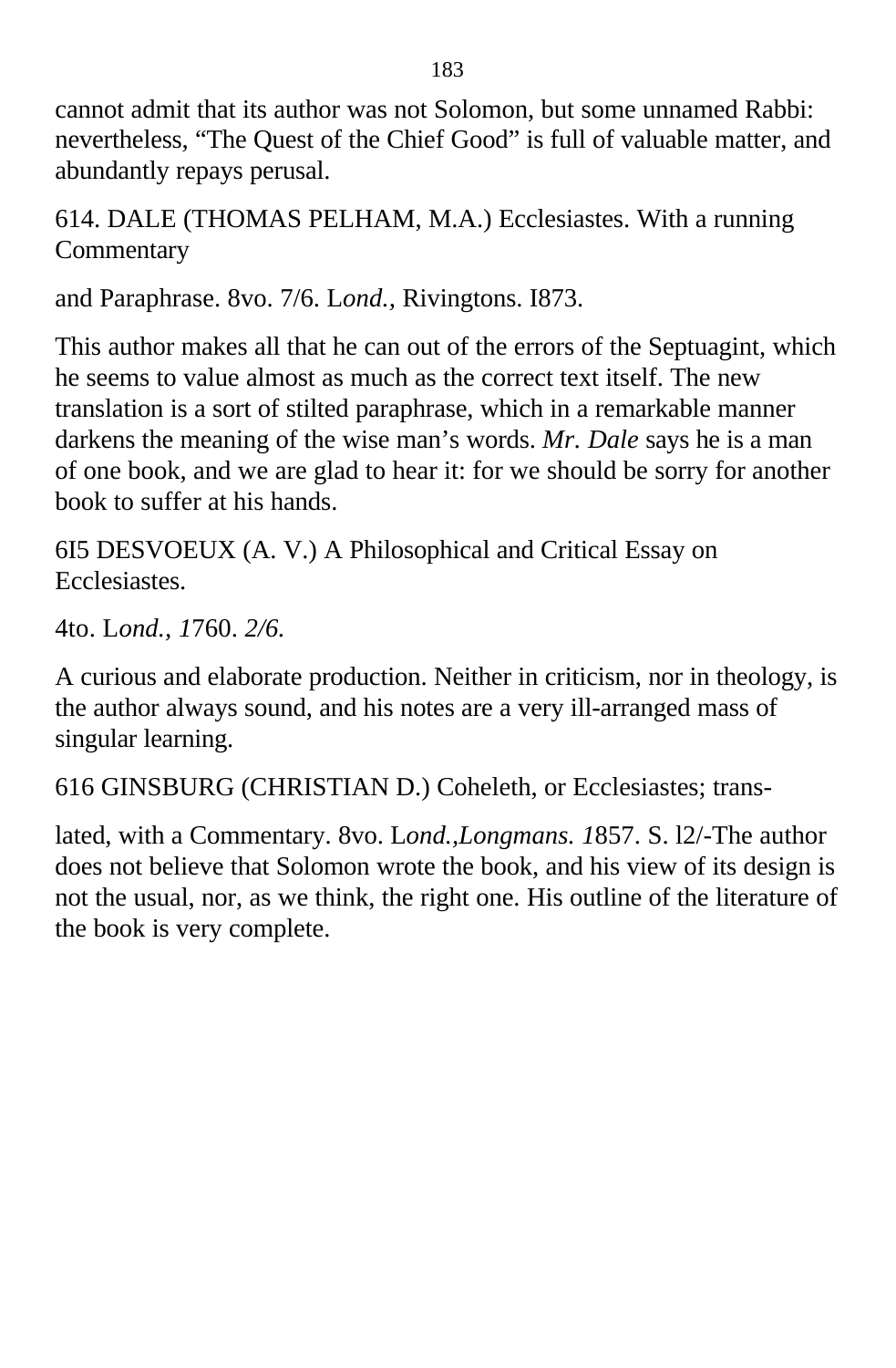6x7 GRANGER (THOMAS). A Familiar Exposition, wherein the

World's Vanity and the true Felicitie are plainly deciphered.

4to. L*ond., 1621. 5/-to7/6.*

Very antique, containing many obsolete and coarse phrases; but pithy and quaint.

618 GREENAWAY(STEPHEN). New Translation. 8vo. *Leicester,* I781. 3/6. Confused, eccentric, and happily very rare.

6x9 HAMILTON JAMES, D.D. (1814-1867). Royal Preacher: Lectures on Ecclesiastes. Cr. 8vo. *3/6.* Also 12mo., 1851; I6mo., I854. *Lond.,* Nisbet. S. *1/6* to *2/6.*

*We have had a great treat in reading this prose poem. It is a charming production.*

620 HENGSTENBERG (E. W., D.D.) Commentary on

Ecclesiastes. To which are appended: Treatises on the

Song of Solomon; on the Book of Job; on the Prophet

Isaiah, etc. 8vo. 9/- *Edinb.,* T. & T. Clark. 1860. S. *4/6.*

*Scholarly of course, and also more vivacious than is usual with Hengstenberg.*

621 HODGSON (BERNARD, LL.D ) New Translation. 4to. *Oxf., 1791. 4/'* Notes neither long, numerous, nor valuable.

622 HOLDEN (GEORGE, M.A.) An Attempt to illustrate the Book

of Ecclesiastes. 8vo. *Lond.,* 1822. *3/6.*

*Bridges* says that *Holden* "stands foremost for accuracy of critical exegesis," and *Ginsburg* considers his Commentary to be the best in our language. We may therefore be wrong in setting so little store by it as we do, but we are not convinced.

623 JERMIN(MICHAEL, D.D.) Ecclesiastes. Folio. x639. *6/6.*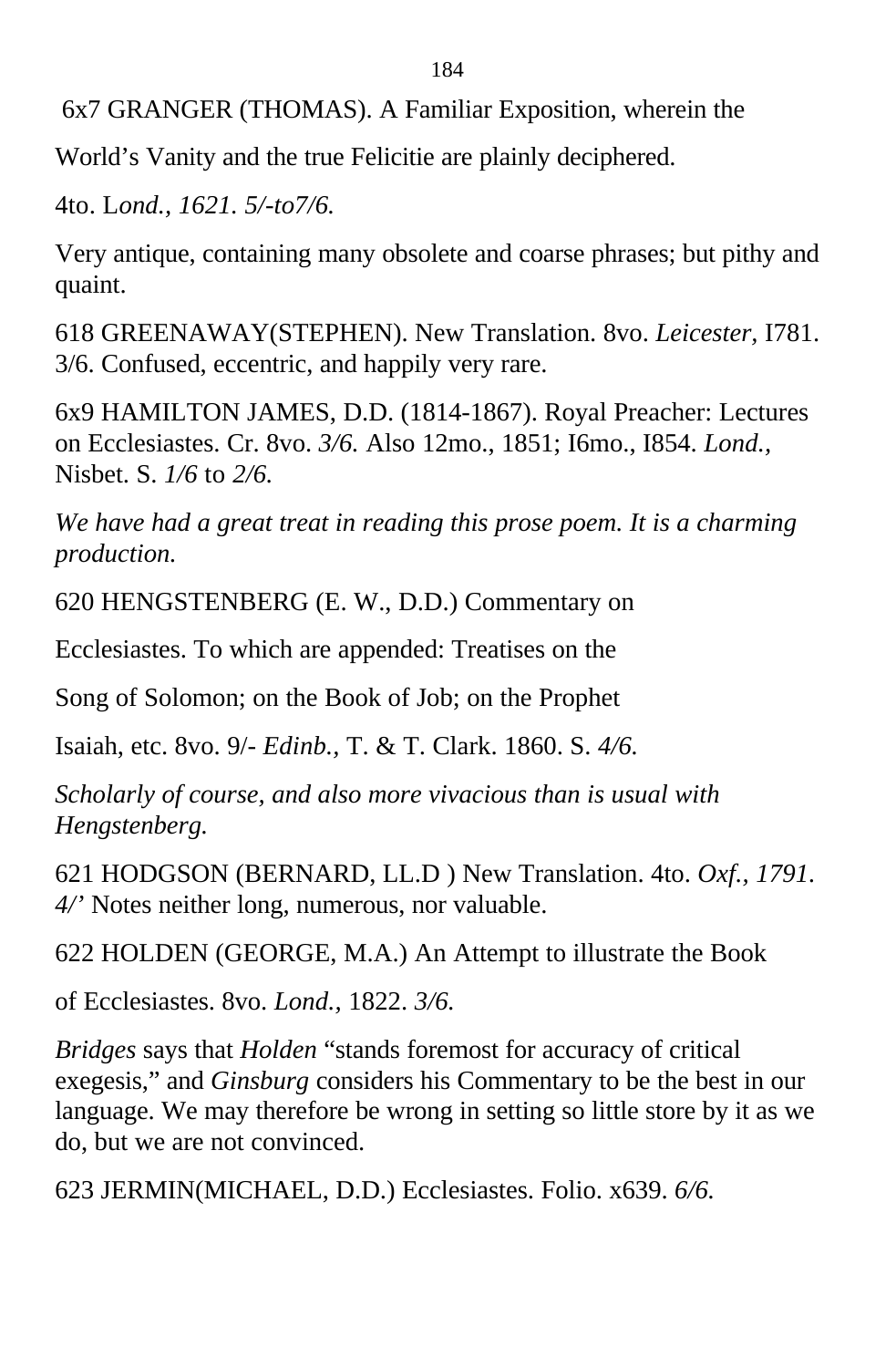The school to which *Jermin* belonged delighted to display their learning, of which they had no small share; they excelled in wise sayings, but not in unction. The fruit is ripe, but lacks flavour.

KEIL & DELITZSCH. *(See Books of Solomon.* No. *577.)* LANGE. (See *Books of Solomon.* No. 578.)

LLOYD (J., M.A.) An Analysis of Ecclesiastes: with reference to the Hebrew Grammar of Gesenius, and with Notes; to which is added the Book of Ecclesiastes, in Hebrew and English, in parallel columns. 4to. *7/6. Lond.,* Bagsters. 1874.

This will be esteemed by men who have some knowledge of the Hebrew. The repeated references to Gesenius would render the book tedious to the ordinary reader, but they make it all the more valuable to one who aspires to be a Hebraist.

*627* [LUTHER]. An Exposition of Salomon's Booke, called Eccle-

siastes, or the Preacher. 8vo. Printed by J. Day. *Zonal., x 513.*

Even the British Museum authorities have been unable to find this octavo for us, though it is mentioned in their catalogue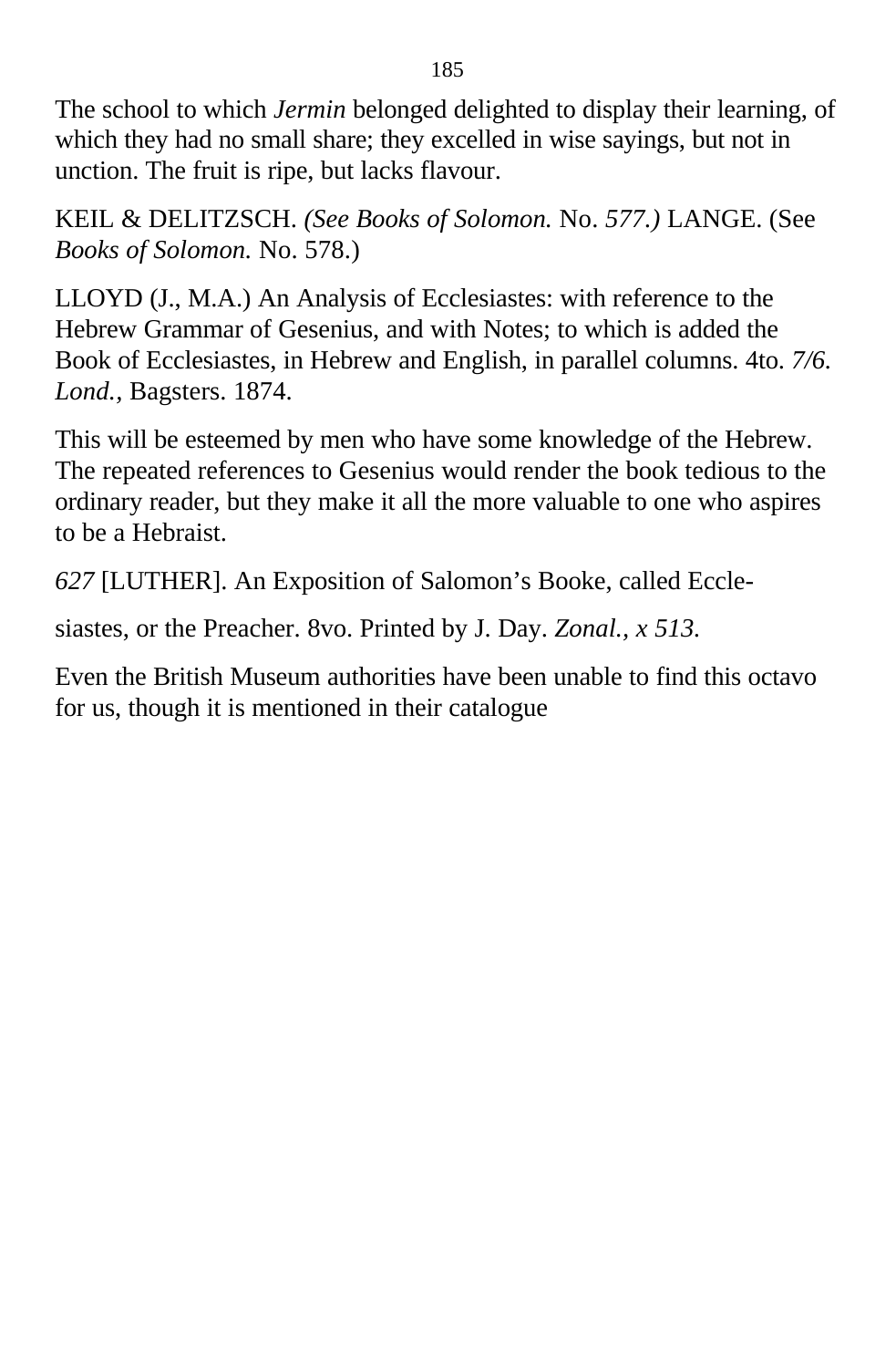628 MACDONALD (JAMES M., D.D. *Princeton, iV. J.)*

Ecclesiastes. Thick I2mo. New *York.* 1856. S. 4/6.

*Thoroughly exegetical, with excellent "scopes of argument" following each division: to be purchased if it can be met with.*

629 MORGAN (A. A.) Ecclesiastes metrically Paraphrased, with

Illustrations. 4to. 2 i/- L*ond.,* Bosworth. 1856.

This is an *article de luxe,* and is rather for the drawing-room than for the study. A graphic pencil, first-class typography, and a carefully written metrical translation make up an elegant work of art.

630 MYLNE (G. W.) Ecclesiastes; or, Lessons for the Christian's

Daily Walk. 16mo. L*ond., 1*859. *1/6.*

The author in this little publication does not comment upon the whole Book; but the passages he touches are ably explained.

631 NISBET (ALEXANDER. *Died about* x658). An Exposition, with

Practical Observations. 4to. E*dinb., 1*694. *4/6* to 10/6.

One of those solid works which learned Scotch divines of the seven

teenth century have left us in considerable numbers. In our judgment

it is as heavy as it is weighty.

632 NOYES. *(See No.* 579).

633 PEMBLE (WILLIAM, M.A 1591 — 1623). Salomon's Recanta-

tion and Repentance; or, the Book of Ecclesiastes briefly and

fully explained. Thin 4to. L*ond.,* 1628. 3/6.

*Anthony a Wood* calls *Pemble* "a famous preacher, a skillful linguist, a good orator, and an ornament to society." Moreover, he was a learned Calvinistic divine. This "Recantation" is a minor production. The style is scholastic, with arrangements of the subjects such as render it hard to read. We confess we are disappointed with it.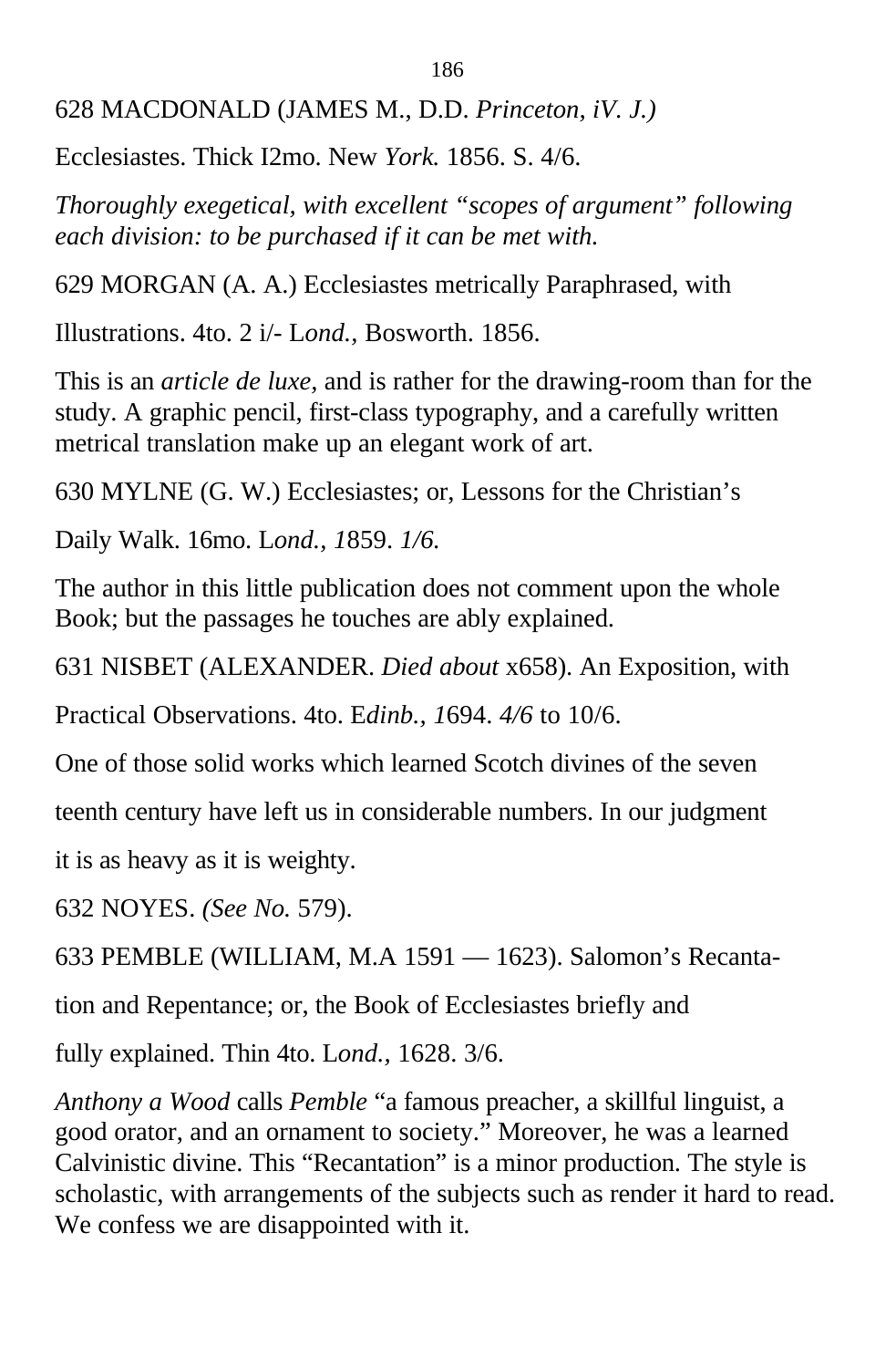634 PRESTON (THEODORe, M.A.) A translation of the Commentary of Mendelssohn from the Rabbinic Hebrew; also a newly-arranged English Version, 8vo. *Zonal.,* x845. 5/-

A book more prized by linguists than by preachers. We might with propriety have named this *Mendelssohn's* Commentary, for so it is.

635 PROBY (W. H. B., M.A.) Ecclesiastes for English Readers. Thin 8vo. 4/6. Lo*nd.,* Rivingtons. 1874. S. 2/3.

About 45 pages, and these are quite enough. What has come to a man's brain when he prophecies that Antichrist will take away the daily sacrifice, that is, "forbid the eucharistic bread and wine," and then adds: "To this awful time there is probably a mystical reference in the words of our present book (XII. 6), 'While the silver cord is not loosed, or the golden bowl broken, or the pitcher broken at the fountain, or the wheel broken at the cistern.' For *silver* and gold signify respectively, in the symbolic language of Scripture, *love* and *truth:* thus the loosening of the silver cord will mean the love of many waxing cold, and the breaking of the golden bowl will mean the failure of truth from the earth; and we understand, then, that in the last awful time there will be no longer any speaking of the truth in love. And as the 'wells of salvation' in Isaiah XlI. 3, are the sacraments and other means of grace, so the breaking of the pitcher and the wheel may signify the cessation of those ministries by which the sacraments and other means of grace are dispensed."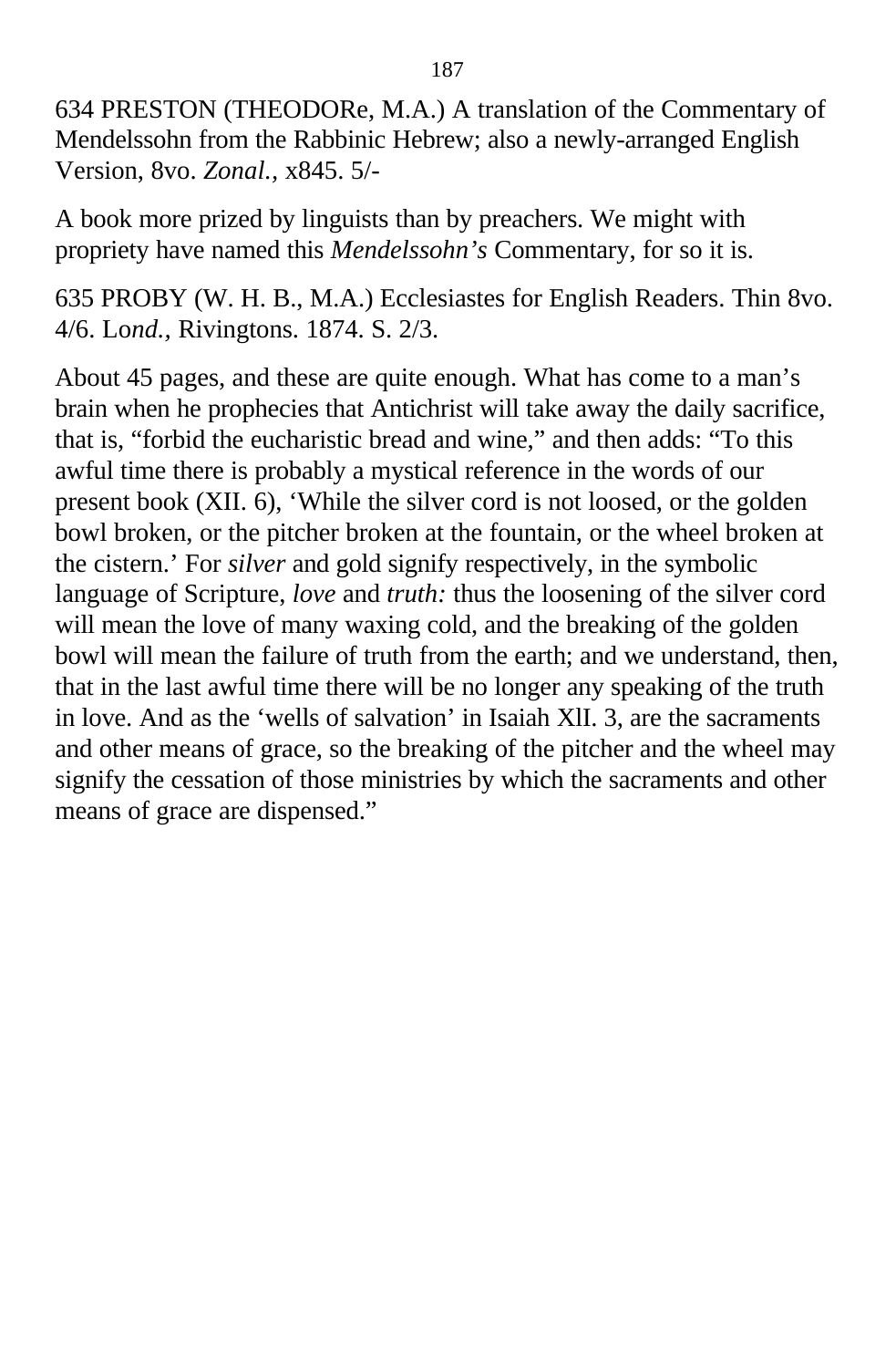63;6 REYNOLDS (EDWARD, D.D. B*ishop of Norwich,* x 599 — i676)

Annotations. *Works.* Vol. IV. 8vo. L*ond.,* 1826. Reprinted,

by Dr. Washburn. 8vo. *Lond.,* 1811. 2/6.

See Westminster Assembly's Annotations (No. 2), for which *Reynolds* wrote this: he is always good.

63/ SERRANUS, or, DE SERRES (JOHN. I54o — i598). A Godlie and

Learned Commentary upon Ecclesiastes, newly turned into English, by

John Stockwood, Schoolmaster of Tunbridge. 8vo. *Lond.,* 1585. 7/6.

*Serranus* was a Protestant pastor at Nismes, of such moderate opinions, and such objectionable modes of stating them, that he was about equally abhorred by Romanists and Protestants. He is said to have been very inaccurate in his learning.

638 STUART (MosEs). A Commentary on Ecclesiastes 12mo. 6/- New *York.,* I85I. S. 3/-

*Full and minute, with most instructive introductions. It is unnecessary to say that Moses Stuart is a great authority, though not all we could wish as to spirituality.*

639 TYLER (Triowas, M.A.) Ecclesiastes; a Contribution to its Interpretation.

8vo. 7/6. *Lond.,* Williams & Norgate. 1875.

This writer is no doubt a profound thinker, but we do not set much store by the result of his thinkings. He maintains that the writer of Ecclesiastes was a Jew who had. traveled abroad, and heard the Stoic philosophers and their opponents at Athens. He seems to think that his point is proved, but it is the merest surmise possible. The work is not at all to our taste.

640 WARDLAW (RALPH, D.D.) Lectures on Ecclesiastes.

2vols.,8vo. 182I. 2vols.,12mo. 1838. Oliphant &Co.'s

edition, in I vol., *8/6.* 187I. S. *4/6.*

*Wardlaw is always goad, though not very brilliant. He may be*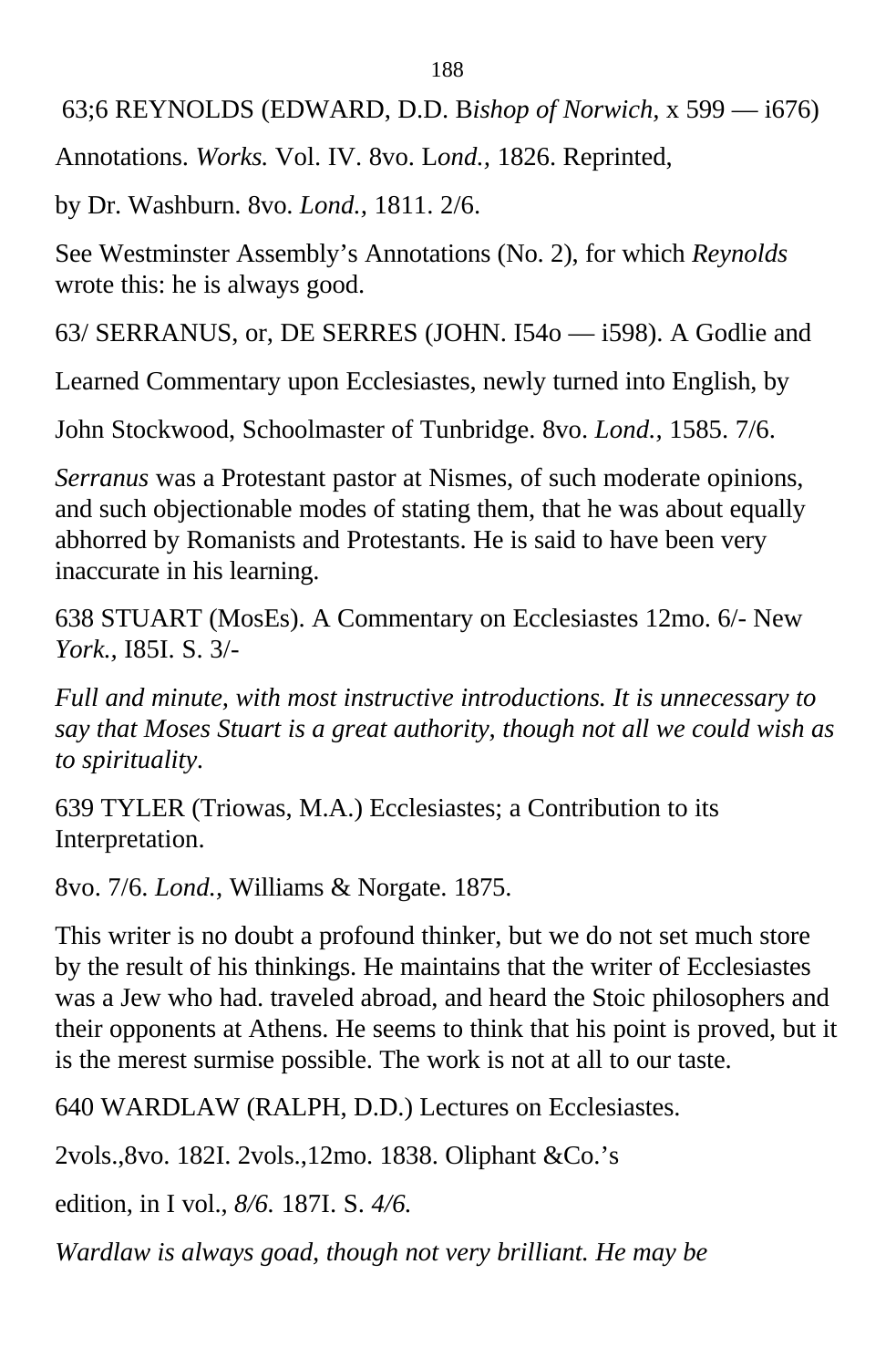*relied upon, when not critical, and he generally excites thought.*

641 WEISS (BENJAMIN). New Translation and Exposition, with

Critical Notes. 12mo. 4/- *Lond.,* Nisbet & Co. x856. S. 1/6. It is pleasing to find a converted Jew engaged upon this Book. *Mr. Weiss* says many good things, but frequently his interpretations and remarks are more singular than wise.

642 YCARD (FR. *Dean of Achonry).* Paraphrase. 8vo. *Lond.,* 17o1. I/6.

The clean supposes the Royal Preacher to have been interrupted by an impudent sensualist, and so he gets rid of the difficulty of certain passages by putting them into the scoffer's mouth. The theory is not to be tolerated for a moment.

643 YOUNG (LOYAL, D.D.) Commentary, with introductory Notices by McGill and Jacobus. 8vo. *Philadelphia,* 1865. *This American comment is high& spoken of by eminent judges. and appears to have been carefully executed. It is able and solid, and at the same time enlivened with originality of thought, vivacity of ,expression, and practical pungency.*

644 SMITH (JoHn, M.D., M.R.C.P.L.) King Solomon's Portraiture of Old Age, wherein is contained A Sacred Anatomy both of Soul and Body, with an account of all these Mystical and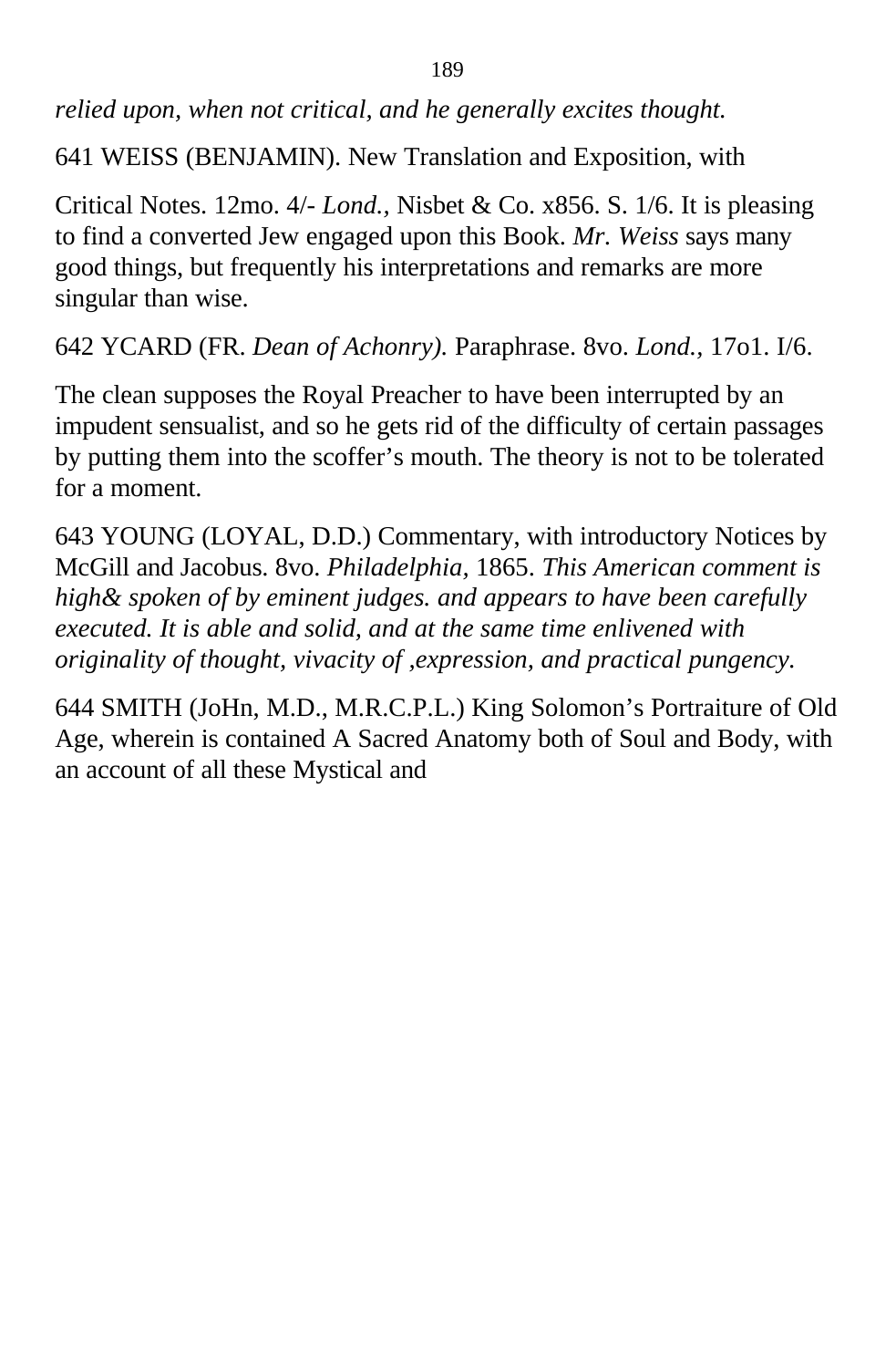Enigmatical Symptomes, expressed in the six former verses of the 12th Chap. of Ecclesiastes, made plain and easie to a mean Capacitie. 8vo. *Lond.,* 1666. 2/6 to 5/-

A curious book by a Physician, who brings his anatomical knowledge to bear upon the twelfth chapter of Ecclesiastes, and tries to show that Solomon understood the circulation of the blood, etc. Ma*tthew Poole* introduced the substance of this treatise into his *Synopsis,* and in that huge compilation he speaks eulogistically of the author, with whom he resided. We mention it because of its singularity.

SONG OF SOLOMON.

645 AINSWORTH. (See under *-Pentateuch,* No. 72).

646 AVRILLON (JOHN BAPTIST ELIAS. 1652 — 1729). The Year

of Affections; or, Sentiments on the love of God, drawn from

the Canticles, for every day of the year. Fcap. 8vo. 6/6.

*Lond.* and *Oxf,* Parker & Co. x847. S. 4/-

One of the series of Romish authors, issued by Dr. Pusey. It is a deeply spiritual work, after the manner of the mystics. It might have been written by *Madame Guyon.* Despite its occasional Popery and sacramentarianism, it contains much choice devotional matter.

647 BEZA (THEODORE). Sermons upon the three first chapters of Canticles, translated out of the French, by' John Harmar. 4to. *Oxf..,* I587.

*These thirty-one sermons are a well of instruction, very precious and refreshing. The unabbreviated title indicates a controversial use of the Song, and we were therefore prepared to lament the invasion of the dore's nest of the Canticles by the eagle of debate; but we were agreeably disappointed, for we found much less of argument, and much more of the Well-Beloved, than w,: looked for.*

648 BEVERLEY (T.) An Exposition of the Divinely prophetick Song of Songs,

which is Solomon's; beginning with the reign of David, and ending in the

glorious Kingdom of our Lord Jesus Christ. 4to. x687. 5/'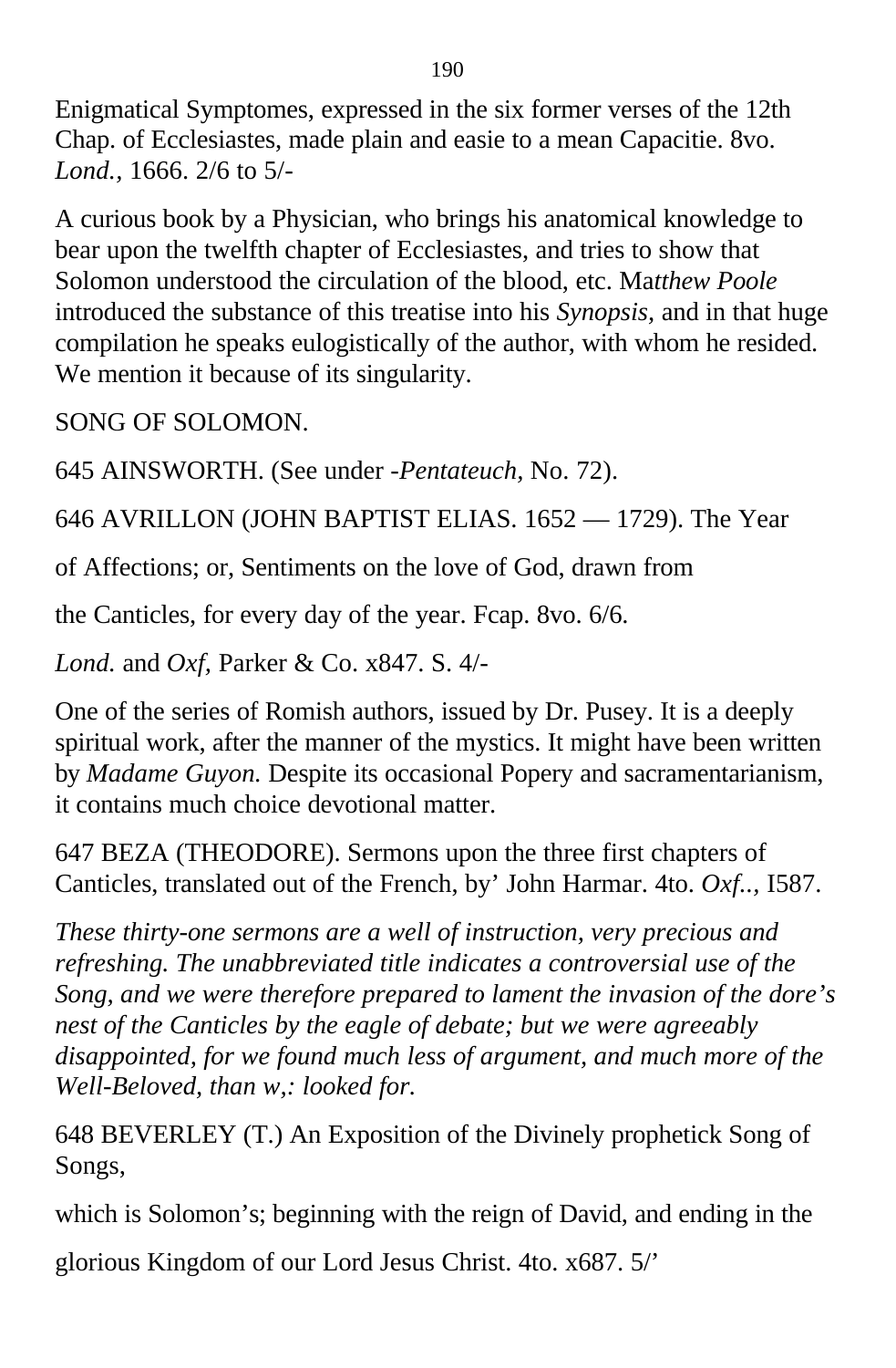This maundering author finds in Canticles the history of the church from David to our Lord, and rhymes no end of rubbish thereon. Truly there is no end to the foolishness of expositors. We suppose there must be a public for which they cater, and a very foolish public it must be.

649 BRIGHTMAN (THOMAS). A Commentary on the Canticles, wherein the

Text is Analised, the Native Signification of the Words Declared, the

Allegories Explained, and the Order of Times whereunto they relate

Observed. 4to. *Lond.,* x644. [See under *Daniel* and *Revelation.]*

*Brightman* was a writer of high renown among the prophetic students of the seventeenth century. With singular strength of the visionary faculties he sees in the Canticles "the whole condition of the church from the time of David, till time shall be no more." Expounding on this theory needs an acrobatic imagination.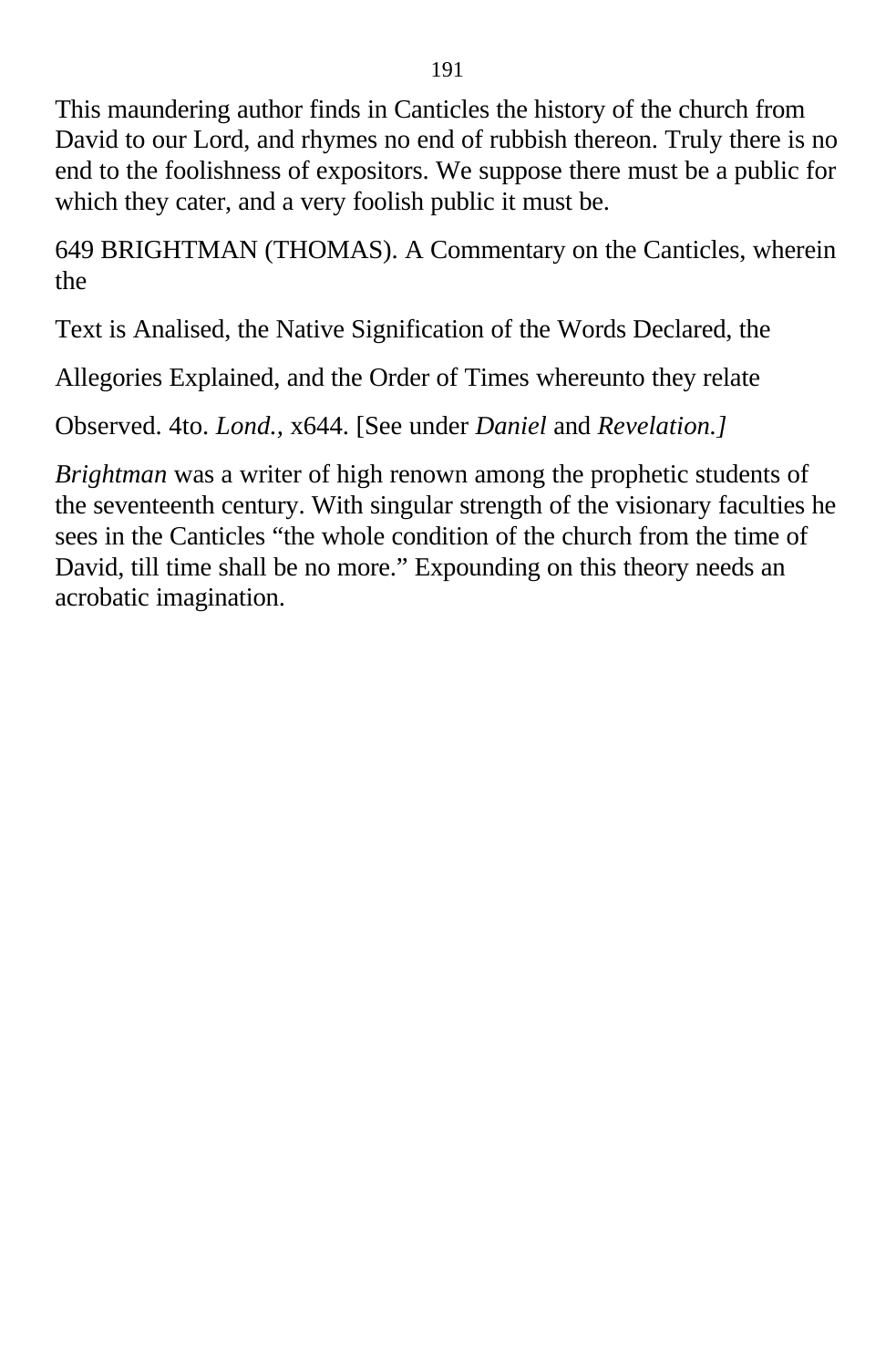650 BURROWES (GEORGE. *Pro/. Lafayette Coll. U.S.)*

Commentary. Cr. 8va. *Philadelphia,* x853. *3/6.*

*Mr. Moody Stuart says ' — " The excellent work of Dr. Burrowes is specially fitted to remove the prejudices of men of taste against the Song of Solomon, as the medium of spiritual communion between the soul and Christ. We welcome it as a valuable contribution to us from our transatlantic brethren."*

651 BUSH (JOSEPH, M.A.) The Canticles of .the Song of Solomon.

A Metrical Paraphrase, with Explanatory Notes and Practical

Comments. Post 8va. *Land.,* Hatchards. x867. S. 1/6.

A good compilation, with a helpful translation. For popular use.

652 CLAPHAM (ENOCH). Salomon; his Songs expounded. 4to. *Land., ,6o3.*

*Clapham* was a voluminous author of very remarkable attainments. He wrote also on the first fourteen chapters of Genesis. This work is rare as angels' visits.

653 COLLINGES (JOHN, D.D. 1623 — 1690). The Intercourses of Divine Love betwixt Christ and his Church, metaphorically expressed by Solomon in Canticles I. and II. 2 vols., 4to. *Land.,* x676. 10/- to 14/-

*Nine hundred and nine quarto pages upon one chapter is more than enough. The materials are gathered from many sources and make up a mass of wealth. On the second chapter there are five hundred and thirty, pages. It would try the constitutions of many modern divines to read what these Puritans found it a pleasure to write. When shall we see their like ?*

654 COTTON' (JOHN, B.D. I585 — 1652). A Brief Exposition, describing the

estate of the Church in all ages thereof, both Jewish and Christian, and

modestly pointing at the gloriousness of the restored estate thereof. 8va.

*Land.,* 164a. [Reprinted in Nichol's Series. See *Muffet, No.* 596.]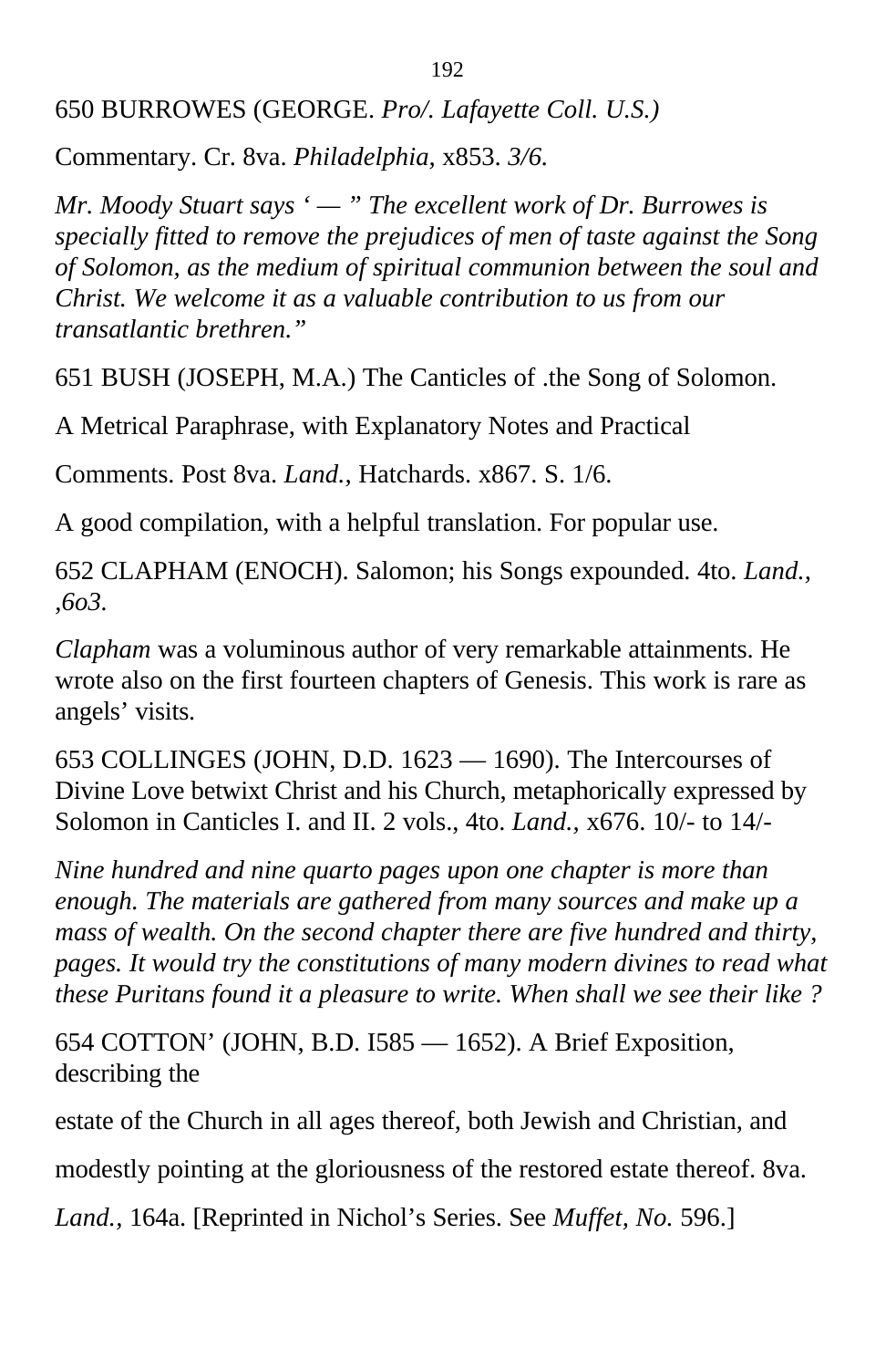*Cotton* explains the sacred love-song historically, and misses much of its sweetness by so doing. We should never care to read his exposition while *Durham,* and *Gill,* and *Moody Stuart are* to be had.

655 DAVIDSON (WILLIAM, ESQ.) A Brief outline of an Examina-

tion of the Song of Solomon. 8va. *Land.,* 1817. :2/- to *3/6.*

A precious work by one whose heart is warm with the good matter. He sees in the Song the history of the Church of Christ.

655 DOVE (JOHN, D.D.) The Conversion of Solomon, a Direction to holiness of

Life; handled by way of Commentarie upon the whole Booke of Canticles.

Profitable for young men which are not yet mortified, for old men which are

decrepit and have one foote in the grave, and for all sorts of men which have

an intent to renounce the vanities of this world, and to follow Jesus Christ.

4to. Lond., 1613. 6/- to 8/-

A quaint old work. The student will do better with the modems. Moreover, this *Dove is* rare, and seldom lights on poor men's shelves.

657 DURHAM (JAMES. 1622 — 1658). Clavis Cantici; or,

an Exposition of the Song of Solomon. 4to. *Lond.,*

I668 and I723. Also 12mo., *Aberdeen.* I84O. 2/6 to 6/-*Durham is always good, and he is at his best upon the Canticles.*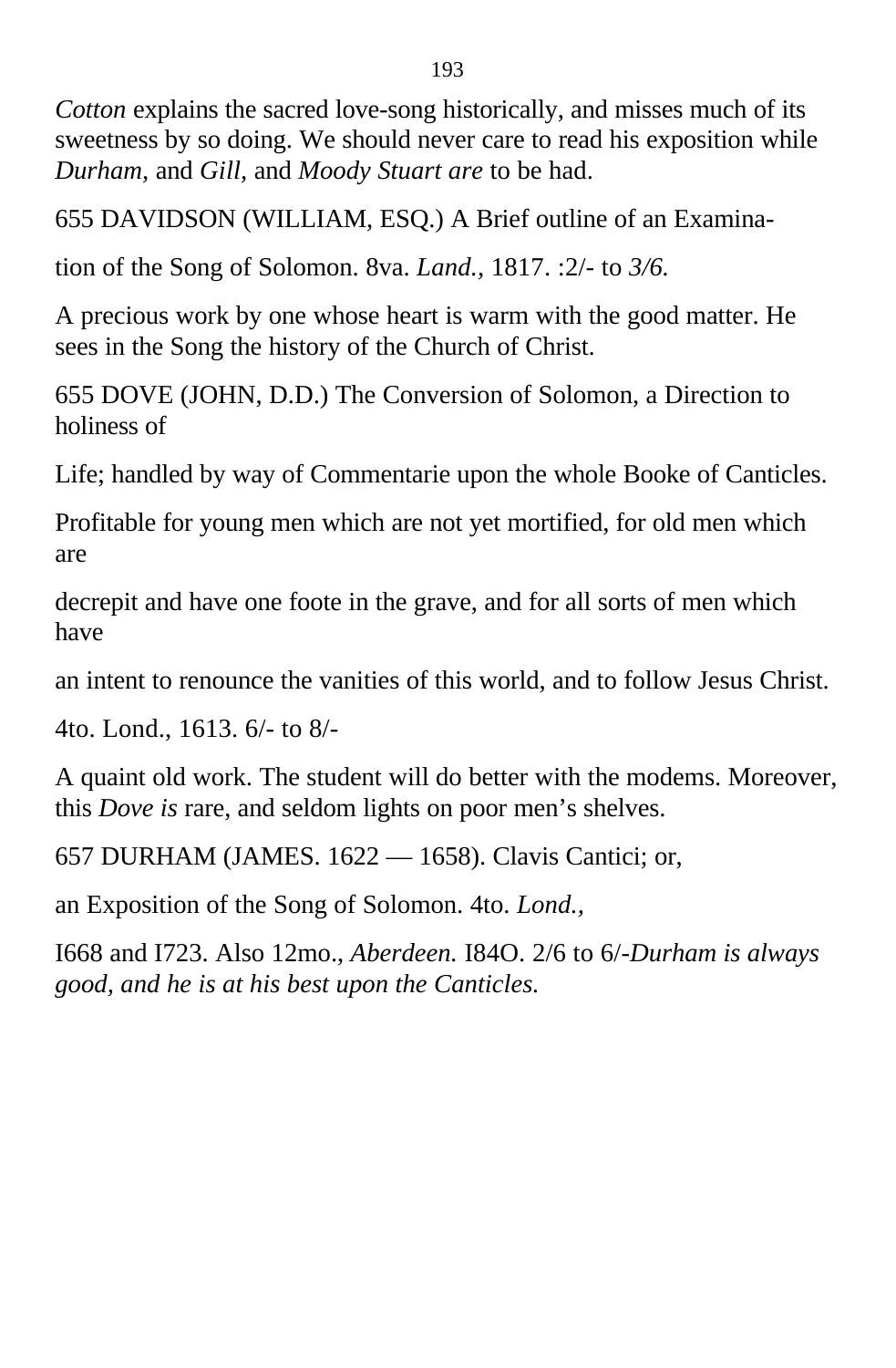*He gives us the essence of the good matter. For practical use this*

*work is perhaps more valuable than any other Key to the Song.*

658 FENNER (DUDLEY). The Song of Solomon, in Verse, with an Exposition. *Middleburgh.* 8vo. 1587. 4to.

*Moody Stuart says : —* "This is a faithful and excellent translation, accompanied by an admirable exposition. There is no poetry in it, but the renderings are often good, arid the comment valuable." We have not met with it.

659 FLEMING (ROBERT. *Died* 1716). The Mirror of Divine Love unvail'd,

in a Poetical Paraphrase of the Song of Solomon. Sm. 8vo. 1691. 3/6. The p*oetry* is after the same manner as that of *Quarles,* and though not without merit, it is too antiquated to be admired in the present day. This is the *Fleming* who interpreted the Apocalyptic vials, and was fortunate enough to hit upon the date of the French revolution and other events connected with the decline of the Papal power. His prophetic work has been reprinted, but not this limping poetry.

660 FRANCIS (ANN. *Died* I8OO). A Poetical Translation; with Note% Historical, Critical, and Explanatory. 4to. *Land.,* I78I. I/5 to *2/6.*

Framed on a fanciful theory. Verses flowing and feeble. Insignificant.

661 FRY (John, A.B.) New Translation, with Notes, and an attempt to interpret the sacred allegories. 8vo. L*ond.,* 1811. 2/- to 3/-*Fry's* work may be called the supplement and complement of *Dr. Goods.* He divides the Songs into idyls, and gives notes in the same manner as *Goad;* but he also plunges into the spiritual meaning of the blessed Song, and so far is to be preferred,

662 GIFFORD (MR.) A Dissertation on the Song of Solomon. 8vo. Zonal., 1751.

Worthless rhymes. This man dares to say that the Song is a pastoral, composed by Solomon for the amusement of his lighter hours, before God had given him the divine wisdom for which he was afterwards so eminent.

663 GILL (JOHN, D.D.) An Exposition of the Book of Solomon's Song. Folio. *Lond., 1728. 5/-* Not contained in the author's Exposition of the Old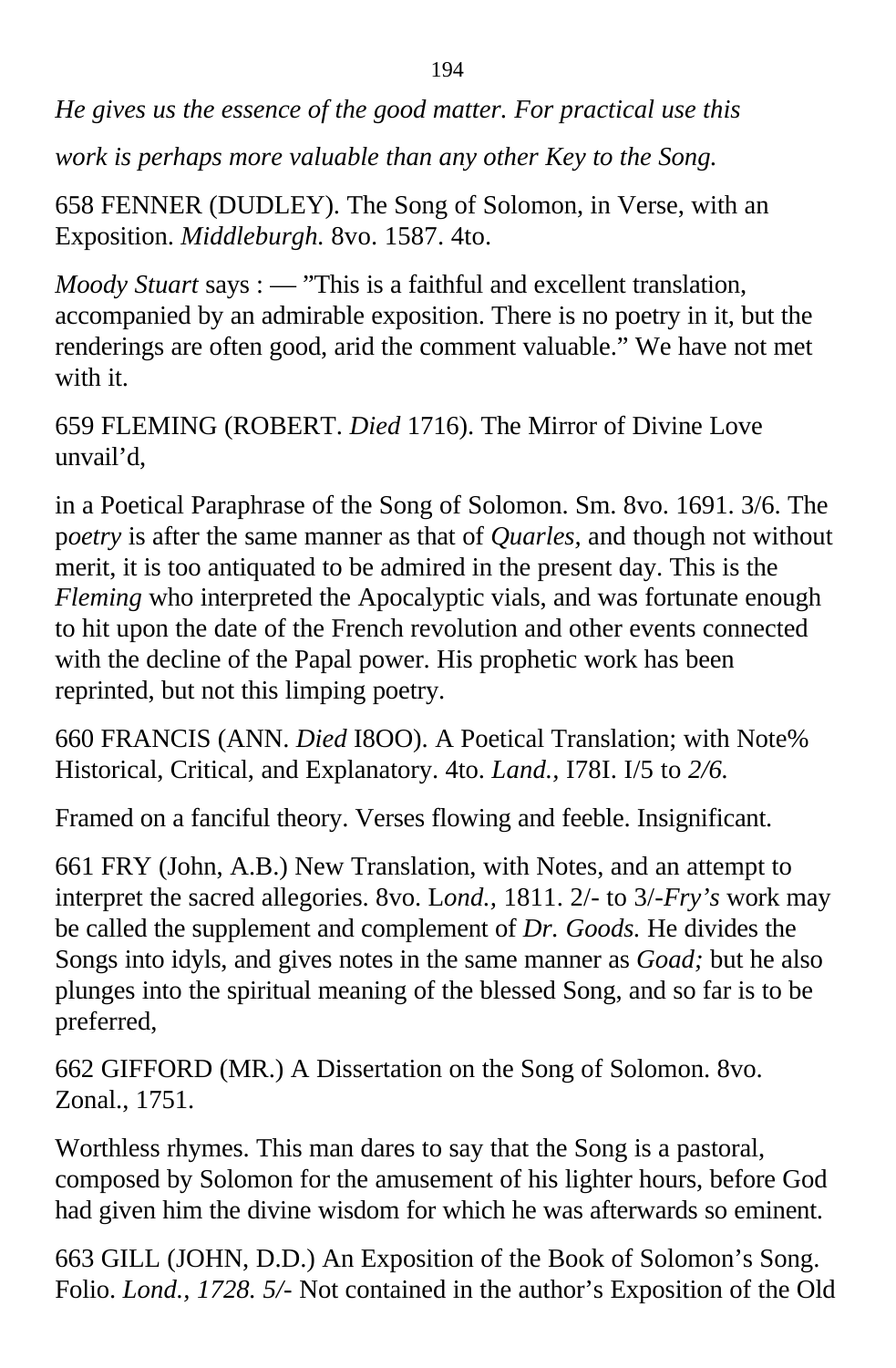and New Testament. An 8vo. edition was published by Coilingridge, *Land.,* x854. S. 3/6.

*The best thin6 Gill ever did. He could not exhaust his theme, but he went as far as he could towards so doing. He is occasionally fanciful, but his work is precious. Those who despise it have never read it, or are incapable of elevated spiritual feelings.*

*664* GINSBURG (CHRISTIAN D.) A Translation, with a Commentary,

Historical and Critical. 8vo. 10/- /-.and., Longmans. x857. 5/' to 6/-

Written upon an untenable theory, viz., that the Song is intended "to record an example of virtue in a young woman, who encountered and conquered the greatest temptations, and was eventually rewarded." This grovelling interpretation needed the aid of great liberties with the text, and a few interpolations, and the author has not hesitated to use them. However learned the book may be, this vicious theory neutralizes all

665 GOOD (JOHN MASON, M.D., F.R.S.) Song of Songs; or, Sacred Idyls translated; with Notes, Critical and Explanatory. 8vo. Land., 18o3.  $4/-$ 

By a man of great learning. It is not at all spiritual, or even expository, in the theological sense, but treats the Canticles as an Oriental drama, explaining its scenery and metaphors from a literary point of view.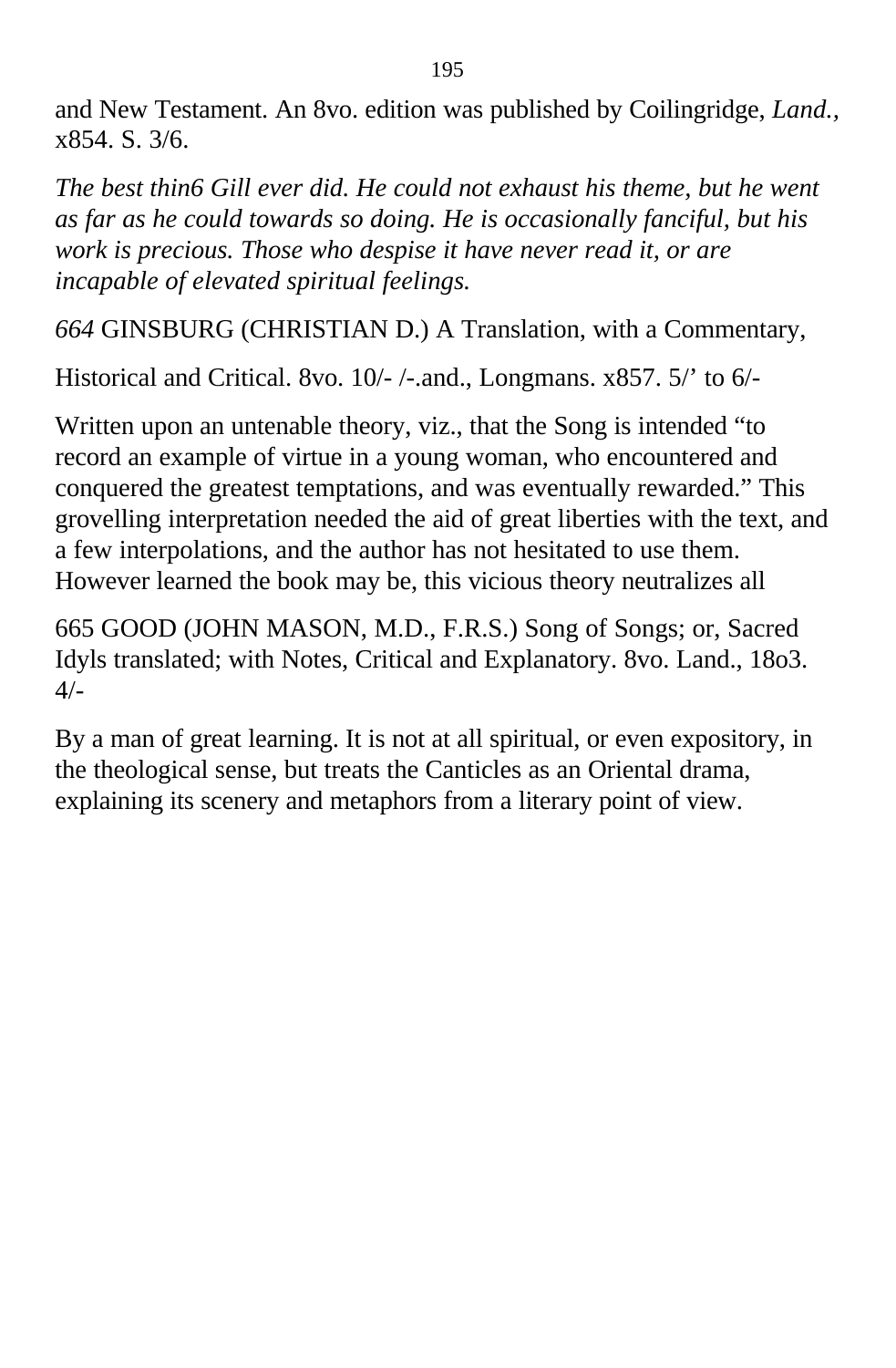656 GREEN (WILLIAM, M.A.) Song of Solomon. In "The Poetical Parts of

the Old Testament translated, with Notes." 4to. I781.

Critical only. *Orme* says, " the translations are in general very accurate and elegant specimens of biblical interpretation."

667 GUILD (WILLIAM, D.D. I586t — 1657). Love's Intercourse between the Lamb and his Bride. 8vo. *Lond.,* x658. 5/- to 7/-

A rare old work: but we prefer *Durham.* The author was one of

the better sort of the Scotch Episcopalians.

668 GYFFARD (GEORGE.). Fifteen Sermons upon the Song of

Solomon. 8vo. 1598 to 1612.

We have several times met with this writer's name coupled with that *of Brightman* as in his day regarded as a very learned writer, but we cannot procure his work. Possibly some reader of this Catalogue may yet present us with it. We beg to assure him of the gratitude which we already feel, in the form of "a lively sense of favors to come."

669 HARMER (THOMAS. I715 — 1785). Outlines of a New Com-

mentary on Solomon's Song, drawn by the help of instructions

from the East. 8vo. L*ond., 1*768. 2/6 to 2/6.

"This book is not well arranged, but is otherwise one of the most ingenious, modest, and interesting of all the treatises on the outward sense of the *Song." — Moody Stuart.*

670 HENGSTENBERG. (See under *Ecclesiastes,* No. 620.)

67x HODGSON (BERNARD, LL.D.) 8olomon's Song translated from the Hebrew. 4to. *Oxf.,* 1786. 2/6.

*Moody Stuart* says that this is "a good translation," and therefore we suppose it is so, but we do not admire it. It does not even refer to the mystical sense, and it mars the poetry of the Song. *Dr. Hodgson* renders ch. vi. ver. 9 *: — "* My pigeon, my undefiled is but one." This is an alteration, but certainly not an emendation. The name of the bride's mother he discovers to have been Talmadni. Wonderful!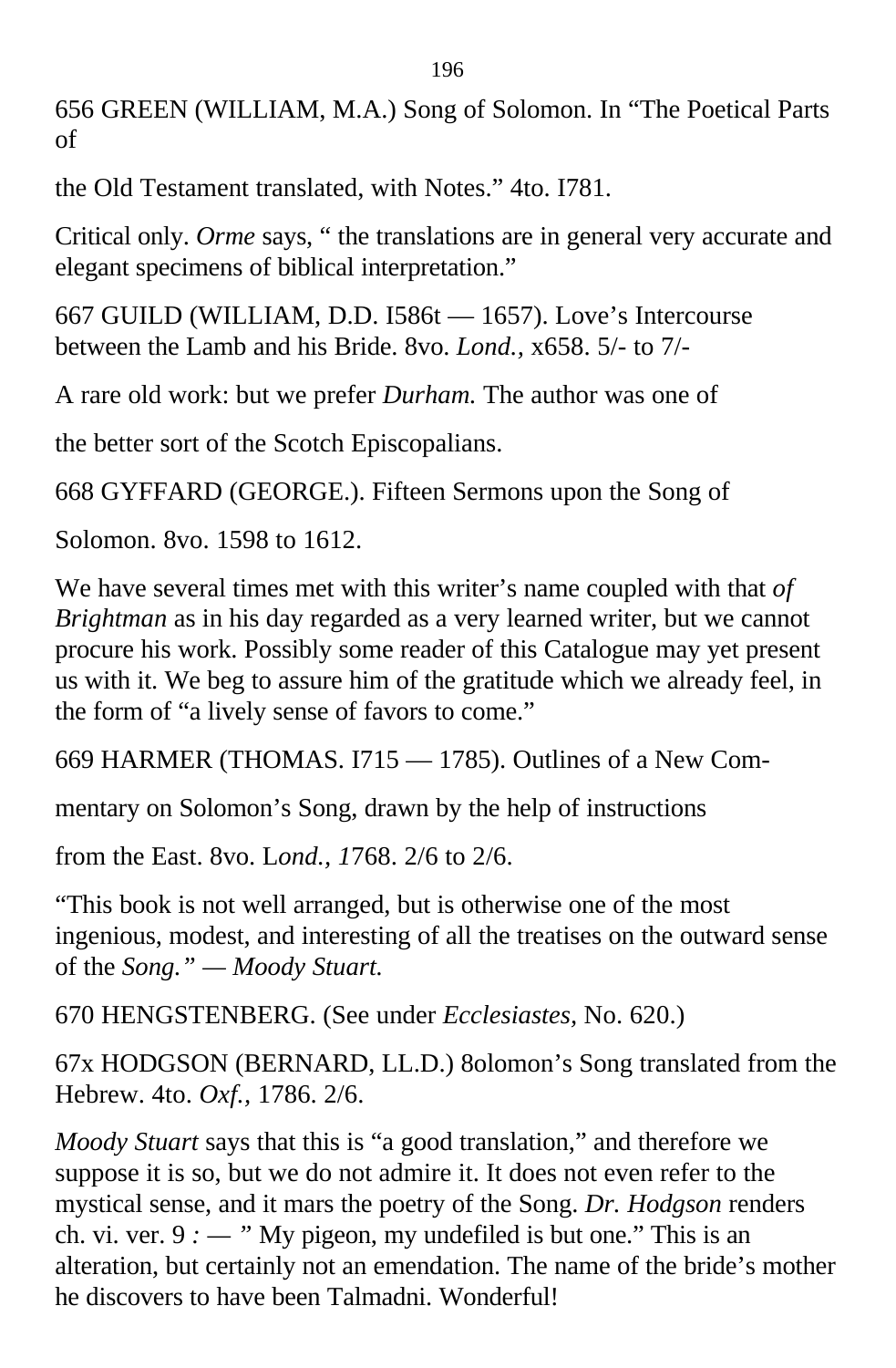672 HOMES (NATHANIEL. *Died* i678). A Commentary on the

Canticles. *Works.* Folio. x652. 6/- to 10/-

This goes to the very marrow of spiritual teaching, and uses every word and syllable in a deeply experimental manner with great unction and power. *font es, however, spiritualizes too much, and is both too luscious in* expression and too prolix for these degenerate days.

673 HOUGHTON (WM.) Translation. 8vo. 2/6. L*ond.,* Trubner. I865.

Useless. The Song is viewed as a secular poem on chaste love.

674 IBN EZRA (ABRAHAM). Commentary on the Canticles, after the first

recension. Edited from two MSS., with a Translation, by 1-I. J. Matthews,

B.A. I2mo. *Lond.,* Trubner & Co. 1874.

The original Hebrew of the Song, with a Jewish comment, which conveys but little instruction. In this small book the student will have a specimen of Jewish exposition.

675 IRONS (JOSEPH, *of Camberwell.* 1786 — 1852). Nymphas.

A Paraphrastic Exposition. 16mo. *Lond., 1844. S. x/6. Outside of his own circle we fear that this work by the late*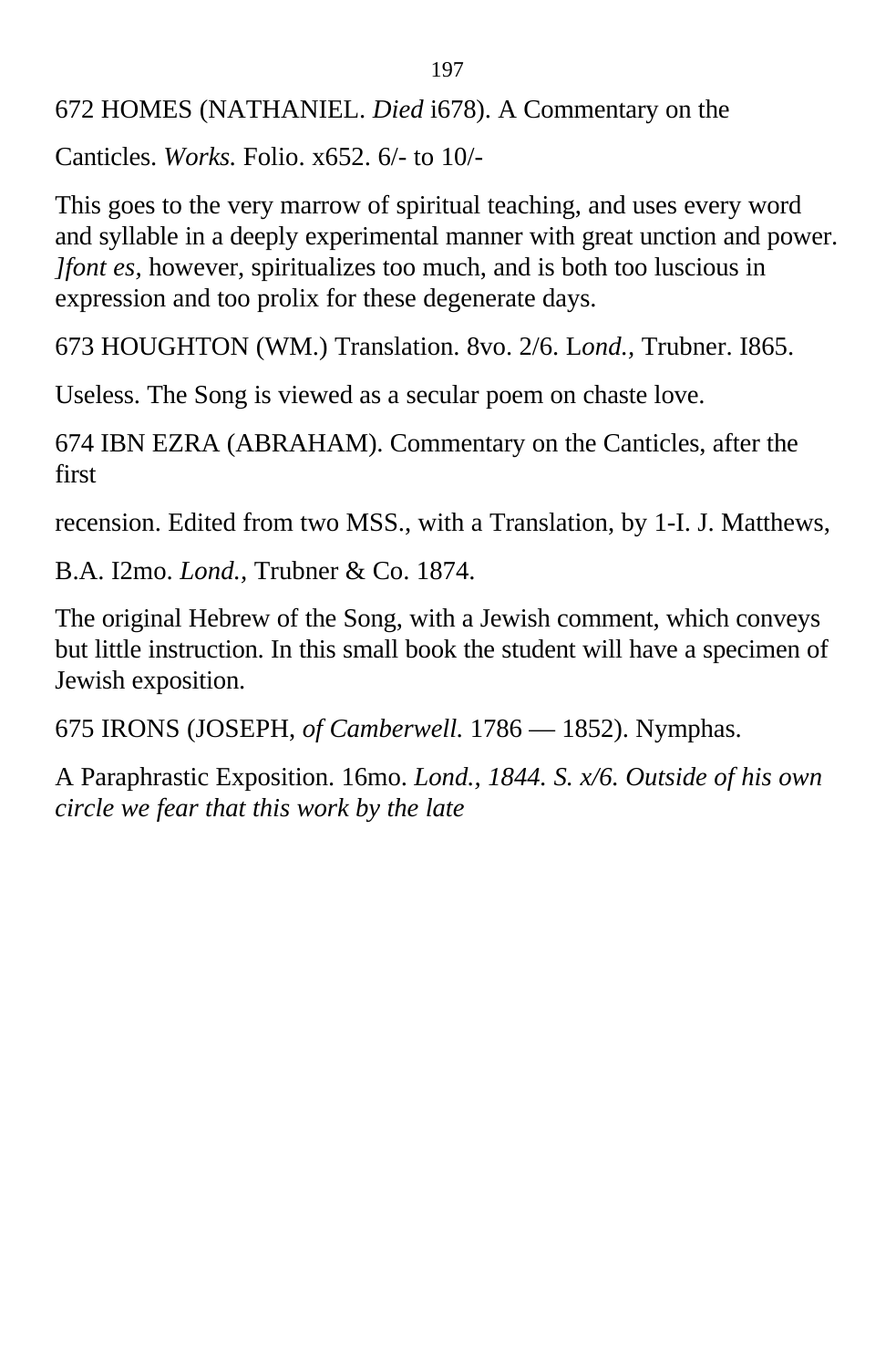*Joseph Irons is little known. It is a paraphrase in blank verse,*

*rendered in a very spiritual manner. We confess that we look upon*

*the little book with admiring eyes, though we know that the critics will sneer both at us and it.*

676 KEIL & DELITZSCH. (See *Books of Solomon, No. 577.)*

677 KRUMMACHER (F. W., D.D.) Solomon and the Shulamite.

Sermons on the Book of Canticles. 16mo. *Lond.,1838. S. x/-*Touches only upon a few portions. Short and sweet.

678 LANGE. (See *Books of Solomon, No.* 578.)

679 LITTLEDALE (R. F.) A Commentary. From Ancient and Mediaeval Sources. 12mo. 7/- *Lond.,* J. Masters. x869. S. 4/6.

*Littledale* is a close follower of *John Mason Neale,* and here reproduces the beauties and the deformities of mediaeval spiritualizing. Great judgment will be needed to extract the good and true from the mass of semi-popish comment here heaped together. If discretion be used, jewels of silver and jewels of gold may be extracted.

580 MACPHERSON (PETER, A.M.) The Song of Songs shown to be constructed

on Architectural Principles. Post 8vo. E*dinb.,* I856. 4/-

*"His* supposition that this song consists of verses written round an archway, is so entirely gratuitous, that it is only misguiding and deceptive." — A. *MOody Stuart.*

68x METRICAL MEDITATIONS on the Canticles. [Anon.]

16mo. Lond.,Wertheim. x856. S. I/-

*Exceedingly well rendered: noteworthy both from a literary and religious point of view. The author seizes the meaning" of the Song, and repeats it in well-chosen words.*

682 MILLER (ANDREW). Meditations. 12mo. 1/6. *Lond.,Morrish.*

First published in the Plymouthite magazine, "Things New and Old." Devotional, and glowing with the light of fellowship with Jesus.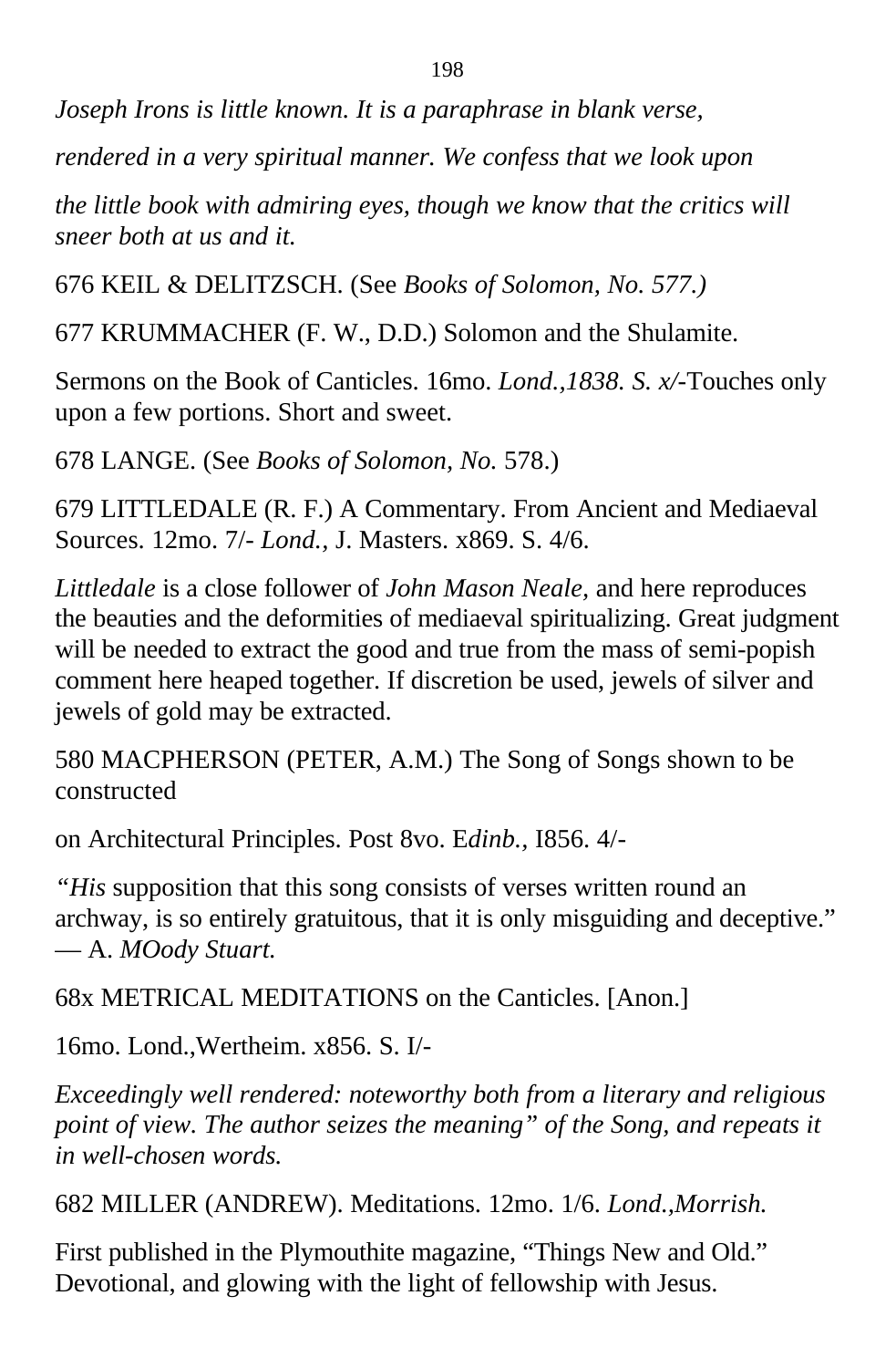683 MOORE (DANIEL, M.A.) Christ and his Church. A Course of Lent Lectures on the Song of Solomon. Sm. cr. 8vo. *3/6. Lond.,* H. S. King & Co. I875.

## *These lectures treat upon the first chapter only, but they do so in an admirable manner. Moore has evangelized Littledale.*

684 [NEALE (JOHN MASON, D.D.)] Sermons on-the Canticles, preached in a Religious House. By a Priest of the Church of England. 12mo. L*ond.,* Masters. x857. S. 2/6.

By that highest of high churchmen, *Dr. Neale.* These sermons smell of Popery, yet the savor of our Lord's good ointment cannot be hid. Our Protestantism is not of so questionable a character that we are afraid to do justice to Papists and Anglicans, and therefore we do not hesitate to say that many a devout thought has come to us while reading these "sermons by a Priest of the Church of England."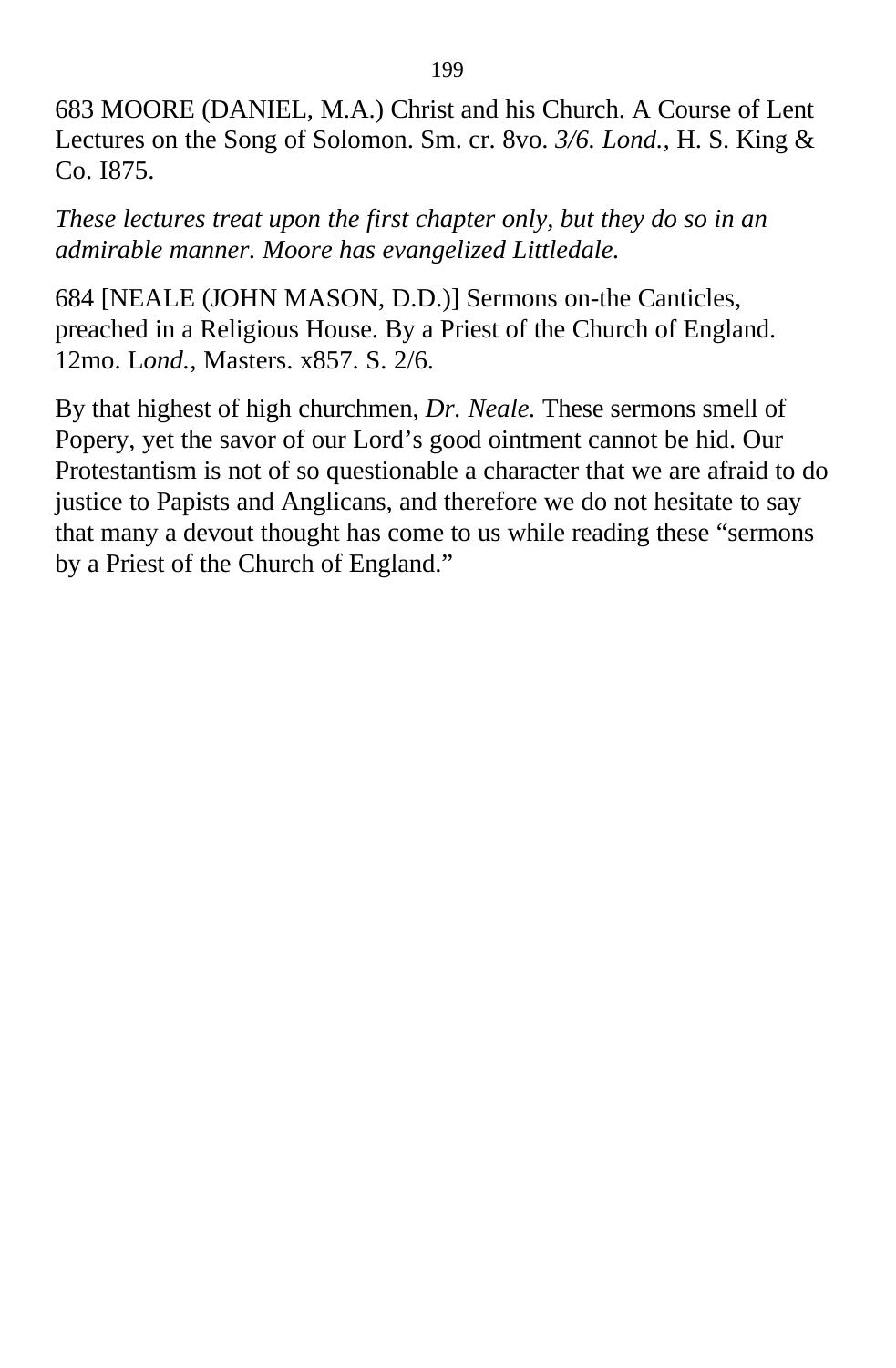685 NEWTON (ADELAIDE L.) The Song of Solomon compared with

other parts of Scripture. Cr. 8vo. 3/6. Zonal., Nisbet. 187x.

[The earlier editions were published anonymously.']

*Miss Newton's* book is very dear to spiritual minds; it is full of that quiet power which comes from the Spirit of God through deep experience and precious fellowship with the Well-Beloved.

686 NOYES. *(See No.* 579.)

This author sees in the Canticles nothing but a collection of amatory songs, written without express moral or religious design. Blind !

687 PERCY (THOMAS, D.D. *Bishop of Dromore.* 1729 — I811). New Transla-

tion: with a Commentary and Annotations. [Anon.] 8vo. Lond, 1764. 6/- His theory of the sacred Song is dead, and not worthy of a monument in our pages. We trust that not a *relic* will remain. *Percy* did very well with his ballads, but he had better have let the Song of Songs alone.

688 POWER (PHILIP BENNET, M.A.) Failure and Discipline:

Thoughts on Canticles V. 16mo. 1/6 £and., Wertheim.

Upon the fifth chapter only. M*r. Power* always writes attractively. His book is *"linked* sweetness," but not "long drawn out."

689 REFLECTIONS ON CANTICLES; or, the Song of Solomon,

with Illustrations from Modern Travellers and Naturalists.

[Anon.] 12mo. *Lond.,* S. W. Partridge & Co. x87o. S. 1/3. Has much sweetness, and a fair measure of freshness.

690 ROBOTHAM (JOHN). Exposition. 4to. *Land., 1*652. 6/- to 8/-

Very solid; but not to be compared with *Durham, No.* 657. It is just a little dull and commonplace.

69x ROMAINE (WILLIAM, M.A.) Discourses upon Solomon's Song.

8vo. Lond., 1789. 2/6.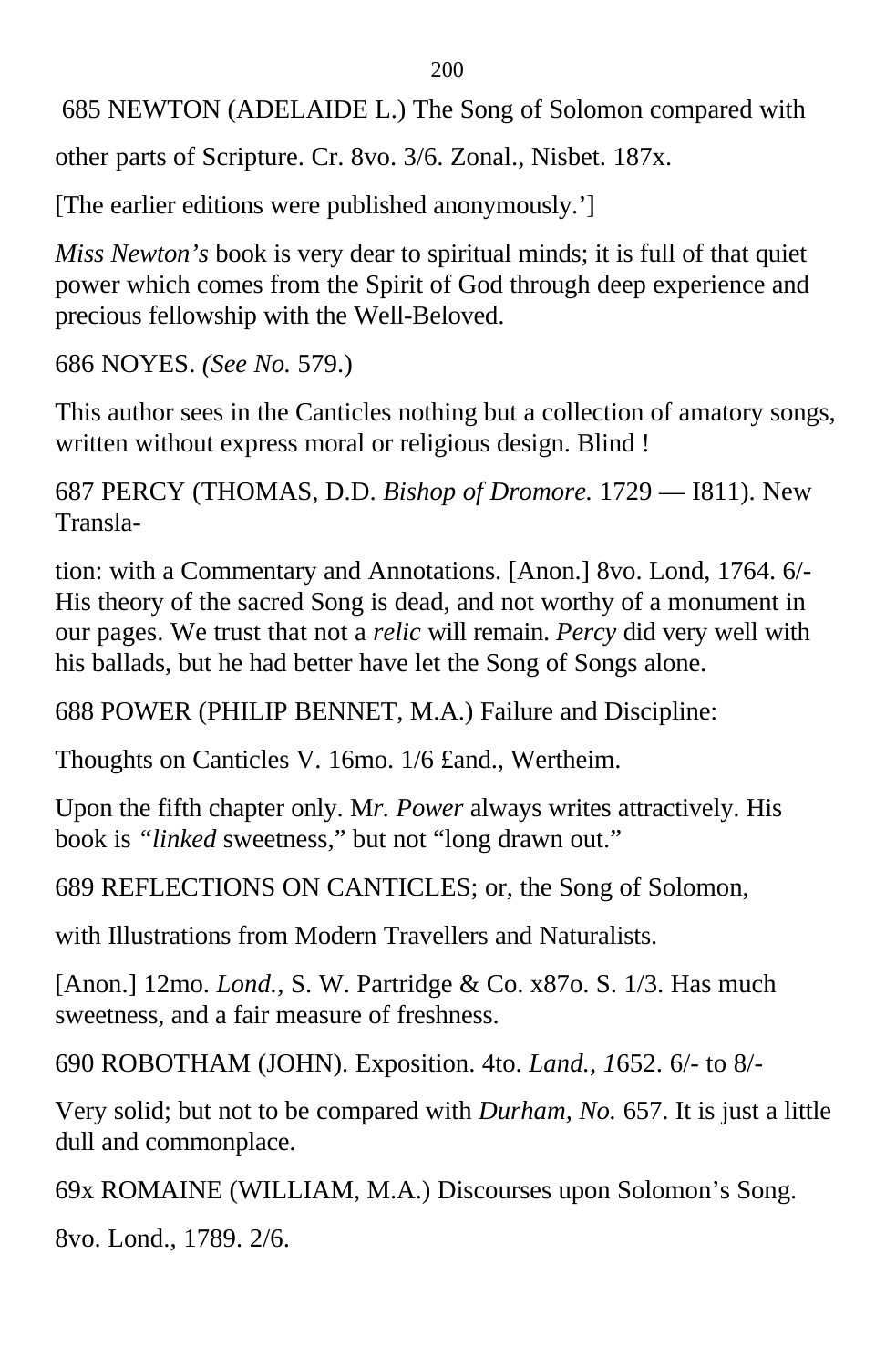Twelve excellent sermons from verses taken out of the Song. They do not summarize the book, nor form a commentary, but are simply a selection of spiritual discourses by one of the most eminent Calvinistic divines of the last century.

692 SlBBES (RICHARD, D.D. *1577 — I635).* Bowels Opened; *or,* a Discovery of the Neere and Deere Love, Union and Communion betwixt Christ and the Church. Sermons on Canticles IV., V., and VI. 4to. I639, etc. 6/- to 9/-*[ Works If.* Nichol's edition.]

*Sibbes never writes ill. His repute is such that we need ottO, mention him. His title is most unfortunate, but in all else his "discovery" is worthy of our commendation.*

693 SKINNER (JOHN. *Bishop of Aberdeen.* 1721 — 1806). Essay towards a literal or true radical Exposition. W*orks II. 2* vols., 8vo. *Aberdeen, I809. 4/'*

Not very important. The Bishop doses his exposition with the following prayer for those who do not believe in the mystical sense : — " God forgive the fools and open, their eyes." Pretty strong for a Bishop !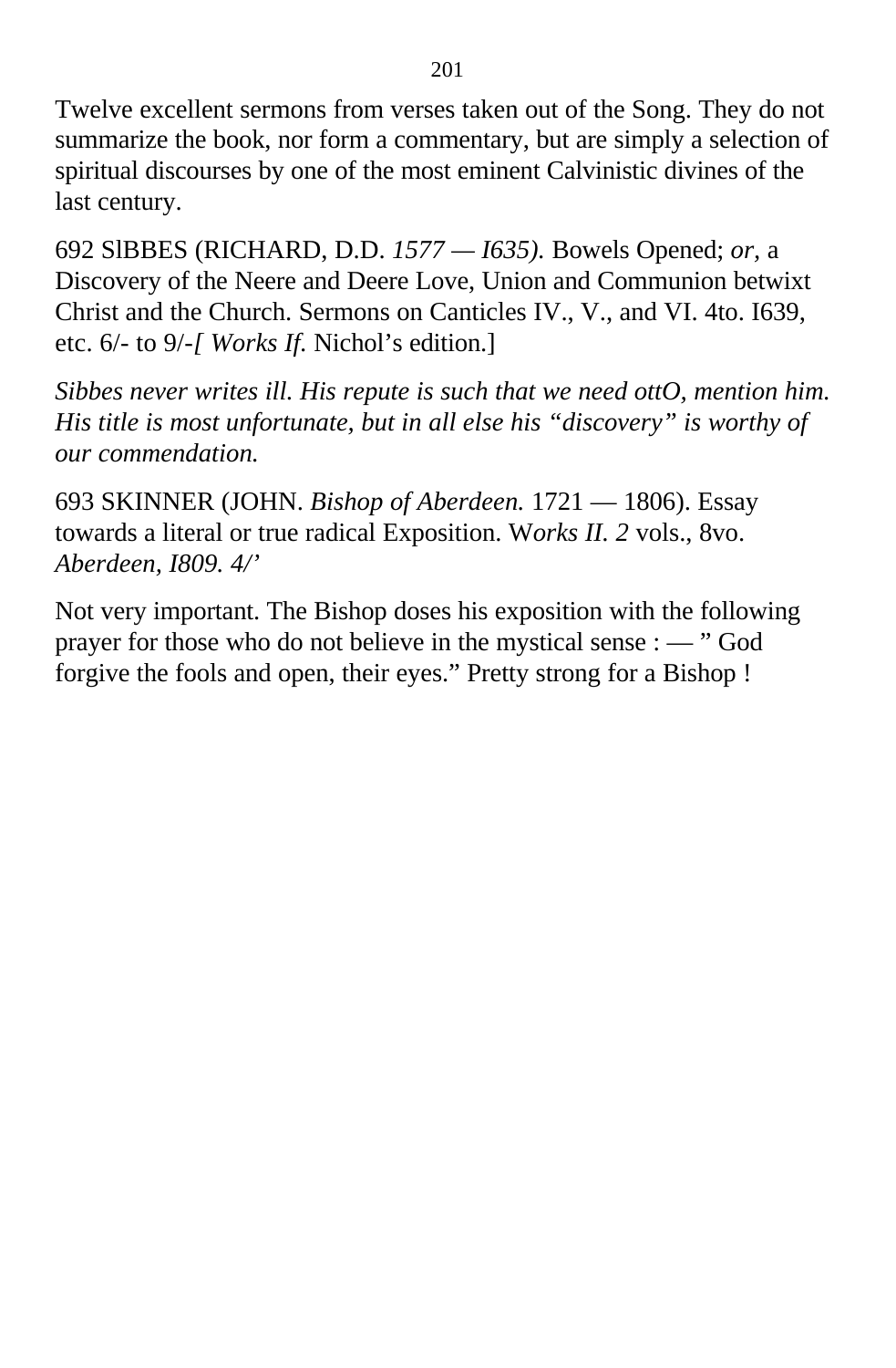694 STUART (A. MOODY, M.A.) Exposition, with Critical

Notes. 8vo. *I2/- Lond.,* Nisbet 186o. S. 6/-

*Although this admirable author expounds the Song upon a theory which we do not quite endorse, we do not know where to find a book of equal value in all respects. He has poetry in his soul, and, beyond that, a heart like that of Rutherford, fired with love to the .4 ,!together Lovely One. We thank him for this noble volume.*

69!; THE BRIDE OF CHRIST; or, Explanatory Notes on the Song of Solomon. [Anon.] 18mo. Lond., Seeleys. 1861. S. 6d.

A little book for general use; not for students.

696 THE THREEFOLD MYSTERY: Hints on the Song of Songs, viewed as

a Prophecy of the Double United Church of Jew and Gentile. By the

author of"The Gathered Lily." 12mo. 3/6. Zonal., Partridge & Co. I869.

It seems to us to be a wild fancy that all ecclesiastical history is condensed into the Canticles; hence we do not value this book.

697 THRUPP (JOHN FRANCIS). New Translation, with

Commentary. Cr. 8vo. *7/6. Lond.,* Macmillan. I862. *We are highly pleased with this work. It defends the usual Christian interpretation by the conclusions of sober criticism, and shows that the spiritual sense is confirmed by the investigations of modern scholarship. In the introduction the author deals heavy blows at the sceptical school, and at those who, like Ginsburg, content themselves with imputing a merely moral meaning to the blessed Canticle of love.*

698; WEISS (BENJAMIN). The Song of Songs unveiled: a New Translation and

Exposition. Cr. 8vo. W. Oliphant & Co. x859. S. 1/6 to 2/6.

This author believes that the Song sets forth the history of Israel and her relation to the Covenant Angel from Horeb to Calvary. Beyond a few Eastern illustrations, nothing of value is contributed to existing materials. The work is thoroughly evangelical.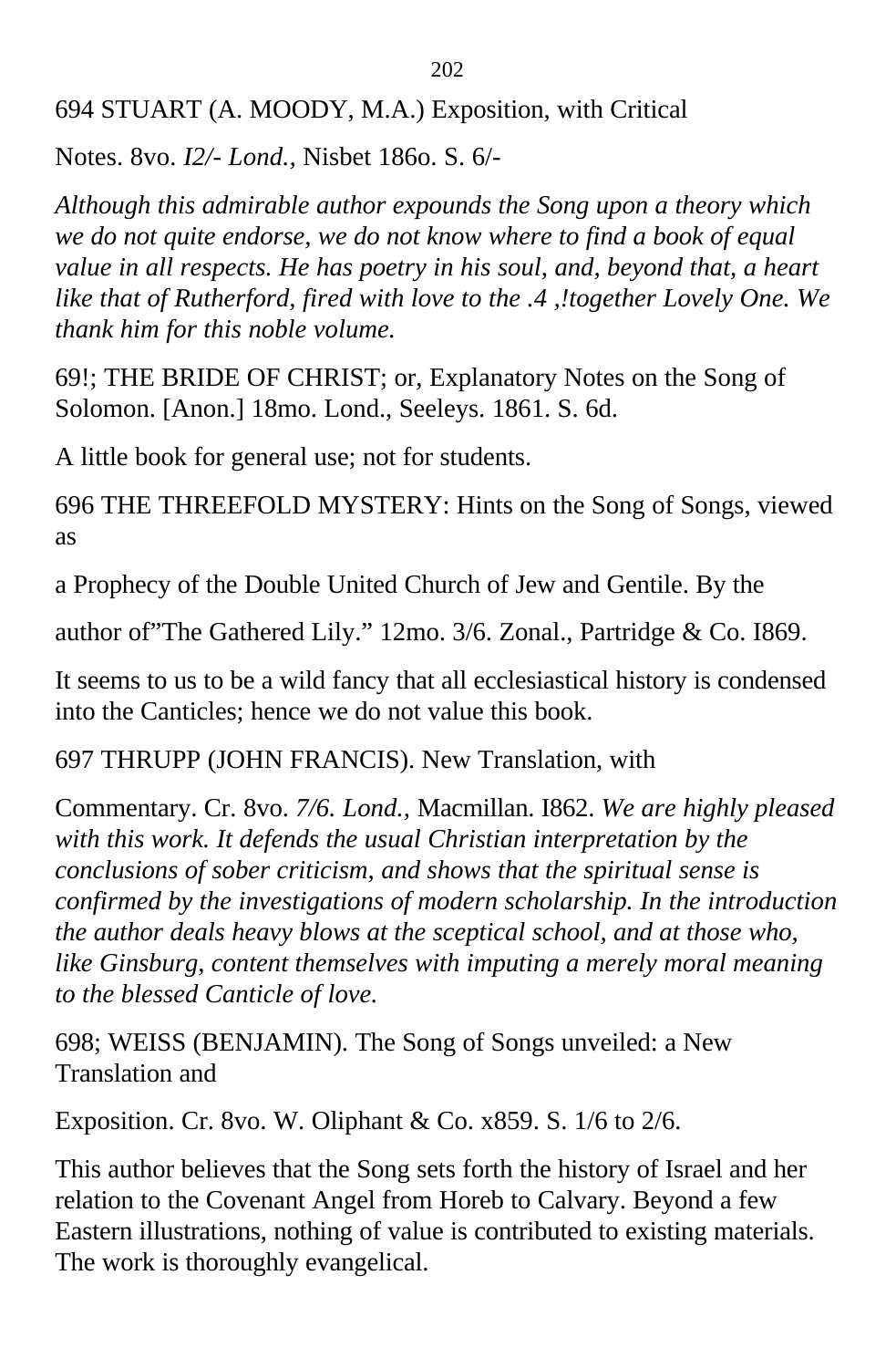699 WILCOCKS (THOMAS). Exposition. *Works.* Folio. 1624, 12/-

Short, and somewhat in the manner of a paraphrase. This venerable author gives a doctrinal summary of each verse, and from this we have frequently been directed to a subject of discourse.

70o WILLIAMS (THOMAS). A New Translation, with a Commentary

and Notes. 8vo. Lo*nd.,* 18o1. Second edition, 1828. S. 2/-This volume is little known, but its value is above the average of Canticles literature. We have read many of the remarks with pleasure, but most of them are to be found in the standard commentaries.

7OI WOODFORD (SAMUEL, D.D.) Paraphrase in Verse. 8vo. I679. I/6 to 3/' Better than many poetical paraphrases, but still below the mark of true poetry.

7o'.' WRIGHT (M.) The Beauty of the Word in the Song of Solomon. Cr. 8vo. 6/- *Lond.,* Nisbet & Co. 1872.

A purely spiritual commentary, casting no light, upon the text, but drawing much from it. More devotional than expository. The figures of the allegory are pressed as far as they should be, perhaps further.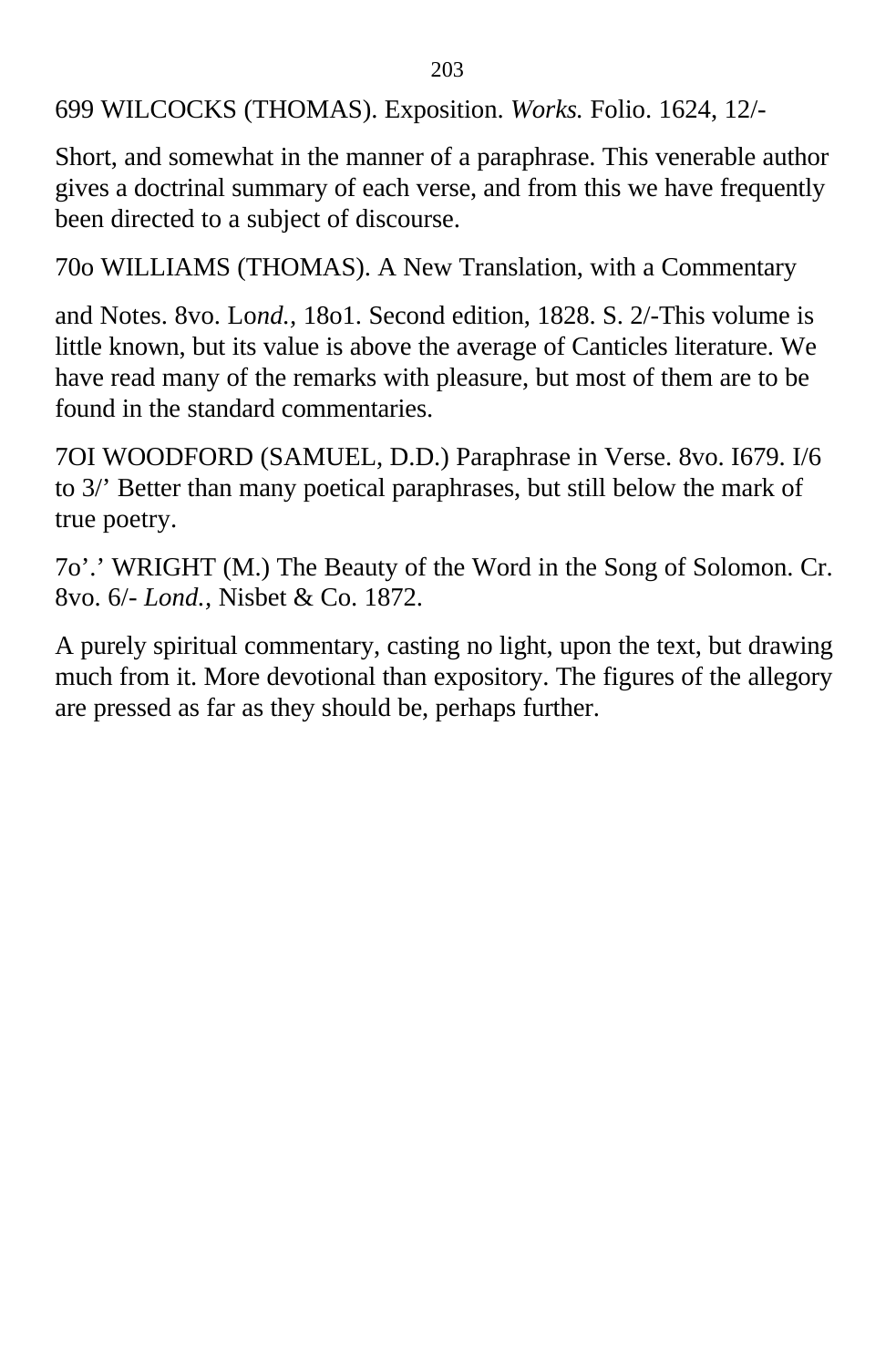WORKS ON PROPHECY.

[Volumes upon this subject are so extremely numerous and so varied in their opinions that we confine ourselves to the few which follow. The reader is also referred to works upon the Apocalypse.]

703 DAVISON (JOHN, B.D. 1*777~I834).* Discourses on Prophecy; its Structure, Use, and Inspiration. [ *Warbur-tonian Lectures.]* 8vo. *Oxf,* x845. S. 5/6.

*Elliott calls this* "a9avison's *noble Work on Prophecy." This is one of the Warburtonian lectures, and we would here note that those lectures are all upon prophecy, and are many of them by first-ciasa men, and therefore worthy of study. Of course they greatly vary in value according, to the ability of the lecturers.*

7o4 FABER (GEORGE STANLEY, B.D. 1773 — — x854). Calendar of

Prophecy, or a Dissertation on the Prophecies which treat of

the Seven Times, and especially of the latter Three Times and

a Half. 3 vols., 8vo. Lo*nd.,* 1828. 7/6. x2mo. editions, 3/6.

*Faber* is one of the great rabbis of prophecy. He was a man of almost boundless learning and industry. His characteristics are said to have been "strong masculine sense, extensive classical erudition, and *a hearty love of hypothesis."* This last quality, no doubt, led him to expound prophecy, and also disqualified him for doing it well.

7o5 FAIRBAIRN (PATRICK, D.D.) Prophecy: its Distinctive Nature, Special Functions, and Proper Interpretation. 8vo. 10/6. *Edinb.,* T. & T. Clark. I856. S. 5/6.

*A standard work by one who is at/wine with the subject.*

7o6 FLEMING (ROBERT. 163o — 1694). The Fulfilling of the Scrip-

ture. Fifth edition. Folio. *Lond.,* 1726, 5/6; 2 vols., 8vo.,

18o1, 3/6; 2 vols., 12mo., x845, 3/-

This we mention because it is generally placed under this head, but it is not an exposition of prophecy at all. It is an elaborate treatise upon the fact that the Scriptures are fulfilled, and the word of the Lord is true. As such it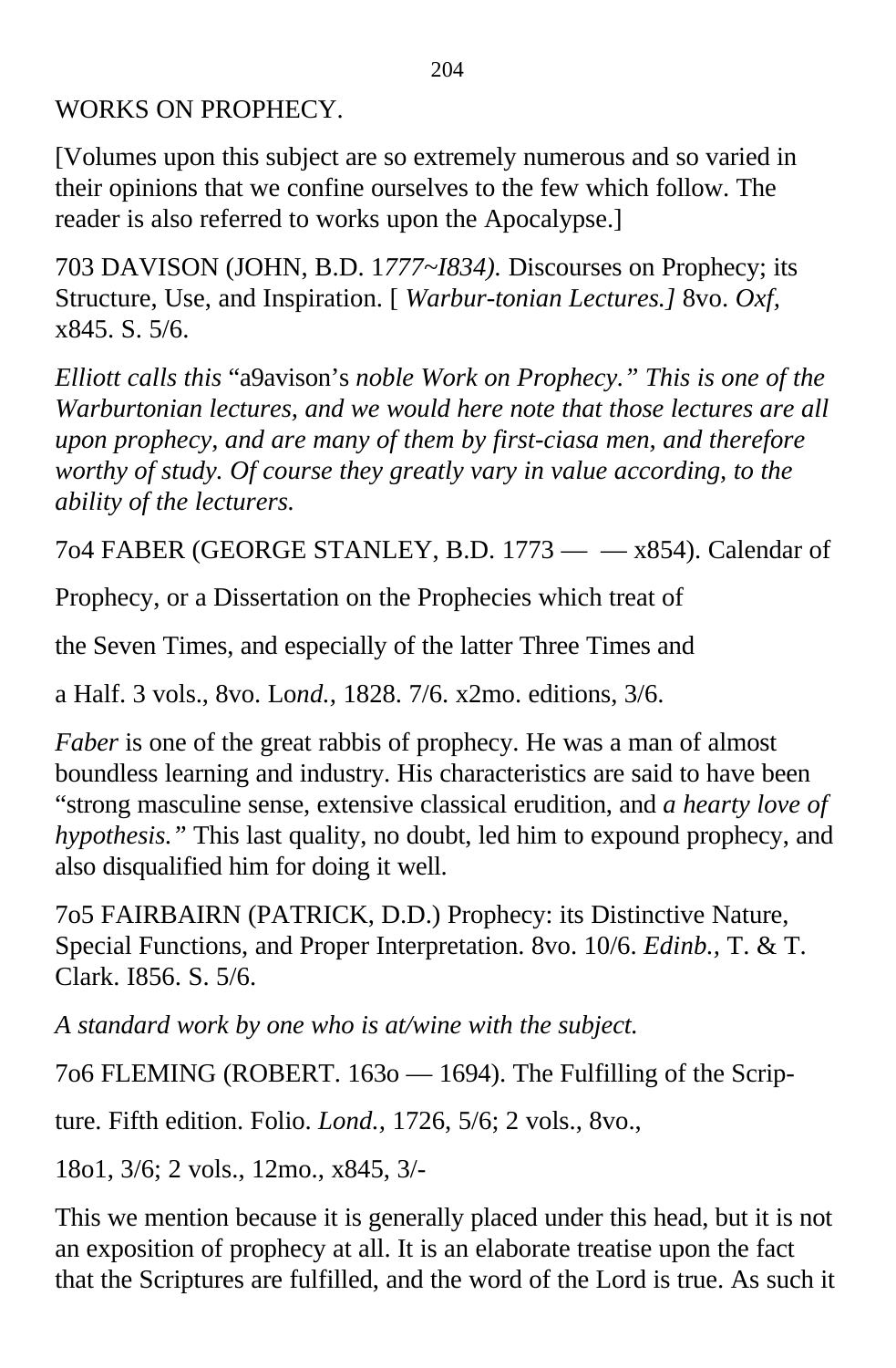deserves the high encomiums so freely showered upon it by the eminent divines of F*leming's* own time, and it abundantly justifies the issue of so many editions.

701 HENGSTENBERG (E. W.) The Messianic Prophecies of

Isaiah and the other Prophets.

*These remarks are contained in Hengstenberg's Christology, which is a standard work on the subject.* (See No. *67.)*

708 KEITH ('ALEXANDER, D.D.) Evidence of the Truth of the Christian Religion, derived from the literal Fulfilment of Prophecy; as illustrated by the History of the Jews, and by the Discoveries of recent Travellers. Thirty-sixth edition. Thick 8vo. x848. S. 4/- to 6/-

*Horne says. "The multiplied editions which have been required*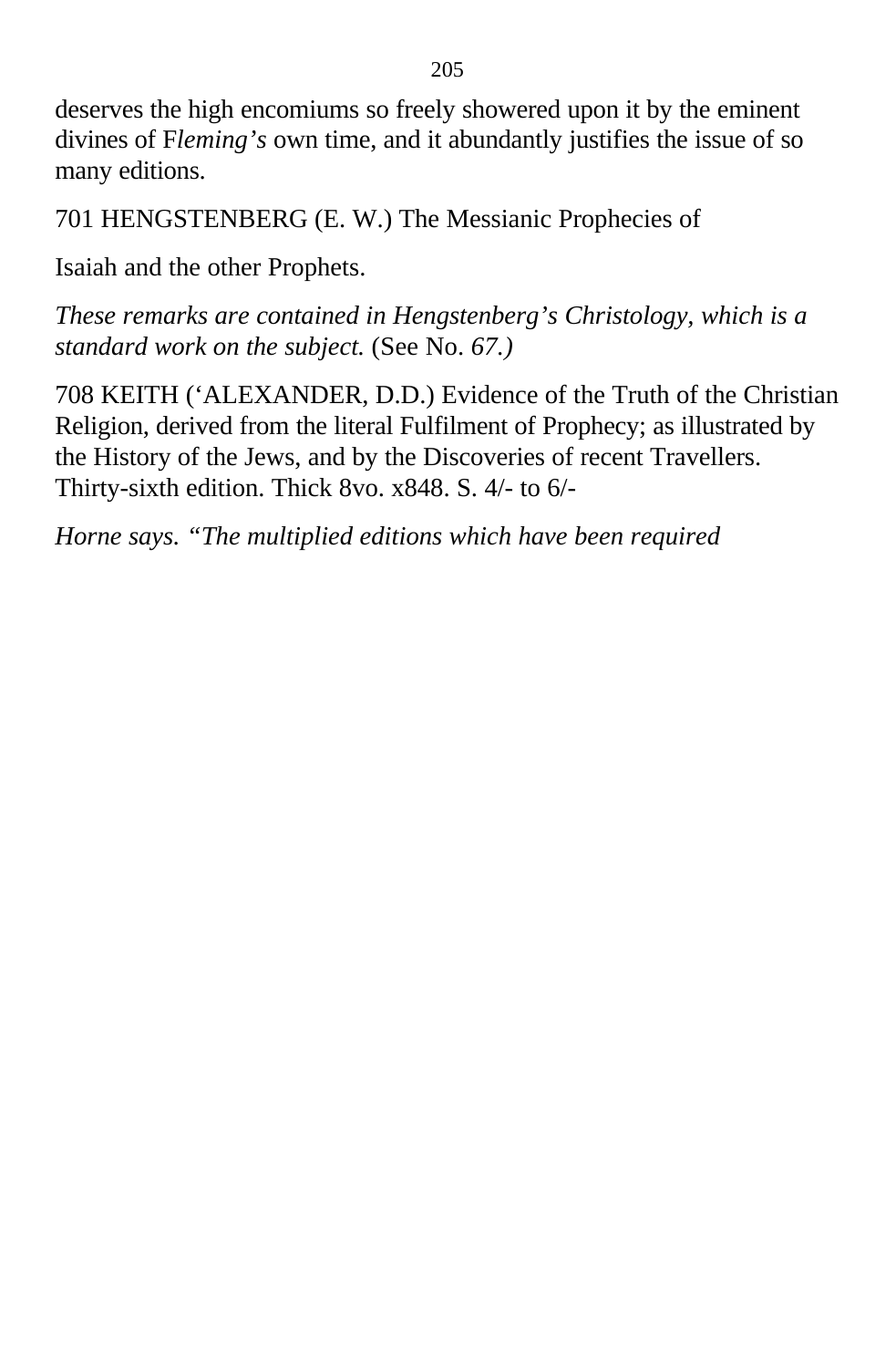*within a very few years sufficiently attest the high estimation in which Mr. Keith's work is deservedly held;" and we may add that the improvements and additions have increased its value, and that fresh editions have shown that it is still appreciated.*

?o9 NEWTON (THOMAS, D.D., *Bp. of Bristol.* 17o4 — 178a). Dissertations on the Prophecies which have been fulfilled, and are fulfilling. Numerous editions. 2 and 3 vols., 8vo. Also, I vol., 8vo., *7/6. Lond.,* W. Tegg.

*A standard work of a laborious and learned author; rather laborious reading. The Bishop must not be trusted upon the New Testament prophecy. Theologically his standing is very dubious.*

THE PROPHETS.

710 KITTO (John, D.D.) "Isaiah and the Prophets." In

*Daily Bible Illustrations.* (See No. 4 I).

*Should be consulted wherever the readings touch upon a passage.*

LOWTH (BIsHop) and others. A Literal Translation of the Prophets from Isaiah to Malachi, with Notes by Lowth, Blay-

ney, Newcome, etc. 5 vols. 8vo. L*ond., 1*836. 10/-to 15/.

Concerning each of the five volumes we refer the reader to our notices under the separate books.

712 LOWTH (WILLIAM, B.D., x66I — I732, *Father of Bp. Lowth).*

Commentary on the Prophets. 4 vols. 4to. Lo*nd.,* I714.

This is *Lowth's* part of *Patrick (2Va.* 50). He was more spiritual than those with whom he became associated, which is not saying much.

713 NOYES (GEORGE R., D.D.). A New Translation of the Hebrew

Prophets. 3 vols., 12mo. *New York,* I849.

We are bound to commend this author's learning, taste, and candour, even though we differ widely from him. The reader must: not look for savor or spiritual quickening, but use the work as a literary help only.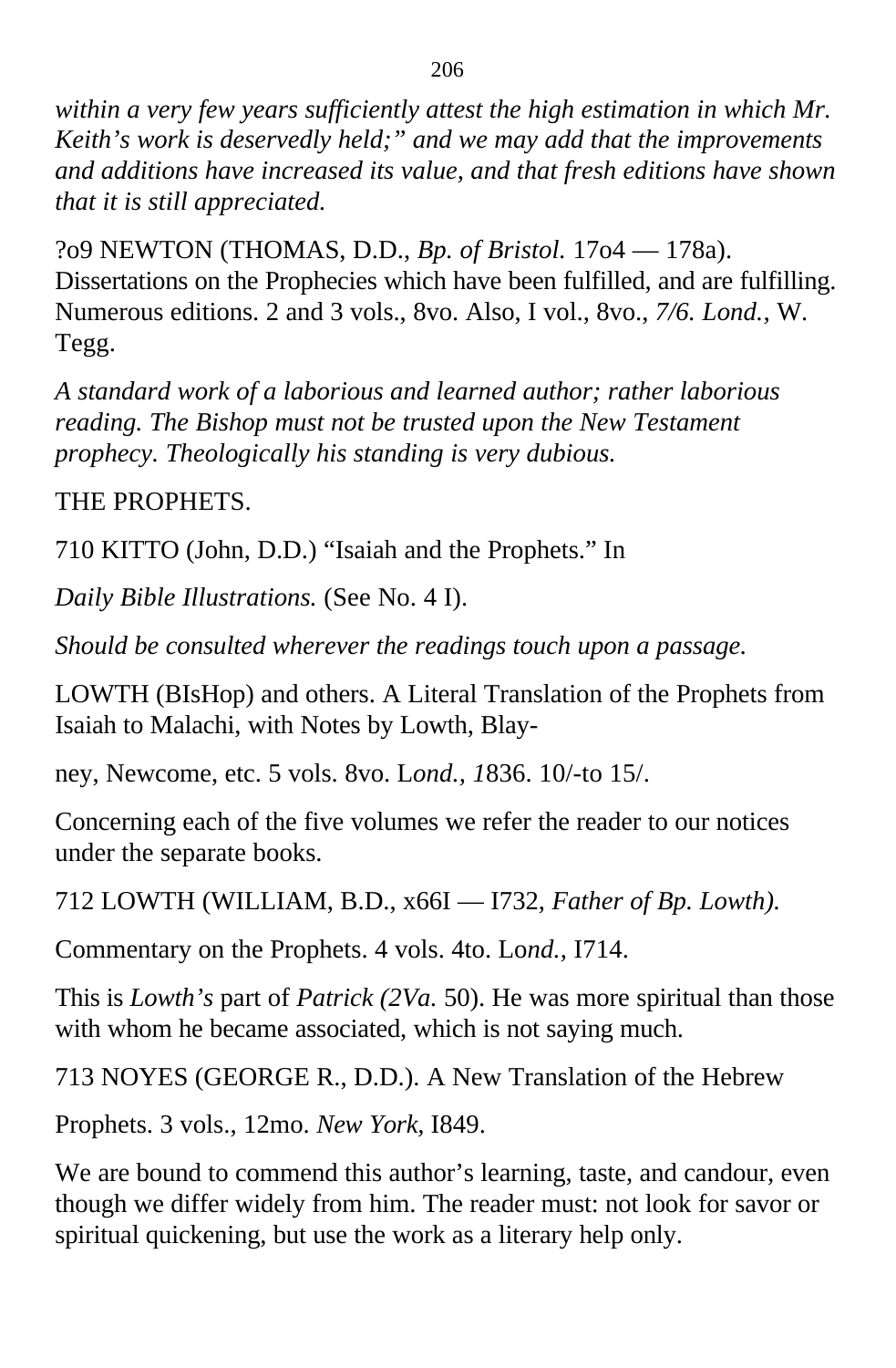WILLIAMS (ROWLAND, D.D.) The Hebrew Prophets during the Assyrian and Babylonian Empires. Translated afresh from the Original, with Illustra-

tions. 2 vols., 8vo. 22/6. L*ond.,* Williams & Norgate. 1866 — 71. The author does not admit that there are references to the Messiah in the Prophets Whatever he may have written, this fatal error deprives it of value. A man writing in that fashion should have been a rabbi in the synagogue, and not a minister among professed Christians.

## ISAIAH.

7r5 ALEXANDER (JOSEPH ADDISON). Prophecies of Isaiah,

earlier and later. T. Clark. 2 vols. *I7/-* I874. S. I2/-*Dr. Hodge says of the author:* "I *regard Dr. Joseph Addison*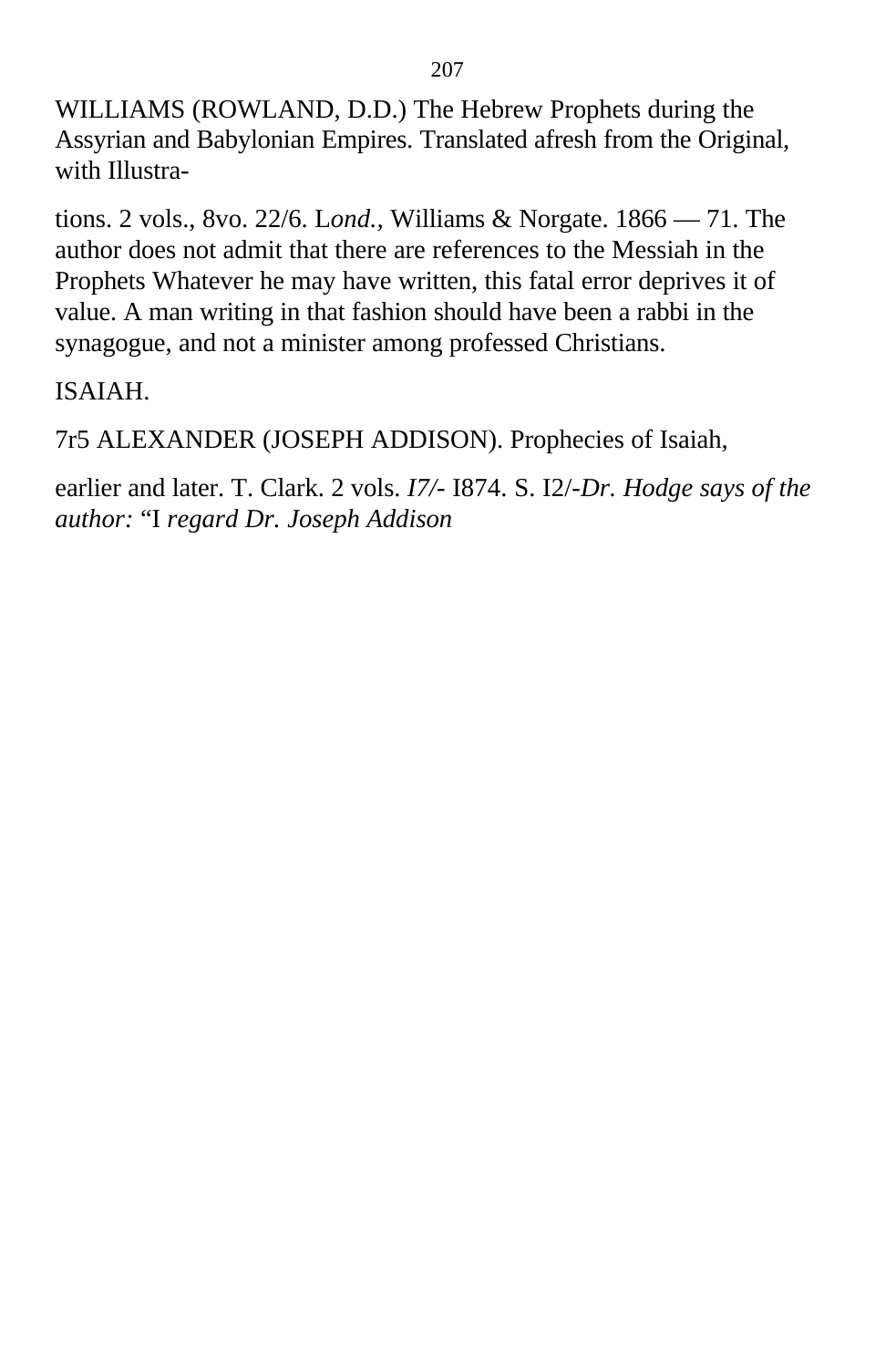*Alexander as incomparably the greatest man I ever knew — as incomparably the greatest man our Church has ever produced." He wastes no space, but gives the essence of exposition.*

*716* ALEXANDER (JOSEPH ADDISON). Isaiah Translated and Explained. An Abridgment of the preceding. 2 vols. I2mo. *New York,* 1858. S. 6/-

*This abridgment of the larger work is by no means a small affair. For all ordinary purposes it is voluminous enough. We cannot too strongly recommend it*

717 BARNES (ALBERT). Notes on Isaiah. Edited by Dr. Cumming. 3 vols. Sm. 8vo. *7/6.* Routledge, 185o. Cobbin's Edition, 2 vols., 1852. S. *4/6.*

*A good popular exposition, though not the most learned.*

718 BIRKS (T. R., M.A.) Commentary on Isaiah, and a revised Trans-

lation. 8vo. 12/- *Lond.,* Rivingtons. 1871. S. 6/-

Written for the *Speaker's Commentary,* and, though not inserted

therein, it strikes us as being far superior to that work. It is a great

treasure to the student of this much neglected prophet.

719 CALVIN (JOHN). Commentarie on Isaiah. Translated by C.

Cotton. Folio. *Lond.,* 16o9. 9/-

'The translation of the Calvin Translation Society will be: better.

720 CHEYNE (T. K., M.A.) The Book of Isaiah chronologically arranged. An

Amended Version. Cr. 8vo. *7/6. Zonal.,* Macmillan & Co. I87O.

'We do not as a rule believe in these re-arrangements; the book of Isaiah is best as we have it. The tone of the interpretation in this instance is not such as we can delight in; what the evangelical teacher has a right to expect is totally absent. The work is of the Broad School; the notes are, however, learned and somewhat suggestive.

72I ,, ,, Notes and Criticisms on the Hebrew Text of Isaiah.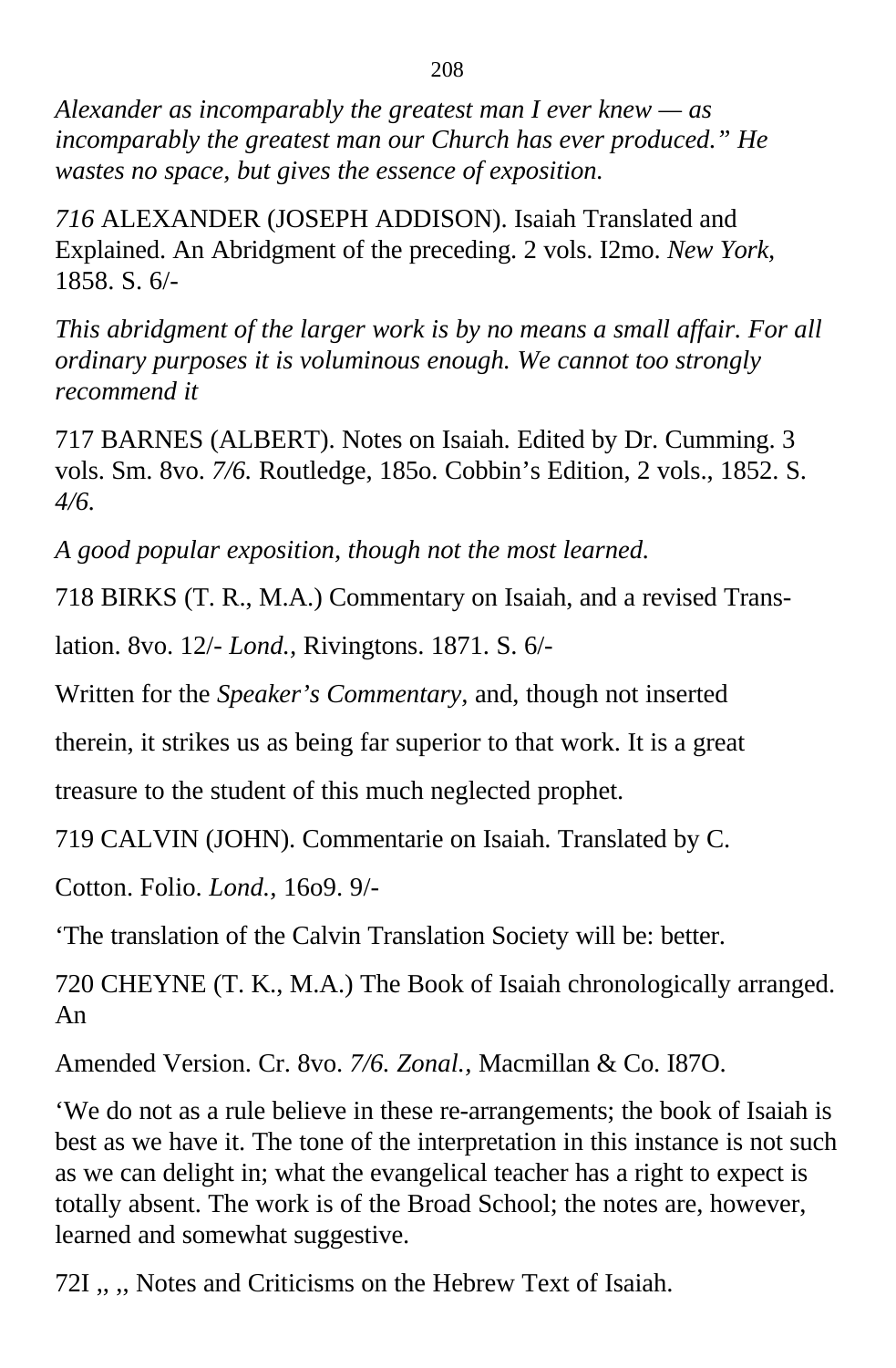Cr. 8vo. 2/6. L*ond.,* Macmillan & Co.

The *Westminster* Review speaks of it as "a piece of scholarly work, very carefully and considerately done." It may be so.

72:: COWLES (HENRY, D.D.) Isaiah, with Notes. z2mo.

*New York,* D. Appleton & Co. 1869. S. 6/6.

*Cowles writes more popularly than Alexander, and, though he is not so profound an authority, we have read him with pleasure.*

723 DAY(WILLIAM). An Exposition of the Book of Isaiah. Folio. 1654. 12/6to 14/-

*Day* does not throw much light upon the text: he says he wrote for his children, and certainly he is childish enough.

724 DELITZSCH (FRANZ.) Biblical Commentary on Isaiah. 2 vols.

8vo. 21/- *Edinb.,* T. & T. Clark. 1862.

"The author has long been honorably distinguished among the scholars of Germany. He occupies, indeed, a position always peculiar to himself; for, whilst his attainments in Hebrew philology and Talmu-diced lore are of the highest order, he unites with these a genuine appreciation of evangelical truth and godliness." So says the *Literary Churchman.* For our own part, we are not enraptured with *Delitzsch.*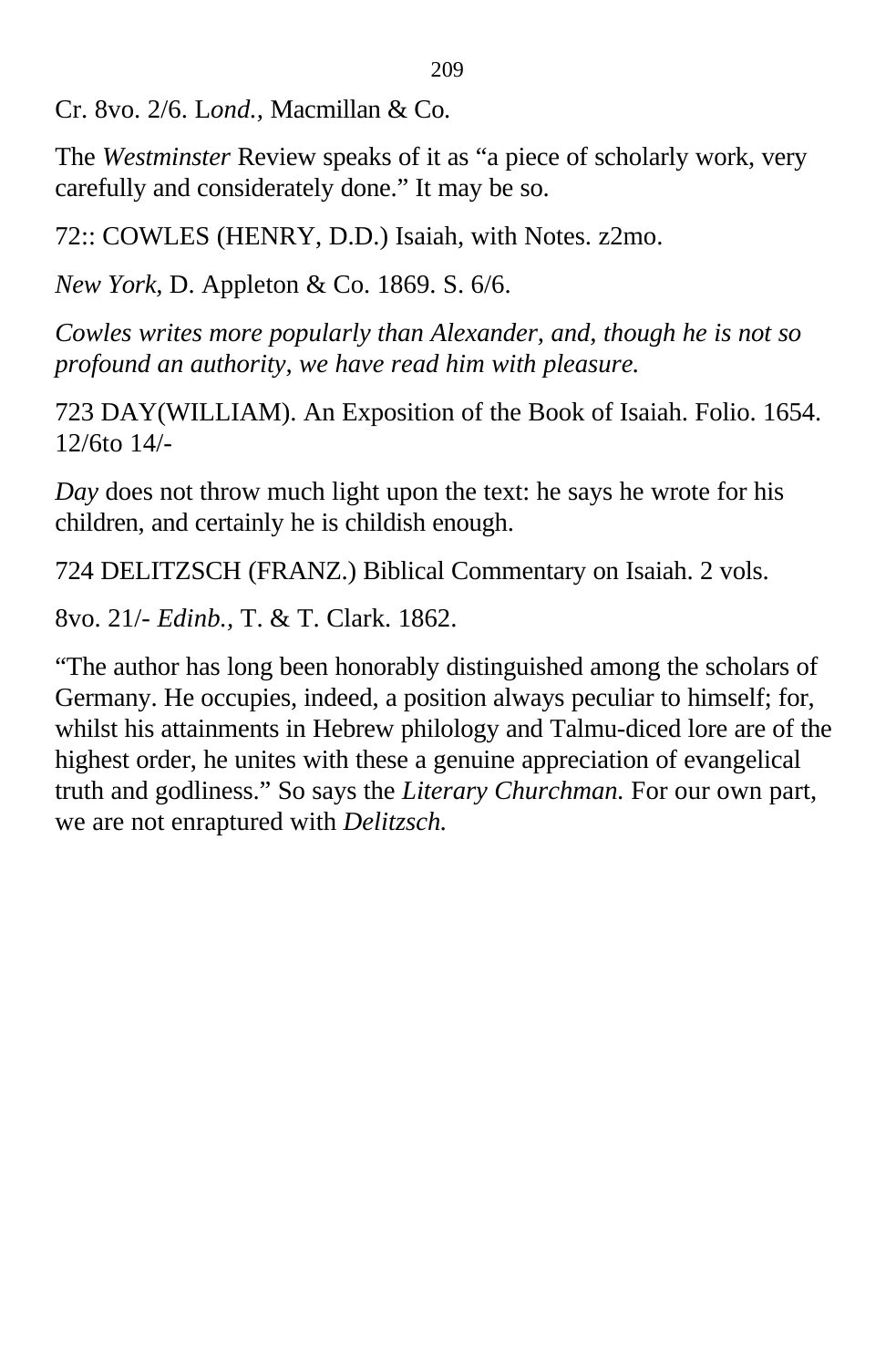725 EWALD (H.) The Prophet Isaiah. Chapters I. — XXXIII. From the

German. By Octavius Glover. Cr. 8vo. 6/- Land., Bell & Sons. I869. ]Decidedly sceptical; but yet it may be useful as leading the reader to appreciate the poetic beauty of the book. Question if the good to be gained equals the risk incurred. Our verdict is to the contrary.

726 FRASER (ALEXANDER). Paraphrase with Notes. 8vo. *Edinb., I800 2/-*Of very small value.

GALLOWAY (WILLIAM BROWN, M.A.) Isaiah's Testimony for Jesus. A Series of Discourses. 8vo. x4/- Zorn/., G. Bell & Sons. 1864. S. 2/- to  $4/-$ 

A congregation which would listen to such lectures as these must be a very select one indeed. The writer goes most thoroughly and learnedly into his subject.

HENDERSON (EBENEZER, D.D.) Isaiah, translated from the Hebrew; with a Commentary. 8vo. x84o. Second and best edition. I857. S. 8/6. *Scarce (pub. at*  $i6/-$ ).

The author has given no doctrinal or practical observations, as he conceived that others had furnished these in abundance; he has confined himself to eliciting the real meaning of the words, and has thereby rendered great service to all expositors who have wit enough to make use of his critical assistance. To the less instructed reader, *Dr. Henderson's* work will appear to be dull and savorless; but to those who only need to have the language translated, and are able to supply reflections for themselves, it will be of much service.

*729* GOVETT (R. JUNIOR, M.A.) Isaiah Unfulfilled. Exposition,

with new Version and Critical Notes. 8vo. *Lond.,* I841 S. 5/-Scholarly and conscientious. The prophecy is interpreted literally.

730 JENOUR (ALFRED, M.A.). The Book of Isaiah, translated, with

Notes and Practical Remarks. 2 vols., 8vo. *Lond.,* 183o. 3/-

This appears to us to be a faithful translation; the commentary and practical reflections are instructive and gracious.

731 KEITH (ALEXANDER, A.M.). Isaiah as it is; or, Judah and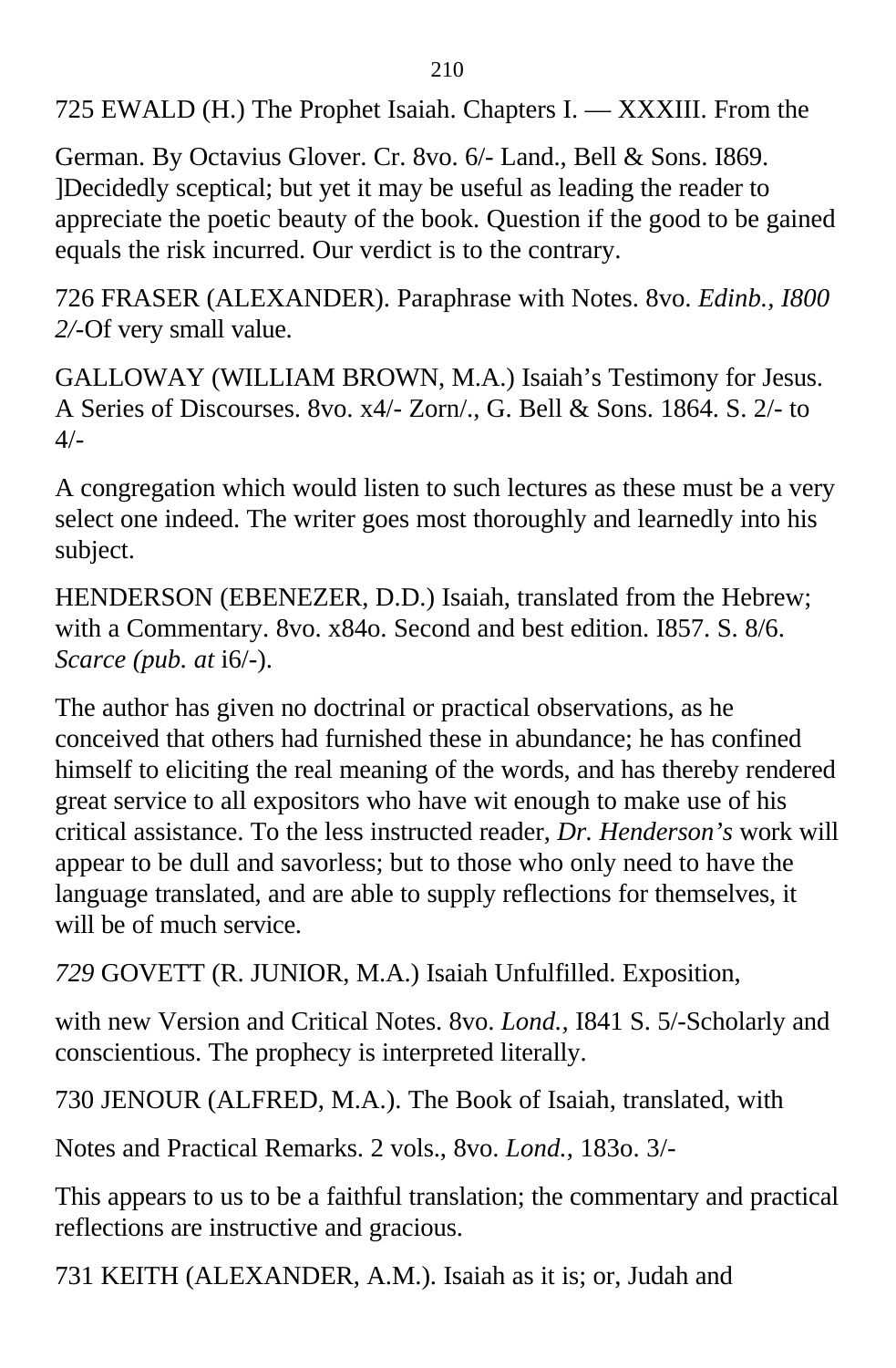Jerusalem the subiects of Isaiah's prophesying. Cr. 8vo.

*Edinb.,* 185o. 3/-

The student will consult with benefit this valuable contribution to the explanation of a most important, but neglected book.

732 KELLY (WILLIAM). Lectures on Isaiah. *2/6.* Zonal., G. Morrish. I871.

This eminent divine of the *Brethren* school sometimes expounds ably, but with a twist towards the peculiar dogmas of his party.

733 LOWTH (ROBERT, D.D., F.R.S., *Bp. of London. 1*710 — :787).

Isaiah, Translation with Notes. 8vo. Numerous editions,

S. 2/-; a modern one, 8vo., 4/6. *Lond.,* W. Tegg. *See 2No. 711.*

*Smith's Dictionary* remarks that *Bp. Lowth's* incessant correction of the Hebrew text is constantly to be mistrusted. This seriously diminishes Lowth's value, but this is a grand work notwithstanding.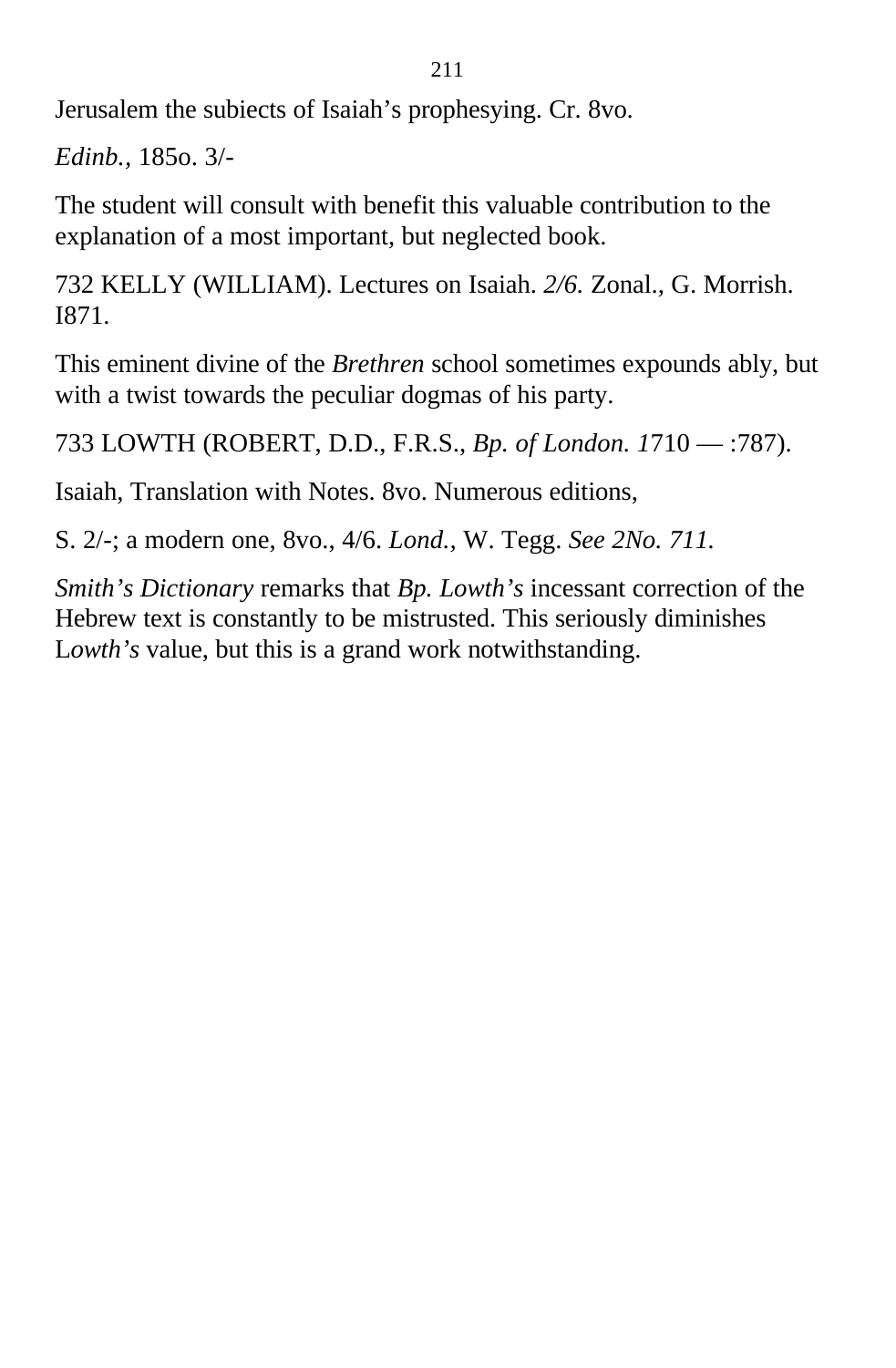734 LYTH (JOHN, D.D.) Homiletical Treasury. 12mo. I *Lond.,* Elliot Stock. 1868.

This should have been to the preacher a book of the utmost value, for it consists wholly of outlines and hints for sermons, but these are frequently poor and commonplace. The design is superlatively practical, and had the execution been better we should have rejoiced in it.

735 MACCULLOCH (ROBERT, D.D.) Lectures on Isaiah. 4 vols.

8vo. *Lond.* 1791 — 1805. 12/-to iS/-

In these days we need condensation. This author would have beer,

far more valued if he had compressed his matter into one, volume. He

is good, but verbose. Some authors toil not, but they spin; *Macculloch*

both toils and spins.

736 MACLACHLAN (MRS., of Maclachlan*).* Notes on the unfulfilled Prophecies of Isaiah. [Anon.] 8vo. 8/6. *Lond.,* Nisbet. 1868.

This authoress treats Isaiah as a Jewish book only, and refers all the prophecies to that nation. We do not agree with her fundamental principle.

7:37 MANCHESTER (GEORGE MONTAGUE, DUKE OF). Short Notes on Isaiah, chap. V. — XII. 8vo. I852. 2/-

We confess that we cannot enjoy the very singular style of the Duke's prelections, but there are some who set great store by them. We wonder why.

738 NOYES (G. R.) *See No. 713.*

739 STOCK (JosEPH, M.A., *Bishop of Killalla).* Isaiah in Hebrew and English With Notes. 4to. 18o3. 4/'

The notes are few, but are said by the *British Critic* to be "uncommonly valuable for their depth and acuteness." We should not have thought so. *Stock* alters the renderings of *Lowth,* but seldom improves them. We judge him to be over estimated.

740 SMITH (R. PAYNE, D.D., D*ean of Canterbury).* The Authen-

ticity and Messianic Interpretation of the Prophecies of Isaiah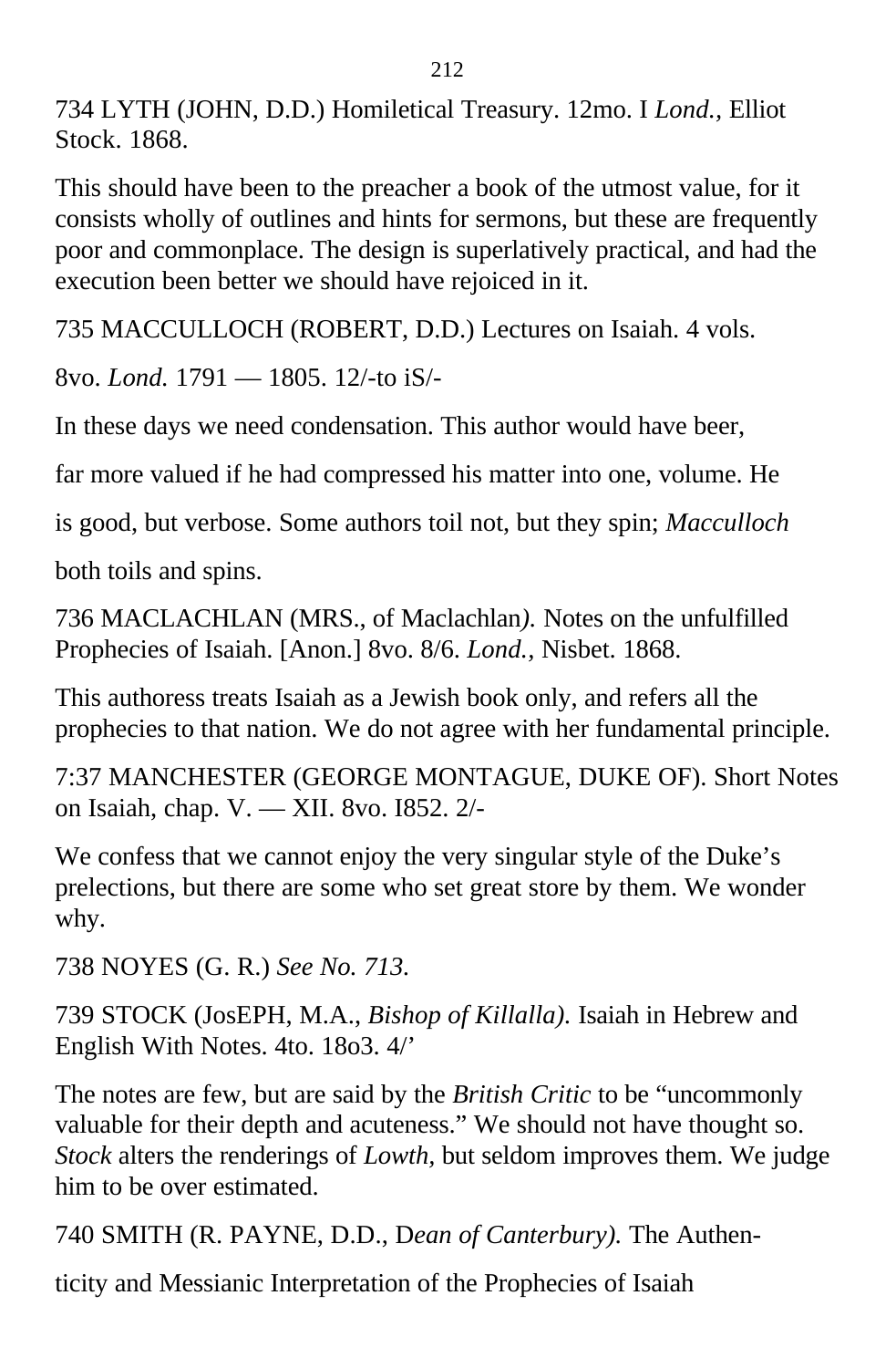Vindicated, in Sermons before the University of Oxford. 8vo.

1o/6. *Oxf.* and *Lond.,* J. H. & J. Parker. ,862. S. 5/6

A work which would be invaluable in a discussion with Jews. It meets their objections, and also those advanced by neologians, and by the writers of *Essays and Reviews.*

741 VERNEY (LaDy). Practical Thoughts on the First Forty Chapters of Isaiah. 8vo. *Lond.,* Nisbet. i858. S. *2/6.*

Some sensible spiritual hints will be found in these remarks. As an exposition it is one of the least.

742 WHISH (J. C., M.A.) A Paraphrase of the Book of Isaiah, with Notes. I2mo. 3/6. L*ond.,* Seeley & Co. 1862. S. 1/3.

Somewhat helpful. The paraphrasing is not prolix, and it does, as a rule, aid the reader in getting at the literal sense. With the spiritual teaching *Mr. Whish* has not intermeddled.

743 WHITE (SAMUEL. L, M.A.) Commentary on Isaiah, wherein the literal sense is briefly explained. 4to. *Zond., 1*709. *2/6.*

This author keeps to the literal sense and is very severe upon spiritualizers, of whose vagaries he gives specimens. In aiming at one excellence he misses others, and fails to see Christ where he certainly is, thus rendering his remarks less valuable to the Christian mind.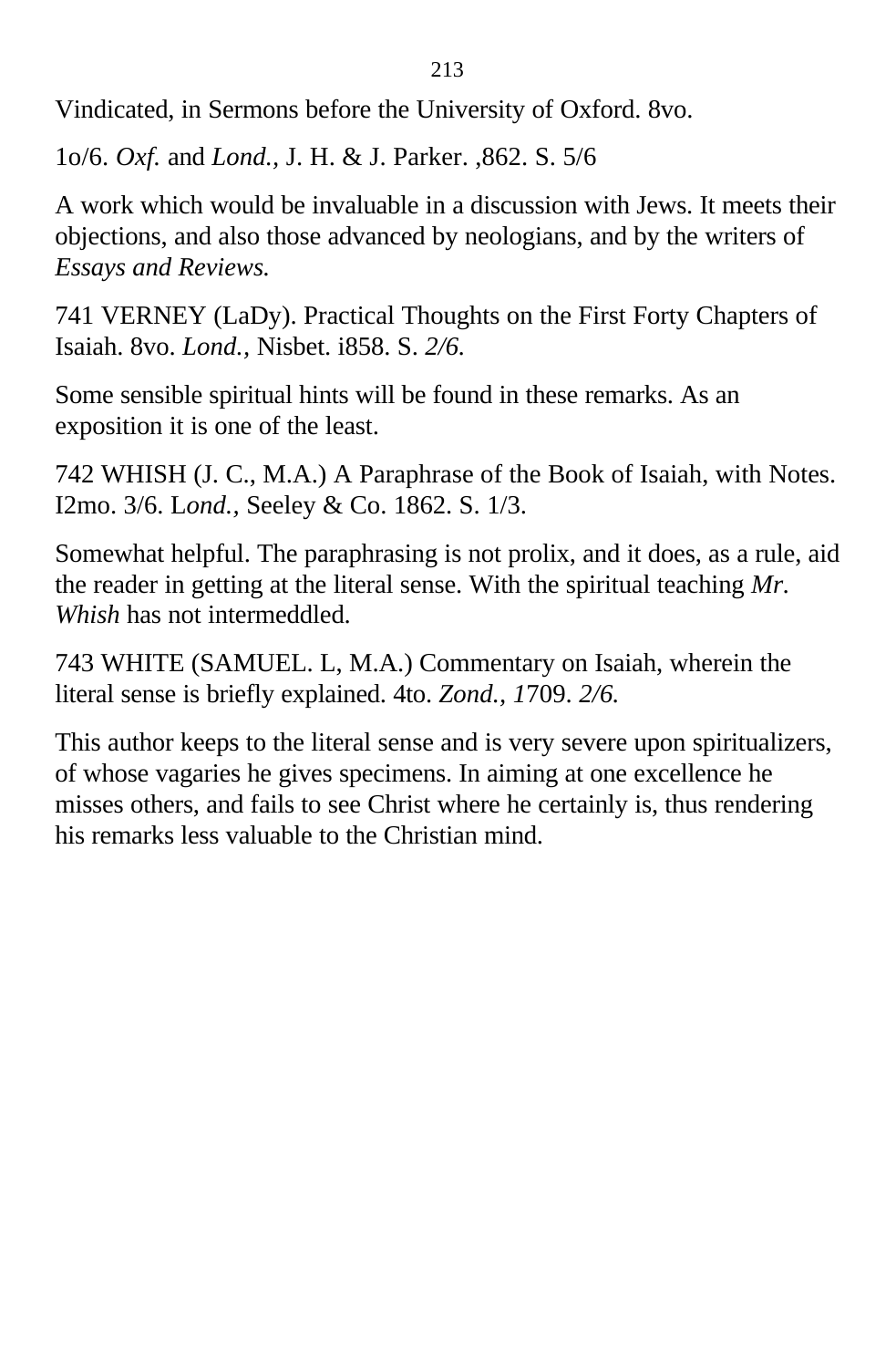PARTS OF ISAIAH.

[There are many works upon separate chapters of this book, but it does not fall in with our plan to go so much into detail as to enumerate them all. We thought it would be useful to our readers if we mentioned a few.]

74,4 MACDUFF (J. R., D.D.) "Comfort ye, Comfort ye :" God's

words of comfort addressed to his Church in the last twenty-

seven chapters of Isaiah. Cr. 8va. 5/- L*ond.,* Nisbet. 1872.

*.Dr. Macduff* translates into popular language the teachings of great

expositors, and does it to perfection. For an hour's pleasant and holy

reading commend us to *Dr. Macduff.*

745 CALVERT (THOMAS). Mel Coeli, Medulla Evangel;i; or, The Prophet Isaiah's Crucifix. An Exposition of the

Fifty-third Chapter of Isaiah. 4to. 1867. 5/- to *7/6.*

*Precious and practical. Just what the title would lead us to expect marrow and fatness; haney fram the Rack, Christ Jesus.*

746 DURHAM (JAMES). Christ Crucified; or, the Marrow of the Gospel, holden forth in Seventy-two Sermons on

Isaiah liii. Editions, folio, 4to., and 8va. 3/- to 5/-

*:This is marrow indeed. We need say no more: Durham is a prince among spiritual expos;tars.*

747' MACDONOGH (T. M.) Messiah as revealed in Is. liii. Founded upon Manton (748). 12mo. Lo*nd.,* 1858. *1/6.*

']:his is a serving up of the next work in the form of lectures. We do not admire abridgments, and especially those which make alterations and additions; still it is likely that many have read *Macdonogh's Manton* who might never have fallen in with *Manton's Manton.*

748 MANTON (THOMAS, D.D.) A Practical Exposition on the whole Fifty-third Chapter of Isaiah. 8va. *Land.,*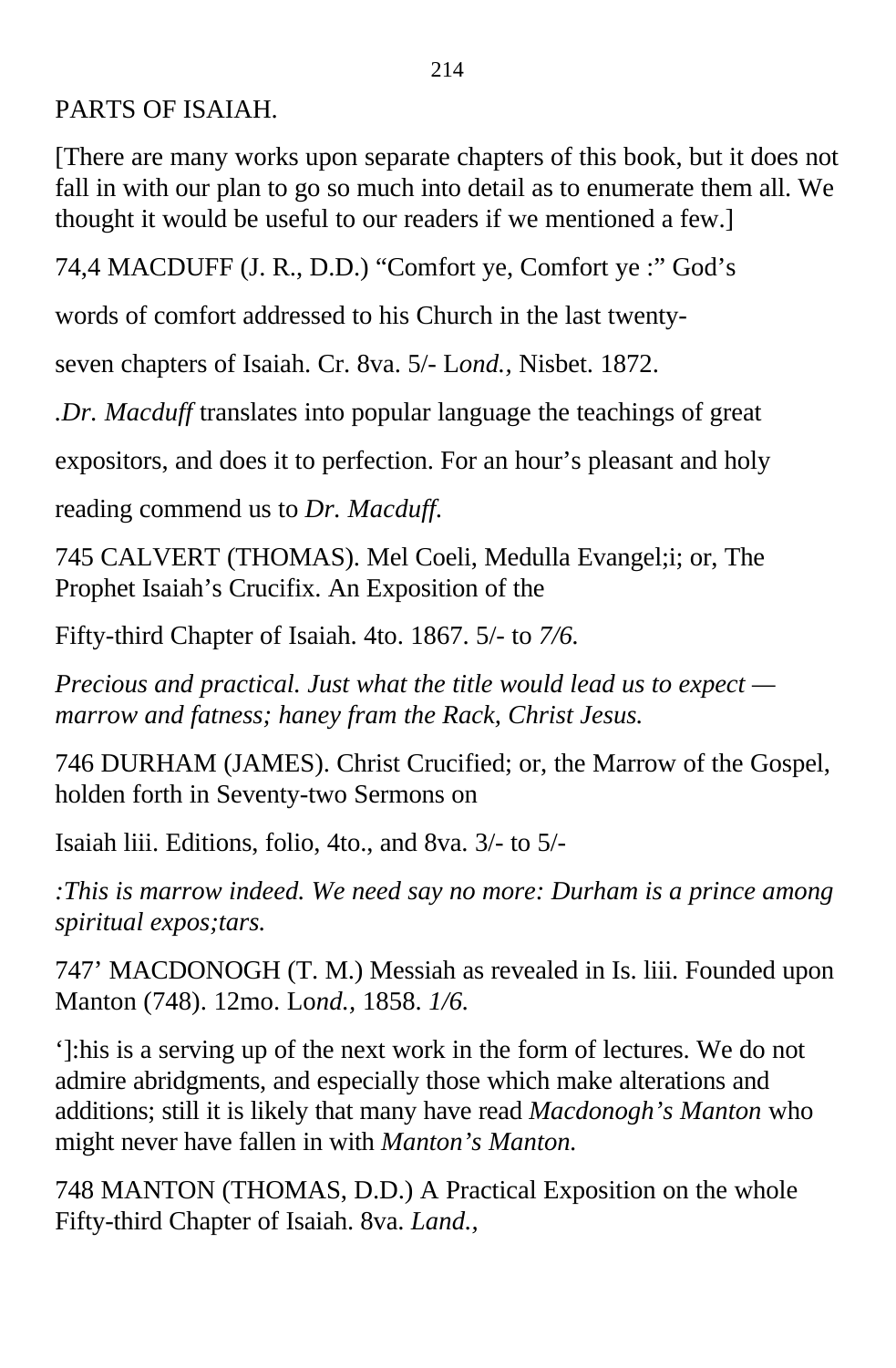17o3. Also in *Works,* Vol. III. Nichol's Puritan Series. *Manton needs no praise fram us. Whatever he does is dane in*

*a style worthy of a chief among theologians. He is, however, seldom too brief, and his own bulk hinders his being read. ]>reachers of long sermons should take a hint fram this.*

749 MARGOLIOUTH (Moses, B.A.) Six Lectures on Isaiah liii, etc. 8va. *Lond.,* Hatchards. x846. 2/-

Well worth a careful reading.

75° STEWART (JAMES HALDANE., M.A.) Lectures upon Isaiah LV.

12mo. Lo*nd.,* Hatchards. 1846. 1/6.

Nine sweet evangelical discourses, in a lively, impressive style.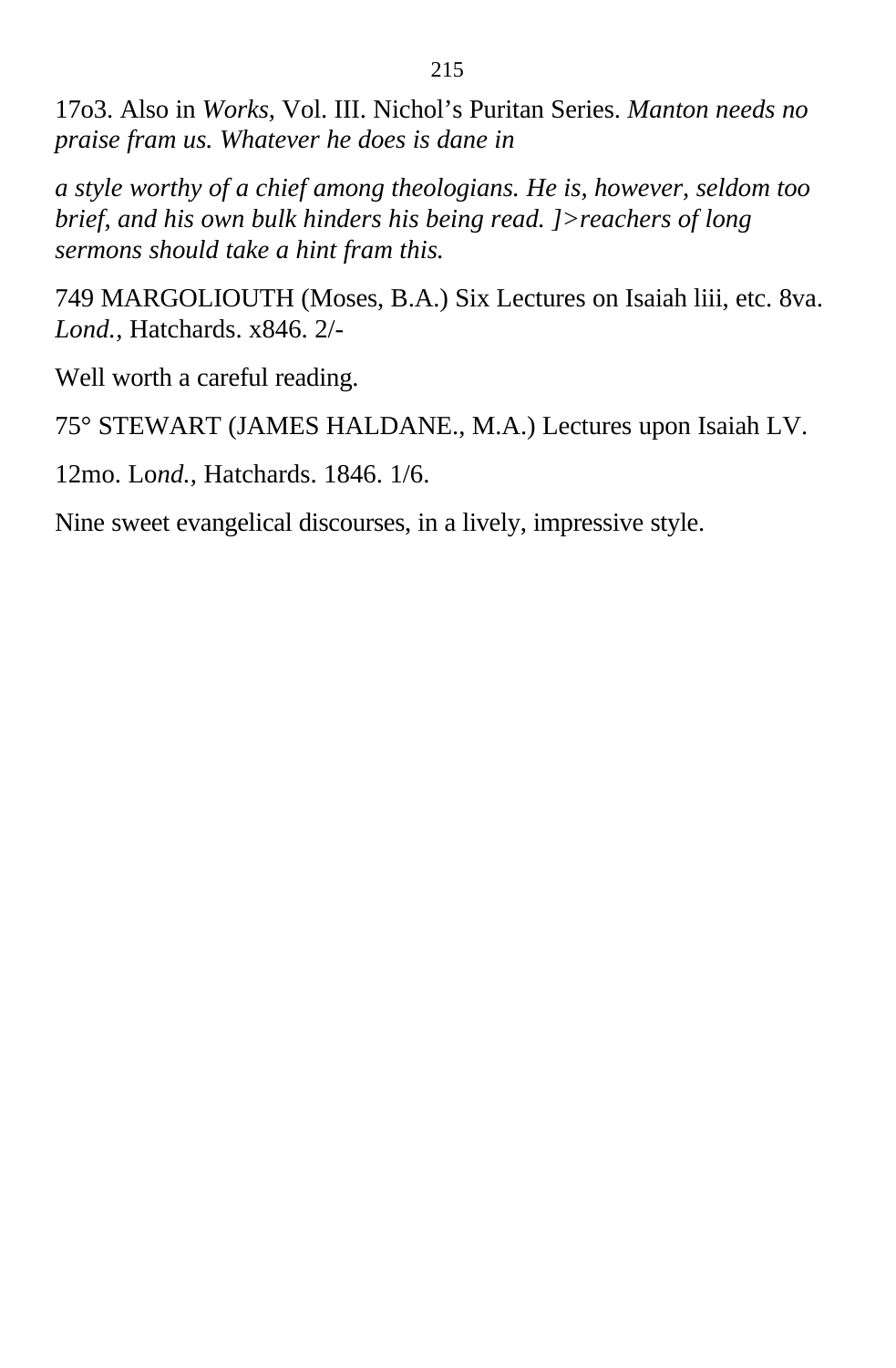## JEREMIAH AND LAMENTATIONS.

[We would call special attention to the volume of the *Speaker's Commentary* upon this Book. It is by *Dr. Payne Smith,* Dean of Canterbury, and deserves much praise.]

BLAYNEY (BENJAMIN, D.D. *Died* I801). Jeremiah and Lamentations. New Translation, with Notes. 8vo. Lond., x836. 2/6. *(See No.* 711.)

*Blayney* belonged to a past school of clever men, too apt to suggest new readings, and more able to appreciate literary beauties than spiritual teachings. He was a zealous follower of *Lowth,* but he lacked the fine taste and poetic genius of his master.

752 HENDERSON (E., D.D.) Jeremiah and Lamentations. 8vo.

*Lond.,* 1851. 8/6.

A work of the same character as No. 728.

753 HULL (JOHN, D.D.) Exposition upon part of Lamentations. 4to. *Lond.,* I618. *7/6.*

*Full of quaintnesses. Marrowy throughout.*

754 KEIL (K. F. I754 — 1818). Commentary on Jeremiah and

Lamentations. 2 vols., 8vo. 21/. *Edinb.,* T. &T. Clark. x874.

We have already indicated the direction in which *Keil* is serviceable. For exact interpretation he is esteemed, but he is too cold and formal ever to be a favorite.

755 LANGE'S COMMENTARY. Jeremiah and Lamentations. By Dr. C. W. Nagelsbach. x vol., Imp. 8vo. *21/- Edinb.,* T. Clark. 1871.

*"Whoever becomes possessed of this great work will have, in a comprehensive form, the results of all ancient and modern exegesis, with an apparatus criticus of surprising copiousness." — British Quarterly Review.*

756 LOWTH (WILLIAM, M.A.) A Commentary on Jeremiah and Lamentations. 4to. *Lond.,* 1718. 1/6. *(See Nos.* 5oand 712).

This forms a part of what is known as Bp. *Patrick's Commentary. Orme* says that *Lowth* is "one of the most judicious commentators on the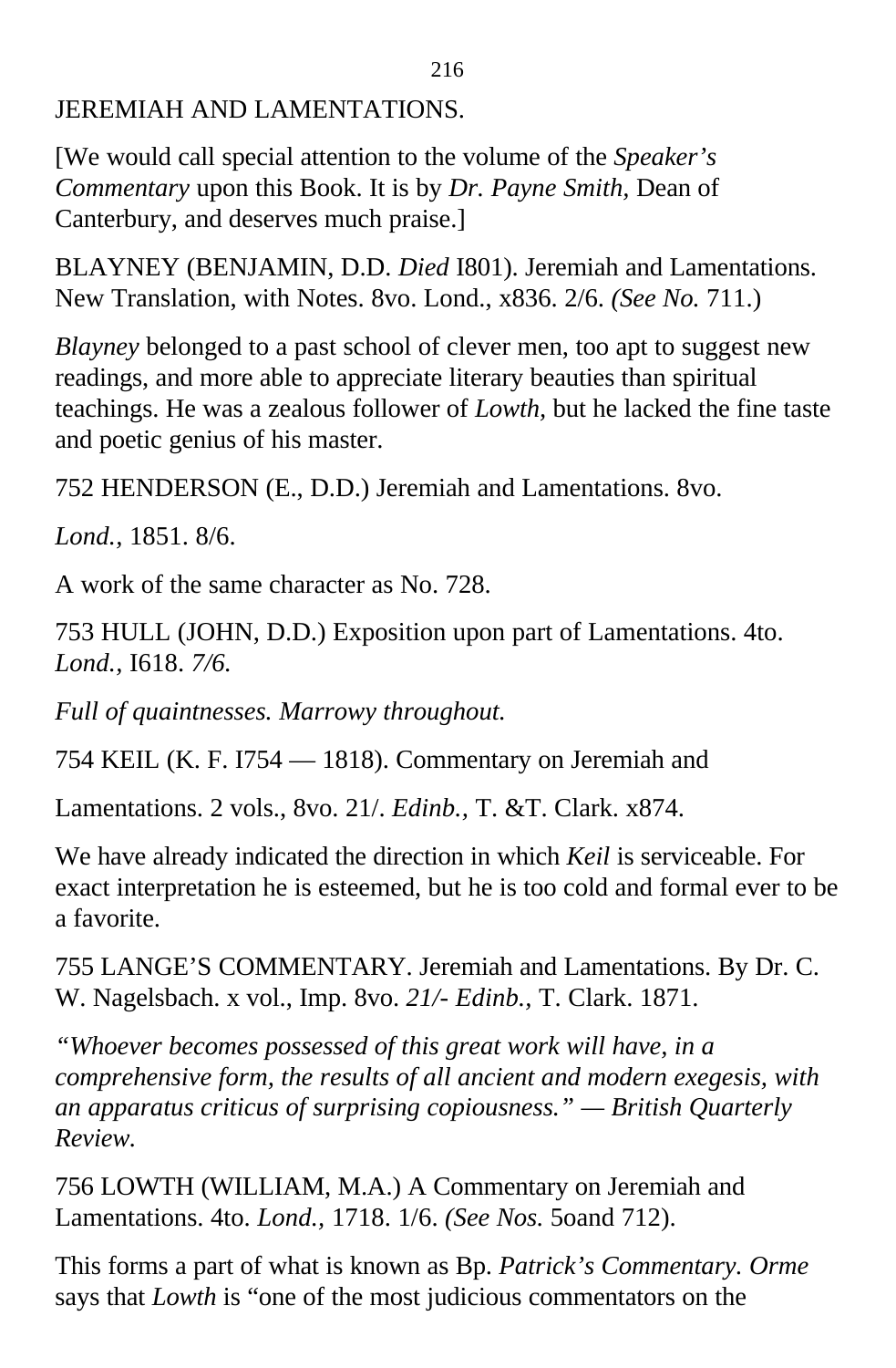prophets, *and he never prophesies himself"* We wish we could say this of all writers on prophetic subject§.

757 SMITH (THORNLEY). The Prophet of Sorrow; or, Life and

Times o£ Jeremiah. Cr. 8vo. 4/6. *Edinb.,* Oliphant. x875.

Not a commentary; but as it casts light on the character and times of the prophet it deserves a place here.

758 SWIFT (DANIEL). Zion's sufferings: an Exposition of Lamen.

tations V. 12mo. *Lond.,* 1654. 4/-

Strong, rough, coarse. Excessively rare.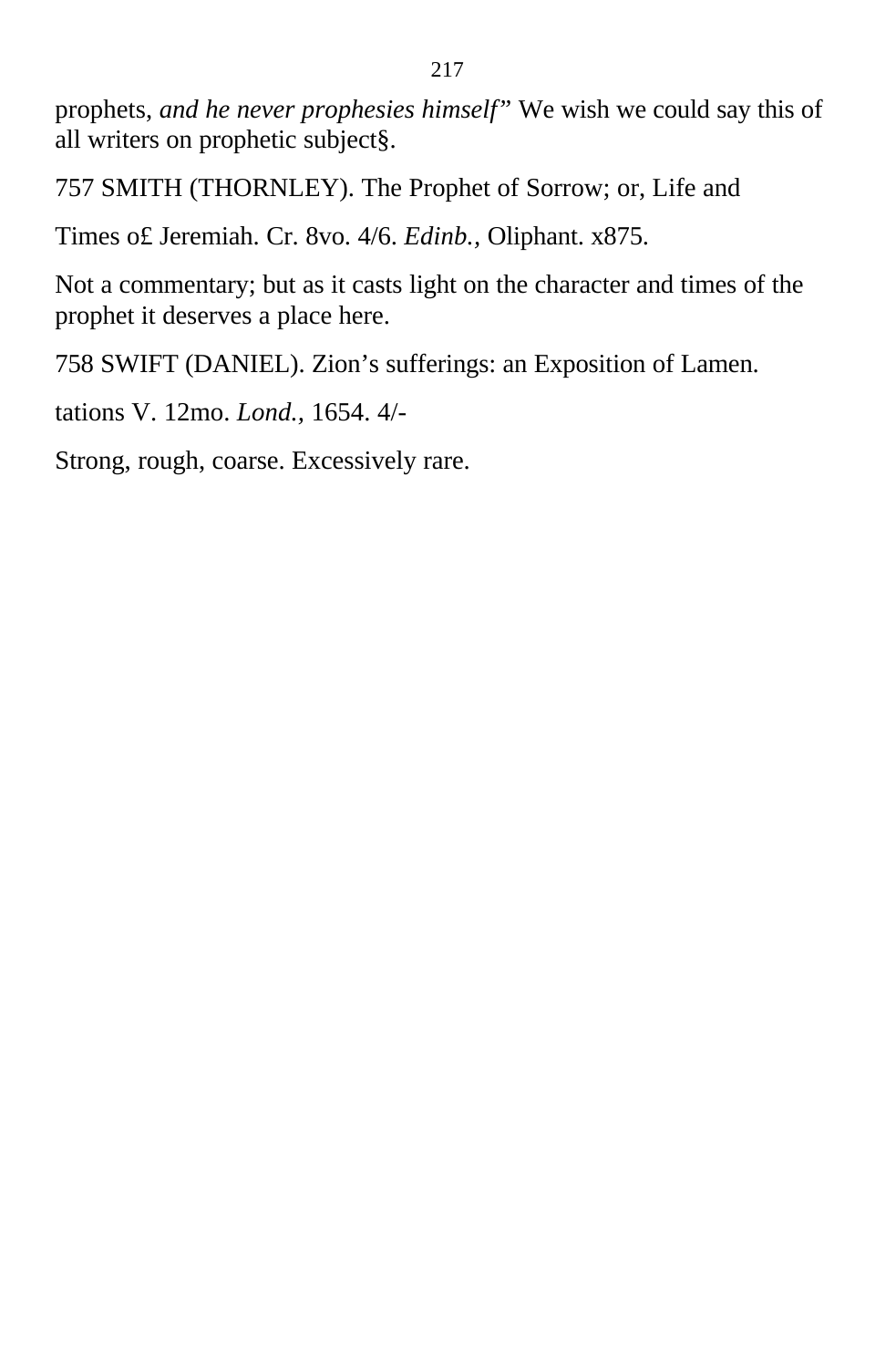759 UDALL (JOHN) A Commentarie upon the Lamentations of Jeremy. [Anon.'] 4to. L*ond.,* i599. 4/ or5/.

In this extremely rare work the author has labored after brevity, and has given the abridgment of many discourses ; hence, to those who can procure it, it is all the more useful.

EZEKIEL.

760 ALLEINE (WILLIAM). The nine last chapters of Ezekiel unfolded. 8vo. 1679. 5/6

Very rare; will interest interpreters of prophecy.

761 COWLES (HENRY, D.D.) Ezekiel and Daniel; with Notes, Critical, Explanatory, and Practical. Thick cr. 8vo. *New York,* D. Appleton & Co. I867. S. 6/6.

*In his own way this author is one of the most instructive of American writers; he is clear and definite, and leaves his meaning impressed upon the mind. His scholarship is respectable.*

762 FAIRBAIRN (PATRICK, D.D.) Ezekiel. Exposition; with

New Translation. 8vo. 10/6. E*dinb.,* T. & T. Clark. 1851. *This exposition has passed through three editions, and has gained*

*for its author a high place among elucidators of difficult parts of Scripture. Dr. Fairbairn has a cool judgment and a warm heart; he has cast much light upon Ezekiel's wheels, and has evidently felt the touch of the live coal, which is better still.*

763 GREENHILL (WILLIAM, M.A. *X59I-I677).* Exposition of Ezekiel. 5 vols. 4to. 1*645 — 1667.* Reprinted in a thick imp. 8vo. volume, 1827, and now issued in Nichol's Commentaries. 10*/6. Lond.,* Nisbet. x863.

*We always get something out of Greenhill whenever we refer to him. He had not, of course, the critical skill of the present day, but his spiritual insight was keen. He rather commented on a passage than expounded it.*

764 GUTHRIE (THOMAS, D.D.) The Gospel in Ezekiel Cr. 8vo. 3/6. *Lond.,* Daldy & Isbister. x864.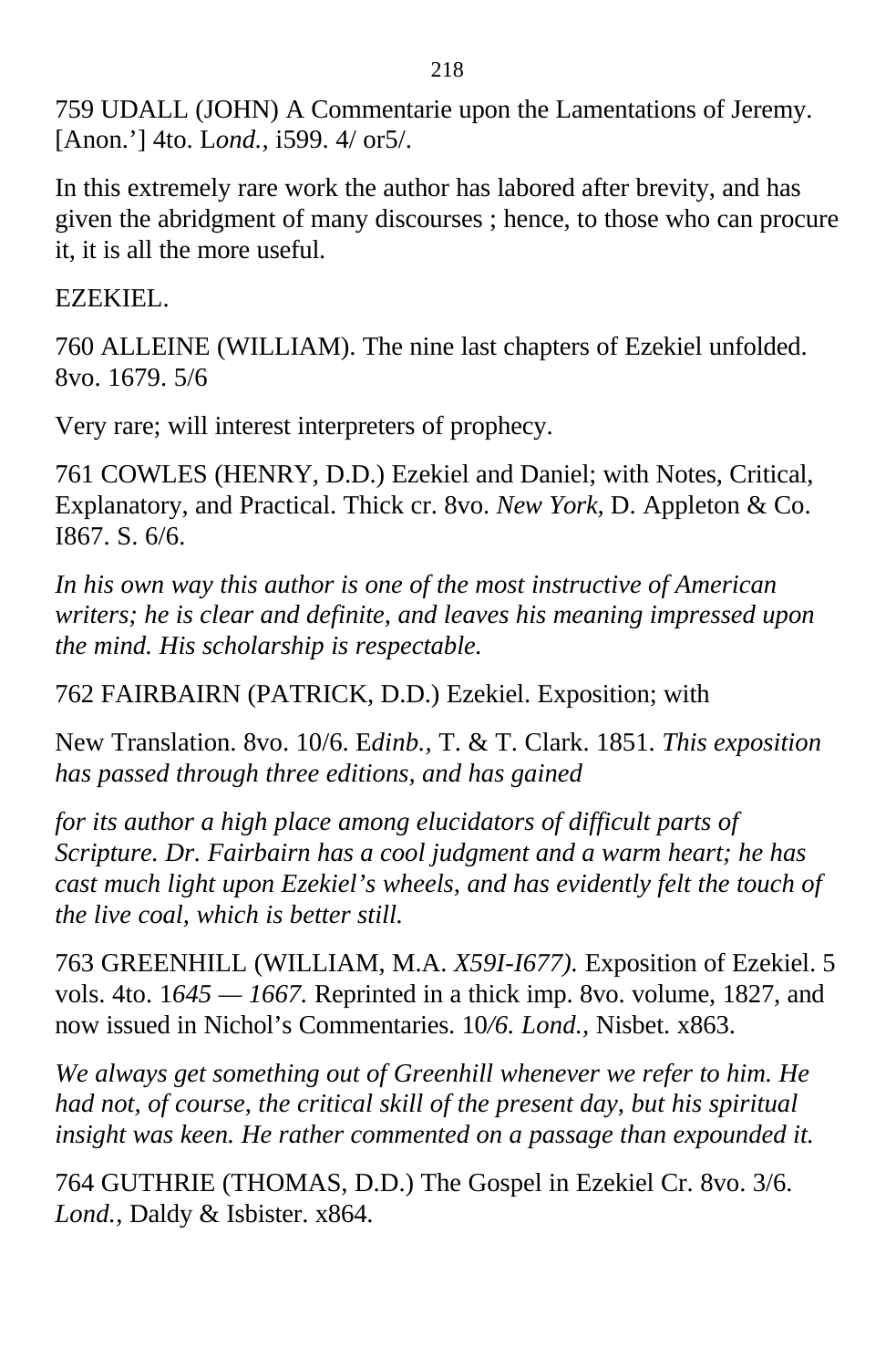Very little of Ezekiel, and a great many of those flowers of eloquence which rendered *Dr. Guthrie* so famous. We can hardly regard it as an exposition. It only dwells upon the latter part of the 36th chapter.

165 HENDERSON (EBENEZER, D.D.) Ezekiel. With Commentary. 8vo. *Lond.,Hamilton.* I855. 5/-

*Valuable condensed notes.*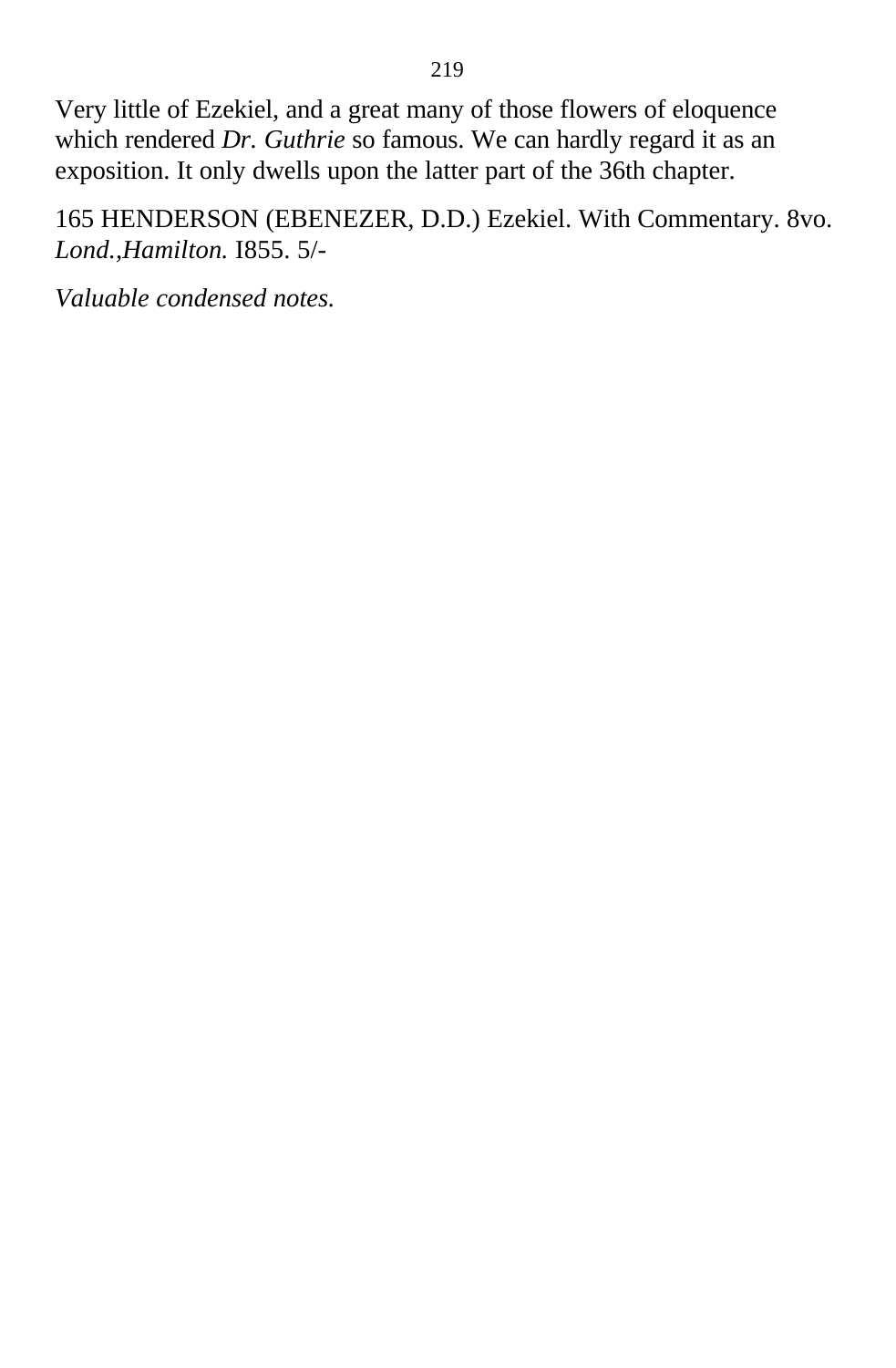766 HENGSTENBERG (E. W., D.D.) The Prophecies of Ezekiel elucidated. Demy 8vo. 10/6. E*dinb.,* T. & T. Clark. x869. We have frequently characterised this author's writings. They are (:lear, cold. and dry, like a fine moonlight night in the middle of winter A man needs a peculiar mind to *enjoy Hengstenberg,·* but all educated students can *profit* by him.

767 KEIL (K. F.) Ezekiel [2 vols., in preparation]. *Edinb.* T. Clark.

;'68 LANGE. Commentaries on Ezekiel and other Books of Old Testament. [In preparation.] E*dinb.,* T. & T. Clark.

769 NEWCOME (WILLIAM, D.D., A*bp. of Armagh.* I729 — 1800).

Improved version, metrical arrangement, and explanation. 4to.

*Dublin,* 1728. 8vo. *Lond.,* I836, etc. *(See Lowth and others,*

*No.* 7x I).

*Dr. Fairbairn* says : — " The notes are of a very brief description, chiefly explanatory of the meanings given in the translation; and both the translation and the notes proceed to a large extent on the vicious principle, very prevalent at the time, of getting rid of difficulties in the sense by proposed emendations of the text." Yet N*ewcome* showed both learning and diligence in this improved version.

770 AMNER (R.) Essay towards interpretation. 8vo. *Lond.,* :t776.

Written on the absurd hypothesis that the prophecies were all fulfilled before the death of Antiochus Epiphanes.

AUBERLEN (CARL AUGUST, Ph.D.) The Prophecies of Daniel and the Revelation, by C. A.A. Translated by Adolphe Saphir. 8vo. *Edinb.,T.* & T. Clark. x856. 5/-

Not a textual commentary, but a treatise upon the mysterious prophecies. *Auberlen's* spirit is reverential and his views are evangelical, or we should not have found *Mr. Saphir* translating it. He acknowledges his indebtedness to *Roos,* No. 799. We must leave the interpretations to be judged by those who are learned in such subjects.

772 BARNES (ALBERT). Notes. Blackie's edition. 2vols.,

post 8vo. *7/-* S. 3/6.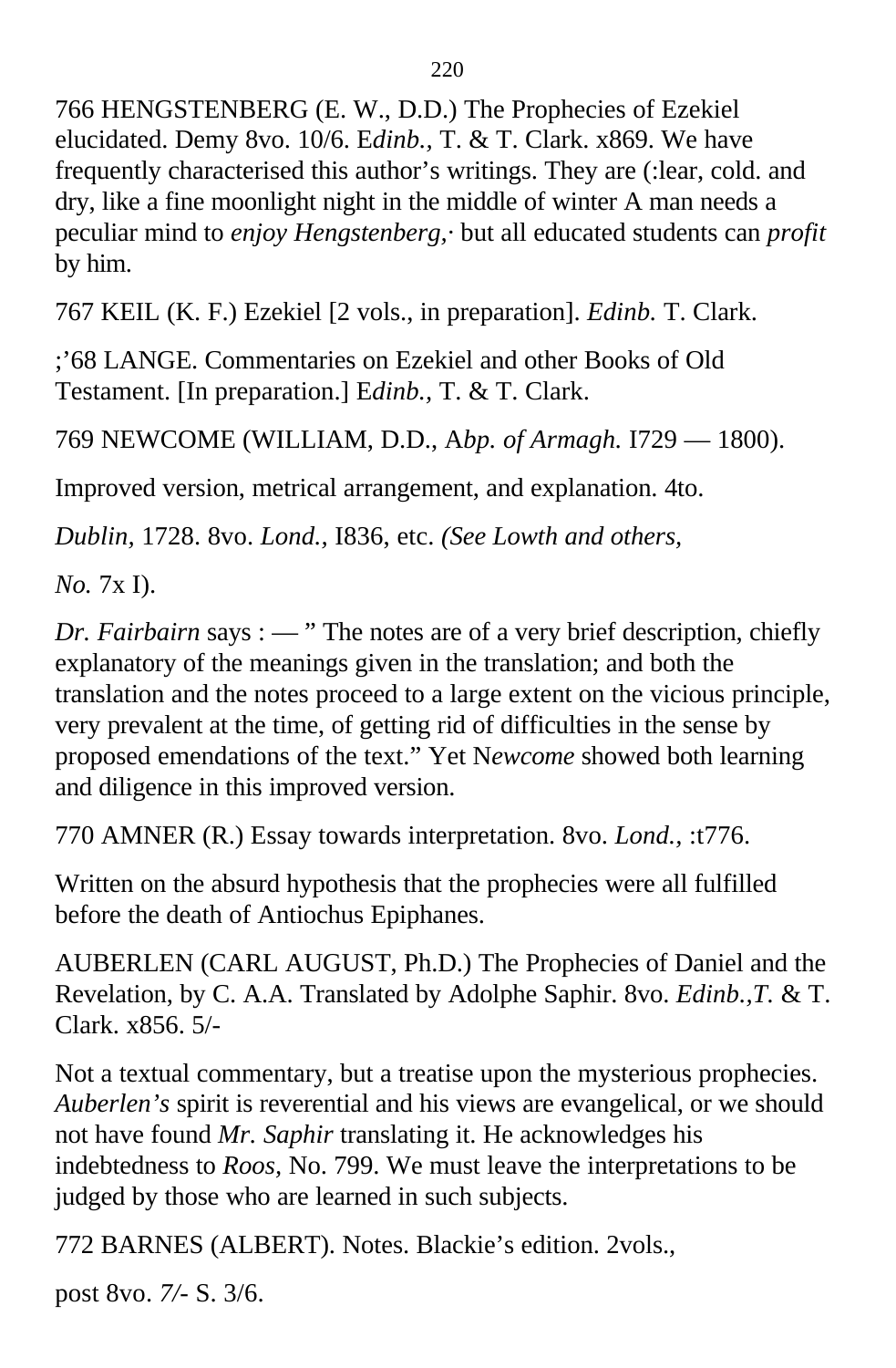*Dr. Wardlaw said of t/ds work:2-"] have examined the 'Notes' of' the Rev. Albert Barnes on a considerable variety of testing passages ; and, so far as my examination has gone, I feel confident*

*in pronouncing them to be characterized, in no ordinary degree, by discriminative judgment, sound theology, unostentatious learning,*

*practical wisdom, and evangelical piety."*

773 BIRKS (T. R., M.A.) Exposition of the first two Visions of Daniel. Fcap. 8vo. 6/- Lo*nd.,* Seeleys. x845. S. :/6.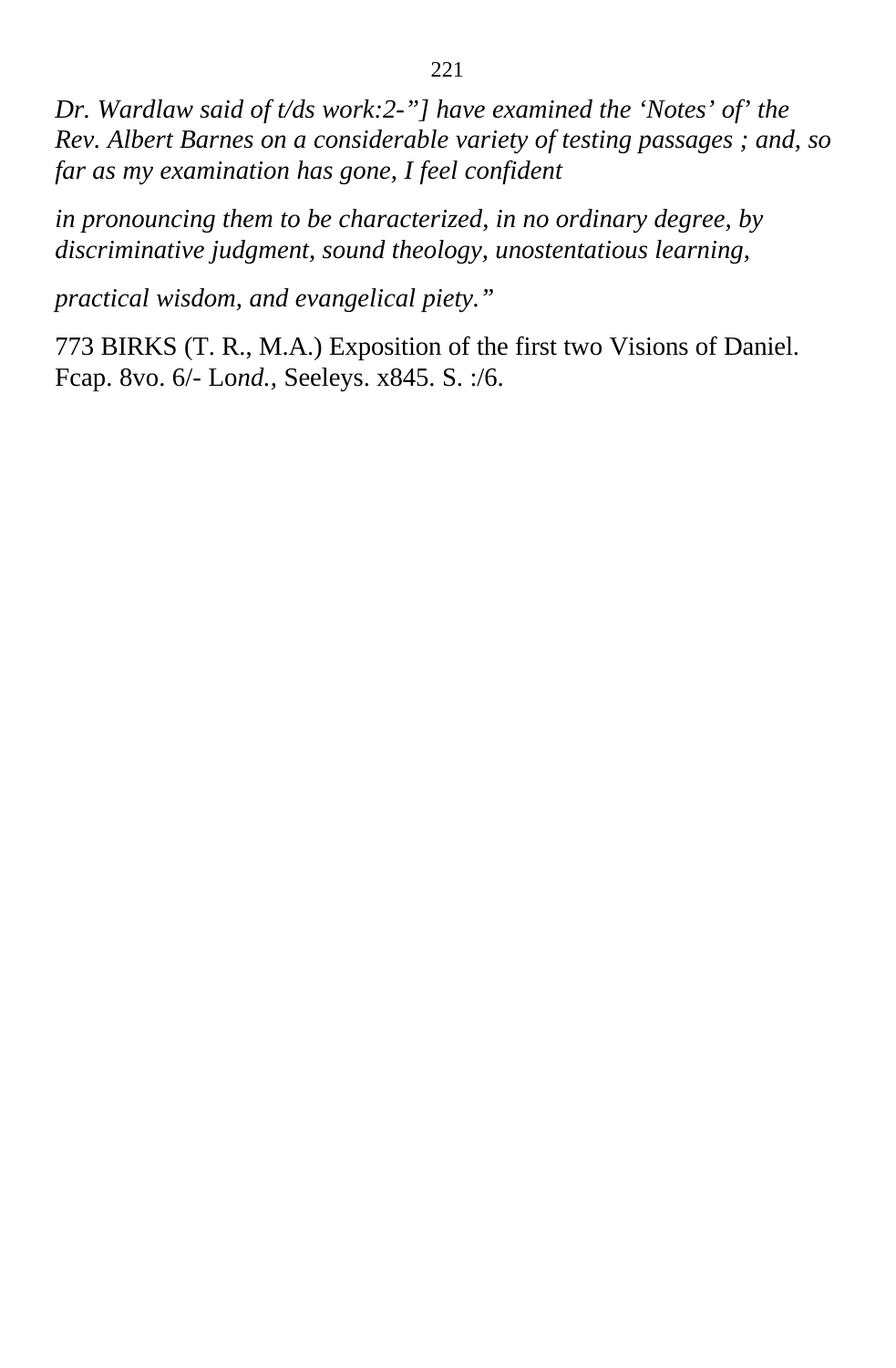*774* BIRKS (T. 1%., M.A.) The Two Later Visions of Daniel

historically explained. Fcap. 8vo. 6/- *Lond.,* Seeley. x846.

We must leave judgment upon this work and the preceding one to those skilled in prophetic interpretation.

BRIGHTMAN (THOMAS. *Puritan. 1*557 — 1607). A most comfortable Exposition of the last and most difficult part of the Prophecie of Daniel, from the 26th verse of the 11th Chapter to the end of the I2th Chapter, wherein the restoring of the Jewes and their calling to the faith of Christ after the utter overthrow of their three last enemies is set forth in lively colors. 4to. Lo*nd., 1644.*

This exposition and the author's commentary on Canticles are appended to his work on Revelation, and do not appear to have been published separately.. In his title-page *Brightman* is called a *bright* and worthy man, and in the preface we are told that "he shined every way and was a *Brightman* indeed." His work is rather a curiosity than a treasure.

776 BROUGHTON (HUGH. 1549 — 1612). Daniel's Chaldee Visions. *14forks.*

Folio. *Lond.,* x662.

This author was pedantic and eccentric, but yet a man of real learning. His works !have almost disappeared. In his own day some considered him a sage and others a quack. He was a little of both.

777 CALVIN (JOHN). Commentaries upon Daniel. 4to.

*Land.,* John Day. 1570. 10/-

*Also in Calvin's complete works.*

778 COLEMAN (THOMAS). Decision, exemplified in Daniel. 8vo. L*ond.,* I858.

This is by the author of "Memorials of Independent Churches." It is intended for children and is suitable for them.

779 (COWLES (HENRY, D.D.) *See under Ezekiel, No. 761.*

780 DANIEL: Statesman and Prophet. [Anon]. 8vo. 3/6. *Zonal.,*

Religious Tract Society. [N.D.]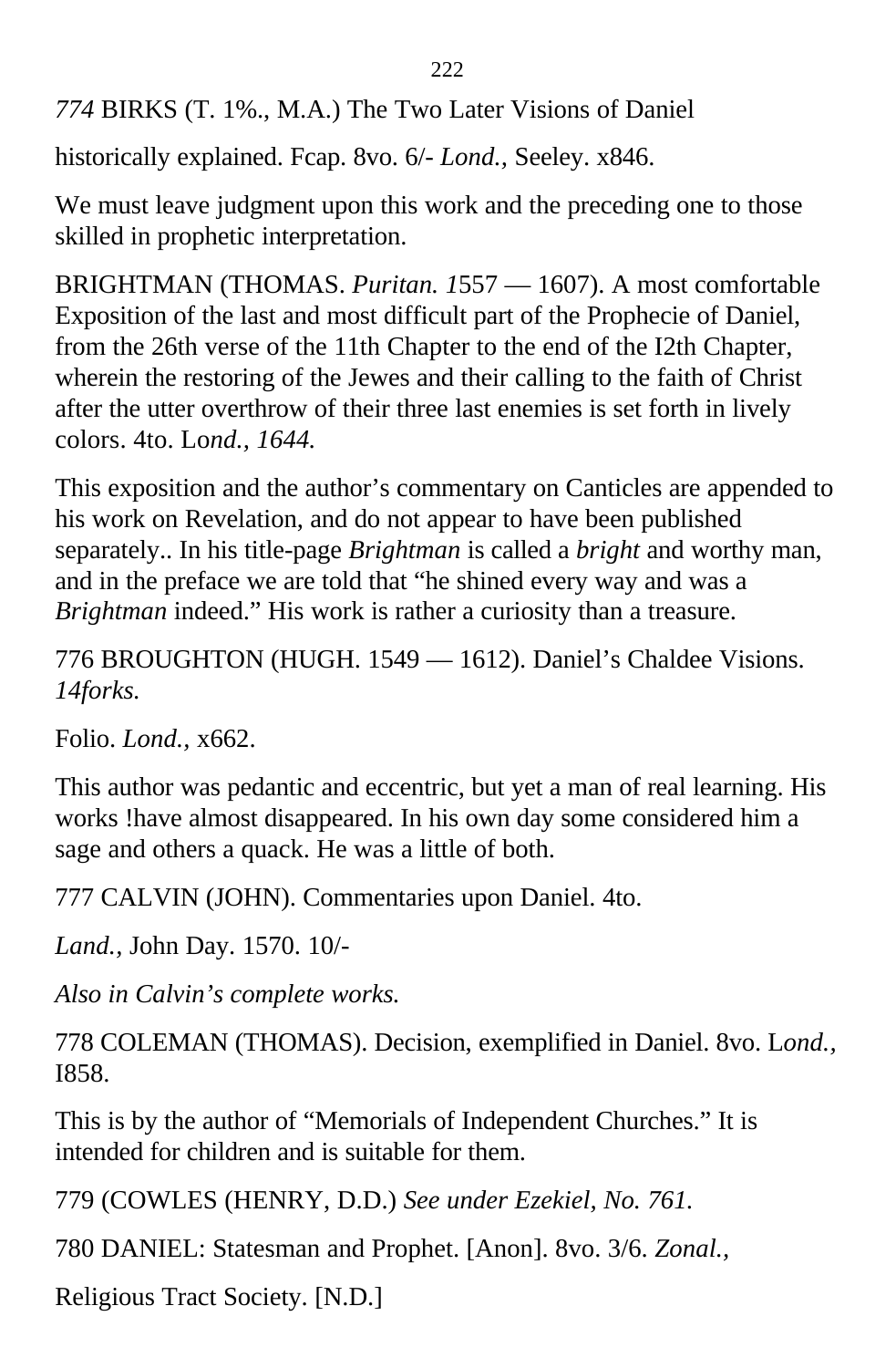A valuable popular addition to the literature of the book of Daniel. Objections to its authenticity and inspiration are met, and the assaults of infidels are made to bring out the evidences of Divine authority with all the greater clearness. We are delighted with the volume, which is beautifully got up. Every student and minister should have a copy.

781 DARBY (JOHN NELSON). Studies. 1/- *Lond.,* W. H. Broom.

The name of the writer sufficiently indicates the character of the book.

782 DESPREZ (PHILIP S., B.D.) Daniel; or, the Apocalypse of the Old Testa-

ment. 8vo. 5/- Lo*nd.,* Williams& Norgate. 1865.

This work is of the *Essays and Reviews* school. The author cannot see the Messiah in Daniel. It is worse than useless.

78.3 ELLIOTT (E. B.) *See under Revelation.*

784 FRERE (JAMES HATLEY, Esq.) A Combined View of the Prophecies of Daniel, Ezra, and St. John. 8vo. *Lond.,* 1826. S. 2/6.

This has been esteemed by many in its day, but we do not recommend its purchase. 785 GAUSSEN (S. R. LOUIS). Daniel, explained for Young Persons. 2 vols. 8vo. 9/- L*ond.,* J. & C. Mozley. 1874. *This is a work for children only. We hope it will not set our Sunday School teachers explaining to their little ones the image and its toes, the he-goat, and all the other marvels. If they do attempt it we wish them as well through their task as Professor Gaussen.*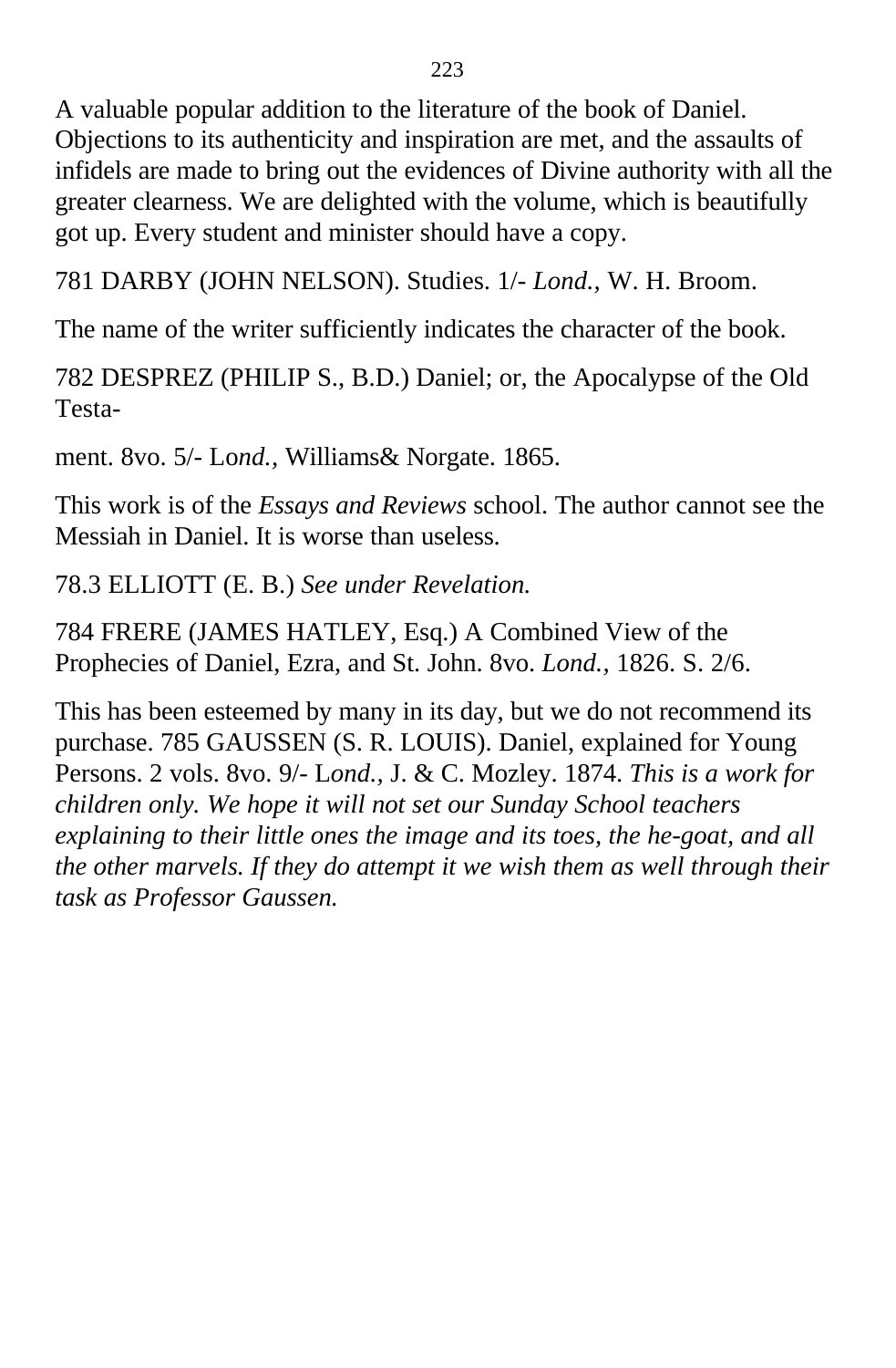786 HARRISON (BENJAMIN, M.A., *Archdeacon of Maid-stone).* Prophetic Outlines of the Christian Church and the Antichristian Power, as traced in the Visions of Daniel and St. John. *[Warburtonian Lectures.]* 8vo. I849. 3/' *We like the manner of this book. The author has been content throughout to trace the true outline o/interpretation without entering an a detailed examination of counter theories; and he has done this in the spirit of Bishop Ridley, who said upon a kindred subject,* "Sir, *in these matters I am so fearful, that I dare not speak further than the very text doth, as it were, lead me by the hand."*

787 HENGSTENBERG (E. W.) Dissertations on the Genuineness

of Daniel and the Integrity of Zachariah. 8vo. 12/- E*dinb.,*

T. & T. Clark. x848. S. *5/6.*

Much valuable matter is brought out by the discussion; but few of us have time to go into it, or any need to do so; for we are fully persuaded of the integrity of all the prophets, and of their books too.

788 HUIT (EPHRAIM. *Puritan).* The whole Prophecie of Daniel

Explained. 4to. *Lond.,* x643. 5/6.

*Huit's* short doctrinal summaries of the verses will bring useful sub. jects before the preacher's mind; otherwise *Huit* is not very remarkable.

789 IRVING (EDWARD, M.A. 1792 — 1834). Babylon and Infidelity

foredoomed of God-; A Discourse on Daniel and the Apo-

calypse. 2 vols., 12mo. *Glasg., 1*826; also one vol. 8vo. 3/6.

More of rolling sound than anything else.

790 KEIL (K. F.) Commentary on the Book of Daniel. 8vo *10/6. Edinb.,* T. & T. Clark. I872.

"We *have just had occasion to make ourselves acquainted with Keil's book on Daniel, and we can speak of it in very high terms.*

*It is marked by great erudition, rare accuracy, and much spiritual thoughtfulness."~Evangelical Magazine.*

79x KELLY(WILLAM). Notes. 12mo. *1/6. Zonal.,* Morrish. 187o.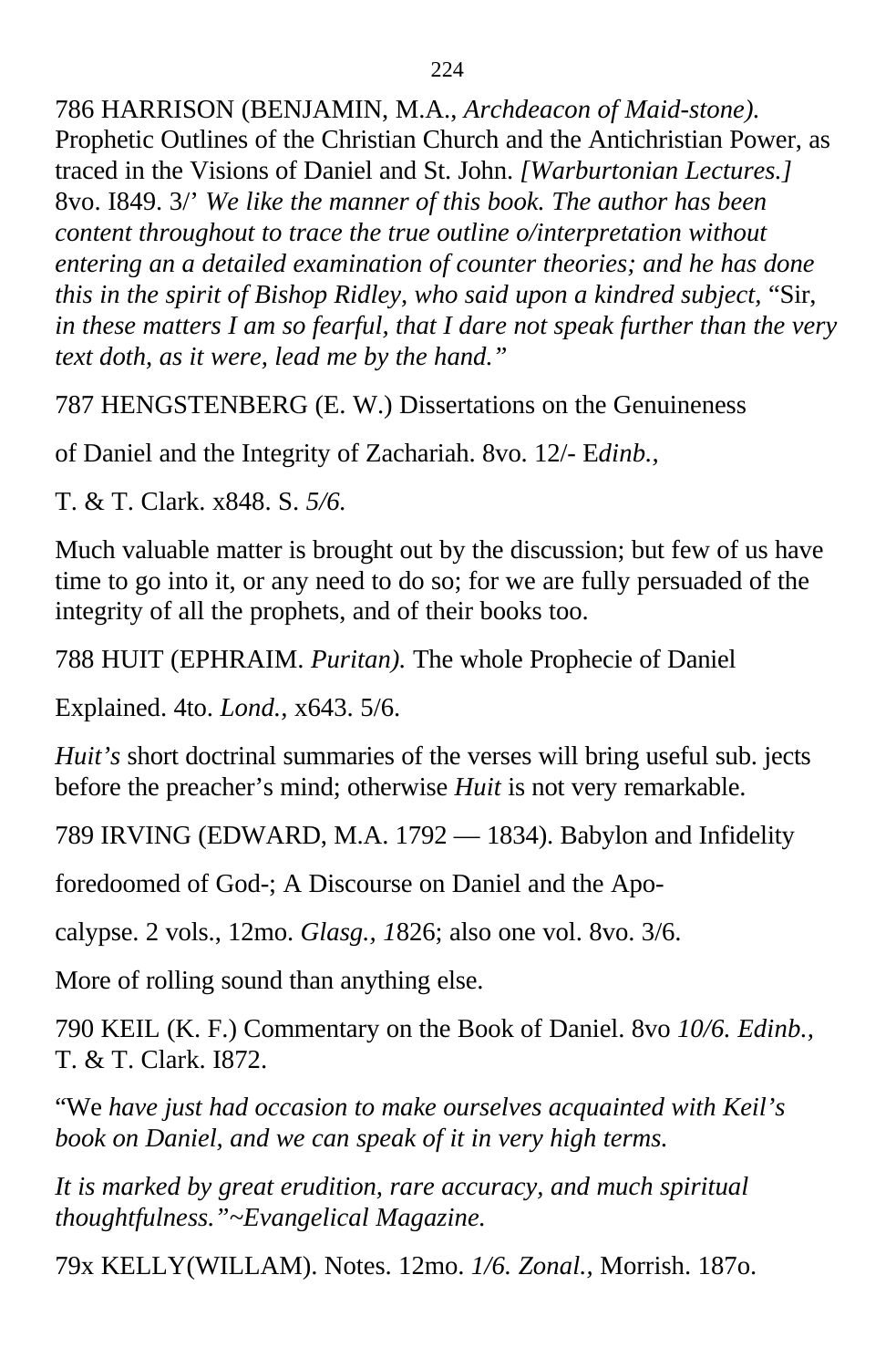It needs minds of a peculiar organization to enjoy Plymouth writings. They abound in peculiar phraseology, which only the initiated can understand. We are sorry to see such a mind as Mr. Kelly's so narrowed to party bounds.

792 KNOX (J.) Reflections on Daniel. Small 8vo. x849.

This book is unknown to us.

793 MANCHESTER (GEORGE MONTAGUE, DUKE OF). The Times of Daniel, Chronological and Prophetical. 8vo. *Zonal.,* 1845. 3/-

This work has received the most enthusiastic praise from German writers, who dwell with pleasure upon his being "erudite and illustrious." The duke's writing is certainly sui genera. He is by no means a favorite author with us.

?94 MILES (CHARLES POPHAM, B.A.) Lectures, with Notes.

[Chap. I — VII]. 2 vols. 12mo. Lo*nd.,Nisbet.* I840-4I. 3/6.

Commendable sermons and good notes.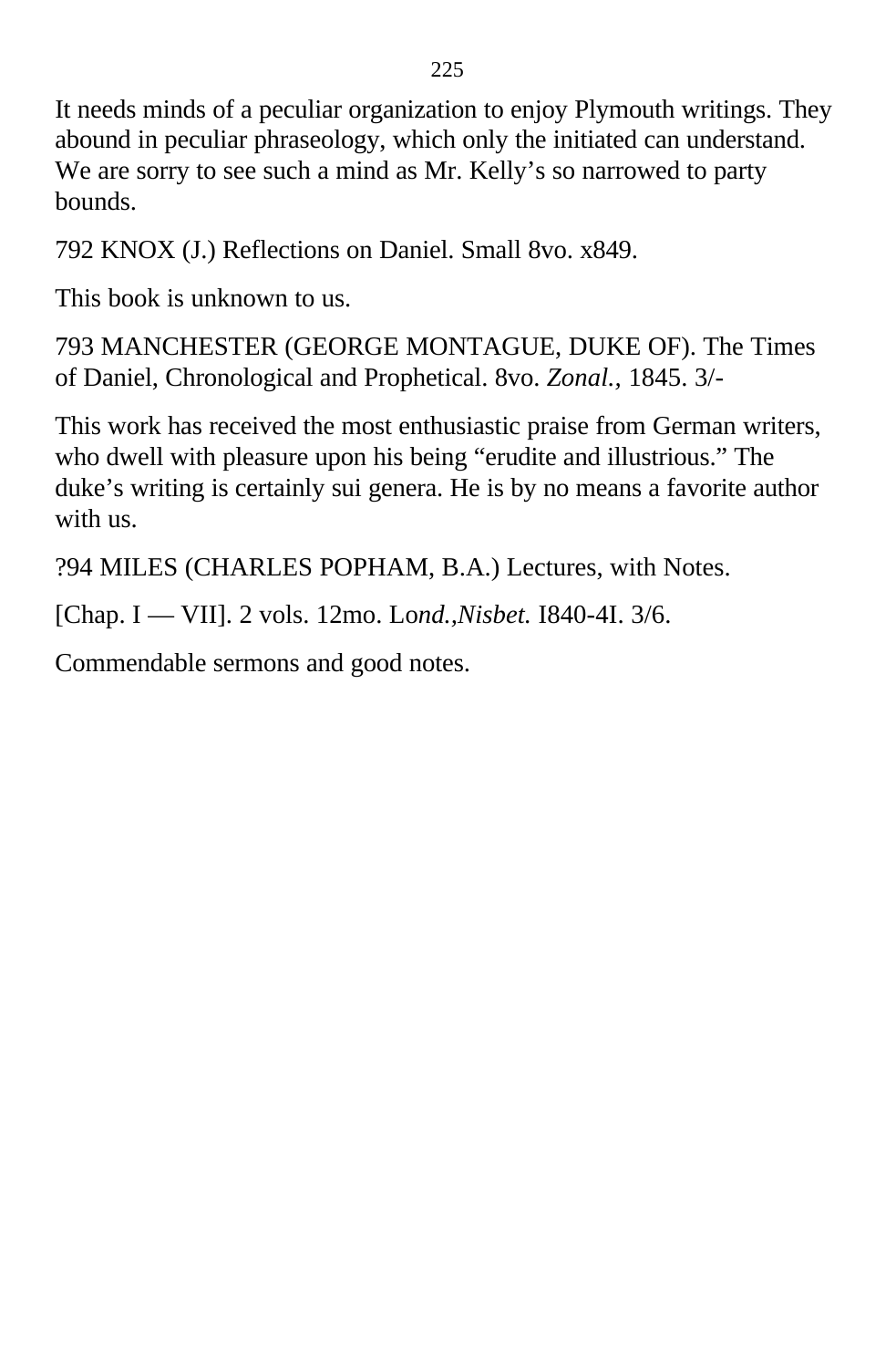795 MORE (HENRY, D.D., F.R.S. I614 — I687). A Plain and Continue.,[

Exposition of the several Prophecies of Daniel. 4to. *Lond.,* 168I. 2/6.

If a man had no more than *Afore* on Daniel he would certainly long for more, and need a work more spiritual and more suggestive.

796 NEWTON (SIR ISAAC, F.R.S. 1642 — I727). Observations on

Daniel and the Apocalypse. 4to. L*ond.,* x733; 8vo., 1831.

2/- or 3/-

The author's name will always keep this book in repute. The spiritual student will not glean much from it. Sir Isaac's fame does not rest on his expositions. The following extract we cannot forbear inserting in this place : — " The folly of interpreters has been, to foretell times and things by this prophecy [the Apocalypse], as if God designed to make them prophets. By this rashness they have not only exposed themselves, but brought the prophecy also into contempt. The design of God was much otherwise. He gave this and the prophecies of the Old Testament, not to gratify men's curiosities by enabling them to foreknow things, but that after they were fulfilled they might be interpreted by the event; and his own providence, not the interpreter's wisdom, be then manifested thereby to the world."

797 PARKER (THoMAS. *Puritan. Died* x677). Daniel expounded. 4to. *Lond*

x646.

'This learned book is enough to perplex and distract any ordinary mortal, but probably *Dr. Cumming* and brethren of his school would revel in it. We had sooner read a table of logarithms.

798 PUSEY (EDWARD BOUVERIE, D.D. *Regius Professor of Hebrew).* Daniel the Prophet. Nine Lectures. 8vo. 10/6. *Lond.,* J. Parker & Co. x869.

*To Dr. Pusey's work on Daniel all subsequent writers must be deeply indebted, however much they may differ from him in other departments of theological study.*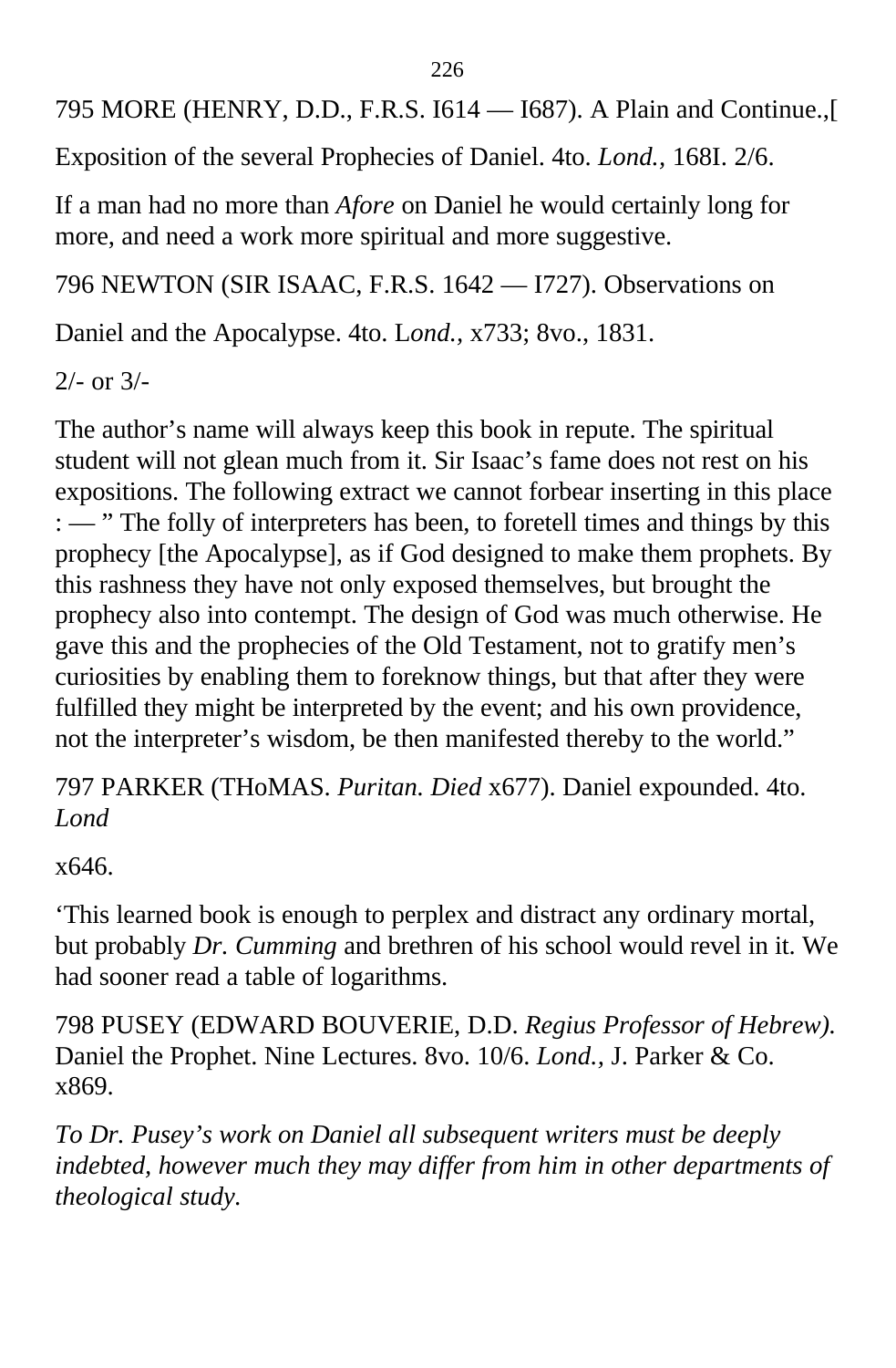799 ROOS (MAGNUS FREDERICK. 1727 — 1803). Exposition of such of the Prophecies of Daniel as receive their accomplishment under the New Testament. Translated by E. Henderson. 8vo. E*dinb.,* 1811. *1/6* and *2/-*

*Dr. Henderson gently chides those who are not sufficiently intent upon prophetical interpretation. There would be fewer of such delinquents if expositors were more reasonable. Roos, however, is dull to a dreadful degree: we should say that nobody ever read him through, except his translator. He is very devout, and this is the saving point about his book. We cannot tell whether the views of Roos are correct or not, for we cannot keep awake while reading him. As far as we have gone we have seen some reason to question.*

8oo RULE (WILLIAM HARRIS, D.D.). Historical Exposition of Daniel. Cr. 8vo. *Lond.,* Seeley & Co. 1869. 3,/-

*A notably interesting exposition, bringing historical facts and memorials to bear upon the prophecy. It is not merely readable, but*

*attractive.*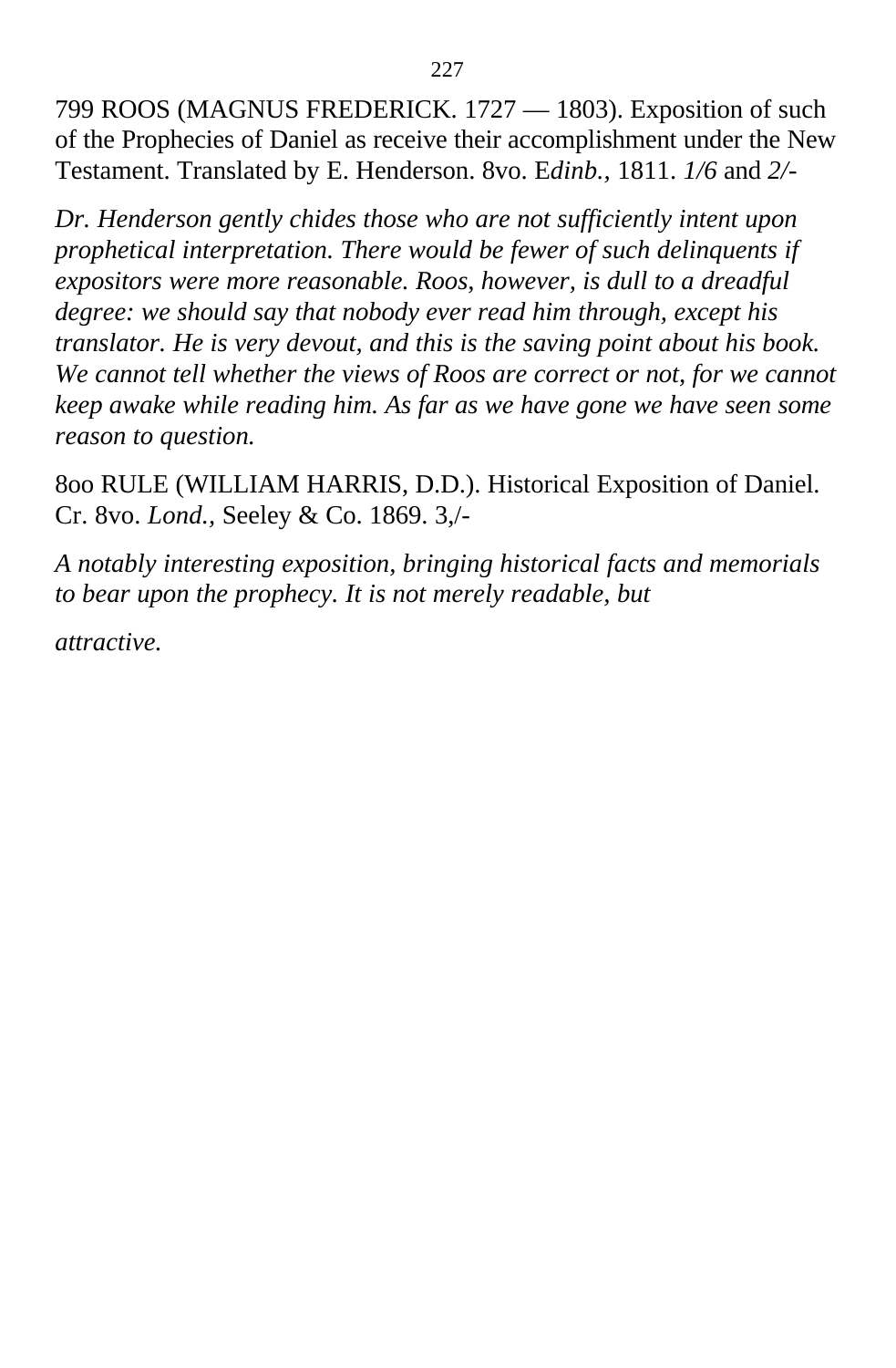8oi STRONG (LEONARD). Lectures. 12mo. 2/-Lond.,Yapp. 187t. Notes of instructive lectures.

STUART (MosEs). A Commentary on the Book of Daniel

8vo. *Boston, U. ,5'.* I85O. S. 9,/6.

*Stuart* gives quite an independent interpretation, and fails to see the *.Pope* and his *Cardinals* in Daniel, for which we like him all the better. 'Vie do not accept his conclusions, but he is always worthy of respect.

8o3 TREGELLES (S. PRIDEAUX, LL.D.) Remarks on the Prophetic

Visions of Daniel. Cr. 8vo. 5/- L*ond.,* Bagsters. 1852.

*Tregelles* is deservedly regarded as a great authority upon prophetical subjects.

8o4 WELLS (EDWARD, D.D.) Daniel explained. 4to. *Zonal.,* 1716. 1/6.

This is a different work to that mentioned in No. 6x. It is of no great value.

805 WILLET (ANDREW). Hexapla in Danielem. Folio. i6io. 8/6.

*aPr. Williams* says that this is a work of much information, as it contains the "opinions of many authors on each point of difficulty." He adds that in none of his expositions does *Willet* "discover more skill and judgment than in the present work."

8:06 WILSON (JosEPH, A.M.) Horae Propheticae; or Dissertation on

the Book of Daniel. 8vo. *Oundle,* 1824. 2/-

We consider this to be of more than average worth.

807 WINTLE (THOMAS, B.D. 1737 — 1814). Daniel, an Improved Version,

with Notes. 4to. *Oxf,* 1792; 8vo., *Lond.,* 1836. 2/- *(See No.* 711.) Learned notes, mainly philological, with a translation on the plan of *Lowth.*

808 WODROW (ROBERT). Destiny of Israel, as unfolded in the Eighth and

succeeding Chapters of Daniel. 12mo. Blackie & Son. 1844. 1/6.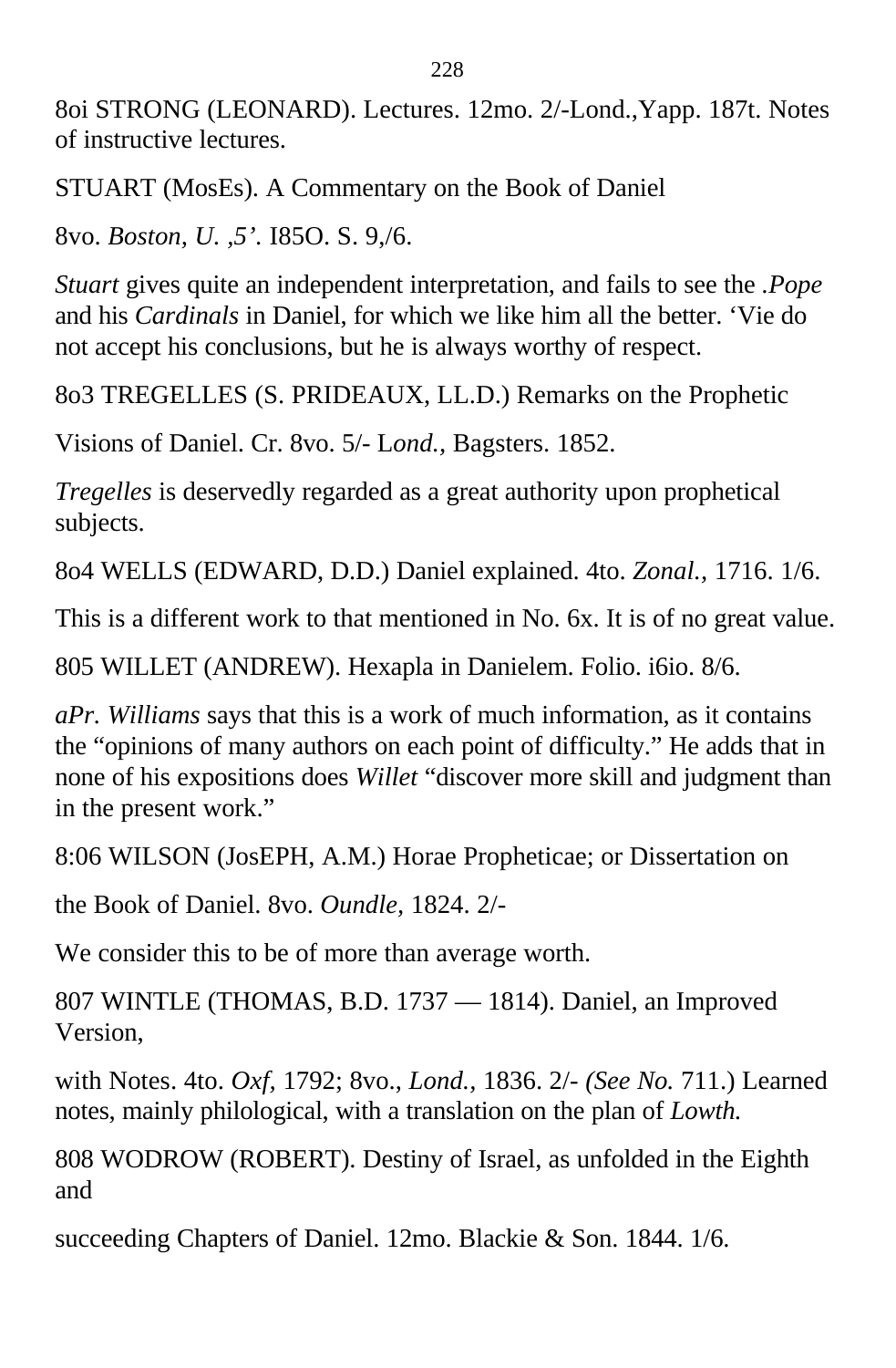This devout author follows the system of *Sir Isaac Newton* and *Bishop Newton.* His calculations as to the year 1843 were disproved by history.

8o9 WOOD (WILLIAM, A.M.) Lectures on the first Seven Chapters of Daniel.

12mo. *Zonal.,* Cleaver. 1847. x/6.

Plain sermons of no great expository value.

#### MINOR PROPHETS.

810 BARLEE (EDWARD). Explanatory Version of the Minor Prophets, 12mo. *].on&,* Pickering. i839. 1/6.

One of the best paraphrases we have ever met with.

81i COWLES (HENRY, D.D.) The Minor Prophets, with Notes.

Cr. 8vo. *New York,* D. Appleton & Co. 1867. S. 7/-"This work is designed for both pastor and people. It embodies me results of much research, and elucidates the text of sacred Scripture with admirable force and *simplicity." — New York Christian Intelligence*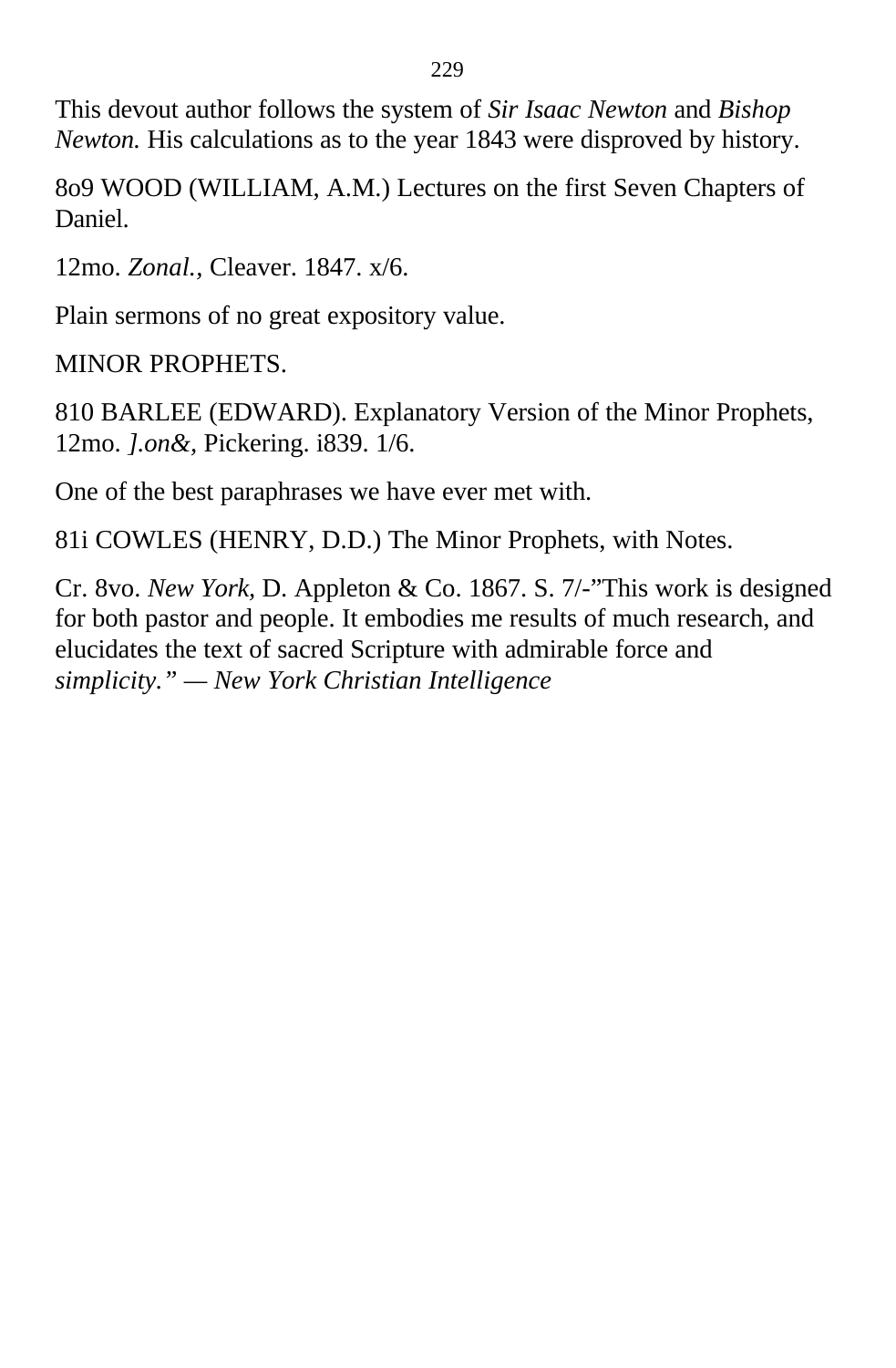812 DANAEUS, or DANEAU (LAMBERT. *Eminent French Protestant Divine.*

153o — 1596). A fruitfull Commentarie upon the Twelve Small Prophets.

Translated by John Stockwood, Minister at Tunbridge. 4to. *Lond.,* 1594.

A translation of a work famous in its day, but of small service now.

8I3 HENDERSON (EBENEZER, D.D.) The Twelve Minor Prophets.

Large 8vo. *Lond.,* Hamilton & Co. I845. *Scarce. S.* 1o/-A learned critical work, not spiritually or doctrinally suggestive, but simply explanatory of the text. This author denounces the theory of a double sense in prophecy 3 we, none the less, believe it to be a fact.

814 HUTCHESON (GEORGE). Briefe Exposition of the 12 Small Prophets. 3 vols., sm. 8vo. *Lond.,* I655; 1 vol., folio, I657. *7/6* to 10/-

*Get it. Hutcheson is always rich. He resembles Dickson.*

815 KEIL (K. F.) Commentary on the Minor Prophets. 2 vols., 8vo. 2I/- *Edinb.,* T. & T. Clark. I87I.

*"Dr. Keil is at his best in this Commentary; and to all who have ventured on this obscure region we can promise an intelligent guide and a serviceable light in this work. We ourselves, under his guidance, have resumed the study of these beautiful and instructive Scriptures with renewed vigor and growing delight." — Nonconformist.*

816 KELLY (WILLIAM). Lectures. Cr. 8vo. 4/6. *].and.,* Broom. 1871.

*Mr. Kelly* finds in the Minor Prophets a great many things which we cannot see a trace: of — for instance, he here discovers that we shall lose India. It is a pity that a man of such excellence should allow a very superior mind to be so warped.

817 LANGE. Commentary on the Minor Prophets. Edited

by Dr. Schaff. Imp. 8vo. 21/- E*dinb.,T.T.* Clark. 1874. *The commentaries on the different prophets are by various authors; hence their value differs, its a whole the volume is excellent, but not so good as Keil.*

818 NEWCOME (WILLIAM, D.D. *Abp. of Armagh.* 1729 — 1800).

Improved Version, Metrical Arrangement, and Explanation.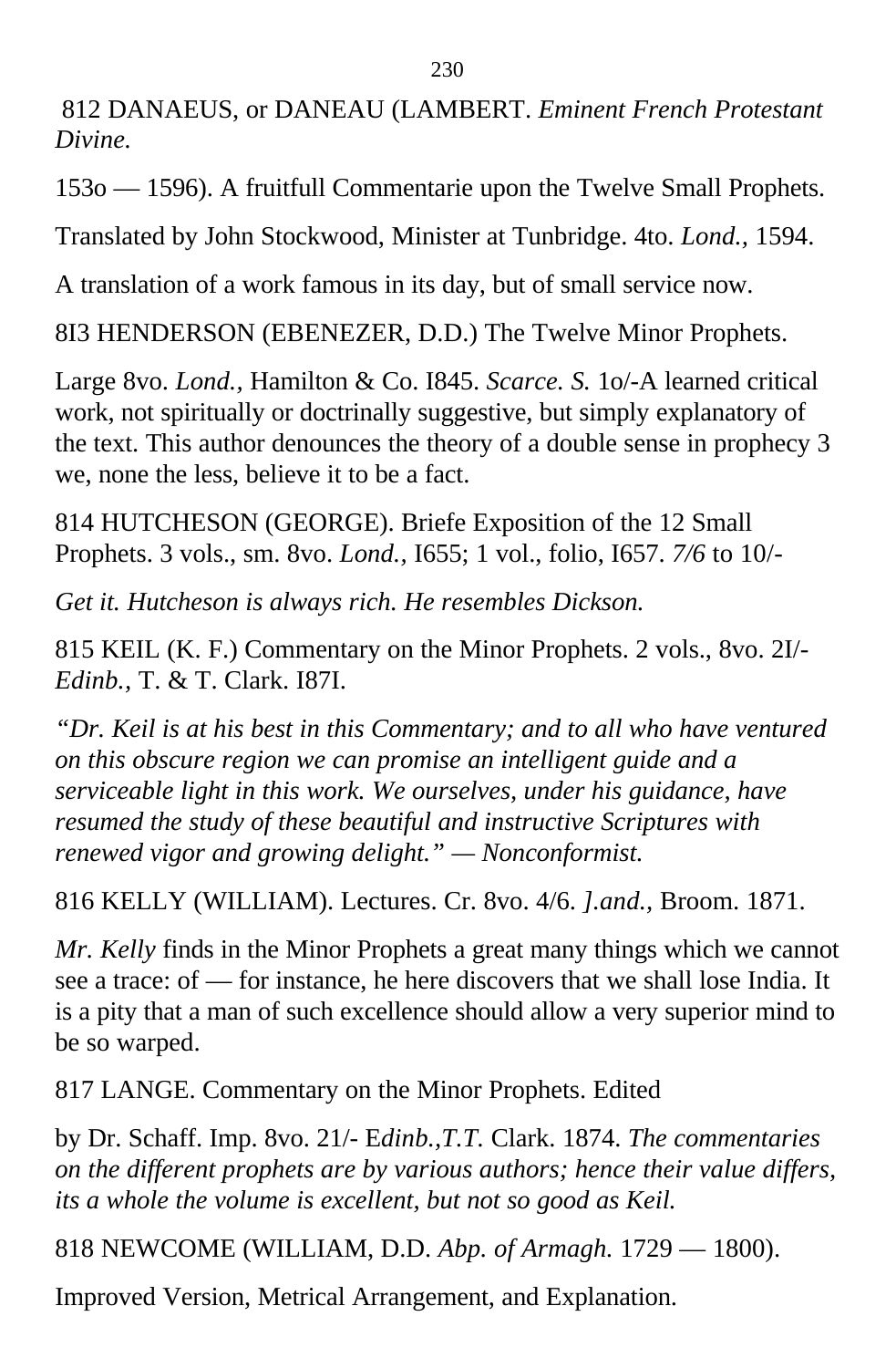With all the Principal Notes of *Harsley* on Hosea, and *Blayney*

on Zechariah. 8vo. *Lond.,* 1836. 2/6. *(See No.* 7II.)

A celebrated critical work of a past age, but not expository. *Newcome* was too fond of new readings to be safely followed.

819 PUSEY (E. B., D.D.) The Minor Prophets. With a Commentary. 4to., *sewed,* 5/- each part. Part I., Hosea to Joel; II., Joel to Amos, vi. 6; III., Amos, vi. 6 to Micah, i. I2; IV., Micah, i. I3 to Nahum; V. *[in the press],* Habakkuk to Haggai. *Land.,* J. Parker. I86O — I871.

*All authorities speak of this work with great respect and so would we; but it is evident that Dr. Pusey is far too much swayed by patristic and mediaeval commentators.*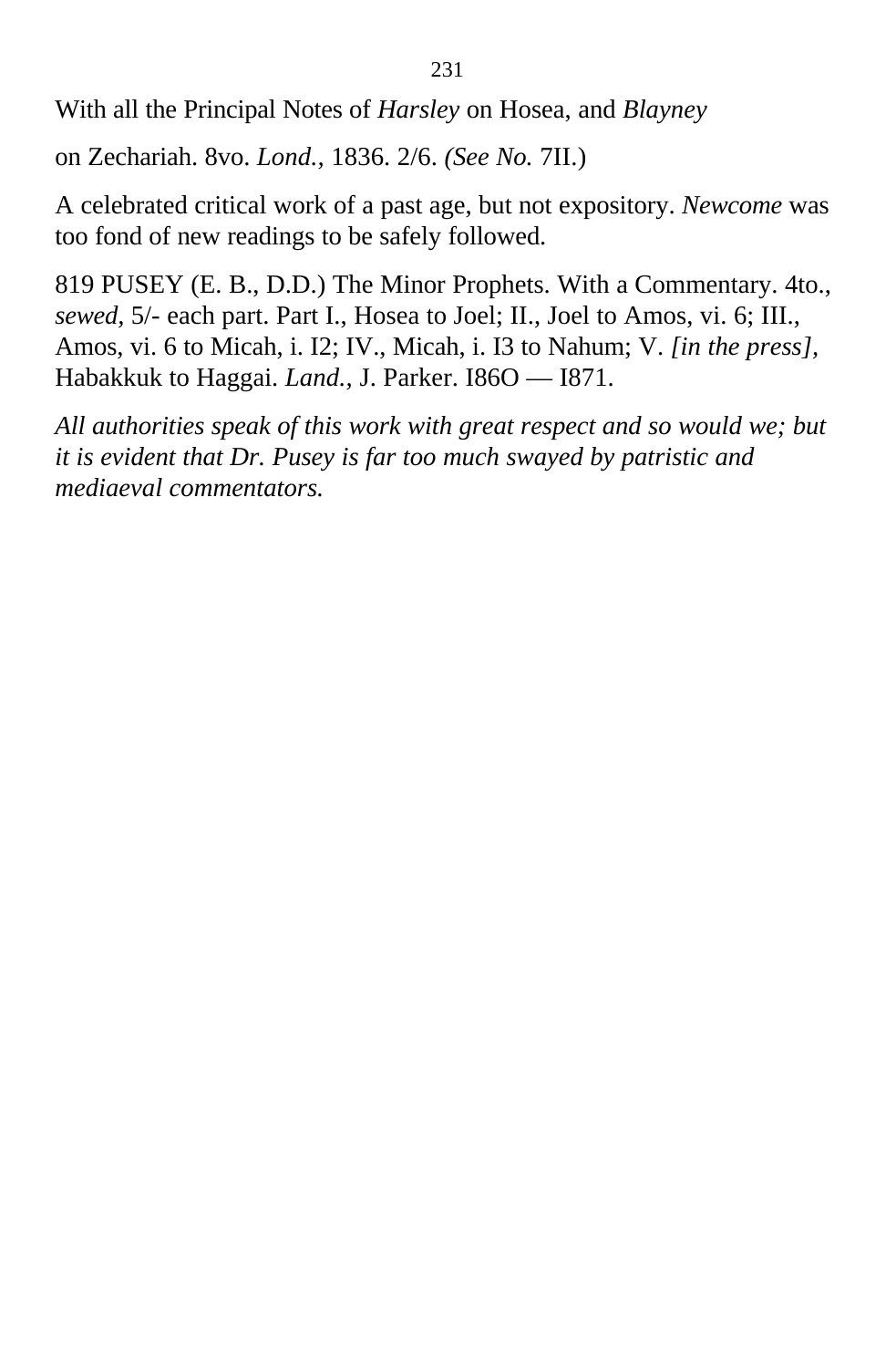820 RANDALL (JAMES, M.A.) Sermons on the Books of Joel,

Jonah, Nahum, Micah, and Habakkuk. 8co. *Lond.,* I843. 2/6. Superior sermons; but what are they among so many prophets ?

821 STOKES (DAVID, D.D.) Paraphrase. 8co. *Lond.,* x659. 4/' Of no importance.

HOSEA.

822 BURROUGHES (JEREMIAH. *Puritan.* 1599 — -x646). Exposition of the Prophesie of Hosea. 4 vols. 4to. *Zonal.,* 1643 — 1651. [The original work does not include Chapter XIV., upon which there is an Exposition by *Sibbes,* and another by *Bp. Reynolds.* The reprint, by *James Sherman,* contains the Exposition completed by *I-fall* and *Reynolds.* Nichol's Series of Commentaries. 1 vol., imp. 8co. 10/6. Nisbet, x863.

*Masterly. A vast treasure-house of experimental exposition. With the exception of Adams, we prefer it to any other of the expositions reprinted under the editorship of Mr. Sherman.*

HORSLEY (SAMUEL., Bi*shop of St. Asaph).* Hosea. Translated from the Hebrew; with Notes. 4to. *Lond., 1*804. S. 3/-And in Vol. 2 of Biblical Criticism.

*Horsley* occasionally succeeds in elucidating obscurities, but frequently his treatment of the text reminds one of the old army surgeons who cut and hacked their patients without mercy. This translation is still valued, but is to be followed with discretion.

824 DOWNAME (JOHN, B.D. *Died I644).* Lectures upon

the Four First Chapters of Hosea. 4to. *Lond.,* 1608. 3/6.

*An exposition of the richest kind. Get it by all means, if you can.*

825 DRAKE (WILLIAM, M.A.) Notes, critical and explanatory, on the Prophecies

of Jonah and Hosea. 8vo. *Cam&,* Macmillan & Co. 1853.

For Hebraists only.

826 NEALE (JAMES, M.A.) Hosea. Translation, Commentary, and

Notes. Royal 8vo. *Lond.,* i85o. S. 1/6 to 2/6.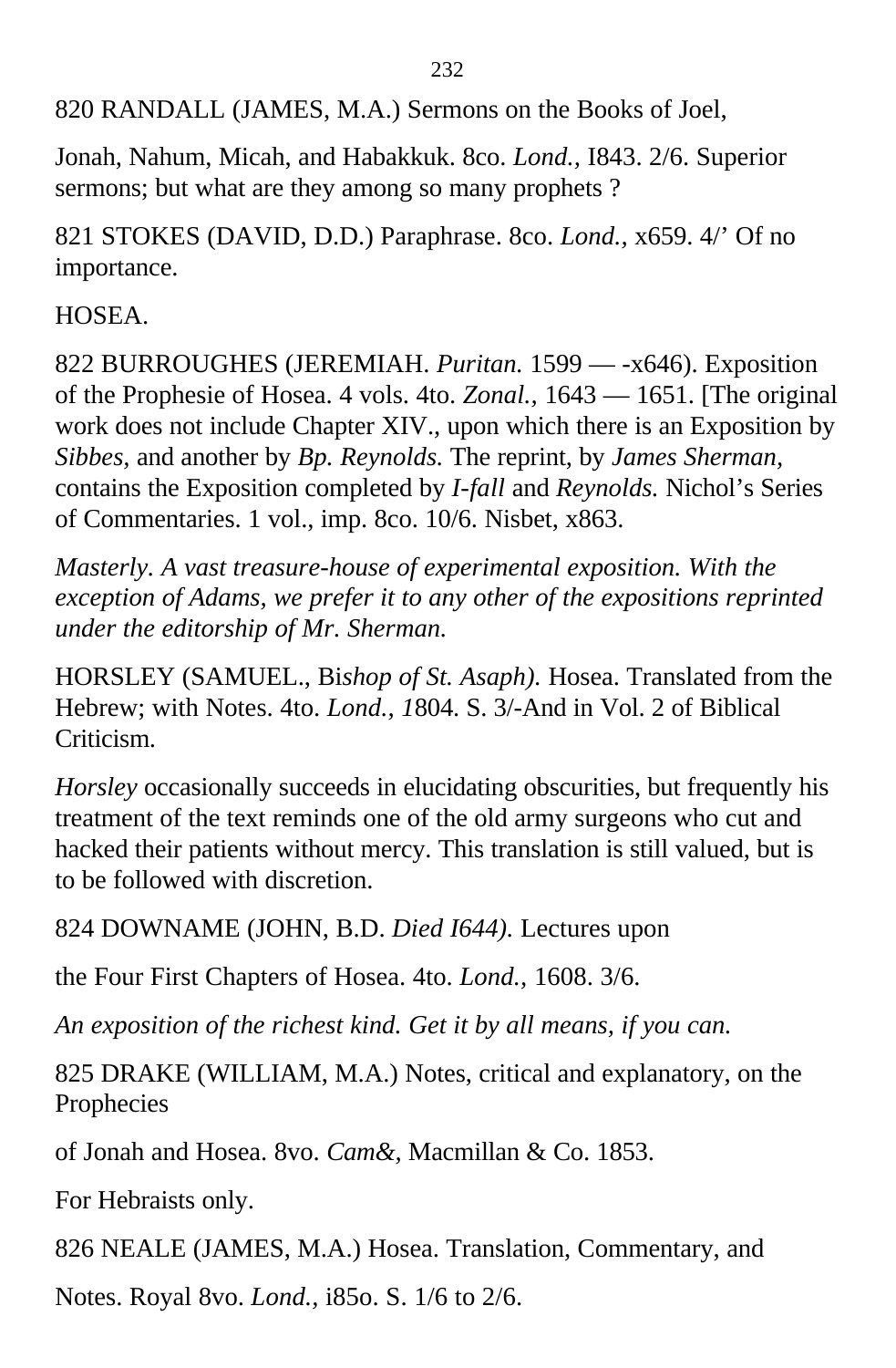We do not think many ministers will value it for homiletical purposes.

827 POCOCK(EDWARD, D.D. 16o4 — 1691). Commentary on Hosea.

In Vol. 2 of his *Works; 2* vols. folio. *].and.,* 174o. 12/6. *Orme* says *Pocock* was "one of the finest Oriental scholars, and certainly the first Arabic scholar of his age." His book is a treasury filled with the products of laborious research.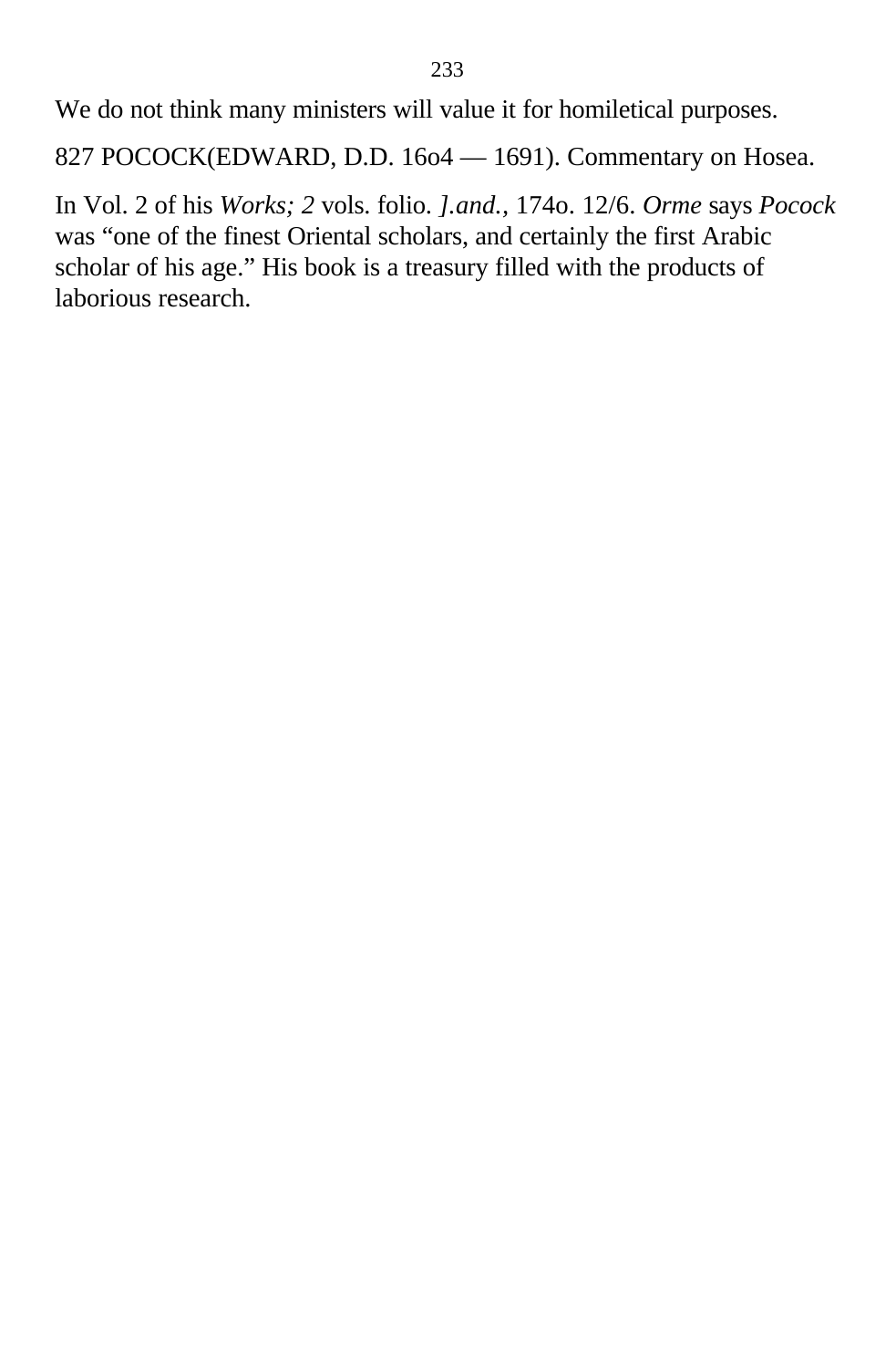WOLFENDALE (J.) Homiletical Commentary on Hosea. [In progress: being Part 5 of the Preacher's Commentary.] I/. *Lond.,* R. D. Dickinson. [1875.]

On an excellent plan, and moderately well executed. With *Bur-roughes* and others to quarry from, and so good a method to work by., *Mr. Wolfendale* ought to have produced a better book; but even as it is he deserves a measure of commendation.

829 SMITE (SAMUEL). An Exposition upon the Sixth Chapter

of the Prophesie of Hosea. 4to. *Lond.,* 1616. 5/'

*In Smith's usual quiet, rich, expository manner.*

83c MARGOLIOUTH (MosEs, B.A.) Genuine Repentance, and

its Effects. Exposition of Hosea XIV. 8vo. L*ond.,* i854.. 3/' Respectable discourses.

83I REYNOLDS {EDWARD, D.D., *Bp. of Norwich.* x599 — -*I676).* An Explication of the Fourteenth Chapter of Hosea, in Seven Sermons. 4to. x649. 2/- Reprinted by the Religious Tract Society. I8mo. *I/6.* See also under *Burroughes,* No. 822.

*Reynolds was one of the greatest theological writers in an age of great divines. He worthily takes place with Burroughes.*

832 SIBBES (RICHARD, D.D.) The Returning Backslider, or a Commentary upon Hosea XIV. 4to. 1639, etc. 2/-Also in Vol I I. of his *Works,* Nichol's edition.

*Manton says of Sibbes, that he had a peculiar gift in unfolding the great mysteries of the Gospel in a sweet and mellifluous manner, and therefore he was by his hearers usually termed* the Sweet Dropper, "sweet *and heavenly distillations usually dropping from him with such a native elegance as is not easily to be imitated." This commentary on Hosea is a fair specimen of his sty&*

833 CHANDLER {SAMUEL, D.D.) A Paraphrase and Critical Commentary on Joel. 4to. *Land.,* 1735. 2/6.

*Chandler* makes very few remarks of a spiritual kind, but explains the letter of the word with considerable skill. In writing upon Joel he does not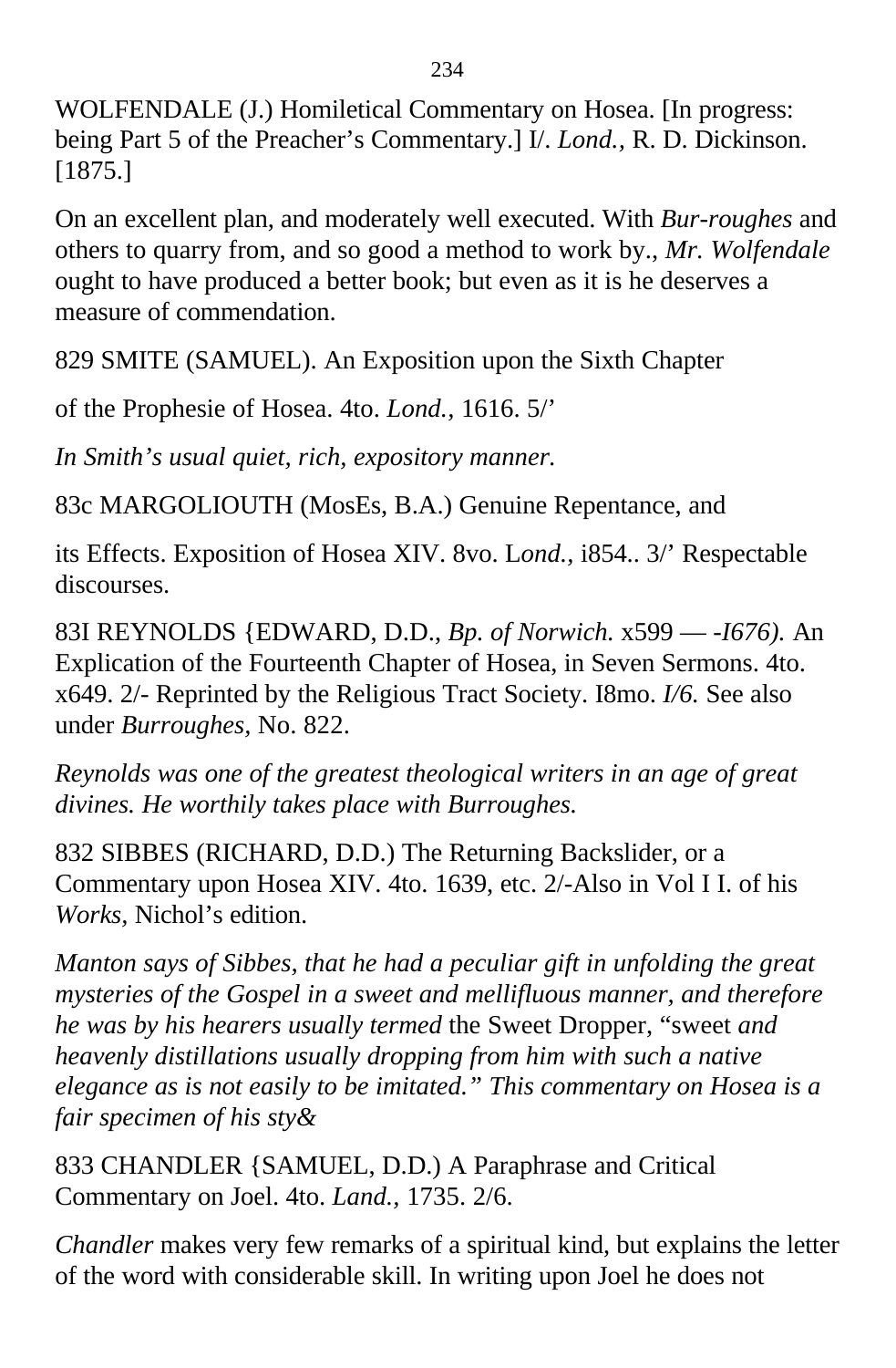appear to the same advantage as in his *"Life* of David." He does not effect much in clearing up the "things hard to be understood" *in* the prophet, and he is of the old broad school.

834 HUGHES (JOSEPH, B.A.) The Prophecy of Joel. The Hebrew Text

metrically arranged, with a New Translation and Critical Notes. Fcap.

8vo. 2/6. *Land.,* Bagsters.

A purely literary treatise, useful to Hebraists only.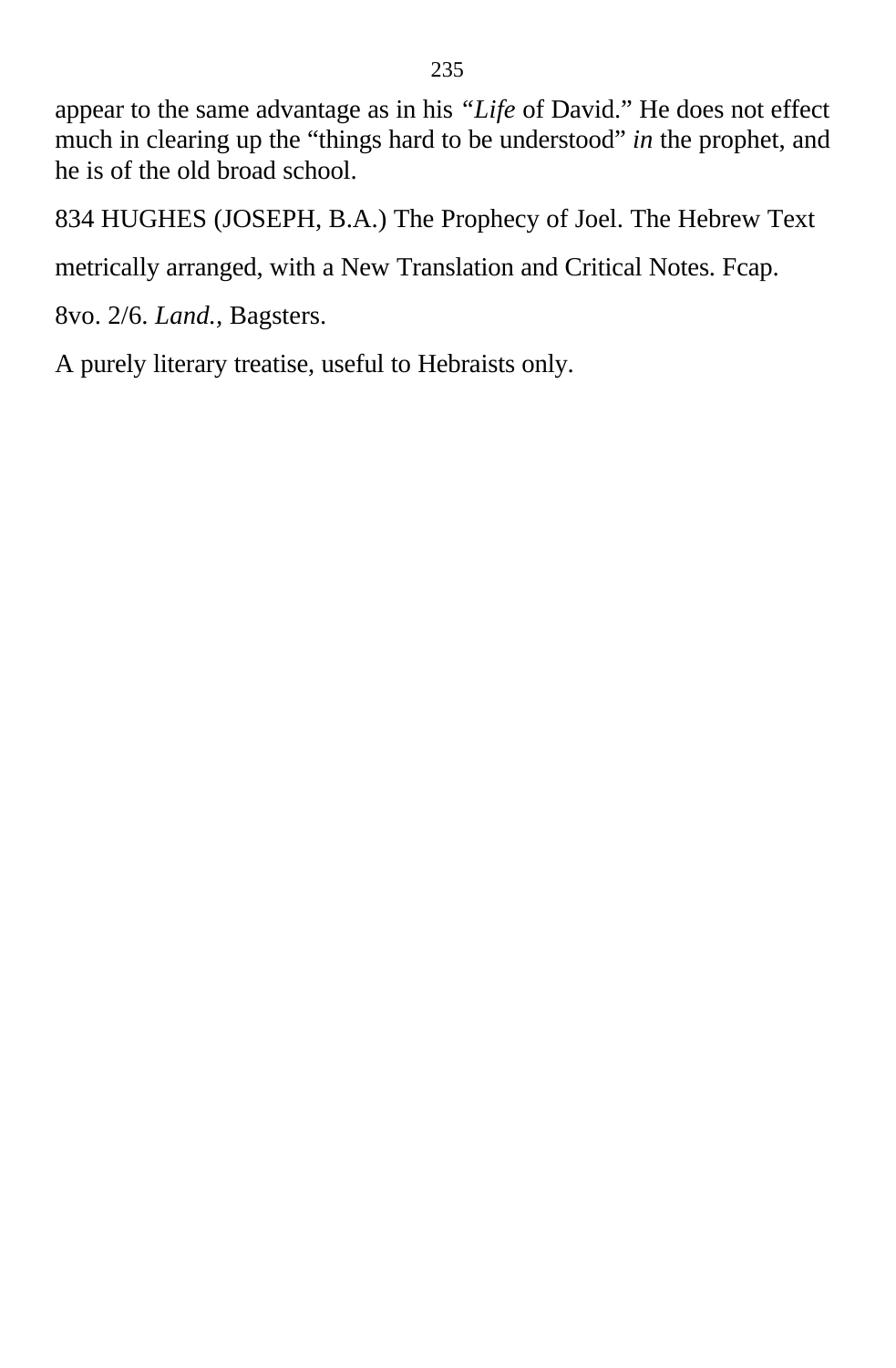835 POCOCK (EDWARD, D.D.) A Commentary on Joel. *14forks, vol. I.*

Folio. *Oxf*, 1691. [The same volume contains his common.]

taxies on Micah and Malachi.]

Full of antique learning. Holds a high place among the older comments, but will never again be popular.

836 ROWLEY (ADAM CLARKE, M.A.) Joel. Metrical Translation.

Sq. 8vo. *Lond.,* Hamilton. 1867. S. 1/6.

The translation has been carefully executed. The notes are illustra tive and literary only; they do not profess to open up the moral and spiritual teaching of the prophet. Could *Adam Clarke* rise from the dead, he would rejoice to find his grandson following in his footsteps.

837 TOPSELL (EDWARD). Times Lamentations; or, An

Exposition on the Prophet Joel. 4to. *Lond., 1599.* 9/-*Among the old English commentaries Topsell is* the *writer on Joel. He has the usual force, homeliness, piety, and fullness of the Puritan period.*

UDALL (JoHn). The true remedie against Famine and Warres. Flue Sermons upon the first Chapter of the prophesie of Joel. *],and.* 12mo. I586. 15/-

We gave so high a price for this small *black letter* volume that we should like to make it profitable to our brethren, and therefore we commend to the more starchy of them the following extract, which will also serve to show how the old preachers lashed with vigor the fashions of the times. *Udall* says: "For the feeding of our monstrous humor of vanity, how many thousands of quarters of the finest wheat, which God ordained for the food of man, are yearly converted into *that mast devilish device of starch.* A sin so abominable that it doth cry so loudly in the Lord's ears for vengeance, as his justice must needs proceed against us for it, without speedy repentance."

839 BENEFIELD (SEBASTIAN, D.D. 1559 — 163o). A Commentary

upon the first Chapter of the Prophecie of Amos. Delivered

in twenty-one Sermons. 4to. *Lond.,* 1629. Upon the second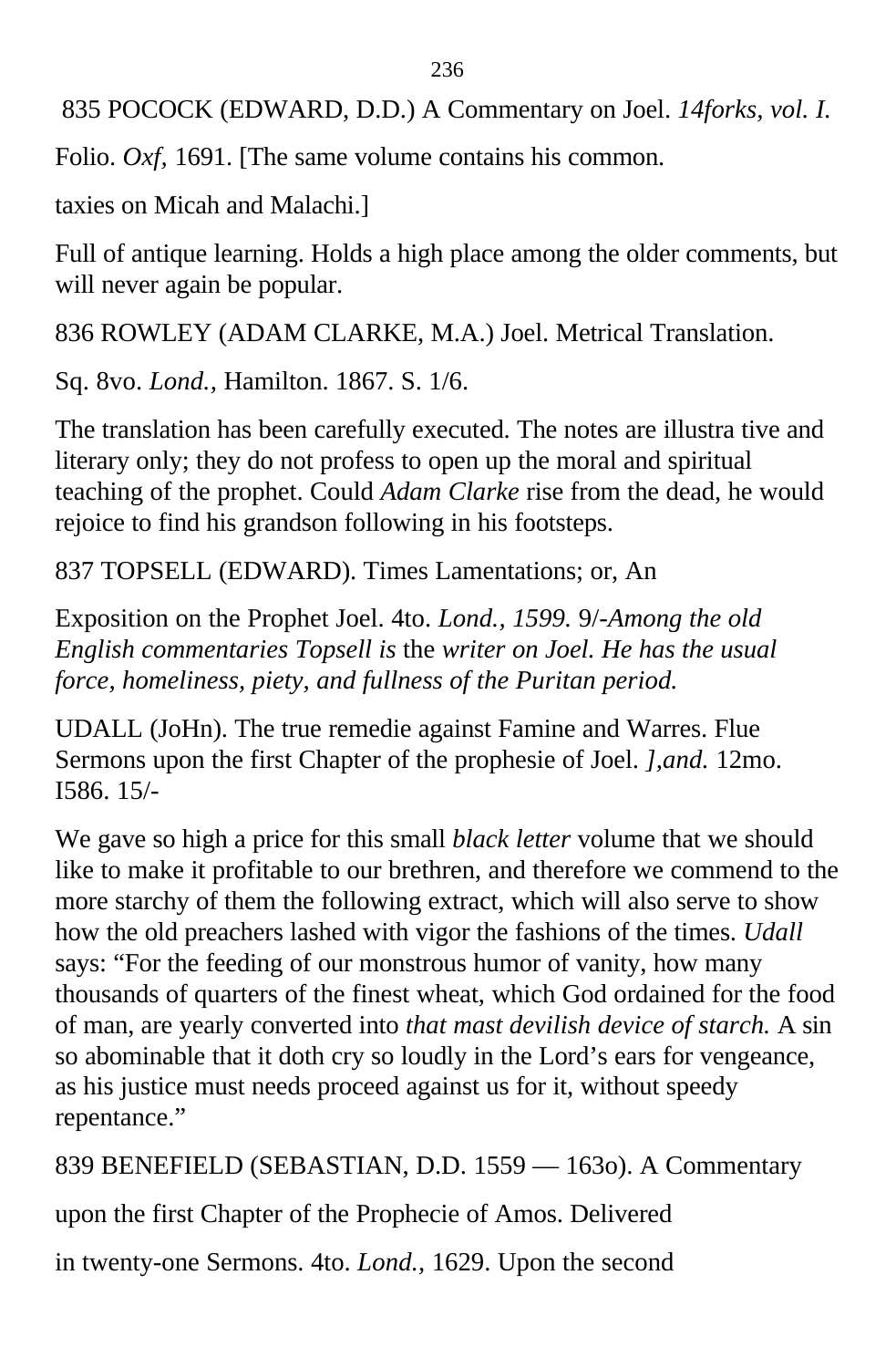chapter, in twenty-one Sermons, ]r62o. Upon the third chapter,

in seventeen Sermons, 1629. [Sometimes to be met with in

one volume.] 9/-, or with *]fall* (No. 84o), 2 vols., 18/- to 2o/-

*Dr. Benefield* was Lady Margaret Professor in Oxford, a Puritan and thorough Calvinist. His volume was, in its time, the standard Commentary on Amos. It is somewhat prolix and plentifully sprinkled with Latin; it only discusses three chapters in 953 pages.

840 HALL (THOMAS, B.D., *Puritan, Born* 161o). An Exposition;

by way of Supplement, on the fourth, fifth, sixth, seventh, eighth.

and ninth Chapters of Amos. 4to. *Lond.,* 1661.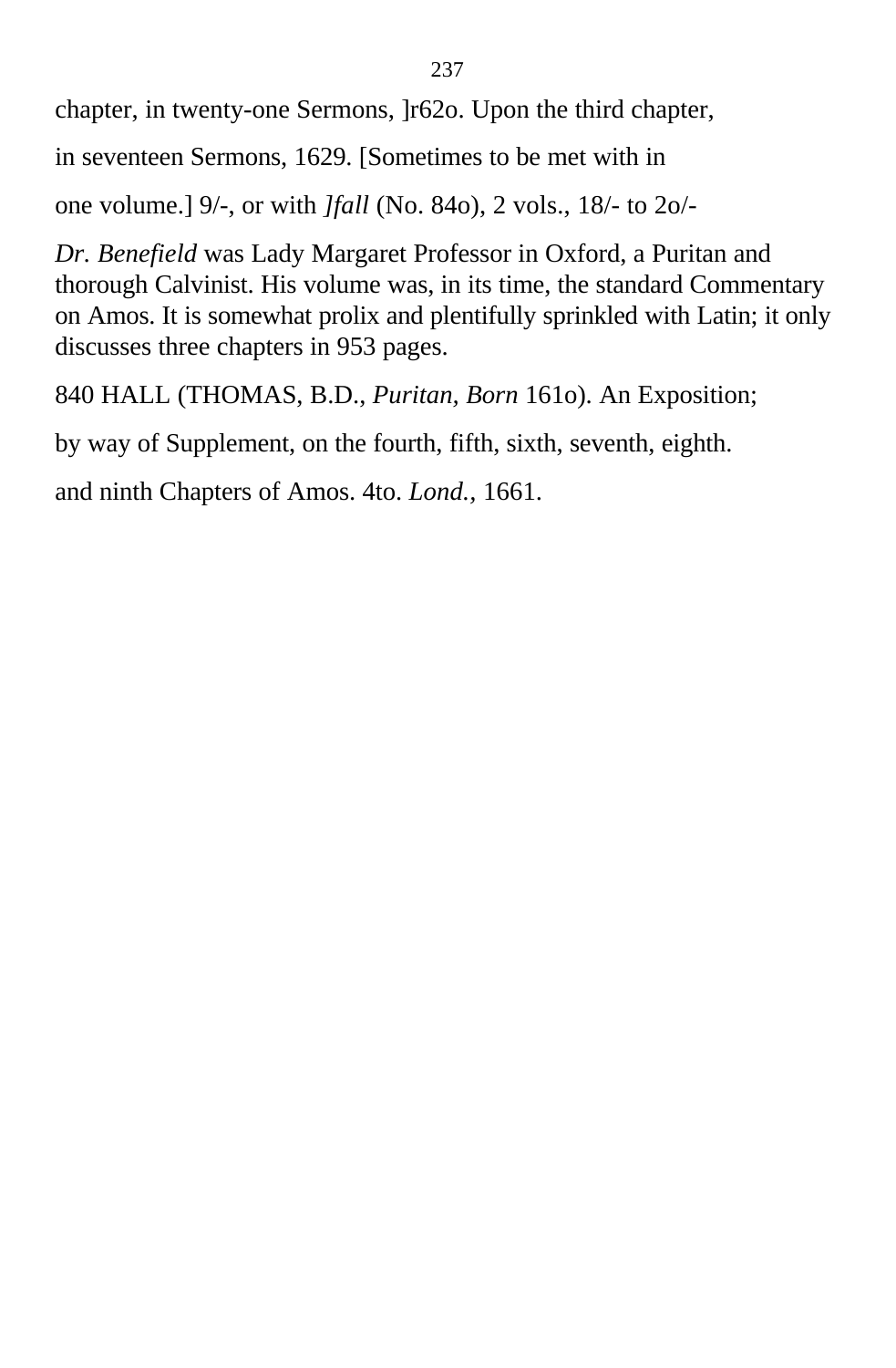*Hall* took up Amos where *Benefield* left off. He says he studied brevity, and perhaps he succeeded, for he does not quite fill 6oo pages with six chapters. The two quartos make up a complete work, of an antique type, not suitable to modern tastes, nor up to the mark of present criticism, but still instructive. What Puritan is not ?

841 RYAN (VINCENT WILLIAM, M.A.) Lectures on Amos. 12mo.

*Lond.,* Seeleys. 185o. *2/-*

A commendable series of Lectures; the more valuable because so few moderns have ventured to touch the subject.

OBADIAH.

842 MARBURY (EDWARD, A.M. *Died about* I655). Obadiah. 4to. Lond., 1649. 4/6. 'Reprinted, with his Commentary upon Habakkuk, in Nichol's Series. Cr. 4to. *7/'6. £and.,* Nisbet. 1865.

*Far more lively than Rainolds. His spirituality of mind prevents his learning becoming dull. He says in the preface,* "all *my desire is to do all the good I* can," *and he writes in that spirit.*

843 PILKINGTON (JAMES, B.D., *Bp. of Durham. 1*520~x575).

In the "Works of Bishop Pilkington," reprinted by the *Parker*

*Sac/ely,* there are Commentaries on Haggai, Obadiah, and

Nehemiah. S. 3/-

Full of the minor as well as the major controversies of the Reformation period, and therefore the less interesting to us. In its own day it was *the* master-work on the two prophets, Haggai and Obadiah.

844 RAINOLDS (Joliet, D.D. 1549 — 1607). The Prophecie of

Obadiah opened and applyed. 4to. 16x3. 3/- to *4/6.* Re-

printed, with his work on Haggai, and K*ing* on Jonah, in one

volume of Nichol's Series. Cr. 4to. *7/6. Lond.,* Nisbet. 1864.

Full of classical stories and learned allusions; but more useful when first written than now. The author was one of the most learned men the world ever produced, but he is not likely to be a favorite with modem readers.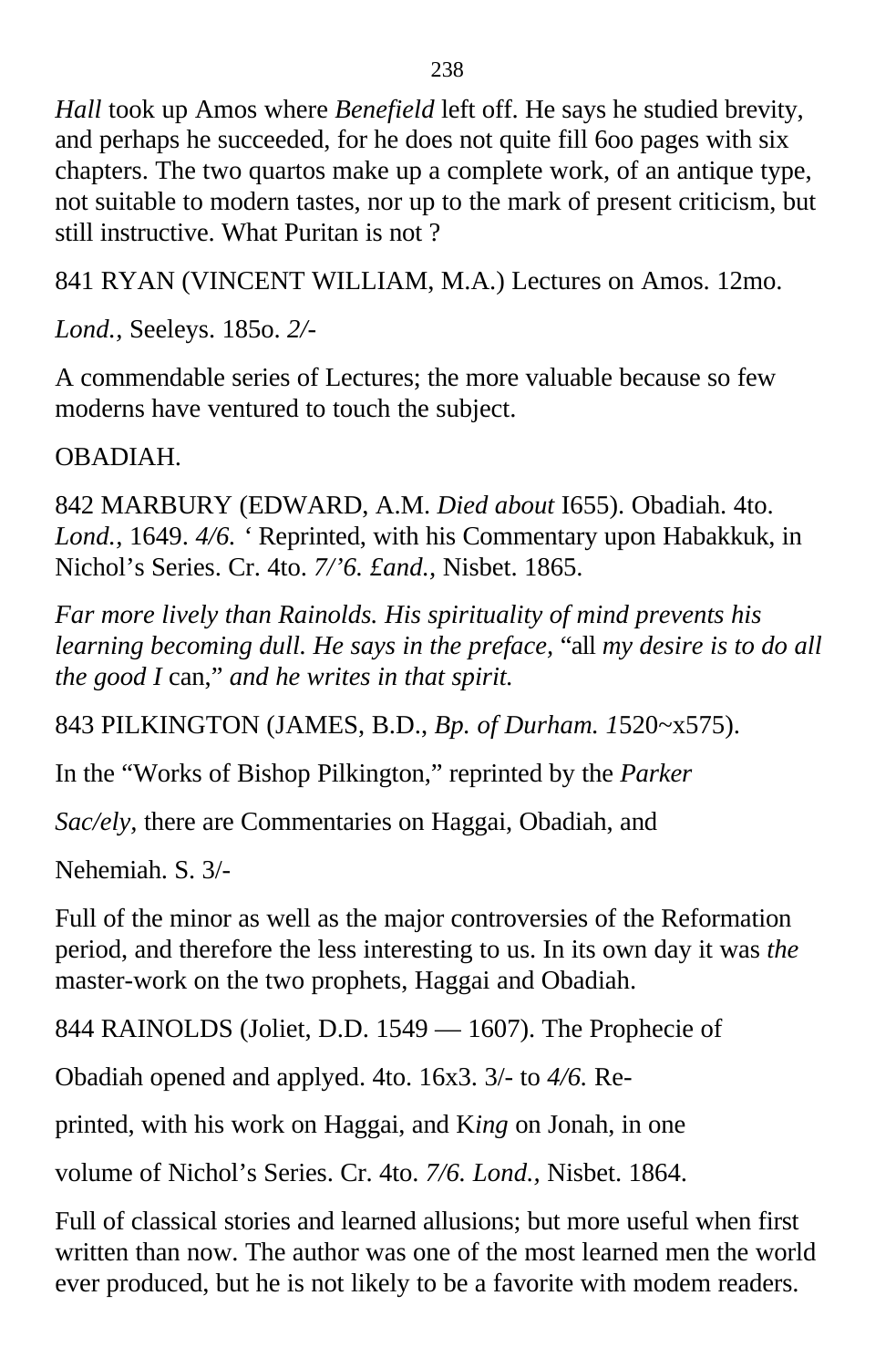#### JONAH.

[This unloveable Prophet has found more Commentators than any other; .partly we suppose because the angles of his character excite greater interest, but mainly because we have some knowledge of his life, and therefore are able to realize his personality. He has received quite as much attention as he deserves in proportion to other Prophets.]

845 ABBOTT (GEORGE, *Abp. of Canterbury.* 1562 — 1633). An Exposition upon the Prophet Jonah. 4to. 1613. 5/-New edition, published at *I2/-,* offered for 3/-, by Ogle & Murray, E*dinb.*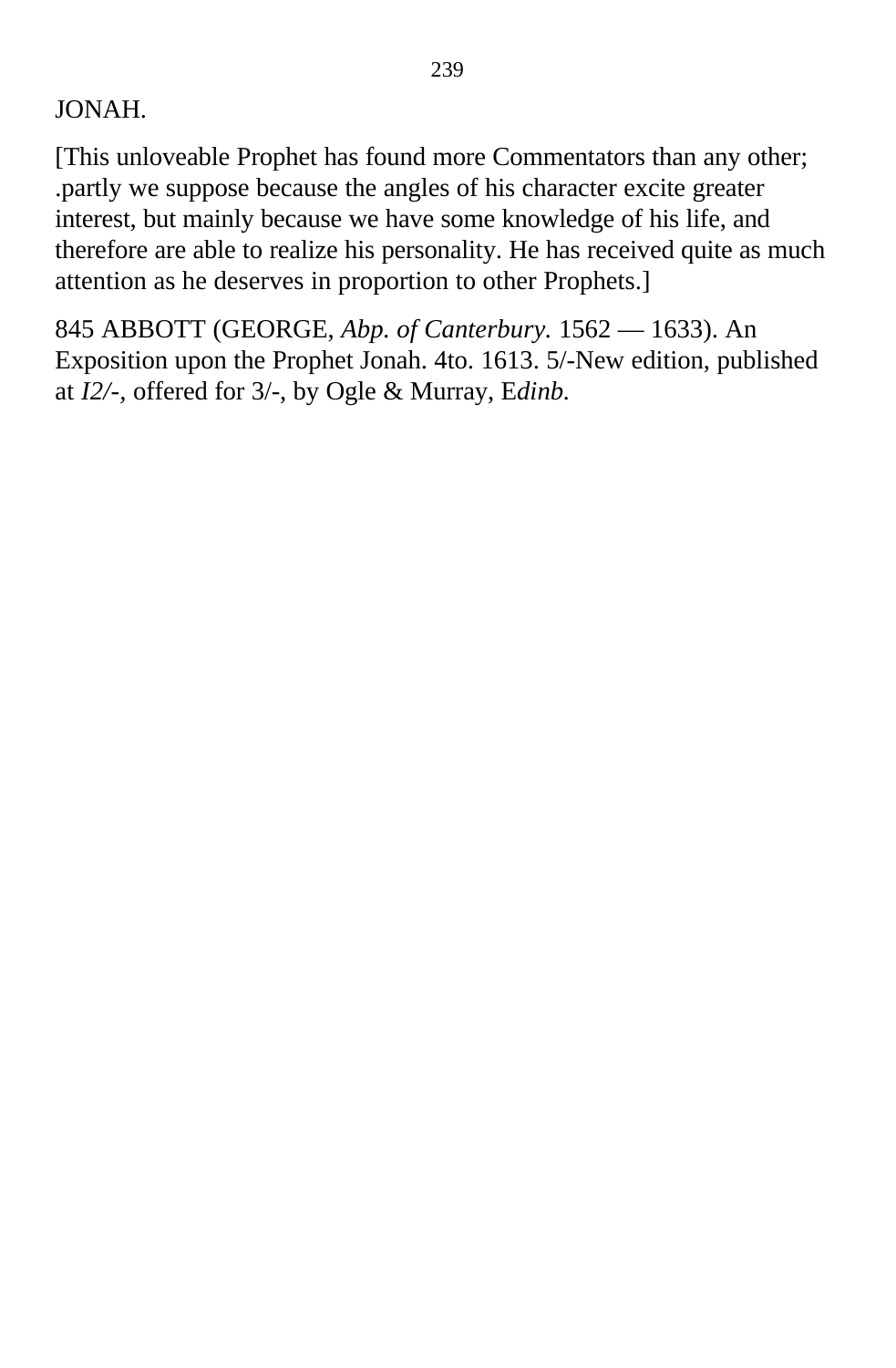*Abbott was a renowned Calvinistic divine, and one of the translators of the present version of the Bible. No set of works on*

*Jonah would be complete without this learned, laborious, and camprehensive exposition. It is, of course, very antique in style; but, like* "old *wine," it is none the worse for its age.*

846 BENJOIN (GEoRco-). Jonah. Translation, with Notes. 4to. *Cam&,* 1796. Plenty of paper. *Hame* says this work "is literally good for nothing."

847 CALVIN (JOHN). Lectures upon the Prophet Jonas.

Translated by N. Baxter. 4to. *Lond.,* 1578. 9/-

*This of course is fuller than the Commentary, and, as the work of a revered master, is beyond our criticism.*

848 CUNNINGHAM (J. w., A.M.) Six Lectures on the Book of

Jonah. Fcap. boards. 3/- Lond., Hatchards. x833.

Good simple Lectures.

849 DESPREZ (P.S., D.D.) The Book of Jonah. Illustrated by

Discoveries at Nineveh. 12mo. 1857. 1/6.

To make *Layard* illustrate Jonah was a good idea, and it has been well carried out by this author.

850 DRAKE (WILLIAM, M.A.) Notes on Jonah and Hosea. 8vo.

*9/- Cam&,* Macmillan & Co. 1853. S. 1/6.

Entirely critical. Only useful to Hebrew scholars.

851 EDWARDS (HENRY). Exposition of the Book of Jonah. 12mo.

*Long Sutton,* Swain. x837. 2/-

Fourteen plain, earnest, practical sermons.

EPHRAEM SYRUS. *(Died about* 379). A Metrical Homily on the Mission of Jonah. Translated from the original Syriac, by Henry Burgess, LL.D. Cr. 8vo. 10/6. *Lond.,* Sampson Low & Co. I853. 1/6 *new.*

A literary curiosity — nothing more.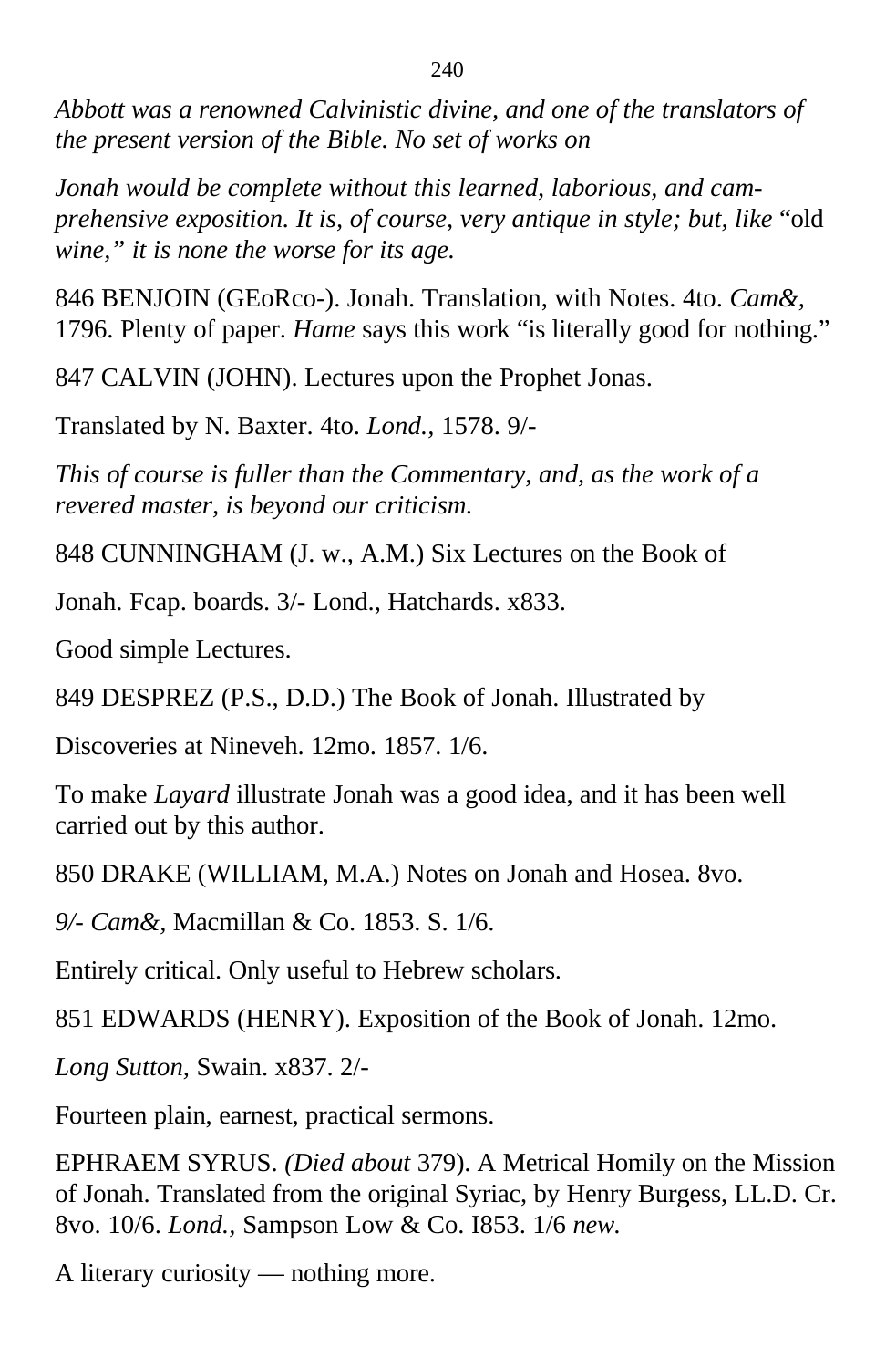853 EXELL (JOSEPH S.) Practical Readings on the Book of

Jonah. Cr. 8vo. *3/6. Land.,* Elliot Stock. x874.

*Mr. Exell, in a very unpretending but able way, brings to light the practical lessons of Jonah. Paxton Hood calls these readings* "admirable," *and we concur in the verdict.*

854 FAIRBAIRN (PATRICK, D.D.) Jonah: Life, Character,

and Mission. I2mo. E*dinb.,* Johnstone. x849. S. 2/-*The life and times of the prophet are set in a clear light; and the nature and design of his mission fully explained. The work is well done, and is by far the ablest English treatise on this prophet.*

855 FULLER (THOMAS, D.D.) Notes upon Jonah. [In "A Collection of Sermons." Sm. 8vo. *Lond., 1656.]* Mr. Tegg has reprinted Fuller's Comment on Ruth, and Notes upon Jonah, in one small 8vo. vol. 4/6. 1868. S. 2/6. *Full of wisdom, and fuller of wit,' in fact, too full of the soul of the latter, for they are far too short.*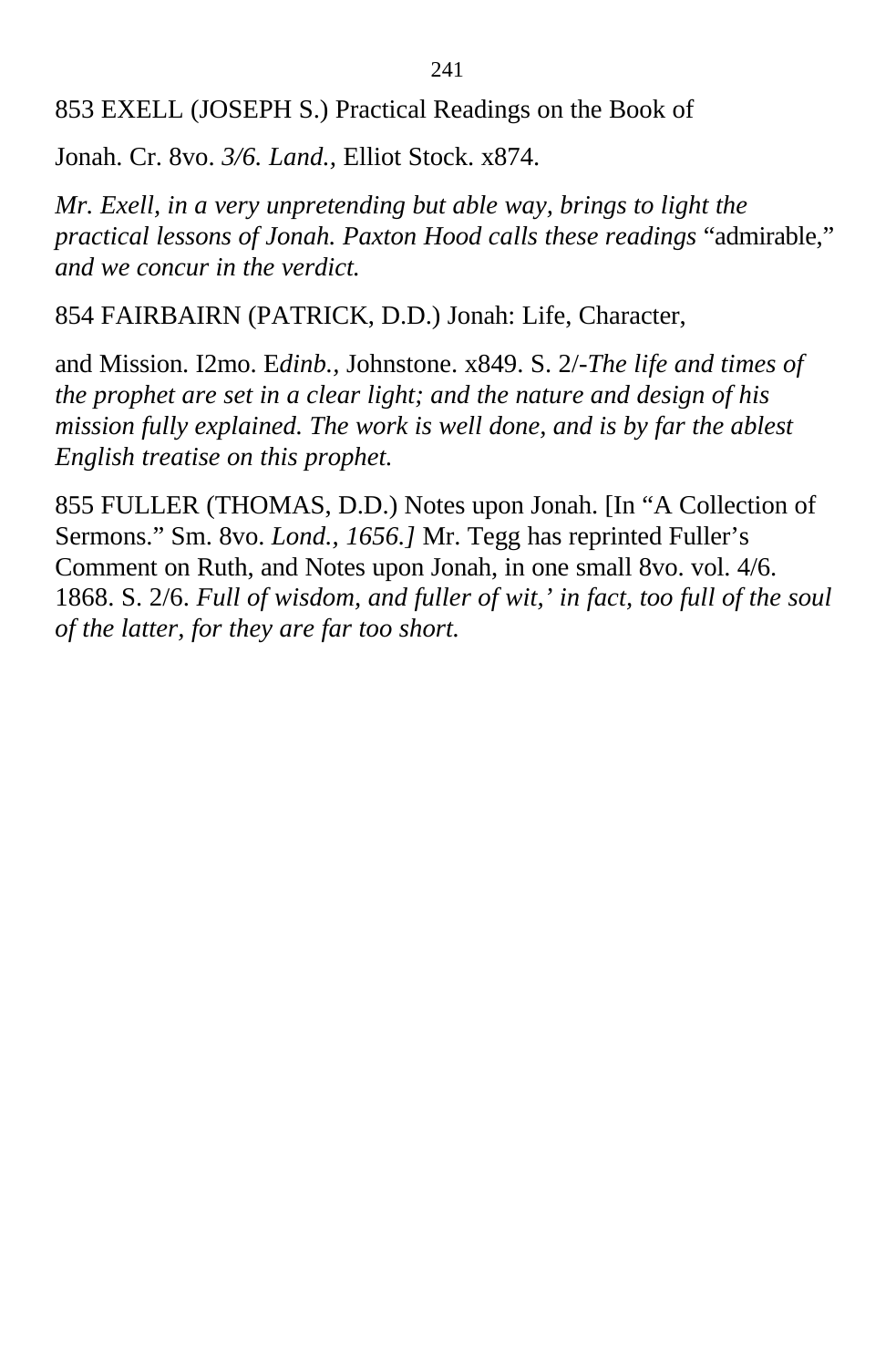856 GAUSSEN (S. R. Louis, *Theol. Prof., Geneva).* Jonah, the Prophet. Lessons

on his Life. I8mo. x/6 and 2/- *Lond.,* Religious Tract Society. [N. D.] Addresses to a Sunday School at Geneva.

857 HARDING (THOMAS). Expository Lectures. 12mo. *Zonal.,* I856. S.  $1$ [ $-$ ]

'What intelligent man in this kingdom could learn anything from these lectures ? The; worthy man writes only such self-evident truisms as must have occurred to anybody and everybody who has read his Bible.

858 HOOPER (JOHN. *Bishop and Martyr).* An oversyghte and deliberation uppon the holy prophet Jonas: made and uttered before the Kinges Majesty and his most honorable Councell, by Jhon Hoper, in Lent last past. Comprehended in seuen Sermons. 16mo. *Lond.,* I55O. Reprinted by the Parker Society. 8vo. *Camb.,* I843. S. 3/-

It would not repay the student to buy Hooper's works for this short piece. The language is antique, and the thought not of the newest.

859 JONES (THOMAS, *of Creaton).* Jonah's Portrait. 12mo. 1827. 2/-

"Jonah's Portrait" was very popular fifty years ago, and deservedly so, for *Mr. Jones* sketches it with considerable power. We should fancy that Jonah's portrait, as he sat under his withered gourd, was not a thing of beauty, or a joy for ever.

86o KING (JOHN, Bp. *Of London.* I559 — I621). Lectures upon

Jonas. 4to. *Oxf,* 1600, etc. S. 3/' to 5/- Reprinted in

Nichol's Series of Commentaries. *(See Rainolds,* No. 844).

Quaint and rich, with a little occasional quiet mirth. It was *the* book of its time. Some will think it out of date, others will, like *Grosart,* prize the work of "the Bishop with the royal name."

861 MACPHERSON (A.) Lectures. 18mo. E*dinb.,* x849. :/-

Far superior to the general run of lectures.

862 MARTIN (HUGH). The Prophet Jonah. Cr. 8vo. 6/-

*Lond.,* W. Isbister & Co. 1866.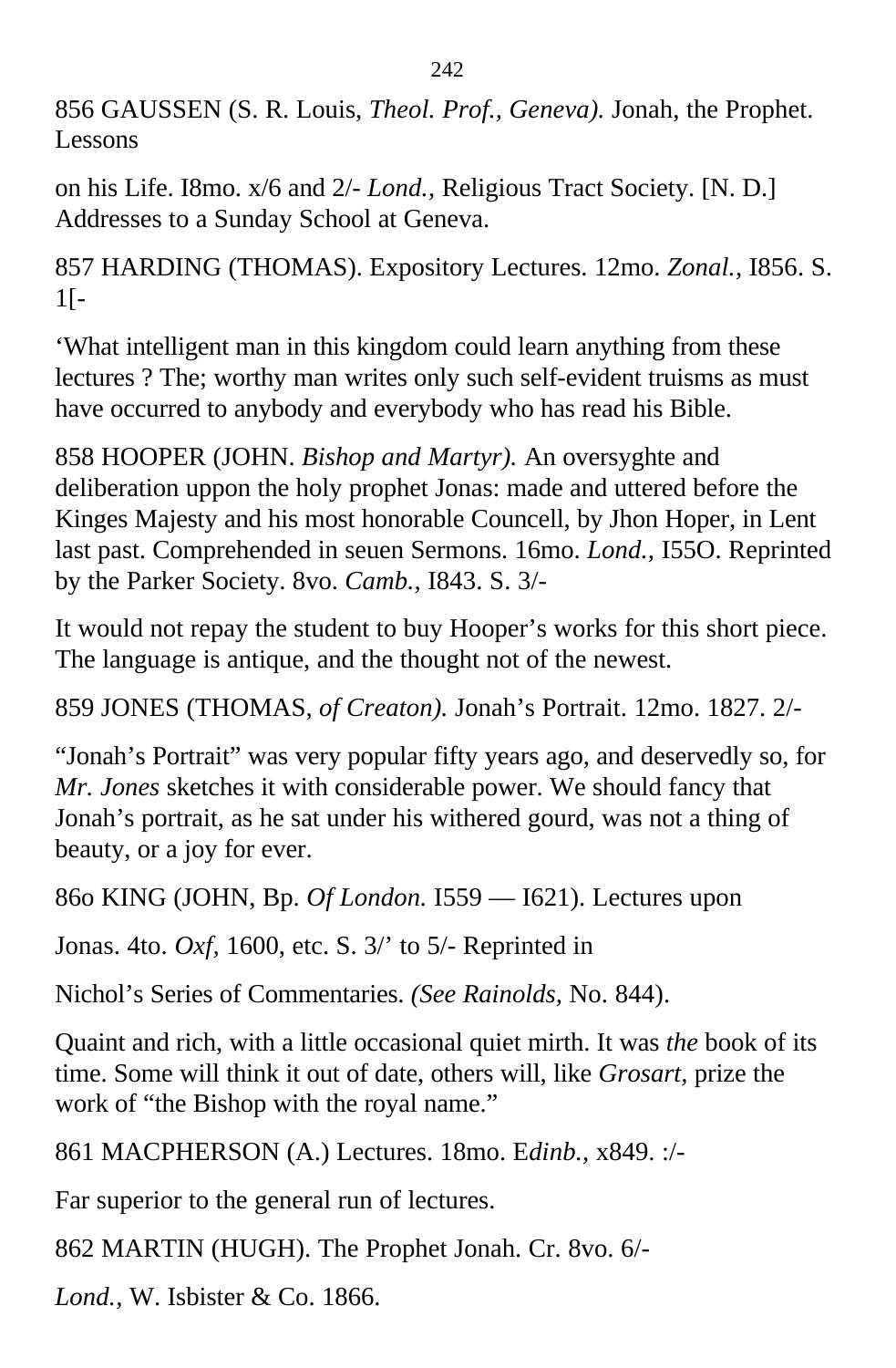*,4 first-class exposition of Jonah. No one who has it will need any other. It is not a small treatise, as most of the Jonah books are; but it contains* 460 *pages, all rich with good matter. It is out of print, and ought to be republished. What are publishers at to let such a book slip out of the market ?*

863 MUIR (A. S.) Lessons from Jonah. Cr. 8vo. *Land.,,* 857. i/6.

A lively, popular, and earnest book, in a specially florid style. The author talks a great deal about "the Son of Amittai ;" why not say Jonah ? We are tempted to pull the finery to pieces; but we stay our hand, for there is really something good in these "lessons."

864 PEDDIE, (JAMES, D.D. I759 — 1845). A Practical Expo-

sition of the Book of Jonah. 12mo. E*dinb.,* I842. 2/-

*"The pungent remarks peculiar to the Ralph Erskine school make the Jonah of Dr. Peddie a favorite wherever it is known."*

865 PRESTON (MATTHEW MORRIS, M.A.) Lectures. 8vo. *Lond.,* 184o. i/-Ordinary sermons. Better ones can be bought for a penny.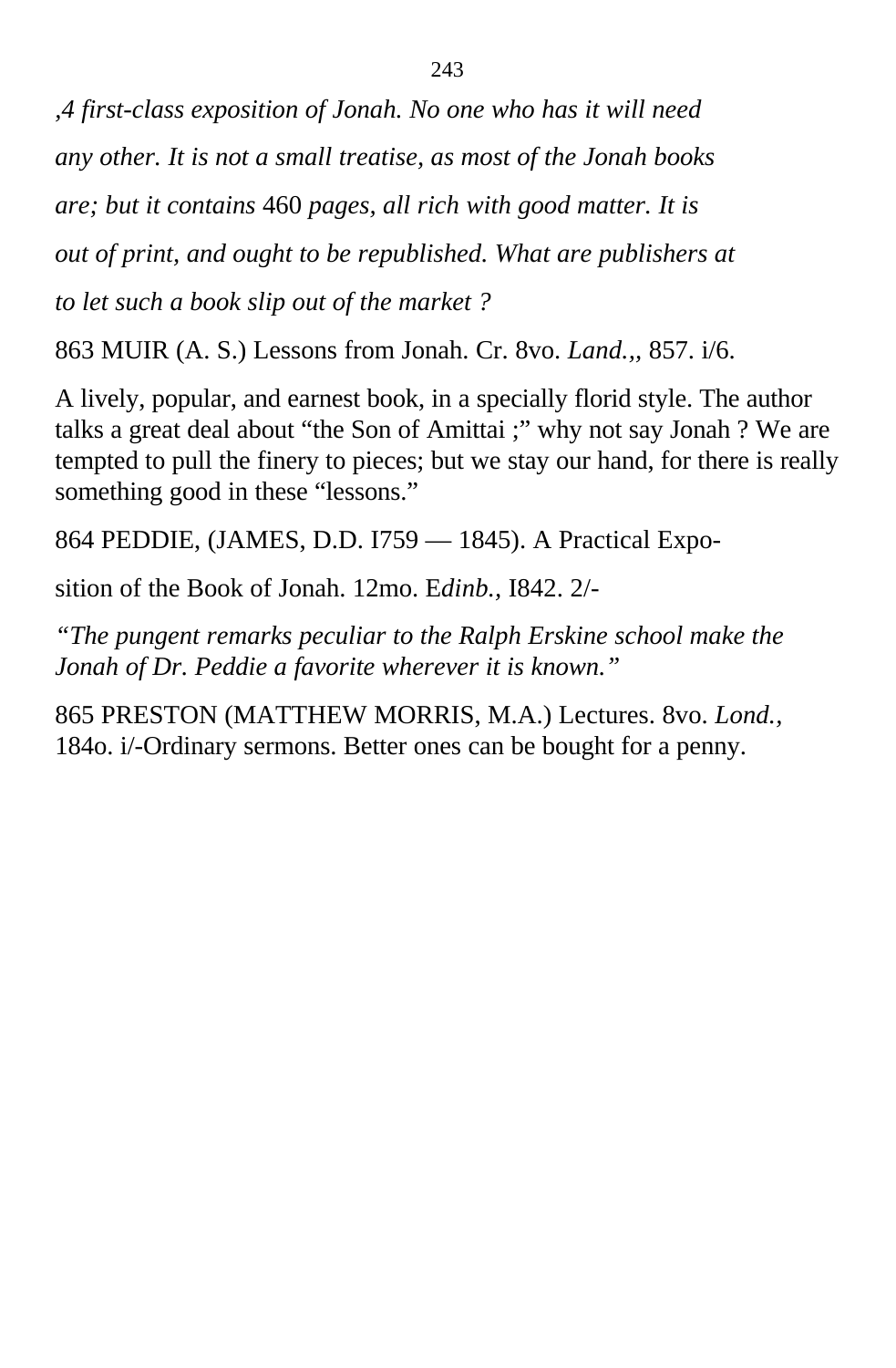866 QUARLES (FRANCIS). A Feast for Wormes. A Poem on the

History of Jonah. 4-to. *Lond.,* i62o.

Quaint and rather bombastic verse, but full of meaning.

867 RALEIGH (ALEXANDER, D.D.) The Story of Jonah.

Cr. 8vo. 6/- E*dinb.,* A. & C. Black. x875.

*Dr. Raleigh calls your attention to every touch of the strange picture which hangs before us in the life of Jonah. Although we do not always endorse the Doctor's remarks, we can but marvel at the beauty and power of his descriptions and reflections.*

868 TWEEDIE (W. K.) Man by Nature and Grace; or, Lessons

from Jonah. 12mo. E*dinb.,* Johnstone & Hunter. 1850. S. 1/6.

A good practical work, expounding the book of Jonah for Christian edification.

869 SIMPSON (JAMES). Discourses from Jonah I. 8vo. *Edinb.,* 1816.  $2/6$ .

Very little in the sermons, but their titles are singularly happy, and in themselves enough to afford subjects of discourse to preachers.

## MICAH.

[Since there is so very little upon this book the student should refer to works on the Minor Prophets as a whole. There are some excessively rare authors and also works in Latin; but these do not fall within our range.]

870 POCOCK (EDWARD, D.D.) See No. 835.

## **HABAKKUK**

871 MARBURY' (EDWARD, A.M.) Commentarie. 4to. *Land,,*

x65o. *3/6* to 5/- For Reprint, *See No.* 842.

*Here Marbury holds the field alone among old English authors,*

*and he does so worthily. There is about him a vigorous, earnest freshness which makes his pages glow.*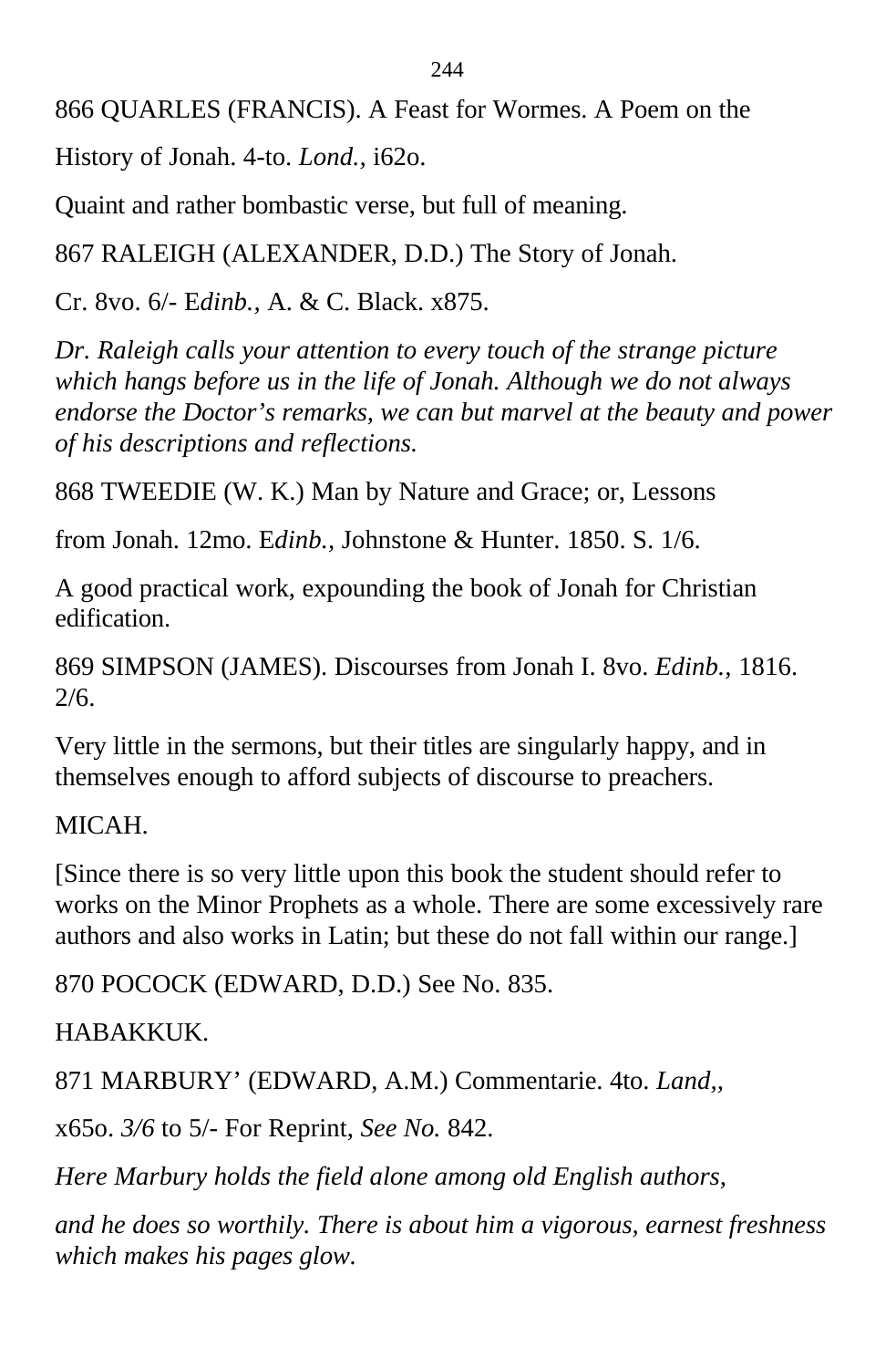HAGGAI.

872 GRYNAEUS (JOHN JAMES, D.D. 1540 — 1617). Haggeus, the Prophet;

a most plentiful Commentary, gathered out of the Publique Lectures of

Dr. J. J. Grynaeus. 12mo. *Lond.,* I586.

*Grynaeus* was a voluminous author, and commented on most of the books of Scripture, but only this work has been turned into English, and it is now seldom met with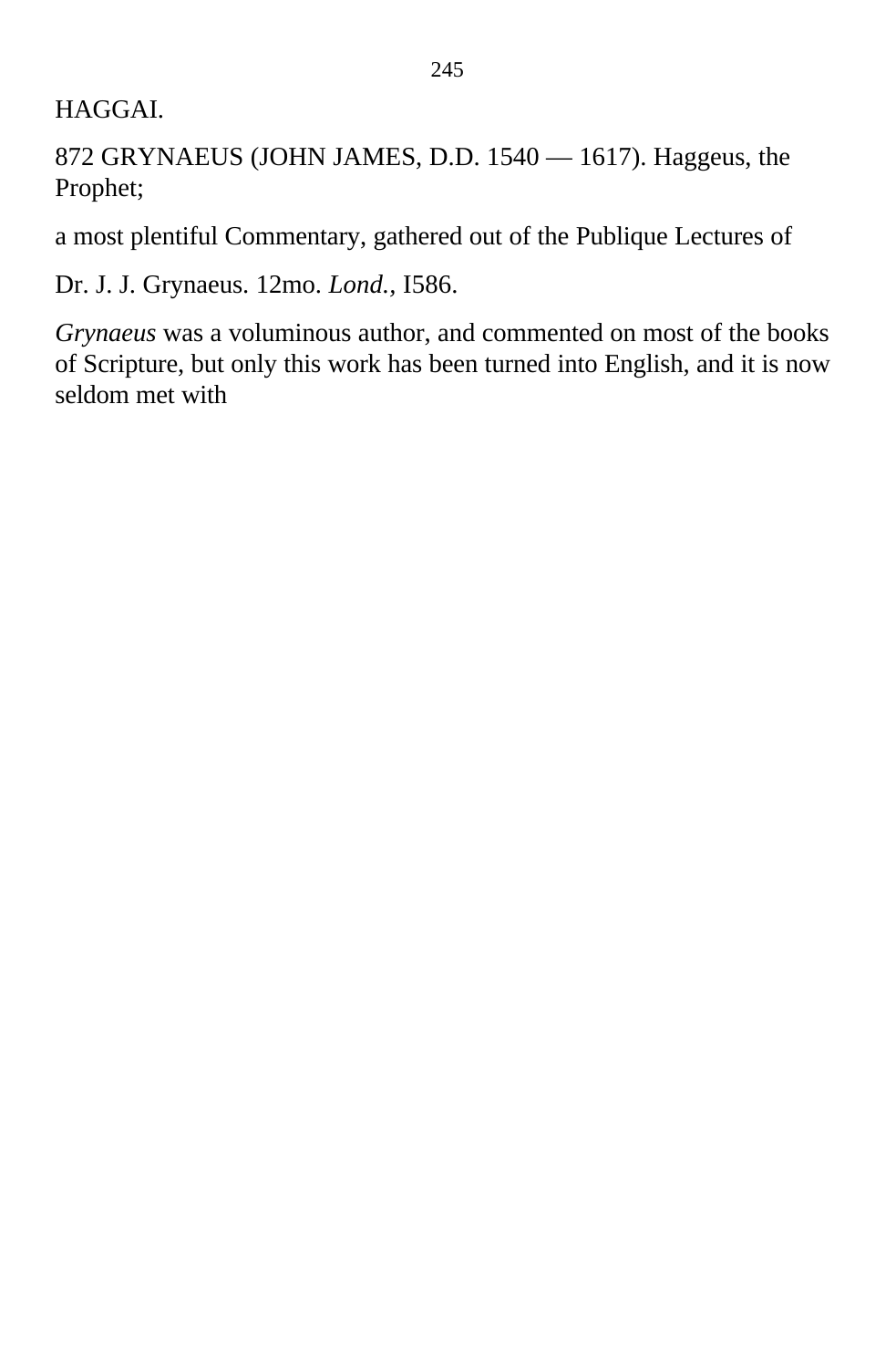873 MOORE (T. V., D.D., *of Richmond, Va., U.S.)* Haggai,

Zechariah, and Malachi. A New Translation, with Notes.

8vo. *New York,* 1856; L*ond.,* x858. 5/-to 6/6.

*A capital book. Most useful to ministers.*

874 PILKINGTON *(Bishop).* See under *Obadiah,* No. 843.

8'.75 RAINOLDS (JoaN, D.D.) Haggai; Interpreted and Applyed.

4to. 1613 and 1649. For Reprint, *See No.* 844.

*Rainolds* was the tutor of *Hooker,* and had a main hand in our authorised version of the Bible. *Bishop Hall* says, "the: memory, the reading of that man were near a miracle." We ought to be enraptured with a Commentary from such a divine, but we confess that we are not.

876 BLAYNEY (BENJAMIN, D.D.) Zechariah. A New Translation,

with Notes. 4to. *Oxf,* x797. 3/6.

This learned author writes after the manner of *Lowth,* but has neither *Lowth's* taste nor poetic vein. His notes will not suggest sermons, but will be philologically useful if cautiously read.

85'7 HENGSTENBERG (E. W.)

In his "Christology" (for which *See No.* 67) *Hengstenberg* has given a thorough and elaborate exposition of the greater part of Zechariah and Malachi. He is too grammatical and dry to be generally interesting.

878 KIMCHI (DAVID. *A celebrated Spanish Rabbi. Died about*

x24o). Commentary on Zechariah. Translated from the

Hebrew by Rev. A. M'Caul, A.M. 8vo. *Lord.,* x837. 1/6.

This enables the English reader to see how the Jews themselves understood the Prophets, and this is worth knowing.

879 MOORE (T. V.) *See* under *Haggai,* No. 873.

88:0 PARK (I. R., M.D.) An Amicable Controversy with a Jewish Rabbi on the Messiah's coming; with an entirely new Exposition of Zechariah. 8vo. *Zonal., 1*832. 2/-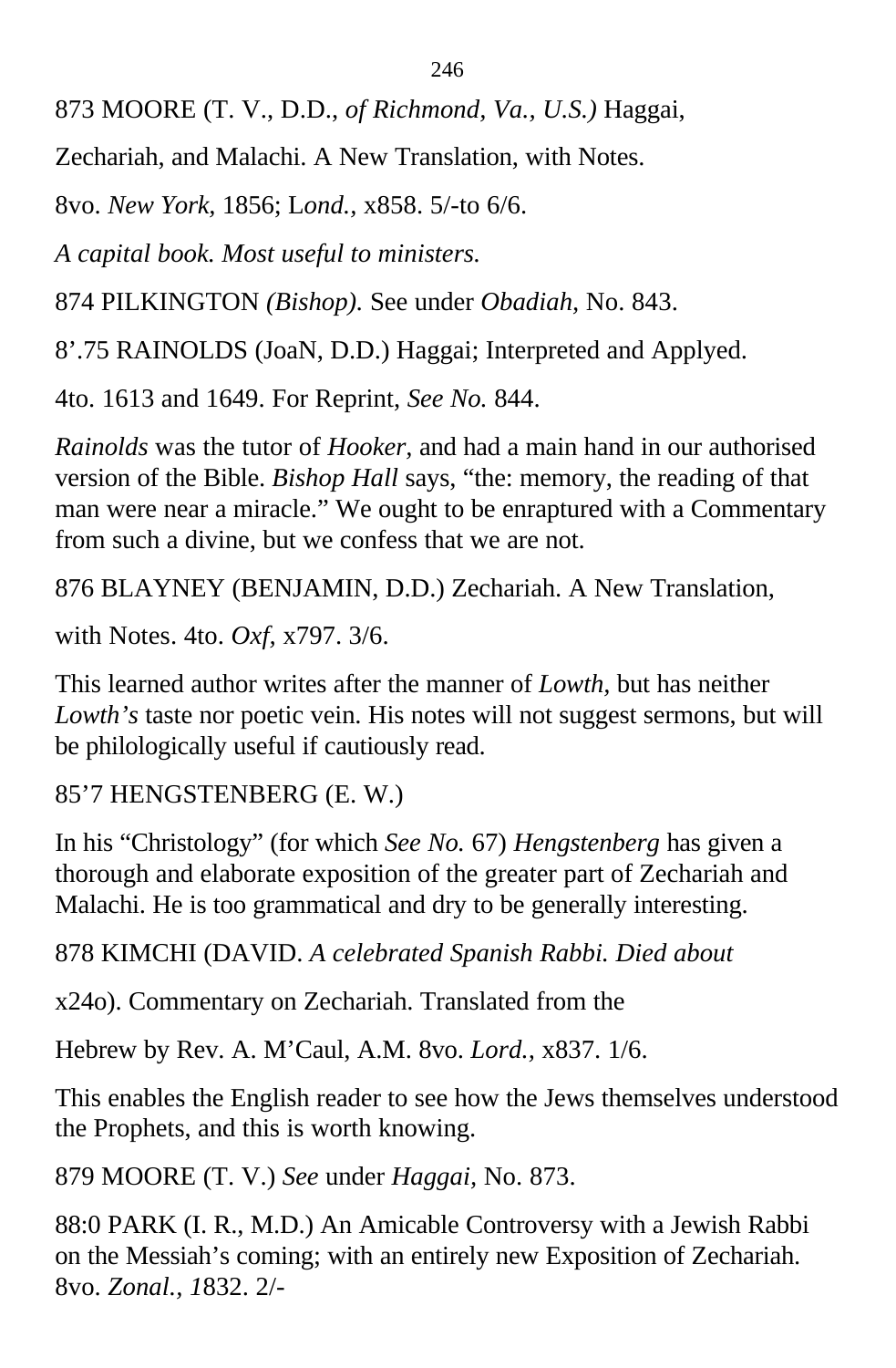The words "entirely new exposition" put us on our guard, and did not entice us to read. The caution was needful. This author explains the prophecy spiritually, and asserts that "the spiritual is the most literal interpretation." We more than doubt it.

88x PEMBLE (WILLIAM, M.A. *Puritan.* 1591 — x623). A Short

and Sweet Exposition upon the First Nine Chapters of Zechariah.

In his *Works.* Folio. *Oxf, 1*659, and *Lond.,* 1635. 3/6 to 5/-

*Richard Capel* says: "Amongst the hardest bookes of Scripture the Prophets may have place, and amongst the Prophets, *Zechary* is a deepe, wherein an elephant may swimme, and therefore I cannot but commend the wisdom of that man of God (the author of this booke), who bestowed his; learning and his paines to open the mysteries of this Prophecie. Death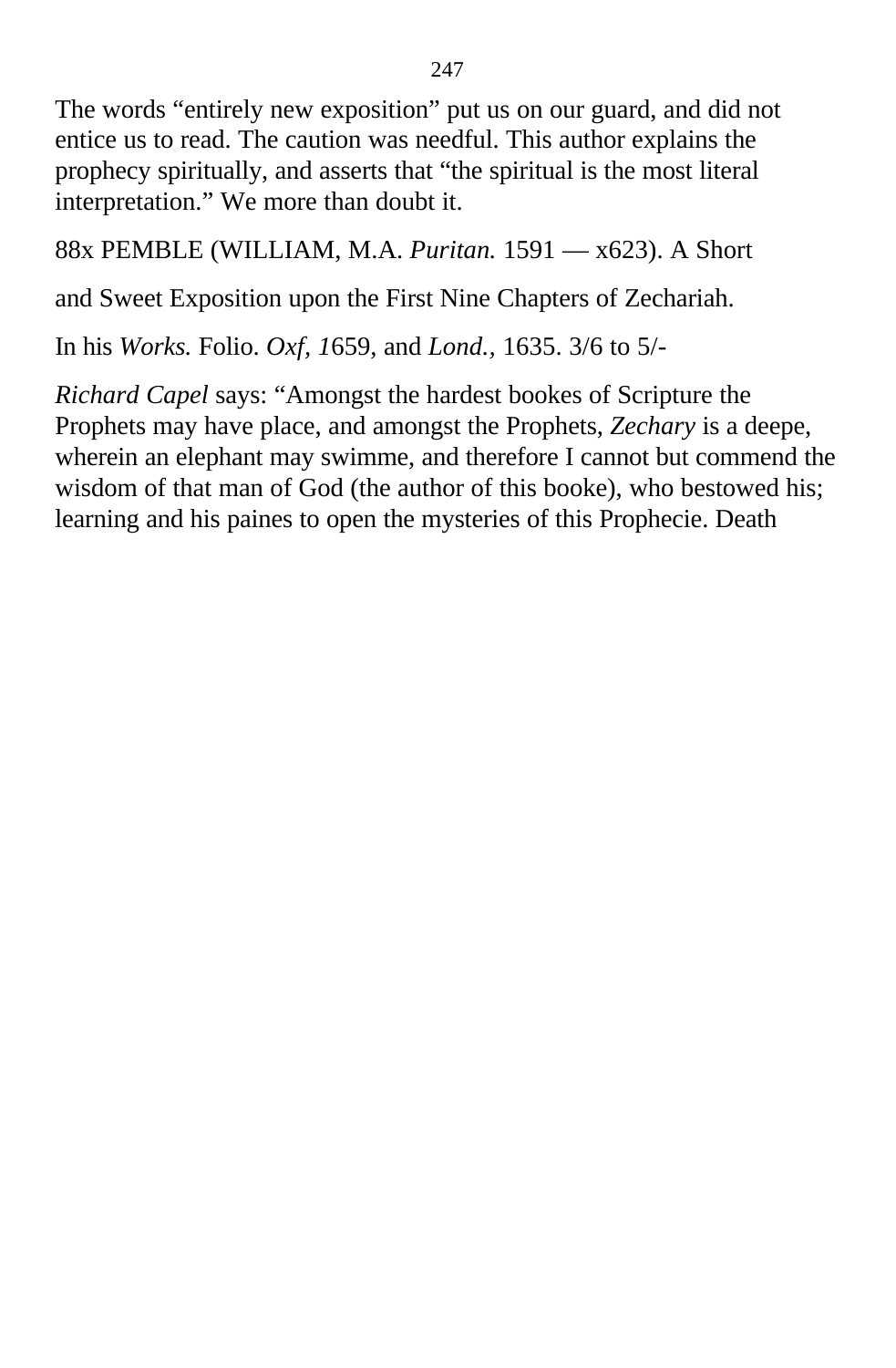ended his dayes ere he could quite finish his worke, and great weakncss hindered an intended supplement." *Pemble* was a learned Calvinistic divine, and his writings are highly esteemed, but not very captivating.

882 STONARD (JOHN, D.D. I769 — I849). Commentary on Zechariah, with

a Corrected Translation, and Critical Notes. 8vo. ]-.on&, I824. 4/-

An earnest attempt to expound this prophecy; we do not think the author has succeeded, but he has written some good things.

883 WARDLAW (RALPH, D.D.) Lectures on Zechariah. [Posthumous Works, Vol. III.] Cr. 8vo. 3/6. E*dinb.,* A. Fullerton & Co. I862. S. 2/6.

*Written in the Doctor's old age; but we prefer it, in some respects, to other volumes of his lectures. We always consult it.*

# MALACHI,

884 MOORE (T. V., D.D.) *See* under *Haggai,* No. 873.

815 POCOCK (EDWARD, D.D.) *See* under *Joel,* No. 835.

SCLATER (WILLIAM, D.D.) Brief and Plain Commentary

upon Malachy. 4to. *Lond.,* 1650. 5/' or 6/-

Not equal to the general standard of Puritan comments. The editor of' the work rightly says, "the method is, for the chapters themselves, analytical; for the practical observations, synthetical." We are quaintly told that he would start the hare with any man; that is to say, he would suggest thought and leave others to pursue its track.

887 STOCK (RICHARD, M.A. 1568 — 1626). A Commentary upon

Malachy. Whereunto is added an Exercitation upon the same

Prophecy by Samuel Torshell. Folio. *Lond.,* 1641. [Re-

printed, together with *Bernard* and *Fuller* on Ruth. Cr. 4to.

7/6. *Lond.,* Nisbet. x865.] *See 2Va. 262.*

Contains a *slack* of knowledge, and more than a sufficient stock of quotations from the fathers. *Torshell* printed the book fifteen years after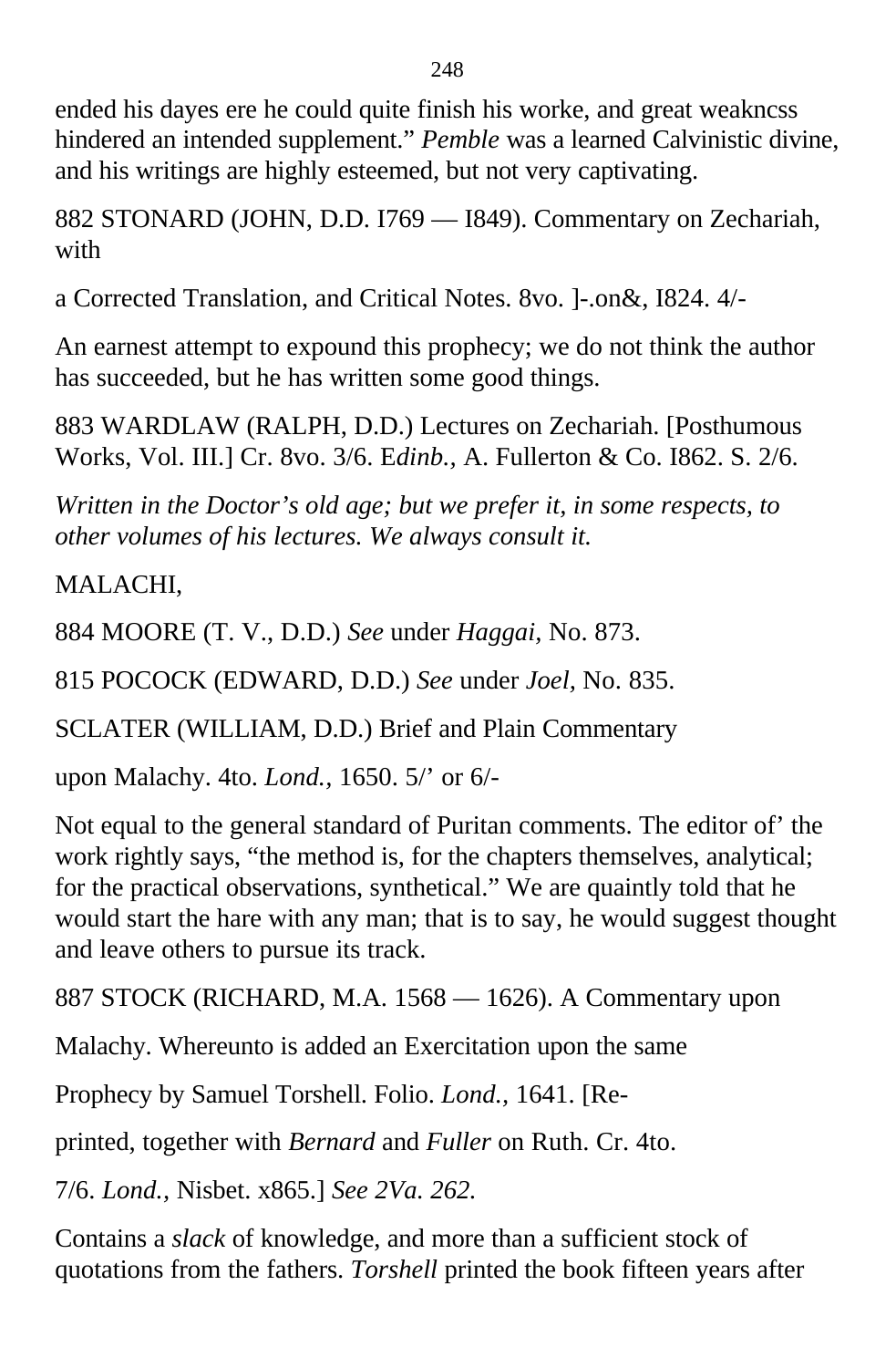*Stack's* death, and finding it to be written for a popular audience only, he added an examination of the original and a few notes in a more learned style, to make a complete commentary. The two authors have thus composed *the* work upon Malachi.

888 WATSON (THOMAS. *Puritan).* Notes on Malachy III. 8vo.

1682.

'This would be a great find if we could only come at it, for *Watson* is one of the clearest and liveliest of Puritan authors. We fear we shall never see this commentary, for we have tried to obtain it, and tried in vain.

*May God bless this effort to assist his ministers in the study*

*of the Old Testament.*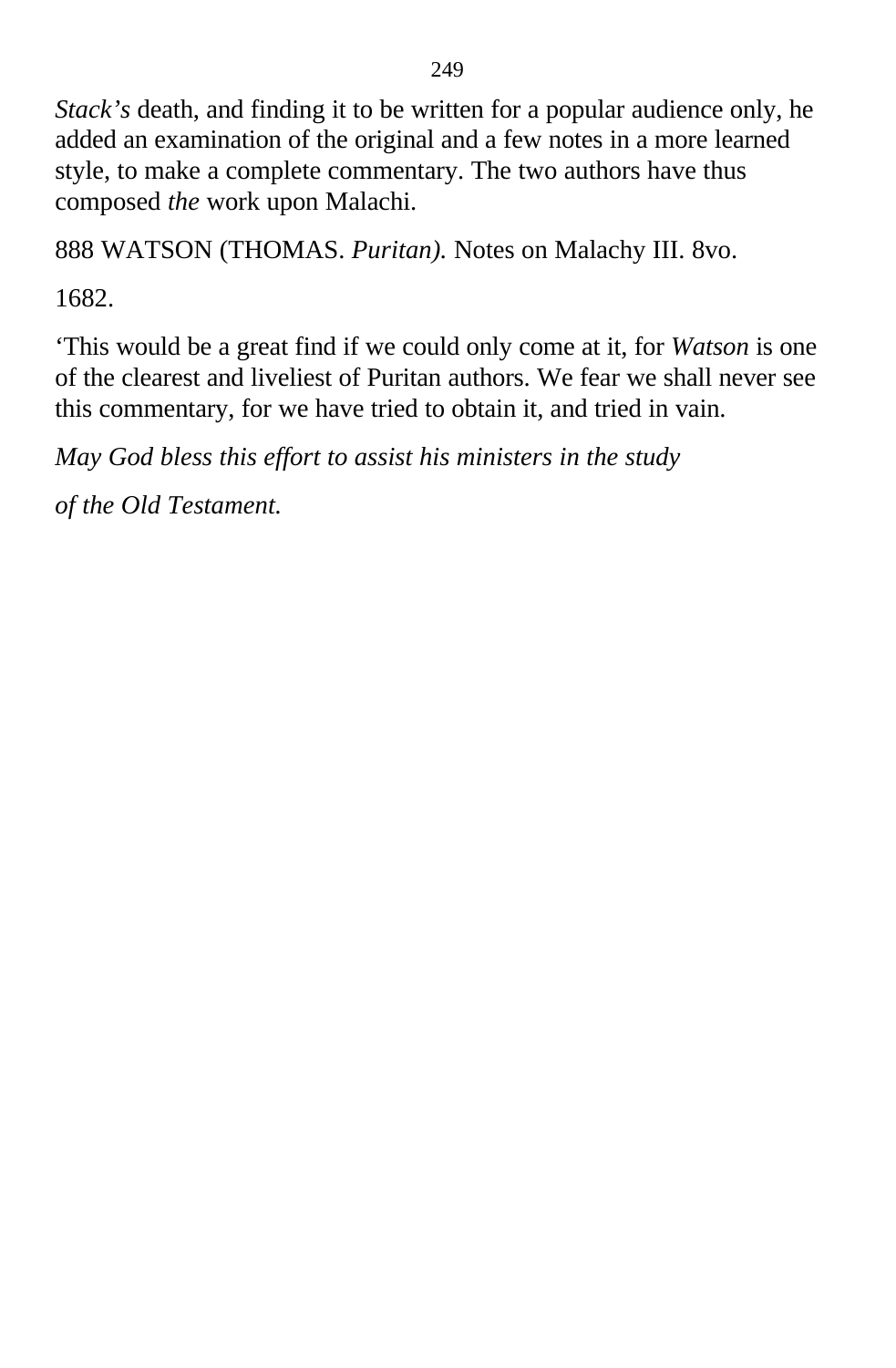- COMMENTARIES ON THE NEW TESTAMENT.
- [See also under *Whole Bible* Nos. I 65. In many cases the New
- Testament may be had separately.]
- 889 ALFORD (HENRY, D.D., *Dean of Canterbury).* The
- Greek Testament; with a Critically Revised Text, etc.
- 4 vols., 8vo. £5 2s. *Land.,* I856 6I. *(See* page I7 of
- this work). Rivingtons, and G. Bell & Sons.
- ,, ,, The New Testament for English Readers.
- 4 parts. 8vo. f2 14s. 6d. Rivingtons, and G. Bell
- and Sons. 1872. *(See* page 18).
- 8c}I ,, ,, The New Testament Authorized Version
- 'Revised. Long Primer, Cr. 8vo., *6/-;* Brevier, Fcap. 8vo.,
- *3/6;* Nonp. Sm. 8vo., *I/6.* Rivingtons, and Isbister & Co.
- 892, w. How to Study the New Testament. Part 1,
- ·Gospels and Acts; Part 2, Epistles (first section); Part 3,

Epistles (second section) and Revelation. Sm. 8vo.

3/6 each. *Lond.,* W. Isbister & Co. I868.

*All critics speak of Alford with respect, though they consider that something better than his Greek Testament is still needed. He is, for the present at any rate, indispensable to the student of the original. With some faults, he has surpassing excellencies. We specially commend* 892 *to the careful reading of young ministers.*

893 ASH (EDWARD, M.D.) Notes and Comments on the New Testament.

3 vols. Sm. 8vo. *Lond.,* 1849 — 5o.

Remarks such as any plain, thoughtful reader would make offhand.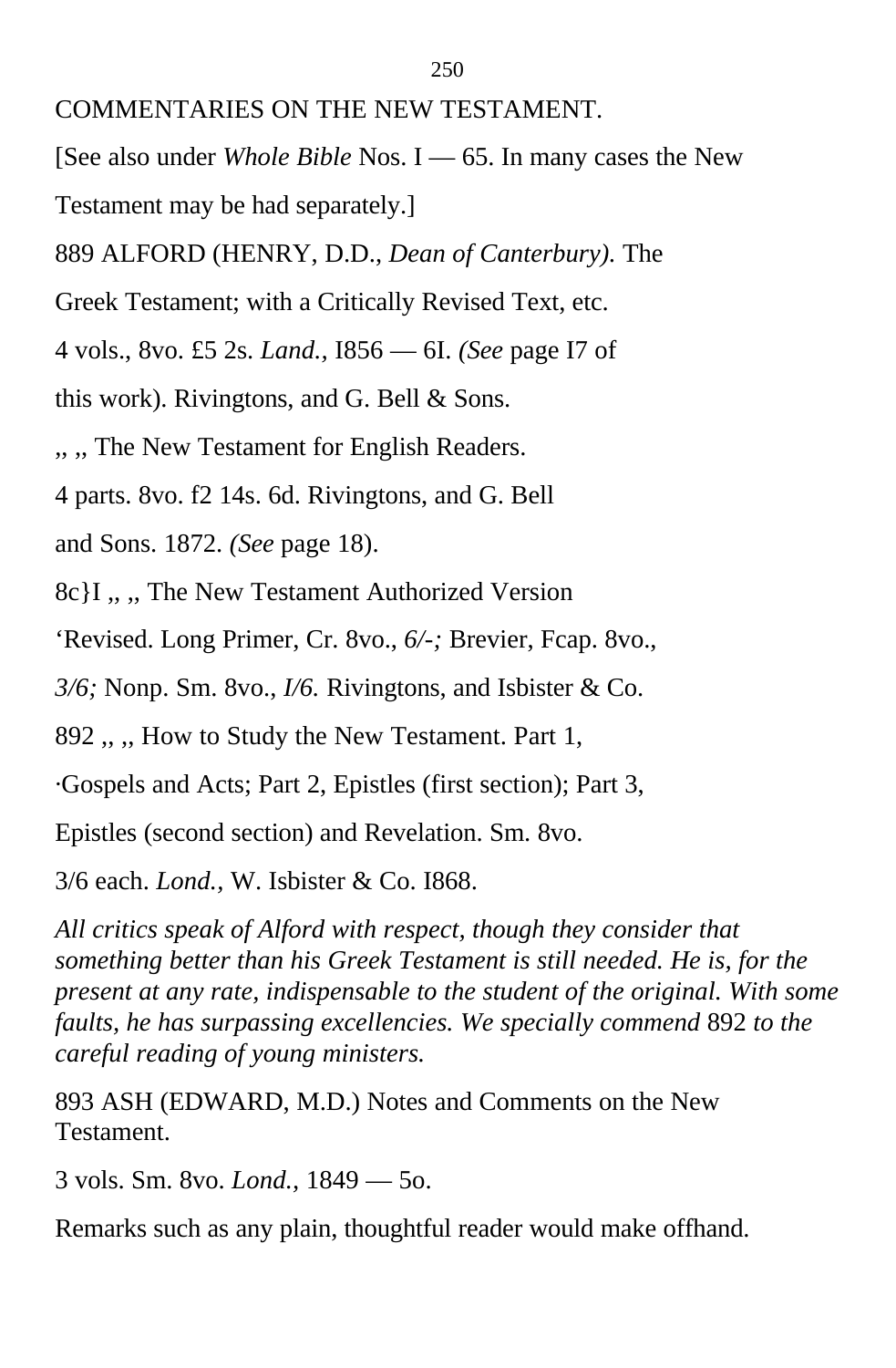89+ BARNES (ALBERT). Notes on the New Testament. Blackie's edition, x I vols., Post 8vo. £: 14s. 6d. Routledge's edition, 10 vols, £ x.

*Everybody has this work, and therefore can judge for himself, or we would both commend and criticize.* (See page 13).

895 BAXTER (RICHARD. I615 — 1691). Paraphrase on the New

Testament, with Notes. 4to., x685. 8vo., 18io. 4/- or 5/-

The notes are in *Baxter's* intensely practical and personal style, and show the hortatory use of Scripture; but they are not very explanatory.

89,6 BENGEL (jOHN ALBERT. *I687 — 1752).* Gnomon of the New Testament, translated into English. With Original Notes. 5 vols., Demy 8vo. Subscription price, 31/6. Cheap issue, the 5 vols. bound in 3, *24/-,* to subscribers. *Edinb,* T. & T. Clark. *(See also No. 909.)*

*See our remarks upon pages 15 and 16.*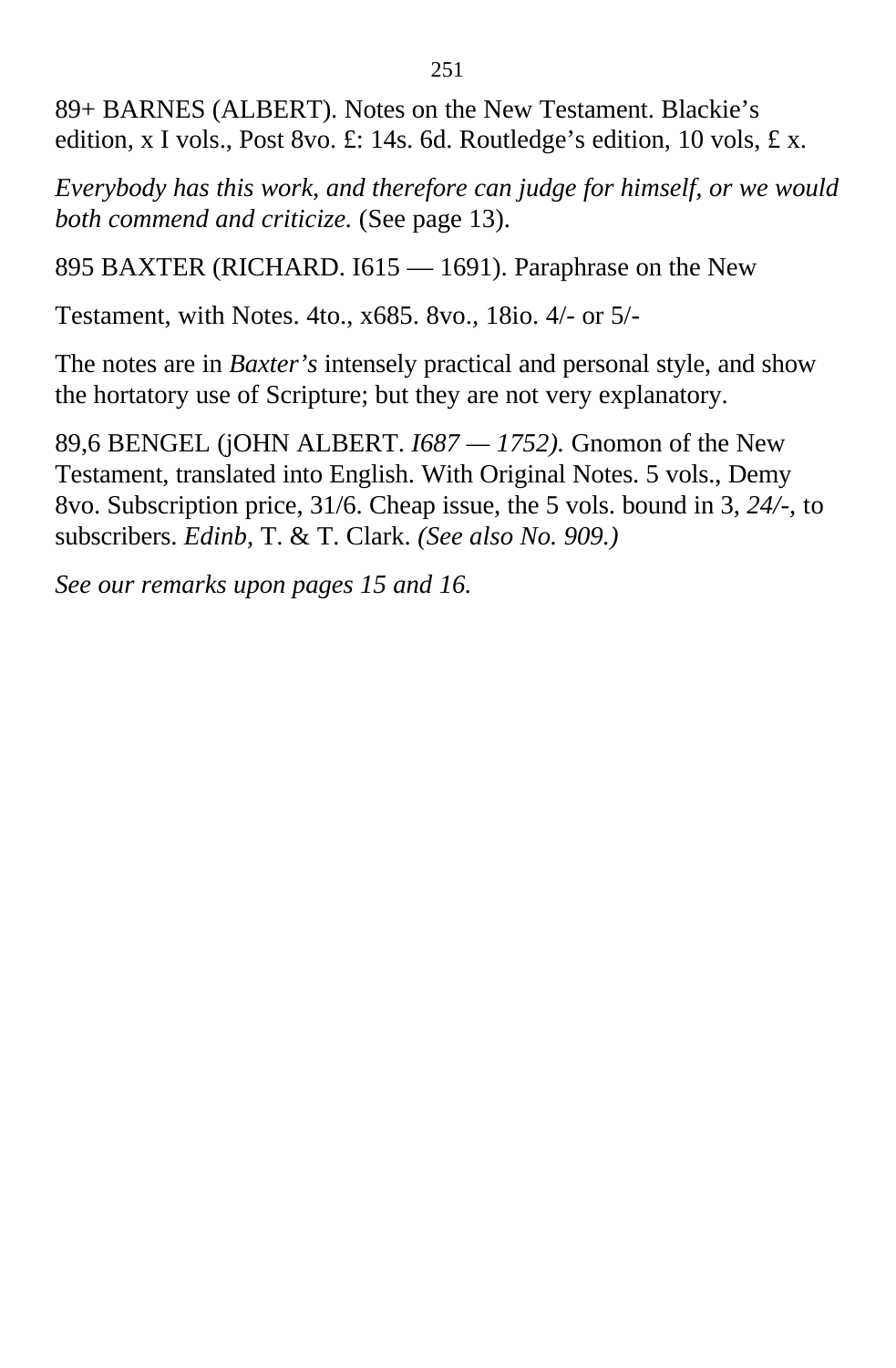897 BEZA (THEODORE). Newe Testament, Translated out of

Greeke, by Theod. Beza. Sin. fol. *Lond.,* 1596. 25/-

*The compact marginal notes are still most useful. The possessor of this old black letter Testament may think himself happy.*

898 BIBLICAL MUSEUM (The). A complete Commentary on an Original Plan. By James Camper Gray.

5 vols., Cr. 8va. *4/6* each. *Land.,* Elliot Stock. I871-3. *Most helpful in suggesting divisions, and furnishing anecdotes. Multum in parvo. Our opinion of it is very high. It is not critical, but popular. The author has used abbreviations in order to crowd in as much matter as possible.* (See No. 5.)

899 BLOOMFIELD (S. T., D.D.) The Greek Testament, with English Notes; chiefly original. 2 vols., 8va. *Land.,* I841 *8/6* to 14/-

9oo ,, ,, Additional Annotations on the New

Testament. 8vo. *Land.,* 185o. 2./6.

*We frequently get more from Bloomfield than from ,41ford, though he is not so fashionable. His notes are full of teaching.*

9ox ,, ,, Recensio Synoptica Annotationis Sacrae; being a Critical Digest of the most important Annotations on the New Testament. 8 vols., 8va. *Land.,* 1826. 15/- to 2I/- [A considerable part of this work was included in recent editions of the editor's Greek New Testament.]

"It *would be impassible to convey to our readers an adequate idea of the mass of information which the learned author has brought to bear upon the numerous passages which he has undertaken to illustrate, and we can safely say, that the enquirer will find very few of which Mr. Bloomfield has not given a complete and satisfactory exposition." — Quarterly Theological Review.*

902 BOWYER (WILLIAM, F.S.A. 1699 — 1777). Critical Conjectures and Observations on the New Testament. From various authors. 4to. *Land.,* 1812. 2/6.

According to *Orme,* the best that can be said for these conjectures is, that they are ingenious; but who wants conjectures at all ?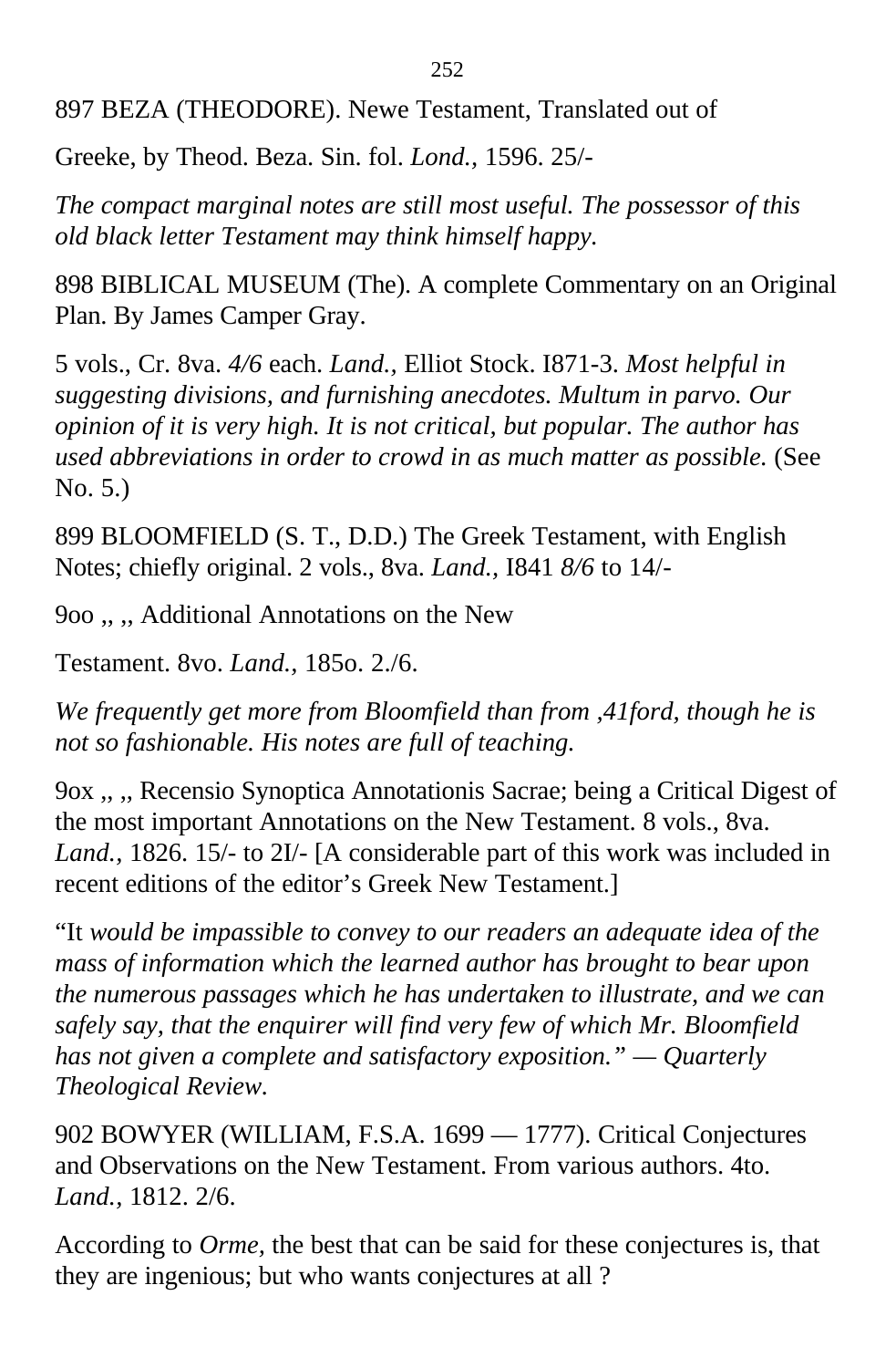9% BOYS (JOHN, D.D., *Dean of Canterbury.* 1571 — 1625). Exposition of the Dominicall Epistles and Gospels used in our English Liturgie throughout the whole yeere. Folio. *Land.,* 1638. 14/-

*Racy, rich, and running over. We marvel that it has not been reprinted. English churchmen ought not to leave such a book in its present scarcity, for it is specially adapted for their use. Boy, is all essence. What a difference between the John Boys of 1638 and the Thomas Boys of 1827 ! Note well the name.*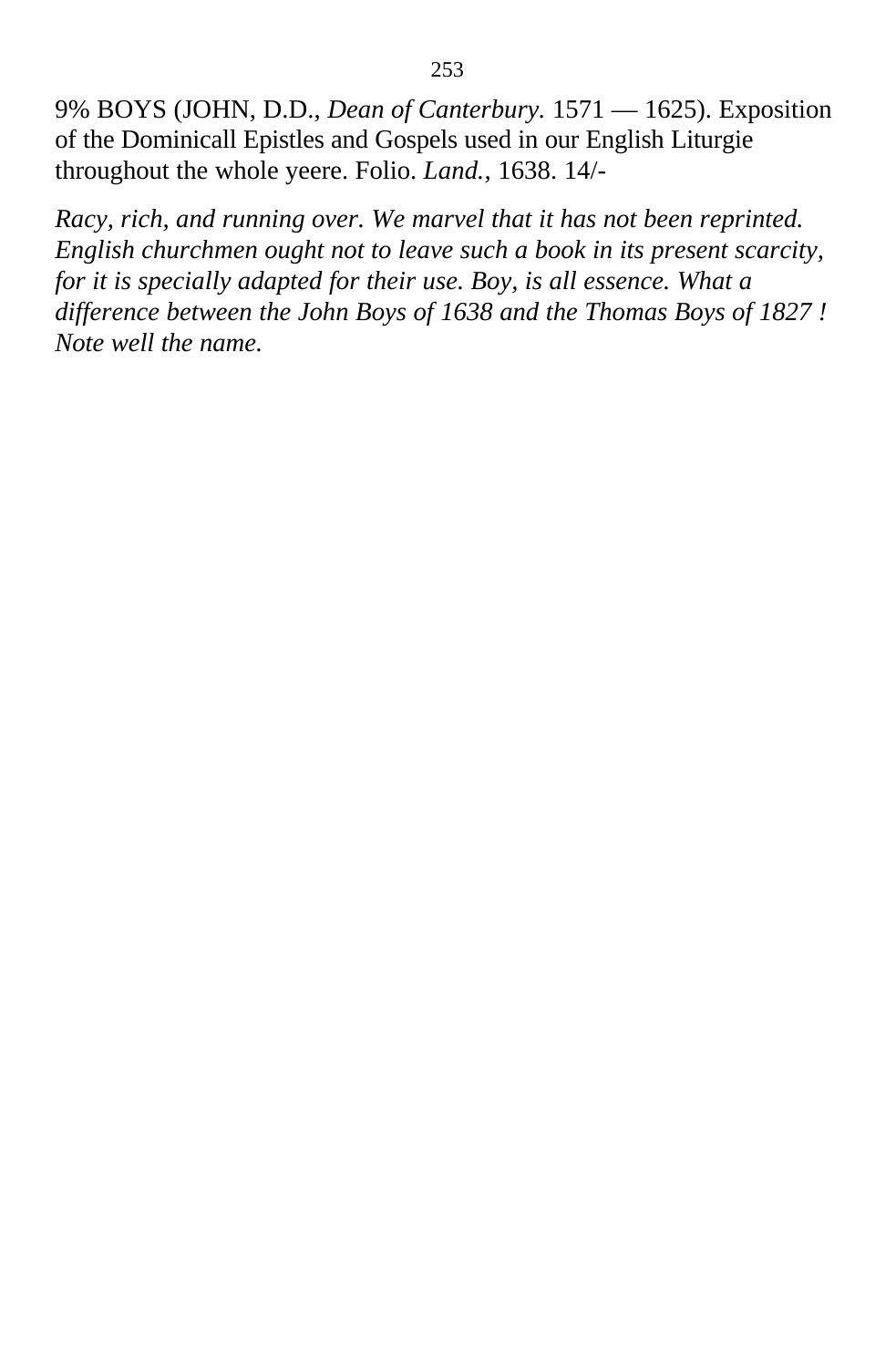904 BOYS (THoMAs, M.A.) The New Testament, with a plain exposition for the use of families. 4to. Lond., I827. 5/'

Ordinary readers might be benefited by the practical observations and evangelical applications and exhortations; but students do not require this *Boys'* exposition.

905 BURKITT (WILLIAM. 1650 — 1703). Expository Notes-

Numerous editions, folio, 4to., and 8vo. Mr. Tegg publishes

it in 2 vols., 8vo. 15/- S. 5/- to 8/- *(See* page 20).

We liked *Burkitt* better when we were younger. He is, however, a homely and spiritual writer, and his work is good reading for the many.

9o6 CHALMERS (THOMAS, D.D., LL.D.) Sabbath Scripture Readings. Posthumous Works, vol. IV. *(See* No. I I).

*The readings are not upon every portion of Scripture, neither can they be viewed as a full exposition of any part thereof They are precious fragments of immortal thought.*

9o7 CHRYSOSTOM. Homilies on Matthew, 3 vols., 36/-; John, 2 vols.,  $24/6$ ; Acts, 2 vols.,  $21/-$ ; Romans, x vol.; x and = Corinthians, 3 vols., 28/63 Commentaries on Galatians and Homilies on Ephesians, x vol.; Philippians, Colossians, and Thessalonians, 1 vol.; Timothy, Titus, and Philemon, x vol., 12/- 8vo. *Library of the Fathers. Lond.,* J. Parker & Co. The price of the volumes to subscribers is considerably less. Secondhand volumes about 5/- each.

Enough of solid truth and brilliant utterance will be found here to justify this father's title of "Golden Mouth *"3* but still all is not gold which fell from his lips, and to modern readers *Chrysostom* is not so instructive as he was to his own age.

908 CHURTON (EDwaRD, M.A.), and JONES(WILLIAM BASIL, M.A.) The New Testament. With a Plain Explanatory Comment.

2 vols., Cr. 8vo. 21/- L*ond.,* Murray. ,869. S. 13/6.

Meant for private or family reading; with brief notes and well-executed engravings. An elegant work.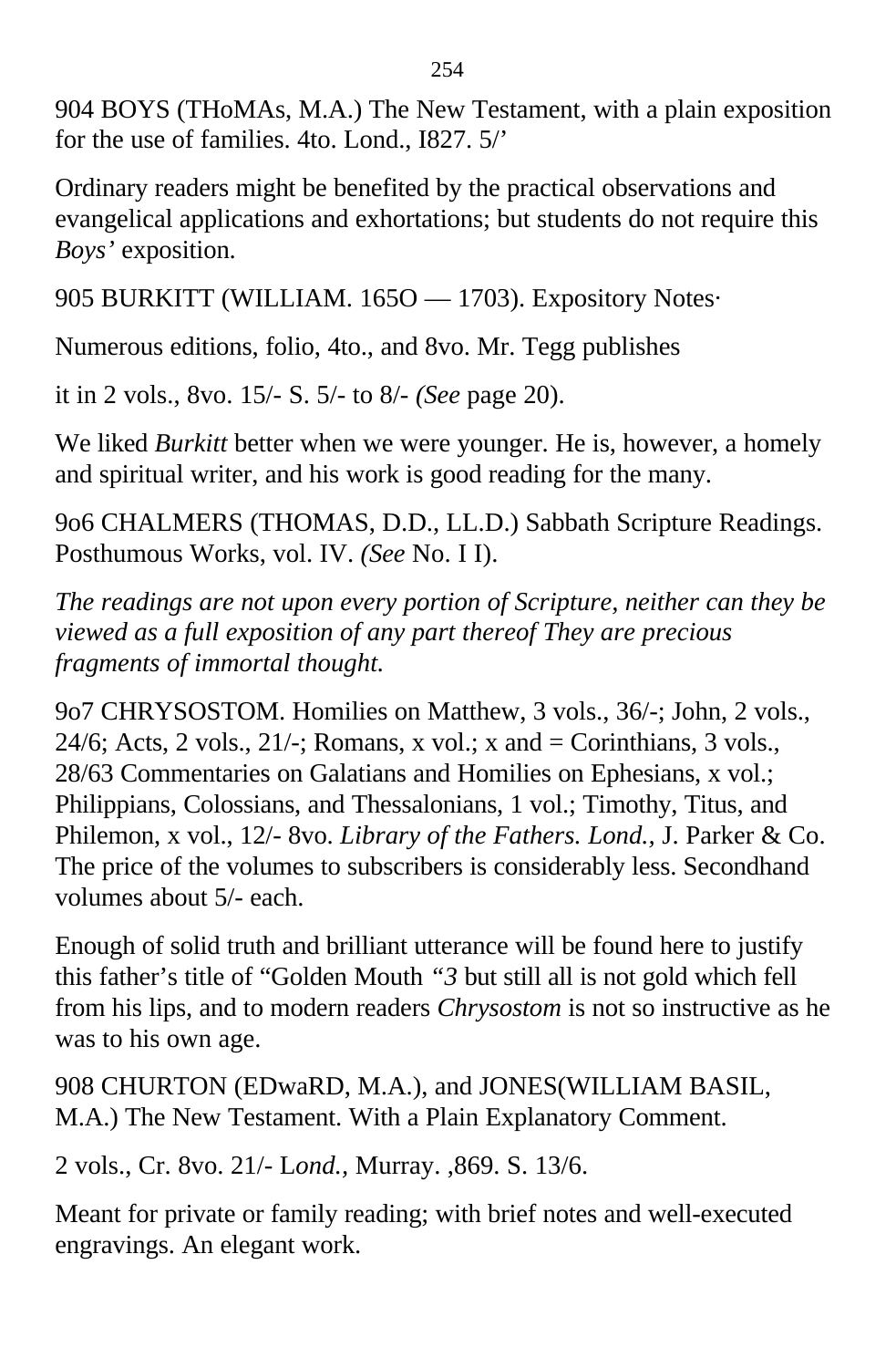909 CRITICAL ENGLISH TESTAMENT, (The). An Adaptation of Bengel's Gnomon, with Notes, showing the Results of Modern Criticism and Exegesis. 3 vols.,

Cr. 8vo. 6/-each. *Lond.,* Isbister. I869. S. 9/-to 11/-*"The editors of this valuable work have put before the Eng1ish reader the results of the labors of more than twenty eminent commentators, tie who uses the book will find that he is reading Bengd's suggestive 'Gnomon,' modifying it by the critical investigations of Tischendorf and Alford, and comparing it with the exegetical works of De Wette, Meyer, Olshausen, and others, and adding to it also profound remarks and glowing" sayings from*

*· ! '*

*Trench and Steer. — Evangelical Magazine.*

*We have heard this opinion questioned; but with all discounts the book is a 6cod one.*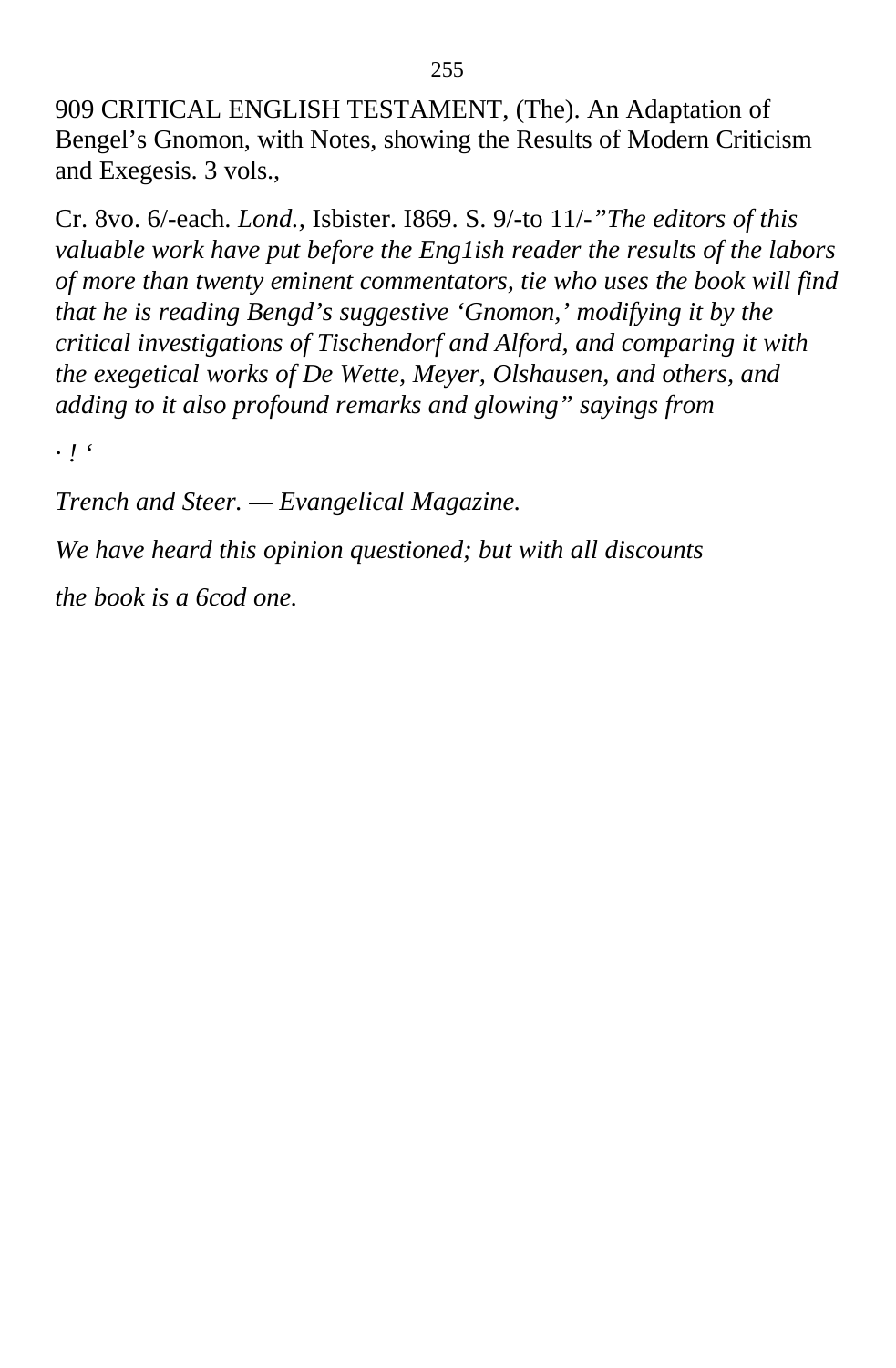910 CUMMING (John, D.D.) Sabbath Evening Readings. Issued

as follows:raThe Four Gospels, in 4 vols., 20/-; Acts, 7/-;

Romans, 4/6; Corinthians, 5/-3 Galatians, Ephesians, and

Philippians, 6/-; James, Peter, and Jude, 6/-; Revelation, 7/6.

*Lond.,* Arthur Hall, Virtue & Co. I853, etc. S. 2/- each.

*Dr. Cumming* is always evangelical, and his style is very attractive. These works are rather for popular reading than for students; but they are good as a whole, and their spirit is excellent. The doctor has written too fast, and borrowed too much; but he interests and edifies.

911 DALLAS (ALEXANDER, A.M.) The Cottager's Guide to the New Testament. 6 vols. 12mo. Lord., Nisbet. x839 — 45. 7/6.

Six volumes for cottagers ! How could they ever buy them? If bought, how could they refrain from sleeping while trying to read them? The *"Guide"* could be of no possible use to a sensible man, except as an opiate.

9x2 DALTON (W., A.M.) Commentary. Edited by Rev. W. Dalton, A.M.

2 vols. 8vo. Lord., Seeleys. I848. 5/6.

Not of use to preachers. Prepared for family reading, and mainly taken from Henry and *Scott.* There are quite enough of these compilations.

913 DAVIDSON (DAVID). Critical Notes. 2 vols., 18mo. E*dinb.,* z834. 3/-

Two small thick volumes: really a *pocket* commentary. Although the notes are good, the student had better spend his money on larger and better books.

9X4 DODDRIDGE(PHILIP, D.D. 1702 — 1751). Family Expositor;

With Critical Notes. Many editions. 6 vols., 4to.; 5 vols.

8vo.; 4 vols. 8vo.; and x vol., imp. 8vo., 10/6. Lond, Tegg.

"The late *.Dr. Barrington,* Bishop of Durham, in addressing his clergy on the choice of books, characterises this masterly work in the following terms : — ' I know no expositor who unites so many advantages as *Doddridge;* whether you regard the fidelity of his version, the fullness and perspicuity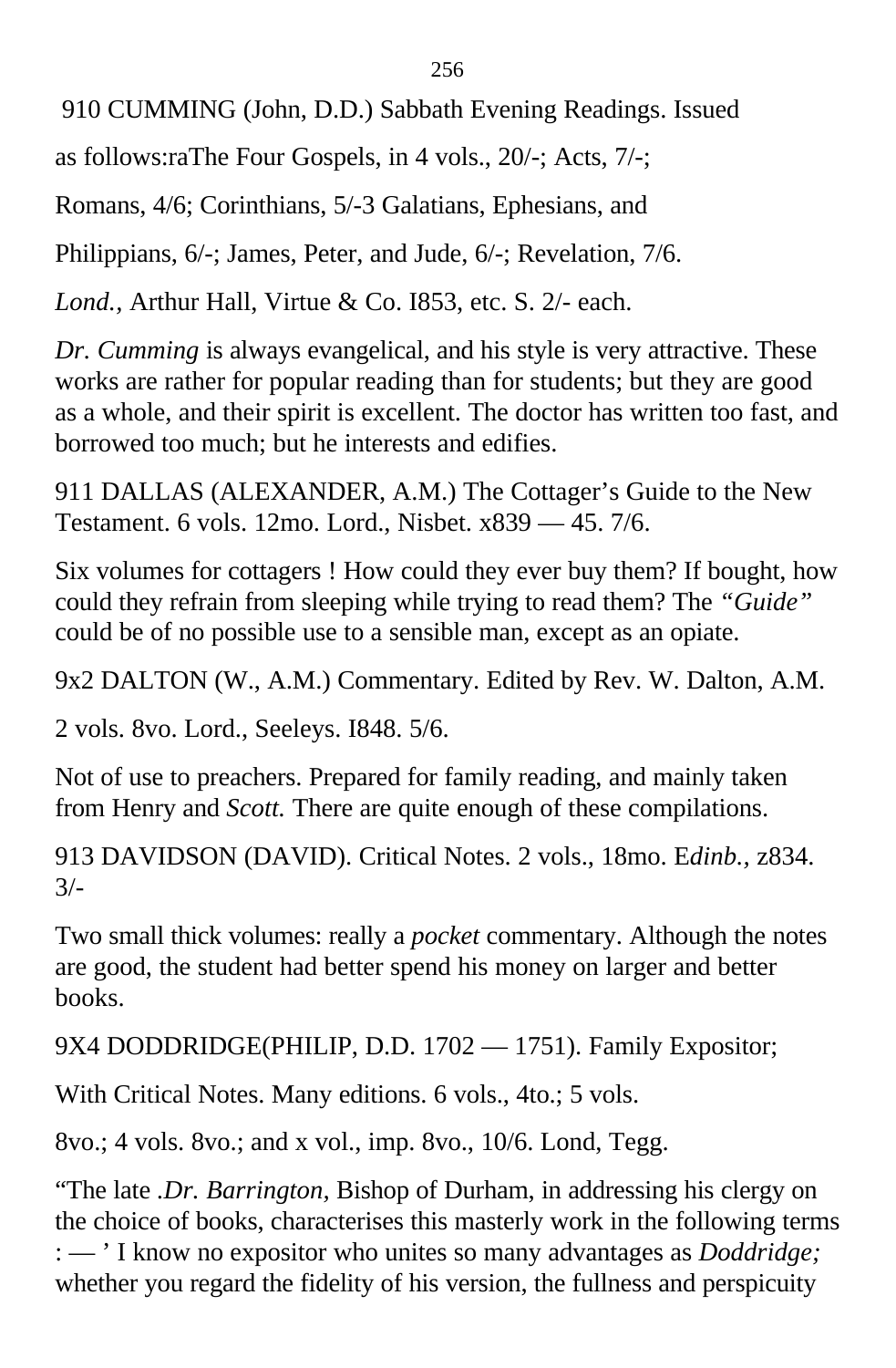of his composition, the utility of his general and historical information, the impartiality of his doctrinal comments, or, lastly, the piety and pastoral earnestness of his moral and religious applications.'" Later interpreters have somewhat diminished the value of this work.

915 ERASMUS (DESIDERUS. 1467 — 1536). Paraphrase. *Black*

fetter. 2 vols. Folio. *Zonal.,* I548 and 1551.

This paraphrase was appointed by public authority to be placed in all churches in England, and the clergy were also ordered to read it. The volumes are very rare, and expensive because of their rarity.

916 GELL (ROBERT, D.D. *Died* 1665). Gell's Remains; or, Select Scriptures

explained, 1 or 2 vols. Folio. /-.., I676. 7/6 to 1o/-

A queer collection of remarks, criticisms, and fancies, in a huge volume. Baxter called *Gell* "one of the sect-makers." He was, no doubt, a singular man, an Arminian, and one who had great respect for "the Learned Societie of Astrologers."

917 GILPIN (WILLAM, A.M. 1724 — I8O4). Exposition of the New Testament.

4to. x79o. Fourth edition. 2 vols. 8vo. 1811. 3/6.

Half paraphrase, half very free translation. Notes meagre. Useful to buttermen

918 GIRDLESTONE (CHARLES, M.A.) New Testament. Lectures

for Families. 2 vols. 8vo. *Lond.,* 1835. 5/-

Profitable household reading.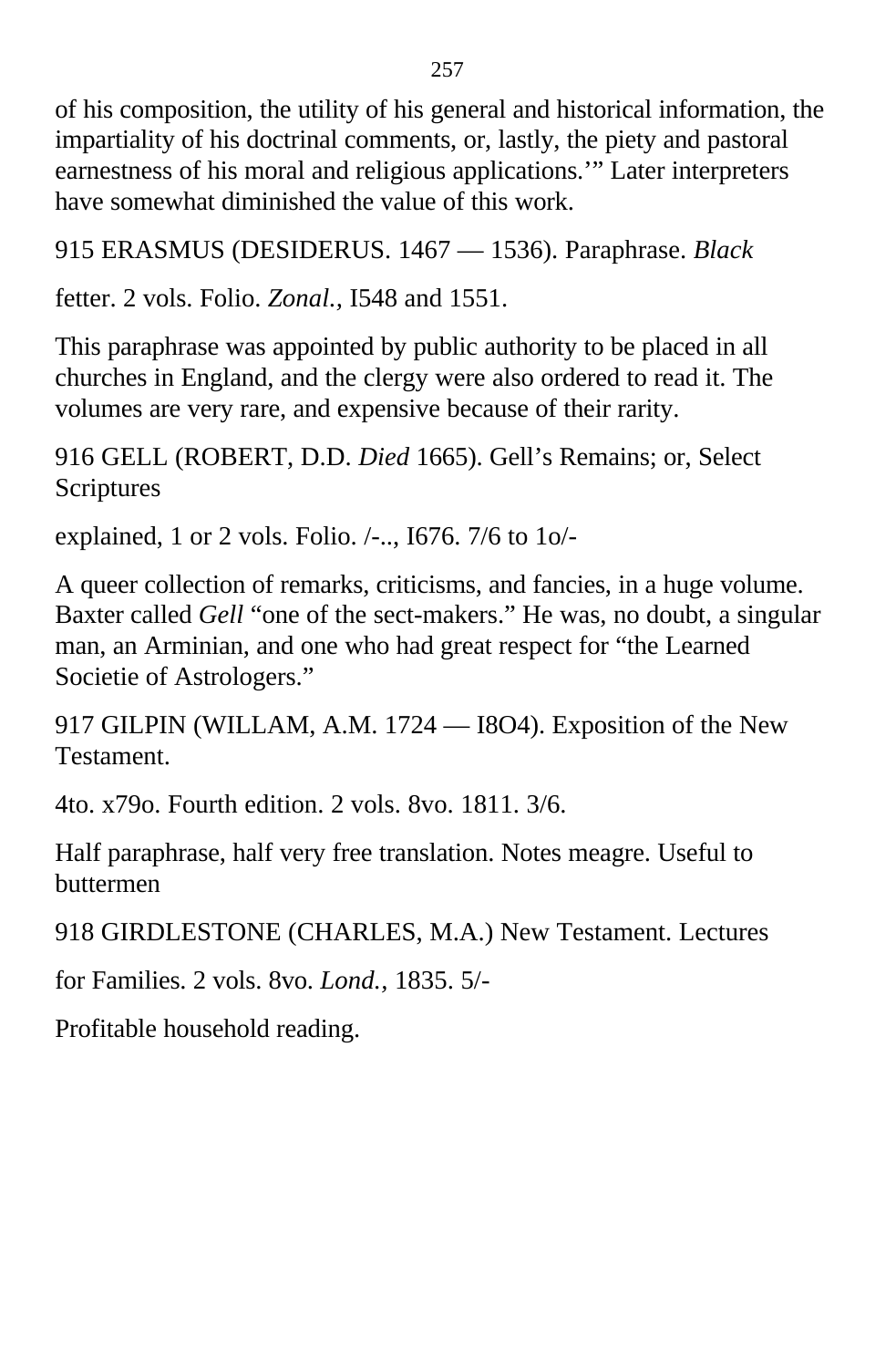919 GUYSE (JOHN, D.D. 1680 — 1671). The Practical Expositor. 3 vols., 4to., I739 — 52; 6 vols., 8vo., x775, etc. 8/6 to 15/-

']?he day of paraphrases is past. *Dr. Guyse* was ponderous in style, and we question if at this date he is ever read. *Doddridge's Expositor is* far better.

HAMMOND (HENRY, D.D.) Paraphrase and Annotations. Folio. L*ond.,* I675. *Works,* vol. III. Also in 4 vols., 8vo. *Oxf, 1*845. 9/' to 12/-

Though *Hammond* gives a great deal of dry criticism, and is Arminian, churchy, and peculiar, we greatly value his addition to our stores of biblical information. Use the sieve and reject the chaff.

921 HEYLYN (John, D.D.) Theological Lectures at Wesminster Abbey; with

an Interpretation of the New Testament. 2 vols., 4to. *Lond., 1*749- 61. 4/'- Five volumes with absolutely nothing in them beyond a spinning out of the text.

*922 KNATCHBULL(SIR NORTON, Bart. Died 1684).* Annotations

upon some Difficult Texts. 8vo. *Camb.,* 1693. 2/-

Much valued in its day; but far outdone by more recent critics.

LANGE (J.P., D.D.) Translations of the Commentaries of Dr. Lange and his Collaborateurs. 10 vols., imp. 8vo.

*21/-,* or to subscribers, I5/- each. E*dinb.,* T. & T. Clark. *See under separate books.*

924 LEIGH (SIR EDWARD). *See No.* 44.

925 LINDSAY (JOHN). New Testament; with Notes. [Selected from Grotius, Hammond, etc.] 2 vols. folio. L*ond.,* x736. 4/6.

A condensation of other writers — very well done.

926 McCLELLAN (JOHN BROWN, M.A.) New Testament. A New'

Translation, Analyses, Copious References, and Illustrations

from Original Authorities, Harmony of the Gospels, Notes, and

Dissertations. In 2 vols., 8vo. Vol. I. The Gospels, with the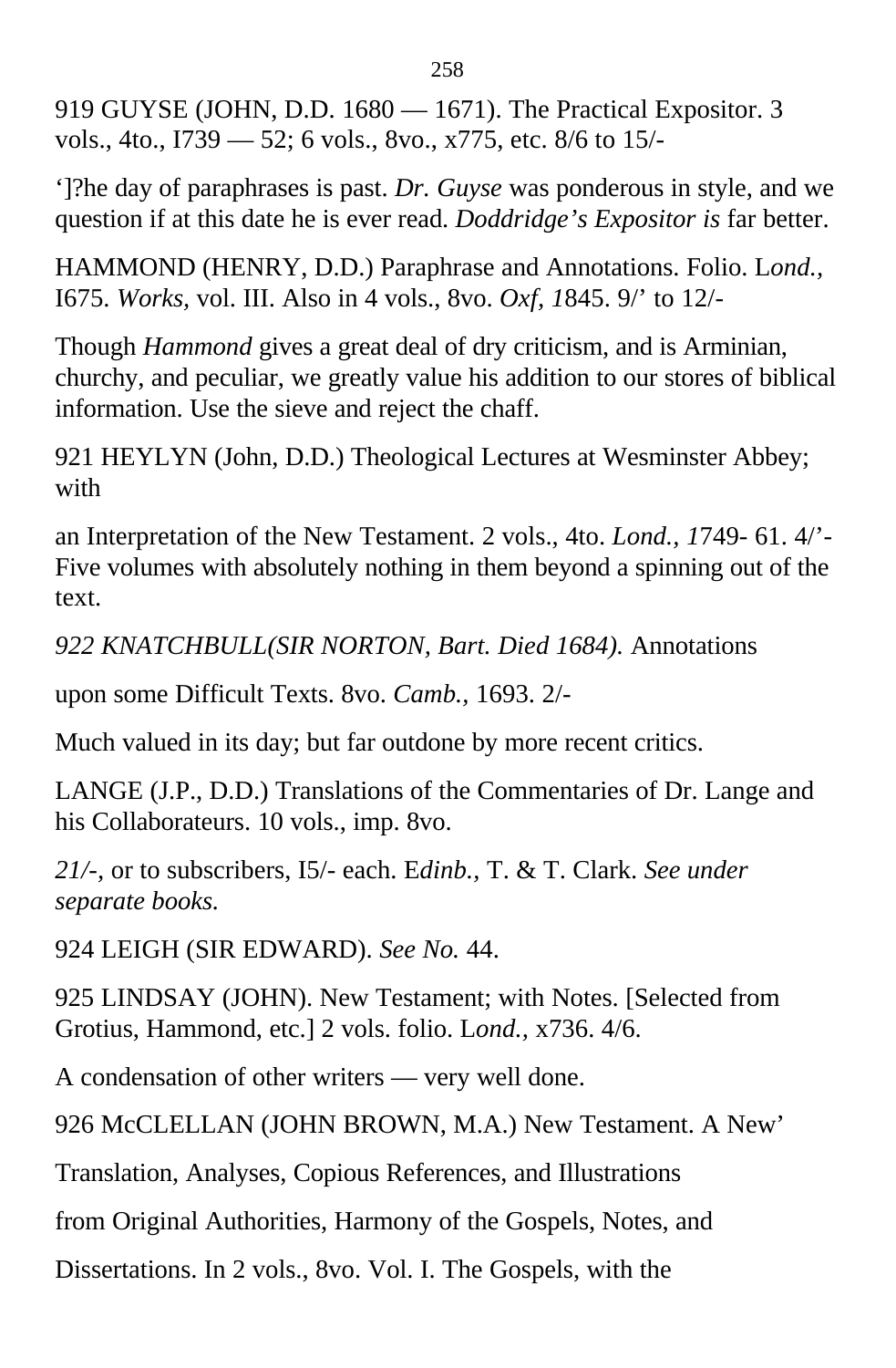Harmony. 3o/- *£and.,* Macmillan & Co. x875. S. 12/-

This work is what it professes to be, and we need say no more. It is, however, a very expensive luxury at the publishing price.

92;7 MAYER (JOHN, D.D.) New Testament. 2 vols., Folio. 1631. 16/- *(Seepages* 10 *and 11*.)

928 MEYER (Dr. H. A. W. *Oberconsistorialrath, Hannover).* Commentary on

the New Testament. Messrs. T. & T. Clark are issuing a Translation of

*Meyer's* Commentary. They have issued Romans, 2 vols.; Galatians,

1 vol.; John's Gospel, 1 vol. Average price to non-subscribers, to/6 per

vol.; subscription price, 21/- for 4 vols. S. 5/- each.

A very learned Commentary, of which *Bp. Ellicott* speaks in the highest terms. Meyer must be placed in the first class of scholars, though somewhat lower down in the class than his admirers have held. Apart from scholarship we do not commend him. A*lford* was certainly no very rigid adherent of orthodoxy, yet he says of Meyer that he is not to be trusted where there is any room for the introduction of rationalistic opinions. Whatever credit may be due to him for accurate interpretation, this is a terribly serious drawback. It is well to be warned.

929 NEWCOME (WILLIAM, D.D., A*bp. of Armagh.* 1729 — 1800). Attempt

towards revising our English Translation and Illustrating the Sense by

Notes. 2 vols., royal 8vo. *Dubl.,* 1796. 10/- to 13/-

*Newcome* was a critical scholar whose works enjoyed a high repute. Unhappily,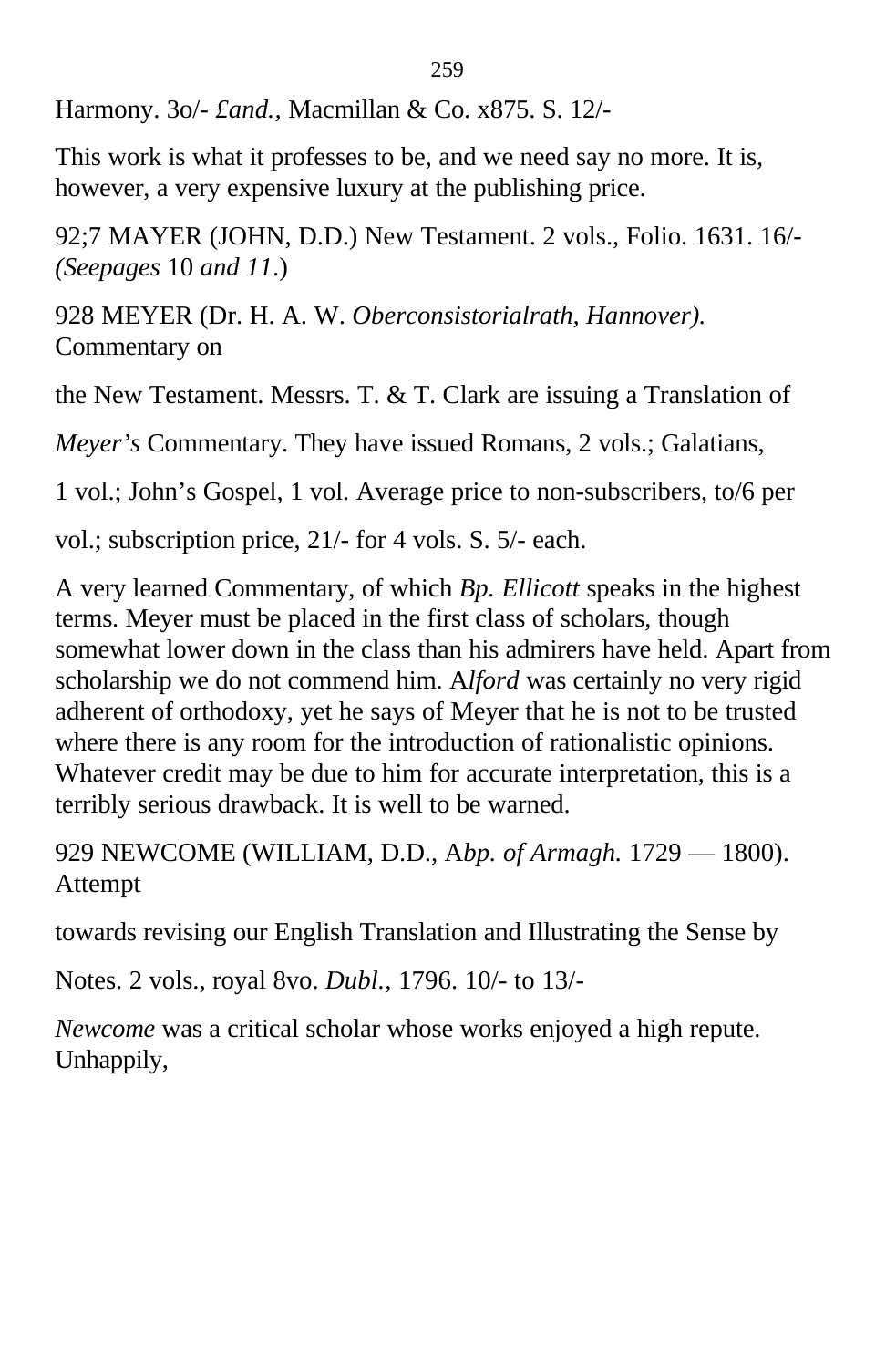the Unitarians brought out an "Improved Version," professedly based upon N*ewcome's* :red this led the public to question N*ewcome's* orthodoxy, but there: was little reason for doing so. Few of our readers will care for this cold literal interpretation.

930 PENN (GRANVILLE., F.S.A.) The Book of the New Covenant; being a

Critical Revision of the English Version. 8vo. L*ond.,* 1836. 3/6.

931 , , Annotations on the Book of the New Covenant. 8vo. I837.

932 ,, ,, Supplemental Annotations. *Zonal.,* I838.

These books are too learned for much to be learned from them; perhaps if they had been more learned still they would have been useful.

933 PLATTS (JOHN). Self-Interpreting Testament. 4 vols., 8vo. *Zonal.,* x827. 7/6. A sort of Biblical Commentary. A concordance will answer the purpose.

934 QUESNELL (PASQUIER. 1634 — 17x9). New Testament. 4vols.,

8vo. L*ond.,* 1719 — 1725. [The Gospels have been reprinted.

3 vols., 12mo. *Glasg.,* 183o. S. 7/6.]

A sweet and simple French writer who says many good things of a very harmless character.

935 SUMNER (JOHN BIRD, A*rchbishop of Canterbury).* Practical Exposition of the

Gospels, Acts, Epistles of Paul, James, Peter, John, and Jude. 9 vols.,

8vo. I833 to 1851. 1/6 to 2/6 per vol.

*Sumner's* Expositions are very mild and can generally be bought very cheap. The public are pretty good judges, and the price indicates the value. The qualities which procure an archbishopric are not such as qualify a man to be an eminent expositor.

936 TOWNSEND (GEORGE, M.A.) New Testament. Arranged in

Chronological Order. Notes. 2 vols., 8vo. *Zonal.,* x838. S. *5/6.*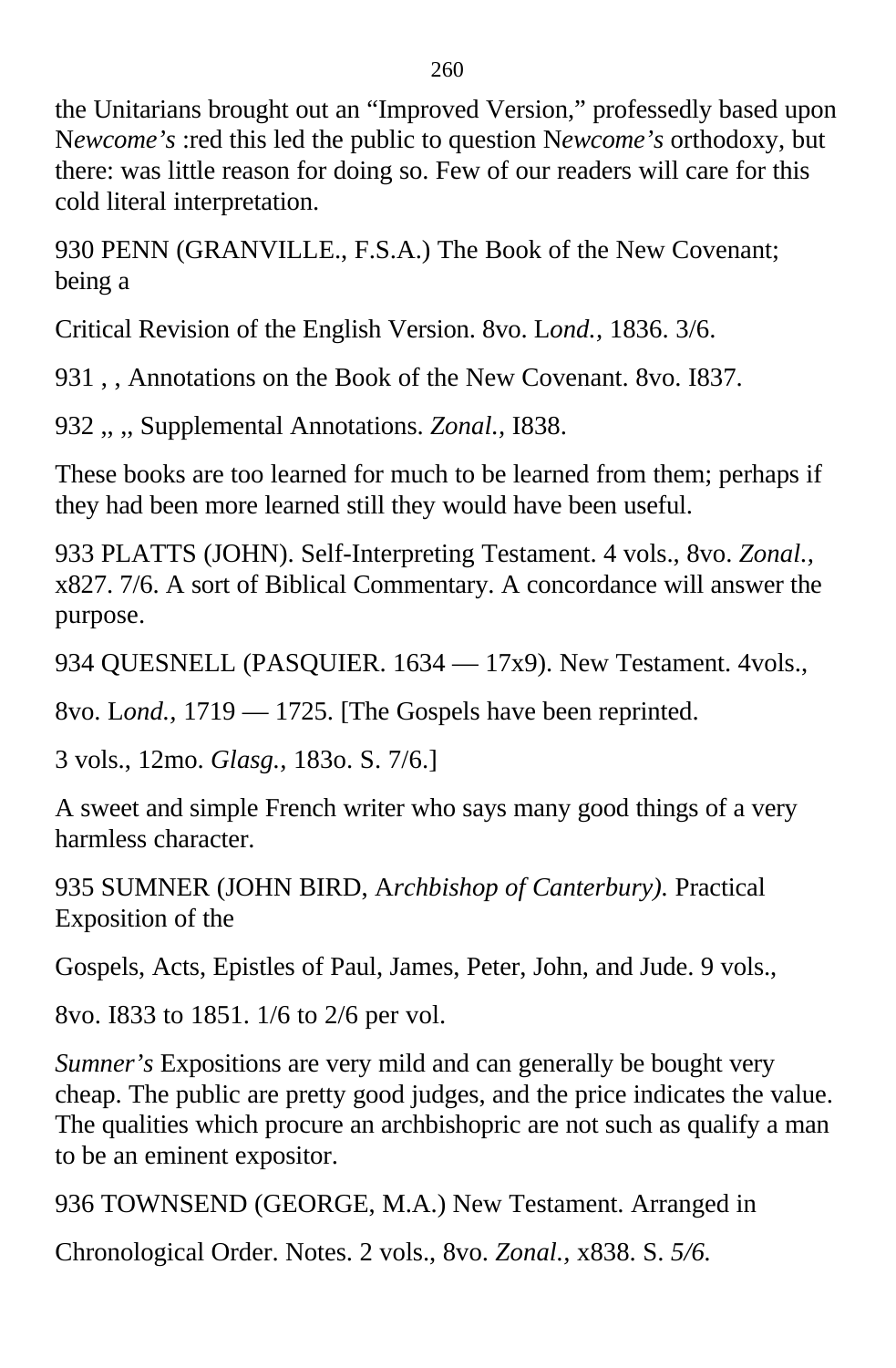This harmony has always been in repute; but we confess we like the New Testament best as we find it.

937 TROLLOPE (WILLiaM, M.A.) Analecta Theologica. 2 vols.,

8vo. L*ond.,* x83o — 35. 5/-

A condensation of the opinions of eminent expositors, very well executed, and useful except so far as superseded by more modern works.

938 WALL (WILLIAM, D.D. x645 — I727-8). Brief Notes. 8vo. L*ond.,* I73o. I/6. Explains some difficulties, but is far surpassed by other annotators.

939 WESLEY (JOHN). *See No.* 62.

940 WHEDON (D. D., D.D. *Meth. Epis. Ch., America).* Popular Commentary.

To be completed in 5 vols., cr. 8vo. 5/- each. Hodder & Stoughton.

*Dr. Whedon* lacks common sense, and is no expositor. He is furiously anticalvinistic, and as weak as he is furious.

941 WHITBY (Darer. L, D.D. 1638 — 1726). *See No.* 5o.

This is a part of *Patrick, Lowth,* etc.

WILSON (WILLIAM, B.D. 1762 — 1800). Explanation of the New Testament by the early opinions of Jews and Christians concerning Christ. 8vo. *Camb.,* 1838. 3/-

Follows a deeply interesting line of investigation. It is not a corn. mentary, but is too good to be omitted.

943 WORSLEY (JOHN). Translation, with Notes. 8vo. *Lond., 1*770. 2 -

Translation second rate, criticism none, notes very short.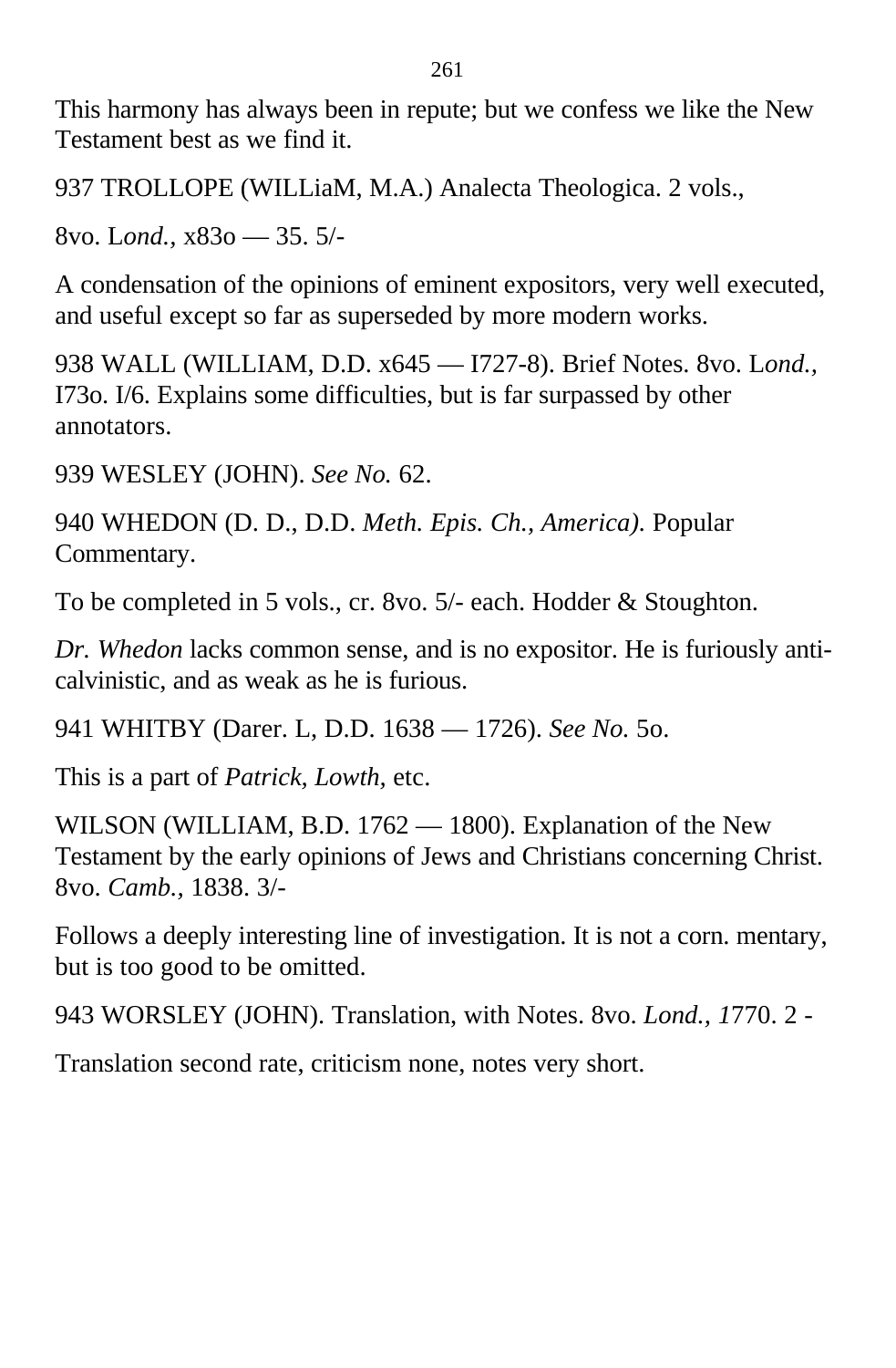THE FOUR GOSPELS.

*944* ADAM(THOMAS. 1701-1784. *Of Wintringham).* Exposition of the Gospels. 2 vols., 8vo. Lo*nd.,* 1837. *4/6.*

Short and sweet ; but *Adam* is not the first man as an expositor.

945 AQUINAS (THOMAS. 1224 — 1274). Catena Aurea. Commentary, collected out of the Fathers. 6 vols., 8vo. f2 2s. *Lond.* and *Oxf,* Parker. x87o.

The Fathers are over-estimated, by a sort of traditionary repute, for we question if they are much read. This collection of extracts we always look into with curiosity, and sometimes we find a pearl.

*946* BONAR (HORATIUS, D.D.) Light and Truth. *(SceNe. 6.)*

947 BOUCHIER (BARTON, A.M.) Manna in the House. Vol. I., Matthew and Mark; Vol. II., Luke; Vol. III., John. Thick 12mo. Lond.,J. F. Shaw.

 $x853 - 4.5/$ 

*Mr. Bouchier* writes sweetly, and his books aid the devotions of many families. Ministers may read them with profit; but they are not exactly intended for them.

948 BROWN (JOHN, D.D., *of Edinburgh).* Discourses and

Sayings of our Lord. Three large 8vo. vols. *3I/6.*

*Edinb.,* Oliphant & Co. I852. S. I8/-

*Of the noblest order of exposition. Procure it.*

949 BURGON (J. w., D.D.) Plain Commentary for devotional

reading. 5 vols., fcap. 8vo. 21/- Lo*nd.,* Parker. x87o. S. 12/-

*Ryle* says: "This is an excellent, suggestive, and devout work; but I cannot agree with the author when he touches upon such subjects as the ,Church, the sacraments, and the ministry."

950 CAMPBELL (GEORGE, D.D., F.R.S. *Edinb, 1719 — 1796).* The

Gospels translated, with Notes. 4vols., 8vo. A*berd.,* 1814. 4/-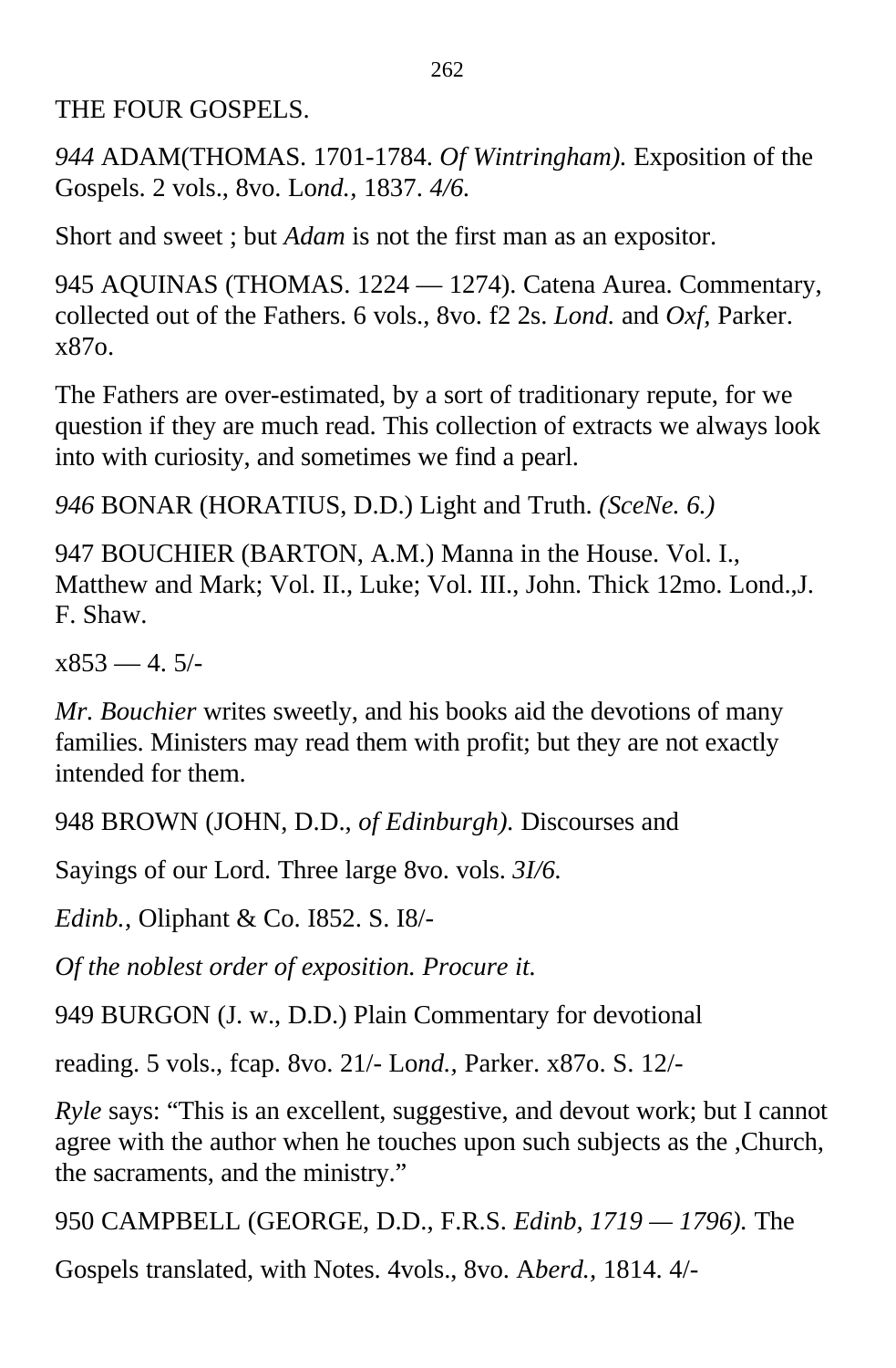Clear and cold. *Orme* says it is "one of the best specimens of a translation of the Scriptures in any language." The preliminary dissertations are valuable ; the notes are purely critical.

95x CHOICE NOTES on Matthew, drawn from Old and New

Sources. [Also on Mark, Luke, and John.] Cr. 8vo. 4/6 each.

*Lond.,* Macmillan & Co. x868 — 69.

These are taken from the grander treasuries of *Prebendary Ford* (No. 955)- We have mentioned them because those who could not afford to buy *Ford's* books might be able to get these.

952 CLARKE (SAMUEL, D.D. I673 — 1729). Paraphrase, with Notes. 2 vols., 8vo. *Land., 1*741; *Oxf.,* 1816. 2/-

We do not care for paraphrases. *Clarke* was a learned man, but an unsafe guide.

953 DENTON (W., M.A.) The Gospels for the Sundays and other

Holy Days of the Christian year. 3 vols., 8vo. 15/-, 14/-,

and i3/- each respectively. *Lond.,* G. Bell & Co. 1860 — 63.

Curates will find this just the thing they need for sermonizing.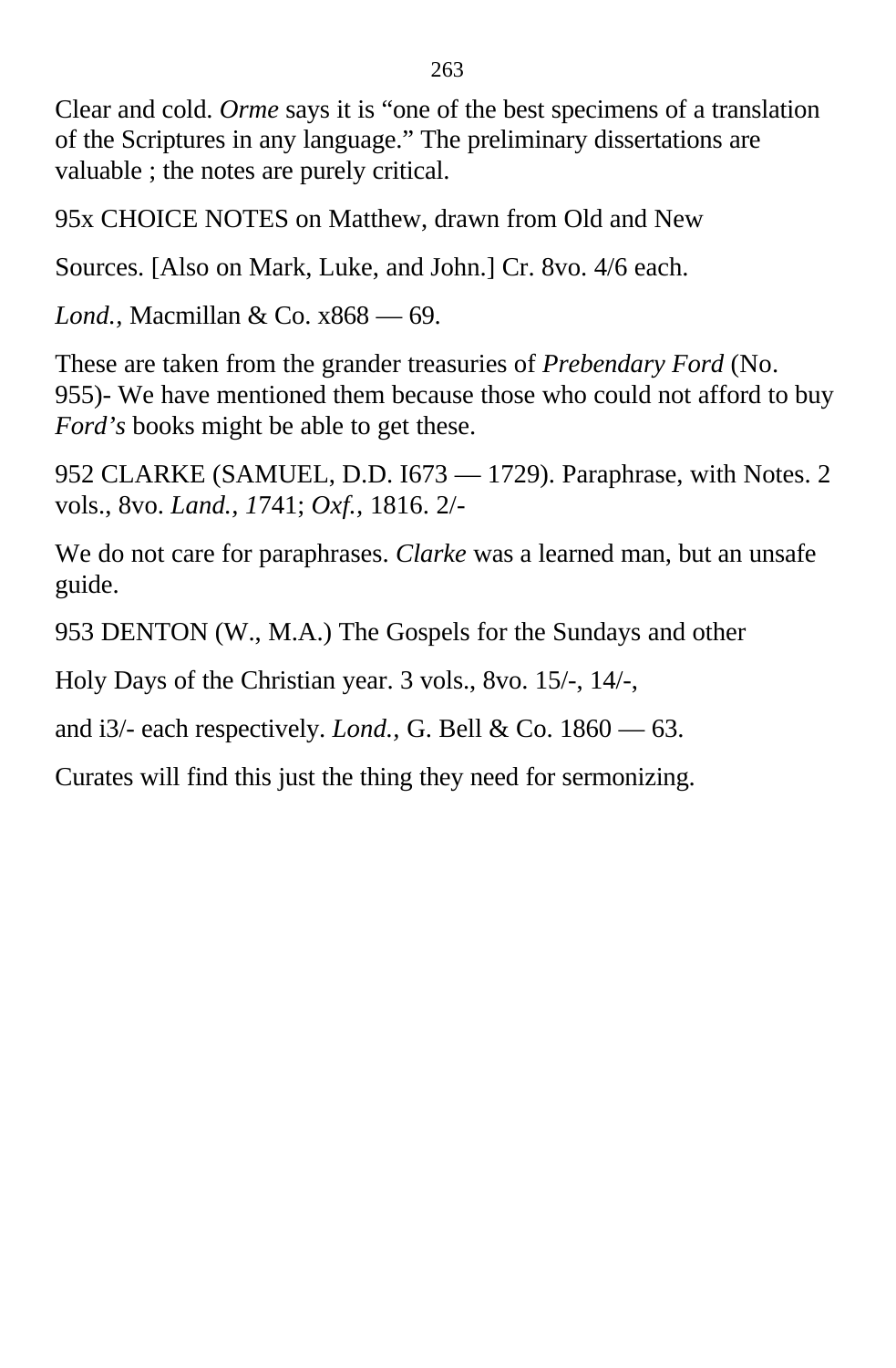954 [ELSLEY.] Annotations on the Gospels and Acts. 3 vols.,

8vo. L*ond.,* 1827. S. 2/6 to 4/.

Wholly critical and philological.

955 FORD (JAMES, M.A.) The Gospels, illustrated from Ancient and Modern Authors. 4 vols., 8vo. Matthew, 11/-; Mark, 10/-; Luke, I2/; John, x2/- *Lond.,* Masters. 1856 — 72. S. *7/-* each.

*Those who wish to see what the Fathers said upon the Gospels, and to read the choicest sayings of the early Anglican bishops, cannot do better than consult Ford, who has made a very rich collection. Some of the extracts do not materially illustrate the text, but they are all worth reading.*

956 FORSTER (JOHN, M.A.) The Gospel Narrative, with a Con-

tinuous Exposition. Imp. 8vo. *Lond.,* J. W. Parker. x845. S. 3/-

A paraphrase upon a good system, carefully executed, and instructive. Thoroughly Anglican.

957 GILBY (WILLIAM S., M.A.) Spirit of the Gospel. 8vo. /,and., 1818.  $2'$ 

Interesting remarks on certain texts. All can be found in other writers.

958 HALL (CHARLES H.) Notes, for the use of Bible Classes.

2 vols., 8vo. *New York* and L*ond.,* 1857. S. 8/-

This book is as full of reverence to Bishops and other Episcopal arrangements as if it had been "appointed to be read in Churches." American Episcopalians can evidently be very thorough. Notes poor.

959 JACOBUS (MELANCTHON W., *Pennsylvania).* Notes.

3 vols., cr. 8vo. 2/6 each. E*dinb.,* W. Oliphant. x 868 — 69. *Jacobus is sound and plain, and is therefore a safe guide to Sunday-School teachers and others who need to see the results of learning without the display of it.*

960 JUKES (ANDREW). Characteristic Differences of the Gospels considered, as revealing various relations of the

Lord Jesus. Cr. 8vo. *2/6. Lond.,Nisbet.* 1853. *S.1/6.*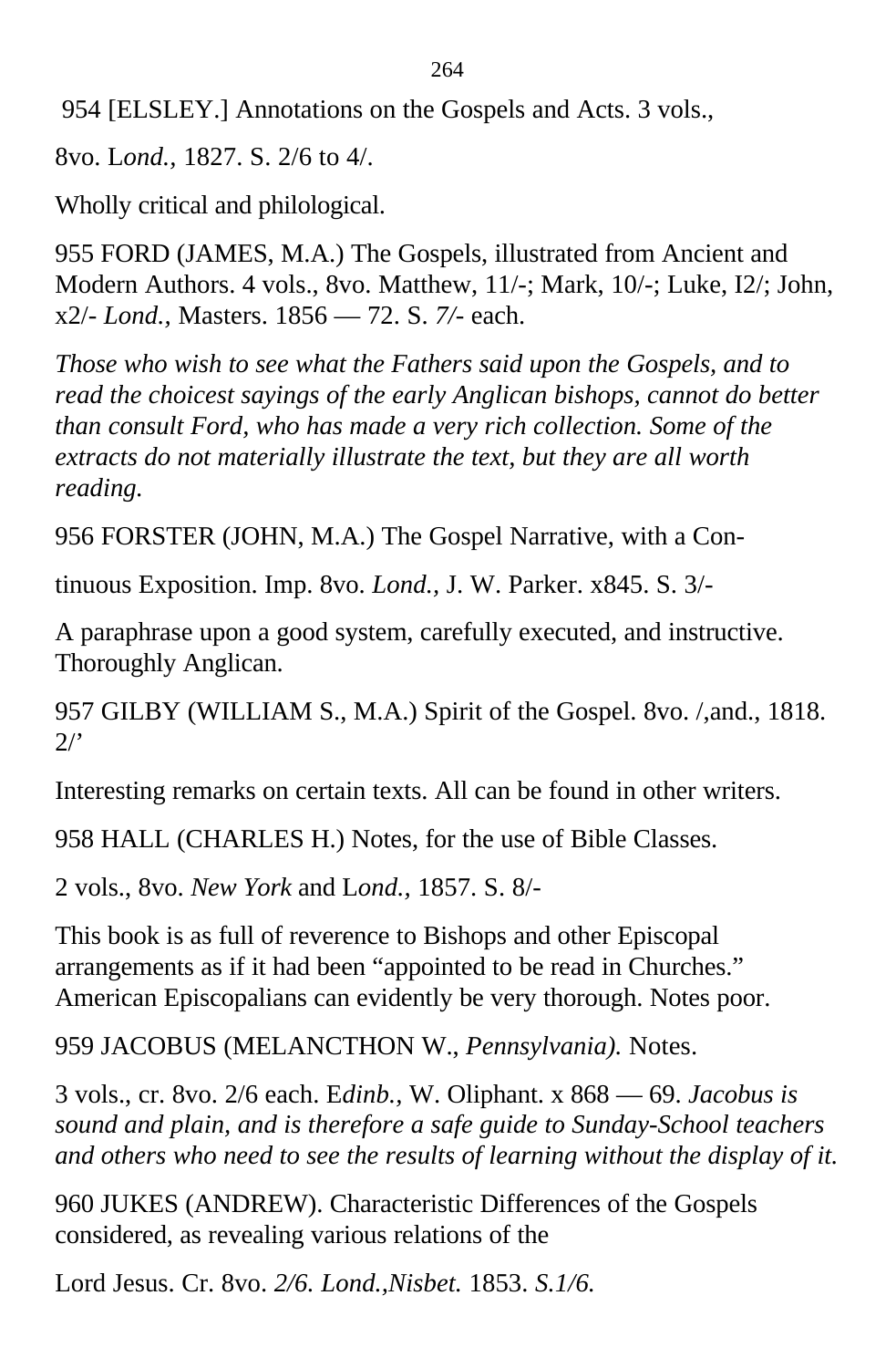*Remarks prompting thought; containing in a small compass a mass of instruction.*

961 LANGE (J.P.) *See No.* 923.

*The Gospels are among' the best of the series.*

962 LYTTLETON (LORD GEORGE). Gospels and Acts, with Notes. Sin. 8vo. *Lond.,* Rivingtons. 1856. S. 3['

Such remarks as most teachers could make for themselves.

963 NORRIS (JoaN, *Canon of Bristol).* Key to the Gospel Narrative. Sm. 8vo. 2/6. *Lond.,* Rivingtons. 1871 S. x/6.

"Canon N*orris* writes primarily to help ' younger students' in studying the Gospels. But the unpretending volume is one which all students may peruse with advantage. It is an admirable manual for those who take Bible Classes through the Gospels." — So says the *London Quarterly.*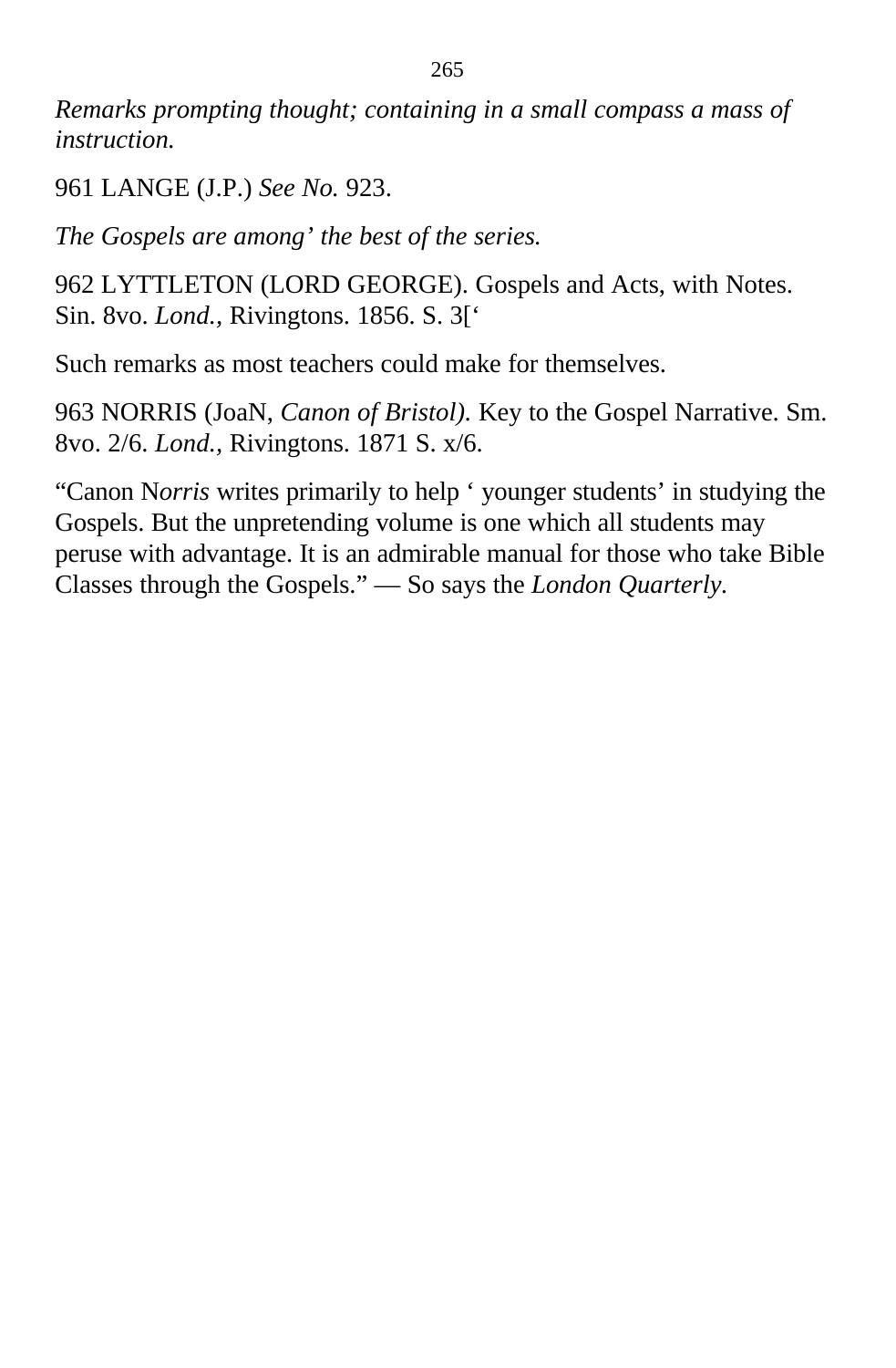964 OLSHAUSEN (HERMANN, D.D.) Commentary on the Gospels and Acts. 4 vols., demy 8vo. f2 2s. Cheap edition, 4 vols.,

cr. 8vo. 24/- *Edinb.,* T. & T. Clark. 1848 — 1860. *Olshausen* is mentioned by A*lford* as so rich in original material, that he has often cited him in his *"New* Testament for English Readers." He is one of the most devout of the Germans, and a great scholar; but we are not enamoured of him.

965 OXENDEN (ASHTOW, *Bishop).* Short Lectures on the Sunday Gospels.

2 vols., 12mo. 2/6 each. *Land.,* Hatchards. 1869, etc. S. 3['

Why *Oxenden's* books sell we do not know. We would not care to have them for a gift. "Milk for babes" watered beyond measure.

966 PEARCE (ZACHARY, D.D., *Bishop of Rochester.* 1690 — 1774). Commentary.

Gospels, Acts, and x Corinthians. 2 vols., royal 4to. L*ond.,* 1777. 5/6-

A huge mass of learning, said by great divines to be invaluable. To most men these volumes will simply be a heap of lumber.

967 RIDDLE (J. E., M.A.) Commentary. Royal 8vo. I843. S. 3[-

Choice extracts selected by the author of the well-known Latin Dictionary. Ministers should make such collections for themselves rather than purchase them.

968 RIPLEY (HENRY J. *Prof Newton Theol. Instit. U.S.)* The

Gospels, with Notes. 2 vols., post 8vo. *Boston, U.S.,* 1837. S. 2/-Adapted for Sunday-School use. Simple, brief, and practical.

969 RIFLE (J. C., B.A.) Expository Thoughts. For Family and Private Use. Matthew, 6/-; Mark, 5/-; Luke (2 vols.), 12/6; John, (,3 vols.), 20/- 8vo. *Lond., W.* Hunt & Co. [N. D.]

*We prize these volumes. They are diffuse, but not more so than family reading requires. Mr. Ryle has evidently studied all previous writers upon the Gospels, and has given forth an individual utterance of considerable value.*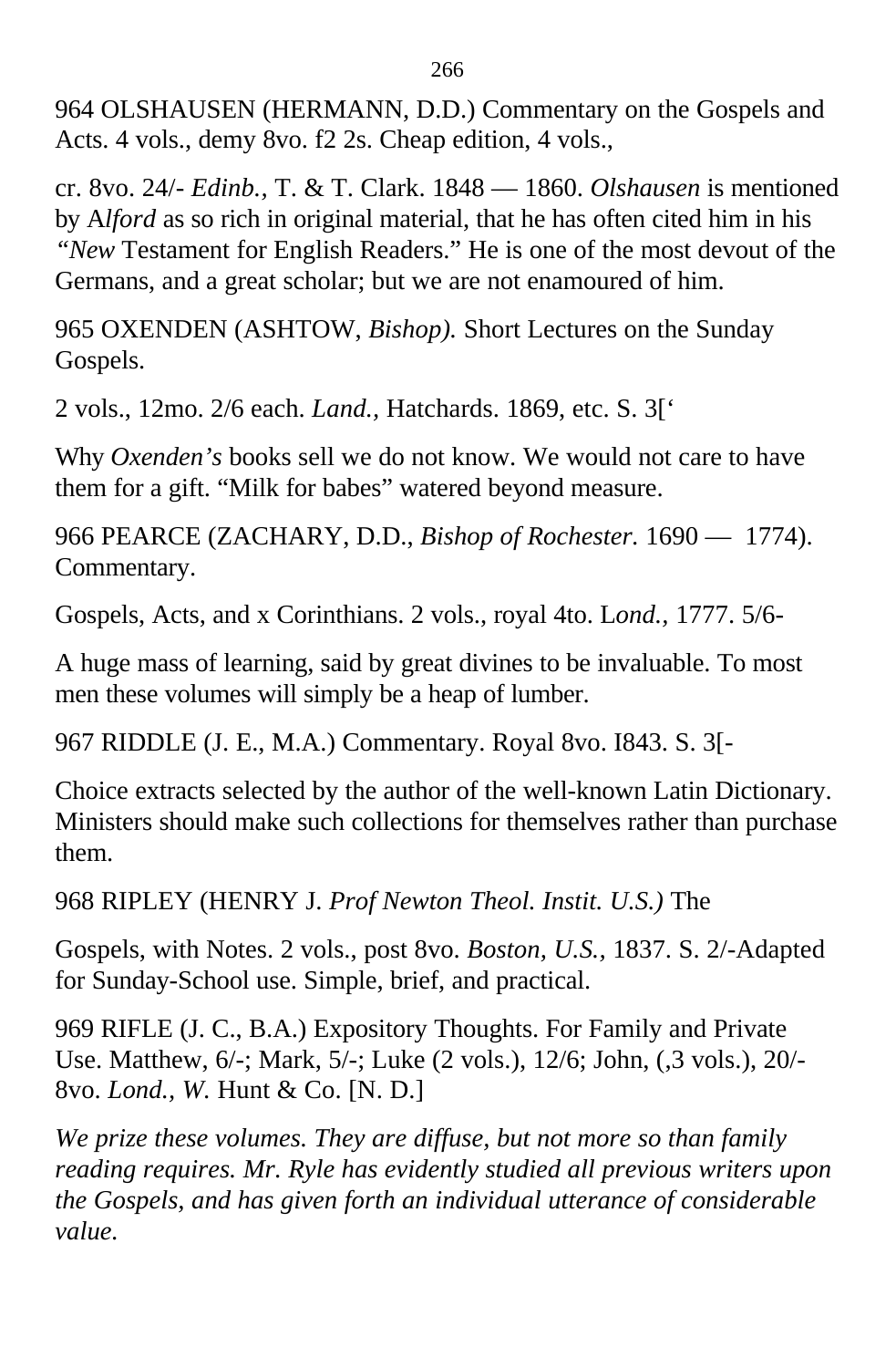97o STABBACK (THOMAS, A.B.) Gospels and Acts, with Annotations. 2 vols., 8vo. *Falmouth,* I8O9. 3/6.

Very useful in its day, but quite out of date.

971 STIER; (RUDOLPH, D.D.) The Words of the Lord Jesus.

8vols. in 4 8vo. 42/- T.&T. Clark. 1869.

97a ,, ,, The Words of the Risen Savior, and Commentary on the Epistle of St. James. 8vo. *10/6. Edinb.,* Clark. 1859.

*No one can be expected to receive all that Stier has to say, but he must be dull indeed who cannot learn much from him. Read with care he is a great instructor.*

973 STOCK (EUGENE). Lessons on the Life of our Lord. For the Use of Sunday School Teachers. 8vo. *4/6. Lond.,* Ch. of England S.S. Institute. '875.

*For real use a thoroughly commendable book. Teachers and preachers have here more matter given them on the lesson than they are likely to use. Admirable/*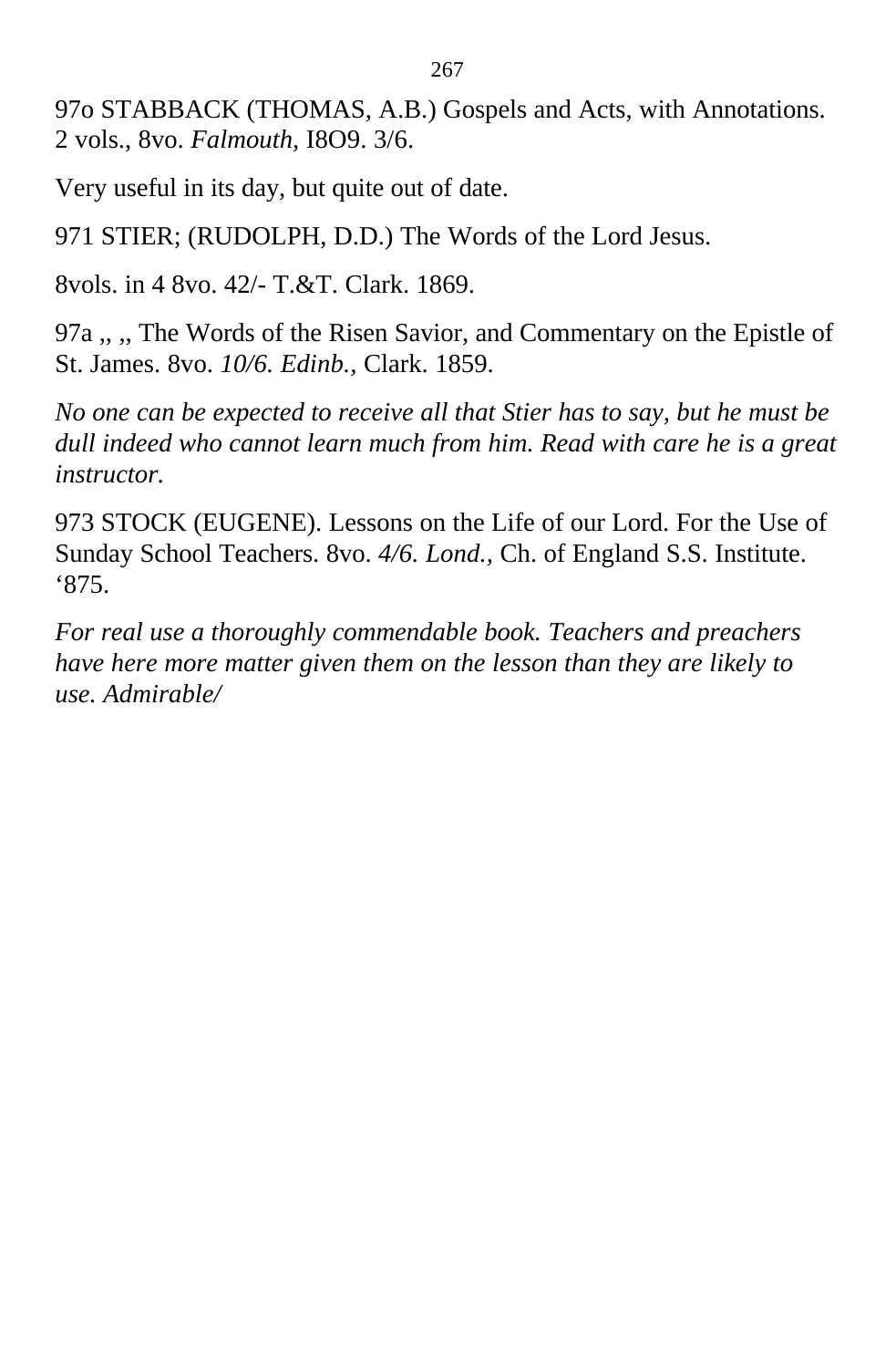974 TOWNSON (THOMAS, A*rchdeacon of Richmond.* X715 — I792). Discourses on the Gospels. 2 vols., 8vo. 1810. 1/6 to 5/-

*Bishop Lowth* welcomed this as "a capital performance." It is only so from *Lowth's* point of view.

975 TRAPP (JOSEPH, D.D. 1679 — 1747). Notes. 8vo. 1748. 1/6.

This *Trapp,* grandson of the famous commentator, is the author of a wretched pamphlet upon "the nature, folly, sin, and danger of being righteous overmuch." He opposed *Whitfield* and *Wesley* with more violence than sense. His work is utterly worthless, and we only mention it to warn the reader against confounding it with the productions of the real old *Trapp.*

976 TRENCH (R. CHENEVIX, D.D., *Abp. of Dublin).* Studies

on the Gospels. 8vo. *8/6. Lond.,* Macmillan & Co. 1874. *Masterly studies on important topics. Students will do well to*

*read also Trench's "Sermon on the Mount." We do not always agree with this author, but we always learn from him.*

977 WARREN (ISRAEL, D.D.) Sunday-School Commentary. 8vo. 7/6. 1872. An American work imported by Hodder and Stoughton. Notes slender.

978 WATSON (RICHARD). Exposition of Matthew and Mark.

Demy 8vo., 6/-; 12mo., 3/6. Lo*nd.,* 66, Paternoster Row.

Arminian views crop up at every opportunity. The notes are meant 'to elucidate difficulties in the text, and frequently do so.

979 WESTCOTT (BROOKE FOSS, M.A.) Introduction to the Study of the Gospels. Cr. 8vo. 10*/6. Lond.,* Macmillan & Co. I86O. S. *6/-*

*Worthy of high commendation. The author knows the German 'writers, but is not defiled by their scepticism, He is a man of deep thought, but displays no pride of intellect. ,4 man had need be a thorough student to value this introduction: it is not an introduction to the Gospels, or to the reading of them, but to their study.*

980 WIESELER (KARL). Chronological Synopsis of the Gospels. 8vo. 13/-Lond., Bell & Daldy. x864. S. 4/-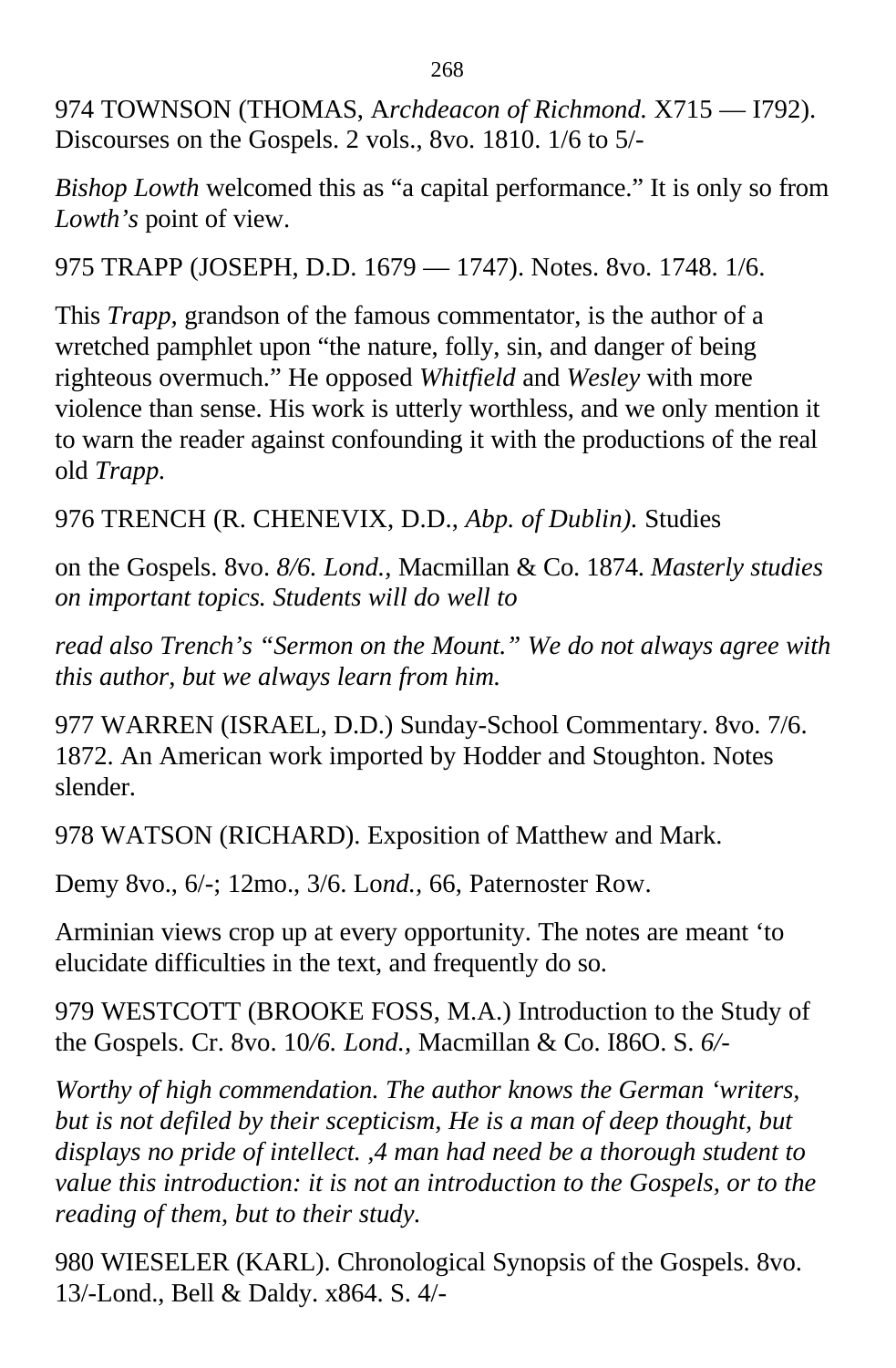This important work formed the basis both of the *Synopsis Evangelica* of *Tischen.* dorf, and of the *Historical Lectures on the Life of our Lord* by *Bishop E11icott.* It is much to be regretted that so many novel, interpretations and baseless hypotheses should have marred the book; but, notwithstanding all drawbacks, it must be a masterly work to have received the heartiest commendation of the greatest scholars of the day. Only the more advanced student will care for this Synopsis.

WILLIAMS (ISAAC, B.D.) Devotional Commentary. 8 vols., cr. 8vo. 5/ each, viz: Thoughts on the Study of the Gospels. Harmony of the Evangelists. The Nativity. Second Year of the Ministry. Third Year of the Ministry. The Holy Week.

The Passion. The Resurrection. *Lond.,* Rivingtons. 1873. Anglican popery for quartz, and sparkling grains of precious gospel largely interspersed as gold. We cannot imagine any spiritual man reading these works without benefit, if he knows how to discriminate.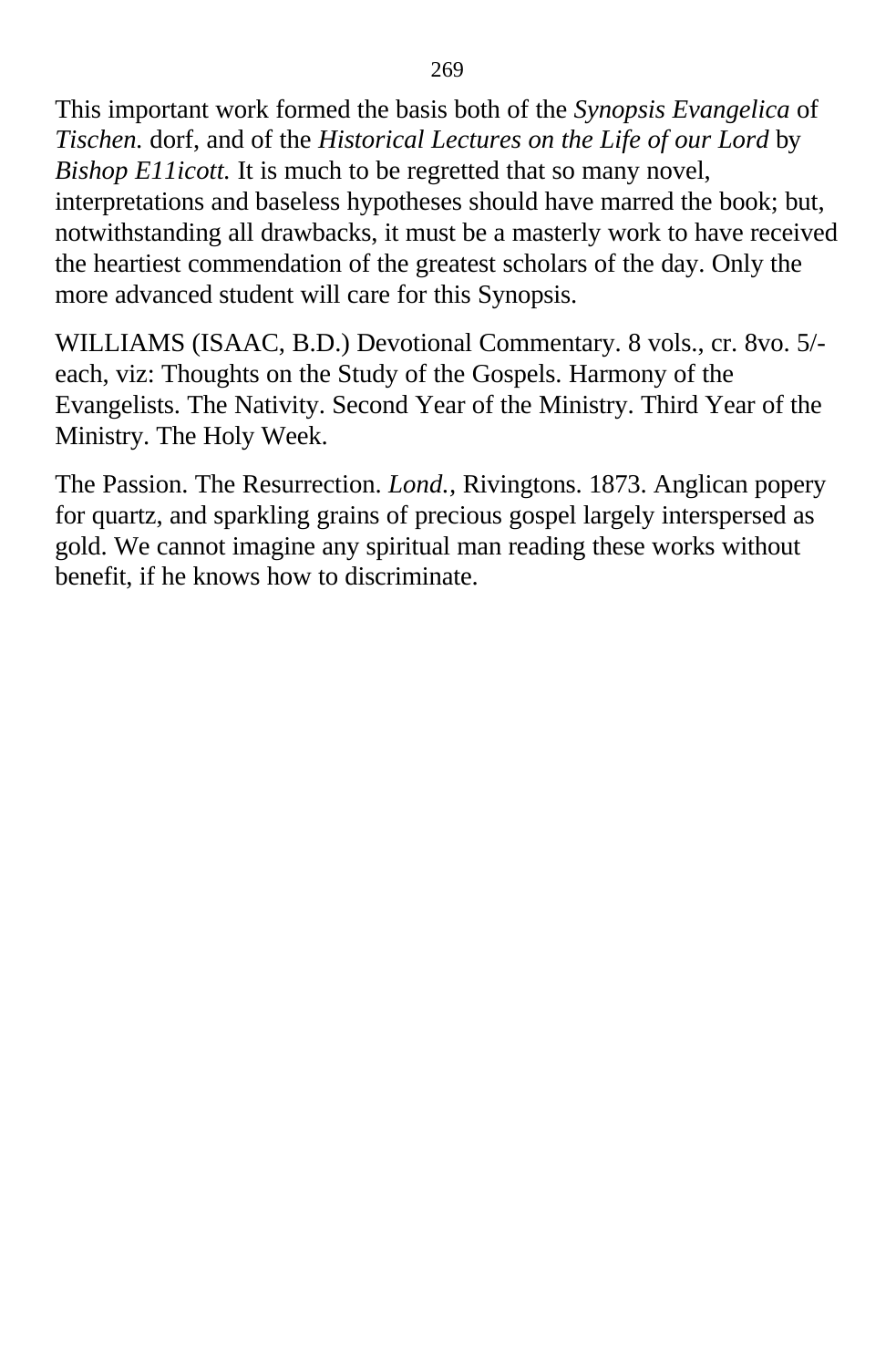## HARMONIES OF THE GOSPELS.

[As these are somewhat aside from our plan, we mention but few. That they are very numerous may be gathered from the following list given in *Smith's Dictionary. — Osiander, 1*537; Jansen, 1549; Stephanus, 1553; Calvin, 1553; Cluver, 1628; Calov, x68o; Chemnitz, 1*593* (continued by *Leyser* and *Gerhard, 1*704); Calixt, I624; Cartwright, 1627; Lightfoot, 1654; Cradock, x668; Lancy, x689; Le Clerc, x699; Tomard, x7o7; Burmann, I7X2; Whiston, 17o2; Rus, 1:727-8 — 3o; Bengel, 1736; Hauber, 1737; Busching, x766; Doddridge, 1739 — 4o; Pilkington, 1747; Macknight, I756; Berthing, *x767;* Griesbach, 1776, 97, I8°9, 22; Newcome, 1778; Priestly, *x777,* in Greek, and

78o, in English; Michaelis, I788, in his Introduction; White, 1*799;* Planck, 1809; Keller, 18o2; Mutschelle, I8o6; De Wette and Lucke, 1818; Hess, x822; Sebastiani, 18o6; Matthaei, 1826; Kaiser, 1828; Roediger, 1829; Clausen, 1829; Greswell, I83O; Chapman, 1836; Carpenter, 1838; Reichel, 184o; Gehringer, 1842; Robinson, 1845, in Greek, I846, in English; Stroud, 1853; Anger, 1851; Tischendorf, 1851.]

98:, CALVIN (JOHN). A Harmony of Matthew, Mark, and Luke. Translated by Rev. W. Pringle. 3 vols., 8vo. [Calvin Trans. Soc.] *Edinb.,T.&T.* Clark. I845. S. 10/6.

*There are older translations of this noble work, but they are less suitable to modern taste than Mr. Pringle's. Calvin only harmonized three of the evangelists, but he did his work in his usual superb manner.*

983 CLARKE (GEORGE W.) Harmony, with Notes, etc. Cr.

8vo. *grew York,* I870. *Worth 3/-*

*This American author is greatly indebted to other 'works. He has produced a very handy book for teachers of youth.*

984 DODDRIDGE (PHILIP, D.D.) *See No.* 914.

DUNN (SAMUEL). Gospels Harmonized, with Notes: forming a complete Commentary on the Evangelists. Chiefly by Adam Clarke. Thick 8vo. L*ond.,* x838. *3/6.*

*Samuel Dunn* has taken *Adam Clarke* as his basis, and then built thereon with stones from *Lightfoot, 3lacknight, Doddridge, Greswell,* and others.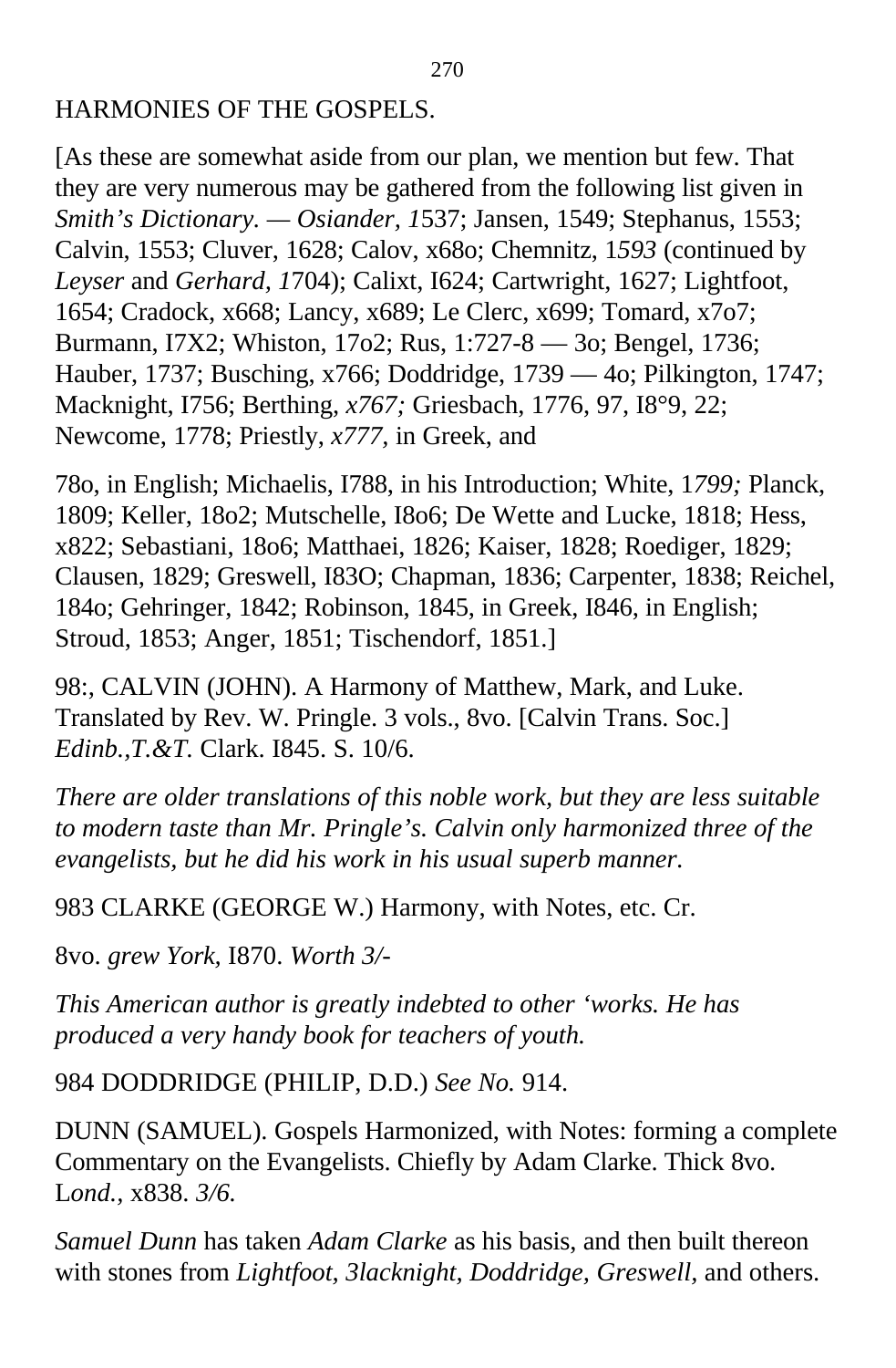It is, of course, a Wesleyan harmony, and the reader is not long before he discovers that fact; but the names of those concerned are a sufficient guarantee that it is by no means a despicable production.

986 GREENLEAF (SIMON, LL.D., *Dane Professor of Law in liar.*

*yard University).* Examination of the Testimony of the

Evangelists by the Rules of Evidence administered in Courts

of Justice. With an account of the Trial of Jesus. Thick 8vo.

*Lond., 1847.* 5/'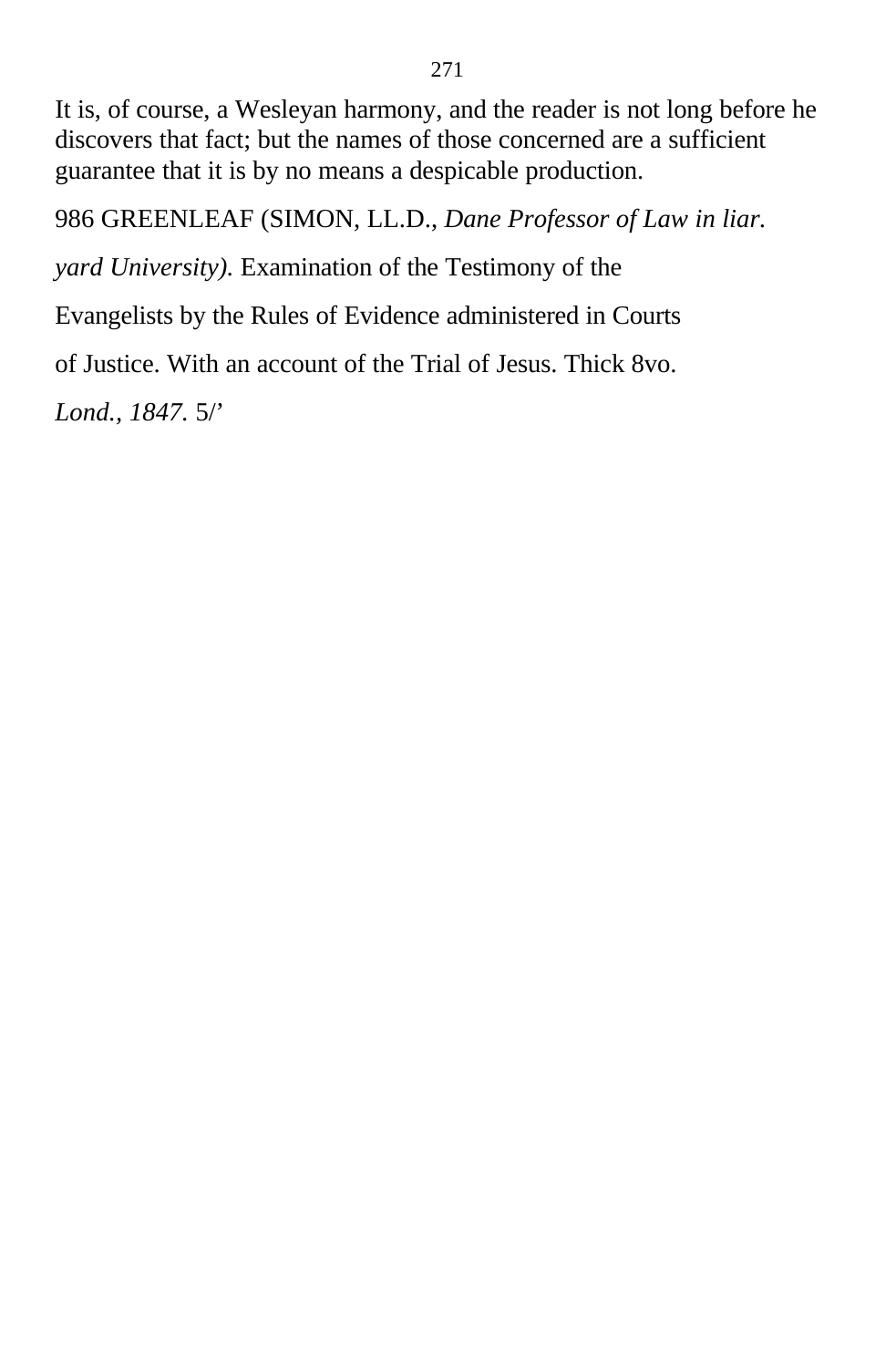The author is an American lawyer, very learned in his profession. He has issued a treatise upon the laws of evidence, which is a standard · work among his brethren. It was a happy thought on his part to apply 'the laws of evidence to the narratives of the evangelists. To thoughtful :men of all sorts, but to lawyers especially, this book is commended.

987 GRESSWELL (EDWARD, B.D.) Dissertations upon the Principles and Arrangement of an Harmony of the Gospels. 4 vols., 8vo. *Oxf.,* I837. 6/- to I5/-

*"The learned writer has greatly distinguished himself as the most laborious of modern harmonists. His work is the most copious that has appeared, at least since the days of Chemnitz's folios." So says Dr. S. Davidson. To us it seems to be prolix and tedious.*

988 LIGHTFOOT (JoaN, D D. 1602 — 1675). Harmony, Chro-

nicle, and Order of the New Testament. Folio. x654. 2/6. *Lightfoot* was a member of the Assembly of Divines, profoundly skilled in scriptural and Talmudical lore. He never completed this harmony, for his plan was too comprehensive to be finished in a lifetime.

989 MACKNIGHT (JAMES, D.D. I72I — I8OO). Harmony or the Gospels,

with Paraphrase and Notes. Fifth edition. 2vols., 8vo. *Lond.,* 1819. 3/6.

This author has enjoyed considerable repute and is still prized by many, but we can never bring our soul to like him, he always seems to us to be so graceless.

990 MIMPRISS (ROBERT). The Treasury Harmony of the Four

Evangelists. Thick demy 4to., 16/- Also cr. 8vo., two vols.

in one, 6/- S. 3/6. *Lond.,* Partridge & Co.

Condensed and compressed. Wonderfully useful.

991 NEWCOME (WILLIAM, *Archbishop of Armagh).* English Harmony, with

Notes. 8vo. L*ond.,* S. Bagster. 1827. 4/'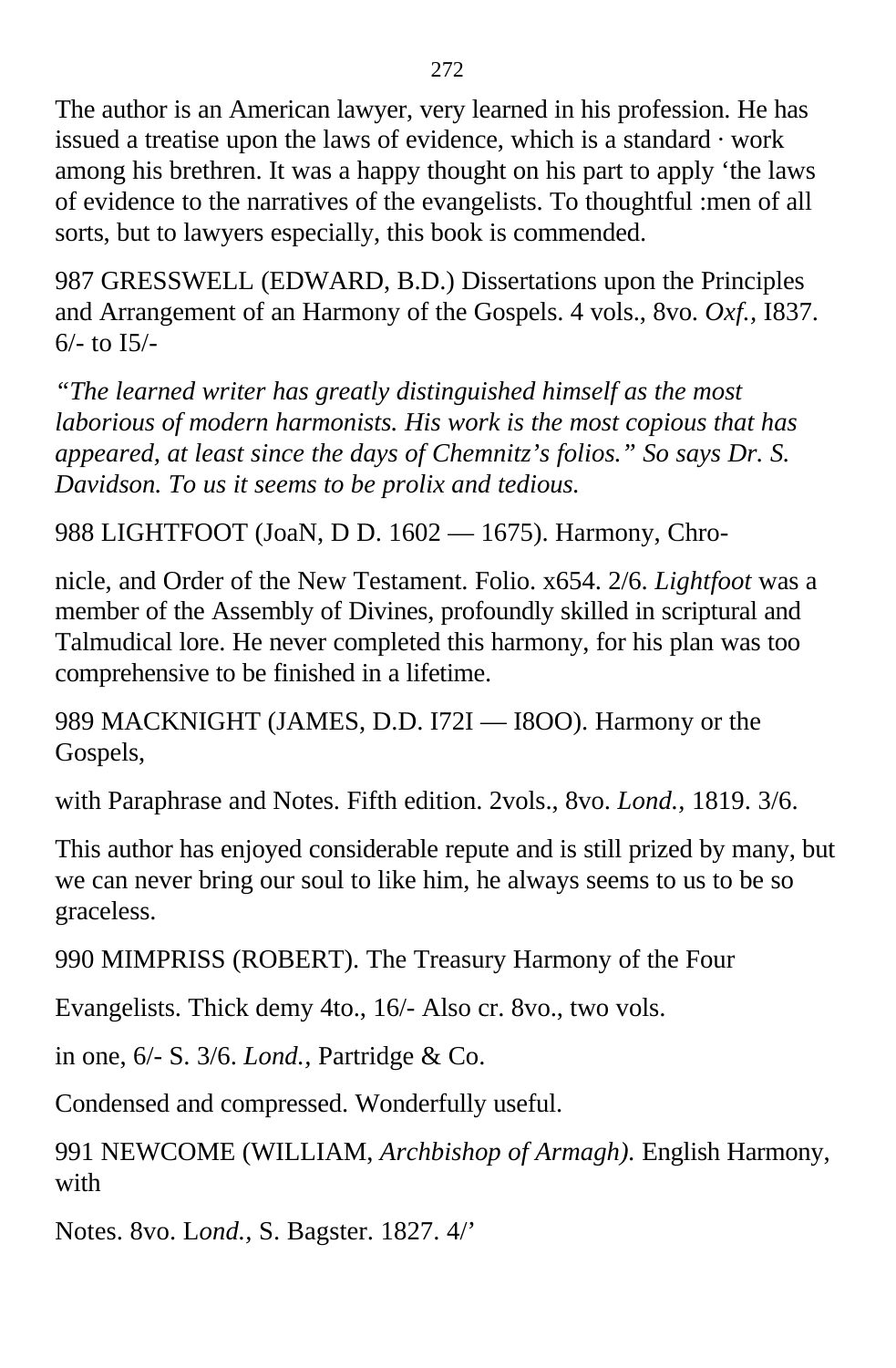Merely the text arranged and a few rather ordinary notes. We do not see what a

man can get out of it. But, hush ! It is by an archbishop !

992 ROBINSON (EDWARD, D.D., *Prof. Bib. Lit., New York).* Harmony on the Authorized Version. Following the Harmony in Greek, by Dr. E. Robinson. With Notes.

8vo. *Lond.,* Religious Tract Society. S. *1/6. Robinson's Harmony is a work which has met with great accept-*

*once, and the Tract Society did well to bring out this work for those unacquainted with Greek. The Notes are mainly those of*

*Robinson,' but Wieseler, Greswell, and others have also been laid under contribution by the Editor, who has executed his work well*

993 STROUD (WILLIAM, M.D.) Greek Harmony, with Synop-

sis and Diatessaron. 4to. I5/- L*ond..* Bagsters 1853.

s. 5/6.

*One of the best of the Harmonies.*

994 WILLIAMS (IsAAc). *See No.* 981.

Merely the text arranged, without note or comment.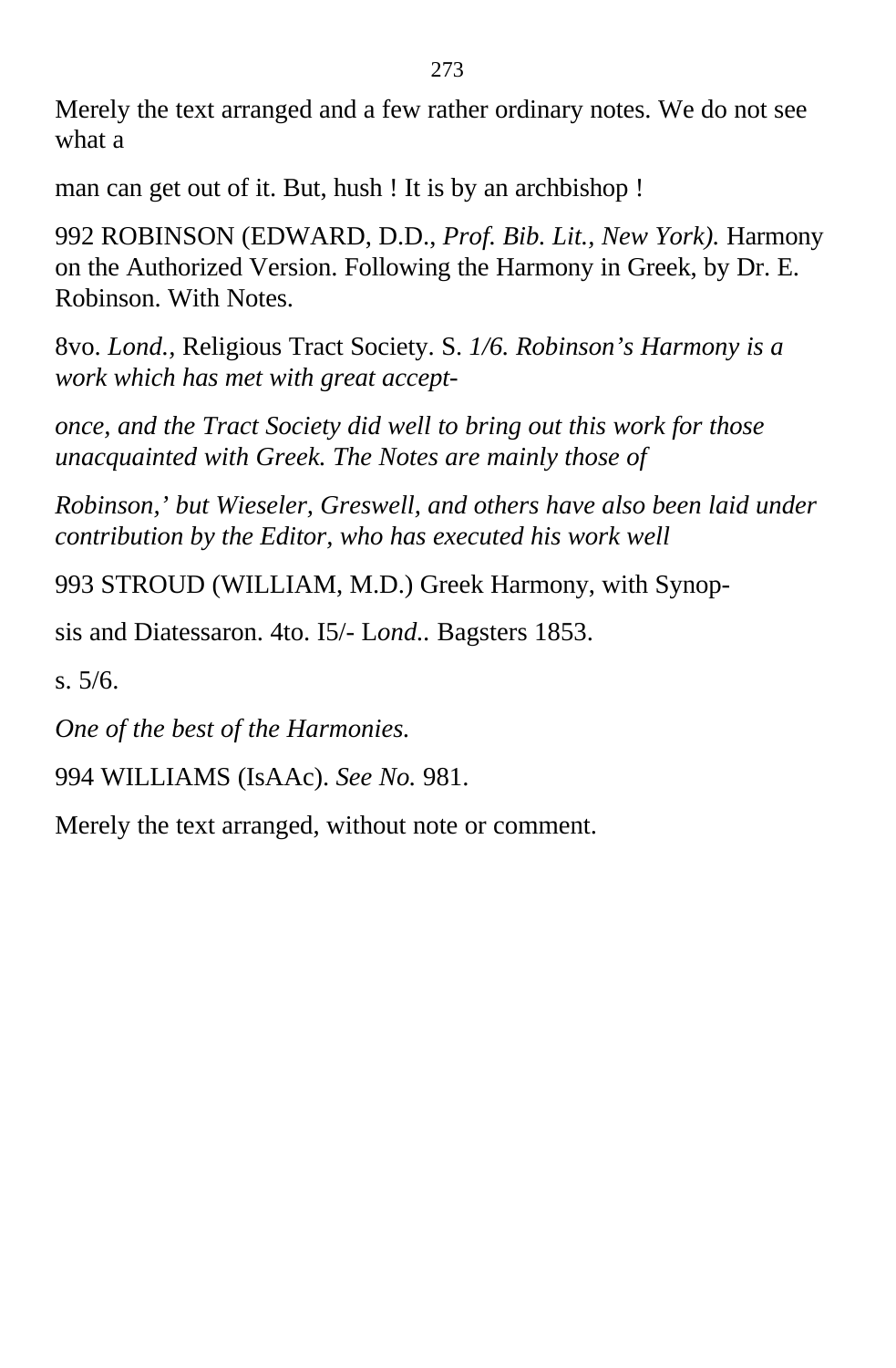## LIVES OF OUR LORD JESUS CHRIST.

[Here also we can only mention a few leading works.]

*See* under *Gospels,* especially Nos. *97I,* 972, 973, and 981

*995* ANDREW'S (SAMUEL). The Life of our Lord upon the Earth, in its Historical, Chronological, and Geographical

Relations. Cr. 8va. 3/6. *Land.,* Strahan & Co. I863.

*,4 good book for a student to read through before taking up larger works. It is a standard work.*

*996* BEECHER (HENRY WARD). Life of Jesus, the Christ. Earlier

scenes. Thick 8va. 7/6. L*ond.,* Nelson. x872.

Here the great genius of *Beecher* glows and burns; but we are disappointed with his book as a biography of our Lord.

*997* BENNETT (JAMES, D.D.) Lectures on the History of Jesus Christ. Second edition. 2 vols., 8va. *Land.,* x828. 6/6.

Lively popular lectures, full of matter, well expressed, and possessing sterling excellence.

998 ELLICOTT (C. ]., D.D., *Bp. of Gloucester and Bristol).* Historical Lectures. 8va. x 2/- *Land.,* Longmans. 1869.

This great author stands in the highest place of honor; but having no sympathy with what he calls "the popular theology," he should be read with considerable caution.

*999 FA*RRAR (F. W., D.D., F.R.S.) Life of Christ. 2 vols., demy 8va. 24/- *Land.,* Cassell, Petter & Galpin. x874.

*THE work upon the subject. Fresh and full. The price is very high, and yet the sale has been enormous.*

iaaa FLEETWOOD (JOHN, D.D.) Life of our Lord Jesus Christ. Also the **Lives** 

of the Apostles and Evangelists. Imp. 8va. *Land.,* Mackenzie. S. 6/. This has had a great run, and is to be found in farm houses and cottages. Why we cannot tell, except that the sellers of parts and numbers are fine hands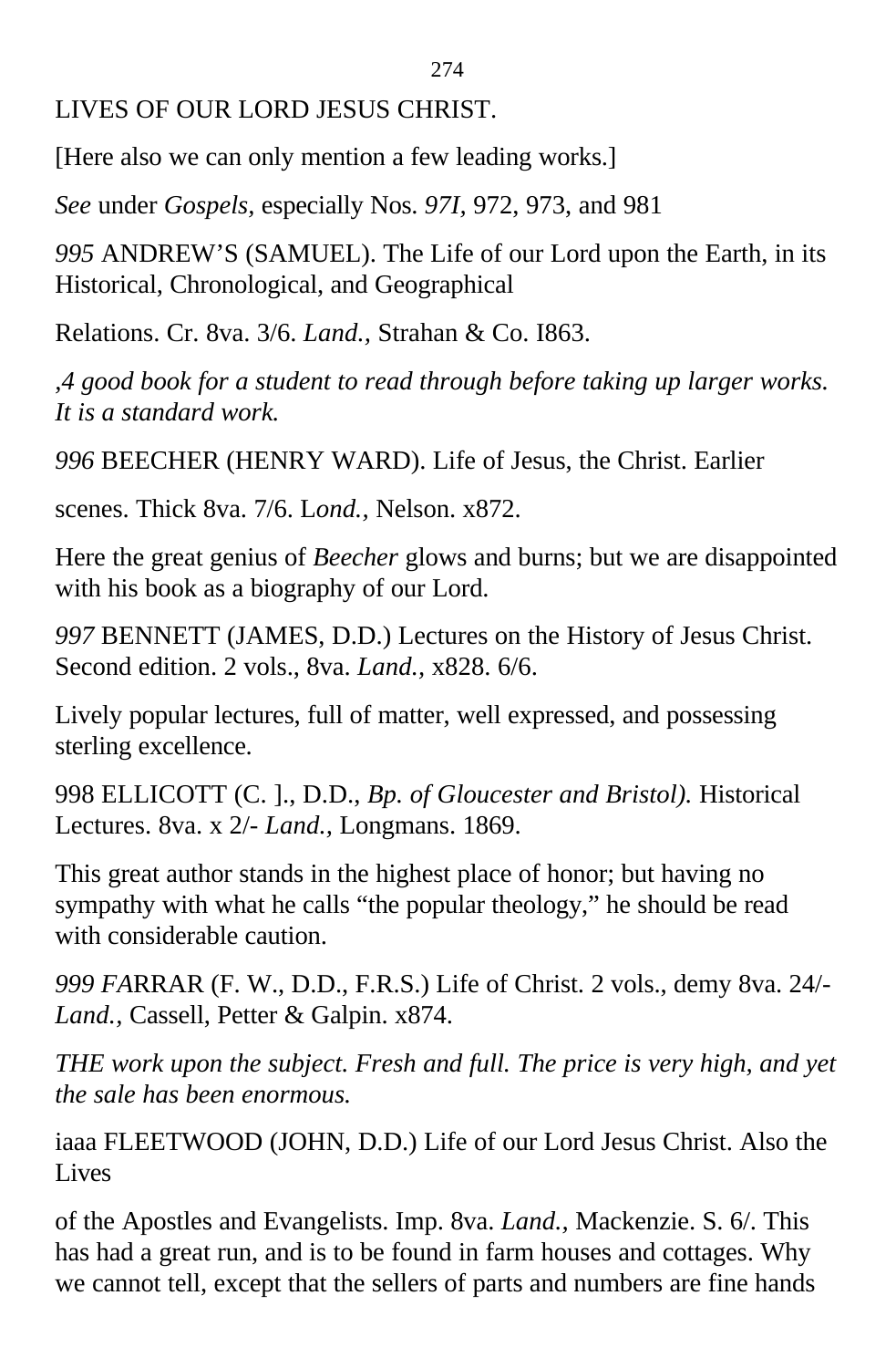at pushing the trade, and plates and pictures have caught the simple purchasers.

KITTO (JOHN, D.D.) *"Life* and Death of our Lord."

*Daily Bible Illustrations.* (See No. 41.)

*Abounds in instructive matter.*

LANGE (J.P., D.D.) Life of our Lord Jesus Christ With Additional Notes, by Rev. Marcus Dads, D.D.

4 vols., demy 8va. 28/- E*dinb.,* T. & T. Clark. I864.

*We constantly read Lange, and though frequently differing from him, we are more and more grateful for so much thoughtful teaching.*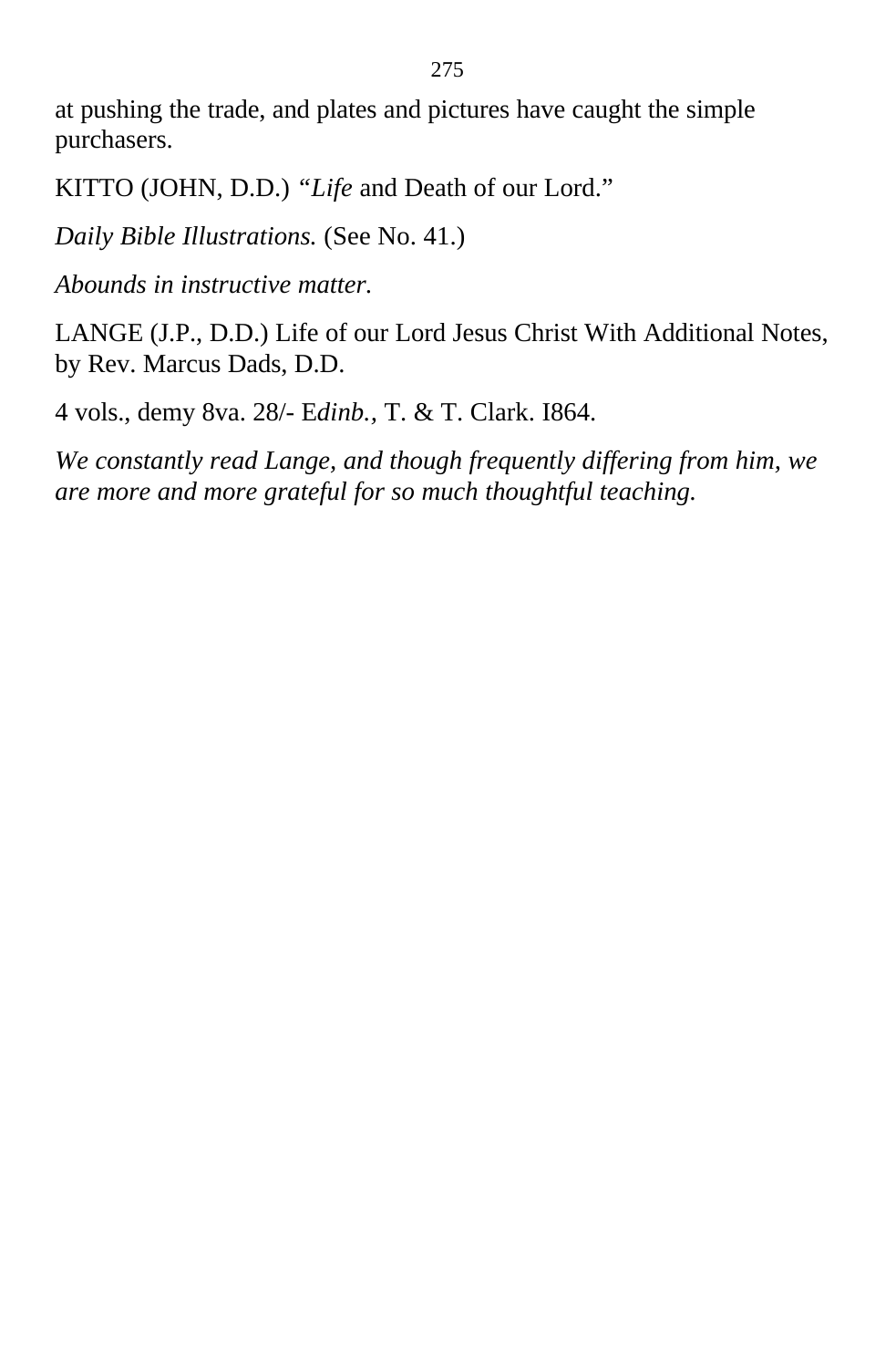276

too3 NEANDER (J. A.W.) The Life of Jesus Christ in its Historical

Development. Translated by Professors McClintock and

Blumenthal. Sm. 8vo. 3/6. Zonal., Bohn. I853.

Good as an answer to *Strauss,* but unsatisfactory from the standpoint of evangelical theology.

1004 PRESSENSE. (EDMOND DE, D.D.) Jesus Christ: his Times,

Life, and Work. Cr. 8vo. 9/- L*ond.,* Hodder & Stoughton.

x875. The above work "abridged by the author, and adapted

for general readers." Cr. 8vo. 5/-

There have been many discussions upon the orthodoxy of this work, but it is a noble production, and is written in an adoring spirit. The accomplished author has made a valuable contribution to the cause of truth. Yet we are inclined to agree with the writer who said, "to write a life of Christ is to paint the sun with charcoal." The life of a Christian is the best picture of the life of Christ.

YOUNG (JOHN, LL.D.) The Christ of History. Enlarged

edition. Cr. 8vo.  $6/-/-$ , and., Daldy, Isbister & Co. x869.

"A work of great excellence, eloquence, and logical compactness." *British Quarterly Review.*

MIRACLES OF OUR LORD.

[Here, also, we cannot attempt a complete list.]

1006 COLLYER (WILLLAM BENGO, D.D., F.A.S.) Lectures on Scripture Miracles. 8vo. *Lond., 1*812. 2/6.

While reading we seem to hear the rustling of a silk gown. The lectures are by

no means to be despised, but they are far too fine for our taste.

1oo7 CUMMING (JOHN, D.D.) Lectures on our Lord's Miracles,

as earnests of the age to come. 12mo. *Lond.,* 1851. S. 2/-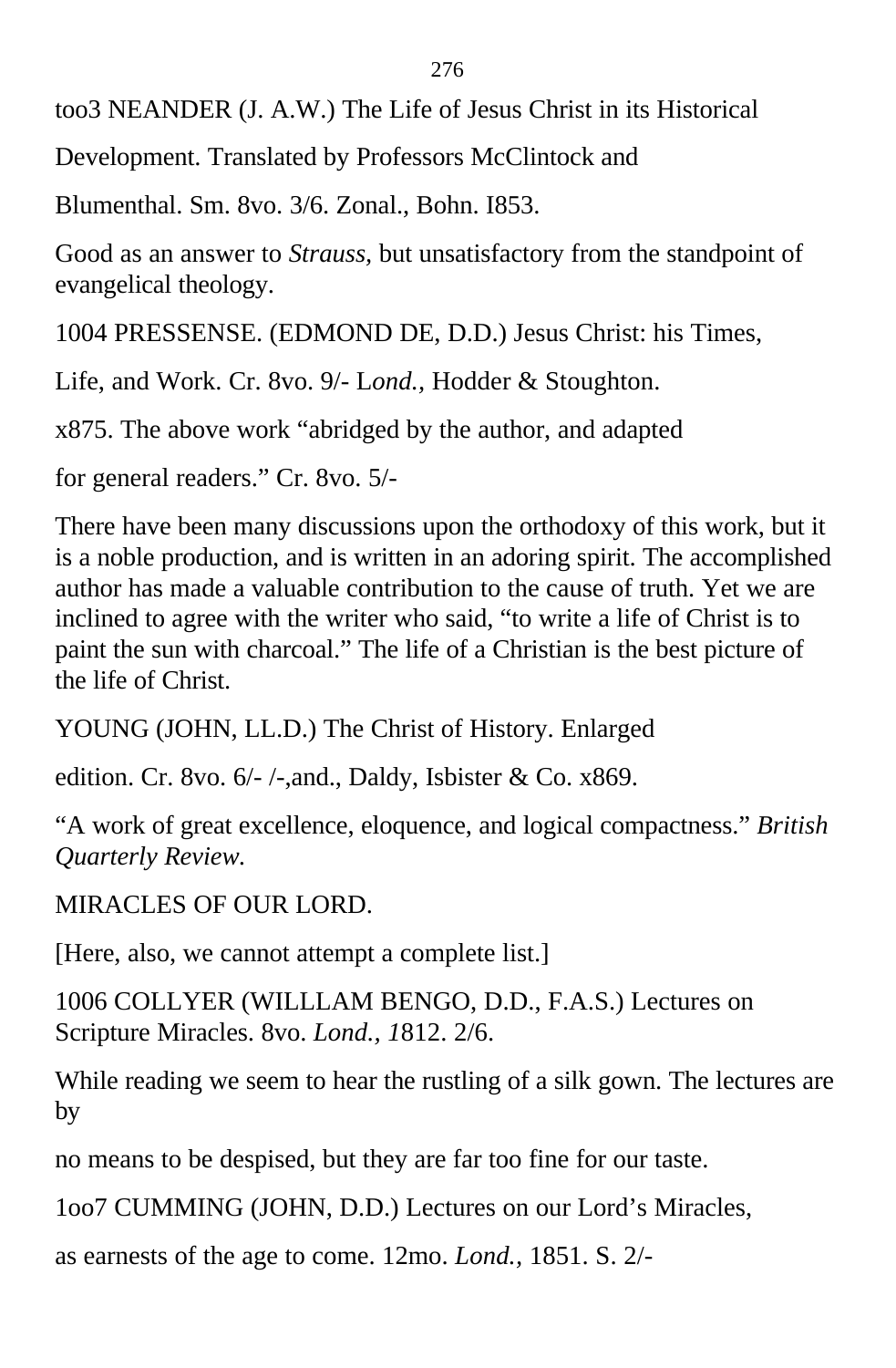277

Below the Doctor's usual mark, which is none too high.

1008 HOWSON (J. S., D.D., *Dean of Chester).* Meditations on the

Miracles. Fcap. 8vo. 3/- *Lond.,* R. Tract Society. [I87Z.]

Short, single, but deeply spiritual and suggestive.

1009 KNIGHT (JAMES, A.M.) Discourses on the principal Miracles. 8vo.

*Lond.,* i83I. 4/6.

Mediocre discourses much appreciated by the clergy who borrow their sermons.

MACDONALD (GEORGE, LLD.) The Miracles of our Lord.

Cr. 8vo. 5/- L*ond.,* W. Isbister & Co. I87O.

Contains many fresh, childlike, and, we had almost said, dreamy thoughts. It suggests side-walks of meditation.

MAGUIRE (ROBERT, M.A.) The Miracles of Christ. Sq. 12mo.

*Lond.,* Weeks & Co. 1863. S. *1/6.*

We have been agreeably disappointed in this book. The bad paper of/ends the eye, but the page bears many living, stirring thoughts. If the author preaches in this fashion we do not wonder at his popularity.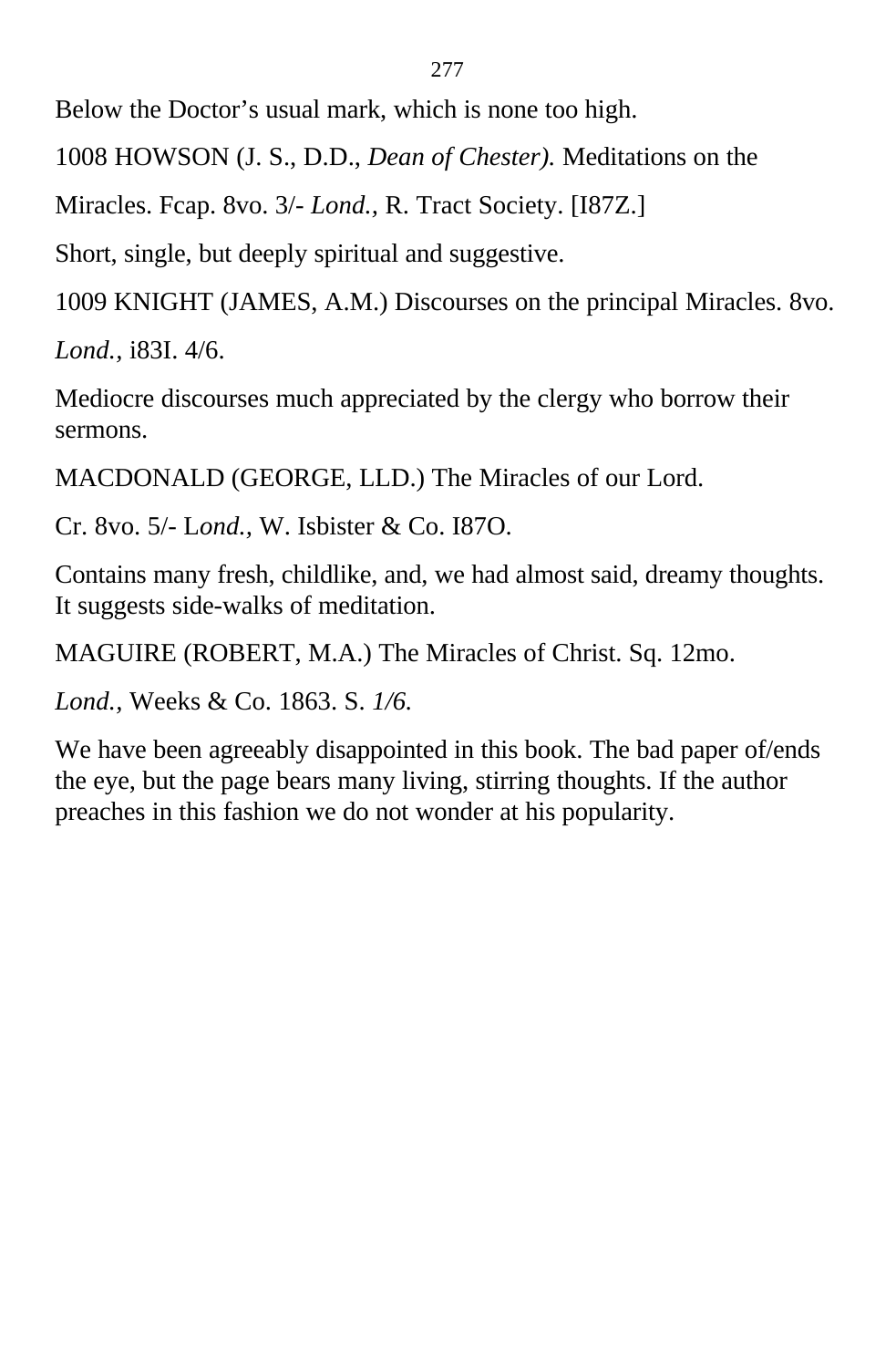STEINMEYER (F. L., D.D., *Prof. Theol, Berlin).* The Miracles of our Lord in relation to Modem Criticism. Translated from the German by L. A. Wheatley. 8vo. 7/6. *Edinb.,* T. & T. Clark. I875.

No doubt a very scholarly book, and useful to those whose heads have been muddled by other Germans, but we are weary of Teutonic answers to Teutonic scepticisms. We suppose it was needful to hunt down the rationalists, for farmers hunt down rats, but the game does not pay for the trouble.

l013 TRENCH (R. C., D.D., *Abp. of Dublin).* Notes on the

Miracles of our Lord. 8vo. 12/- *Lond.,* Macmillan. x87o.

*Brimming with instruction. Not always to our taste in doctrine; but on the whole a work of highest merit.*

PARABLES OF OUR LORD.

[A Selection from a long list, for which *see No.* 1024].

1014 ANDERSON (CHARLES, M.A.) New Readings of Old Parables. Cr. 8vo.

4/6. L*ond., 1*876.

We paid four precious shillings for this book, and find seventy pages of rubbish and fifty more of advertisements. Our readers will, we hope, profit by our experience.

1015 ARNOT (WILLIAM, D.D. *Died* 1875). The Parables

of our Lord. Cr. 8vo. *7/6. Lond.,* T. Nelson. I865.

*We do not consider this to be up to our lamented friend's usual high mark of excellence, but it is of great value.*

1016 BOURDILLON (FRANCIS, M.A.) The Parables explained and applied

Cr. 8vo. 3/6. *Lond.,* Religious Tract Society. [N.D.]

Sufficiently common and commonplace. Platitudes sleepily worded.

10I7 COLLYER (WILLIAM BENGO, D.D.) Lectures on Scripture Parables. 8vo. *Lond.,* I815. 2/- *(See No.* IOO6).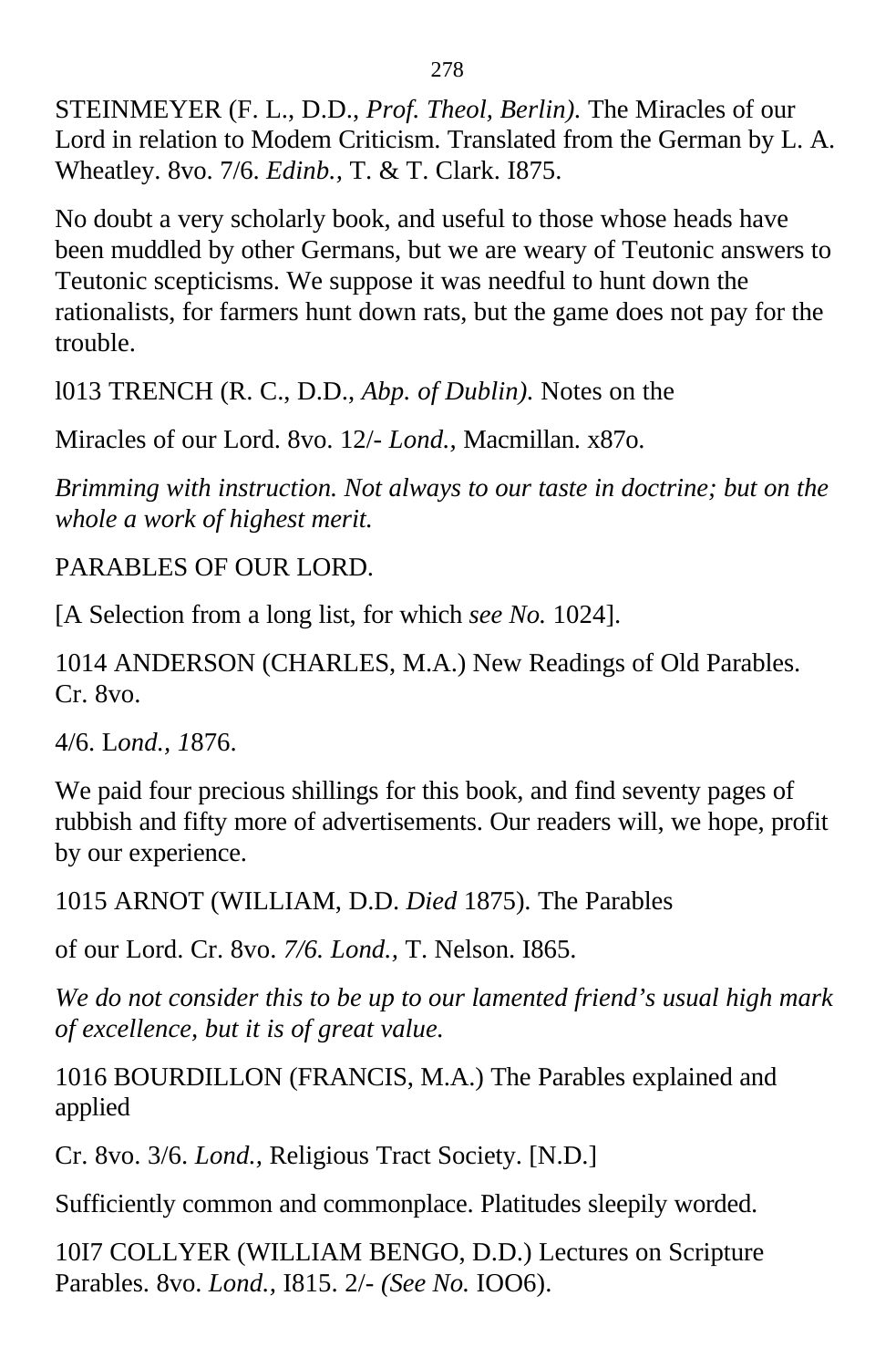1018 CUMMING (JoaN, D.D.) Foreshadows; or, Lectures on our

Lord's Parables. Cr. 8vo. Lo*nd.,* 1852. 2/- *(See No.* 1007).

The Doctor evidently prints his sermons without much revision. They axe pleasing, popular, and (of course) rather prophetic.

1019 GRESWELL (E., B.D.) Exposition of the Parables, &e-

5 vols. in 6, 8vo. *Oxf,* x834. 27/-

A vast heap of learning and language. The work, though padded out, stilted in style, and often fanciful, is a mine for other writers.

GUTHRIE (THOMAS, D.D.) The Parables read in the Light

of the Present Day. Cr. 8vo. 3/6. Lo*nd.,* Strahan. x874.

Twelve Parables treated *in Dr. Guthrie's* lively, sparkling manner Flowers in abundance.

KEACH (BENJ.) Exposition. Folio. *Lond., 1701*. S. 10/-,

also 4 vols., 8vo. S. 10/-; and x vol., imp. 8vo. 1856. 10/-.4.although our honored predecessor makes metaphors run on as many legs: as a centipede, he has been useful to thousands. His work is old-fashioned, but it is not to be sneered at.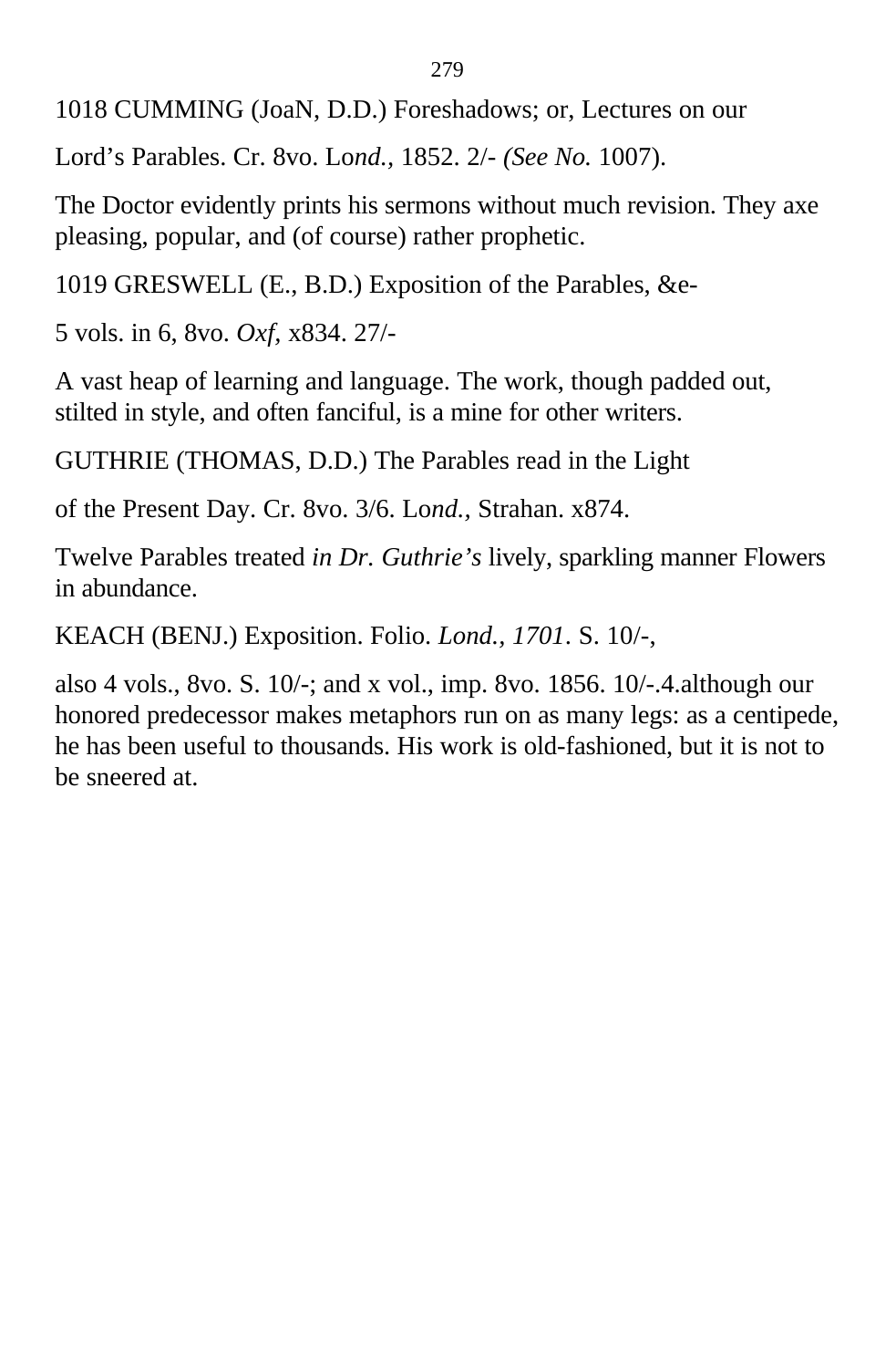1022 KNIGHT (]'AMES, A.M.) Discourses on the Principal Parables. 8vo.

*Lond.,* I829. 4/6. *(See No. 100*9).

1023 LISCO (FREDERICK GUSTAV). Parables Explained. Fcap.

8vo. 5/- Edinb., T. & T. Clark. 184o. S. 2/'6.

Largely composed of citations from Luth*er* and *Calvin.* The remarks will assist in elucidating the design of the parables.

TRENCH (R. C., D.D.) Notes on the Parables. Eleventh

edition. 8vo. i2/- *Lond.,* Macmillan & Co. I87O. *We do not like Trench's theology in many places, but he is a*

*capital writer. The student will find a very complete list of expositions on the Parables in the appendix at the close of Trench's work.*

1025 UPJOHN (W.) Discourses on the Parables. 3 vols., sm. 8vo. I824.

Earnestly Calvinistic sermons, full of old-fashioned Gospel. Not very original.

**MATTHEW** 

[See also works on the Four Gospels.]

ABBOTT (LYMAN, U.S.A.) New Testament. Vol. I. Matthew

and Mark. Sq. 8vo., 9/- L*ond.,* Hodder. 1875.

Intended for workers, and likely to be useful to them.

1027 ADAMSON (H. T., B.D.) Matthew expounded. Thick 8vo. 12/- *Lond.,*

Sampson Low. 187I.

This book reads to us like utter nonsense. We question if anyone except the author will ever be able to make head or tail of it, and he had better be quick about it, or he will forget what he meant.

1o28 ALEXANDER (JOSEPH ADDISON, D.D.) Matthew

Explained. Post 8vo. 5/- *Lond.,* Nisbet. 1870. S. 3/6.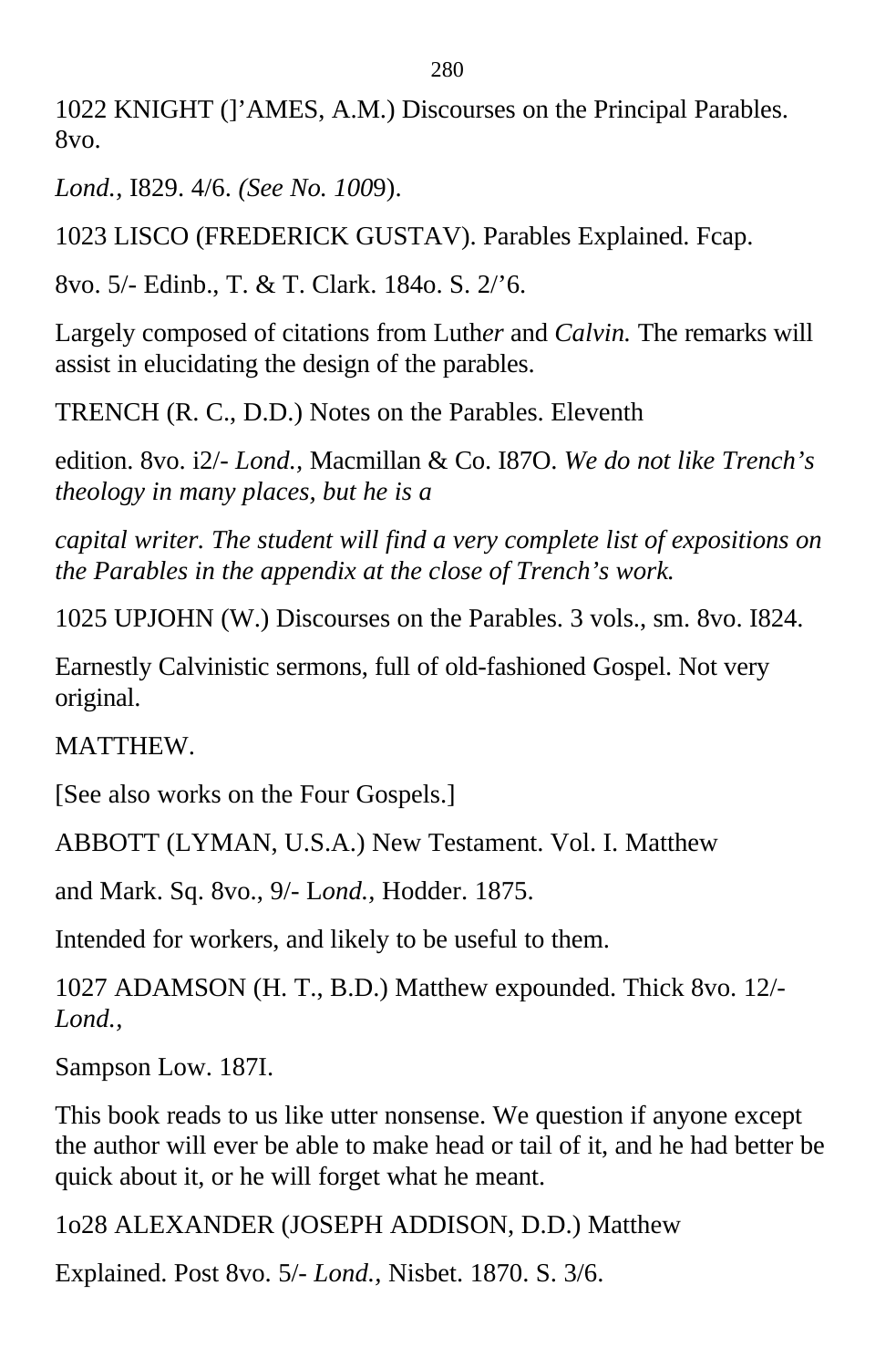*Dr. Alexander's last work. He died before it was quite finished. It is complete to Chapter XVI. Its value is great.*

BEAUSOBRE (Isaac DE, 1659 — 1738), and L'ENFANT (JAQUES, 1661 — 1728). A New Version, with a Commentary. 8vo. *Cam&, 1*790; *Land., 1*823, etc. 1/6 to 3/-

The brief notes are purely literal or illustrative, and are remarkably pertinent. The mass of the volume is taken up with an introduction to the New Testament.

1030 BENHAM (W.) Matthew, with Notes. Cr. 8vo. *Lond.,*

National Society. [1861]. S. x/-

With this in his hand a teacher would be much aided in conducting his class. It is written by a teacher for teachers. The remarks are not very profound, nor always such as we should endorse, but they are well fitted for their purpose.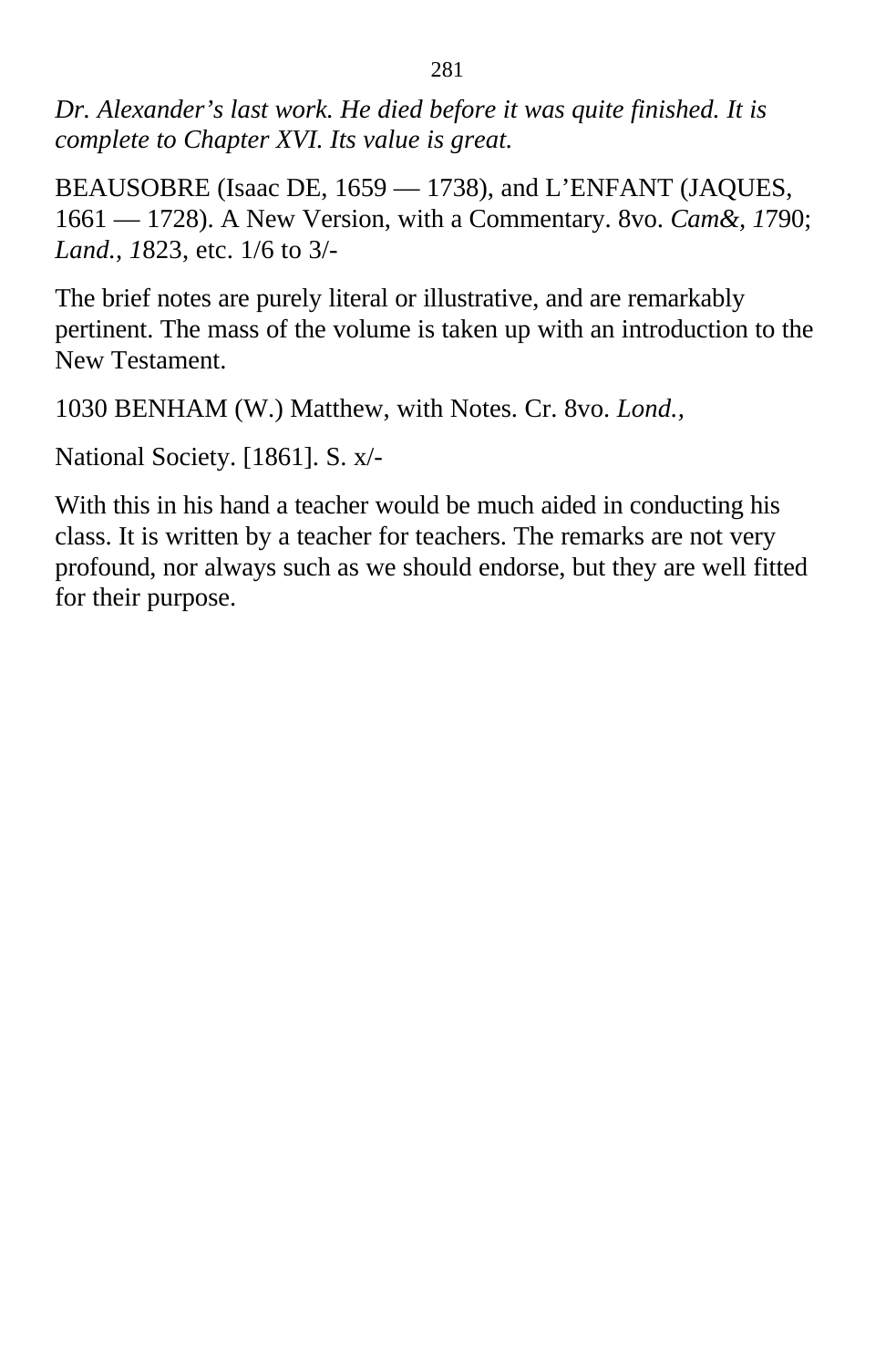l o31 BLACKWOOD (CHRISTOPHER). An Exposition upon the 'Fen

First Chapters of Matthew. 4to. 1649. 9/-

This learned divine became a Baptist through studying the arguments against believers' baptism. This proves his candour. His comment is somewhat out of date, but it is still good.

io32 CLARKE (GEoRgE W.) Notes. Cr. 8vo. *New York,* x87o.

Good notes for teachers. Well compiled. A fit companion to No. 983.

1033 DICKSON (DAVID). A Brief Exposition of Matthew.

8vo. 1651. *7/6.*

*A perfect gem. The work is, to men of our school, more suggestive of sermons than almost any other we have met with.*

GODWIN (Joliet H.) New Translation, with Brief Notes.

Cr. 8vo. 5/- Lo*nd.,* Bagsters. 1863.

*Dr. Godwin* is a painstaking elucidator of the word, and his plan is an excellent one. Students in college will value him.

GOODWIN (HARVEY, D D., *Bp. of Carlisle).* Commentary.

Cr. 8vo. 12/- L*ond.,* G. Bell & Sons. x857. S. 4/- to 5/6. An important work, which may be consulted with advantage.

[o36 KELLY (WILLIAM). Lectures on the Gospel of Matthew. 6/- L*ond.,*

G. Morrish. I868.

We cannot accept the forced and fanciful interpretations here given.

1037 MARLORATUS [MARLORAT] (AUGUSTINE. 1560 — 1562). Exposition. Translated by Thomas Tyroroe. Folio. *Lond.,* 1570-*Marlorate* was an eminent French reformer, preacher, and martyr. His commentaries contain the cream of the older writers, and are in much esteem, but are very rare. He wrote on the whole New Testament, but we have in English only the Gospels and Jude.

1038 MORISON (JAMES, D.D.) Matthew's Memoirs of Jesus

Christ. 8vo. 14/- L*ond.,* Hamilton. 187o.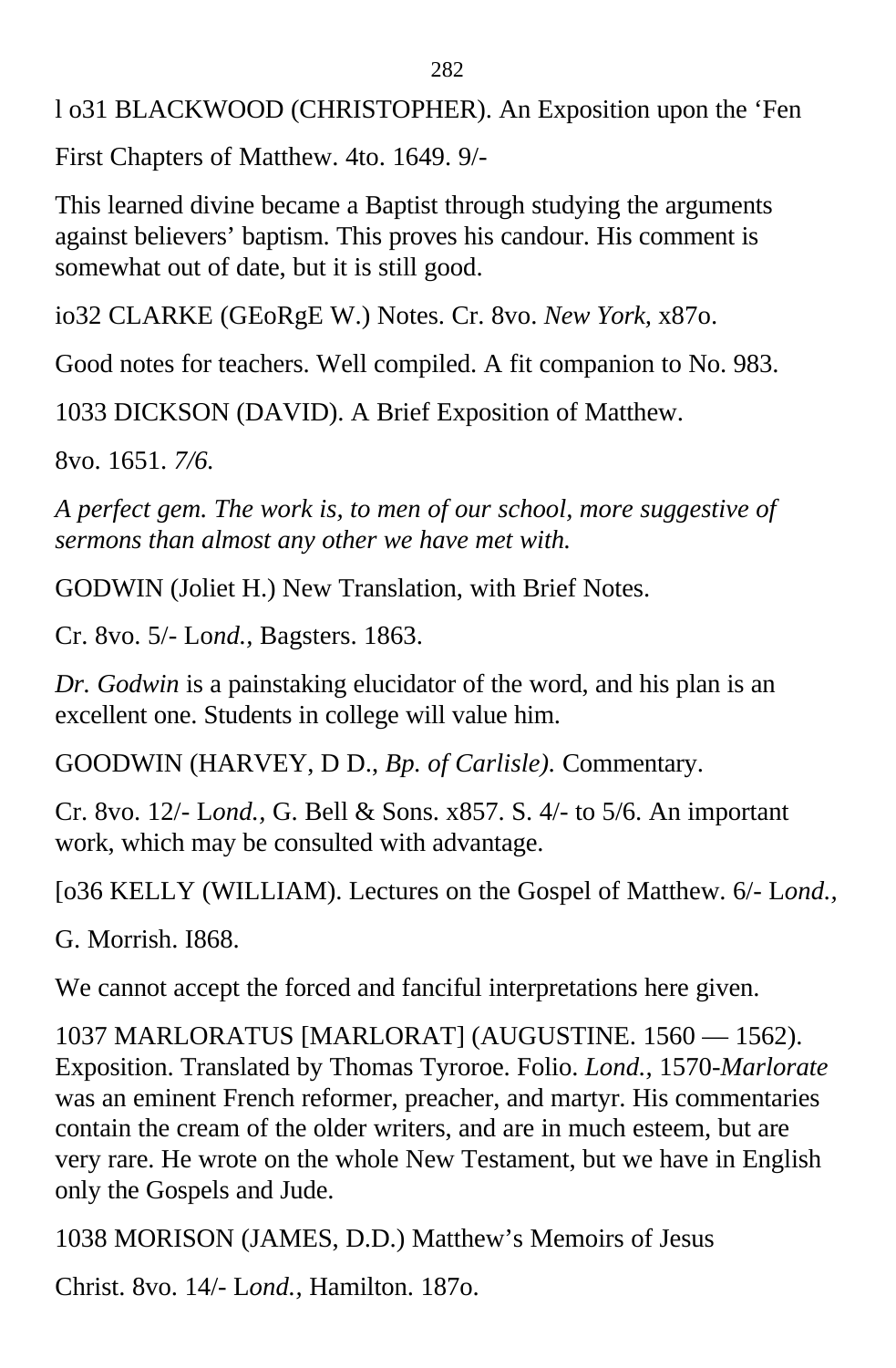*We differ greatly in doctrinal views from Dr. Morison, but we set a great price upon his Matthew and Mark, which deserve the utmost praise.*

1039 OVERTON (CHARLES). Expository Preacher. Course of Lectures on

Matthew. 2 vols., 8vo. Lond., Nisbet. 185o. S. 6/6. *Scarce.*

Solid, sound, soporific sermons; intended for lay helpers to read, with the prayers appended. They will not make the hearers lie awake at nights, or cause them palpitations of heart through excess of original and striking thought.

1040 PARKER (JosEPH, D.D.) Homiletic Analysis. Matthew.

8vo. 7/6. Lo*nd., 1*87o. 3/6.

*Dr. Parker* is an able though somewhat . But stop, he is a near neighbor of ours.

1041 PENROSE (JoHn). Lectures on Matthew. I2mo. Lond., I832. I/6.

The author says of his work, *"no* novelty of any kind, no originality either of thought or research will be found in *it."* Why, then, did he print it ?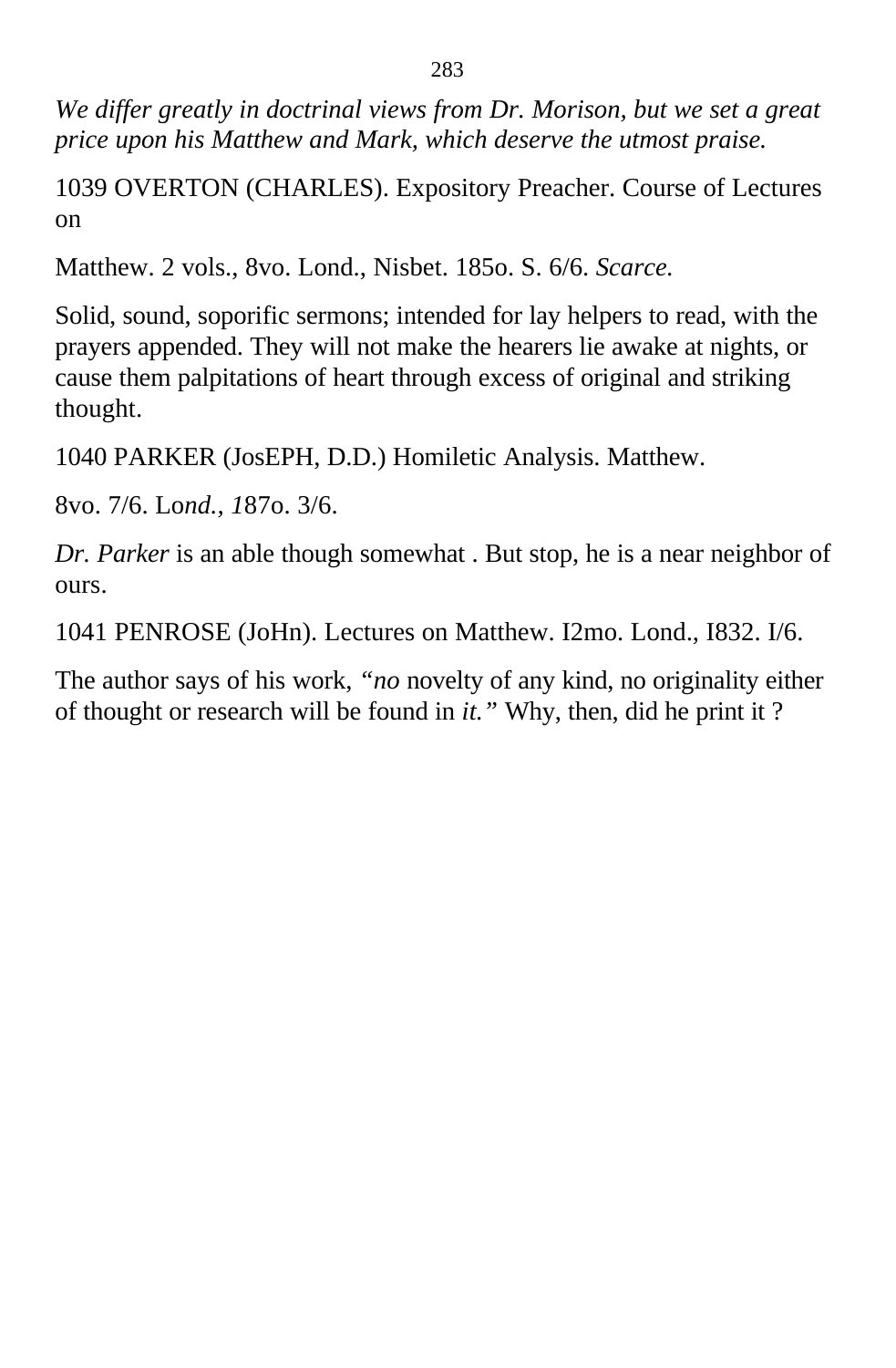IO42 THOMAS (DAVID, D.D.) Genius of the Gospel. Homi-

letical Commentary. 8vo. *Lond.,* Dickinson. I873. 8/6.

*We hardly know a more suggestive book.*

WARD (RICHARD). Theoloicall Questions, Dogmaticall Observations, and Evangelicall Essays vpon the Gospel according to Matthew. Wherein about two thousand six hundred and fifty profitable Questions are discussed; and five hundred and eighty points of Doctrine noted, etc., etc. Folio. *Lond.,* 164o. 12/ A huge mass of comment, in which are thousands of good things mostly set forth by way of question and answer. Few could ever read it through; but to a wise minister it would be a mine of wealth.

Spurgeon's own commentary on Matthew, The GOSPEL OF THE KINGDOM,

is available from Pilgrim Publications.

MARK.

1044 ALEXANDER (JOSEPH ADDISON, D.D.) Mark Ex-

plained. Post 8yD. 5/- *Lond.,* Nisbet. I866. S. 3/6. *Alexander expounds Mark as an independent record, and does nat constantly tell us to "see Matthew and Luke." Hence the boo/, is complete in itself, and the author's learning and care have made i,' invaluable.*

1045 B. (G.) Practical Commentary on Mark, in Simple and Familiar

Language. 12mo. 3/- *Lond.,* Nisbet. I863.

The different paragraphs are treated under most suggestive headings which are the most useful parts of the book. Infant baptism is far too prominent, but the little work is likely to be very helpful.

xo46 GODWIN (John H.) Mark. A New Translation, with Note,

and Doctrinal Lessons. Cr. 8yD. 4/6. *Zonal.,* Hodder &

Stoughton. 1869. S. 2/-

We like the brief doctrinal lessons, which are rather a new feature They will serve admirably well as sermon-hints. The notes and trans lation are really good.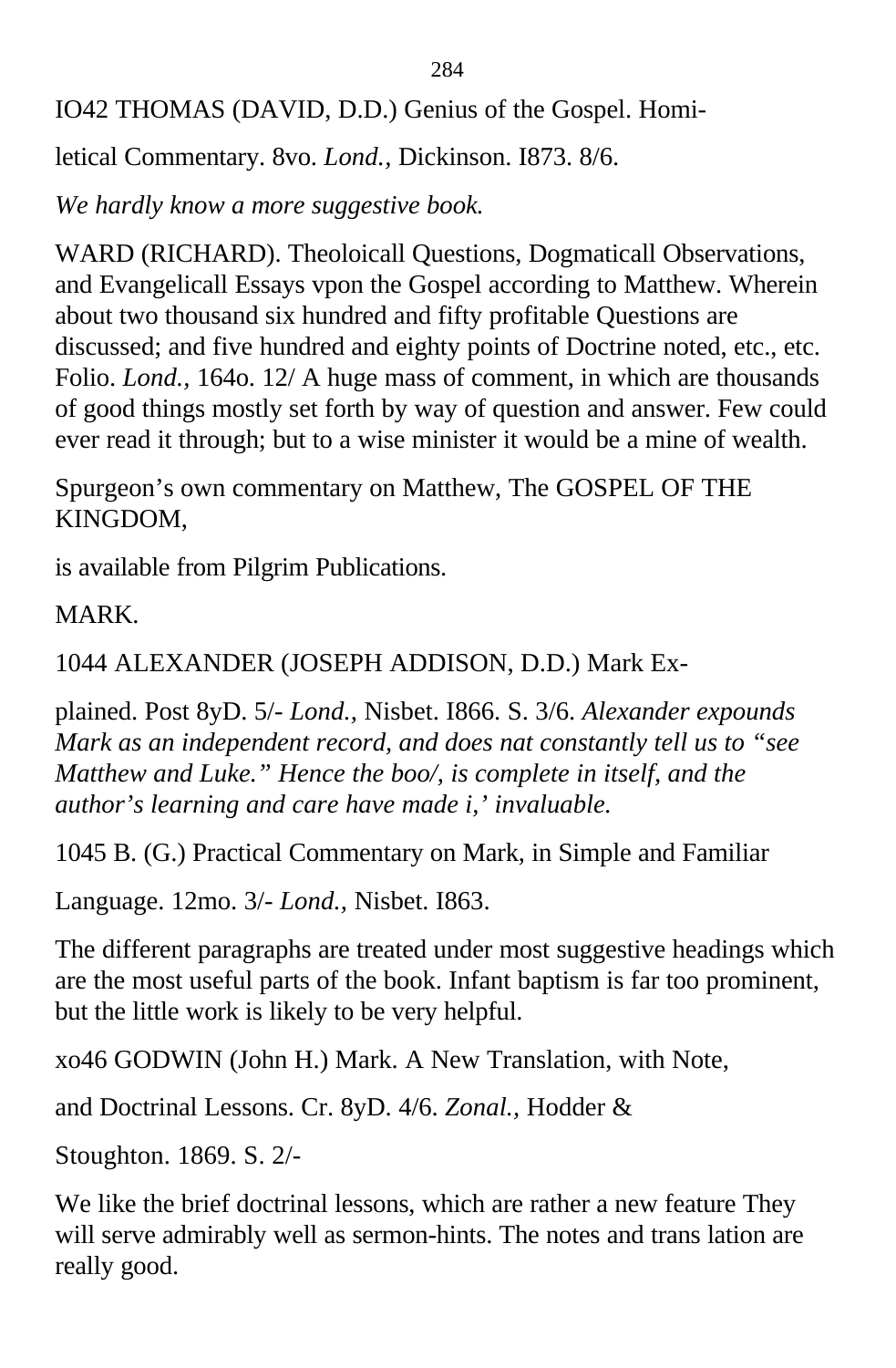1047 GOODWIN (HARVEY, D.D., *Bp. of Carlisle).* Commentary.

Cr. 8vD. 7/6. *Lond.,* G. Bell & Sons. x86o.

Contains much very helpful comment. Produced in connection with the Cambridge Working Men's College.

xo48 MORISON (JAMES, D.D.) A Commentary. Large

8yD. I4/- Lon*d.,* Hamilton, Adams & Co. 1873.

*.4 deeply learned work; we know of none more thorough. Differing as we do from this author's theology, we nevertheless set a high price upon this production.*

IO49 PETTER (GEORGE). Commentary on Mark. 2 vols., folio.

*Lond.,* 1661. f1 12s. 6d.

*Mr. J. C. Rye* says of this work: "For laborious investigation of the meaning of every word, for patient discussion of every question bearing;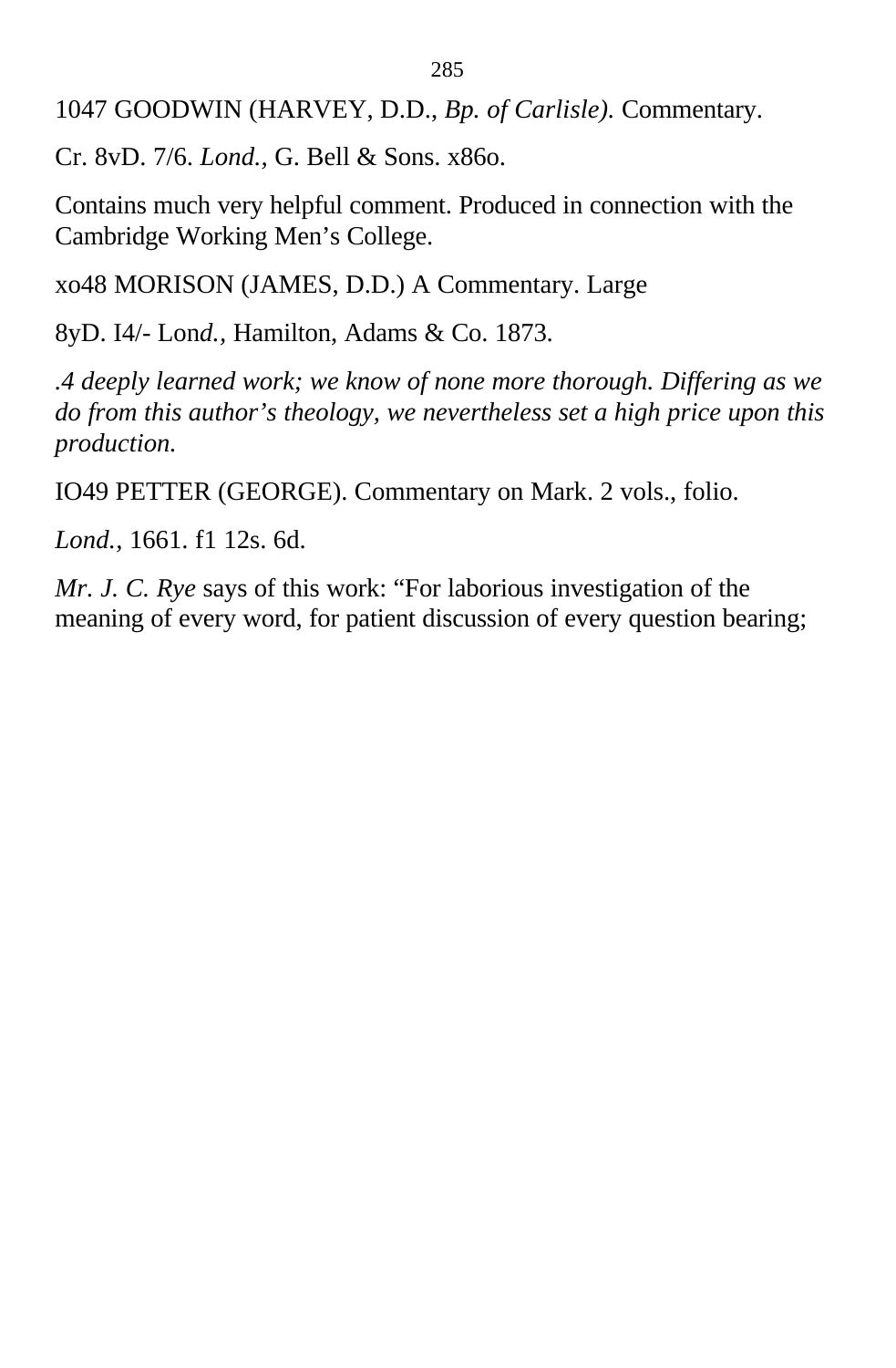on the text, for fullness of matter, for real thoughtfulness, and for continued practical application, there is no work on St. Mark which, in my opinion, bears comparison with *Petter's.* Like Goliath's sword, there is nothing like it." We have found far less fresh thought in it than we expected, and think it rather tedious reading.

LUKE.

[See also on the Gospels. *Oosterzee* in *Lange* is excellent.]

1050 FOOTE (JAMES, M.A.) Lectures on Luke. 2 vols. 8vo. Third edition. E*dinb.,* Ogle &. Murray, and Oliver &

Boyd; *Lond.,* Hamilton, Adams & Co. 1858. S. 9/-*We frequently consult this work, and never without .finding in it things new and old. To preachers who will not steal the lectures, but use them suggestively, they will be extremely serviceable.*

GODET (F., *Professor of Theology, Neuchatel).* Commentary on Luke. Translated by E. W. Shelders, B.A., and

M.D. Cusin. 2 vols., 8vo. 2I/- E*dinb.,* Clark. 1875. *Dr. Meyer says:* "To *an immense erudition, to a living piety, Godet unites a profound feeling of reality; there is here a vivifying breath, an ardent love for the Savior, which helps the disciple to comprehend the work, the acts, the words of his Divine Master."*

1052 GOODWIN (HARVEY, D.D.) Commentary on Luke. Cr. 8vo.

*9/- Lond.,* G. Bell & Sons. x865.

This writer endeavors to give the results of learning in such a manner that working men may understand them. He says many good things.

1053 MAJOR (J. R., M.A.) Luke, with English Notes. 8vo. L*ond.,* 1826. 3/-

Notes compiled with a view to the divinity examinations at Cambridge, containing a considerable amount of information.

1054 THOMSON (JAMES, D.D.) Exposition of Luke, in a Series of Lectures. 3 vols., 8vo. E*dinb.,* A. & C. Black; *Lond.,* Longmans. I849. 6/ to 8/-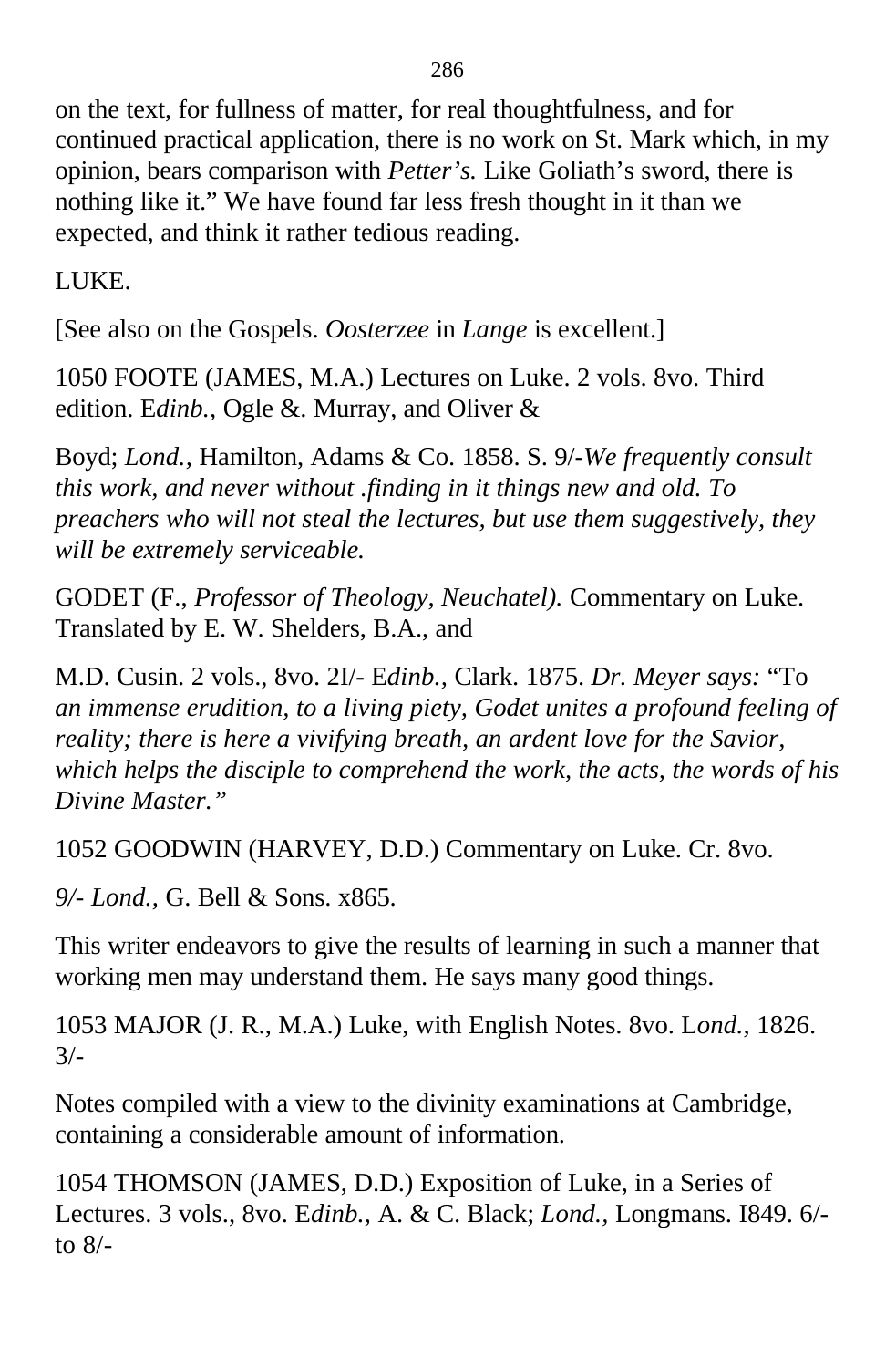*Eminently instructive. Clear good sense, freshness, and earnestness are well combined. We have had great pleasure in examining these lectures.*

VAN DOREN (W. H., *of Chicago).* Suggestive Commentary on the New Testament, on an original plan

[Luke, 2 vols., cr. 8vo., 8/- nett.] *Lond.,* Dickinson. 187x.

*Well named* "suggestive",' *it is all suggestions. It teems and swarms with homiletical hints*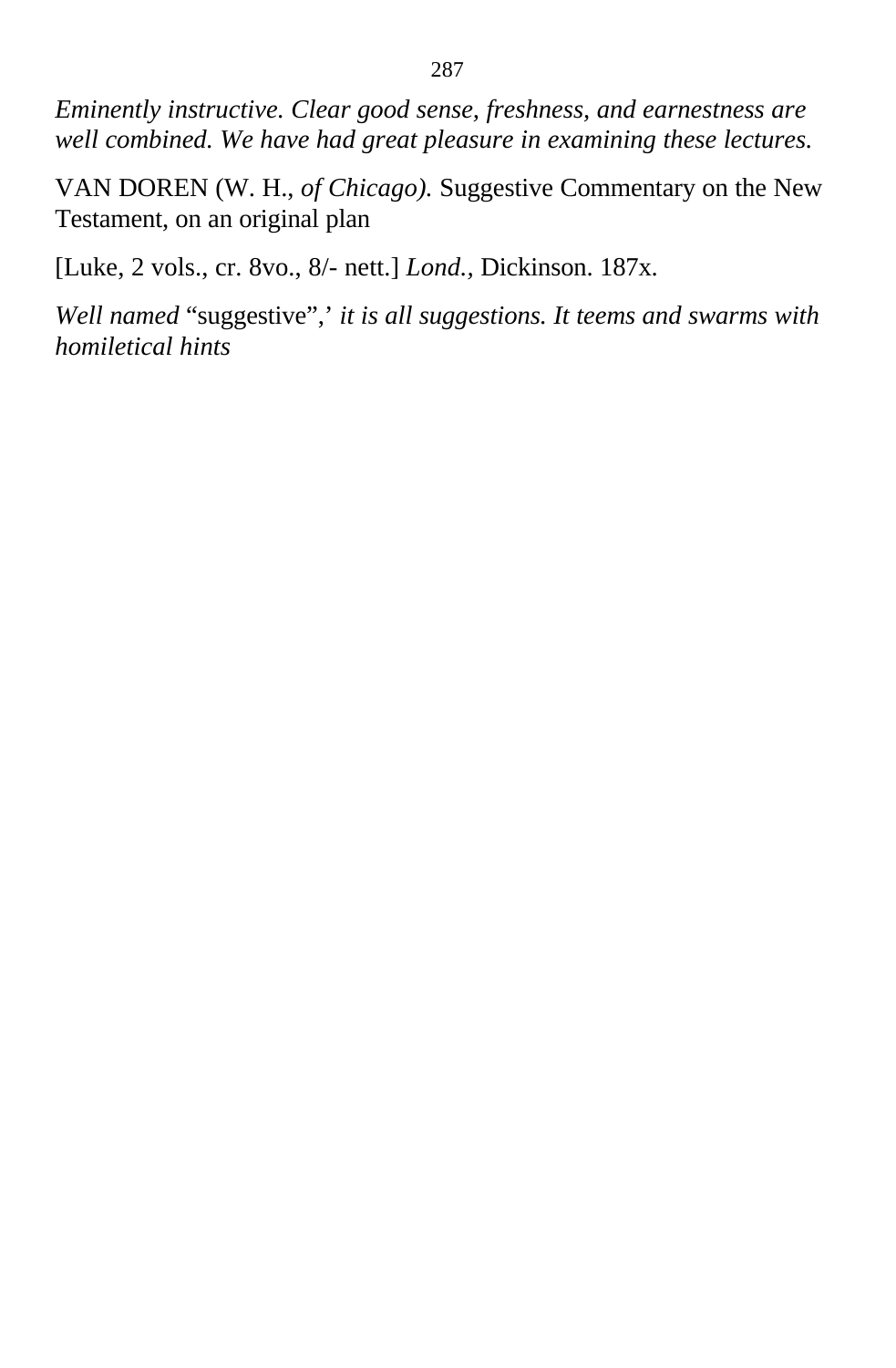## JOHN.

ANDERSON (ROBERT. 1792 — 1843). Practical Exposition

of John. 2 vols., 12mo. *Lond.,* 1841. 4/-

By an evangelical clergyman: sound, but not very original.

io57 AUGUSTINE. Commentary on John. 2 vols. of *Works of Augustine,* now in course of issue by T. & T. Clark. *Edinb.*

1058 *,,* Homilies on the Gospel and First Epistle of John. 2 vols. of the *Library of the Fathers,* 30/-; or to subscribers, 22/6. Lo*nd.* and *Oxf,* Jas. Parker & Co.

To the wise a mine of treasure. *Augustine* is often fanciful; but even

his fancies show a master-mind. Much that passes for new is stolen

from this prince of theologians.

1059 BEITH (ALEXANDER, D.D.) Expository Discourses. Cr. 8vo.

*Lond.,* Nisbet. I857. 3/6.

Discourses which must have been very profitable to the hearers. Students will do better with works which are more condensed.

1o6o BESSER (RUDOLPH, D.D.) Biblical Studies on John. Trans-

lated from the German by M. G. Huxtable. 2 vols. cr. 8vo.

15/- *Edinb.,* T. & T. Clark. I861 — 62.

"The character of this commentary is practical and devotional. There are often very exquisite devotional passages, and a vein of earnest piety runs through the whole *work." — Literary Churchman.*

BROWN (GEORGE J., M.A.) Lectures, forming a Continuous Commentary. 5 vols., 8vo. *Lond.,* Rivingtons. i863. S. 5/6. The plan of this work will prevent its being widely used; but its execution strikes us as being uncommonly able. It is a gathering up of other men's materials and an amalgamation of them. It is intensely Episcopalian, even to Baptismal Regeneration, yet it brings a good deal of light to bear on the Gospel of John, and, if to be met with at a very low figure, it is not to be passed by.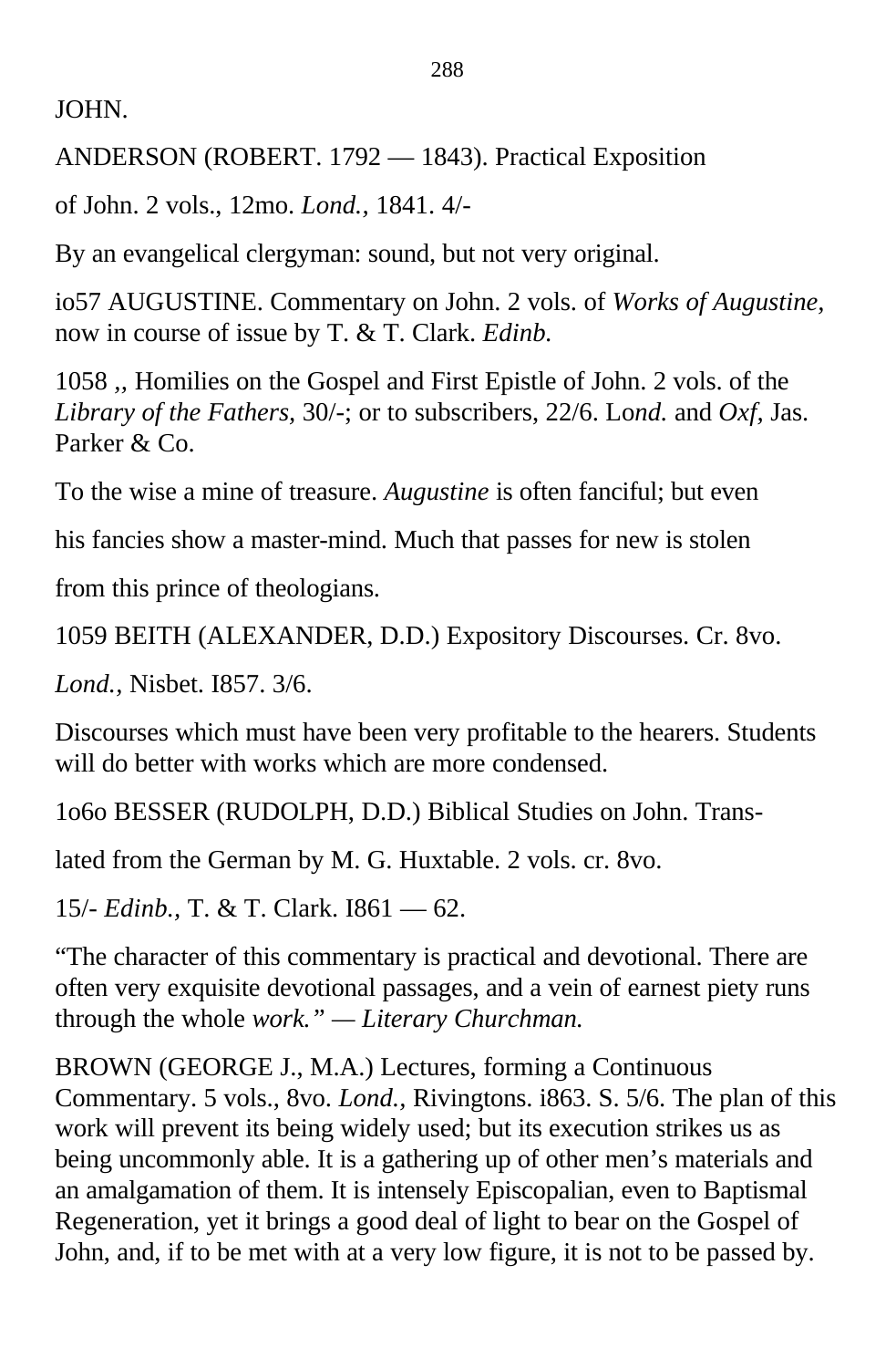DRUMMOND (D. T. K., B.A.) Exposition of the Last Nine

Chapters of John. 12mo. Seeleys. 185o. 2/-

Good, but not very striking.

1063 DUNWELL (FRANCIS HENRY, B.A.) Commentary on the Authorised

Version of John, compared with the Sinaitic, Vatican, and Alexandrian

Manuscripts, and also with Dean Alford's revised translation. 8vo. 15/-

*Lond.,* J. T. Hayes. 1872. S. 10/-

The notes from various authors are good, and the various readings are useful; but we fail to see any very special value in the volume. The interpretation of the Third of John is eminently unsatisfactory; *Mr. Dunwell* teaches Baptismal Regeneration.

1064 FAWCETT (JOHN, A.M. I769 — 1851). Exposition of John.

3 vols., 8vo., 21/- *Lond.,* Hatchards. 186o. S. 8/-

Good, evangelical sermons.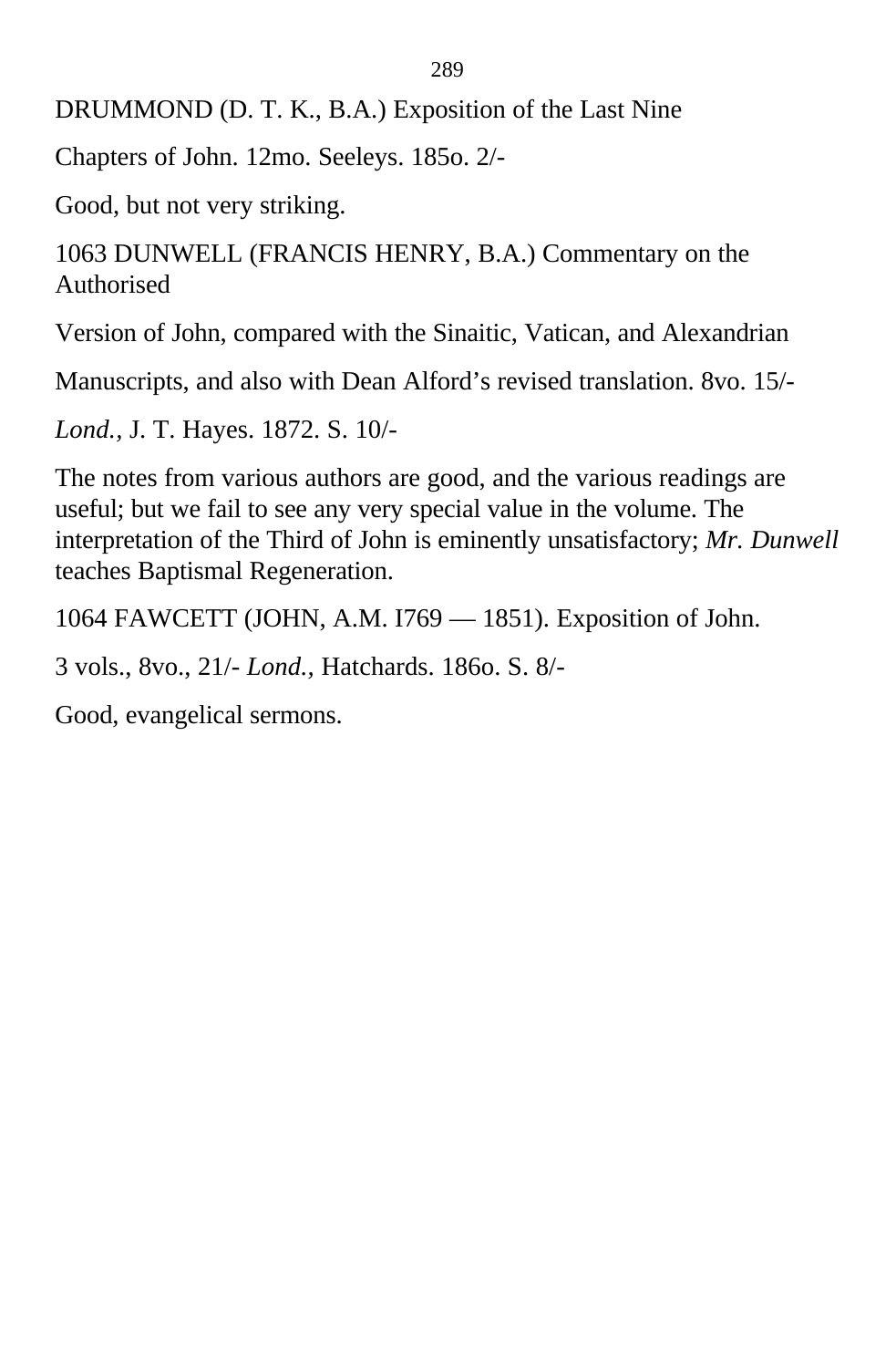HENGSTENBERG (E. W., D.D.) Commentary on John.

2 vols., 8vo. *21/.. Edinb.,* Clark. x868. S. 8/6.

Like others of this author's works: solid, but dry.

1066 HUTCHESON (GEORGE). Exposition of John. Folio. *Lond.,* 1657. Reprinted, roy. 8vo. L*ond.,* Ward. 1841.

 $4/-$  to 6/.

*Excellent; beyond all praise. It is a full-stored treasury of sound theology, holy thought, and marrowy doctrine.*

1067 MEYER (H. A. W., D.D.) *See No.* 928.

1068 O'CONOR (W. A.) Commentary. Cr. 8vo. 10/6. *Lond.,* Longmans. I872.

In this translation the first verse runs thus: "In origin the Word was, and the Word was the Deity, and the Word was Deity." Who likes this, or understands it ? The notes do not charm us.

1069 SHEPHERD (R., D.D.) Notes on the Gospel and Epistles of John. 4to.

*Lond., 1*796. Imp. 8vo. *Lond.,* Murray. 1841. S. 3/6.

Though the author opposed Socinianism, we cannot but regard his views as an introduction to that heresy. The spirit of the book is vicious.

1070 THOLUOK (AUGUSTUS F., D.D., Ph.D.) Commentary.

8vo. 9/- E*dinb.,* T. & T. Clark. 186o. S. 4/6.

*Mare spiritual than is usual with German theologians, and quite as scholarly as the best of them.*

TITTMANN (K. C., *Theol. Prof.* 1744 — 1820). Commentary.

vols., cr. 8vo. 8/- *Bib. Cab. Edinb.,* T. Clark. x844. S. 4/6. *Horne,* in speaking of this work in the German, without endorsing all *Tittmann's* opinions, declares it to be the most valuable commentary on John extant in so small a form. Our judgment is less commendatory.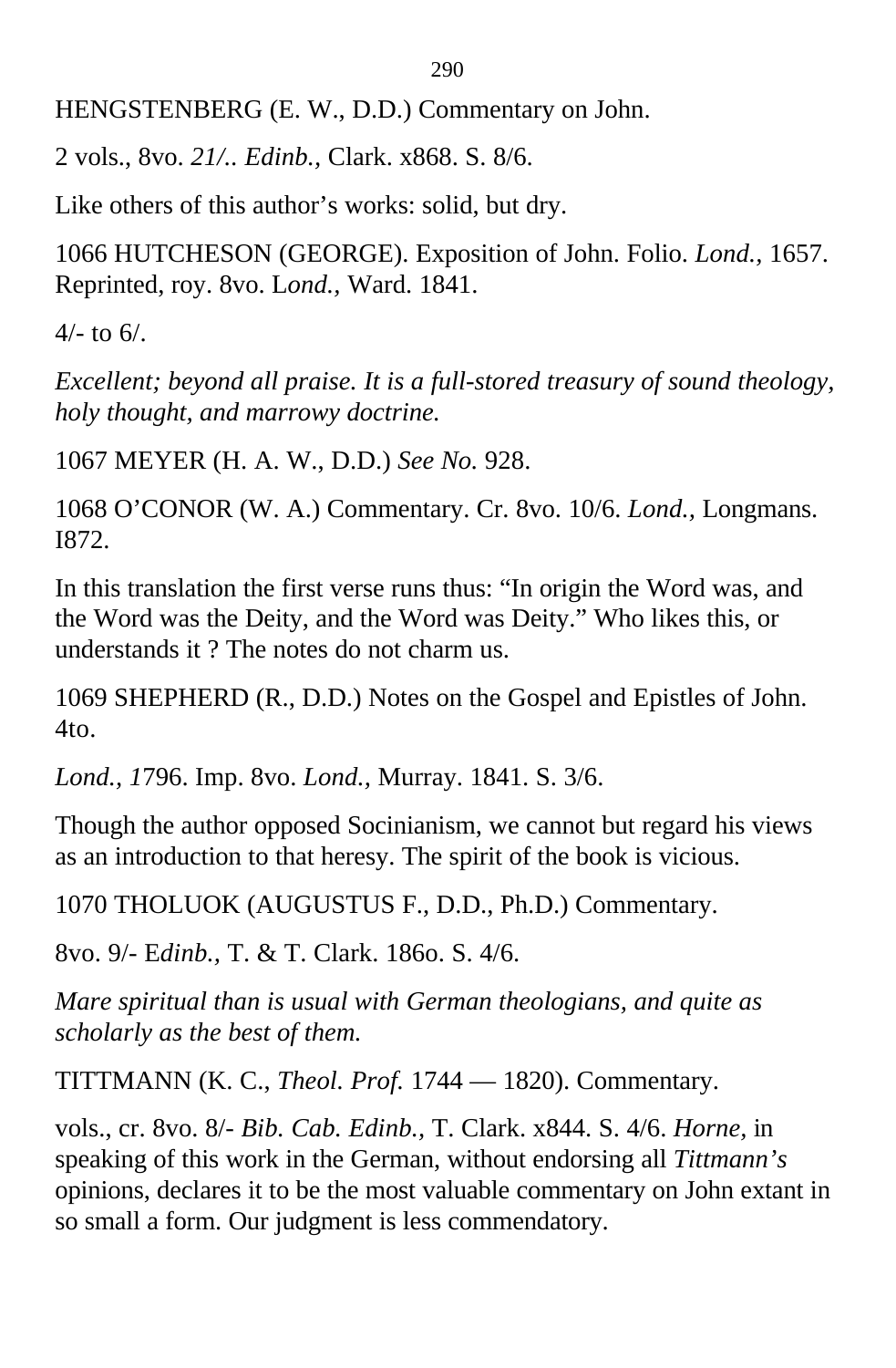1072 TRAHERON (BARTHOLOMEW. *Died* 1716.) An Exposition of a Parte of S. Johannes Gospel made in sondrie readinges in the English Congregation, 12mo. x558. *Very rare,* 3o/-

A little quaint old book. Not intrinsically worth the price, nor a tenth of it.

VAN DOREN (W. H., D.D.) Suggestive Commentary on John, Vol. I., containing chap. I. — IX. Cr. 8vo. 5/-

nett. Vol II. in the press. *Lond.,* Dickinson. i872. *Dr men who read this volume do not preach the better for so doing, it is not Mr. Van Doren's fault; they must be Van Dolts by nature, though they may ignore the family name.*

PARTS 0P JOHN.

[A selection of authors is all we can give.]

1074 HILDERSHAM (ARTHUR). Lectures on John IV.

Folio. *Lond.,* I628 and 1656. 4-/- to 6/-

*.4 mass of godly teaching'; but rather heavy reading'.*

1075 TURNER (SAMUEL, H., D.D.) Essay on our Lord's Discourse at Capernaum, recorded in John VI. Cr. 8vo. *New York,* 1851. S. 2/-

Written with the immediate view of combating the errors of Dr., afterwards *Cardinal, Wiseman,* who appeals to this chapter for proofs of" the real presence."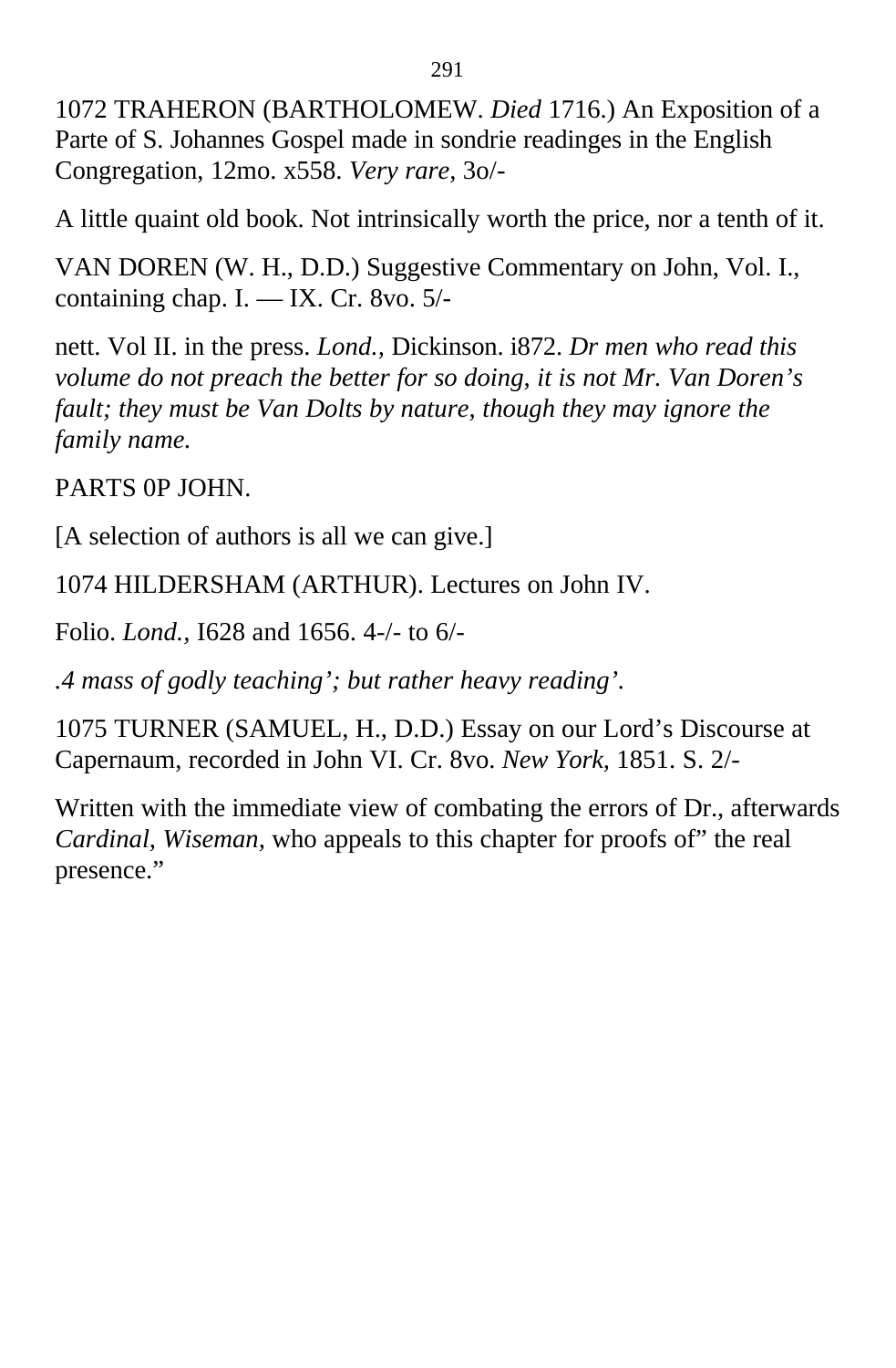xo76 PATTERSON (JOHN B., *of Falkirk).* Lectures on John XIV,

XV, and XVI. Cr. 8vo. *Edinb.,* T. Clark. x859. S. 2/-

Solid discourses, containing much thought happily expressed. Yet withal somewhat laborious reading.

1077 ALEXANDER (THOMAS, D.D.) Great High Priest

within the Vail. John XVII. 18mo. *Lond.,* 1857. 1/3. *Sound theology and honest exposition, Multum in parvo.*

1078 BROWN (JOHN, D.D.) Exposition of John XVII. 8vo.

*Land.,* Hamilton, 185o. S. 5/-

*Dr. Brown is always deep, full, and overflowing.*

xo79 BURGESS (ANTHONY). One Hundred and Forty-five

Sermons on John XVII. Folio. *Lond., I656. 7/6.*

*,4 standard work by a great Puritan. Somewhat prolix.*

108o LANDELS (WILLIAM, D.D.) The Savior's Parting Prayer for

his Disciples. 12mo. 3/6. *Lond.,* Elliot Stock. 1872.

Sermons of a high order: style admirable, but rather diffuse. To be estimated rather from a homiletical than an expository point of view.

1081 NEWTON (GEORGE. I602 — Z680. John XVII.

Unfolded. Folio. *Land.,* I66O. Reprinted in Nichol's

Commentaries. Cr. 4to. *7/6. Lond.,* Nisbet. 1867. S. 4/. *If not one of the chief of the Puritans, Newton was but little behind the front rank in ability. Joseph Alleine was his assistant minister at Taunton. His writings are plain and profitable.*

xo82 PIERCE (SAMUEL EYLES). Exposition of the Lord's

Prayer, in John XVII. 8vo. 1812. *4/6.*

*,41ways sweet as honey to those of strong Calvinistic views.*

ACTS OF THE APOSTLES.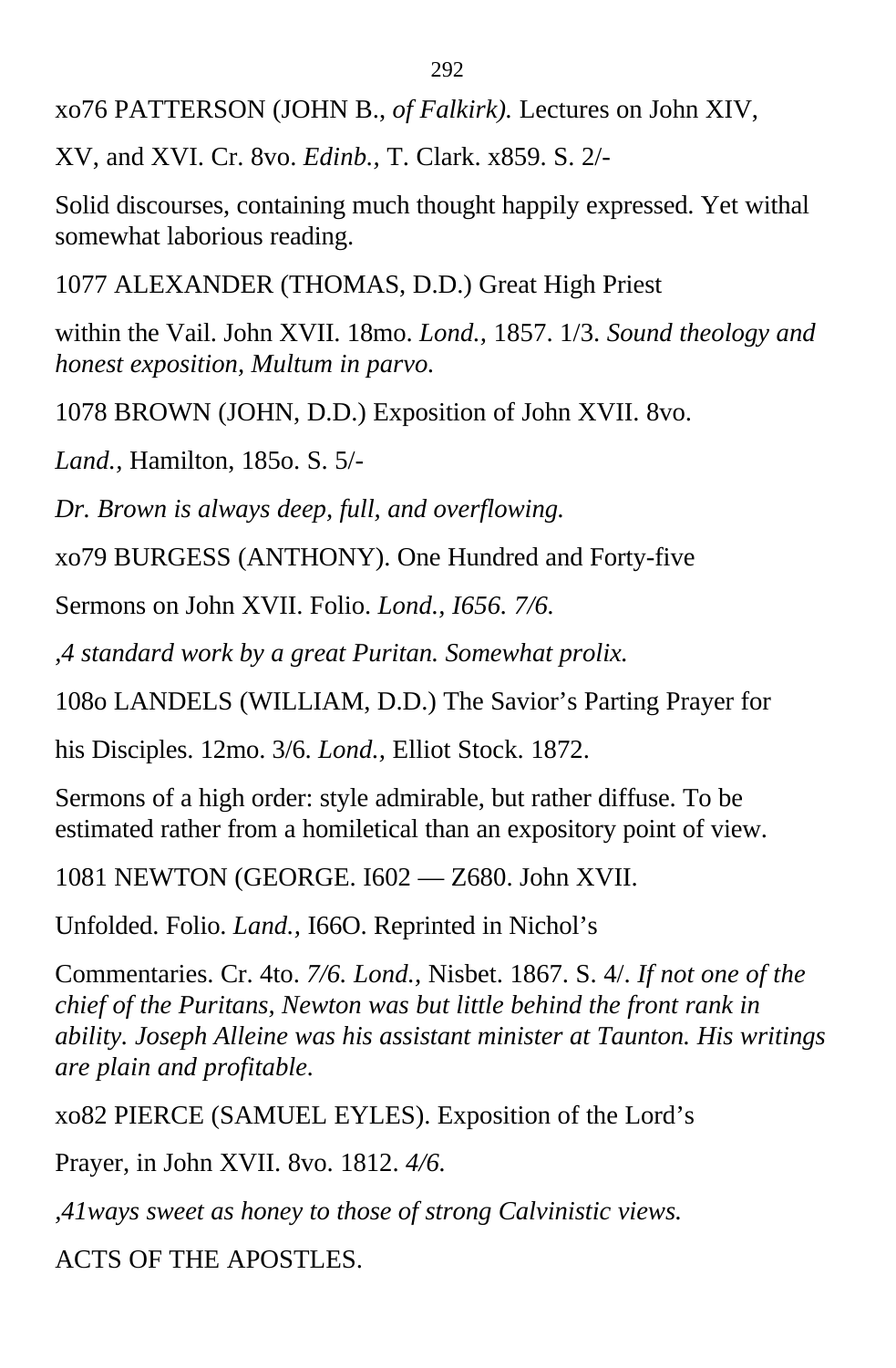*[See* also under *Gospels.]*

xo83 ALEXANDER (JOSEPH ADDISON, D.D.) The Acts

Explained. 2 vols., 8vo. 15/- *Land.,* Nisbet. I869. *In all respects a work of the highest merit.*

1084 ALFORD (HENRY, D.D.) Homilies on the former part of the Acts of the Apostles. Ch. I. — X. 8vo. 8/-*Land.,* Rivingtons. x858. S. *2/6.*

*Not so good as his critical notes; but such an author always deserves attention.*

1085 ARNOT (WILLIAM, D.D.) The Church in the House.

Post 8vo. *7/6. Lond.,* Nisbet. 1873.

*Intended to be read in families on Sabbath afternoons; but all who are acquainted with Dr. Arnot will know that even his simplest expositions are rich and full. He hath dust of gold.*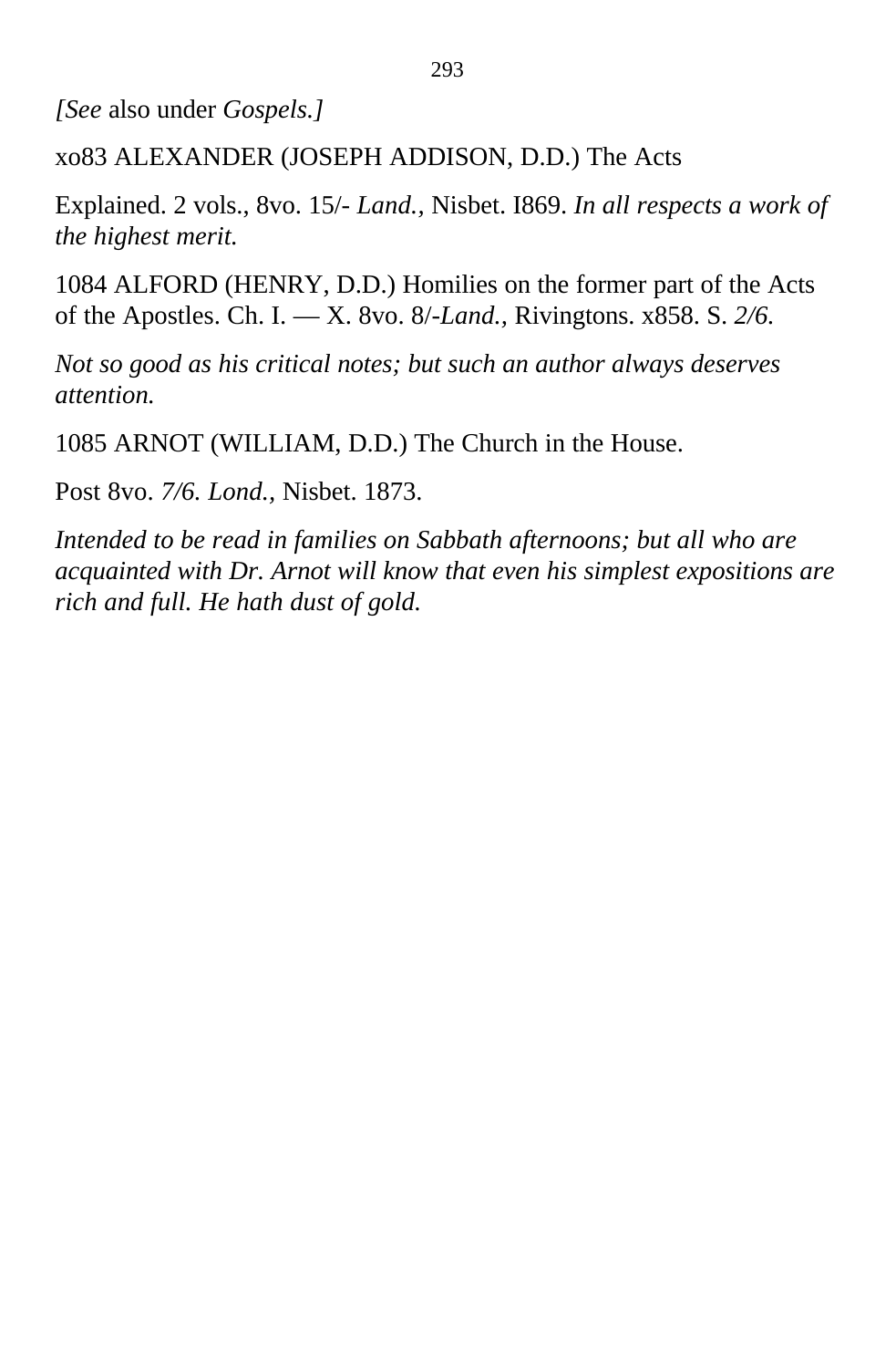BAUMGARTEN (M., Ph.D.) Apostolic History. 3 vols., 8vo. *27/- Edinb.,* T. & T. Clark. x854. S. 10/6.

": An exposition at once profoundly scientific and sublimely Christian, one of the most pressing wants of our *times." — Eclectic Review. Alford* calls it excellent, though somewhat fanciful.

BENNETT (JAMES, D.D.) Lectures on the Acts. 8vo. *Lond.,* 1847. 5/6 to  $4/-$ 

A good specimen of plain and popular pulpit exposition. *Dr. Bennett* fights very earnestly for the Congregationalist view of Baptism, for which we do not blame him; for common humanity leads us to admire a man who struggles for a weak cause.

1088 BENSON (GEORGE, D.D. 1699 — 1763). History of the first planting of

the Christian Religion. 3 vols., 4to. L*ond.,* I756. 4/- to 6/6.

Dull, but displaying considerable research. *Benson* was an Arian.

1089 BONAR (H., D.D.) Light and Truth. Vol. Ill. *(See No. 6.)*

1090 BOUCHIER (BARTON, A.M.) Manna in the House; or,

Daily Expositions of the Acts. 12mo. *Lond.,* 1858. S 1/6 to *2/6.*

Superior family reading. *Bouchier* did not write for students, but for households, yet even the more advanced may learn from him.

1091 BREWSTER (JOHN, M.A.) Lectures on the Acts. 8vo. I83o. 3/6.

A sip of *1Yawsan* or *Hackett* is worth a barrel of these weak and watery prelections.

xo92 CALVIN (JOHN). Commentaries upon the Acts. Trans-

lated by C. Featherstone. 4to. L*ond.,* I585. 6/-

*This forms the basis of the Calvin Translation Society'\$ edition.*

1093 COOK (F. C., M.A., *Canon of Chester).* The Acts, with a

Commentary. 8vo. 12/6. *Lond.,* Longmans. 1866. S. 2/6.

Contains many useful notes, instructive to fairly educated readers.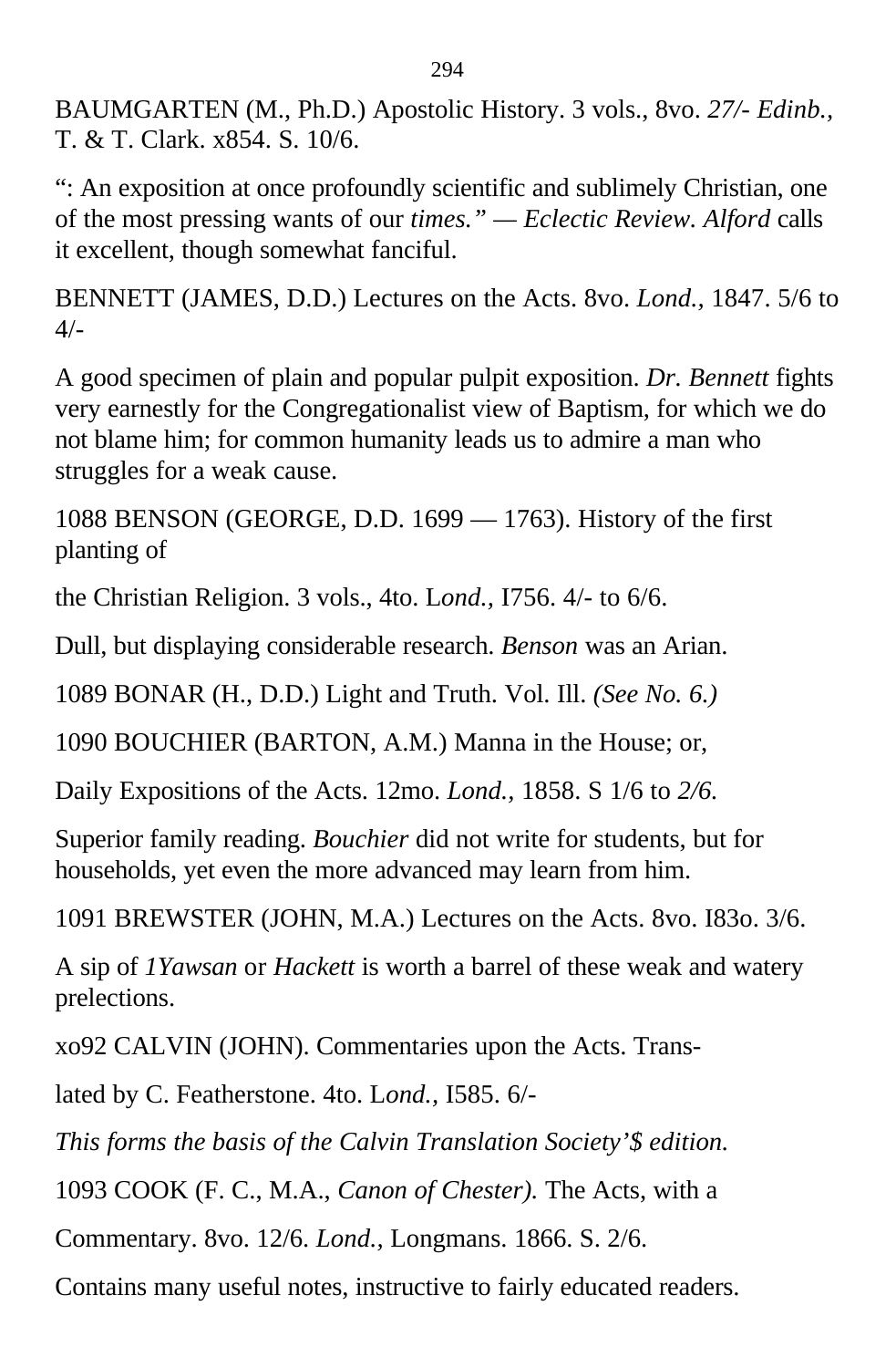IO94 CRADOCK (Samuel, B.D.) The Apostolical History, containing the Acts,

Labors, Travels, Sermons, etc., of the Apostles. Folio..Land., I762. 5/'

*7'illolson, Reynolds, Doddridge,* and others highly commend the works of this Puritan writer. The style in which the "Apostolical History" is got up is most uninviting; the book is nearly all italics. Many modern works far excel it.

DENTON (W.,M.A.) Commentary on the Acts. 2vols.,

8vo. [Vol. I. only issued. 18/-] *Zend.,* G. Bell. 1874.

*A complete list of all authors upon the Acts will be found in this very learned and exhaustive work. We do not always agree with the author, but he has done his work thoroughly well.*

1096 DICK (JOHN, D.D. 1764 — 1833). Lectures on the Acts.

Sm. 8vo. *Glasg.,* x848. 4/-

Interesting lectures upon selected portions of the Acts. This work has been reprinted in America, whence we obtained a copy of the second edition 3 this shows that it has been highly esteemed.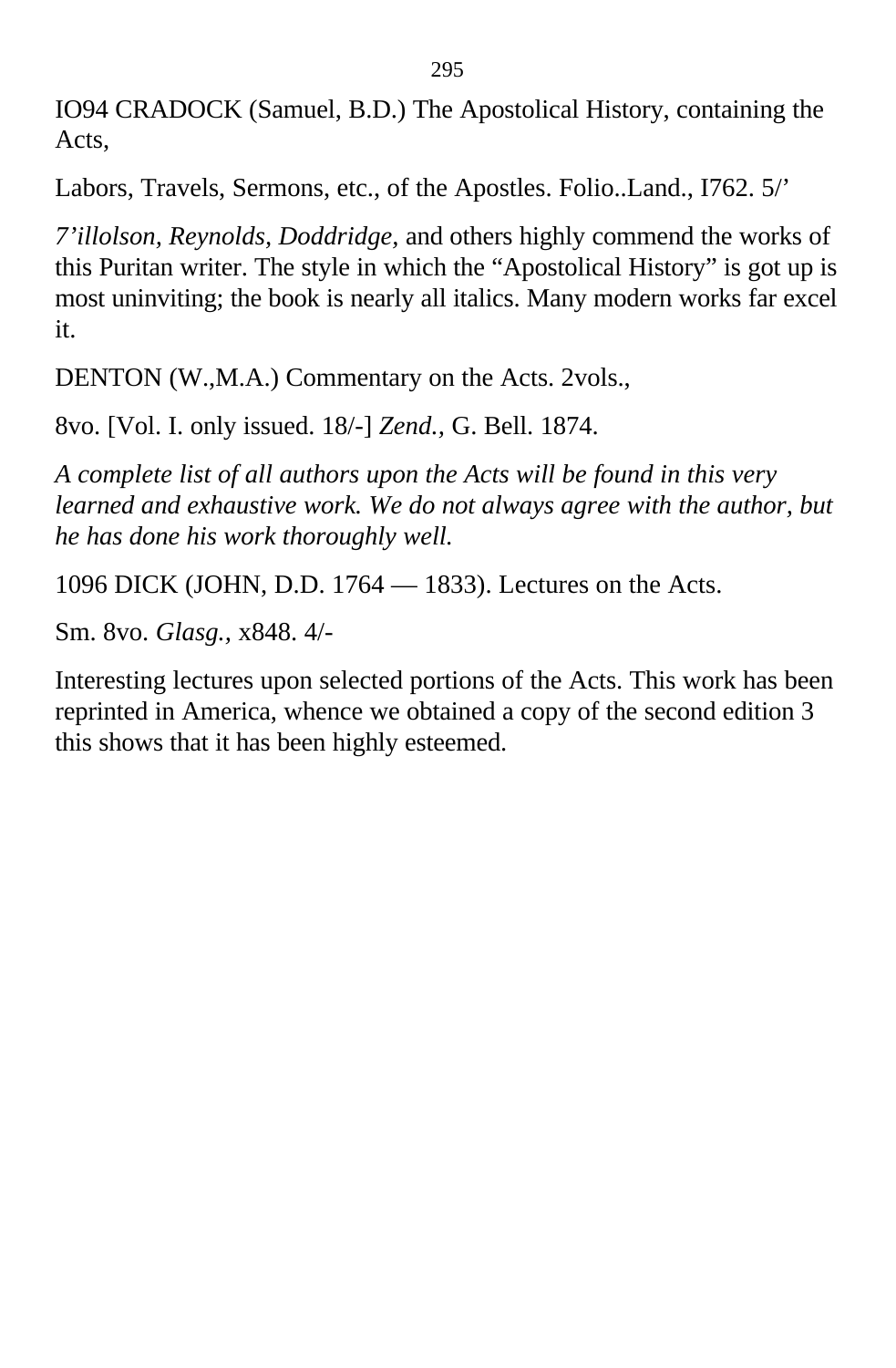1097 DU VEIL (C. M., D.D. A *learned converted yew. Died about*

1700). Explanation of the Acts. 8vo. L*ond.,* 1685. Reprinted

by *Hansard Knollys Society.* 8vo. 1851. 4/- to 6/-

*Claude's* prefatory letter highly commends this work. The author defends the immersion of believers with earnestness.

1098 FAWCETT (JOHN, M.A.) Exposition of the Acts.

3 vols., 8vo. 21/- *Lond.,* Hatchards. I86O. S. 5/-

*.4 fine series of expository discourses. Sometimes we differ.*

1099 FORD (J., M.A.) The Acts, illustrated from Ancient and

Modern Authors. 8vo. 12/- *Lond.,* Masters. I856. *(See No. 955)*

1100 *GLOAG* (PATON J., D.D.) Commentary on the Acts. 2 vols., demy 8vo, 21/- *Edinb.,* T. & T. Clark. 187o. *Dr. Hackett says aye Dr. Gloag's work:* "I *have examined it with special care. For my purposes I have found it unsurpassed by any similar work in the English language. It shows a thorough mastery of the material, philology, history, and literature pertaining to this range of study, and a skill in the use of this knowledge, which places it in the first class of modern expositions."*

GUALTHERUS (RODULPHUS. 1529 — 1586). A Hundred Threescore and Fifteen Homelyes or Sermons vppon the Actes of the Apostles, made by Radulphe Gualthere, of Tigurine, and Translated out of Latine [by John Bridges, Vicare of Herne]. Folio. *Black Letter. Land.,* 1572. 30/-

Full of Protestantism. The author judged that, as Luke who wrote the Act was a physician, his book was meant to be medicine to the Church.

1102 HACKETT (HORATIO B., D.D.) Commentary on the Original Text of the Acts. [Several American editions. Reprinted in 2 vols., in *The Bunyan Library.] 7/'* to 10/-*Hackett occupies the first position among commentators upon the `4cts. The Bunyan Library edition omits some of his most valuable critical observations.*

1103 HODGSON (ROBERT, D.D., *Dean of Carlisle).* Lectures upon the first

Seventeen Chapters of the Acts. 8vo. *land.,* I845. I/6.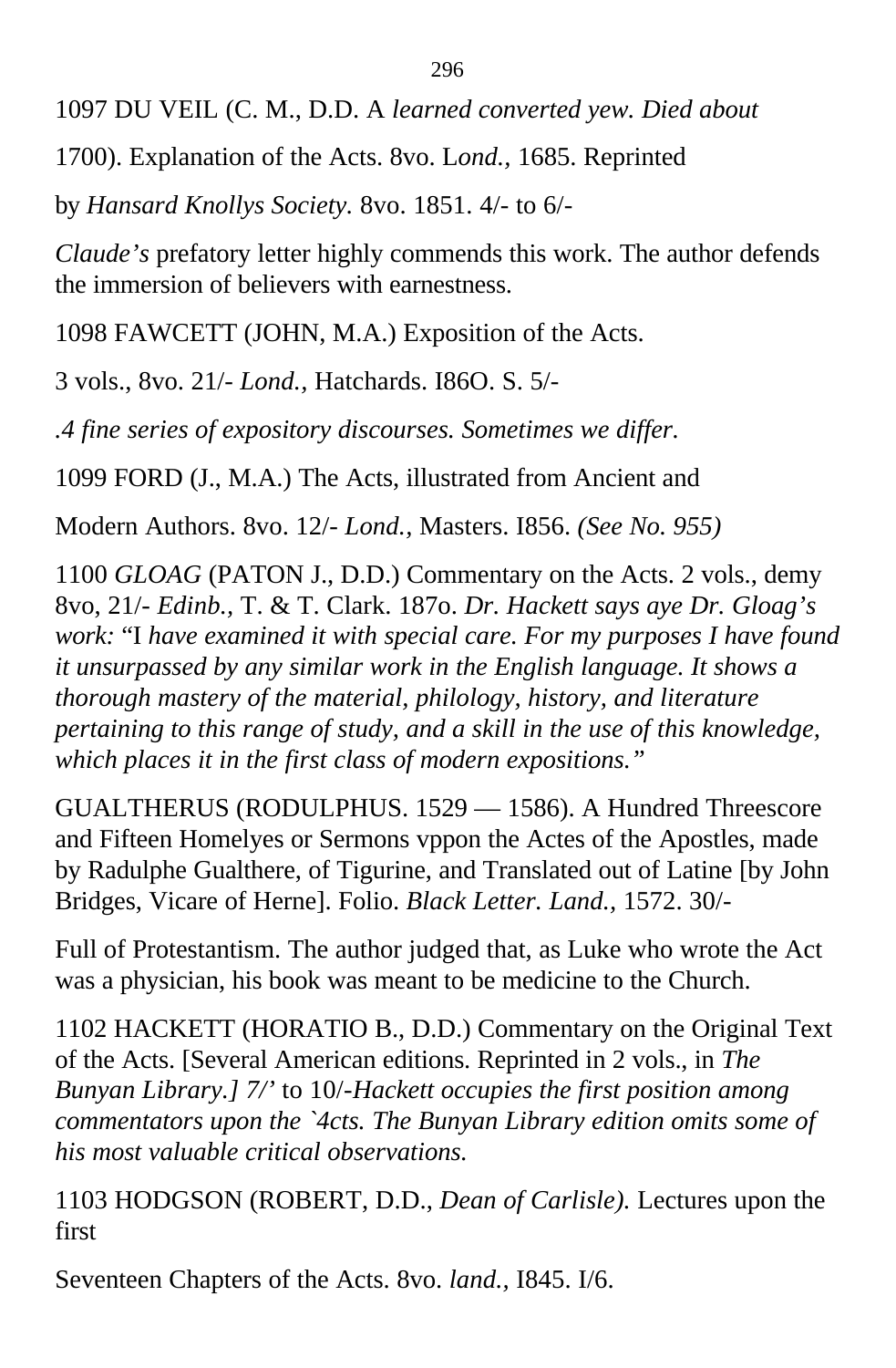Deficient in Gospel clearness, and in every other respect, except ardent churchism.

1104 HUMPHRY (WILLIAM GILSON, B.D.) Commentary on the Acts. Second

edition. 8vo. *].and.,* J. w. Parker & Son. 1854. 3/'

Exegetical remarks upon the Greek text. Very good from a philological point of view, but professedly of an elementary character.

1105 KELLY (W.) Lectures Introductory to the Study of the Acts, Catholic

Epistles, and Revelation. Cr. 8vo. 5/- /.and., Broom. 187o. S. 3/-By a man "who, born for the universe, narrowed his mind" by Darbyism.

I IO6 LANGE (J.P.) Commentary: from the German of Lechler

and Gerock. 2 vols., 8vo. 2I/- *Edinb.,* Clark. 1864. S. 10*/6.*

Also 1 vol., imp. 8vo. 21/- *(Seepage* 19.)

Adds nothing to our knowledge of the Acts; but the homiletical hints are useful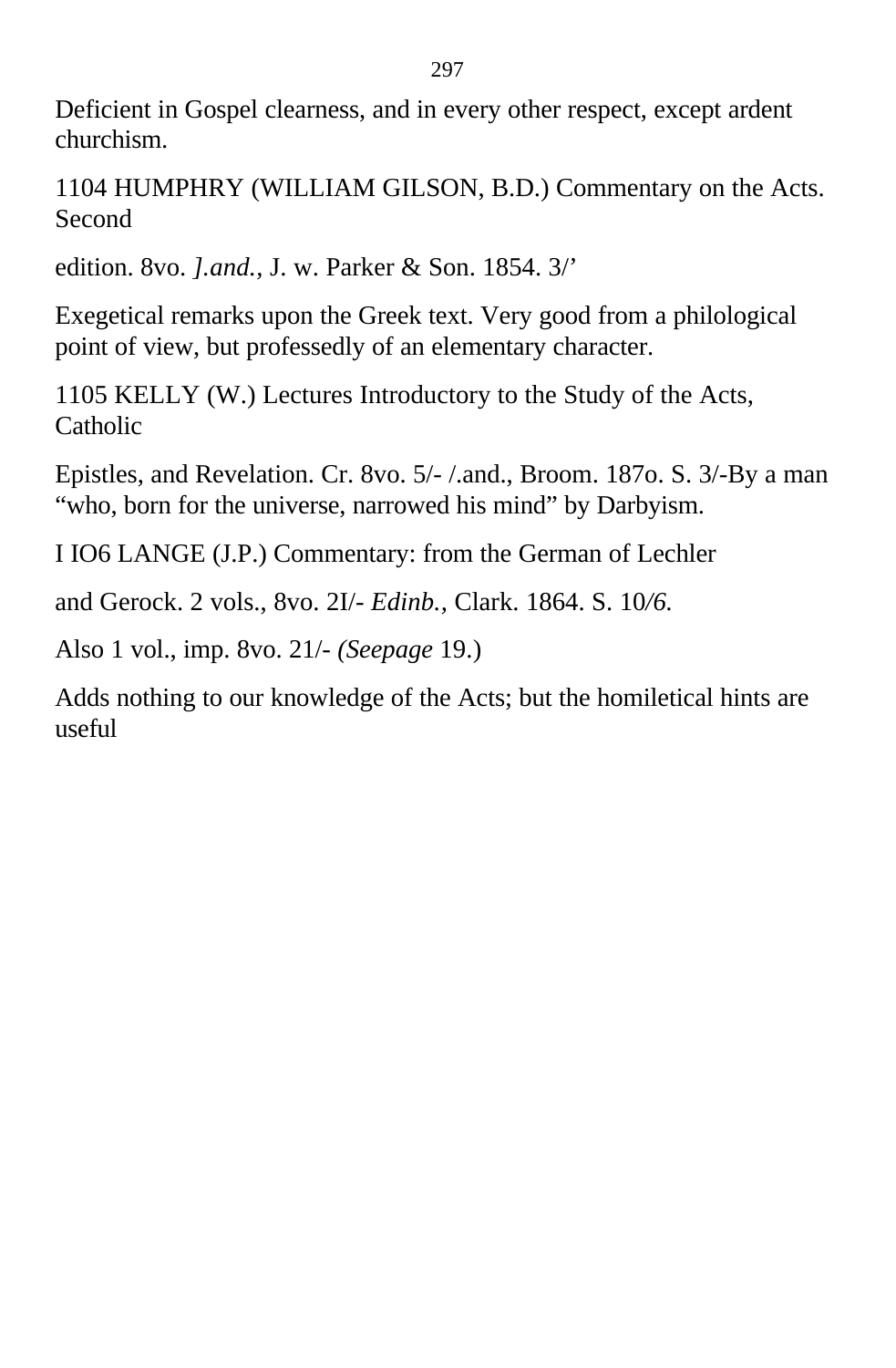LIGHTFOOT (JOHN, D.D. 16o2 — I675). Commentary. Edited by

J. R. Pitman, A.M. 8vo. I823. [Vol. VIII. of Lightfoot's Works.]

Few now-a-days will care for this author, whose learning ran mostly in Talmudical channels. He was profound, but not always discreet.

1108 MACBRIDE (JOHN DAVID, D.D.) Lectures on the Acts and Epistles.

8vo. *Oxf,* x858. 2/6.

This author simply gives a continuous narrative. He has also written on the Gospels. We mention him that the student may not purchase his work as a Commentary.

1109 MASKEW (T. R., B.A.) Annotations on the Acts. With College and

Senate-House Examination Papers. 121110. *Camb.,* I847. 1/6.

A handbook to the Acts, viewing it simply as a Greek book; prepared for the use of students passing through the university.

1llO MIMPRISS (R.) The Acts and Epistles, according to Gres-

well's Arrangement. 8vo. x837. 2/-

A handy book for teachers.

NEANDER (J. A.W.) History of the Planting and Training of the Christian Church by the Apostles. Translated by J. E. Ryland. 2 vols., cr. 8vo. 3/6 each. *Zonal., Bohn's Library,* Bell & Sons. 1851. S. 4/6. Also in *Cabinet Library.* The work rather of an historian than of a commentator. Bold, devout, learned, and, on the whole, sound. The result of wide research, and deep learning.

NORRIS (J.P., MA.) Key to the Acts. Sm. 8vo. 2/6.

*Lond.,* Rivingtons. 1871.

A well-executed sketch of the Acts of the Apostles, giving the student a clear idea of the run of the book. Like the same author's "Key to the Gospels" *(No.* 963), it would be most useful in Bible classes.

1113 OLSHAUSEN (H., D.D.) *See No.* 964.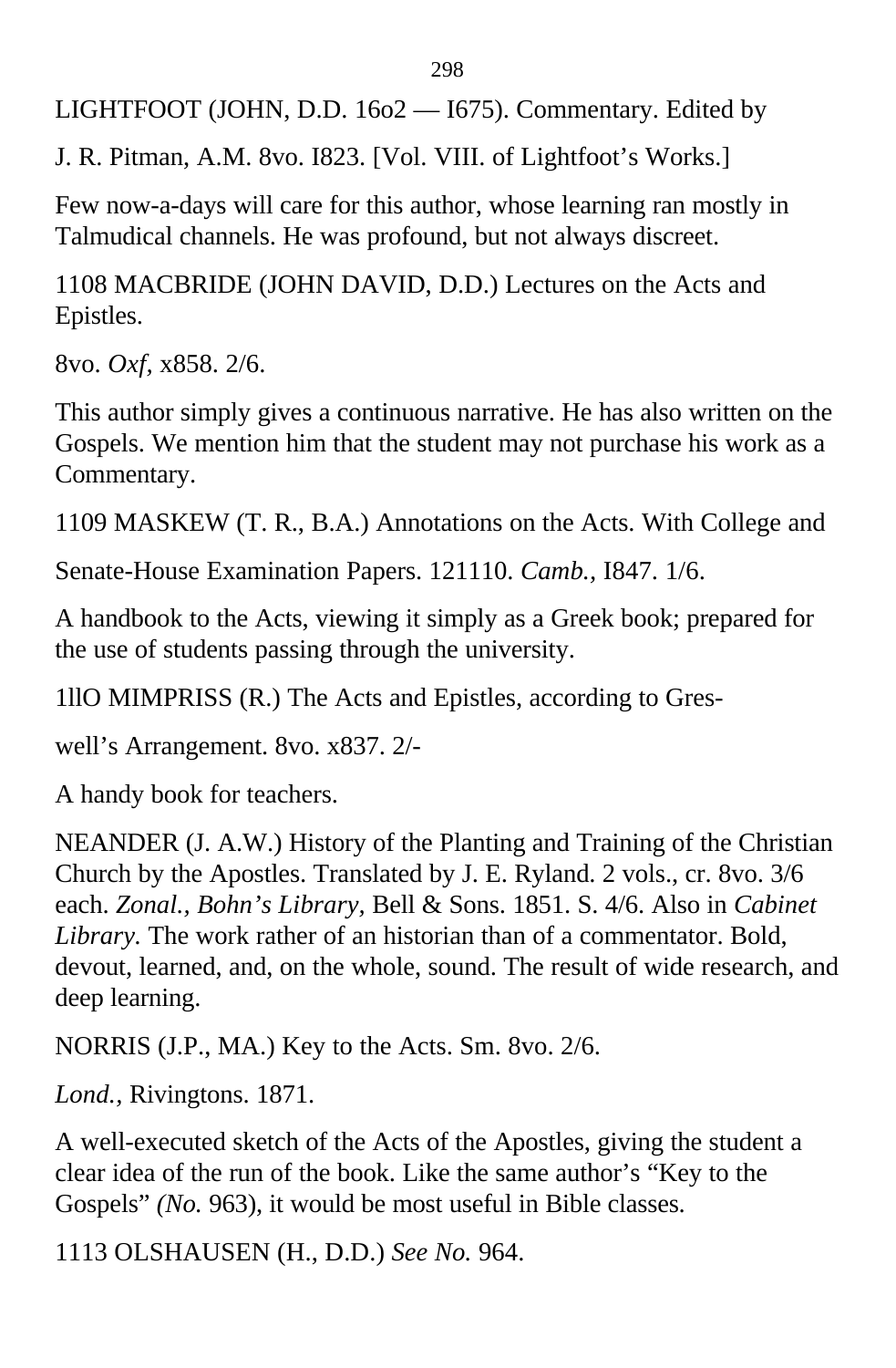*Denton* says that "this is a brief, hasty, and not well-digested supplement to *Olshausen's* volumes on the Gospels." He thinks all the German writers to be much overrated, and we are much of his mind.

1114 PYLE (T., M.A. i674 — i756). Paraphrase. 2 vols., 8vo. 1795. 2/-

This pile of printed paper may safely be left on the bookseller's shelves.

1115 STIER (RUDOLPH, D.D.) The Words of the Apostles.

8vo. *10/6. Edinb.,* T. & T. Clark. 1869.

*Devout, scholarly, full of thought. To be used discreetly,.*

STOCK (EUGENE). Lessons on the Acts. For Sunday School Teachers and other Religious Instructors. 8VO.

*2/6. Lond.,* Ch. of England S. School Institute. I874. *For half-a-crown the teacher may here obtain one of the most useful books known to us. Though produced for members of the Church of England, we recommend it heartily to ministers and others who are preparing addresses to the young.*

fix'? THOMAS (DAVID, D.D.) Homiletic Commentary on the

Acts. 8vo. *Lond.,* Dickinson. 187o. 6/6.

Many of the homiletic outlines strike us as "much ado about nothing "; still, if a man should read this work and get no help from it, it would be his own fault.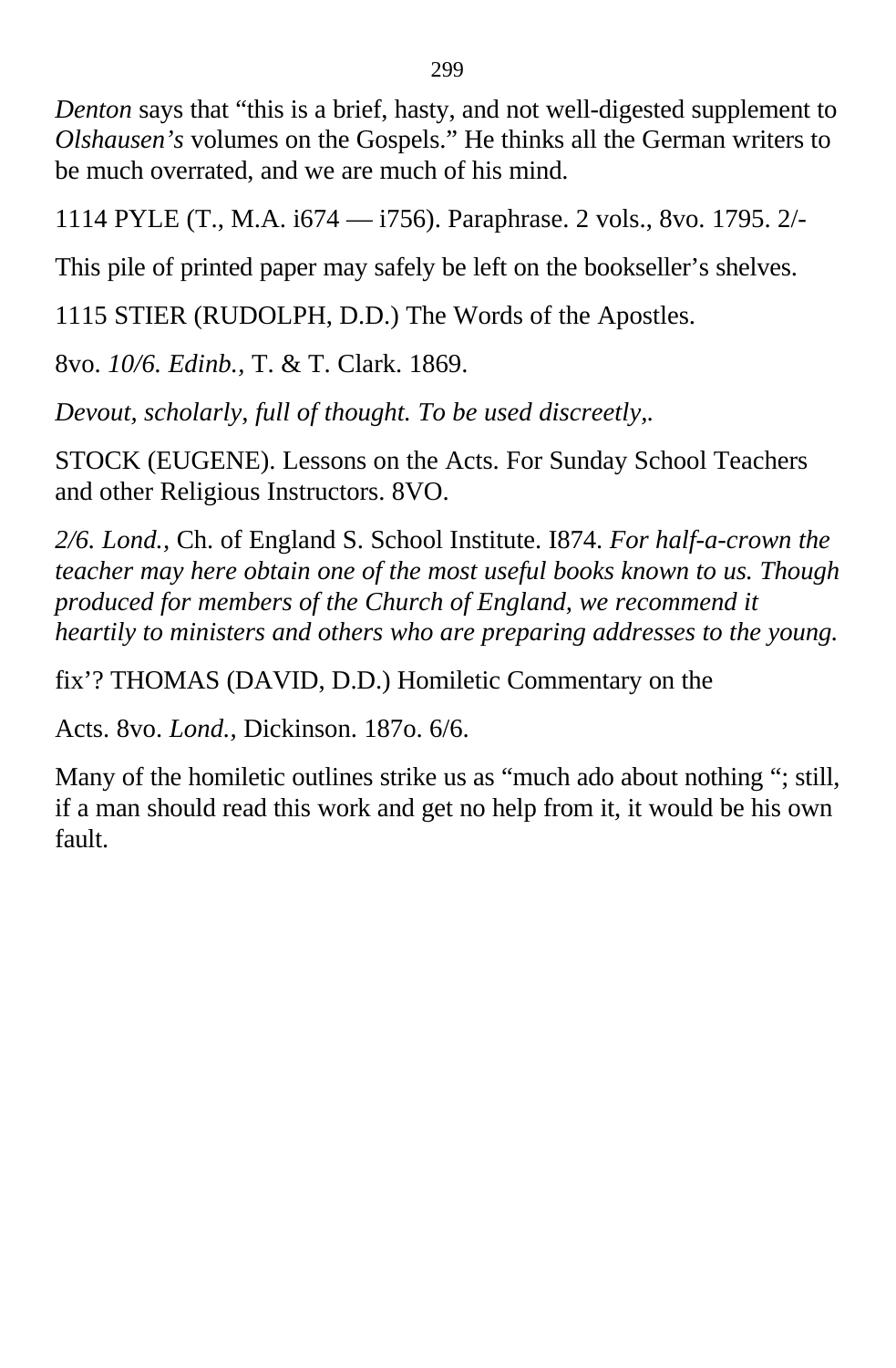1118 THOMSON (JAMES, D.D.) Exposition of the Acts. 8vo. Lond.,A. Hall,

Virtue, & Co. 1854. S. 216.

We fail to see much here of service to a preacher.

1119 TROLLOPE (W., M.A.) Commentary on the Acts, with Examination

Questions, for the B.A. Degree. 12mo. *Cam&,* I854. 2/6.

Well adapted to accomplish the design indicated in the title.

1120 VAUGHAN (CHARLES J., D.D.) Lectures. 3 vols.

Fcap. 8vo. 4,/6 each. *Lond.,* Macmillan. I864, etc. *Not only does Dr. Vaughan expound his texts in the ablest manner, but he introduces passages of Scripture so aptly that he suggests discourses. Bating his Churchianity, we cannot too highly commend him.*

LIVES OF THE APOSTLES, etc.

11121 KITTO (JOHN, D.D.) "The Apostles and the Early

Church." *Daily Bible Illustrations.* (See No. 41.)

1122 BAUR (FERDINAND CHRISTIAN, D.D.) Paul, his Life and Works. From

the German. 2 vols., 8vo. 21/- *Lond.,* William & Norgates. I873 — 75.

Of the very Broad Church school. Not at all to our mind.

II23 BEVAN (JosEPH GURNEY). Life of Paul. 8vo. *Lond.,* 1807. 2/-

For the Society of Friends. Contains nothing which adds to our information upon 'the life of Paul. It may have been useful in its day, but it is superseded.

BINNEY (THoMAs, D.D.) Paul: his Life and Ministry.

Cr. 8vo. 5/- *Lond.,* Nisbet. I87O.

*Mr. Binney* says, "This work is strictly an outline of' the life of St. Paul, and it is nothing more." It is a capital preparation for reading *.Lea,in* and *Conybeare* and H*owson.*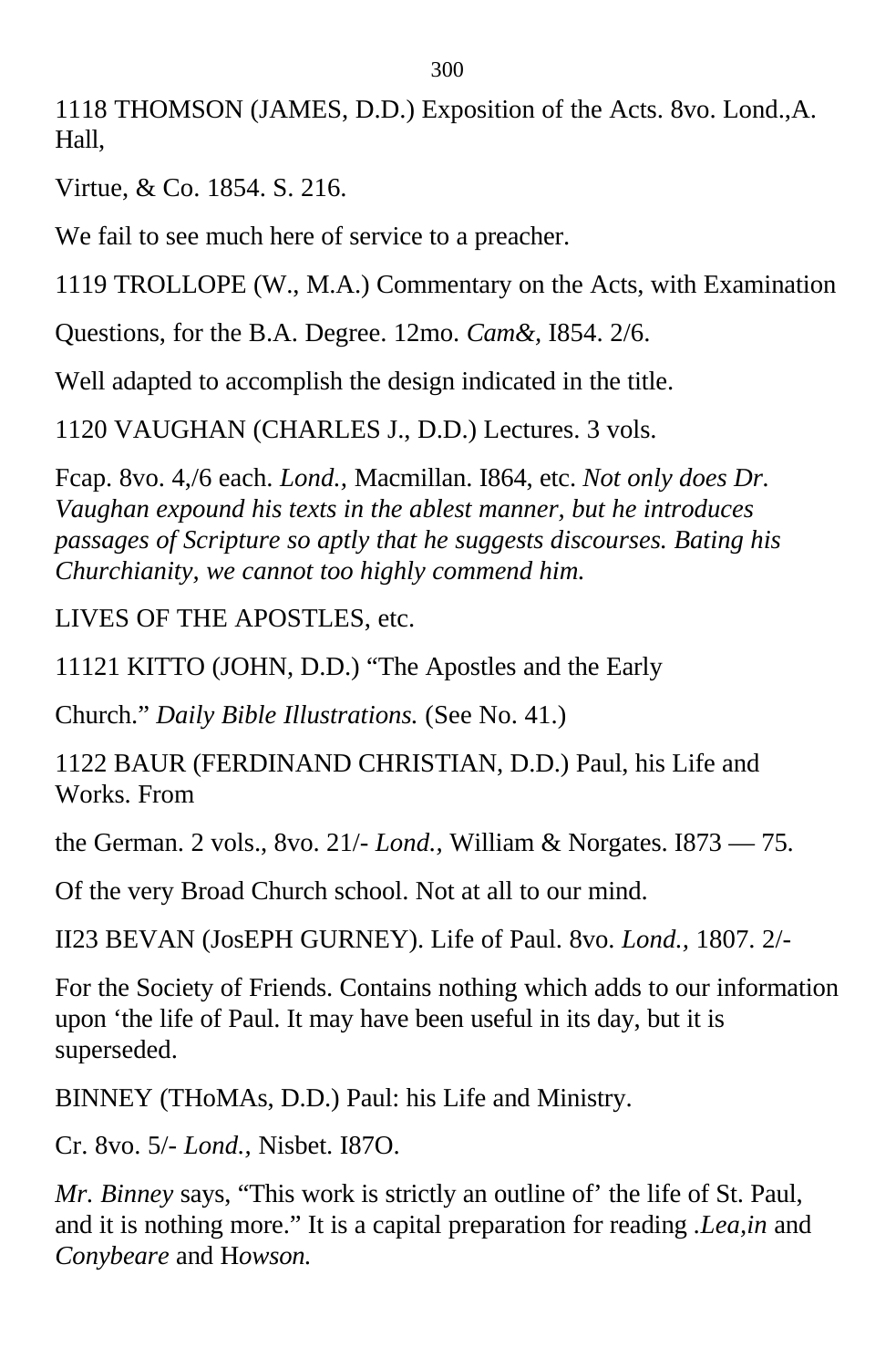BLUNT (HENRY, A.M.) Lectures upon the History of St.

Paul. 2 vols., 12mo. Sixth edition. *Lond.,* 1835. 2/6.

Printed in such large and widely-leaded type that a very little matter goes a long way. Very good, but not striking.

1126 CONYBEARE (W. J., M.A.) and HOWSON (J. S., D.D., *Dean of Chester).* Life and Epistles of St. Paul. Library edition. 2vols.,4to. 48/- Intermediate edition, 2vols., sq. cr. 8vo. 2I/- Student's edition, condensed, 1 vol., cr. 8vo. 9/- *Lond.,* Macmillan & Co.

*Far superior to any other work on the subject. It stands like some o'ertopping Alp, a marvel among Scriptural biographies. We have not space to mention Howson's minor works connected with Paul, but they are all good.*

1127 EADIE (JOHN, D.D., LLD.) Paul, the Preacher. An Exposition of his Discourses and Speeches, as recorded in the Acts. Cr. 8vo. *Lond.,* Griffin. 1859. S. 3/6.

*Designed to give ordinary readers a juster and fuller conception of the doctrine and life-work of the apostle. ,4 n able work*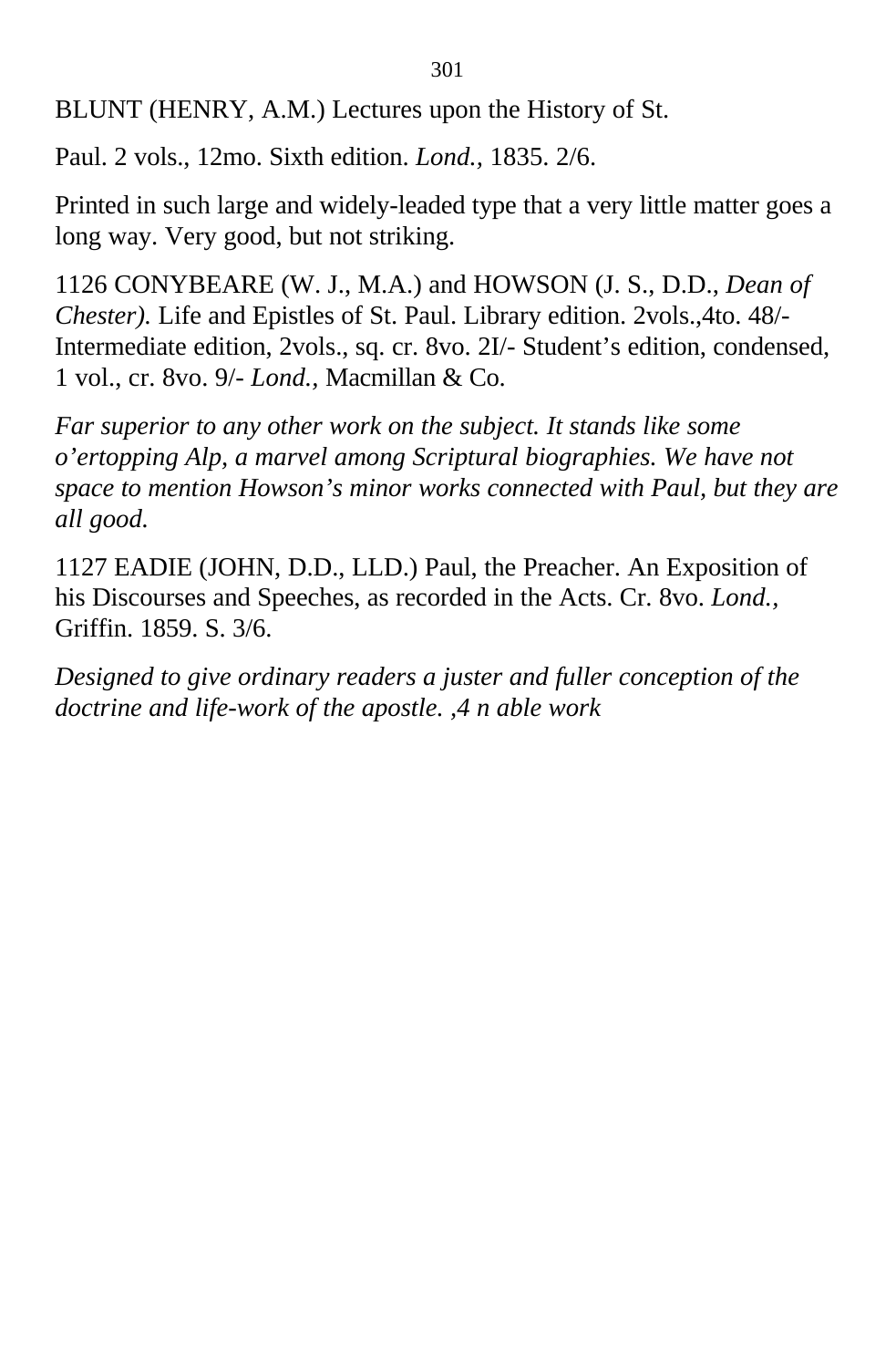1128 LEWIN (THOMAS, M.A., F.S.A., *Barrister-at-Law).* Life and Epistles of St. Paul. Second edition, much enlarged. 2 vols., demy 4to. 42//- *Lond.,* G. Bell & Sons. I875. [Second-hand copies of first edition, 1851. 6//- to 9/-]

*Dr. Gloag in his Commentary on the Acts says: "Two works are especially instructive, and deserve careful perusal. The Life and Epistles of St. Paul, by Lewin, and the classical work on the same subject by Conybeare and Howson. In the former the historical connections of the Acts are chiefly stated, and in the latter its geographical relations."*

1129 LYTTLETON (GEORGE, LORD). Observations on the Conversion and

Apostleship of St. Paul. In a letter to Gilbert West, Esq. 8vo. *Lond.,*

1747. [Numerous editions. The Tract Society's edition. Fcap. 8vo. 3/']

*Gilbert West* and his friend *Lord Lyttleton,* both men of acknowledged talents, had imbibed the principles of infidelity from a superficial view of the Scriptures. Fully persuaded that the Bible was an imposture, they were determined to expose the cheat. *Air. West* chose the Resurrection of Christ, and Lord Lyttle*ton* the Conversion of St. Paul, for the subject of hostile criticism. Both sat down to their respective tasks, full of prejudice, and a contempt for Christianity. The result of their separate attempts was that they were both converted by their endeavors to overthrow the truth of Christianity ! They came together, not as they expected, to exult over an imposture exposed to ridicule, but to lament their folly, and to congratulate each other on their joint conviction, that the Bible was the word of God. Their able enquiries have furnished two most valuable treatises in favor of revelation; one, entitled "Observations on the Conversion of St. Paul," and the other, "Observations on the Resurrection of Christ."

MACDUFF (J. R., D.D.) St. Paul in Rome. Cr. 8vo. 4/6.

*Lond.,* Nisbet. 1871. S. 2/6.

Sermons preached in Rome, into which are ably introduced eloquent mention of the existing traditions and remains which associate the Apostle with that great city.

113I BISCOE (RICHARD, M.A., *-Preb. of St. Paul's. Died* 1748).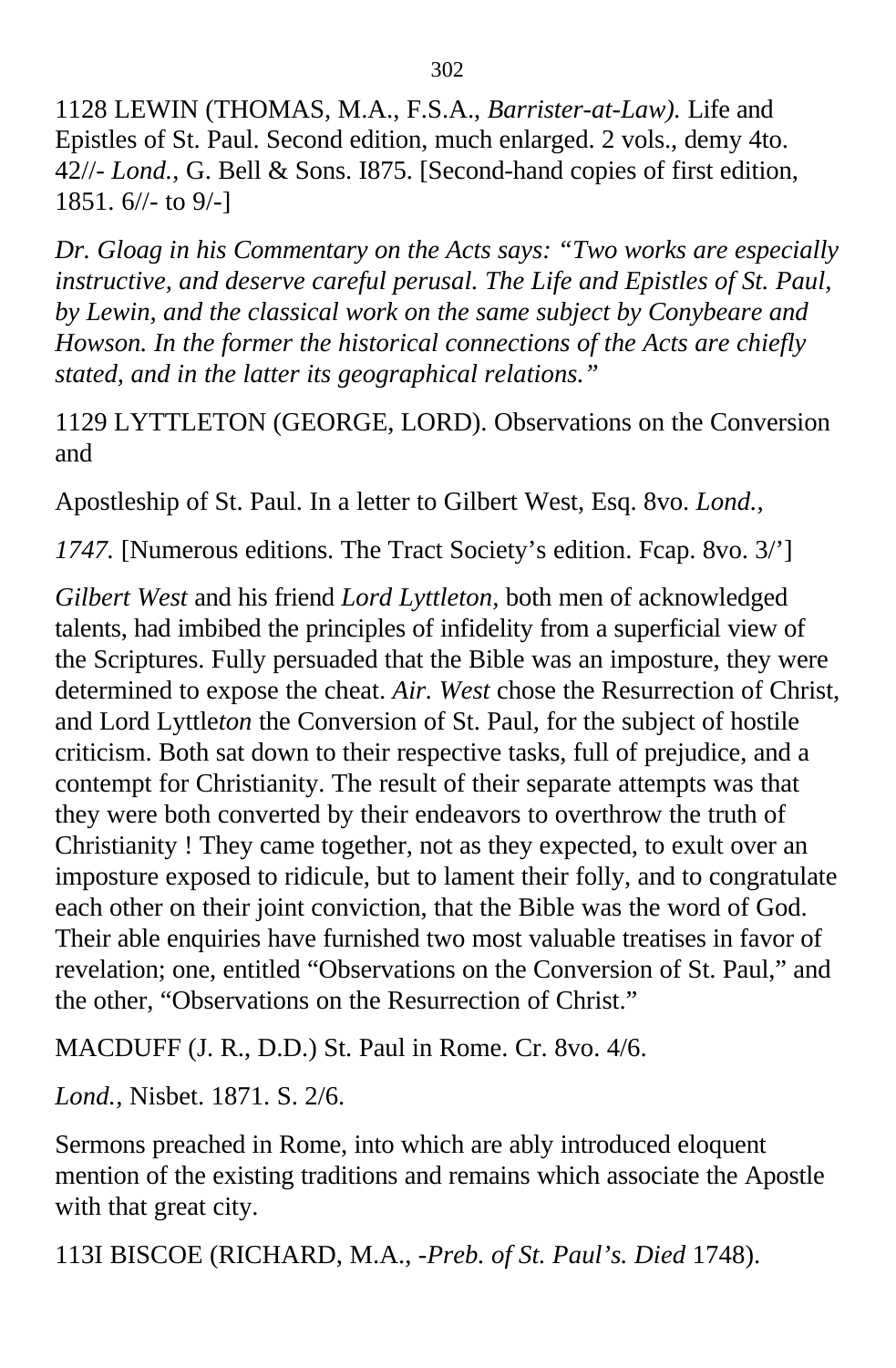History of the Acts of the Apostles. Confirmed from other

Authors, and considered as full evidence of the Truth of

Christianity. 8vo. *Oxf.,* 184o. 4/-

1132 PALEY (WILLIAM, D.D. 1743 — 18o5). Horse Paulinae.

Numerous editions. The Religious Tract Society publishes the

Horae Paulinae, with Notes, and Horse Apostolicae, by Rev. T. Birks. 12mo. 3/-

TATE (JAMES, *Canon of St. -Paul's).* The Horae Paulinae

carried out and illustrated. 8vo. *Lond.,* 184o.

Though not commentaries, the three works just mentioned are sources of information not to be neglected by the student of the Acts.

RIVINGTON (FRANCIS). Life and Writings of St. Paul. Cr.

8vo. 5/- *Land.,* Sampson Low & Co. 1874. S. *2/-*

Nobody possessing *Conybeare* and *Howson* will need this work, though in the absence of better this would have been serviceable.

1135 SMITH (THORNLEY). Saul of Tarsus. 2/- and 2/6. *Lond., J,*

Blackwood & Co. S. 1/3.

*Thornley Smith* always deserves attentive reading.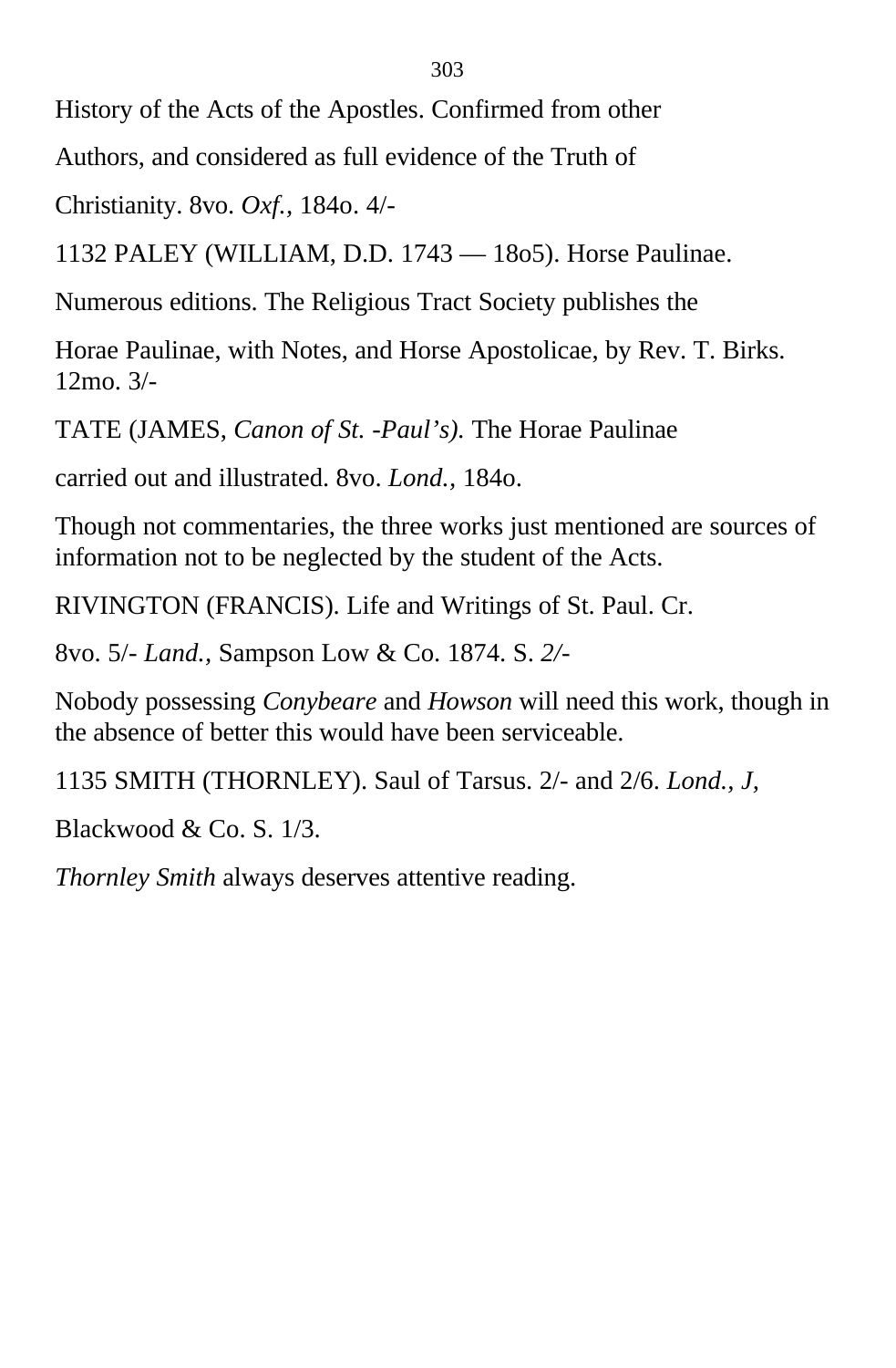1136 BLUNT (HENRY, A.M.) Lectures upon the History of St. Peter.

12mo. *Lond., 1*830. 1/- *(For remarks, see No. 11*25).

1137 GREEN (SAMUEL G., D.D., *President of Rawdon College).* The Apostle Peter' his Life and Lessons. 12mo. 3/-*Lond.,* S. School Union. I873.

*Contains a large amount of needful information, condensed and :well arranged. Dr. Green is* the *writer on Peter's biography.*

1138 KRUMMACHER (F. W., D.D.) St. John the Evangelist.

12mo. *Bib. Cabinet. Edinb.,* T. & T. Clark. S. 3/'

The author's name is a sufficient guarantee. He has also written on Cornelius and Stephen.

1139 GOULBURN (EDWARD MEYRICK, D.D., *Dean of Norwich).*

Acts of the Deacons: Lectures on Acts VI. — IX. Sin. 8vo. 6/-

*Lond.,* Rivingtons. i869. S. 2/9.

An interesting topic well handled.

THE APOSTOLICAL EPISTLES.

BENSON (GEORGE, D.D. 1699 — 1763). Paraphrase and Notes on x & 2 Thessalonians, 1 & 2 Timothy, Philemon, Titus, and the Seven Catholic Epistles. 2 vols., 4to. x 734. 6/- to 8/-*Benson* has closely followed *Lock's* method, though scarcely with equal footsteps, and has paraphrased those Epistles which *Locke* did not live to complete. In the consecutive reading of an Epistle *Locke* and *Benson* are great assistants, but as *Benson* was an Arian he must be read with great caution. *(See No*. 1148).

DENTON (W.) Commentaries on the Epistles for Sundays and Holy Days. 2 vols., 8vo. *36/- Land.,* G. Bell & Co. 1869 — 71. S.21/-

Will be a treasure to Churchmen. *Denton* is a good author.

1142 DICKSON (DAVID). Exposition of all the Epistles.

Folio. *Lond.* x659. I2/-to 15/-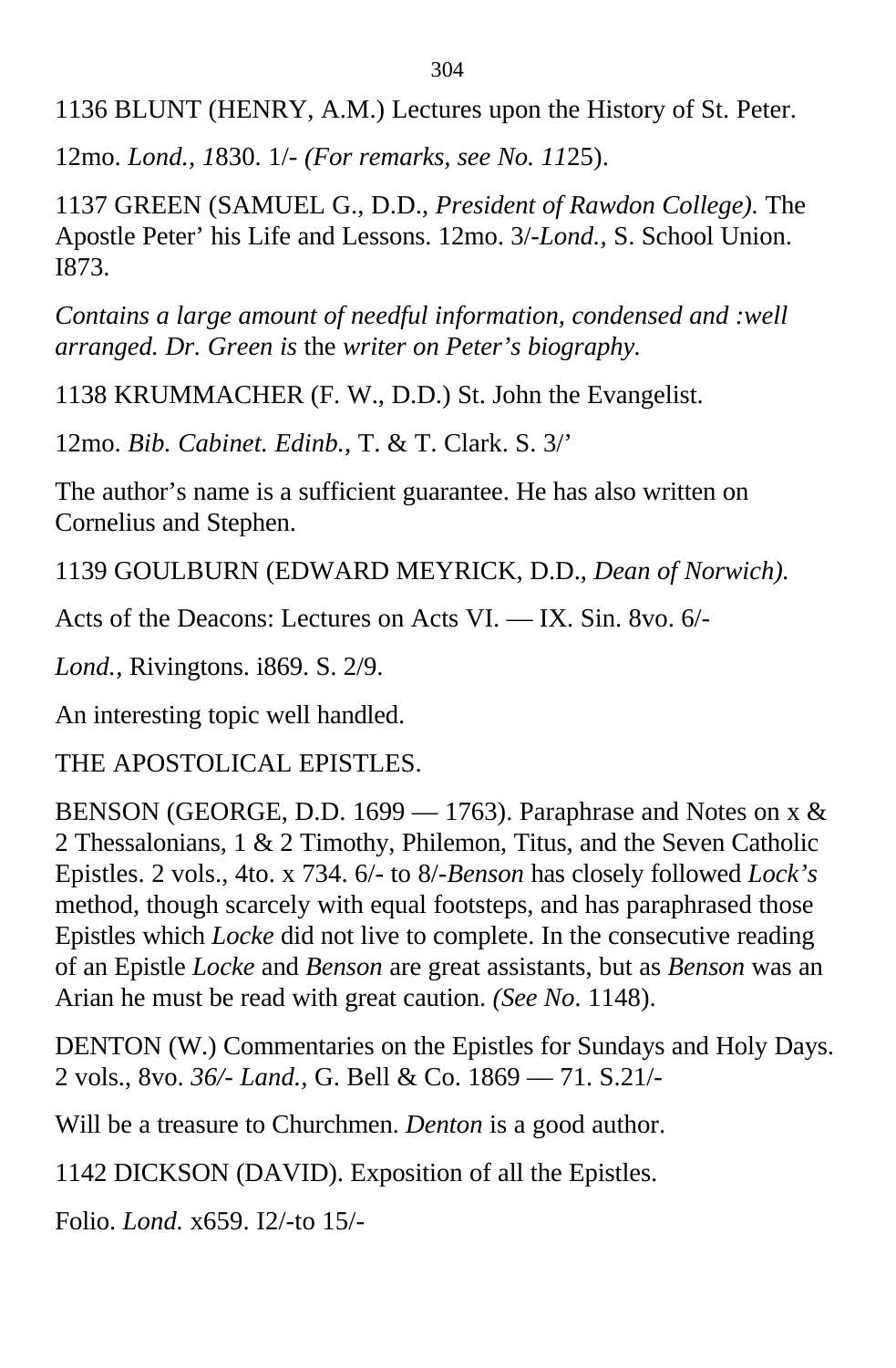*Dickson is a writer after our own heart. For preachers he is a great ally. There is nothing brilliant or profound; but everything*

*is clear and well arranged, and the unction runs down like the oil from Aaron's head. In this volume the observations are brief.*

I143 ELLICOTT (CHARLES J., D.D., *Bp. of Gloucester and Bristol).* Commentary on St. Paul's Epistles. 5 vols., 8vo. Galatians, *8/6;* Ephesians, *8/6;* Pastoral Epistles, *10/6;* Philippians, Colossians, and Philemon, 10*/6;* Thessalonians, *7/6. Lond.,* Longmans. 1861 — 64. S. 3 1/6. *Dr. Eadie says,* "Ellicott *is distinguished by close and uniform adherence to grammatical canon, without much expansion into exegesis." Dr. Riddle thinks £11icott to be in many respects without an English rival. For scholars only.*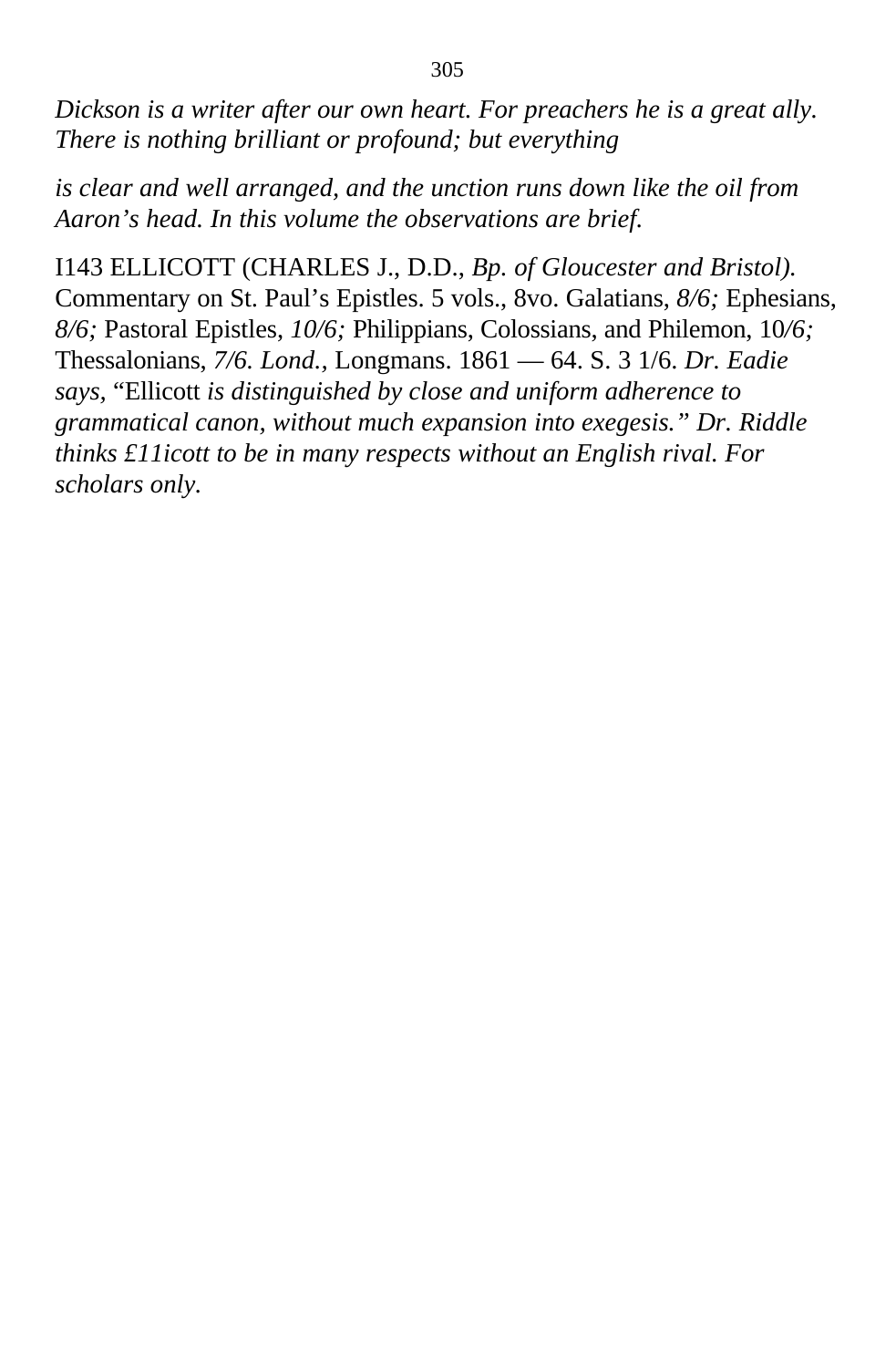306

,,44 FERGUSON (JAMES). Exposition of the Epistles to the

Galatians, Ephesians, Philippians, Colossians, and Thes-

salonians. 8vo. *Edinb.,* 1659 — 74. 8/-to 10/6. Re-

printed, I vol., large 8vo. *Lond.,* 1841. 3/- to 5/6.

*/re who possesses this work is rich. The author handles his matter in the same manner as Hutcheson and Dickson, and he is of their class — a grand, gracious, savory divine.*

1145 GLOAG (PATON J., D.D.) Introduction to the Pauline

Epistles. 8vo. I2/- *Edinb.,* T. & T. Clark. x874.

*Not an exposition, but an exceedingly valuable introduction, illustrating the design, date, and circumstances of the inspired letters.*

JOWETT (BENJAMIN, M.A., *Regius Professor, Oxford).* Epistles to the Thessalonians, Galatians, and Romans [Greek and English]; with Critical

Notes. 2 vols., 8vo. *Lond.,* Murray. I859. S. f2 2s. to f2 los. *Professor Jowett's* most unseemly attack on Paul, as an apostle, as a thinker, as a writer, and as a man, only proves his own incapacity for forming a /just judgment either of the apostle or of himself.

1147 KELLY (WILLIAM). Lectures Introductory to the Study of Paul's Epistles,

Demy 8vo. 5/' *Zonal.,* G. Morrish. 1869. S. 3/'

Of' the same character as *Mr. Kelly's* other works. *(See 2Vo.* I22o).

LOCKE (JOHN, M.A. 1632 — 1704). Paraphrase and Notes on the Epistles to the Galatians, Corinthians, Romans, and

Ephesians. 4to. L*ond.,* 1733. Also 8vo. editions. 2/6. Anything from such a man is worthy of attention, and this piece, as a protest against rending texts from their connection, is most judicious. The paraphrase, though open to criticism, is executed with great candor, and really illuminates the text. *(See Benson, No*. 1140).

1149 LYTH (JoHn, D.D.) The Homiletical Treasury. Romans to Philippians. Cr. 8vo. 5/- *Lond.,* Elliot Stock. 1869.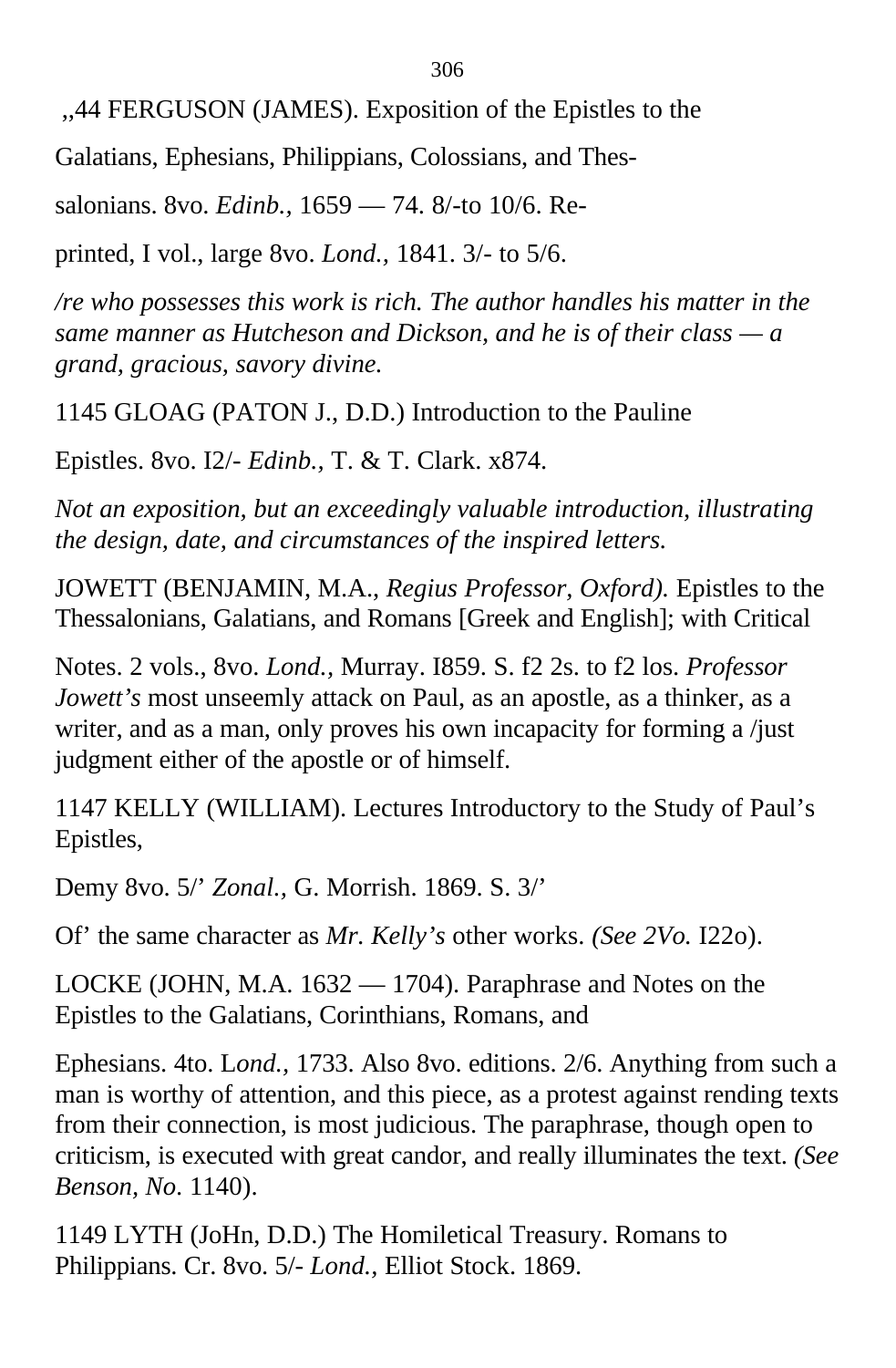The plan of this book is surpassingly useful, but Dr. *Lyth* does not carry it out to our satisfaction. It is easy to divide an egg by letting it drop on the floor, and in this fashion this author divides texts.

1150 MACKNIGHT (J., D.D. 172I — I8OO). Translation with Commentary and

Notes. 6 vols., 8vo, I816; also 4 vols., 8vo., and x vol., royal 8vo. 10/-To be read with great caution. We do not admire this author.

1151 MARSTON (CHARLES DALLAS, M.A.) Expositions on the

Epistles. 12mo. 3/6. *Lond.,* J. F. Shaw & Co. x868. S. 1/9.

Expositions of each Epistle as a whole. An admirable method of instruction. To do this in a popular style is as praiseworthy as it is difficult. *Mr. Marston* has succeeded.

1152 PAGET (ALFRED T., M.A.) On the Unity and Order of the

Epistles of St. Paul. 8vo. *Lond.,* Rivingtons. 1851. 1/-

Suggests a rich vein for the student's own working. Few, we fear, will carry it out, but these will prize the Epistles more than others.

1153 PEILE (T. W., D.D.) Annotations on the Apostolical Epistles, for the use

of Students of the Greek Text. 4 vols., 8vo. *Lond.,* 1848 — 52.

Anticalvinistic m doctrine, and in style involved, obscure, and terribly parenthetical. The purchase of the volumes would be a heavy investment.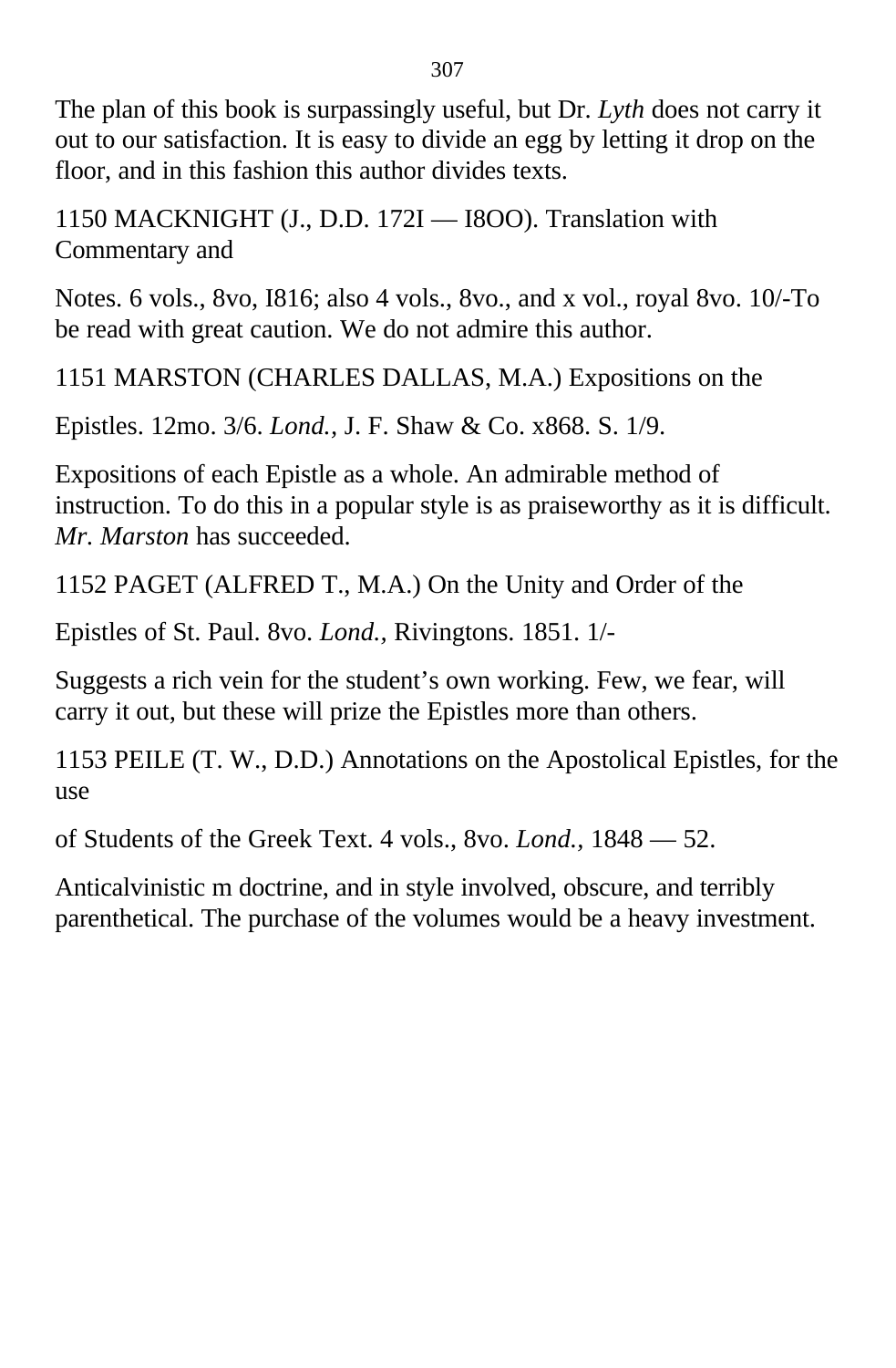1154 PRICHARD (C. E., M.A.) Commentary. Ephesians, Philip-

pians, and Colossians. *Lond.,* Rivingtons. 1865. S. 1/6.

Not too diffuse: among the notes are some admirable hints which may be worked out. The book is a small one for so large a subject.

1155 \$LADE (JAMES, M.A.) Annotations on the Epistles. For the use of

Candidates for Holy Orders. 2 vols., 8vo. *Lond.,* 1836. 5/'

This is practically a continuation of *Elsley's* work (No. 954), which closed with the Acts. Notes dry and sapless, but from a literary point of view respectable.

ROMANS.

[Our space does not permit us to repeat the names of authors mentioned under *Acts* and *Apostolical .Epistles,* but we urge the student carefully to refer thereto.]

[I56 ADAM (THOMAS). Paraphrase on Romans I. to XI. 8vo. 1774; 12mo.

18o5. 1/6to2/-

A poor paraphrase; very correct and evangelical, but thin as Adam's ale. We are disappointed, for the "Private Thoughts" of the same author are highly esteemed.

ANDERSON *(ROBERT, of Brighton,* 1792 — 1843). Exposition

of Romans. 12mo. *Lond., 1*837. 2/6.

After the manner of *Charles Bridges.* Full of holy unction and devout meditation.

1158 BROWN (JOHN, of *Wamphray).* Exposition of Romans. 4to.

*Edinb.,* 1766. 10/- to 12/-

By a Calvinist of the old school. Heavy, perhaps; but precious.

1159 BROWN (JOHN, D.D., *Edinb.)* Analytical Expositions

of Romans. Large 8vo. 14/- *Edinb.,* W. Oliphant & Co.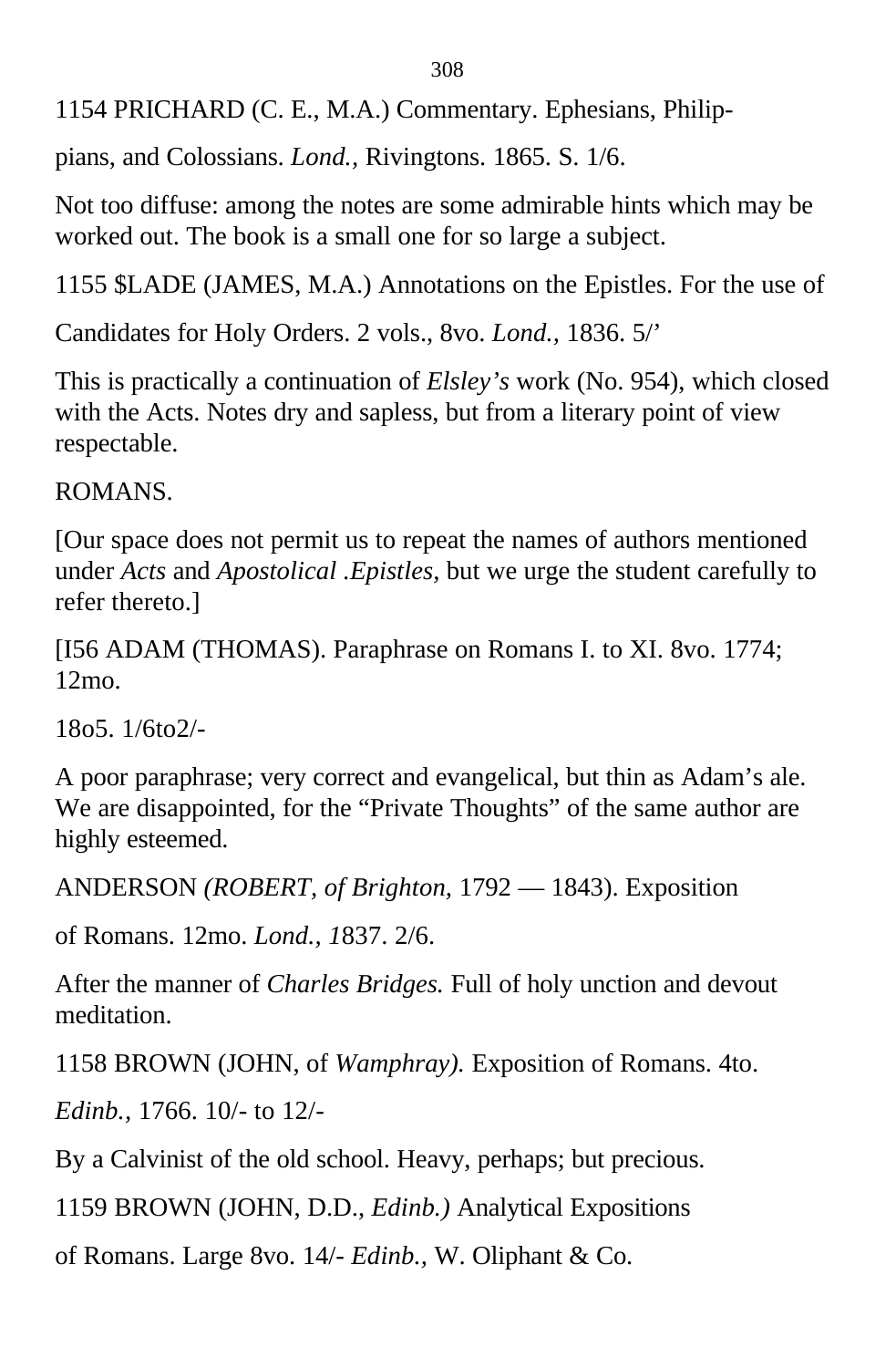*1857. S. 7/- to 9/-*

*Dr. Brown's work must be placed among the first of the first-*

*c/ass. He is a great expositor.*

I I6O CALVIN (JOHN). Commentary on Romans. Trans,

lated by Christopher Roodell. 4to., B*lack Letter,* 1583.

9/- Also sm. 8vo., with Life, by Beza. 1834. 2/9.

1161 CHALLIS (JAMES, M.A., F.R.S., F.R.A.S.) Translation o!

Romans, with Notes. 8vo. 4/- *Lond.,* G. Bell & Sons. 1871.

The translation is made in the current language of the day. The notes are mainly critical.

CHALMERS (T., D.D.) Lectures on Romans. 4 vols., 8vo.

x827. 4 vols., 12mo. *Edinb.,* Edmonston & Co. x854. S. 8/6. Our preferences as to expositions lie in another direction; but we cannot be insensible to the grandeur and childlike simplicity which were combined in *Chalmers.*

1163 EDWARDS (TIMOTHY, A.M.) Paraphrase, with Annotations, on Romans

and Galatians. 4to. *Lond.,* I752. 2/6.

*Watt* calls this a judiciously compiled work from the best comments. We judge it to be poor as poverty itself.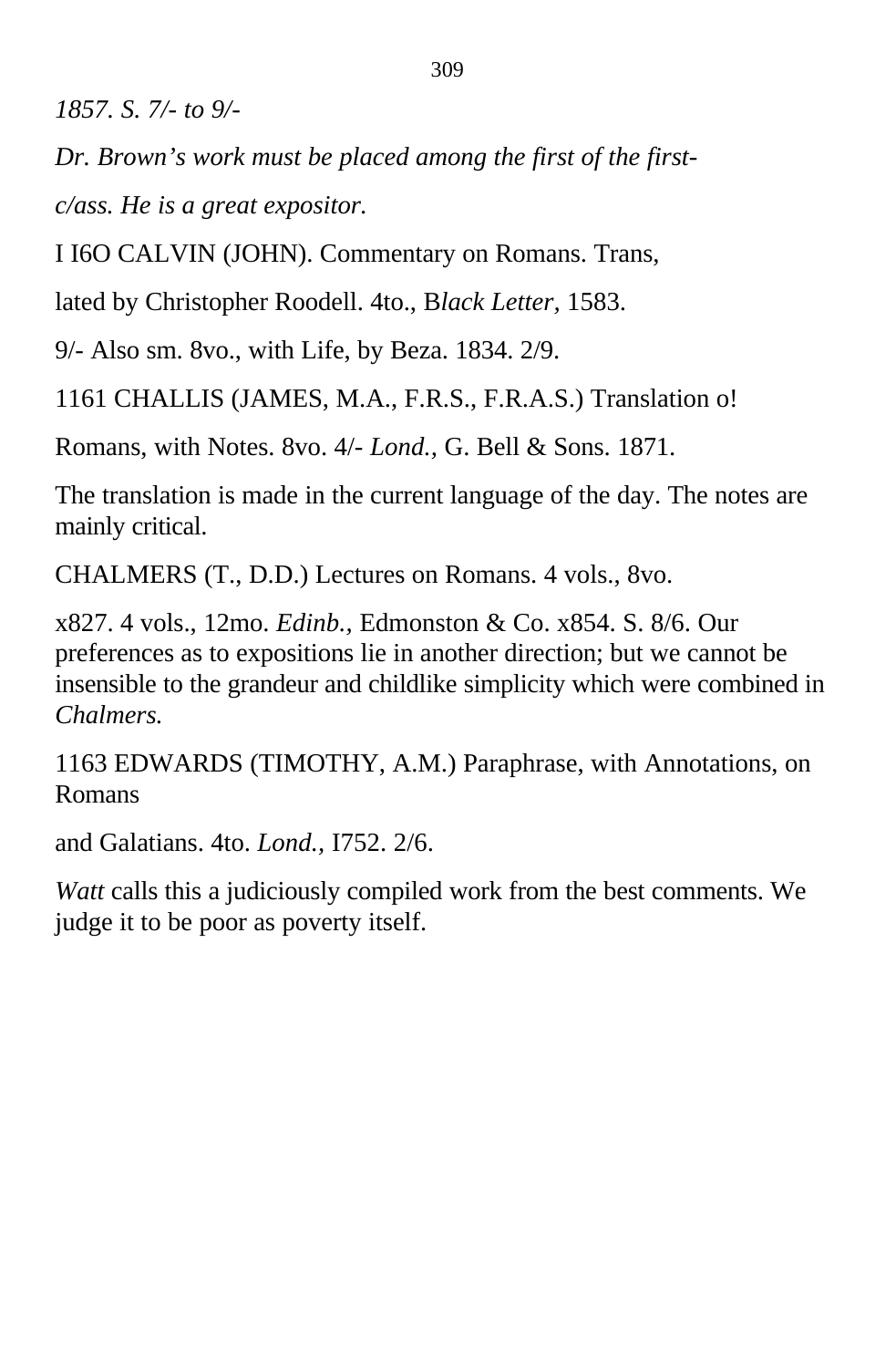EWBANK (W. W.) Commentary, with Translation and Notes.

2 vols., post 8va. *Zend.,* J. w. Parker. 185o. S. 3/-

A sound evangelical comment, very good and gracious. In condensed thought this work is not rich: it is adapted for general reading.

1165 FORD (J., M.A.). Romans. Illustrated from Ch. of England Divines. 8va. 12/- Masters, 1862. S. 7/- *(See No.* 955).

1166 FORBES (JOHN, LL.D.) Analytical Commentary, tracing the Train of Thought by the Aid of Parallelism, with Notes, etc. 8va. 10/6. *Edinb.,* T. & T. Clark. 1868.

*We think Dr. Forbes carries the idea of parallelism further than it should go. It can only be applied strictly to poetical books, which Romans is not. He tries to bring out the other side of the truths taught in Hodge, Edwards, and Calvin; but we confess our preference of those authors to himself. The work will greatly edify those whom it does not confuse.*

1167 FRY (JoHn, B.A.) Lectures. 8va. *Land.,* 1816. 2/-

Having no theory to serve in this instance, F*ry* writes to edification.

1168 GODWIN (JOHN H., *Hon. Prof., New Call., Land.)* New Trans-

lation, with Notes. 8va. 6/6. *Lond.,* Hodder & Stoughton. 1873.

Such a book as students need while studying the Greek text in college.

1169 HALDANE (R. *I764 —* 1842). Exposition: with Remarks on the Commentaries of Macknight and others. 8va. 12/6. *Edinb.,* W. Oliphant & Co. I874. S. 9/-

*Dr. Chalmers styled this* "a *well-built commentary," and strongly recommended it to students of theology. In his "Sabbath Readings" he writes:* "I *am reading 'Haldane's Exposition of the Epistle to the Romans,' and find it solid and congenial food."*

117o HINTON (J. HOWARD.) Exposition. 8va. 6/- *Lond.,* 1863. S. 1/6.

Not believing in the constant parallelism of the Epistles, we care very little for this treatise, much as we esteem the author.

1171 HODGE (CHARLES). Commentary. 8va. Philadelphia,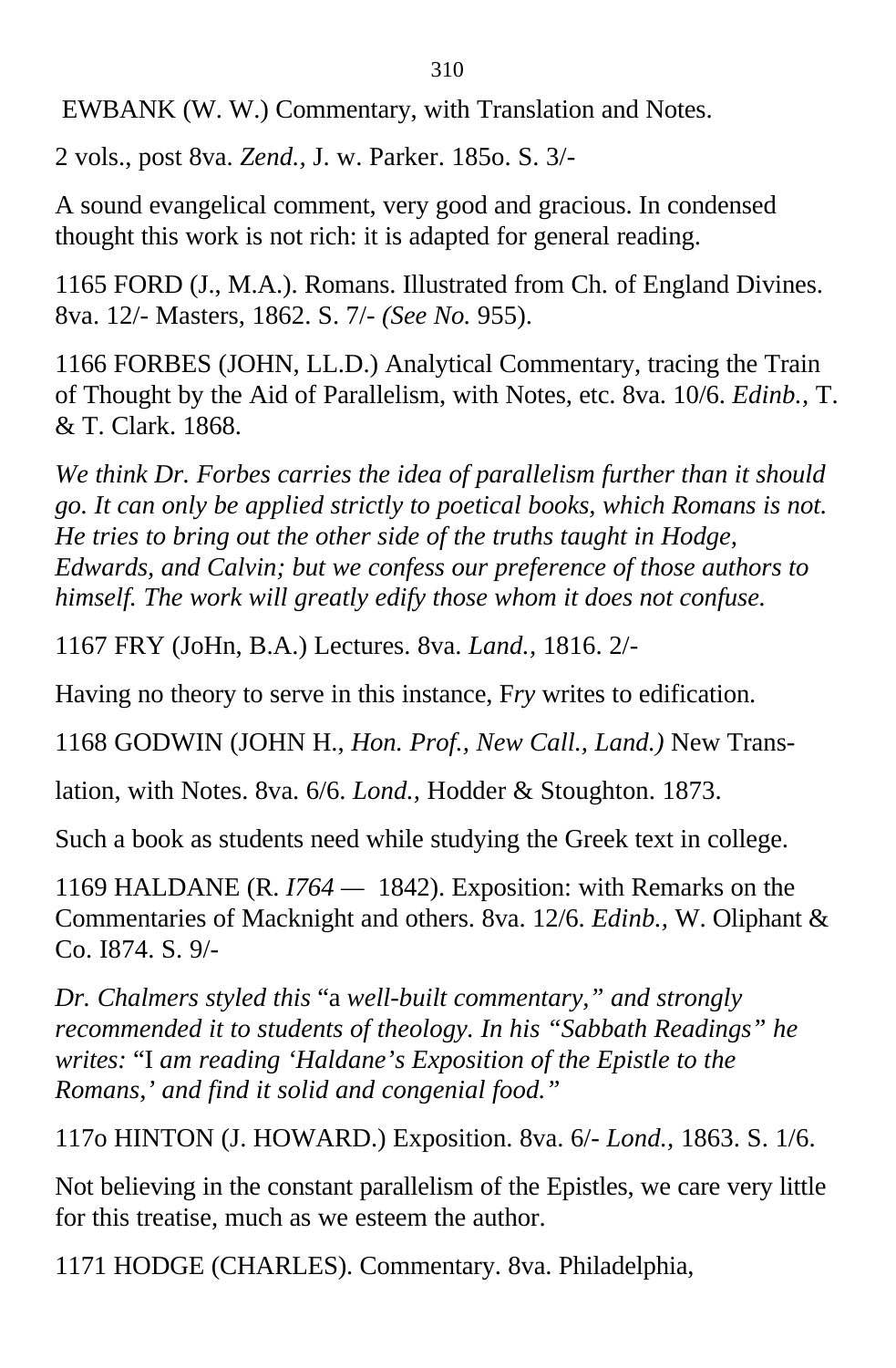1835, etc. Reprinted by Rel. Tract Society, I2mo. 3/-

*Hodge's method and matter make him doubly useful in commenting. He is singularly clear, and a great promoter of thought.*

117:: KELLY (WILLIAM). Notes. x2mo. 2/6. *Lond.,G.* Morrish. 1873.

Many of the remarks are admirable, but the theories supported are untenable.

1173 KNIGHT (RoBERT). Commentary. 8va. L*ond.,* 1854. 2/6.

Not at all to our mind. The author often seems to us rather to becloud the text than to explain it.

1174 LANGE (J.P., D.D.) and FAY (F. R.) Commentary

on Romans. *(See page* 19, *and No.* 923).

MARTYR (PETER. 1500 - 1562). A most learned and fruit.

ful Commentary on Romans. Folio. 1568. 3a/-

Being in *black letter,* and very long, few will ever read it; but it can. rains much that will repay the laborious book-worm.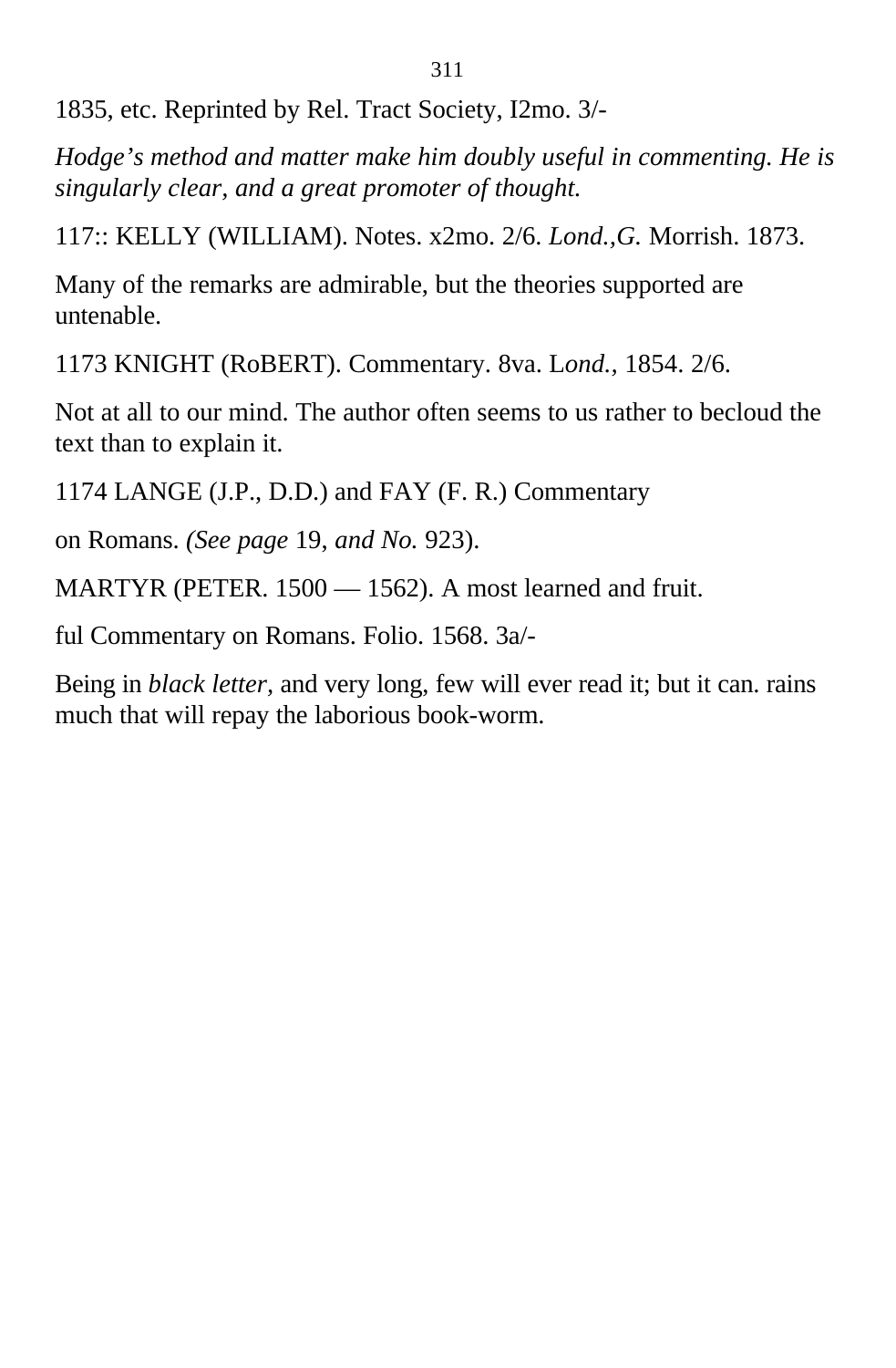OLSHAUSEN (H., D.D.) Commentary on Romans. 8vo. 10/6.

*Edinb.,* T. & T. Clark. x85o.

Nobody seems very enthusiastic as to *Olshausen,* but some authors have borrowed from his pages more than they have confessed. Personally we do not care for him, but many prize and all respect him.

*1177* PARR (ELNATHAN, B.D.) A Short View of the Epistle to the Romans. [Chap. I.; II., I, 2; and VIII. to XVI.] This Exposition forms nearly the whole of" *The Workes"* of Parr. Fourth edition. Small folio. 165I. 10/- The quartos do not contain the Exposition of Chap. I. and II. *The style is faulty, but the matter is rich and full of suggestions. :We regret that the work is not complete, and is seldom to be met with except in fragments.*

PLUMER (WILLIAM S., D.D., LL.D.) Commentary, with Introduction on the Life, Times, Writings, and Character of Paul. Imp. 8vo. 14/- *Edinb.,* W. Oliphant. IN. D.]

*Plumer* is a laborious compiler, and to most men his works will be of more use than those of a more learned writer.

II79 PRIDHAM {ARTHUR). Notes. Cr. 8vo. 5/- *land.,* Yapp. I862.

Sound and gracious, but somewhat dull.

118O PURDUE (E., A.M.) Commentary on Romans. 8vo. *Dub.,* x855. 1/6. Not important.

ROBINSON (T., D.D.) Suggestive Commentary on Romans. [ *Van Doren* Series of Commentaries.] 2 vols.,

cr. 8vo. 8/- nett. *Lond.,* Dickinson & Higham. 187I. *.4 good book in a good style. Worth any amount to preachers.*

1182 STEPHEN (JOHN, A.M.) Expositions on Romans. A Series

of Lectures. 12mo. *Aberd., 1*857. 2/6.

Sound in doctrine, practical in tone; above mediocrity.

STUART (MosEs.) Commentary on Romans. 8vo. 6/- *Lond.,* W. Tegg & Co. S. 3/6.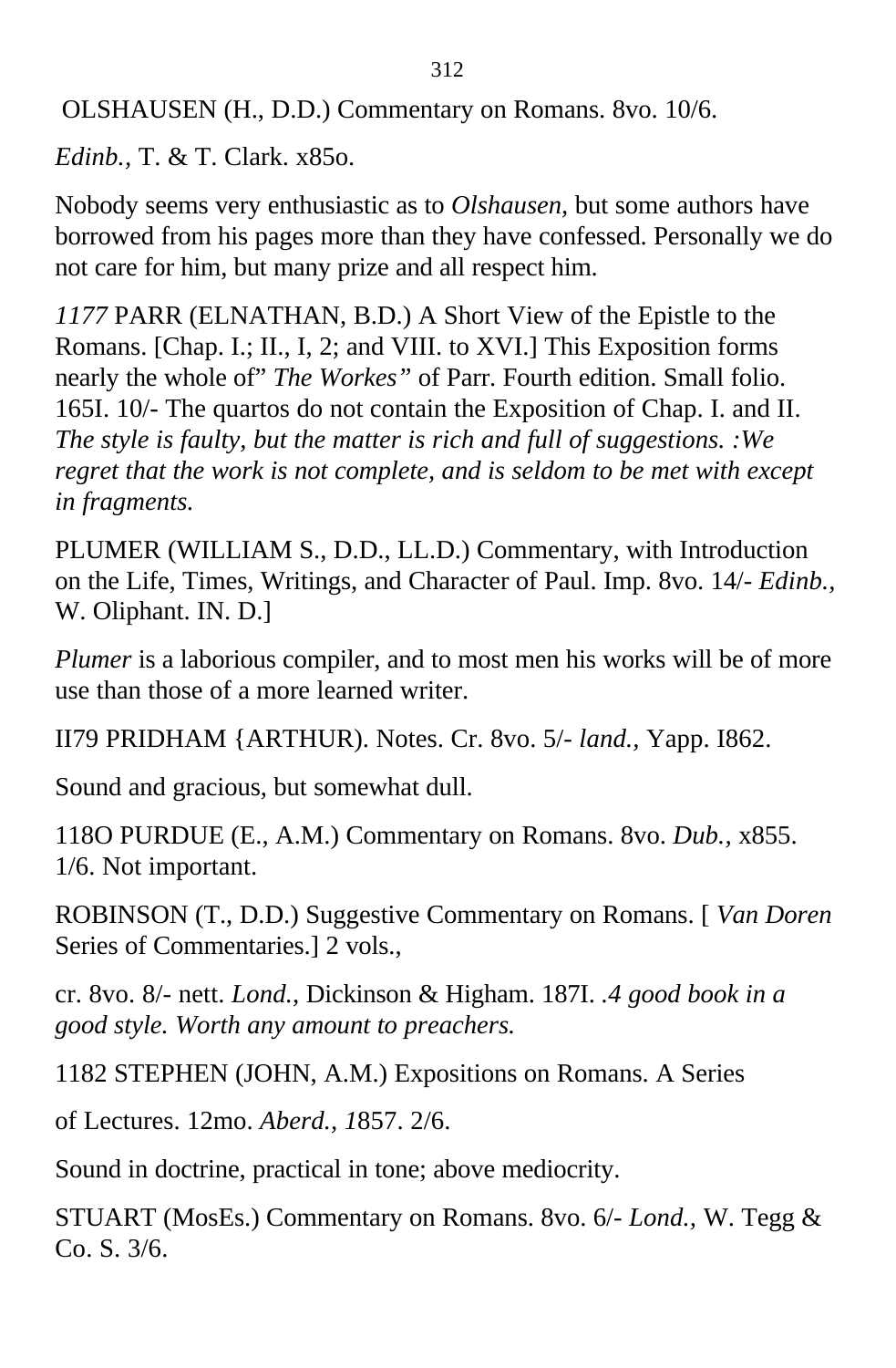*Moses Stuart* is judged to have been at his best in Romans and Hebrews. The present work is in some points unsatisfactory, on account of certain philosophico-theological views which he endeavors to maintain. M*r. Haldane* denounced him as by false criticism "misrepresenting the divine testimony in some of the most momentous points of the Christian scheme." The charge was too true.

1184 TERROT (C. H., A.M., B P. of *Edinburgh).* Romans [in Greek], with

Introduction, Paraphrase, and Notes. 8vo. *Lond.,* 1828. x/6. Anti-Calvinistic. Why do not such writers let Romans alone ?

THOLUCK (A. F.) Exposition of Romans. 2 vols., fcap.

8vo. 8/-Bib. *Cabinet Series. Edinb.,* T. Clark. 1842. S. 4/-*Moses Stuart* confesses his great obligations to this eminent divine, who far exceeds the most of his German brethren in spirituality, and is not behind them in scholarship; yet even he is none too orthodox nor too reverent in his treatment of Holy Scripture.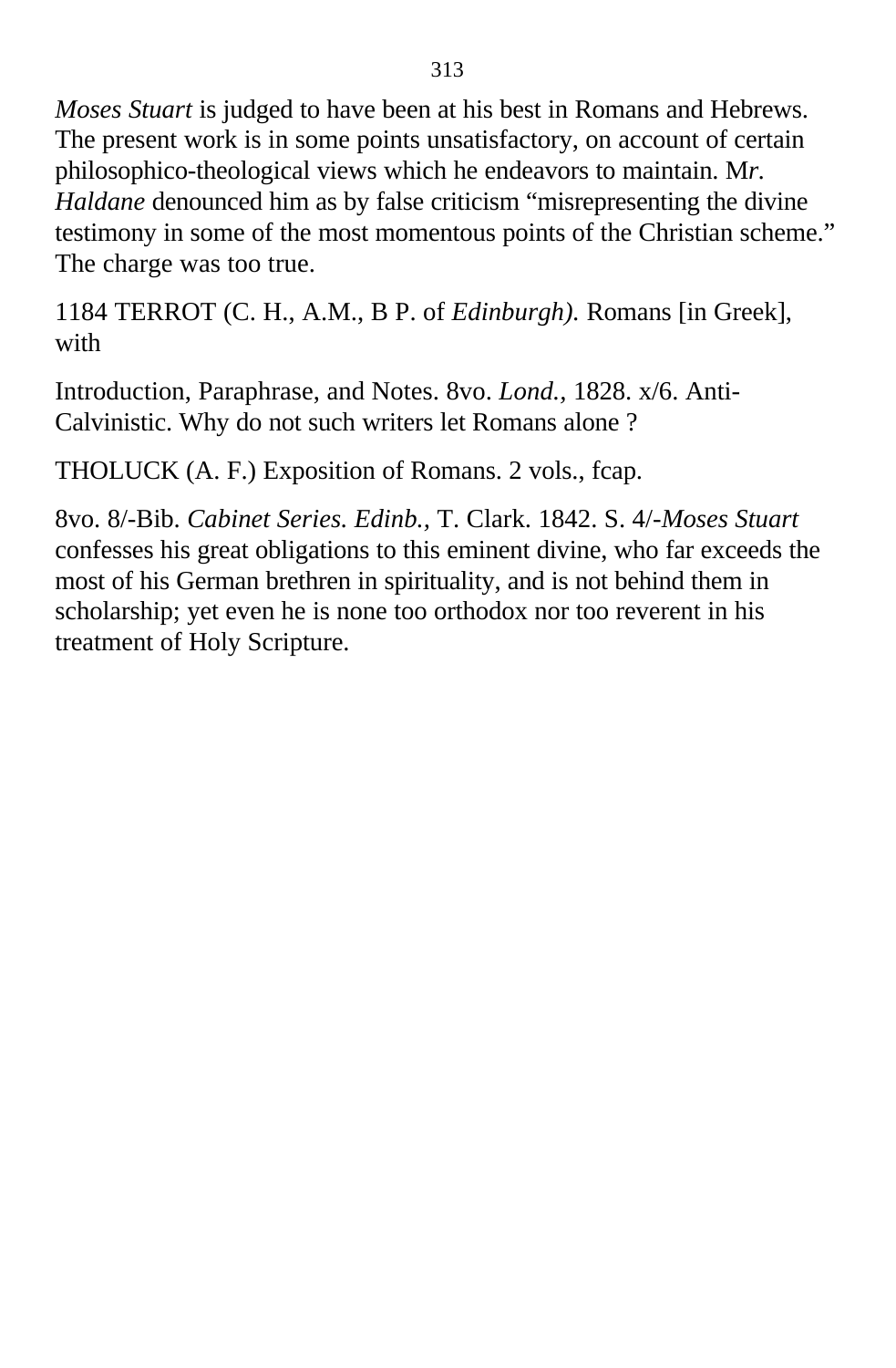1186 VAUGHAN (CHARLES JOHN, D.D.) Romans. The Greek Text, with English Notes. Cr. 8vo. 7/6. *Lond.,* Macmillan & Co. x874. S. 4/-

*Very valuable to students of the Greek. The result of independent study and honest labor.*

1187 WALFORD (W.) Curae Romaine. 12mo. *Land.,* x846. x/6.

*Walford* makes comments of considerable value; he does not stand in the front rank, but his mediocrity is respectable.

1188 WARDLAW (RALPH, D.D.) Lectures on Romans. 3 vols.,

cr. 8vo. 3/6 each. *Lond.,* Fullarton & Co. 1861.

*Wardlaw* interprets with great sobriety and spirituality, and we never consult him in vain, though we do not always agree with him.

1189 WILLET (ANDREW). Hexapla: that is, a Sixfold Commentary upon Romans. Folio. 1611. 6/- to 7/6. *(See No. 1*42.)

WILLIAMS (H. W., *Wesleyan 3finislet).* Exposition. Cr. 8vo.

*6/- Lond.,* 66, Paternoster Row. i869. S. 2/6.

This epistle has a fascination for Arminian writers; it affords them an opportunity for showing their courage and ingenuity. *Mr. Williams's* book is instructive.

! 191 WILSON (THOMAS. *Puritan. Died* 1621). Commentary on

Romans. 4to. *Land.,* x614. Folio, 1627 and x653. 3/6 to 5/6.

Intended for the less-instructed among the preacher's hearers, and put into the form of a dialogue. It is very solid, but does not contain much which is very striking or original.

1192 SCLATER (W., D.D. *Died* I626). A Key to the Key of Scripture;or an Exposition, with Notes, upon the

Romans, Chap. I., II., III. 4to. 1611 and 1629. 4/ *An antique, but precious book.*

MORISON (JAMES, D.D.) Exposition of the Third Chapter

of Romans. 8vo. 12/6. *Lond.,* Hamilton. x866. S. 7/6.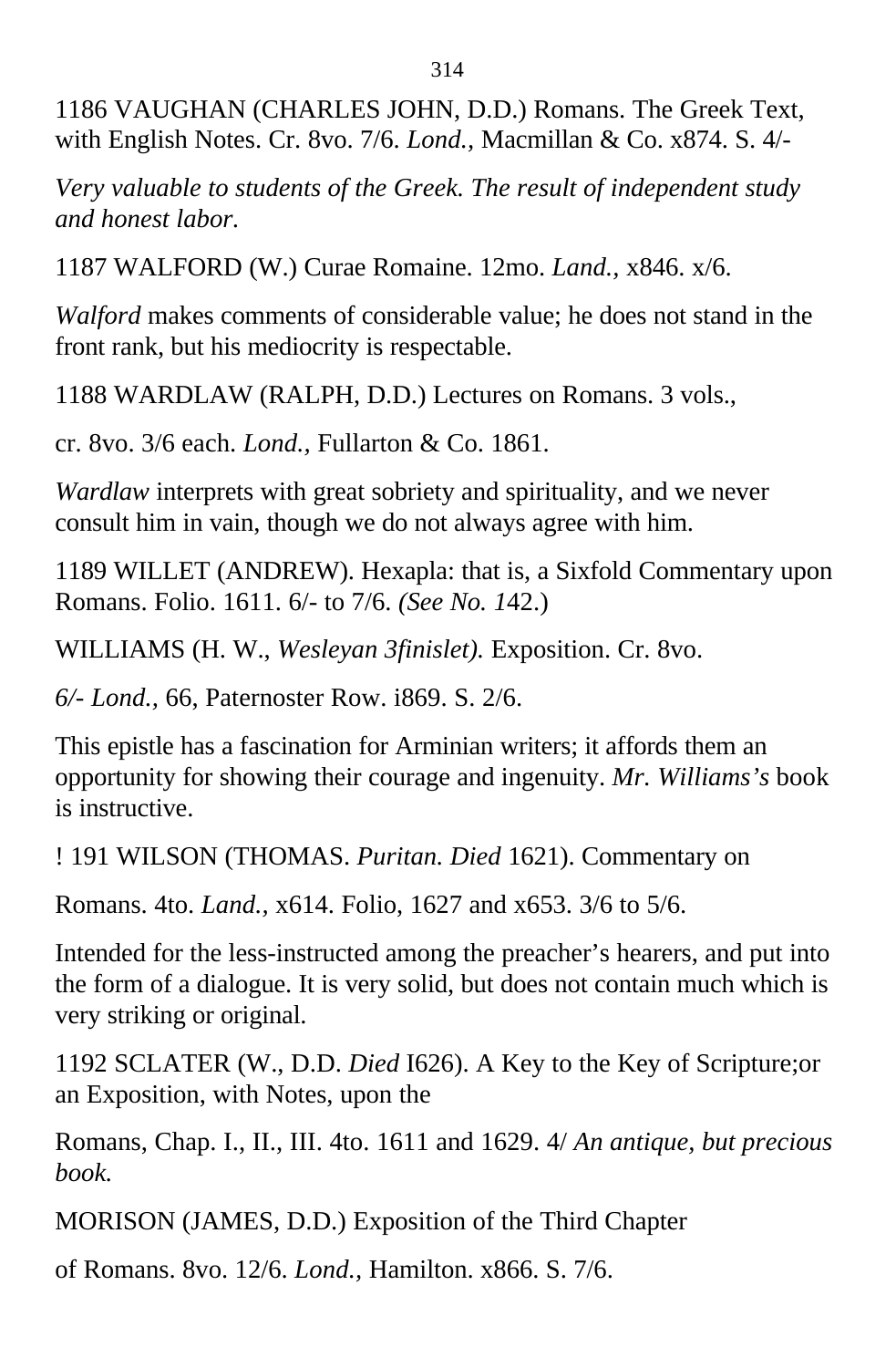.4. scholarly and exhaustive exposition. When we do not agree with *Dr. Morison,* we pay homage to his great learning and critical skill.

II94 FRASER (JAMES. i7oo — -1796). The Doctrine o! Sanctification. Explication of Romans VI. to VIII. 1 — 4. 8vo. *Edinb., 1*83o. Offered, new, by Ogle & Murray, 2/6. *Dr. John Brown says: "Fraser's Scripture Doctrine of Sanctification is well worth studying. 2'he old Scotch divine is rude in speech, but not in knowledge."*

x95 *ELTON* (EDWARD, B.D.) Sundry Sermons upon Romans

VII., VIII., and IX. Folio. *Lond.,* x653. 8/- to m/-*The style is plain and homely, but the matter is aye the choicest kind. This old folio is like an old skin bottle, with a rough exterior, but filled within with the product of the rarest vintage. Such boo/es as this we never tire of reading.*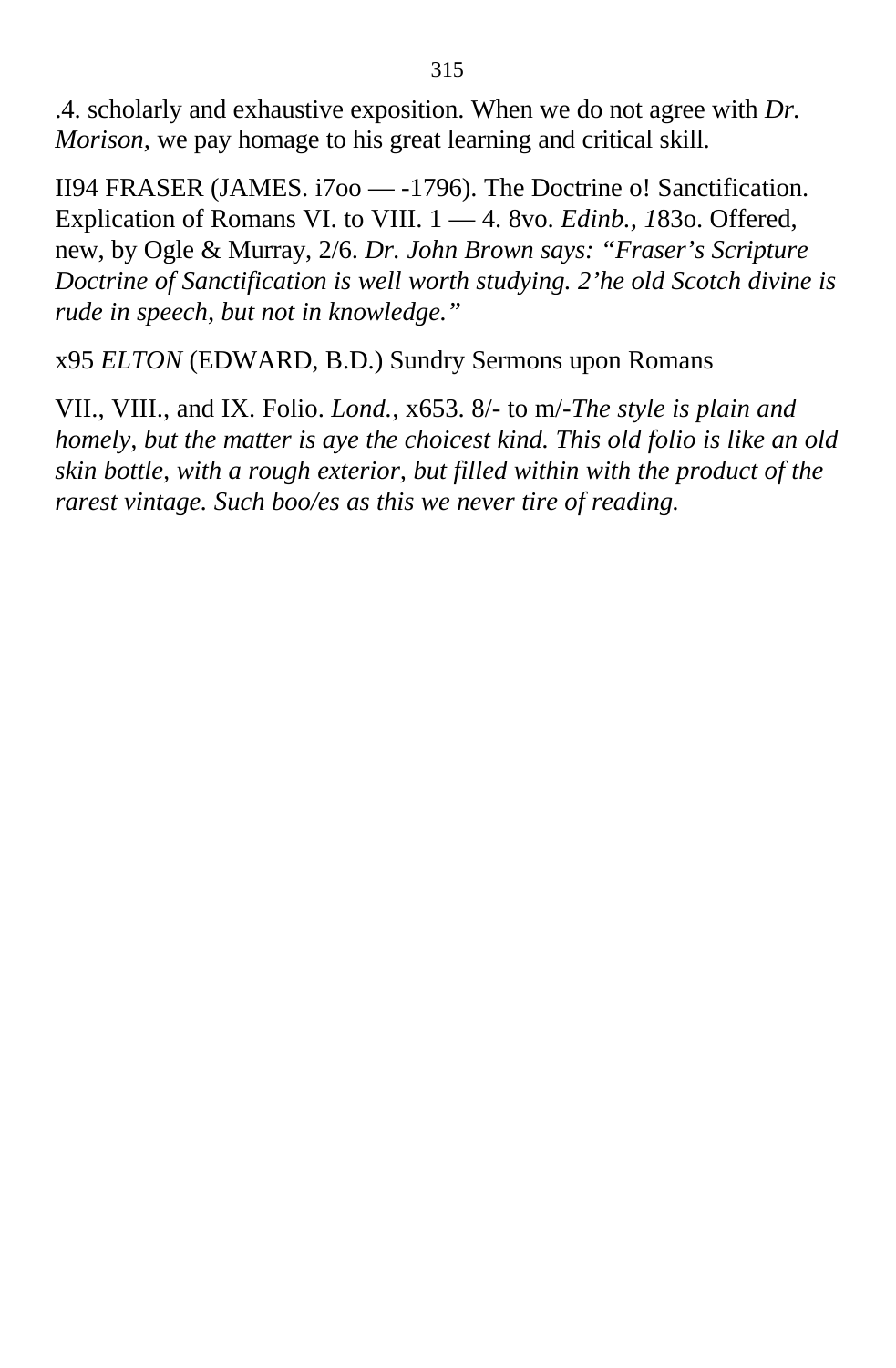1196 KOHLBRUGGE (H. F., D.D., of E*1berfeld).* Romans VII.,

paraphrased, 12mo. *Lond.,* 1854. S. 1/6.

An instructive rendering of this deeply experimental chapter.

*1197* BINNING (HUGH. 1627 — 1653). The Sinner's Sanctuary. Fortyeight Sermons on Romans VIIi. 4to. *1670.* Also Vols. I. and II. of his *Works.* 3 vols., 12mo. *Edinb.,* 1839. 3/- to *4/6.*

*The writer of Binning's Memoir says:* "There *is a pure stream of piety and learning running through the whole, and a very peculiar turn of thought, which exceeds the common rate of writers on this choice part of the Holy Scriptures."*

1198 HORTON (THOMAS, D.D.) Forty-six Sermons on

Romans VIII. *Lond.* Folio. *1674. 3/'*

*Full of matter, well, but rather too formally, arranged. The sermons are very prim and orderly.*

1199 WINSLOW (OCTAVIUS, D.D.) No Condemnation in Christ.

[On Romans VIII.] Cr. 8vo. 7//- *Lond.,* Shaw. x86o.

*Dr. Winslow* is always sound and sweet; but his works are better adapted for general readers than for students. He is extremely diffuse.

I. & II. CORINTHIANS.

*[See* also under *Apostolical Epistles.]*

BILLROTH (DR. Gustav. 1808 — 1836). Commentary on the Epistles to the Corinthians. 2 vols., 12mo. 8/- *Bib Cabinet Series. Edinb.,* T. & T. Clark. S. *2/9.*

To be prized for its criticism. The author tries to bring forth from each passage the sense which the Apostle intended it to convey. Observations and reflections there are none; but we are not among those who throw away "the dry bones of criticism " — bones are as needful as meat though not so nourishing.

CALVIN (JOHN). Commentarie upon Corinthians.

Translated by Thomas Tymme. 4to. *1577.* x5/-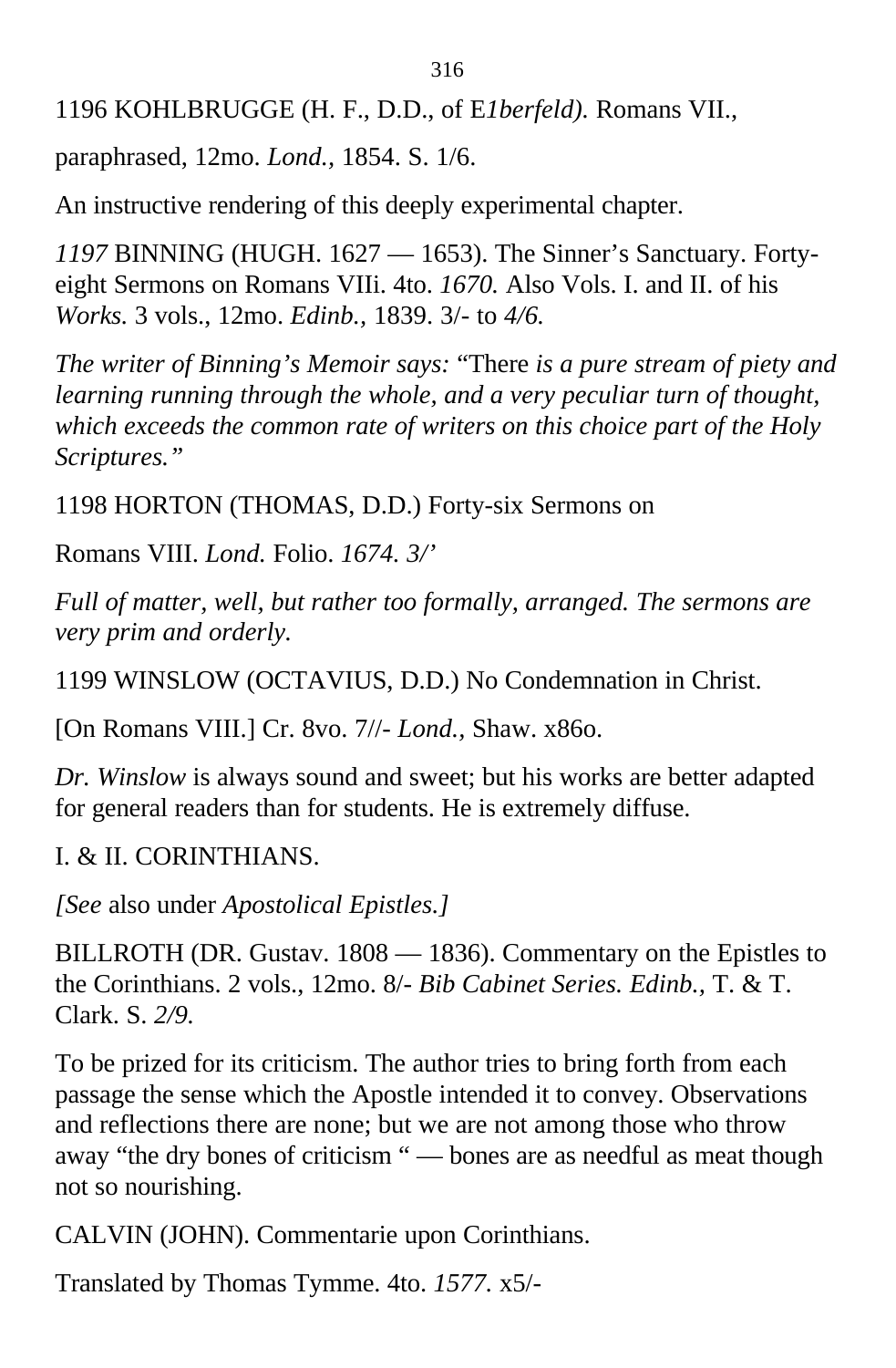*Tymme seems to have been constantly occupied in translating the Reformers, and to have done his work well.*

HODGE (CHARLES, D.D.) Exposition of I. Corinthians. Post 8vo. 5/ x868. Exposition of II. Corinthians. Post 8vo. 5/- 1869. *Lond.,* Nisbet.

*The more we use Hodge, the mare we value him. This applies to all his commentaries.*

LANGE (J.P.) Commentary on I. and II. Corinthians, by C. F. Kluig, D.D. *(Seepage* 19.)

1204 LOTHIAN (W.) Lectures on I. & II. Corinthians. 8vo. *Edinb.,* x828.

This work must have done good service in its day, as in some degree an antidote to *Macknight;* it is good and sound; but the student need not distress himself if he cannot procure it, for it is not indispensable.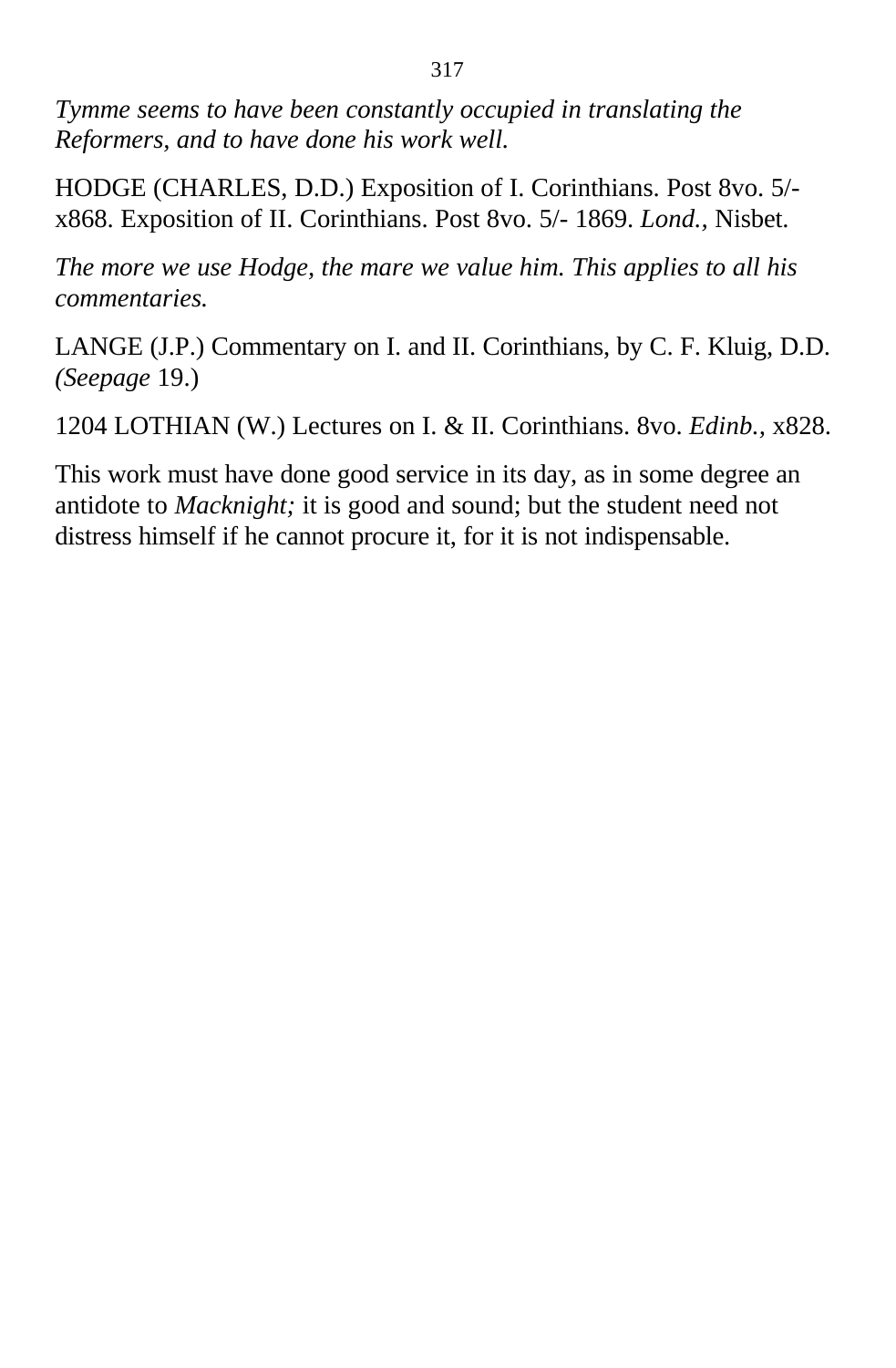1205 OLSHAUSEN (H., D.D.) Commentary on I. and II. Corin-

thians. 8vo. 9/- *Edinb.,* T. & T. Clark. 1851.

*Dr. Lindsay Alexander* says that this comment is highly esteemed for its happy combinations of grammatico-historical exegesis, with spiritual insight into the meaning of the sacred writers.

PRIDHAM (ARTHUR). Notes and Reflections on I. and II.

Corinthians. 2 vols., cr. 8vo. 5/' each. *Land.,* Nisbet. x866.

We do not always agree with *Mr. Pridham,* but we always admire the quiet, candid, and unaffected manner in which he writes.

I207 ROBERTSON (FREDERICK W., M.A. 1816 — 1853). Exposi-

tory Lectures. 12mo. 5/- *Lond.,* King. I872.

*Robertson's* doctrinal vagaries are well known; yet he is a great thinker and a prompter of thought in other men. Read with discretion.

STANLEY (ARTHUR PENRHYN, D.D., F.R.S., *Dean of West-*

*minister.)* Corinthians. 8vo. 18/- *Lond.,* Murray. x876. We do not advise the purchase of these volumes; for although *Dean Stanley* is an instructive writer, our perusal of his notes does not impress us with any sense either of their value or soundness.

COLET (JOHN, D.D., *Dean of St. Paul's.* I466-I519). Treatise on

I. Corinthians. With Translation. Demy 8vo. 10/6. *Lond.,* G. Bell &

Sons. 1874.

A curiosity and nothing more. This same ancient *Dean Colet,* the friend of *Erasmus,* wrote also on the Romans.

PEARCE (ZACHARY, D.D.) Translation of I. Corinthians, with

Paraphrase and Notes. In Vol. II. of Commentary. (No. 966.)

We ought to value this work greatly, for the author was a renowned scholar; but we confess we do not think much of his productions.

['The writers on small portions of these Epistles are too numerous to be mentioned in our short Catalogue. *Burgess, Branston, Thomas Fuller*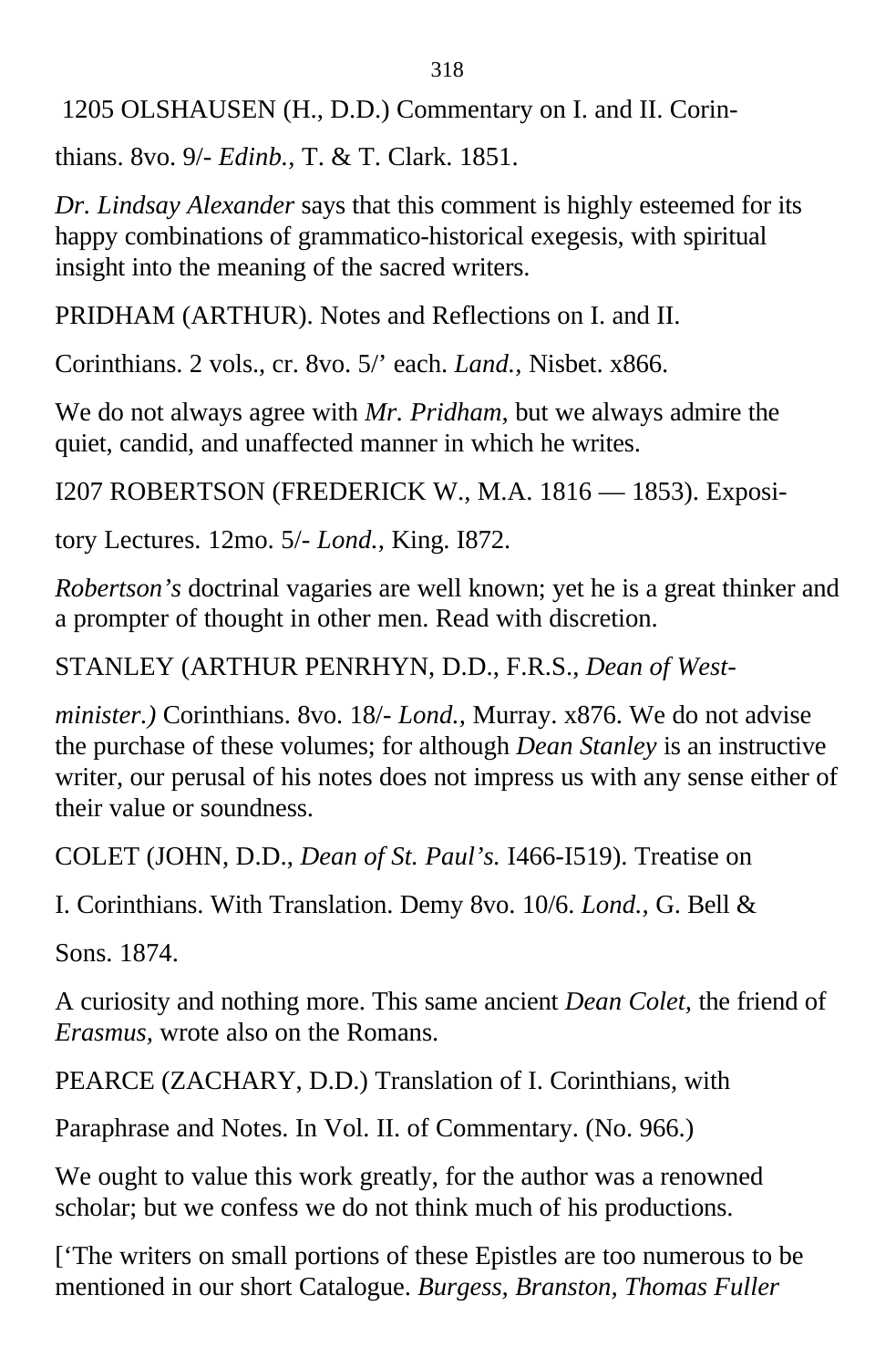*Sibbes, Manton, Watson,* and other masterly writers have all left a contribution to the expository stores of the Church of Christ.]

GALATIANS.

[Do not forget to consult works from No. 1140 to 1155.]

1211 BAGGE (HENRY T. J., B.A.) Galatians. 8vo. *Land.,* 1856. S. 3/

Simply a revised text and critical notes.

BAYLEY (SIR E.) Commentary on Galatians. Thick

post 8vo. *7/6. Lond,* Nisbet. I869. S. 3/-

*Upon each portion there is a commentary, a paraphrase, and a sermon, and thus the author conveys a considerable amount of instruction. He is thoroughly evangelical, and his style clear.*

1213 BROWN (JOHN, D.D. *Edinburgh).* Exposition of

Galatians. 8vo. *Edinb.,* I853. S. *6/-*

*Brown is a modern Puritan. All his expositions are of the utmost value. The volume on Galatians is one of the scarcest books in the market.*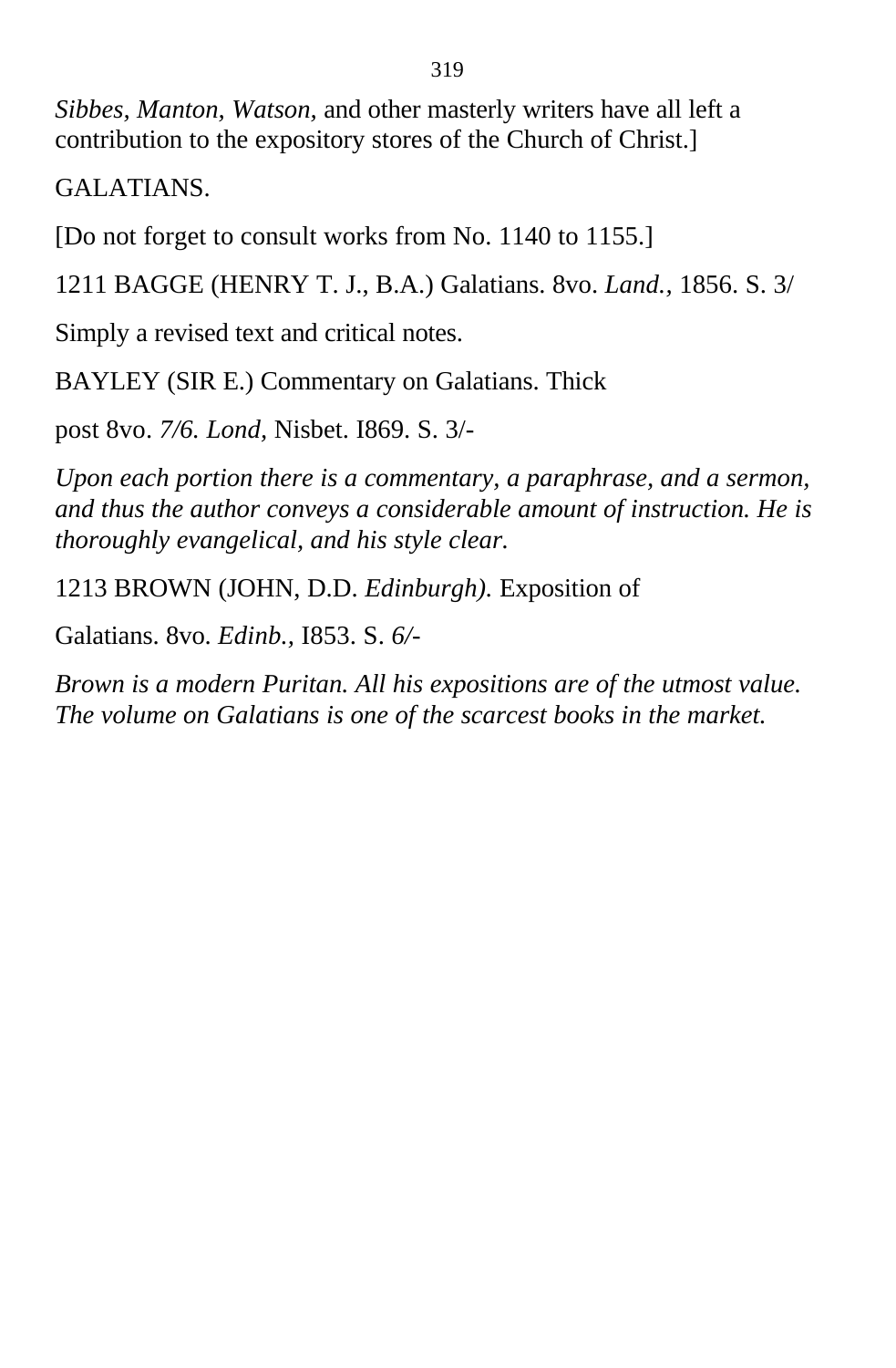1214 CALVIN (JOHN). Forty-two Sermons on Galatians. 4to. *Land., 1574.* [A different work from his Commentary.]

EADIE (JOHN, D.D.) Commentary on the Greek Text of Galatians. 8va. 10/6. *Edinb.,* Clark. 1869. S. *7/6. This is a most careful attempt to ascertain the meaning of the Apostle by a painstaking analysis of his words. The author is not warped by any system of theology, but yet he does not deviate from recognized evangelical truth. As a piece of honest grammatical exegesis the value of this commentary is very great, though there is room to differ from it here and there.*

I216 EDMUNDS (JOHN, M.A.) Galatians. With Explanatory Notes. Crown

8va. *Edinb.,* Oliver & Boyd. 1874.

Thoroughly ritualistic. See remarks on this author's work on Thessalonians.

GODWIN (JOHN H.) Galatians. Translation, with Notes and

Doctrinal Lessons. Cr. 8va. 3/- *Land.,* Hodder. 1871.

A helpful translation, with good textual notes.

HALDANE (JAMES ALEXANDER. 1768 — 1851). Exposition

of Galatians. 12mo. 1848. *2/6.*

This work has never been popular, because the author in the third chapter discusses the question of baptism. This is a fault of which we may say as the Papist said of venial sin: "It deserved to be forgiven."

1219 HAWKER (JOHN, M.A.) Bible Thoughts in Quiet Hours.

Commentary on Galatians. 2/- *Lond.,* Yapp & Hawkins. x874.

These "thoughts" are sound and edifying. The book does not profess to be a thorough exposition.

1220 KELLY (WILLIAM). Lectures on Galatians. 12mo. I/6 and 2/- *Land.,*

G. Morrish. [N.D.J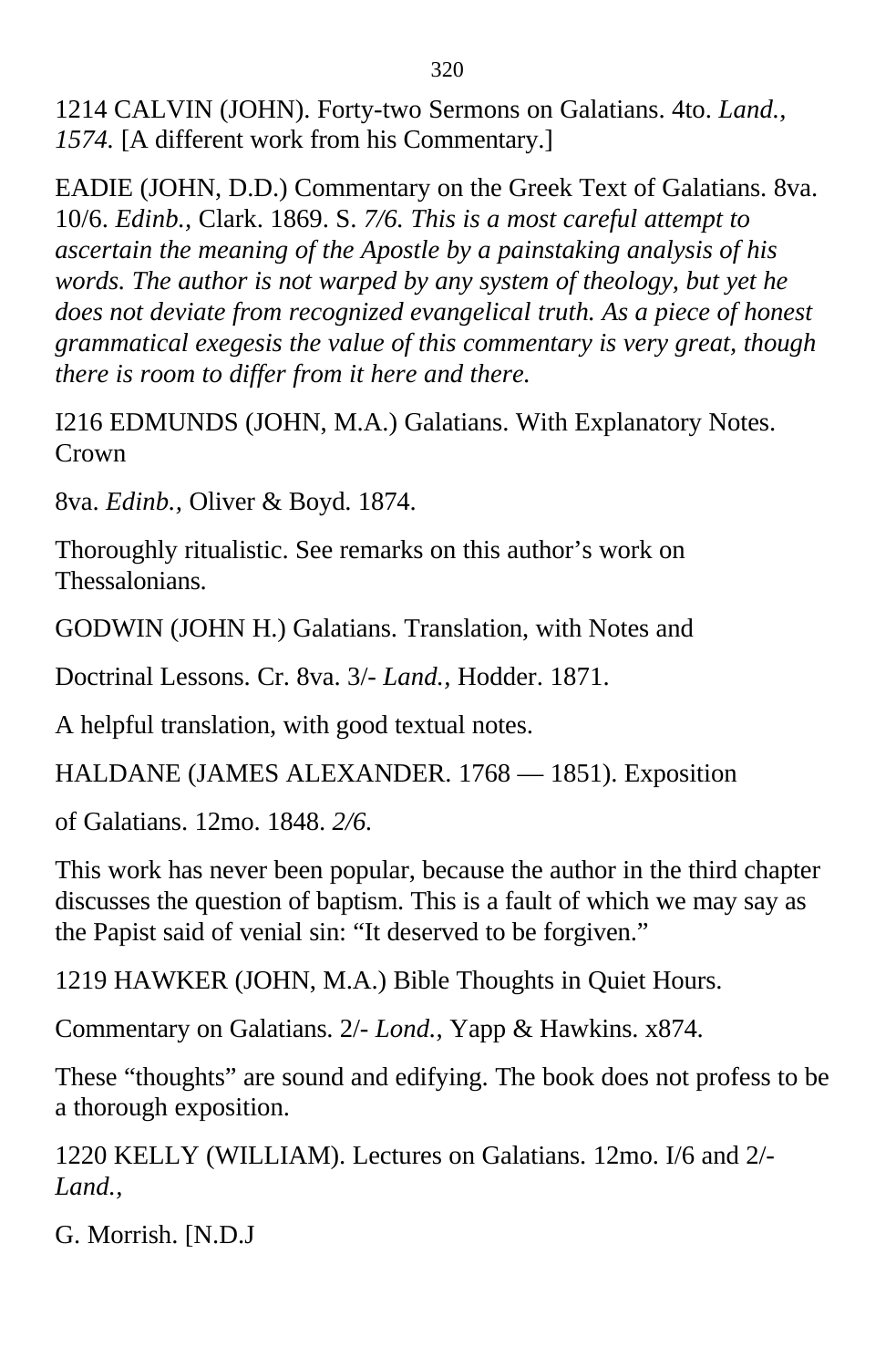*Mr. Kelly's* authoritative style has no weight with us. We do not call these lectures expounding, but confounding.

1221 LANGE (J.P.) Commentary on Galatians, by Otto Schmoller, Ph.D. Ephesians, Philippians, and Colossians, by Karl Braune, D.D. *(Seepage* 19.)

1222 LIGHTFOOT (J. B., D.D., *Canon of St. Paul's).* Gala-tians. Revised Text, with Introductions, Notes, and

Dissertations. 8va. *12/- Land.,* Macmillan. 1874.

*The Spectator says: "There is no commentator at once of sounder judgment, and more liberal, than Dr. Lightfoot."*

1223 LUSHINGTON (THOMAS. Died 1661. The Justification of a Sinner: the Main Argument of the Epistle to the Galatians. Folio. I65o. 5/6.

A translation from *Crellius,* a Socinian divine, made by L*ushington,* who was far gone towards the same error. We mention the book to warn our readers of its character; for bad works of the Puritan period are few.

1224 LUTHER (MARTIN). Commentary on Galatians.

[Numerous editions — folio, quarto, and octavo.]

*"I prefer this book of Martin Luther's (except the Bible) before all the books that / have ever seen, as most fit far a wounded conscience." — Bunyan. This is a great historic work, and is beyond*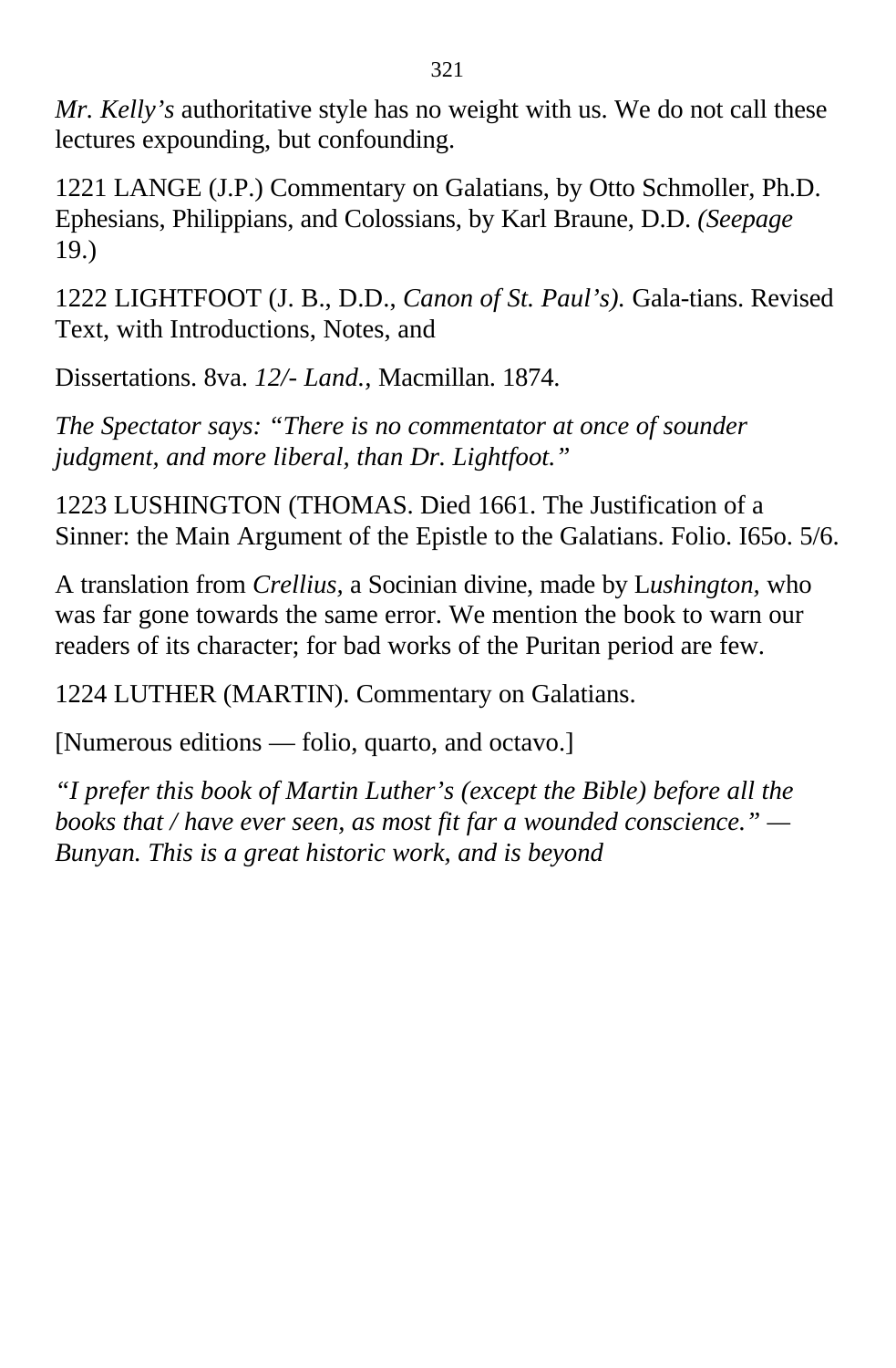*criticism, on account of its great usefulness. As a comment its accuracy might be questioned; but for emphatic utterances and clear statements of the great doctrine of the Epistle it remains altogether by itself, and must be judged* per se.

1225 OLSHAUSEN (H., D.D.) Commentary on Galatians, Ephe-

sians, Colossians, and Thessalonians. 8vo. 10/6. *Edinb.,*

T. & T. Clark. 1851 *(For remarks, see No.* 964.)

PEARSON (SAMUEL, *Minister of Gt. George St. Chapel, Liver-*

*pool).* Sermons on Galatians. Cr. 8vo. 3/6. *Lond.,* Clarke. x874. Discourses worthy of the successor of *Spencer* and *Raffies.*

1227 PERKINS (WILLIAM. 1558 — 1602.) Commentarie on the

First Five Chapters of Galatians, with a Supplement on the Sixth

Chapter, by Ralfe Cudworth. Thick 4to. x6o4. 2/6 to 4/-

*Perkins* was justly esteemed by his cotemporaries as a master in theology. This commentary is deeply theological, and reads like a body of divinity: truth compels us to confess that we find it dull.

1228 PRIDHAM (A.) Galatians. Cr. 8vo. 5/- *Zonal.,* Nisbet. 1872.

*Pridham* is, we suppose, of the moderate *Brethren* school, but he is not carried away by any theory, being essentially a man of sober mind.

EPHESIANS.

[See also under A*postolical Epistles.]*

BAYNE (PAUL, A.M. *Puritan. Died* 1617). Commentary on Ephesians. Folio. 1643, etc. 6/- [Reprinted in *Nichol's*

*Commentaries.* Cr. 4to. 7/6. *Lond.,* Nisbet. 1866.] *Sibbes* says of this Work: "The greatest shall find matter to exercise themselves in; the meaner, matter of sweet comfort and holy instruction; and all confess that he hath brought some light to this Scripture."

1230 CALVIN (JOHN). Sermons on Ephesians, Translated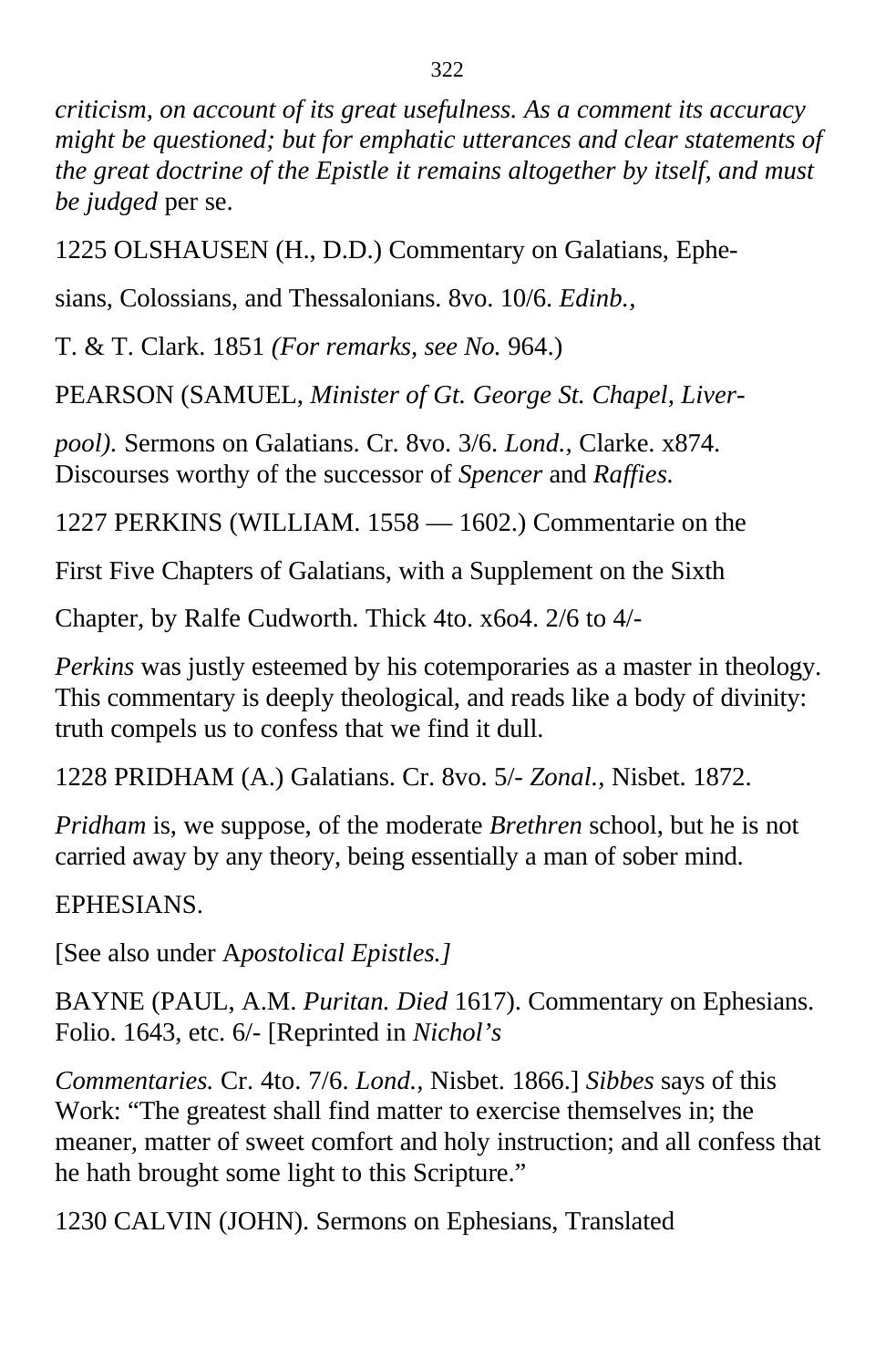by A. Golding. *Black Letter.* 4to. *Lond., 1577. 9/' Not the same as the exposition. The Sermons are priceless.*

EADIE (JOHN, D.D.) Commentary on the Greek text

of Ephesians. 8vo. I4/. *Lond.,* Griffin. 1861. S. *7/6.* "This *book is one of prodigious learning and research. The author seems to have read all, in every language, that has been written upon the Epistle. It is also a work of' independent criticism, and casts much new light upon man7 passages."*

GRAHAM (WILLIAM, D.D., *of Bonn, Prussia).* Lectures on

Ephesians. Cr. 8vo. 7/6. *Lond.,* Partridge & Co. x87o. *Dr. Graham* is an earnest opponent of the German Neologians anti frequently writes with their negations be/ore his eye. He is a commentator of considerable learning and much spirituality of mind. -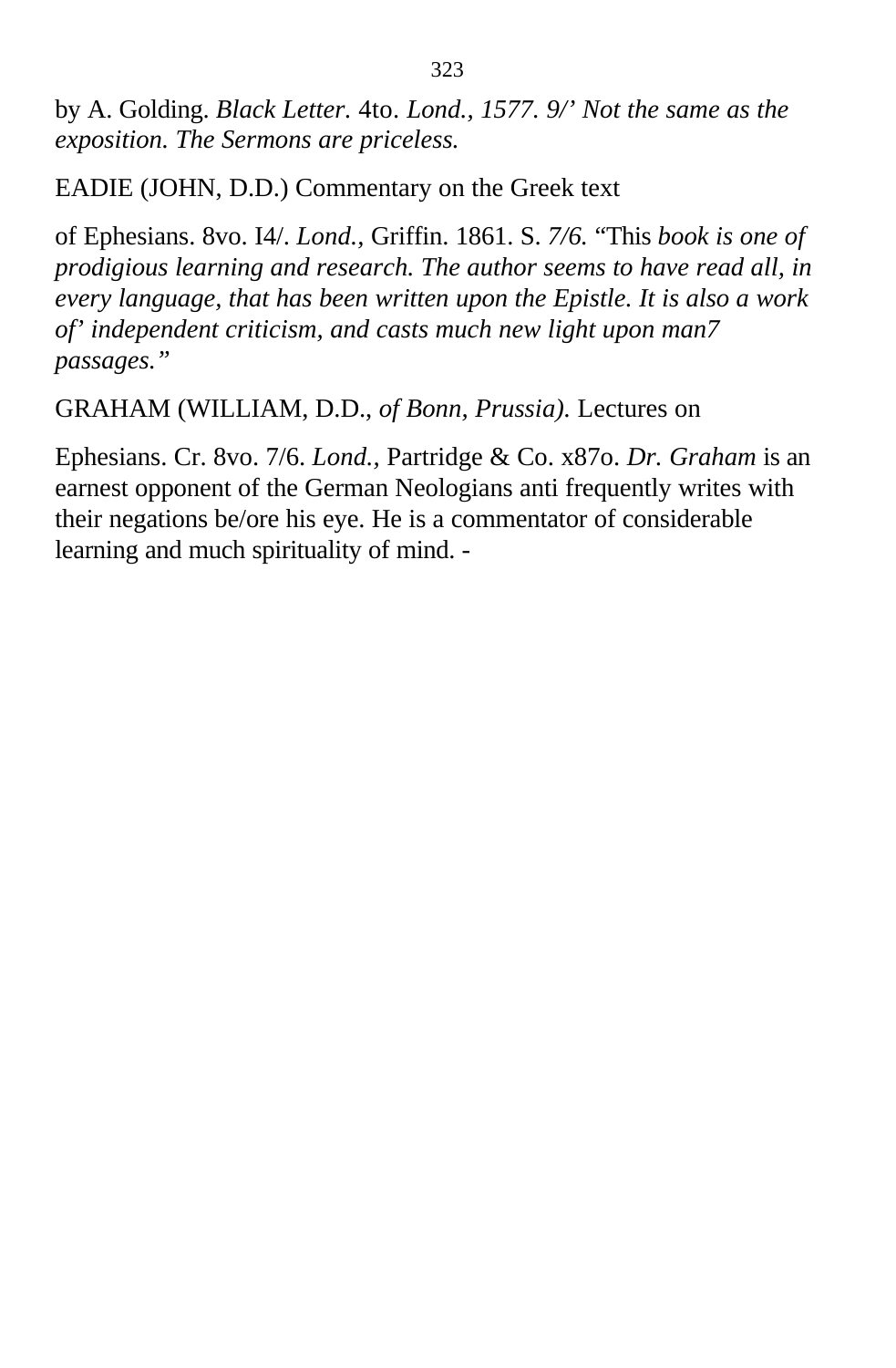1233 HEMMINGE (NICHOLAS, D.D.) Commentary on Ephesians, translated.

4to. *Land.,* I581 *(See No.* 553.)

1234 H*ODGE* (CHARLES, D.D.) Commentary on Ephesians.

Cr. 8vo. 3/6. *Zonal.,* Nisbet. 1870.

*Most valuable. With no writer do we more fully agree.*

1235 KELLY (W.) Lectures. 12mo. 2/- *Land.,* G. Morrish. *(See No.* 1256).

1236 LATHROP (JOSEPH, D.D., *of America.* I73t — I82o). Expo-

sition of the Epistle to the Ephesians, in a Series of Discourses.

Thick 8vo. *Philadelphia,* I864.

These discourses are sure to be of the highest class. We have not been able to procure a copy.

M'GHEE (R.,A.M., M.R.I.A.) Lectures on Ephesians. 2 vols.,

8vo. Fourth edition. *Lond.,* Saunders & Otley. 1861. S. 10/6. Lively, warmhearted, extemporaneous sermons, full of good teaching. The preacher aimed to edify the many, rather than to write a critical work for the few, and he has succeeded.

NEWLAND (HENRY, M.A) A New Catena of St. Paul's Epistles. Commentary on Ephesians, in which is exhibited the Results of the most learned Theological Criticisms, from the Age of the Early Fathers down to the Present Time. 8vo. 7/6. *Zonal.,* J. Parker & Co. x866. S. 3/-

Used discreetly, this Catena of patristic, mediaeval, and modern Church interpreters, may be very helpful; without discretion it will mislead.

1239 PATTISON (R.E., D.D., *late Pres. of Waterville Col.)*

Commentary on Ephesians. 8vo. *Boston, U.S.* I859. *A book to instruct intelligent, experienced believers. It is a model for a class-book, plain and yet profound.*

I240 PERCEVAL (A. P.) Lectures on Ephesians. 12mo. *Lond.,* 1846. 1/6.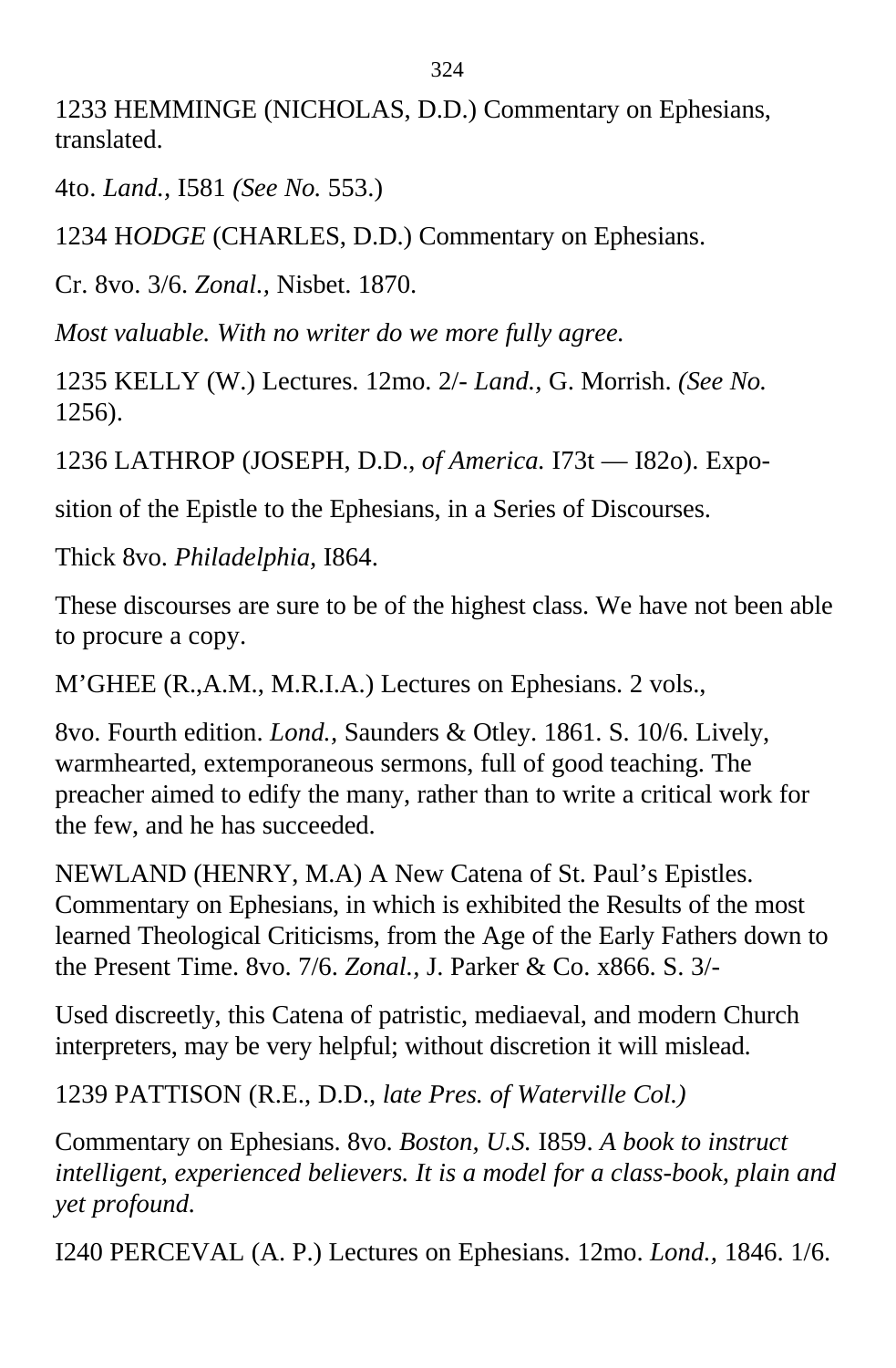Good, but not likely to produce headache by overloading the brain with thought.

1241 PRIDHAM (A.) Ephesians. 12mo. 4/6. *Lond.,* Yapp. S. *2/6.* Style heavy, matter weighty.

PULSFORD (JohN). Christ and his Seed; Central to all things: being a Series of Expository Discourses on Paul's Epistle to the Ephesians. 4to. 8/6. *Lond.,* Hamilton, Adams & Co. 1872. Contains a great deal of deep thought, but is too mystical and often too cloudy to be of much service to those who wish to explain Scripture.

1243 RIDLEY (LANcELoT. *About* x54o.) Commentaries on Ephesians, Philippians, and part of Jude. [Reprinted in *Richmond's Fathers.]*

*John Bale* wrote in 1543: "The Commentary which that virtuous, learned man, *Master Lancelot Ridley,* made upon St. Paul's Epistle to the Ephesians, for the true erudttion of his Christian brethren, hath my *Lord Bonner* here also condemned for heresy. But what the cause is I cannot tell, unless it be for advancing the Gospel as the thing whereby we are made righteous." Our author is equally fierce against Anabaptists and Papists, but is not much of a commentator.

1244 TURNER (SAMUEL H., D.D.) Ephesians, in Greek and English; with Analysis and Commentary. 8vo. *New York,* 1856.

A learned American work; good, but not very attractive.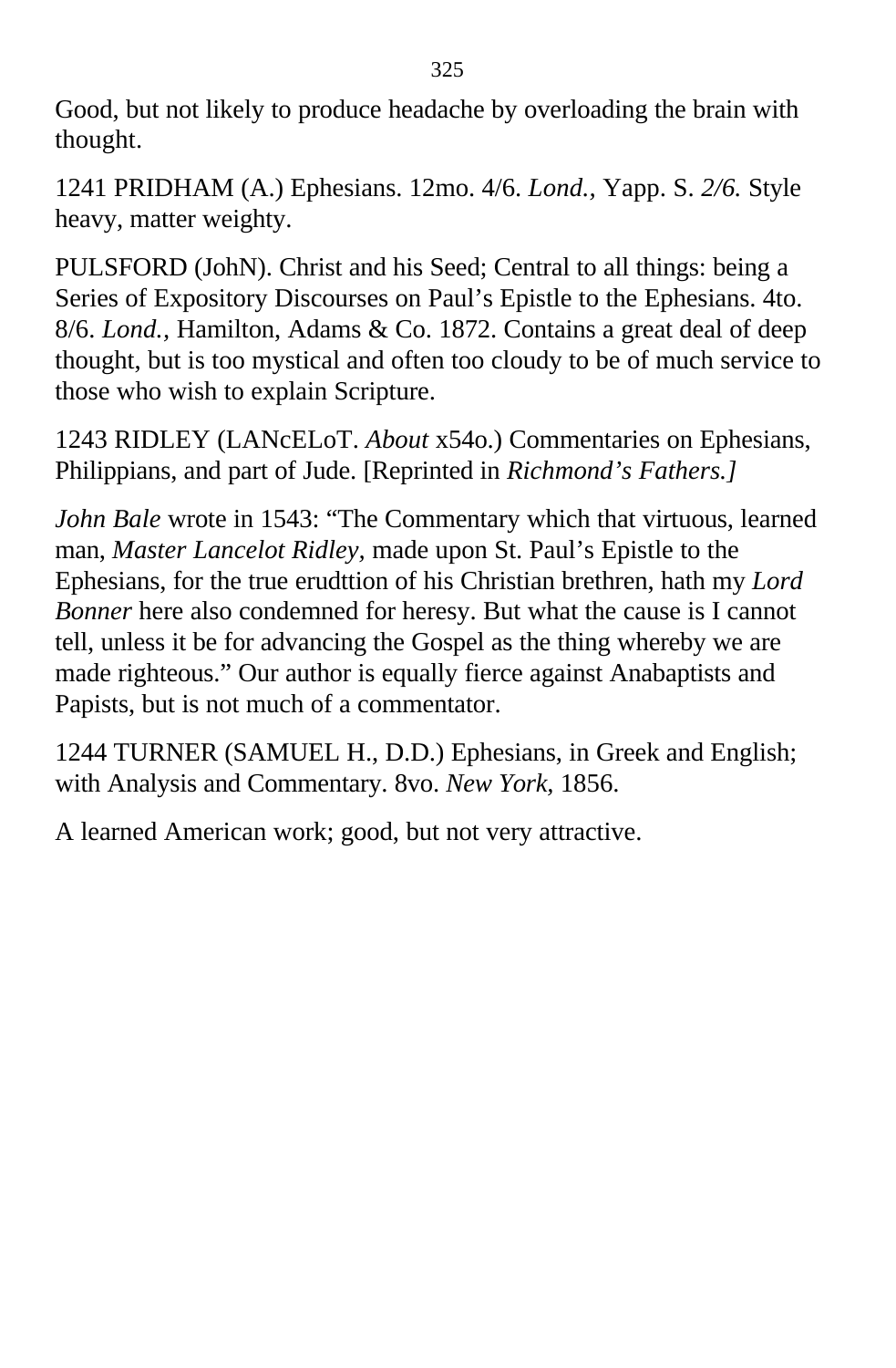EVANS (JAMES HARRINGTON, A.M. 1785 — 1849). Christian Solicitude, as exemplified in Ephesians III. 16mo. *Lond.,* J. F. Shaw. x856. S. 1/3.

*Harrington Evans* was a great teacher. A more sound, earnest, and instructive divine never lived. This book consists of notes of sermons preserved by a hearer. It is well worthy of study. His Memoir contains fragmentary remarks upon Ephesians I.

I246 ROLLOCK (ROBERT. I855 — 1598). An Exposition of part

of the rift and sixt chapters of S. Pavle's Epistle to the Ephesians. 4to. Lond., 1630. In a volume containing sundry fragments of Expositions.  $12/$ 

This renowned Scotchman's writings generally come to us as translations from the Latin, and have been made preternaturally dull in the process of interpretation; but this appears to have been written in English by himself. It is practical to a high degree, and goes into minute details of the married life, etc. It will not be much appreciated in these days, though *Dr. McCrie* styles *Rollock's* works "succinct and judicious."

## PHILIPPIANS.

[See also under *Epistles.]*

1247 ACASTER (J.) Expository Lectures on Philippians. 8va. Lo*nd,* 1827. 2/-Useful in showing the preacher how *not to do it.* By a violent effort we forced ourselves to read one lecture; but we have done nothing to deserve to read another. The author was domestic chaplain to an earl, meant well, and did his little best.

AIRAY (HENRY. 1559 — 1617). Lectures on Philippians. 4to. *Land, 1*618. 5/6. [Reprinted, with *Cartwright* on Colossians, in N*ichol's Commentaries.* Cr. 4to. 7/6. *Lond.,* Nisbet. 1864.] *Mr. Grosart* says: "You will look in vain in this commentary for erudite criticism or subtle exegesis in the modern sense: but there seems to us to be an instructively true following up of the Apostolic thoughts, and a quick insight into their bearings and relative force.

1249 CALVIN (JoHn). Commentarie on Philippians. Translated by Wm. Becket. 4to. *Lond., 1*584. 10/6.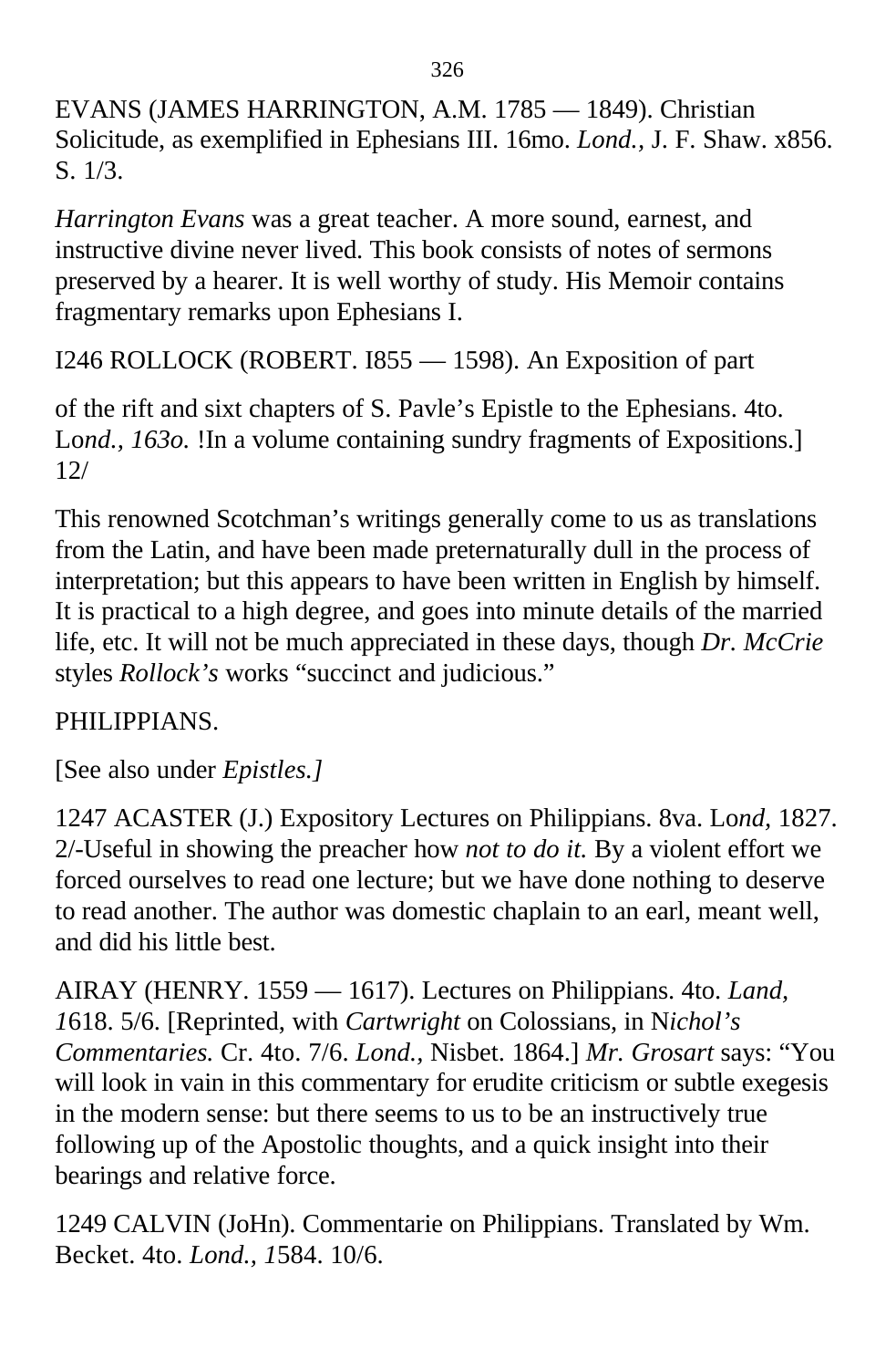CALVIN AND STORR. Expositions of Philippians and Colos-sians. By J. Calvin and Gottlob Starr. Translated by R. John-

ston. 12mo. 4/- *Bib. Cabinet. Edinb.,* Clark. 1842. 3/-A sort of sandwich, with *Calvin* for the meat, and *Starr* for very hard black bread. Students who can enjoy both spiritual exposition and stern criticism with equal relish will make fine expositors.

1251 DAILLE (JEAN. 1594 — 1670). Exposition of Philippians.

Translated by Rev. James Sherman. Imp. 8va. *Lond., 1*841.

[This Exposition, together with *Daille* on Colossians, and

*Jenkyn* on Jude, have been issued in one thick volume by Mr.

*Nichol* of Edinburgh. 10/6. *Lond.,* Nisbet. x863..']

Written in a deliciously florid style. Very sweet and evangelical: after the French manner.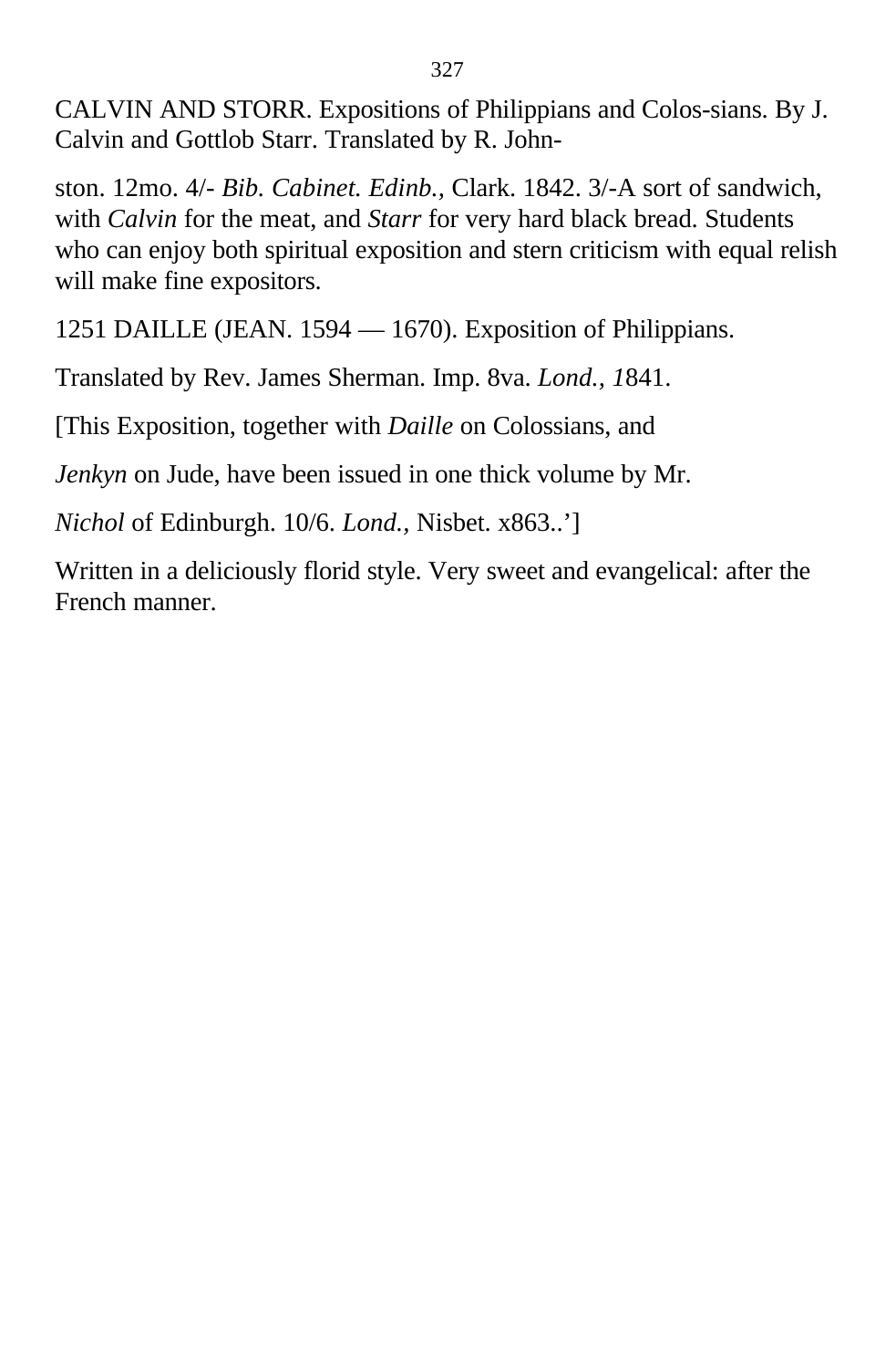1252 EADIE (JOHN, D.D.) Commentary on the Greek text

of Philippians. 8vo., 10/6. *Lond.,* Griffin. 1859. S. 6/. *A standard work. Essential to the scholarly student.*

1253 EASTBURN (M.) Lectures. 8vo. *New York,* 1853. 2/6. Designed for family reading. Moderately good.

HALL (ROBERT, A.M. 1764 – 1831). Exposition of Philip-

pians, in twelve Discourses. 8vo. *Lond.,* 1843. 2/6.

*Robert Hall* does not shine so much upon the printed page as he did when he blazed from the pulpit. These discourses were published after his death, from the notes of a hearer. They are good as sermons, but not remarkable as expositions.

1255 JOHNSTONE (ROBERT, LL.B., *of Glasgow).* Lectures on Philippians, with revised Translation, and Notes on the Greek text. 8vo. *7/6. Edinb.,* Oliphant. 1875.

*.4 noble volume. A real boon to the man who purchases it.*

1256 KELLY (W.) Philippians and Colossians. 12mo. 2/- *Lond.,* Morrish. 1869. Much that is excellent placed in "darkness visible."

1257 LANGE (J.P.) *See No.* 923, *and also page 19.*

1258 LIGHTFOOT (J. B., D.D.) A revised text, with Note:,.

etc. 8vo. 12/. *Lond.,* Macmillan & Co. I873.

*Deservedly regarded as a standard work. The more instructed student will appreciate it.*

MEYER (DR. H. A.W.) Critical and Exegetical Handbook

to the Epistles to the Philippians and Colossians. *(See No.* 928). No doubt wonderfully learned, but we cannot get on with it. Quotations from heretics we have happily never heard of before are of no great use to simple believers like ourselves.

1260 NEAT (CHARLES). Discourses from Philippians. Sm. 8vo. *Lond.,* 1841 1/6.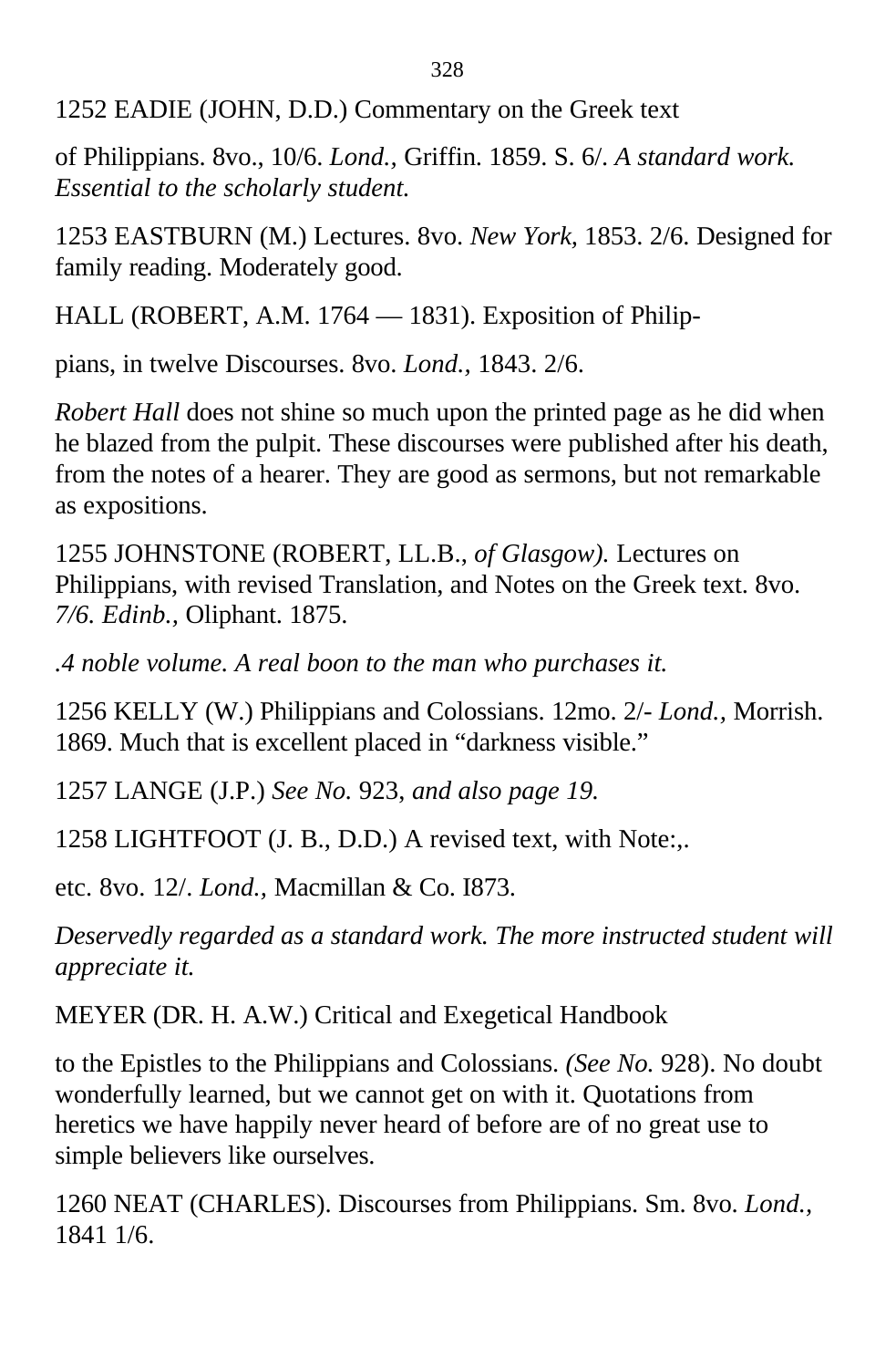Strongly Calvinistic, and correct to a hair; but utterly devoid of originality either of thought or expression.

NEANDER (JOHANN AUGUST WILHELM. 1789 — 1850). Philippians and James, practically and historically explained. Post 8vo. 3/- *Edinb.,* T. & T. Clark. 1851. S. 1/9.

Without dwelling upon the wording of the Epistle, N*eander* reproduces its spirit in other language, and so expounds it. The little work will be greatly appreciated by a certain order of minds.

1262 NEWLAND (H., M.A.) New Catena. Philippians. 8vo,

7/6. J. Parker. x86o. S. 2/6. *(See No.* 1238).

1263 PEIRCE (JAMES. *Died* I726). Paraphrase on Philippians, Colossians, and

Hebrews. 4to. *Lond.,* x733.

Had he but known the Lord, his writings would have been admirable. He con ceals his *Arianism,* but it is fatal to his acceptance with believers. He wrote after the manner of *Mr. Locke.*

1264 ROBERTSON (.J.S.S., M.A.) Lectures on Philippians. 12mo. *Lond.,* 1849 Lectures which will never set the Thames on fire.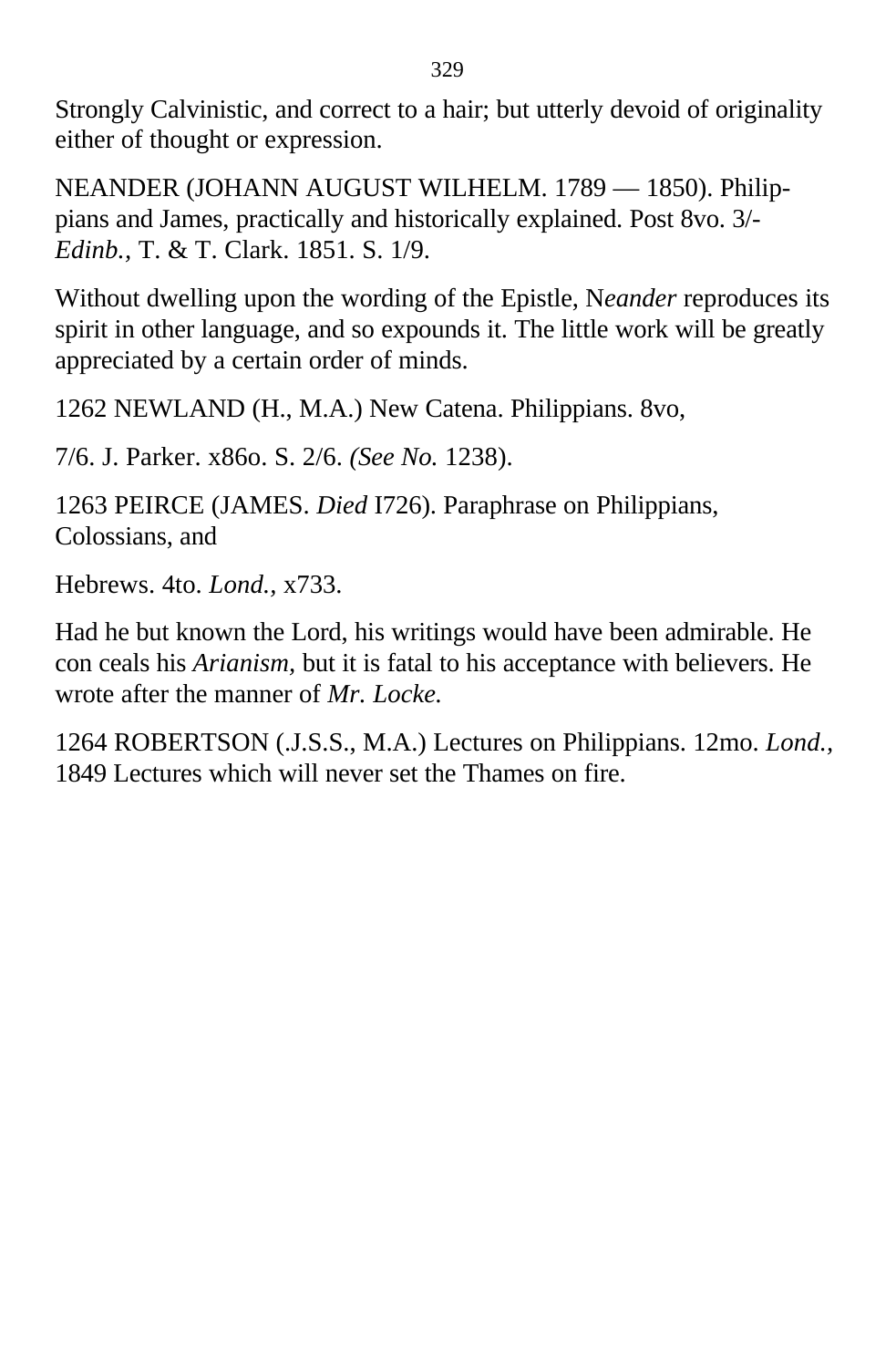TODD (JAMES F., M.A.) Apostle Paul and the Church at Philippi. Acts XVI. and Philippians. 8vo. 9/. *Lond.,* Bell & Daldy. I864.

A respectable work. The author is sound in doctrine and valorous in controverting error, and he says many good things; but he rather *uses* the text than expounds it. He deserves a reading3 but men with whom money is scarce need not purchase this book.

TOLLER (THOMAS). Discourses on Philippians. 12mo.

*Lond.,* i855. 2/-

A very favorable specimen of plain, popular exposition. Nothing either deep, or new, or critically accurate; but sensible and practical.

1267 VAUGHAN (C. J., D.D.) Lectures on Philippians.

Extra Fcap. 8vo. 5/- *Lond.,* Macmillan. 1864, etc. *Deservedly esteemed. Dr. Vaughan gives a literal translation of his text from the original Greek, and then expounds it, believing' it, as he says, "to be the duty of every Christian teacher to assist his congregation in drinkings not of the stream on& but at the spring of revealed truth."*

1268 WIESINGER (LIC. AuGust). Commentary on Philippians, Titus, and 1 Timothy; in continuation of the work of Olshausen. 8vo. 10/6. *Edinb.,* T. & T. Clark. x851. S. 4/6.

Many mistake this for *Olshausen's.* It is of the critical and grammatical school, and bristles all over with the names of the German band. We prefer the Puritanic gold to the German silver which is now in fashion.

1269 BAYNPE. (PAUL, A.M.) Commentary on Colossians

I. and II. 4to. *Lond.,* 1634. 6/.

*On the two first chapters only. Edifying' and very rare.*

1270 BYFIELD (NICHOLAS, *Puritan. 1*579 — 1622.) Exposition upon Colossians; being the Substance of near seven years' week-day sermons. Folio. 1615 and 1*617.* 6/6 [Reprinted in *Nichol's Commentaries.* Cr. 4to., *7/6. Lond., Nisbet.* I869.]

*The author lived in intense pain, and died at* 44, *yet he produced quite a mountain of literature. He writes like an earnest, faithful man, resolved to*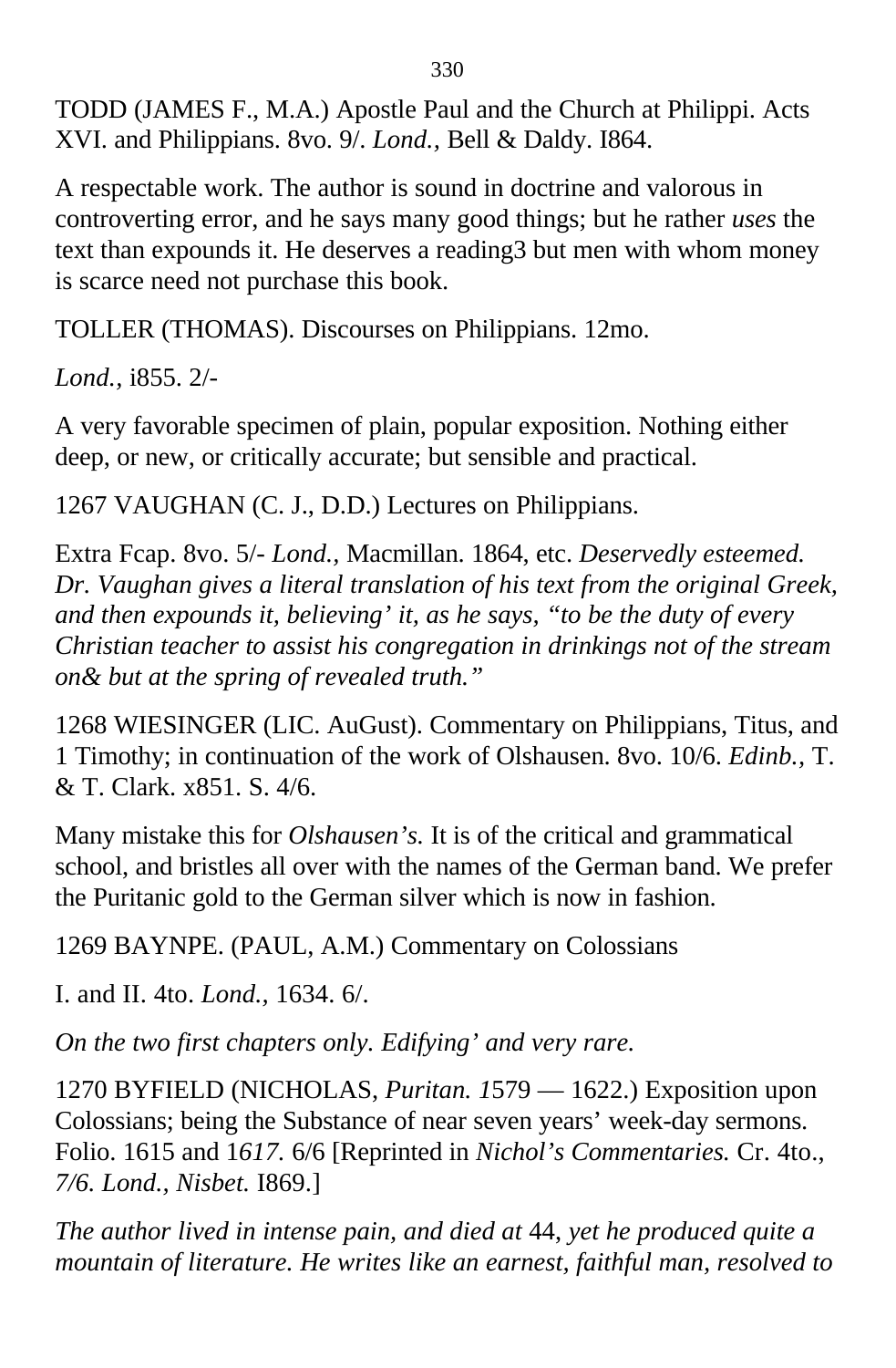*keep back nothing' of the counsel of God; but he too little studies brevity, and consequently he wearies mort readers. lie is always worth consulting'.*

1271 CALVIN. *(See Nos.* 1249, 1250).

1272 CARTWRIGHT (ThoMAs, B.D. *Puritan.* i535 — i6o3).

Commentary on Colossians. 4to. *Lond.,* 1612. *7/6.* IRe-

printed in *Nichol's Commentaries. See* -No. x 248.]

This is but a small affair, consisting of scanty and second-rate "notes" by a hearer. Yet what there is of it has the true ring, and is rich in spirituality.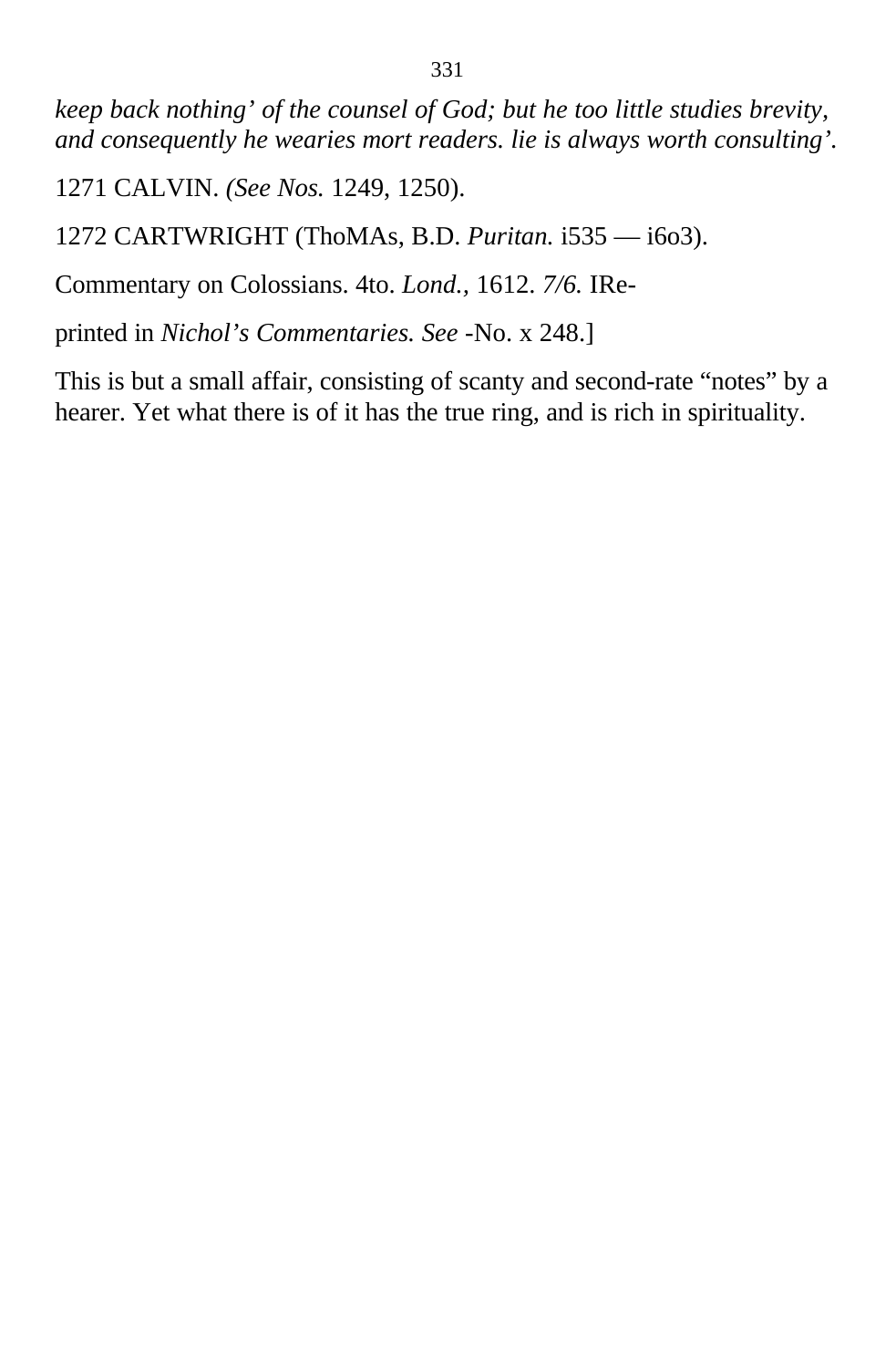1273 DAILLE (J.) *(See No.* I251).

1274 DAVENANT (JOHN, *Bp. of Salisbury.* I572 — 1641.) Exposition of Colossians. Translated from the Latin, by Josiah Allport. 2 vols., 8vo. *Lond.,* 1831. 4/- to *6/6.* "/know *no exposition upon a detached portion of Scripture (with the single exception of Owen on the Hebrews) that will con&are with it in all points. Leighton is superior in sweetness, but far inferior in depth, accuracy, and discursiveness." — C. Bridges.*

EADIE, (John, D.D.) Commentary on the Greek text

of Colossians. 8vo., *10/6. Lond.,* Griffin. 1856. S. 6/. *Very full and reliable. A work of the utmost value.*

ELTON (EDWARD, B.D.) Exposition of Colossians.

Third edition. Folio. *Lond.,* 1637. 7/- to 9/.

*,4 Puritan work; strongly Calvinistic, popular, and very full.*

GISBORNE (Thomas, *Prebendary of Durham.* 1758 — 1846).

Exposition of Colossians. 12mo. *Lond.,* i816. x/-

Sermons which very much remind us of those of *Henry Melvill,* but with less of the Gospel in them. *Gisborne* was a preacher of considerable repute, but he was more at home upon moral than spiritual topics.

GUTHRIE (THOMAS, D.D.) Christ the Inheritance of the Saints. Discourses from Colossians, Cr. 8vo. 7/6. *Edinb.,* A. & C. Black. 1859. S.  $4/-$ 

Not so much an exposition as a series of brilliant discourses, or l:,rose poems. *Dr. Guthrie* has only touched upon the first chapter.

1279 LIGHTFOOT (j. B., D.D.) Colossians and Philemon.

A revised Text, with Introductions, Notes, etc. 8vo.,

12/. Macmillan & Co. 1875.

*For remarks, see No. 1258. Lightfoot writes for scholars.*

MILNER (Joseph, M.A.) Sermons on Colossians, 1 Thessa-Ionians V., and James I. 8vo. *Lond.,* 1841. 3/'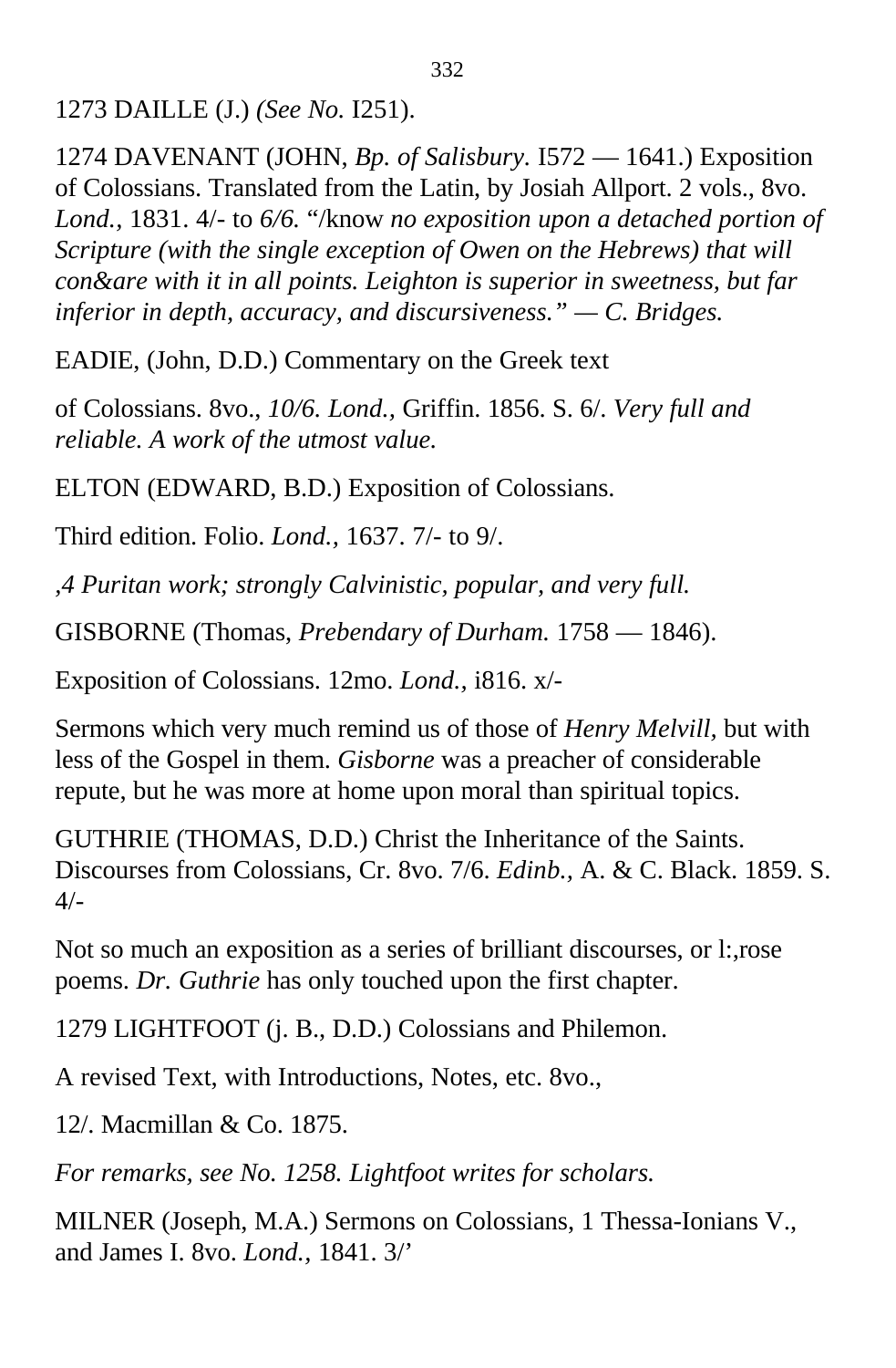Respectable sermons by the Church historian.

1281 ROLLOCK (R.) Lectures on Colossians. 4to. *Lond.,* 16o3. 10/-

It is said that when this great divine died the entire population of Edinburgh attended his funeral. His Lectures on Colossians were once very popular, but are now extremely scarce. The style is very simple and colloquial, and the matter far from profound.

SPENCE (JAMES, D.D.) Discourses on Colossians. Cr.

8vo. *7/6. Lond.,* Hodder. 1875.

*.4 flood specimen of honest, popular expounding'. Intended for a congregation, but useful to the student.*

1283 WATSON (THOMAS, B.A.) Discourses on Colossians. 8vo. L*ond.,* 1838 2/& Thoroughly evangelical and remarkably commonplace.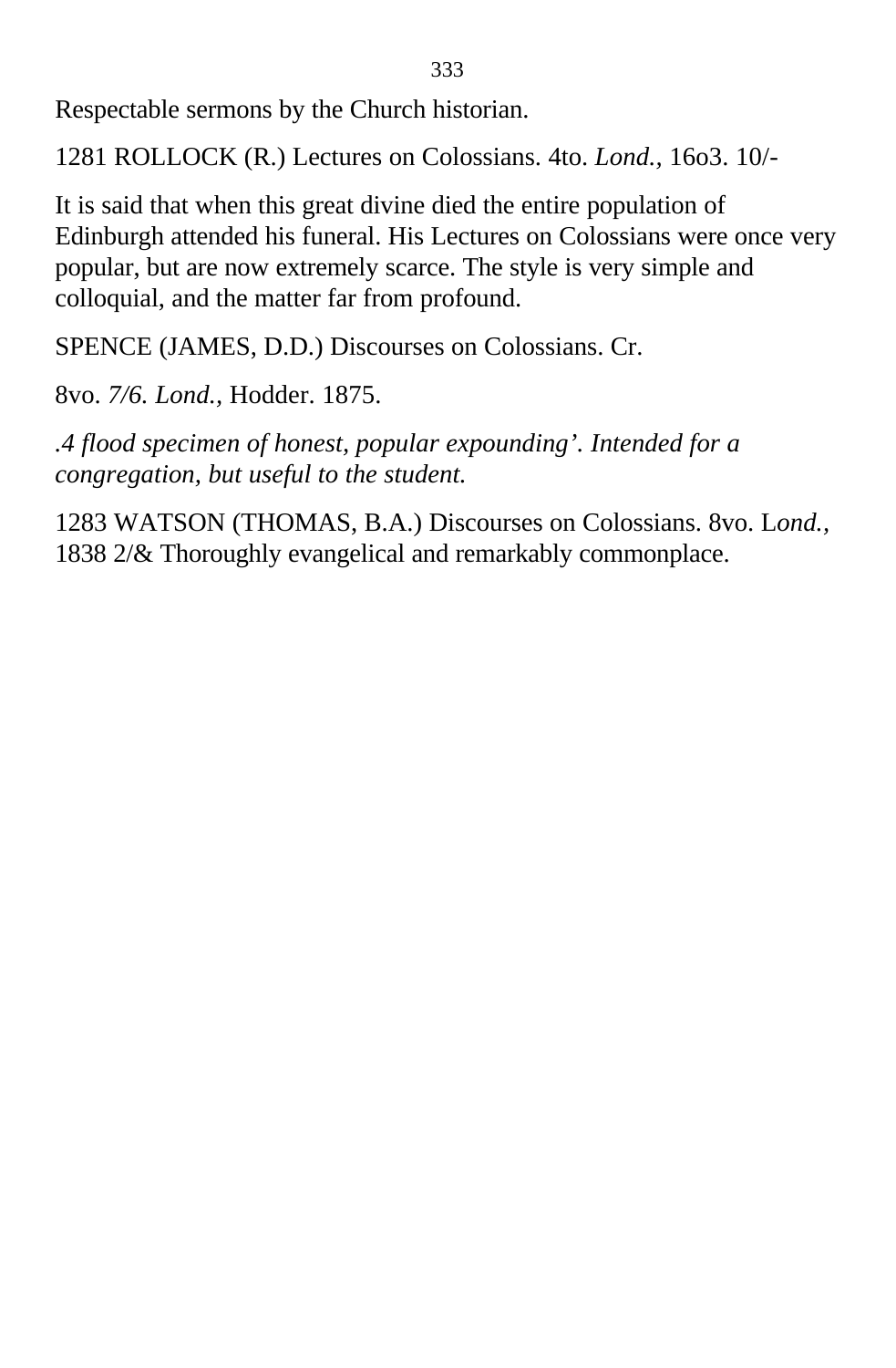1284. WILSON (DANIEL, D.D., Bp. *of Calcutta).* Explanatory Lectures

on Colossians. 8vo. *Lond.,* x845. 2/6.

By a famous modern evangelical, who shows much ability in wielding this Scripture against Tractarians and others. The work contains little original exegesis.

1285 LOCKYER (NICH., *Puritan.* 1612 — 1684-5). England Faithfully Watcht with in her Wounds. [Lectures on Colossians I.] 4to. *Lond., 1646. 5/.*

*Rich, full, simple. ,4 fair specimen of plain Puritan preaching.*

I. & II. THESSALONIANS.

1286 EDMUNDS (J., M.A.) Commentary on I and 2 Thessalonians. Cr. 8vo.

*Land.,* Bell & Daldy. 1858. S. 2/-

For school Teachers. The author's notion of a Commentary, which he fully carries out, is contained in his preface. *"My* idea of the Middle-class Commentary is, that it should be in strict accordance with the doctrine and ritual of the Church, should illustrate her ritual, and should recommend her to the esteem and affection of her children, by proving her adherence to the Word of God."

JEWEL (JOHN, B*p. of Salisbury.* 1522 — 1571). Expositions

upon I. & II. Thessalonians. Sin. 8vo. B*lack Letter. Land.,*

1583. Reprinted 1811 and 1841. 1/6. Also in his W*orks.*

*Hooker* calls *Jewel* "the jewel of bishops." This work is in the usual style of the first Reformers, but rather more lively than most of them. Many of the topics touched upon were peculiar to the times in which the exposition was written. It will serve as a good specimen of the preaching of the Fathers of the English Church.

1288 LANGE (J.P.) Commentary on Thessalonians, by Drs.

Auberlen and Riggenbach. Translated by Dr. Lillie

Timothy, Titus and Philemon, by Prof. Von Oosterzee.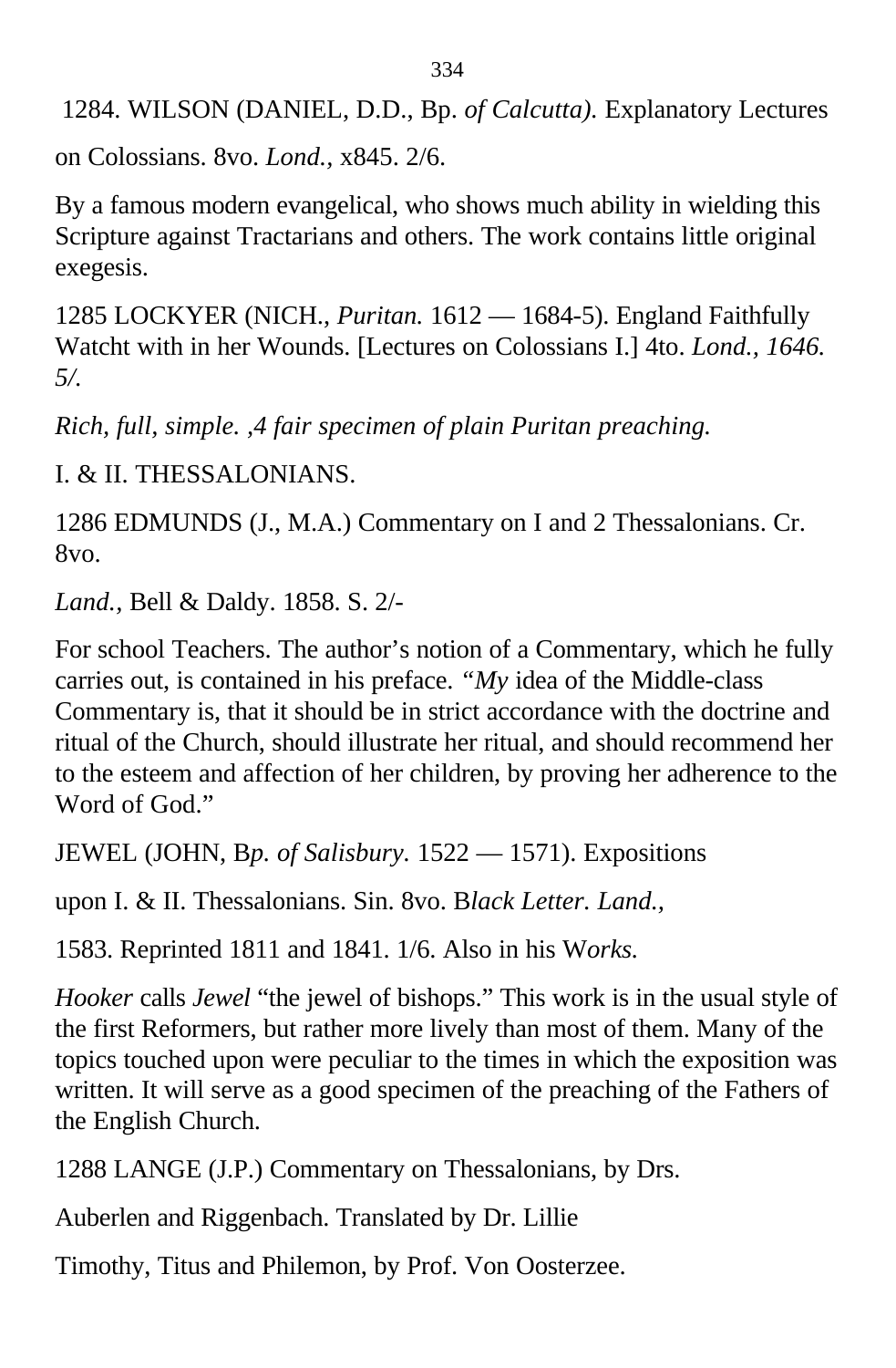335

Hebrews, by Dr. C. B. Moll. Edited by Dr. Schaff.

Imp. 8vo. 2I/. *Edinb.,* T. & T. Clark. I869.

"Lillie's *Thessalonians will be found to be one of the best executed portions of the American edition of Lange. The trans-lotion is remarkably accurate and elegant, and the additions from his own researches, and the best English Commentaries, are care. fully selected and valuable." — Dr. P. Schaff*

1289 *LILLIE* (JOHN, D.D., *Kingston, New York. 1812 — 1867).*

Lectures on Thessalonians. Large 8vo. *9/. Edinb.,*

W. Oliphant & Co. 1863.

*Remarks on the preceding will apply here.*

ROLLOCK (ROBERT). Lectures on the Epistles to the

Thessalonians, preached by R.R. 4to. *Edinb.,* 1606.

For remarks, *see* No. 1246.

SCLATER (WILLIAM, D.D.) Exposition upon 1 and a

Thessalonians. 4to. *Land.,* 1627. 3/6 to 7/-

*Sclater* is antique; but, in the usual Puritanic manner, he gives very instructive disquisitions upon a vast variety of' topics suggested b¥ the text.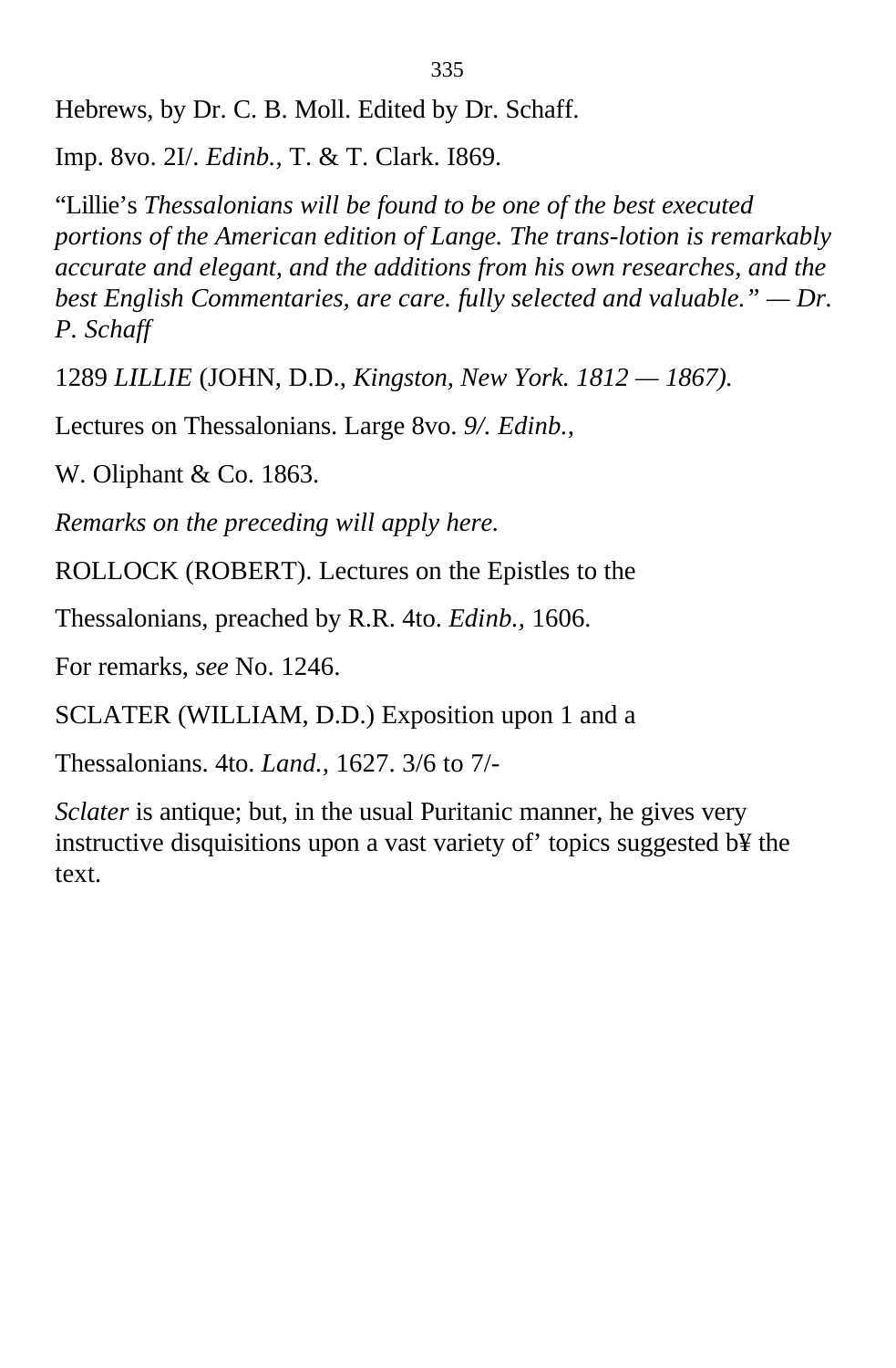PATTERSON (ALEXANDER SIMPSON, D.D., *Glasgow).* Commentaries on x Thessalonians, James, and 1 John. 12mo. *Edin5.,*

1857. 2/6 to 4/6.

Notes of discourses, with much in them. Hints may be gleaned here in abundance by students who open their eyes.

1293 PHILLIPS (J.) The Greek of Thessalonians explained. 4to. *Lond., 1*751. Short, but not particularly sweet. *Very scarce.*

1294 BRADSHAW (W., *Purr?an.* 1571 — I618). A Plaine and Pithy Exposition of

2 Thessalonians; published since his decease by T. Gataker. 4to. I62O. 3/6. As we cannot get a sight of this, perhaps some reader will present us with a copy.

1295 MANTON (THOMAS, D.D.) Eighteen Sermons on 2

Thessalonians II., concerning Antichrist. 8vo. I679. 4,/.

*Here Manton smites heavily at Popery. Richard Baxter wrote a commendatory preface to this valuable exposition.*

I296 SQUIRE (JOHN, M.A.) A Plaine Exposition on 2 Thessa-

Ionians II.,  $x = x3$ , proving the Pope to be Antichrist. 4to.

*Lond.,* i63o. 5/- to 8/-

*Squire* works out the point of the Pope's being Antichrist with very great cogency of reasoning. The exposition of the Epistle is lost in the point aimed at; but that point is of the utmost importance.

## PASTORAL EPISTLES;

Or, the Epistles of Timothy, Titus, and Philemon.

1297 CALVIN (JOHN'). C Sermons on the Epistles of S.

Paule to Timothie and Titus, translated out of the

French, by L.T. 4to. *Land.,* 1579. 15/.

*Quite a different work from Calvin's Commentaries.*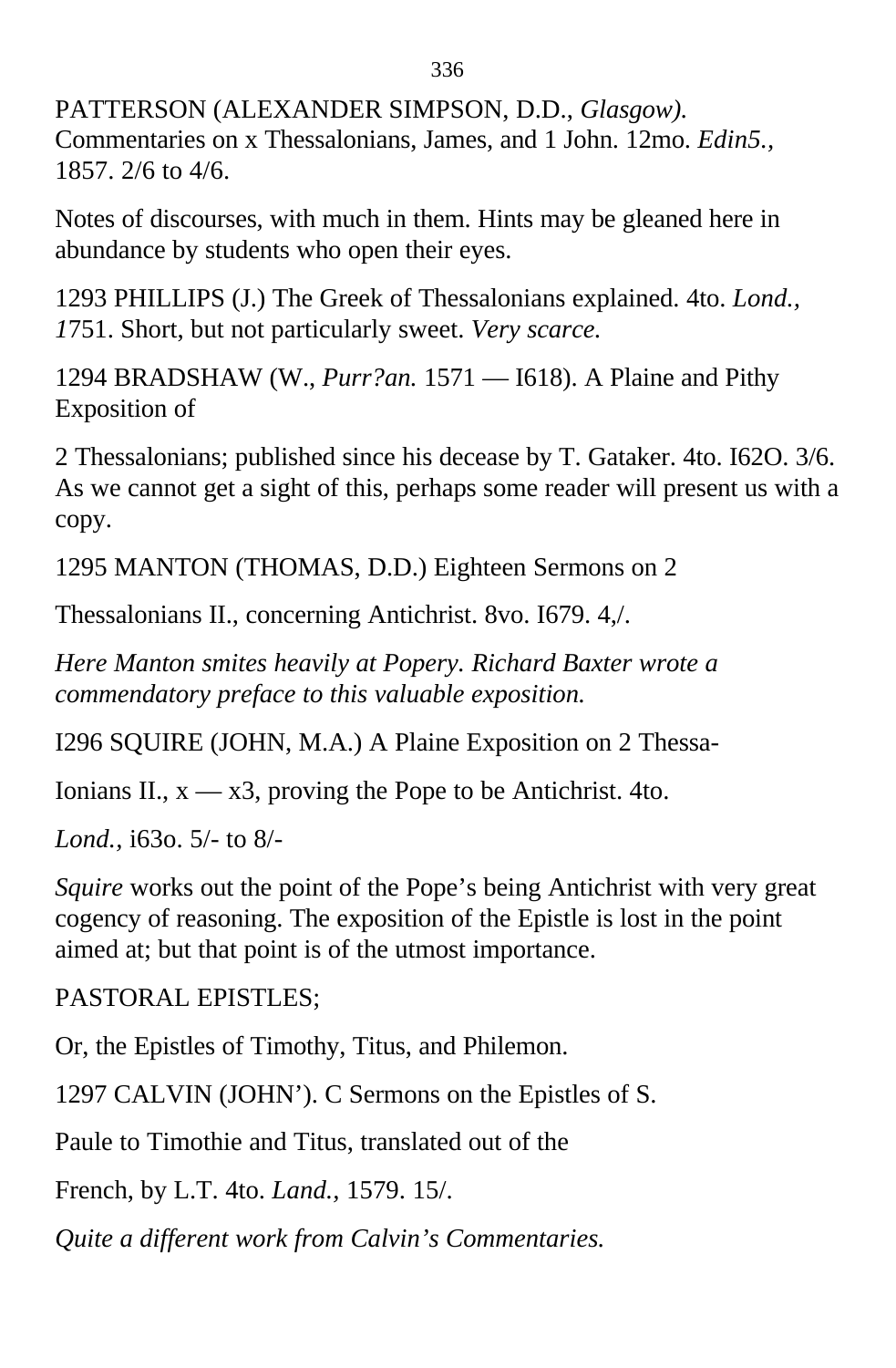1298 FAIRBAIR1N (PATRICK, D.D.) The Pastoral Epistles, Greek Text, Translation, Introductions, Expository N ores,

etc. Cr. 8vo. *7/6. Edinb.,* T. & T. Clark. I874. *What with a good translation, full defense of the Apostolic authorship of the Epistles, fruitful comments, and profitable dissertations, this volume is about as complete a guide to the smaller epistles as one could desire.*

I. & II. TIMOTHY.

[See also under *Pastoral Epistles.]*

x299 BICKERSTETH (E.) *(See No.* I386).

13oo PATTERSON (ALex. S., D.D.) Commentary on Timothy and

Titus. 18mo. I848. *(See our remarks an No. 1292.)*

1301 SLADE (HENRY RAPER., LL.B.) Pulpit Lectures on the Epistles to Timothy.

Cr. 8vo. 1837. 1/-

Utter rubbish. Dear at a gift.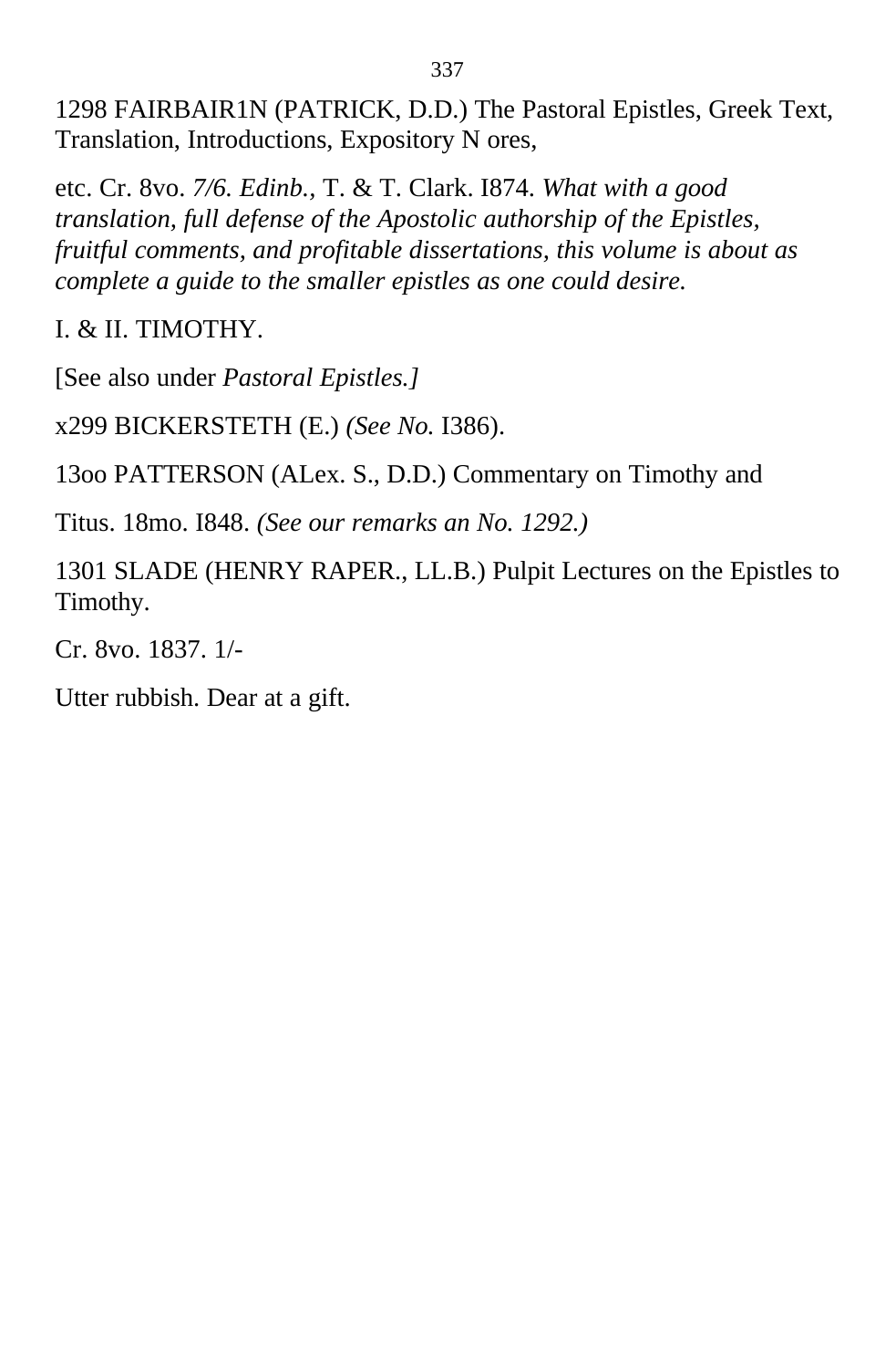1302 WIESINGER (L. A.) *(See No.* 1268).

1303 PINDER (JOHN H., M.A.) The Candidate for the Ministr7. Lectures on

1 Timothy. I2mo. Land., 1837. 1/-

Of no consequence.

1304 BARLOW' (JOHN'. *Puritan.)* Exposition of 2 Timothy, I. and II. Folio. Lond., 1632. 4/- to *7/6.*

*By a master in Israel. Thoroughly practical, deeply experimental, and soundly doctrinal.*

1305 HALL (THOMAS). Commentary on 2 Timothy III. and

IV. Folio. *Land.,* I632 — I658. 8/.

*Hall is often found in union with Barlow, completing the*

*Commentary on 2 Timothy, as he completed Amos, (No.* 840.) -/are *is a masterly expositor, of the old-fashioned school.*

TITUS.

[See also under P*astoral Epistles.]*

13o6 GRAHAM (W, D.D.) Titus. I2mo. 2/6. *Lond.,* Nisbet. 186o.

*Dr. Graham* endeavors to make criticism intelligible, and the results of learning really edifying. We have our doubts as to some of his critic:isms, and he is quite dogmatic enough, but on the whole good.

TAYLOR (THOMAS, D.D. *Puritan.* 1579 — 1632). Com-mentarie upon Titus. 4to. *Camb.,* 1619. 4/- to *6/.* Folio. *1668. 10/.* Also in *Works.*

*The title-page calls Thomas Taylor* "a *famous and most elaborate divine." He was a preacher at Paul's Cross during the reigns of Elizabeth and James [., and a voluminous writer. This Commentary will well repay the reader.*

PHILEMON.

1308 ATTERSOLL (WILLIAM. Puritan). Commentary upon

Philemon. Second Edition. Folio. *Land., 1633. 4/'6.*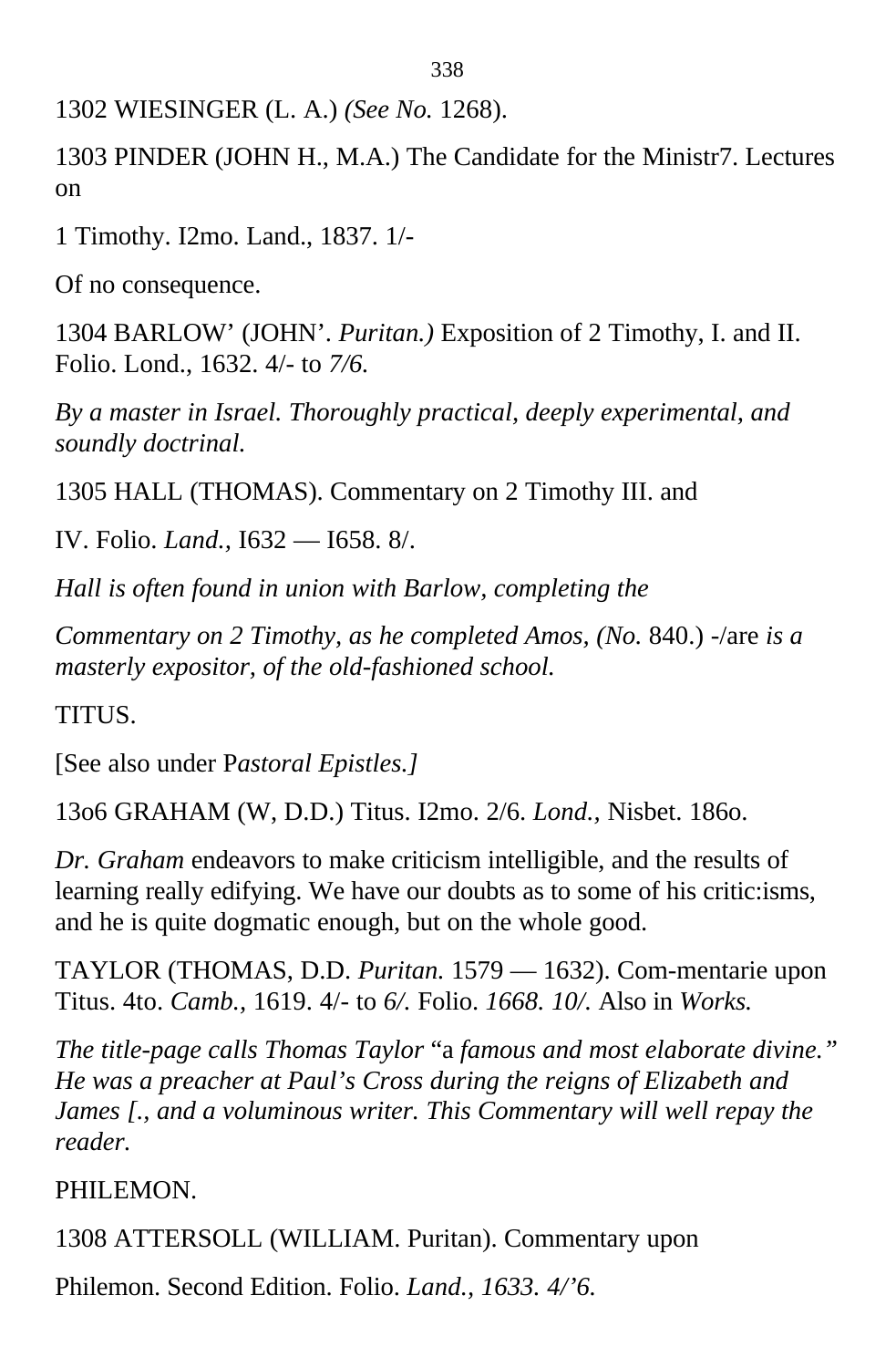*A long comment upon a short epistle. The pious author labors to keep to his text, and succeeds in bringing out of it a mass of quaint practical teaching.*

1309 COX (SAMUEL). Philemon. In "The Private Letters of

St. Paul and St. John." I2mo. 3/- *Land.,* Miall. 1867. *Such exposition as this adds interest to the epistles, and makes their writers live again before our eyes. Mr. Cox delivered this work in public an certain week evenings. Happy are the people who are thus instructed.*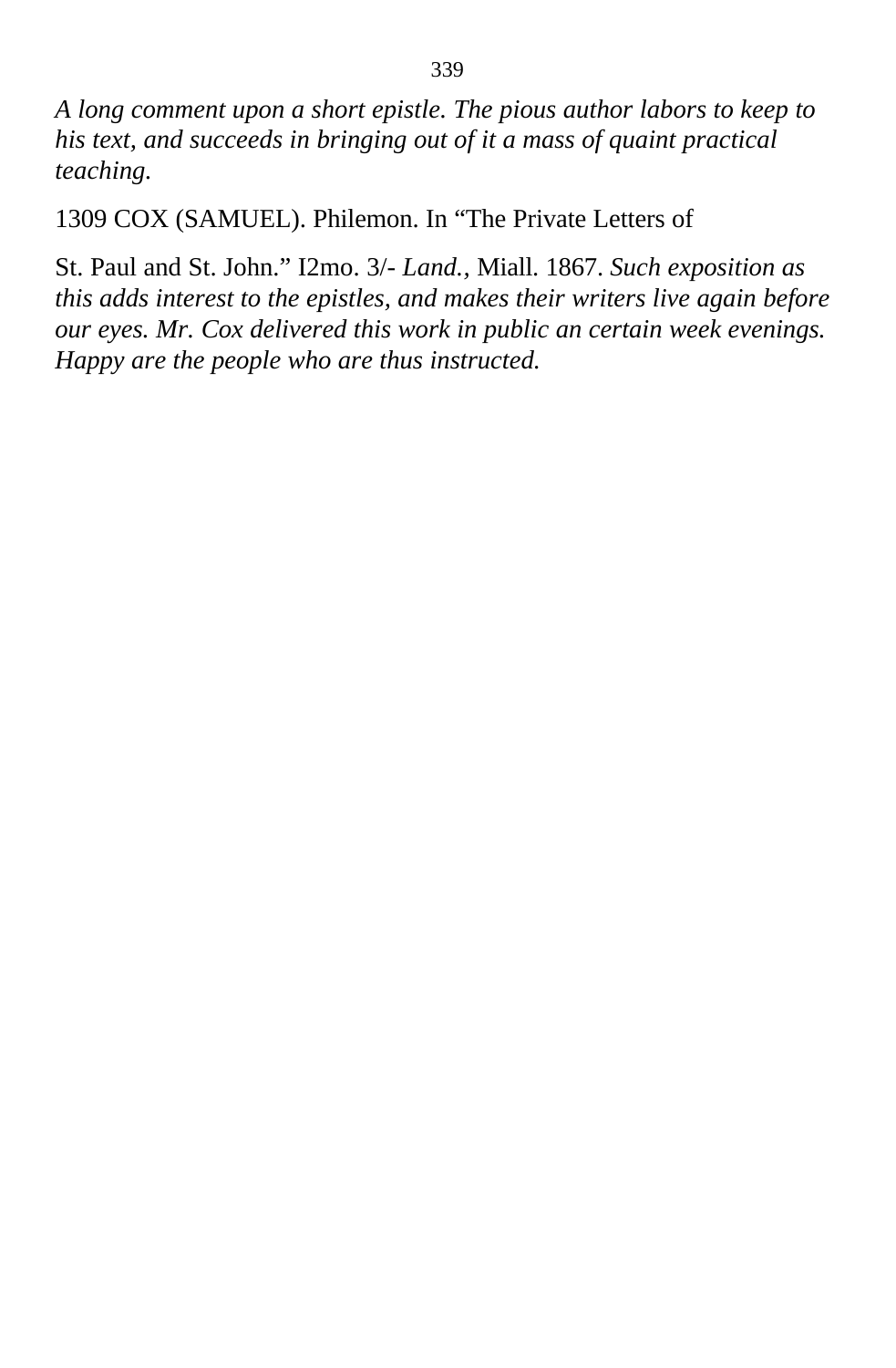340

DYKE (DANIEL, B.D. *Puritan. Died about* 1614). A most

fruitful Exposition upon Philemon. *Lond.* 4to. 1618. 4/- to 7/' *Dyke's* remarks are memorably practical and full of common sense. He abounds in proverbs. The work is not very valuable as an exposition of the words, but excels in making use of them.

I3XX JONES (WILLIAM, D.D., *of East Bergholt.)* Commen-

tary upon Philemon, Hebrews, and x and 2 John. Folio.

*Lond.,* 1636. 9/- to 12/.

*Very lively, sprightly, colloquial lectures, by a Suffolk divine, who thinks the Brownists and Dissenters were not persecuted.* "Christ *was whipped, that was persecution; Christ whipped some out of the temple, that was no persecution." Despite his intolerance he says some uncommonly racy things.*

1312 LIGHTFOOT (J. B., D.D.) *See No.* 1279.

HEBREWS.

1313 BROWN (JOHN, D.D.) Exposition of Hebrews. 2 vols.,

8vo. 18/- *Edinb.,* 1862. S. *9/6.*

*Dr. David Smith says of this work.' "There is not a single instance of carelessness in investigating the true meaning of a text, or of timidity in stating the conclusion at which the author had arrived." What more could be said in praise of any exposition ?*

I314 CALVIN (JOHN). Commentary on Hebrews, translated by Clement Cotton. 4to. *Lond.,* I6O5. /o/- to 13/. Another edition, I2mo. *Lond.,* 1841. 1/6.

· 315 DALE (R. W., M.A.) The Jewish Temple and the Christian

Church. Discourses on Hebrews. Cr. 8vo. 6/- *Lond.,* Hod-

der & Stoughton. 1871. S. 3/6.

Among modern divines few rank so highly as M*r. Dale.* Daring and bold in thought, and yet for the most part warmly on the side of orthodoxy, his works command the appreciation of cultured minds.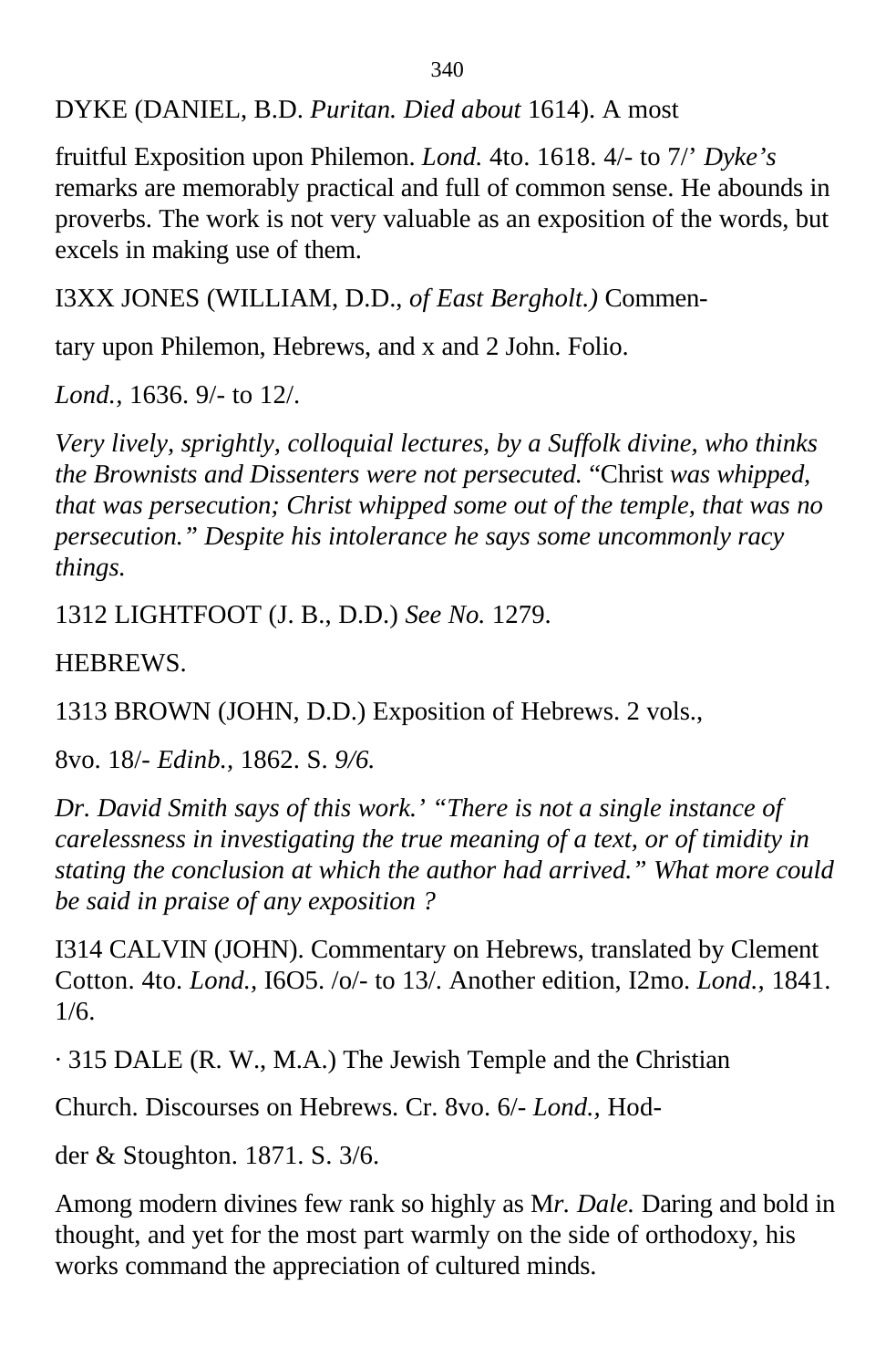1316 DELITZSCH (F., D.D.) Commentary on Hebrews. 2 vols.,

8vo. 21/- *Edinb.,* T. & T. Clark. 1868. S. 12/-

Remarks formerly made upon *Delitzsch* apply here also. *(Nos. 412, ,and 724.)*

:;I7 DICKSON (DAVID.) Short Explanation of Hebrews.

8vo. *Aberd.,* I635; *Camb.,* /649; and *Lond.,* 1839.

*This is generally to be found in connection with the author's* ".Brief E*xposition on Matthew." (No.* 1o33.) *We need say no*

*more than — get it, and you will find abundance of suggestions for profitable trains of thought.*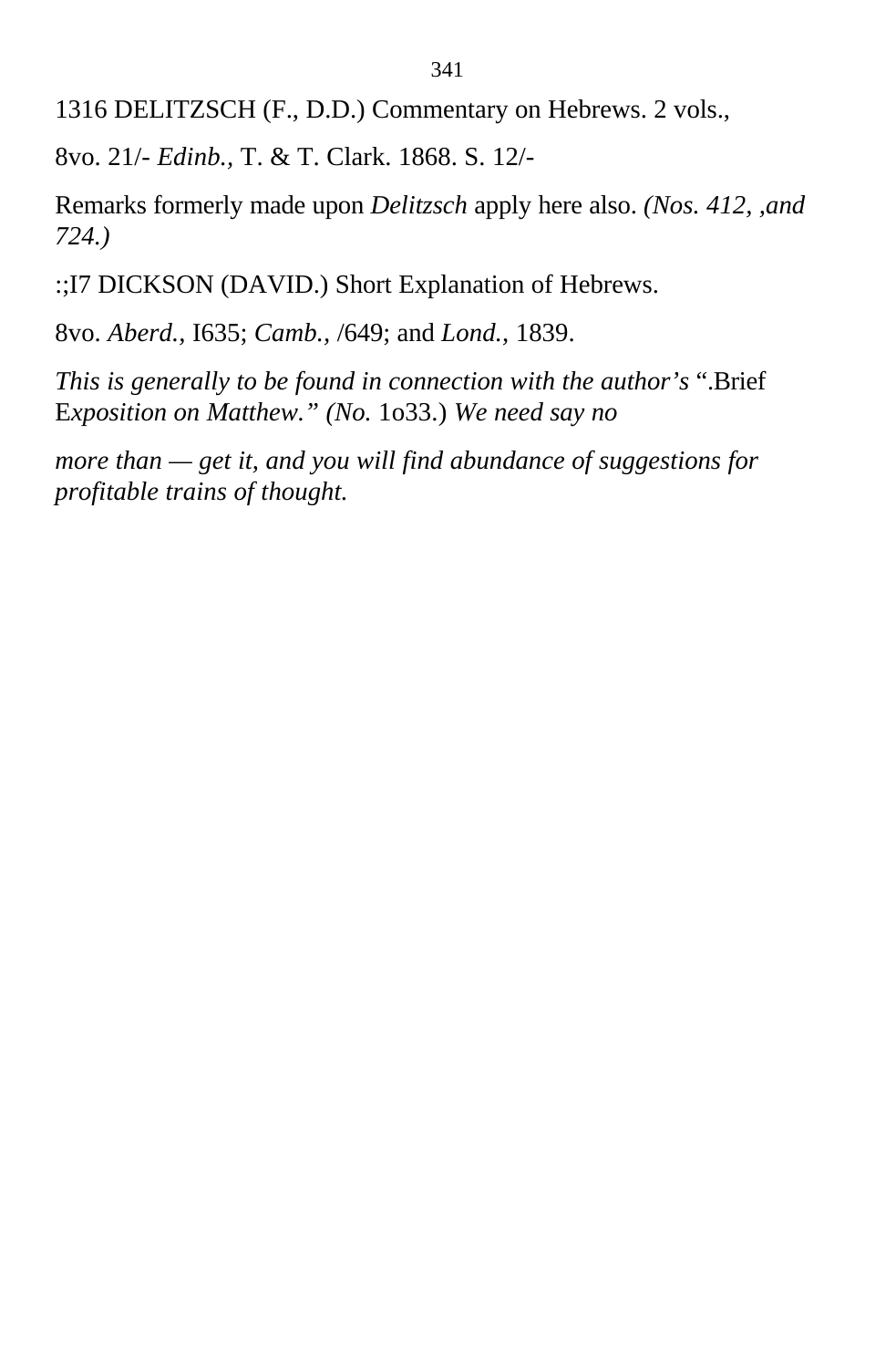DUNCAN (ROBERT, *of Tillicultry.* 1699 — 1729). Exposition of Hebrews. 8vo. 1731. 3/6. New edition, cr. 8vo. 2/-(published at 5/-). *Edinb.,* Ogle & Murray.

"An excellent condensation of *Dr. Owen's* valuable work, and giving the pith and marrow of the great commentator."

EBRARD (JOHN H. A., Pr*of Theol. Erlangen).* Commentary

on Hebrews. 8vo. 10/6. *Edinb.,* T. &. T. Clark. 1853. s. 5/-This is intended as a continuation of *Olshausen,* but it is an improve-merit thereon. E*brard* is at once learned and spiritual, and we prefer him to almost any other author whose works the Messrs. Clark have issued.

I32O GOUGE (WILLIAM, D.D. *Puritan.)* Commentary on

Hebrews. 2 vols. Folio. *Lond.,* 1655. [-Reprinted in

*Nichol's Commentaries.* 3 vols., Cr. 4to. *7/6* each.

*Lond.,* Nisbet. I866-7.]

We *greatly prize Gouge. Many will think his system of observations cumbrous, and so, perhaps, it is; but upon any topic which*

*he touches he gives outlines which may supply sermons for months.*

I32I HALDANE (JAMES ALEX. 1768 — 1851.) Notes on Exposition of Hebrews. I2mo. *4/6. Lond.,* Nisbet. 186o.

*A posthumous work, and issued, not as a finished exposition, but as* "Notes *of an intended Exposition." Very valuable for all that.*

1322 HOWARD (J. E.) Hebrews. A Revised Translation, with Notes. Demy

12mo. I/6. *Lond.,* S. W. Partridge & Co. I872.

Contains a few suggestive observations; but is a small affair in all respects.

I323 JONES (W., D.D.) *See-No.* 1311

I324. JONES (W., M.A. 1726 — 1800). Four Lectures on the Relation between the Old and New Testaments as set forth in Hebrews. 8vo. 1811.  $1/6$ .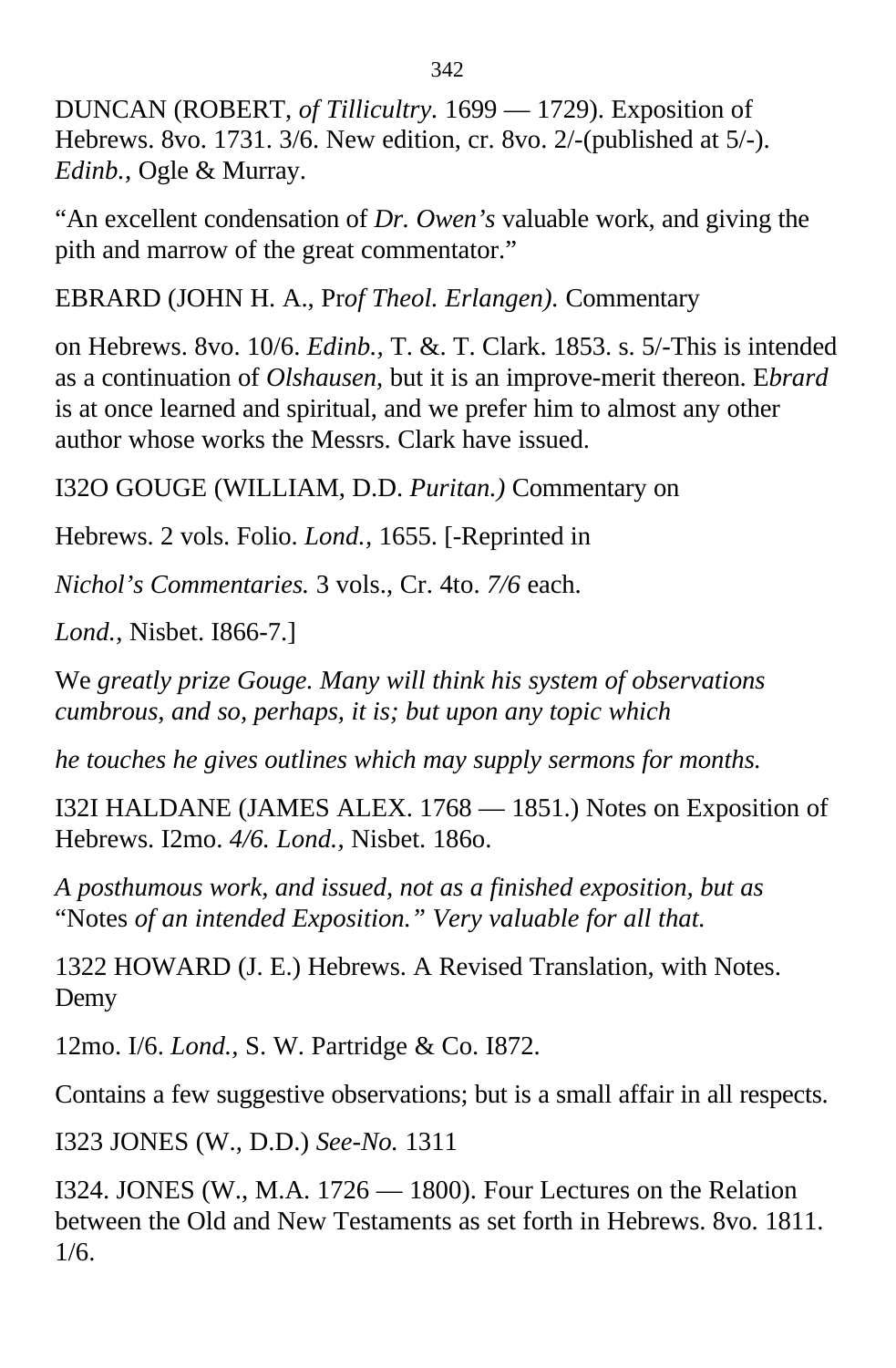Very little of it, and bound up with a work of an ingenious, but fanciful character

KNOX (J. SPENCER, A.M.) The Mediator of the New Cove-

nant. Sermons on Hebrews. 8vo. *Dublin,* 1834. 2/-Thirteen Sermons on select passages. Mediocrity highly polished.

1326 LANGE (J.P.) *See No.* 1288.

t327 LAWSON (G.) Exposition of Hebrews. Wherein the Socinian

Comment is examined. Folio. *Lond.,* 1662. *Scarce.* 7/- to 10/-

*Richard Baxter* says: "I. must thankfully acknowledge that I learned more from *Mr. Lawson* than from any divine that ever I conversed with."

1328 LINDSAY (W., D.D., *Prof. Theol. Glasgow.)* Lectures

on Hebrews. 2 vols. Demy 8vo. 21/. *Edinb.,*

Oliphant. *1867.* 10/.

*One of those great expository works with which the Scotch ministry has so frequently enriched the Church. We wonder if any one ever read this excellent exposition through; we should not like to be sentenced to do so.*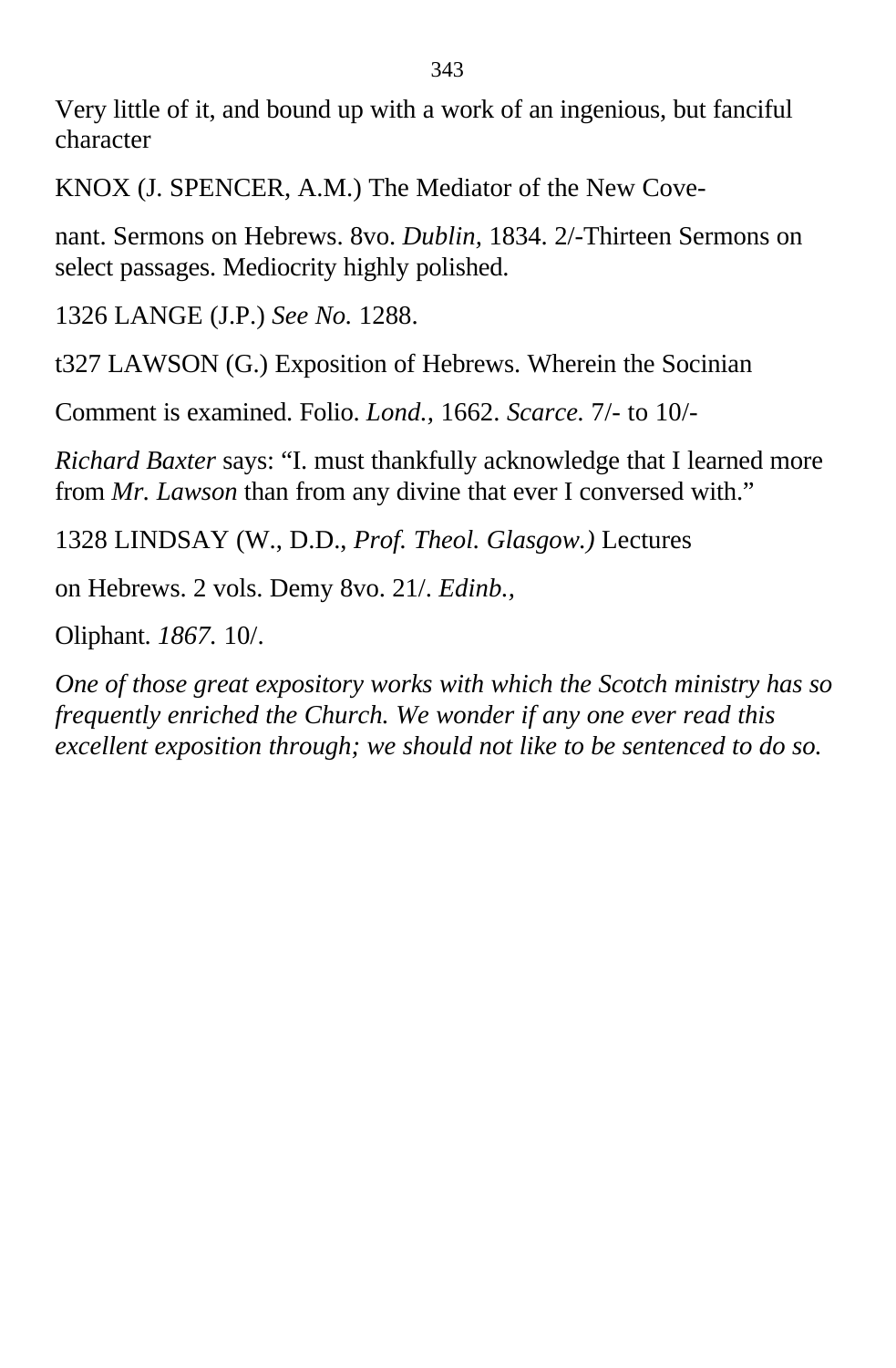1329 [LUSHINGTON (THOMAS, M.A.).] The Expiation of a Sinner. **Commentary** 

upon Hebrews. Folio. x646. 5/'

This work was published anonymously, and is charged with Socinianism.

133o M'CAUL (JOSEPH B., *Hon. Canon of Rochester).* Hebrews. A

Paraphrastic Commentary, with Illustrations from Philo, the

Targums, etc. 8vo. 12/6. */;and.,* Longmans. 1871. S. 6/-

*Mr. M'Caul* attacks the gentlemen of the higher criticism with great plainness of speech and some asperity. We hardly think his work will attain a great circulation, it has so much Hebrew, Greek, Latin, and German in it, that only men of learning and leisure can use it.

MACLEAN (A. 1732 — 1812.) Paraphrase and Com-

mentary on Hebrews. 2 vols., I2mo. *Lond.,* 1847. 2/. *One of the most judicious and solid expositions ever written.*

1332 NELSON (ROBERT). Comments on Hebrews. Cr. 8vo. *6/- Lond.,*

Morgan & Scott. 1868. S. 3/6.

By a thoughtful and devout man, but we cannot endorse some of his interpretations. The taint of a certain modern school appears in passages such as this: "Had Paul been preaching holiness of life as essential to seeing the Lord, would he not have been advocating the very principle on which the law was based ?" We are afraid of this covert Antinomianism; its presence eats as doth a canker.

[NEWTON (ADELAIDE L.)] Hebrews compared with the Old

Testament. Cr. 8vo. 3/6. *Lond.,* Nisbet. 1872. S. 1/6. Devout, simple, and instructive. The authoress was an invalid, and died ere she had finished her work. She worked out a good idea with far more of expository matter than could have been expected of her.

1334 OWEN (JOHN, D.D.) Exposition of Hebrews. 4 vols.

Folio. *Lond., I668-74.* 14/- Also 7 vols. 8vo. Edited

by Dr. Goold. f2 2s. *Edinb.,* T. & T. Clark. S. 25/-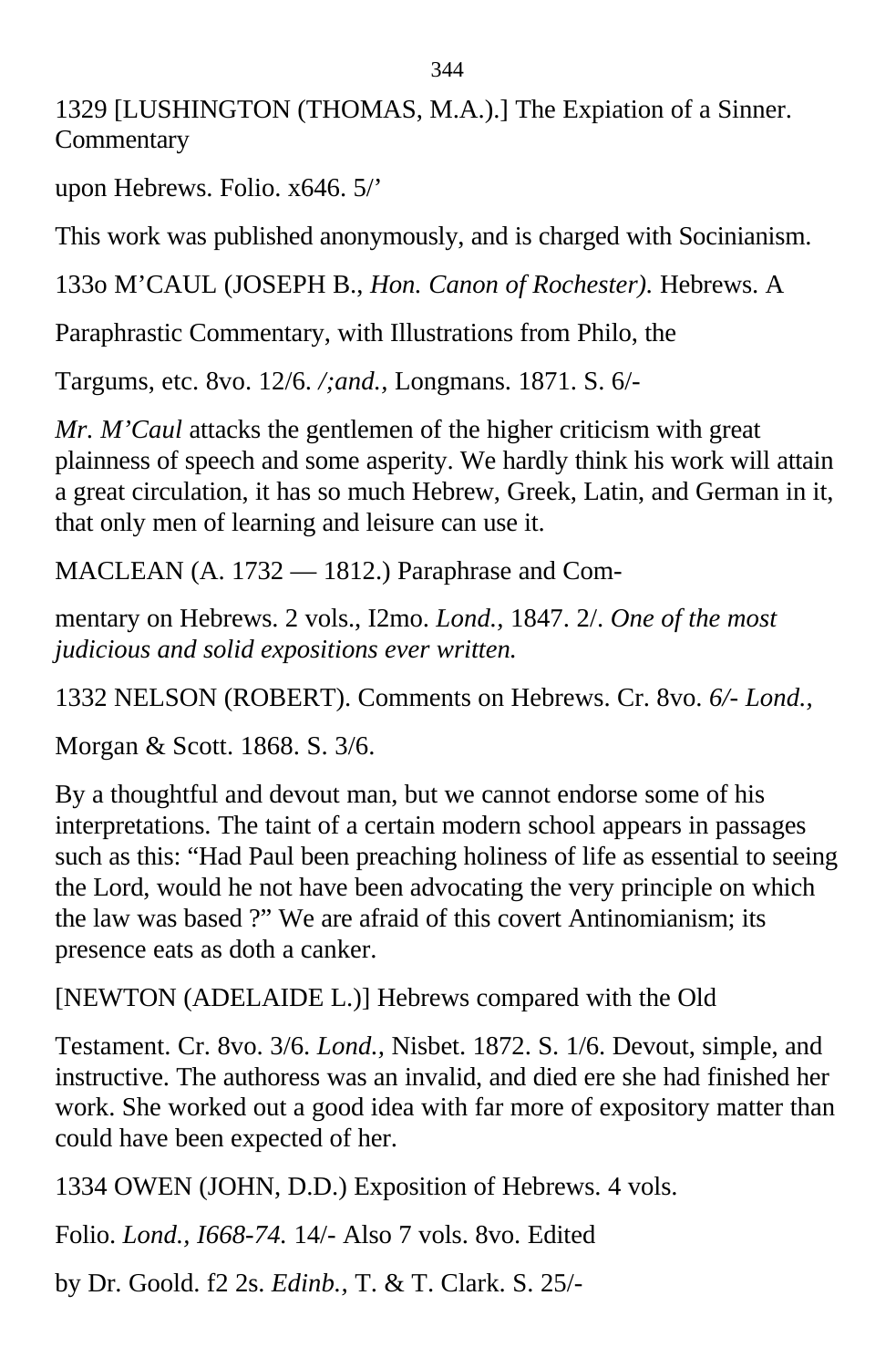There is an abridgment of *Owen's* work, executed by Dr. Williams. 4 vols., 8vo. x79o, etc. 4/6 to *7/6.*

*Out of scores of commendations of t/ds colossal work we select but one. Dr. Chalmers pronounced it "a work of gigantic strength as well as gigantic size; and he who hath mastered it is very little short, both in respect to the doctrinal and practical oaf Christianity, of being an erudite and accomplished theologian."*

1335 PARRY (THoMAs, M.A., *Bp. of Barbadoes).* Hebrews, in a Series of Lectures. 12mo. *Land.,* I834. 1/6.

So feeble that we wonder how it got through the press. A sermonized paraphrase.

PATTERSON (ALEXANDER SIMPSON, D.D.) Commentary on

Hebrews. 8vo. 10/6. *Edinb.,* T. & T. Clark. I856. 6/. Lectures delivered in the course of the author's ministrations. Excellent for the public; the student should consult other authors for learning; but P*atterson* has savor and spirituality.

1337 PRIDHAM (A.). Hebrews. Cr. 8vo. 5/' *Land.,* Nisbet. 186z.

Rather mystified with expressions peculiar to "dispensational truth." whatever that may mean; but devout, candid, sober, and sound.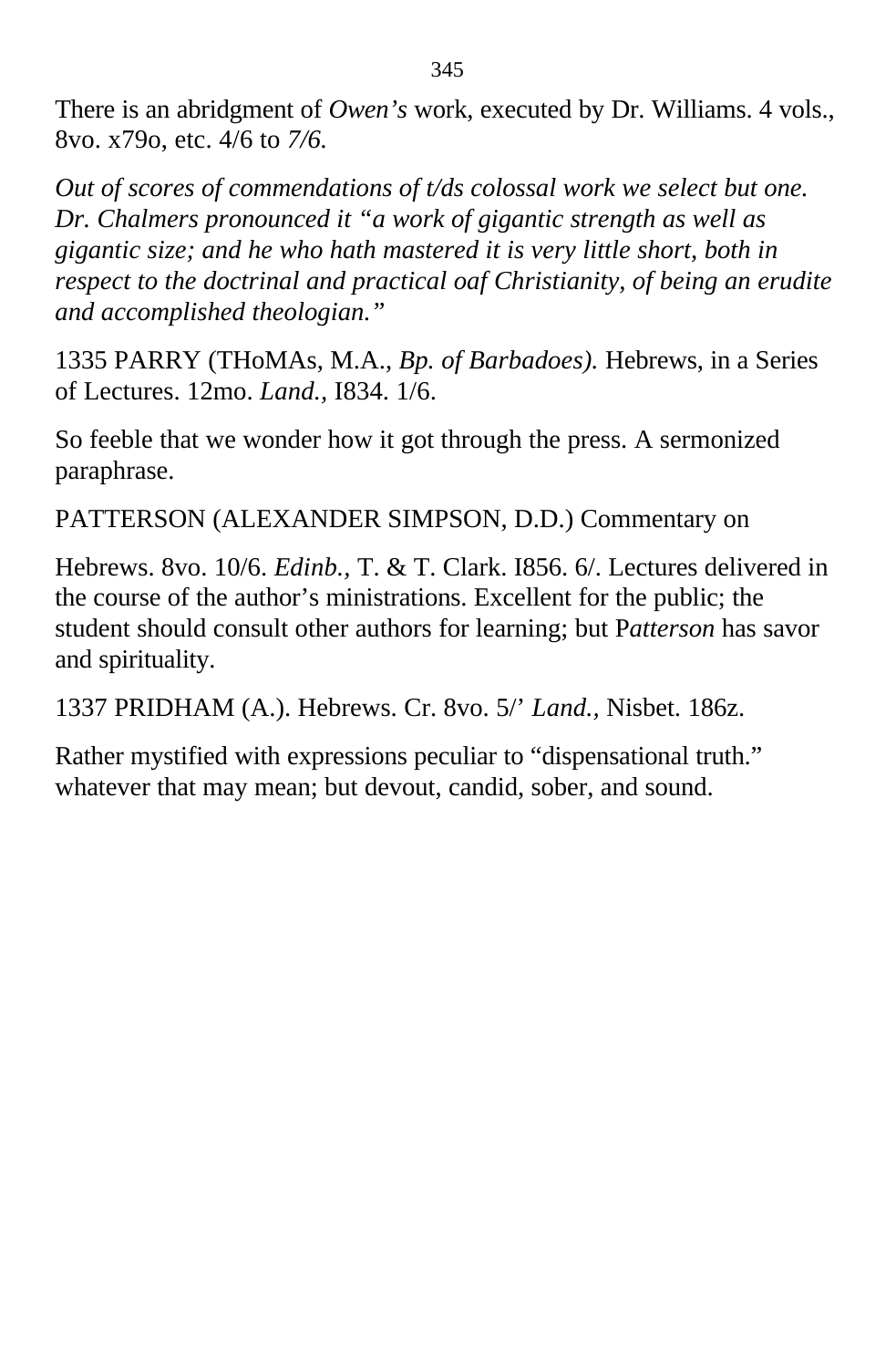1338 SAMPSON (FRANCIS S., D.D. *Prof. Orient. L*it., *Prince Edward Va.)*

Cammentary on Hebrews. 8va. *New York,* I856. S. 5/6.

A respectable production, but we know many which we value far more. As a set of lectures to a college class these comments would be of great value, but the author did well not to print them, although it was natural and fitting that his surviving colleague should do so.

1339 SAMPSON (G. V.) Translation, with Notes. 8va. *Lond.,* 1828. I/6

*Dr. Kendrick* says that *Sampson* is candid and sensible, but scarcely grapples with the dfficult points of the Epistle. Perhaps he was not strong enough.

1340 SAPHIR (ADOLPH). Lectures on Hebrews. First Series.

Chapters I — VII. [Second and concluding volume in prepara-

tion]. Cr. 8va. 6/6. *Zonal.,* J. F. Shaw & Co. 1874.

*Mr. Saphir* has always something to say worthy of the attention of spiritual minds. His mind finds a track of its own, but he is never speculative. We always enjoy his remarks, though he is not specially terse: or brilliant.

STEWARD (GEORGE). Argument of the Epistle to the

Hebrews. 8va. to/6. *Edinb.,* T. & T. Clark. 1872.

Unhappily the author died before he had quite completed this "argument." The work is most helpful.

1342 STUART (MosEs, M.A.) Commentary on Hebrews.

8va. *Land.,* x837. Also 1853. *7/6.* Tegg & Co. S. 3/6. *We are constantly differing front Moses Stuart, but are bound*

*to consult him. He is one of the greatest of American scholars, and this is one of his best comments.*

1343 TAIT (WILLIAM, M.A.) Meditationes Hebraicae. 2 vols.

Cr. 8va. *Lond.,* Hamilton, Adams & Co. x855. S. 6/-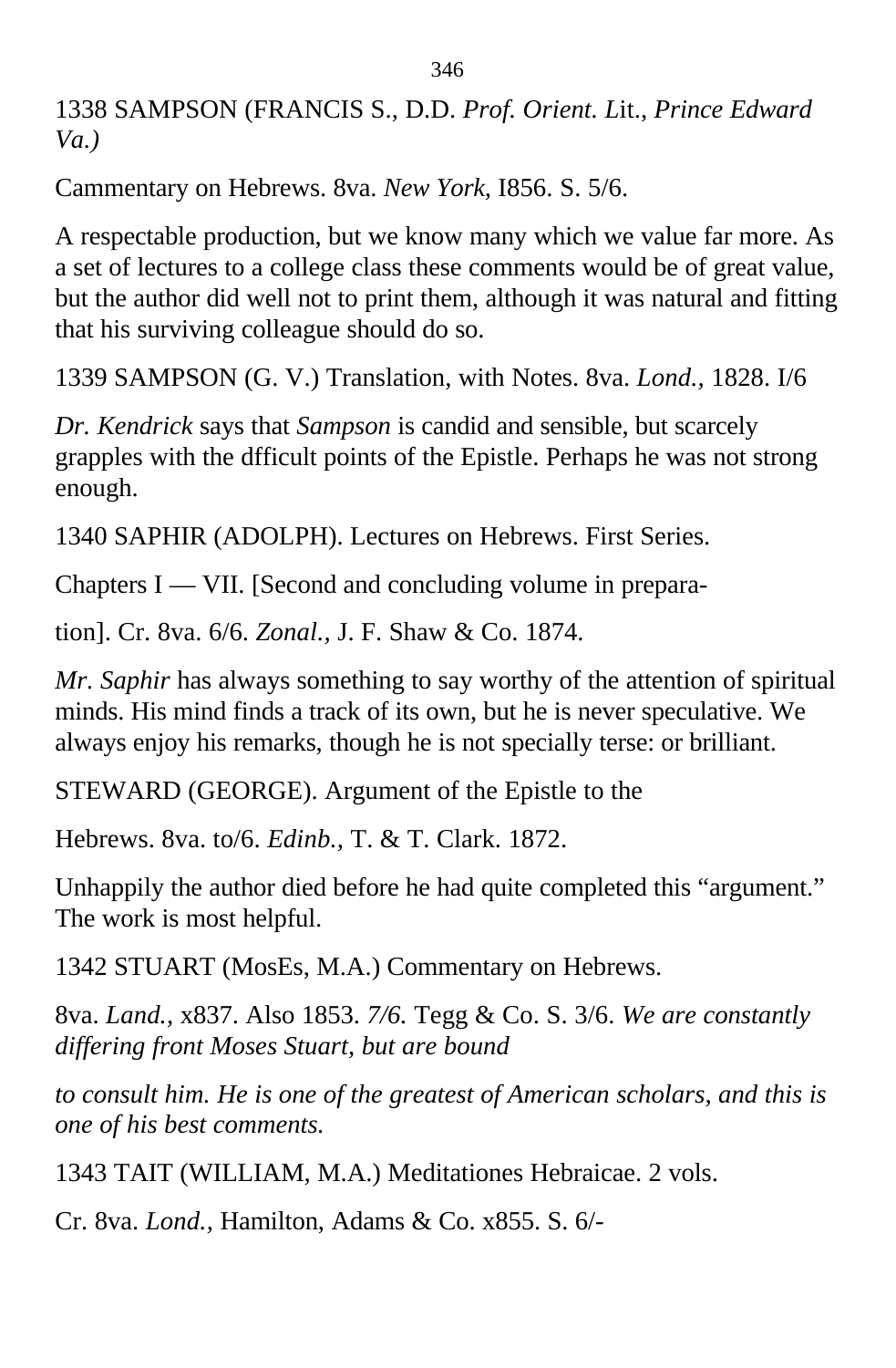A noteworthy series of lectures. If *Gouge, Owen,* and others, had not done all for Hebrews that one could well need, this would have beer,, of firstclass value; and though we have much better it is still a worthy companion to them.

1344 THOLUCK (A. F.) Commentary on Hebrews. 2 vols., 12mo. *12/- Biblical Cabinet. Edinb.,* Clark. x842. S. 4/- to 5/6.

*Delitzsch* speaks highly of this work; but, for our part, we understand the Epistle better without *Tholuck* than with him. Clouds of smoke and volleys of hard words destroy our equanimity.

TURNER (SAMUEL H.,D.D.) Hebrews, in Greek and English;

with Commentary. 8va. *New York, 1*852. S. 4/6.

Carefully done. Written for those who really wish to understand the Epistle.

1346 WILLIAMS (H. W.) Exposition of Hebrews. Cr. 8va. 6/-Zonal., 66, Patemaster Row. 1872.

The author has evidently been a diligent reader and student. Apart from its Wesleyan peculiarities, we can commend this book as edifying and instructive, though we do not place it in the first class.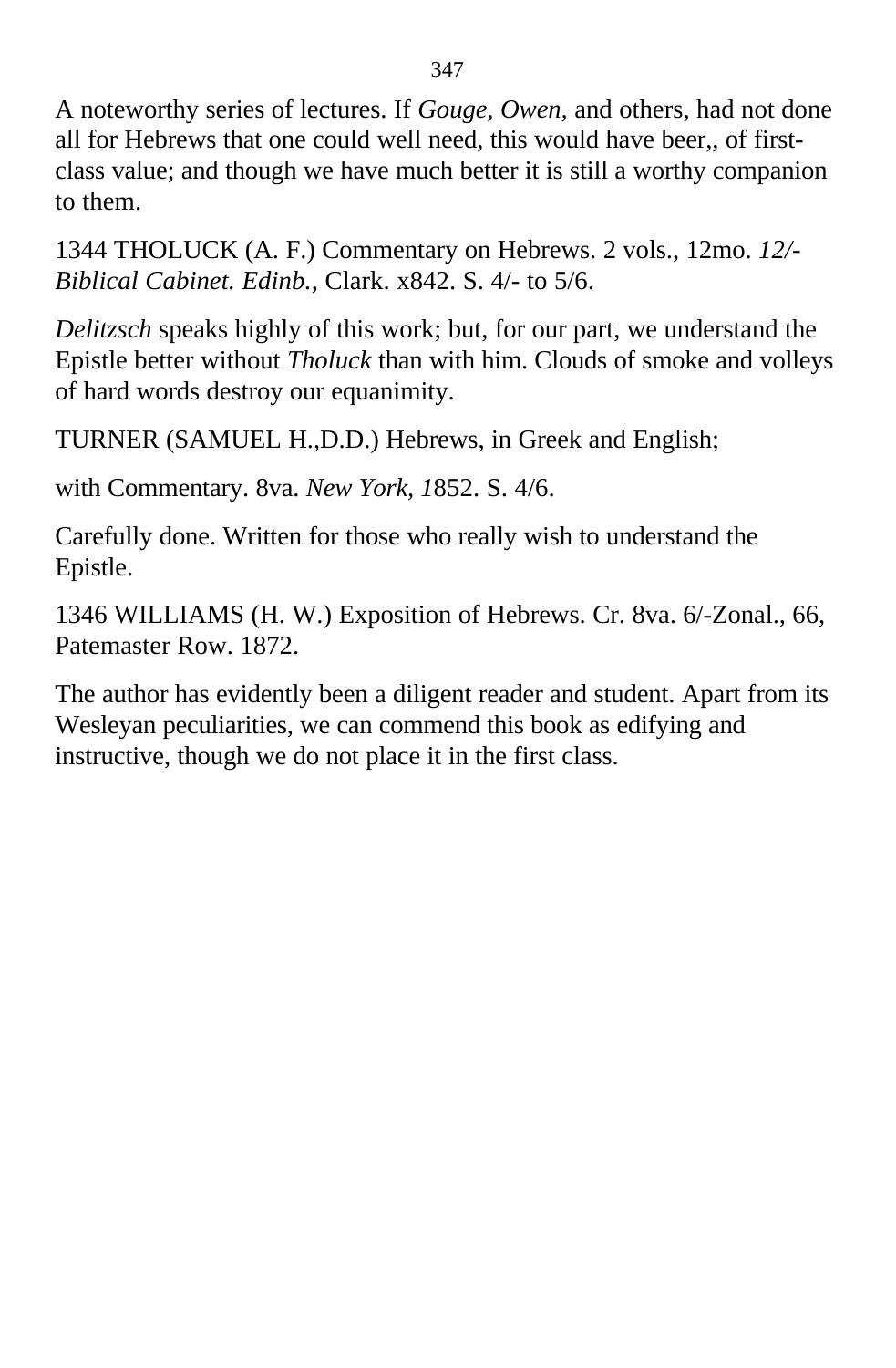PARTS OF HEBREWS.

1347 DEERING (EDWARD, B.D. *Puritan. Died* x576). Twenty-seven Lectures upon Hebrews [chap I. — VI.] 4to. I59O. 5/6.

*Mainly aimed at the errors of the Church of Rome, and at the practical questions of the Reformation period. ,4 learned but antiquated set of lectures.*

x348 MANCHESTER (GEORGE MONTAGUE, *Duke of).* Horse

Hebraicae. An Attempt to discover how the Argument of the

Epistle to the Hebrews  $[I - IV, x]$  must have been understood

by those therein addressed. Royal 8vo. *Lond.,* x835. 3/-

A peculiar book, altogether *sui generis,* written by a man who did his own thinking. The Duke would be an unreliable guide, but he frequently strikes out new paths, and suggests novel trains of thought.

1349 ANDERSON (JAMES S. M., M.A.) Discourses on the 11th and part of

the 12th chapters of Hebrews. 2 vols., 8vo. *Land.,* x839-43. 8/6. Good Church sermons. Of very slight value for commenting purposes.

135o MANTON (T., D.D.) Sixty-six Sermons on Hebrews XI,

in vol. III of Manton's *Works.* Folio edition.

*Exhaustive. Manton piles up his matter heaps upon heaps.*

1351 PERKINS (WILLIAM). - A Cloud of Faithful Witnesses. Com-

mentary on Hebrewes XI. 4to. 1622. 2/63 and Wo*rks,* vol. III.

Good in its day, but now superseded. Very many points are discussed which would now be regarded as ridiculous: as for instance, *whether a man may travel in a foreign country.* It is terribly prosy.

1352 ANDREWS(G.). Sermons upon Hebrews XIL 4to. 1711. 9/' Thoroughly Scotch. Sound, but somewhat prolix and commonplace.

1353 PHILLIPS (W. SPENCER, B.D.) The Triumphs of a Practical Faith.

[On Hebrews XI.] x2mo. *Land.,* 184o. I/-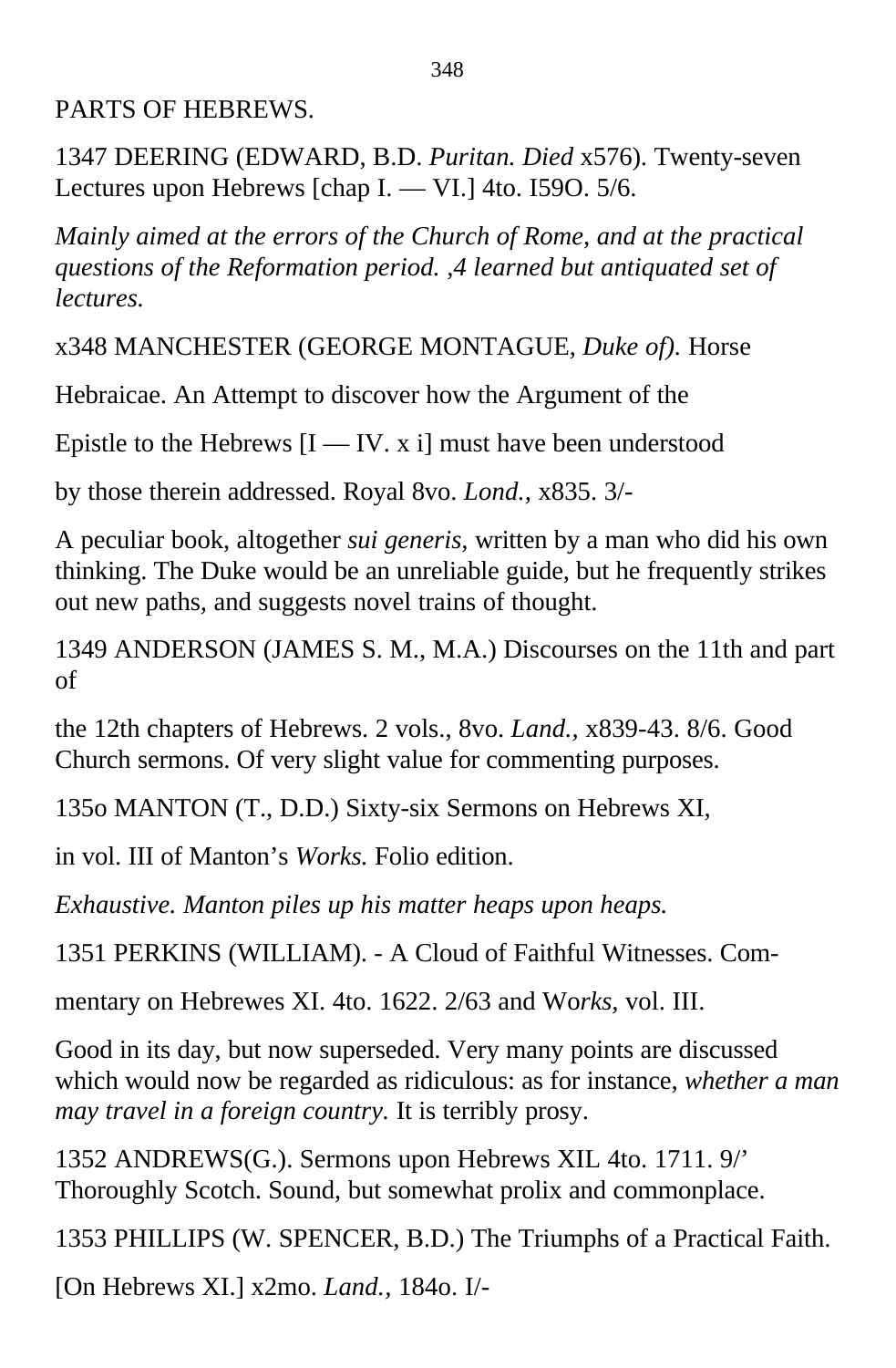Cloudy discourses on the cloud of witnesses. Will quicken no one's pace.

x354 SYLVESTER (MATTHEW). The Christian's Race and Patience.

Sermons on Hebrews XII. 2 vols., 8vo. I7O2 — 17o8. 3/6.

Not of the first class; yet respectable sermons.

CATHOLIC EPISTLES.

x355 EBRARD (J.H.A.) *See No.* 1387.

LANGE (J.P.) Commentary on James, by Prof. Van Oosterzee Epistles of Peter, by Dr. C. F. Fronmuller. Epistles of John by Dr. K. Braune. Epistle of Jude, by Dr. C. F. Fronmuller.

Edited by Dr. Schaff. Imp. 8vo. *21/- Edinb.,* T. & T. Clark. In his comment on the First Epistle of John, *Dr. Braune* teaches baptismal regeneration in a very decided manner. This plague-spot of sacramentarianism should put the reader on his guard.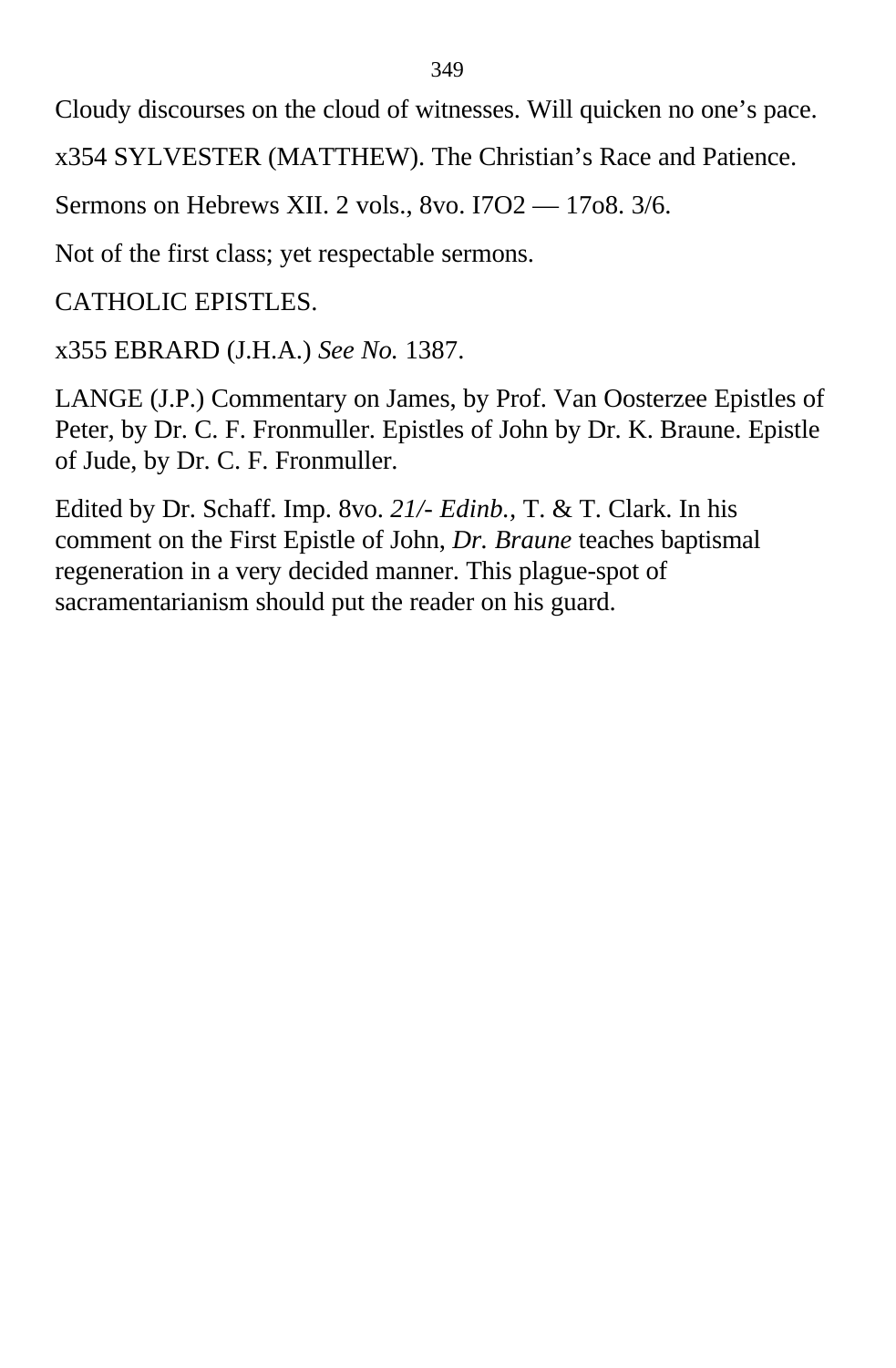JAMES.

1357 ADAM (JOHN, D.D., A*dberdeen).* Exposition of James. 8vo.

*9/- Edinb.,* T. & T. Clark. 1867.

Good, plain discourses, for which the author acknowledges his in-

debtedness to various eminent writers who have discussed the Epistle.

Our readers had better make similar discourses of their *own — -if they can.*

1358 HEMMINGE (NICHOLAS, D.D.) A Learned and Fruitful Commentarie

upon James, translated by W.G. *Black Letter.* 4to. 1577. 21/-

The price which this book fetches is preposterous. It is hard antique reading.

1359 JACOBI (BERNARD, *of Petershagen, Prussia).* Lectures on

James. 12mo. Religious Tract Society. x838. S. 1/6.

A good, simple, practical set of expository Lectures. Safe in doctrine, or the Religious Tract Society would not have issued it.

136o JOHNSTONE (ROBERT, LL.B. *Glasgow.)* Lectures

on James. Extra cr. 8vo.,7/6. *Edinb.,* Oliphant 1871. *A very useful, scholarly, and readable book.*

MANTON (THOMAS, D.D.) Commentary on James. 4to. *Lond.,* I65I;3/. 8vo., 1842; also in vol. IV. of Manton's *Works,* Nichol's edition.

*In Manton's best style. An exhaustive work, as far as t/w*

*information of the period admitted. Few such books are written*

*t10711.*

1362 MAYER (JOHN, D.D.) Praxis Theologica: or the Epistle of James Resolved, Expounded, and Preached upon. 4to. 1629. 7/6. *(Seepages* 10 *and 11*.)

1363 NEANDER (J. A.W.) James, practically explained. Trans-

lated by Mrs. Conant. 12mo. *New York, 1*852. *2/6.*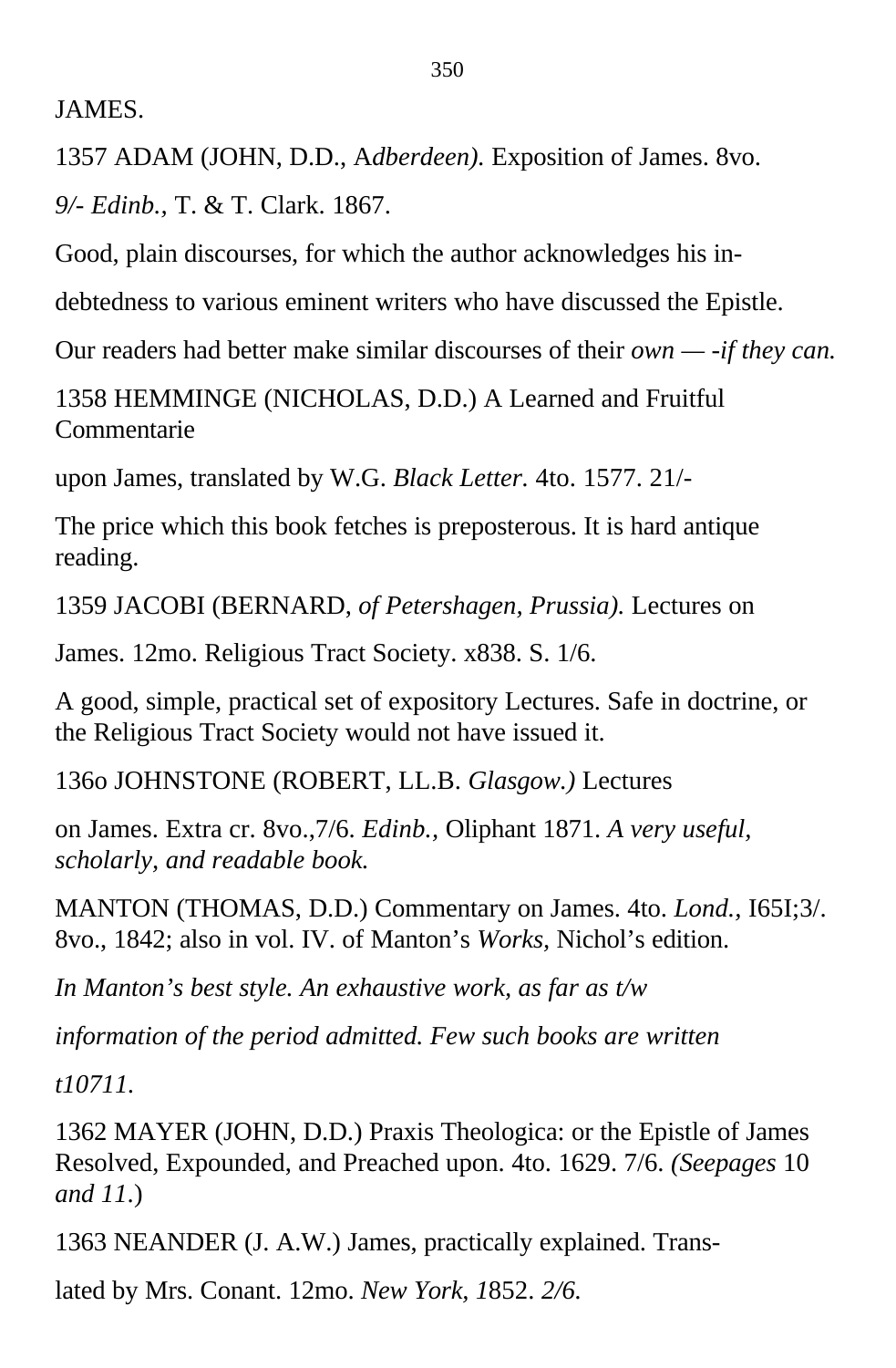*See also No. 1261.*

1364 NELSON (ROBERT). James. Thin cr. 8vo. 2/6. *Lond.,* Bagsters. 1872.

Setting out with the notion that the epistle is only written to the Jews, this author's remarks are too much warped by this and other theories to be of any value to students.

1365 STIER (R., D.D.) *See No.* 972.

1366 PATTERSON (A. S., D.D.) Commentary on James. 18mo.

*Paisley,* 1851. i/- *(See remarks on No.* 1292.)

1367 TURNBULL (RICHARD; M.A.) Expositions of James and Jude. Thick

I2mo., 1592; and 4to., I6O5. 6/- to 14/.

Old and occupied with Popish controversies. Good, solid, and tedious.

1368 WARDLAW (RALPH, D.D.) Lectures on James.

Cr. 8vo. *3/6.* Fullerton & Co. 1862.

*The lectures are noteworthy specimens of expository preaching', They were Wardlaw's last work, and are fully up to the mark.*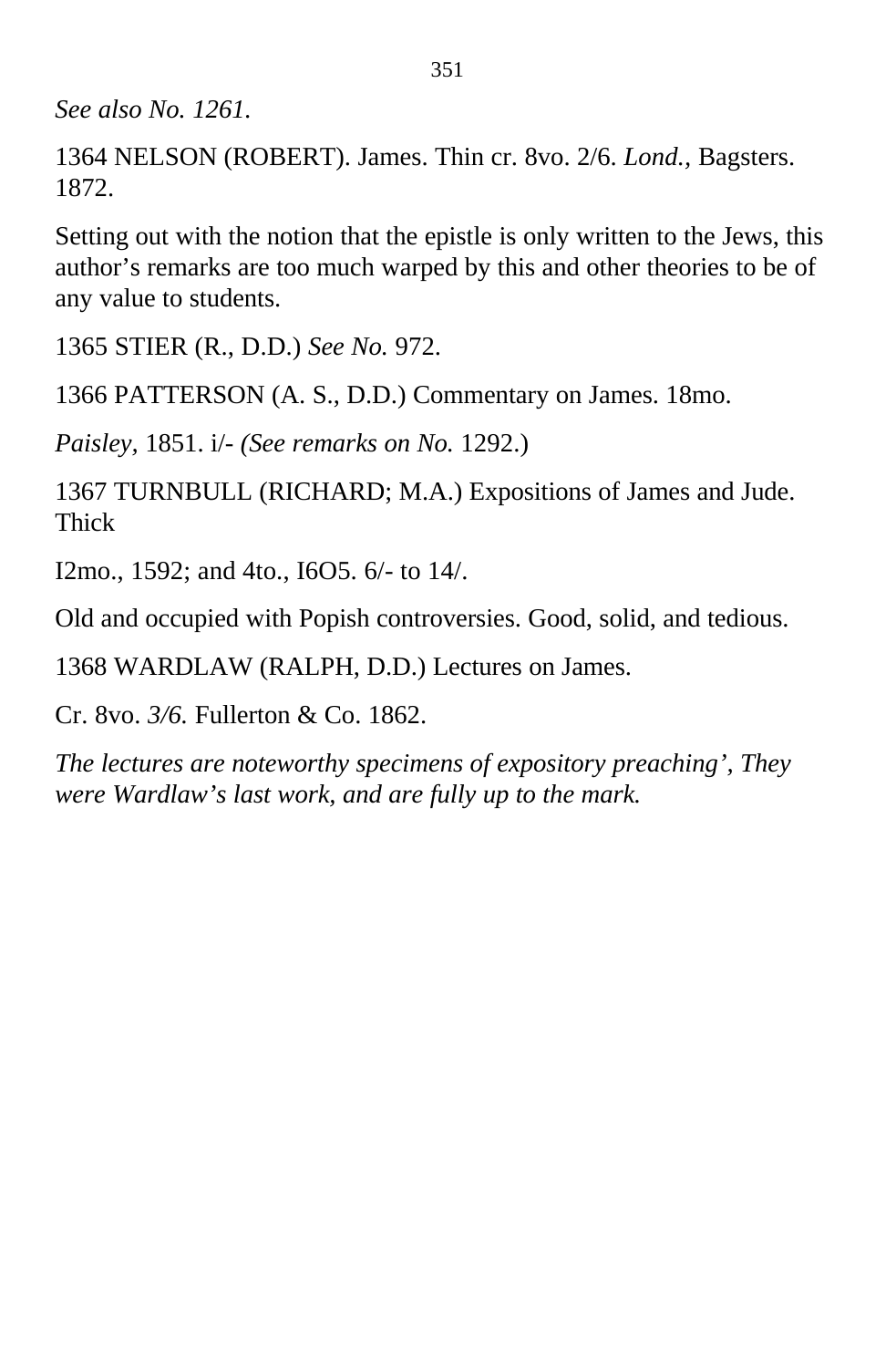I. & II. PETER.

1369 AMES (WILLIAM, D.D. x576 — I633). Exposition of the Epistles of

Peter. 4to. *Land.,* 164I. 5/-

Too much divided and subdivided, chopped up and cut into dice pieces and laid in order; for, after all, there is very little meat in it. It is an analysis, and little more.

*t37o* BENSON (GEORGE.) Epistles of Peter. 4to. 1742. 2/6.

The author was an Arian. *"Benson* possessed considerable learning, but no great portion of genius." This is a paraphrase with notes.

LILLIE (JOHN, D.D. *Kingston, N.Y.)* Lectures on x and 2 Peter. 8vo. 8/6. Ne*w York,* 1869. *Lond.,* Hodder and Stoughton. S. *5/6.*

*Dr. Schaff says : — " Though very different from the immortal work of Archbishop Leighton on the First Epistle of Peter, these lectures breathe the same reverential spirit and devotional fervor, while they are much more full and thorough as an exposition."*

1372 LUTHER (MARTIN). Commentarie upon the Two

Epistles of St. Peter and that of St. Jude, gathered out

of the lectures of Martin Luther. Translated by Thomas

Newton. 4to. *Lond.,* 1581. *Black letter. 15/.*

*In Luther's racy style. One of his best productions. Copies are scarce as white elephants, and consequently expensive.*

1373 NISBET (ALEXANDER). Exposition of I and 2 Peter.

8vo. *Edinb.,* 1658. 5/- to *7/6.*

*A judicious and gracious Scotch commentary, after the style' of Dickson and Hutcheson.*

I. PETER.

I374 ALLEY (WILLIAM, B P. of Exeter. Died 1571). Exposition of I Peter.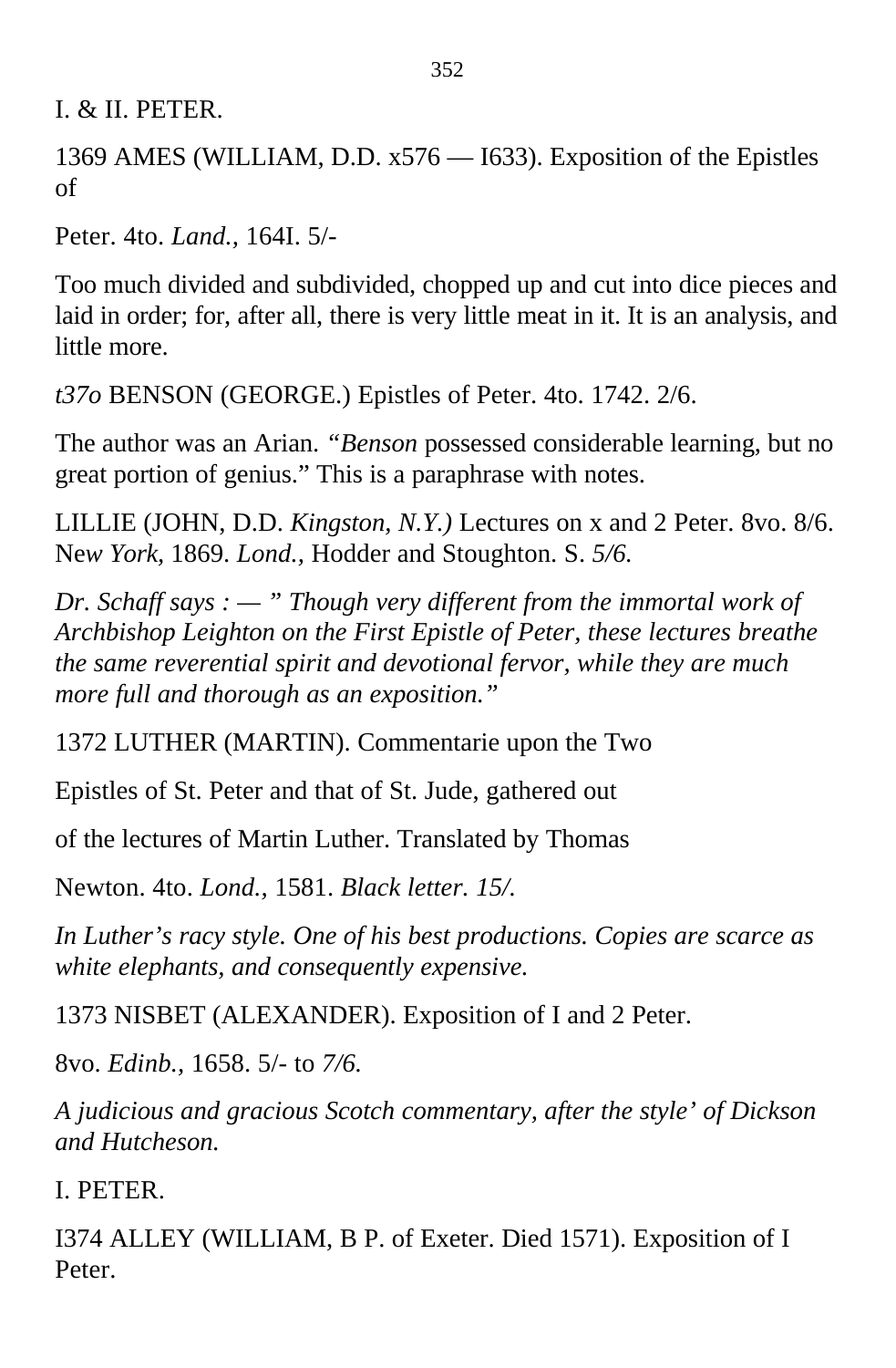[In "Poore Man's Librarie." Folio. *Land.,* 1560]. *18/- Very rare.*

A curious old *Black Letter* Folio. The exposition on Peter is mainly occupied with the questions and controversies of the Reforming period. Do not buy it.

1375 BROWN (JOHN, D.D. *Edinburgh.)* Expository Discourses on I Peter. 3 vols. Cr. 8vo. 18/. *Edinb., W.* Oliphant & Co. 1866. S. so/6 to  $x^2/6$ .

*The epistle is divided into paragraphs, and these are made the themes of discourses. Thus Dr. Brown produced what is substantially a commentary, and one of the best. It affords us a grammatical interpretation, together with an exposition, at once exegetical, doctrinal, and practical. It is a standard work, and the indices increase its value.*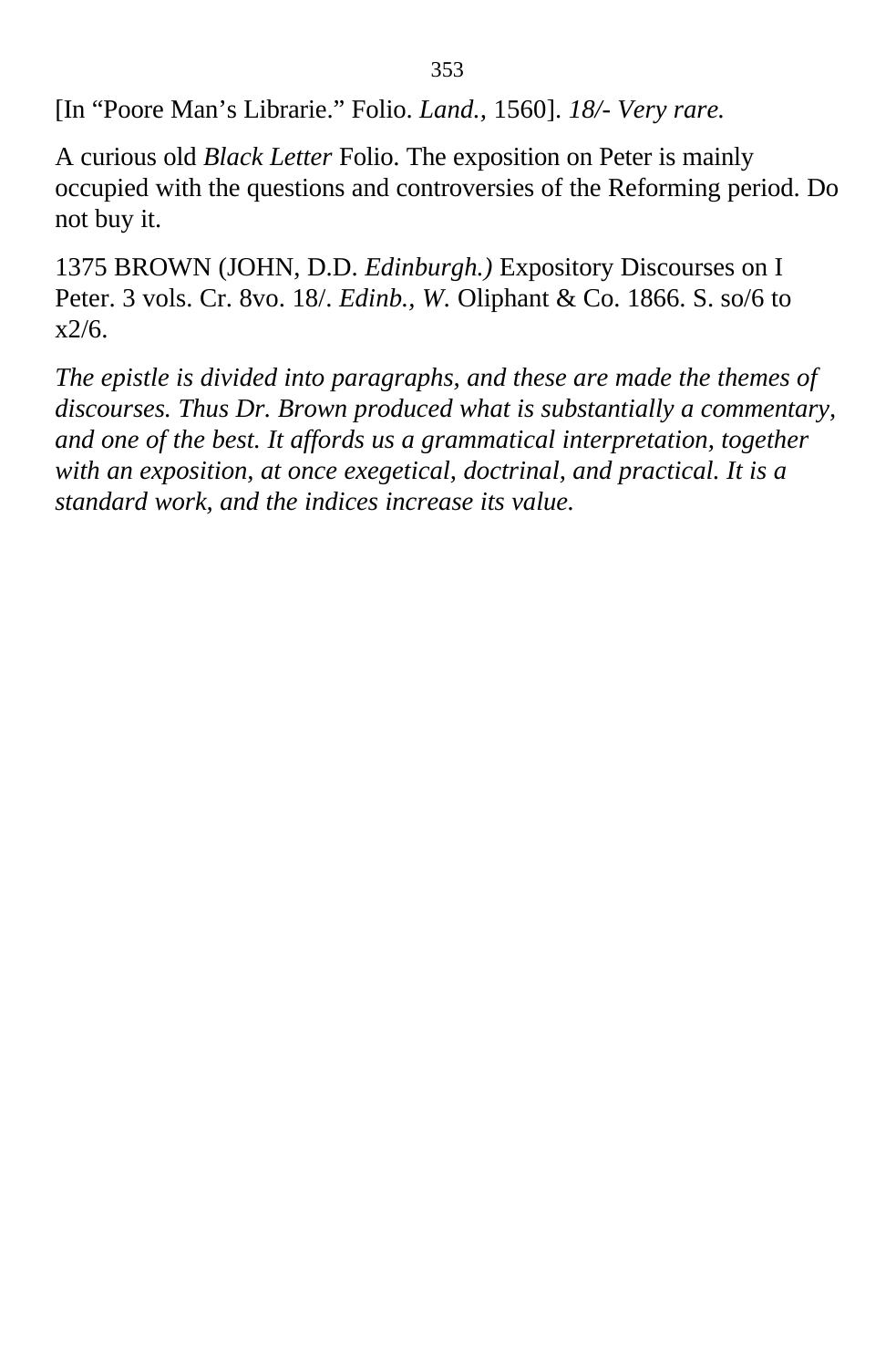1376 BYF1ELD (NICHOLAS). Commentary upon 1 Peter I. II. III.

Folio. 1637. 9/- to 15[-

*Byfield* is an able and pious divine, but he is not very vivacious, and neither in manner nor matter is he at all original.

1377 KOHLBRUGGE (H. F., D.D., *of Elberfeld).* Sermons on

x Peter. 1*2mo. Lond.,* 1853. 2/-

Strictly orthodox and deeply spiritual. No German neology may be expected from this author. He is very happy in his practical remarks.

1378. LEIGHTON (ROBERT, D.D. *Abp. of Glasgow. 1*613 — 1684) Commentary upon 1 Peter. 2 vols. 18mo. *3/6.* Royal edition, with Portrait, 5/. Rel. Tract Soc. *Dr. Henry Mills thus wrote of Leighton's works* : — -" *There is a spirit in them f never met with in any other human writings, nor can I read many lines in them without being moved." We need scarcely commend this truly heavenly work. It is a favorite with: all spiritual men.*

1379 ROGERS (JOHN, A.M. *Puritan. Died I636.)* Fruitful

Exposition upon all the First Epistle of Peter. Folio. *Lond.,* 165o. 14/- to *16/. Very rare.*

*Rogers was a true Boanerges. His style is earnestly practical and wisely experimental. This is one of the scarcest and liveliest of the Puritan expositions.*

1380 STEIGER (WILHELM, *Prof. Theol. Geneva.* 1809 — 1836). Ex-

position of x Peter. Translated by Dr. Fairbairn. 2 vols., 12mo.

*8/- Biblical Cabinet. Edinb.,* T. & T. Clark. 1836 3/-

*Steiger* was a sound German divine. His criticism is good, but like all the Germans he is far too fond of dragging in learned names.

1381 GOMERSALL (R.) Sermons on St. Peter [chap. It. 13 — 16]. 4to. 1634. 5/" Teaches absolute submission to rulers. Only worth notice from its age.

H. PETER.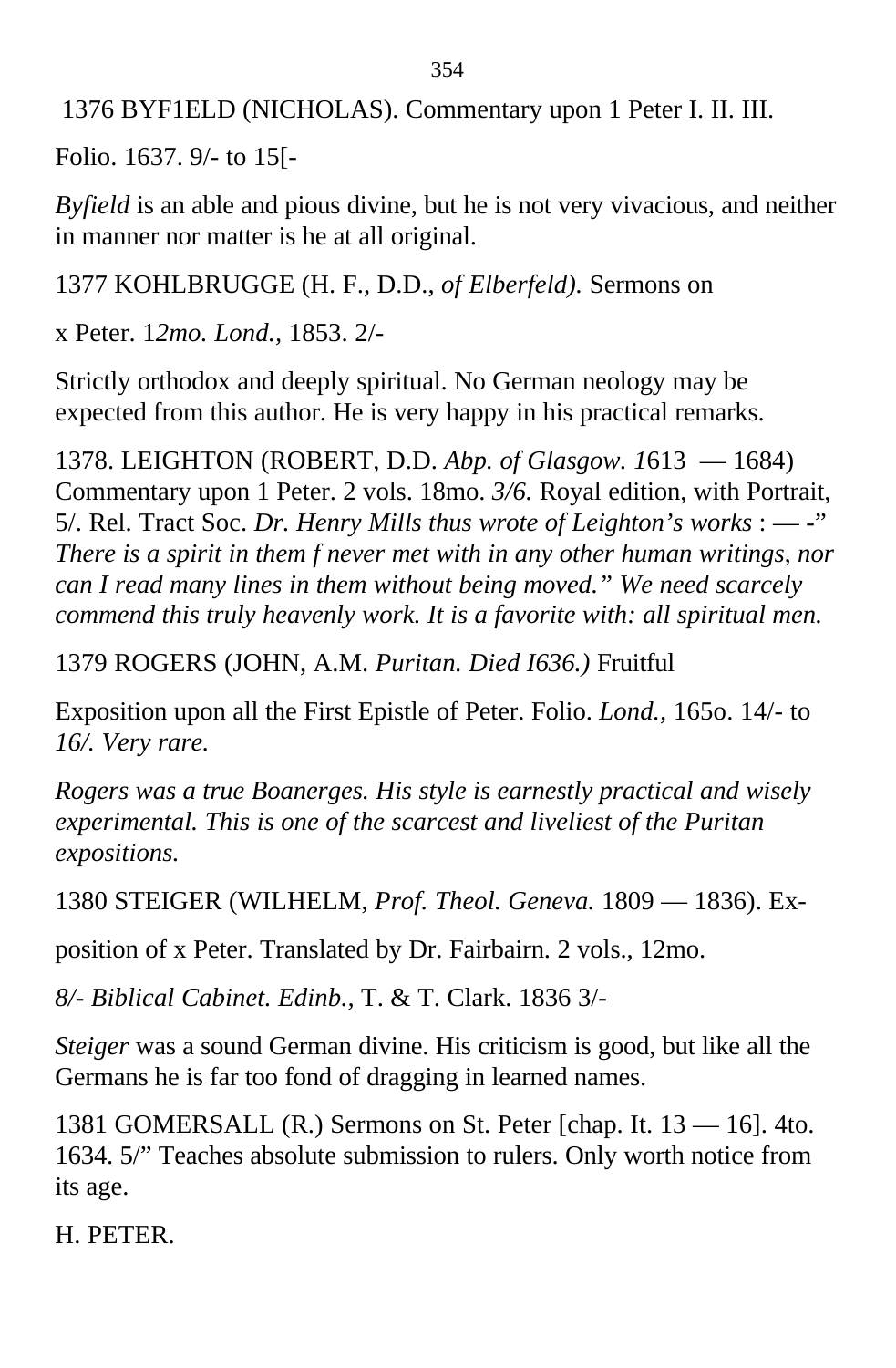1382 ADAMS (THOMAS). Commentary upon the2nd Epistle of Peter. Folio. L*ond.,* 1633. New Edition, revised by Rev. James Sherman, in imp. 8vo., 1839; now included in *Nichol's Commentaries;* 10/6. *Lond.,* Nisbet. 1862.

*Full of quaintnesses, holy wit, bright thought, and deep instruction. We like Adams better in commenting than in preaching. His great work is quite by itself, and in its own way remains unrivalled. We know no richer and racier reading.*

*-*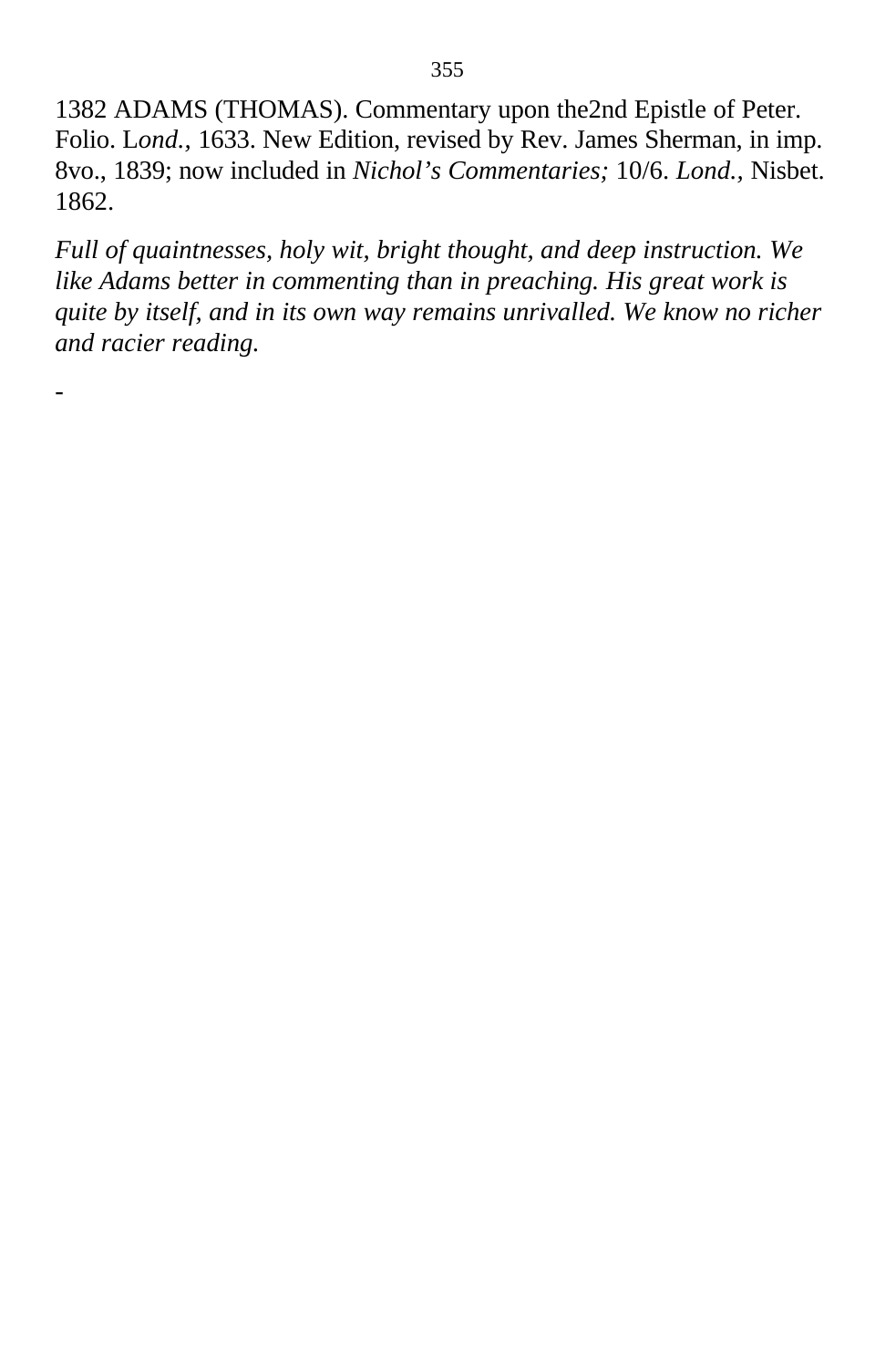1383 SYMSON (ARCHIBALD). Exposition upon the Second Epistle

Generall of St. Peter. 4to. *Lond.,* 1632. 6/-

Abundance of matter, pithily expressed. S*ymson* is among the oldest and rarest of the English divines.

1384 BROWN (JOHN, D.D.) Parting Counsels; an Exposition

of 2 Peter I. 8vo. 8/- *Edinb,* Oliphant. 1856. S. 4/-*We always think of Brown as a Puritan born out of due time. .Everythin6 he has left us is massive gold. He is both rich and ,:lear, profound and perspicuous.*

1385 WILSON (WILLIAM, *of Musselburgh ).* Second Epistle of Peter.

12mo. 5/-; offered at 2/6 by Ogle & Murray, *Edinb.*

"Thoughtful and fresh in its matter, fine and polished in its style, laying hold of us at once, and tightening its grasp on our sympathies the longer we read." — B, *and For. £van. Review.* [Too laudatory.]

1386 BICKERSTETH (EDWARD. I786 — I85O). Exposition on the Epistles of

John and Jude, and of Paul to Timothy. 12mo. *Lond.,* 1853. 1/6.

Notes taken by his children of M*r. Bickersteth's* expositions at family prayer. Simple, devout, soundly evangelical, and, we must add, superficial and commonplace.

1387 EBRARD (J. H. A.) Commentary on the Epistles of

St. John With an Appendix on the Catholic Epistles.

8vo. 10/6. *Edinb.,* T. & T. Clark. 186o. S. 5/.

*Dr. Candlish, in his Exposition on I John, says: " I must*

*acknowledge my obligation to Dr. Lucke. But it is Dr. Ebrard who has helped me most. Ebrard is especially valuable, and for an English reader, acquainted with theology, very easily intelligible."*

1388 HAWKINS (THOMAS). Commentary on John's Epistles.

8vo. *Halifax,* I8O8. 2/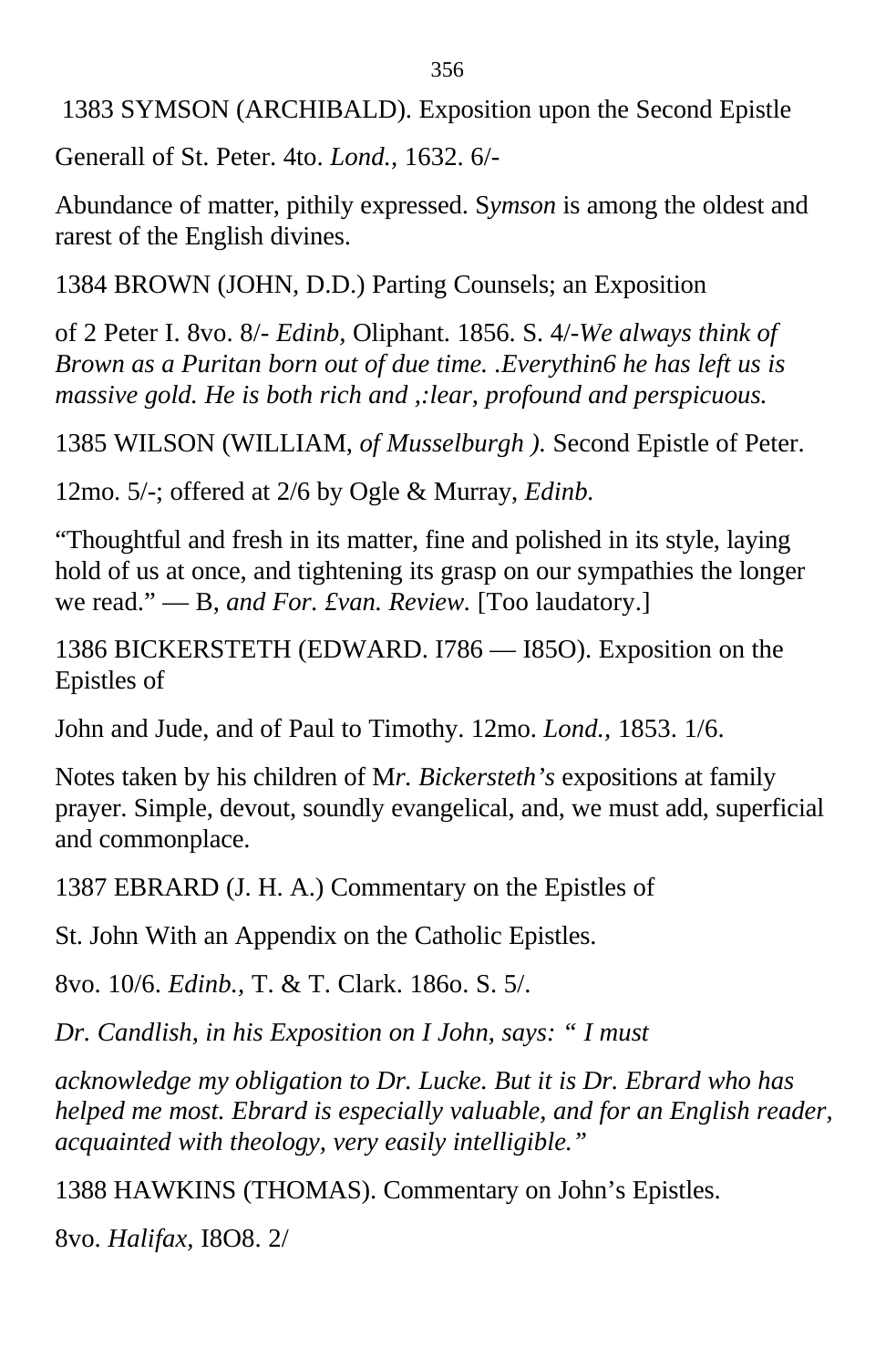*Very excellent. The writer has upon every verse something to say worth the saying'.*

1389 LUCKE (G. C.F. *Bonn).* Epistles of John. 12mo. *Biblical*

*Cabinet. Edinb.,* T. & T. Clark. 1837. S. *2/6.*

*Dr. Graham,* of Bonn, says that "Lucke is impartial, learned, and critically in earnest; yet the attentive reader soon discovers a very decided antievangelical tendency. I say anti-evangelical in our sense of the word, for in Germany he has done much to overthrow the cold kingdom of rationalism and unbelief." *Graham* is severe, and a discount may be allowed from this judgment. Let it serve as a warning.

139o SHEPHERD (R.) *See No.* ,069.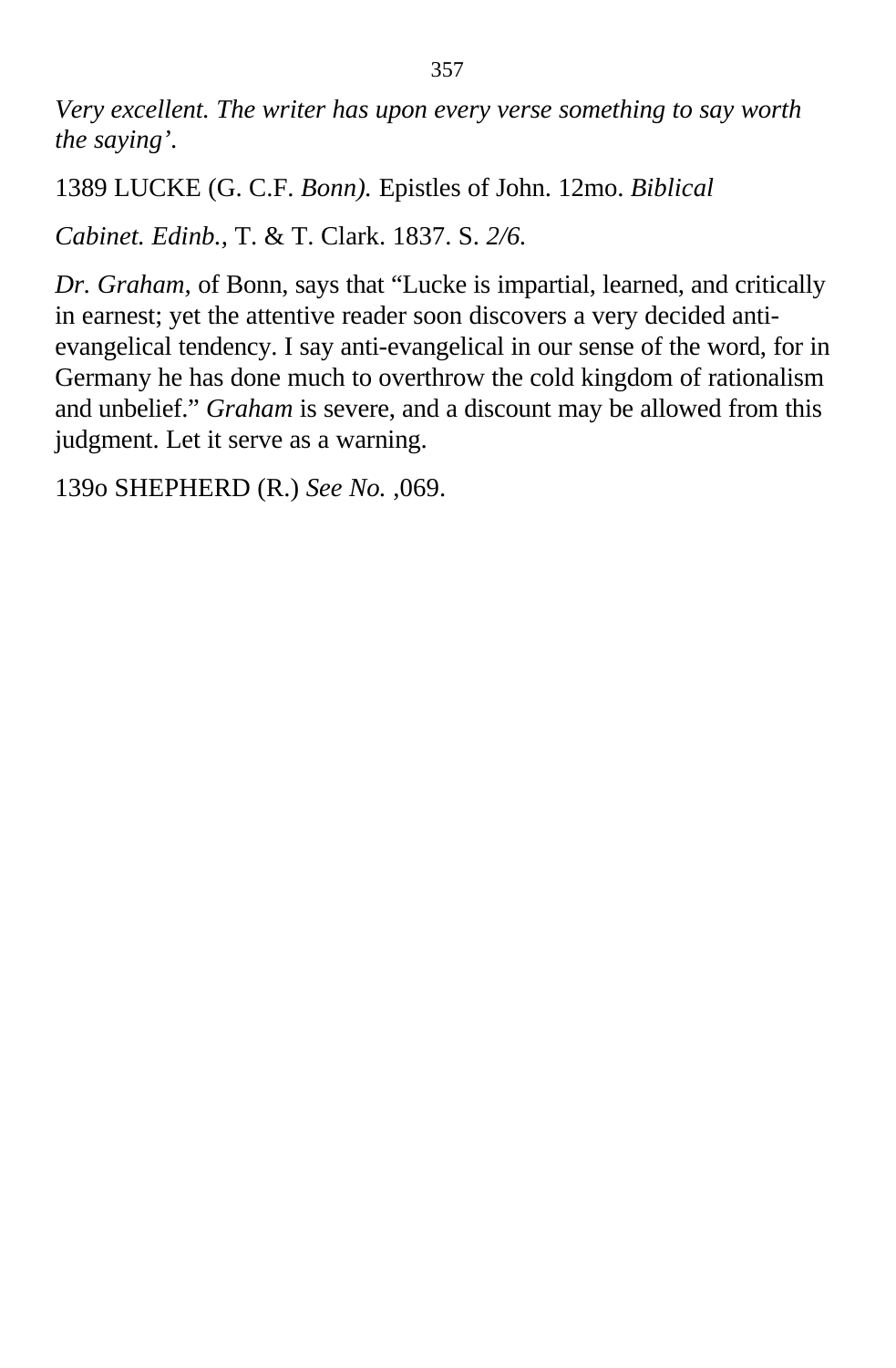## I. JOHN.

x39, APOSTOLIC INSTRUCTION, exemplified in the First

Epistle of John. [Anon.] I2mo. *Lond.,* I84O. 2/.

*Upon two chapters only, but thoroughly good, and full of sweetness and light.*

1392 BINNING (HUGH. 1627 — 1653). Fellowship with God, or Twenty-eight Sermons on I John I and II, I — 3. In his *Works,* vol. II *(See No. 11*97). Reprinted in 18mo. by Religious Tract Society. 1833.

*Milk for babes, and meat for men; calls to backsliders, and comforts for mourners. "There is no speaking," says Durham, "after Mr. Binning ; truly he had the tongue of the learned, and knew how to speak a word in season."*

1393 CALVIN (John). Commentaries upon the First Epistle of John, and upon the Epistle of Jude. Translated by W.H. 8vo. [156o.]

1394 CANDLISH (ROBERT, D.D.) First Epistle of John,

expounded. 2 vols. Sin. cr. 8vo. 10/6. *Edinb.,*

A. & C. Black. 187o. S. 5/- to *7/6.*

*We set great store by these lectures. .4 man hardly needs anything beyond Candlish. He is devout candid, prudent and forcible.*

1395 COTTON (JOHN, B.D., *]>astor of Boston, 2V.£.* 1585 — i652). Commentary upon the First Epistle of John. Folio. *Lond.,* I656. *6/-* to 9/-

*Calamy puts his imprimatur upon this book, and speaks of the author's name as "deservedly precious among the saints of God." In doctrine and experience he is a noble teacher.*

1396 GRAHAM (W.) The Spirit of Love. Commentary on I John.

Sm. 8vo. *Lond.,* 1857. S. 2/-

*Graham* is sound and vigorous, and does not mince matters in dealing with semi-sceptics; hence he brings upon himself violent reviews from opponents. *The Literary Churchman* denounces his book as containing "controversy without argument, criticism without proof, citation without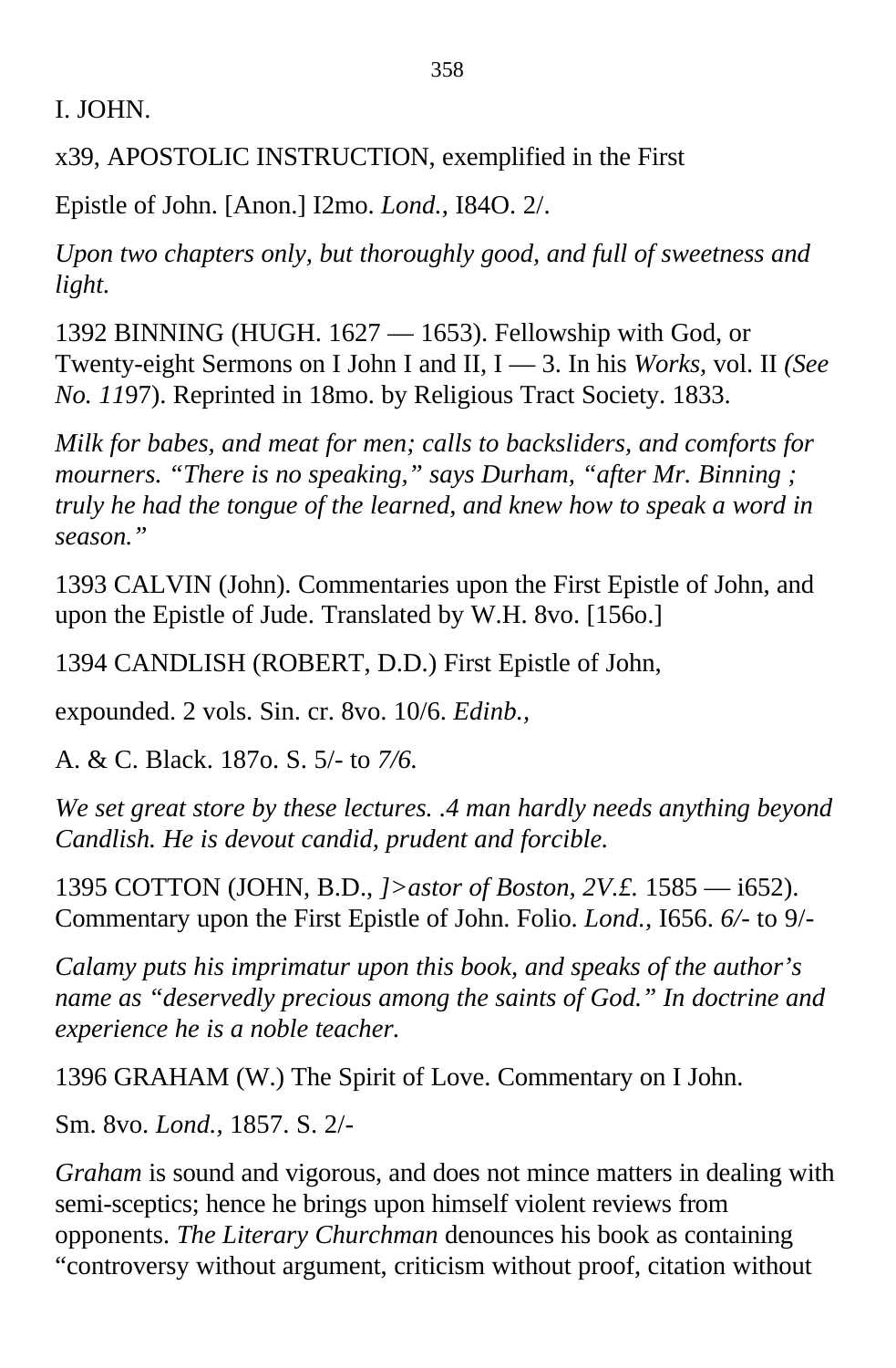reference, a show of scholarship without the fruits of it, and denunciation without decorum." To say the least of it, this review is far too severe.

HANDCOCK (W.J.) Exposition of I John. Cr. 8vo. 3/6. *Lond.,*

Hamilton, Adams & Co. 1861.

The author has carefully studied the original, and has his own ideas as to its meaning; but either he has not the power of communicating them, or else we are slow of apprehension. Very frequently we are at a loss to know what he means.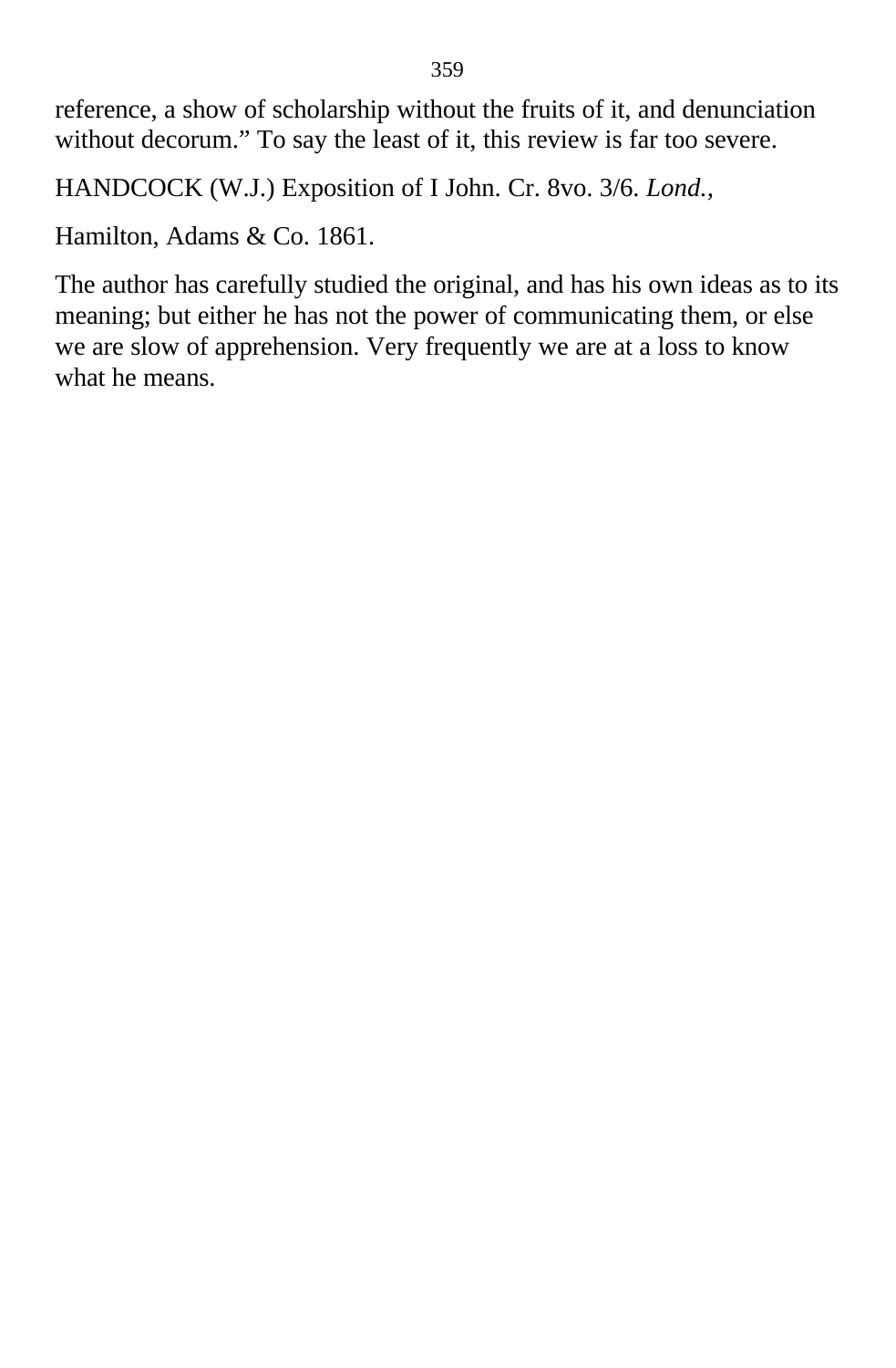1398 HARDY (NATHANIEL, D.D. 1618 — 167O). First Epistle of John unfolded and applied. 2 vols. 4to. 1656-59. *7/6* to 1o/- Reprinted in *Nichol's Commentaries.* Cr. 4to. *7/6. Lond.,* Nisbet. I865.

*The Editor of Nichol's Edition says, "This Exposition is only a fragment. It was intended to consist of five parts, corresponding generally with the five chapters of the Epistle; but only two of them were accomplished. In matter, the sermons are purely evangelical; in spirit, they are earnest and affectionate; in manner, they are eloquent and impressive." This is rather too ardent a commendation.*

1399 MORGAN (JAMES, D.D., *Belfast).* Exposition of x John.

8va. 9/- *Edinb.,* T. & T. Clark. 1866. S. 4/6.

*Dr. Candlish says that t/ds is a work* "of great practical *interest and value," and that had it appeared at an earlier date,* "he *might have abstained from issuing" his own Lectures on this Epistle.*

*We are glad to possess both works.*

14oo NEANDER (J. A.W.) First Epistle of John explained. Translated by Mrs. Conant. Sin. 8va. *New York,* 1852. 5/'

*Mrs. Conant* in her preface says: "The treasures of genius and learning which enrich his more scientific works, here seen a vivified by a :new element, and melt, under the fervor of his inner spiritual life, into a glowing stream of eloquent practical instruction."

1401 PATTERSON (A. S., D.D.) Commentary on x John. 18mo. 1842. *See 2Va.* 1292.

1402 PIERCE (SAMUEL EYLES). Exposition of x John, in

Ninety-three Sermons. 2 vols., 8va. *Land.,* 1835. *7/-This devout author was highly Calvinistic, but withal full of spiritual power and unction. He loved the deep things of Gad, and '.'.rote upon them in a gracious manner.*

1403 STOCK (JOHN', M.A., *of Finchingfield).* Exposition of

I John. 8va. 10/- *Land.,* Rivingtons. I865. S. 5/-

*Written by a well-instructed man of Gad. For spiritual*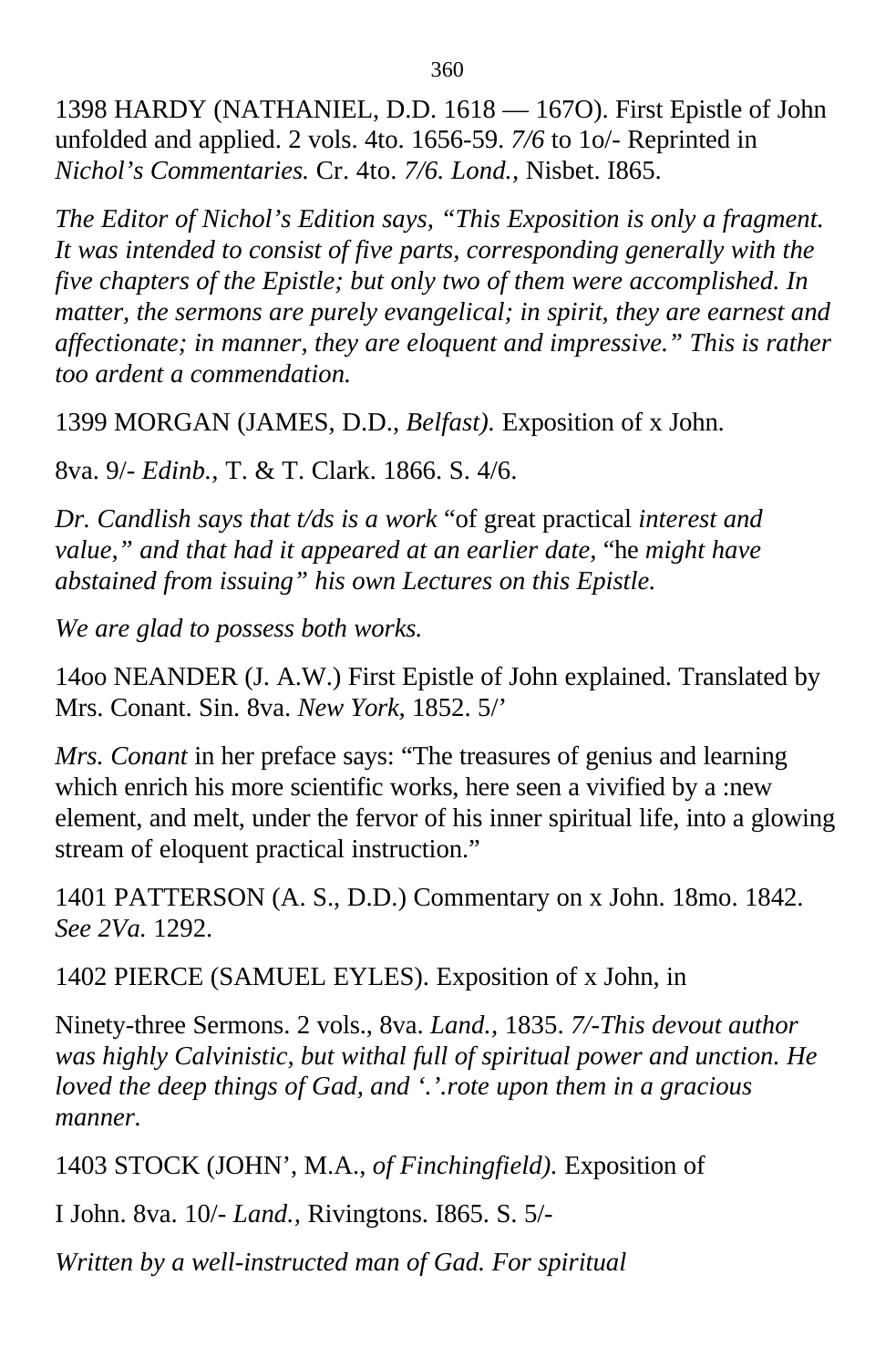*teaching the work is second to none. Dr. Candlish prized it greatly.*

1404 COX (SAMUEL). St. John's Letter to Kyria, and St. John's Letter to Caius. *See No. 13o9.*

1405 JONES (W., D.D.) *See No.* 1311.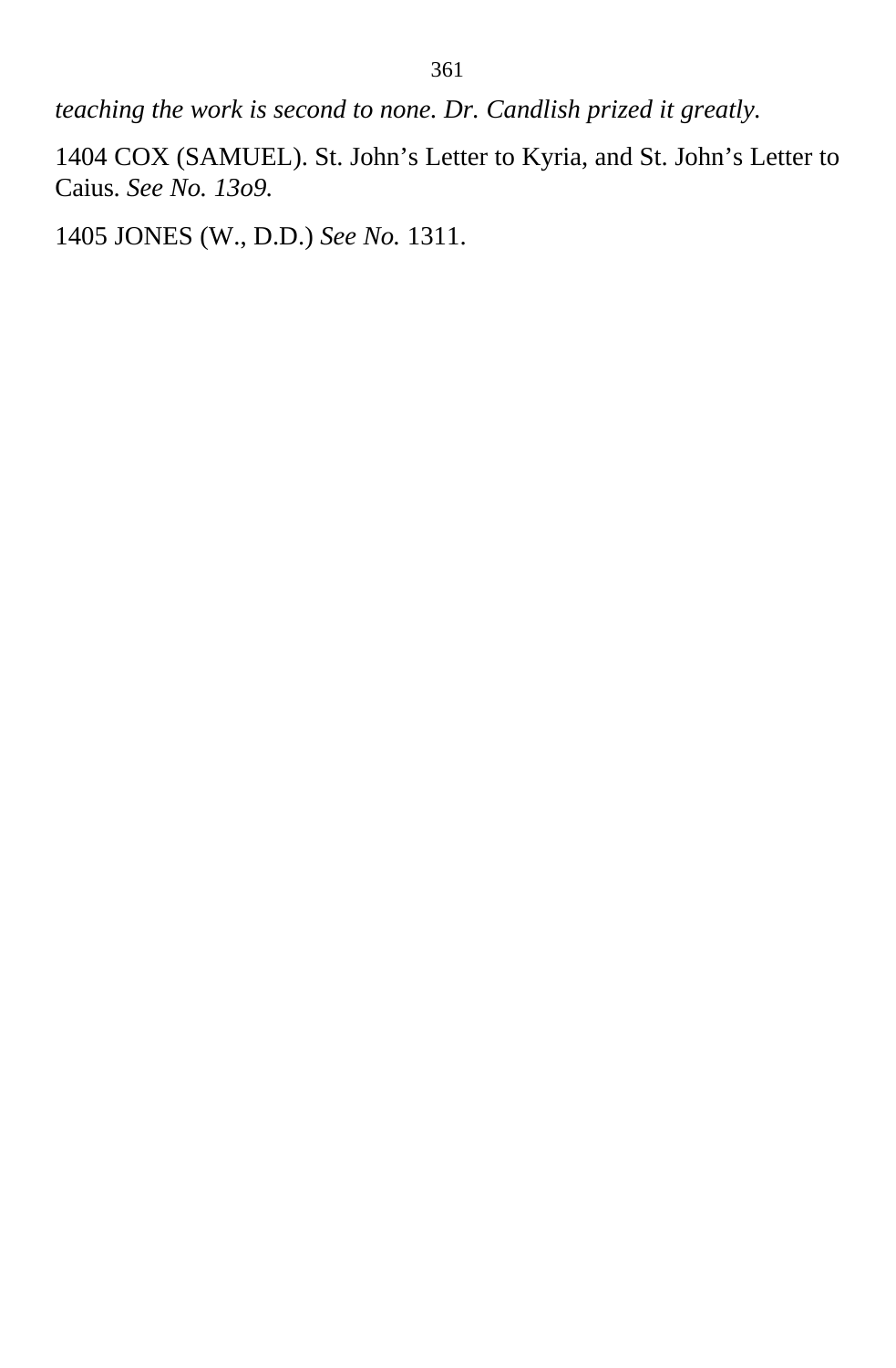JUDE.

1406 BICKERSTETH (E.) *See No.* I386.

1407 GARDINER (F., M.A.) The Last of the Epistles. Commentary on Jude. Cr. 8vo. *Boston, U.S.* 1856. 2/6.

An interesting, straightforward, instructive commentary.

14o8 JENKYN (WILLIAM. I612 — I685). Exposition of Jude. 2 vols., 41o., I652, 4/-; folio, I656, 3/6. Rev. J. Sherman's reprint, imp. 8vo. I839. *See No. 1*251.

*Earnest and popular, but very full, and profoundly learned. A treasurehouse of good things.*

1409 LUTHER. *See No. 1*372.

1410 McGILVRAY (WALTER). Lectures on Jude. 8vo. *Glasg.,*

I855. 3/- *Scarce.*

Vigorous, popular addresses by a Free Church divine.

1411 MANTON (THOMAS, D.D.) Commentary on Jude. 41o. *Lond.,* I658. 4/-

*Manton at first gave up all idea of printing this book on Jude, when he found that Jenkyn had taken up the subject; but he afterwards changed his mind. He tells us:* "I consulted *with my reverend brother's book, and when ] found any point at large discussed by him, / either omitted it or mentioned it very briefly; so that his labors will be necessary to supply the weaknesses of mine." Manton's work is most commendable.*

1412 MUIR (WILLIAM, D.D.) Discourses on Jude. 8vo. *Glasg.,* I822. 2/6. Sermons which do not rise above mediocrity.

OTES (SAMUEL, *the elder).* Explanation of Jude in forty-one Sermons. Folio. *Lond.,* 1633. 5/- to 8/-

Of the conforming Puritan style, full of quaintnesses and singularities of learning. A book by no means to be despised.

14I4 PERKINS (WILLIAM, D.D.) Exposition of Jude. 41o. 16o6. 5/6.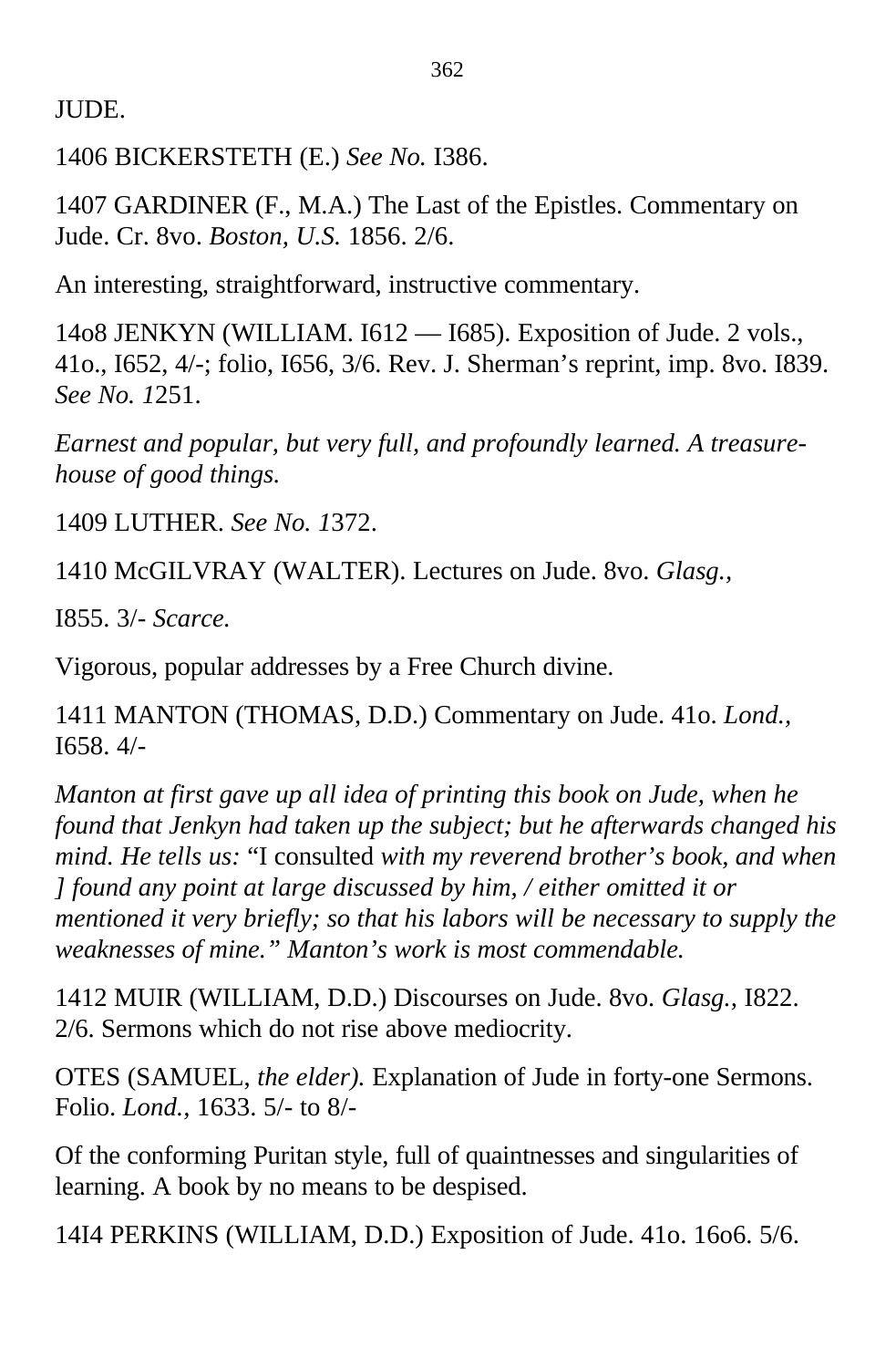*Perkins* was regarded by his cotemporaries as a paragon of learning, but his writings fail to interest the generality of readers.

1415 TURNBULL (RICHARD, M.A.) Exposition of Jude. *See No.* 1367.

1416 WILLET (ANDREW). A Catholicon; gathered out o[ the Catholike Epistle of Jude. Folio. *Lond., 1614.*

*This book is in the Museum, but we cannot procure a copy.*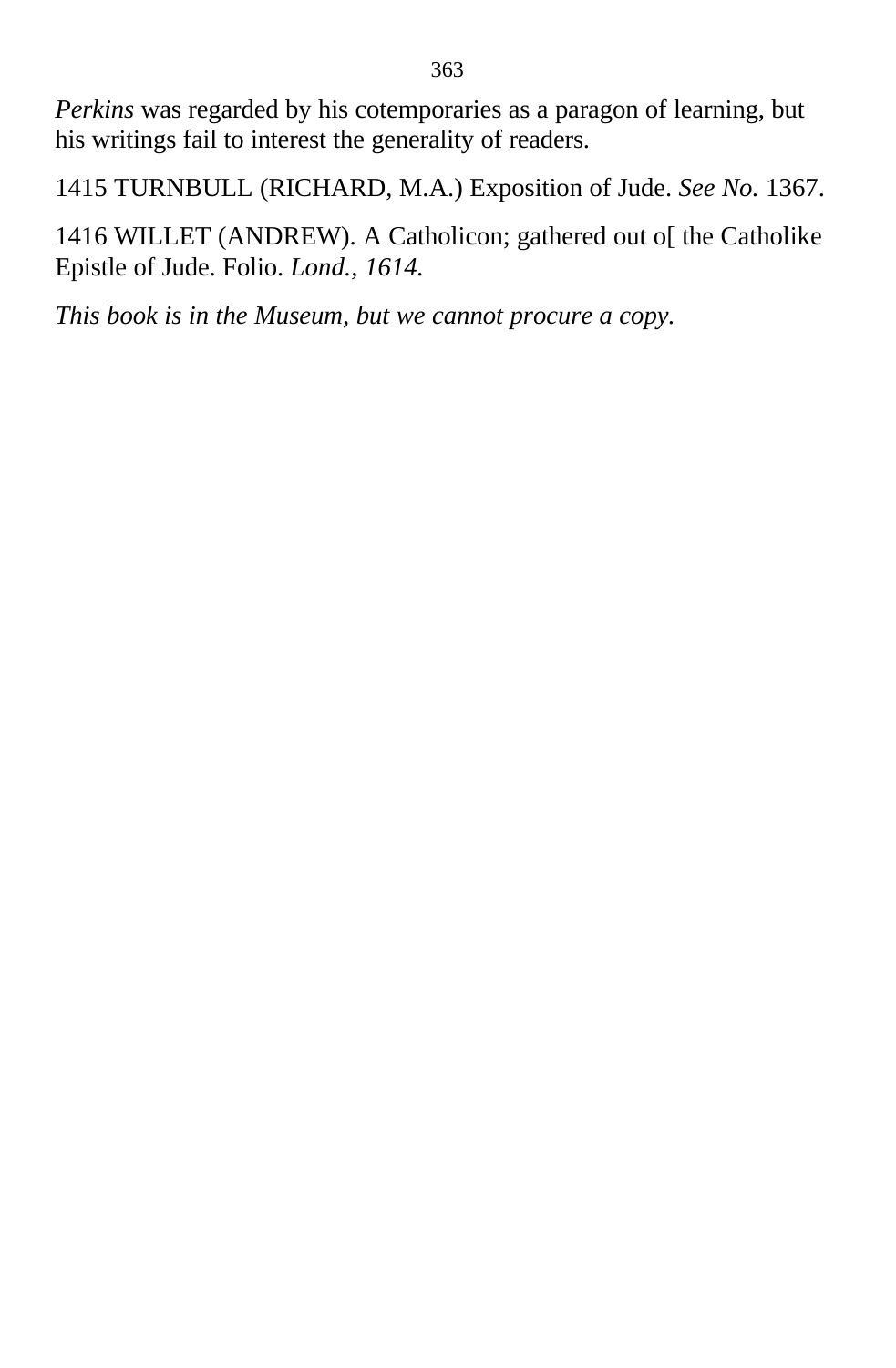The works upon REVELATION are so extremely numerous (Darling's list contains 52 columns), and the views entertained are so many, so different, and so speculative, that after completing our List we resolved not to occupy our space with it, but merely to mention a few works of repute. As for the lucubrations upon parts of the book, they lie at the booksellers' "thick as leaves in Vallambrosa." Numbers of these prophecyings have been disproved by the lapse of time, and others will in due season share their fate. The following remarks may help the, student, and at the same time prove the difficulty of making a selection.

*Davidson* distinguishes a fourfold manner of apprehending Apocalyptic Prophecy.

*I. Preterists.* The prophecies contained in the Apocalypse were fulfilled with the destruction of Jerusalem and the fall of heathen Rome. This is the view of *]3ossuet, Grotius, Hammond, Wetstein, Eichhorn, Ewald, De Wette, Lucke,* and others, among whom is the American expositor, *Moses Stuart.*

*2. Continuists.* The Apocalyptic prophecies are predictive of progressive history, being partly fulfilled, partly unfulfilled. Thus *Mede, Brightman, Isaac Newton, Woodhouse, Cunningham, Birks, Elliott* (and many Germans).

*3. Simple Futurists.* According to these, only the first three chapters relate to the historical present of the Seer, all else having reference to the absolute future of the Lord's Appearing. Thus, *Burgh, Maitland, Benjamin Newton, Todd,* and others.

*4. Extreme Futurists.* Even the first three chapters of Revelation are a prophecy relative to the absolute future of Christ's Coming — being a prediction of the condition of the Jews after the first Resurrection. *Kelly,* and some Irish authors.

BENGEL (JOHN ALBERT). Introduction to his Exposition of the Apocalypse, with his preface to that work, and the greatest part of the conclusion of it, and also his marginal notes on the text, which are a summary of the whole Exposition. Translated from the High Dutch, by John Robertson, M.D. 8vo. *Land.,* I757.

This great author was rather too precise in his dates. The end of the fortytwo :months was settled for the 21st of May, 1810, and the destruction of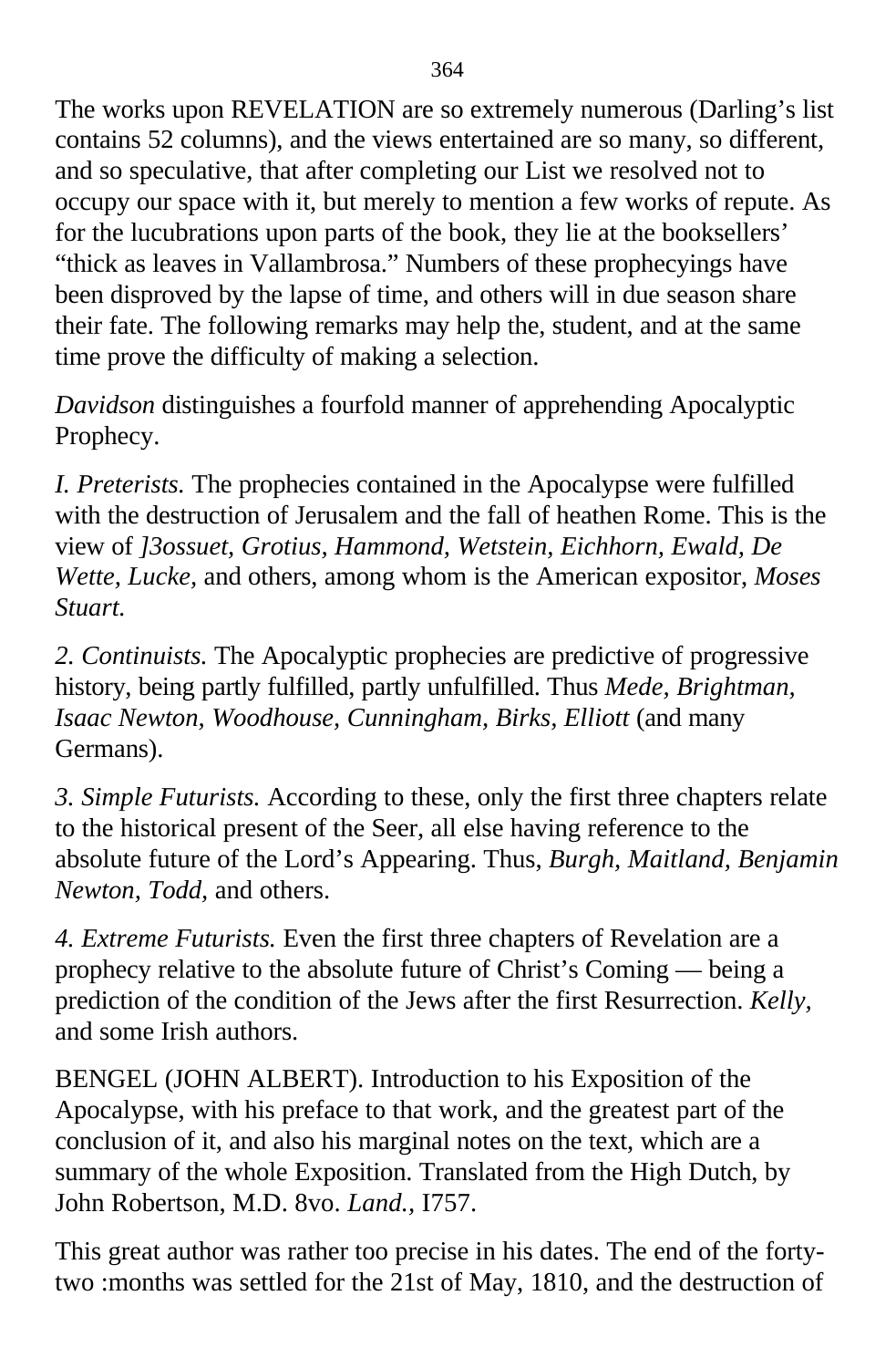the beast for June 18th, I836. When so princely an expositor maunders in this fashion it should act as a caution to less able men.

1418 *BONAR (H.,* D.D.) Light and Truth, vol. V. *(See No. 6.)*

1419 BRIGHTMAN (THomas). The Revelation of St. John. Thick 8vo. *Leyden,* x644. 4to. *Amsterdam,* 1611. [See Nos. 649 and 775-]

*Brightman's* admirers called him "the English Prophet," and this work they styled the "Apocalypse of the Apocalypse;" but it survives only as a noteworthy monument of the failure of the most learned to expound the mysteries of this book. *Elliott* says "his Commentary is one of great vigor both in thought and language, and deservedly one of the most popular with the Protestant Churches of the time."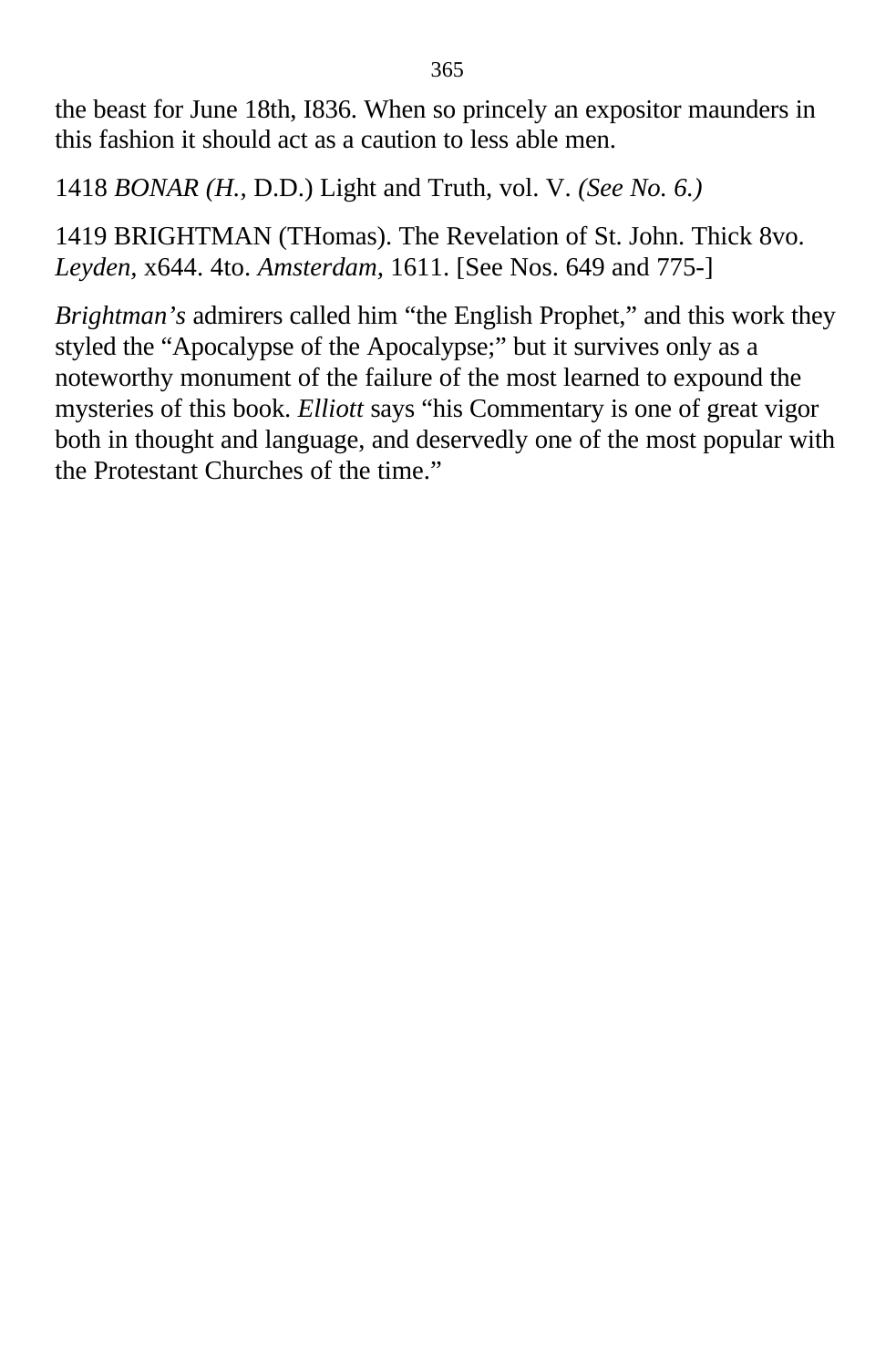1420 BURGH [or, DE BURGH] (WILLIAM, M.A.) An Exposition

of the Revelation. 12mo. *Dublin, 1*857. 2/-

Good in its own line.

COWPER (WILLIAM, *of Galloway.* 1566 — 1619). Pathmos; or, a Commentary on the Revelation. 4to. *Lond.,* 1619; and in *Works,* folio, 1629.

The simple piety and vigorous style of *Cowper* have preserved his oldfashioned work, and will preserve it.

1422 CRADOCK (SAMUEL, B.D. 1620 — 1760). Exposition. 8va. x696.

*Dr. Doddridge* and *yah Orton* were very fond of this old author. We are not.

1423 CUMMING (J.) Apocalyptic Sketches. 2 vols., 12mo. S. 5/. Here the views of *Elliott* are admirably popularized.

DAUBUZ (CHARLES. I670 — 1740). A Perpetual Commentary

on the Revelation. Abridged by Peter Lancaster, A.M. 4to.

*Lond., 1*730. 3/6.

Subsequent writers have drawn much from this work; we have heard it highly commended by competent judges. There is also a larger unabridged edition, which we have not seen. This is said to be still more valuable.

DURHAM (JAMES. 1622 — 1658). A Learned and Complete Commentary. 4to. *Glasg.,* 1788. Original edition, folio, x658. After all that has been written, it would not be easy to find a more sensible and instructive work than this old-fashioned exposition. We cannot accept its interpretations of the mysteries, but the mystery of the gospel tills it with sweet savor.

1426 ELLIOTT (C. B., A.M. *Died* 1875). Horae Apoc-alypticae; or, a Commentary on the Apocalypse, critical

and historical. 4 vols. 8va., *Land.,* Seeleys. I862. S. iS/-*The standard work an the subject.*

1427 GARRATT (SAMUEL, M.A.) Commentary. 8va. 7/6. *Lond.,* Seeleys. 1866. S. 2/- to 3/6.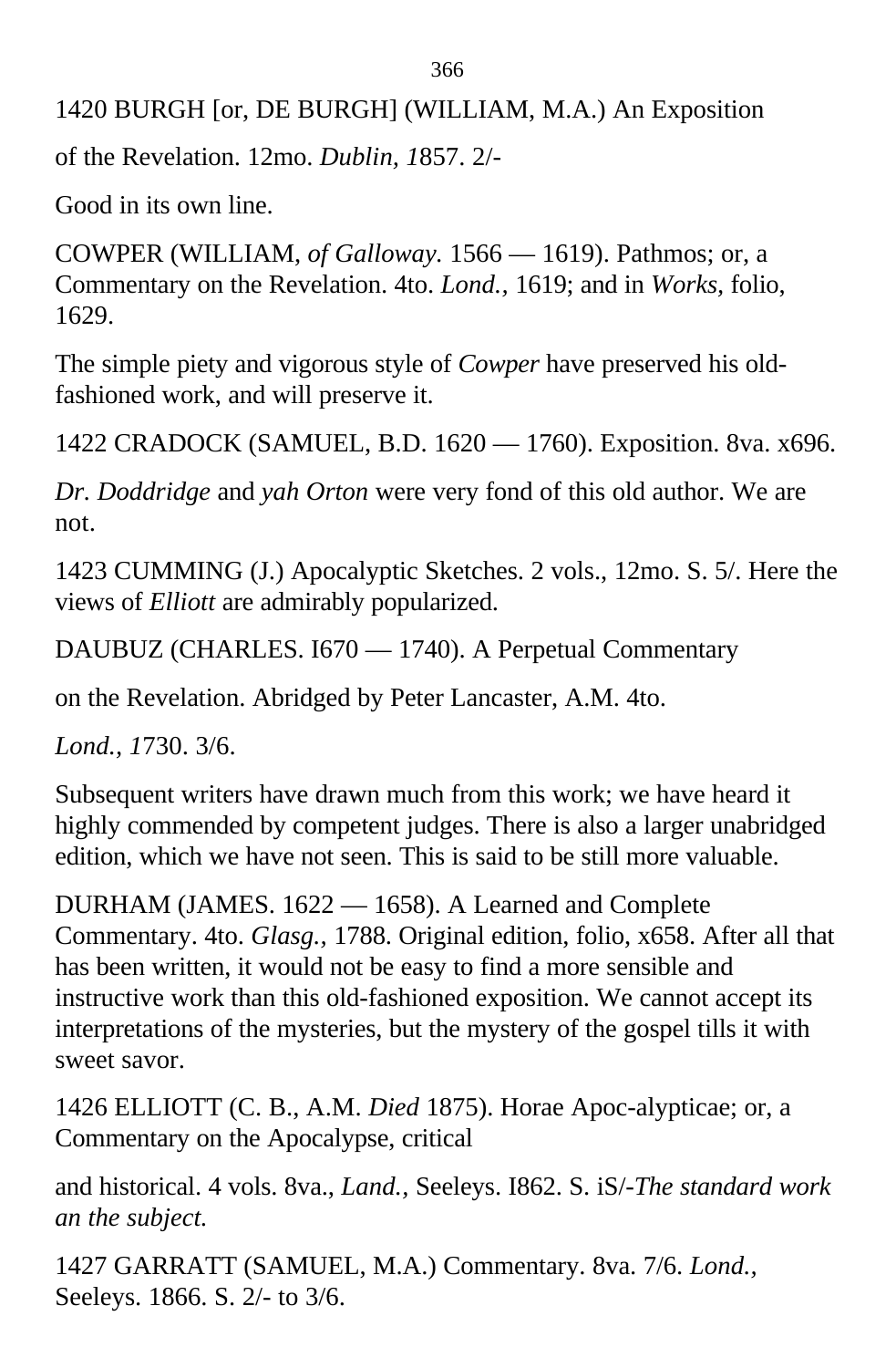This author mainly follows *Elliott,* but differs as he proceeds. He is an esteemed author.

1428 FULLER (ANDREW. 1754 — 1815). Expositor)' Discourses.

2 vols., 8va. 1815. Also in *Works.*

*Fuller* is too judicious to run into speculations. The work is both condensed and clear. *Fuller* called *Faber* "the Fortune-teller of the Church,:' and there are others who deserve the name.

1429 GLASGOW (JAMES, D.D.) Apocalypse Translated and Ex.

pounded. 8vo. 2(6. *Edinb.,* T. & T. Clark. 1862.

We ,10 not care much for the translation, and think some of the interpretations speculative and forced; yet the work is important.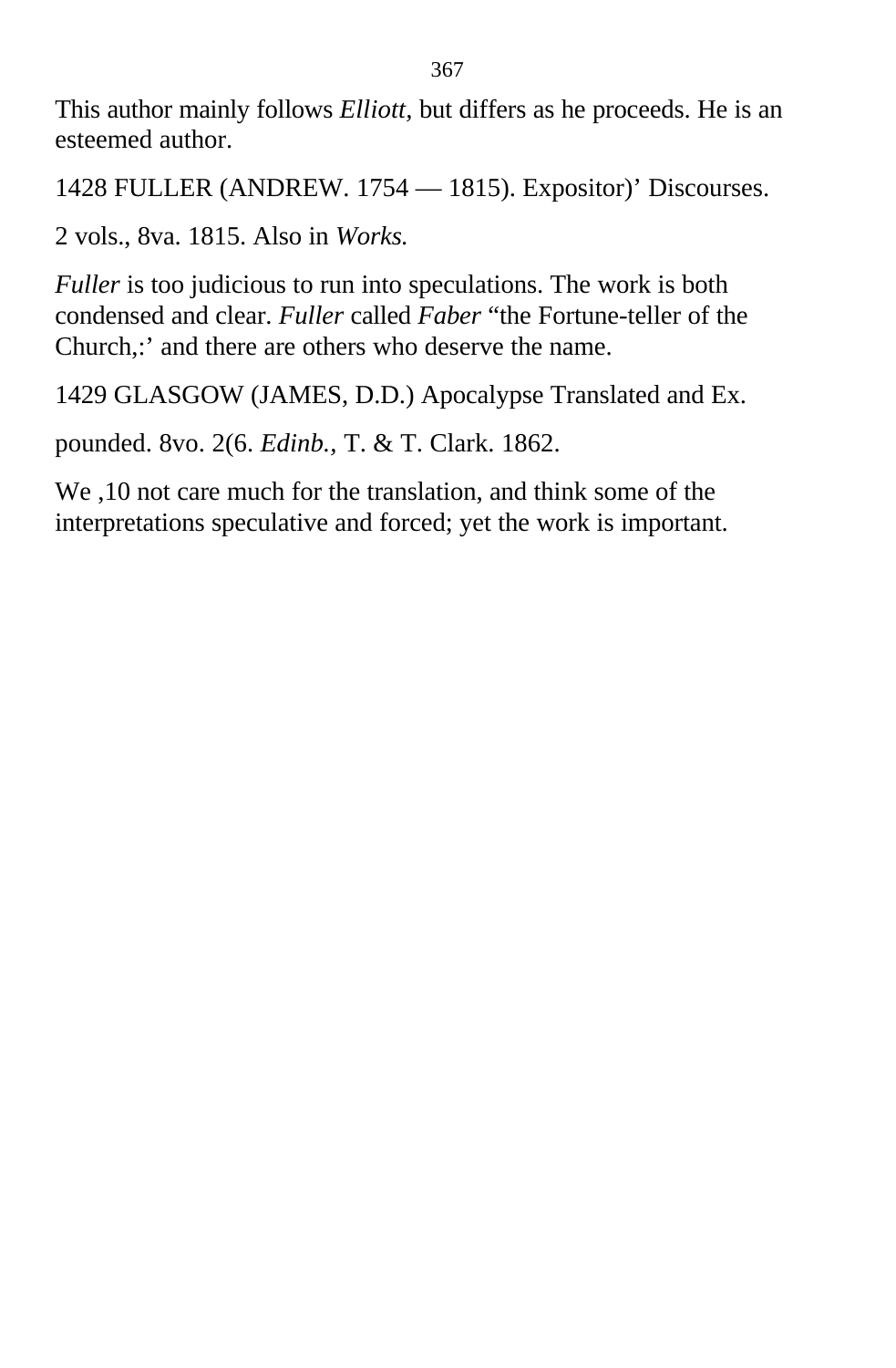1430 HENGSTENBERG (E. W., D.D.) The Revelation expounded

for those who search the Scriptures. Translated by Patrick

Fairbairn, D.D. 2 vols., 8vo. *Edinb., 1*851-52. S. 14/6. *Scarce.*

Highly esteemed by the best judges.

MEDE (JOSEPH, B.D.,  $1586 - 1638$ ). A Key to the Apocalypse; [-a Translation of Mede's *Clavis Apocalyptica.* By R. Bransby Cooper, Esq.] 8vo. Lo*nd.,* 1833. 3/6.

There are several other works on the Apocalypse by this author, who, says *Elliott,* "was looked upon and written of as a man almost inspired for the solution of the Apocalyptic mysteries. Yet I think his success was at first over-estimated as an Apocalyptic expositor."

NEWTON (BENJAMIN WILLS.) Thoughts on the Apocalypse.

8vo. *Lond., 1*853. S. 3/-

Of the Futurist School. Condensed and instructive.

x433 ROGERS (GEORGE, *Principal of the "Pastors' College.")* Lec-

tures on the Book of Revelation. 4 vols., 12mo. x844-51. *6/-*

Not half so well known as it ought to be: a mass of judicious remarks. We do not subscribe to the author's system of interpretation, but his expositions always command our respect.

1434 STUART (MosEs). A Commentary on the Apocalypse.

2 vols., royal 8vo. *Lond.,* 1845; 1 vol. 8vo. *Edinb.,* x847;

x vol. 8vo., 8/- *Lond.,* W. Tegg and Co. 1850. S. *3/6.*

*Stuart* rejects the historical interpretations generally given; but his textual criticism and his preliminary disquisitions are very helpful. This work has laid us under great obligations.

VAUGHAN (C. J., D.D.) Lectures on the Revelation.

2 vols. Fcap. 8vo. 9/- *Lond.,* Macmillan & Co. 1875.

Does not grapple with the difficulties, but inculcates the lessons of the book. A sensible course.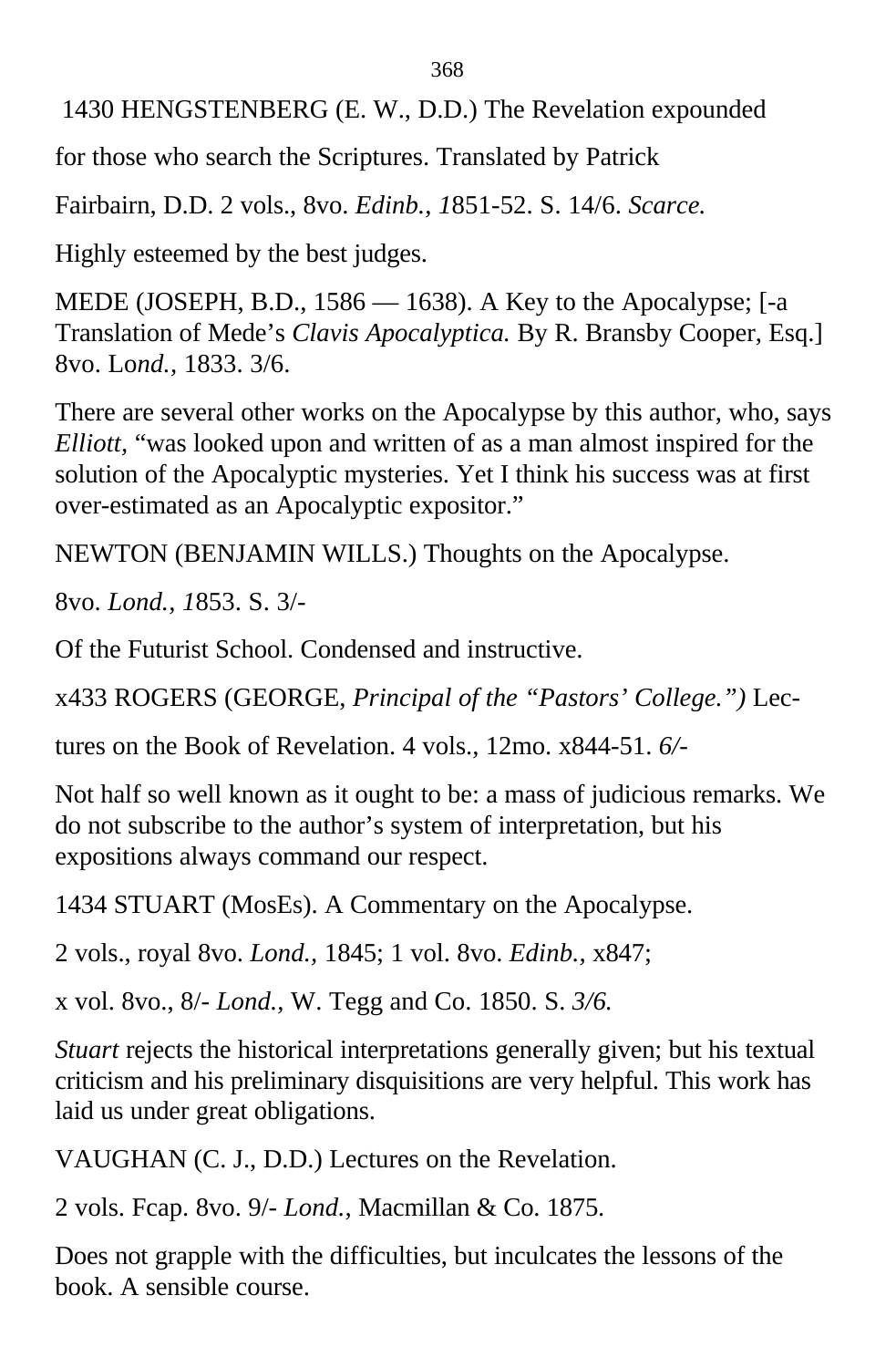r436 WILLIAMS (ISAAC). The Apocalypse, with Notes and Reflec-

tions. Cr. 8vo. 5/- *Lond.,* Rivingtons. 1873. S. 3/-

Considering the High Church School to which he belongs, this author is marvellously rich in exposition. The whole is tinged with the mediaeval spirit.

1437 WOODHOUSE (JOHN CHAPPEL, D.D., *Dean of Lichfield.*

1751 — 1834). Translation, with Notes. Roy. 8vo. 1805. 2/6.

*Bishop Hurd* says, "This is the best book of the kind I have seen." We give no opinion, for we are too much puzzled with these Apocalyptic books, and are glad to write

FINIS.

Alabaster, Passmore, & Sons, Fann Street, Aldersgate Street, E.C.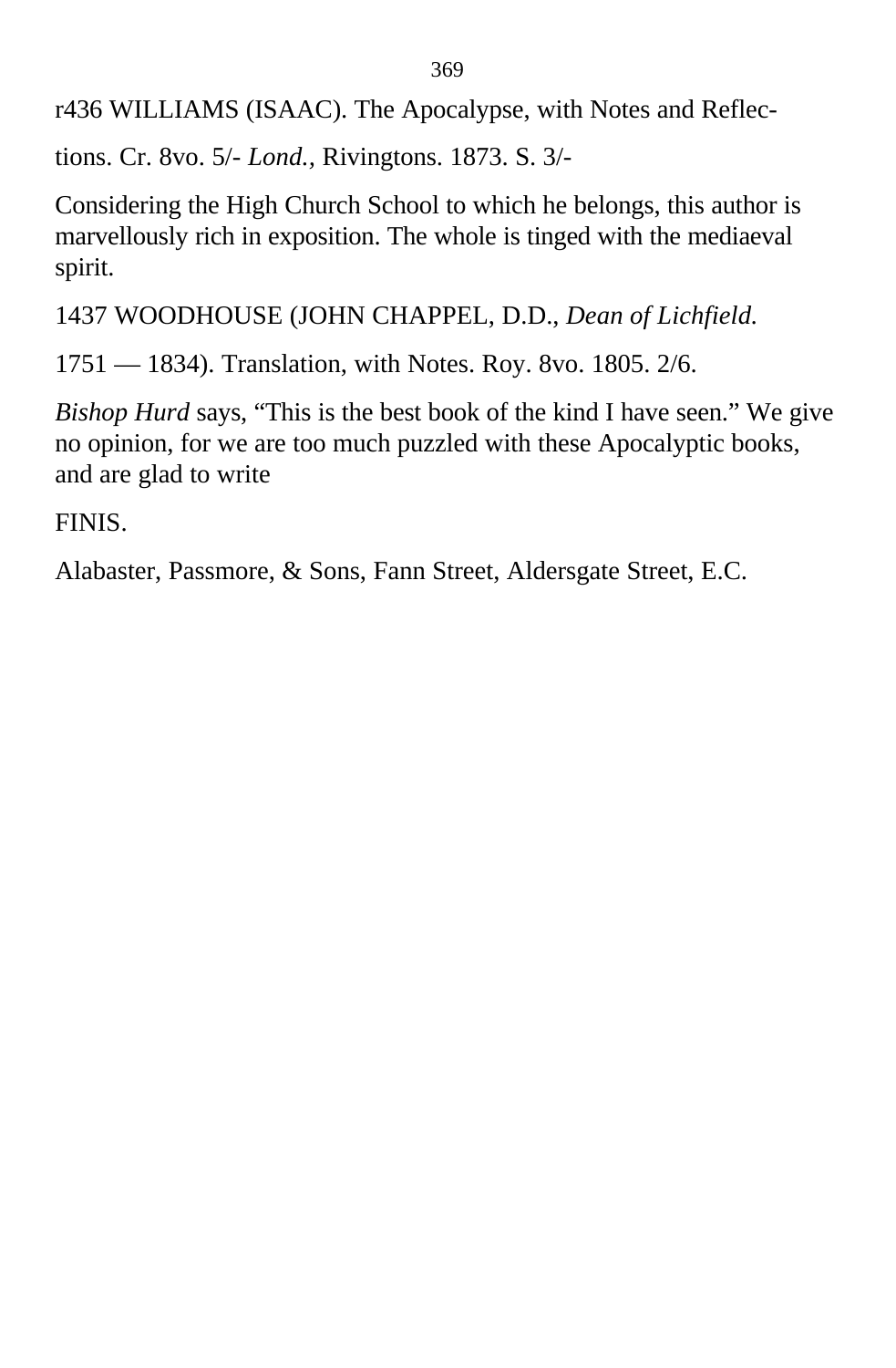# FOOTNOTES

- f<sup>t1</sup> An Exposition of all the Books of the Old and New Testaments. By Matthew Henry, late minister of the gospel in Chester. (Many editions; to be met with at very low prices.)
- [ft2](#page-11-0) The Works of John Calvin, in 51 volumes. Messrs. Clark, of Edinburgh, announce that they possess the copyright of the works of Calvin originally published by the Calvin Translation Society, and issue them on the following terms: — Complete sets in 51 volumes, 9 pounds, 9 shillings. The "Letters", edited by Dr. Bonnet, 2 vols., 10 shillings. 6d., additional, Complete sets of Commentaries, 45 vols., 7 pounds 17s. 6d. The "Institutes", 3 vols., 24 shillings.
- [ft3](#page-13-0) Werner Helmich, a Dutch Protestant divine, A.D. 1551-1608.
- [ft4](#page-13-0) Synopsis Criticorum aliorumque S. Scripturae Interpretum. Opera Matthaei Poli. Londinensis, MDCLXIX.
- ft<sup>5</sup> Annotations upon the Holy Bible. Wherein the sacred text is inserted, and various readings annexed, together with the parallel Scriptures. The more difficult terms in each verse explained; seeming contradictions reconciled; questions and doubts resolved; and the whole text opened. By the late Rev. and learned divine, Mr. Matthew Poole. 1700.
- ft<sup>6</sup> Annotations upon the Old and New Testament, in five distinct volumes. Whereof the first is upon the five Books of Moses, and upon the following books, of Joshua, Judges, Ruth, Samuel, Kings, and Chronicles. The second is upon Ezra, Nehemiah, Esther, Job, and Psalms. The third is upon Proverbs, Ecclesiastes, Solomon's Song, and the four major prophets, with a treatise called, "The righteous Man's Recompense". The fourth is upon the twelve minor prophets, the fifth and last is upon the whole New Testament, with a Decade of Divine Discourses, or Common-places, thereunto annexed. By John Trapp, M.A., pastor and preacher of the word of God at Weston-upon-Avon, in Gloucestershire. 1662.
- [ft7](#page-14-0) The reprint by Mr. R. D. Dickinson is edited by Rev. W. Webster, and Rev. Hugh Martin, with a Memoir of the Author, by Rev. A. B. Grosart, 5 vols., super royal 8vo., cloth; 3 pounds 2s. 6d. to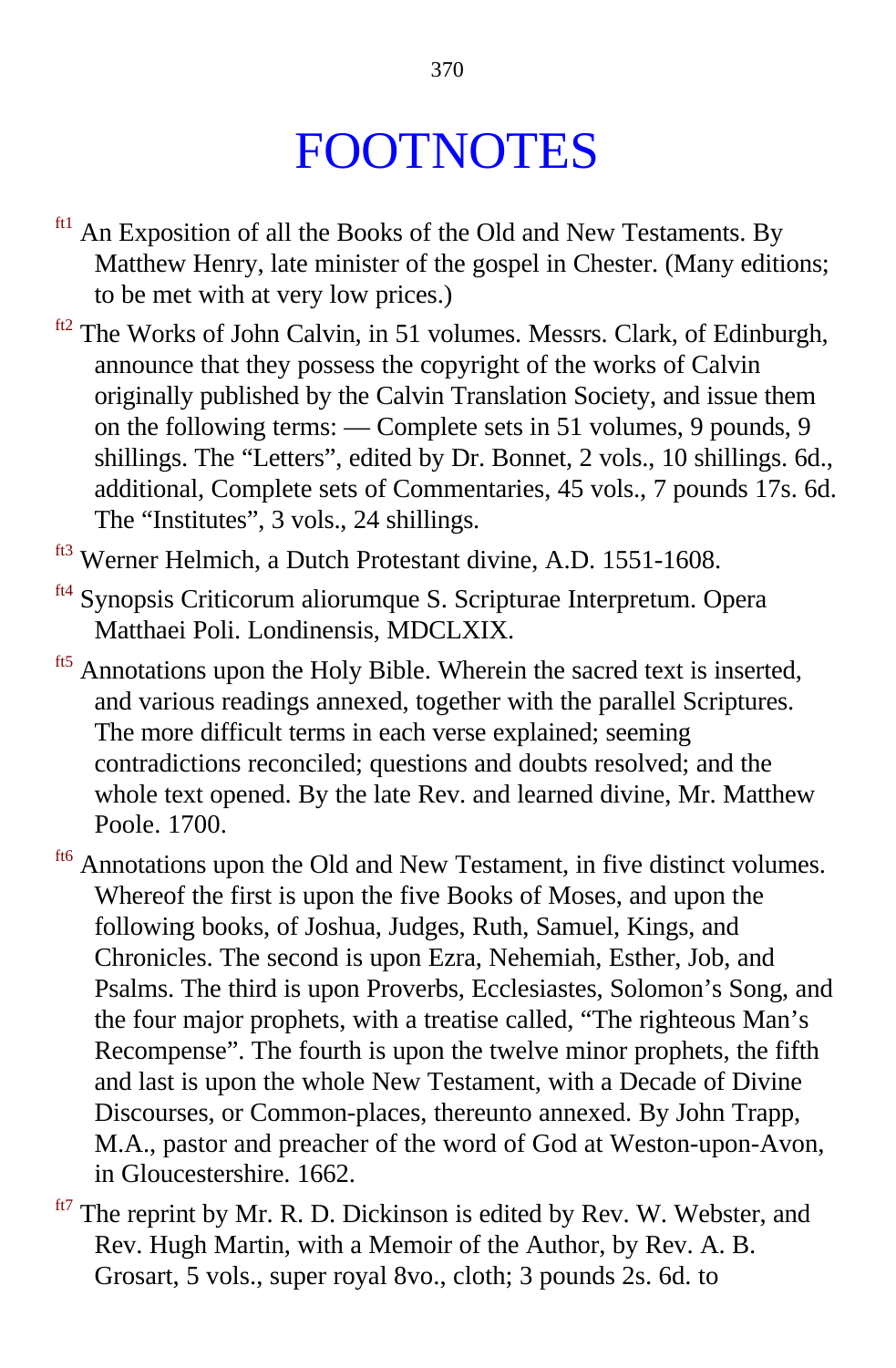Subscribers.

[ft8](#page-15-0) An Exposition of the Old Testament, in which are recorded the origin of mankind, of the several nations of the world, and of the Jewish nation in particular; the, lives of the patriarchs of Israel; the journey of that people from Egypt to the land of Canaan, and their settlement in that land: their laws, moral, ceremonial, and judicial; their government and state under judges and kings; their several captivities, and, their sacred books of devotion: in the exposition of which, it is attempted to give an account of their several books and the writers of them; a summary of each chapter, and the genuine sense of each verse, and, throughout the whole, the original text and the versions of it, are inspected and compared; interpretation of the best note, both Jewish and Christian, consulted; difficult places at large explained, seeming contradictions reconciled, and various passages illustrated and confirmed by testimonies of writers as well Gentile as Jewish. By John Gill, D.D.

An Exposition of the New Testament, in which the sense of the sacred text is taken; doctrinal and practical truths are set in a plain and easy light, difficult passages explained; seeming contradictions reconciled; and whatever is material in the various readings and several Oriental versions is observed. The whole illustrated with notes taken from the most ancient Jewish writings. By John Gill, D.D.

- ft<sup>9</sup> The Holy Bible, containing the Old and New Testaments. The text carefully printed from the most correct copies of the present Authorised Translation, including the Marginal Readings and Parallel Texts. With a Commentary and Critical Notes; designed as a help to a better understanding of the Sacred Writings. By Adam Clarke, LL.D., F.S.A., etc. A new edition with the Author's final corrections. London: Printed for Thomas Tegg, etc. (7 volumes.)
- [ft10](#page-17-0) A Commentary upon the whole "Old Testament", added to that of the same author upon the whole "New Testament", published many years before, to make a complete work upon the whole Bible. Wherein the divers Translations and Expositions, Literall and Mysticall, of all the most famous Commentators, both Ancient and Modern, are propounded, examined, and judged of, for the more full satisfaction of the studious reader in all things, and many most genuine notions inserted for edification in the grace of our Lord Jesus Christ. A work, the like unto which hath never yet been published by any man, yet very necessary, not only for students in divinity, but also for every Christian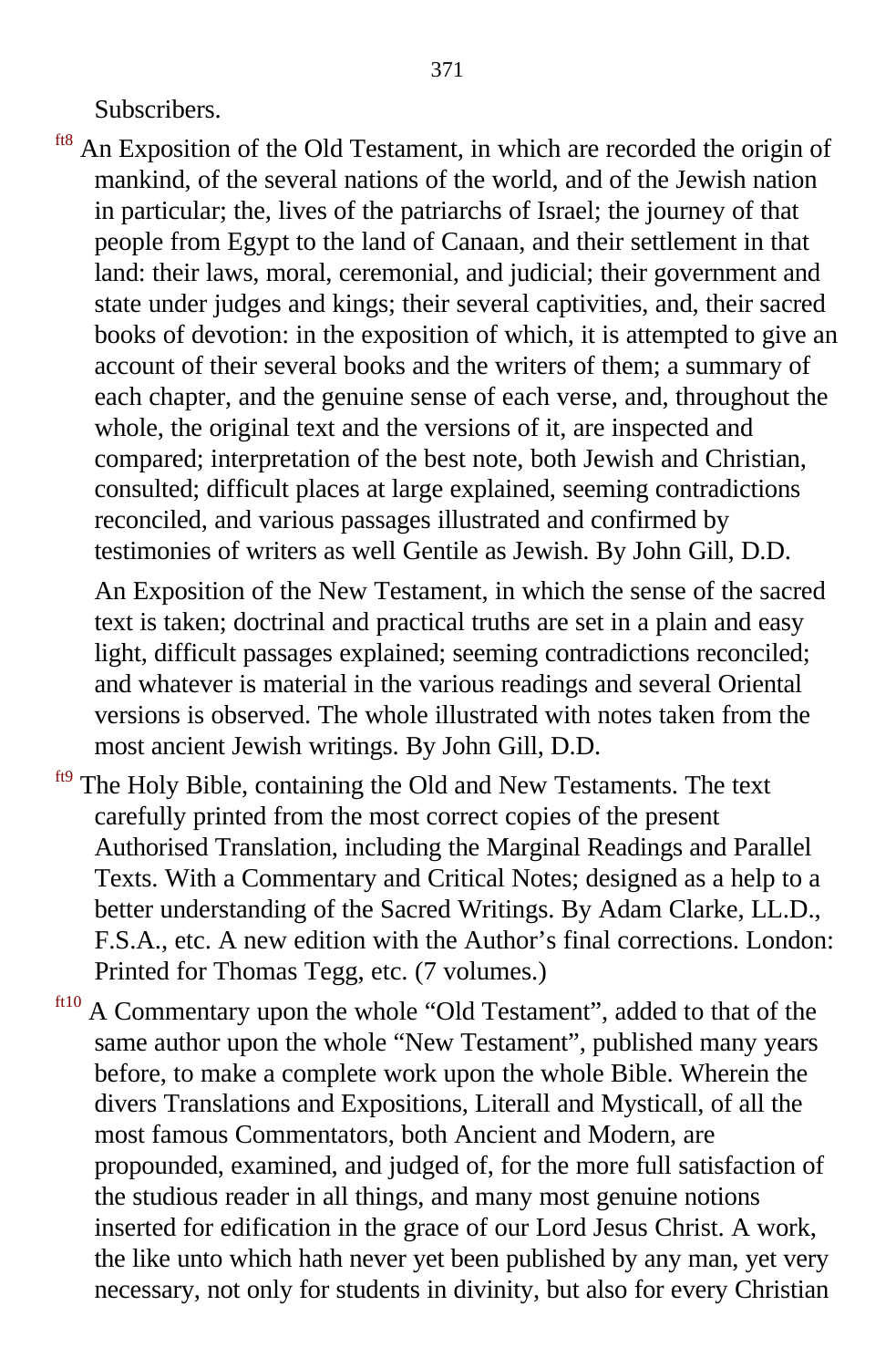that loveth the knowledge of divine things, or humane, whereof this comment is also full, etc. By John Mayer, Doctor of Divinity. London. MDCLIII.

- ft<sup>11</sup> A help for the understanding of the Holy Scripture. Intended chiefly for the assistance and information of those that use constantly every day to read some part of the Bible, and would gladly always understand what they read if they had some man to help them. The first part. Containing certain short notes of exposition upon the five books of Moses, etc. By Arthur Jackson, preacher of God's Word in Wood Street, London. Anno Dom. MDCDLIII.
- ft<sup>12</sup> A Complete History and Mystery of the Old and New Testament, logically discussed, and theologically improved. In three distinct volumes. The first beginning at the Creation of the World, and ending at Moses. The second continuing the History from Joshua till the Birth of Christ. The third from the Birth of Christ, to the Death of the last and longest living Apostle, John the Divine. The like undertaking (in such a manner and method) being never attempted before. By Mr. Christopher Ness, minister of the gospel in London. 1690. 3 vols., thin folio.
- ft<sup>13</sup> Contemplations on the historical passages of the Old and New Testament. By the right Rev. Joseph Hall, D.D., Bishop of Norwich. Numerous editions; the one before us has "a memoir of the author, by James Hamilton, M.B.S.", and wad published by Mr. Nelson of Edinburgh. affectionate attention? What wit! What sound sense! What concealed learning! His style is as pithy and witty as that of Thomas Fuller, and it has a sacred unction about it to which Fuller has no pretension.
- [ft14](#page-18-0) The Dutch Annotations upon the whole Bible; or, all the Holy Canonical Scriptures of the Old and New Testament, together with, and according to, their own, translation of all the text: as both the one and the other were ordered and appointed by the Synod of Dort, 1618, and published by authority, 1637. Now faithfully communicated to the use of Great Britain, in English, etc. By Theodore Haak, Esq. London, 1657. 2 volumes folio.
- ft<sup>15</sup> Annotations upon all the Books of the Old and New Testaments. This third, above the first and second, edition so enlarged, as they make an entire commentary on the sacred Scriptures, the like never before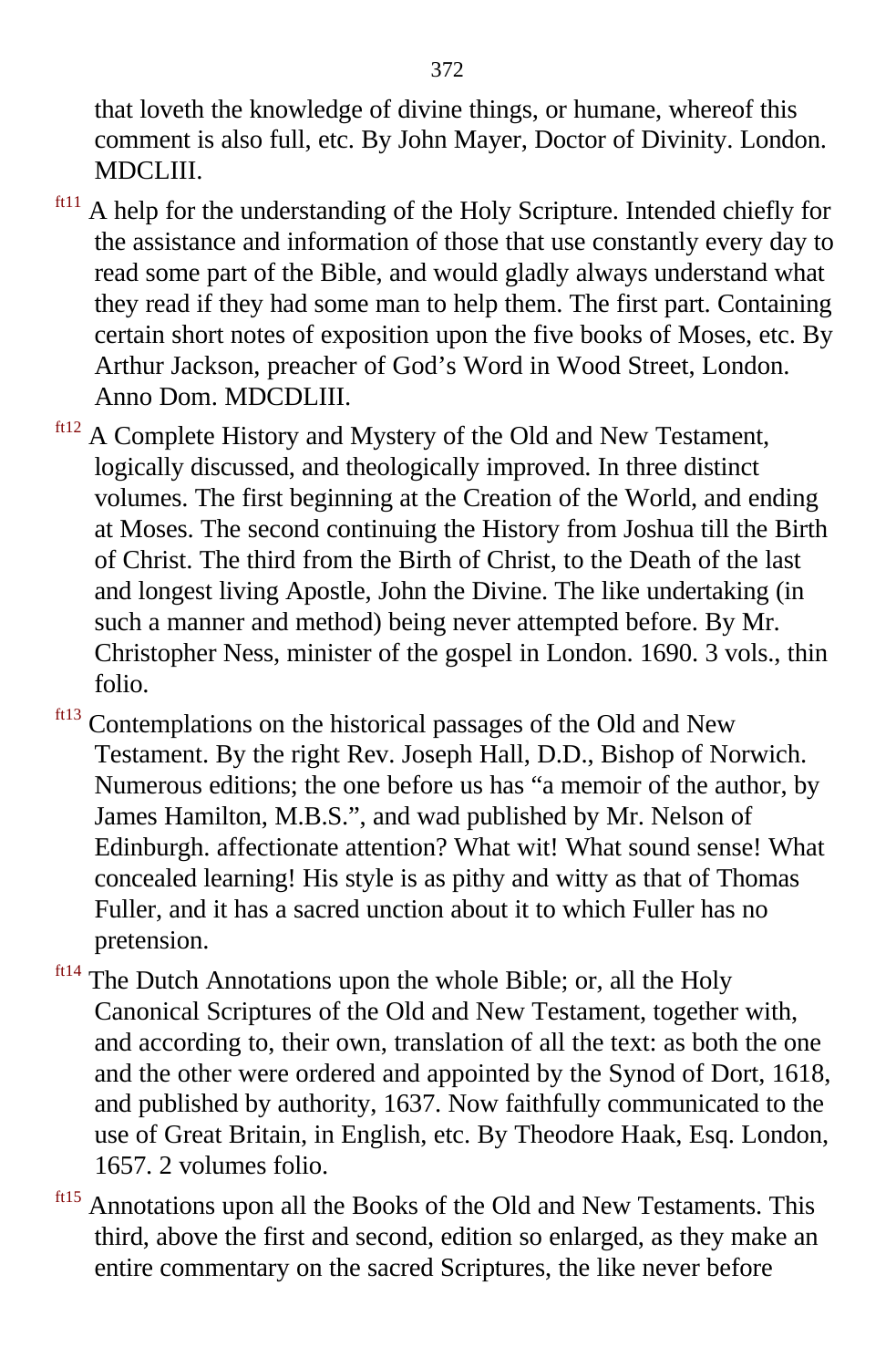published in English. Wherein the text is explained, doubts resolved, Scriptures paralleled, and various readings observed. By the labor of certain learned divines, thereunto appointed, and therein employed, as is expressed in the preface. London, 1657.

- [ft16](#page-18-0) The Holy Bible, containing the Old and New Testaments, according to the, authorised version, with explanatory notes, practical observations, and copious marginal references. By Thomas Scott, rector of Ashton Sandford, Bucks. A new edition, with the author's last corrections and improvements, with ten maps. London: L. B. Seeley and Son. 1827.
- ft<sup>17</sup> The Holy Bible; the text according to the authorised version; and a Commentary from Henry and Scott, with numerous Observations and Notes from other Authors; also, the Marginal References, Maps of the Countries mentioned in Scripture, and various useful Tables. London: The Religious Tract Society. (6 volumes.)
- ft<sup>18</sup> The Poor Man's Commentary on the Bible. By Robert Hawker, D.D., Vicar of Charles, Plymouth, 1822. (3 vols. folio, or 10 vols. 8vo.)
- [ft19](#page-19-0) There are several English editions of Barnes's Notes; the one before us is thus advertised: "The Rev. Albert Barnes's Notes (Explanatory and Practical), designed for the Heads of Families, Students, Bible Classes, and Sunday Schools. Edited, and carefully revised, by the Rev. John Cumming, D.D., Minister of the Scotch Church, Crown Court." The Notes on the Entire New Testament, in 11 vols., on the Book of Isaiah, in 3 vols., on the Book of Job, in 2 vols., on the Book of Daniel, in 2 vols., or in 11 double vols. The "Notes on the Book of Psalms" are now being issued in 3 vols. by Messrs. Gall and Inglis.
- [ft20](#page-19-0) The Family Expositor; or a Paraphrase and Version of the New Testament; with Critical Notes, and a Practical Improvement of each Section. By P. Doddridge, D.D. To which is prefixed a Life of the Author, By Andrew Kippis, D.D., F.R.S., and S.A. London: Longman, Orme, and Co., 1840. (4 vols. 8vo.)
- [ft21](#page-20-0) Daily Bible Illustrations, being Original Readings for a Year, on subjects from Sacred History, Biography, Antiquities, and Theology. Especially designed for the family circle. By John Kitto, D.D., F.S.A. 8 volumes, small 8vo. (A New Annotated edition has just been brought out by Messrs. Oliphant of Edinburgh.)
- [ft22](#page-20-0) Gnomon of the New Testament, by John Albert Bengal. But first translated, into English, with original notes explanatory and illustrative.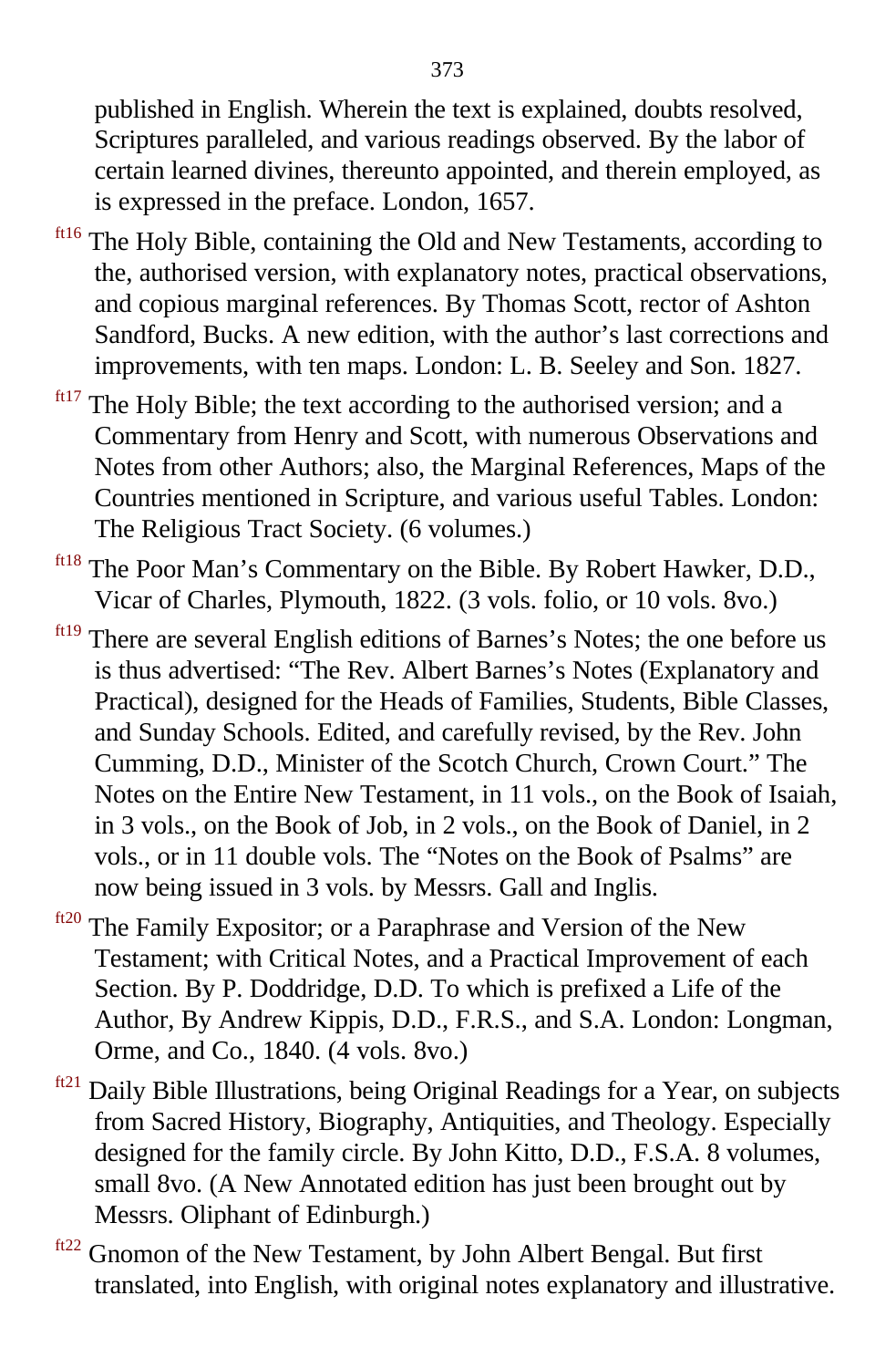Revised and edited by Rev. Andrew R. Fausset, M.A., of Trinity College, Dublin. Edinburgh: T. & T. Clarke, 38, George-street, 1863. (Five vols. demy 8vo.; Subscription, 31s. 6d.)  $f^{123}$  The Critical English Testament. — Being an adaption of Bengel's Gnomon, with numerous Notes, showing Precise Results of Modern Criticism and Exegesis. Edited by Rev. W. L. Blackley, M.A., and Rev. James Hawes, M.A. Published by Messrs. Isbister and Co, Ludgate Hill, London. (Three vols. 18s.)

- [ft24](#page-22-0) The Greek Testament: with a Critically Revised Text; a Digest of various Readings; Marginal References to Verbal and Idiomatic Usage; Prolegomena; and a Critical and Exegetical Commentary. For the use of Theological Students and Ministers. By Henry Alford, D.D., Dean of Canterbury. In four volumes. London: Rivingtons, Waterloo Place; and Deighton, Bell, and Co., Cambridge. 1861.
- ft<sup>25</sup> The New Testament for English Readers; containing the Authorized Version, with a revised English Text; Marginal References; and a Critical and Explanatory Commentary; By Henry Alford), D.D., late Dean of Canterbury. New edition. 4 vols. 8vo. 54/6. London, Oxford, and Cambridge. Rivingtons, and G. Bell and Sons, 1872.
- [ft26](#page-22-0) The Greek Testament, with English Notes, Critical, Philological, and Explanatory; partly selected and arranged from the best Commentators, ancient and modern, but chiefly original. Fourth edition, revised. 2 vols. 8vo. London. 1841.
- ft<sup>27</sup> A Critical Commentary and Paraphrase on the Old and New Testament, and the Apocrypha. By Patrick, Lowth, Arnald, Whitby, and Lowman. A new edition, etc., in 4 vols. William Tegg and Co.
- ft<sup>28</sup> The Holy Bible; with Notes and Introductions [Old Testament only]. 6 vols. imp. 8vo. 6 pounds. — The New Testament in the original Greek; with Notes, Introductions, and Indexes. By Chr. Wordsworth, D.D., Bishop of Lincoln. 2 vols. imp. 8vo. 3 pounds. London, Oxford, and Cambridge. Rivingtons. 1872, etc.
- [ft29](#page-23-0) A Commentary on the Holy Scriptures, Critical, Doctrinal, and Homiletical, with special reference to Ministers and Students, by John Peter Lange, D.D., in connection with a number of eminent European divines. Translated from the German, and edited, with additions, by Phillip Schaff, D.D., in connection with American scholars of various Evangelical denominations. Imperial 8vo. Edinburgh, T. & T. Clark.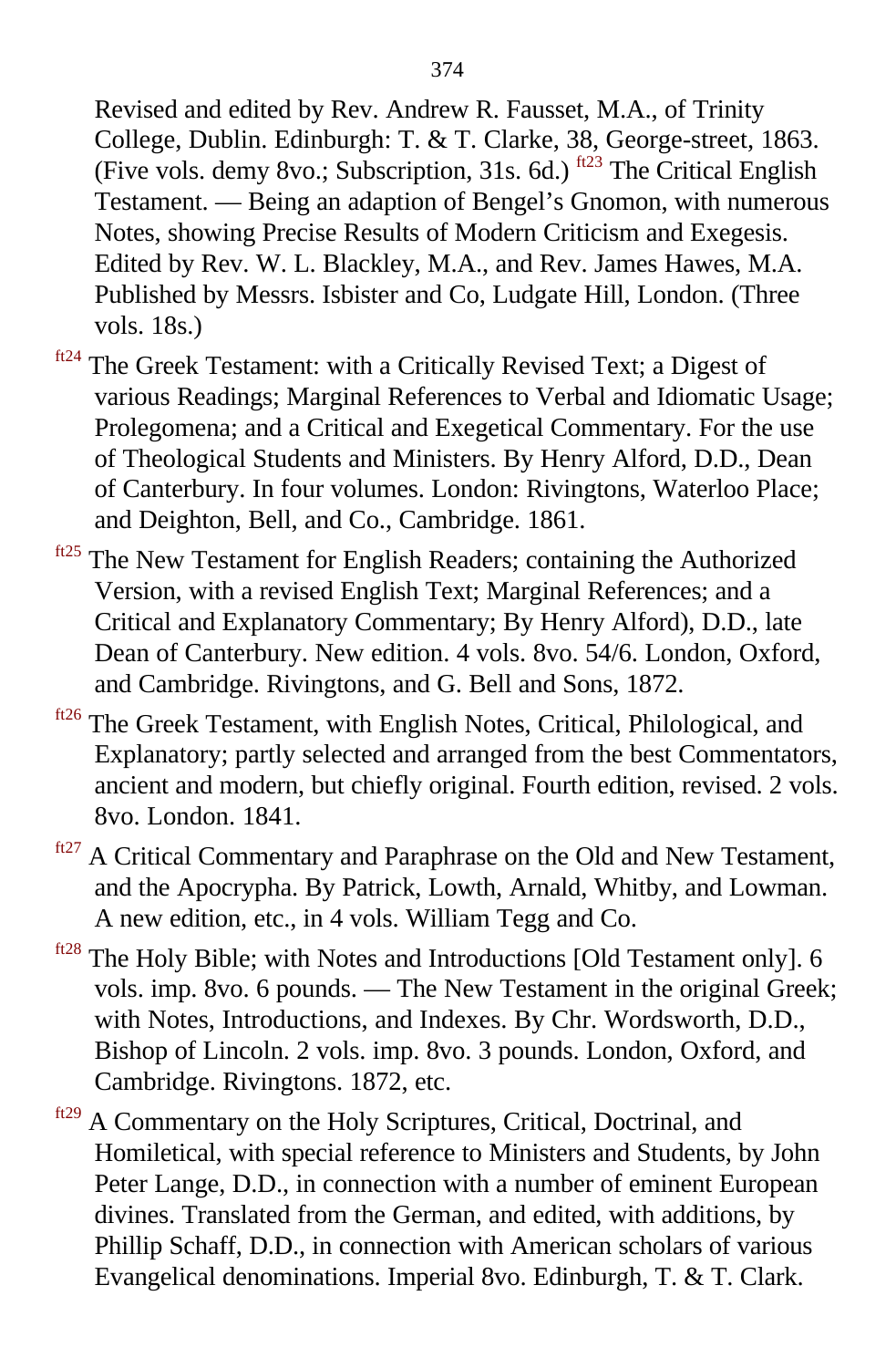1868, etc. [18 volumes, price 21s. each, or to subscribers 15s.]

- ft<sup>30</sup> The Holy Bible, according to the Authorized Version (A.D. 1611), with an Explanatory and Critical Commentary, and a Revision of the Translation by Bishops and other Clergy of the Anglican Church. Edited by F. C. Cook, M.A., Canon of Exeter, Preacher at Lincoln's Inn, and Chaplain in Ordinary to the Queen. Medium 8vo. London, John Murray. 1871, etc. [5 volumes published, Genesis to Lamentations. Vol. I in 2 parts, 30s. Vols. II and III, 36s. Vol. IV, 24s. Vol. V, 20s.]
- [ft31](#page-24-0) A Commentary, Critical, Experimental, and Practical, on the Old and New Testaments. By the Rev. Robert Jamieson, D.D., St. Paul's, Glasgow; Rev. A. R. Fausset, A.M., St. Cuthbert's, York; and the Rev. David Brown, D.D., Professor of Theology, Aberdeen. 6 vols. medium 8vo. 3 pounds 12s.; or separately at 14s. each, vol. London, Glasgow, and Edinburgh. W. Collins, Sons, & Co. 1871.
- [ft32](#page-24-0) Expository Notes, with Practical Observations, on the New Testament of our Lord and Savior Jesus Christ, wherein, etc. Endeavoured by William Burkitt, M.A. Late Vicar and Lecturer of Dedham, in Essex. (Numerous editions, folio and quarto.)
- ft<sup>33</sup> For suggestions as to interpretation the student is referred to the Bible Handbook by Dr. Joseph Angus. From page 150 of that work and onwards the most valuable hints will be met with. Much that we would otherwise have inserted in this volume is admirably stated by our learned friend.
- [Ft35](#page-42-0) Lectures to my Students: a Selection from Addresses delivered to the Students of the Pastors' College, Metropolitan Tabernacle. By C. H. Spurgeon, President. London: Passmore and Alabaster, 4, Paternoster Buildings. Price 2a 6d.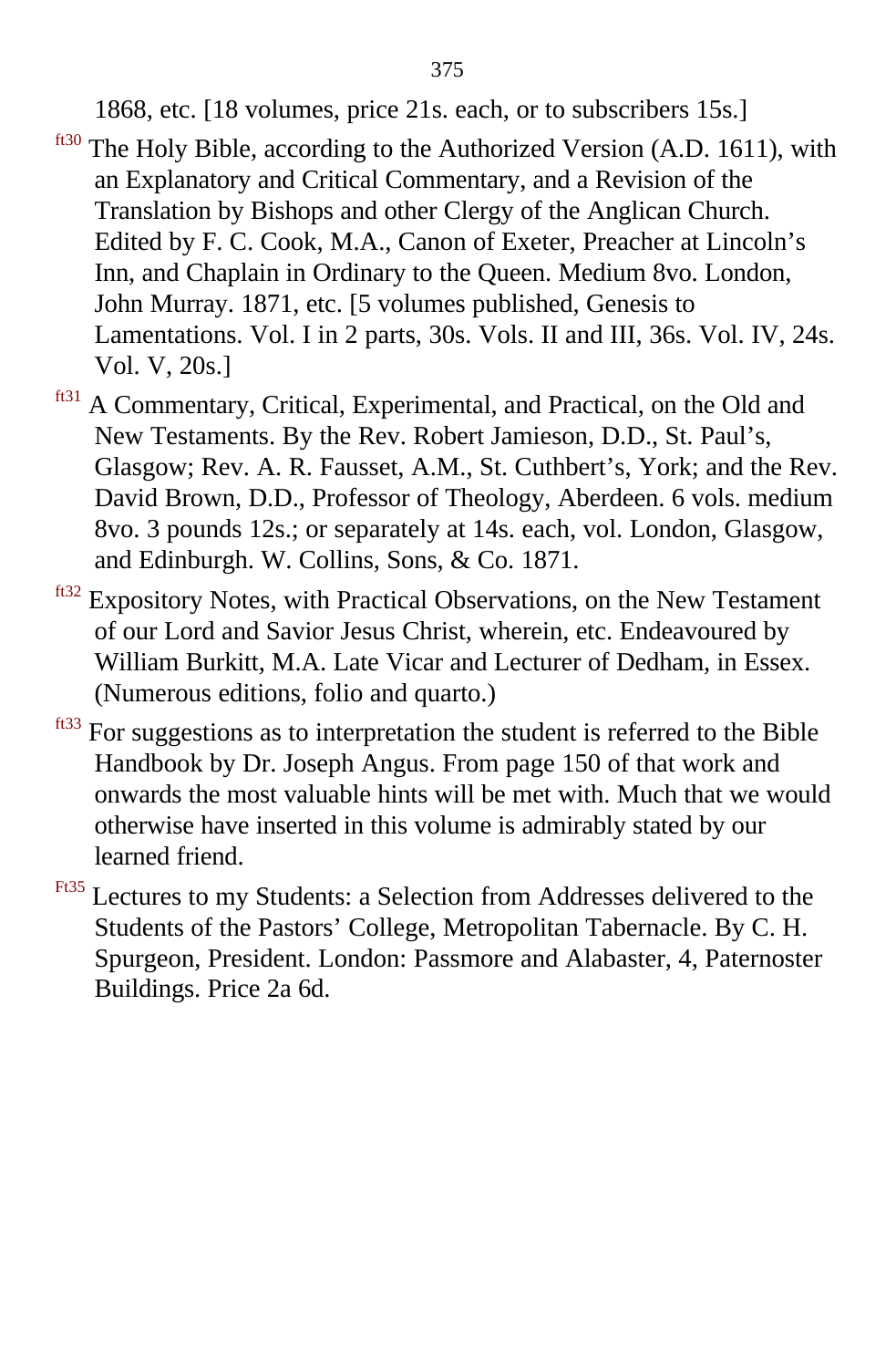# **PUBLISHERS NOTES**

#### **CONTACTING AGES SOFTWARE**

For more information regarding the AGES Digital Library, whether it be about pricing structure, trades for labor or books, current listings, policies — or if you wish to offer suggestions — please write us at…

#### AGES SOFTWARE • PO BOX 1926 • ALBANY OR 97321-0509

#### **WHAT IS THE PURPOSE OF THE DIGITAL LIBRARY?**

The Library consists of books and other literature of enduring value to the Christian community. Our goal since the beginning has been to "make the words of the wise available to all —inexpensively." We have had in mind the student, teacher, pastor, missionary, evangelist and church worker who needs a high quality reference library, one that is portable, practical and low in cost.

#### **ON WHAT BASIS WERE THEY SELECTED?**

Volumes in the Library have been added based on several criteria: usefulness, user request, breadth of content or reputation. This has meant that the collection is eclectic and may include works that contain positions with which we at AGES Software do not agree. This paradox is consistent with our design, however: any useful library consists of books on a wide variety of subjects and sometimes includes information for reference purposes only. The AGES Digital Library hopefully will reflect — as its components are released — the necessary breadth and depth for a solid personal library.

# **HOW WERE THESE VOLUMES PREPARED?**

Most of the books and documents have been scanned or typed from works that have entered the public domain. Some have been reproduced by special arrangement with the current publisher or holder of the copyright. They have been put in a format that can be readily used by computer users everywhere.

# **ARE THESE EXACT COPIES OF THE ORIGINAL WORKS?**

Usually not. In the process of preparing the Library, we at AGES Software have taken the liberty to make certain edits to the text. As we discovered errors in spelling, certain archaic forms, typographical mistakes or omissions in the original we have done our best to correct them. Our intention has been to remove anything that might obscure the meaning or otherwise detract from the usefulness of a book for the modern reader. We